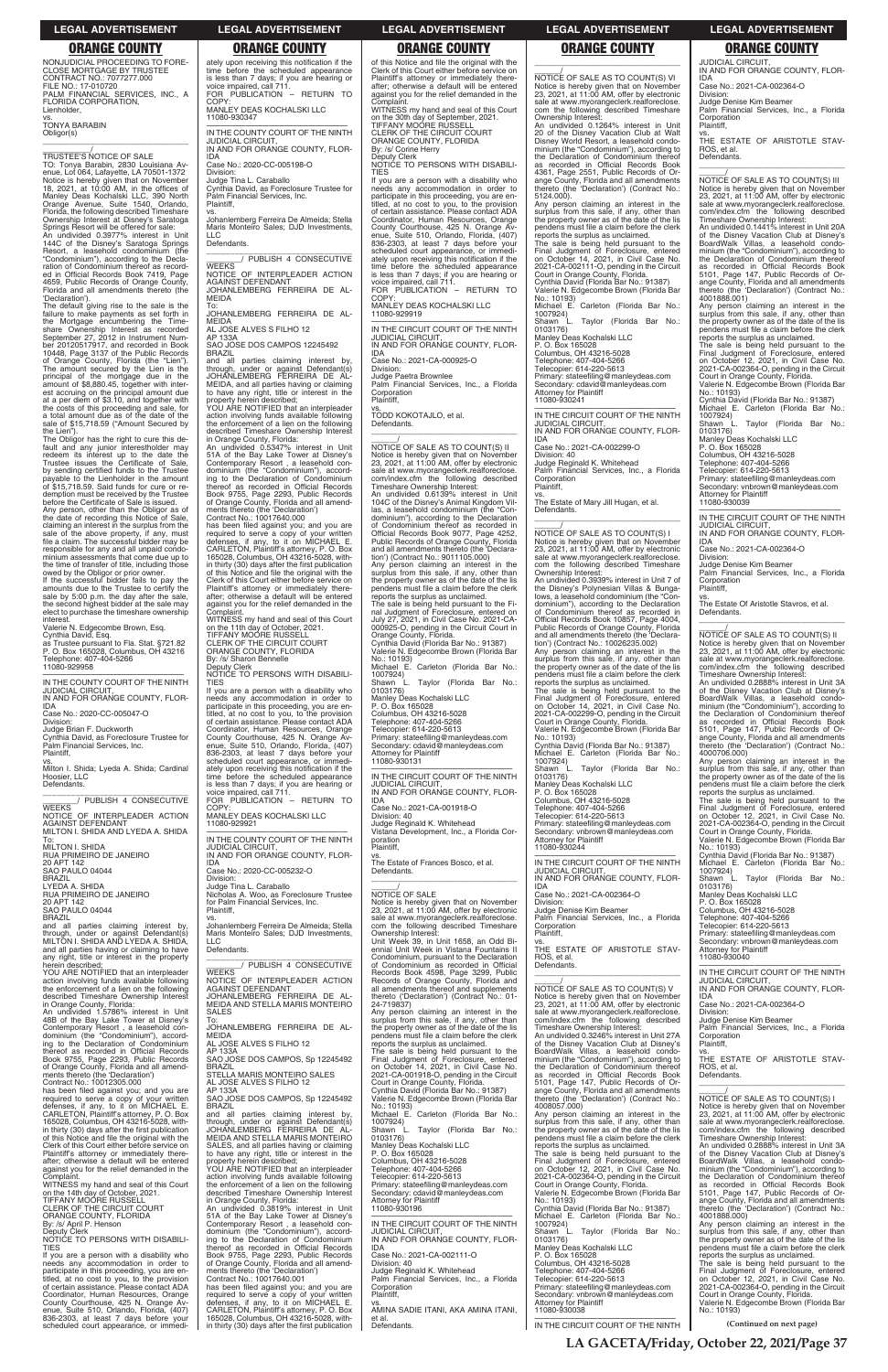responsible for any and all unpaid condominium assessments that come due up to the time of transfer of title, including those owed by the Obligor or prior owner. If the successful bidder fails to pay the amounts due to the Trustee to certify the sale by 5:00 p.m. the day after the sale, the second highest bidder at the sale may elect to purchase the timeshare ownership interest.

Michael E. Carleton, Esq. as Trustee pursuant to Fla. Stat. §721.82 P. O. Box 165028, Columbus, OH 43216 Telephone: 407-404-5266 11080-930268

Aruba YOU ARE NOTIFIED that a TRUSTEE'S NON-JUDICIAL PROCEEDING to enforce a Lien has been instituted on the following Timeshare Ownership Interest at Flex Vacations Condominium described as: VOI Number 244832-01, an Annual Type, Number of VOI Ownership Points 95700 in the Flex Vacations Ownership Plan, according and subject to the Flex Vacations Declaration of Vacation Ownership Plan ("Declaration"), as recorded in Official Records Book 10893, Page 1223, Public Records of Orange County, Florida and all amendments and supplements thereto the **Declaration** 

—————————————————— NONJUDICIAL PROCEEDING TO FORE-CLOSE MORTGAGE BY TRUSTEE CONTRACT NO.: 42-01-244832 FILE NO.: 21-006946 SHERATON FLEX VACATIONS, LLC, A FLORIDA LIMITED LIABILITY COM-PANY, Lienholder,

vs. NANDANA BAIDJNATH MISIER; JORGE ALBERTO RUA CORREA Obligor(s) \_\_\_\_\_\_\_\_\_\_\_\_\_\_\_\_\_\_\_\_\_\_\_\_\_\_\_\_\_\_\_\_\_

\_\_\_\_\_\_\_\_\_\_\_/ TRUSTEE'S NOTICE OF FORECLO-SURE PROCEEDING TO:

Nandana Baidjnath Misier PONTON 49 Oranjestad 00297 Aruba

Jorge Alberto Rua Correa PONTON 49 Oranjestad 00297

—————————————————— NONJUDICIAL PROCEEDING TO FORE-CLOSE MORTGAGE BY TRUSTEE CONTRACT NO.: 42-01-236239<br>FILE NO.: 21-006958<br>SHERATON FLEX VACATIONS, LLC,<br>A FLORIDA LIMITED LIABILITY COM-

The default giving rise to these proceed-ings is the failure to make payments as set forth in the Mortgage encumbering the Timeshare Ownership Interest as re-corded in the Official Records of Orange County, Florida. The Obligor has the right to object to this Trustee proceeding by serving written objection on the Trustee<br>named below. The Obligor has the right<br>to cure the default and any junior inter-<br>estholder may redeem its interest, for a<br>minimum period of forty-five (45) days until the Trustee issues the Certificate of Sale. The Lien may be cured by sending certified funds to the Trustee payable Lienholder in the amount of \$39,689.57, plus interest (calculated by multiplying \$8.44 times the number of days that have elapsed since October 12, 2021), plus the costs of this proceeding. Said funds for cure or redemption must be received by the Trustee before the Certificate of Sale

The default giving rise to the sale is the failure to make payments as set forth in the Mortgage encumbering the Timeshare Ownership Interest as recorded September 25, 2017 in Instrument Number 20170523569 of the Public Records of Orange County, Florida (the "Lien"). The amount secured by the Lien is the principal of the mortgage due in the amount of \$7,800.58, together with interest accruing on the principal amount due at a per diem of \$2.83, and together with the costs of this proceeding and sale, for a to-tal amount due as of the date of the sale of \$10,963.28 ("Amount Secured by the

is issued. Valerie N. Edgecombe Brown, Esq. Cynthia David, Esq. Michael E. Carleton, Esq. as Trustee pursuant to Fla. Stat. §721.82 P. O. Box 165028 Columbus, OH 43216-5028 Telephone: 407-404-5266 Telecopier: 614-220-5613 11080-929999

\_\_\_\_\_\_\_\_\_\_\_/ TRUSTEE'S NOTICE OF SALE TO: Nigel A. Adams, 46 Clarendon Road, Hempstead, NY 11550 Notice is hereby given that on December<br>2, 2021, at 11:00 AM, in the offices of<br>Manley Deas Kochalski LLC, 390 North<br>Orange Avenue, Suite 1540, Orlando,<br>Florida, the following described Timeshare Ownership Interest at Flex Vacations Condominium will be offered for sale: VOI Number 236239-01, an Even Biennial

Type, Number of VOI Ownership Points 44000 in the Flex Vacations Ownership Plan, according and subject to the Flex Vacations Declaration of Vacation Ownership Plan ("Declaration"), as recorded in Official Records Book 10893, Page 1223, Public Records of Orange County, Florida

0103176) Manley Deas Kochalski LLC

and all amendments and supplements thereto the Declaration.

Lien"). The Obligor has the right to cure this de-fault and any junior interestholder may redeem its interest up to the date the Trustee issues the Certificate of Sale, by sending certified funds to the Trustee payable to the Lienholder in the amount of \$10,963.28. Said funds for cure or redemption must be received by the Trustee before the Certificate of Sale is issued. Any person, other than the Obligor as of the date of recording this Notice of Sale, claiming an interest in the surplus from the sale of the above property, if any, must file a claim. The successful bidder may be responsible for any and all unpaid condominium assessments that come due up to the time of transfer of title, including those owed by the Obligor or prior owner. If the successful bidder fails to pay the amounts due to the Trustee to certify the sale by 5:00 p.m. the day after the sale,

the second highest bidder at the sale may elect to purchase the timeshare ownership

Cynthia David (Florida Bar No.: 91387) Shawn L. Taylor (Florida Bar No.:

Manley Deas Kochalski LLC P. O. Box 165028 Columbus, OH 43216-5028 Telephone: 407-404-5266 Telecopier: 614-220-5613

Cynthia David (Florida Bar No.: 91387) Michael E. Carleton (Florida Bar No.: 1007924) Shawn L. Taylor (Florida Bar No.: 0103176) Manley Deas Kochalski LLC P. O. Box 165028 Columbus, OH 43216-5028 Telephone: 407-404-5266 Telecopier: 614-220-5613 Primary: stateefiling@manleydeas.com Secondary: vnbrown@manleydeas.com Attorney for Plaintiff 11080-930041

—————————————————— IN THE CIRCUIT COURT OF THE NINTH JUDICIAL CIRCUIT, IN AND FOR ORANGE COUNTY, FLOR-IDA

Case No.: 2021-CA-003254-O Division:

Judge Denise Kim Beamer

Vistana Fountains II Condominium Asso-ciation, Inc., a Florida Corporation Plaintiff,

vs. Donna Bolino, Individually and as Potential Heir to Annie Malone, et al. Defendants. \_\_\_\_\_\_\_\_\_\_\_\_\_\_\_\_\_\_\_\_\_\_\_\_\_\_\_\_\_\_\_\_\_

# $\frac{\gamma}{\text{NOTICE}}$  OF SALE

Notice is hereby given that on November 23, 2021, at 11:00 AM, offer by electronic sale at www.myorangeclerk.realforeclose. com/index.cfm the following described Timeshare Ownership Interest:

Unit Week 49, in Unit 1659, an Annual Unit Week in Vistana Fountains II Condominium, pursuant to the Declaration of Condominium as recorded in Official Records Book 4598, Page 3299, Public Records of Orange County, Florida and all amendments thereof and supplements thereto ('Declaration') (Contract No.: 01- 24-702787)

> \_\_\_\_\_\_\_\_\_\_\_\_\_\_\_\_\_\_\_\_\_\_\_\_\_\_\_\_\_\_\_\_\_ Jeffery Scott Weeks, 935 Wingfield Av-enue, Hampton, VA 23323 Flex Vacations Owners Association, Inc.

Any person claiming an interest in the surplus from this sale, if any, other than the property owner as of the date of the lis pendens must file a claim before the clerk reports the surplus as unclaimed.

The sale is being held pursuant to the<br>Final Judgment of Foreclosure, entered<br>on October 12, 2021, in Civil Case No.<br>2021-CA-003254-O, pending in the Circuit<br>Court in Orange County, Florida.<br>Cynthia David (Florida Bar No.:

Valerie N. Edgecombe Brown (Florida Bar No.: 10193)

Michael E. Carleton (Florida Bar No.: 1007924) Shawn L. Taylor (Florida Bar No.:

P. O. Box 165028 Columbus, OH 43216-5028

Telephone: 407-404-5266 Telecopier: 614-220-5613

Primary: stateefiling@manleydeas.com Secondary: cdavid@manleydeas.com Attorney for Plaintiff 11080-929986

—————————————————— IN THE CIRCUIT COURT OF THE NINTH JUDICIAL CIRCUIT, IN AND FOR ORANGE COUNTY, FLOR-

IDA Case No.: 2021-CA-003534-O Division: 40 Judge Reginald K. Whitehead Vistana Springs Condominium Associa-tion, Inc., a Florida Corporation Plaintiff,

vs. The Estate of Joan E. Belk, et al. Defendants.

# $\frac{\gamma}{\text{NOTICE}}$  OF SALE

—————————————————— NONJUDICIAL PROCEEDING TO FORE-CLOSE MORTGAGE BY TRUSTEE CONTRACT NO.: 42-01-247300 FILE NO.: 21-007011 SHERATON FLEX VACATIONS, LLC, A FLORIDA LIMITED LIABILITY COM-A FLC<br>PANY. Lienholder

\_\_\_\_\_\_\_\_\_\_\_\_\_\_\_\_\_\_\_\_\_\_\_\_\_\_\_\_\_\_\_\_\_

Notice is hereby given that on November 23, 2021, at 11:00 AM, offer by electronic sale at www.myorangeclerk.realforeclose. com the following described Timeshare Ownership Interest:

PANY, Lienholder, vs. NIGEL A. ADAMS Obligor(s) \_\_\_\_\_\_\_\_\_\_\_\_\_\_\_\_\_\_\_\_\_\_\_\_\_\_\_\_\_\_\_\_\_ FILE NO.: 21-006915 SHERATON FLEX VACATIONS, LLC, A FLORIDA LIMITED LIABILITY COM-

Unit Week 01, in Unit 0942, an Annual Unit Week in Vistana Springs Condominium, pursuant to the Declaration of Condominium as recorded in Official Records Book 4052, Page 3241, Public Records of Orange County, Florida and all amendments thereof and supplements thereto ('Decla-ration') (Contract No.: 01-22-400091)

The default giving rise to these proceed-ings is the failure to make payments as set forth in the Mortgage encumbering the Timeshare Ownership Interest as re-corded in the Official Records of Orange County, Florida. The Obligor has the right to object to this Trustee proceeding by serving written objection on the Trustee named below. The Obligor has the right to cure the default and any junior inter-estholder may redeem its interest, for a minimum period of forty-five (45) days until the Trustee issues the Certificate of Sale. The Lien may be cured by sending certi-fied funds to the Trustee payable to the Lienholder in the amount of \$14,127.87, plus interest (calculated by multiplying \$3.45 times the number of days that have elapsed since October 12, 2021), plus the costs of this proceeding. Said funds for cure or redemption must be received by the Trustee before the Certificate of Sale<br>is issued

Any person claiming an interest in the surplus from this sale, if any, other than the property owner as of the date of the lis pendens must file a claim before the clerk reports the surplus as unclaimed.

The sale is being held pursuant to the Final Judgment of Foreclosure, entered on October 14, 2021, in Civil Case No. 2021-CA-003534-O, pending in the Circuit Court in Orange County, Florida. Cynthia David (Florida Bar No.: 91387)

Valerie N. Edgecombe Brown (Florida Bar No.: 10193) Michael E. Carleton (Florida Bar No.: CLOSE MORTGAGE BY TRUSTEE CONTRACT NO.: 42-01-209048<br>FILE NO.: 21-007046<br>SHERATON FLEX VACATIONS, LLC,<br>A FLORIDA LIMITED LIABILITY COM-

1007924) Shawn L. Taylor (Florida Bar No.: 0103176)

A FLC<br>PANY, Lienholder,

vs. JAVIER AUGUSTO OZUNA LIMA; GLAD-YS ROCIO ROLON DE OZUNA Obligor(s)  $\overline{\phantom{a}}$  , and the set of the set of the set of the set of the set of the set of the set of the set of the set of the set of the set of the set of the set of the set of the set of the set of the set of the set of the s

Manley Deas Kochalski LLC P. O. Box 165028

Columbus, OH 43216-5028

Telephone: 407-404-5266 Telecopier: 614-220-5613 Primary: stateefiling@manleydeas.com Secondary: cdavid@manleydeas.com Attorney for Plaintiff 11080-930195

Notice is hereby given that on December<br>2, 2021, at 11:00 AM, in the offices of<br>Manley Deas Kochalski LLC, 390 North<br>Orange Avenue, Suite 1540, Orlando,<br>Florida, the following described Timeshare Ownership Interest at Flex Vacations Con-

—————————————————— IN THE CIRCUIT COURT OF THE NINTH JUDICIAL CIRCUIT, IN AND FOR ORANGE COUNTY, FLOR-IDA Case No.: 2021-CA-004265-O Division: 35 Judge Kevin B. Weiss Vistana Spa Condominium Association, Inc., a Florida Corporation Plaintiff, vs. Unknown Successor Trustee of the Ben-

jamin S. Babasa Revocable Living Trust, dated July 1, 1992, restated April 17, 2002, et al. Defendants.

 $\overline{\phantom{a}}$  , and the set of the set of the set of the set of the set of the set of the set of the set of the set of the set of the set of the set of the set of the set of the set of the set of the set of the set of the s

 $\frac{\gamma}{\text{NOTICE}}$  OF SALE

Notice is hereby given that on November 23, 2021, at 11:00 AM, offer by electronic sale at www.myorangeclerk.realforeclose. com the following described Timeshare Ownership Interest: Unit Week 27, in Unit 0620, an Annual

Unit Week in Vistana Spa Condominium, pursuant to the Declaration of Condominium as recorded in Official Records Book 3677, Page 0335, Public Records of Orange County, Florida and all amendments thereof and supplements thereto ('Decla-ration') (Contract No.: 01-21-300448) Any person claiming an interest in the surplus from this sale, if any, other than the property owner as of the date of the lis pendens must file a claim before the clerk reports the surplus as unclaimed. The sale is being held pursuant to the Final Judgment of Foreclosure, entered on October 13, 2021, in Civil Case No. 2021-CA-004265-O, pending in the Circuit Court in Orange County, Florida. Michael E. Carleton (Florida Bar No.:

vs. FABIO COUTO ALMEIDA; NATALIA CORONEL DE LIMA LAGES Obligor(s)  $\overline{\phantom{a}}$  , and the set of the set of the set of the set of the set of the set of the set of the set of the set of the set of the set of the set of the set of the set of the set of the set of the set of the set of the s

1007924)

Valerie N. Edgecombe Brown (Florida Bar

No.: 10193)

0103176)

010 Brazil<br>Notice is hereby given that on November<br>23, 2021, at 11:00 AM, in the offices of<br>Manley Deas Kochalski LLC, 390 North<br>Orange Avenue, Suite 1540, Orlando,<br>Florida, the following described Timeshare<br>Ownership Inte dominium will be offered for sale:

Primary: stateefiling@manleydeas.com Secondary: mec@manleydeas.com Attorney for Plaintiff 11080-930194

—————————————————— NONJUDICIAL PROCEEDING TO FORE-CLOSE CLAIM OF LIEN BY TRUSTEE

CONTRACT NO.: 01-26-002199 FILE NO.: 21-003188

VISTANA CASCADES CONDOMINIUM ASSOCIATION, INC., A FLORIDA COR-

PORATION, Lienholder,

SURE PROCEEDING

vs. BETH L. SHAPIRO; FARRELL S. SHAP-

IRO Obligor(s)

\_\_\_\_\_\_\_\_\_\_\_\_\_\_\_\_\_\_\_\_\_\_\_\_\_\_\_\_\_\_\_\_\_ \_\_\_\_\_\_\_\_\_\_\_/ TRUSTEE'S NOTICE OF FORECLO-

TO: Beth L. Shaniro 17 LOUIS PLACE Nesconset, NY 11767 Farrell S. Shapiro 17 LOUIS PLACE

> responsible for any and all unpaid condo-minium assessments that come due up to the time of transfer of title, including those owed by the Obligor or prior owner

Nesconset, NY 11767 YOU ARE NOTIFIED that a TRUSTEE'S NON-JUDICIAL PROCEEDING to enforce a Lien has been instituted on the following Timeshare Ownership Interest at Vistana Cascades Condominium described as: Unit Week 42, in Unit 2312, an Annual Unit Week in Vistana Cascades Condominium, pursuant to the Declaration of Condominium as recorded in Official Records Book 5312, Page 2312, Public Records of Orange County, Florida and all amendments thereof and supplements thereto ('Decla-

> If the successful bidder fails to pay the amounts due to the Trustee to certify the sale by 5:00 p.m. the day after the sale, the second highest bidder at the sale may elect to purchase the timeshare ownership **interest**

ration').

Notice is hereby given that on November 23, 2021, at 11:00 AM, in the offices of Manley Deas Kochalski LLC, 390 North Orange Avenue, Suite 1540, Orlando, Florida, the following described Timeshare Ownership Interest at Flex Vacations Con-<br>dominium will be offered for sale:

The default giving rise to these proceed-ings is the failure to pay condominium assessments and dues resulting in a Claim of Lien encumbering the Timeshare Ownership Interest as recorded in the Official Records of Orange County, Florida. The Obligor has the right to object to this Trustee proceeding by serving written ob-jection on the Trustee named below. The Obligor has the right to cure the default and any junior interestholder may redeem its interest, for a minimum period of fortyfive (45) days until the Trustee issues the Certificate of Sale. The Lien may be cured by sending certified funds to the Trustee payable to the Lienholder in the amount of \$2,125.56, plus interest (calculated by multiplying \$0.84 times the number of days that have elapsed since October 12, 2021), plus the costs of this proceeding. Said funds for cure or redemption must be received by the Trustee before the Certifi-

cate of Sale is issued. Michael E. Carleton, Esq.

Valerie N. Edgecombe Brown, Esq. Cynthia David, Esq.

as Trustee pursuant to Fla. Stat. §721.82 P. O. Box 165028 Columbus, OH 43216-5028 —————————————————— NONJUDICIAL PROCEEDING TO FORE-

Telephone: 407-404-5266 Telecopier: 614-220-5613 11080-929991

> interest. **(Continued on next page)** CLOSE MORTGAGE BY TRUSTEE CONTRACT NO.: 42-01-200123 —————————————————— NONJUDICIAL PROCEEDING TO FORE-

CLOSE MORTGAGE BY TRUSTEE CONTRACT NO.: 42-01-235848

vs. JEFFERY SCOTT WEEKS

Obligor(s)

\_\_\_\_\_\_\_\_\_\_\_/ TRUSTEE'S NOTICE OF SALE

PANY Lienholder.

TO:

a Florida Corporation not-for-profit, 1200 Bartow Road, Lakeland, FL 33801 Notice is hereby given that on December 2, 2021, at 11:00 AM, in the offices of Manley Deas Kochalski LLC, 390 North Orange Avenue, Suite 1540, Orlando, Florida, the following described Timeshare Ownership Interest at Flex Vacations Con-

dominium will be offered for sale: VOI Number 235848-01, an Even Biennial Type, Number of VOI Ownership Points 44000 in the Flex Vacations Ownership Plan, according and subject to the Flex Vacations Declaration of Vacation Ownership Plan ("Declaration"), as recorded in Official Records Book 10893, Page 1223, Public Records of Orange County, Florida and all amendments and supplements thereto the Declaration.

The default giving rise to the sale is the failure to make payments as set forth in the Mortgage encumbering the Timeshare Ownership Interest as recorded Sep-tember 20, 2017 in Instrument Number 20170515285 of the Public Records of Orange County, Florida (the "Lien"). The amount secured by the Lien is the principal of the mortgage due in the amount of \$8,011.94, together with interest ac-cruing on the principal amount due at a per diem of \$3.00, and together with the costs of this proceeding and sale, for a to-tal amount due as of the date of the sale of \$12,298.76 ("Amount Secured by the

Lien"). The Obligor has the right to cure this default and any junior interestholder may redeem its interest up to the date the Trustee issues the Certificate of Sale, by sending certified funds to the Trustee payable to the Lienholder in the amount of \$12,298.76. Said funds for cure or redemption must be received by the Trustee before the Certificate of Sale is issued. Any person, other than the Obligor as of the date of recording this Notice of Sale, claiming an interest in the surplus from the sale of the above property, if any, must file a claim. The successful bidder may be

Michael E. Carleton, Esq. as Trustee pursuant to Fla. Stat. §721.82 P. O. Box 165028, Columbus, OH 43216 Telephone: 407-404-5266 11080-930183

vs. STEPHANIE LEVETTE GREEN Obligor(s) \_\_\_\_\_\_\_\_\_\_\_\_\_\_\_\_\_\_\_\_\_\_\_\_\_\_\_\_\_\_\_\_\_

\_\_\_\_\_\_\_\_\_\_\_/ TRUSTEE'S NOTICE OF FORECLO-SURE PROCEEDING TO: Stephanie Levette Green

790 Haddon Stone Circle Apartment 102 Heathrow, FL 32746 YOU ARE NOTIFIED that a TRUSTEE'S NON-JUDICIAL PROCEEDING to enforce a Lien has been instituted on the following Timeshare Ownership Interest at Flex Va-

cations Condominium described as: VOI Number 247300-01, an Annual Type, Number of VOI Ownership Points 25800 in the Flex Vacations Ownership Plan, ac-cording and subject to the Flex Vacations Declaration of Vacation Ownership Plan ("Declaration"), as recorded in Official Records Book 10893, Page 1223, Public Records of Orange County, Florida and all amendments and supplements thereto the Declaration.

is issued. Valerie N. Edgecombe Brown, Esq. Cynthia David, Esq. Michael E. Carleton, Esq. as Trustee pursuant to Fla. Stat. §721.82 P. O. Box 165028

Columbus, OH 43216-5028 Telephone: 407-404-5266 Telecopier: 614-220-5613

11080-930281 —————————————————— NONJUDICIAL PROCEEDING TO FORE-

# \_\_\_\_\_\_\_\_\_\_\_/ TRUSTEE'S NOTICE OF SALE

TO: Javier Augusto Ozuna Lima, JUAN DEL CASTILLO 617 C/ AZTECAS, Asuncion,

Paraguay Gladys Rocio Rolon De Ozuna, JUAN DEL CASTILLO 617 C/ AZTECAS, Asuncion, Paraguay

Flex Vacations Owners Association, Inc., a Florida Corporation not-for-profit, 1200 Bartow Road, Lakeland, FL 33801

dominium will be offered for sale: VOI Number 209048-01, an Odd Biennial Type, Number of VOI Ownership Points 44000 in the Flex Vacations Ownership Plan, according and subject to the Flex Vacations Declaration of Vacation Ownership Plan ("Declaration"), as recorded in Official Records Book 10893, Page 1223, Public Records of Orange County, Florida and all amendments and supplements thereto the Declaration.

The default giving rise to the sale is the failure to make payments as set forth in the Mortgage encumbering the Timeshare Ownership Interest as recorded February 8, 2016 in Instrument Number 20160065922 of the Public Records of Orange County, Florida (the "Lien"). The amount secured by the Lien is the princi-

pal of the mortgage due in the amount of \$5,765.23, together with interest accruing on the principal amount due at a per diem of \$1.66, and together with the costs of this proceeding and sale, for a total amount due as of the date of the sale of \$8,121.67 ("Amount Secured by the Lien").

The Obligor has the right to cure this default and any junior interestholder may redeem its interest up to the date the Trustee issues the Certificate of Sale, by sending certified funds to the Trustee payable to the Lienholder in the amount of \$8,121.67. Said funds for cure or redemption must be received by the Trustee before the Certificate of Sale is issued.

Any person, other than the Obligor as of the date of recording this Notice of Sale, claiming an interest in the surplus from the sale of the above property, if any, must file a claim. The successful bidder may be responsible for any and all unpaid condominium assessments that come due up to the time of transfer of title, including those owed by the Obligor or prior owner. If the successful bidder fails to pay the amounts due to the Trustee to certify the sale by 5:00 p.m. the day after the sale, the second highest bidder at the sale may elect to purchase the timeshare ownership interest.

Michael E. Carleton, Esq. as Trustee pursuant to Fla. Stat. §721.82 P. O. Box 165028, Columbus, OH 43216 Telephone: 407-404-5266 11080-930249

FILE NO.: 21-011421 SHERATON FLEX VACATIONS, LLC, A FLORIDA LIMITED LIABILITY COM-PANY, Lienholder,

\_\_\_\_\_\_\_\_\_\_\_/ TRUSTEE'S NOTICE OF SALE

TO: Fabio Couto Almeida, ESTRADA DO PAU FERRO, 654 CASA 16 LOFREGUESIA JACAREPAGUA, Rio De Janeiro, Brazil Natalia Coronel De Lima Lages, RUA EDGARD WERNECK, 318 FREGUESIA JACAREPAGUA, Rio De Janeiro, 22763-

VOI Number 200123-01, an Annual Type, Number of VOI Ownership Points 67100 in the Flex Vacations Ownership Plan, according and subject to the Flex Vacations Declaration of Vacation Ownership Plan ("Declaration"), as recorded in Official Records Book 10893, Page 1223, Public Records of Orange County, Florida and all amendments and supplements thereto the Declaration.

The default giving rise to the sale is the failure to make payments as set forth in the Mortgage encumbering the Timeshare Ownership Interest as recorded June 24, 2015 in Instrument Number 20150324544 of the Public Records of Orange County, Florida (the "Lien"). The amount secured by the Lien is the principal of the mortgage due in the amount of \$13,711.81, together with interest accruing on the principal amount due at a per diem of \$3.75, and together with the costs of this proceeding and sale, for a total amount due as of the date of the sale of \$17,886.33 ("Amount

Secured by the Lien"). The Obligor has the right to cure this de-fault and any junior interestholder may redeem its interest up to the date the Trustee issues the Certificate of Sale, by sending certified funds to the Trustee payable to the Lienholder in the amount of \$17,886.33. Said funds for cure or redemption must be received by the Trustee before the Certificate of Sale is issued. Any person, other than the Obligor as of the date of recording this Notice of Sale, claiming an interest in the surplus from the sale of the above property, if any, must file a claim. The successful bidder may be

Valerie N. Edgecombe Brown, Esq.

Cynthia David, Esq. as Trustee pursuant to Fla. Stat. §721.82 P. O. Box 165028, Columbus, OH 43216 Telephone: 407-404-5266 11080-930192

—————————————————— NONJUDICIAL PROCEEDING TO FORE-CLOSE MORTGAGE BY TRUSTEE CONTRACT NO.: 42-01-267353 FILE NO.: 21-011426 SHERATON FLEX VACATIONS, LLC, A FLORIDA LIMITED LIABILITY COM-

PANY, Lienholder,

vs. EFRAIN ANTONIO GONZALEZ MARTIN Obligor(s) \_\_\_\_\_\_\_\_\_\_\_\_\_\_\_\_\_\_\_\_\_\_\_\_\_\_\_\_\_\_\_\_\_

# \_\_\_\_\_\_\_\_\_\_\_/ TRUSTEE'S NOTICE OF SALE

TO: Efrain Antonio Gonzalez Martin, 35-C #43, Merida Yucatan, Yucatan 97218 Mexico

dominium will be offered for sale: VOI Number 267353-01, an Annual Type, Number of VOI Ownership Points 38000 in the Flex Vacations Ownership Plan, according and subject to the Flex Vacations Declaration of Vacation Ownership Plan ("Declaration"), as recorded in Official Records Book 10893, Page 1223, Public Records of Orange County, Florida and all amendments and supplements thereto the Declaration.

The default giving rise to the sale is the failure to make payments as set forth in the Mortgage encumbering the Timeshare Ownership Interest as recorded Sep-tember 24, 2019 in Instrument Number 20190594892 of the Public Records of Orange County, Florida (the "Lien"). The amount secured by the Lien is the principal of the mortgage due in the amount of \$12,120.00, together with interest accruing on the principal amount due at a per diem of \$4.65, and together with the costs of this proceeding and sale, for a to-tal amount due as of the date of the sale of \$16,379.99 ("Amount Secured by the Lien") The Obligor has the right to cure this de-fault and any junior interestholder may redeem its interest up to the date the Trustee issues the Certificate of Sale, by sending certified funds to the Trustee payable to the Lienholder in the amount of \$16,379.99. Said funds for cure or redemption must be received by the Trustee before the Certificate of Sale is issued. Any person, other than the Obligor as of the date of recording this Notice of Sale, claiming an interest in the surplus from the sale of the above property, if any, must file a claim. The successful bidder may be responsible for any and all unpaid condominium assessments that come due up to the time of transfer of title, including those owed by the Obligor or prior owner. If the successful bidder fails to pay the amounts due to the Trustee to certify the sale by 5:00 p.m. the day after the sale, the second highest bidder at the sale may elect to purchase the timeshare ownership interest. Valerie N. Edgecombe Brown, Esq. Cynthia David, Esq. as Trustee pursuant to Fla. Stat. §721.82

**LEGAL ADVERTISEMENT LEGAL ADVERTISEMENT LEGAL ADVERTISEMENT LEGAL ADVERTISEMENT LEGAL ADVERTISEMENT**

### **ORANGE COUNTY ORANGE COUNTY ORANGE COUNTY ORANGE COUNTY ORANGE COUNTY**

**Page 38/LA GACETA/Friday, October 22, 2021**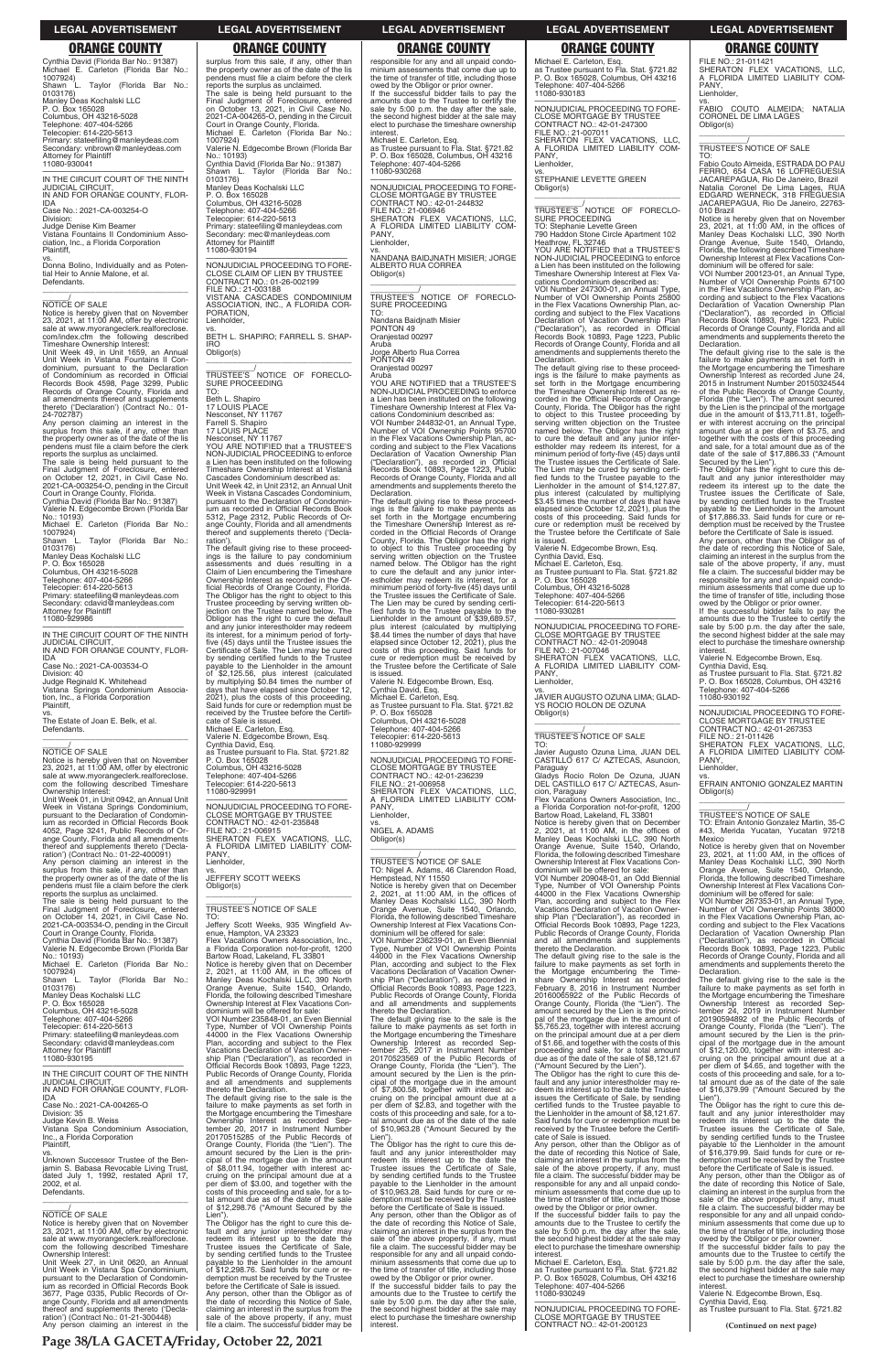**(Continued on next page)**

P. O. Box 165028, Columbus, OH 43216

Telephone: 407-404-5266 11080-930251

PANY **Lienholder** 

—————————————————— NONJUDICIAL PROCEEDING TO FORE-CLOSE MORTGAGE BY TRUSTEE CONTRACT NO.: 42-01-267408

FILE NO.: 21-011461 SHERATON FLEX VACATIONS, LLC, A FLORIDA LIMITED LIABILITY COM-

vs. JOAO PAULO MORAIS DE ALBUQUER-QUE SILVA; SARAH NATACHA DE OLIVEIRA ALMEIDA MORAIS

Obligor(s)

\_\_\_\_\_\_\_\_\_\_\_\_\_\_\_\_\_\_\_\_\_\_\_\_\_\_\_\_\_\_\_\_\_ \_\_\_\_\_\_\_\_\_\_\_/ TRUSTEE'S NOTICE OF SALE

TO:

Joao Paulo Morais De Albuquerque Silva, RUA 19, NORTE AP #302 DUO RESI-DENCEMALL AGUAS CLARAS, Brasilia, DF 71915-000 Brazil Sarah Natacha De Oliveira Almeida Morais, RUA 19, NORTE AP #302 DUO RESIDENCEMALL AGUAS CLARAS, Brasilia, 71915-000 Brazil

Notice is hereby given that on December<br>2, 2021, at 11:00 AM, in the offices of<br>Manley Deas Kochalski LLC, 390 North<br>Orange Avenue, Suite 1540, Orlando,<br>Florida, the following described Timeshare

payable to the Lienholder in the amount of \$13,573.00. Said funds for cure or re-demption must be received by the Trustee before the Certificate of Sale is issued. Any person, other than the Obligor as of the date of recording this Notice of Sale, claiming an interest in the surplus from the sale of the above property, if any, must file a claim. The successful bidder may be responsible for any and all unpaid condominium assessments that come due up to the time of transfer of title, including those owed by the Obligor or prior owner. If the successful bidder fails to pay the amounts due to the Trustee to certify the sale by 5:00 p.m. the day after the sale

Ownership Interest at Flex Vacations Condominium will be offered for sale: VOI Number 267408-01, an Annual Type, Number of VOI Ownership Points 25800 in the Flex Vacations Ownership Plan, ac-cording and subject to the Flex Vacations Declaration of Vacation Ownership Plan<br>("Declaration"), as recorded in Official ("Declaration"), as recorded in Official Records Book 10893, Page 1223, Public Records of Orange County, Florida and all amendments and supplements thereto the

Declaration.

The default giving rise to the sale is the failure to make payments as set forth in the Mortgage encumbering the Timeshare Ownership Interest as recorded Sep-tember 30, 2019 in Instrument Number 20190608062 of the Public Records of Orange County, Florida (the "Lien"). The amount secured by the Lien is the prin-cipal of the mortgage due in the amount

of \$9,931.00, together with interest ac-cruing on the principal amount due at a per diem of \$3.81, and together with the

costs of this proceeding and sale, for a to-tal amount due as of the date of the sale of \$13,573.00 ("Amount Secured by the

Lien"). The Obligor has the right to cure this de-fault and any junior interestholder may

redeem its interest up to the date the Trustee issues the Certificate of Sale, by sending certified funds to the Trustee

the second highest bidder at the sale may elect to purchase the timeshare ownership interest. Valerie N. Edgecombe Brown, Esq. Cynthia David, Esq. as Trustee pursuant to Fla. Stat. §721.82 P. O. Box 165028, Columbus, OH 43216 Telephone: 407-404-5266 11080-930314 —————————————————— NONJUDICIAL PROCEEDING TO FORE-

VOI Number 268394-01, an Annual Type, Number of VOI Ownership Points 56000 in the Flex Vacations Ownership Plan, according and subject to the Flex Vacations Declaration of Vacation Ownership Plan ("Declaration"), as recorded in Official Records Book 10893, Page 1223, Public Records of Orange County, Florida and all amendments and supplements thereto the **Declaration** 

> CLOSE MORTGAGE BY TRUSTEE CONTRACT NO.: 42-01-267413 FILE NO.: 21-011463 SHERATON FLEX VACATIONS, LLC, A FLORIDA LIMITED LIABILITY COM-PANY Lienholder,

vs. JUAN CARLOS TRIGO SALETA; VAN-ESSA SUAREZ CEBALLOS Obligor(s)

\_\_\_\_\_\_\_\_\_\_\_\_\_\_\_\_\_\_\_\_\_\_\_\_\_\_\_\_\_\_\_\_\_

\_\_\_\_\_\_\_\_\_\_\_/ TRUSTEE'S NOTICE OF SALE TO:

Juan Carlos Trigo Saleta, CALLE PO-LIBIO DIAZ #71, COND. ANA MER-CEDES, Santo Domingo, D.N, 10147 Do-

minican Republic Vanessa Suarez Ceballos, CALLE PO-LIBIO DIAZ #71, COND. ANA MER-CEDES, Santo Domingo, D.N., 10147

If the successful bidder fails to pay the amounts due to the Trustee to certify the sale by 5:00 p.m. the day after the sale, the second highest bidder at the sale may elect to purchase the timeshare ownership interes

—————————————————— NONJUDICIAL PROCEEDING TO FORE-CLOSE MORTGAGE BY CONTRACT NO.: 42-01-206759 FILE NO.: 21-011460 SHERATON FLEX VACATIONS, LLC, A FLORIDA LIMITED LIABILITY COM-PANY

> Dominican Republic Notice is hereby given that on November 23, 2021, at 11:00 AM, in the offices of Manley Deas Kochalski LLC, 390 North Orange Avenue, Suite 1540, Orlando, Florida, the following described Timeshare Ownership Interest at Flex Vacations Con-dominium will be offered for sale: VOI Number 267413-01, an Annual Type, Number of VOI Ownership Points 38000 in the Flex Vacations Ownership Plan, according and subject to the Flex Vacations Declaration of Vacation Ownership Plan ("Declaration"), as recorded in Official Records Book 10893, Page 1223, Public Records of Orange County, Florida and all amendments and supplements thereto the Declaration. The default giving rise to the sale is the failure to make payments as set forth in the Mortgage encumbering the Timeshare Ownership Interest as recorded Sep-tember 30, 2019 in Instrument Number 20190608071 of the Public Records of Orange County Florida (the "Lien") The Orange County, Florida (the "Lien"). The amount secured by the Lien is the principal of the mortgage due in the amount of \$12,838.40, together with interest ac-cruing on the principal amount due at a per diem of \$5.28, and together with the costs of this proceeding and sale, for a to-tal amount due as of the date of the sale of \$17,580.31 ("Amount Secured by the Lien"). The Obligor has the right to cure this default and any junior interestholder may redeem its interest up to the date the Trustee issues the Certificate of Sale, by sending certified funds to the Trustee payable to the Lienholder in the amount of \$17,580.31. Said funds for cure or redemption must be received by the Trustee before the Certificate of Sale is issued. Any person, other than the Obligor as of the date of recording this Notice of Sale, claiming an interest in the surplus from the

owed by the Obligor or prior owner. If the successful bidder fails to pay the amounts due to the Trustee to certify the sale by 5:00 p.m. the day after the sale, the second highest bidder at the sale may elect to purchase the timeshare ownership interes

P. O. Box 165028, Columbus, OH 43216 Telephone: 407-404-5266 11080-930071

### —————————————————— NONJUDICIAL PROCEEDING TO FORE-CLOSE MORTGAGE BY TRUSTEE CONTRACT NO.: 42-01-268394 FILE NO.: 21-011428 SHERATON FLEX VACATIONS, LLC, A FLORIDA LIMITED LIABILITY COM-PANY,

Lienholder

Valerie N. Edgecombe Brown, Esq. Cynthia David, Esq. as Trustee pursuant to Fla. Stat. §721.82 P. O. Box 165028, Columbus, OH 43216 Telephone: 407-404-5266 Telephone: 407<br>11080-930102

vs. JESUS MARQUEZ, AKA JESUS E. MAR-OLIEZ Obligor(s) \_\_\_\_\_\_\_\_\_\_\_\_\_\_\_\_\_\_\_\_\_\_\_\_\_\_\_\_\_\_\_\_\_

# \_\_\_\_\_\_\_\_\_\_\_/ TRUSTEE'S NOTICE OF SALE

TO: Jesus Marquez, AKA Jesus E. Mar-1281 Northwest 126 Avenue, Sunrise, FL 33323

Notice is hereby given that on November 23, 2021, at 11:00 AM, in the offices of Manley Deas Kochalski LLC, 390 North Orange Avenue, Suite 1540, Orlando, Florida, the following described Timeshare Ownership Interest at Flex Vacations Condominium will be offered for sale:

The default giving rise to the sale is the failure to make payments as set forth in the Mortgage encumbering the Time-share Ownership Interest as recorded November 18, 2019 in Instrument Number 20190725728 of the Public Records of Orange County, Florida (the "Lien"). The amount secured by the Lien is the principal of the mortgage due in the amount of \$19,637.84, together with interest accruing on the principal amount due at a per diem of \$6.67, and together with the costs of this proceeding and sale, for a total amount due as of the date of the sale of \$25,224.02 ("Amount Secured by the Lien").

> amounts due to the Trustee to certify the sale by 5:00 p.m. the day after the sale, the second highest bidder at the sale may elect to purchase the timeshare ownership

> TIGIST WAYU WODESO; MILKESSO MUDA ASARO Obligor(s) \_\_\_\_\_\_\_\_\_\_\_\_\_\_\_\_\_\_\_\_\_\_\_\_\_\_\_\_\_\_\_\_\_

The Obligor has the right to cure this default and any junior interestholder may redeem its interest up to the date the Trustee issues the Certificate of Sale, by sending certified funds to the Trustee payable to the Lienholder in the amount of \$25,224.02. Said funds for cure or redemption must be received by the Trustee before the Certificate of Sale is issued.

Any person, other than the Obligor as of the date of recording this Notice of Sale, claiming an interest in the surplus from the sale of the above property, if any, must file a claim. The successful bidder may be responsible for any and all unpaid condominium assessments that come due up to the time of transfer of title, including those owed by the Obligor or prior owner.

Valerie N. Edgecombe Brown, Esq. Cynthia David, Esq. as Trustee pursuant to Fla. Stat. §721.82 P. O. Box 165028, Columbus, OH 43216 Telephone: 407-404-5266 11080-930069

Lienholder,

vs. MARK ANTHONY CLARKE Obligor(s) \_\_\_\_\_\_\_\_\_\_\_\_\_\_\_\_\_\_\_\_\_\_\_\_\_\_\_\_\_\_\_\_\_

\_\_\_\_\_\_\_\_\_\_\_/ TRUSTEE'S NOTICE OF SALE TO: Mark Anthony Clarke, 61 PACIFIC DRIVE, Palm Coast, FL 32164 Notice is hereby given that on December 2, 2021, at 11:00 AM, in the offices of Manley Deas Kochalski LLC, 390 North Orange Avenue, Suite 1540, Orlando, Florida, the following described Timeshare Ownership Interest at Flex Vacations Con-dominium will be offered for sale:

Notice is hereby given that on November<br>23, 2021, at 11:00 AM, in the offices of<br>Manley Deas Kochalski LLC, 390 North<br>Orange Avenue, Suite 1540, Orlando,<br>Florida, the following described Timeshare Ownership Interest at Flex Vacations Con-

VOI Number 206759-01, an Odd Biennial Type, Number of VOI Ownership Points 51700 in the Flex Vacations Ownership Plan, according and subject to the Flex Vacations Declaration of Vacation Owner-ship Plan ("Declaration"), as recorded in Official Records Book 10893, Page 1223, Public Records of Orange County, Florida and all amendments and supplements thereto the Declaration.

The default giving rise to the sale is the failure to make payments as set forth in the Mortgage encumbering the Timeshare Ownership Interest as recorded September 30, 2019 in Instrument Number 20190608213 of the Public Records of Orange County, Florida (the "Lien"). The amount secured by the Lien is the principal of the mortgage due in the amount of \$17,046.00, together with interest accruing on the principal amount due at a per diem of \$6.05, and together with the costs of this proceeding and sale, for a total amount due as of the date of the sale of \$22,724.12 ("Amount Secured by the Lien")

The default giving rise to the sale is the failure to make payments as set forth in

the Mortgage encumbering the Time-share Ownership Interest as recorded January 19, 2016 in Instrument Number 20160029743 of the Public Records of Orange County, Florida (the "Lien"). The amount secured by the Lien is the principal of the mortgage due in the amount of \$7,487.92, together with interest ac-cruing on the principal amount due at a per diem of \$2.75, and together with the costs of this proceeding and sale, for a to-tal amount due as of the date of the sale of \$10,391.57 ("Amount Secured by the Lien"). The Obligor has the right to cure this de-

fault and any junior interestholder may redeem its interest up to the date the Trustee issues the Certificate of Sale, by sending certified funds to the Trustee payable to the Lienholder in the amount of \$10,391.57. Said funds for cure or redemption must be received by the Trustee

FLORIDA LIMITED LIABILITY COM-A FLC<br>PANY, Lienholder,

before the Certificate of Sale is issued. Any person, other than the Obligor as of the date of recording this Notice of Sale, claiming an interest in the surplus from the sale of the above property, if any, must file a claim. The successful bidder may be responsible for any and all unpaid condo-minium assessments that come due up to the time of transfer of title, including those

Valerie N. Edgecombe Brown, Esq. Cynthia David, Esq. as Trustee pursuant to Fla. Stat. §721.82

sale of the above property, if any, must file a claim. The successful bidder may be responsible for any and all unpaid condominium assessments that come due up to the time of transfer of title, including those owed by the Obligor or prior owner. If the successful bidder fails to pay the amounts due to the Trustee to certify the sale by 5:00 p.m. the day after the sale, the second highest bidder at the sale may elect to purchase the timeshare ownership interest.

> Valerie N. Edgecombe Brown, Esq. Cynthia David, Esq. as Trustee pursuant to Fla. Stat. §721.82 P. O. Box 165028, Columbus, OH 43216 Telephone: 407-404-5266 Telephone: 407<br>11080-930126

—————————————————— NONJUDICIAL PROCEEDING TO FORE-CLOSE MORTGAGE BY TRUSTEE CONTRACT NO.: 42-01-267419 FILE NO.: 21-011467 SHERATON FLEX VACATIONS, LLC, A FLORIDA LIMITED LIABILITY COM-PANY, Lienholder,

vs. MARYE LOUISE LASCO Obligor(s) \_\_\_\_\_\_\_\_\_\_\_\_\_\_\_\_\_\_\_\_\_\_\_\_\_\_\_\_\_\_\_\_\_

\_\_\_\_\_\_\_\_\_\_\_/ TRUSTEE'S NOTICE OF SALE TO: Marye Louise Lasco, 1238 CHESHIRE AVENUE, Charlotte, NC 28208 Notice is hereby given that on November 23, 2021, at 11:00 AM, in the offices of Manley Deas Kochalski LLC, 390 North Orange Avenue, Suite 1540, Orlando, Florida, the following described Timeshare Ownership Interest at Flex Vacations Con-dominium will be offered for sale:

VOI Number 267419-01, an Annual Type, Number of VOI Ownership Points 77000 in the Flex Vacations Ownership Plan, according and subject to the Flex Vacations<br>Declaration of Vacation Ownership Plan<br>("Declaration"), as recorded in Official<br>Records Book 10893, Page 1223, Public<br>Records of Orange County, Florida and all<br>amendments and suppl Declaration.

The default giving rise to the sale is the failure to make payments as set forth in the Mortgage encumbering the Time-share Ownership Interest as recorded January 29, 2020 in Instrument Number 20200059456 of the Public Records of Orange County, Florida (the "Lien"). The amount secured by the Lien is the principal of the mortgage due in the amount of \$26,219.73, together with interest ac-cruing on the principal amount due at a per diem of \$8.81, and together with the costs of this proceeding and sale, for a to-tal amount due as of the date of the sale of \$33,993.92 ("Amount Secured by the

Lien"). The Obligor has the right to cure this default and any junior interestholder may redeem its interest up to the date the Trustee issues the Certificate of Sale, by sending certified funds to the Trustee payable to the Lienholder in the amount of \$33,993.92. Said funds for cure or redemption must be received by the Trustee before the Certificate of Sale is issued. Any person, other than the Obligor as of the date of recording this Notice of Sale, claiming an interest in the surplus from the sale of the above property, if any, must file a claim. The successful bidder may be responsible for any and all unpaid condominium assessments that come due up to the time of transfer of title, including those owed by the Obligor or prior owner. If the successful bidder fails to pay the

interest. Valerie N. Edgecombe Brown, Esq.

Cynthia David, Esq. as Trustee pursuant to Fla. Stat. §721.82 P. O. Box 165028, Columbus, OH 43216 Telephone: 407-404-5266 11080-930130

—————————————————— NONJUDICIAL PROCEEDING TO FORE-CLOSE MORTGAGE BY TRUSTEE CONTRACT NO.: 42-01-267448 FILE NO.: 21-011468 SHERATON FLEX VACATIONS, LLC, A FLORIDA LIMITED LIABILITY COM-

PANY, Lienholder, vs.

# \_\_\_\_\_\_\_\_\_\_\_/ TRUSTEE'S NOTICE OF SALE

TO: Canada

Tigist Wayu Wodeso, 139 TARINGTON CLOSE NE, Calgary, Alberta T3J 3V8 Milkesso Muda Asaro, 139 TARINGTON CLOSE NE, Calgary, Alberta T3J 3V8

Canada Notice is hereby given that on November 23, 2021, at 11:00 AM, in the offices of Manley Deas Kochalski LLC, 390 North Orange Avenue, Suite 1540, Orlando, Florida, the following described Timeshare Ownership Interest at Flex Vacations Condominium will be offered for sale: VOI Number 267448-01, an Odd Biennial Type, Number of VOI Ownership Points 44000 in the Flex Vacations Ownership Plan, according and subject to the Flex Vacations Declaration of Vacation Owner-ship Plan ("Declaration"), as recorded in Official Records Book 10893, Page 1223, Public Records of Orange County, Florida and all amendments and supplements thereto the Declaration. The default giving rise to the sale is the failure to make payments as set forth in the Mortgage encumbering the Timeshare Ownership Interest as recorded Sep-tember 30, 2019 in Instrument Number 20190608224 of the Public Records of Orange County, Florida (the "Lien"). The amount secured by the Lien is the prin-cipal of the mortgage due in the amount of \$9,769.00, together with interest ac-cruing on the principal amount due at a per diem of \$3.48, and together with the costs of this proceeding and sale, for a to-tal amount due as of the date of the sale of \$13,126.28 ("Amount Secured by the Lien") Obligor has the right to cure this default and any junior interestholder may redeem its interest up to the date the Trustee issues the Certificate of Sale, by sending certified funds to the Trustee before the Certificate of Sale is issued. Any person, other than the Obligor as of the date of recording this Notice of Sale, claiming an interest in the surplus from the sale of the above property, if any, must file a claim. The successful bidder may be responsible for any and all unpaid condominium assessments that come due up to the time of transfer of title, including those owed by the Obligor or prior owner.

If the successful bidder fails to pay the amounts due to the Trustee to certify the sale by 5:00 p.m. the day after the sale. the second highest bidder at the sale may elect to purchase the timeshare ownership interest.

Valerie N. Edgecombe Brown, Esq. Cynthia David, Esq. as Trustee pursuant to Fla. Stat. §721.82

P. O. Box 165028, Columbus, OH 43216 Telephone: 407-404-5266 11080-930318

—————————————————— NONJUDICIAL PROCEEDING TO FORE-CLOSE MORTGAGE BY TRUSTEE CONTRACT NO.: 42-01-267649 FILE NO.: 21-011472 SHERATON FLEX VACATIONS, LLC, FLORIDA LIMITED LIABILITY COM-A FLC<br>PANY, Lienholder,

vs. MELISSA L. SAVARESE; STEPHEN C. SAVARESE Obligor(s) \_\_\_\_\_\_\_\_\_\_\_\_\_\_\_\_\_\_\_\_\_\_\_\_\_\_\_\_\_\_\_\_\_

# \_\_\_\_\_\_\_\_\_\_\_/ TRUSTEE'S NOTICE OF SALE

TO: Melissa L. Savarese, 9 TIMBER LANE, North Waterboro, ME 04061 Stephen C. Savarese, 9 TIMBER LANE, North Waterboro, ME 04061

dominium will be offered for sale: VOI Number 267649-01, an Annual Type, Number of VOI Ownership Points 51700 in the Flex Vacations Ownership Plan, according and subject to the Flex Vacations Declaration of Vacation Ownership Plan ("Declaration"), as recorded in Official Records Book 10893, Page 1223, Public Records of Orange County, Florida and all amendments and supplements thereto the Declaration.

payable to the Lienholder in the amount of \$13,126.28. Said funds for cure or re-demption must be received by the Trustee fault and any junior interestholder may re-deem its interest up to the date the Trustee

The Obligor has the right to cure this default and any junior interestholder may redeem its interest up to the date the Trustee issues the Certificate of Sale, by sending certified funds to the Trustee payable to the Lienholder in the amount of \$22,724.12. Said funds for cure or re-demption must be received by the Trustee before the Certificate of Sale is issued.

Any person, other than the Obligor as of the date of recording this Notice of Sale, claiming an interest in the surplus from the sale of the above property, if any, must file a claim. The successful bidder may be responsible for any and all unpaid condominium assessments that come due up to the time of transfer of title, including those owed by the Obligor or prior owner.

If the successful bidder fails to pay the amounts due to the Trustee to certify the sale by 5:00 p.m. the day after the sale the second highest bidder at the sale may elect to purchase the timeshare ownership interest.

Valerie N. Edgecombe Brown, Esq. Cynthia David, Esq. as Trustee pursuant to Fla. Stat. §721.82 P. O. Box 165028, Columbus, OH 43216 Telephone: 407-404-5266 11080-930312

—————————————————— NONJUDICIAL PROCEEDING TO FORE-CLOSE MORTGAGE BY TRUSTEE CONTRACT NO.: 42-01-209272 FILE NO.: 21-011474 SHERATON FLEX VACATIONS, LLC,

vs. KELLEE L. GROOMS; MARQUS L. GROOMS

Obligor(s)

TO:

issues the Certificate of Sale, by sending certified funds to the Trustee payable to the Lienholder in the amount of \$8,755.52. Said funds for cure or redemption must be received by the Trustee before the Certificate of Sale is issued.

Any person, other than the Obligor as of the date of recording this Notice of Sale, claiming an interest in the surplus from the sale of the above property, if any, must file a claim. The successful bidder may be responsible for any and all unpaid condominium assessments that come due up to the time of transfer of title, including those owed by the Obligor or prior owner.

If the successful bidder fails to pay the amounts due to the Trustee to certify the sale by 5:00 p.m. the day after the sale, the second highest bidder at the sale may elect to purchase the timeshare ownership interest.

—————————————————— NONJUDICIAL PROCEEDING TO FORE-CLOSE MORTGAGE BY TRUSTEE CONTRACT NO.: 42-01-256876 FILE NO.: 21-011484 SHERATON FLEX VACATIONS, LLC, A FLORIDA LIMITED LIABILITY COM-PANY, Lienholder,

vs. MARYSOL PENA ARTEAGA; RONNIE ADOLFO MANZO BARRIGA Obligor(s) \_\_\_\_\_\_\_\_\_\_\_\_\_\_\_\_\_\_\_\_\_\_\_\_\_\_\_\_\_\_\_\_\_

# \_\_\_\_\_\_\_\_\_\_\_/ TRUSTEE'S NOTICE OF SALE

TO: Marysol Pena Arteaga, CARRETERA A COTOCA KM 8 1/2, CONDOMINIO VILLA BORGHESE, Santa Cruz, Bolivia Ronnie Adolfo Manzo Barriga, CARRET-ERA A COTOCA KM 8 1/2, CONDO-MINIO VILLA BORGHESE, Santa Cruz, Bolivia

Notice is hereby given that on November 23, 2021, at 11:00 AM, in the offices of Manley Deas Kochalski LLC, 390 North Orange Avenue, Suite 1540, Orlando, Florida, the following described Timeshare Ownership Interest at Flex Vacations Con-

\_\_\_\_\_\_\_\_\_\_\_\_\_\_\_\_\_\_\_\_\_\_\_\_\_\_\_\_\_\_\_\_\_ \_\_\_\_\_\_\_\_\_\_\_/ TRUSTEE'S NOTICE OF SALE Kellee L. Grooms, 1273 Oakfield Drive N, Columbus, OH 43229 Marqus L. Grooms, 1273 Oakfield Drive N, Columbus, OH 43229 Notice is hereby given that on November 23, 2021, at 11:00 AM, in the offices of Manley Deas Kochalski LLC, 390 North Orange Avenue, Suite 1540, Orlando, Florida, the following described Timeshare Ownership Interest at Flex Vacations Condominium will be offered for sale: VOI Number 209272-01, an Even Biennial Type, Number of VOI Ownership Points For National Controllering Profits<br>1700 in the Flex Vacations Ownership Plan, according and subject to the Flex Vacations Declaration of Vacation Ownership Plan ("Declaration"), as recorded in Official Records Book 10893, Page 1223, Public Records of Orange County, Florida and all amendments and supplements thereto the Declaration. The default giving rise to the sale is the failure to make payments as set forth in the Mortgage encumbering the Timeshare Ownership Interest as recorded November 19, 2015 in Instrument Number 20150600993 of the Public Records of Orange County, Florida (the "Lien"). The amount secured by the Lien is the principal of the mortgage due in the amount of \$6,509.11, together with interest accruing on the principal amount due at a per diem of \$1.86, and together with the costs of this proceeding and sale, for a total amount due as of the date of the sale of \$8,755.52 ("Amount Secured by the Lien"). The Obligor has the right to cure this de-FILE NO.: 21-011487 SHERATON FLEX VACATIONS, LLC, A FLORIDA LIMITED LIABILITY COM-PANY, Lienholder, vs. RAFAEL CELIS BARRANCA; ALEJAN-EL OLLIO BARRINGON, ALLESA Obligor(s) \_\_\_\_\_\_\_\_\_\_\_\_\_\_\_\_\_\_\_\_\_\_\_\_\_\_\_\_\_\_\_\_\_ \_\_\_\_\_\_\_\_\_\_\_/ TRUSTEE'S NOTICE OF FORECLO-SURE PROCEEDING TO: Rafael Celis Barranca CAMINO DEL ALAZAN #323 Tlajomulco, JALISCO 45643 Mexico Alejandra Espinosa Palacios Macedo CAMINO DEL ALAZAN #323 Tlajomulco De Zuniga 45643 Mexico Flex Vacations Owners Association, Inc., a Florida Corporation not-for-profit 1200 Bartow Road Lakeland, FL 33801 YOU ARE NOTIFIED that a TRUSTEE'S NON-JUDICIAL PROCEEDING to enforce a Lien has been instituted on the following NON-JODICIAL PROCEEDING to emotion<br>a Lien has been instituted on the following<br>Timeshare Ownership Interest at Flex Vacations Condominium described as: VOI Number 203837-01, an Even Biennial Type, Number of VOI Ownership Points 81000 in the Flex Vacations Ownership Plan, according and subject to the Flex Vacations Declaration of Vacation Ownership Plan ("Declaration"), as recorded in Official Records Book 10893, Page 1223, Public Records of Orange County, Florida and all amendments and supplements thereto the Declaration. The default giving rise to these proceed-

dominium will be offered for sale: VOI Number 256876-01, an Annual Type, Number of VOI Ownership Points 37000 in the Flex Vacations Ownership Plan, ac-cording and subject to the Flex Vacations Declaration of Vacation Ownership Plan ("Declaration"), as recorded in Official Records Book 10893, Page 1223, Public Records of Orange County, Florida and all amendments and supplements thereto the

Declaration. The default giving rise to the sale is the failure to make payments as set forth in the Mortgage encumbering the Timeshare Ownership Interest as recorded May 20, 2019 in Instrument Number 20190311547 of the Public Records of Orange County, Florida (the "Lien"). The amount secured by the Lien is the principal of the mortgage due in the amount of \$11,433.15, together with interest accruing on the principal amount due at a per diem of \$3.69, and together with the costs of this proceeding and sale, for a total amount due as of the

date of the sale of \$15,117.43 ("Amount Secured by the Lien"). The Obligor has the right to cure this de-

fault and any junior interestholder may redeem its interest up to the date the Trustee issues the Certificate of Sale, by sending certified funds to the Trustee payable to the Lienholder in the amount of \$15,117.43. Said funds for cure or redemption must be received by the Trustee before the Certificate of Sale is issued. Any person, other than the Obligor as of

the date of recording this Notice of Sale, claiming an interest in the surplus from the sale of the above property, if any, must file a claim. The successful bidder may be responsible for any and all unpaid condominium assessments that come due up to the time of transfer of title, including those owed by the Obligor or prior owner. If the successful bidder fails to pay the

amounts due to the Trustee to certify the sale by 5:00 p.m. the day after the sale, the second highest bidder at the sale may elect to purchase the timeshare ownership interest. Valerie N. Edgecombe Brown, Esq.

Cynthia David, Esq. as Trustee pursuant to Fla. Stat. §721.82 P. O. Box 165028, Columbus, OH 43216 Telephone: 407-404-5266 11080-930072

—————————————————— NONJUDICIAL PROCEEDING TO FORE-CLOSE MORTGAGE BY TRUSTEE CONTRACT NO.: 42-01-203837

### **LEGAL ADVERTISEMENT LEGAL ADVERTISEMENT LEGAL ADVERTISEMENT LEGAL ADVERTISEMENT LEGAL ADVERTISEMENT**

**LA GACETA/Friday, October 22, 2021/Page 39**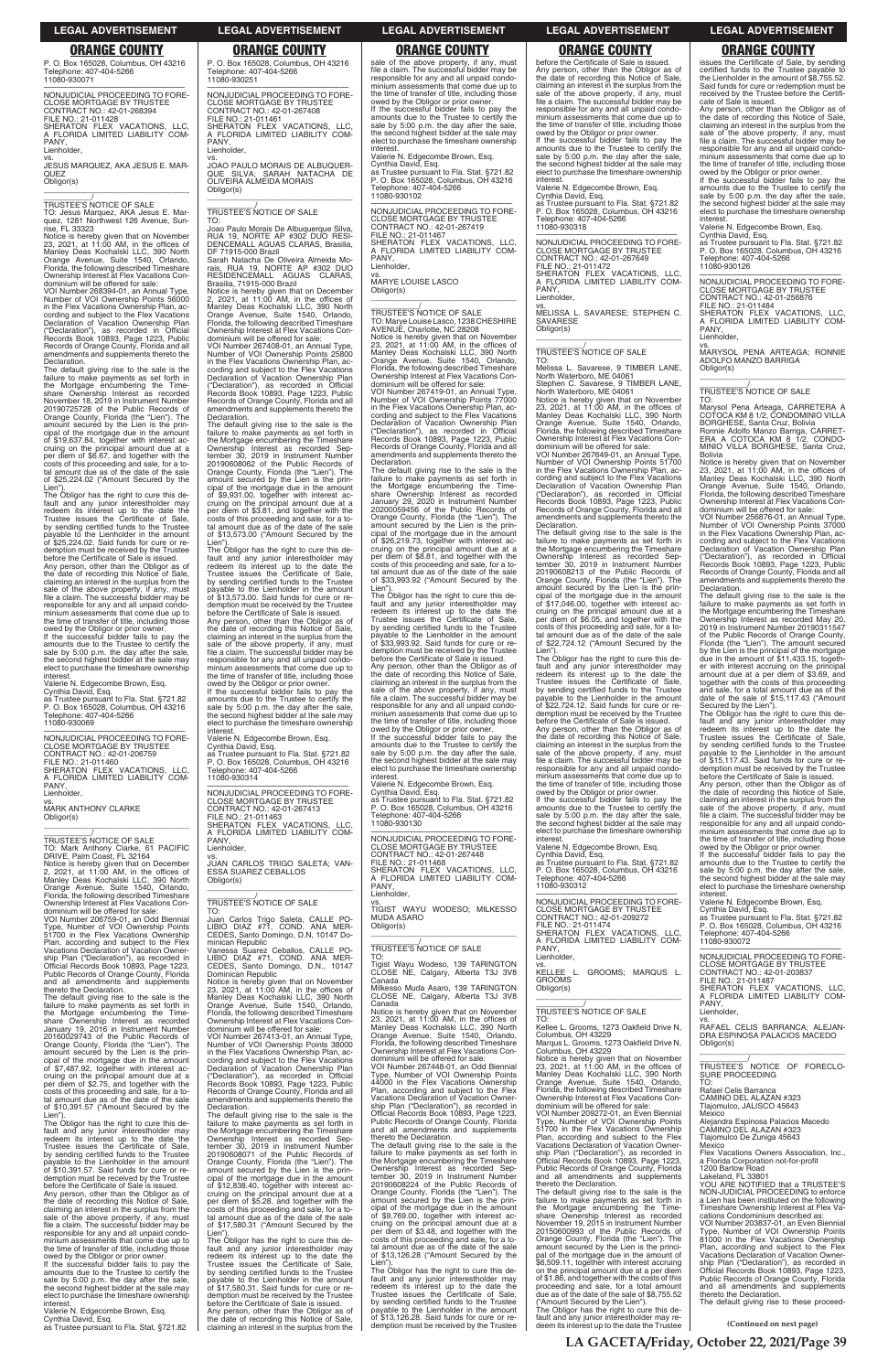ings is the failure to make payments as set forth in the Mortgage encumbering the Timeshare Ownership Interest as recorded in the Official Records of Orange County, Florida. The Obligor has the right to object to this Trustee proceeding by serving written objection on the Trustee named below. The Obligor has the right to cure the default and any junior inter-estholder may redeem its interest, for a minimum period of forty-five (45) days until the Trustee issues the Certificate of Sale. The Lien may be cured by sending certified funds to the Trustee payable to the<br>Lienholder in the amount of \$12,289.92, plus interest (calculated by multiplying<br>\$2.64 times the number of days that have<br>elapsed since October 12, 2021), plus the<br>costs of this proceeding. Said funds for<br>cure or redemption must be received by<br>the Trustee before is issued.

Michael E. Carleton, Esq. Valerie N. Edgecombe Brown, Esq. Cynthia David, Esq. as Trustee pursuant to Fla. Stat. §721.82 P. O. Box 165028 Columbus, OH 43216-5028 Telephone: 407-404-5266 Telecopier: 614-220-5613 11080-930031

—————————————————— NONJUDICIAL PROCEEDING TO FORE-CLOSE MORTGAGE BY TRUSTEE CONTRACT NO.: 42-01-257314 FILE NO.: 21-011494 SHERATON FLEX VACATIONS, LLC, **FLORIDA LIMITED LIABILITY COM-**A FLC<br>PANY, Lienholder,

vs. JOSEPH ADESOPE, AKA JOSEPH ADE-BAMIJI ADESOPE; MARY ADESOPE, AKA MARY OLUFUNMILAYO ADESOPE Obligor(s) \_\_\_\_\_\_\_\_\_\_\_\_\_\_\_\_\_\_\_\_\_\_\_\_\_\_\_\_\_\_\_\_\_

\_\_\_\_\_\_\_\_\_\_\_/ TRUSTEE'S NOTICE OF SALE TO:

Joseph Adesope, AKA Joseph Adebamiji Adesope, PLOT 20 OLUFEMI QUADIRI STREET LAGELU ESTATE FELELE, Ibadan, Nigeria

Mary Adesope, AKA Mary Olufunmilayo Adesope, PLOT 20 OLUFEMI QUADIRI STREET LAGELU ESTATE FELELE, Ibadan, Nigeria Flex Vacations Owners Association, Inc.,

a Florida Corporation, 1200 Bartow Road, Lakeland, FL 33801

Notice is hereby given that on November 23, 2021, at 11:00 AM, in the offices of Manley Deas Kochalski LLC, 390 North Orange Avenue, Suite 1540, Orlando, Florida, the following described Timeshare Ownership Interest at Flex Vacations Condominium will be offered for sale:

VOI Number 257314-01, an Annual Type, Number of VOI Ownership Points 37000 in the Flex Vacations Ownership Plan, according and subject to the Flex Vacations Declaration of Vacation Ownership Plan ("Declaration"), as recorded in Official Records Book 10893, Page 1223, Public Records of Orange County, Florida and all amendments and supplements thereto the Declaration.

The default giving rise to the sale is the failure to make payments as set forth in the Mortgage encumbering the Time-share Ownership Interest as recorded January 31, 2019 in Instrument Number 20190063750 of the Public Records of Orange County, Florida (the "Lien"). The amount secured by the Lien is the prin-cipal of the mortgage due in the amount of \$10,887.04, together with interest accruing on the principal amount due at a per diem of \$2.97, and together with the costs of this proceeding and sale, for a to-tal amount due as of the date of the sale of \$13,936.29 ("Amount Secured by the

**Declaration** The default giving rise to the sale is the failure to make payments as set forth in the Mortgage encumbering the Timeshare Ownership Interest as recorded October 8, 2019 in Instrument Number 20190627914 of the Public Records of Orange County, Florida (the "Lien"). The amount secured by the Lien is the principal of the mortgage due in the amount of \$13,593.00, together with interest accruing on the principal amount due at a per diem of \$5.22, and together with the costs of this proceeding and sale, for a total amount due as of the date of the sale of \$18,377.76 ("Amount Secured by the Lien"). The Obligor has the right to cure this de-

If the successful bidder fails to pay the amounts due to the Trustee to certify the sale by 5:00 p.m. the day after the sale, the second highest bidder at the sale may elect to purchase the timeshare ownership **interest** 

Lien"). The Obligor has the right to cure this default and any junior interestholder may redeem its interest up to the date the Trustee issues the Certificate of Sale, by sending certified funds to the Trustee payable to the Lienholder in the amount of \$13,936.29. Said funds for cure or redemption must be received by the Trustee before the Certificate of Sale is issued. Any person, other than the Obligor as of the date of recording this Notice of Sale, claiming an interest in the surplus from the sale of the above property, if any, must file a claim. The successful bidder may be responsible for any and all unpaid condo**Turkey** Flex Vacations Owners Association, Inc., a Florida Corporation not-for-profit 1200 Bartow Road

minium assessments that come due up to the time of transfer of title, including those owed by the Obligor or prior owner. If the successful bidder fails to pay the amounts due to the Trustee to certify the sale by 5:00 p.m. the day after the sale, the second highest bidder at the sale may elect to purchase the timeshare ownership

interest. Valerie N. Edgecombe Brown, Esq.

Cynthia David, Esq. as Trustee pursuant to Fla. Stat. §721.82 P. O. Box 165028, Columbus, OH 43216 Telephone: 407-404-5266

amendments and supplements thereto the Declaration.

—————————————————— NONJUDICIAL PROCEEDING TO FORE-CLOSE MORTGAGE BY TRUSTEE CONTRACT NO.: 42-01-201343 FILE NO.: 21-011504 SHERATON FLEX VACATIONS, LLC, A FLORIDA LIMITED LIABILITY COM-A FLU<br>PANY, Lienholder,

fault and any junior interestholder may redeem its interest up to the date the Trustee issues the Certificate of Sale, by sending certified funds to the Trustee payable to the Lienholder in the amount \$18,377.76. Said funds for cure demption must be received by the Trustee before the Certificate of Sale is issued. Any person, other than the Obligor as of the date of recording this Notice of Sale, claiming an interest in the surplus from the sale of the above property, if any, must file a claim. The successful bidder may be responsible for any and all unpaid condominium assessments that come due up to the time of transfer of title, including those owed by the Obligor or prior owner.

Valerie N. Edgecombe Brown, Esq. Cynthia David, Esq. as Trustee pursuant to Fla. Stat. §721.82 P. O. Box 165028, Columbus, OH 43216 Telephone: 407-404-5266 11080-930256

—————————————————— NONJUDICIAL PROCEEDING TO FORE-CLOSE MORTGAGE BY TRUSTEE CONTRACT NO.: 42-01-204755 FILE NO.: 21-011499 SHERATON FLEX VACATIONS, LLC, FLORIDA LIMITED LIABILITY COM-A FL(<br>PANY Lienholder,

vs. YURDAKUL BIRGEN; GUNES BIRGEN Obligor(s) \_\_\_\_\_\_\_\_\_\_\_\_\_\_\_\_\_\_\_\_\_\_\_\_\_\_\_\_\_\_\_\_\_

\_\_\_\_\_\_\_\_\_\_\_/ TRUSTEE'S NOTICE OF FORECLO-SURE PROCEEDING TO:

Yurdakul Birgen MESA MASLAK EVLERI 5/2 DERBENT - SARIYER Istanbul 34457

Turkey Gunes Birgen MESA MASLAK EVLERI 5/2 DERBENT - SARIYER Istanbul 34457

Lakeland, FL 33801 YOU ARE NOTIFIED that a TRUSTEE'S NON-JUDICIAL PROCEEDING to enforce

a Lien has been instituted on the following Timeshare Ownership Interest at Flex Vacations Condominium described as: VOI Number 204755-01, an Annual Type, Number of VOI Ownership Points 72000 in the Flex Vacations Ownership Plan, according and subject to the Flex Vacations<br>Declaration of Vacation Ownership Plan<br>("Declaration"), as recorded in Official<br>Records Book 10893, Page 1223, Public<br>Records of Orange County, Florida and all amendments and supplements thereto the

The default giving rise to the sale is the failure to make payments as set forth in the Mortgage encumbering the Timeshare Ownership Interest as recorded September 16, 2019 in Instrument Number 20190573034 of the Public Records of Orange County, Florida (the "Lien"). The amount secured by the Lien is the principal of the mortgage due in the amount of \$12,704.90, together with interest accruing on the principal amount due at a per diem of \$5.23, and together with the costs of this proceeding and sale, for a to-tal amount due as of the date of the sale of \$17,323.14 ("Amount Secured by the Lien")

Declaration. The default giving rise to these proceedings is the failure to make payments as set forth in the Mortgage encumbering the Timeshare Ownership Interest as re-corded in the Official Records of Orange County, Florida. The Obligor has the right to object to this Trustee proceeding by serving written objection on the Trustee named below. The Obligor has the right to cure the default and any junior inter-estholder may redeem its interest, for a minimum period of forty-five (45) days until the Trustee issues the Certificate of Sale. The Lien may be cured by sending certified funds to the Trustee payable to the<br>Lienholder in the amount of \$14,054.49, plus interest (calculated by multiplying \$3.02 times the number of days that have elapsed since October 12, 2021), plus the costs of this proceeding. Said funds for cure or redemption must be received by the Trustee before the Certificate of Sale is issued.

Michael E. Carleton, Esq. Valerie N. Edgecombe Brown, Esq. Cynthia David, Esq. as Trustee pursuant to Fla. Stat. §721.82 P. O. Box 165028

\_\_\_\_\_\_\_\_\_\_\_/<br>TRUSTEE'S NOTICE OF FORECLO-<br>SURE PROCEEDING TO:

cations Condominium described as: VOI Number 202322-01, an Annual Type, Number of VOI Ownership Points 95700 in the Flex Vacations Ownership Plan, according and subject to the Flex Vacations Declaration of Vacation Ownership Plan ("Declaration"), as recorded in Official Records Book 10893, Page 1223, Public Records of Orange County, Florida and all amendments and supplements thereto the Declaration.

\_\_\_\_\_\_\_\_\_\_\_/<br>TRUSTEE'S NOTICE OF FORECLO-<br>SURE PROCEEDING TO:

VOI Number 202927-01, an Annual Type, Number of VOI Ownership Points 67100 in the Flex Vacations Ownership Plan, according and subject to the Flex Vacations Declaration of Vacation Ownership Plan ("Declaration"), as recorded in Official Records Book 10893, Page 1223, Public Records of Orange County, Florida and all amendments and supplements thereto the **Declaration** 

The default giving rise to the sale is the failure to make payments as set forth in the Mortgage encumbering the Timeshare Ownership Interest as recorded October 8, 2019 in Instrument Number 20190628066 of the Public Records of Orange County, Florida (the "Lien"). The amount secured by the Lien is the principal of the mortgage due in the amount of \$9,171.90, together with interest accruing on the principal amount due at a per diem of \$3.52, and together with the costs of this proceeding and sale, for a total amount due as of the date of the sale of \$12,611.06 ("Amount Secured by the Lien"). The Obligor has the right to cure this de-

fault and any junior interestholder may redeem its interest up to the date the Trustee issues the Certificate of Sale, by sending certified funds to the Trustee payable to the Lienholder in the amount of \$12,611.06. Said funds for cure or redemption must be received by the Trustee before the Certificate of Sale is issued. Any person, other than the Obligor as of the date of recording this Notice of Sale, claiming an interest in the surplus from the sale of the above property, if any, must file a claim. The successful bidder may be responsible for any and all unpaid condominium assessments that come due up to the time of transfer of title, including those owed by the Obligor or prior owner.

> Priyatharshini Sooriyakumar, 14 SUM-MERSIDE STREET, Markham, L6R 0J3 Canada Notice is hereby given that on November<br>18, 2021, at 11:00 AM, in the offices of<br>Manley Deas Kochalski LLC, 390 North<br>Orange Avenue, Suite 1540, Orlando,<br>Florida, the following described Timeshare

If the successful bidder fails to pay the amounts due to the Trustee to certify the sale by 5:00 p.m. the day after the sale the second highest bidder at the sale may elect to purchase the timeshare ownership interest.

Valerie N. Edgecombe Brown, Esq. Cynthia David, Esq. as Trustee pursuant to Fla. Stat. §721.82 P. O. Box 165028, Columbus, OH 43216 Telephone: 407-404-5266 11080-929978

vs. ELIZABETH WHICKER, AKA ELIZABETH LORRAINE WHICKER; JACOB WHICK-ER, AKA JACOB ALAN WHICKER Obligor(s) \_\_\_\_\_\_\_\_\_\_\_\_\_\_\_\_\_\_\_\_\_\_\_\_\_\_\_\_\_\_\_\_\_

# \_\_\_\_\_\_\_\_\_\_\_/ TRUSTEE'S NOTICE OF SALE

TO:<br>Elizabeth Whicker, AKA Elizabeth Lor-<br>Faine Whicker, 109 STAFFORD ROAD,<br>Columbia, SC 29223<br>Jacob Whicker, AKA Jacob Alan Whicker,<br>137 ROSEBERRY LANE, APARTMENT

1263, Columbia, SC 29223 Flex Vacations Owners Association, Inc., a Florida Corporation not-for-profit, 1200

Bartow Road, Lakeland, FL 33801 Notice is hereby given that on November 18, 2021, at 11:00 AM, in the offices of Manley Deas Kochalski LLC, 390 North Orange Avenue, Suite 1540, Orlando, Florida, the following described Timeshare

| P. O. Box 165028. Columbus. OH 43216<br>Telephone: 407-404-5266<br>11080-930060<br>NONJUDICIAL PROCEEDING TO FORE-<br><b>CLOSE MORTGAGE BY TRUSTEE</b><br>CONTRACT NO.: 42-01-266849<br>FILE NO.: 21-011497<br>SHERATON FLEX VACATIONS. LLC.<br>A FLORIDA LIMITED LIABILITY COM-<br>PANY.<br>Lienholder.<br>VS.<br>RAFAEL DINOA MANN MEDEIROS:<br>HELENA CROSSICH COELHO<br>Obligor(s)                                                                                                                                         | Columbus, OH 43216-5028<br>Telephone: 407-404-5266<br>Telecopier: 614-220-5613<br>11080-930030<br>NONJUDICIAL PROCEEDING TO FORE-<br><b>CLOSE MORTGAGE BY TRUSTEE</b><br>CONTRACT NO.: 42-01-266856<br>FILE NO.: 21-011501<br>SHERATON FLEX VACATIONS. LLC.<br>A FLORIDA LIMITED LIABILITY COM-<br>PANY.<br>Lienholder,<br>vs.<br>ROOSEWELT FEITOSA E.<br>SILVA:<br>RAQUEL FEITOSA DA SILVA<br>Obligor(s)                                                                                                                   | responsible for any and all unpaid condo-<br>minium assessments that come due up to<br>the time of transfer of title, including those<br>owed by the Obligor or prior owner.<br>If the successful bidder fails to pay the<br>amounts due to the Trustee to certify the<br>sale by 5:00 p.m. the day after the sale,<br>the second highest bidder at the sale may<br>elect to purchase the timeshare ownership<br>interest.<br>Valerie N. Edgecombe Brown, Esq.<br>Cynthia David, Esq.<br>as Trustee pursuant to Fla. Stat. §721.82<br>P. O. Box 165028, Columbus, OH 43216<br>Telephone: 407-404-5266<br>11080-930052 | corded in the Official Records of Orange<br>County, Florida. The Obligor has the right<br>to object to this Trustee proceeding by<br>serving written objection on the Trustee<br>named below. The Obligor has the right<br>to cure the default and any junior inter-<br>estholder may redeem its interest, for a<br>minimum period of forty-five (45) days until<br>the Trustee issues the Certificate of Sale.<br>The Lien may be cured by sending certi-<br>fied funds to the Trustee payable to the<br>Lienholder in the amount of \$23,240.93.<br>plus interest (calculated by multiplying<br>\$5.11 times the number of days that have<br>elapsed since October 12, 2021), plus the<br>costs of this proceeding. Said funds for<br>cure or redemption must be received by | fault and any junior interestholder may<br>redeem its interest up to the date the<br>Trustee issues the Certificate of Sale,<br>by sending certified funds to the Trustee<br>payable to the Lienholder in the amount<br>of \$13,334,78. Said funds for cure or re-<br>demption must be received by the Trustee<br>before the Certificate of Sale is issued.<br>Any person, other than the Obligor as of<br>the date of recording this Notice of Sale,<br>claiming an interest in the surplus from the<br>sale of the above property, if any, must<br>file a claim. The successful bidder may be<br>responsible for any and all unpaid condo-<br>minium assessments that come due up to<br>the time of transfer of title, including those<br>owed by the Obligor or prior owner. |
|--------------------------------------------------------------------------------------------------------------------------------------------------------------------------------------------------------------------------------------------------------------------------------------------------------------------------------------------------------------------------------------------------------------------------------------------------------------------------------------------------------------------------------|-----------------------------------------------------------------------------------------------------------------------------------------------------------------------------------------------------------------------------------------------------------------------------------------------------------------------------------------------------------------------------------------------------------------------------------------------------------------------------------------------------------------------------|-----------------------------------------------------------------------------------------------------------------------------------------------------------------------------------------------------------------------------------------------------------------------------------------------------------------------------------------------------------------------------------------------------------------------------------------------------------------------------------------------------------------------------------------------------------------------------------------------------------------------|--------------------------------------------------------------------------------------------------------------------------------------------------------------------------------------------------------------------------------------------------------------------------------------------------------------------------------------------------------------------------------------------------------------------------------------------------------------------------------------------------------------------------------------------------------------------------------------------------------------------------------------------------------------------------------------------------------------------------------------------------------------------------------|---------------------------------------------------------------------------------------------------------------------------------------------------------------------------------------------------------------------------------------------------------------------------------------------------------------------------------------------------------------------------------------------------------------------------------------------------------------------------------------------------------------------------------------------------------------------------------------------------------------------------------------------------------------------------------------------------------------------------------------------------------------------------------|
| TRUSTEE'S NOTICE OF SALE<br>TO:<br>Rafael Dinoa Mann Medeiros, RUA AL-<br>BERTO DE CAMPOS, 155/201 IPANE-<br>MA, Rio De Janeiro, Brazil<br>Helena Crossich Coelho, RUA ALBERTO<br>DE CAMPOS, 155/201 IPANEMA, Rio De<br>Janeiro, Brazil<br>Notice is hereby given that on November<br>23, 2021, at 11:00 AM, in the offices of<br>Manley Deas Kochalski LLC, 390 North<br>Orange Avenue, Suite 1540, Orlando,                                                                                                                  | <b>TRUSTEE'S NOTICE OF SALE</b><br>TO:<br>Roosewelt Feitosa E. Silva, RUA 14<br>NORTE LT 1 APTO 902, Aguas Claras,<br>DF 71910-000 Brazil<br>Raquel Feitosa Da Silva, RUA 14 NORTE<br>LT 1 APTO 902, Aguas Claras, DF 71910-<br>000 Brazil<br>Notice is hereby given that on November<br>23. 2021. at $11:00$ AM. in the offices of<br>Manley Deas Kochalski LLC, 390 North                                                                                                                                                 | NONJUDICIAL PROCEEDING TO FORE-<br><b>CLOSE MORTGAGE BY TRUSTEE</b><br>CONTRACT NO.: 42-01-266950<br>FILE NO.: 21-011506<br>SHERATON FLEX VACATIONS, LLC,<br>A FLORIDA LIMITED LIABILITY COM-<br>PANY.<br>Lienholder.<br>VS.<br>VIVIANA TAPIA BRUNA. AKA VIVIANA<br>DEL ROSARIO TAPIA BRUNA: LUIS<br>MENDEZ CONTRERAS, AKA LUIS AL-<br>FREDO MENDEZ CONTRERAS: MARI-                                                                                                                                                                                                                                                  | the Trustee before the Certificate of Sale<br>is issued.<br>Michael E. Carleton, Esg.<br>Valerie N. Edgecombe Brown, Esg.<br>Cynthia David, Esg.<br>as Trustee pursuant to Fla. Stat. §721.82<br>P. O. Box 165028<br>Columbus, OH 43216-5028<br>Telephone: 407-404-5266<br>Telecopier: 614-220-5613<br>11080-930028<br>NONJUDICIAL PROCEEDING TO FORE-                                                                                                                                                                                                                                                                                                                                                                                                                         | If the successful bidder fails to pay the<br>amounts due to the Trustee to certify the<br>sale by 5:00 p.m. the day after the sale,<br>the second highest bidder at the sale may<br>elect to purchase the timeshare ownership<br>interest.<br>Valerie N. Edgecombe Brown, Esg.<br>Cynthia David, Esg.<br>as Trustee pursuant to Fla. Stat. §721.82<br>P. O. Box 165028, Columbus, OH 43216<br>Telephone: 407-404-5266<br>11080-930106                                                                                                                                                                                                                                                                                                                                           |
| Florida, the following described Timeshare<br>Ownership Interest at Flex Vacations Con-<br>dominium will be offered for sale:<br>VOI Number 266849-01, an Annual Type,<br>Number of VOI Ownership Points 38000<br>in the Flex Vacations Ownership Plan, ac-<br>cording and subject to the Flex Vacations<br>Declaration of Vacation Ownership Plan<br>("Declaration"), as recorded in Official<br>Records Book 10893, Page 1223, Public<br>Records of Orange County, Florida and all<br>amendments and supplements thereto the | Orange Avenue, Suite 1540, Orlando,<br>Florida, the following described Timeshare<br>Ownership Interest at Flex Vacations Con-<br>dominium will be offered for sale:<br>VOI Number 266856-01, an Annual Type,<br>Number of VOI Ownership Points 25800<br>in the Flex Vacations Ownership Plan, ac-<br>cording and subject to the Flex Vacations<br>Declaration of Vacation Ownership Plan<br>("Declaration"), as recorded in Official<br>Records Book 10893, Page 1223, Public<br>Records of Orange County, Florida and all | ANA TAPIA BRUNA, AKA MARIANA AN-<br><b>GELICA TAPIA BRUNA</b><br>Obligor(s)<br>TRUSTEE'S NOTICE OF SALE<br>TO:<br>Viviana Tapia Bruna, AKA Viviana Del<br>Rosario Tapia Bruna, FREDDY ALVA-<br>REZ MARAMBIO 860, PARQUE INGLES,<br>Ovalle, Chile<br>Luis Mendez Contreras, AKA Luis Alfredo                                                                                                                                                                                                                                                                                                                           | <b>CLOSE MORTGAGE BY TRUSTEE</b><br>CONTRACT NO.: 42-01-202927<br>FILE NO.: 21-011515<br>SHERATON FLEX VACATIONS. LLC.<br>A FLORIDA LIMITED LIABILITY COM-<br>PANY.<br>Lienholder.<br>VS.<br>JOSE RAMON DURO GARCIA: DOLO-<br><b>RES COUTO MARTINEZ</b><br>Obligor(s)                                                                                                                                                                                                                                                                                                                                                                                                                                                                                                          | NONJUDICIAL PROCEEDING TO FORE-<br><b>CLOSE MORTGAGE BY TRUSTEE</b><br>CONTRACT NO.: 42-01-267217<br>FILE NO.: 21-011520<br>SHERATON FLEX VACATIONS. LLC.<br>A FLORIDA LIMITED LIABILITY COM-<br>PANY.<br>Lienholder,<br>VS.<br>THIA MARIKELA GARCIA: ISIDRO ED-<br>(Continued on next page)                                                                                                                                                                                                                                                                                                                                                                                                                                                                                    |

Ownership Interest at Flex Vacations Con-dominium will be offered for sale: VOI Number 201343-01, an Even Biennial Type, Number of VOI Ownership Points 67100 in the Flex Vacations Ownership Plan, according and subject to the Flex Vacations Declaration of Vacation Owner-ship Plan ("Declaration"), as recorded in Official Records Book 10893, Page 1223, Public Records of Orange County, Florida and all amendments and supplements thereto the Declaration.

The default giving rise to the sale is the failure to make payments as set forth in the Mortgage encumbering the Timeshare Ownership Interest as recorded July 27, 2015 in Instrument Number 20150387472 of the Public Records of Orange County, Florida (the "Lien"). The amount secured by the Lien is the principal of the mortgage due in the amount of \$909.04, together with interest accruing on the principal amount due at a per diem of \$0.00, and together with the costs of this proceeding and sale, for a total amount due as of the date of the sale of \$1,565.40 ("Amount Secured by the Lien").

The Obligor has the right to cure this default and any junior interestholder may redeem its interest up to the date the Trustee issues the Certificate of Sale, by sending certified funds to the Trustee payable to the Lienholder in the amount of \$1,565.40. Said funds for cure or redemption must be received by the Trustee before the Certifi-cate of Sale is issued.

Any person, other than the Obligor as of the date of recording this Notice of Sale, claiming an interest in the surplus from the sale of the above property, if any, must file a claim. The successful bidder may be responsible for any and all unpaid condo-minium assessments that come due up to

Mendez Contreras, FREDDY ALVAREZ MARAMBIO 860, PARQUE INGLES, Ovalle, Chile Mariana Tapia Bruna, AKA Mariana An-

gelica Tapia Bruna, FREDDY ALVAREZ MARAMBIO 860, PARQUE INGLES, Ovalle, Chile

Notice is hereby given that on November<br>23, 2021, at 11:00 AM, in the offices of<br>Manley Deas Kochalski LLC, 390 North<br>Orange Avenue, Suite 1540, Orlando,<br>Florida, the following described Timeshare<br>Ownership Interest at Fle

dominium will be offered for sale: VOI Number 266950-01, an Annual Type, Number of VOI Ownership Points 38000 in the Flex Vacations Ownership Plan, according and subject to the Flex Vacations Declaration of Vacation Ownership Plan ("Declaration"), as recorded in Official Records Book 10893, Page 1223, Public Records of Orange County, Florida and all amendments and supplements thereto the Declaration.

The Obligor has the right to cure this de-fault and any junior interestholder may redeem its interest up to the date the Trustee issues the Certificate of Sale, by sending certified funds to the Trustee payable to the Lienholder in the amount of  $$17,323.14$ . Said funds for cure demption must be received by the Trustee before the Certificate of Sale is issued.

Any person, other than the Obligor as of the date of recording this Notice of Sale, claiming an interest in the surplus from the sale of the above property, if any, must file a claim. The successful bidder may be responsible for any and all unpaid condominium assessments that come due up to the time of transfer of title, including those owed by the Obligor or prior owner. If the successful bidder fails to pay the

amounts due to the Trustee to certify the sale by 5:00 p.m. the day after the sale, the second highest bidder at the sale may elect to purchase the timeshare ownership interest.

Valerie N. Edgecombe Brown, Esq. Cynthia David, Esq. as Trustee pursuant to Fla. Stat. §721.82

P. O. Box 165028, Columbus, OH 43216 Telephone: 407-404-5266 11080-930081

—————————————————— NONJUDICIAL PROCEEDING TO FORE-CLOSE MORTGAGE BY TRUSTEE CONTRACT NO.: 42-01-202322 FILE NO.: 21-011508 SHERATON FLEX VACATIONS, LLC, A FLORIDA LIMITED LIABILITY COM-PANY,

Lienholder,

vs. AHMED SALEH M. ALGHAMDI; ZINEB BOUSSOUGA Obligor(s) \_\_\_\_\_\_\_\_\_\_\_\_\_\_\_\_\_\_\_\_\_\_\_\_\_\_\_\_\_\_\_\_\_

Ahmed Saleh M. Alghamdi P.O. BOX 365388 Riyadh 11393

Saudi Arabia

Zineb Boussouga ALNAHDA ROAD

HAY JAREER, AL MALAZ Riyadh 11312

Saudi Arabia

Flex Vacations Owners Association, Inc., a Florida Corporation not-for-profit 1200 Bartow Road

Lakeland, FL 33801 YOU ARE NOTIFIED that a TRUSTEE'S NON-JUDICIAL PROCEEDING to enforce a Lien has been instituted on the following Timeshare Ownership Interest at Flex Va-

The default giving rise to these proceed-ings is the failure to make payments as set forth in the Mortgage encumbering the Timeshare Ownership Interest as re-corded in the Official Records of Orange County, Florida. The Obligor has the right

Jose Ramon Duro Garcia CHACO 2013 Valentin Alsina 1822

Argentina Dolores Couto Martinez CHACO 2013

Valentin Alsina 1822 Argentina

Flex Vacations Owners Association, Inc., a Florida Corporation not-for-profit 1200 Bartow Road Lakeland, FL 33801

YOU ARE NOTIFIED that a TRUSTEE'S NON-JUDICIAL PROCEEDING to enforce a Lien has been instituted on the following Timeshare Ownership Interest at Flex Vacations Condominium described as:

The default giving rise to these proceed-ings is the failure to make payments as set forth in the Mortgage encumbering the Timeshare Ownership Interest as re-corded in the Official Records of Orange County, Florida. The Obligor has the right to object to this Trustee proceeding by serving written objection on the Trustee named below. The Obligor has the right to cure the default and any junior inter-estholder may redeem its interest, for a minimum period of forty-five (45) days until the Trustee issues the Certificate of Sale. The Lien may be cured by sending certi-fied funds to the Trustee payable to the Lienholder in the amount of \$13,173.61, interest (calculated by multiplying \$3.47 times the number of days that have elapsed since October 14, 2021), plus the costs of this proceeding. Said funds for cure or redemption must be received by the Trustee before the Certificate of Sale

is issued. Valerie N. Edgecombe Brown, Esq.

Cynthia David, Esq. Michael E. Carleton, Esq. as Trustee pursuant to Fla. Stat. §721.82

P. O. Box 165028 Columbus, OH 43216-5028 Telephone: 407-404-5266

Telecopier: 614-220-5613 11080-930283

—————————————————— NONJUDICIAL PROCEEDING TO FORE-CLOSE MORTGAGE BY TRUSTEE CONTRACT NO.: 42-01-267146

FILE NO.: 21-011516 SHERATON FLEX VACATIONS, LLC, A FLORIDA LIMITED LIABILITY COM-PANY Lienholder, vs.

BRANAVAN SELVANANTHARAJAH; PRIYATHARSHINI SOORIYAKUMAR Obligor(s) \_\_\_\_\_\_\_\_\_\_\_\_\_\_\_\_\_\_\_\_\_\_\_\_\_\_\_\_\_\_\_\_\_

\_\_\_\_\_\_\_\_\_\_\_/ TRUSTEE'S NOTICE OF SALE TO:

Branavan Selvanantharajah, 14 SUM-MERSIDE STREET, MARKHAM, ON-TARIO L6B 0J3 Canada

Ownership Interest at Flex Vacations Con-dominium will be offered for sale: VOI Number 267146-01, an Annual Type, Number of VOI Ownership Points 25800 in the Flex Vacations Ownership Plan, according and subject to the Flex Vacations Declaration of Vacation Ownership Plan ("Declaration"), as recorded in Official ("Declaration"), as recorded in Official<br>Records Book 10893, Page 1223, Public Records of Orange County, Florida and all amendments and supplements thereto the

Declaration.

The default giving rise to the sale is the failure to make payments as set forth in the Mortgage encumbering the Timeshare Ownership Interest as recorded September 24, 2019 in Instrument Number 20190594745 of the Public Records of Orange County, Florida (the "Lien"). The amount secured by the Lien is the prin-

cipal of the mortgage due in the amount of \$9,931.90, together with interest ac-cruing on the principal amount due at a per diem of \$3.54, and together with the

costs of this proceeding and sale, for a to-tal amount due as of the date of the sale of \$13,334.78 ("Amount Secured by the Lien"). The Obligor has the right to cure this de-

### **LEGAL ADVERTISEMENT LEGAL ADVERTISEMENT LEGAL ADVERTISEMENT LEGAL ADVERTISEMENT LEGAL ADVERTISEMENT**

### **ORANGE COUNTY ORANGE COUNTY ORANGE COUNTY ORANGE COUNTY ORANGE COUNTY**

**Page 40/LA GACETA/Friday, October 22, 2021**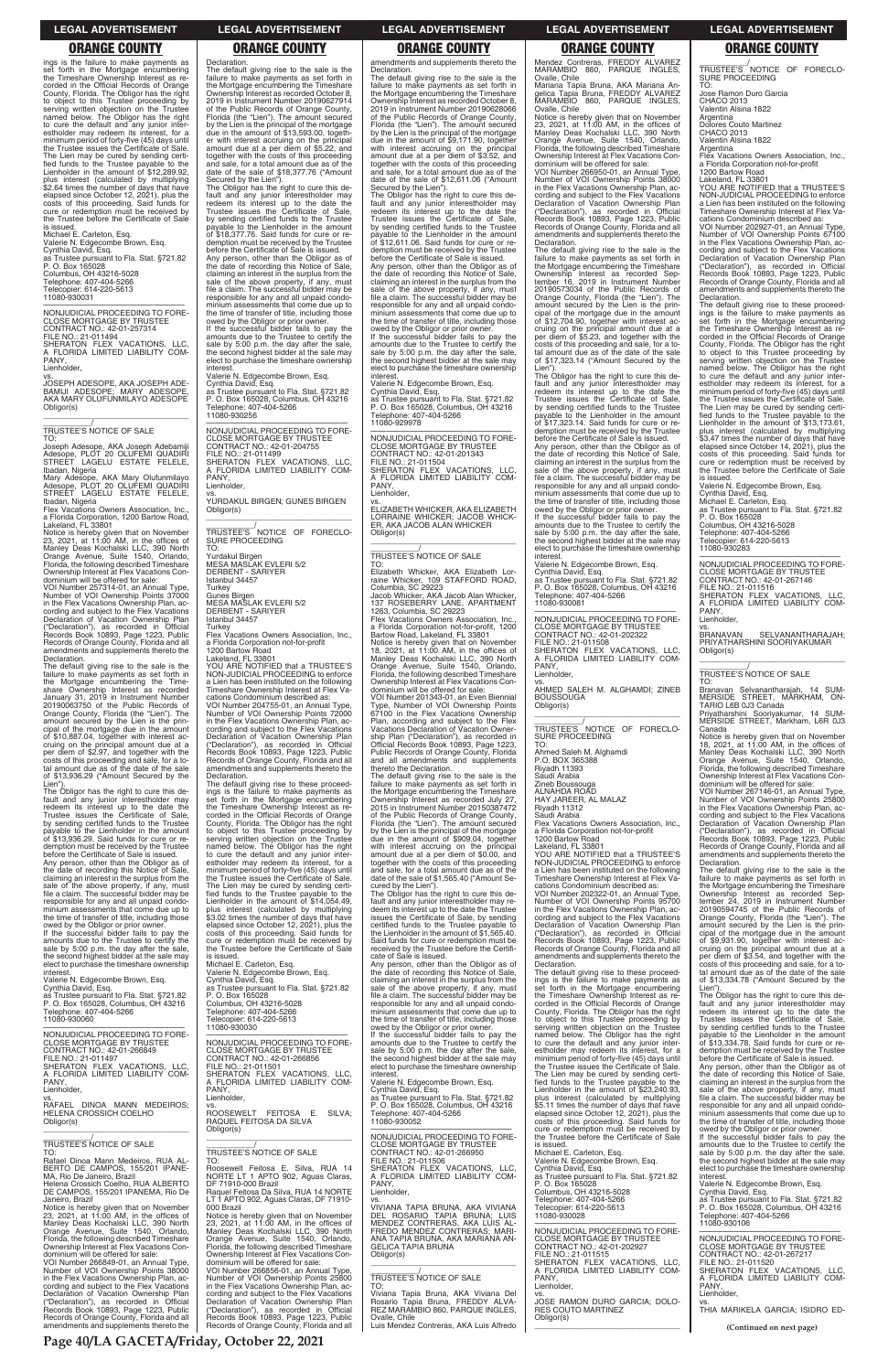**(Continued on next page)**

DIE GARCIA Obligor(s)

\_\_\_\_\_\_\_\_\_\_\_\_\_\_\_\_\_\_\_\_\_\_\_\_\_\_\_\_\_\_\_\_\_

# \_\_\_\_\_\_\_\_\_\_\_/ TRUSTEE'S NOTICE OF SALE

TO: Thia Marikela Garcia, 246 CALLE BUE-NA, Alamosa, CO 81101 Isidro Eddie Garcia, 212 BONNEY DRIVE, Alamosa, CO 81101

Notice is hereby given that on November<br>23, 2021, at 11:00 AM, in the offices of<br>Manley Deas Kochalski LLC, 390 North<br>Orange Avenue, Suite 1540, Orlando,<br>Florida, the following described Timeshare Ownership Interest at Flex Vacations Con-

dominium will be offered for sale:<br>VOI Number 267217-01, an Odd Biennial<br>Type, Number of VOI Ownership Points<br>44000 in the Flex Vacations Ownership<br>Plan, according and subject to the Flex<br>Vacations Declaration of Vacation ship Plan ("Declaration"), as recorded in Official Records Book 10893, Page 1223, Public Records of Orange County, Florida and all amendments and supplements thereto the Declaration.

The default giving rise to the sale is the failure to make payments as set forth in the Mortgage encumbering the Timeshare Ownership Interest as recorded Sep-tember 24, 2019 in Instrument Number 20190594804 of the Public Records of Orange County, Florida (the "Lien"). The amount secured by the Lien is the principal of the mortgage due in the amount of \$9,769.00, together with interest ac-cruing on the principal amount due at a per diem of \$3.48, and together with the costs of this proceeding and sale, for a to-tal amount due as of the date of the sale of \$13,146.44 ("Amount Secured by the Lien")

before the Certificate of Sale is issued.<br>Any person, other than the Obligor as of<br>the date of recording this Notice of Sale,<br>claiming an interest in the surplus from the<br>sale of the above property, if any, must<br>file a cla responsible for any and all unpaid condo-minium assessments that come due up to the time of transfer of title, including those owed by the Obligor or prior owner. If the successful bidder fails to pay the

amounts due to the Trustee to certify the sale by 5:00 p.m. the day after the sale, the second highest bidder at the sale may elect to purchase the timeshare ownership **interest** 

# vs.<br>BARTHOLOMEW BENNETT, AKA BAR-<br>THOLOMEW ALOSIUS BENNETT;<br>TANGE BENNETT, AKA TANGE DARBY BENNETT Obligor(s)

Bartholomew Bennett, AKA Bartholomew Alosius Bennett, 442 TYNDALLWOOD<br>DRIVE, Stedman, NC 28391<br>Tange Bennett, AKA Tange Darby Ben-<br>nett, 442 TYNDALLWOOD DRIVE, Sted-

The Obligor has the right to cure this default and any junior interestholder may redeem its interest up to the date the Trustee issues the Certificate of Sale, by sending certified funds to the Trustee payable to the Lienholder in the amount of \$13,146.44. Said funds for cure or redemption must be received by the Trustee

Valerie N. Edgecombe Brown, Esq.

Cynthia David, Esq. as Trustee pursuant to Fla. Stat. §721.82 P. O. Box 165028, Columbus, OH 43216 Telephone: 407-404-5266 11080-930205

—————————————————— NONJUDICIAL PROCEEDING TO FORE-CLOSE MORTGAGE BY TRUSTEE CONTRACT NO.: 42-01-266559 FILE NO.: 21-011521 SHERATON FLEX VACATIONS, LLC, A FLORIDA LIMITED LIABILITY COM-PANY, Lienholder,

**SAVOY** Obligor(s)

\_\_\_\_\_\_\_\_\_\_\_\_\_\_\_\_\_\_\_\_\_\_\_\_\_\_\_\_\_\_\_\_\_

### \_\_\_\_\_\_\_\_\_\_\_/ TRUSTEE'S NOTICE OF SALE TO:

man, NC 28391

Notice is hereby given that on November 18, 2021, at 11:00 AM, in the offices of Manley Deas Kochalski LLC, 390 North Orange Avenue, Suite 1540, Orlando, Florida, the following described Timeshare Ownership Interest at Flex Vacations Con-dominium will be offered for sale:

VOI Number 266559-01, an Odd Biennial Type, Number of VOI Ownership Points 95700 in the Flex Vacations Ownership Plan, according and subject to the Flex Vacations Declaration of Vacation Owner-ship Plan ("Declaration"), as recorded in Official Records Book 10893, Page 1223, Public Records of Orange County, Florida and all amendments and supplements thereto the Declaration.

The default giving rise to the sale is the failure to make payments as set forth in the Mortgage encumbering the Timeshare Ownership Interest as recorded Sep-tember 19, 2019 in Instrument Number 20190584284 of the Public Records of Orange County, Florida (the "Lien"). The amount secured by the Lien is the principal of the mortgage due in the amount of \$16,396.11, together with interest accruing on the principal amount due at a per diem of \$5.56, and together with the costs of this proceeding and sale, for a to-tal amount due as of the date of the sale of \$21,247.21 ("Amount Secured by the Lien"). The Obligor has the right to cure this default and any junior interestholder may<br>redeem its interest up to the date the<br>Trustee issues the Certificate of Sale,<br>by sending certified funds to the Trustee<br>payable to the Lienholder in the amount<br>of \$21,247.21. Said f demption must be received by the Trustee before the Certificate of Sale is issued. Any person, other than the Obligor as of the date of recording this Notice of Sale, claiming an interest in the surplus from the sale of the above property, if any, must file a claim. The successful bidder may be responsible for any and all unpaid condominium assessments that come due up to the time of transfer of title, including those

Notice is hereby given that on November<br>23, 2021, at 11:00 AM, in the offices of<br>Manley Deas Kochalski LLC, 390 North<br>Orange Avenue, Suite 1540, Orlando,<br>Florida, the following described Timeshare Ownership Interest at Flex Vacations Condominium will be offered for sale: VOI Number 266294-01, an Annual Type,

Number of VOI Ownership Points 140,000 in the Flex Vacations Ownership Plan, according and subject to the Flex Vacations Declaration of Vacation Ownership Plan (eclaration"), as recorded in Records Book 10893, Page 1223, Public Records of Orange County, Florida and all amendments and supplements thereto the **Declaration** The default giving rise to the sale is the failure to make payments as set forth in<br>the Mortgage encumbering the Time-<br>share Ownership Interest as recorded<br>October 10, 2019 in Instrument Number<br>20190633367 of the Public Records of<br>Orange County, Florida (the "Lien" cipal of the mortgage due in the amount of \$38,941.11, together with interest accruing on the principal amount due at a per diem of \$13.22, and together with the costs of this proceeding and sale, for a total amount due as of the date of the sale of \$49,724.52 ("Amount Secured by the Lien"). The Obligor has the right to cure this default and any junior interestholder may redeem its interest up to the date the Trustee issues the Certificate of Sale, by sending certified funds to the Trustee payable to the Lienholder in the amount of \$49,724.52. Said funds for cure or redemption must be received by the Trustee before the Certificate of Sale is issued. Any person, other than the Obligor as of the date of recording this Notice of Sale, claiming an interest in the surplus from the sale of the above property, if any, must file a claim. The successful bidder may be responsible for any and all unpaid condominium assessments that come due up to the time of transfer of title, including those owed by the Obligor or prior owner. If the successful bidder fails to pay the amounts due to the Trustee to certify the sale by 5:00 p.m. the day after the sale,

owed by the Obligor or prior owner. If the successful bidder fails to pay the amounts due to the Trustee to certify the sale by 5:00 p.m. the day after the sale, the second highest bidder at the sale may elect to purchase the timeshare ownership interest.

Valerie N. Edgecombe Brown, Esq. Cynthia David, Esq. as Trustee pursuant to Fla. Stat. §721.82 P. O. Box 165028, Columbus, OH 43216 Telephone: 407-404-5266 11080-930070 ——————————————————

NONJUDICIAL PROCEEDING TO FORE-CLOSE MORTGAGE BY TRUSTEE CONTRACT NO.: 42-01-267279 FILE NO.: 21-011522

SHERATON FLEX VACATIONS, LLC,<br>A FLORIDA LIMITED LIABILITY COM-<br>PANY,

—————————————————— NONJUDICIAL PROCEEDING TO FORE-CLOSE MORTGAGE BY TRUSTEE CONTRACT NO.: 42-01-205059 FILE NO.: 21-011529 SHERATON FLEX VACATIONS, LLC, A FLORIDA LIMITED LIABILITY COM-PANY, Lienholder,

Lienholder,

vs. JULIANO SAVOY; LIGIA BALLISTROM

\_\_\_\_\_\_\_\_\_\_\_\_\_\_\_\_\_\_\_\_\_\_\_\_\_\_\_\_\_\_\_\_\_ \_\_\_\_\_\_\_\_\_\_\_/ TRUSTEE'S NOTICE OF SALE

Juliano Savoy, AV. NOVE DE JULHO,<br>2989, BLOCO SAFIRA AP.53, Jundiai,

TO:

Brazil

Ligia Ballistrom Savoy, AV. NOVE DE JULHO, 2989, BLOCO SAFIRA AP.53,

Jundiai, Brazil

Notice is hereby given that on November 23, 2021, at 11:00 AM, in the offices of Manley Deas Kochalski LLC, 390 North Orange Avenue, Suite 1540, Orlando, Florida, the following described Timeshare

Ownership Interest at Flex Vacations Con-dominium will be offered for sale: VOI Number 267279-01, an Annual Type, Number of VOI Ownership Points 44000 in the Flex Vacations Ownership Plan, ac-

cording and subject to the Flex Vacations Declaration of Vacation Ownership Plan ("Declaration"), as recorded in Official Records Book 10893, Page 1223, Public Records of Orange County, Florida and all amendments and supplements thereto the

Declaration.

The default giving rise to the sale is the failure to make payments as set forth in the Mortgage encumbering the Timeshare Ownership Interest as recorded Sep-tember 24, 2019 in Instrument Number 20190594808 of the Public Records of Orange County, Florida (the "Lien"). The amount secured by the Lien is the principal of the mortgage due in the amount of \$15,619.90, together with interest ac-cruing on the principal amount due at a per diem of \$6.00, and together with the costs of this proceeding and sale, for a to-tal amount due as of the date of the sale of \$20,956.70 ("Amount Secured by the Lien"). The Obligor has the right to cure this de-

fault and any junior interestholder may redeem its interest up to the date the Trustee issues the Certificate of Sale, by sending certified funds to the Trustee payable to the Lienholder in the amount of \$20,956.70. Said funds for cure or redemption must be received by the Trustee before the Certificate of Sale is issued. Any person, other than the Obligor as of the date of recording this Notice of Sale, claiming an interest in the surplus from the sale of the above property, if any, must file a claim. The successful bidder may be responsible for any and all unpaid condo-minium assessments that come due up to the time of transfer of title, including those owed by the Obligor or prior owner. If the successful bidder fails to pay the amounts due to the Trustee to certify the

sale by 5:00 p.m. the day after the sale, the second highest bidder at the sale may elect to purchase the timeshare ownership **interest** Valerie N. Edgecombe Brown, Esq. Cynthia David, Esq. as Trustee pursuant to Fla. Stat. §721.82 P. O. Box 165028, Columbus, OH 43216 Telephone: 407-404-5266 11080-930313

\_\_\_\_\_\_\_\_\_\_\_\_/<br>TRUSTEE'S NOTICE OF FORECLO-<br>SURE PROCEEDING TO:

—————————————————— NONJUDICIAL PROCEEDING TO FORE-CLOSE MORTGAGE BY TRUSTEE CONTRACT NO.: 42-01-266294 FILE NO.: 21-011523 SHERATON FLEX VACATIONS, LLC, A FLORIDA LIMITED LIABILITY COM-PANY, Lienholder,

vs. BARBARA CONSTANZA AVILA MARIO; LUIS MATIAS AVILA MARIO Obligor(s)

\_\_\_\_\_\_\_\_\_\_\_/ TRUSTEE'S NOTICE OF SALE

cations Condominium described as: VOI Number 221483-01, an Odd Biennial Type, Number of VOI Ownership Points 51700 in the Flex Vacations Ownership Plan, according and subject to the Flex Vacations Declaration of Vacation Ownership Plan ("Declaration"), as recorded in Official Records Book 10893, Page 1223, Public Records of Orange County, Florida and all amendments and supplements and an amendments<br>thereto the Declaration.

TO: Barbara Constanza Avila Mario, AVENI-DA PRESIDENTE IBANEZ 370#, Puerto Montt, X Region Chile Luis Matias Avila Mario, AVENIDA PRES-

5480000 Chile

the second highest bidder at the sale may elect to purchase the timeshare ownership

interest. Valerie N. Edgecombe Brown, Esq. Cynthia David, Esq. as Trustee pursuant to Fla. Stat. §721.82 P. O. Box 165028, Columbus, OH 43216 Telephone: 407-404-5266 11080-930067

\_\_\_\_\_\_\_\_\_\_\_\_\_\_\_\_\_\_\_\_\_\_\_\_\_\_\_\_\_\_\_\_\_ IDENTE IBANEZ 890A, Puerto Montt, Telephone: 407-404-5266 Telecopier: 614-220-5613 11080-930340 FILE NO.: 21-011565 PANY, Lienholder, K. GRESHAM Obligor(s) \_\_\_\_\_\_\_\_\_\_\_\_\_\_\_\_\_\_\_\_\_\_\_\_\_\_\_\_\_\_\_\_\_ \_\_\_\_\_\_\_\_\_\_\_/ TRUSTEE'S NOTICE OF SALE TO:

vs. PRESTON ALBERT FERGUSON; NA-JANA SAMANTHA FERGUSON Obligor(s) \_\_\_\_\_\_\_\_\_\_\_\_\_\_\_\_\_\_\_\_\_\_\_\_\_\_\_\_\_\_\_\_\_

\_\_\_\_\_\_\_\_\_\_\_/ TRUSTEE'S NOTICE OF FORECLO-SURE PROCEEDING TO:

Preston Albert Ferguson 16 YAMACRAW BEACH DRIVE

P.O. BOX EE15505 Nassau, New Providence

Bahamas Najana Samantha Ferguson 16 YAMACRAW BEACH DRIVE

Secured by the Lien").<br>The Obligor has the right to cure this de-<br>fault and any junior interestholder may<br>redeem its interest up to the date the<br>Trustee issues the Certificate of Sale, by sending certified funds to the Trustee payable to the Lienholder in the amount of \$20,578.20. Said funds for cure or redemption must be received by the Trustee before the Certificate of Sale is issued.

P.O. BOX EE15505

Nassau, New Providence Bahamas

Flex Vacations Owners Association, Inc., a Florida Corporation not-for-profit 1200 Bartow Road Lakeland, FL 33801

YOU ARE NOTIFIED that a TRUSTEE'S NON-JUDICIAL PROCEEDING to enforce a Lien has been instituted on the following Timeshare Ownership Interest at Flex Vacations Condominium described as: VOI Number 205059-01, an Annual Type, Number of VOI Ownership Points 100000 and VOI Number 205059-02, an Annual Type, Number of VOI Ownership Points 100000 in the Flex Vacations Ownership Plan, according and subject to the Flex Vacations Declaration of Vacation Ownership Plan ("Declaration"), as recorded in Official Records Book 10893, Page 1223, Public Records of Orange County, Florida and all amendments and supplements

thereto the Declaration. The default giving rise to these proceed-ings is the failure to make payments as set forth in the Mortgage encumbering the Timeshare Ownership Interest as re-corded in the Official Records of Orange County, Florida. The Obligor has the right to object to this Trustee proceeding by serving written objection on the Trustee named below. The Obligor has the right to cure the default and any junior inter-estholder may redeem its interest, for a minimum period of forty-five (45) days until the Trustee issues the Certificate of Sale. The Lien may be cured by sending certified funds to the Trustee payable to the<br>Lienholder in the amount of \$28,240.29, plus interest (calculated by multiplying \$6.52 times the number of days that have elapsed since October 17, 2021), plus the costs of this proceeding. Said funds for cure or redemption must be received by the Trustee before the Certificate of Sale

is issued. Michael E. Carleton, Esq. Valerie N. Edgecombe Brown, Esq. Cynthia David, Esq. as Trustee pursuant to Fla. Stat. §721.82 P. O. Box 165028 Columbus, OH 43216-5028

—————————————————— NONJUDICIAL PROCEEDING TO FORE-CLOSE MORTGAGE BY TRUSTEE CONTRACT NO.: 42-01-220777 SHERATON FLEX VACATIONS, LLC, A FLORIDA LIMITED LIABILITY COM-

vs. SHAWN KAY GRESHAM, AKA SHAWN

Shawn Kay Gresham, AKA Shawn K. Gresham, 4232 East Fairview Road Southwest, Stockbridge, GA 30281 Flex Vacations Owners Association, Inc., a Florida Corporation not-for-profit, 1200 Bartow Road, Lakeland, FL 33801 Notice is hereby given that on November<br>23, 2021, at 11:00 AM, in the offices of<br>Manley Deas Kochalski LLC, 390 North<br>Orange Avenue, Suite 1540, Orlando,<br>Florida, the following described Timeshare<br>Ownership Interest at Fle dominium will be offered for sale:<br>VOL Number 220777-01, an Odd VOI Number 220777-01, an Odd Biennial Type, Number of VOI Ownership Points 44000 in the Flex Vacations Ownership Plan, according and subject to the Flex Vacations Declaration of Vacation Ownership Plan ("Declaration"), as recorded in Official Records Book 10893, Page 1223, Public Records of Orange County, Florida and all amendments and supplements thereto the Declaration. The default giving rise to the sale is the failure to make payments as set forth in the Mortgage encumbering the Time-<br>share Ownership Interest as recorded<br>September 6, 2016 in Instrument Number<br>20160466037 of the Public Records of<br>Orange County, Florida (the "Lien"). The<br>amount secured by the Lien is the cipal of the mortgage due in the amount<br>of \$7,171.16, together with interest ac-<br>cruing on the principal amount due at a<br>per diem of \$2.68, and together with the<br>costs of this proceeding and sale, for a to-<br>tal amount due of \$10,102.34 ("Amount Secured by the  $\mathsf{Lipn}$ The Obligor has the right to cure this default and any junior interestholder may redeem its interest up to the date the Trustee issues the Certificate of Sale, by sending certified funds to the Trustee payable to the Lienholder in the amount of \$10,102.34. Said funds for cure or redemption must be received by the Trustee before the Certificate of Sale is issued. Any person, other than the Obligor as of the date of recording this Notice of Sale, claiming an interest in the surplus from the sale of the above property, if any, must file a claim. The successful bidder may be responsible for any and all unpaid condominium assessments that come due up to

the time of transfer of title, including those owed by the Obligor or prior owner. If the successful bidder fails to pay the amounts due to the Trustee to certify the sale by 5:00 p.m. the day after the sale, the second highest bidder at the sale may elect to purchase the timeshare ownership interest.

Valerie N. Edgecombe Brown, Esq.

Cynthia David, Esq. as Trustee pursuant to Fla. Stat. §721.82 P. O. Box 165028, Columbus, OH 43216 Telephone: 407-404-5266 11080-930239

—————————————————— NONJUDICIAL PROCEEDING TO FORE-CLOSE MORTGAGE BY TRUSTEE CONTRACT NO.: 42-01-221483 FILE NO.: 21-011568 SHERATON FLEX VACATIONS, LLC, FLORIDA LIMITED LIABILITY COM-A FLC<br>PANY, Lienholder,

vs. JUAN PABLO RAMIREZ SORUCO; FA-BIOLA FALLMAN SOSA Obligor(s) \_\_\_\_\_\_\_\_\_\_\_\_\_\_\_\_\_\_\_\_\_\_\_\_\_\_\_\_\_\_\_\_\_

Juan Pablo Ramirez Soruco AV. BANZER 7 MO. ANILLO

CONDOMINIO CLUB PRIVADO CASA #22

Santa Cruz Bolivia

Fabiola Fallman Sosa AV. BANZER 7 MO. ANILLO CONDOMINIO CLUB PRIVADO CASA

#22

Santa Cruz

Bolivia Flex Vacations Owners Association, Inc., a Florida Corporation not-for-profit 1200 Bartow Road Lakeland, FL 33801 YOU ARE NOTIFIED that a TRUSTEE'S

NON-JUDICIAL PROCEEDING to enforce a Lien has been instituted on the following Timeshare Ownership Interest at Flex Va-

The default giving rise to these proceed-ings is the failure to make payments as set forth in the Mortgage encumbering the Timeshare Ownership Interest as re-corded in the Official Records of Orange County, Florida. The Obligor has the right to object to this Trustee proceeding by serving written objection on the Trustee named below. The Obligor has the right to cure the default and any junior inter-estholder may redeem its interest, for a minimum period of forty-five (45) days until the Trustee issues the Certificate of Sale. The Lien may be cured by sending certified funds to the Trustee payable to the Lienholder in the amount of \$9,688.25, plus interest (calculated by multiplying \$2.20 times the number of days that have elapsed since October 14, 2021), plus the costs of this proceeding. Said funds for cure or redemption must be received by the Trustee before the Certificate of Sale

is issued. Valerie N. Edgecombe Brown, Esq. Cynthia David, Esq. Michael E. Carleton, Esq. as Trustee pursuant to Fla. Stat. §721.82 P. O. Box 165028 Columbus, OH 43216-5028 Telephone: 407-404-5266 Telecopier: 614-220-5613 11080-930284

—————————————————— NONJUDICIAL PROCEEDING TO FORE-CLOSE MORTGAGE BY TRUSTEE CONTRACT NO.: 42-01-221710 FILE NO.: 21-011572 SHERATON FLEX VACATIONS, LLC,<br>A FLORIDA LIMITED LIABILITY COM-<br>PANY, Lienholder,

vs. FELIPE RODOLFO ARRATIA MARTI-NEZ; PAOLA ANDREA ROSAS QUINTA-**NILLA** Obligor(s)

\_\_\_\_\_\_\_\_\_\_\_\_\_\_\_\_\_\_\_\_\_\_\_\_\_\_\_\_\_\_\_\_\_ \_\_\_\_\_\_\_\_\_\_\_/ TRUSTEE'S NOTICE OF FORECLO-SURE PROCEEDING TO:

Felipe Rodolfo Arratia Martinez TOCOPILLA 209 SAN BERNARDO Santiago Chile

Paola Andrea Rosas Quintanilla TOCOPILLA 209 SAN BERNARDO antiago Chile Flex Vacations Owners Association, Inc., a Florida Corporation not-for-profit 1200 Bartow Road Lakeland, FL 33801 YOU ARE NOTIFIED that a TRUSTEE'S NON-JUDICIAL PROCEEDING to enforce a Lien has been instituted on the following Timeshare Ownership Interest at Flex Vacations Condominium described as: VOI Number 221710-01, an Odd Biennial Type, Number of VOI Ownership Points 51700 in the Flex Vacations Ownership Plan, according and subject to the Flex Vacations Declaration of Vacation Ownership Plan ("Declaration"), as recorded in Official Records Book 10893, Page 1223, Public Records of Orange County, Florida and all amendments and supplements thereto the Declaration. The default giving rise to these proceed-ings is the failure to make payments as set forth in the Mortgage encumbering the Timeshare Ownership Interest as recorded in the Official Records of Orange County, Florida. The Obligor has the right to object to this Trustee proceeding by serving written objection on the Trustee named below. The Obligor has the right to cure the default and any junior inter-estholder may redeem its interest, for a minimum period of forty-five (45) days until the Trustee issues the Certificate of Sale. The Lien may be cured by sending certified funds to the Trustee payable to the Lienholder in the amount of \$9,393.21, plus interest (calculated by multiplying \$2.13 times the number of days that have elapsed since October 14, 2021), plus the costs of this proceeding. Said funds for cure or redemption must be received by the Trustee before the Certificate of Sale is issued. Cynthia David, Esq.

Valerie N. Edgecombe Brown, Esq. Michael E. Carleton, Esq. as Trustee pursuant to Fla. Stat. §721.82 P. O. Box 165028 Columbus, OH 43216-5028 Telephone: 407-404-5266 Telecopier: 614-220-5613 11080-930278

—————————————————— NONJUDICIAL PROCEEDING TO FORE-CLOSE MORTGAGE BY TRUSTEE CONTRACT NO.: 42-01-216094 FILE NO.: 21-011577<br>SHERATON FLEX VACATIONS LLC SHERATON FLEX VACATIONS, LLC,<br>A FLORIDA LIMITED LIABILITY COM-<br>PANY, Lienholder,

vs. ENRIQUE XAVIER HUERTA EGUEZ; GERARDA MARIA PLAZA YCAZA Obligor(s) \_\_\_\_\_\_\_\_\_\_\_\_\_\_\_\_\_\_\_\_\_\_\_\_\_\_\_\_\_\_\_\_\_

# \_\_\_\_\_\_\_\_\_\_\_/ TRUSTEE'S NOTICE OF SALE

TO: Enrique Xavier Huerta Eguez, ISLA MO-COLI, URBANIZACION LA ENSENA-DA, VILLA B-4, Guayaquil, Guayas EC 091650 Ecuador

Gerarda Maria Plaza Ycaza, ISLA MOCO-LI, URBANIZACION LA ENSENADA, VIL-LA B-4, Guayaquil, EC 091650 Ecuador Flex Vacations Owners Association, Inc,

1200 Bartow Road, Lakeland, FL 33801 Notice is hereby given that on November 23, 2021, at 11:00 AM, in the offices of Manley Deas Kochalski LLC, 390 North Orange Avenue, Suite 1540, Orlando, Florida, the following described Timeshare Ownership Interest at Flex Vacations Condominium will be offered for sale:

VOI Number 216094-01, an Annual Type, Number of VOI Ownership Points 81000 in the Flex Vacations Ownership Plan, ac-cording and subject to the Flex Vacations Declaration of Vacation Ownership Plan ("Declaration"), as recorded in Official Records Book 10893, Page 1223, Public Records of Orange County, Florida and all amendments and supplements thereto the Declaration.

The default giving rise to the sale is the failure to make payments as set forth in the Mortgage encumbering the Timeshare Ownership Interest as recorded August 1, 2016 in Instrument Number 20160393861 2016 in Instrument Number 20160393861 of the Public Records of Orange County, Florida (the "Lien"). The amount secured by the Lien is the principal of the mortgage due in the amount of \$15,181.10, together with interest accruing on the principal amount due at a per diem of \$5.55, and together with the costs of this proceeding and sale, for a total amount due as of the date of the sale of \$20,578.20 ("Amount

Any person, other than the Obligor as of the date of recording this Notice of Sale, claiming an interest in the surplus from the sale of the above property, if any, must file a claim. The successful bidder may be responsible for any and all unpaid condominium assessments that come due up to the time of transfer of title, including those owed by the Obligor or prior owner.

If the successful bidder fails to pay the amounts due to the Trustee to certify the sale by 5:00 p.m. the day after the sale, the second highest bidder at the sale may elect to purchase the timeshare ownership

interest. Valerie N. Edgecombe Brown, Esq.

Cynthia David, Esq. as Trustee pursuant to Fla. Stat. §721.82 P. O. Box 165028, Columbus, OH 43216 Telephone: 407-404-5266 11080-930185

—————————————————— NONJUDICIAL PROCEEDING TO FORE-CLOSE MORTGAGE BY TRUSTEE CONTRACT NO.: 42-01-214561 FILE NO.: 21-011579 SHERATON FLEX VACATIONS, LLC, A FLORIDA LIMITED LIABILITY COM-PANY, Lienholder,

vs. MARCO ANTONIO COSTA CANIZARES; MARIA FERNANDA ECHEVERRIA VACA Obligor(s)

\_\_\_\_\_\_\_\_\_\_\_\_\_\_\_\_\_\_\_\_\_\_\_\_\_\_\_\_\_\_\_\_\_ \_\_\_\_\_\_\_\_\_\_\_/ TRUSTEE'S NOTICE OF FORECLO-SURE PROCEEDING

TO: Marco Antonio Costa Canizares CIUDAD CELESTE URB LA BRISA MZ 5, SOLAR 18 Guayaquil, Guayas Ecuador Maria Fernanda Echeverria Vaca CIUDAD CELESTE URB LA BRISA MZ 5, SOLAR 18 Guayaquil, Guayas, Samborondon Ecuador YOU ARE NOTIFIED that a TRUSTEE'S NON-JUDICIAL PROCEEDING to enforce a Lien has been instituted on the following Timeshare Ownership Interest at Flex Va-cations Condominium described as: VOI Number 214561-01, an Annual Type, Number of VOI Ownership Points 75000 in the Flex Vacations Ownership Plan, according and subject to the Flex Vacations<br>Declaration of Vacation Ownership Plan<br>("Declaration"), as recorded in Official<br>Records Book 10893, Page 1223, Public<br>Records of Orange County, Florida and all<br>amendments and suppl Declaration. The default giving rise to these proceedings is the failure to make payments as set forth in the Mortgage encumbering the Timeshare Ownership Interest as re-corded in the Official Records of Orange County, Florida. The Obligor has the right to object to this Trustee proceeding by serving written objection on the Trustee named below. The Obligor has the right to cure the default and any junior inter-estholder may redeem its interest, for a minimum period of forty-five (45) days until the Trustee issues the Certificate of Sale. The Lien may be cured by sending certified funds to the Trustee payable to the<br>Lienholder in the amount of \$22,487.50, plus interest (calculated by multiplying \$6.20 times the number of days that have

**LA GACETA/Friday, October 22, 2021/Page 41**

## **LEGAL ADVERTISEMENT LEGAL ADVERTISEMENT LEGAL ADVERTISEMENT LEGAL ADVERTISEMENT LEGAL ADVERTISEMENT**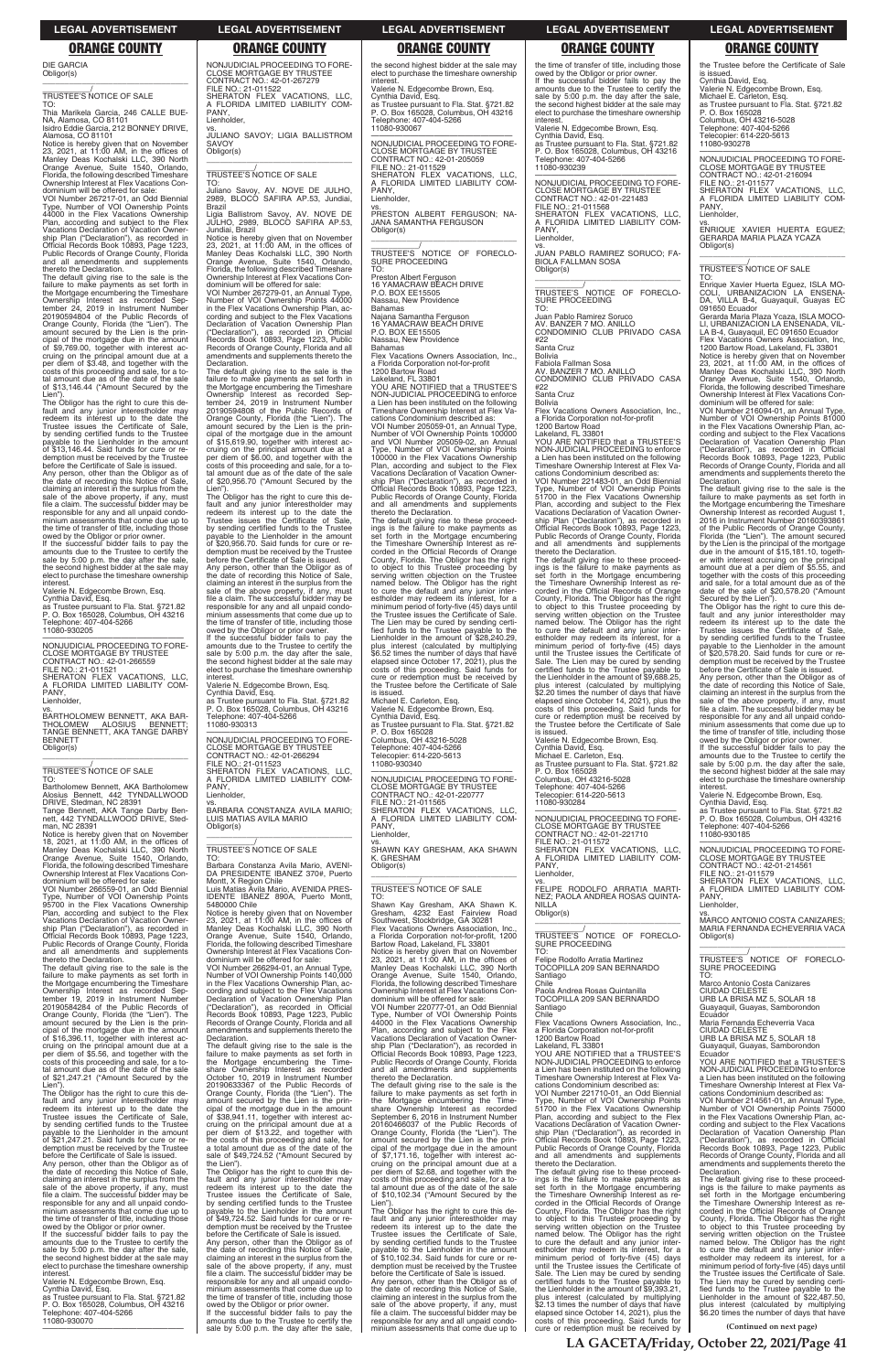County, Florida. The Obligor has the right to object to this Trustee proceeding by serving written objection on the Trustee named below. The Obligor has the right to cure the default and any junior inter-estholder may redeem its interest, for a minimum period of forty-five (45) days until the Trustee issues the Certificate of Sale. The Lien may be cured by sending certified funds to the Trustee payable to the Lienholder in the amount of \$11,509.09, plus interest (calculated by multiplying \$2.69 times the number of days that have elapsed since October 14, 2021), plus the costs of this proceeding. Said funds for cure or redemption must be received by the Trustee before the Certificate of Sale

Obligor(s)  $\overline{\phantom{a}}$  , and the set of the set of the set of the set of the set of the set of the set of the set of the set of the set of the set of the set of the set of the set of the set of the set of the set of the set of the s

is issued. Valerie N. Edgecombe Brown, Esq. Cynthia David, Esq. Michael E. Carleton, Esq.

as Trustee pursuant to Fla. Stat. §721.82 P. O. Box 165028 Columbus, OH 43216-5028

Telephone: 407-404-5266 Telecopier: 614-220-5613 11080-930332

—————————————————— NONJUDICIAL PROCEEDING TO FORE-CLOSE MORTGAGE BY TRUSTEE CONTRACT NO.: 42-01-218476 FILE NO.: 21-011620 SHERATON FLEX VACATIONS, LLC, A FLORIDA LIMITED LIABILITY COM-PANY, Lienholder,

vs. DAVID G. BENNING; LESLEY GAYLE BENNING, AKA LESLEY G. BENNING

\_\_\_\_\_\_\_\_\_\_\_/ TRUSTEE'S NOTICE OF SALE

TO: David G. Benning, 7110 BEDUM LANE,

Louisville, KY 40258 Lesley Gayle Benning, AKA Lesley G. Benning, 7110 BEDUM LANE, Louisville, KY 40258

Notice is hereby given that on November 23, 2021, at 11:00 AM, in the offices of Manley Deas Kochalski LLC, 390 North Orange Avenue, Suite 1540, Orlando, Florida, the following described Timeshare Ownership Interest at Flex Vacations Con-

dominium will be offered for sale: VOI Number 218476-01, an Annual Type, Number of VOI Ownership Points 67100 in the Flex Vacations Ownership Plan, ac-cording and subject to the Flex Vacations Declaration of Vacation Ownership Plan ("Declaration"), as recorded in Official Records Book 10893, Page 1223, Public Records of Orange County, Florida and all amendments and supplements thereto the Declaration. The default giving rise to the sale is the failure to make payments as set forth in the Mortgage encumbering the Timeshare

Ownership Interest as recorded July 25, 2016 in Instrument Number 20160382038 of the Public Records of Orange County,

Florida (the "Lien"). The amount secured by the Lien is the principal of the mortgage due in the amount of \$10,349.19, togeth-

er with interest accruing on the principal amount due at a per diem of \$3.06, and together with the costs of this proceeding

and sale, for a total amount due as of the date of the sale of \$13,631.93 ("Amount Secured by the Lien").

The Obligor has the right to cure this de-fault and any junior interestholder may redeem its interest up to the date the

7111 Argentina Barbara Gisela Morales, ESQUIU 550 SAN BERNARDO, San Bernardo, 7111 Argentina<br>Notice is h

> Trustee issues the Certificate of Sale, by sending certified funds to the Trustee payable to the Lienholder in the amount of \$13,631.93. Said funds for cure or redemption must be received by the Trustee before the Certificate of Sale is issued. Any person, other than the Obligor as of the date of recording this Notice of Sale, claiming an interest in the surplus from the sale of the above property, if any, must file a claim. The successful bidder may be responsible for any and all unpaid condominium assessments that come due up to the time of transfer of title, including those owed by the Obligor or prior owner. If the successful bidder fails to pay the amounts due to the Trustee to certify the sale by 5:00 p.m. the day after the sale, the second highest bidder at the sale may elect to purchase the timeshare ownership

interest.

Valerie N. Edgecombe Brown, Esq. Cynthia David, Esq. as Trustee pursuant to Fla. Stat. §721.82 P. O. Box 165028, Columbus, OH 43216

Telephone: 407-404-5266 11080-930160

—————————————————— NONJUDICIAL PROCEEDING TO FORE-CLOSE MORTGAGE BY TRUSTEE

CONTRACT NO.: 42-01-266039 FILE NO.: 21-011622 SHERATON FLEX VACATIONS, LLC, A FLORIDA LIMITED LIABILITY COM-

PANY, Lienholder,

elapsed since October 17, 2021), plus the costs of this proceeding. Said funds for cure or redemption must be received by the Trustee before the Certificate of Sale

> sale by 5:00 p.m. the day after the sale, the second highest bidder at the sale may elect to purchase the timeshare ownership **interest**

is issued. Michael E. Carleton, Esq. Valerie N. Edgecombe Brown, Esq. Cynthia David, Esq. as Trustee pursuant to Fla. Stat. §721.82 P. O. Box 165028 Columbus, OH 43216-5028 Telephone: 407-404-5266 Telecopier: 614-220-5613 11080-930341

—————————————————— NONJUDICIAL PROCEEDING TO FORE-CLOSE MORTGAGE BY TRUSTEE CONTRACT NO.: 42-01-266651 FILE NO.: 21-011594 SHERATON FLEX VACATIONS, LLC, A FLORIDA LIMITED LIABILITY COM-PANY, Lienholder,

vs. ALEJANDRO MORO; BARBARA GISELA MORALES Obligor(s) \_\_\_\_\_\_\_\_\_\_\_\_\_\_\_\_\_\_\_\_\_\_\_\_\_\_\_\_\_\_\_\_\_

\_\_\_\_\_\_\_\_\_\_\_/ TRUSTEE'S NOTICE OF SALE

TO: Alejandro Moro, ESQUIU 550 SAN BER-NARDO, San Bernardo, Buenos Aires

Notice is hereby given that on December 2, 2021, at 11:00 AM, in the offices of Manley Deas Kochalski LLC, 390 North Orange Avenue, Suite 1540, Orlando, Florida, the following described Timeshare Ownership Interest at Flex Vacations Con-

> failure to make payments as set forth in the Mortgage encumbering the Timeshare Ownership Interest as recorded September 19, 2019 in Instrument Number 20190584246 of the Public Records of Orange County, Florida (the "Lien"). The amount secured by the Lien is the prin-cipal of the mortgage due in the amount of \$9,931.90, together with interest accruing on the principal amount due at a per diem of \$3.81, and together with the costs of this proceeding and sale, for a total amount due as of the date of the sale of \$13,620.98 ("Amount Secured by the Lien")

dominium will be offered for sale: VOI Number 266651-01, an Annual Type, Number of VOI Ownership Points 38000 in the Flex Vacations Ownership Plan, ac-cording and subject to the Flex Vacations Declaration of Vacation Ownership Plan ("Declaration"), as recorded in Official Records Book 10893, Page 1223, Public Records of Orange County, Florida and all amendments and supplements thereto the Declaration.

> If the successful bidder fails to pay the amounts due to the Trustee to certify the sale by 5:00 p.m. the day after the sale, the second highest bidder at the sale may elect to purchase the timeshare ownership **interest**

The default giving rise to the sale is the failure to make payments as set forth in the Mortgage encumbering the Timeshare Ownership Interest as recorded Sep-tember 19, 2019 in Instrument Number 20190584173 of the Public Records of Orange County, Florida (the "Lien"). The amount secured by the Lien is the principal of the mortgage due in the amount of \$12,083.00, together with interest ac-cruing on the principal amount due at a per diem of \$4.97, and together with the costs of this proceeding and sale, for a to-tal amount due as of the date of the sale of \$16,708.17 ("Amount Secured by the

Lien"). The Obligor has the right to cure this de-fault and any junior interestholder may redeem its interest up to the date the Trustee issues the Certificate of Sale, by sending certified funds to the Trustee payable to the Lienholder in the amount of \$16,708.17. Said funds for cure or redemption must be received by the Trustee before the Certificate of Sale is issued.

Any person, other than the Obligor as of the date of recording this Notice of Sale, claiming an interest in the surplus from the sale of the above property, if any, must file a claim. The successful bidder may be responsible for any and all unpaid condo-minium assessments that come due up to the time of transfer of title, including those

owed by the Obligor or prior owner. If the successful bidder fails to pay the amounts due to the Trustee to certify the sale by 5:00 p.m. the day after the sale, the second highest bidder at the sale may elect to purchase the timeshare ownership interest.

If the successful bidder fails to pay the amounts due to the Trustee to certify the sale by 5:00 p.m. the day after the sale, the second highest bidder at the sale may elect to purchase the timeshare ownership **interest** 

Valerie N. Edgecombe Brown, Esq. Cynthia David, Esq.

as Trustee pursuant to Fla. Stat. §721.82 P. O. Box 165028, Columbus, OH 43216 Telephone: 407-404-5266 11080-930172

P. O. Box 165028, Columbus, OH 43216 Telephone: 407-404-5266 Telephone: 407<br>11080-930088

—————————————————— NONJUDICIAL PROCEEDING TO FORE-CLOSE MORTGAGE BY TRUSTEE CONTRACT NO.: 42-01-266608 FILE NO.: 21-011595

 $\overline{\phantom{a}}$  , and the set of the set of the set of the set of the set of the set of the set of the set of the set of the set of the set of the set of the set of the set of the set of the set of the set of the set of the s \_\_\_\_\_\_\_\_\_\_\_/ TRUSTEE'S NOTICE OF FORECLO-SURE PROCEEDING TO:

SHERATON FLEX VACATIONS, LLC, A FLORIDA LIMITED LIABILITY COM-A FLO<br>PANY, Lienholder,

vs. JORGE WASHINGTON ZUNIGA DIL-LON; ANABELL LUZ DOBRONSKY ES-PINO<sub>7</sub> Obligor(s)

\_\_\_\_\_\_\_\_\_\_\_\_\_\_\_\_\_\_\_\_\_\_\_\_\_\_\_\_\_\_\_\_\_

\_\_\_\_\_\_\_\_\_\_\_/ TRUSTEE'S NOTICE OF SALE

TO: Jorge Washington Zuniga Dillon, URB. EL CONDADO CALLE N #7372, Quito, Pich $\overline{\phantom{a}}$  , and the set of the set of the set of the set of the set of the set of the set of the set of the set of the set of the set of the set of the set of the set of the set of the set of the set of the set of the s \_\_\_\_\_\_\_\_\_\_\_/ TRUSTEE'S NOTICE OF SALE

TO: Giuseppe Rotunno, URBANIZACION MIRADOR DE LOS CAMPITOS CALLE B EDIFICIO REMANSO, Caraca

demption must be received by the Trustee before the Certificate of Sale is issued. Any person, other than the Obligor as of the date of recording this Notice of Sale, claiming an interest in the surplus from the sale of the above property, if any, must file a claim. The successful bidder may be responsible for any and all unpaid condominium assessments that come due up to the time of transfer of title, including those

payable to the Lienholder in the amount of \$17,602.16. Said funds for cure or re-demption must be received by the Trustee before the Certificate of Sale is issued. Any person, other than the Obligor as of the date of recording this Notice of Sale, claiming an interest in the surplus from the<br>sale of the above property if any must sale of the above property, if any, must file a claim. The successful bidder may be responsible for any and all unpaid condo-minium assessments that come due up to the time of transfer of title, including those owed by the Obligor or prior owner. If the successful bidder fails to pay the amounts due to the Trustee to certify the

Valerie N. Edgecombe Brown, Esq. Cynthia David, Esq. as Trustee pursuant to Fla. Stat. §721.82 P. O. Box 165028, Columbus, OH 43216 Telephone: 407-404-5266

11080-930048

—————————————————— NONJUDICIAL PROCEEDING TO FORE-CLOSE MORTGAGE BY TRUSTEE CONTRACT NO.: 42-01-266598 FILE NO.: 21-011596 SHERATON FLEX VACATIONS, LLC, A FLORIDA LIMITED LIABILITY COM-PANY, Lienholder,

vs. GIOVANI DA SILVA SOUSA; CELESTE MARIA DE OLIVEIRA Obligor(s)

\_\_\_\_\_\_\_\_\_\_\_\_\_\_\_\_\_\_\_\_\_\_\_\_\_\_\_\_\_\_\_\_\_ \_\_\_\_\_\_\_\_\_\_\_/ TRUSTEE'S NOTICE OF SALE

TO: Giovani Da Silva Sousa, RUA AZEVEDO SODRE NO 93 #83, Santos, Sao Paolo 11055-050 Brazil

Celeste Maria De Oliveira, RUA AZE-VEDO SODRE NO 93 #83, Santos, Sao Paulo 11055-050Brazil

Notice is hereby given that on November 23, 2021, at 11:00 AM, in the offices of Manley Deas Kochalski LLC, 390 North Orange Avenue, Suite 1540, Orlando, Florida, the following described Timeshare Ownership Interest at Flex Vacations Con-

> If the successful bidder fails to pay the amounts due to the Trustee to certify the sale by 5:00 p.m. the day after the sale, the second highest bidder at the sale may elect to purchase the timeshare ownership **interest**

dominium will be offered for sale: VOI Number 266598-01, an Annual Type, Number of VOI Ownership Points 25800 in the Flex Vacations Ownership Plan, ac-cording and subject to the Flex Vacations Declaration of Vacation Ownership Plan ("Declaration"), as recorded in Official Records Book 10893, Page 1223, Public Records of Orange County, Florida and all amendments and supplements thereto the Declaration. The default giving rise to the sale is the

| incha Ecuador                                                                       |                                                                                 | B EDIFICIO REMANSO, Caracas, 1061                                                   | <b>GABOR</b>                                                                        |                                                                             |
|-------------------------------------------------------------------------------------|---------------------------------------------------------------------------------|-------------------------------------------------------------------------------------|-------------------------------------------------------------------------------------|-----------------------------------------------------------------------------|
| Anabell Luz Dobronsky Espinoza, URB.                                                | ALFREDO LATORRE COLLANTES                                                       | Venezuela                                                                           | Obligor(s)                                                                          | <b>PABLO</b><br>PAOLA<br><b>BIANCHI:</b><br>JUAN                            |
| EL CONDADO CALLE N #7372, Quito,                                                    | Obligor(s)                                                                      | Notice is hereby given that on November                                             |                                                                                     | <b>ENSENAT</b>                                                              |
| Ecuador                                                                             |                                                                                 | 23, 2021, at $11:00$ AM, in the offices of                                          |                                                                                     | Obligor(s)                                                                  |
| Notice is hereby given that on November                                             |                                                                                 | Manley Deas Kochalski LLC, 390 North                                                | TRUSTEE'S NOTICE OF FORECLO-                                                        |                                                                             |
| 23, 2021, at 11:00 AM, in the offices of                                            | TRUSTEE'S NOTICE OF SALE                                                        | Orange Avenue, Suite 1540, Orlando,                                                 | SURE PROCEEDING                                                                     |                                                                             |
| Manley Deas Kochalski LLC, 390 North                                                | TO: Alfredo Latorre Collantes, AV. GUAR-                                        | Florida, the following described Timeshare                                          | TO:                                                                                 | TRUSTEE'S NOTICE OF SALE                                                    |
| Orange Avenue, Suite 1540, Orlando,                                                 | DIA CIVIL 1203, SAN ISIDRO, Lima, L 27                                          | Ownership Interest at Flex Vacations Con-                                           | Gonzalo Matias Luna Bouyssieres                                                     | TO:                                                                         |
| Florida, the following described Timeshare                                          | Peru                                                                            | dominium will be offered for sale:                                                  | VICTOR RAE 5500 DEP 53                                                              | Paola Bianchi, AV RAFAEL NUNEZ 4077.                                        |
| Ownership Interest at Flex Vacations Con-                                           | Notice is hereby given that on November                                         | VOI Number 212623-01, an Annual Type,                                               | <b>LAS CONDES</b>                                                                   | Cordoba, 5009 Argentina                                                     |
| dominium will be offered for sale:                                                  | 23, 2021, at 11:00 AM, in the offices of                                        | Number of VOI Ownership Points 37000                                                | Santiago, REGION METROPOLITANA                                                      | Juan Pablo Ensenat, AV RAFAEL NUNEZ                                         |
| VOI Number 266608-01, an Annual Type,                                               | Manley Deas Kochalski LLC, 390 North                                            | in the Flex Vacations Ownership Plan, ac-                                           | 7580533                                                                             | 4077, Cordoba, 5009 Argentina                                               |
| Number of VOI Ownership Points 38000                                                | Orange Avenue, Suite 1540, Orlando,                                             | cording and subject to the Flex Vacations                                           | Chile                                                                               | Notice is hereby given that on November                                     |
| in the Flex Vacations Ownership Plan, ac-                                           | Florida, the following described Timeshare                                      | Declaration of Vacation Ownership Plan                                              | Maria Alicia Hernandez Gabor                                                        | 23, 2021, at 11:00 AM, in the offices of                                    |
| cording and subject to the Flex Vacations<br>Declaration of Vacation Ownership Plan | Ownership Interest at Flex Vacations Con-<br>dominium will be offered for sale: | ("Declaration"), as recorded in Official<br>Records Book 10893, Page 1223, Public   | LAGO LLANQUIHUE 255<br><b>LAS CONDES</b>                                            | Manley Deas Kochalski LLC, 390 North<br>Orange Avenue, Suite 1540, Orlando, |
| ("Declaration"), as recorded in Official                                            | VOI Number 267717-01, an Annual Type,                                           |                                                                                     |                                                                                     | Florida, the following described Timeshare                                  |
| Records Book 10893, Page 1223, Public                                               | Number of VOI Ownership Points 20700                                            | Records of Orange County, Florida and all<br>amendments and supplements thereto the | Santiago 75716-77<br>Chile                                                          | Ownership Interest at Flex Vacations Con-                                   |
| Records of Orange County, Florida and all                                           | in the Flex Vacations Ownership Plan, ac-                                       | Declaration.                                                                        | Flex Vacations Owners Association. Inc                                              | dominium will be offered for sale:                                          |
| amendments and supplements thereto the                                              | cording and subject to the Flex Vacations                                       | The default giving rise to the sale is the                                          | a Florida Corporation not-for-profit                                                | VOI Number 266039-01, an Annual Type,                                       |
| Declaration.                                                                        | Declaration of Vacation Ownership Plan                                          | failure to make payments as set forth in                                            | 1200 Bartow Road                                                                    | Number of VOI Ownership Points 81000                                        |
| The default giving rise to the sale is the                                          | ("Declaration"), as recorded in Official                                        | the Mortgage encumbering the Timeshare                                              | Lakeland, FL 33801                                                                  | in the Flex Vacations Ownership Plan, ac-                                   |
| failure to make payments as set forth in                                            | Records Book 10893, Page 1223, Public                                           | Ownership Interest as recorded April 25,                                            | YOU ARE NOTIFIED that a TRUSTEE'S                                                   | cording and subject to the Flex Vacations                                   |
| the Mortgage encumbering the Timeshare                                              | Records of Orange County, Florida and all                                       | 2016 in Instrument Number 20160205775                                               | NON-JUDICIAL PROCEEDING to enforce                                                  | Declaration of Vacation Ownership Plan                                      |
| Ownership Interest as recorded October 4,                                           | amendments and supplements thereto the                                          | of the Public Records of Orange County,                                             | a Lien has been instituted on the following                                         | ("Declaration"), as recorded in Official                                    |
| 2019 in Instrument Number 20190621260                                               | Declaration.                                                                    | Florida (the "Lien"). The amount secured                                            | Timeshare Ownership Interest at Flex Va-                                            | Records Book 10893, Page 1223, Public                                       |
| of the Public Records of Orange County,                                             | The default giving rise to the sale is the                                      | by the Lien is the principal of the mortgage                                        | cations Condominium described as:                                                   | Records of Orange County, Florida and all                                   |
| Florida (the "Lien"). The amount secured                                            | failure to make payments as set forth in                                        | due in the amount of \$8,410.96, together                                           | VOI Number 217164-01, an Odd Biennial                                               | amendments and supplements thereto the                                      |
| by the Lien is the principal of the mortgage                                        | the Mortgage encumbering the Timeshare                                          | with interest accruing on the principal                                             | Type, Number of VOI Ownership Points                                                | Declaration.                                                                |
| due in the amount of \$12,794.49, togeth-                                           | Ownership Interest as recorded Sep-                                             | amount due at a per diem of \$2.51, and                                             | 67100 in the Flex Vacations Ownership                                               | The default giving rise to the sale is the                                  |
| er with interest accruing on the principal                                          | tember 30, 2019 in Instrument Number                                            | together with the costs of this proceeding                                          | Plan, according and subject to the Flex                                             | failure to make payments as set forth in                                    |
| amount due at a per diem of \$5.25, and                                             | 20190608197 of the Public Records of                                            | and sale, for a total amount due as of the                                          | Vacations Declaration of Vacation Owner-                                            | the Mortgage encumbering the Time-                                          |
| together with the costs of this proceeding                                          | Orange County, Florida (the "Lien"). The                                        | date of the sale of \$11,026.03 ("Amount                                            | ship Plan ("Declaration"), as recorded in                                           | share Ownership Interest as recorded                                        |
| and sale, for a total amount due as of the                                          | amount secured by the Lien is the princi-                                       | Secured by the Lien").                                                              | Official Records Book 10893, Page 1223,                                             | September 6, 2019 in Instrument Number                                      |
| date of the sale of \$17,602.16 ("Amount                                            | pal of the mortgage due in the amount of                                        | The Obligor has the right to cure this de-                                          | Public Records of Orange County, Florida                                            | 20190552386 of the Public Records of                                        |
| Secured by the Lien").                                                              | \$7,217.00, together with interest accruing                                     | fault and any junior interestholder may                                             | and all amendments and supplements                                                  | Orange County, Florida (the "Lien"). The                                    |
| The Obligor has the right to cure this de-                                          | on the principal amount due at a per diem                                       | redeem its interest up to the date the                                              | thereto the Declaration.                                                            | amount secured by the Lien is the prin-                                     |
| fault and any junior interestholder may                                             | of \$2.58, and together with the costs of this                                  | Trustee issues the Certificate of Sale,                                             | The default giving rise to these proceed-                                           | cipal of the mortgage due in the amount                                     |
| redeem its interest up to the date the                                              | proceeding and sale, for a total amount                                         | by sending certified funds to the Trustee                                           | ings is the failure to make payments as                                             | of \$26,136.47, together with interest ac-                                  |
| Trustee issues the Certificate of Sale,                                             | due as of the date of the sale of \$9,816.77                                    | payable to the Lienholder in the amount                                             | set forth in the Mortgage encumbering                                               |                                                                             |
| by sending certified funds to the Trustee                                           | ("Amount Secured by the Lien").                                                 | of \$11,026.03. Said funds for cure or re-                                          | the Timeshare Ownership Interest as re-<br>corded in the Official Records of Orange | (Continued on next page)                                                    |
|                                                                                     |                                                                                 |                                                                                     |                                                                                     |                                                                             |
| Page 42/LA GACETA/Friday, October 22, 2021                                          |                                                                                 |                                                                                     |                                                                                     |                                                                             |
|                                                                                     |                                                                                 |                                                                                     |                                                                                     |                                                                             |

The Obligor has the right to cure this de-fault and any junior interestholder may redeem its interest up to the date the Trustee issues the Certificate of Sale, by sending certified funds to the Trustee payable to the Lienholder in the amount of \$13,620.98. Said funds for cure or redemption must be received by the Trustee before the Certificate of Sale is issued. Any person, other than the Obligor as of the date of recording this Notice of Sale, claiming an interest in the surplus from the sale of the above property, if any, must file a claim. The successful bidder may be

responsible for any and all unpaid condominium assessments that come due up to the time of transfer of title, including those owed by the Obligor or prior owner.

Valerie N. Edgecombe Brown, Esq. Cynthia David, Esq. as Trustee pursuant to Fla. Stat. §721.82

P. O. Box 165028, Columbus, OH 43216 Telephone: 407-404-5266 11080-930090

—————————————————— NONJUDICIAL PROCEEDING TO FORE-CLOSE MORTGAGE BY TRUSTEE CONTRACT NO.: 42-01-267717 FILE NO.: 21-011598 SHERATON FLEX VACATIONS, LLC, A FLORIDA LIMITED LIABILITY COM-PANY, Lienholder,

The Obligor has the right to cure this de-fault and any junior interestholder may re-deem its interest up to the date the Trustee issues the Certificate of Sale, by sending certified funds to the Trustee payable to the Lienholder in the amount of \$9,816.77. Said funds for cure or redemption must be received by the Trustee before the Certifi-cate of Sale is issued.

Any person, other than the Obligor as of the date of recording this Notice of Sale, claiming an interest in the surplus from the sale of the above property, if any, must file a claim. The successful bidder may be responsible for any and all unpaid condominium assessments that come due up to the time of transfer of title, including those owed by the Obligor or prior owner.

Valerie N. Edgecombe Brown, Esq. Cynthia David, Esq. as Trustee pursuant to Fla. Stat. §721.82

—————————————————— NONJUDICIAL PROCEEDING TO FORE-CLOSE MORTGAGE BY TRUSTEE CONTRACT NO.: 42-01-212966 FILE NO.: 21-011601 SHERATON FLEX VACATIONS, LLC, A FLORIDA LIMITED LIABILITY COM-PANY, Lienholder,

vs. LUCIANO GOULART PAZ; LIDIANA CA-MARGO GUIMARAES PAZ Obligor(s)

Luciano Goulart Paz RUA JOSE MINDLIN, 100 CASA 25 Rio De Janeiro 22.790-686 Brazil

Lidiana Camargo Guimaraes Paz RUA JOSE MINDLIN, 100 CASA 25 Rio De Janeiro 22.790-686

Brazil YOU ARE NOTIFIED that a TRUSTEE'S NON-JUDICIAL PROCEEDING to enforce a Lien has been instituted on the following Timeshare Ownership Interest at Flex Vacations Condominium described as:

VOI Number 212966-01, an Annual Type, Number of VOI Ownership Points 95700 in the Flex Vacations Ownership Plan, ac-cording and subject to the Flex Vacations Declaration of Vacation Ownership Plan ("Declaration"), as recorded in Official Records Book 10893, Page 1223, Public Records of Orange County, Florida and all amendments and supplements thereto the

Declaration. The default giving rise to these proceedings is the failure to make payments as set forth in the Mortgage encumbering the Timeshare Ownership Interest as recorded in the Official Records of Orange County, Florida. The Obligor has the right to object to this Trustee proceeding by serving written objection on the Trustee named below. The Obligor has the right to cure the default and any junior interestholder may redeem its interest, for a minimum period of forty-five (45) days until the Trustee issues the Certificate of Sale. The Lien may be cured by sending certi-fied funds to the Trustee payable to the Lienholder in the amount of \$26,334.32, plus interest (calculated by multiplying \$6.15 times the number of days that have elapsed since October 17, 2021), plus the costs of this proceeding. Said funds for cure or redemption must be received by the Trustee before the Certificate of Sale is issued.

Michael E. Carleton, Esq. Valerie N. Edgecombe Brown, Esq.

Cynthia David, Esq. as Trustee pursuant to Fla. Stat. §721.82 P. O. Box 165028 Columbus, OH 43216-5028 Telephone: 407-404-5266 Telecopier: 614-220-5613 11080-930344

—————————————————— NONJUDICIAL PROCEEDING TO FORE-CLOSE MORTGAGE BY TRUSTEE CONTRACT NO.: 42-01-212623 FILE NO.: 21-011604 SHERATON FLEX VACATIONS, LLC,<br>A FLORIDA LIMITED LIABILITY COM-<br>PANY, Lienholder,

vs. GIUSEPPE ROTUNNO Obligor(s)

owed by the Obligor or prior owner. If the successful bidder fails to pay the amounts due to the Trustee to certify the sale by 5:00 p.m. the day after the sale, the second highest bidder at the sale may elect to purchase the timeshare ownership

interest. Valerie N. Edgecombe Brown, Esq.

Cynthia David, Esq. as Trustee pursuant to Fla. Stat. §721.82 P. O. Box 165028, Columbus, OH 43216 Telephone: 407-404-5266 11080-930098

—————————————————— NONJUDICIAL PROCEEDING TO FORE-CLOSE MORTGAGE BY TRUSTEE CONTRACT NO.: 42-01-265800

FILE NO.: 21-011610 SHERATON FLEX VACATIONS, LLC, A FLORIDA LIMITED LIABILITY COM-

PANY,

Lienholder,

vs. SANDRA MILENA AGUIRRE PINEDA; HENRY GUSTAVO BOLIVAR ZAPATA Obligor(s) \_\_\_\_\_\_\_\_\_\_\_\_\_\_\_\_\_\_\_\_\_\_\_\_\_\_\_\_\_\_\_\_\_

\_\_\_\_\_\_\_\_\_\_\_/ TRUSTEE'S NOTICE OF SALE

TO: Sandra Milena Aguirre Pineda, HATO PINTADO FORESTA TOWER, APT 10C, Ciudad De Panama, Panama Henry Gustavo Bolivar Zapata, HATO PINTADO FORESTA TOWER, APT 10C,

Ciudad De Panama, Panama Notice is hereby given that on November 23, 2021, at 11:00 AM, in the offices of Manley Deas Kochalski LLC, 390 North Orange Avenue, Suite 1540, Orlando, Florida, the following described Timeshare Ownership Interest at Flex Vacations Con-dominium will be offered for sale: VOI Number 265800-01, an Annual Type,

Number of VOI Ownership Points 44000 in the Flex Vacations Ownership Plan, ac-cording and subject to the Flex Vacations Declaration of Vacation Ownership Plan ("Declaration"), as recorded in Official Peclaration of vacation Ownership Flam<br>("Declaration"), as recorded in Official<br>Records Book 10893, Page 1223, Public Records of Orange County, Florida and all amendments and supplements thereto the Declaration.

The default giving rise to the sale is the failure to make payments as set forth in the Mortgage encumbering the Timeshare Ownership Interest as recorded August 21, 2019 in Instrument Number 20190519551 of the Public Records of Orange County, Florida (the "Lien"). The amount secured by the Lien is the principal of the mortgage due in the amount of \$14,698.36, together with interest accruing on the principal amount due at a per diem of \$5.63, and together with the costs of this proceeding and sale, for a total amount due as of the date of the sale of \$19,753.32 ("Amount Secured by the Lien").

The Obligor has the right to cure this de-fault and any junior interestholder may redeem its interest up to the date the Trustee issues the Certificate of Sale, by sending certified funds to the Trustee payable to the Lienholder in the amount of \$19,753.32. Said funds for cure or redemption must be received by the Trustee before the Certificate of Sale is issued.

Any person, other than the Obligor as of the date of recording this Notice of Sale, claiming an interest in the surplus from the sale of the above property, if any, must file a claim. The successful bidder may be responsible for any and all unpaid condominium assessments that come due up to the time of transfer of title, including those owed by the Obligor or prior owner.

Valerie N. Edgecombe Brown, Esq. Cynthia David, Esq. as Trustee pursuant to Fla. Stat. §721.82 P. O. Box 165028, Columbus, OH 43216 Telephone: 407-404-5266 11080-930308

—————————————————— NONJUDICIAL PROCEEDING TO FORE-CLOSE MORTGAGE BY TRUSTEE CONTRACT NO.: 42-01-217164 FILE NO.: 21-011612 SHERATON FLEX VACATIONS, LLC, A FLORIDA LIMITED LIABILITY COM-PANY,

Lienholder,

vs.<br>GONZALO MATIAS LUNA BOUYS-<br>SIERES; MARIA ALICIA HERNANDEZ<br>GABOR

### **LEGAL ADVERTISEMENT LEGAL ADVERTISEMENT LEGAL ADVERTISEMENT LEGAL ADVERTISEMENT LEGAL ADVERTISEMENT**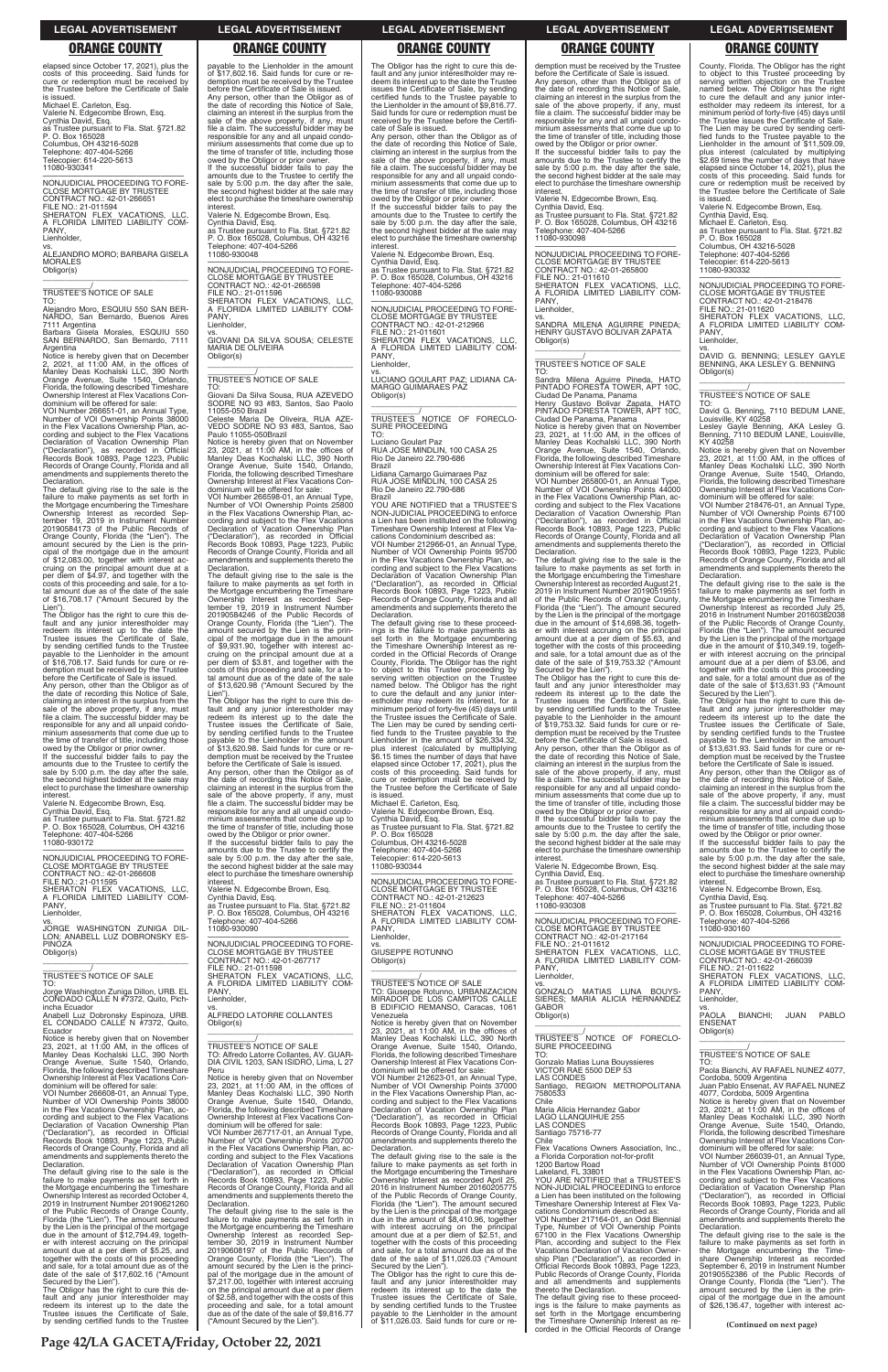cruing on the principal amount due at a per diem of \$8.86, and together with the costs of this proceeding and sale, for a to-tal amount due as of the date of the sale of \$33,398.07 ("Amount Secured by the

Lien"). The Obligor has the right to cure this default and any junior interestholder may redeem its interest up to the date the Trustee issues the Certificate of Sale, by sending certified funds to the Trustee payable to the Lienholder in the amount of \$33,398.07. Said funds for cure or redemption must be received by the Trustee before the Certificate of Sale is issued. Any person, other than the Obligor as of the date of recording this Notice of Sale, claiming an interest in the surplus from the sale of the above property, if any, must file a claim. The successful bidder may be responsible for any and all unpaid condo-minium assessments that come due up to the time of transfer of title, including those

owed by the Obligor or prior owner. If the successful bidder fails to pay the amounts due to the Trustee to certify the sale by 5:00 p.m. the day after the sale, the second highest bidder at the sale may elect to purchase the timeshare ownership interest.

Valerie N. Edgecombe Brown, Esq. Cynthia David, Esq. as Trustee pursuant to Fla. Stat. §721.82 P. O. Box 165028, Columbus, OH 43216

Telephone: 407-404-5266 11080-930300

—————————————————— NONJUDICIAL PROCEEDING TO FORE-CLOSE MORTGAGE BY TRUSTEE CONTRACT NO.: 42-01-222786<br>FILE NO.: 21-011627<br>SHERATON FLEX VACATIONS, LLC,<br>A FLORIDA LIMITED LIABILITY COM-PANY,

Lienholder,

vs. BOBBY PAUL MURPHY Obligor(s) \_\_\_\_\_\_\_\_\_\_\_\_\_\_\_\_\_\_\_\_\_\_\_\_\_\_\_\_\_\_\_\_\_

\_\_\_\_\_\_\_\_\_\_\_/ TRUSTEE'S NOTICE OF FORECLO-SURE PROCEEDING TO:

Bobby Paul Murphy 323 CAVALIER LANE

Lexington, SC 29073 Flex Vacations Owners Association, Inc., a Florida Corporation

1200 Bartow Road

Lakeland, FL 33801 YOU ARE NOTIFIED that a TRUSTEE'S NON-JUDICIAL PROCEEDING to enforce a Lien has been instituted on the following Timeshare Ownership Interest at Flex Vacations Condominium described as:

VOI Number 222786-01, an Annual Type, Number of VOI Ownership Points 25800 in the Flex Vacations Ownership Plan, according and subject to the Flex Vacations Declaration of Vacation Ownership Plan ("Declaration"), as recorded in Official Records Book 10893, Page 1223, Public Records of Orange County, Florida and all amendments and supplements thereto the Declaration.

The default giving rise to these proceedings is the failure to make payments as set forth in the Mortgage encumbering the Timeshare Ownership Interest as recorded in the Official Records of Orange County, Florida. The Obligor has the right to object to this Trustee proceeding by serving written objection on the Trustee named below. The Obligor has the right to cure the default and any junior interestholder may redeem its interest, for a minimum period of forty-five (45) days until the Trustee issues the Certificate of Sale. The Lien may be cured by sending certified funds to the Trustee payable to the Lienholder in the amount of \$7,509.64, plus interest (calculated by multiplying \$1.89 times the number of days that have elapsed since October 13, 2021), plus the costs of this proceeding. Said funds for cure or redemption must be received by the Trustee before the Certificate of Sale

amounts due to the Trustee to certify the sale by 5:00 p.m. the day after the sale, the second highest bidder at the sale may elect to purchase the timeshare ownership nterest

vs. JORGE LUIS CACERES DIAZ; ANA PA-TRICIA MUNOZ CAMPOS Obligor(s)  $\overline{\phantom{a}}$  ,  $\overline{\phantom{a}}$  ,  $\overline{\phantom{a}}$  ,  $\overline{\phantom{a}}$  ,  $\overline{\phantom{a}}$  ,  $\overline{\phantom{a}}$  ,  $\overline{\phantom{a}}$  ,  $\overline{\phantom{a}}$  ,  $\overline{\phantom{a}}$  ,  $\overline{\phantom{a}}$  ,  $\overline{\phantom{a}}$  ,  $\overline{\phantom{a}}$  ,  $\overline{\phantom{a}}$  ,  $\overline{\phantom{a}}$  ,  $\overline{\phantom{a}}$  ,  $\overline{\phantom{a}}$ 

is issued. Michael E. Carleton, Esq. Valerie N. Edgecombe Brown, Esq. Cynthia David, Esq. as Trustee pursuant to Fla. Stat. §721.82 P. O. Box 165028 Columbus, OH 43216-5028 Telephone: 407-404-5266 Telecopier: 614-220-5613

11080-930022

—————————————————— NONJUDICIAL PROCEEDING TO FORE-CLOSE MORTGAGE BY TRUSTEE CONTRACT NO.: 42-01-219200 FILE NO.: 21-011633 SHERATON FLEX VACATIONS, LLC,<br>A FLORIDA LIMITED LIABILITY COM-<br>PANY, Lienholder, vs. JOAN M. HUGGETT

 $\overline{\phantom{a}}$  , and the set of the set of the set of the set of the set of the set of the set of the set of the set of the set of the set of the set of the set of the set of the set of the set of the set of the set of the s

Obligor(s)

—————————————————— NONJUDICIAL PROCEEDING TO FORE-CLOSE MORTGAGE BY TRUSTEE CONTRACT NO.: 42-01-268173 FILE NO.: 21-011645 SHERATON FLEX VACATIONS, LLC, FLORIDA LIMITED LIABILITY COM-A FL

redeem its interest up to the date the Trustee issues the Certificate of Sale, by sending certified funds to the Trustee payable to the Lienholder in the amount of \$60,234.99. Said funds for cure or redemption must be received by the Trustee before the Certificate of Sale is issued. Any person, other than the Obligor as of the date of recording this Notice of Sale, claiming an interest in the surplus from the sale of the above property, if any, must file a claim. The successful bidder may be responsible for any and all unpaid condominium assessments that come due up to the time of transfer of title, including those owed by the Obligor or prior owner. If the successful bidder fails to pay the

Valerie N. Edgecombe Brown, Esq. Cynthia David, Esq. as Trustee pursuant to Fla. Stat. §721.82 P. O. Box 165028, Columbus, OH 43216 hone: 407-404-5266 11080-930246

> VOI Number 268208-01, an Annual Type, Number of VOI Ownership Points 38000 in the Flex Vacations Ownership Plan, according and subject to the Flex Vacations Declaration of Vacation Ownership Plan ("Declaration"), as recorded in Official Records Book 10893, Page 1223, Public Records of Orange County, Florida and all amendments and supplements thereto the **Declaration**

—————————————————— NONJUDICIAL PROCEEDING TO FORE-CLOSE MORTGAGE BY TRUSTEE CONTRACT NO.: 42-01-268102<br>FILE NO.: 21-011638<br>SHERATON FLEX VACATIONS, LLC,<br>A FLORIDA LIMITED LIABILITY COM-PANY Lienholder,

\_\_\_\_\_\_\_\_\_\_\_/ TRUSTEE'S NOTICE OF SALE

TO: Jorge Luis Caceres Diaz, AV. LOMAS DE MONTEMAR PTE, #1620, Concon, Chile Ana Patricia Munoz Campos, AV. LOMAS DE MONTEMAR PTE, #1620, Concon, Chile

Notice is hereby given that on November 18, 2021, at 11:00 AM, in the offices of Manley Deas Kochalski LLC, 390 North Orange Avenue, Suite 1540, Orlando, Florida, the following described Timeshare Ownership Interest at Flex Vacations Condominium will be offered for sale: VOI Number 268102-01, an Annual Type, Number of VOI Ownership Points 44000

in the Flex Vacations Ownership Plan, ac-cording and subject to the Flex Vacations Declaration of Vacation Ownership Plan<br>("Declaration") as recorded in Official ("Declaration"), as recorded in Official Records Book 10893, Page 1223, Public Records of Orange County, Florida and all amendments and supplements thereto the Declaration. The default giving rise to the sale is the

failure to make payments as set forth in the Mortgage encumbering the Timeshare Ownership Interest as recorded October 22, 2019 in Instrument Number 20190661230 of the Public Records of Orange County, Florida (the "Lien"). The amount secured by the Lien is the prin-cipal of the mortgage due in the amount of \$14,752.00, together with interest ac-cruing on the principal amount due at a per diem of \$6.09, and together with the costs of this proceeding and sale, for a to-tal amount due as of the date of the sale of \$19,956.34 ("Amount Secured by the

Lien"). The Obligor has the right to cure this de-fault and any junior interestholder may redeem its interest up to the date the Trustee issues the Certificate of Sale, by sending certified funds to the Trustee payable to the Lienholder in the amount of \$19,956.34. Said funds for cure or re-demption must be received by the Trustee

before the Certificate of Sale is issued. Any person, other than the Obligor as of the date of recording this Notice of Sale, claiming an interest in the surplus from the sale of the above property, if any, must file a claim. The successful bidder may be responsible for any and all unpaid condo-minium assessments that come due up to the time of transfer of title, including those

owed by the Obligor or prior owner. If the successful bidder fails to pay the amounts due to the Trustee to certify the sale by 5:00 p.m. the day after the sale. the second highest bidder at the sale may elect to purchase the timeshare ownership

vs.<br>MONICA WILLIAMS, AKA MONICA<br>WOODS WILLIAM; TRACEY MURCHI-<br>SON, AKA TRACEY LAVERN MURCHI-SON Obligor(s)

TO: Monica Williams, AKA Monica Woods Wil-212 Register Street, Sanford, NC liam, 2<br>27330

interest. Valerie N. Edgecombe Brown, Esq. Cynthia David, Esq. as Trustee pursuant to Fla. Stat. §721.82 P. O. Box 165028, Columbus, OH 43216 Telephone: 407-404-5266 11080-930050

Flex Vacations Owners Association, Inc. a Florida Corporation, 1200 Bartow Road, Lakeland, FL 33801

Notice is hereby given that on November<br>18, 2021, at 11:00 AM, in the offices of<br>Manley Deas Kochalski LLC, 390 North<br>Orange Avenue, Suite 1540, Orlando,<br>Florida, the following described Timeshare<br>Ownership Interest at Fle dominium will be offered for sale:

of \$9,226.75, together with interest accruing on the principal amount due at a per diem of \$3.81, and together with the costs of this proceeding and sale, for a total amount due as of the date of the sale of \$12,742.26 ("Amount Secured by the Lien"). The Obligor has the right to cure this de-

fault and any junior interestholder may redeem its interest up to the date the Trustee issues the Certificate of Sale, by sending certified funds to the Trustee payable to the Lienholder in the amount of \$12,742.26. Said funds for cure or redemption must be received by the Trustee before the Certificate of Sale is issued.

Any person, other than the Obligor as of the date of recording this Notice of Sale, claiming an interest in the surplus from the sale of the above property, if any, must file a claim. The successful bidder may be responsible for any and all unpaid condominium assessments that come due up to the time of transfer of title, including those owed by the Obligor or prior owner.

If the successful bidder fails to pay the amounts due to the Trustee to certify the sale by 5:00 p.m. the day after the sale, the second highest bidder at the sale may elect to purchase the timeshare ownership

> —————————————————— NONJUDICIAL PROCEEDING TO FORE-CLOSE MORTGAGE BY TRUSTEE CONTRACT NO.: 42-01-206740 FILE NO.: 21-011683 SHERATON FLEX VACATIONS, LLC,

interest. Valerie N. Edgecombe Brown, Esq. Cynthia David, Esq. as Trustee pursuant to Fla. Stat. §721.82 P. O. Box 165028, Columbus, OH 43216 Telephone: 407-404-5266 11080-930129

—————————————————— NONJUDICIAL PROCEEDING TO FORE-CLOSE MORTGAGE BY TRUSTEE CONTRACT NO.: 42-01-268208 FILE NO.: 21-011646 SHERATON FLEX VACATIONS, LLC, A FLORIDA LIMITED LIABILITY COM-PANY Lienholder,

> a Florida Corporation not-for-profit, 1200<br>Bartow Road, Lakeland, FL 33801<br>Notice is hereby given that on November<br>23, 2021, at 11:00 AM, in the offices of<br>Manley Deas Kochalski LLC, 390 North<br>Orange Avenue, Suite 1540, Or Florida, the following described Timeshare Ownership Interest at Flex Vacations Con-dominium will be offered for sale:

vs. PABLO ANDRES MARQUEZ MER-CHANT; CAROLINA ALEJANDRA VEN-EGAS ARQUES Obligor(s)

\_\_\_\_\_\_\_\_\_\_\_\_\_\_\_\_\_\_\_\_\_\_\_\_\_\_\_\_\_\_\_\_\_

\_\_\_\_\_\_\_\_\_\_\_/ TRUSTEE'S NOTICE OF SALE

TO: Pablo Andres Marquez Merchant, AVE-NIDA EL REMANSO NO 11.110, CASA 61 -LOS CONDES, Santiago, Chile Carolina Alejandra Venegas Arques, AVE-NIDA EL REMANSO NO 11.110, CASA 61 -LOS CONDES, Santiago, Chile Notice is hereby given that on December 2, 2021, at 11:00 AM ,in the offices of Manley Deas Kochalski LLC, 390 North

Orange Avenue, Suite 1540, Orlando, Florida, the following described Timeshare Ownership Interest at Flex Vacations Condominium will be offered for sale:

| <b>TRUSTEE'S NOTICE OF SALE</b><br>TO:<br>Joan M. Huggett, 11 SAUNDERS<br>STREET, Medford, MA 02155<br>Flex Vacations Owners Association, Inc.,<br>a Florida Corporation not-for-profit, 1200<br>Bartow Road, Lakeland, FL 33801<br>Notice is hereby given that on December<br>2, 2021, at $11:00$ AM, in the offices of<br>Manley Deas Kochalski LLC, 390 North<br>Orange Avenue, Suite 1540, Orlando,<br>Florida, the following described Timeshare<br>Ownership Interest at Flex Vacations Con-<br>dominium will be offered for sale:<br>VOI Number 219200-01, an Annual Type,<br>Number of VOI Ownership Points 148100<br>in the Flex Vacations Ownership Plan, ac-<br>cording and subject to the Flex Vacations<br>Declaration of Vacation Ownership Plan<br>("Declaration"), as recorded in Official<br>Records Book 10893, Page 1223, Public<br>Records of Orange County, Florida and all<br>amendments and supplements thereto the<br>Declaration.<br>The default giving rise to the sale is the<br>failure to make payments as set forth in<br>the Mortgage encumbering the Timeshare<br>Ownership Interest as recorded August 8,<br>2016 in Instrument Number 20160408588<br>of the Public Records of Orange County,<br>Florida (the "Lien"). The amount secured<br>by the Lien is the principal of the mortgage<br>due in the amount of \$44,340.84, togeth-<br>er with interest accruing on the principal<br>amount due at a per diem of \$18.52, and | PANY.<br>Lienholder.<br>VS.<br>LUIS MANUEL VALLEJOS LARA: CON-<br>STANZA NADESKA VALLEJOS DONO-<br>SO.<br>Obligor(s)<br>TRUSTEE'S NOTICE OF SALE<br>TO:<br>Luis Manuel Vallejos Lara, CALLE DOCE<br>#11215 LA FLORIDA, Santiago, Chile<br>Constanza Nadeska Vallejos Donoso,<br>CALLE DOCE #11215 LA FLORIDA, San-<br>tiago, Chile<br>Notice is hereby given that on November<br>23, 2021, at 11:00 AM, in the offices of<br>Manley Deas Kochalski LLC, 390 North<br>Orange Avenue, Suite 1540, Orlando,<br>Florida, the following described Timeshare<br>Ownership Interest at Flex Vacations Con-<br>dominium will be offered for sale:<br>VOI Number 268173-01, an Odd Biennial<br>Type, Number of VOI Ownership Points<br>44000 in the Flex Vacations Ownership<br>Plan, according and subject to the Flex<br>Vacations Declaration of Vacation Owner-<br>ship Plan ("Declaration"), as recorded in<br>Official Records Book 10893, Page 1223,<br>Public Records of Orange County, Florida<br>and all amendments and supplements<br>thereto the Declaration.<br>The default giving rise to the sale is the<br>failure to make payments as set forth in<br>the Mortgage encumbering the Time- | as Trustee pursuant to Fla. Stat. §721.82<br>P. O. Box 165028, Columbus, OH 43216<br>Telephone: 407-404-5266<br>11080-930306<br>NONJUDICIAL PROCEEDING TO FORE-<br><b>CLOSE MORTGAGE BY TRUSTEE</b><br>CONTRACT NO.: 42-01-225636<br>FILE NO.: 21-011658<br>SHERATON FLEX VACATIONS. LLC.<br>A FLORIDA LIMITED LIABILITY COM-<br>PANY.<br>Lienholder.<br>VS.<br>ASHLEY ELIZABETH FARRELL<br>Obligor(s)<br>TRUSTEE'S NOTICE OF SALE<br>TO:<br>Ashley Elizabeth Farrell, 3430 Parkwood<br>Drive. Dewitt. MI 48820<br>Flex Vacations Owners Association. Inc<br>a Florida Corporation not-for-profit, 1200<br>Bartow Road, Lakeland, FL 33801<br>Notice is hereby given that on November<br>18, 2021, at 10:00 AM, in the offices of<br>Manley Deas Kochalski LLC, 390 North<br>Orange Avenue, Suite 1540, Orlando,<br>Florida, the following described Timeshare<br>Ownership Interest at Flex Vacations Con-<br>dominium will be offered for sale:<br>VOI Number 225636-01, an Annual Type,<br>Number of VOI Ownership Points 44000<br>in the Flex Vacations Ownership Plan, ac-<br>cording and subject to the Flex Vacations | minium assessments that come due up to<br>the time of transfer of title, including those<br>owed by the Obligor or prior owner.<br>If the successful bidder fails to pay the<br>amounts due to the Trustee to certify the<br>sale by 5:00 p.m. the day after the sale,<br>the second highest bidder at the sale may<br>elect to purchase the timeshare ownership<br>interest.<br>Valerie N. Edgecombe Brown, Esg.<br>Cynthia David, Esg.<br>as Trustee pursuant to Fla. Stat. §721.82<br>P. O. Box 165028, Columbus, OH 43216<br>Telephone: 407-404-5266<br>11080-930120<br>NONJUDICIAL PROCEEDING TO FORE-<br><b>CLOSE MORTGAGE BY TRUSTEE</b><br>CONTRACT NO.: 42-01-264897<br>FILE NO.: 21-011668<br>SHERATON FLEX VACATIONS. LLC.<br>A FLORIDA LIMITED LIABILITY COM-<br>PANY.<br>Lienholder,<br>VS.<br>TEODORO ALEXANDER GUTIERREZ<br>PLAZAOLA:<br>INDIRA ARTEAGA DE<br><b>GUTIERREZ</b><br>Obligor(s)<br><b>TRUSTEE'S NOTICE OF SALE</b><br>TO:<br>Teodoro Alexander Gutierrez Plazaola,<br>Iglesia Esquipulas 5 1/2, C. Al Oeste, El<br>Viejo, Chinandega Nicaragua | certified funds to the Trustee payable to<br>the Lienholder in the amount of \$8,507.74.<br>Said funds for cure or redemption must be<br>received by the Trustee before the Certifi-<br>cate of Sale is issued.<br>Any person, other than the Obligor as of<br>the date of recording this Notice of Sale,<br>claiming an interest in the surplus from the<br>sale of the above property, if any, must<br>file a claim. The successful bidder may be<br>responsible for any and all unpaid condo-<br>minium assessments that come due up to<br>the time of transfer of title, including those<br>owed by the Obligor or prior owner.<br>If the successful bidder fails to pay the<br>amounts due to the Trustee to certify the<br>sale by 5:00 p.m. the day after the sale,<br>the second highest bidder at the sale may<br>elect to purchase the timeshare ownership<br>interest.<br>Michael E. Carleton, Esg.<br>as Trustee pursuant to Fla. Stat. §721.82<br>P. O. Box 165028, Columbus, OH 43216<br>Telephone: 407-404-5266<br>11080-929961<br>NONJUDICIAL PROCEEDING TO FORE-<br><b>CLOSE MORTGAGE BY TRUSTEE</b><br>CONTRACT NO.: 42-01-226262<br>FILE NO.: 21-011691<br>SHERATON FLEX VACATIONS. LLC.<br>A FLORIDA LIMITED LIABILITY COM-<br>PANY.<br>Lienholder,<br>VS.<br>FRANCIS WIYSONGE TUME: VICTO- |
|-------------------------------------------------------------------------------------------------------------------------------------------------------------------------------------------------------------------------------------------------------------------------------------------------------------------------------------------------------------------------------------------------------------------------------------------------------------------------------------------------------------------------------------------------------------------------------------------------------------------------------------------------------------------------------------------------------------------------------------------------------------------------------------------------------------------------------------------------------------------------------------------------------------------------------------------------------------------------------------------------------------------------------------------------------------------------------------------------------------------------------------------------------------------------------------------------------------------------------------------------------------------------------------------------------------------------------------------------------------------------------------------------------------------------------------------------------------------|--------------------------------------------------------------------------------------------------------------------------------------------------------------------------------------------------------------------------------------------------------------------------------------------------------------------------------------------------------------------------------------------------------------------------------------------------------------------------------------------------------------------------------------------------------------------------------------------------------------------------------------------------------------------------------------------------------------------------------------------------------------------------------------------------------------------------------------------------------------------------------------------------------------------------------------------------------------------------------------------------------------------------------------------------------------------------------------------------------------------------------------------------------------------------------------------------|------------------------------------------------------------------------------------------------------------------------------------------------------------------------------------------------------------------------------------------------------------------------------------------------------------------------------------------------------------------------------------------------------------------------------------------------------------------------------------------------------------------------------------------------------------------------------------------------------------------------------------------------------------------------------------------------------------------------------------------------------------------------------------------------------------------------------------------------------------------------------------------------------------------------------------------------------------------------------------------------------------------------------------------------------------------------------------------------------------------------------|----------------------------------------------------------------------------------------------------------------------------------------------------------------------------------------------------------------------------------------------------------------------------------------------------------------------------------------------------------------------------------------------------------------------------------------------------------------------------------------------------------------------------------------------------------------------------------------------------------------------------------------------------------------------------------------------------------------------------------------------------------------------------------------------------------------------------------------------------------------------------------------------------------------------------------------------------------------------------------------------------------------------------------------------------------------------------|-----------------------------------------------------------------------------------------------------------------------------------------------------------------------------------------------------------------------------------------------------------------------------------------------------------------------------------------------------------------------------------------------------------------------------------------------------------------------------------------------------------------------------------------------------------------------------------------------------------------------------------------------------------------------------------------------------------------------------------------------------------------------------------------------------------------------------------------------------------------------------------------------------------------------------------------------------------------------------------------------------------------------------------------------------------------------------------------------------------------------------------------------------------------------------------------------------------------------------------------------------------------------------------------------------------------|
| together with the costs of this proceeding<br>and sale, for a total amount due as of the<br>date of the sale of \$60,234.99 ("Amount<br>Secured by the Lien").<br>The Obligor has the right to cure this de-                                                                                                                                                                                                                                                                                                                                                                                                                                                                                                                                                                                                                                                                                                                                                                                                                                                                                                                                                                                                                                                                                                                                                                                                                                                      | share Ownership Interest as recorded<br>October 22, 2019 in Instrument Number<br>20190661272 of the Public Records of<br>Orange County, Florida (the "Lien"). The<br>amount secured by the Lien is the prin-                                                                                                                                                                                                                                                                                                                                                                                                                                                                                                                                                                                                                                                                                                                                                                                                                                                                                                                                                                                     | Declaration of Vacation Ownership Plan<br>("Declaration"), as recorded in Official<br>Records Book 10893, Page 1223, Public<br>Records of Orange County, Florida and all<br>amendments and supplements thereto the                                                                                                                                                                                                                                                                                                                                                                                                                                                                                                                                                                                                                                                                                                                                                                                                                                                                                                           | Indira Arteaga De Gutierrez, Iglesia Esqui-<br>pulas 5 1/2, C. Al Oeste, El Viejo, Chinan-<br>dega Nicaragua<br>Notice is hereby given that on November<br>23, 2021, at $11:00$ AM, in the offices of                                                                                                                                                                                                                                                                                                                                                                                                                                                                                                                                                                                                                                                                                                                                                                                                                                                                      | <b>RINE MABI TUME</b><br>Obligor(s)                                                                                                                                                                                                                                                                                                                                                                                                                                                                                                                                                                                                                                                                                                                                                                                                                                                                                                                                                                                                                                                                                                                                                                                                                                                                             |
| fault and any junior interestholder may                                                                                                                                                                                                                                                                                                                                                                                                                                                                                                                                                                                                                                                                                                                                                                                                                                                                                                                                                                                                                                                                                                                                                                                                                                                                                                                                                                                                                           | cipal of the mortgage due in the amount                                                                                                                                                                                                                                                                                                                                                                                                                                                                                                                                                                                                                                                                                                                                                                                                                                                                                                                                                                                                                                                                                                                                                          | Declaration.                                                                                                                                                                                                                                                                                                                                                                                                                                                                                                                                                                                                                                                                                                                                                                                                                                                                                                                                                                                                                                                                                                                 | Manley Deas Kochalski LLC, 390 North                                                                                                                                                                                                                                                                                                                                                                                                                                                                                                                                                                                                                                                                                                                                                                                                                                                                                                                                                                                                                                       | (Continued on next page)                                                                                                                                                                                                                                                                                                                                                                                                                                                                                                                                                                                                                                                                                                                                                                                                                                                                                                                                                                                                                                                                                                                                                                                                                                                                                        |

The default giving rise to the sale is the failure to make payments as set forth in the Mortgage encumbering the Time-share Ownership Interest as recorded October 22, 2019 in Instrument Number 20190661456 of the Public Records of Orange County, Florida (the "Lien"). The amount secured by the Lien is the principal of the mortgage due in the amount of \$12,838.40, together with interest accruing on the principal amount due at a per diem of \$5.30, and together with the costs of this proceeding and sale, for a total amount due as of the date of the sale of \$17,493.88 ("Amount Secured by the

Lien"). The Obligor has the right to cure this default and any junior interestholder may redeem its interest up to the date the Trustee issues the Certificate of Sale, by sending certified funds to the Trustee payable to the Lienholder in the amount of \$17,493.88. Said funds for cure or redemption must be received by the Trustee before the Certificate of Sale is issued. Any person, other than the Obligor as of the date of recording this Notice of Sale, claiming an interest in the surplus from the

sale of the above property, if any, must file a claim. The successful bidder may be responsible for any and all unpaid condominium assessments that come due up to the time of transfer of title, including those owed by the Obligor or prior owner.

If the successful bidder fails to pay the amounts due to the Trustee to certify the sale by 5:00 p.m. the day after the sale, the second highest bidder at the sale may elect to purchase the timeshare ownership

interest. Valerie N. Edgecombe Brown, Esq. Cynthia David, Esq. as Trustee pursuant to Fla. Stat. §721.82 P. O. Box 165028, Columbus, OH 43216

The default giving rise to the sale is the failure to make payments as set forth in the Mortgage encumbering the Time-share Ownership Interest as recorded January 17, 2017 in Instrument Number 20170030214 of the Public Records of Orange County, Florida (the "Lien"). The amount secured by the Lien is the principal of the mortgage due in the amount of \$10,493.01, together with interest accruing on the principal amount due at a per diem of \$3.16, and together with the costs of this proceeding and sale, for a total amount due as of the date of the sale of \$13,619.28 ("Amount Secured by the

Lien"). The Obligor has the right to cure this de-fault and any junior interestholder may redeem its interest up to the date the Trustee issues the Certificate of Sale, by sending certified funds to the Trustee payable to the Lienholder in the amount of \$13,619.28. Said funds for cure or redemption must be received by the Trustee before the Certificate of Sale is issued.

Any person, other than the Obligor as of the date of recording this Notice of Sale, claiming an interest in the surplus from the sale of the above property, if any, must file a claim. The successful bidder may be responsible for any and all unpaid condominium assessments that come due up to the time of transfer of title, including those owed by the Obligor or prior owner.

If the successful bidder fails to pay the amounts due to the Trustee to certify the sale by 5:00 p.m. the day after the sale, the second highest bidder at the sale may elect to purchase the timeshare ownership interest.

Michael E. Carleton, Esq. as Trustee pursuant to Fla. Stat. §721.82 P. O. Box 165028, Columbus, OH 43216 Telephone: 407-404-5266 11080-929960

—————————————————— NONJUDICIAL PROCEEDING TO FORE-CLOSE MORTGAGE BY TRUSTEE CONTRACT NO.: 42-01-264665

FILE NO.: 21-011661 SHERATON FLEX VACATIONS, LLC, A FLORIDA LIMITED LIABILITY COM-PANY,

Lienholder,

\_\_\_\_\_\_\_\_\_\_\_\_\_\_\_\_\_\_\_\_\_\_\_\_\_\_\_\_\_\_\_\_\_

# \_\_\_\_\_\_\_\_\_\_\_/ TRUSTEE'S NOTICE OF SALE

Tracey Murchison, AKA Tracey Lavern Murchison, 212 Register Street, Sanford, NC 27330

VOI Number 264665-01, an Odd Biennial Type, Number of VOI Ownership Points 44000 in the Flex Vacations Ownership Plan, according and subject to the Flex Vacations Declaration of Vacation Ownership Plan ("Declaration"), as recorded in Official Records Book 10893, Page 1223, Public Records of Orange County, Florida and all amendments and supplements thereto the Declaration.

The default giving rise to the sale is the failure to make payments as set forth in the Mortgage encumbering the Timeshare Ownership Interest as recorded July 30, 2019 in Instrument Number 20190468160 of the Public Records of Orange County, Florida (the "Lien"). The amount secured by the Lien is the principal of the mortgage due in the amount of \$9,615.41, together with interest accruing on the principal amount due at a per diem of \$3.43, and together with the costs of this proceeding and sale, for a total amount due as of the date of the sale of \$12,890.98 ("Amount

Secured by the Lien"). The Obligor has the right to cure this default and any junior interestholder may redeem its interest up to the date the Trustee issues the Certificate of Sale, by sending certified funds to the Trustee payable to the Lienholder in the amount of \$12,890.98. Said funds for cure or redemption must be received by the Trustee

before the Certificate of Sale is issued. Any person, other than the Obligor as of the date of recording this Notice of Sale, claiming an interest in the surplus from the sale of the above property, if any, must file a claim. The successful bidder may be responsible for any and all unpaid condo-minium assessments that come due up to

Orange Avenue, Suite 1540, Orlando, Florida, the following described Timeshare Ownership Interest at Flex Vacations Condominium will be offered for sale:

VOI Number 264897-01, an Annual Type, Number of VOI Ownership Points 38000 in the Flex Vacations Ownership Plan, according and subject to the Flex Vacations Declaration of Vacation Ownership Plan ("Declaration"), as recorded in Official Records Book 10893, Page 1223, Public Records of Orange County, Florida and all amendments and supplements thereto the Declaration.

The default giving rise to the sale is the failure to make payments as set forth in the Mortgage encumbering the Timeshare Ownership Interest as recorded August 12, 2019 in Instrument Number 20190498307 of the Public Records of Orange County, Florida (the "Lien"). The amount secured by the Lien is the principal of the mortgage due in the amount of \$11,957.55, together with interest accruing on the principal amount due at a per diem of \$4.94, and together with the costs of this proceeding and sale, for a total amount due as of the date of the sale of \$16,219.07 ("Amount

Secured by the Lien"). The Obligor has the right to cure this de-fault and any junior interestholder may redeem its interest up to the date the Trustee issues the Certificate of Sale, by sending certified funds to the Trustee payable to the Lienholder in the amount of \$16,219.07. Said funds for cure or re-demption must be received by the Trustee before the Certificate of Sale is issued.

Any person, other than the Obligor as of the date of recording this Notice of Sale, claiming an interest in the surplus from the sale of the above property, if any, must file a claim. The successful bidder may be responsible for any and all unpaid condominium assessments that come due up to the time of transfer of title, including those owed by the Obligor or prior owner.

If the successful bidder fails to pay the amounts due to the Trustee to certify the sale by 5:00 p.m. the day after the sale, the second highest bidder at the sale may elect to purchase the timeshare ownership interest.

Valerie N. Edgecombe Brown, Esq. Cynthia David, Esq. as Trustee pursuant to Fla. Stat. §721.82 P. O. Box 165028, Columbus, OH 43216 Telephone: 407-404-5266

11080-930374

A FLORIDA LIMITED LIABILITY COM-PANY Lienholder,

vs. GENER ALEJANDRO FAJARDO RUIZ; ANA MILENA CARVAJAL VARGAS Obligor(s) \_\_\_\_\_\_\_\_\_\_\_\_\_\_\_\_\_\_\_\_\_\_\_\_\_\_\_\_\_\_\_\_\_

### \_\_\_\_\_\_\_\_\_\_\_/ TRUSTEE'S NOTICE OF SALE TO:

Gener Alejandro Fajardo Ruiz, CARRERA 16A #80-06 OFICINA 206, Bogota, Colombia

Ana Milena Carvajal Vargas, CALLE 85A #28-C-28, Bogota, Colombia Flex Vacations Owners Association, Inc.,

VOI Number 206740-01, an Even Biennial Type, Number of VOI Ownership Points 51700 in the Flex Vacations Ownership Plan, according and subject to the Flex Vacations Declaration of Vacation Owner-ship Plan ("Declaration"), as recorded in Official Records Book 10893, Page 1223, Public Records of Orange County, Florida and all amendments and supplements

thereto the Declaration. The default giving rise to the sale is the failure to make payments as set forth in the Mortgage encumbering the Time-share Ownership Interest as recorded November 23, 2015 in Instrument Number 20150607706 of the Public Records of Orange County, Florida (the "Lien"). The amount secured by the Lien is the principal of the mortgage due in the amount of \$6,301.77, together with interest accruing on the principal amount due at a per diem of \$1.86, and together with the costs of this proceeding and sale, for a total amount due as of the date of the sale of \$8,507.74 ("Amount Secured by the Lien").

The Obligor has the right to cure this de-fault and any junior interestholder may redeem its interest up to the date the Trustee issues the Certificate of Sale, by sending certified funds to the Trustee payable to

### **LEGAL ADVERTISEMENT LEGAL ADVERTISEMENT LEGAL ADVERTISEMENT LEGAL ADVERTISEMENT LEGAL ADVERTISEMENT**

# **ORANGE COUNTY ORANGE COUNTY ORANGE COUNTY ORANGE COUNTY ORANGE COUNTY**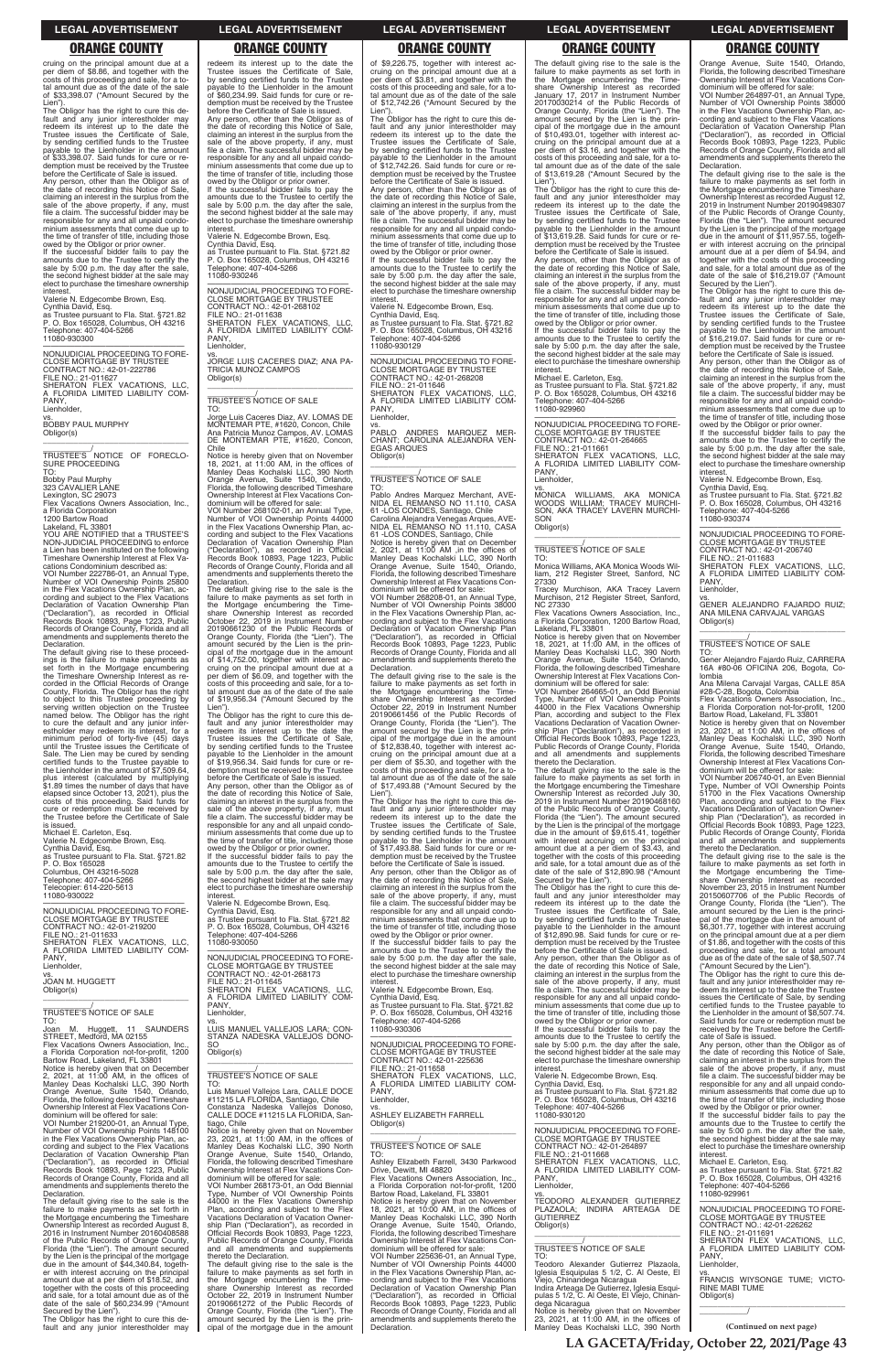TRUSTEE'S NOTICE OF SALE

TO: Francis Wiysonge Tume, 9438 South 183rd Avenue, Goodyear, AZ 85338-9641 Victorine Mabi Tume, 4140 East Yellowstone Place, Chandler, AZ 85249 Flex Vacations Owners Association, Inc., a Florida Corporation not-for-profit, 1200

Bartow Road, Lakeland, FL 33801 Notice is hereby given that on November 23, 2021, at 11:00 AM, in the offices of Manley Deas Kochalski LLC, 390 North Orange Avenue, Suite 1540, Orlando, Florida, the following described Timeshare Ownership Interest at Flex Vacations Con-dominium will be offered for sale:

VOI Number 226262-01, an Annual Type, Number of VOI Ownership Points 67100 in the Flex Vacations Ownership Plan, according and subject to the Flex Vacations<br>Declaration of Vacation Ownership Plan<br>("Declaration"), as recorded in Official<br>Records Book 10893, Page 1223, Public<br>Records of Orange County, Florida and all<br>amendments and suppl Declaration.

amounts due to the Trustee to certify the sale by 5:00 p.m. the day after the sale, the second highest bidder at the sale may elect to purchase the timeshare ownership interes

The default giving rise to the sale is the failure to make payments as set forth in the Mortgage encumbering the Time-share Ownership Interest as recorded February 22, 2017 in Instrument Number 20170097944 of the Public Records of Orange County, Florida (the "Lien"). The amount secured by the Lien is the principal of the mortgage due in the amount of \$16,349.15, together with interest ac-cruing on the principal amount due at a per diem of \$4.99, and together with the costs of this proceeding and sale, for a to-tal amount due as of the date of the sale of \$21,100.92 ("Amount Secured by the

Russellville, AR 72802 Rebecca Ann Ho, 1405 South Salem Road, Conway, AR 72034 Yu Che J. Ho, 1405 South Salem Road, Yu Che J. Ho, 1405<br>Conway, AR 72034

Lien"). The Obligor has the right to cure this default and any junior interestholder may redeem its interest up to the date the Trustee issues the Certificate of Sale, by sending certified funds to the Trustee payable to the Lienholder in the amount of \$21,100.92. Said funds for cure or redemption must be received by the Trustee

before the Certificate of Sale is issued. Any person, other than the Obligor as of the date of recording this Notice of Sale, claiming an interest in the surplus from the sale of the above property, if any, must file a claim. The successful bidder may be responsible for any and all unpaid condo-minium assessments that come due up to the time of transfer of title, including those owed by the Obligor or prior owner. If the successful bidder fails to pay the

Michael E. Carleton, Esq.

as Trustee pursuant to Fla. Stat. §721.82 P. O. Box 165028, Columbus, OH 43216 Telephone: 407-404-5266 11080-930046

—————————————————— NONJUDICIAL PROCEEDING TO FORE-CLOSE MORTGAGE BY TRUSTEE CONTRACT NO.: 42-01-264934 FILE NO.: 21-011692 SHERATON FLEX VACATIONS, LLC, A FLORIDA LIMITED LIABILITY COM-PANY,

Lienholder,

CLOSE MORTGAGE BY TRUSTEE CONTRACT NO.: 42-01-268234 FILE NO.: 21-011695 SHERATON FLEX VACATIONS, LLC, A FLORIDA LIMITED LIABILITY COM-PANY

vs. LI HUA HUYNH; REBECCA ANN HO; YU CHE J. HO; JESSICA MEICHI EDWARDS Obligor(s) \_\_\_\_\_\_\_\_\_\_\_\_\_\_\_\_\_\_\_\_\_\_\_\_\_\_\_\_\_\_\_\_\_

# \_\_\_\_\_\_\_\_\_\_\_/ TRUSTEE'S NOTICE OF SALE

TO: Li Hua Huynh, 31 Ridgeline Drive West,

Jessica Meichi Edwards, 112 Grandeur

Rogeria Alves Forti, RUA PASSEIO DA TARDE, 155, Ibiuna, 18150-000 Brazil Notice is hereby given that on November 23, 2021, at 11:00 AM, in the offices of Manley Deas Kochalski LLC, 390 North Orange Avenue, Suite 1540, Orlando, Florida, the following described Timeshare Ownership Interest at Flex Vacations Con-

Road, Brandon, MS 39042 Notice is hereby given that on December 2, 2021, at 11:00 AM, in the offices of Manley Deas Kochalski LLC, 390 North Orange Avenue, Suite 1540, Orlando, Florida, the following described Timeshare Ownership Interest at Flex Vacations Con-dominium will be offered for sale:

VOI Number 264934-01, an Annual Type, Number of VOI Ownership Points 150000 and VOI Number 264934-02, an Annual Type, Number of VOI Ownership Points 150000 in the Flex Vacations Ownership Plan, according and subject to the Flex Vacations Declaration of Vacation Ownership Plan ("Declaration"), as recorded in Official Records Book 10893, Page 1223, Public Records of Orange County, Florida and all amendments and supplements thereto the Declaration.

The default giving rise to the sale is the failure to make payments as set forth in the Mortgage encumbering the Timeshare Ownership Interest as recorded August 12, 2019 in Instrument Number 20190498247 of the Public Records of Orange County,

Florida (the "Lien"). The amount secured by the Lien is the principal of the mortgage due in the amount of \$73,037.51, together with interest accruing on the principal amount due at a per diem of \$26.01, and together with the costs of this proceeding and sale, for a total amount due as of the date of the sale of \$93,500.69 ("Amount Secured by the Lien").

The Obligor has the right to cure this de-fault and any junior interestholder may redeem its interest up to the date the Trustee issues the Certificate of Sale, by sending certified funds to the Trustee payable to the Lienholder in the amount of \$93,500.69. Said funds for cure or redemption must be received by the Trustee before the Certificate of Sale is issued.

Any person, other than the Obligor as of the date of recording this Notice of Sale, claiming an interest in the surplus from the sale of the above property, if any, must file a claim. The successful bidder may be responsible for any and all unpaid condominium assessments that come due up to the time of transfer of title, including those owed by the Obligor or prior owner.

If the successful bidder fails to pay the amounts due to the Trustee to certify the sale by 5:00 p.m. the day after the sale, the second highest bidder at the sale may elect to purchase the timeshare ownership interest.

Valerie N. Edgecombe Brown, Esq. Cynthia David, Esq. as Trustee pursuant to Fla. Stat. §721.82 P. O. Box 165028, Columbus, OH 43216 one: 407-404-5266 11080-930166

—————————————————— NONJUDICIAL PROCEEDING TO FORE-

interest Valerie N. Edgecombe Brown, Esq. Cynthia David, Esq. as Trustee pursuant to Fla. Stat. §721.82 P. O. Box 165028, Columbus, OH 43216 Telephone: 407-404-5266 11080-930375

Lienholder,

vs. ANGELO RAMOS DE OLIVEIRA; MARIA ROGERIA ALVES FORTI Obligor(s) \_\_\_\_\_\_\_\_\_\_\_\_\_\_\_\_\_\_\_\_\_\_\_\_\_\_\_\_\_\_\_\_\_

\_\_\_\_\_\_\_\_\_\_\_/ TRUSTEE'S NOTICE OF SALE

TO: Angelo Ramos De Oliveira, RUA PAS-SEIO DA TARDE, 155, Ibiuna, SAO PAU-LO 18150-000 Brazil

dominium will be offered for sale: VOI Number 268234-01, an Annual Type, Number of VOI Ownership Points 25800 in the Flex Vacations Ownership Plan, ac-cording and subject to the Flex Vacations Declaration of Vacation Ownership Plan ("Declaration"), as recorded in Official Records Book 10893, Page 1223, Public Records of Orange County, Florida and all amendments and supplements thereto the Declaration.

The default giving rise to the sale is the failure to make payments as set forth in the Mortgage encumbering the Timeshare Ownership Interest as recorded October 22, 2019 in Instrument Number 20190661476 of the Public Records of Orange County, Florida (the "Lien"). The amount secured by the Lien is the prin-cipal of the mortgage due in the amount of \$9,931.90, together with interest ac-cruing on the principal amount due at a per diem of \$3.83, and together with the costs of this proceeding and sale, for a to-tal amount due as of the date of the sale of \$13,442.53 ("Amount Secured by the

Lien"). The Obligor has the right to cure this de-fault and any junior interestholder may redeem its interest up to the date the Trustee issues the Certificate of Sale, by sending certified funds to the Trustee payable to the Lienholder in the amount of \$13,442.53. Said funds for cure or re-demption must be received by the Trustee before the Certificate of Sale is issued. Any person, other than the Obligor as of the date of recording this Notice of Sale, claiming an interest in the surplus from the sale of the above property, if any, must file a claim. The successful bidder may be

responsible for any and all unpaid condominium assessments that come due up to the time of transfer of title, including those owed by the Obligor or prior owner. If the successful bidder fails to pay the amounts due to the Trustee to certify the sale by 5:00 p.m. the day after the sale the second highest bidder at the sale may the second highest bidder at the sale may elect to purchase the timeshare ownership

interest.

responsible for any and all unpaid condominium assessments that come due up to the time of transfer of title, including those owed by the Obligor or prior owner. If the successful bidder fails to pay the amounts due to the Trustee to certify the sale by 5:00 p.m. the day after the sale, the second highest bidder at the sale may elect to purchase the timeshare ownership<br>interest.

Valerie N. Edgecombe Brown, Esq. Cynthia David, Esq. as Trustee pursuant to Fla. Stat. §721.82 P. O. Box 165028, Columbus, OH 43216 Telephone: 407-404-5266 11080-930376

—————————————————— NONJUDICIAL PROCEEDING TO FORE-CLOSE MORTGAGE BY TRUSTEE CONTRACT NO.: 42-01-265135 FILE NO.: 21-011703 SHERATON FLEX VACATIONS, LLC, A FLORIDA LIMITED LIABILITY COM-PANY, Lienholder, vs. SHANE MAURICE POTTER; DIANA OL-

IVIA SANDERSON Obligor(s) \_\_\_\_\_\_\_\_\_\_\_\_\_\_\_\_\_\_\_\_\_\_\_\_\_\_\_\_\_\_\_\_\_

\_\_\_\_\_\_\_\_\_\_\_/ TRUSTEE'S NOTICE OF SALE

TO: Shane Maurice Potter, Gambles, Saint John, Antigua and Barbuda Diana Olivia Sanderson, Gambles, Saint

John, Antigua and Barbuda Flex Vacations Owners Association, Inc., a Florida corporation not-for-profit, 1200

VOI Number 265394-01, an Annual Type, Number of VOI Ownership Points 51700 in the Flex Vacations Ownership Plan, according and subject to the Flex Vacations Declaration of Vacation Ownership Plan ("Declaration"), as recorded in Official Records Book 10893, Page 1223, Public Records of Orange County, Florida and all amendments and supplements thereto the **Declaration** 

Bartow Road, Lakeland, FL 33801 Notice is hereby given that on November<br>23, 2021, at 11:00 AM, in the offices of<br>Manley Deas Kochalski LLC, 390 North<br>Orange Avenue, Suite 1540, Orlando,<br>Florida, the following described Timeshare Ownership Interest at Flex Vacations Con-

dominium will be offered for sale: VOI Number 265135-01, an Annual Type, Number of VOI Ownership Points 38000 in the Flex Vacations Ownership Plan, according and subject to the Flex Vacations Declaration of Vacation Ownership Plan ("Declaration"), as recorded in Official Records Book 10893, Page 1223, Public Records of Orange County, Florida and all amendments and supplements thereto the nonamon.<br>eclaration The default giving rise to the sale is the failure to make payments as set forth in the Mortgage encumbering the Timeshare Ownership Interest as recorded August 21, 2019 in Instrument Number 20190519507 of the Public Records of Orange County, Florida (the "Lien"). The amount secured by the Lien is the principal of the mortgage due in the amount of \$12,794.49, together with interest accruing on the principal amount due at a per diem of \$5.23, and together with the costs of this proceeding and sale, for a total amount due as of the date of the sale of \$17,768.76 ("Amount Secured by the Lien"). The Obligor has the right to cure this default and any junior interestholder may redeem its interest up to the date the Trustee issues the Certificate of Sale, by sending certified funds to the Trustee payable to the Lienholder in the amount of \$17,768.76. Said funds for cure or redemption must be received by the Trustee before the Certificate of Sale is issued. Any person, other than the Obligor as of the date of recording this Notice of Sale, claiming an interest in the surplus from the sale of the above property, if any, must file a claim. The successful bidder may be responsible for any and all unpaid condominium assessments that come due up to the time of transfer of title, including those owed by the Obligor or prior owner. If the successful bidder fails to pay the amounts due to the Trustee to certify the sale by 5:00 p.m. the day after the sale, the second highest bidder at the sale may elect to purchase the timeshare ownership

\$12,681.23. Said funds for cure or redemption must be received by the Trustee before the Certificate of Sale is issued.

amounts due to the Trustee to certify the sale by 5:00 p.m. the day after the sale, the second highest bidder at the sale may elect to purchase the timeshare ownership interest

—————————————————— NONJUDICIAL PROCEEDING TO FORE-CROSSIGNET HOOLLDING TOT CONTRACT NO.: 42-01-265186 FILE NO.: 21-011711 SHERATON FLEX VACATIONS, LLC, A FLORIDA LIMITED LIABILITY COM-PANY, Lienholder,

> DAVID DAVID LEWIS SEYMOUR, JR.; GRETCHEN OTTILIE SEYMOUR Obligor(s) \_\_\_\_\_\_\_\_\_\_\_\_\_\_\_\_\_\_\_\_\_\_\_\_\_\_\_\_\_\_\_\_\_

vs. JAIRO ALBERTO FORERO LOZANO; ANGELA MARIA RODRIGUEZ ABELLO Obligor(s) \_\_\_\_\_\_\_\_\_\_\_\_\_\_\_\_\_\_\_\_\_\_\_\_\_\_\_\_\_\_\_\_\_

# \_\_\_\_\_\_\_\_\_\_\_/ TRUSTEE'S NOTICE OF SALE

Flex Vacations Owners Association, Inc. a Florida Corporation not-for-profit, 1200 Bartow Road, Lakeland, FL 33801

TO: Jairo Alberto Forero Lozano, Calle 147 #7F-12, Apto 1111, Bogota, 110111 Colombia

> dominium will be offered for sale: VOI Number 263878-01, an Annual Type, Number of VOI Ownership Points 37000 in the Flex Vacations Ownership Plan, ac-cording and subject to the Flex Vacations Declaration of Vacation Ownership Plan ("Declaration"), as recorded in Official Records Book 10893, Page 1223, Public Records of Orange County, Florida and all amendments and supplements thereto the eclaration

Angela Maria Rodriguez Abello, Calle 147 #7F-12, Apto 1111, Bogota, 110111 Co-

lombia Flex Vacations Owners Association, Inc., a Florida Corporation not-for-profit, 1200 Bartow Road, Lakeland, FL 33801 Notice is hereby given that on November 23, 2021, at 11:00 AM, in the offices of Manley Deas Kochalski LLC, 390 North Orange Avenue, Suite 1540, Orlando, Florida, the following described Timeshare Ownership Interest at Flex Vacations Condominium will be offered for sale:

VOI Number 265186-01, an Annual Type, Number of VOI Ownership Points 25800 in the Flex Vacations Ownership Plan, according and subject to the Flex Vacations Declaration of Vacation Ownership Plan ("Declaration"), as recorded in Official Records Book 10893, Page 1223, Public Records of Orange County, Florida and all amendments and supplements thereto the Declaration.

The default giving rise to the sale is the failure to make payments as set forth in the Mortgage encumbering the Timeshare Ownership Interest as recorded August 16, 2019 in Instrument Number 20190508426 of the Public Records of Orange County, Florida (the "Lien"). The amount secured by the Lien is the principal of the mortgage due in the amount of \$9,380.60, together with interest accruing on the principal amount due at a per diem of \$3.84, and together with the costs of this proceeding and sale, for a total amount due as of the date of the sale of \$13,206.72 ("Amount

Secured by the Lien"). The Obligor has the right to cure this de-fault and any junior interestholder may redeem its interest up to the date the Trustee issues the Certificate of Sale, by sending certified funds to the Trustee payable to the Lienholder in the amount of \$13,206.72. Said funds for cure or re-demption must be received by the Trustee before the Certificate of Sale is issued. Any person, other than the Obligor as of the date of recording this Notice of Sale, claiming an interest in the surplus from the sale of the above property, if any, must file a claim. The successful bidder may be responsible for any and all unpaid condominium assessments that come due up to the time of transfer of title, including those

owed by the Obligor or prior owner. If the successful bidder fails to pay the amounts due to the Trustee to certify the sale by 5:00 p.m. the day after the sale the second highest bidder at the sale may elect to purchase the timeshare ownership interest.

Valerie N. Edgecombe Brown, Esq. Cynthia David, Esq. as Trustee pursuant to Fla. Stat. §721.82 P. O. Box 165028, Columbus, OH 43216

Telephone: 407-404-5266 11080-930132

—————————————————— NONJUDICIAL PROCEEDING TO FORE-CLOSE MORTGAGE BY TRUSTEE CONTRACT NO.: 42-01-265354 FILE NO.: 21-011729 SHERATON FLEX VACATIONS, LLC, A FLORIDA LIMITED LIABILITY COM-PANY Lienholder,

vs. NELSON MACUJA DE JESUS; JEAN M. CARRASCAL Obligor(s) \_\_\_\_\_\_\_\_\_\_\_\_\_\_\_\_\_\_\_\_\_\_\_\_\_\_\_\_\_\_\_\_\_

\_\_\_\_\_\_\_\_\_\_\_/ TRUSTEE'S NOTICE OF SALE

TO: Nelson Macuja De Jesus, 7 Fountainbleau Drive, Toronto, Ontario M2M 1P1 Canada Jean M. Carrascal, 7 Fountainbleau Drive, Toronto, Ontario M2M 1P1 Canada Notice is hereby given that on November 23, 2021, at 11:00 AM, in the offices of Manley Deas Kochalski LLC, 390 North Orange Avenue, Suite 1540, Orlando, Florida, the following described Timeshare Ownership Interest at Flex Vacations Condominium will be offered for sale: VOI Number 265354-01, an Annual Type, Number of VOI Ownership Points 67100 in the Flex Vacations Ownership Plan, ac-cording and subject to the Flex Vacations Declaration of Vacation Ownership Plan ("Declaration"), as recorded in Official Records Book 10893, Page 1223, Public Records of Orange County, Florida and all amendments and supplements thereto the Declaration. The default giving rise to the sale is the failure to make payments as set forth in the Mortgage encumbering the Timeshare Ownership Interest as recorded August 15, 2019 in Instrument Number 20190508377 of the Public Records of Orange County, Florida (the "Lien"). The amount secured by the Lien is the principal of the mortgage due in the amount of \$21,955.62, together with interest accruing on the principal amount due at a per diem of \$7.39, and together with the costs of this proceeding and sale, for a total amount due as of the date of the sale of \$28,205.13 ("Amount Secured by the Lien"). The Obligor has the right to cure this default and any junior interestholder may redeem its interest up to the date the Trustee issues the Certificate of Sale, by sending certified funds to the Trustee payable to the Lienholder in the amount of \$28,205.13. Said funds for cure or redemption must be received by the Trustee before the Certificate of Sale is issued. Any person, other than the Obligor as of the date of recording this Notice of Sale, claiming an interest in the surplus from the sale of the above property, if any, must file a claim. The successful bidder may be interest. Valerie N. Edgecombe Brown, Esq. Cynthia David, Esq. as Trustee pursuant to Fla. Stat. §721.82 P. O. Box 165028, Columbus, OH 43216 Telephone: 407-404-5266 11080-930165

—————————————————— NONJUDICIAL PROCEEDING TO FORE-CLOSE MORTGAGE BY TRUSTEE CONTRACT NO.: 42-01-265394 FILE NO.: 21-011736 SHERATON FLEX VACATIONS, LLC, A FLORIDA LIMITED LIABILITY COM-PANY,

Lienholder,

vs. JERRY LEE GRANT, JR.; JOANN CHA-VIS GRANT Obligor(s) \_\_\_\_\_\_\_\_\_\_\_\_\_\_\_\_\_\_\_\_\_\_\_\_\_\_\_\_\_\_\_\_\_

# \_\_\_\_\_\_\_\_\_\_\_/ TRUSTEE'S NOTICE OF SALE

TO: Jerry Lee Grant, Jr., 4641 Centerville Church Road, Fairmont, NC 28340

Joann Chavis Grant, 4641 Centerville Church Road, Fairmont, NC 28340

Flex Vacations Owners Association, Inc., a Florida Corporation, 1200 Bartow Road, Lakeland, FL 33801

Notice is hereby given that on December 2, 2021, at 11:00 AM, in the offices of Manley Deas Kochalski LLC, 390 North Orange Avenue, Suite 1540, Orlando, Florida, the following described Timeshare Ownership Interest at Flex Vacations Condominium will be offered for sale:

The default giving rise to the sale is the failure to make payments as set forth in the Mortgage encumbering the Timeshare Ownership Interest as recorded August 16, 2019 in Instrument Number 20190508575 of the Public Records of Orange County, Florida (the "Lien"). The amount secured by the Lien is the principal of the mortgage due in the amount of \$18,922.90, togeth-er with interest accruing on the principal amount due at a per diem of \$6.34, and together with the costs of this proceeding and sale, for a total amount due as of the date of the sale of \$24,860.45 ("Amount

Secured by the Lien"). The Obligor has the right to cure this default and any junior interestholder may redeem its interest up to the date the Trustee issues the Certificate of Sale, by sending certified funds to the Trustee payable to the Lienholder in the amount of \$24,860.45. Said funds for cure or redemption must be received by the Trustee

before the Certificate of Sale is issued. Any person, other than the Obligor as of the date of recording this Notice of Sale, claiming an interest in the surplus from the sale of the above property, if any, must file a claim. The successful bidder may be responsible for any and all unpaid condo-minium assessments that come due up to the time of transfer of title, including those owed by the Obligor or prior owner. If the successful bidder fails to pay the

amounts due to the Trustee to certify the sale by 5:00 p.m. the day after the sale, the second highest bidder at the sale may elect to purchase the timeshare ownership interest.

Valerie N. Edgecombe Brown, Esq.

Cynthia David, Esq. as Trustee pursuant to Fla. Stat. §721.82 P. O. Box 165028, Columbus, OH 43216 Telephone: 407-404-5266 11080-930207

—————————————————— NONJUDICIAL PROCEEDING TO FORE-CLOSE MORTGAGE BY TRUSTEE CONTRACT NO.: 42-01-263850 FILE NO.: 21-011737 SHERATON FLEX VACATIONS, LLC, A FLORIDA LIMITED LIABILITY COM-PANY,

Lienholder,

vs. DONTAY NAPIER TILLMAN Obligor(s) \_\_\_\_\_\_\_\_\_\_\_\_\_\_\_\_\_\_\_\_\_\_\_\_\_\_\_\_\_\_\_\_\_

\_\_\_\_\_\_\_\_\_\_\_/ TRUSTEE'S NOTICE OF SALE TO: Dontay Napier Tillman, 3013 HUNT-ING RIDGE DRIVE, Owings Mills, MD

Any person, other than the Obligor as of the date of recording this Notice of Sale, claiming an interest in the surplus from the sale of the above property, if any, must file a claim. The successful bidder may be responsible for any and all unpaid condo-minium assessments that come due up to the time of transfer of title, including those owed by the Obligor or prior owner. If the successful bidder fails to pay the

Valerie N. Edgecombe Brown, Esq.

Cynthia David, Esq. as Trustee pursuant to Fla. Stat. §721.82 P. O. Box 165028, Columbus, OH 43216 Telephone: 407-404-5266 11080-930381

—————————————————— NONJUDICIAL PROCEEDING TO FORE-CLOSE MORTGAGE BY TRUSTEE CONTRACT NO.: 42-01-263878 FILE NO.: 21-011739

SHERATON FLEX VACATIONS, LLC, A FLORIDA LIMITED LIABILITY COM-PANY, Lienholder,

\_\_\_\_\_\_\_\_\_\_\_/ TRUSTEE'S NOTICE OF SALE

TO: David Lewis Seymour, Jr., 1043 MAN-STON PLACE SOUTHWEST, Concord, NC 28025

Gretchen Ottilie Seymour, 1043 MAN-STON PLACE SOUTHWEST, Concord, NC 28025

Notice is hereby given that on November 18, 2021, at 11:00 AM, in the offices of Manley Deas Kochalski LLC, 390 North Orange Avenue, Suite 1540, Orlando, Florida, the following described Timeshare Ownership Interest at Flex Vacations Con-

21117 Notice is hereby given that on December  $2021$ , at  $11:00$  AM, in the offices of Manley Deas Kochalski LLC, 390 North Orange Avenue, Suite 1540, Orlando, Florida, the following described Timeshare Ownership Interest at Flex Vacations Con-dominium will be offered for sale: VOI Number 263850-01, an Annual Type, Number of VOI Ownership Points 25800 in the Flex Vacations Ownership Plan, according and subject to the Flex Vacations Declaration of Vacation Ownership Plan ("Declaration"), as recorded in Official Records Book 10893, Page 1223, Public Records of Orange County, Florida and all amendments and supplements thereto the Declaration. The default giving rise to the sale is the failure to make payments as set forth in the Mortgage encumbering the Time-<br>share Ownership Interest as recorded share Ownership Interest as recorded November 4, 2019 in Instrument Number 20190689836 of the Public Records of Crange County Florida (the "Lien"). The Orange County, Florida (the "Lien"). The amount secured by the Lien is the principal of the mortgage due in the amount of \$9,380.35, together with interest ac-cruing on the principal amount due at a per diem of \$3.34, and together with the costs of this proceeding and sale, for a to-tal amount due as of the date of the sale of \$12,681.23 ("Amount Secured by the Lien"). The Obligor has the right to cure this default and any junior interestholder may redeem its interest up to the date the Trustee issues the Certificate of Sale, by sending certified funds to the Trustee<br>payable to the Lienholder in the amount  $h_{\text{th}}$  the Lienholder in the amount ration').

The default giving rise to the sale is the failure to make payments as set forth in the Mortgage encumbering the Timeshare Ownership Interest as recorded July 18, 2019 in Instrument Number 20190439934 of the Public Records of Orange County, Florida (the "Lien"). The amount secured by the Lien is the principal of the mortgage due in the amount of \$13,100.18, together with interest accruing on the principal amount due at a per diem of \$4.68, and together with the costs of this proceeding and sale, for a total amount due as of the date of the sale of \$17,259.11 ("Amount Secured by the Lien").

The Obligor has the right to cure this de-fault and any junior interestholder may redeem its interest up to the date the Trustee issues the Certificate of Sale, by sending certified funds to the Trustee payable to the Lienholder in the amount of \$17,259.11. Said funds for cure or redemption must be received by the Trustee before the Certificate of Sale is issued. Any person, other than the Obligor as of the date of recording this Notice of Sale, claiming an interest in the surplus from the

sale of the above property, if any, must file a claim. The successful bidder may be responsible for any and all unpaid condominium assessments that come due up to the time of transfer of title, including those owed by the Obligor or prior owner. If the successful bidder fails to pay the amounts due to the Trustee to certify the sale by 5:00 p.m. the day after the sale, the second highest bidder at the sale may elect to purchase the timeshare ownership

Valerie N. Edgecombe Brown, Esq. Cynthia David, Esq. as Trustee pursuant to Fla. Stat. §721.82 P. O. Box 165028, Columbus, OH 43216

Telephone: 407-404-5266 11080-930108

nteres

—————————————————— NONJUDICIAL PROCEEDING TO FORE-CLOSE CLAIM OF LIEN BY TRUSTEE CONTRACT NO.: 217374-49AP-022345 FILE NO.: 21-011740 VISTANA CASCADES CONDOMINIUM ASSOCIATION, INC., A FLORIDA COR-

PORATION,

Lienholder, vs. D. MICHAEL M. JONES Obligor(s) \_\_\_\_\_\_\_\_\_\_\_\_\_\_\_\_\_\_\_\_\_\_\_\_\_\_\_\_\_\_\_\_\_ \_\_\_\_\_\_\_\_\_\_\_/ TRUSTEE'S NOTICE OF SALE TO: D. Michael M. Jones, 1 BRIG Y NANT,<br>Llangefni, LL777QD United Kingdom<br>Notice is hereby given that on November<br>18, 2021, at 11:00 AM, in the offices of<br>Manley Deas Kochalski LLC, 390 North<br>Orange Avenue, Suite 1540, Orl Florida, the following described Timeshare Ownership Interest at Vistana Cascades Condominium will be offered for sale: Unit Week 49, in Unit 2173, an Annual Unit Week in Vistana Cascades Condominium, pursuant to the Declaration of Condominium as recorded in Official Records Book 5312, Page 2312, Public Records of Or-ange County, Florida and all amendments thereof and supplements thereto ('Decla-The default giving rise to the sale is the

failure to pay assessments as set forth in the Claim(s) of Lien encumbering the Timeshare Ownership Interest as recorded May 21, 2020 in Instrument Number 20200291985 of the Public Records of Orange County, Florida. The amount secured by the assessment lien is for unpaid assessments, accrued interest, plus inter-est accruing at a per diem rate of \$1.14 together with the costs of this proceeding and sale and all other amounts secured by the Claim of Lien, for a total amount due as of the date of the sale of \$2,391.43 ("Amount Secured by the Lien"). The Obligor has the right to cure this de-

fault and any junior interestholder may re-deem its interest up to the date the Trustee issues the Certificate of Sale by sending

**(Continued on next page)**

# **Page 44/LA GACETA/Friday, October 22, 2021**

### **LEGAL ADVERTISEMENT LEGAL ADVERTISEMENT LEGAL ADVERTISEMENT LEGAL ADVERTISEMENT LEGAL ADVERTISEMENT**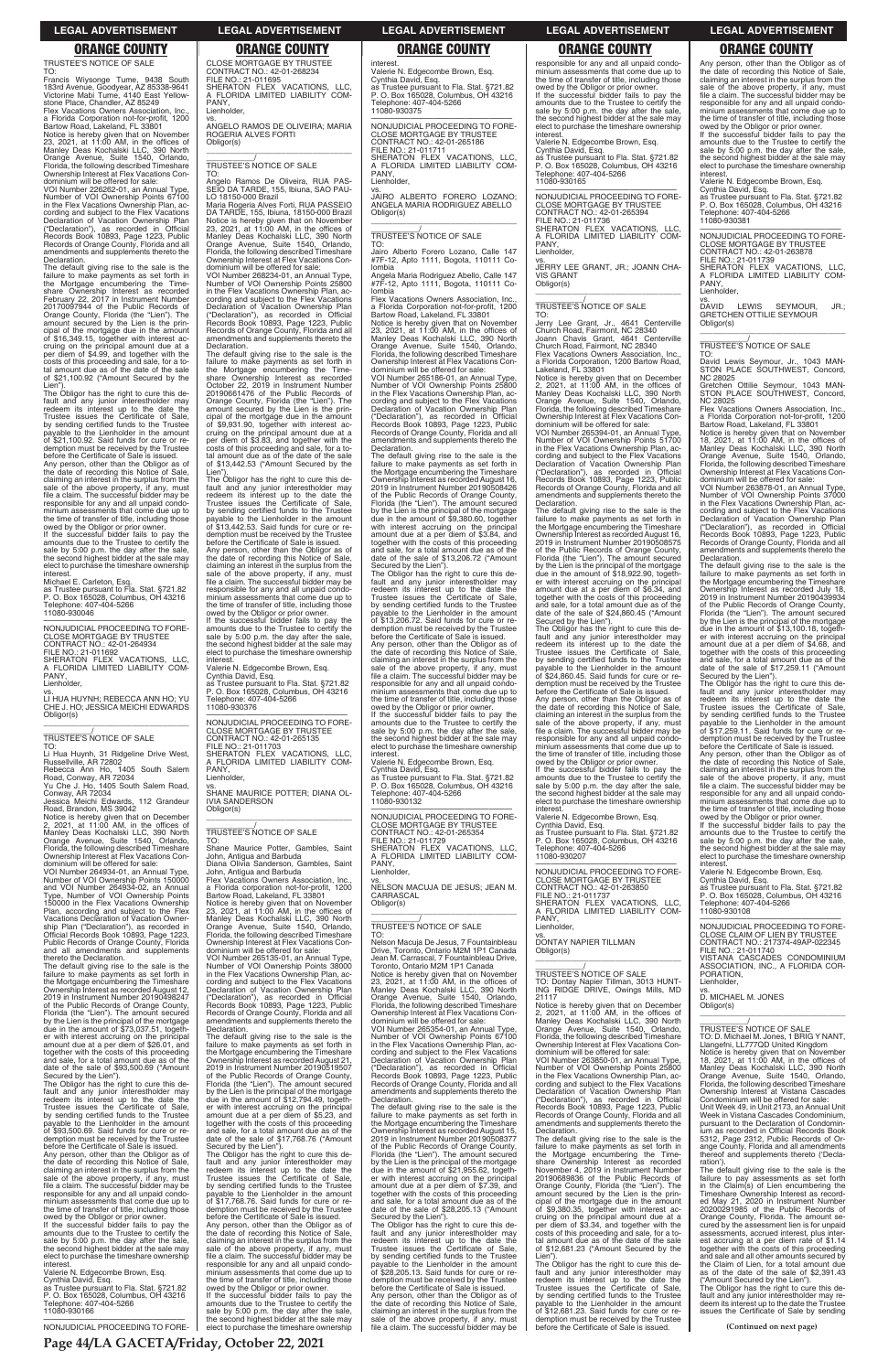certified funds to the Trustee payable to the Lienholder in the amount of \$2,391.43. Said funds for cure or redemption must be received by the Trustee before the Certificate of Sale is issued.

If the successful bidder fails to pay the amounts due to the Trustee to certify the sale by 5:00 p.m. the day after the sale, the second highest bidder at the sale may elect to purchase the timeshare ownership interest

Any person, other than the Obligor as of the date of recording this Notice of Sale, claiming an interest in the surplus from the sale of the above property, if any, must file a claim. The successful bidder may be responsible for any and all unpaid condominium assessments that come due up to the time of transfer of title, including those owed by the Obligor or prior owner.

8, Willemstad, Curaçao Evalina Brigitte Van Putten, Zadelboom-straat 8, Willemstad, Curaçao Flex Vacations Owners Association, Inc.

Valerie N. Edgecombe Brown, Esq. Cynthia David, Esq. as Trustee pursuant to Fla. Stat. §721.82 P. O. Box 165028, Columbus, OH 43216 Telephone: 407-404-5266 11080-930124

VOI Number 265482-01, an Annual Type, Number of VOI Ownership Points 81000 in the Flex Vacations Ownership Plan, according and subject to the Flex Vacations Declaration of Vacation Ownership Plan ("Declaration"), as recorded in Official Records Book 10893, Page 1223, Public Records of Orange County, Florida and all amendments and supplements thereto the **Declaration** 

—————————————————— NONJUDICIAL PROCEEDING TO FORE-CLOSE MORTGAGE BY TRUSTEE CONTRACT NO.: 42-01-265482 FILE NO.: 21-011742 SHERATON FLEX VACATIONS, LLC,

A FLORIDA LIMITED LIABILITY COM-PANY, Lienholder,

vs. ALDRIN MAURICE RICHARDS; EVA-LINA BRIGITTE VAN PUTTEN Obligor(s) \_\_\_\_\_\_\_\_\_\_\_\_\_\_\_\_\_\_\_\_\_\_\_\_\_\_\_\_\_\_\_\_\_

### \_\_\_\_\_\_\_\_\_\_\_/ TRUSTEE'S NOTICE OF SALE TO:

Aldrin Maurice Richards, Zadelboomstraat

a Florida Corporation, 1200 Bartow Road, Lakeland, FL 33801

Notice is hereby given that on November 23, 2021, at 11:00 AM, in the offices of Manley Deas Kochalski LLC, 390 North Orange Avenue, Suite 1540, Orlando, Florida, the following described Timeshare Ownership Interest at Flex Vacations Condominium will be offered for sale:

owed by the Obligor or prior owner. If the successful bidder fails to pay the amounts due to the Trustee to certify the sale by 5:00 p.m. the day after the sale, the second highest bidder at the sale may elect to purchase the timeshare ownership interest

The default giving rise to the sale is the failure to make payments as set forth in the Mortgage encumbering the Timeshare Ownership Interest as recorded August 21, 2019 in Instrument Number 20190519636 of the Public Records of Orange County, Florida (the "Lien"). The amount secured by the Lien is the principal of the mortgage due in the amount of \$25,105.84, togeth-er with interest accruing on the principal amount due at a per diem of \$10.31, and together with the costs of this proceeding and sale, for a total amount due as of the date of the sale of \$33,873.08 ("Amount

Secured by the Lien"). The Obligor has the right to cure this default and any junior interestholder may redeem its interest up to the date the Trustee issues the Certificate of Sale, by sending certified funds to the Trustee payable to the Lienholder in the amount of \$33,873.08. Said funds for cure or redemption must be received by the Trustee before the Certificate of Sale is issued. Any person, other than the Obligor as of

the date of recording this Notice of Sale, claiming an interest in the surplus from the sale of the above property, if any, must file a claim. The successful bidder may be responsible for any and all unpaid condo-minium assessments that come due up to the time of transfer of title, including those

vs. GILBERT GAMEZ, AKA GILBERT GAR-GAMEZ: MAMRELA GAMEZ, AKA

Valerie N. Edgecombe Brown, Esq.

Cynthia David, Esq. as Trustee pursuant to Fla. Stat. §721.82 P. O. Box 165028, Columbus, OH 43216 Telephone: 407-404-5266 11080-930134

—————————————————— NONJUDICIAL PROCEEDING TO FORE-CLOSE MORTGAGE BY TRUSTEE CONTRACT NO.: 42-01-264056 FILE NO.: 21-011743 SHERATON FLEX VACATIONS, LLC, A FLORIDA LIMITED LIABILITY COM-PANY,

redeem its interest up to the date the Trustee issues the Certificate of Sale, by sending certified funds to the Trustee payable to the Lienholder in the amount<br>of \$32.025.71. Soid funder in the amount of \$32,025.71. Said funds for cure or re-demption must be received by the Trustee before the Certificate of Sale is issued. Any person, other than the Obligor as of the date of recording this Notice of Sale, claiming an interest in the surplus from the sale of the above property, if any, must file a claim. The successful bidder may be responsible for any and all unpaid condo-minium assessments that come due up to the time of transfer of title, including those owed by the Obligor or prior owner. If the successful bidder fails to pay the amounts due to the Trustee to certify sale by 5:00 p.m. the day after the sale, the second highest bidder at the sale may elect to purchase the timeshare owner-

> elephone: 407-404-5266 11080-930047

ship interest.

Valerie N. Edgecombe Brown, Esq. Cynthia David, Esq. as Trustee pursuant to Fla. Stat. §721.82 P. O. Box 165028, Columbus, OH 43216 Telephone: 407-404-5266

11080-930373

**PANY** Lienholder

> Number of VOI Ownership Points 110000 in the Flex Vacations Ownership Plan, ac-cording and subject to the Flex Vacations Declaration of Vacation Ownership Plan ("Declaration"), as recorded in Official Records Book 10893, Page 1223, Public Records of Orange County, Florida and all amendments and supplements thereto the Declaration.

—————————————————— NONJUDICIAL PROCEEDING TO FORECLOSE MORTGAGE BY TRUST-EE CONTRACT NO.: 42-01-264099

FILE NO.: 21-011756 SHERATON FLEX VACATIONS, LLC, A FLORIDA LIMITED LIABILITY COM-

Obligor(s)

75002

\_\_\_\_\_\_\_\_\_\_\_\_\_\_\_\_\_\_\_\_\_\_\_\_\_\_\_\_\_\_\_\_\_ \_\_\_\_\_\_\_\_\_\_\_/ TRUSTEE'S NOTICE OF SALE

TO: Gilbert Gamez, AKA Gilbert Garza Gamez, 723 Deep Well Drive, Allen, TX

Mamrela Gamez, AKA Mamrela Gonzales Gamez, 723 Deep Well Drive, Allen, TX 75002 Notice is hereby given that on November 23, 2021, at 11:00 AM, in the offices of Manley Deas Kochalski LLC, 390 North Orange Avenue, Suite 1540, Orlando,

Florida, the following described Time-share Ownership Interest at Flex Vaca-tions Condominium will be offered for

sale: VOI Number 264099-01, an Even Bienni-al Type, Number of VOI Ownership Points 44000 in the Flex Vacations Ownership Plan, according and subject to the Flex Vacations Declaration of Vacation Ownership Plan ("Declaration"), as recorded in Official Records Book 10893, Page 1223, Public Records of Orange County, Florida and all amendments and supplements

thereto the Declaration.

MAMRELA GONZALES GAMEZ

and sale, for a total amount due as of the date of the sale of \$32,025.71 ("Amount Secured by the Lien"). The Obligor has the right to cure this de-fault and any junior interestholder may Records of Orange County, Florida and all amendments and supplements thereto the Declaration.

Notice is hereby given that on December<br>2, 2021, at 11:00 AM, in the offices of<br>Manley Deas Kochalski LLC, 390 North<br>Orange Avenue, Suite 1540, Orlando,<br>Florida, the following described Timeshare Ownership Interest at Flex Vacations Condominium will be offered for sale: VOI Number 265697-01, an Annual Type,

Number of VOI Ownership Points 120000 in the Flex Vacations Ownership Plan, ac-cording and subject to the Flex Vacations Declaration of Vacation Ownership Plan ("Declaration"), as recorded in Official Records Book 10893, Page 1223, Public Records of Orange County, Florida and all amendments and supplements thereto the **Declaration.** 

The default giving rise to the sale is the failure to make payments as set forth in the Mortgage encumbering the Timeshare Ownership Interest as recorded July 18, 2019 in Instrument Number 20190439785 of the Public Records of Orange County, Florida (the "Lien"). The amount secured by the Lien is the principal of the mortgage due in the amount of \$9,615.41, together with interest accruing on the principal amount due at a per diem of \$3.41, and together with the costs of this proceeding and sale, for a total amount due as of the date of the sale of \$12,911.25 ("Amount Secured by the Lien"). The Obligor has the right to cure this default and any junior interestholder may redeem its interest up to the date the Trustee issues the Certificate of Sale,

by sending certified funds to the Trustee payable to the Lienholder in the amount of \$12,911.25. Said funds for cure or redemption must be received by the Trustee before the Certificate of Sale is issued. Any person, other than the Obligor as of the date of recording this Notice of Sale, claiming an interest in the surplus from the sale of the above property, if any, must file a claim. The successful bidder may be responsible for any and all unpaid condo-minium assessments that come due up to the time of transfer of title, including those owed by the Obligor or prior owner. If the successful bidder fails to pay the amounts due to the Trustee to certify the sale by 5:00 p.m. the day after the sale, the second highest bidder at the sale may elect to purchase the timeshare ownership interest. Valerie N. Edgecombe Brown, Esq. Cynthia David, Esq. as Trustee pursuant to Fla. Stat. §721.82 P. O. Box 165028, Columbus, OH 43216

Telephone: 407-404-5266

dominium will be offered for sale: VOI Number 264460-01, an Annual Type, Number of VOI Ownership Points 30500 in the Flex Vacations Ownership Plan, ac-cording and subject to the Flex Vacations Declaration of Vacation Ownership Plan ("Declaration"), as recorded in Official Records Book 10893, Page 1223, Public Records of Orange County, Florida and all amendments and supplements thereto the **Declaration.** 

The Obligor has the right to cure this default and any junior interestholder may<br>redeem its interest up to the date the<br>Trustee issues the Certificate of Sale, by sending certified funds to the Trustee payable to the Lienholder in the amount of \$15,306.84. Said funds for cure or re-

VOI Number 264522-01, an Annual Type, Number of VOI Ownership Points 44000 in the Flex Vacations Ownership Plan, according and subject to the Flex Vacations Declaration of Vacation Ownership Plan ("Declaration"), as recorded in Official Records Book 10893, Page 1223, Public Records of Orange County, Florida and all amendments and supplements thereto the **Declaration** 

The default giving rise to the sale is the failure to make payments as set forth in the Mortgage encumbering the Timeshare Ownership Interest as recorded August 16, 2019 in Instrument Number 20190508846 of the Public Records of Orange County, Florida (the "Lien"). The amount secured by the Lien is the principal of the mortgage due in the amount of \$31,470.34, together with interest accruing on the principal amount due at a per diem of \$10.64, and together with the costs of this proceeding and sale, for a total amount due as of the date of the sale of \$40,042.43 ("Amount Secured by the Lien").

The Obligor has the right to cure this de-fault and any junior interestholder may redeem its interest up to the date the Trustee issues the Certificate of Sale, by sending certified funds to the Trustee payable to the Lienholder in the amount of \$40,042.43. Said funds for cure or re-demption must be received by the Trustee before the Certificate of Sale is issued.

> amounts due to the Trustee to certify the sale by 5:00 p.m. the day after the sale, the second highest bidder at the sale may elect to purchase the timeshare ownership interest

Any person, other than the Obligor as of the date of recording this Notice of Sale, claiming an interest in the surplus from the sale of the above property, if any, must file a claim. The successful bidder may be responsible for any and all unpaid condominium assessments that come due up to the time of transfer of title, including those

owed by the Obligor or prior owner. If the successful bidder fails to pay the amounts due to the Trustee to certify the sale by 5:00 p.m. the day after the sale, the second highest bidder at the sale may elect to purchase the timeshare ownership interest.

Valerie N. Edgecombe Brown, Esq. Cynthia David, Esq. as Trustee pursuant to Fla. Stat. §721.82 P. O. Box 165028, Columbus, OH 43216

—————————————————— NONJUDICIAL PROCEEDING TO FORE-CLOSE MORTGAGE BY TRUSTEE CONTRACT NO.: 42-01-265536 FILE NO.: 21-011759 SHERATON FLEX VACATIONS, LLC, A FLORIDA LIMITED LIABILITY COM-PANY, Lienholder,

vs. RODRIGO ANTONIO MONTECINOS ZA-BALAGA; ELIANA MARIA RENEE ZUNA VISCARRA

Obligor(s)

\_\_\_\_\_\_\_\_\_\_\_\_\_\_\_\_\_\_\_\_\_\_\_\_\_\_\_\_\_\_\_\_\_

# \_\_\_\_\_\_\_\_\_\_\_/ TRUSTEE'S NOTICE OF SALE

TO: Rodrigo Antonio Montecinos Zabalaga, Ave Villazon KM5, Condominio El Valle Casa 05, Cochabamba, Bolivia Eliana Maria Renee Zuna Viscarra, Ave Villazon KM5, Condominio El Valle Casa

05, Cochabamba, Bolivia Notice is hereby given that on November 23, 2021, at 11:00 AM, in the offices of Manley Deas Kochalski LLC, 390 North Orange Avenue, Suite 1540, Orlando, Florida, the following described Timeshare Ownership Interest at Flex Vacations Condominium will be offered for sale: VOI Number 265536-01, an Annual Type,

The default giving rise to the sale is the failure to make payments as set forth in the Mortgage encumbering the Timeshare Ownership Interest as recorded August 21, 2019 in Instrument Number 20190519316 of the Public Records of Orange County, Florida (the "Lien"). The amount secured by the Lien is the principal of the mortgage due in the amount of \$34,270.06, together with interest accruing on the principal amount due at a per diem of \$11.52, and together with the costs of this proceeding and sale, for a total amount due as of the date of the sale of \$44,410.04 ("Amount Secured by the Lien").

The Obligor has the right to cure this de-fault and any junior interestholder may redeem its interest up to the date the Trustee issues the Certificate of Sale, by sending certified funds to the Trustee payable to the Lienholder in the amount of \$44,410.04. Said funds for cure or redemption must be received by the Trustee before the Certificate of Sale is issued.

Any person, other than the Obligor as of the date of recording this Notice of Sale, claiming an interest in the surplus from the sale of the above property, if any, must file a claim. The successful bidder may be responsible for any and all unpaid condominium assessments that come due up to

| Lienholder,                                                                                                                                                                                                                                                                                                                                                                                                                                                                                                                                                                                                                                                                                                                                                                                                                                                                                                                                                                                                                                                                                                                                      | 11080-930110                                                                                                                                                                                                                                                                                                                                                                                                                                                                                                                                                                                                                                                                                                                                                                                                                                                                                                         | the time of transfer of title, including those                                                                                                                                                                                                                                                                                                                                                                                                                                                                                                                                                                                                                                                                                                                                                                                                                                                                              | demption must be received by the Trustee                                                                                                                                                                                                                                                                                                                                                                                                                                                                                                                                                                                                                                                                                                                                                                                                                                                                                                                                                                                                                                                                                               | redeem its interest up to the date the                                                                                                                                                                                                                                                                                                                                                                                                                                                                                                                                                                                                                                                                                                                                                                                                                                                                                                                                                                                                                                                                                                                                                                                                                          |
|--------------------------------------------------------------------------------------------------------------------------------------------------------------------------------------------------------------------------------------------------------------------------------------------------------------------------------------------------------------------------------------------------------------------------------------------------------------------------------------------------------------------------------------------------------------------------------------------------------------------------------------------------------------------------------------------------------------------------------------------------------------------------------------------------------------------------------------------------------------------------------------------------------------------------------------------------------------------------------------------------------------------------------------------------------------------------------------------------------------------------------------------------|----------------------------------------------------------------------------------------------------------------------------------------------------------------------------------------------------------------------------------------------------------------------------------------------------------------------------------------------------------------------------------------------------------------------------------------------------------------------------------------------------------------------------------------------------------------------------------------------------------------------------------------------------------------------------------------------------------------------------------------------------------------------------------------------------------------------------------------------------------------------------------------------------------------------|-----------------------------------------------------------------------------------------------------------------------------------------------------------------------------------------------------------------------------------------------------------------------------------------------------------------------------------------------------------------------------------------------------------------------------------------------------------------------------------------------------------------------------------------------------------------------------------------------------------------------------------------------------------------------------------------------------------------------------------------------------------------------------------------------------------------------------------------------------------------------------------------------------------------------------|----------------------------------------------------------------------------------------------------------------------------------------------------------------------------------------------------------------------------------------------------------------------------------------------------------------------------------------------------------------------------------------------------------------------------------------------------------------------------------------------------------------------------------------------------------------------------------------------------------------------------------------------------------------------------------------------------------------------------------------------------------------------------------------------------------------------------------------------------------------------------------------------------------------------------------------------------------------------------------------------------------------------------------------------------------------------------------------------------------------------------------------|-----------------------------------------------------------------------------------------------------------------------------------------------------------------------------------------------------------------------------------------------------------------------------------------------------------------------------------------------------------------------------------------------------------------------------------------------------------------------------------------------------------------------------------------------------------------------------------------------------------------------------------------------------------------------------------------------------------------------------------------------------------------------------------------------------------------------------------------------------------------------------------------------------------------------------------------------------------------------------------------------------------------------------------------------------------------------------------------------------------------------------------------------------------------------------------------------------------------------------------------------------------------|
| VS.<br><b>GENEVIEVE MENDES</b><br>Obligor(s)<br>TRUSTEE'S NOTICE OF SALE<br>TO:<br>Genevieve Mendes, 438 ALLIED PLACE,<br>#1148, Gaithersburg, MD 20877<br>Flex Vacations Owners Association, Inc.,<br>a Florida Corporation not-for-profit, 1200<br>Bartow Road, Lakeland, FL 33801<br>Notice is hereby given that on December<br>2, 2021, at 11:00 AM, in the offices of<br>Manley Deas Kochalski LLC, 390 North<br>Orange Avenue, Suite 1540, Orlando,<br>Florida, the following described Timeshare<br>Ownership Interest at Flex Vacations Con-<br>dominium will be offered for sale:<br>VOI Number 264056-01, an Annual Type,<br>Number of VOI Ownership Points 110000<br>in the Flex Vacations Ownership Plan, ac-<br>cording and subject to the Flex Vacations<br>Declaration of Vacation Ownership Plan<br>("Declaration"), as recorded in Official<br>Records Book 10893, Page 1223, Public<br>Records of Orange County, Florida and all<br>amendments and supplements thereto the<br>Declaration.<br>The default giving rise to the sale is the<br>failure to make payments as set forth in<br>the Mortgage encumbering the Timeshare | <b>PROCEEDING</b><br><b>NONJUDICIAL</b><br>TO<br>FORECLOSE MORTGAGE BY TRUST-<br>EE<br>CONTRACT NO.: 42-01-264126<br>FILE NO.: 21-011757<br>SHERATON FLEX VACATIONS, LLC,<br>A FLORIDA LIMITED LIABILITY COM-<br>PANY.<br>Lienholder.<br>VS.<br>DLH GLOBAL ENTERPRISES LLC. A<br>NORTH CAROLINA LIMITED LIABILITY<br><b>COMPAY</b><br>Obligor(s)<br>TRUSTEE'S NOTICE OF SALE<br>TO:<br>DLH Global Enterprises LLC. A North<br>Carolina Limited Liability Compay, 132<br>Eagles Nest Drive, P.O. Box 2200, Mar-<br>ion. NC 28752<br>Flex Vacations Owners Association. Inc<br>a Florida Corporation not-for-profit, 1200<br>Bartow Road, Lakeland, FL 33801<br>Notice is hereby given that on November<br>18, 2021, at 11:00 AM, in the offices of<br>Manley Deas Kochalski LLC, 390 North<br>Orange Avenue, Suite 1540, Orlando,<br>Florida, the following described Time-<br>share Ownership Interest at Flex Vaca- | owed by the Obligor or prior owner.<br>If the successful bidder fails to pay the<br>amounts due to the Trustee to certify the<br>sale by 5:00 p.m. the day after the sale,<br>the second highest bidder at the sale may<br>elect to purchase the timeshare ownership<br>interest.<br>Valerie N. Edgecombe Brown, Esg.<br>Cynthia David, Esq.<br>as Trustee pursuant to Fla. Stat. §721.82<br>P. O. Box 165028, Columbus, OH 43216<br>Telephone: 407-404-5266<br>11080-930384<br>NONJUDICIAL PROCEEDING TO FORE-<br><b>CLOSE MORTGAGE BY TRUSTEE</b><br>CONTRACT NO.: 42-01-265697<br>FILE NO.: 21-011764<br>SHERATON FLEX VACATIONS, LLC.<br>A FLORIDA LIMITED LIABILITY COM-<br>PANY.<br>Lienholder.<br>VS.<br>FROYLAN HERNANDEZ RECENDIS:<br>MARIA TERESA CUAMATZI PENA<br>Obligor(s)<br><b>TRUSTEE'S NOTICE OF SALE</b><br>TO:<br>Froylan Hernandez Recendis, Jose Maria<br>Arteaga Edificio R, Interior 6 Col. Ejercito | before the Certificate of Sale is issued.<br>Any person, other than the Obligor as of<br>the date of recording this Notice of Sale,<br>claiming an interest in the surplus from the<br>sale of the above property, if any, must<br>file a claim. The successful bidder may be<br>responsible for any and all unpaid condo-<br>minium assessments that come due up to<br>the time of transfer of title, including those<br>owed by the Obligor or prior owner.<br>If the successful bidder fails to pay the<br>amounts due to the Trustee to certify the<br>sale by 5:00 p.m. the day after the sale,<br>the second highest bidder at the sale may<br>elect to purchase the timeshare ownership<br>interest.<br>Valerie N. Edgecombe Brown, Esq.<br>Cynthia David, Esq.<br>as Trustee pursuant to Fla. Stat. §721.82<br>P. O. Box 165028, Columbus, OH 43216<br>Telephone: 407-404-5266<br>11080-930137<br>NONJUDICIAL PROCEEDING TO FORE-<br><b>CLOSE MORTGAGE BY TRUSTEE</b><br>CONTRACT NO.: 42-01-264522<br>FILE NO.: 21-011785<br>SHERATON FLEX VACATIONS. LLC.<br>A FLORIDA LIMITED LIABILITY COM-<br>PANY.<br>Lienholder.<br>VS. | Trustee issues the Certificate of Sale,<br>by sending certified funds to the Trustee<br>payable to the Lienholder in the amount<br>of \$20,570,34. Said funds for cure or re-<br>demption must be received by the Trustee<br>before the Certificate of Sale is issued.<br>Any person, other than the Obligor as of<br>the date of recording this Notice of Sale.<br>claiming an interest in the surplus from the<br>sale of the above property, if any, must<br>file a claim. The successful bidder may be<br>responsible for any and all unpaid condo-<br>minium assessments that come due up to<br>the time of transfer of title, including those<br>owed by the Obligor or prior owner.<br>If the successful bidder fails to pay the<br>amounts due to the Trustee to certify the<br>sale by 5:00 p.m. the day after the sale,<br>the second highest bidder at the sale may<br>elect to purchase the timeshare ownership<br>interest.<br>Valerie N. Edgecombe Brown, Esq.<br>Cynthia David, Esq.<br>as Trustee pursuant to Fla. Stat. §721.82<br>P. O. Box 165028, Columbus, OH 43216<br>Telephone: 407-404-5266<br>11080-930208<br>NONJUDICIAL PROCEEDING TO FORE-<br><b>CLOSE MORTGAGE BY TRUSTEE</b><br>CONTRACT NO.: 42-01-265199<br>FILE NO.: 21-011789 |
| Ownership Interest as recorded July 18,<br>2019 in Instrument Number 20190439829<br>of the Public Records of Orange County,                                                                                                                                                                                                                                                                                                                                                                                                                                                                                                                                                                                                                                                                                                                                                                                                                                                                                                                                                                                                                      | tions Condominium will be offered for<br>sale:<br>VOI Number 264126-01, an Annual Type,                                                                                                                                                                                                                                                                                                                                                                                                                                                                                                                                                                                                                                                                                                                                                                                                                              | De Oriente, Ciudad De Mexico, 09230<br>Mexico<br>Maria Teresa Cuamatzi Pena, Jose Maria                                                                                                                                                                                                                                                                                                                                                                                                                                                                                                                                                                                                                                                                                                                                                                                                                                     | WILGUIMAN RANGEL DA SILVA<br>Obligor(s)                                                                                                                                                                                                                                                                                                                                                                                                                                                                                                                                                                                                                                                                                                                                                                                                                                                                                                                                                                                                                                                                                                | SHERATON FLEX VACATIONS. LLC.<br>A FLORIDA LIMITED LIABILITY COM-<br>PANY.                                                                                                                                                                                                                                                                                                                                                                                                                                                                                                                                                                                                                                                                                                                                                                                                                                                                                                                                                                                                                                                                                                                                                                                      |
| Florida (the "Lien"). The amount secured<br>by the Lien is the principal of the mortgage<br>due in the amount of \$24,481.80, togeth-<br>er with interest accruing on the principal                                                                                                                                                                                                                                                                                                                                                                                                                                                                                                                                                                                                                                                                                                                                                                                                                                                                                                                                                              | Number of VOI Ownership Points 108000<br>in the Flex Vacations Ownership Plan, ac-<br>cording and subject to the Flex Vacations<br>Declaration of Vacation Ownership Plan                                                                                                                                                                                                                                                                                                                                                                                                                                                                                                                                                                                                                                                                                                                                            | Arteaga Edificio R, Interior 6 Col. Ejercito<br>De Oriente, Ciudad De Mexico, 09230<br>Mexico<br>Flex Vacations Owners Association, Inc.,                                                                                                                                                                                                                                                                                                                                                                                                                                                                                                                                                                                                                                                                                                                                                                                   | <b>TRUSTEE'S NOTICE OF SALE</b><br>TO: Wilguiman Rangel Da Silva, Rua Con-<br>selheiro Correa de Menezes, No. 182 Apt                                                                                                                                                                                                                                                                                                                                                                                                                                                                                                                                                                                                                                                                                                                                                                                                                                                                                                                                                                                                                  | Lienholder.<br>VS.<br>JUAN MANUEL NUNO LEAL: MARIA<br>DEL ROCIO MELGOZA RAVELO                                                                                                                                                                                                                                                                                                                                                                                                                                                                                                                                                                                                                                                                                                                                                                                                                                                                                                                                                                                                                                                                                                                                                                                  |
| amount due at a per diem of \$8.20, and<br>together with the costs of this proceeding                                                                                                                                                                                                                                                                                                                                                                                                                                                                                                                                                                                                                                                                                                                                                                                                                                                                                                                                                                                                                                                            | ("Declaration"), as recorded in Official<br>Records Book 10893, Page 1223, Public                                                                                                                                                                                                                                                                                                                                                                                                                                                                                                                                                                                                                                                                                                                                                                                                                                    | a Florida Corporation not-for-profit, 1200<br>Bartow Road, Lakeland, FL 33801                                                                                                                                                                                                                                                                                                                                                                                                                                                                                                                                                                                                                                                                                                                                                                                                                                               | 102. Salvador-ba. Bahia 40295-030 Brazil<br>Notice is hereby given that on November                                                                                                                                                                                                                                                                                                                                                                                                                                                                                                                                                                                                                                                                                                                                                                                                                                                                                                                                                                                                                                                    | (Continued on next page)                                                                                                                                                                                                                                                                                                                                                                                                                                                                                                                                                                                                                                                                                                                                                                                                                                                                                                                                                                                                                                                                                                                                                                                                                                        |

The default giving rise to the sale is the failure to make payments as set forth in the Mortgage encumbering the Timeshare Ownership Interest as recorded August 21, 2019 in Instrument Number 20190519515 of the Public Records of Orange County, Florida (the "Lien"). The amount secured by the Lien is the principal of the mortgage due in the amount of \$39,303.75, together with interest accruing on the principal amount due at a per diem of \$13.27, and together with the costs of this proceeding and sale, for a total amount due as of the date of the sale of \$50,495.40 ("Amount Secured by the Lien").

The Obligor has the right to cure this de-fault and any junior interestholder may redeem its interest up to the date the Trustee issues the Certificate of Sale, by sending certified funds to the Trustee payable to the Lienholder in the amount of \$50,495.40. Said funds for cure or redemption must be received by the Trustee before the Certificate of Sale is issued.

Any person, other than the Obligor as of the date of recording this Notice of Sale, claiming an interest in the surplus from the sale of the above property, if any, must file a claim. The successful bidder may be responsible for any and all unpaid condominium assessments that come due up to the time of transfer of title, including those owed by the Obligor or prior owner.

If the successful bidder fails to pay the amounts due to the Trustee to certify the sale by 5:00 p.m. the day after the sale, the second highest bidder at the sale may elect to purchase the timeshare ownership

interest. Valerie N. Edgecombe Brown, Esq. Cynthia David, Esq. as Trustee pursuant to Fla. Stat. §721.82 P. O. Box 165028, Columbus, OH 43216 Telephone: 407-404-5266 11080-930377

—————————————————— NONJUDICIAL PROCEEDING TO FORE-CLOSE MORTGAGE BY CONTRACT NO.: 42-01-264460 FILE NO.: 21-011782 SHERATON FLEX VACATIONS, LLC, A FLORIDA LIMITED LIABILITY COM-PANY,

Lienholder,

vs. HUMPHREY JUNIOR PAULINO JUAN TOMAS WOUT Obligor(s)

\_\_\_\_\_\_\_\_\_\_\_\_\_\_\_\_\_\_\_\_\_\_\_\_\_\_\_\_\_\_\_\_\_ \_\_\_\_\_\_\_\_\_\_\_/ TRUSTEE'S NOTICE OF SALE TO: Humphrey Junior Paulino Juan To-mas Wout, Kaya Rita #1, Kralendijk, Bo-

naire Netherlands Notice is hereby given that on November<br>23, 2021, at 11:00 AM, in the offices of<br>Manley Deas Kochalski LLC, 390 North<br>Orange Avenue, Suite 1540, Orlando,<br>Florida, the following described Timeshare Ownership Interest at Flex Vacations Con-

The default giving rise to the sale is the failure to make payments as set forth in the Mortgage encumbering the Timeshare Ownership Interest as recorded July 30, 2019 in Instrument Number 20190468525 of the Public Records of Orange County, Florida (the "Lien"). The amount secured by the Lien is the principal of the mortgage due in the amount of \$10,959.05, together with interest accruing on the principal amount due at a per diem of \$4.48, and together with the costs of this proceeding and sale, for a total amount due as of the date of the sale of \$15,306.84 ("Amount Secured by the Lien").

23, 2021, at 11:00 AM, in the offices of Manley Deas Kochalski LLC, 390 North Orange Avenue, Suite 1540, Orlando, Florida, the following described Timeshare Ownership Interest at Flex Vacations Condominium will be offered for sale:

The default giving rise to the sale is the failure to make payments as set forth in the Mortgage encumbering the Timeshare Ownership Interest as recorded July 30, 2019 in Instrument Number 20190468466 of the Public Records of Orange County, Florida (the "Lien"). The amount secured by the Lien is the principal of the mortgage due in the amount of \$15,505.59, togeth-er with interest accruing on the principal amount due at a per diem of \$5.97, and together with the costs of this proceeding and sale, for a total amount due as of the date of the sale of \$20,692.61 ("Amount Secured by the Lien"). The Obligor has the right to cure this de-

fault and any junior interestholder may redeem its interest up to the date the Trustee issues the Certificate of Sale, by sending certified funds to the Trustee payable to the Lienholder in the amount of \$20,692.61. Said funds for cure or redemption must be received by the Trustee before the Certificate of Sale is issued.

Any person, other than the Obligor as of the date of recording this Notice of Sale, claiming an interest in the surplus from the sale of the above property, if any, must file a claim. The successful bidder may be responsible for any and all unpaid condo-minium assessments that come due up to the time of transfer of title, including those owed by the Obligor or prior owner. If the successful bidder fails to pay the

Valerie N. Edgecombe Brown, Esq.

Cynthia David, Esq. as Trustee pursuant to Fla. Stat. §721.82 P. O. Box 165028, Columbus, OH 43216 Telephone: 407-404-5266 11080-930053

—————————————————— NONJUDICIAL PROCEEDING TO FORE-CLOSE MORTGAGE BY TRUSTEE CONTRACT NO.: 42-01-261181

FILE NO.: 21-011787

SHERATON FLEX VACATIONS, LLC, A FLORIDA LIMITED LIABILITY COM-PANY, Lienholder, vs. HUMBERTO DJALMA NUNES SABOIA;

RENATA CRISTINA COSTA MARINHO Obligor(s) \_\_\_\_\_\_\_\_\_\_\_\_\_\_\_\_\_\_\_\_\_\_\_\_\_\_\_\_\_\_\_\_\_

# \_\_\_\_\_\_\_\_\_\_\_/ TRUSTEE'S NOTICE OF SALE

TO: Humberto Djalma Nunes Saboia, RUA ANTONIO MARQUES VALE, NO 74 CENTRO, Ubatuba, 11-680-000 Brazil Renata Cristina Costa Marinho, RUA AN-TONIO MARQUES VALE, NO 74 CEN-TRO, Ubatuba, 11-680-000 Brazil Flex Vacations Owners Association, Inc., 1200 Bartow Road, Lakeland, FL 33801

Notice is hereby given that on December 2, 2021, at 11:00 AM, in the offices of Manley Deas Kochalski LLC, 390 North Orange Avenue, Suite 1540, Orlando, Florida, the following described Timeshare Ownership Interest at Flex Vacations Condominium will be offered for sale:

VOI Number 261181-01, an Annual Type, Number of VOI Ownership Points 44000 in the Flex Vacations Ownership Plan, according and subject to the Flex Vacations Declaration of Vacation Ownership Plan ("Declaration"), as recorded in Official Records Book 10893, Page 1223, Public Records of Orange County, Florida and all amendments and supplements thereto the Declaration. The default giving rise to the sale is the

failure to make payments as set forth in the Mortgage encumbering the Timeshare Ownership Interest as recorded May 13, 2019 in Instrument Number 20190295524 of the Public Records of Orange County, Florida (the "Lien"). The amount secured by the Lien is the principal of the mortgage due in the amount of \$15,268.30, togeth-er with interest accruing on the principal amount due at a per diem of \$5.81, and together with the costs of this proceeding and sale, for a total amount due as of the date of the sale of \$20,570.34 ("Amount Secured by the Lien"). The Obligor has the right to cure this de-

fault and any junior interestholder may redeem its interest up to the date the Trustee issues the Certificate of Sale,

**LA GACETA/Friday, October 22, 2021/Page 45**

### **LEGAL ADVERTISEMENT LEGAL ADVERTISEMENT LEGAL ADVERTISEMENT LEGAL ADVERTISEMENT LEGAL ADVERTISEMENT**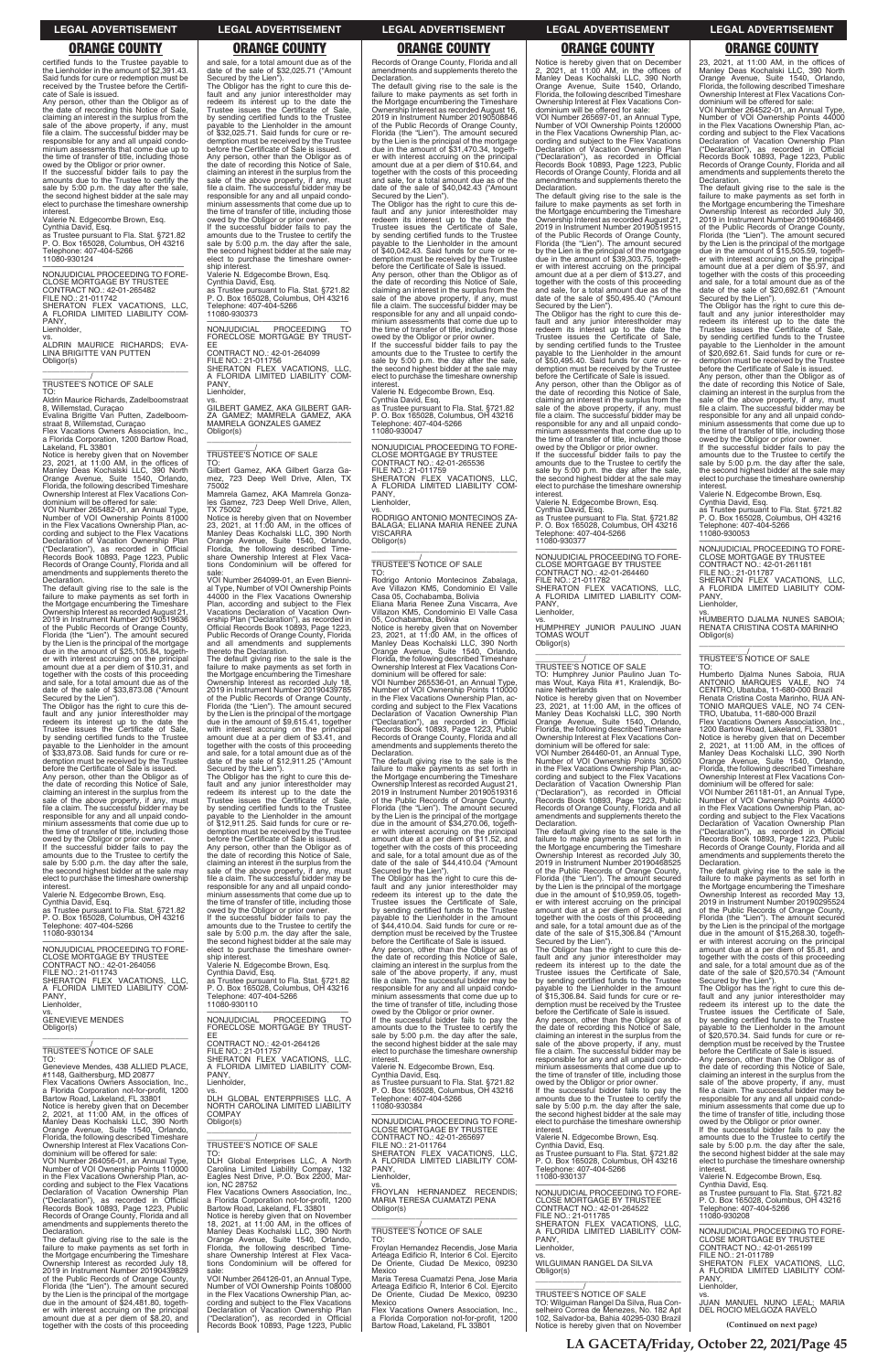### Obligor(s) \_\_\_\_\_\_\_\_\_\_\_\_\_\_\_\_\_\_\_\_\_\_\_\_\_\_\_\_\_\_\_\_\_

\_\_\_\_\_\_\_\_\_\_\_/ TRUSTEE'S NOTICE OF SALE

TO: Juan Manuel Nuno Leal, Calle 27 N. 457X46 Y 48, Linda Vista, Merida, Yu-

catan 97219 Mexico Maria Del Rocio Melgoza Ravelo, Calle 27 N. 457X46 Y 48, Linda Vista, Merida, Yucatan 97219 Mexico

Notice is hereby given that on November 23, 2021, at 11:00 AM, in the offices of Manley Deas Kochalski LLC, 390 North Orange Avenue, Suite 1540, Orlando, Florida, the following described Timeshare Ownership Interest at Flex Vacations Con-dominium will be offered for sale: VOI Number 265199-01, an Annual Type,

Number of VOI Ownership Points 44000 in the Flex Vacations Ownership Plan, ac-cording and subject to the Flex Vacations Declaration of Vacation Ownership Plan ("Declaration"), as recorded in Official Records Book 10893, Page 1223, Public Records of Orange County, Florida and all amendments and supplements thereto the Declaration.

The default giving rise to the sale is the failure to make payments as set forth in the Mortgage encumbering the Timeshare Ownership Interest as recorded August 15, 2019 in Instrument Number 20190508246 of the Public Records of Orange County, Florida (the "Lien"). The amount secured by the Lien is the principal of the mortgage due in the amount of \$14,752.60, together with interest accruing on the principal amount due at a per diem of \$5.63, and together with the costs of this proceeding and sale, for a total amount due as of the date of the sale of \$20,058.28 ("Amount Secured by the Lien").

Valerie N. Edgecombe Brown, Esq. Cynthia David, Esq. as Trustee pursuant to Fla. Stat. §721.82 P. O. Box 165028, Columbus, OH 43216 Telephone: 407-404-5266 Telephone: 407<br>11080-930168

The Obligor has the right to cure this de-fault and any junior interestholder may redeem its interest up to the date the Trustee issues the Certificate of Sale, by sending certified funds to the Trustee payable to the Lienholder in the amount of \$20,058.28. Said funds for cure or re-demption must be received by the Trustee before the Certificate of Sale is issued.

Any person, other than the Obligor as of the date of recording this Notice of Sale, claiming an interest in the surplus from the sale of the above property, if any, must file a claim. The successful bidder may be responsible for any and all unpaid condominium assessments that come due up to the time of transfer of title, including those owed by the Obligor or prior owner.

If the successful bidder fails to pay the amounts due to the Trustee to certify the sale by 5:00 p.m. the day after the sale, the second highest bidder at the sale may elect to purchase the timeshare ownership interest.

If the successful bidder fails to pay the amounts due to the Trustee to certify the sale by 5:00 p.m. the day after the sale, the second highest bidder at the sale may elect to purchase the timeshare ownership **interest** 

—————————————————— NONJUDICIAL PROCEEDING TO FORE-CLOSE MORTGAGE BY TRUSTEE CONTRACT NO.: 42-01-265283 FILE NO.: 21-011791 SHERATON FLEX VACATIONS, LLC, A FLORIDA LIMITED LIABILITY COM-PANY Lienholder,

vs. DANIEL ROBERTO GERMAN RIDELLA; MARIA LORENA FERNANDEZ Obligor(s) \_\_\_\_\_\_\_\_\_\_\_\_\_\_\_\_\_\_\_\_\_\_\_\_\_\_\_\_\_\_\_\_\_

# \_\_\_\_\_\_\_\_\_\_\_/ TRUSTEE'S NOTICE OF SALE

TO: Daniel Roberto German Ridella, 39 No 1243, La Plata, Buenos Aires 1900 Ar-

gentina Maria Lorena Fernandez, 39 No. 1243, La Plata, Buenos Aires 1900 Argentina Flex Vacations Owners Association, Inc., a Florida Corporation not-for-profit, 1200

Bartow Road, Lakeland, FL 33801 Notice is hereby given that on November 23, 2021, at 11:00 AM, in the offices of Manley Deas Kochalski LLC, 390 North Orange Avenue, Suite 1540, Orlando, Florida, the following described Timeshare Ownership Interest at Flex Vacations Con-

dominium will be offered for sale: VOI Number 265283-01, an Annual Type, Number of VOI Ownership Points 30500 in the Flex Vacations Ownership Plan, ac-cording and subject to the Flex Vacations Declaration of Vacation Ownership Plan ("Declaration"), as recorded in Official Records Book 10893, Page 1223, Public Records of Orange County, Florida and all amendments and supplements thereto the Declaration.

The default giving rise to the sale is the failure to make payments as set forth in the Mortgage encumbering the Timeshare Ownership Interest as recorded August 15, 2019 in Instrument Number 20190508362 of the Public Records of Orange County,

Florida (the "Lien"). The amount secured by the Lien is the principal of the mortgage due in the amount of \$10,314.20, together with interest accruing on the principal amount due at a per diem of \$4.22, and together with the costs of this proceeding and sale, for a total amount due as of the date of the sale of \$14,454.84 ("Amount Secured by the Lien"). MILLER Obligor(s)

\_\_\_\_\_\_\_\_\_\_\_\_\_\_\_\_\_\_\_\_\_\_\_\_\_\_\_\_\_\_\_\_\_ \_\_\_\_\_\_\_\_\_\_\_/ TRUSTEE'S NOTICE OF SALE TO: Philip J. Miller, 600 EAST WATERFORD STREET, Wakarusa, IN 46573 Megan Eileen Miller, 600 EAST WATER-FORD STREET, Wakarusa, IN 46573 PANY, Lienholder.

Lienholder.

Flex Vacations Owners Association, Inc., 1200 Bartow Road, Lakeland, FL 33801<br>Notice is hereby given that on December<br>2, 2021, at 11:00 AM, in the offices of<br>Manley Deas Kochalski LLC, 390 North<br>Orange Avenue, Suite 1540, Florida, the following described Timeshare Ownership Interest at Flex Vacations Con-dominium will be offered for sale:

The Obligor has the right to cure this de-fault and any junior interestholder may redeem its interest up to the date the Trustee issues the Certificate of Sale, by sending certified funds to the Trustee payable to the Lienholder in the amount of \$14,454.84. Said funds for cure or re-demption must be received by the Trustee before the Certificate of Sale is issued.

Any person, other than the Obligor as of the date of recording this Notice of Sale, claiming an interest in the surplus from the sale of the above property, if any, must file a claim. The successful bidder may be responsible for any and all unpaid condominium assessments that come due up to the time of transfer of title, including those owed by the Obligor or prior owner.

Valerie N. Edgecombe Brown, Esq. Cynthia David, Esq. as Trustee pursuant to Fla. Stat. §721.82 P. O. Box 165028, Columbus, OH 43216 Telephone: 407-404-5266 11080-930310

—————————————————— NONJUDICIAL PROCEEDING TO FORE-

CLOSE MORTGAGE BY TRUSTEE CONTRACT NO.: 42-01-265292 FILE NO.: 21-011793 SHERATON FLEX VACATIONS, LLC,

# A FLORIDA LIMITED LIABILITY COM-PANY,

vs. ABIGAIL THEOLGA LAITHE CHIRINO; EVE-MARY ELLEN CHRISTINE CECILIA

Obligor(s)

\_\_\_\_\_\_\_\_\_\_\_\_\_\_\_\_\_\_\_\_\_\_\_\_\_\_\_\_\_\_\_\_\_ \_\_\_\_\_\_\_\_\_\_\_/ TRUSTEE'S NOTICE OF SALE

TO: Abigail Theolga Laithe Chirino, Berlin # 4, Bonaire, Netherlands Eve-Mary Ellen Christine Cecilia, Berlin # 4, Bonaire, Netherlands

Notice is hereby given that on November 23, 2021, at 11:00 AM, in the offices of Manley Deas Kochalski LLC, 390 North

Orange Avenue, Suite 1540, Orlando, Florida, the following described Timeshare Ownership Interest at Flex Vacations Con-

dominium will be offered for sale: VOI Number 265292-01, an Annual Type, Number of VOI Ownership Points 25800

in the Flex Vacations Ownership Plan, ac-cording and subject to the Flex Vacations Declaration of Vacation Ownership Plan

("Declaration"), as recorded in Official Records Book 10893, Page 1223, Public Records of Orange County, Florida and all amendments and supplements thereto the Declaration. The default giving rise to the sale is the failure to make payments as set forth in the Mortgage encumbering the Timeshare Ownership Interest as recorded Sep-

tember 19, 2019 in Instrument Number 20190584490 of the Public Records of Orange County, Florida (the "Lien"). The

amount secured by the Lien is the prin-cipal of the mortgage due in the amount of \$9,347.91, together with interest ac-

cruing on the principal amount due at a per diem of \$3.84, and together with the costs of this proceeding and sale, for a total amount due as of the date of the sale of \$13,036.12 ("Amount Secured by the

> $G[III]$  FRMO GUILLERMO ALEJANDRO MAUNA OVALLE; MAITE CATALINA RIVAS OVALLE; Obligor(s)

The Obligor has the right to cure this de-fault and any junior interestholder may redeem its interest up to the date the

Trustee issues the Certificate of Sale, by sending certified funds to the Trustee payable to the Lienholder in the amount

of \$13,036.12. Said funds for cure or re-demption must be received by the Trustee before the Certificate of Sale is issued.

Any person, other than the Obligor as of the date of recording this Notice of Sale, claiming an interest in the surplus from the

sale of the above property, if any, must file a claim. The successful bidder may be responsible for any and all unpaid condominium assessments that come due up to the time of transfer of title, including those owed by the Obligor or prior owner. If the successful bidder fails to pay the amounts due to the Trustee to certify the sale by 5:00 p.m. the day after the sale, the second highest bidder at the sale may elect to purchase the timeshare ownership

interest.

Valerie N. Edgecombe Brown, Esq. Cynthia David, Esq. as Trustee pursuant to Fla. Stat. §721.82

P. O. Box 165028, Columbus, OH 43216 Telephone: 407-404-5266 11080-930163

—————————————————— NONJUDICIAL PROCEEDING TO FORE-CLOSE MORTGAGE BY TRUSTEE

CONTRACT NO.: 42-01-260870 FILE NO.: 21-011794 SHERATON FLEX VACATIONS, LLC, A FLORIDA LIMITED LIABILITY COM-PANY,

Lienholder,

vs. PHILIP J. MILLER; MEGAN EILEEN

Lien")

Flex Vacations Owners Association, Inc., 1200 Bartow Road, Lakeland, FL 33801<br>Notice is hereby given that on November<br>23, 2021, at 11:00 AM, in the offices of<br>Manley Deas Kochalski LLC, 390 North<br>Orange Avenue, Suite 1540, Florida, the following described Timeshare Ownership Interest at Flex Vacations Con-dominium will be offered for sale:

—————————————————— NONJUDICIAL PROCEEDING TO FORE-CLOSE MORTGAGE BY TRUSTEE CONTRACT NO.: 42-01-261745 FILE NO.: 21-011807 SHERATON FLEX VACATIONS, LLC, A FLORIDA LIMITED LIABILITY COM-A FLO<br>PANY,

VOI Number 260870-01, an Annual Type, Number of VOI Ownership Points 55000 and VOI Number 260870-02, an Annual Type, Number of VOI Ownership Points 55000 in the Flex Vacations Ownership Plan, according and subject to the Flex Vacations Declaration of Vacation Owner-ship Plan ("Declaration"), as recorded in Official Records Book 10893, Page 1223, Public Records of Orange County, Florida and all amendments and supplements thereto the Declaration. The default giving rise to the sale is the failure to make payments as set forth in the Mortgage encumbering the Timeshare Ownership Interest as recorded April 29, 2019 in Instrument Number 20190261826 of the Public Records of Orange County, Florida (the "Lien"). The amount secured by the Lien is the principal of the mortgage due in the amount of \$37,037.66, together with interest accruing on the principal amount due at a per diem of \$12.45, and together with the costs of this proceeding and sale, for a total amount due as of the date of the sale of \$47,788.62 ("Amount Secured by the Lien"). The Obligor has the right to cure this de-fault and any junior interestholder may redeem its interest up to the date the Trustee issues the Certificate of Sale, by sending certified funds to the Trustee payable to the Lienholder in the amount of \$47,788.62. Said funds for cure or redemption must be received by the Trustee before the Certificate of Sale is issued. Any person, other than the Obligor as of the date of recording this Notice of Sale, claiming an interest in the surplus from the sale of the above property, if any, must file a claim. The successful bidder may be responsible for any and all unpaid condominium assessments that come due up to the time of transfer of title, including those owed by the Obligor or prior owner. If the successful bidder fails to pay the amounts due to the Trustee to certify the sale by 5:00 p.m. the day after the sale, the second highest bidder at the sale may elect to purchase the timeshare ownership

# interest.

Michael E. Carleton, Esq. as Trustee pursuant to Fla. Stat. §721.82 P. O. Box 165028, Columbus, OH 43216 Telephone: 407-404-5266 11080-930260

—————————————————— NONJUDICIAL PROCEEDING TO FORE-CLOSE MORTGAGE BY TRUSTEE CONTRACT NO.: 42-01-260759 FILE NO.: 21-011798 SHERATON FLEX VACATIONS, LLC, A FLORIDA LIMITED LIABILITY COM-PANY,

Lienholder,

vs. GABRIEL SOUSA SILVA; FERNANDA MOREIRA KALUME SILVA Obligor(s) \_\_\_\_\_\_\_\_\_\_\_\_\_\_\_\_\_\_\_\_\_\_\_\_\_\_\_\_\_\_\_\_\_

# \_\_\_\_\_\_\_\_\_\_\_/ TRUSTEE'S NOTICE OF SALE

TO: Gabriel Sousa Silva, RUA JOAO PEREIRA 1745, Floriano, Piaui 64800- 740 Brazil

Fernanda Moreira Kalume Silva, RUA FE-LIX PACHECO, 1075 CENTRO, Floriano,

64800-000 Brazil Flex Vacations Owners Association, Inc., 1200 Bartow Road, Lakeland, FL 33801 Notice is hereby given that on November 23, 2021, at 11:00 AM, in the offices of Manley Deas Kochalski LLC, 390 North Orange Avenue, Suite 1540, Orlando, Florida, the following described Timeshare Ownership Interest at Flex Vacations Con-

dominium will be offered for sale: VOI Number 260759-01, an Annual Type, Number of VOI Ownership Points 44000 in the Flex Vacations Ownership Plan, ac-cording and subject to the Flex Vacations Declaration of Vacation Ownership Plan ("Declaration"), as recorded in Official Records Book 10893, Page 1223, Public Records of Orange County, Florida and all amendments and supplements thereto the

Declaration. The default giving rise to the sale is the failure to make payments as set forth in the Mortgage encumbering the Timeshare Ownership Interest as recorded July 17, 2019 in Instrument Number 20190439491 of the Public Records of Orange County, Florida (the "Lien"). The amount secured by the Lien is the principal of the mortgage due in the amount of \$15,447.86, togeth-er with interest accruing on the principal amount due at a per diem of \$5.90, and together with the costs of this proceeding and sale, for a total amount due as of the date of the sale of \$20,821.53 ("Amount Secured by the Lien"). The Obligor has the right to cure this de-

fault and any junior interestholder may redeem its interest up to the date the Trustee issues the Certificate of Sale, by sending certified funds to the Trustee payable to the Lienholder in the amount of \$20,821.53. Said funds for cure or redemption must be received by the Trustee before the Certificate of Sale is issued. Any person, other than the Obligor as of

the date of recording this Notice of Sale, claiming an interest in the surplus from the sale of the above property, if any, must file a claim. The successful bidder may be responsible for any and all unpaid condominium assessments that come due up to the time of transfer of title, including those owed by the Obligor or prior owner. If the successful bidder fails to pay the

amounts due to the Trustee to certify the sale by 5:00 p.m. the day after the sale, the second highest bidder at the sale may elect to purchase the timeshare ownership interest. Valerie N. Edgecombe Brown, Esq.

Cynthia David, Esq. as Trustee pursuant to Fla. Stat. §721.82 P. O. Box 165028, Columbus, OH 43216 Telephone: 407-404-5266 11080-930112

—————————————————— NONJUDICIAL PROCEEDING TO FORE-CLOSE MORTGAGE BY TRUSTEE CONTRACT NO.: 42-01-260742 FILE NO.: 21-011800 SHERATON FLEX VACATIONS, LLC, A FLORIDA LIMITED LIABILITY COM-

\_\_\_\_\_\_\_\_\_\_\_\_\_\_\_\_\_\_\_\_\_\_\_\_\_\_\_\_\_\_\_\_\_

# \_\_\_\_\_\_\_\_\_\_\_/ TRUSTEE'S NOTICE OF SALE

TO: Guillermo Alejandro Mauna Ovalle, CAL-LE LAS ROJAS 392, CURACAVI, San-tiago, Melipilla Chile Maite Catalina Rivas Quiroz, CALLE LAS

ROJAS 392, CURACAVI, Santiago, Chile Notice is hereby given that on November 23, 2021, at 11:00 AM, in the offices of Manley Deas Kochalski LLC, 390 North Orange Avenue, Suite 1540, Orlando, Florida, the following described Timeshare Ownership Interest at Flex Vacations Condominium will be offered for sale: VOI Number 260742-01, an Annual Type, Number of VOI Ownership Points 20700 in the Flex Vacations Ownership Plan, ac-cording and subject to the Flex Vacations Declaration of Vacation Ownership Plan<br>("Declaration"), as recorded in Official ("Declaration"), as recorded in Official Records Book 10893, Page 1223, Public Records of Orange County, Florida and all amendments and supplements thereto the Declaration. The default giving rise to the sale is the failure to make payments as set forth in the Mortgage encumbering the Timeshare Ownership Interest as recorded April 29, 2019 in Instrument Number 20190261714 of the Public Records of Orange County, Florida (the "Lien"). The amount secured by the Lien is the principal of the mortgage due in the amount of \$7,561.67, together with interest accruing on the principal amount due at a per diem of \$3.09, and together with the costs of this proceeding and sale, for a total amount due as of the date of the sale of \$10,678.03 ("Amount Secured by the Lien"). The Obligor has the right to cure this de-fault and any junior interestholder may redeem its interest up to the date the Trustee issues the Certificate of Sale, by sending certified funds to the Trustee payable to the Lienholder in the amount of \$10,678.03. Said funds for cure or re-demption must be received by the Trustee before the Certificate of Sale is issued. Any person, other than the Obligor as of the date of recording this Notice of Sale, claiming an interest in the surplus from the sale of the above property, if any, must file a claim. The successful bidder may be

responsible for any and all unpaid condominium assessments that come due up to the time of transfer of title, including those owed by the Obligor or prior owner. If the successful bidder fails to pay the amounts due to the Trustee to certify the sale by 5:00 p.m. the day after the sale, the second highest bidder at the sale may elect to purchase the timeshare ownership interest.

Valerie N. Edgecombe Brown, Esq. Cynthia David, Esq. as Trustee pursuant to Fla. Stat. §721.82 P. O. Box 165028, Columbus, OH 43216 Telephone: 407-404-5266 11080-930073

—————————————————— NONJUDICIAL PROCEEDING TO FORE-CLOSE MORTGAGE BY TRUSTEE CONTRACT NO.: 42-01-261589 FILE NO.: 21-011804 SHERATON FLEX VACATIONS, LLC, A FLORIDA LIMITED LIABILITY COM-PANY, Lienholder,

vs. JARED VAUGHN DAVIS; ASHELY GA-BRIELL DAVIS Obligor(s) \_\_\_\_\_\_\_\_\_\_\_\_\_\_\_\_\_\_\_\_\_\_\_\_\_\_\_\_\_\_\_\_\_

# \_\_\_\_\_\_\_\_\_\_\_/ TRUSTEE'S NOTICE OF SALE

TO: Jared Vaughn Davis, 2156 LAURENS

DRIVE, Concord, NC 28027 Ashely Gabriell Davis, 2156 LAURENS DRIVE, Concord, NC 28027

VOI Number 261589-01, an Even Biennial Type, Number of VOI Ownership Points 37000 in the Flex Vacations Ownership Plan, according and subject to the Flex Vacations Declaration of Vacation Owner-ship Plan ("Declaration"), as recorded in Official Records Book 10893, Page 1223, Public Records of Orange County, Florida and all amendments and supplements

thereto the Declaration. The default giving rise to the sale is the failure to make payments as set forth in the Mortgage encumbering the Timeshare Ownership Interest as recorded May 20, 2019 in Instrument Number 20190311474 of the Public Records of Orange County, Florida (the "Lien"). The amount secured by the Lien is the principal of the mortgage due in the amount of \$8,171.19, together with interest accruing on the principal amount due at a per diem of \$2.89, and together with the costs of this proceeding and sale, for a total amount due as of the date of the sale of \$11,142.84 ("Amount

Secured by the Lien"). The Obligor has the right to cure this de-fault and any junior interestholder may redeem its interest up to the date the Trustee issues the Certificate of Sale, by sending certified funds to the Trustee payable to the Lienholder in the amount of \$11,142.84. Said funds for cure or re-demption must be received by the Trustee

before the Certificate of Sale is issued. Any person, other than the Obligor as of the date of recording this Notice of Sale, claiming an interest in the surplus from the sale of the above property, if any, must file a claim. The successful bidder may be responsible for any and all unpaid condo-minium assessments that come due up to the time of transfer of title, including those

owed by the Obligor or prior owner. If the successful bidder fails to pay the amounts due to the Trustee to certify the sale by 5:00 p.m. the day after the sale, the second highest bidder at the sale may elect to purchase the timeshare ownership interest.

Valerie N. Edgecombe Brown, Esq. Cynthia David, Esq.

as Trustee pursuant to Fla. Stat. §721.82 P. O. Box 165028, Columbus, OH 43216 Telephone: 407-404-5266 11080-930092

Lienholder,

vs. CARLOS ARMANDO WEBER GAYTON Obligor(s) \_\_\_\_\_\_\_\_\_\_\_\_\_\_\_\_\_\_\_\_\_\_\_\_\_\_\_\_\_\_\_\_\_

# \_\_\_\_\_\_\_\_\_\_\_/ TRUSTEE'S NOTICE OF SALE

TO: Carlos Armando Weber Gayton, 1010 SEMINOLE DRIVE, Apartment 903, Fort Lauderdale, FL 33304 Flex Vacations Owners Association, Inc.,<br>a Florida Corporation not-for-profit, 1200<br>Bartow Road, Lakeland, FL 33801<br>Notice is hereby given that on November<br>23, 2021, at 11:00 AM, in the offices of<br>Manley Deas Kochalski LLC Florida, the following described Timeshare Ownership Interest at Flex Vacations Con-dominium will be offered for sale: VOI Number 261745-01, an Annual Type, Number of VOI Ownership Points 44000 in the Flex Vacations Ownership Plan, according and subject to the Flex Vacations<br>Declaration of Vacation Ownership Plan<br>("Declaration"), as recorded in Official<br>Records Book 10893, Page 1223, Public<br>Records of Orange County, Florida and all<br>amendments and suppl Declaration. The default giving rise to the sale is the failure to make payments as set forth in the Mortgage encumbering the Timeshare Ownership Interest as recorded May 20, 2019 in Instrument Number 20190312190 of the Public Records of Orange County, Florida (the "Lien"). The amount secured by the Lien is the principal of the mortgage due in the amount of \$15,247.18, together with interest accruing on the principal amount due at a per diem of \$5.42, and together with the costs of this proceeding and sale, for a total amount due as of the date of the sale of \$19,915.15 ("Amount Secured by the Lien"). The Obligor has the right to cure this de-fault and any junior interestholder may redeem its interest up to the date the Trustee issues the Certificate of Sale, by sending certified funds to the Trustee payable to the Lienholder in the amount of \$19,915.15. Said funds for cure or redemption must be received by the Trustee before the Certificate of Sale is issued. Any person, other than the Obligor as of the date of recording this Notice of Sale, claiming an interest in the surplus from the sale of the above property, if any, must file a claim. The successful bidder may be responsible for any and all unpaid condo-minium assessments that come due up to the time of transfer of title, including those

owed by the Obligor or prior owner. If the successful bidder fails to pay the amounts due to the Trustee to certify the sale by 5:00 p.m. the day after the sale, the second highest bidder at the sale may elect to purchase the timeshare ownership interest.

Valerie N. Edgecombe Brown, Esq. Cynthia David, Esq.

as Trustee pursuant to Fla. Stat. §721.82 P. O. Box 165028, Columbus, OH 43216 Telephone: 407-404-5266 11080-930317

—————————————————— NONJUDICIAL PROCEEDING TO FORE-CLOSE CLAIM OF LIEN BY TRUSTEE CONTRACT NO.: 1440-28A-626226 FILE NO.: 21-011858

VISTANA FOUNTAINS CONDOMINIUM ASSOCIATION, INC., A FLORIDA COR-PORATION, Lienholder,

vs. SAMUEL ONYIBO NWANKWO; MAU-REEN EBELECHUKWU NWANKWO Obligor(s) \_\_\_\_\_\_\_\_\_\_\_\_\_\_\_\_\_\_\_\_\_\_\_\_\_\_\_\_\_\_\_\_\_

\_\_\_\_\_\_\_\_\_\_\_/ TRUSTEE'S NOTICE OF SALE

TO: Samuel Onyibo Nwankwo, TOTAL E & P NIG LTD, PLOT 25 TRANS AMADI IND, LATOUT, Port Harcourt, Rivers State,

PMB 5160 Nigeria Maureen Ebelechukwu Nwankwo, TOTAL E & P NIG LTD, PLOT 25 TRANS AMA-DI IND, LATOUT, Port Harcourt, Rivers State, PMB 5160 Nigeria Notice is hereby given that on November

18, 2021, at 11:00 AM, in the offices of Manley Deas Kochalski LLC, 390 North Orange Avenue, Suite 1540, Orlando, Florida, the following described Timeshare Ownership Interest at Vistana Fountains Condominium will be offered for sale:

Unit Week 28, in Unit 1440, an Annual Unit Week in Vistana Fountains Condominium, pursuant to the Declaration of Condominium as recorded in Official Records Book 4155, Page 0509, Public Records of Or-ange County, Florida and all amendments thereof and supplements thereto ('Decla-

ration'). The default giving rise to the sale is the failure to pay assessments as set forth in the Claim(s) of Lien encumbering the Timeshare Ownership Interest as recorded May 26, 2020 in Instrument Number 20200296073 of the Public Records of Orange County, Florida. The amount secured by the assessment lien is for unpaid assessments, accrued interest, plus inter-est accruing at a per diem rate of \$0.87 together with the costs of this proceeding and sale and all other amounts secured by the Claim of Lien, for a total amount due as of the date of the sale of \$2,015.55 ("Amount Secured by the Lien").

The Obligor has the right to cure this default and any junior interestholder may re-deem its interest up to the date the Trustee issues the Certificate of Sale by sending certified funds to the Trustee payable to the Lienholder in the amount of \$2,015.55. Said funds for cure or redemption must be received by the Trustee before the Certifi-

cate of Sale is issued. Any person, other than the Obligor as of the date of recording this Notice of Sale, claiming an interest in the surplus from the sale of the above property, if any, must file a claim. The successful bidder may be responsible for any and all unpaid condo-minium assessments that come due up to the time of transfer of title, including those owed by the Obligor or prior owner. If the successful bidder fails to pay the

amounts due to the Trustee to certify the sale by 5:00 p.m. the day after the sale, the second highest bidder at the sale may elect to purchase the timeshare ownership

interest. Valerie N. Edgecombe Brown, Esq.

Cynthia David, Esq. as Trustee pursuant to Fla. Stat. §721.82 P. O. Box 165028, Columbus, OH 43216 Telephone: 407-404-5266 11080-930080

—————————————————— NONJUDICIAL PROCEEDING TO FORE-CLOSE CLAIM OF LIEN BY TRUSTEE CONTRACT NO.: 1354-33A-623656 FILE NO.: 21-011864 VISTANA FOUNTAINS CONDOMINIUM ASSOCIATION, INC., A FLORIDA COR-PORATION, Lienholder, vs. JORGE GELDRES REYES; PATRICIA BACIGALUPO BOZZO, AKA P. BACIGA-LUPO Obligor(s) \_\_\_\_\_\_\_\_\_\_\_\_\_\_\_\_\_\_\_\_\_\_\_\_\_\_\_\_\_\_\_\_\_ \_\_\_\_\_\_\_\_\_\_\_/ TRUSTEE'S NOTICE OF SALE TO: Jorge Geldres Reyes, CALLE ARQUI-TECTO ICTINOS 363, LAS CONDES, Santiago, 1111111111 Chile Patricia Bacigalupo Bozzo, AKA P. Bacigalupo, CASILLA 27149 LAS CONDES, Santiago, Chile Notice is hereby given that on November 18, 2021, at 11:00 AM, in the offices of Manley Deas Kochalski LLC, 390 North Orange Avenue, Suite 1540, Orlando, Florida, the following described Timeshare Ownership Interest at Vistana Fountains Condominium will be offered for sale: Unit Week 33, in Unit 1354, an Annual Unit Week in Vistana Fountains Condominium, pursuant to the Declaration of Condominium as recorded in Official Records Book 4155, Page 0509, Public Records of Or-ange County, Florida and all amendments thereof and supplements thereto ('Declaration'). The default giving rise to the sale is the failure to pay assessments as set forth in the Claim(s) of Lien encumbering the Timeshare Ownership Interest as recorded May 26, 2020 in Instrument Number 20200296073 of the Public Records of Orange County, Florida. The amount secured by the assessment lien is for unpaid assessments, accrued interest, plus inter-est accruing at a per diem rate of \$0.87 together with the costs of this proceeding and sale and all other amounts secured by

**Page 46/LA GACETA/Friday, October 22, 2021**

### **LEGAL ADVERTISEMENT LEGAL ADVERTISEMENT LEGAL ADVERTISEMENT LEGAL ADVERTISEMENT LEGAL ADVERTISEMENT**

# **ORANGE COUNTY ORANGE COUNTY ORANGE COUNTY ORANGE COUNTY ORANGE COUNTY**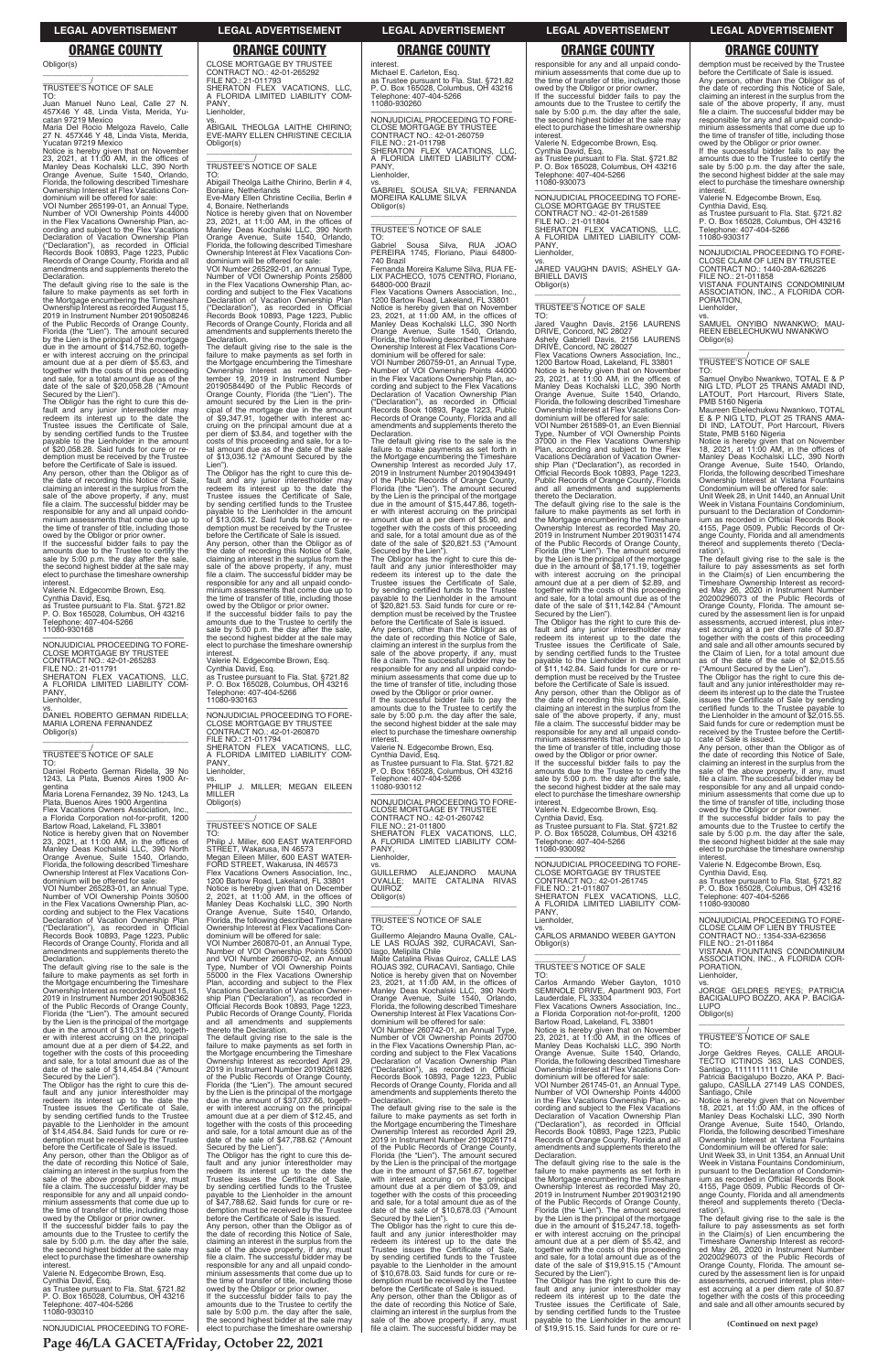the Claim of Lien, for a total amount due as of the date of the sale of \$2,016.55

("Amount Secured by the Lien"). The Obligor has the right to cure this default and any junior interestholder may re-deem its interest up to the date the Trustee issues the Certificate of Sale by sending certified funds to the Trustee payable to the Lienholder in the amount of \$2,016.55. Said funds for cure or redemption must be received by the Trustee before the Certifi-cate of Sale is issued. Any person, other than the Obligor as of

amounts due to the Trustee to certify the sale by 5:00 p.m. the day after the sale, the second highest bidder at the sale may elect to purchase the timeshare ownership interest

the date of recording this Notice of Sale, claiming an interest in the surplus from the sale of the above property, if any, must file a claim. The successful bidder may be responsible for any and all unpaid condo-minium assessments that come due up to the time of transfer of title, including those owed by the Obligor or prior owner. If the successful bidder fails to pay the

Valerie N. Edgecombe Brown, Esq.

Cynthia David, Esq. as Trustee pursuant to Fla. Stat. §721.82 P. O. Box 165028, Columbus, OH 43216 Telephone: 407-404-5266 11080-930093

—————————————————— NONJUDICIAL PROCEEDING TO FORE-CLOSE CLAIM OF LIEN BY TRUSTEE CONTRACT NO.: 1612-34A-626797 FILE NO.: 21-011870 VISTANA FOUNTAINS CONDOMINIUM ASSOCIATION, INC., A FLORIDA COR-PORATION, Lienholder,

vs. MICHAEL M. HUYBERS; M-LILLIS HUY-**BERS** Obligor(s) \_\_\_\_\_\_\_\_\_\_\_\_\_\_\_\_\_\_\_\_\_\_\_\_\_\_\_\_\_\_\_\_\_

\_\_\_\_\_\_\_\_\_\_\_/ TRUSTEE'S NOTICE OF SALE

TO: Michael M. Huybers, 5626 CONFEDERA-TION LINE, Wyoming, N0N 1T0 Canada M-Lillis Huybers, 5626 CONFEDERA-<br>TION LINE, Wyoming, NON 1T0 Canada<br>Notice is hereby given that on November<br>18, 2021, at 11:00 AM, in the offices of<br>Manley Deas Kochalski LLC, 390 North<br>Orange Avenue, Suite 1540, Orlando, Florida, the following described Timeshare Ownership Interest at Vistana Fountains Condominium will be offered for sale:

owed by the Obligor or prior owner. If the successful bidder fails to pay the amounts due to the Trustee to certify the sale by 5:00 p.m. the day after the sale, the second highest bidder at the sale may elect to purchase the timeshare ownership interest

Unit Week 34, in Unit 1612, an Annual Unit Week in Vistana Fountains Condominium, pursuant to the Declaration of Condominium as recorded in Official Records Book 4155, Page 0509, Public Records of Or-ange County, Florida and all amendments thereof and supplements thereto ('Declaration').

The default giving rise to the sale is the failure to pay assessments as set forth in the Claim(s) of Lien encumbering the Timeshare Ownership Interest as recorded May 26, 2020 in Instrument Number 20200296073 of the Public Records of Orange County, Florida. The amount secured by the assessment lien is for unpaid assessments, accrued interest, plus inter-est accruing at a per diem rate of \$0.87 together with the costs of this proceeding and sale and all other amounts secured by the Claim of Lien, for a total amount due as of the date of the sale of \$2,015.55

("Amount Secured by the Lien"). The Obligor has the right to cure this default and any junior interestholder may re-deem its interest up to the date the Trustee issues the Certificate of Sale by sending certified funds to the Trustee payable to the Lienholder in the amount of \$2,015.55. Said funds for cure or redemption must be received by the Trustee before the Certifi-

the date of recording this Notice of Sale,<br>claiming an interest in the surplus from the<br>sale of the above property, if any, must<br>file a claim. The successful bidder may be responsible for any and all unpaid condo-minium assessments that come due up to the time of transfer of title, including those

cate of Sale is issued. Any person, other than the Obligor as of the date of recording this Notice of Sale, claiming an interest in the surplus from the sale of the above property, if any, must file a claim. The successful bidder may be responsible for any and all unpaid condo-minium assessments that come due up to the time of transfer of title, including those

—————————————————— NONJUDICIAL PROCEEDING TO FORE-CLOSE CLAIM OF LIEN BY TRUSTEE CONTRACT NO.: 1808-02O-803540 FILE NO.: 21-011885 VISTANA LAKES CONDOMINIUM AS-SOCIATION, INC., A FLORIDA CORPO-RATION, Lienholder

Valerie N. Edgecombe Brown, Esq. Cynthia David, Esq. as Trustee pursuant to Fla. Stat. §721.82 P. O. Box 165028, Columbus, OH 43216 Telephone: 407-404-5266

11080-930122 —————————————————— NONJUDICIAL PROCEEDING TO FORE-

CLOSE CLAIM OF LIEN BY TRUSTEE CONTRACT NO.: 1346-52A-626693 FILE NO.: 21-011874 VISTANA FOUNTAINS CONDOMINIUM ASSOCIATION, INC., A FLORIDA COR-

est accruing at a per diem rate of \$0.87 together with the costs of this proceeding and sale and all other amounts secured by the Claim of Lien, for a total amount as of the date of the sale of \$2,015.55 ("Amount Secured by the Lien"). The Obligor has the right to cure this de-

fault and any junior interestholder may redeem its interest up to the date the Trustee issues the Certificate of Sale by sending certified funds to the Trustee payable to the Lienholder in the amount of \$2,015.55. Said funds for cure or redemption must be received by the Trustee before the Certificate of Sale is issued. Any person, other than the Obligor as of

> amounts due to the Trustee to certify the sale by 5:00 p.m. the day after the sale, the second highest bidder at the sale may elect to purchase the timeshare ownership interest

VISTANA LAKES CONDOMINIUM AS-SOCIATION, INC., A FLORIDA CORPO-RATION, Lienholder

owed by the Obligor or prior owner. If the successful bidder fails to pay the amounts due to the Trustee to certify the sale by 5:00 p.m. the day after the sale, the second highest bidder at the sale may elect to purchase the timeshare ownership interest.

Valerie N. Edgecombe Brown, Esq. Cynthia David, Esq. as Trustee pursuant to Fla. Stat. §721.82 P. O. Box 165028, Columbus, OH 43216 Telephone: 407-404-5266 11080-930127

vs. JUAN-CARLOS DELGADO, AKA J. DEL-GADO Obligor(s) \_\_\_\_\_\_\_\_\_\_\_\_\_\_\_\_\_\_\_\_\_\_\_\_\_\_\_\_\_\_\_\_\_

# \_\_\_\_\_\_\_\_\_\_\_/ TRUSTEE'S NOTICE OF SALE TO: Juan-Carlos Delgado, AKA J. Del-gado, LA PAMPA 63, BARRIO BOMBAL, Mendoza, 5500 Argentina

Notice is hereby given that on November 18, 2021, at 11:00 AM, in the offices of Manley Deas Kochalski LLC, 390 North Orange Avenue, Suite 1540, Orlando, Florida, the following described Timeshare Ownership Interest at Vistana Lakes Condominium will be offered for sale:

> —————————————————— NONJUDICIAL PROCEEDING TO FORE-CLOSE CLAIM OF LIEN BY TRUSTEE CONTRACT NO.: 1771-02A-801671 FILE NO.: 21-011934 VISTANA LAKES CONDOMINIUM AS-SOCIATION, INC., A FLORIDA CORPO-**RATION**

Unit Week 02, in Unit 1808, an Odd Bi-ennial Unit Week in Vistana Lakes Condominium, pursuant to the Declaration of Condominium as recorded in Official Records Book 4859, Page 3789, Public Records of Orange County, Florida and all amendments thereof and supplements thereto ('Declaration').

The default giving rise to the sale is the failure to pay assessments as set forth in the Claim(s) of Lien encumbering the Timeshare Ownership Interest as recorded May 21, 2020 in Instrument Number 20200292894 of the Public Records of Orange County, Florida. The amount se-cured by the assessment lien is for unpaid assessments, accrued interest, plus interest accruing at a per diem rate of \$0.46 together with the costs of this proceeding and sale and all other amounts secured by the Claim of Lien, for a total amount due as of the date of the sale of \$1,322.87 ("Amount Secured by the Lien").

fault and any junior interestholder may redeem its interest up to the date the Trustee issues the Certificate of Sale by sending certified funds to the Trustee payable to the Lienholder in the amount of \$2,095.23. Said funds for cure or redemption must be received by the Trustee before the Certificate of Sale is issued.

The Obligor has the right to cure this de-fault and any junior interestholder may re-deem its interest up to the date the Trustee issues the Certificate of Sale by sending certified funds to the Trustee payable to the Lienholder in the amount of \$1,322.87. Said funds for cure or redemption must be received by the Trustee before the Certificate of Sale is issued.

Any person, other than the Obligor as of the date of recording this Notice of Sale, claiming an interest in the surplus from the sale of the above property, if any, must file a claim. The successful bidder may be responsible for any and all unpaid condominium assessments that come due up to the time of transfer of title, including those owed by the Obligor or prior owner. If the successful bidder fails to pay the

amounts due to the Trustee to certify the sale by 5:00 p.m. the day after the sale, the second highest bidder at the sale may elect to purchase the timeshare ownership interest. Valerie N. Edgecombe Brown, Esq.

Cynthia David, Esq. as Trustee pursuant to Fla. Stat. §721.82 P. O. Box 165028, Columbus, OH 43216 Telephone: 407-404-52 11080-930101

—————————————————— NONJUDICIAL PROCEEDING TO FORE-CLAIM OF LIEN BY CONTRACT NO.: 0729-14A-311857 FILE NO.: 21-011907 VISTANA SPA CONDOMINIUM ASSO-

VISTANA LAKES CONDOMINIUM AS-SOCIATION, INC., A FLORIDA CORPO-**RATION Lienholder** 

the Claim of Lien, for a total amount due as of the date of the sale of \$1,903.77 ("Amount Secured by the Lien"). The Obligor has the right to cure this de-

> owed by the Obligor or prior owner. If the successful bidder fails to pay the amounts due to the Trustee to certify the sale by 5:00 p.m. the day after the sale, the second highest bidder at the sale may elect to purchase the timeshare ownership **interest**

fault and any junior interestholder may re-deem its interest up to the date the Trustee issues the Certificate of Sale by sending certified funds to the Trustee payable to the Lienholder in the amount of \$1,903.77. Said funds for cure or redemption must be received by the Trustee before the Certifi-cate of Sale is issued. Any person, other than the Obligor as of

> —————————————————— NONJUDICIAL PROCEEDING TO FORE-CLOSE CLAIM OF LIEN BY TRUSTEE CONTRACT NO.: 1903-04O-820039 FILE NO.: 21-011959 VISTANA LAKES CONDOMINIUM AS-SOCIATION, INC., A FLORIDA CORPO-RATION, Lienholder

the date of recording this Notice of Sale, claiming an interest in the surplus from the sale of the above property, if any, must file a claim. The successful bidder may be responsible for any and all unpaid condo-minium assessments that come due up to the time of transfer of title, including those owed by the Obligor or prior owner. If the successful bidder fails to pay the

Valerie N. Edgecombe Brown, Esq.

Cynthia David, Esq. as Trustee pursuant to Fla. Stat. §721.82 P. O. Box 165028, Columbus, OH 43216 Telephone: 407-404-5266 11080-930068

—————————————————— NONJUDICIAL PROCEEDING TO FORE-CLOSE CLAIM OF LIEN BY TRUSTEE CONTRACT NO.: 1772-38A-801242 FILE NO.: 21-011929

vs. LUIS A. AGUIRRE Obligor(s)

\_\_\_\_\_\_\_\_\_\_\_\_\_\_\_\_\_\_\_\_\_\_\_\_\_\_\_\_\_\_\_\_\_ \_\_\_\_\_\_\_\_\_\_\_/ TRUSTEE'S NOTICE OF SALE

TO: Luis A. Aguirre, Pirovano 554, Ramos Mejia 1704, Argentina Notice is hereby given that on November 18, 2021, at 11:00 AM, in the offices of Manley Deas Kochalski LLC, 390 North Orange Avenue, Suite 1540, Orlando, Florida, the following described Timeshare Ownership Interest at Vistana Lakes Condominium will be offered for sale: Unit Week 38, in Unit 1772, an Annual Unit Week in Vistana Lakes Condominium, pursuant to the Declaration of Con-dominium as recorded in Official Records Book 4859, Page 3789, Public Records of Orange County, Florida and all amend-ments thereof and supplements thereto

> RATION, Lienholder.

('Declaration'). The default giving rise to the sale is the failure to pay assessments as set forth in the Claim(s) of Lien encumbering the Timeshare Ownership Interest as record-ed May 22, 2020 in Instrument Number 20200293260 of the Public Records of Orange County, Florida. The amount se-cured by the assessment lien is for unpaid assessments, accrued interest, plus interest accruing at a per diem rate of \$0.88 together with the costs of this proceeding and sale and all other amounts secured by the Claim of Lien, for a total amount due as of the date of the sale of \$1,853.74

("Amount Secured by the Lien"). The Obligor has the right to cure this de-fault and any junior interestholder may redeem its interest up to the date the Trustee issues the Certificate of Sale by sending certified funds to the Trustee payable to the Lienholder in the amount of \$1,853.74. Said funds for cure or redemption must be received by the Trustee before the Certificate of Sale is issued.

Any person, other than the Obligor as of the date of recording this Notice of Sale, claiming an interest in the surplus from the sale of the above property, if any, must file a claim. The successful bidder may be responsible for any and all unpaid condo-minium assessments that come due up to the time of transfer of title, including those

owed by the Obligor or prior owner. If the successful bidder fails to pay the amounts due to the Trustee to certify the sale by 5:00 p.m. the day after the sale, the second highest bidder at the sale may elect to purchase the timeshare ownership interest.

Valerie N. Edgecombe Brown, Esq. Cynthia David, Esq.

as Trustee pursuant to Fla. Stat. §721.82 P. O. Box 165028, Columbus, OH 43216 Telephone: 407-404-5266 11080-930061

| FILE NO.: 21-011874                                                                 | CONTRACT NO.: 0729-14A-311857                                                          | Lienholder,                                                                             |                                                                                       | TO: Dolores Di Pego, AKA Dolores B Di                                                  |
|-------------------------------------------------------------------------------------|----------------------------------------------------------------------------------------|-----------------------------------------------------------------------------------------|---------------------------------------------------------------------------------------|----------------------------------------------------------------------------------------|
| VISTANA FOUNTAINS CONDOMINIUM                                                       | FILE NO.: 21-011907                                                                    | VS.                                                                                     |                                                                                       | Pego, 1525 THACKER STREET, Des                                                         |
| ASSOCIATION, INC., A FLORIDA COR-                                                   | VISTANA SPA CONDOMINIUM ASSO-                                                          | JULIO C. CARRILLO; JULIANA DE CAR-                                                      | TRUSTEE'S NOTICE OF SALE                                                              | Plaines. IL 60016                                                                      |
| PORATION.                                                                           | CIATION, INC., A FLORIDA CORPORA-                                                      | <b>RILLO</b>                                                                            | TO:                                                                                   | Notice is hereby given that on November                                                |
| Lienholder,                                                                         | TION,<br>Lienholder,                                                                   | Obligor(s)                                                                              | Keith Gaskins, 6133 Borderline Drive, Tal-<br>lahassee. FL 32312                      | 23, 2021, at 11:00 AM, in the offices of<br>Manley Deas Kochalski LLC, 390 North       |
| VS.<br>ALASDAIR THIRD KELMAN; ANDREIA                                               |                                                                                        |                                                                                         | Angela H. Gaskins, 6133 Borderline Drive,                                             | Orange Avenue, Suite 1540, Orlando,                                                    |
| <b>FARIAS DE PAULA</b>                                                              | TIM J. BALAZS: IRMA BALAZS                                                             | <b>TRUSTEE'S NOTICE OF SALE</b>                                                         | Tallahassee, FL 32312                                                                 | Florida, the following described Timeshare                                             |
| Obligor(s)                                                                          | Obligor(s)                                                                             | TO:                                                                                     | Notice is hereby given that on November                                               | Ownership Interest at Vistana Lakes Con-                                               |
|                                                                                     |                                                                                        | Julio C. Carrillo, Ave Carrera 19 #131-04                                               | 18, 2021, at $11:00$ AM, in the offices of                                            | dominium will be offered for sale:                                                     |
|                                                                                     |                                                                                        | Torre B Apt 1004, Bogota, Colombia                                                      | Manley Deas Kochalski LLC, 390 North                                                  | Unit Week 13, in Unit 1931, an Even Bi-                                                |
| TRUSTEE'S NOTICE OF SALE                                                            | TRUSTEE'S NOTICE OF SALE                                                               | Juliana De Carrillo, Ave Carrera 17 #93A-                                               | Orange Avenue, Suite 1540, Orlando,                                                   | ennial Unit Week in Vistana Lakes Con-                                                 |
| TO:                                                                                 | TO:                                                                                    | 38, Bogota, Colombia                                                                    | Florida, the following described Timeshare                                            | dominium, pursuant to the Declaration                                                  |
| Alasdair Third Kelman, ALAMEDA PRE-                                                 | Tim J. Balazs, 50 FATIMA CRESENTS.                                                     | Notice is hereby given that on November                                                 | Ownership Interest at Vistana Lakes Con-                                              | of Condominium as recorded in Official                                                 |
| FEITO CLAUDIO MOACIR, NO 394.                                                       | Cambridge, N1R7Z7 Canada                                                               | 18, 2021, at 11:00 AM, in the offices of                                                | dominium will be offered for sale:                                                    | Records Book 4859, Page 3789, Public                                                   |
| RIVIERA FLUMINENSA, Macae, 27937-                                                   | Irma Balazs, 50 FATIMA CRESENTS,                                                       | Manley Deas Kochalski LLC, 390 North                                                    | Unit Week 37, in Unit 1914, an Odd Bi-                                                | Records of Orange County, Florida and                                                  |
| 090 Brazil                                                                          | Cambridge, N1R7Z7 Canada                                                               | Orange Avenue, Suite 1540, Orlando,                                                     | ennial Unit Week in Vistana Lakes Con-                                                | all amendments thereof and supplements                                                 |
| Andreia Farias De Paula, RUA SENADOR                                                | Notice is hereby given that on November                                                | Florida, the following described Timeshare                                              | dominium, pursuant to the Declaration                                                 | thereto ('Declaration').                                                               |
| TEOTONIO VILELA NO 147, CANCELA                                                     | 18, 2021, at $11:00$ AM, in the offices of                                             | Ownership Interest at Vistana Lakes Con-                                                | of Condominium as recorded in Official                                                | The default giving rise to the sale is the                                             |
| PRETA, Macae, 27937-090 Brazil                                                      | Manley Deas Kochalski LLC, 390 North                                                   | dominium will be offered for sale:                                                      | Records Book 4859, Page 3789, Public                                                  | failure to pay assessments as set forth                                                |
| Notice is hereby given that on November<br>18, 2021, at 11:00 AM, in the offices of | Orange Avenue, Suite 1540, Orlando,                                                    | Unit Week 02. in Unit 1771, an Annual<br>Unit Week in Vistana Lakes Condomin-           | Records of Orange County, Florida and                                                 | in the Claim(s) of Lien encumbering the<br>Timeshare Ownership Interest as record-     |
| Manley Deas Kochalski LLC, 390 North                                                | Florida, the following described Timeshare<br>Ownership Interest at Vistana Spa Condo- | ium, pursuant to the Declaration of Con-                                                | all amendments thereof and supplements<br>thereto ('Declaration').                    | ed May 22, 2020 in Instrument Number                                                   |
| Orange Avenue, Suite 1540, Orlando,                                                 | minium will be offered for sale:                                                       | dominium as recorded in Official Records                                                | The default giving rise to the sale is the                                            | 20200293256 of the Public Records of                                                   |
| Florida, the following described Timeshare                                          | Unit Week 14, in Unit 0729, an Annual                                                  | Book 4859, Page 3789, Public Records                                                    | failure to pay assessments as set forth                                               | Orange County, Florida. The amount se-                                                 |
| Ownership Interest at Vistana Fountains                                             | Unit Week in Vistana Spa Condominium,                                                  | of Orange County, Florida and all amend-                                                | in the Claim(s) of Lien encumbering the                                               | cured by the assessment lien is for unpaid                                             |
| Condominium will be offered for sale:                                               | pursuant to the Declaration of Condo-                                                  | ments thereof and supplements thereto                                                   | Timeshare Ownership Interest as record-                                               | assessments, accrued interest, plus inter-                                             |
| Unit Week 52, in Unit 1346, an Annual Unit                                          | minium as recorded in Official Records                                                 | ('Declaration').                                                                        | ed May 22, 2020 in Instrument Number                                                  | est accruing at a per diem rate of \$0.46                                              |
| Week in Vistana Fountains Condominium,                                              | Book 3677, Page 0335, Public Records                                                   | The default giving rise to the sale is the                                              | 20200293260 of the Public Records of                                                  | together with the costs of this proceeding                                             |
| pursuant to the Declaration of Condomin-                                            | of Orange County, Florida and all amend-                                               | failure to pay assessments as set forth                                                 | Orange County, Florida. The amount se-                                                | and sale and all other amounts secured by                                              |
| ium as recorded in Official Records Book                                            | ments thereof and supplements thereto                                                  | in the Claim(s) of Lien encumbering the                                                 | cured by the assessment lien is for unpaid                                            | the Claim of Lien, for a total amount due                                              |
| 4155, Page 0509, Public Records of Or-                                              | ('Declaration').                                                                       | Timeshare Ownership Interest as record-                                                 | assessments, accrued interest, plus inter-                                            | as of the date of the sale of \$1,323.43                                               |
| ange County, Florida and all amendments                                             | The default giving rise to the sale is the                                             | ed May 21, 2020 in Instrument Number                                                    | est accruing at a per diem rate of \$0.46                                             | ("Amount Secured by the Lien").                                                        |
| thereof and supplements thereto ('Decla-                                            | failure to pay assessments as set forth                                                | 20200292894 of the Public Records of                                                    | together with the costs of this proceeding                                            | The Obligor has the right to cure this de-                                             |
| ration').                                                                           | in the Claim(s) of Lien encumbering the                                                | Orange County, Florida. The amount se-                                                  | and sale and all other amounts secured by                                             | fault and any junior interestholder may re-                                            |
| The default giving rise to the sale is the                                          | Timeshare Ownership Interest as record-<br>ed June 2, 2020 in Instrument Number        | cured by the assessment lien is for unpaid                                              | the Claim of Lien, for a total amount due<br>as of the date of the sale of \$1,312.14 | deem its interest up to the date the Trustee                                           |
| failure to pay assessments as set forth<br>in the Claim(s) of Lien encumbering the  | 20200307965 of the Public Records of                                                   | assessments, accrued interest, plus inter-<br>est accruing at a per diem rate of \$0.92 | ("Amount Secured by the Lien").                                                       | issues the Certificate of Sale by sending<br>certified funds to the Trustee payable to |
| Timeshare Ownership Interest as record-                                             | Orange County, Florida. The amount se-                                                 | together with the costs of this proceeding                                              | The Obligor has the right to cure this de-                                            | the Lienholder in the amount of \$1,323.43.                                            |
| ed May 26, 2020 in Instrument Number                                                | cured by the assessment lien is for unpaid                                             | and sale and all other amounts secured by                                               | fault and any junior interestholder may re-                                           | Said funds for cure or redemption must be                                              |
| 20200296073 of the Public Records of                                                | assessments, accrued interest, plus inter-                                             | the Claim of Lien, for a total amount due                                               | deem its interest up to the date the Trustee                                          | received by the Trustee before the Certifi-                                            |
| Orange County, Florida. The amount se-                                              | est accruing at a per diem rate of \$0.81                                              | as of the date of the sale of \$2,095.23                                                | issues the Certificate of Sale by sending                                             | cate of Sale is issued.                                                                |
| cured by the assessment lien is for unpaid                                          | together with the costs of this proceeding                                             | ("Amount Secured by the Lien").                                                         | certified funds to the Trustee payable to                                             |                                                                                        |
| assessments, accrued interest, plus inter-                                          | and sale and all other amounts secured by                                              | The Obligor has the right to cure this de-                                              | the Lienholder in the amount of \$1,312.14.                                           | (Continued on next page)                                                               |
|                                                                                     |                                                                                        |                                                                                         |                                                                                       | $T A. C A C F T A F. 1. Q. 1.1. Q. 20.24 B. 1.45$                                      |
|                                                                                     |                                                                                        |                                                                                         |                                                                                       |                                                                                        |

Any person, other than the Obligor as of the date of recording this Notice of Sale, claiming an interest in the surplus from the sale of the above property, if any, must file a claim. The successful bidder may be responsible for any and all unpaid condo-minium assessments that come due up to the time of transfer of title, including those

owed by the Obligor or prior owner. If the successful bidder fails to pay the amounts due to the Trustee to certify the sale by 5:00 p.m. the day after the sale, the second highest bidder at the sale may elect to purchase the timeshare ownership

**interest** 

Valerie N. Edgecombe Brown, Esq. Cynthia David, Esq.

as Trustee pursuant to Fla. Stat. §721.82 P. O. Box 165028, Columbus, OH 43216 elephone: 407-404-5266 11080-930084

—————————————————— NONJUDICIAL PROCEEDING TO FORE-CLOSE CLAIM OF LIEN BY TRUSTEE CONTRACT NO.: 1421-52A-623391 FILE NO.: 21-011946 VISTANA FOUNTAINS CONDOMINIUM ASSOCIATION, INC., A FLORIDA COR-PORATION,

Lienholder,

vs. JOHN WOSCHENKO Obligor(s)

\_\_\_\_\_\_\_\_\_\_\_/ TRUSTEE'S NOTICE OF SALE TO: John Woschenko, 37 Ledgecrest Ter-race, Manchester, CT 06040 Notice is hereby given that on November 18, 2021, at 11:00 AM, in the offices of Manley Deas Kochalski LLC, 390 North

 $\overline{\phantom{a}}$  , and the set of the set of the set of the set of the set of the set of the set of the set of the set of the set of the set of the set of the set of the set of the set of the set of the set of the set of the s

Orange Avenue, Suite 1540, Orlando, Florida, the following described Timeshare Ownership Interest at Vistana Fountains Condominium will be offered for sale: Unit Week 52, in Unit 1421, an Annual Unit Week in Vistana Fountains Condominium, pursuant to the Declaration of Condomin-

ium as recorded in Official Records Book 4155, Page 0509, Public Records of Orange County, Florida and all amendments thereof and supplements thereto ('Decla-

ration'). The default giving rise to the sale is the failure to pay assessments as set forth in the Claim(s) of Lien encumbering the Timeshare Ownership Interest as record-ed May 26, 2020 in Instrument Number 20200296073 of the Public Records of Orange County, Florida. The amount secured by the assessment lien is for unpaid assessments, accrued interest, plus interest accruing at a per diem rate of \$0.87 together with the costs of this proceeding and sale and all other amounts secured by the Claim of Lien, for a total amount due as of the date of the sale of \$1,973.81 ("Amount Secured by the Lien").

The Obligor has the right to cure this de-fault and any junior interestholder may re-deem its interest up to the date the Trustee issues the Certificate of Sale by sending certified funds to the Trustee payable to the Lienholder in the amount of \$1,973.81. Said funds for cure or redemption must be received by the Trustee before the Certifi-cate of Sale is issued.

Any person, other than the Obligor as of the date of recording this Notice of Sale, claiming an interest in the surplus from the sale of the above property, if any, must file a claim. The successful bidder may be responsible for any and all unpaid condominium assessments that come due up to the time of transfer of title, including those owed by the Obligor or prior owner.

If the successful bidder fails to pay the amounts due to the Trustee to certify the sale by 5:00 p.m. the day after the sale, the second highest bidder at the sale may elect to purchase the timeshare ownership interest.

Valerie N. Edgecombe Brown, Esq. Cynthia David, Esq. as Trustee pursuant to Fla. Stat. §721.82

P. O. Box 165028, Columbus, OH 43216 Telephone: 407-404-5266 11080-930136

—————————————————— NONJUDICIAL PROCEEDING TO FORE-CLOSE CLAIM OF LIEN BY TRUSTEE CONTRACT NO.: 1914-37O-811391 FILE NO.: 21-011948

vs. KEITH GASKINS; ANGELA H. GASKINS Obligor(s) \_\_\_\_\_\_\_\_\_\_\_\_\_\_\_\_\_\_\_\_\_\_\_\_\_\_\_\_\_\_\_\_\_

Said funds for cure or redemption must be received by the Trustee before the Certifi-

cate of Sale is issued. Any person, other than the Obligor as of the date of recording this Notice of Sale, claiming an interest in the surplus from the sale of the above property, if any, must file a claim. The successful bidder may be responsible for any and all unpaid condo-minium assessments that come due up to the time of transfer of title, including those

Valerie N. Edgecombe Brown, Esq.

Cynthia David, Esq. as Trustee pursuant to Fla. Stat. §721.82 P. O. Box 165028, Columbus, OH 43216 Telephone: 407-404-5266 11080-930113

vs. ETHEL M. MCTAW Obligor(s)

\_\_\_\_\_\_\_\_\_\_\_\_\_\_\_\_\_\_\_\_\_\_\_\_\_\_\_\_\_\_\_\_\_ \_\_\_\_\_\_\_\_\_\_\_/ TRUSTEE'S NOTICE OF SALE

TO: Ethel M. Mctaw, c/o Law Offices of Tom Norris, 633 South Campbell Avenue,

Springfield, MO 65806 Notice is hereby given that on November 23, 2021,at 11:00 AM, in the offices of Manley Deas Kochalski LLC, 390 North Orange Avenue, Suite 1540, Orlando, Florida, the following described Timeshare Ownership Interest at Vistana Lakes Con-dominium will be offered for sale:

Unit Week 04, in Unit 1903, an Odd Biennial Unit Week in Vistana Lakes Con-dominium, pursuant to the Declaration of Condominium as recorded in Official Records Book 4859, Page 3789, Public Records of Orange County, Florida and all amendments thereof and supplements thereto ('Declaration').

The default giving rise to the sale is the failure to pay assessments as set forth in the Claim(s) of Lien encumbering the Timeshare Ownership Interest as recorded May 21, 2020 in Instrument Number 20200292894 of the Public Records of Orange County, Florida. The amount secured by the assessment lien is for unpaid assessments, accrued interest, plus inter-est accruing at a per diem rate of \$0.46 together with the costs of this proceeding and sale and all other amounts secured by the Claim of Lien, for a total amount due as of the date of the sale of \$1,313.54

("Amount Secured by the Lien"). The Obligor has the right to cure this default and any junior interestholder may re-deem its interest up to the date the Trustee issues the Certificate of Sale by sending certified funds to the Trustee payable to the Lienholder in the amount of \$1,313.54. Said funds for cure or redemption must be received by the Trustee before the Certifi-

cate of Sale is issued. Any person, other than the Obligor as of the date of recording this Notice of Sale, claiming an interest in the surplus from the sale of the above property, if any, must file a claim. The successful bidder may be responsible for any and all unpaid condo-minium assessments that come due up to the time of transfer of title, including those

owed by the Obligor or prior owner. If the successful bidder fails to pay the amounts due to the Trustee to certify the sale by 5:00 p.m. the day after the sale, the second highest bidder at the sale may elect to purchase the timeshare ownership **interest** Valerie N. Edgecombe Brown, Esq.

Cynthia David, Esq. as Trustee pursuant to Fla. Stat. §721.82 P. O. Box 165028, Columbus, OH 43216

Telephone: 407-404-5266 11080-930076

—————————————————— NONJUDICIAL PROCEEDING TO FORE-CLOSE CLAIM OF LIEN BY TRUSTEE CONTRACT NO.: 1931-13E-813385

FILE NO.: 21-011985

VISTANA LAKES CONDOMINIUM AS-SOCIATION, INC., A FLORIDA CORPO-

vs. DOLORES DI PEGO, AKA DOLORES B

DI PEGO Obligor(s)

\_\_\_\_\_\_\_\_\_\_\_\_\_\_\_\_\_\_\_\_\_\_\_\_\_\_\_\_\_\_\_\_\_ \_\_\_\_\_\_\_\_\_\_\_/ TRUSTEE'S NOTICE OF SALE

**LA GACETA/Friday, October 22, 2021/Page 47**

### **LEGAL ADVERTISEMENT LEGAL ADVERTISEMENT LEGAL ADVERTISEMENT LEGAL ADVERTISEMENT LEGAL ADVERTISEMENT**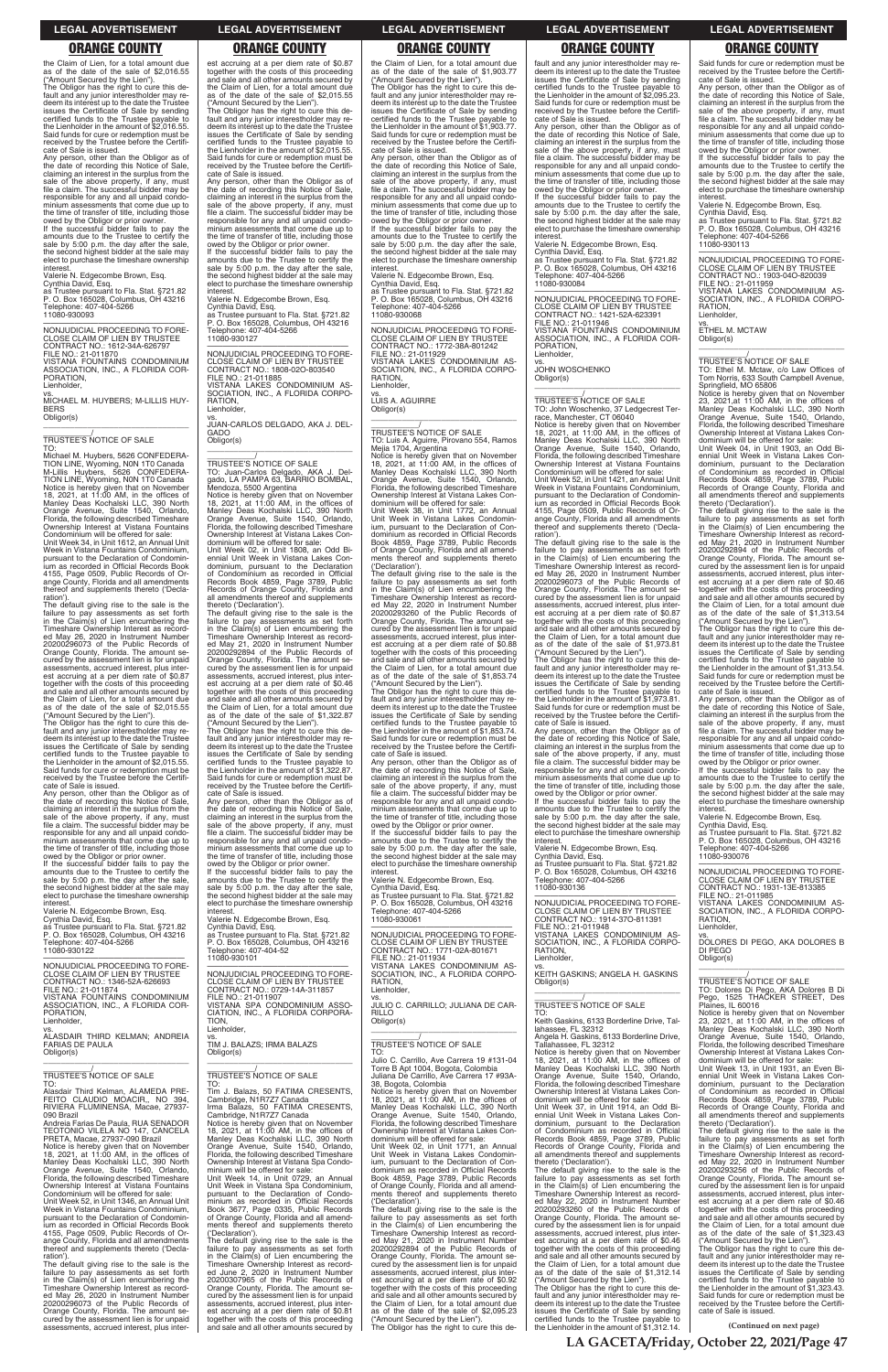Any person, other than the Obligor as of<br>the date of recording this is a control the date of recording this Notice of Sale, claiming an interest in the surplus from the sale of the above property, if any, must file a claim. The successful bidder may be responsible for any and all unpaid condominium assessments that come due up to the time of transfer of title, including those owed by the Obligor or prior owner.

If the successful bidder fails to pay the amounts due to the Trustee to certify the sale by 5:00 p.m. the day after the sale, the second highest bidder at the sale may elect to purchase the timeshare ownership

interest. Valerie N. Edgecombe Brown, Esq. Cynthia David, Esq. as Trustee pursuant to Fla. Stat. §721.82 P. O. Box 165028, Columbus, OH 43216 Telephone: 407-404-5266 11080-930089

—————————————————— NONJUDICIAL PROCEEDING TO FORE-CLOSE MORTGAGE BY TRUSTEE CONTRACT NO.: 42-01-262261 FILE NO.: 21-012003 SHERATON FLEX VACATIONS, LLC, A FLORIDA LIMITED LIABILITY COM-PANY,

Lienholder, vs. JENNY VIVIANA RODRIGUEZ SUAREZ;

MARIA FERNANDA RODRIGUEZ SU-AREZ Obligor(s) \_\_\_\_\_\_\_\_\_\_\_\_\_\_\_\_\_\_\_\_\_\_\_\_\_\_\_\_\_\_\_\_\_

\_\_\_\_\_\_\_\_\_\_\_/ TRUSTEE'S NOTICE OF SALE

TO: Jenny Viviana Rodriguez Suarez, CALLE 9C #15-225, Medellin, Colombia

Maria Fernanda Rodriguez Suarez, AV 9 #162A-24, Bogota, Colombia Flex Vacations Owners Association, Inc.,

a Florida Corporation not-for-profit, 1200 Bartow Road, Lakeland, FL 33801 Notice is hereby given that on November<br>23, 2021, at 11:00 AM, in the offices of<br>Manley Deas Kochalski LLC, 390 North<br>Orange Avenue, Suite 1540, Orlando,<br>Florida, the following described Timeshare Ownership Interest at Flex Vacations Con-

Any person, other than the Obligor as of the date of recording this Notice of Sale, claiming an interest in the surplus from the sale of the above property, if any, must file a claim. The successful bidder may be responsible for any and all unpaid condominium assessments that come due up to the time of transfer of title, including those

dominium will be offered for sale: VOI Number 262261-01, an Even Biennial Type, Number of VOI Ownership Points 44000 in the Flex Vacations Ownership Plan, according and subject to the Flex Vacations Declaration of Vacation Ownership Plan ("Declaration"), as recorded in Official Records Book 10893, Page 1223, Public Records of Orange County, Florida and all amendments and supplements thereto the Declaration.

The default giving rise to the sale is the failure to make payments as set forth in the Mortgage encumbering the Timeshare Ownership Interest as recorded May 30, 2019 in Instrument Number 20190334482 of the Public Records of Orange County, Florida (the "Lien"). The amount secured by the Lien is the principal of the mortgage due in the amount of \$9,130.80, together with interest accruing on the principal amount due at a per diem of \$3.72, and together with the costs of this proceeding and sale, for a total amount due as of the date of the sale of \$12,883.38 ("Amount

Secured by the Lien"). The Obligor has the right to cure this de-fault and any junior interestholder may redeem its interest up to the date the Trustee issues the Certificate of Sale, by sending certified funds to the Trustee payable to the Lienholder in the amount of \$12,883.38. Said funds for cure or redemption must be received by the Trustee before the Certificate of Sale is issued.

owed by the Obligor or prior owner. If the successful bidder fails to pay the amounts due to the Trustee to certify the sale by 5:00 p.m. the day after the sale, the second highest bidder at the sale may elect to purchase the timeshare ownership interest.

Valerie N. Edgecombe Brown, Esq. Cynthia David, Esq. as Trustee pursuant to Fla. Stat. §721.82 P. O. Box 165028, Columbus, OH 43216 Telephone: 407-404-5266 11080-930096

—————————————————— NONJUDICIAL PROCEEDING TO FORE-CLOSE MORTGAGE BY TRUSTEE CONTRACT NO.: 42-01-262281 FILE NO.: 21-012004 SHERATON FLEX VACATIONS, LLC, A FLORIDA LIMITED LIABILITY COM-PANY, Lienholder,

vs. VS.<br>VICTOR HUGO FLORES SMITH; JES-SICA ALCANTARA OCHOA Obligor(s)

and sale, for a total amount due as of the date of the sale of \$12,903.63 ("Amount Secured by the Lien"). The Obligor has the right to cure this default and any junior interestholder may redeem its interest up to the date the Trustee issues the Certificate of Sale, by sending certified funds to the Trustee payable to the Lienholder in the amount of \$12,903.63. Said funds for cure or redemption must be received by the Trustee before the Certificate of Sale is issued. Any person, other than the Obligor as of the date of recording this Notice of Sale, claiming an interest in the surplus from the sale of the above property, if any, must file a claim. The successful bidder may be responsible for any and all unpaid condominium assessments that come due up to the time of transfer of title, including those owed by the Obligor or prior owner.

### $\overline{\phantom{a}}$  , and the set of the set of the set of the set of the set of the set of the set of the set of the set of the set of the set of the set of the set of the set of the set of the set of the set of the set of the s \_\_\_\_\_\_\_\_\_\_\_/ TRUSTEE'S NOTICE OF SALE

If the successful bidder fails to pay the amounts due to the Trustee to certify the sale by 5:00 p.m. the day after the sale, the second highest bidder at the sale may elect to purchase the timeshare ownership

interest. Valerie N. Edgecombe Brown, Esq. Cynthia David, Esq. as Trustee pursuant to Fla. Stat. §721.82 P. O. Box 165028, Columbus, OH 43216

Telephone: 407-404-5266 11080-929982

—————————————————— NONJUDICIAL PROCEEDING TO FORE-CLOSE MORTGAGE BY TRUSTEE CONTRACT NO.: 42-01-262498 FILE NO.: 21-012018 SHERATON FLEX VACATIONS, LLC, A FLORIDA LIMITED LIABILITY COM-PANY,

Lienholder,

vs. PABLO JORGE POZZO; MIRIAN DIONI ELISABET CARETA Obligor(s) \_\_\_\_\_\_\_\_\_\_\_\_\_\_\_\_\_\_\_\_\_\_\_\_\_\_\_\_\_\_\_\_\_

### \_\_\_\_\_\_\_\_\_\_\_/ TRUSTEE'S NOTICE OF SALE TO:

Pablo Jorge Pozzo, MARTIN ARIN 1551 RAFAEL CALZADA, Buenos Aires, 1847 Argentina

Mirian Dioni Elisabet Careta, MARTIN ARIN 1551 RAFAEL CALZADA, Buenos

Aires, 1847 Argentina<br>Notice is hereby given that on November<br>23, 2021, at 11:00 AM, in the offices of<br>Manley Deas Kochalski LLC, 390 North<br>Orange Avenue, Suite 1540, Orlando,<br>Florida, the following described Timeshare<br>Own

—————————————————— NONJUDICIAL PROCEEDING TO FORE-CLOSE CLAIM OF LIEN BY TRUSTEE CONTRACT NO.: 193736-31AP-823843 FILE NO.: 21-012229 VISTANA LAKES CONDOMINIUM AS-SOCIATION, INC., A FLORIDA CORPO-RATION, Lienholder.

VOI Number 262498-01, an Annual Type, Number of VOI Ownership Points 38000 in the Flex Vacations Ownership Plan, according and subject to the Flex Vacations Declaration of Vacation Ownership Plan ("Declaration"), as recorded in Official Records Book 10893, Page 1223, Public Records of Orange County, Florida and all amendments and supplements thereto the Declaration.

The default giving rise to the sale is the failure to make payments as set forth in the Mortgage encumbering the Timeshare Ownership Interest as recorded July 30, 2019 in Instrument Number 20190468557 of the Public Records of Orange County, Florida (the "Lien"). The amount secured by the Lien is the principal of the mortgage due in the amount of \$11,957.55, together with interest accruing on the principal amount due at a per diem of \$4.90, and together with the costs of this proceeding and sale, for a total amount due as of the date of the sale of \$16,463.94 ("Amount Secured by the Lien").

The Obligor has the right to cure this default and any junior interestholder may re-deem its interest up to the date the Trustee issues the Certificate of Sale by sending certified funds to the Trustee payable to the Lienholder in the amount of \$2,402.14. Said funds for cure or redemption must be received by the Trustee before the Certificate of Sale is issued.

The Obligor has the right to cure this de-fault and any junior interestholder may redeem its interest up to the date the Trustee issues the Certificate of Sale, by sending certified funds to the Trustee payable to the Lienholder in the amount of \$16,463.94. Said funds for cure or redemption must be received by the Trustee before the Certificate of Sale is issued. Any person, other than the Obligor as of the date of recording this Notice of Sale, claiming an interest in the surplus from the sale of the above property, if any, must file a claim. The successful bidder may be responsible for any and all unpaid condo-minium assessments that come due up to the time of transfer of title, including those owed by the Obligor or prior owner. If the successful bidder fails to pay the TO: Gabriela Huerta, AKA Gabirela H. Bon,<br>CANTERA 187 CASA 1, COLONIA JAR-<br>DINES DEL PEDREGAL, Ciudad De Mex-

Notice is hereby given that on November<br>18, 2021, at 11:00 AM, in the offices of<br>Manley Deas Kochalski LLC, 390 North<br>Orange Avenue, Suite 1540, Orlando,<br>Florida, the following described Timeshare Ownership Interest at Vistana Cascades Condominium will be offered for sale:

amounts due to the Trustee to certify the sale by 5:00 p.m. the day after the sale the second highest bidder at the sale may elect to purchase the timeshare ownership interest.

Valerie N. Edgecombe Brown, Esq.

Cynthia David, Esq. as Trustee pursuant to Fla. Stat. §721.82 P. O. Box 165028, Columbus, OH 43216 Telephone: 407-404-5266 11080-930309

—————————————————— NONJUDICIAL PROCEEDING TO FORE-CLOSE CLAIM OF LIEN BY TRUSTEE

the Claim of Lien, for a total amount due<br>as of the date of the sale of \$2,162.96<br>("Amount Secured by the Lien").<br>The Obligor has the right to cure this de-<br>fault and any junior interestholder may re-<br>deem its interest up issues the Certificate of Sale by sending certified funds to the Trustee payable to the Lienholder in the amount of \$2,162.96. Said funds for cure or redemption must be received by the Trustee before the Certificate of Sale is issued.

the Claim of Lien, for a total amount due as of the date of the sale of \$2,097.02 ("Amount Secured by the Lien").

The Obligor has the right to cure this de-fault and any junior interestholder may redeem its interest up to the date the Trustee issues the Certificate of Sale by sending certified funds to the Trustee payable to the Lienholder in the amount of \$2,097.02. Said funds for cure or redemption must be received by the Trustee before the Certifi-cate of Sale is issued.

The Obligor has the right to cure this default and any junior interestholder may re-deem its interest up to the date the Trustee issues the Certificate of Sale by sending certified funds to the Trustee payable to the Lienholder in the amount of \$2,089.91. Said funds for cure or redemption must be received by the Trustee before the Certificate of Sale is issued.

Any person, other than the Obligor as of the date of recording this Notice of Sale, claiming an interest in the surplus from the sale of the above property, if any, must file a claim. The successful bidder may be responsible for any and all unpaid condominium assessments that come due up to the time of transfer of title, including those owed by the Obligor or prior owner.

If the successful bidder fails to pay the amounts due to the Trustee to certify the sale by 5:00 p.m. the day after the sale, the second highest bidder at the sale may elect to purchase the timeshare ownership

tal, Caracas, Venezuela<br>Notice is hereby given that on November<br>18, 2021, at 11:00 AM, in the offices of<br>18, 2021, at 11:00 AM, in the offices of<br>Manley Deas Kochalski LLC, 390 North<br>Crange Avenue, Suite 1540, Orlando,<br>Own Unit Week 52, in Unit 2334, an Annual Unit

interest. Valerie N. Edgecombe Brown, Esq. Cynthia David, Esq. as Trustee pursuant to Fla. Stat. §721.82 P. O. Box 165028, Columbus, OH 43216 Telephone: 407-404-5266 11080-930257

—————————————————— NONJUDICIAL PROCEEDING TO FORE-CLOSE CLAIM OF LIEN BY TRUSTEE CONTRACT NO.: 1470-37E-716630 FILE NO.: 21-012156 VISTANA FOUNTAINS II CONDOMIN-IUM ASSOCIATION, INC., A FLORIDA **CORPORATION** Lienholder,

vs. BONITA J. MONSON Obligor(s)

TO: Bonita J. Monson, 34 West Road, Circle Pines, MN 55014-1622 Notice is hereby given that on December 2, 2021, at 11:00 AM, in the offices of Manley Deas Kochalski LLC, 390 North Orange Avenue, Suite 1540, Orlando, Florida, the following described Timeshare Ownership Interest at Vistana Fountains II Condominium will be offered for sale: Unit Week 37, in Unit 1470, an Even Bi-ennial Unit Week in Vistana Fountains II Condominium, pursuant to the Declaration of Condominium as recorded in Official Records Book 4598, Page 3299, Public Records of Orange County, Florida and all amendments thereof and supplements thereto ('Declaration').

The default giving rise to the sale is the failure to pay assessments as set forth in the Claim(s) of Lien encumbering the Timeshare Ownership Interest as recorded May 21, 2020 in Instrument Number 20200291191 of the Public Records of Orange County, Florida. The amount secured by the assessment lien is for unpaid assessments, accrued interest, plus interest accruing at a per diem rate of \$0.44 together with the costs of this proceeding and sale and all other amounts secured by the Claim of Lien, for a total amount due as of the date of the sale of \$1,284.45 ("Amount Secured by the Lien").

| SICA ALCANTARA OCHOA                                                                      | NONJUDICIAL PROCEEDING TO FORE-<br>CLOSE CLAIM OF LIEN BY TRUSTEE                        | LEE JOHN BOYS; EMMA LOUISE BOYS                                                         | VISTANA LAKES CONDOMINIUM AS-<br>SOCIATION, INC., A FLORIDA CORPO-                      | SOCIATION, INC., A FLORIDA CORPO-<br>RATION.                                            |  |  |
|-------------------------------------------------------------------------------------------|------------------------------------------------------------------------------------------|-----------------------------------------------------------------------------------------|-----------------------------------------------------------------------------------------|-----------------------------------------------------------------------------------------|--|--|
| Obligor(s)                                                                                | CONTRACT NO.: 1979-34A-820244                                                            | Obligor(s)                                                                              | RATION.                                                                                 | Lienholder,                                                                             |  |  |
|                                                                                           | FILE NO.: 21-012082                                                                      |                                                                                         | Lienholder,                                                                             | VS.                                                                                     |  |  |
| TRUSTEE'S NOTICE OF SALE                                                                  | VISTANA LAKES CONDOMINIUM AS-                                                            |                                                                                         | VS.                                                                                     | DONALD L. JONES; SHERLYN E.                                                             |  |  |
| TO:                                                                                       | SOCIATION, INC., A FLORIDA CORPO-                                                        | TRUSTEE'S NOTICE OF SALE                                                                | PABLO A. TOME                                                                           | <b>JONES</b>                                                                            |  |  |
| Victor Hugo Flores Smith, AV CEYLAN                                                       | RATION,                                                                                  | TO.                                                                                     | Obligor(s)                                                                              | Obligor(s)                                                                              |  |  |
| 850 EDIF 4 501, Ciudad De Mexico,                                                         | Lienholder,                                                                              | Lee John Boys, 36 EASTERN AVE EAST,                                                     |                                                                                         |                                                                                         |  |  |
| 02300 Mexico                                                                              | VS.                                                                                      | ROMFORD, Essex, RM1 4DR United                                                          |                                                                                         |                                                                                         |  |  |
| Jessica Alcantara Ochoa, AV CEYLAN                                                        | <b>HORTENSIA LIDIA MEDINA</b>                                                            | Kingdom                                                                                 | TRUSTEE'S NOTICE OF SALE                                                                | <b>TRUSTEE'S NOTICE OF SALE</b>                                                         |  |  |
| 850 EDIF 4 501, Ciudad De Mexico,                                                         | Obligor(s)                                                                               | Emma Louise Boys, 19 DAVID HEWITT                                                       | TO: Pablo A. Tome, ARTIGAS 119 C-                                                       | TO:                                                                                     |  |  |
| 02300 Mexico<br>Flex Vacations Owners Association, Inc.,                                  |                                                                                          | HOUSE, WATTS, Grove, Bow, E3 3RF<br>United Kingdom                                      | ESPANA, AV DEL YACHT 12 PISO 12 A,<br>Lambare, na Paraguay                              | Donald L. Jones, P.O. BOX HM 2169,<br>Hamilton, HMJX Bermuda                            |  |  |
| 1200 Bartow Road, Lakeland, FL 33801                                                      | TRUSTEE'S NOTICE OF SALE                                                                 | Notice is hereby given that on November                                                 | Notice is hereby given that on November                                                 | Sherlyn E. Jones, P.O. BOX HM 2169,                                                     |  |  |
| Notice is hereby given that on November                                                   | TO: Hortensia Lidia Medina, 11005                                                        | 18, 2021, at 11:00 AM, in the offices of                                                | 18, 2021, at 11:00 AM, in the offices of                                                | Hamilton, HMJX Bermuda                                                                  |  |  |
| 18, 2021, at $11:00$ AM, in the offices of                                                | Grapevine Lane, Austin, TX 78759                                                         | Manley Deas Kochalski LLC, 390 North                                                    | Manley Deas Kochalski LLC, 390 North                                                    | Notice is hereby given that on November                                                 |  |  |
| Manley Deas Kochalski LLC, 390 North                                                      | Notice is hereby given that on December                                                  | Orange Avenue, Suite 1540, Orlando,                                                     | Orange Avenue, Suite 1540, Orlando,                                                     | 18, 2021, at $11:00$ AM, in the offices of                                              |  |  |
| Orange Avenue, Suite 1540, Orlando,                                                       | 2, 2021, at 11:00 AM, in the offices of                                                  | Florida, the following described Timeshare                                              | Florida, the following described Timeshare                                              | Manley Deas Kochalski LLC, 390 North                                                    |  |  |
| Florida, the following described Timeshare                                                | Manley Deas Kochalski LLC, 390 North                                                     | Ownership Interest at Vistana Lakes Con-                                                | Ownership Interest at Vistana Lakes Con-                                                | Orange Avenue, Suite 1540, Orlando,                                                     |  |  |
| Ownership Interest at Flex Vacations Con-                                                 | Orange Avenue, Suite 1540, Orlando,                                                      | dominium will be offered for sale:                                                      | dominium will be offered for sale:                                                      | Florida, the following described Timeshare                                              |  |  |
| dominium will be offered for sale:                                                        | Florida, the following described Timeshare                                               | Unit Week 31, in Unit 1937, an Annual                                                   | Unit Week 31, in Unit 1832, an Annual                                                   | Ownership Interest at Vistana Lakes Con-                                                |  |  |
| VOI Number 262281-01, an Annual Type,<br>Number of VOI Ownership Points 25800             | Ownership Interest at Vistana Lakes Con-<br>dominium will be offered for sale:           | Unit Week in Vistana Lakes Condomin-<br>ium, pursuant to the Declaration of Con-        | Unit Week in Vistana Lakes Condomin-<br>ium, pursuant to the Declaration of Con-        | dominium will be offered for sale:<br>Unit Week 42, in Unit 1985, an Annual             |  |  |
| in the Flex Vacations Ownership Plan, ac-                                                 | Unit Week 34, in Unit 1979, an Annual                                                    | dominium as recorded in Official Records                                                | dominium as recorded in Official Records                                                | Unit Week in Vistana Lakes Condomin-                                                    |  |  |
| cording and subject to the Flex Vacations                                                 | Unit Week in Vistana Lakes Condomin-                                                     | Book 4859, Page 3789, Public Records                                                    | Book 4859, Page 3789, Public Records                                                    | ium, pursuant to the Declaration of Con-                                                |  |  |
| Declaration of Vacation Ownership Plan                                                    | ium, pursuant to the Declaration of Con-                                                 | of Orange County, Florida and all amend-                                                | of Orange County, Florida and all amend-                                                | dominium as recorded in Official Records                                                |  |  |
| ("Declaration"), as recorded in Official                                                  | dominium as recorded in Official Records                                                 | ments thereof and supplements thereto                                                   | ments thereof and supplements thereto                                                   | Book 4859, Page 3789, Public Records                                                    |  |  |
| Records Book 10893, Page 1223, Public                                                     | Book 4859, Page 3789, Public Records                                                     | ('Declaration').                                                                        | ('Declaration').                                                                        | of Orange County, Florida and all amend-                                                |  |  |
| Records of Orange County, Florida and all                                                 | of Orange County, Florida and all amend-                                                 | The default giving rise to the sale is the                                              | The default giving rise to the sale is the                                              | ments thereof and supplements thereto                                                   |  |  |
| amendments and supplements thereto the<br>Declaration.                                    | ments thereof and supplements thereto                                                    | failure to pay assessments as set forth                                                 | failure to pay assessments as set forth                                                 | ('Declaration').                                                                        |  |  |
| The default giving rise to the sale is the                                                | ('Declaration').<br>The default giving rise to the sale is the                           | in the Claim(s) of Lien encumbering the<br>Timeshare Ownership Interest as record-      | in the Claim(s) of Lien encumbering the<br>Timeshare Ownership Interest as record-      | The default giving rise to the sale is the<br>failure to pay assessments as set forth   |  |  |
| failure to make payments as set forth in                                                  | failure to pay assessments as set forth                                                  | ed May 22, 2020 in Instrument Number                                                    | ed May 22, 2020 in Instrument Number                                                    | in the Claim(s) of Lien encumbering the                                                 |  |  |
| the Mortgage encumbering the Timeshare                                                    | in the Claim(s) of Lien encumbering the                                                  | 20200293259 of the Public Records of                                                    | 20200293259 of the Public Records of                                                    | Timeshare Ownership Interest as record-                                                 |  |  |
| Ownership Interest as recorded May 30,                                                    | Timeshare Ownership Interest as record-                                                  | Orange County, Florida. The amount se-                                                  | Orange County, Florida. The amount se-                                                  | ed May 22, 2020 in Instrument Number                                                    |  |  |
| 2019 in Instrument Number 20190334521                                                     | ed May 22, 2020 in Instrument Number                                                     | cured by the assessment lien is for unpaid                                              | cured by the assessment lien is for unpaid                                              | 20200293261 of the Public Records of                                                    |  |  |
| of the Public Records of Orange County,                                                   | 20200293259 of the Public Records of                                                     | assessments, accrued interest, plus inter-                                              | assessments, accrued interest, plus inter-                                              | Orange County, Florida. The amount se-                                                  |  |  |
| Florida (the "Lien"). The amount secured                                                  | Orange County, Florida. The amount se-                                                   | est accruing at a per diem rate of \$1.09                                               | est accruing at a per diem rate of \$0.92                                               | cured by the assessment lien is for unpaid                                              |  |  |
| by the Lien is the principal of the mortgage<br>due in the amount of \$9,311.37, together | cured by the assessment lien is for unpaid<br>assessments, accrued interest, plus inter- | together with the costs of this proceeding<br>and sale and all other amounts secured by | together with the costs of this proceeding<br>and sale and all other amounts secured by | assessments, accrued interest, plus inter-<br>est accruing at a per diem rate of \$0.92 |  |  |
| with interest accruing on the principal                                                   | est accruing at a per diem rate of \$0.92                                                | the Claim of Lien, for a total amount due                                               | the Claim of Lien, for a total amount due                                               | together with the costs of this proceeding                                              |  |  |
| amount due at a per diem of \$3.54, and                                                   | together with the costs of this proceeding                                               | as of the date of the sale of \$2,402.14                                                | as of the date of the sale of \$2,089.91                                                |                                                                                         |  |  |
| together with the costs of this proceeding                                                | and sale and all other amounts secured by                                                | ("Amount Secured by the Lien").                                                         | ("Amount Secured by the Lien").                                                         | (Continued on next page)                                                                |  |  |
|                                                                                           |                                                                                          |                                                                                         |                                                                                         |                                                                                         |  |  |
|                                                                                           | Page 48/LA GACETA/Friday, October 22, 2021                                               |                                                                                         |                                                                                         |                                                                                         |  |  |

The Obligor has the right to cure this default and any junior interestholder may re-deem its interest up to the date the Trustee issues the Certificate of Sale by sending certified funds to the Trustee payable to the Lienholder in the amount of \$1,284.45. Said funds for cure or redemption must be received by the Trustee before the Certifi-cate of Sale is issued.

Any person, other than the Obligor as of the date of recording this Notice of Sale, claiming an interest in the surplus from the sale of the above property, if any, must file a claim. The successful bidder may be responsible for any and all unpaid condominium assessments that come due up to the time of transfer of title, including those owed by the Obligor or prior owner. If the successful bidder fails to pay the

amounts due to the Trustee to certify the sale by 5:00 p.m. the day after the sale, the second highest bidder at the sale may elect to purchase the timeshare ownership interest.

Valerie N. Edgecombe Brown, Esq.

Cynthia David, Esq. as Trustee pursuant to Fla. Stat. §721.82 P. O. Box 165028, Columbus, OH 43216 Telephone: 407-404-5266 11080-930261

Any person, other than the Obligor as of the date of recording this Notice of Sale, claiming an interest in the surplus from the sale of the above property, if any, must file a claim. The successful bidder may be responsible for any and all unpaid condominium assessments that come due up to the time of transfer of title, including those

owed by the Obligor or prior owner. If the successful bidder fails to pay the amounts due to the Trustee to certify the sale by 5:00 p.m. the day after the sale, the second highest bidder at the sale may elect to purchase the timeshare ownership interest.

Valerie N. Edgecombe Brown, Esq.

Cynthia David, Esq. as Trustee pursuant to Fla. Stat. §721.82 P. O. Box 165028, Columbus, OH 43216 Telephone: 407-404-5266

11080-930078

—————————————————— NONJUDICIAL PROCEEDING TO FORE-CLOSE CLAIM OF LIEN BY TRUSTEE CONTRACT NO.: 241516-12AP-039234 FILE NO.: 21-012332 VISTANA CASCADES CONDOMINIUM ASSOCIATION, INC., A FLORIDA COR-PORATION,

Lienholder,

vs. GABRIELA HUERTA, AKA GABIRELA H. BON; DIANA HUERTA Obligor(s) \_\_\_\_\_\_\_\_\_\_\_\_\_\_\_\_\_\_\_\_\_\_\_\_\_\_\_\_\_\_\_\_\_

# \_\_\_\_\_\_\_\_\_\_\_/ TRUSTEE'S NOTICE OF SALE

ico, 01900 Mexico Diana Huerta, IGLESIA 2 TORRE C #804, COLONIA TIZAPAN SAN ANGEL, Ciudad De Mexico, 01090 Mexico

Unit Week 12, in Unit 2415, an Annual Unit Week in Vistana Cascades Condominium, pursuant to the Declaration of Condomin-ium as recorded in Official Records Book 5312, Page 2312, Public Records of Orange County, Florida and all amendments thereof and supplements thereto ('Declaration').

The default giving rise to the sale is the failure to pay assessments as set forth in the Claim(s) of Lien encumbering the Timeshare Ownership Interest as recorded May 21, 2020 in Instrument Number 20200291320 of the Public Records of Orange County, Florida. The amount se-cured by the assessment lien is for unpaid assessments, accrued interest, plus interest accruing at a per diem rate of \$1.09 together with the costs of this proceeding and sale and all other amounts secured by

Any person, other than the Obligor as of the date of recording this Notice of Sale, claiming an interest in the surplus from the sale of the above property, if any, must file a claim. The successful bidder may be responsible for any and all unpaid condominium assessments that come due up to the time of transfer of title, including those

owed by the Obligor or prior owner. If the successful bidder fails to pay the amounts due to the Trustee to certify the sale by 5:00 p.m. the day after the sale, the second highest bidder at the sale may elect to purchase the timeshare ownership interest.

Valerie N. Edgecombe Brown, Esq.

Cynthia David, Esq. as Trustee pursuant to Fla. Stat. §721.82 P. O. Box 165028, Columbus, OH 43216 Telephone: 407-404-5266 11080-930119

—————————————————— NONJUDICIAL PROCEEDING TO FORE-CLOSE CLAIM OF LIEN BY TRUSTEE CONTRACT NO.: 1832-31A-808623 FILE NO.: 21-012347

### **LEGAL ADVERTISEMENT LEGAL ADVERTISEMENT LEGAL ADVERTISEMENT LEGAL ADVERTISEMENT LEGAL ADVERTISEMENT**

### **ORANGE COUNTY ORANGE COUNTY ORANGE COUNTY ORANGE COUNTY ORANGE COUNTY**

Any person, other than the Obligor as of the date of recording this Notice of Sale, claiming an interest in the surplus from the sale of the above property, if any, must file a claim. The successful bidder may be responsible for any and all unpaid condominium assessments that come due up to the time of transfer of title, including those owed by the Obligor or prior owner.

If the successful bidder fails to pay the amounts due to the Trustee to certify the sale by 5:00 p.m. the day after the sale, the second highest bidder at the sale may elect to purchase the timeshare ownership interest.

Valerie N. Edgecombe Brown, Esq.

Cynthia David, Esq. as Trustee pursuant to Fla. Stat. §721.82 P. O. Box 165028, Columbus, OH 43216 Telephone: 407-404-5266 11080-930049

—————————————————— NONJUDICIAL PROCEEDING TO FORE-CLOSE CLAIM OF LIEN BY TRUSTEE CONTRACT NO.: 2334-52AO-003588 FILE NO.: 21-012481 VISTANA CASCADES CONDOMINIUM ASSOCIATION, INC., A FLORIDA COR-PORATION,

VISTANA LAKES CONDOMINIUM AS-SOCIATION, INC., A FLORIDA CORPO-CONTRACT NO.: 1985-42A-821221 FILE NO.: 21-012510 VISTANA LAKES CONDOMINIUM AS-

Lienholder,

vs. JOSE RAFAE ORAA, AKA JOSE RAFA-EL ORAA; ROSAURIS PEREZ DE ORAA Obligor(s) \_\_\_\_\_\_\_\_\_\_\_\_\_\_\_\_\_\_\_\_\_\_\_\_\_\_\_\_\_\_\_\_\_

# \_\_\_\_\_\_\_\_\_\_\_/ TRUSTEE'S NOTICE OF SALE

TO: Jose Rafae Oraa, AKA Jose Rafael Oraa, Ave. Sur # 2, Qta. Ksazul,, Urb. Los Naranjos Del Cafetal, Caracas, Venezuela Rosauris Perez De Oraa, Ave. Sur # 2, Qta. Ksazul,, Urb. Los Naranjos Del Cafe-

Week in Vistana Cascades Condominium, pursuant to the Declaration of Condominum as recorded in Official Records Book 5312, Page 2312, Public Records of Orange County, Florida and all amendments thereof and supplements thereto ('Decla-

ration').

The default giving rise to the sale is the failure to pay assessments as set forth in the Claim(s) of Lien encumbering the Timeshare Ownership Interest as recorded May 21, 2020 in Instrument Number 20200291483 of the Public Records of Orange County, Florida. The amount secured by the assessment lien is for unpaid assessments, accrued interest, plus interest accruing at a per diem rate of \$0.42 together with the costs of this proceeding and sale and all other amounts secured by the Claim of Lien, for a total amount due as of the date of the sale of \$1,320.36

("Amount Secured by the Lien"). The Obligor has the right to cure this default and any junior interestholder may redeem its interest up to the date the Trustee issues the Certificate of Sale by sending certified funds to the Trustee payable to the Lienholder in the amount of \$1,320.36. Said funds for cure or redemption must be received by the Trustee before the Certifi-

cate of Sale is issued.

Any person, other than the Obligor as of the date of recording this Notice of Sale,<br>claiming an interest in the surplus from the<br>sale of the above property, if any, must<br>file a claim. The successful bidder may be responsible for any and all unpaid condominium assessments that come due up to the time of transfer of title, including those owed by the Obligor or prior owner. If the successful bidder fails to pay the amounts due to the Trustee to certify the sale by 5:00 p.m. the day after the sale, the second highest bidder at the sale may elect to purchase the timeshare ownership

interest.

Valerie N. Edgecombe Brown, Esq.

Cynthia David, Esq. as Trustee pursuant to Fla. Stat. §721.82 P. O. Box 165028, Columbus, OH 43216 Telephone: 407-404-5266

11080-930085

—————————————————— NONJUDICIAL PROCEEDING TO FORE-CLOSE CLAIM OF LIEN BY TRUSTEE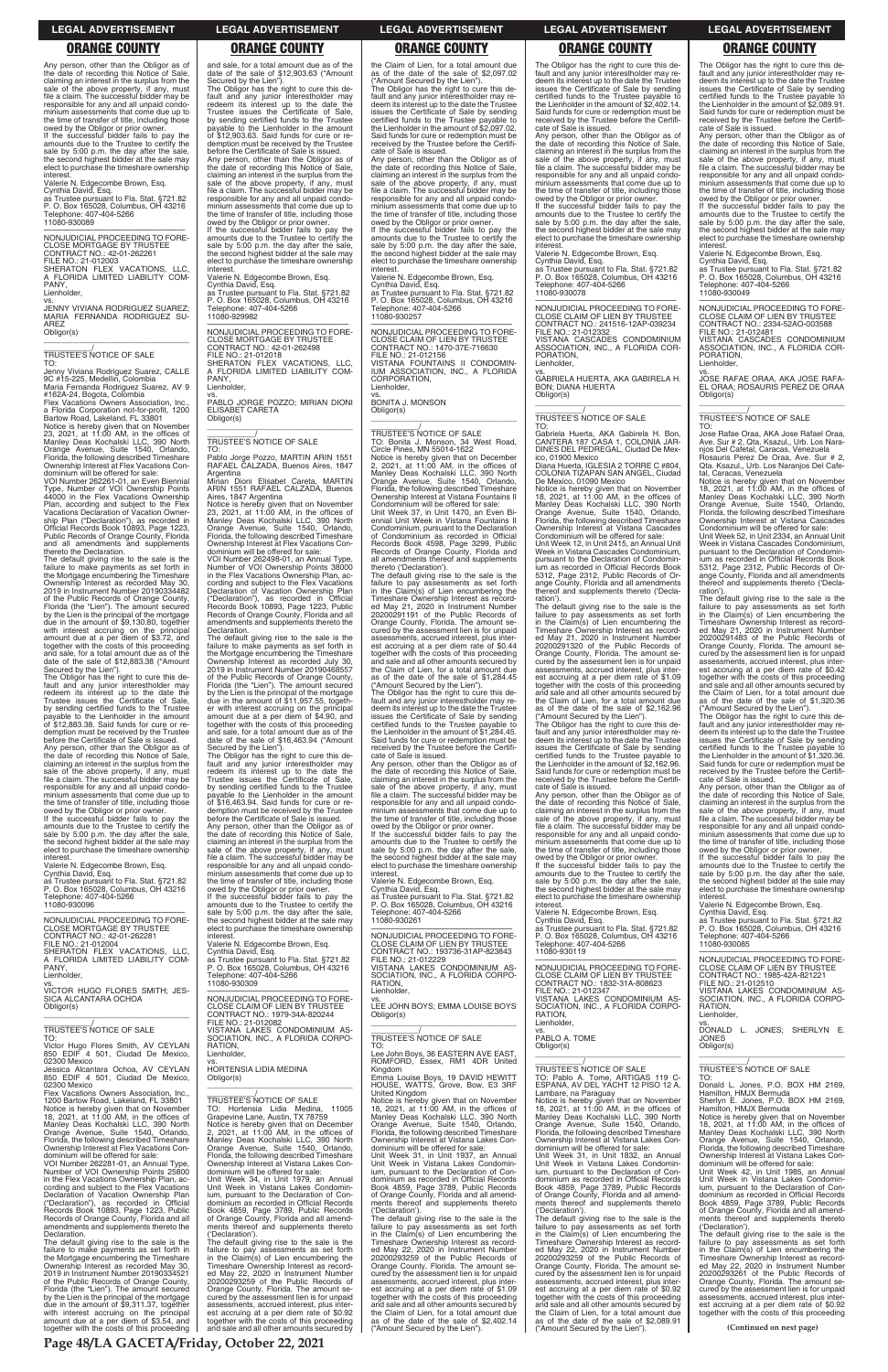and sale and all other amounts secured by the Claim of Lien, for a total amount due as of the date of the sale of \$2,114.16 ("Amount Secured by the Lien").

The Obligor has the right to cure this default and any junior interestholder may redeem its interest up to the date the Trustee issues the Certificate of Sale by sending certified funds to the Trustee payable to the Lienholder in the amount of \$2,114.16. Said funds for cure or redemption must be received by the Trustee before the Certifi-

cate of Sale is issued. Any person, other than the Obligor as of the date of recording this Notice of Sale, claiming an interest in the surplus from the sale of the above property, if any, must file a claim. The successful bidder may be responsible for any and all unpaid condominium assessments that come due up to the time of transfer of title, including those

owed by the Obligor or prior owner. If the successful bidder fails to pay the amounts due to the Trustee to certify the sale by 5:00 p.m. the day after the sale, the second highest bidder at the sale may elect to purchase the timeshare ownership interest.

Valerie N. Edgecombe Brown, Esq.

Cynthia David, Esq. as Trustee pursuant to Fla. Stat. §721.82 P. O. Box 165028, Columbus, OH 43216 Telephone: 407-404-5266 11080-930123

—————————————————— NONJUDICIAL PROCEEDING TO FORE-CLOSE CLAIM OF LIEN BY TRUSTEE CONTRACT NO.: 2513-26E-055673 FILE NO.: 21-012532 VISTANA CASCADES CONDOMINIUM ASSOCIATION, INC., A FLORIDA COR-

PORATION, Lienholder, vs. CESAR ARNALDO CALDERON DE VIL-LENA; GABRIELA YOICY ECHANDIA SILES

Obligor(s)

\_\_\_\_\_\_\_\_\_\_\_/ TRUSTEE'S NOTICE OF SALE

TO: Cesar Arnaldo Calderon De Villena, UR-BANIZACION GARIBALDI CALLE, NICA-RAGUA G-82, Moquegua, Peru Gabriela Yoicy Echandia Siles, URBAN-IZACION GARIBALDI CALLE, NICARA-GUA G-82, Moquegua, Peru

 $\overline{\phantom{a}}$  , and the set of the set of the set of the set of the set of the set of the set of the set of the set of the set of the set of the set of the set of the set of the set of the set of the set of the set of the s

Notice is hereby given that on November 18, 2021, at 11:00 AM, in the offices of Manley Deas Kochalski LLC, 390 North Orange Avenue, Suite 1540, Orlando, Florida, the following described Timeshare Ownership Interest at Vistana Cascades Condominium will be offered for sale:

Unit Week 26, in Unit 2513, an Even Bi-ennial Unit Week in Vistana Cascades Condominium, pursuant to the Declaration of Condominium as recorded in Official Records Book 5312, Page 2312, Public Records of Orange County, Florida and all amendments thereof and supplements thereto ('Declaration').

The default giving rise to the sale is the failure to pay assessments as set forth in the Claim(s) of Lien encumbering the Timeshare Ownership Interest as recorded May 21, 2020 in Instrument Number 20200291341 of the Public Records of Orange County, Florida. The amount se-cured by the assessment lien is for unpaid assessments, accrued interest, plus interest accruing at a per diem rate of \$0.44 together with the costs of this proceeding and sale and all other amounts secured by the Claim of Lien, for a total amount due as of the date of the sale of \$1,313.80 ("Amount Secured by the Lien").

The Obligor has the right to cure this default and any junior interestholder may re-deem its interest up to the date the Trustee issues the Certificate of Sale by sending certified funds to the Trustee payable to the Lienholder in the amount of \$1,313.80. Said funds for cure or redemption must be received by the Trustee before the Certificate of Sale is issued.

Any person, other than the Obligor as of the date of recording this Notice of Sale, claiming an interest in the surplus from the sale of the above property, if any, must file a claim. The successful bidder may be responsible for any and all unpaid condominium assessments that come due up to the time of transfer of title, including those

\_\_\_\_\_\_\_\_\_\_\_/ TRUSTEE'S NOTICE OF SALE TO: Jaime Triday, AVENIDA GASTON HAMEL 515 APT 501, RENACA, Vina Del Mar, V REGION Chile

owed by the Obligor or prior owner. If the successful bidder fails to pay the amounts due to the Trustee to certify the sale by 5:00 p.m. the day after the sale, the second highest bidder at the sale may elect to purchase the timeshare ownership interest.

Valerie N. Edgecombe Brown, Esq.

Cynthia David, Esq. as Trustee pursuant to Fla. Stat. §721.82 P. O. Box 165028, Columbus, OH 43216 Telephone: 407-404-5266 11080-930051

—————————————————— NONJUDICIAL PROCEEDING TO FORE-CLOSE CLAIM OF LIEN BY TRUSTEE

cured by the assessment lien is for unpaid assessments, accrued interest, plus interest accruing at a per diem rate of \$0.44 together with the costs of this proceeding and sale and all other amounts secured by the Claim of Lien, for a total amount due as of the date of the sale of \$1,309.00 ("Amount Secured by the Lien").

The Obligor has the right to cure this de-fault and any junior interestholder may redeem its interest up to the date the Trustee issues the Certificate of Sale by sending certified funds to the Trustee payable to the Lienholder in the amount of \$1,309.00. Said funds for cure or redemption must be received by the Trustee before the Certificate of Sale is issued.

Any person, other than the Obligor as of the date of recording this Notice of Sale, claiming an interest in the surplus from the sale of the above property, if any, must file a claim. The successful bidder may be responsible for any and all unpaid condominium assessments that come due up to the time of transfer of title, including those owed by the Obligor or prior owner.

If the successful bidder fails to pay the amounts due to the Trustee to certify the sale by 5:00 p.m. the day after the sale, the second highest bidder at the sale may elect to purchase the timeshare ownership

interest. Valerie N. Edgecombe Brown, Esq. Cynthia David, Esq. as Trustee pursuant to Fla. Stat. §721.82 P. O. Box 165028, Columbus, OH 43216 Telephone: 407-404-5266 11080-930174

—————————————————— NONJUDICIAL PROCEEDING TO FORE-CLOSE CLAIM OF LIEN BY TRUSTEE CONTRACT NO.: 1802-45E-804088 FILE NO.: 21-012876 VISTANA LAKES CONDOMINIUM AS-SOCIATION, INC., A FLORIDA CORPO-**RATION** Lienholder,

vs. JAIME TRIDAY Obligor(s) \_\_\_\_\_\_\_\_\_\_\_\_\_\_\_\_\_\_\_\_\_\_\_\_\_\_\_\_\_\_\_\_\_

> Any person, other than the Obligor as of the date of recording this Notice of Sale, claiming an interest in the surplus from the sale of the above property, if any, must file a claim. The successful bidder may be responsible for any and all unpaid condo-minium assessments that come due up to the time of transfer of title, including those

Notice is hereby given that on November 18, 2021, at 11:00 AM, in the offices of Manley Deas Kochalski LLC, 390 North Orange Avenue, Suite 1540, Orlando, Florida, the following described Timeshare Ownership Interest at Vistana Lakes Condominium will be offered for sale:

Unit Week 45, in Unit 1802, an Even Biennial Unit Week in Vistana Lakes Condominium, pursuant to the Declaration of Condominium as recorded in Official Records Book 4859, Page 3789, Public Records of Orange County, Florida and all amendments thereof and supplements thereto ('Declaration').

The default giving rise to the sale is the failure to pay assessments as set forth in the Claim(s) of Lien encumbering the Timeshare Ownership Interest as recorded May 22, 2020 in Instrument Number 20200293261 of the Public Records of Orange County, Florida. The amount secured by the assessment lien is for unpaid assessments, accrued interest, plus interest accruing at a per diem rate of \$0.46 together with the costs of this proceeding and sale and all other amounts secured by the Claim of Lien, for a total amount due as of the date of the sale of \$1,332.33 ("Amount Secured by the Lien").

The Obligor has the right to cure this de-fault and any junior interestholder may redeem its interest up to the date the Trustee issues the Certificate of Sale by sending certified funds to the Trustee payable to the Lienholder in the amount of \$1,332.33. Said funds for cure or redemption must be received by the Trustee before the Certificate of Sale is issued.

..<br>PANY Lienholder,

Any person, other than the Obligor as of the date of recording this Notice of Sale, claiming an interest in the surplus from the sale of the above property, if any, must file a claim. The successful bidder may be responsible for any and all unpaid condominium assessments that come due up to the time of transfer of title, including those owed by the Obligor or prior owner.

If the successful bidder fails to pay the amounts due to the Trustee to certify the sale by 5:00 p.m. the day after the sale, the second highest bidder at the sale may elect to purchase the timeshare ownership

interest. Valerie N. Edgecombe Brown, Esq. Cynthia David, Esq. as Trustee pursuant to Fla. Stat. §721.82 P. O. Box 165028, Columbus, OH 43216 Telephone: 407-404-5266 11080-930118

—————————————————— NONJUDICIAL PROCEEDING TO FORE-CLOSE CLAIM OF LIEN BY TRUSTEE CONTRACT NO.: 2522-14A-015627

est accruing at a per diem rate of \$0.88 together with the costs of this proceeding and sale and all other amounts secured by the Claim of Lien, for a total amount due as of the date of the sale of \$2,028.50 ("Amount Secured by the Lien").

The Obligor has the right to cure this de-fault and any junior interestholder may re-deem its interest up to the date the Trustee issues the Certificate of Sale by sending certified funds to the Trustee payable to the Lienholder in the amount of \$2,028.50. Said funds for cure or redemption must be received by the Trustee before the Certificate of Sale is issued. Any person, other than the Obligor as of the date of recording this Notice of Sale,

> owed by the Obligor or prior owner. If the successful bidder fails to pay the amounts due to the Trustee to certify the sale by 5:00 p.m. the day after the sale, the second highest bidder at the sale may elect to purchase the timeshare ownership **interest**

claiming an interest in the surplus from the sale of the above property, if any, must file a claim. The successful bidder may be responsible for any and all unpaid condominium assessments that come due up to the time of transfer of title, including those owed by the Obligor or prior owner. If the successful bidder fails to pay the

amounts due to the Trustee to certify the sale by 5:00 p.m. the day after the sale, the second highest bidder at the sale may elect to purchase the timeshare ownership interest.

Valerie N. Edgecombe Brown, Esq. Cynthia David, Esq. as Trustee pursuant to Fla. Stat. §721.82 P. O. Box 165028, Columbus, OH 43216 Telephone: 407-404-5266 11080-930054

—————————————————— NONJUDICIAL PROCEEDING TO FORE-CLOSE CLAIM OF LIEN BY TRUSTEE CONTRACT NO.: 2124-12E-040353 FILE NO.: 21-013267 VISTANA CASCADES CONDOMINIUM ASSOCIATION, INC., A FLORIDA COR-PORATION, Lienholder,

vs. ALEJANDRO ACON; LAURA CARDE-NAS, AKA L. M. CARDENAS A. Obligor(s) \_\_\_\_\_\_\_\_\_\_\_\_\_\_\_\_\_\_\_\_\_\_\_\_\_\_\_\_\_\_\_\_\_

### \_\_\_\_\_\_\_\_\_\_\_/ TRUSTEE'S NOTICE OF SALE TO:

Alejandro Acon, PINARES DE CURRI-DAVAD DE LA FARMACI, FISCHEL 200 NORTE & 225 ESTE, San Jose, Costa Rica

Laura Cardenas, AKA L. M. Cardenas A., PINARES DE CURRIDAVAD DE LA FARMACI, FISCHEL 200 NORTE & 225 ESTE, San Jose, Costa Rica

Notice is hereby given that on December 2, 2021, at 11:00 AM, in the offices of Manley Deas Kochalski LLC, 390 North Orange Avenue, Suite 1540, Orlando, Florida, the following described Timeshare Ownership Interest at Vistana Cascades Condominium will be offered for sale: Unit Week 12, in Unit 2124, an Even Bi-ennial Unit Week in Vistana Cascades Condominium, pursuant to the Declaration of Condominium as recorded in Official Records Book 5312, Page 2312, Public Records of Orange County, Florida and all amendments thereof and supplements thereto ('Declaration').

The default giving rise to the sale is the failure to pay assessments as set forth<br>Timeshare Ownership Interest as record-<br>Ed May 21, 2020 in Instrument Number<br>20200291320 of the Public Records of Orange County, Florida. The amount se-cured by the assessment lien is for unpaid assessments, accrued interest, plus interest accruing at a per diem rate of \$0.44 together with the costs of this proceeding and sale and all other amounts secured by the Claim of Lien, for a total amount due as of the date of the sale of \$1,327.25

("Amount Secured by the Lien"). The Obligor has the right to cure this default and any junior interestholder may redeem its interest up to the date the Trustee issues the Certificate of Sale by sending certified funds to the Trustee payable to the Lienholder in the amount of \$1,327.25. Said funds for cure or redemption must be received by the Trustee before the Certificate of Sale is issued.

owed by the Obligor or prior owner. If the successful bidder fails to pay the amounts due to the Trustee to certify the sale by 5:00 p.m. the day after the sale, the second highest bidder at the sale may elect to purchase the timeshare ownership interest. Michael E. Carleton, Esq. as Trustee pursuant to Fla. Stat. §721.82 P. O. Box 165028, Columbus, OH 43216

Telephone: 407-404-5266 11080-930191

| CLOSE CLAIM OF LIEN BY TRUSTEE<br>CONTRACT NO.: 2759-180-030327<br>FILE NO.: 21-012860<br>VISTANA CASCADES CONDOMINIUM<br>ASSOCIATION, INC., A FLORIDA COR-<br>PORATION.<br>Lienholder.<br>ORANGEL NUNEZ, AKA O. NUNEZ<br><b>GRATEROL: ORAIDA DE NUNEZ</b><br>Obligor(s)<br>TRUSTEE'S NOTICE OF SALE<br>TO:<br>Orangel Nunez, AKA O. Nunez Graterol,<br>Urb San Bosco, Calle Esther De Anez,<br>#02, Coro Falcon, Venezuela<br>Oraida De Nunez, Urb San Bosco, Calle<br>Esther De Anez, #02, Coro Falcon, Ven-<br>ezuela<br>Notice is hereby given that on November<br>23. 2021. at 11:00 AM, in the offices of<br>Manley Deas Kochalski LLC, 390 North<br>Orange Avenue, Suite 1540, Orlando,<br>Florida, the following described Timeshare<br>Ownership Interest at Vistana Cascades<br>Condominium will be offered for sale:<br>Unit Week 18, in Unit 2759, an Odd Bi-<br>ennial Unit Week in Vistana Cascades<br>Condominium, pursuant to the Declaration<br>of Condominium as recorded in Official<br>Records Book 5312, Page 2312, Public<br>Records of Orange County, Florida and<br>all amendments thereof and supplements<br>thereto ('Declaration').<br>The default giving rise to the sale is the<br>failure to pay assessments as set forth<br>in the Claim(s) of Lien encumbering the | CONTRACT NO.: 2522-14A-015627<br>FILE NO.: 21-012940<br>VISTANA CASCADES CONDOMINIUM<br>ASSOCIATION, INC., A FLORIDA COR-<br>PORATION.<br>Lienholder,<br>VS.<br>CARLOS L. VALVERDE; JOSE A. VAL-<br><b>VERDE</b><br>Obligor(s)<br>TRUSTEE'S NOTICE OF SALE<br>TO:<br>Carlos L. Valverde, P.O. BOX 156-1000.<br>San Jose, 1000 Costa Rica<br>Jose A. Valverde, PO BOX 356-1150 LA<br>URUCA, San Jose, Costa Rica<br>Notice is hereby given that on November<br>18, 2021, at 11:00 AM, in the offices of<br>Manley Deas Kochalski LLC, 390 North<br>Orange Avenue, Suite 1540, Orlando,<br>Florida, the following described Timeshare<br>Ownership Interest at Vistana Cascades<br>Condominium will be offered for sale:<br>Unit Week 14. in Unit 2522, an Annual Unit<br>Week in Vistana Cascades Condominium.<br>pursuant to the Declaration of Condomin-<br>jum as recorded in Official Records Book<br>5312, Page 2312, Public Records of Or-<br>ange County, Florida and all amendments<br>thereof and supplements thereto ('Decla-<br>ration').<br>The default giving rise to the sale is the<br>failure to pay assessments as set forth<br>in the Claim(s) of Lien encumbering the<br>Timeshare Ownership Interest as record-<br>ed May 21, 2020 in Instrument Number<br>20200291962 of the Public Records of | NONJUDICIAL PROCEEDING TO FORE-<br>CLOSE CLAIM OF LIEN BY TRUSTEE<br>CONTRACT NO.: 2540-08A-014417<br>FILE NO.: 21-013293<br>VISTANA CASCADES CONDOMINIUM<br>ASSOCIATION, INC., A FLORIDA COR-<br>PORATION.<br>Lienholder,<br>VS.<br><b>LIDIA BEATRIZ PRETI</b><br>Obligor(s)<br>TRUSTEE'S NOTICE OF SALE<br>TO: Lidia Beatriz Preti, CALLE RONDEAU<br>1871, Barrio Adolfo Sordeaux, Argentina<br>Notice is hereby given that on November<br>18, 2021, at 11:00 AM, in the offices of<br>Manley Deas Kochalski LLC, 390 North<br>Orange Avenue, Suite 1540, Orlando,<br>Florida, the following described Timeshare<br>Ownership Interest at Vistana Cascades<br>Condominium will be offered for sale:<br>Unit Week 08. in Unit 2540, an Annual Unit<br>Week in Vistana Cascades Condominium.<br>pursuant to the Declaration of Condomin-<br>jum as recorded in Official Records Book<br>5312, Page 2312, Public Records of Or-<br>ange County, Florida and all amendments<br>thereof and supplements thereto ('Decla-<br>ration').<br>The default giving rise to the sale is the<br>failure to pay assessments as set forth<br>in the Claim(s) of Lien encumbering the<br>Timeshare Ownership Interest as record-<br>ed May 21, 2020 in Instrument Number<br>2020291388 of the Public Records of<br>Orange County, Florida. The amount se- | CONTRACT NO.: 2280-34A-037094<br>FILE NO.: 21-013324<br>VISTANA CASCADES CONDOMINIUM<br>ASSOCIATION. INC., A FLORIDA COR-<br>PORATION.<br>Lienholder,<br>VS.<br>CHRISTOPHER IGWE: PAMELA IGWE.<br>AKA P. PA H. IGWE<br>Obligor(s)<br>TRUSTEE'S NOTICE OF SALE<br>TO:<br>Christopher Igwe, 4 AVENUE LEON MO-<br>RANE, Montesson, 78360 France<br>Pamela Igwe, AKA P. Pa H. Igwe, 4 AVE-<br>NUE LEON MORANE, Montesson, 78360<br>France<br>Notice is hereby given that on November<br>18, 2021, at $11:00$ AM, in the offices of<br>Manley Deas Kochalski LLC, 390 North<br>Orange Avenue, Suite 1540, Orlando,<br>Florida, the following described Timeshare<br>Ownership Interest at Vistana Cascades<br>Condominium will be offered for sale:<br>Unit Week 34, in Unit 2280, an Annual Unit<br>Week in Vistana Cascades Condominium,<br>pursuant to the Declaration of Condomin-<br>ium as recorded in Official Records Book<br>5312, Page 2312, Public Records of Or-<br>ange County, Florida and all amendments<br>thereof and supplements thereto ('Decla-<br>ration').<br>The default giving rise to the sale is the<br>failure to pay assessments as set forth<br>in the Claim(s) of Lien encumbering the<br>Timeshare Ownership Interest as record- | NONJUDICIAL PROCEEDING TO FORE-<br><b>CLOSE MORTGAGE BY TRUSTEE</b><br>CONTRACT NO.: 42-01-251973<br>FILE NO.: 21-013351<br>SHERATON FLEX VACATIONS. LLC.<br>A FLORIDA LIMITED LIABILITY COM-<br>PANY.<br>Lienholder,<br>VS.<br>AUGUSTO DAMIAN VIZZIA; CHANTAL<br><b>CYNTHIA KITROSER</b><br>Obligor(s)<br>TRUSTEE'S NOTICE OF SALE<br>TO:<br>Augusto Damian Vizzia, JURAMENTO<br>1865 5 PISO A, Buenos Aires, Buenos<br>Aires 1428 Argentina<br>Chantal Cynthia Kitroser, JURAMENTO<br>1865 5 PISO A, Buenos Aires, Buenos<br>Aires 1428 Argentina<br>Flex Vacations Owners Association. Inc<br>a Florida Corporation not-for-profit, 1200<br>Bartow Road, Lakeland, FL 33801<br>Notice is hereby given that on December<br>2, 2021, at 11:00 AM, in the offices of<br>Manley Deas Kochalski LLC, 390 North<br>Orange Avenue, Suite 1540, Orlando,<br>Florida, the following described Timeshare<br>Ownership Interest at Flex Vacations Con-<br>dominium will be offered for sale:<br>VOI Number 251973-01, an Annual Type,<br>Number of VOI Ownership Points 51700<br>in the Flex Vacations Ownership Plan, ac-<br>cording and subject to the Flex Vacations<br>Declaration of Vacation Ownership Plan<br>("Declaration"), as recorded in Official<br>Records Book 10893, Page 1223, Public |
|----------------------------------------------------------------------------------------------------------------------------------------------------------------------------------------------------------------------------------------------------------------------------------------------------------------------------------------------------------------------------------------------------------------------------------------------------------------------------------------------------------------------------------------------------------------------------------------------------------------------------------------------------------------------------------------------------------------------------------------------------------------------------------------------------------------------------------------------------------------------------------------------------------------------------------------------------------------------------------------------------------------------------------------------------------------------------------------------------------------------------------------------------------------------------------------------------------------------------------------------------------------------------------------------------|--------------------------------------------------------------------------------------------------------------------------------------------------------------------------------------------------------------------------------------------------------------------------------------------------------------------------------------------------------------------------------------------------------------------------------------------------------------------------------------------------------------------------------------------------------------------------------------------------------------------------------------------------------------------------------------------------------------------------------------------------------------------------------------------------------------------------------------------------------------------------------------------------------------------------------------------------------------------------------------------------------------------------------------------------------------------------------------------------------------------------------------------------------------------------------------------------------------------------------------------------------------------------------------------------------------------|--------------------------------------------------------------------------------------------------------------------------------------------------------------------------------------------------------------------------------------------------------------------------------------------------------------------------------------------------------------------------------------------------------------------------------------------------------------------------------------------------------------------------------------------------------------------------------------------------------------------------------------------------------------------------------------------------------------------------------------------------------------------------------------------------------------------------------------------------------------------------------------------------------------------------------------------------------------------------------------------------------------------------------------------------------------------------------------------------------------------------------------------------------------------------------------------------------------------------------------------------------------------------------------------------------------------------------------------|------------------------------------------------------------------------------------------------------------------------------------------------------------------------------------------------------------------------------------------------------------------------------------------------------------------------------------------------------------------------------------------------------------------------------------------------------------------------------------------------------------------------------------------------------------------------------------------------------------------------------------------------------------------------------------------------------------------------------------------------------------------------------------------------------------------------------------------------------------------------------------------------------------------------------------------------------------------------------------------------------------------------------------------------------------------------------------------------------------------------------------------------------------------------------------------------------------------------------------------------------------|------------------------------------------------------------------------------------------------------------------------------------------------------------------------------------------------------------------------------------------------------------------------------------------------------------------------------------------------------------------------------------------------------------------------------------------------------------------------------------------------------------------------------------------------------------------------------------------------------------------------------------------------------------------------------------------------------------------------------------------------------------------------------------------------------------------------------------------------------------------------------------------------------------------------------------------------------------------------------------------------------------------------------------------------------------------------------------------------------------------------------------------------------------------------------------------------------------------------------------------------------------------------------------------------|
| Timeshare Ownership Interest as record-<br>ed May 21, 2020 in Instrument Number<br>20200291959 of the Public Records of                                                                                                                                                                                                                                                                                                                                                                                                                                                                                                                                                                                                                                                                                                                                                                                                                                                                                                                                                                                                                                                                                                                                                                            | Orange County, Florida. The amount se-<br>cured by the assessment lien is for unpaid<br>assessments, accrued interest, plus inter-                                                                                                                                                                                                                                                                                                                                                                                                                                                                                                                                                                                                                                                                                                                                                                                                                                                                                                                                                                                                                                                                                                                                                                                 | cured by the assessment lien is for unpaid<br>assessments, accrued interest, plus inter-<br>est accruing at a per diem rate of \$0.88                                                                                                                                                                                                                                                                                                                                                                                                                                                                                                                                                                                                                                                                                                                                                                                                                                                                                                                                                                                                                                                                                                                                                                                                      | ed May 21, 2020 in Instrument Number<br>20200291965 of the Public Records of<br>Orange County, Florida. The amount se-                                                                                                                                                                                                                                                                                                                                                                                                                                                                                                                                                                                                                                                                                                                                                                                                                                                                                                                                                                                                                                                                                                                                     | Records of Orange County, Florida and all<br>(Continued on next page)                                                                                                                                                                                                                                                                                                                                                                                                                                                                                                                                                                                                                                                                                                                                                                                                                                                                                                                                                                                                                                                                                                                                                                                                                          |

# Orange County, Florida. The amount se-**ORANGE COUNTY ORANGE COUNTY ORANGE COUNTY ORANGE COUNTY ORANGE COUNTY**

together with the costs of this proceeding and sale and all other amounts secured by the Claim of Lien, for a total amount due as of the date of the sale of \$2,004.25 ("Amount Secured by the Lien").

The Obligor has the right to cure this de-fault and any junior interestholder may re-deem its interest up to the date the Trustee

issues the Certificate of Sale by sending certified funds to the Trustee payable to the Lienholder in the amount of \$2,004.25. Said funds for cure or redemption must be received by the Trustee before the Certifi-

cate of Sale is issued.

**interest** 

Any person, other than the Obligor as of the date of recording this Notice of Sale, claiming an interest in the surplus from the

sale of the above property, if any, must file a claim. The successful bidder may be responsible for any and all unpaid condo-

minium assessments that come due up to the time of transfer of title, including those owed by the Obligor or prior owner.

If the successful bidder fails to pay the amounts due to the Trustee to certify the sale by 5:00 p.m. the day after the sale, the second highest bidder at the sale may elect to purchase the timeshare ownership

Valerie N. Edgecombe Brown, Esq. Cynthia David, Esq. as Trustee pursuant to Fla. Stat. §721.82

P. O. Box 165028, Columbus, OH 43216 Telephone: 407-404-5266 11080-930091

—————————————————— NONJUDICIAL PROCEEDING TO FORE-CLOSE MORTGAGE BY TRUSTEE CONTRACT NO.: 42-01-266055 FILE NO.: 21-013322 SHERATON FLEX VACATIONS, LLC, A FLORIDA LIMITED LIABILITY COM-

vs. DIEGO SEBASTIAN FERNANDEZ

Obligor(s)

Argentina<br>Notice is h

\_\_\_\_\_\_\_\_\_\_\_\_\_\_\_\_\_\_\_\_\_\_\_\_\_\_\_\_\_\_\_\_\_ \_\_\_\_\_\_\_\_\_\_\_/ TRUSTEE'S NOTICE OF SALE

TO: Diego Sebastian Fernandez, Ruta 2 Km46 Club De Campo, La Candida Lote 15n, Arturo Segui, BUENOS AIRES 1895

Notice is hereby given that on November 23, 2021, at 11:00 AM, in the offices of Manley Deas Kochalski LLC, 390 North Orange Avenue, Suite 1540, Orlando, Florida, the following described Timeshare

Ownership Interest at Flex Vacations Con-dominium will be offered for sale: VOI Number 266055-01, an Annual Type,

Number of VOI Ownership Points 38000 in the Flex Vacations Ownership Plan, ac-cording and subject to the Flex Vacations

Declaration of Vacation Ownership Plan ("Declaration"), as recorded in Official Records Book 10893, Page 1223, Public Records of Orange County, Florida and all amendments and supplements thereto the

Declaration.

The default giving rise to the sale is the failure to make payments as set forth in the Mortgage encumbering the Time-

share Ownership Interest as recorded September 6, 2019 in Instrument Number 20190552110 of the Public Records of

Orange County, Florida (the "Lien"). The amount secured by the Lien is the prin-cipal of the mortgage due in the amount

of \$12,041.77, together with interest ac-cruing on the principal amount due at a per diem of \$4.94, and together with the

costs of this proceeding and sale, for a to-tal amount due as of the date of the sale of \$16,501.20 ("Amount Secured by the Lien"). The Obligor has the right to cure this default and any junior interestholder may redeem its interest up to the date the Trustee issues the Certificate of Sale, by sending certified funds to the Trustee payable to the Lienholder in the amount of \$16,501.20. Said funds for cure or redemption must be received by the Trustee before the Certificate of Sale is issued. Any person, other than the Obligor as of the date of recording this Notice of Sale, claiming an interest in the surplus from the sale of the above property, if any, must file a claim. The successful bidder may be

responsible for any and all unpaid condo-minium assessments that come due up to the time of transfer of title, including those

owed by the Obligor or prior owner. If the successful bidder fails to pay the amounts due to the Trustee to certify the

sale by 5:00 p.m. the day after the sale, the second highest bidder at the sale may elect to purchase the timeshare ownership

Valerie N. Edgecombe Brown, Esq. Cynthia David, Esq.

as Trustee pursuant to Fla. Stat. §721.82 P. O. Box 165028, Columbus, OH 43216 Telephone: 407-404-5266 11080-930104

**interest** 

—————————————————— NONJUDICIAL PROCEEDING TO FORE-CLOSE CLAIM OF LIEN BY TRUSTEE CONTRACT NO.: 2280-34A-037094

cured by the assessment lien is for unpaid assessments, accrued interest, plus inter-est accruing at a per diem rate of \$0.88 together with the costs of this proceeding and sale and all other amounts secured by the Claim of Lien, for a total amount due as of the date of the sale of \$2,029.50

("Amount Secured by the Lien"). The Obligor has the right to cure this de-fault and any junior interestholder may redeem its interest up to the date the Trustee issues the Certificate of Sale by sending certified funds to the Trustee payable to the Lienholder in the amount of \$2,029.50. Said funds for cure or redemption must be received by the Trustee before the Certifi-

cate of Sale is issued. Any person, other than the Obligor as of the date of recording this Notice of Sale, claiming an interest in the surplus from the sale of the above property, if any, must file a claim. The successful bidder may be responsible for any and all unpaid condo-minium assessments that come due up to the time of transfer of title, including those

Valerie N. Edgecombe Brown, Esq.

Cynthia David, Esq.

as Trustee pursuant to Fla. Stat. §721.82 P. O. Box 165028, Columbus, OH 43216 Telephone: 407-404-5266 11080-930117

—————————————————— NONJUDICIAL PROCEEDING TO FORE-CLOSE CLAIM OF LIEN BY TRUSTEE CONTRACT NO.: 2129-16O-002472 FILE NO.: 21-013347 VISTANA CASCADES CONDOMINIUM ASSOCIATION, INC., A FLORIDA COR-PORATION,

Lienholder,

vs. JESSE A. BURKE, III; KIMBERLY M. DANNA Obligor(s) \_\_\_\_\_\_\_\_\_\_\_\_\_\_\_\_\_\_\_\_\_\_\_\_\_\_\_\_\_\_\_\_\_

\_\_\_\_\_\_\_\_\_\_\_/ TRUSTEE'S NOTICE OF SALE

TO: Jesse A. Burke, III, P.O. Box 70162, Balti-

more, MD 21237 Kimberly M. Danna, P.O. Box 70162, Baltimore, MD 21237

Notice is hereby given that on November 23, 2021, at 11:00 AM, in the offices of Manley Deas Kochalski LLC, 390 North Orange Avenue, Suite 1540, Orlando, Florida, the following described Timeshare Ownership Interest at Vistana Cascades Condominium will be offered for sale: Unit Week 16, in Unit 2129, an Odd Bi-

ennial Unit Week in Vistana Cascades Condominium, pursuant to the Declaration of Condominium as recorded in Official Records Book 5312, Page 2312, Public Records of Orange County, Florida and all amendments thereof and supplements

thereto ('Declaration'). The default giving rise to the sale is the failure to pay assessments as set forth in the Claim(s) of Lien encumbering the Timeshare Ownership Interest as record-ed May 21, 2020 in Instrument Number 20200291962 of the Public Records of Orange County, Florida. The amount se-cured by the assessment lien is for unpaid assessments, accrued interest, plus inter-est accruing at a per diem rate of \$0.44 together with the costs of this proceeding and sale and all other amounts secured by the Claim of Lien, for a total amount due as of the date of the sale of \$1,269.70

("Amount Secured by the Lien"). The Obligor has the right to cure this de-fault and any junior interestholder may redeem its interest up to the date the Trustee issues the Certificate of Sale by sending certified funds to the Trustee payable to the Lienholder in the amount of \$1,269.70. Said funds for cure or redemption must be received by the Trustee before the Certifi-

cate of Sale is issued. Any person, other than the Obligor as of the date of recording this Notice of Sale, claiming an interest in the surplus from the sale of the above property, if any, must file a claim. The successful bidder may be responsible for any and all unpaid condo-minium assessments that come due up to the time of transfer of title, including those

owed by the Obligor or prior owner. If the successful bidder fails to pay the amounts due to the Trustee to certify the sale by 5:00 p.m. the day after the sale, the second highest bidder at the sale may elect to purchase the timeshare ownership interest.

Valerie N. Edgecombe Brown, Esq. Cynthia David, Esq.

as Trustee pursuant to Fla. Stat. §721.82 P. O. Box 165028, Columbus, OH 43216 Telephone: 407-404-5266 11080-930304

—————————————————— NONJUDICIAL PROCEEDING TO FORE-

**LA GACETA/Friday, October 22, 2021/Page 49**

### **LEGAL ADVERTISEMENT LEGAL ADVERTISEMENT LEGAL ADVERTISEMENT LEGAL ADVERTISEMENT LEGAL ADVERTISEMENT**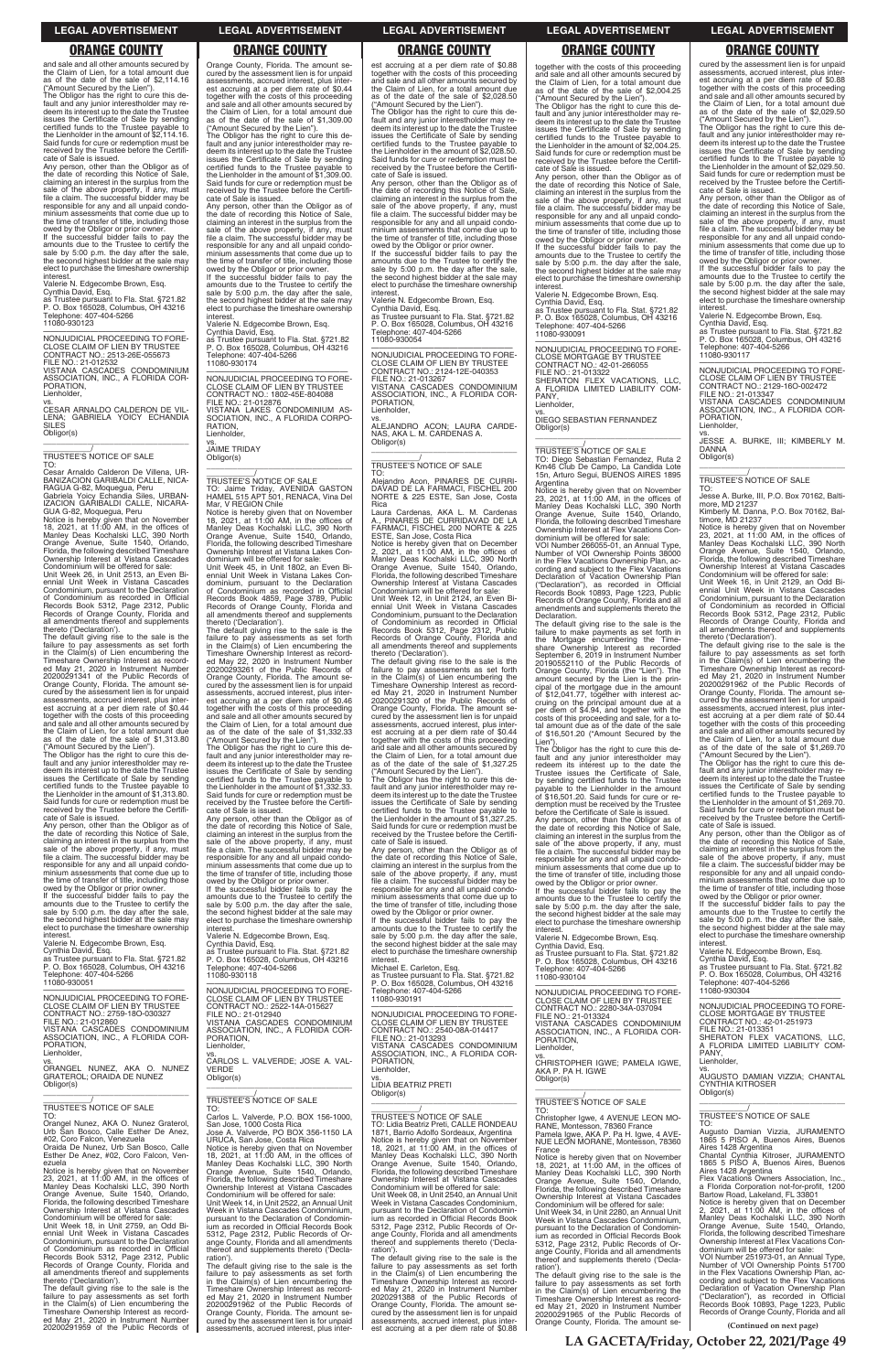**Page 50/LA GACETA/Friday, October 22, 2021**

The default giving rise to the sale is the failure to make payments as set forth in the Mortgage encumbering the Timeshare Ownership Interest as recorded Sep-tember 10, 2018 in Instrument Number 20180535620 of the Public Records of Orange County, Florida (the "Lien"). The amount secured by the Lien is the prin-cipal of the mortgage due in the amount of \$15,065.22, together with interest ac-cruing on the principal amount due at a per diem of \$4.82, and together with the costs of this proceeding and sale, for a to-tal amount due as of the date of the sale of \$19,614.96 ("Amount Secured by the Lien")

amendments and supplements thereto the Declaration.

The Obligor has the right to cure this de-fault and any junior interestholder may redeem its interest up to the date the Trustee issues the Certificate of Sale, by sending certified funds to the Trustee payable to the Lienholder in the amount of \$19,614.96. Said funds for cure or redemption must be received by the Trustee before the Certificate of Sale is issued.

Any person, other than the Obligor as of the date of recording this Notice of Sale, claiming an interest in the surplus from the sale of the above property, if any, must file a claim. The successful bidder may be responsible for any and all unpaid condominium assessments that come due up to the time of transfer of title, including those

Notice is hereby given that on November<br>23, 2021, at 11:00 AM, in the offices of<br>Manley Deas Kochalski LLC, 390 North<br>Orange Avenue, Suite 1540, Orlando,<br>Florida, the following described Timeshare Ownership Interest at Flex Vacations Con-

The default giving rise to the sale is the failure to make payments as set forth in the Mortgage encumbering the Timeshare Ownership Interest as recorded<br>November 29, 2018 in Instrument Number<br>20180688777 of the Public Records of<br>Orange County, Florida (the "Lien"). The<br>amount secured by the Lien is the prin-<br>cipal of the mortgage due in of \$8,915.39, together with interest ac-cruing on the principal amount due at a per diem of \$3.33, and together with the costs of this proceeding and sale, for a to-tal amount due as of the date of the sale of \$12,308.42 ("Amount Secured by the Lien")

owed by the Obligor or prior owner. If the successful bidder fails to pay the amounts due to the Trustee to certify the sale by 5:00 p.m. the day after the sale, the second highest bidder at the sale may elect to purchase the timeshare ownership interest.

Valerie N. Edgecombe Brown, Esq. Cynthia David, Esq. as Trustee pursuant to Fla. Stat. §721.82 P. O. Box 165028, Columbus, OH 43216 Telephone: 407-404-5266 11080-930316

—————————————————— NONJUDICIAL PROCEEDING TO FORE-CLOSE MORTGAGE BY TRUSTEE CONTRACT NO.: 42-01-254736 FILE NO.: 21-013372 SHERATON FLEX VACATIONS, LLC, A FLORIDA LIMITED LIABILITY COM-PANY, Lienholder,

vs. SHANNON BRIAR BURNS Obligor(s)

# \_\_\_\_\_\_\_\_\_\_\_/ TRUSTEE'S NOTICE OF SALE

TO: Shannon Briar Burns, 609 BELGIAN DRIVE, Bear, DE 19701

 $\overline{\phantom{a}}$  , and the set of the set of the set of the set of the set of the set of the set of the set of the set of the set of the set of the set of the set of the set of the set of the set of the set of the set of the s

Flex Vacations Owners Association, Inc., a Florida Corporation not-for-profit, 1200 Bartow Road, Lakeland, FL 33801

VOI Number 251547-01, an Annual Type, Number of VOI Ownership Points 37000 in the Flex Vacations Ownership Plan, according and subject to the Flex Vacations Declaration of Vacation Ownership Plan ("Declaration"), as recorded in Official Records Book 10893, Page 1223, Public Records of Orange County, Florida and all amendments and supplements thereto the **Declaration** 

dominium will be offered for sale: VOI Number 254736-01, an Even Biennial Type, Number of VOI Ownership Points 44000 in the Flex Vacations Ownership Plan, according and subject to the Flex Vacations Declaration of Vacation Ownership Plan ("Declaration"), as recorded in Official Records Book 10893, Page 1223, Public Records of Orange County, Florida and all amendments and supplements thereto the Declaration.

The Obligor has the right to cure this de-fault and any junior interestholder may redeem its interest up to the date the Trustee issues the Certificate of Sale, by sending certified funds to the Trustee payable to the Lienholder in the amount of \$12,308.42. Said funds for cure or re-demption must be received by the Trustee before the Certificate of Sale is issued.

### TO:<br>Everson Everson Teixeira De Oliveira, RUA MARLIO FERNANDES, 166 APTO. 1701 - GUARARAPES, Fortaleza, Ceara 60810.025 Brazil

Any person, other than the Obligor as of the date of recording this Notice of Sale, claiming an interest in the surplus from the sale of the above property, if any, must file a claim. The successful bidder may be responsible for any and all unpaid condominium assessments that come due up to the time of transfer of title, including those owed by the Obligor or prior owner.

**Flex Vacations Owners Association, Inc.** a Florida Corporation not-for-profit, 1200

The default giving rise to the sale is the failure to make payments as set forth in the Mortgage encumbering the Timeshare Ownership Interest as recorded Sep-Ownership Interest as recorded September 10, 2018 in Instrument Number 20180533116 of the Public Records of Orange County, Florida (the "Lien"). The amount secured by the Lien is the principal of the mortgage due in the amount of \$12,521.04, together with interest accruing on the principal amount due at a per diem of \$5.00, and together with the costs of this proceeding and sale, for a total amount due as of the date of the sale of \$17,372.57 ("Amount Secured by the Lien").

> amounts due to the Trustee to certify the sale by 5:00 p.m. the day after the sale, the second highest bidder at the sale may elect to purchase the timeshare ownership interest

The Obligor has the right to cure this de-fault and any junior interestholder may redeem its interest up to the date the Trustee issues the Certificate of Sale, by sending certified funds to the Trustee payable to the Lienholder in the amount of \$17,372.57. Said funds for cure or redemption must be received by the Trustee before the Certificate of Sale is issued. Any person, other than the Obligor as of the date of recording this Notice of Sale, claiming an interest in the surplus from the sale of the above property, if any, must file a claim. The successful bidder may be responsible for any and all unpaid condominium assessments that come due up to the time of transfer of title, including those owed by the Obligor or prior owner. If the successful bidder fails to pay the amounts due to the Trustee to certify the sale by 5:00 p.m. the day after the sale, the second highest bidder at the sale may elect to purchase the timeshare ownership

interest. Valerie N. Edgecombe Brown, Esq.

Cynthia David, Esq. as Trustee pursuant to Fla. Stat. §721.82 P. O. Box 165028, Columbus, OH 43216 Telephone: 407-404-5266 11080-930044

—————————————————— NONJUDICIAL PROCEEDING TO FORE-CLOSE MORTGAGE BY TRUSTEE CONTRACT NO.: 42-01-257622 FILE NO.: 21-013378 SHERATON FLEX VACATIONS, LLC, A FLORIDA LIMITED LIABILITY COM-PANY, Lienholder,

vs. EVERSON TEIXEIRA DE OLIVEIRA; WALESKA RABELO CAVALCANTE DE **OLIVEIRA** Obligor(s) \_\_\_\_\_\_\_\_\_\_\_\_\_\_\_\_\_\_\_\_\_\_\_\_\_\_\_\_\_\_\_\_\_

\_\_\_\_\_\_\_\_\_\_\_/ TRUSTEE'S NOTICE OF SALE

Waleska Rabelo Cavalcante De Oliveira, RUA MARLIO FERNANDES, 166 APTO. 1701 - GURARAPES, Fortaleza, 60810.025 Brazil

Bartow Road, Lakeland, FL 33801 Notice is hereby given that on November 23, 2021, at 11:00 AM, in the offices of Manley Deas Kochalski LLC, 390 North Orange Avenue, Suite 1540, Orlando, Florida, the following described Timeshare Ownership Interest at Flex Vacations Con-dominium will be offered for sale:

Maria Augusta Bastos Torres, RUA JOR-NALISTA WILSON, BARROS XAVIER NALISTA WILSON, BARROS XAVIER<br>NO 35 CASA 2, Rio De Janeiro, 22790-

Flex Vacations Owners Association, a Florida Corporation not-for-profit, 1200 Bartow Road, Lakeland, FL 33801

VOI Number 257622-01, an Annual Type, Number of VOI Ownership Points 25800 in the Flex Vacations Ownership Plan, according and subject to the Flex Vacations Declaration of Vacation Ownership Plan ("Declaration"), as recorded in Official Records Book 10893, Page 1223, Public Records of Orange County, Florida and all amendments and supplements thereto the Declaration.

The default giving rise to the sale is the failure to make payments as set forth in the Mortgage encumbering the Timeshare Ownership Interest as recorded January 31, 2019 in Instrument Number 20190064553 of the Public Records of Orange County, Florida (the "Lien"). The amount secured by the Lien is the principal of the mortgage due in the amount of \$8,028.09, together with interest ac-cruing on the principal amount due at a per diem of \$2.59, and together with the costs of this proceeding and sale, for a to-tal amount due as of the date of the sale of \$10,772.11 ("Amount Secured by the Lien") Lien"). The Obligor has the right to cure this de-

fault and any junior interestholder may

Obligor(s) \_\_\_\_\_\_\_\_\_\_\_\_\_\_\_\_\_\_\_\_\_\_\_\_\_\_\_\_\_\_\_\_\_

\_\_\_\_\_\_\_\_\_\_\_/ TRUSTEE'S NOTICE OF SALE

owed by the Obligor or prior owner. If the successful bidder fails to pay the amounts due to the Trustee to certify the sale by 5:00 p.m. the day after the sale, the second highest bidder at the sale may elect to purchase the timeshare ownership interest

TO: Miguel Angel Marquez Colasso, LUIS CORRECH 966, Pando, 91000 Uruguay Gladys Rosario Buelmo Quintero, LUIS CORRECH 966, Pando, 91000 Uruguay Flex Vacations Owners Association, Inc., a Florida Corporation not-for-profit, 1200

Bartow Road, Lakeland, FL 33801 Notice is hereby given that on November 23, 2021, at 11:00 AM, in the offices of Manley Deas Kochalski LLC, 390 North Orange Avenue, Suite 1540, Orlando, Florida, the following described Timeshare Ownership Interest at Flex Vacations Condominium will be offered for sale: VOI Number 258820-01, an Annual Type,

Number of VOI Ownership Points 81000 and VOI Number 258820-02, an Annual Type, Number of VOI Ownership Points 48000 in the Flex Vacations Ownership Plan, according and subject to the Flex Vacations Declaration of Vacation Ownership Plan ("Declaration"), as recorded in Official Records Book 10893, Page 1223, Public Records of Orange County, Florida and all amendments and supplements thereto the Declaration.

The default giving rise to the sale is the failure to make payments as set forth in the Mortgage encumbering the Timeshare Ownership Interest as recorded March 18, 2019 in Instrument Number 20190157155 of the Public Records of Orange County, Florida (the "Lien"). The amount secured by the Lien is the principal of the mortgage due in the amount of \$29,536.94, togeth-er with interest accruing on the principal amount due at a per diem of \$11.17, and together with the costs of this proceeding and sale, for a total amount due as of the date of the sale of \$38,963.19 ("Amount Secured by the Lien"). The Obligor has the right to cure this de-

> owed by the Obligor or prior owner. If the successful bidder fails to pay the amounts due to the Trustee to certify the sale by 5:00 p.m. the day after the sale, the second highest bidder at the sale may elect to purchase the timeshare ownership **interest**

fault and any junior interestholder may redeem its interest up to the date the Trustee issues the Certificate of Sale, by sending certified funds to the Trustee payable to the Lienholder in the amount of \$38,963.19. Said funds for cure or redemption must be received by the Trustee before the Certificate of Sale is issued. Any person, other than the Obligor as of

> vs. ANDRE MATOS DE CARVALHO; WAN-ESSA GODOY ABREU CARVALHO Obligor(s)

the date of recording this Notice of Sale, claiming an interest in the surplus from the sale of the above property, if any, must file a claim. The successful bidder may be responsible for any and all unpaid condo-minium assessments that come due up to the time of transfer of title, including those owed by the Obligor or prior owner. If the successful bidder fails to pay the

Michael E. Carleton, Esq.

as Trustee pursuant to Fla. Stat. §721.82 P. O. Box 165028, Columbus, OH 43216 Telephone: 407-404-5266 11080-930043

—————————————————— NONJUDICIAL PROCEEDING TO FORE-CLOSE MORTGAGE BY TRUSTEE CONTRACT NO.: 42-01-254091 FILE NO.: 21-013384 SHERATON FLEX VACATIONS, LLC, A FLORIDA LIMITED LIABILITY COM-PANY Lienholder,

vs. KIRNBIR TAKHAR-SHARMA; RAVI SHAILESH DINDAYAL Obligor(s) \_\_\_\_\_\_\_\_\_\_\_\_\_\_\_\_\_\_\_\_\_\_\_\_\_\_\_\_\_\_\_\_\_

\_\_\_\_\_\_\_\_\_\_\_/ TRUSTEE'S NOTICE OF SALE

TO: Kirnbir Takhar-Sharma, 6 CHAPEL GUL-LY TRAIL, Nobleton, ONTARIO L7B 0A1 Canada

Ravi Shailesh Dindayal, 6 CHAPEL GUL-LY TRAIL, Nobleton, L7B 0A1 Canada Flex Vacations Owners Association, Inc., a Florida Corporation not-for-profit, 1200

Bartow Road, Lakeland, FL 33801 Notice is hereby given that on November 18, 2021, at 11:00 AM, in the offices of Manley Deas Kochalski LLC, 390 North Orange Avenue, Suite 1540, Orlando, Florida, the following described Timeshare Ownership Interest at Flex Vacations Condominium will be offered for sale:

VOI Number 254091-01, an Annual Type, Number of VOI Ownership Points 120000 in the Flex Vacations Ownership Plan, according and subject to the Flex Vacations Declaration of Vacation Ownership Plan ("Declaration"), as recorded in Official Records Book 10893, Page 1223, Public Records of Orange County, Florida and all amendments and supplements thereto the Declaration.

The default giving rise to the sale is the failure to make payments as set forth in the Mortgage encumbering the Time-

| If the successful bidder fails to pay the  | redeem its interest up to the date the         | share Ownership Interest as recorded           | Type, Number of VOI Ownership Points           |                                              |
|--------------------------------------------|------------------------------------------------|------------------------------------------------|------------------------------------------------|----------------------------------------------|
| amounts due to the Trustee to certify the  | Trustee issues the Certificate of Sale.        | November 6, 2018 in Instrument Number          | 44000 in the Flex Vacations Ownership          | TRUSTEE'S NOTICE OF SALE                     |
| sale by 5:00 p.m. the day after the sale,  | by sending certified funds to the Trustee      | 20180648045 of the Public Records of           | Plan, according and subject to the Flex        | TO:                                          |
| the second highest bidder at the sale may  | payable to the Lienholder in the amount        | Orange County, Florida (the "Lien"). The       | Vacations Declaration of Vacation Owner-       | Andre Matos De Carvalho, SQSW 305            |
| elect to purchase the timeshare ownership  | of \$10.772.11. Said funds for cure or re-     | amount secured by the Lien is the prin-        | ship Plan ("Declaration"), as recorded in      | BL M, APTO 603, Brasilia, DF 70673-464       |
| interest.                                  | demption must be received by the Trustee       | cipal of the mortgage due in the amount        | Official Records Book 10893, Page 1223,        | Brazil                                       |
| Valerie N. Edgecombe Brown, Esg.           | before the Certificate of Sale is issued.      | of \$37,136.73, together with interest ac-     | Public Records of Orange County, Florida       | Wanessa Godoy Abreu Carvalho, SQSW           |
| Cynthia David, Esg.                        | Any person, other than the Obligor as of       | cruing on the principal amount due at a        | and all amendments and supplements             | 305 BL M, APTO 603, Brasilia, DF 70673-      |
| as Trustee pursuant to Fla. Stat. §721.82  | the date of recording this Notice of Sale.     | per diem of \$13.96, and together with         | thereto the Declaration.                       | 464 Brazil                                   |
| P. O. Box 165028, Columbus, OH 43216       | claiming an interest in the surplus from the   | the costs of this proceeding and sale, for     | The default giving rise to the sale is the     | Notice is hereby given that on November      |
| Telephone: 407-404-5266                    | sale of the above property, if any, must       | a total amount due as of the date of the       | failure to make payments as set forth in       | 23, 2021, at 11:00 AM, in the offices of     |
| 11080-930161                               | file a claim. The successful bidder may be     | sale of \$48,886.00 ("Amount Secured by        | the Mortgage encumbering the Timeshare         | Manley Deas Kochalski LLC, 390 North         |
|                                            | responsible for any and all unpaid condo-      | the Lien").                                    | Ownership Interest as recorded April 9,        | Orange Avenue, Suite 1540, Orlando,          |
| NONJUDICIAL PROCEEDING TO FORE-            | minium assessments that come due up to         | The Obligor has the right to cure this de-     | 2018 in Instrument Number 20180210708          | Florida, the following described Timeshare   |
| <b>CLOSE MORTGAGE BY TRUSTEE</b>           | the time of transfer of title, including those | fault and any junior interestholder may        | of the Public Records of Orange County,        | Ownership Interest at Flex Vacations Con-    |
| CONTRACT NO.: 42-01-251547                 | owed by the Obligor or prior owner.            | redeem its interest up to the date the         | Florida (the "Lien"). The amount secured       | dominium will be offered for sale:           |
| FILE NO.: 21-013374                        | If the successful bidder fails to pay the      | Trustee issues the Certificate of Sale.        | by the Lien is the principal of the mortgage   | VOI Number 258597-01, an Annual Type,        |
| SHERATON FLEX VACATIONS. LLC.              | amounts due to the Trustee to certify the      | by sending certified funds to the Trustee      | due in the amount of \$6,037.23, together      | Number of VOI Ownership Points 44000         |
| A FLORIDA LIMITED LIABILITY COM-           | sale by 5:00 p.m. the day after the sale,      | pavable to the Lienholder in the amount        | with interest accruing on the principal        | in the Flex Vacations Ownership Plan. ac-    |
| PANY.                                      | the second highest bidder at the sale may      | of \$48,886.00. Said funds for cure or re-     | amount due at a per diem of \$1.92, and        | cording and subject to the Flex Vacations    |
| Lienholder,                                | elect to purchase the timeshare ownership      | demption must be received by the Trustee       | together with the costs of this proceeding     | Declaration of Vacation Ownership Plan       |
| VS.                                        | interest.                                      | before the Certificate of Sale is issued.      | and sale, for a total amount due as of the     | ("Declaration"), as recorded in Official     |
| JOSE FELIX DURAN, JR.                      | Valerie N. Edgecombe Brown, Esg.               | Any person, other than the Obligor as of       | date of the sale of \$8,199.32 ("Amount Se-    | Records Book 10893, Page 1223, Public        |
| Obligor(s)                                 | Cynthia David, Esq.                            | the date of recording this Notice of Sale,     | cured by the Lien").                           | Records of Orange County, Florida and all    |
|                                            | as Trustee pursuant to Fla. Stat. §721.82      | claiming an interest in the surplus from the   | The Obligor has the right to cure this de-     | amendments and supplements thereto the       |
|                                            | P. O. Box 165028, Columbus, OH 43216           | sale of the above property, if any, must       | fault and any junior interestholder may re-    | Declaration.                                 |
| TRUSTEE'S NOTICE OF SALE                   | Telephone: 407-404-5266                        | file a claim. The successful bidder may be     | deem its interest up to the date the Trustee   | The default giving rise to the sale is the   |
| TO:                                        | 11080-930315                                   | responsible for any and all unpaid condo-      | issues the Certificate of Sale, by sending     | failure to make payments as set forth in     |
| Jose Felix Duran, Jr., 11666 Gulf Pointe   |                                                | minium assessments that come due up to         | certified funds to the Trustee payable to      | the Mortgage encumbering the Timeshare       |
| Drive, Apartment 3308, Houston, TX         | NONJUDICIAL PROCEEDING TO FORE-                | the time of transfer of title, including those | the Lienholder in the amount of \$8,199.32.    | Ownership Interest as recorded March 14,     |
| 77089                                      | <b>CLOSE MORTGAGE BY TRUSTEE</b>               | owed by the Obligor or prior owner.            | Said funds for cure or redemption must be      | 2019 in Instrument Number 20190152939        |
| Flex Vacations Owners Association, Inc.,   | CONTRACT NO.: 42-01-258820                     | If the successful bidder fails to pay the      | received by the Trustee before the Certifi-    | of the Public Records of Orange County,      |
| a Florida Corporation not-for-profit, 1200 | FILE NO.: 21-013380                            | amounts due to the Trustee to certify the      | cate of Sale is issued.                        | Florida (the "Lien"). The amount secured     |
| Bartow Road, Lakeland, FL 33801            | SHERATON FLEX VACATIONS. LLC.                  | sale by 5:00 p.m. the day after the sale,      | Any person, other than the Obligor as of       | by the Lien is the principal of the mortgage |
| Notice is hereby given that on November    | A FLORIDA LIMITED LIABILITY COM-               | the second highest bidder at the sale may      | the date of recording this Notice of Sale,     | due in the amount of \$13,531.98, togeth-    |
| 23, 2021, at 11:00 AM, in the offices of   | PANY.                                          | elect to purchase the timeshare ownership      | claiming an interest in the surplus from the   | er with interest accruing on the principal   |
| Manley Deas Kochalski LLC, 390 North       | Lienholder,                                    | interest.                                      | sale of the above property, if any, must       | amount due at a per diem of \$4.39, and      |
| Orange Avenue, Suite 1540, Orlando,        | VS.                                            | Valerie N. Edgecombe Brown, Esq.               | file a claim. The successful bidder may be     | together with the costs of this proceeding   |
| Florida, the following described Timeshare | MIGUEL ANGEL MARQUEZ COLASSO:                  | Cynthia David, Esq.                            | responsible for any and all unpaid condo-      | and sale, for a total amount due as of the   |
| Ownership Interest at Flex Vacations Con-  | GLADYS ROSARIO BUELMO QUIN-                    | as Trustee pursuant to Fla. Stat. §721.82      | minium assessments that come due up to         | date of the sale of \$17,663.96 ("Amount     |
| dominium will be offered for sale:         | <b>TERO</b>                                    | P. O. Box 165028, Columbus, OH 43216           | the time of transfer of title, including those | (Continued on next page)                     |
|                                            |                                                |                                                |                                                |                                              |

Telephone: 407-404-5266 11080-930114

PANY Lienholder

—————————————————— NONJUDICIAL PROCEEDING TO FORE-CLOSE MORTGAGE BY TRUS CONTRACT NO.: 42-01-231027

FILE NO.: 21-013398 SHERATON FLEX VACATIONS, LLC, A FLORIDA LIMITED LIABILITY COM-

vs. MARIA AUGUSTA BASTOS TORRES

Obligor(s)

\_\_\_\_\_\_\_\_\_\_\_\_\_\_\_\_\_\_\_\_\_\_\_\_\_\_\_\_\_\_\_\_\_ \_\_\_\_\_\_\_\_\_\_\_/ TRUSTEE'S NOTICE OF SALE

TO:

833 Brazil

Notice is hereby given that on November 23, 2021, at 11:00 AM, in the offices of Manley Deas Kochalski LLC, 390 North Orange Avenue, Suite 1540, Orlando,

Florida, the following described Timeshare Ownership Interest at Flex Vacations Con-dominium will be offered for sale:

VOI Number 231027-01, an Annual Type, Number of VOI Ownership Points 37000 in the Flex Vacations Ownership Plan, ac-

cording and subject to the Flex Vacations Declaration of Vacation Ownership Plan ("Declaration"), as recorded in Official Records Book 10893, Page 1223, Public

Records of Orange County, Florida and all amendments and supplements thereto the

Declaration.

The default giving rise to the sale is the failure to make payments as set forth in the Mortgage encumbering the Timeshare Ownership Interest as recorded June 6, 2017 in Instrument Number 20170313131 of the Public Records of Orange County, Florida (the "Lien"). The amount secured by the Lien is the principal of the mortgage due in the amount of \$9,428.52, together with interest accruing on the principal amount due at a per diem of \$2.94, and together with the costs of this proceeding and sale, for a total amount due as of the date of the sale of \$12,343.24 ("Amount

Secured by the Lien").

The Obligor has the right to cure this de-fault and any junior interestholder may redeem its interest up to the date the Trustee issues the Certificate of Sale, by sending certified funds to the Trustee payable to the Lienholder in the amount of \$12,343.24. Said funds for cure or re-demption must be received by the Trustee before the Certificate of Sale is issued. Any person, other than the Obligor as of the date of recording this Notice of Sale, claiming an interest in the surplus from the sale of the above property, if any, must file a claim. The successful bidder may be responsible for any and all unpaid condo-minium assessments that come due up to the time of transfer of title, including those

owed by the Obligor or prior owner. If the successful bidder fails to pay the amounts due to the Trustee to certify the sale by 5:00 p.m. the day after the sale, the second highest bidder at the sale may elect to purchase the timeshare ownership

interest. Valerie N. Edgecombe Brown, Esq. Cynthia David, Esq. as Trustee pursuant to Fla. Stat. §721.82 P. O. Box 165028, Columbus, OH 43216 Telephone: 407-404-5266

11080-930159

—————————————————— NONJUDICIAL PROCEEDING TO FORE-CLOSE MORTGAGE BY TRUSTEE CONTRACT NO.: 42-01-243921 FILE NO.: 21-013399 SHERATON FLEX VACATIONS, LLC, A FLORIDA LIMITED LIABILITY COM-

PANY, Lienholder,

vs. WILLIAM DUANE MCLEOD; AMBER

LYNN MCLEOD Obligor(s)

\_\_\_\_\_\_\_\_\_\_\_\_\_\_\_\_\_\_\_\_\_\_\_\_\_\_\_\_\_\_\_\_\_ \_\_\_\_\_\_\_\_\_\_\_/ TRUSTEE'S NOTICE OF SALE

TO: William Duane McLeod, 206 NORTH BOULER AVENUE, Bay Minette, AL 36507-2663 Amber Lynn McLeod, 19 MERCHANT DRIVE, Angier, NC 27501 Flex Vacations Owners Association, Inc.,

a Florida Corporation not-for-profit, 1200 Bartow Road, Lakeland, FL 33801 Notice is hereby given that on December 2, 2021, at 11:00 AM, in the offices of

Manley Deas Kochalski LLC, 390 North Orange Avenue, Suite 1540, Orlando, Florida, the following described Timeshare Ownership Interest at Flex Vacations Con-dominium will be offered for sale: VOI Number 243921-01, an Even Biennial

Valerie N. Edgecombe Brown, Esq.

Cynthia David, Esq. as Trustee pursuant to Fla. Stat. §721.82 P. O. Box 165028, Columbus, OH 43216 Telephone: 407-404-5266 11080-930255

—————————————————— NONJUDICIAL PROCEEDING TO FORE-CLOSE MORTGAGE BY TRUSTEE CONTRACT NO.: 42-01-255961 FILE NO.: 21-013402 SHERATON FLEX VACATIONS, LLC, A FLORIDA LIMITED LIABILITY COM-PANY,

Lienholder,

vs. OSVALDO IOSHIMI YOSHINO; HIDEKO **MINEOK4** Obligor(s) \_\_\_\_\_\_\_\_\_\_\_\_\_\_\_\_\_\_\_\_\_\_\_\_\_\_\_\_\_\_\_\_\_

\_\_\_\_\_\_\_\_\_\_\_/ TRUSTEE'S NOTICE OF SALE

TO: Osvaldo Ioshimi Yoshino, RUA DR.<br>AMANDO FRANCO SOARES, CAIU-<br>BY500 APTO 51, VILA SUZANA, Sao<br>Paulo,SP05640-020 Brazil Hideko Mineoka, RUA DR. AMANDO FRANCO SOARES, CAIUBY, 500 APTO

51, Sao Paulo, SP 05640-020 Brazil Flex Vacations Owners Association, Inc., 1200 Bartow Road, Lakeland, FL 33801 Notice is hereby given that on November 23, 2021, at 11:00 AM, in the offices of Manley Deas Kochalski LLC, 390 North Orange Avenue, Suite 1540, Orlando, Florida, the following described Timeshare Ownership Interest at Flex Vacations Condominium will be offered for sale: VOI Number 255961-01, an Annual Type,

Number of VOI Ownership Points 81000 and VOI Number 255961-02, an Annual Type, Number of VOI Ownership Points 81000 and VOI Number 255961-03, an Annual Type, Number of VOI Ownership Points 81000 in the Flex Vacations Ownership Plan, according and subject to the Flex Vacations Declaration of Vacation Ownership Plan ("Declaration"), as recorded in Official Records Book 10893, Page 1223, Public Records of Orange County, Florida and all amendments and supplements thereto the Declaration.

The default giving rise to the sale is the failure to make payments as set forth in the Mortgage encumbering the Time-share Ownership Interest as recorded December 21, 2018 in Instrument Number 20180741546 of the Public Records of Crange County Florida (the "Lien"). The Orange County, Florida (the "Lien"). The amount secured by the Lien is the principal of the mortgage due in the amount<br>of \$70,924.81, together with interest ac-<br>cruing on the principal amount due at a<br>per diem of \$22.79, and together with<br>the costs of this proceeding and sale, for<br>a total amount due sale of \$90,241.27 ("Amount Secured by

the Lien"). The Obligor has the right to cure this default and any junior interestholder may redeem its interest up to the date the Trustee issues the Certificate of Sale, by sending certified funds to the Trustee payable to the Lienholder in the amount of \$90,241.27. Said funds for cure or redemption must be received by the Trustee before the Certificate of Sale is issued.

Any person, other than the Obligor as of the date of recording this Notice of Sale, claiming an interest in the surplus from the sale of the above property, if any, must file a claim. The successful bidder may be responsible for any and all unpaid condo-minium assessments that come due up to the time of transfer of title, including those

Valerie N. Edgecombe Brown, Esq.

Cynthia David, Esq. as Trustee pursuant to Fla. Stat. §721.82 P. O. Box 165028, Columbus, OH 43216 Telephone: 407-404-5266 11080-930319

—————————————————— NONJUDICIAL PROCEEDING TO FORE-

CLOSE MORTGAGE BY TRUSTEE CONTRACT NO.: 42-01-258597 FILE NO.: 21-013403 SHERATON FLEX VACATIONS, LLC, A FLORIDA LIMITED LIABILITY COM-PANY, Lienholder,

\_\_\_\_\_\_\_\_\_\_\_\_\_\_\_\_\_\_\_\_\_\_\_\_\_\_\_\_\_\_\_\_\_

### **LEGAL ADVERTISEMENT LEGAL ADVERTISEMENT LEGAL ADVERTISEMENT LEGAL ADVERTISEMENT LEGAL ADVERTISEMENT**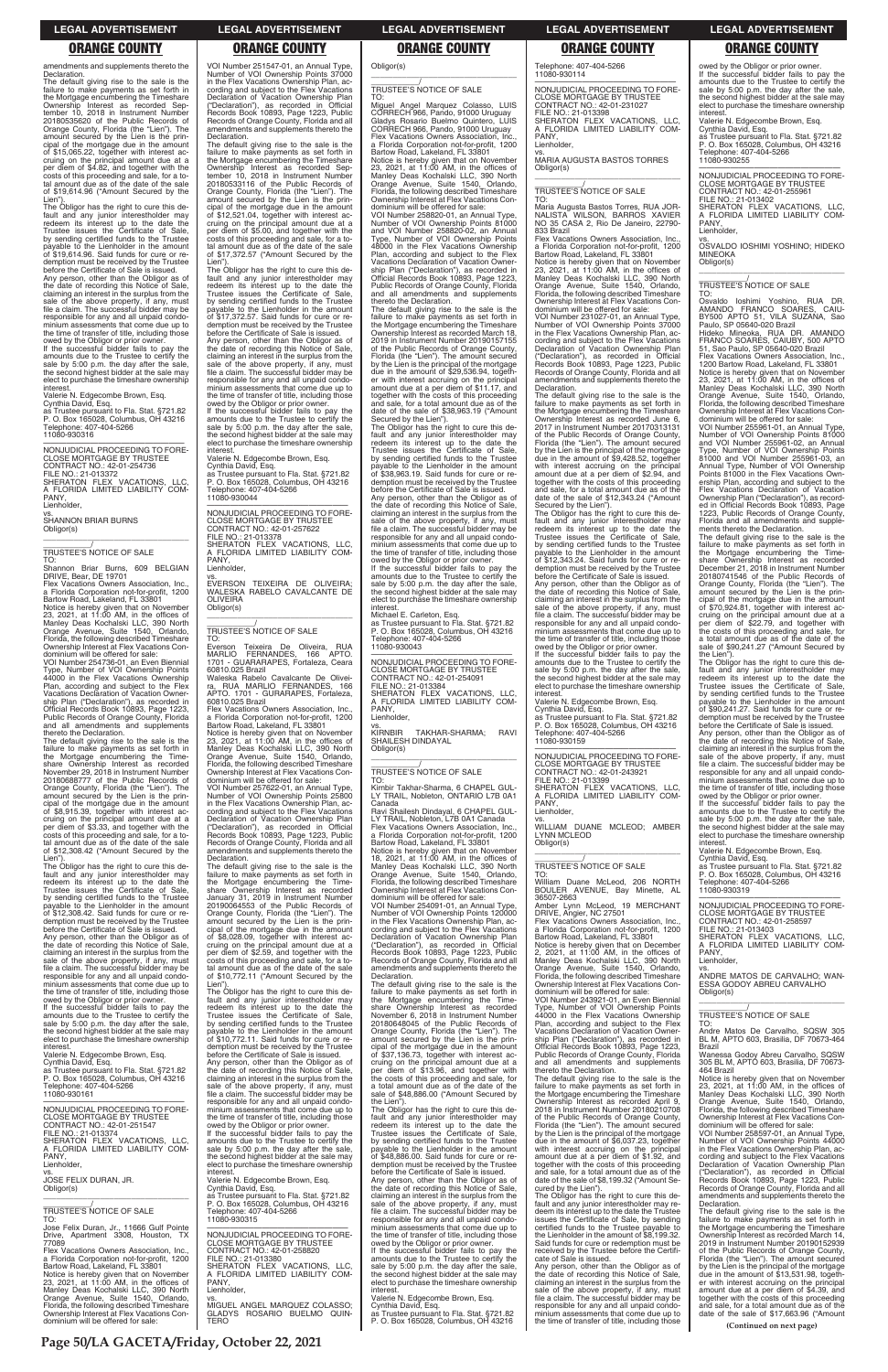Secured by the Lien"). The Obligor has the right to cure this de-<br>fault and any junior interestholder may<br>redeem its interest up to the date the<br>Trustee issues the Certificate of Sale,<br>by sending certified funds to the Trustee payable to the Lienholder in the amount of \$17,663.96. Said funds for cure or redemption must be received by the Trustee before the Certificate of Sale is issued. Any person, other than the Obligor as of the date of recording this Notice of Sale, claiming an interest in the surplus from the sale of the above property, if any, must file a claim. The successful bidder may be responsible for any and all unpaid condo-minium assessments that come due up to the time of transfer of title, including those owed by the Obligor or prior owner.

If the successful bidder fails to pay the amounts due to the Trustee to certify the sale by 5:00 p.m. the day after the sale, the second highest bidder at the sale may elect to purchase the timeshare ownership interest.

Valerie N. Edgecombe Brown, Esq. Cynthia David, Esq. as Trustee pursuant to Fla. Stat. §721.82 P. O. Box 165028, Columbus, OH 43216 Telephone: 407-404-5266 11080-930099

—————————————————— NONJUDICIAL PROCEEDING TO FORE-CLOSE MORTGAGE BY TRUSTEE CONTRACT NO.: 42-01-230384 FILE NO.: 21-013405 SHERATON FLEX VACATIONS, LLC, FLORIDA LIMITED LIABILITY COM-A FLC<br>PANY, Lienholder,

vs. ALEX D. ALMONTE; AIMEE SERRANO Obligor(s) \_\_\_\_\_\_\_\_\_\_\_\_\_\_\_\_\_\_\_\_\_\_\_\_\_\_\_\_\_\_\_\_\_

# \_\_\_\_\_\_\_\_\_\_\_/ TRUSTEE'S NOTICE OF SALE

TO: Alex D. Almonte, 450 INGRAM AVENUE, Staten Island, NY 10314

Aimee Serrano, 450 INGRAM AVENUE, Staten Island, NY 10314

Notice is hereby given that on November 23, 2021, at 11:00 AM, in the offices of Manley Deas Kochalski LLC, 390 North Orange Avenue, Suite 1540, Orlando, Florida, the following described Timeshare Ownership Interest at Flex Vacations Condominium will be offered for sale:

owed by the Obligor or prior owner. If the successful bidder fails to pay the amounts due to the Trustee to certify the sale by 5:00 p.m. the day after the sale, the second highest bidder at the sale may elect to purchase the timeshare ownership interest

—————————————————— NONJUDICIAL PROCEEDING TO FORE-CLOSE MORTGAGE BY TRUSTEE<br>CONTRACT NO.: 42-01-251975<br>FILE NO.: 21-013450<br>SHERATON FLEX VACATIONS, LLC,<br>A FLORIDA LIMITED LIABILITY COM-A FLC<br>PANY

VOI Number 230384-01, an Even Biennial Type, Number of VOI Ownership Points 37000 in the Flex Vacations Ownership Plan, according and subject to the Flex Vacations Declaration of Vacation Ownership Plan ("Declaration"), as recorded in Official Records Book 10893, Page 1223, Public Records of Orange County, Florida and all amendments and supplements

thereto the Declaration. The default giving rise to the sale is the failure to make payments as set forth in the Mortgage encumbering the Timeshare Ownership Interest as recorded January 5, 2018 in Instrument Number 20180012496 of the Public Records of Orange County, Florida (the "Lien"). The amount secured by the Lien is the principal of the mortgage due in the amount of \$4,810.27, together with interest accruing on the principal amount due at a per diem of \$1.77, and together with the costs of this proceeding and sale, for a total amount due as of the date of the sale of \$6,886.16 ("Amount Se-

cured by the Lien"). The Obligor has the right to cure this default and any junior interestholder may re-deem its interest up to the date the Trustee issues the Certificate of Sale, by sending certified funds to the Trustee payable to the Lienholder in the amount of \$6,886.16. Said funds for cure or redemption must be received by the Trustee before the Certificate of Sale is issued.

Any person, other than the Obligor as of the date of recording this Notice of Sale, claiming an interest in the surplus from the sale of the above property, if any, must file a claim. The successful bidder may be responsible for any and all unpaid condominium assessments that come due up to the time of transfer of title, including those

\_\_\_\_\_\_\_\_\_\_\_/<br>TRUSTEE'S NOTICE OF FORECLO-<br>SURE PROCEEDING TO:

Valerie N. Edgecombe Brown, Esq. Cynthia David, Esq. as Trustee pursuant to Fla. Stat. §721.82 P. O. Box 165028, Columbus, OH 43216

Telephone: 407-404-5266 11080-930062

Lien").<br>The Obligor has the right to cure this de-<br>fault and any junior interestholder may<br>redeem its interest up to the date the<br>Trustee issues the Certificate of Sale,<br>by sending certified funds to the Trustee<br>payable to of \$17,156.68. Said funds for cure or redemption must be received by the Trustee before the Certificate of Sale is issued.

tember 10, 2018 in Instrument Number 20180535622 of the Public Records of Orange County, Florida (the "Lien"). The amount secured by the Lien is the prin-<br>cipal of the mortgage due in the amount<br>of \$17,131.18, together with interest accruing on the principal amount due at a per diem of \$6.87, and together with the costs of this proceeding and sale, for a to-tal amount due as of the date of the sale of \$23,215.86 ("Amount Secured by the Lien"). The Obligor has the right to cure this de-

> vs. .<br>YDE ROY GREEN; AMANDA JANE CLYDE<br>GREEN Obligor(s)  $\overline{\phantom{a}}$  , and the set of the set of the set of the set of the set of the set of the set of the set of the set of the set of the set of the set of the set of the set of the set of the set of the set of the set of the s

TRUSTEE'S <sup>/</sup>NOTICE OF FORECLO-<br>SURE PROCEEDING<br>TO:

fault and any junior interestholder may redeem its interest up to the date the Trustee issues the Certificate of Sale, by sending certified funds to the Trustee payable to the Lienholder in the amount of \$23,215.86. Said funds for cure or redemption must be received by the Trustee before the Certificate of Sale is issued. Any person, other than the Obligor as of the date of recording this Notice of Sale, claiming an interest in the surplus from the sale of the above property, if any, must file a claim. The successful bidder may be responsible for any and all unpaid condominium assessments that come due up to the time of transfer of title, including those

owed by the Obligor or prior owner. If the successful bidder fails to pay the amounts due to the Trustee to certify the sale by 5:00 p.m. the day after the sale, the second highest bidder at the sale may elect to purchase the timeshare ownership interest.

Valerie N. Edgecombe Brown, Esq. Cynthia David, Esq. as Trustee pursuant to Fla. Stat. §721.82 P. O. Box 165028, Columbus, OH 43216 Telephone: 407-404-5266 11080-930074

—————————————————— NONJUDICIAL PROCEEDING TO FORE-CLOSE MORTGAGE BY TRUSTEE CONTRACT NO.: 42-01-244166 FILE NO.: 21-013465 SHERATON FLEX VACATIONS, LLC, A FLORIDA LIMITED LIABILITY COM-PANY Lienholder,

vs. KANDICE K. RIVERA Obligor(s) \_\_\_\_\_\_\_\_\_\_\_\_\_\_\_\_\_\_\_\_\_\_\_\_\_\_\_\_\_\_\_\_\_

Kandice K. Rivera 230 WEST 129TH STREET 13H

New York, NY 10027

YOU ARE NOTIFIED that a TRUSTEE'S NON-JUDICIAL PROCEEDING to enforce a Lien has been instituted on the following Timeshare Ownership Interest at Flex Va-

cations Condominium described as: VOI Number 244166-01, an Annual Type, Number of VOI Ownership Points 37000 in the Flex Vacations Ownership Plan, according and subject to the Flex Vacations Declaration of Vacation Ownership Plan ("Declaration"), as recorded in Official Records Book 10893, Page 1223, Public Records of Orange County, Florida and all amendments and supplements thereto the Declaration.

serving written objection on the Trustee named below. The Obligor has the right to cure the default and any junior inter-estholder may redeem its interest, for a minimum period of forty-five (45) days until the Trustee issues the Certificate of Sale. The Lien may be cured by sending certified funds to the Trustee payable to the<br>Lienholder in the amount of \$19,500.68, plus interest (calculated by multiplying \$4.73 times the number of days that have elapsed since October 17, 2021), plus the costs of this proceeding. Said funds for<br>cure or redemption must be received by<br>the Trustee before the Certificate of Sale is issued.

The default giving rise to these proceedings is the failure to make payments as set forth in the Mortgage encumbering the Timeshare Ownership Interest as re-corded in the Official Records of Orange County, Florida. The Obligor has the right to object to this Trustee proceeding by serving written objection on the Trustee named below. The Obligor has the right to cure the default and any junior inter-estholder may redeem its interest, for a minimum period of forty-five (45) days until the Trustee issues the Certificate of Sale. The Lien may be cured by sending certi-fied funds to the Trustee payable to the Lienholder in the amount of \$15,717.93, plus interest (calculated by multiplying \$4.67 times the number of days that have elapsed since October 13, 2021), plus the costs of this proceeding. Said funds for cure or redemption must be received by the Trustee before the Certificate of Sale

is issued. Michael E. Carleton, Esq. Valerie N. Edgecombe Brown, Esq. Cynthia David, Esq. as Trustee pursuant to Fla. Stat. §721.82 P. O. Box 165028 Columbus, OH 43216-5028 Telephone: 407-404-5266 Telecopier: 614-220-5613 11080-930021

—————————————————— NONJUDICIAL PROCEEDING TO FORE-CLOSE MORTGAGE BY TRUSTEE CONTRACT NO.: 42-01-257984 FILE NO.: 21-013474 SHERATON FLEX VACATIONS, LLC, A FLORIDA LIMITED LIABILITY COM-A FLC<br>PANY. Lienholder,

The Obligor has the right to cure this default and any junior interestholder may redeem its interest up to the date the Trustee issues the Certificate of Sale, by sending certified funds to the Trustee payable to the Lienholder in the amount of \$10,380.14. Said funds for cure or redemption must be received by the Trustee before the Certificate of Sale is issued.

vs. VITOR CARVALHO LARA; ANE RO-DRIGUES OLIVEIRA LARA

of \$13,230.79, together with interest accruing on the principal amount due at a per diem of \$4.30, and together with the costs of this proceeding and sale, for a total amount due as of the date of the sale of \$17,156.68 ("Amount Secured by the

> SHERATON FLEX VACATIONS, LLC,<br>A FLORIDA LIMITED LIABILITY COM-<br>PANY, Lienholder,

 $\overline{\phantom{a}}$  , and the set of the set of the set of the set of the set of the set of the set of the set of the set of the set of the set of the set of the set of the set of the set of the set of the set of the set of the s

Any person, other than the Obligor as of the date of recording this Notice of Sale, claiming an interest in the surplus from the sale of the above property, if any, must file a claim. The successful bidder may be responsible for any and all unpaid condo-minium assessments that come due up to the time of transfer of title, including those owed by the Obligor or prior owner.

If the successful bidder fails to pay the amounts due to the Trustee to certify the sale by 5:00 p.m. the day after the sale, the second highest bidder at the sale may elect to purchase the timeshare ownership interest.

Valerie N. Edgecombe Brown, Esq. Cynthia David, Esq. as Trustee pursuant to Fla. Stat. §721.82 P. O. Box 165028, Columbus, OH 43216 Telephone: 407-404-5266 11080-930086

—————————————————— NONJUDICIAL PROCEEDING TO FORE-CLOSE MORTGAGE BY TRUSTEE CONTRACT NO.: 42-01-236290 FILE NO.: 21-013487 SHERATON FLEX VACATIONS, LLC, A FLORIDA LIMITED LIABILITY COM-PANY, Lienholder,

> —————————————————— NONJUDICIAL PROCEEDING TO FORE-CLOSE MORTGAGE BY TRUSTEE CONTRACT NO.: 42-01-251294 FILE NO.: 21-013513 SHERATON FLEX VACATIONS, LLC, A FLORIDA LIMITED LIABILITY COM-A FLU<br>PANY, Lienholder,

- Clyde Roy Green 8 APLINS CLOSE Harpenden Hertfordshire AL5 2QB
- United Kingdom Amanda Jane Green 33 MYRTLESIDE CLOSE
- Northwood HA6 2XQ
- United Kingdom Flex Vacations Owners Association, Inc., a Florida Corporation not-for-profit
- 1200 Bartow Road Lakeland, FL 33801

YOU ARE NOTIFIED that a TRUSTEE'S NON-JUDICIAL PROCEEDING to enforce a Lien has been instituted on the following Timeshare Ownership Interest at Flex Va-

cations Condominium described as: VOI Number 236290-01, an Even Biennial Type, Number of VOI Ownership Points 67100 in the Flex Vacations Ownership Plan, according and subject to the Flex Vacations Declaration of Vacation Owner-ship Plan ("Declaration"), as recorded in Official Records Book 10893, Page 1223, Public Records of Orange County, Florida and all amendments and supplements thereto the Declaration.

| PANY.<br>Lienholder,<br>VS.                                                                                                    | VITOR CARVALHO LARA: ANE RO-<br><b>DRIGUES OLIVEIRA LARA</b><br>Obligor(s)                                                      | A FLORIDA LIMITED LIABILITY COM-<br>PANY.<br>Lienholder.                                                                         | TRUSTEE'S NOTICE OF SALE<br>TO:<br>Jasen Anthony Williams, 137 L BERNARD                                                              | TRUSTEE'S NOTICE OF SALE<br>TO:                                                                                                     |  |  |  |
|--------------------------------------------------------------------------------------------------------------------------------|---------------------------------------------------------------------------------------------------------------------------------|----------------------------------------------------------------------------------------------------------------------------------|---------------------------------------------------------------------------------------------------------------------------------------|-------------------------------------------------------------------------------------------------------------------------------------|--|--|--|
| EVER LEE MCKOY, AKA EVERLEE<br>MCKOY, AKA EVERLEE J. MCKOY;<br>JENNIFER MCKOY, AKA JENNIFER L.                                 | TRUSTEE'S NOTICE OF SALE                                                                                                        | SCARLETT JOY SHAW; MICHAEL KENT<br><b>SHAW</b>                                                                                   | COURT, Gray, LA 70359<br>Diamond Ann Use Williams, 137 L BER-                                                                         | Anna Jackson, PO BOX 285, Clarkdale,<br>GA 30111<br>Flex Vacations Owners Association, Inc.,                                        |  |  |  |
| MCKOY, AKA JENNIFER LYNN MCKOY<br>Obligor(s)                                                                                   | TO:<br>Vitor Carvalho Lara, AV. CLARICINDA                                                                                      | Obligor(s)                                                                                                                       | NARD COURT, Gray, LA 70359<br>Notice is hereby given that on November<br>18, 2021, at $11:00$ AM, in the offices of                   | a Florida Corporation not-for-profit, 1200<br>Bartow Road, Lakeland, FL 33801                                                       |  |  |  |
| TRUSTEE'S NOTICE OF SALE                                                                                                       | ALVES REZENDE 1650 FLAMBOYANT<br>2. Uberaba, 38081-793 Brazil<br>Ane Rodrigues Oliveira Lara, AV. CLAR-                         | TRUSTEE'S NOTICE OF FORECLO-<br>SURE PROCEEDING                                                                                  | Manley Deas Kochalski LLC, 390 North<br>Orange Avenue, Suite 1540, Orlando,<br>Florida, the following described Timeshare             | Notice is hereby given that on November<br>23, 2021, at 11:00 AM, in the offices of<br>Manley Deas Kochalski LLC, 390 North         |  |  |  |
| TO:<br>Ever Lee McKoy, AKA Everlee McKoy,                                                                                      | ICINDA ALVES REZENDE 1650 FLAM-<br>BOYANT 2, Uberaba, 38081-793 Brazil                                                          | TO:<br>Scarlett Joy Shaw                                                                                                         | Ownership Interest at Flex Vacations Con-<br>dominium will be offered for sale:                                                       | Orange Avenue, Suite 1540, Orlando,<br>Florida, the following described Timeshare                                                   |  |  |  |
| AKA Everlee J. McKoy, 1012 Bengel<br>Drive, Durham, NC 27703<br>Jennifer McKoy, AKA Jennifer L. McKoy,                         | Flex Vacations Owners Association, Inc.,<br>a Florida Corporation, 1200 Bartow Road,<br>Lakeland, FL 33801                      | 130 Eagles Nest Lane<br>Statesville, NC 28625<br><b>Michael Kent Shaw</b>                                                        | VOI Number 263151-01, an Even Biennial<br>Type, Number of VOI Ownership Points<br>37000 in the Flex Vacations Ownership               | Ownership Interest at Flex Vacations Con-<br>dominium will be offered for sale:<br>VOI Number 251294-01, an Annual Type,            |  |  |  |
| AKA Jennifer Lynn McKoy, 1012 Bengel<br>Drive, Durham, NC 27703                                                                | Notice is hereby given that on November<br>23, 2021, at 11:00 AM, in the offices of                                             | 130 Eagles Nest Lane<br>Statesville, NC 28625<br>YOU ARE NOTIFIED that a TRUSTEE'S                                               | Plan, according and subject to the Flex<br>Vacations Declaration of Vacation Owner-                                                   | Number of VOI Ownership Points 37000<br>in the Flex Vacations Ownership Plan, ac-                                                   |  |  |  |
| Flex Vacations Owners Association, Inc.,<br>a Florida Corporation not-for-profit, 1200<br>Bartow Road, Lakeland, FL 33801      | Manley Deas Kochalski LLC, 390 North<br>Orange Avenue, Suite 1540, Orlando,<br>Florida, the following described Timeshare       | NON-JUDICIAL PROCEEDING to enforce<br>a Lien has been instituted on the following                                                | ship Plan ("Declaration"), as recorded in<br>Official Records Book 10893, Page 1223,<br>Public Records of Orange County, Florida      | cording and subject to the Flex Vacations<br>Declaration of Vacation Ownership Plan<br>("Declaration"), as recorded in Official     |  |  |  |
| Notice is hereby given that on November<br>23, 2021, at $11:00$ AM, in the offices of<br>Manley Deas Kochalski LLC, 390 North  | Ownership Interest at Flex Vacations Con-<br>dominium will be offered for sale:<br>VOI Number 257984-01, an Annual Type.        | Timeshare Ownership Interest at Flex Va-<br>cations Condominium described as:<br>VOI Number 246694-01, an Annual Type,           | and all amendments and supplements<br>thereto the Declaration.<br>The default giving rise to the sale is the                          | Records Book 10893, Page 1223, Public<br>Records of Orange County, Florida and all<br>amendments and supplements thereto the        |  |  |  |
| Orange Avenue, Suite 1540, Orlando,<br>Florida, the following described Timeshare                                              | Number of VOI Ownership Points 44000<br>in the Flex Vacations Ownership Plan, ac-                                               | Number of VOI Ownership Points 44000<br>and VOI Number 246694-02, an Annual                                                      | failure to make payments as set forth in<br>the Mortgage encumbering the Timeshare                                                    | Declaration.<br>The default giving rise to the sale is the                                                                          |  |  |  |
| Ownership Interest at Flex Vacations Con-<br>dominium will be offered for sale:<br>VOI Number 251975-01, an Annual Type,       | cording and subject to the Flex Vacations<br>Declaration of Vacation Ownership Plan<br>("Declaration"), as recorded in Official | Type, Number of VOI Ownership Points<br>44000 in the Flex Vacations Ownership<br>Plan, according and subject to the Flex         | Ownership Interest as recorded June 25,<br>2019 in Instrument Number 20190389846<br>of the Public Records of Orange County,           | failure to make payments as set forth in<br>the Mortgage encumbering the Timeshare<br>Ownership Interest as recorded Sep-           |  |  |  |
| Number of VOI Ownership Points 51700<br>in the Flex Vacations Ownership Plan, ac-<br>cording and subject to the Flex Vacations | Records Book 10893, Page 1223, Public<br>Records of Orange County, Florida and all<br>amendments and supplements thereto the    | Vacations Declaration of Vacation Owner-<br>ship Plan ("Declaration"), as recorded in<br>Official Records Book 10893, Page 1223, | Florida (the "Lien"). The amount secured<br>by the Lien is the principal of the mortgage<br>due in the amount of \$8,238.26, together | tember 10, 2018 in Instrument Number<br>20180533474 of the Public Records of<br>Orange County, Florida (the "Lien"). The            |  |  |  |
| Declaration of Vacation Ownership Plan<br>("Declaration"), as recorded in Official                                             | Declaration.<br>The default giving rise to the sale is the                                                                      | Public Records of Orange County, Florida<br>and all amendments and supplements                                                   | with interest accruing on the principal<br>amount due at a per diem of \$2.91, and                                                    | amount secured by the Lien is the prin-<br>cipal of the mortgage due in the amount                                                  |  |  |  |
| Records Book 10893, Page 1223, Public<br>Records of Orange County, Florida and all<br>amendments and supplements thereto the   | failure to make payments as set forth in<br>the Mortgage encumbering the Time-<br>share Ownership Interest as recorded          | thereto the Declaration.<br>The default giving rise to these proceed-<br>ings is the failure to make payments as                 | together with the costs of this proceeding<br>and sale, for a total amount due as of the<br>date of the sale of \$11,281.74 ("Amount  | of \$12,354.66, together with interest ac-<br>cruing on the principal amount due at a<br>per diem of \$4.64, and together with the  |  |  |  |
| Declaration.<br>The default giving rise to the sale is the                                                                     | February 12, 2019 in Instrument Number<br>20190088770 of the Public Records of                                                  | set forth in the Mortgage encumbering<br>the Timeshare Ownership Interest as re-<br>corded in the Official Records of Orange     | Secured by the Lien").<br>The Obligor has the right to cure this de-                                                                  | costs of this proceeding and sale, for a to-<br>tal amount due as of the date of the sale<br>of \$16,584.58 ("Amount Secured by the |  |  |  |
| failure to make payments as set forth in<br>the Mortgage encumbering the Timeshare<br>Ownership Interest as recorded Sep-      | Orange County, Florida (the "Lien"). The<br>amount secured by the Lien is the prin-<br>cipal of the mortgage due in the amount  | County, Florida. The Obligor has the right<br>to object to this Trustee proceeding by                                            | fault and any junior interestholder may<br>redeem its interest up to the date the<br>Trustee issues the Certificate of Sale,          | (Continued on next page)                                                                                                            |  |  |  |
|                                                                                                                                | LA GACETA/Friday, October 22, 2021/Page 51                                                                                      |                                                                                                                                  |                                                                                                                                       |                                                                                                                                     |  |  |  |

The default giving rise to these proceed-ings is the failure to make payments as set forth in the Mortgage encumbering the Timeshare Ownership Interest as re-corded in the Official Records of Orange County, Florida. The Obligor has the right to object to this Trustee proceeding by serving written objection on the Trustee named below. The Obligor has the right to cure the default and any junior inter-estholder may redeem its interest, for a minimum period of forty-five (45) days until the Trustee issues the Certificate of Sale. The Lien may be cured by sending certi-fied funds to the Trustee payable to the Lienholder in the amount of \$13,355.27, plus interest (calculated by multiplying \$3.18 times the number of days that have elapsed since October 17, 2021), plus the costs of this proceeding. Said funds for cure or redemption must be received by the Trustee before the Certificate of Sale is issued.

Cynthia David, Esq. Valerie N. Edgecombe Brown, Esq. Michael E. Carleton, Esq. as Trustee pursuant to Fla. Stat. §721.82 P. O. Box 165028 Columbus, OH 43216-5028 Telephone: 407-404-5266 none: 197-191-9299<br>pier: 614-220-5613 11080-930334

—————————————————— NONJUDICIAL PROCEEDING TO FORE-CLOSE MORTGAGE BY TRUSTEE CONTRACT NO.: 42-01-246694 FILE NO.: 21-013489 SHERATON FLEX VACATIONS, LLC, A FLORIDA LIMITED LIABILITY COM-PANY, Michael E. Carleton, Esq. Valerie N. Edgecombe Brown, Esq. Cynthia David, Esq.

as Trustee pursuant to Fla. Stat. §721.82 P. O. Box 165028 Columbus, OH 43216-5028 Telephone: 407-404-5266 Telecopier: 614-220-5613 11080-930360

—————————————————— NONJUDICIAL PROCEEDING TO FORE-CLOSE MORTGAGE BY TRUSTEE CONTRACT NO.: 42-01-249808 FILE NO.: 21-013497 SHERATON FLEX VACATIONS, LLC, A FLORIDA LIMITED LIABILITY COM-PANY,

Lienholder,

vs. TOMAS WOLF Obligor(s)

\_\_\_\_\_\_\_\_\_\_\_\_\_\_\_\_\_\_\_\_\_\_\_\_\_\_\_\_\_\_\_\_\_ \_\_\_\_\_\_\_\_\_\_\_/ TRUSTEE'S NOTICE OF SALE

TO: Tomas Wolf, MARTIN PESCADOR 1068 DEPTO 2, Pinamar, Buenos Aires 7167 Argentina

Notice is hereby given that on December<br>2, 2021, at 11:00 AM, in the offices of<br>Manley Deas Kochalski LLC, 390 North<br>Orange Avenue, Suite 1540, Orlando,<br>Florida, the following described Timeshare<br>Ownership Interest at Flex

dominium will be offered for sale: VOI Number 249808-01, an Annual Type, Number of VOI Ownership Points 25800 in the Flex Vacations Ownership Plan, according and subject to the Flex Vacations Declaration of Vacation Ownership Plan ("Declaration"), as recorded in Official Records Book 10893, Page 1223, Public Records of Orange County, Florida and all amendments and supplements thereto the Declaration.

The default giving rise to the sale is the failure to make payments as set forth in the Mortgage encumbering the Timeshare Ownership Interest as recorded October 8, 2018 in Instrument Number 20180593113 of the Public Records of Orange County, Florida (the "Lien"). The amount secured by the Lien is the principal of the mortgage due in the amount of \$7,679.88, together with interest accruing on the principal amount due at a per diem of \$2.45, and together with the costs of this proceeding and sale, for a total amount due as of the date of the sale of \$10,380.14 ("Amount Secured by the Lien").

Any person, other than the Obligor as of the date of recording this Notice of Sale, claiming an interest in the surplus from the sale of the above property, if any, must file a claim. The successful bidder may be responsible for any and all unpaid condominium assessments that come due up to the time of transfer of title, including those owed by the Obligor or prior owner. If the successful bidder fails to pay the

amounts due to the Trustee to certify the sale by 5:00 p.m. the day after the sale, the second highest bidder at the sale may elect to purchase the timeshare ownership interest.

Valerie N. Edgecombe Brown, Esq.

Cynthia David, Esq. as Trustee pursuant to Fla. Stat. §721.82 P. O. Box 165028, Columbus, OH 43216 Telephone: 407-404-5266 11080-930209

—————————————————— NONJUDICIAL PROCEEDING TO FORE-CLOSE MORTGAGE BY TRUSTEE CONTRACT NO.: 42-01-263151

FILE NO.: 21-013510 SHERATON FLEX VACATIONS, LLC, A FLORIDA LIMITED LIABILITY COM-PANY Lienholder, vs.

JASEN ANTHONY WILLIAMS; DIAMOND ANN USE WILLIAMS Obligor(s) \_\_\_\_\_\_\_\_\_\_\_\_\_\_\_\_\_\_\_\_\_\_\_\_\_\_\_\_\_\_\_\_\_

by sending certified funds to the Trustee payable to the Lienholder in the amount of \$11,281.74. Said funds for cure or re-

demption must be received by the Trustee before the Certificate of Sale is issued. Any person, other than the Obligor as of the date of recording this Notice of Sale, claiming an interest in the surplus from the sale of the above property, if any, must file a claim. The successful bidder may be responsible for any and all unpaid condominium assessments that come due up to the time of transfer of title, including those

owed by the Obligor or prior owner. If the successful bidder fails to pay the amounts due to the Trustee to certify the sale by 5:00 p.m. the day after the sale, the second highest bidder at the sale may elect to purchase the timeshare ownership interest.

Valerie N. Edgecombe Brown, Esq.

Cynthia David, Esq. as Trustee pursuant to Fla. Stat. §721.82 P. O. Box 165028, Columbus, OH 43216 Telephone: 407-404-5266 11080-930042

—————————————————— NONJUDICIAL PROCEEDING TO FORE-CLOSE MORTGAGE BY TRUSTEE CONTRACT NO.: 42-01-256597 FILE NO.: 21-013511

vs. DAWOOD DUMAKUDE MNDEBELE Obligor(s)

\_\_\_\_\_\_\_\_\_\_\_/ TRUSTEE'S NOTICE OF SALE \_\_\_\_\_\_\_\_\_\_\_\_\_\_\_\_\_\_\_\_\_\_\_\_\_\_\_\_\_\_\_\_\_

\_\_\_\_\_\_\_\_\_\_\_/ TRUSTEE'S NOTICE OF SALE

TO: Dawood Dumakude Mndebele, 9 JEANINE AVENUE, BASSONIA, Johannesburg, Gauteng 2091 South Africa Notice is hereby given that on November 23, 2021, at 11:00 AM, in the offices of Manley Deas Kochalski LLC, 390 North Orange Avenue, Suite 1540, Orlando, Florida, the following described Timeshare

Ownership Interest at Flex Vacations Con-dominium will be offered for sale: VOI Number 256597-01, an Even Biennial Type, Number of VOI Ownership Points 81000 in the Flex Vacations Ownership Plan, according and subject to the Flex Vacations Declaration of Vacation Owner-ship Plan ("Declaration"), as recorded in Official Records Book 10893, Page 1223, Public Records of Orange County, Florida and all amendments and supplements thereto the Declaration.

The default giving rise to the sale is the failure to make payments as set forth in the Mortgage encumbering the Time-share Ownership Interest as recorded January 28, 2019 in Instrument Number 20190054575 of the Public Records of Orange County, Florida (the "Lien"). The amount secured by the Lien is the principal of the mortgage due in the amount of \$13,677.43, together with interest accruing on the principal amount due at a per diem of \$3.63, and together with the costs of this proceeding and sale, for a to-tal amount due as of the date of the sale of \$17,488.23 ("Amount Secured by the

Lien"). The Obligor has the right to cure this default and any junior interestholder may redeem its interest up to the date the Trustee issues the Certificate of Sale, by sending certified funds to the Trustee payable to the Lienholder in the amount of \$17,488.23. Said funds for cure or redemption must be received by the Trustee before the Certificate of Sale is issued. Any person, other than the Obligor as of

the date of recording this Notice of Sale, claiming an interest in the surplus from the sale of the above property, if any, must file a claim. The successful bidder may be responsible for any and all unpaid condominium assessments that come due up to the time of transfer of title, including those

owed by the Obligor or prior owner. If the successful bidder fails to pay the amounts due to the Trustee to certify the sale by 5:00 p.m. the day after the sale, the second highest bidder at the sale may elect to purchase the timeshare ownership interest.

Valerie N. Edgecombe Brown, Esq. Cynthia David, Esq.

as Trustee pursuant to Fla. Stat. §721.82 P. O. Box 165028, Columbus, OH 43216 Telephone: 407-404-5266 11080-930170

vs. ANNA JACKSON Obligor(s)

### **LEGAL ADVERTISEMENT LEGAL ADVERTISEMENT LEGAL ADVERTISEMENT LEGAL ADVERTISEMENT LEGAL ADVERTISEMENT**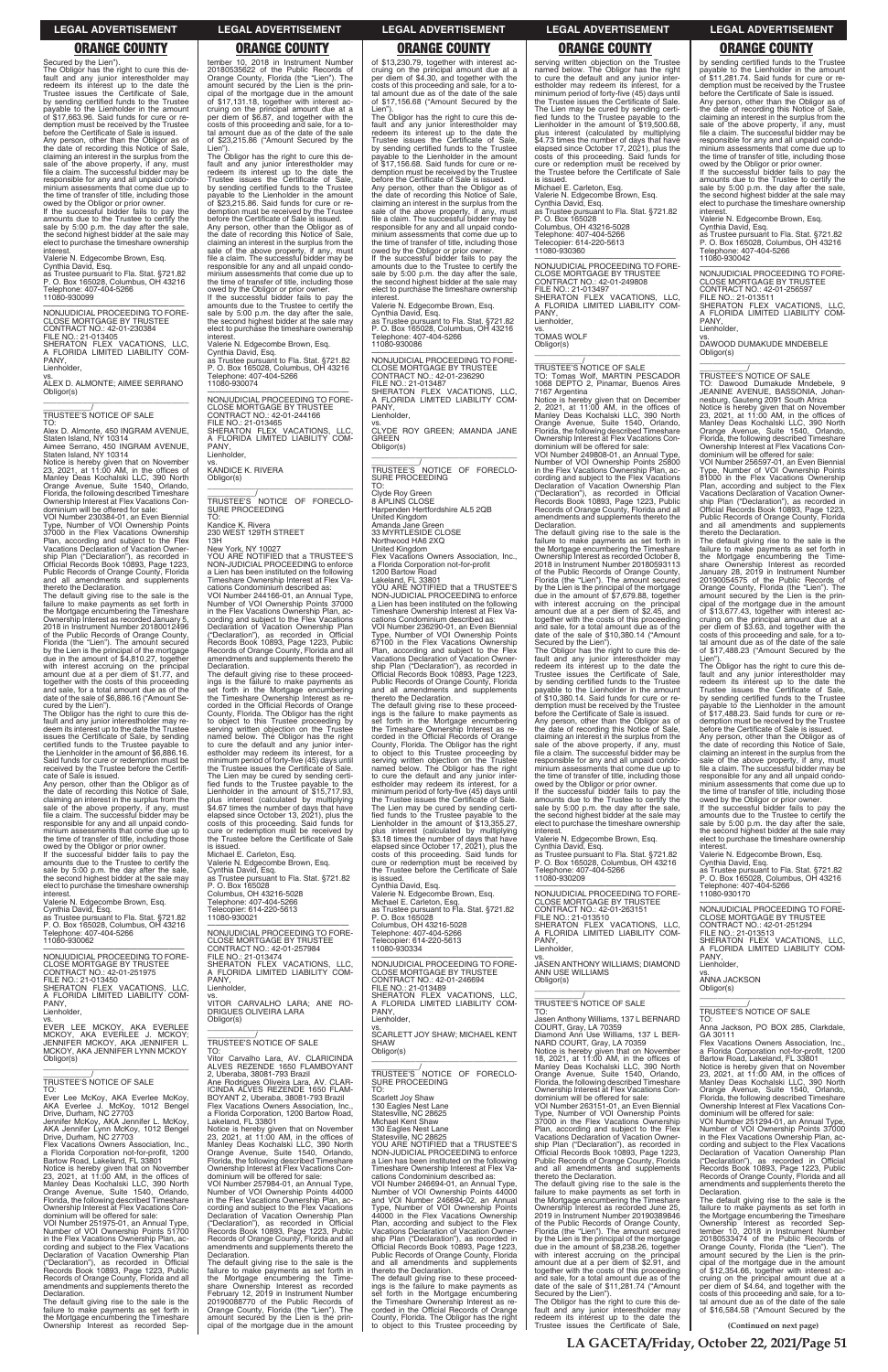**Page 52/LA GACETA/Friday, October 22, 2021**

Lien"). The Obligor has the right to cure this default and any junior interestholder may redeem its interest up to the date the Trustee issues the Certificate of Sale, by sending certified funds to the Trustee payable to the Lienholder in the amount of \$16,584.58. Said funds for cure or redemption must be received by the Trustee before the Certificate of Sale is issued. Any person, other than the Obligor as of the date of recording this Notice of Sale, claiming an interest in the surplus from the sale of the above property, if any, must file a claim. The successful bidder may be responsible for any and all unpaid condo-minium assessments that come due up to the time of transfer of title, including those

owed by the Obligor or prior owner. If the successful bidder fails to pay the amounts due to the Trustee to certify the sale by 5:00 p.m. the day after the sale, the second highest bidder at the sale may elect to purchase the timeshare ownership interest.

Valerie N. Edgecombe Brown, Esq.

a Florida Corporation not-for-profit, 1200<br>Bartow Road, Lakeland, FL 33801<br>Notice is hereby given that on December<br>2, 2021, at 11:00 AM, in the offices of<br>Manley Deas Kochalski LLC, 390 North<br>Orange Avenue, Suite 1540, Orl Florida, the following described Timeshare Ownership Interest at Flex Vacations Con-dominium will be offered for sale:

Cynthia David, Esq. as Trustee pursuant to Fla. Stat. §721.82 P. O. Box 165028, Columbus, OH 43216 Telephone: 407-404-5266 11080-930167

—————————————————— NONJUDICIAL PROCEEDING TO FORE-CLOSE MORTGAGE BY TRUSTEE CONTRACT NO.: 42-01-251096 FILE NO.: 21-013515 SHERATON FLEX VACATIONS, LLC, A FLORIDA LIMITED LIABILITY COM-PANY, Lienholder,

vs. LILIANA ABIGAIL ABOYTES SANCHEZ; JOSE LUIS ZETINA CORDOBA

\_\_\_\_\_\_\_\_\_\_\_\_\_\_\_\_\_\_\_\_\_\_\_\_\_\_\_\_\_\_\_\_\_

\_\_\_\_\_\_\_\_\_\_\_/ TRUSTEE'S NOTICE OF SALE

Obligor(s)

TO: Liliana Abigail Aboytes Sanchez, 1908 Peartree Street, Chesapeake, VA 23324 Jose Luis Zetina Cordoba, 1908 Peartree Street, Chesapeake, VA 23324 Flex Vacations Owners Association, Inc.,

VOI Number 251096-01, an Annual Type, Number of VOI Ownership Points 30500 in the Flex Vacations Ownership Plan, according and subject to the Flex Vacations Declaration of Vacation Ownership Plan ("Declaration"), as recorded in Official Records Book 10893, Page 1223, Public Records of Orange County, Florida and all amendments and supplements thereto the Declaration.

The default giving rise to the sale is the failure to make payments as set forth in the Mortgage encumbering the Timeshare Ownership Interest as recorded April 2, 2019 in Instrument Number 20190196323 of the Public Records of Orange County, Florida (the "Lien"). The amount secured by the Lien is the principal of the mortgage by the Lien is the photopal of the amount of \$9,457.41, together with interest accruing on the principal amount due at a per diem of \$3.04, and together with the costs of this proceeding and sale, for a total amount due as of the date of the sale of \$12,675.39 ("Amount

Secured by the Lien"). The Obligor has the right to cure this de-fault and any junior interestholder may redeem its interest up to the date the Trustee issues the Certificate of Sale, by sending certified funds to the Trustee payable to the Lienholder in the amount of \$12,675.39. Said funds for cure or re-demption must be received by the Trustee before the Certificate of Sale is issued. Any person, other than the Obligor as of the date of recording this Notice of Sale, claiming an interest in the surplus from the sale of the above property, if any, must file a claim. The successful bidder may be responsible for any and all unpaid condo-minium assessments that come due up to the time of transfer of title, including those

owed by the Obligor or prior owner. If the successful bidder fails to pay the amounts due to the Trustee to certify the sale by 5:00 p.m. the day after the sale, the second highest bidder at the sale may elect to purchase the timeshare ownership interest.

Valerie N. Edgecombe Brown, Esq. Cynthia David, Esq. as Trustee pursuant to Fla. Stat. §721.82 P. O. Box 165028, Columbus, OH 43216 Telephone: 407-404-5266 11080-930372

assessments, accrued interest, plus inter-est accruing at a per diem rate of \$0.88 together with the costs of this proceeding and sale and all other amounts secured by the Claim of Lien, for a total amount due as of the date of the sale of \$2,012.50

("Amount Secured by the Lien"). The Obligor has the right to cure this default and any junior interestholder may re-deem its interest up to the date the Trustee issues the Certificate of Sale by sending certified funds to the Trustee payable to the Lienholder in the amount of \$2,012.50. Said funds for cure or redemption must be received by the Trustee before the Certificate of Sale is issued. Any person, other than the Obligor as of

the date of recording this Notice of Sale, claiming an interest in the surplus from the sale of the above property, if any, must file a claim. The successful bidder may be responsible for any and all unpaid condo-minium assessments that come due up to the time of transfer of title, including those

owed by the Obligor or prior owner. If the successful bidder fails to pay the amounts due to the Trustee to certify the sale by 5:00 p.m. the day after the sale, the second highest bidder at the sale may elect to purchase the timeshare ownership interest.

Valerie N. Edgecombe Brown, Esq. Cynthia David, Esq. as Trustee pursuant to Fla. Stat. §721.82 P. O. Box 165028, Columbus, OH 43216 Telephone: 407-404-5266

11080-930103 —————————————————— NONJUDICIAL PROCEEDING TO FORE-CLOSE MORTGAGE BY TRUSTEE CONTRACT NO.: 42-01-263206 FILE NO.: 21-013542 SHERATON FLEX VACATIONS, LLC, A FLORIDA LIMITED LIABILITY COM-PANY, Lienholder,

vs. DUANE RAY DILL; NANCY NOEL DILL Obligor(s) \_\_\_\_\_\_\_\_\_\_\_\_\_\_\_\_\_\_\_\_\_\_\_\_\_\_\_\_\_\_\_\_\_

\_\_\_\_\_\_\_\_\_\_\_/ TRUSTEE'S NOTICE OF SALE

TO: Duane Ray Dill, 18426 Redriver Dawn, San Antonio, TX 78259 Nancy Noel Dill, 1323 View Top, San An-

tonio, TX 78258 Flex Vacations Owners Association, Inc., a Florida Corporation not-for-profit, 1200 Bartow Road, Lakeland, FL 33801 Notice is hereby given that on December 2, 2021, at 11:00 AM, in the offices of

Manley Deas Kochalski LLC, 390 North Orange Avenue, Suite 1540, Orlando, Florida, the following described Timeshare Ownership Interest at Flex Vacations Condominium will be offered for sale: VOI Number 263206-01, an Annual Type,

Number of VOI Ownership Points 37000 in the Flex Vacations Ownership Plan, ac-cording and subject to the Flex Vacations Declaration of Vacation Ownership Plan<br>"Declaration"), as recorded in Official ("Declaration"), as recorded in Official Records Book 10893, Page 1223, Public Records of Orange County, Florida and all amendments and supplements thereto the Declaration.

The default giving rise to the sale is the failure to make payments as set forth in the Mortgage encumbering the Timeshare Ownership Interest as recorded July 1, 2019 in Instrument Number 20190404099 of the Public Records of Orange County, Florida (the "Lien"). The amount secured by the Lien is the principal of the mortgage due in the amount of \$13,204.90, together with interest accruing on the principal amount due at a per diem of \$4.68, and together with the costs of this proceeding and sale, for a total amount due as of the date of the sale of \$17,807.90 ("Amount Secured by the Lien").

The Obligor has the right to cure this de-fault and any junior interestholder may redeem its interest up to the date the Trustee issues the Certificate of Sale, by sending certified funds to the Trustee payable to the Lienholder in the amount of \$17,807.90. Said funds for cure or redemption must be received by the Trustee before the Certificate of Sale is issued. Any person, other than the Obligor as of

the date of recording this Notice of Sale,<br>claiming an interest in the surplus from the<br>sale of the above property, if any, must<br>file a claim. The successful bidder may be responsible for any and all unpaid condo-minium assessments that come due up to the time of transfer of title, including those owed by the Obligor or prior owner. If the successful bidder fails to pay the

—————————————————— NONJUDICIAL PROCEEDING TO FORE-CLOSE MORTGAGE BY TRUSTEE CONTRACT NO.: 42-01-235153 FILE NO.: 21-013562 SHERATON FLEX VACATIONS, LLC, A FLORIDA LIMITED LIABILITY COM-PANY, Lienholder

the date of recording this Notice of Sale, claiming an interest in the surplus from the sale of the above property, if any, must file a claim. The successful bidder may be responsible for any and all unpaid condominium assessments that come due up to the time of transfer of title, including those owed by the Obligor or prior owner.

Notice is hereby given that on November<br>23, 2021, at 11:00 AM, in the offices of<br>Manley Deas Kochalski LLC, 390 North<br>Orange Avenue, Suite 1540, Orlando,<br>Florida, the following described Timeshare Ownership Interest at Flex Vacations Condominium will be offered for sale: VOI Number 235153-01, an Even Biennial

If the successful bidder fails to pay the amounts due to the Trustee to certify the sale by 5:00 p.m. the day after the sale, the second highest bidder at the sale may elect to purchase the timeshare ownership interest.

Valerie N. Edgecombe Brown, Esq.

The default giving rise to the sale is the failure to make payments as set forth in the Mortgage encumbering the Timeshare Ownership Interest as recorded March 14, 2019 in Instrument Number 20190152919 of the Public Records of Orange County, Florida (the "Lien"). The amount secured by the Lien is the principal of the mortgage due in the amount of \$22,590.52, together with interest accruing on the principal amount due at a per diem of \$6.13, and together with the costs of this proceeding and sale, for a total amount due as of the date of the sale of \$28,289.11 ("Amount Secured by the Lien"). The Obligor has the right to cure this de-fault and any junior interestholder may

> —————————————————— NONJUDICIAL PROCEEDING TO FORE-CLOSE MORTGAGE BY TRUSTEE CONTRACT NO.: 42-01-227710 FILE NO.: 21-013566 SHERATON FLEX VACATIONS, LLC, A FLORIDA LIMITED LIABILITY COM-PANY

Lienholder,

redeem its interest up to the date the Trustee issues the Certificate of Sale, by sending certified funds to the Trustee payable to the Lienholder in the amount of \$28,289.11. Said funds for cure or re-demption must be received by the Trustee before the Certificate of Sale is issued.

> cations Condominium described as: VOI Number 227710-01, an Annual Type, Number of VOI Ownership Points 30500 in the Flex Vacations Ownership Plan, according and subject to the Flex Vacations Declaration of Vacation Ownership Plan ("Declaration"), as recorded in Official Records Book 10893, Page 1223, Public Records of Orange County, Florida and all amendments and supplements thereto the **Declaration**

Any person, other than the Obligor as of the date of recording this Notice of Sale, claiming an interest in the surplus from the sale of the above property, if any, must file a claim. The successful bidder may be responsible for any and all unpaid condominium assessments that come due up to the time of transfer of title, including those

owed by the Obligor or prior owner. If the successful bidder fails to pay the amounts due to the Trustee to certify the sale by 5:00 p.m. the day after the sale, the second highest bidder at the sale may elect to purchase the timeshare ownership interest.

Valerie N. Edgecombe Brown, Esq. Cynthia David, Esq. as Trustee pursuant to Fla. Stat. §721.82 P. O. Box 165028, Columbus, OH 43216 Telephone: 407-404-5266

> Michael E. Carleton, Esg. Valerie N. Edgecombe Brown, Esq.

11080-929979 —————————————————— NONJUDICIAL PROCEEDING TO FORE-CLOSE MORTGAGE BY TRUSTEE CONTRACT NO.: 42-01-254640 FILE NO.: 21-013552 SHERATON FLEX VACATIONS, LLC, A FLORIDA LIMITED LIABILITY COM-PANY, Lienholder,

vs. KELLY CRISTINE CLEARY Obligor(s) \_\_\_\_\_\_\_\_\_\_\_\_\_\_\_\_\_\_\_\_\_\_\_\_\_\_\_\_\_\_\_\_\_

# \_\_\_\_\_\_\_\_\_\_\_/ TRUSTEE'S NOTICE OF SALE

TO: Kelly Cristine Cleary, 63 Freemans Loop, Ridgeland, SC 29936

Flex Vacations Owners Association, Inc., a Florida Corporation not-for-profit, 1200 Bartow Road, Lakeland, FL 33801

Notice is hereby given that on November 23, 2021, at 11:00 AM, in the offices of Manley Deas Kochalski LLC, 390 North Orange Avenue, Suite 1540, Orlando, Florida, the following described Timeshare Ownership Interest at Flex Vacations Con-

dominium will be offered for sale: VOI Number 254640-01, an Even Biennial Type, Number of VOI Ownership Points 51700 in the Flex Vacations Ownership Plan, according and subject to the Flex Vacations Declaration of Vacation Ownership Plan ("Declaration"), as recorded in Official Records Book 10893, Page 1223, Public Records of Orange County, Florida and all amendments and supplements thereto the Declaration.

The default giving rise to the sale is the failure to make payments as set forth in the Mortgage encumbering the Timeshare Ownership Interest as recorded<br>November 16, 2018 in Instrument Number<br>20180671086 of the Public Records of<br>Orange County, Florida (the "Lien"). The<br>amount secured by the Lien is the prin-<br>cipal of the mortgage due in of \$10,391.71, together with interest ac-cruing on the principal amount due at a per diem of \$3.89, and together with the costs of this proceeding and sale, for a to-tal amount due as of the date of the sale of \$14,188.45 ("Amount Secured by the Lien").

The Obligor has the right to cure this de-fault and any junior interestholder may redeem its interest up to the date the Trustee issues the Certificate of Sale, by sending certified funds to the Trustee payable to the Lienholder in the amount of \$14,188.45. Said funds for cure or re-demption must be received by the Trustee before the Certificate of Sale is issued.

Any person, other than the Obligor as of the date of recording this Notice of Sale, claiming an interest in the surplus from the sale of the above property, if any, must file a claim. The successful bidder may be responsible for any and all unpaid condominium assessments that come due up to the time of transfer of title, including those owed by the Obligor or prior owner.

| NONJUDICIAL PROCEEDING TO FORE-<br>CLOSE CLAIM OF LIEN BY TRUSTEE<br>CONTRACT NO.: 2434-21A-010005<br>FILE NO.: 21-013539<br>VISTANA CASCADES CONDOMINIUM                                                                                                      | Cynthia David, Esq.<br>as Trustee pursuant to Fla. Stat. §721.82<br>P. O. Box 165028, Columbus, OH 43216<br>Telephone: 407-404-5266<br>11080-930203                                                                                                 | If the successful bidder fails to pay the<br>amounts due to the Trustee to certify the<br>sale by 5:00 p.m. the day after the sale,<br>the second highest bidder at the sale may<br>elect to purchase the timeshare ownership<br>interest.           | elect to purchase the timeshare ownership<br>interest.<br>Valerie N. Edgecombe Brown, Esg.<br>Cynthia David, Esg.<br>as Trustee pursuant to Fla. Stat. §721.82<br>P. O. Box 165028, Columbus, OH 43216            | CONTRACT NO.: 42-01-258584<br>FILE NO.: 21-013570<br>SHERATON FLEX VACATIONS. LLC.<br>A FLORIDA LIMITED LIABILITY COM-<br>PANY.<br>Lienholder,                                                                                                          |
|----------------------------------------------------------------------------------------------------------------------------------------------------------------------------------------------------------------------------------------------------------------|-----------------------------------------------------------------------------------------------------------------------------------------------------------------------------------------------------------------------------------------------------|------------------------------------------------------------------------------------------------------------------------------------------------------------------------------------------------------------------------------------------------------|-------------------------------------------------------------------------------------------------------------------------------------------------------------------------------------------------------------------|---------------------------------------------------------------------------------------------------------------------------------------------------------------------------------------------------------------------------------------------------------|
| ASSOCIATION, INC., A FLORIDA COR-<br>PORATION.<br>Lienholder,<br>VS.<br>WINTON E. SCOTT; VERDELLE L.                                                                                                                                                           | NONJUDICIAL PROCEEDING TO FORE-<br><b>CLOSE MORTGAGE BY TRUSTEE</b><br>CONTRACT NO.: 42-01-258696<br>FILE NO.: 21-013548<br>SHERATON FLEX VACATIONS. LLC.                                                                                           | Valerie N. Edgecombe Brown, Esq.<br>Cynthia David, Esg.<br>as Trustee pursuant to Fla. Stat. §721.82<br>P. O. Box 165028, Columbus, OH 43216<br>Telephone: 407-404-5266                                                                              | Telephone: 407-404-5266<br>11080-930138<br>NONJUDICIAL PROCEEDING TO FORE-<br>CLOSE MORTGAGE BY TRUSTEE                                                                                                           | VS.<br>WALDO ARNOLDO RIVEROS SAA-<br>VEDRA: WALDO MATIAS RIVEROS<br>VALDERRAMA<br>Obligor(s)                                                                                                                                                            |
| <b>SCOTT</b><br>Obligor(s)<br>TRUSTEE'S NOTICE OF SALE<br>TO:                                                                                                                                                                                                  | A FLORIDA LIMITED LIABILITY COM-<br>PANY.<br>Lienholder,<br>VS.<br>ALDO LEONE FILHO; SONIA ZULMIRA<br>DA SILVEIRA LEONE                                                                                                                             | 11080-930197<br>NONJUDICIAL PROCEEDING TO FORE-<br><b>CLOSE MORTGAGE BY TRUSTEE</b><br>CONTRACT NO.: 42-01-249000<br>FILE NO.: 21-013556                                                                                                             | CONTRACT NO.: 42-01-243765<br>FILE NO.: 21-013564<br>SHERATON FLEX VACATIONS, LLC,<br>A FLORIDA LIMITED LIABILITY COM-<br>PANY.<br>Lienholder.                                                                    | TRUSTEE'S NOTICE OF SALE<br>TO.<br>Waldo Arnoldo Riveros Saavedra, Coqui-<br>mbo 888 Piso 5TO, Antofagasta, Chile                                                                                                                                       |
| Winton E. Scott, 10 CEDAR PARK ROAD,<br>APT 78, Devonshire, DV02 Bermuda<br>Verdelle L. Scott, 10 CEDAR PARK<br>ROAD, APT 78, Devonshire, DV02 Ber-<br>muda                                                                                                    | Obligor(s)<br><b>TRUSTEE'S NOTICE OF SALE</b><br>TO:                                                                                                                                                                                                | SHERATON FLEX VACATIONS, LLC,<br>A FLORIDA LIMITED LIABILITY COM-<br>PANY.<br>Lienholder,<br>VS.                                                                                                                                                     | VS.<br><b>RICHARD MAURICE SANFORD</b><br>Obligor(s)                                                                                                                                                               | Waldo Matias Riveros Valderrama, Aurora<br>Oriente 6145, Santiago, Chile<br>Flex Vacations Owners Association, Inc.<br>1200 Bartow Road, Lakeland, FL 33801<br>Notice is hereby given that on November                                                  |
| Notice is hereby given that on November<br>18, 2021, at $11:00$ AM, in the offices of<br>Manley Deas Kochalski LLC, 390 North<br>Orange Avenue, Suite 1540, Orlando,<br>Florida, the following described Timeshare                                             | Aldo Leone Filho, RUA CORONEL QUIRI-<br>NO 1114 AP. 171, Campinas, S.P. 13025-<br>002 Brazil<br>Sonia Zulmira Da Silveira Leone, RUA<br>CORONEL QUIRINO 1114 AP. 171.                                                                               | <b>HAROON NATHIE</b><br>Obligor(s)<br><b>TRUSTEE'S NOTICE OF SALE</b>                                                                                                                                                                                | TRUSTEE'S NOTICE OF FORECLO-<br>SURE PROCEEDING<br>TO:<br><b>Richard Maurice Sanford</b><br>30536 Tanglewood Avenue                                                                                               | 23, 2021, at $11:00$ AM, in the offices of<br>Manley Deas Kochalski LLC, 390 North<br>Orange Avenue, Suite 1540, Orlando,<br>Florida, the following described Timeshare<br>Ownership Interest at Flex Vacations Con-                                    |
| Ownership Interest at Vistana Cascades<br>Condominium will be offered for sale:<br>Unit Week 21, in Unit 2434, an Annual Unit<br>Week in Vistana Cascades Condominium,<br>pursuant to the Declaration of Condomin-<br>ium as recorded in Official Records Book | Campinas, S.P. 13025-002 Brazil<br>Notice is hereby given that on November<br>18, 2021, at 11:00 AM, in the offices of<br>Manley Deas Kochalski LLC, 390 North<br>Orange Avenue, Suite 1540, Orlando,<br>Florida, the following described Timeshare | TO: Haroon Nathie, 16 Waterval Crescent.<br>Johannes, Gauteng 2144 South Africa<br>Notice is hereby given that on December<br>2, 2021, at 11:00 AM, in the offices of<br>Manley Deas Kochalski LLC, 390 North<br>Orange Avenue, Suite 1540, Orlando, | PO Box 893<br>Warsaw, MO 65355<br>Flex Vacations Owners Association. Inc<br>a Florida Corporation<br>1200 Bartow Road<br>Lakeland, FL 33801                                                                       | dominium will be offered for sale:<br>VOI Number 258584-01, an Annual Type,<br>Number of VOI Ownership Points 51700<br>in the Flex Vacations Ownership Plan, ac-<br>cording and subject to the Flex Vacations<br>Declaration of Vacation Ownership Plan |
| 5312, Page 2312, Public Records of Or-<br>ange County, Florida and all amendments<br>thereof and supplements thereto ('Decla-<br>ration').<br>The default giving rise to the sale is the                                                                       | Ownership Interest at Flex Vacations Con-<br>dominium will be offered for sale:<br>VOI Number 258696-01, an Annual Type,<br>Number of VOI Ownership Points 81000<br>in the Flex Vacations Ownership Plan, ac-                                       | Florida, the following described Timeshare<br>Ownership Interest at Flex Vacations Con-<br>dominium will be offered for sale:<br>VOI Number 249000-01, an Annual Type<br>Number of VOI Ownership Points 81000                                        | YOU ARE NOTIFIED that a TRUSTEE'S<br>NON-JUDICIAL PROCEEDING to enforce<br>a Lien has been instituted on the following<br>Timeshare Ownership Interest at Flex Va-<br>cations Condominium described as:           | ("Declaration"), as recorded in Official<br>Records Book 10893, Page 1223, Public<br>Records of Orange County, Florida and all<br>amendments and supplements thereto the<br>Declaration.                                                                |
| failure to pay assessments as set forth<br>in the Claim(s) of Lien encumbering the<br>Timeshare Ownership Interest as record-<br>ed May 21, 2020 in Instrument Number<br>20200291952 of the Public Records of                                                  | cording and subject to the Flex Vacations<br>Declaration of Vacation Ownership Plan<br>("Declaration"), as recorded in Official<br>Records Book 10893, Page 1223, Public<br>Records of Orange County, Florida and all                               | in the Flex Vacations Ownership Plan, ac-<br>cording and subject to the Flex Vacations<br>Declaration of Vacation Ownership Plan<br>("Declaration"), as recorded in Official<br>Records Book 10893, Page 1223, Public                                | VOI Number 243765-01, an Annual Type,<br>Number of VOI Ownership Points 25800<br>in the Flex Vacations Ownership Plan, ac-<br>cording and subject to the Flex Vacations<br>Declaration of Vacation Ownership Plan | The default giving rise to the sale is the<br>failure to make payments as set forth in<br>the Mortgage encumbering the Time-<br>share Ownership Interest as recorded<br>March 14, 2019 in Our Client's Mortgage                                         |
| Orange County, Florida. The amount se-<br>cured by the assessment lien is for unpaid                                                                                                                                                                           | amendments and supplements thereto the<br>Declaration.                                                                                                                                                                                              | Records of Orange County, Florida and all<br>amendments and supplements thereto the                                                                                                                                                                  | ("Declaration"), as recorded in Official<br>Records Book 10893, Page 1223, Public                                                                                                                                 | (Continued on next page)                                                                                                                                                                                                                                |

Declaration. The default giving rise to the sale is the failure to make payments as set forth in the Mortgage encumbering the Timeshare Ownership Interest as recorded July 23, 2018 in Instrument Number 20180434305 of the Public Records of Orange County, Florida (the "Lien"). The amount secured by the Lien is the principal of the mortgage due in the amount of \$2,082.59, together with interest accruing on the principal amount due at a per diem of \$0.00, and together with the costs of this proceeding and sale, for a total amount due as of the date of the sale of \$2,632.78 ("Amount Secured by the Lien"). The Obligor has the right to cure this de-

fault and any junior interestholder may re-deem its interest up to the date the Trustee issues the Certificate of Sale, by sending certified funds to the Trustee payable to the Lienholder in the amount of \$2,632.78. Said funds for cure or redemption must be received by the Trustee before the Certifi-cate of Sale is issued. Any person, other than the Obligor as of

amounts due to the Trustee to certify the sale by 5:00 p.m. the day after the sale, the second highest bidder at the sale may elect to purchase the timeshare ownership interest Valerie N. Edgecombe Brown, Esq.

Cynthia David, Esq. as Trustee pursuant to Fla. Stat. §721.82 P. O. Box 165028, Columbus, OH 43216

Telephone: 407-404-5266 11080-930264

vs. OMAR SHARIF YOUNG

Obligor(s) \_\_\_\_\_\_\_\_\_\_\_\_\_\_\_\_\_\_\_\_\_\_\_\_\_\_\_\_\_\_\_\_\_

\_\_\_\_\_\_\_\_\_\_\_/ TRUSTEE'S NOTICE OF SALE TO: Omar Sharif Young, 107 West 4th Street, Granton, WI 54436

Type, Number of VOI Ownership Points 67100 in the Flex Vacations Ownership Plan, according and subject to the Flex Vacations Declaration of Vacation Ownership Plan ("Declaration"), as recorded in Official Records Book 10893, Page 1223, Public Records of Orange County, Florida and all amendments and supplements thereto the Declaration.

The default giving rise to the sale is the failure to make payments as set forth in the Mortgage encumbering the Timeshare Ownership Interest as recorded August 30, 2017 in Instrument Number 20170482422 of the Public Records of Orange County, Florida (the "Lien"). The amount secured by the Lien is the principal of the mortgage due in the amount of \$10,495.03, together with interest accruing on the principal amount due at a per diem of \$3.84, and together with the costs of this proceeding and sale, for a total amount due as of the date of the sale of \$14,578.66 ("Amount Secured by the Lien").

The Obligor has the right to cure this de-fault and any junior interestholder may redeem its interest up to the date the Trustee issues the Certificate of Sale, by sending certified funds to the Trustee payable to the Lienholder in the amount of \$14,578.66. Said funds for cure or redemption must be received by the Trustee before the Certificate of Sale is issued.

Any person, other than the Obligor as of the date of recording this Notice of Sale, claiming an interest in the surplus from the sale of the above property, if any, must file a claim. The successful bidder may be responsible for any and all unpaid condominium assessments that come due up to the time of transfer of title, including those owed by the Obligor or prior owner.

If the successful bidder fails to pay the amounts due to the Trustee to certify the sale by 5:00 p.m. the day after the sale, the second highest bidder at the sale may elect to purchase the timeshare ownership interest.

Records of Orange County, Florida and all amendments and supplements thereto the Declaration.

The default giving rise to these proceed-ings is the failure to make payments as set forth in the Mortgage encumbering the Timeshare Ownership Interest as re-corded in the Official Records of Orange County, Florida. The Obligor has the right to object to this Trustee proceeding by serving written objection on the Trustee named below. The Obligor has the right to cure the default and any junior inter-estholder may redeem its interest, for a minimum period of forty-five (45) days until the Trustee issues the Certificate of Sale. The Lien may be cured by sending certified funds to the Trustee payable to the Lienholder in the amount of \$9,701.19, plus interest (calculated by multiplying \$2.27 times the number of days that have<br>elapsed since October 12, 2021), plus the elapsed since October 12, 2021) costs of this proceeding. Said funds for cure or redemption must be received by the Trustee before the Certificate of Sale is issued.

Michael E. Carleton, Esq.

Valerie N. Edgecombe Brown, Esq. Cynthia David, Esq.

as Trustee pursuant to Fla. Stat. §721.82<br>B O. Boy 165028

P. O. Box 165028 Columbus, OH 43216-5028 Telephone: 407-404-5266

.<br>copier: 614-220-5613

11080-930027

vs. PAULO SERGIO SIMOES MENEZES; WALQUIRIA AMORIM PIMENTA Obligor(s) \_\_\_\_\_\_\_\_\_\_\_\_\_\_\_\_\_\_\_\_\_\_\_\_\_\_\_\_\_\_\_\_\_

\_\_\_\_\_\_\_\_\_\_\_/ TRUSTEE'S NOTICE OF FORECLO-SURE PROCEEDING TO:

Paulo Sergio Simoes Menezes<br>AVENIDA SINFRONIO BROCHADO AVENIDA SINFRONIO BROCHADO<br>1247 APTO 402

Belo Horizonte 30640-000 Brazil

Walquiria Amorim Pimenta

RUA CORONEL DULCIDIO 625 APTO 601 Curitiba 80420-170

Brazil

Flex Vacations Owners Association, Inc., a Florida Corporation not-for-profit 1200 Bartow Road

Lakeland, FL 33801 YOU ARE NOTIFIED that a TRUSTEE'S NON-JUDICIAL PROCEEDING to enforce a Lien has been instituted on the following Timeshare Ownership Interest at Flex Va-

The default giving rise to these proceedings is the failure to make payments as set forth in the Mortgage encumbering the Timeshare Ownership Interest as recorded in the Official Records of Orange County, Florida. The Obligor has the right to object to this Trustee proceeding by serving written objection on the Trustee named below. The Obligor has the right to cure the default and any junior inter-

estholder may redeem its interest, for a minimum period of forty-five (45) days until the Trustee issues the Certificate of Sale. The Lien may be cured by sending certified funds to the Trustee payable to the Lienholder in the amount of \$8,678.45, plus interest (calculated by multiplying \$1.52 times the number of days that have elapsed since October 12, 2021), plus the costs of this proceeding. Said funds for cure or redemption must be received by the Trustee before the Certificate of Sale is issued.

Cynthia David, Esq.

as Trustee pursuant to Fla. Stat. §721.82 P. O. Box 165028

Columbus, OH 43216-5028 Telephone: 407-404-5266 Telecopier: 614-220-5613

11080-930025

—————————————————— NONJUDICIAL PROCEEDING TO FORE-CLOSE MORTGAGE BY TRUSTEE

### **LEGAL ADVERTISEMENT LEGAL ADVERTISEMENT LEGAL ADVERTISEMENT LEGAL ADVERTISEMENT LEGAL ADVERTISEMENT**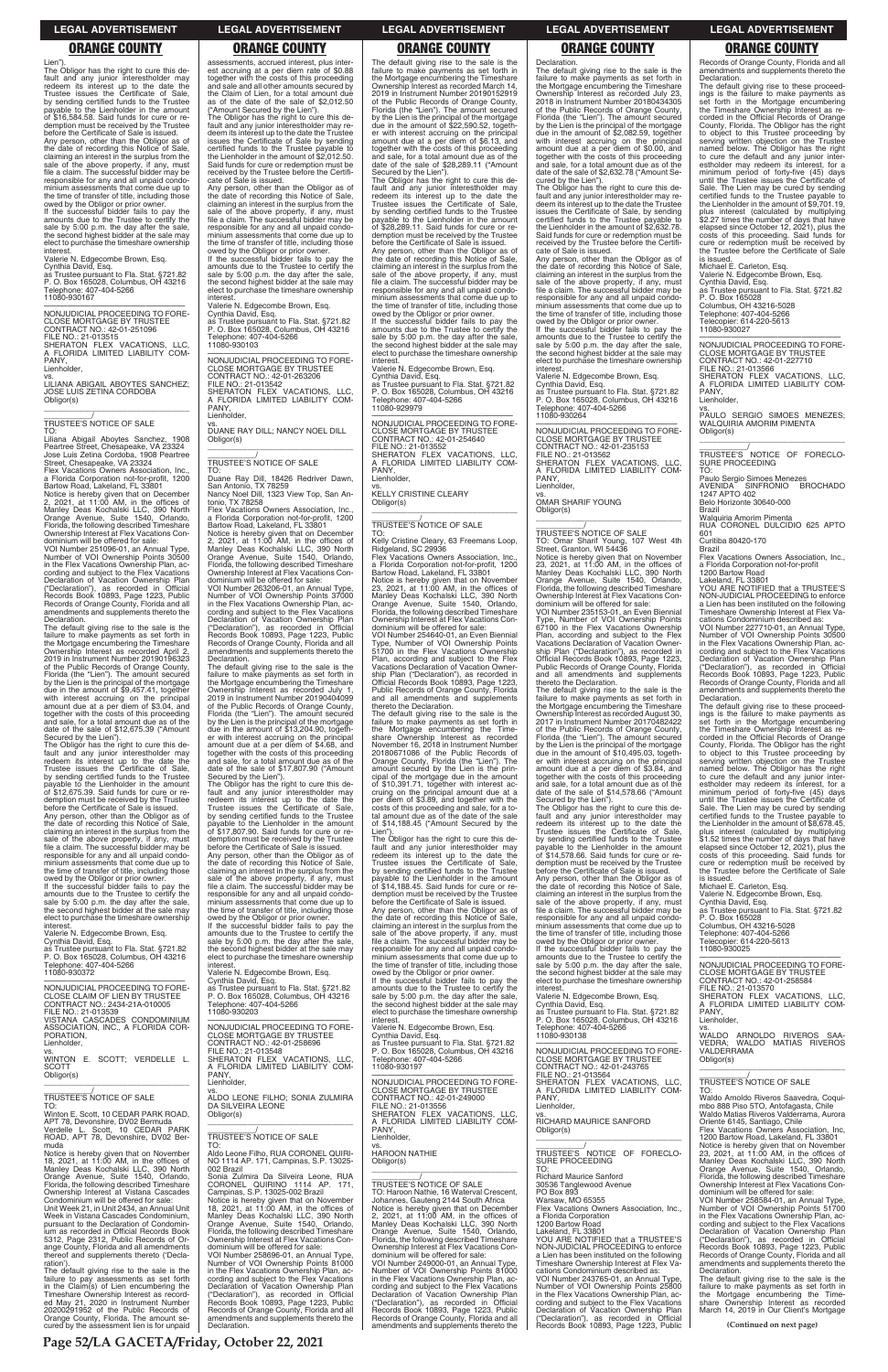**LA GACETA/Friday, October 22, 2021/Page 53**

20190152994 of the Public Records of Orange County, Florida (the "Lien"). The amount secured by the Lien is the principal of the mortgage due in the amount of \$15,713.28, together with interest accruing on the principal amount due at a per diem of \$5.05, and together with the costs of this proceeding and sale, for a to-tal amount due as of the date of the sale of \$20,560.94 ("Amount Secured by the

Lien"). The Obligor has the right to cure this default and any junior interestholder may redeem its interest up to the date the Trustee issues the Certificate of Sale, by sending certified funds to the Trustee payable to the Lienholder in the amount of \$20,560.94. Said funds for cure or redemption must be received by the Trustee before the Certificate of Sale is issued. Any person, other than the Obligor as of

the date of recording this Notice of Sale, claiming an interest in the surplus from the sale of the above property, if any, must file a claim. The successful bidder may be responsible for any and all unpaid condominium assessments that come due up to the time of transfer of title, including those

owed by the Obligor or prior owner. If the successful bidder fails to pay the amounts due to the Trustee to certify the sale by 5:00 p.m. the day after the sale, the second highest bidder at the sale may elect to purchase the timeshare ownership

interest. Valerie N. Edgecombe Brown, Esq.

Cynthia David, Esq. as Trustee pursuant to Fla. Stat. §721.82 P. O. Box 165028, Columbus, OH 43216

Telephone: 407-404-5266 11080-930379 —————————————————— NONJUDICIAL PROCEEDING TO FORE-

CLOSE MORTGAGE BY TRUSTEE CONTRACT NO.: 42-01-260635 FILE NO.: 21-013575 SHERATON FLEX VACATIONS, LLC, A FLORIDA LIMITED LIABILITY COM-PANY,

Lienholder,

vs. DANA ROSE WALLACE; LADARIS QUINTEL JONES Obligor(s) \_\_\_\_\_\_\_\_\_\_\_\_\_\_\_\_\_\_\_\_\_\_\_\_\_\_\_\_\_\_\_\_\_

# \_\_\_\_\_\_\_\_\_\_\_/ TRUSTEE'S NOTICE OF SALE

TO: Dana Rose Wallace, P.O. Box 453, Harts-ville, SC 29551

Ladaris Quintel Jones, 1101 East Home Avenue, Apt 12F, Hartsville, SC 29550 Notice is hereby given that on November 23, 2021, at 11:00 AM, in the offices of Manley Deas Kochalski LLC, 390 North Orange Avenue, Suite 1540, Orlando, Florida, the following described Timeshare Ownership Interest at Flex Vacations Con-dominium will be offered for sale:

VOI Number 260635-01, an Annual Type, Number of VOI Ownership Points 67100 in the Flex Vacations Ownership Plan, according and subject to the Flex Vacations<br>Declaration of Vacation Ownership Plan<br>("Declaration"), as recorded in Official<br>Records Book 10893, Page 1223, Public<br>Records of Orange County, Florida and all<br>amendments and suppl Declaration.

The default giving rise to the sale is the failure to make payments as set forth in the Mortgage encumbering the Timeshare Ownership Interest as recorded Sep-tember 27, 2019 in Instrument Number 20190604857 of the Public Records of Orange County, Florida (the "Lien"). The amount secured by the Lien is the principal of the mortgage due in the amount of \$22,225.00, together with interest ac-cruing on the principal amount due at a per diem of \$7.89, and together with the costs of this proceeding and sale, for a to-tal amount due as of the date of the sale of \$29,439.24 ("Amount Secured by the

The Obligor has the right to cure this default and any junior interestholder may redeem its interest up to the date the Trustee issues the Certificate of Sale, by sending certified funds to the Trustee payable to the Lienholder in the amount of \$28,846.80. Said funds for cure or redemption must be received by the Trustee before the Certificate of Sale is issued.

amounts due to the Trustee to certify the sale by 5:00 p.m. the day after the sale, the second highest bidder at the sale may elect to purchase the timeshare ownership nterest

Lien"). The Obligor has the right to cure this default and any junior interestholder may redeem its interest up to the date the Trustee issues the Certificate of Sale, by sending certified funds to the Trustee payable to the Lienholder in the amount of \$29,439.24. Said funds for cure or redemption must be received by the Trustee before the Certificate of Sale is issued. Any person, other than the Obligor as of the date of recording this Notice of Sale, claiming an interest in the surplus from the sale of the above property, if any, must file a claim. The successful bidder may be responsible for any and all unpaid condo-

Flex Vacations Owners Association, Inc., a Florida Corporation, 1200 Bartow Road,<br>Lakeland, FL 33801

minium assessments that come due up to the time of transfer of title, including those owed by the Obligor or prior owner. If the successful bidder fails to pay the amounts due to the Trustee to certify the sale by 5:00 p.m. the day after the sale, the second highest bidder at the sale may

elect to purchase the timeshare ownership interest. Valerie N. Edgecombe Brown, Esq.

Records of Orange County, Florida and all amendments and supplements thereto the Declaration.

The default giving rise to the sale is the failure to make payments as set forth in the Mortgage encumbering the Timeshare Ownership Interest as recorded August 6, 2018 in Instrument Number 20180464134 of the Public Records of Orange County, Florida (the "Lien"). The amount secured by the Lien is the principal of the mortgage due in the amount of \$21,420.95, together with interest accruing on the principal amount due at a per diem of \$8.58, and together with the costs of this proceeding and sale, for a total amount due as of the date of the sale of \$28,846.80 ("Amount Secured by the Lien").

Any person, other than the Obligor as of the date of recording this Notice of Sale, claiming an interest in the surplus from the sale of the above property, if any, must file a claim. The successful bidder may be responsible for any and all unpaid condominium assessments that come due up to the time of transfer of title, including those owed by the Obligor or prior owner. If the successful bidder fails to pay the

> TO: Sylvester S. Savage, AKA Sylvester Savage, Jr., 24 PINE VALLEY ROAD, Pied-<br>mont, SC 29673<br>Flex Vacations Owners Association, Inc.,

Valerie N. Edgecombe Brown, Esq. Cynthia David, Esq. as Trustee pursuant to Fla. Stat. §721.82 P. O. Box 165028, Columbus, OH 43216 Telephone: 407-404-5266 11080-930135

—————————————————— NONJUDICIAL PROCEEDING TO FORE-CLOSE MORTGAGE BY TRUSTEE CONTRACT NO.: 42-01-246946 FILE NO.: 21-013596 SHERATON FLEX VACATIONS, LLC, A FLORIDA LIMITED LIABILITY COM-PANY, Lienholder,

> The default giving rise to the sale is the failure to make payments as set forth in the Mortgage encumbering the Timeshare Ownership Interest as recorded Sep-tember 26, 2018 in Instrument Number 20180567928 of the Public Records of Orange County, Florida (the "Lien"). The amount secured by the Lien is the principal of the mortgage due in the amount of \$15,705.93, together with interest ac-cruing on the principal amount due at a per diem of \$6.31, and together with the costs of this proceeding and sale, for a to-tal amount due as of the date of the sale of \$21,116.26 ("Amount Secured by the

vs. AMANDA BENTLEY, AKA AMANDA GERALDINE BENTLEY Obligor(s) \_\_\_\_\_\_\_\_\_\_\_\_\_\_\_\_\_\_\_\_\_\_\_\_\_\_\_\_\_\_\_\_\_

# \_\_\_\_\_\_\_\_\_\_\_/ TRUSTEE'S NOTICE OF SALE

TO: Amanda Bentley, AKA Amanda Geraldine Bentley, 729 Arrowhead Circle, Cedar Bluff, VA 24609

Lakeland, FL 33801 Notice is hereby given that on November 23, 2021, at 11:00 AM, in the offices of Manley Deas Kochalski LLC, 390 North Orange Avenue, Suite 1540, Orlando, Florida, the following described Timeshare Ownership Interest at Flex Vacations Con-dominium will be offered for sale:

VOI Number 246946-01, an Annual Type, Number of VOI Ownership Points 25800 in the Flex Vacations Ownership Plan, according and subject to the Flex Vacations Declaration of Vacation Ownership Plan ("Declaration"), as recorded in Official Records Book 10893, Page 1223, Public Records of Orange County, Florida and all amendments and supplements thereto the Declaration.

The default giving rise to the sale is the failure to make payments as set forth in the Mortgage encumbering the Timeshare Ownership Interest as recorded June 20, 2018 in Instrument Number 20180362349 of the Public Records of Orange County, Florida (the "Lien"). The amount secured by the Lien is the principal of the mortgage due in the amount of \$7,949.05, together with interest accruing on the principal amount due at a per diem of \$2.41, and together with the costs of this proceeding<br>and sale, for a total amount due as of the and sale, for a total amount due as of the date of the sale of \$10,689.40 ("Amount fault and any junior interestholder may redeem its interest up to the date the Trustee issues the Certificate of Sale, by sending certified funds to the Trustee payable to the Lienholder in the amount of \$17,215.46. Said funds for cure or re-demption must be received by the Trustee

owed by the Obligor or prior owner. If the successful bidder fails to pay the amounts due to the Trustee to certify the sale by 5:00 p.m. the day after the sale, the second highest bidder at the sale may elect to purchase the timeshare ownership **interest** 

Secured by the Lien"). The Obligor has the right to cure this de-fault and any junior interestholder may redeem its interest up to the date the Trustee issues the Certificate of Sale, by sending certified funds to the Trustee payable to the Lienholder in the amount of \$10,689.40. Said funds for cure or re-demption must be received by the Trustee before the Certificate of Sale is issued.

Any person, other than the Obligor as of the date of recording this Notice of Sale, claiming an interest in the surplus from the sale of the above property, if any, must file a claim. The successful bidder may be responsible for any and all unpaid condominium assessments that come due up to the time of transfer of title, including those

Manley Deas Kochalski LLC, 390 North Orange Avenue, Suite 1540, Orlando, Florida, the following described Timeshare Ownership Interest at Flex Vacations Con-dominium will be offered for sale: VOI Number 258870-01, an Annual Type,

Number of VOI Ownership Points 25800 in the Flex Vacations Ownership Plan, ac-cording and subject to the Flex Vacations Declaration of Vacation Ownership Plan ("Declaration"), as recorded in Official Records Book 10893, Page 1223, Public Records of Orange County, Florida and all amendments and supplements thereto the Declaration.

The default giving rise to the sale is the failure to make payments as set forth in the Mortgage encumbering the Timeshare Ownership Interest as recorded August 21, 2019 in Instrument Number 20190519141 of the Public Records of Orange County, Florida (the "Lien"). The amount secured by the Lien is the principal of the mortgage due in the amount of \$8,717.64, together with interest accruing on the principal amount due at a per diem of \$2.85, and together with the costs of this proceeding and sale, for a total amount due as of the date of the sale of \$11,501.53 ("Amount Secured by the Lien").

The Obligor has the right to cure this de-fault and any junior interestholder may redeem its interest up to the date the Trustee issues the Certificate of Sale, by sending certified funds to the Trustee payable to the Lienholder in the amount of \$11,501.53. Said funds for cure or re-demption must be received by the Trustee before the Certificate of Sale is issued.

Any person, other than the Obligor as of the date of recording this Notice of Sale, claiming an interest in the surplus from the sale of the above property, if any, must file a claim. The successful bidder may be responsible for any and all unpaid condominium assessments that come due up to the time of transfer of title, including those owed by the Obligor or prior owner.

If the successful bidder fails to pay the amounts due to the Trustee to certify the sale by 5:00 p.m. the day after the sale, the second highest bidder at the sale may elect to purchase the timeshare ownership interest.

Valerie N. Edgecombe Brown, Esq. Cynthia David, Esq. as Trustee pursuant to Fla. Stat. §721.82

P. O. Box 165028, Columbus, OH 43216 Telephone: 407-404-5266 11080-930128

—————————————————— NONJUDICIAL PROCEEDING TO FORE-CLOSE MORTGAGE BY TRUSTEE CONTRACT NO.: 42-01-248739 FILE NO.: 21-013615 SHERATON FLEX VACATIONS, LLC, A FLORIDA LIMITED LIABILITY COM-PANY,

Lienholder,

vs. SYLVESTER S. SAVAGE, AKA SYLVES-TER SAVAGE, JR. Obligor(s) \_\_\_\_\_\_\_\_\_\_\_\_\_\_\_\_\_\_\_\_\_\_\_\_\_\_\_\_\_\_\_\_\_

# \_\_\_\_\_\_\_\_\_\_\_/ TRUSTEE'S NOTICE OF SALE

a Florida Corporation, 1200 Bartow Road, Lakeland, FL 33801 Notice is hereby given that on December

| Cynthia David, Esq.<br>as Trustee pursuant to Fla. Stat. §721.82<br>P. O. Box 165028, Columbus, OH 43216<br>Telephone: 407-404-5266<br>11080-930202<br>NONJUDICIAL PROCEEDING TO FORE-<br><b>CLOSE MORTGAGE BY TRUSTEE</b><br>CONTRACT NO.: 42-01-249846<br>FILE NO.: 21-013579<br>SHERATON FLEX VACATIONS. LLC.<br>A FLORIDA LIMITED LIABILITY COM-<br>PANY.<br>Lienholder,<br>VS.<br>DAVID MYLES WILLIS; ALICHA MARIE<br><b>WILLIS</b><br>Obligor(s)<br>TRUSTEE'S NOTICE OF SALE<br>TO:<br>David Myles Willis, 32 Randolph Drive,<br>Palm Coast, FL 32164<br>Alicha Marie Willis, 32 Randolph Drive,<br>Palm Coast, FL 32164<br>Flex Vacations Owners Association, Inc.<br>1200 Bartow Road, Lakeland, FL 33801<br>Notice is hereby given that on November<br>18, 2021, at 11:00 AM, in the offices of<br>Manley Deas Kochalski LLC, 390 North<br>Orange Avenue, Suite 1540, Orlando,<br>Florida, the following described Timeshare | owed by the Obligor or prior owner.<br>If the successful bidder fails to pay the<br>amounts due to the Trustee to certify the<br>sale by 5:00 p.m. the day after the sale,<br>the second highest bidder at the sale may<br>elect to purchase the timeshare ownership<br>interest.<br>Valerie N. Edgecombe Brown, Esg.<br>Cynthia David, Esg.<br>as Trustee pursuant to Fla. Stat. §721.82<br>P. O. Box 165028, Columbus, OH 43216<br>Telephone: 407-404-5266<br>11080-930075<br>NONJUDICIAL PROCEEDING TO FORE-<br><b>CLOSE MORTGAGE BY TRUSTEE</b><br>CONTRACT NO.: 42-01-258870<br>FILE NO.: 21-013608<br>SHERATON FLEX VACATIONS, LLC.<br>A FLORIDA LIMITED LIABILITY COM-<br>PANY.<br>Lienholder,<br>VS.<br>JANEILSON ROBERTO MATTOS: BAR-<br>BARA MARIA CECILIA PASSOS BRAN-<br><b>DAO</b><br>Obligor(s)<br>TRUSTEE'S NOTICE OF SALE<br>TO:<br>Janeilson Roberto Mattos, RUA DOM PE-<br>DRO II #107 PRAIA DO CANTO, Vitoria, | by sending certified funds to the Trustee<br>payable to the Lienholder in the amount<br>of \$21,116.26. Said funds for cure or re-<br>demption must be received by the Trustee<br>before the Certificate of Sale is issued.<br>Any person, other than the Obligor as of<br>the date of recording this Notice of Sale,<br>claiming an interest in the surplus from the<br>sale of the above property, if any, must<br>file a claim. The successful bidder may be<br>responsible for any and all unpaid condo-<br>minium assessments that come due up to<br>the time of transfer of title, including those<br>owed by the Obligor or prior owner.<br>If the successful bidder fails to pay the<br>amounts due to the Trustee to certify the<br>sale by 5:00 p.m. the day after the sale,<br>the second highest bidder at the sale may<br>elect to purchase the timeshare ownership<br>interest.<br>Valerie N. Edgecombe Brown, Esg.<br>Cynthia David, Esq.<br>as Trustee pursuant to Fla. Stat. §721.82<br>P. O. Box 165028, Columbus, OH 43216<br>Telephone: 407-404-5266<br>11080-930210<br>NONJUDICIAL PROCEEDING TO FORE-<br><b>CLOSE MORTGAGE BY TRUSTEE</b><br>CONTRACT NO.: 42-01-251037<br>FILE NO.: 21-013623<br>SHERATON FLEX VACATIONS. LLC.<br>A FLORIDA LIMITED LIABILITY COM- | Lien").<br>The Obligor has the right to cure this de-<br>fault and any junior interestholder may<br>redeem its interest up to the date the<br>Trustee issues the Certificate of Sale.<br>by sending certified funds to the Trustee<br>payable to the Lienholder in the amount<br>of \$18.191.53. Said funds for cure or re-<br>demption must be received by the Trustee<br>before the Certificate of Sale is issued.<br>Any person, other than the Obligor as of<br>the date of recording this Notice of Sale,<br>claiming an interest in the surplus from the<br>sale of the above property, if any, must<br>file a claim. The successful bidder may be<br>responsible for any and all unpaid condo-<br>minium assessments that come due up to<br>the time of transfer of title, including those<br>owed by the Obligor or prior owner.<br>If the successful bidder fails to pay the<br>amounts due to the Trustee to certify the<br>sale by 5:00 p.m. the day after the sale,<br>the second highest bidder at the sale may<br>elect to purchase the timeshare ownership<br>interest.<br>Valerie N. Edgecombe Brown, Esq.<br>Cynthia David, Esg.<br>as Trustee pursuant to Fla. Stat. §721.82<br>P. O. Box 165028. Columbus. OH 43216<br>Telephone: 407-404-5266<br>11080-930176<br>NONJUDICIAL PROCEEDING TO FORE- | tal amount due as of the date of the sale<br>of \$12,941.09 ("Amount Secured by the<br>Lien").<br>The Obligor has the right to cure this de-<br>fault and any junior interestholder may<br>redeem its interest up to the date the<br>Trustee issues the Certificate of Sale.<br>by sending certified funds to the Trustee<br>payable to the Lienholder in the amount<br>of \$12.941.09. Said funds for cure or re-<br>demption must be received by the Trustee<br>before the Certificate of Sale is issued.<br>Any person, other than the Obligor as of<br>the date of recording this Notice of Sale,<br>claiming an interest in the surplus from the<br>sale of the above property, if any, must<br>file a claim. The successful bidder may be<br>responsible for any and all unpaid condo-<br>minium assessments that come due up to<br>the time of transfer of title, including those<br>owed by the Obligor or prior owner.<br>If the successful bidder fails to pay the<br>amounts due to the Trustee to certify the<br>sale by 5:00 p.m. the day after the sale,<br>the second highest bidder at the sale may<br>elect to purchase the timeshare ownership<br>interest.<br>Valerie N. Edgecombe Brown, Esg.<br>Cynthia David, Esg.<br>as Trustee pursuant to Fla. Stat. §721.82<br>P. O. Box 165028, Columbus, OH 43216<br>Telephone: 407-404-5266<br>11080-930382 |
|---------------------------------------------------------------------------------------------------------------------------------------------------------------------------------------------------------------------------------------------------------------------------------------------------------------------------------------------------------------------------------------------------------------------------------------------------------------------------------------------------------------------------------------------------------------------------------------------------------------------------------------------------------------------------------------------------------------------------------------------------------------------------------------------------------------------------------------------------------------------------------------------------------------------------------------|-----------------------------------------------------------------------------------------------------------------------------------------------------------------------------------------------------------------------------------------------------------------------------------------------------------------------------------------------------------------------------------------------------------------------------------------------------------------------------------------------------------------------------------------------------------------------------------------------------------------------------------------------------------------------------------------------------------------------------------------------------------------------------------------------------------------------------------------------------------------------------------------------------------------------------------|-------------------------------------------------------------------------------------------------------------------------------------------------------------------------------------------------------------------------------------------------------------------------------------------------------------------------------------------------------------------------------------------------------------------------------------------------------------------------------------------------------------------------------------------------------------------------------------------------------------------------------------------------------------------------------------------------------------------------------------------------------------------------------------------------------------------------------------------------------------------------------------------------------------------------------------------------------------------------------------------------------------------------------------------------------------------------------------------------------------------------------------------------------------------------------------------------------------------------------------------------------------------------------------------|----------------------------------------------------------------------------------------------------------------------------------------------------------------------------------------------------------------------------------------------------------------------------------------------------------------------------------------------------------------------------------------------------------------------------------------------------------------------------------------------------------------------------------------------------------------------------------------------------------------------------------------------------------------------------------------------------------------------------------------------------------------------------------------------------------------------------------------------------------------------------------------------------------------------------------------------------------------------------------------------------------------------------------------------------------------------------------------------------------------------------------------------------------------------------------------------------------------------------------------------------------------------------------------------------------------------|--------------------------------------------------------------------------------------------------------------------------------------------------------------------------------------------------------------------------------------------------------------------------------------------------------------------------------------------------------------------------------------------------------------------------------------------------------------------------------------------------------------------------------------------------------------------------------------------------------------------------------------------------------------------------------------------------------------------------------------------------------------------------------------------------------------------------------------------------------------------------------------------------------------------------------------------------------------------------------------------------------------------------------------------------------------------------------------------------------------------------------------------------------------------------------------------------------------------------------------------------------------------------------------------------------------------------------------------------------------------------|
| Ownership Interest at Flex Vacations Con-<br>dominium will be offered for sale:<br>VOI Number 249846-01, an Annual Type,<br>Number of VOI Ownership Points 67100<br>in the Flex Vacations Ownership Plan, ac-<br>cording and subject to the Flex Vacations<br>Declaration of Vacation Ownership Plan                                                                                                                                                                                                                                                                                                                                                                                                                                                                                                                                                                                                                                  | ES 29055-600 Brazil<br>Barbara Maria Cecilia Passos Brandao.<br>RUA DOM PEDRO II #107 PRAIA DO<br>CANTO, Vitoria, ES 29055-600 Brazil<br>Flex Vacations Owners Association. Inc<br>a Florida Corporation not-for-profit, 1200<br>Bartow Road, Lakeland, FL 33801                                                                                                                                                                                                                                                                                                                                                                                                                                                                                                                                                                                                                                                                  | PANY.<br>Lienholder.<br>VS.<br>ALEXANDRE VAZ MUSSATTO<br>Obligor(s)                                                                                                                                                                                                                                                                                                                                                                                                                                                                                                                                                                                                                                                                                                                                                                                                                                                                                                                                                                                                                                                                                                                                                                                                                       | <b>CLOSE MORTGAGE BY TRUSTEE</b><br>CONTRACT NO.: 42-01-259377<br>FILE NO.: 21-013633<br>SHERATON FLEX VACATIONS, LLC,<br>A FLORIDA LIMITED LIABILITY COM-<br>PANY.<br>Lienholder.                                                                                                                                                                                                                                                                                                                                                                                                                                                                                                                                                                                                                                                                                                                                                                                                                                                                                                                                                                                                                                                                                                                                   | NONJUDICIAL PROCEEDING TO FORE-<br><b>CLOSE MORTGAGE BY TRUSTEE</b><br>CONTRACT NO.: 42-01-259971<br>FILE NO.: 21-013635<br>SHERATON FLEX VACATIONS, LLC,                                                                                                                                                                                                                                                                                                                                                                                                                                                                                                                                                                                                                                                                                                                                                                                                                                                                                                                                                                                                                                                                                                                                                                                                                |
| ("Declaration"), as recorded in Official<br>Records Book 10893, Page 1223, Public                                                                                                                                                                                                                                                                                                                                                                                                                                                                                                                                                                                                                                                                                                                                                                                                                                                     | Notice is hereby given that on November<br>18, 2021, at 11:00 AM, in the offices of                                                                                                                                                                                                                                                                                                                                                                                                                                                                                                                                                                                                                                                                                                                                                                                                                                               | TRUSTEE'S NOTICE OF SALE<br>TO: Alexandre Vaz Mussatto, RUA PAUL                                                                                                                                                                                                                                                                                                                                                                                                                                                                                                                                                                                                                                                                                                                                                                                                                                                                                                                                                                                                                                                                                                                                                                                                                          | VS.<br>ANDREA EVELICE MUNOZ MEZA                                                                                                                                                                                                                                                                                                                                                                                                                                                                                                                                                                                                                                                                                                                                                                                                                                                                                                                                                                                                                                                                                                                                                                                                                                                                                     | (Continued on next page)                                                                                                                                                                                                                                                                                                                                                                                                                                                                                                                                                                                                                                                                                                                                                                                                                                                                                                                                                                                                                                                                                                                                                                                                                                                                                                                                                 |

2, 2021, at 11:00 AM, in the offices of Manley Deas Kochalski LLC, 390 North Orange Avenue, Suite 1540, Orlando, Florida, the following described Timeshare Ownership Interest at Flex Vacations Con-dominium will be offered for sale:

VOI Number 248739-01, an Annual Type, Number of VOI Ownership Points 53000 in the Flex Vacations Ownership Plan, according and subject to the Flex Vacations<br>Declaration of Vacation Ownership Plan<br>("Declaration"), as recorded in Official<br>Records Book 10893, Page 1223, Public<br>Records of Orange County, Florida and all<br>amendments and suppl Declaration.

Lien"). The Obligor has the right to cure this default and any junior interestholder may redeem its interest up to the date the Trustee issues the Certificate of Sale, by sending certified funds to the Trustee payable to the Lienholder in the amount

A HARRY 226/401 BAIRRO CINQUENT-ENARIO, Caxias Do Sul, 95012430 Brazil Notice is hereby given that on November 23, 2021, at 11:00 AM, in the offices of Manley Deas Kochalski LLC, 390 North Orange Avenue, Suite 1540, Orlando, Florida, the following described Timeshare Ownership Interest at Flex Vacations Con-dominium will be offered for sale:

VOI Number 251037-01, an Annual Type, Number of VOI Ownership Points 44000 in the Flex Vacations Ownership Plan, according and subject to the Flex Vacations<br>Declaration of Vacation Ownership Plan<br>("Declaration"), as recorded in Official<br>Records Book 10893, Page 1223, Public<br>Records of Orange County, Florida and all<br>amendments and suppl Declaration.

The default giving rise to the sale is the failure to make payments as set forth in the Mortgage encumbering the Timeshare Ownership Interest as recorded August 24, 2018 in Instrument Number 20180505929 of the Public Records of Orange County, Florida (the "Lien"). The amount secured by the Lien is the principal of the mortgage due in the amount of \$12,979.82, togeth-er with interest accruing on the principal amount due at a per diem of \$4.11, and together with the costs of this proceeding and sale, for a total amount due as of the date of the sale of \$17,215.46 ("Amount Secured by the Lien"). The Obligor has the right to cure this de-

before the Certificate of Sale is issued. Any person, other than the Obligor as of the date of recording this Notice of Sale, claiming an interest in the surplus from the sale of the above property, if any, must file a claim. The successful bidder may be responsible for any and all unpaid condo-minium assessments that come due up to the time of transfer of title, including those

Valerie N. Edgecombe Brown, Esq. Cynthia David, Esq.

as Trustee pursuant to Fla. Stat. §721.82 P. O. Box 165028, Columbus, OH 43216 Telephone: 407-404-5266 11080-930383

—————————————————— NONJUDICIAL PROCEEDING TO FORE-CLOSE MORTGAGE BY TRUSTEE CONTRACT NO.: 42-01-249434 FILE NO.: 21-013629 SHERATON FLEX VACATIONS, LLC, A FLORIDA LIMITED LIABILITY COM-PANY,

Lienholder,

vs. DANTE ALFREDO PALMERO; JORGE ROBERTO FARAH Obligor(s) \_\_\_\_\_\_\_\_\_\_\_\_\_\_\_\_\_\_\_\_\_\_\_\_\_\_\_\_\_\_\_\_\_

\_\_\_\_\_\_\_\_\_\_\_/ TRUSTEE'S NOTICE OF SALE

TO: Dante Alfredo Palmero, L. MARTEL DE LOS RIOS 4141, Cordoba, ARG Argentina

Jorge Roberto Farah, MELCHOR ESCO-LA 5351, Cordoba, ARG Argentina Flex Vacations Owners Association, Inc.,

1200 Bartow Road, Lakeland, FL 33801 Notice is hereby given that on November 23, 2021, at 11:00 AM, in the offices of Manley Deas Kochalski LLC, 390 North Orange Avenue, Suite 1540, Orlando, Florida, the following described Timeshare Ownership Interest at Flex Vacations Con-dominium will be offered for sale: VOI Number 249434-01, an Annual Type,

Number of VOI Ownership Points 51700 in the Flex Vacations Ownership Plan, ac-cording and subject to the Flex Vacations Declaration of Vacation Ownership Plan ("Declaration"), as recorded in Official Records Book 10893, Page 1223, Public Records of Orange County, Florida and all amendments and supplements thereto the Declaration.

The default giving rise to the sale is the failure to make payments as set forth in the Mortgage encumbering the Timeshare Ownership Interest as recorded November 6, 2018 in Instrument Number 20180647687 of the Public Records of Orange County, Florida (the "Lien"). The amount secured by the Lien is the prin-cipal of the mortgage due in the amount of \$14,182.95, together with interest ac-cruing on the principal amount due at a per diem of \$3.71, and together with the costs of this proceeding and sale, for a to-tal amount due as of the date of the sale of \$18,191.53 ("Amount Secured by the Lien").

Obligor(s)

\_\_\_\_\_\_\_\_\_\_\_\_\_\_\_\_\_\_\_\_\_\_\_\_\_\_\_\_\_\_\_\_\_

\_\_\_\_\_\_\_\_\_\_\_/ TRUSTEE'S NOTICE OF SALE

TO: Andrea Evelice Munoz Meza, KEN-NEDY NORTE MZ 206 U.21, Guayaquil, Ecuador

Notice is hereby given that on November 23, 2021, at 11:00 AM, in the offices of Manley Deas Kochalski LLC, 390 North Orange Avenue, Suite 1540, Orlando, Florida, the following described Timeshare Ownership Interest at Flex Vacations Con-dominium will be offered for sale: VOI Number 259377-01, an Even Biennial

Type, Number of VOI Ownership Points 44000 in the Flex Vacations Ownership Plan, according and subject to the Flex Vacations Declaration of Vacation Owner-ship Plan ("Declaration"), as recorded in Official Records Book 10893, Page 1223, Public Records of Orange County, Florida and all amendments and supplements thereto the Declaration.

The default giving rise to the sale is the failure to make payments as set forth in the Mortgage encumbering the Timeshare Ownership Interest as recorded July 23, 2019 in Instrument Number 20190452554 of the Public Records of Orange County, Florida (the "Lien"). The amount secured by the Lien is the principal of the mortgage due in the amount of \$8,538.46, together with interest accruing on the principal amount due at a per diem of \$2.79, and together with the costs of this proceeding and sale, for a total amount due as of the date of the sale of \$11,305.98 ("Amount Secured by the Lien").

The Obligor has the right to cure this de-fault and any junior interestholder may redeem its interest up to the date the Trustee issues the Certificate of Sale, by sending certified funds to the Trustee payable to the Lienholder in the amount of \$11,305.98. Said funds for cure or redemption must be received by the Trustee before the Certificate of Sale is issued.

Any person, other than the Obligor as of the date of recording this Notice of Sale, claiming an interest in the surplus from the sale of the above property, if any, must file a claim. The successful bidder may be responsible for any and all unpaid condominium assessments that come due up to the time of transfer of title, including those owed by the Obligor or prior owner.

If the successful bidder fails to pay the amounts due to the Trustee to certify the sale by 5:00 p.m. the day after the sale, the second highest bidder at the sale may elect to purchase the timeshare ownership interest.

Valerie N. Edgecombe Brown, Esq. Cynthia David, Esq. as Trustee pursuant to Fla. Stat. §721.82

P. O. Box 165028, Columbus, OH 43216 Telephone: 407-404-5266 11080-930079

—————————————————— NONJUDICIAL PROCEEDING TO FORE-CLOSE MORTGAGE BY TRUSTEE CONTRACT NO.: 42-01-252883

FILE NO.: 21-013634 SHERATON FLEX VACATIONS, LLC, A FLORIDA LIMITED LIABILITY COM-PANY, Lienholder,

vs. DWIGHT LEE VARNUM; JULIET ELIAN STREATY VARNUM Obligor(s) \_\_\_\_\_\_\_\_\_\_\_\_\_\_\_\_\_\_\_\_\_\_\_\_\_\_\_\_\_\_\_\_\_

# \_\_\_\_\_\_\_\_\_\_\_/ TRUSTEE'S NOTICE OF SALE

TO: Dwight Lee Varnum, 1451 King Rail Lane, Middleburg, FL 32068-8772 Juliet Elian Streaty Varnum, 1451 King Rail Lane, Middleburg, FL 32068-8772

Notice is hereby given that on December 2, 2021, at 11:00 AM, in the offices of Manley Deas Kochalski LLC, 390 North Orange Avenue, Suite 1540, Orlando, Florida, the following described Timeshare Ownership Interest at Flex Vacations Con-

dominium will be offered for sale: VOI Number 252883-01, an Annual Type, Number of VOI Ownership Points 25800 in the Flex Vacations Ownership Plan, ac-cording and subject to the Flex Vacations Declaration of Vacation Ownership Plan ("Declaration"), as recorded in Official Records Book 10893, Page 1223, Public Records of Orange County, Florida and all amendments and supplements thereto the

Declaration. The default giving rise to the sale is the failure to make payments as set forth in the Mortgage encumbering the Time-share Ownership Interest as recorded February 21, 2019 in Instrument Number 20190108854 of the Public Records of Orange County, Florida (the "Lien"). The amount secured by the Lien is the prin-cipal of the mortgage due in the amount of \$9,139.40, together with interest accruing on the principal amount due at a per diem of \$3.66, and together with the per diem or \$3.66, and together with the<br>costs of this proceeding and sale, for a total amount due as of the date of the sale

### **LEGAL ADVERTISEMENT LEGAL ADVERTISEMENT LEGAL ADVERTISEMENT LEGAL ADVERTISEMENT LEGAL ADVERTISEMENT**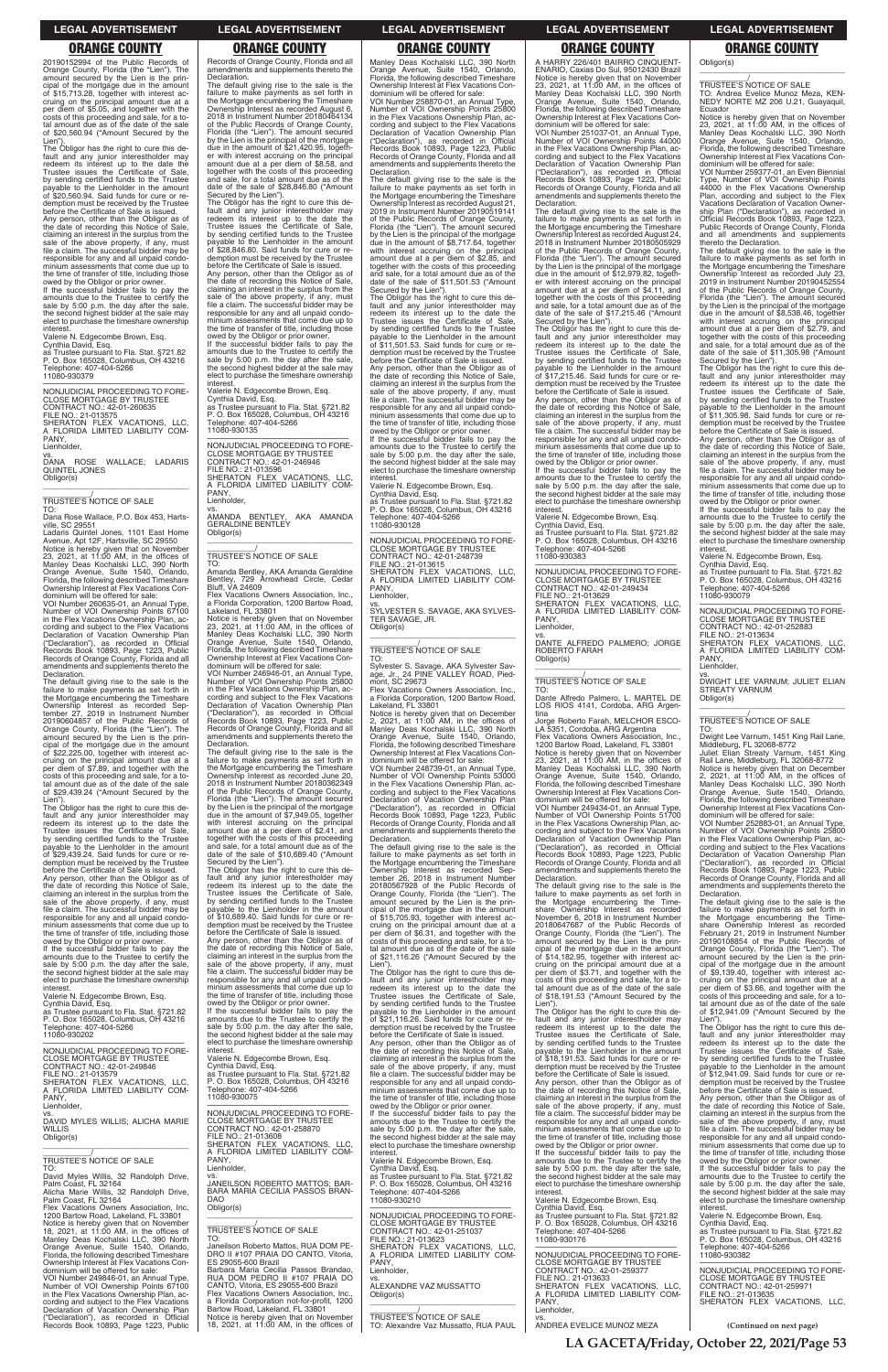A FLORIDA LIMITED LIABILITY COM-PANY, Lienholder,

vs. ROBERTO ARTURO ANTONIZ; LAURA ALEJANDRA MAC Obligor(s) \_\_\_\_\_\_\_\_\_\_\_\_\_\_\_\_\_\_\_\_\_\_\_\_\_\_\_\_\_\_\_\_\_

\_\_\_\_\_\_\_\_\_\_\_/ TRUSTEE'S NOTICE OF SALE

TO: Roberto Arturo Antoniz, AV. REAL 9191, Rosario, SANTA FE 2000 Argentina Laura Alejandra Mac, AV. REAL 9191, Rosario, SANTA FE 2000 Argentina Flex Vacations Owners Association, Inc. a Florida corporation not-for-profit, 1200 Bartow Road, Lakeland, FL 33801

Notice is hereby given that on November 23, 2021, at 11:00 AM, in the offices of Manley Deas Kochalski LLC, 390 North Orange Avenue, Suite 1540, Orlando, Florida, the following described Timeshare Ownership Interest at Flex Vacations Condominium will be offered for sale:

The Obligor has the right to cure this de-fault and any junior interestholder may redeem its interest up to the date the Trustee issues the Certificate of Sale, by sending certified funds to the Trustee payable to the Lienholder in the amount of \$29,712.18. Said funds for cure or redemption must be received by the Trustee before the Certificate of Sale is issued. Any person, other than the Obligor as of the date of recording this Notice of Sale, claiming an interest in the surplus from the sale of the above property, if any, must file a claim. The successful bidder may be responsible for any and all unpaid condominium assessments that come due up to the time of transfer of title, including those

VOI Number 259971-01, an Annual Type, Number of VOI Ownership Points 81000 in the Flex Vacations Ownership Plan, ac-cording and subject to the Flex Vacations Declaration of Vacation Ownership Plan ("Declaration"), as recorded in Official Records Book 10893, Page 1223, Public Records of Orange County, Florida and all amendments and supplements thereto the Declaration.

—————————————————— NONJUDICIAL PROCEEDING TO FORE-CLOSE MORTGAGE BY TRUSTEE CONTRACT NO.: 42-01-242557 FILE NO.: 21-013637 SHERATON FLEX VACATIONS, LLC, A FLORIDA LIMITED LIABILITY COM-PANY

The default giving rise to the sale is the failure to make payments as set forth in the Mortgage encumbering the Timeshare Ownership Interest as recorded July 17, 2019 in Instrument Number 20190439478 of the Public Records of Orange County, Florida (the "Lien"). The amount secured by the Lien is the principal of the mortgage due in the amount of \$23,275.84, together with interest accruing on the principal amount due at a per diem of \$7.58, and together with the costs of this proceeding and sale, for a total amount due as of the date of the sale of \$29,712.18 ("Amount Secured by the Lien").

Lienholder.

**Argentina** Norma Beatriz Lima Damian Hudson 637 Mendoza 5500

Argentina<sup>'</sup>

(*"*) as recorded Records Book 10893, Page 1223, Public Records of Orange County, Florida and all amendments and supplements thereto the Declaration.

The default giving rise to these proceed-ings is the failure to make payments as set forth in the Mortgage encumbering the Timeshare Ownership Interest as recorded in the Official Records of Orange County, Florida. The Obligor has the right to object to this Trustee proceeding by serving written objection on the Trustee named below. The Obligor has the right to cure the default and any junior inter-estholder may redeem its interest, for a minimum period of forty-five (45) days until the Trustee issues the Certificate of Sale. The Lien may be cured by sending certi-fied funds to the Trustee payable to the Lienholder in the amount of \$25,112.45, plus interest (calculated by multiplying \$4.99 times the number of days that have elapsed since October 12, 2021), plus the costs of this proceeding. Said funds for cure or redemption must be received by the Trustee before the Certificate of Sale<br>is issued

owed by the Obligor or prior owner. If the successful bidder fails to pay the amounts due to the Trustee to certify the sale by 5:00 p.m. the day after the sale, the second highest bidder at the sale may elect to purchase the timeshare ownership interest.

FILE NO.: 21-013640 SHERATON FLEX VACATIONS, LLC, A FLORIDA LIMITED LIABILITY COM-PANY, Lienholder

Valerie N. Edgecombe Brown, Esq.

Cynthia David, Esq. as Trustee pursuant to Fla. Stat. §721.82 P. O. Box 165028, Columbus, OH 43216 Telephone: 407-404-5266 11080-930064

vs. FERNANDO BERNABE ROCCA; NOR-MA BEATRIZ LIMA Obligor(s) \_\_\_\_\_\_\_\_\_\_\_\_\_\_\_\_\_\_\_\_\_\_\_\_\_\_\_\_\_\_\_\_\_

\_\_\_\_\_\_\_\_\_\_\_/ TRUSTEE'S NOTICE OF FORECLO-SURE PROCEEDING TO: Fernando Bernabe Rocca Damian Hudson 637 Mendoza 5500

Flex Vacations Owners Association, Inc.,

a Florida Corporation not-for-profit 1200 Bartow Road Lakeland, FL 33801 YOU ARE NOTIFIED that a TRUSTEE'S NON-JUDICIAL PROCEEDING to enforce a Lien has been instituted on the following Timeshare Ownership Interest at Flex Vacations Condominium described as: VOI Number 242557-01, an Annual Type, Number of VOI Ownership Points 81000 in the Flex Vacations Ownership Plan, ac-cording and subject to the Flex Vacations Declaration of Vacation Ownership Plan

is issued. Michael E. Carleton, Esq. Valerie N. Edgecombe Brown, Esq. Cynthia David, Esq. as Trustee pursuant to Fla. Stat. §721.82 P. O. Box 165028 Columbus, OH 43216-5028 Telephone: 407-404-5266 Telecopier: 614-220-5613 11080-930024

—————————————————— NONJUDICIAL PROCEEDING TO FORE-CLOSE MORTGAGE BY TRUSTEE CONTRACT NO.: 42-01-254969

vs. MARCUS DAVID JOHNSON; KAREN M. **JOHNSON** Obligor(s) \_\_\_\_\_\_\_\_\_\_\_\_\_\_\_\_\_\_\_\_\_\_\_\_\_\_\_\_\_\_\_\_\_

# \_\_\_\_\_\_\_\_\_\_\_/ TRUSTEE'S NOTICE OF SALE

TO:<br>Marcus David Johnson, 5210 Bagby Av-<br>Marcus David Monson, 5210 Bagby Avenue,<br>Apartment 423, Waco, TX 76711<br>Apartment 423, Waco, TX 76711<br>Notice is hereby given that on November<br>23, 2021, at 11:00 AM, in the offices of<br>

**interest** Valerie N. Edgecombe Brown, Esq. Cynthia David, Esq. as Trustee pursuant to Fla. Stat. §721.82 P. O. Box 165028, Columbus, OH 43216 Telephone: 407-404-5266 11080-930065

Cesar Alberto Ruiz Krohne, CRA. 54 NO 58-41, BLOQUE C20 AP 412, Bogota, 111321 Colombia Flex Vacations Owners Association, Inc.

Ownership Interest at Flex Vacations Condominium will be offered for sale:

> Notice is hereby given that on November<br>23, 2021, at 11:00 AM, in the offices of<br>Manley Deas Kochalski LLC, 390 North<br>Orange Avenue, Suite 1540, Orlando,<br>Florida, the following described Timeshare Ownership Interest at Flex Vacations Con-

VOI Number 254969-01, an Annual Type, Number of VOI Ownership Points 44000 in the Flex Vacations Ownership Plan, according and subject to the Flex Vacations Declaration of Vacation Ownership Plan ("Declaration"), as recorded in Official Records Book 10893, Page 1223, Public Records of Orange County, Florida and all amendments and supplements thereto the

Declaration. The default giving rise to the sale is the failure to make payments as set forth in the Mortgage encumbering the Time-share Ownership Interest as recorded November 29, 2018 in Instrument Number 20180688820 of the Public Records of Orange County, Florida (the "Lien"). The amount secured by the Lien is the principal of the mortgage due in the amount of \$14,941.12, together with interest accruing on the principal amount due at a per diem of \$5.97, and together with the costs of this proceeding and sale, for a total amount due as of the date of the sale of \$20,755.41 ("Amount Secured by the

> The Obligor has the right to cure this default and any junior interestholder may redeem its interest up to the date the Trustee issues the Certificate of Sale, by sending certified funds to the Trustee payable to the Lienholder in the amount of \$23,599.00. Said funds for cure or redemption must be received by the Trustee before the Certificate of Sale is issued. Any person, other than the Obligor as of the date of recording this Notice of Sale, claiming an interest in the surplus from the sale of the above property, if any, must file a claim. The successful bidder may be responsible for any and all unpaid condominium assessments that come due up to the time of transfer of title, including those

Lien"). The Obligor has the right to cure this de-fault and any junior interestholder may redeem its interest up to the date the Trustee issues the Certificate of Sale, by sending certified funds to the Trustee payable to the Lienholder in the amount of \$20,755.41. Said funds for cure or redemption must be received by the Trustee before the Certificate of Sale is issued. Any person, other than the Obligor as of the date of recording this Notice of Sale, claiming an interest in the surplus from the sale of the above property, if any, must file a claim. The successful bidder may be responsible for any and all unpaid condominium assessments that come due up to the time of transfer of title, including those owed by the Obligor or prior owner. If the successful bidder fails to pay the amounts due to the Trustee to certify the sale by 5:00 p.m. the day after the sale, the second highest bidder at the sale may elect to purchase the timeshare ownership

interest. Valerie N. Edgecombe Brown, Esq. Cynthia David, Esq. as Trustee pursuant to Fla. Stat. §721.82 P. O. Box 165028, Columbus, OH 43216

Telephone: 407-404-5266 11080-930305 —————————————————— NONJUDICIAL PROCEEDING TO FORE-

CLOSE MORTGAGE BY TRUSTEE CONTRACT NO.: 42-01-252074 FILE NO.: 21-013653 SHERATON FLEX VACATIONS, LLC, A FLORIDA LIMITED LIABILITY COM-PANY, Lienholder, vs. SHATONIA APPLING; ZAPATHA D. PRITCHETT, JR. Obligor(s) \_\_\_\_\_\_\_\_\_\_\_\_\_\_\_\_\_\_\_\_\_\_\_\_\_\_\_\_\_\_\_\_\_

\_\_\_\_\_\_\_\_\_\_\_/ TRUSTEE'S NOTICE OF SALE

TO: Shatonia Appling, 9922 West Montgomery Road, Apartment # 168, Houston, TX 77088

CLOSE MORTGAGE BY TRUSTEE CONTRACT NO.: 42-01-251981 FILE NO.: 21-013665 SHERATON FLEX VACATIONS, LLC, A FLORIDA LIMITED LIABILITY COM-**PANY** 

Zapatha D. Pritchett, Jr., 707 West 116th Street, Chicago, IL 60628 Flex Vacations Owners Association, Inc., a Florida Corporation not-for-profit, 1200 Bartow Road, Lakeland, FL 33801

Notice is hereby given that on November 18, 2021, at 11:00 AM, in the offices of Manley Deas Kochalski LLC, 390 North Orange Avenue, Suite 1540, Orlando, Florida, the following described Timeshare Ownership Interest at Flex Vacations Con-

dominium will be offered for sale: VOI Number 252074-01, an Odd Biennial Type, Number of VOI Ownership Points 37000 in the Flex Vacations Ownership Plan, according and subject to the Flex Vacations Declaration of Vacation Ownership Plan ("Declaration"), as recorded in Official Records Book 10893, Page 1223, Public Records of Orange County, Florida and all amendments and supplements

thereto the Declaration.

The default giving rise to the sale is the failure to make payments as set forth in the Mortgage encumbering the Timeshare Ownership Interest as recorded Sep-tember 26, 2018 in Instrument Number 20180568063 of the Public Records of Orange County, Florida (the "Lien"). The amount secured by the Lien is the principal of the mortgage due in the amount of \$7,705.86, together with interest ac-cruing on the principal amount due at a per diem of \$3.06, and together with the costs of this proceeding and sale, for a to-tal amount due as of the date of the sale of \$11,118.10 ("Amount Secured by the Lien").

FILE NO.: 21-013667 SHERATON FLEX VACATIONS, LLC, A FLORIDA LIMITED LIABILITY COM-**PANY** 

The Obligor has the right to cure this default and any junior interestholder may redeem its interest up to the date the Trustee issues the Certificate of Sale, by sending certified funds to the Trustee payable to the Lienholder in the amount of \$11,118.10. Said funds for cure or redemption must be received by the Trustee before the Certificate of Sale is issued.

Any person, other than the Obligor as of the date of recording this Notice of Sale, claiming an interest in the surplus from the sale of the above property, if any, must file a claim. The successful bidder may be responsible for any and all unpaid condo-minium assessments that come due up to the time of transfer of title, including those owed by the Obligor or prior owner. If the successful bidder fails to pay the

amounts due to the Trustee to certify the sale by 5:00 p.m. the day after the sale, the second highest bidder at the sale may elect to purchase the timeshare ownership

—————————————————— NONJUDICIAL PROCEEDING TO FORE-CLOSE MORTGAGE BY TRUSTEE CONTRACT NO.: 42-01-262920 FILE NO.: 21-013659 SHERATON FLEX VACATIONS, LLC. FLORIDA LIMITED LIABILITY COM-PANY, Lienholder,

vs. DIANA LUCIA OROZCO RESTREPO; CESAR ALBERTO RUIZ KROHNE Obligor(s) \_\_\_\_\_\_\_\_\_\_\_\_\_\_\_\_\_\_\_\_\_\_\_\_\_\_\_\_\_\_\_\_\_

# \_\_\_\_\_\_\_\_\_\_\_/ TRUSTEE'S NOTICE OF SALE

TO: Diana Lucia Orozco Restrepo, CRA. 54 NO 58-41, BLOQUE C20 AP 412, Bogota, 111311 Colombia

a Florida Corporation not-for-profit, 1200 Bartow Road, Lakeland, FL 33801

Notice is hereby given that on December<br>2, 2021, at 11:00 AM, in the offices of<br>Manley Deas Kochalski LLC, 390 North<br>Orange Avenue, Suite 1540, Orlando,<br>Florida, the following described Timeshare Ownership Interest at Flex Vacations Condominium will be offered for sale:

dominium will be offered for sale: VOI Number 262920-01, an Annual Type, Number of VOI Ownership Points 90000 in the Flex Vacations Ownership Plan, according and subject to the Flex Vacations Declaration of Vacation Ownership Plan ("Declaration"), as recorded in Official Records Book 10893, Page 1223, Public Records of Orange County, Florida and all amendments and supplements thereto the Declaration.

The default giving rise to the sale is the failure to make payments as set forth in the Mortgage encumbering the Timeshare Ownership Interest as recorded July 1, 2019 in Instrument Number 20190404202 of the Public Records of Orange County, Florida (the "Lien"). The amount secured by the Lien is the principal of the mortgage due in the amount of \$18,025.69, together with interest accruing on the principal amount due at a per diem of \$6.02, and together with the costs of this proceeding and sale, for a total amount due as of the date of the sale of \$23,599.00 ("Amount Secured by the Lien").

owed by the Obligor or prior owner. If the successful bidder fails to pay the amounts due to the Trustee to certify the sale by 5:00 p.m. the day after the sale, the second highest bidder at the sale may elect to purchase the timeshare ownership interest.

Valerie N. Edgecombe Brown, Esq.

Cynthia David, Esq. as Trustee pursuant to Fla. Stat. §721.82 P. O. Box 165028, Columbus, OH 43216 Telephone: 407-404-5266 11080-930378

—————————————————— NONJUDICIAL PROCEEDING TO FORE-CLOSE MORTGAGE BY TRUSTEE CONTRACT NO.: 42-01-253345 FILE NO.: 21-013662 SHERATON FLEX VACATIONS, LLC, A FLORIDA LIMITED LIABILITY COM-PANY, Lienholder,

vs. LATONYA SHAVETTE AMOS Obligor(s)

\_\_\_\_\_\_\_\_\_\_\_\_\_\_\_\_\_\_\_\_\_\_\_\_\_\_\_\_\_\_\_\_\_

\_\_\_\_\_\_\_\_\_\_\_/ TRUSTEE'S NOTICE OF SALE

TO: Latonya Shavette Amos, 903 East New Orleans Avenue, Tampa, FL 33603 Flex Vacations Owners Association, Inc. a Florida Corporation, 1200 Bartow Road, Lakeland, FL 33801 Notice is hereby given that on November 23, 2021, at 11:00 AM, in the offices of Manley Deas Kochalski LLC, 390 North Orange Avenue, Suite 1540, Orlando, Florida, the following described Timeshare Ownership Interest at Flex Vacations Condominium will be offered for sale: VOI Number 253345-01, an Annual Type, Number of VOI Ownership Points 30500 in the Flex Vacations Ownership Plan, according and subject to the Flex Vacations Declaration of Vacation Ownership Plan ("Declaration"), as recorded in Official Records Book 10893, Page 1223, Public Records of Orange County, Florida and all amendments and supplements thereto the Declaration. The default giving rise to the sale is the failure to make payments as set forth in the Mortgage encumbering the Timeshare Ownership Interest as recorded October 17, 2018 in Instrument Number 20180610026 of the Public Records of Orange County, Florida (the "Lien"). The amount secured by the Lien is the principal of the mortgage due in the amount of \$7,065.18, together with interest accruing on the principal amount due at a per diem of \$2.61, and together with the costs of this proceeding and sale, for a total amount due as of the date of the sale of \$9,664.69 ("Amount Secured by the Lien"). The Obligor has the right to cure this default and any junior interestholder may redeem its interest up to the date the Trustee issues the Certificate of Sale, by sending certified funds to the Trustee payable to the Lienholder in the amount of \$9,664.69. Said funds for cure or redemption must be received by the Trustee before the Certifi-cate of Sale is issued. Any person, other than the Obligor as of the date of recording this Notice of Sale, claiming an interest in the surplus from the sale of the above property, if any, must file a claim. The successful bidder may be responsible for any and all unpaid condominium assessments that come due up to the time of transfer of title, including those owed by the Obligor or prior owner. If the successful bidder fails to pay the amounts due to the Trustee to certify the sale by 5:00 p.m. the day after the sale, the second highest bidder at the sale may elect to purchase the timeshare ownership interest.

Valerie N. Edgecombe Brown, Esq. Cynthia David, Esq. as Trustee pursuant to Fla. Stat. §721.82 P. O. Box 165028, Columbus, OH 43216

Telephone: 407-404-5266 11080-930063 —————————————————— NONJUDICIAL PROCEEDING TO FORE-

Lienholder,

vs. MANUEL ANTONIO DA SILVA NETO; CREMILDA JOSEFINA GONGO DA SIL-VA NETO Obligor(s) \_\_\_\_\_\_\_\_\_\_\_\_\_\_\_\_\_\_\_\_\_\_\_\_\_\_\_\_\_\_\_\_\_

# \_\_\_\_\_\_\_\_\_\_\_/ TRUSTEE'S NOTICE OF SALE

TO: Manuel Antonio Da Silva Neto, RUA EDU-ARDO MONDLANE CASA #5 VIANA, Luanda, 244 Angola

Cremilda Josefina Gongo Da Silva Neto, RUA EDUARDO MONDLANE CASA #5 VIANA, Luanda, 244 Angola

Notice is hereby given that on November 23, 2021, at 11:00 AM, in the offices of Manley Deas Kochalski LLC, 390 North Orange Avenue, Suite 1540, Orlando, Florida, the following described Timeshare Ownership Interest at Flex Vacations Condominium will be offered for sale:

VOI Number 251981-01, an Annual Type, Number of VOI Ownership Points 100000 in the Flex Vacations Ownership Plan, according and subject to the Flex Vacations Declaration of Vacation Ownership Plan ("Declaration"), as recorded in Official Records Book 10893, Page 1223, Public Records of Orange County, Florida and all amendments and supplements thereto the Declaration.

The default giving rise to the sale is the failure to make payments as set forth in the Mortgage encumbering the Time-share Ownership Interest as recorded December 14, 2018 in Instrument Number 20180724882 of the Public Records of Orange County, Florida (the "Lien"). The amount secured by the Lien is the principal of the mortgage due in the amount of \$29,103.19, together with interest accruing on the principal amount due at a per diem of \$9.27, and together with the costs of this proceeding and sale, for a to-tal amount due as of the date of the sale of \$37,770.28 ("Amount Secured by the

Lien"). The Obligor has the right to cure this default and any junior interestholder may redeem its interest up to the date the Trustee issues the Certificate of Sale, by sending certified funds to the Trustee payable to the Lienholder in the amount of \$37,770.28. Said funds for cure or redemption must be received by the Trustee before the Certificate of Sale is issued.

Any person, other than the Obligor as of date of recording this Notice of Sale claiming an interest in the surplus from the sale of the above property, if any, must file a claim. The successful bidder may be responsible for any and all unpaid condominium assessments that come due up to the time of transfer of title, including those owed by the Obligor or prior owner. If the successful bidder fails to pay the

amounts due to the Trustee to certify the sale by 5:00 p.m. the day after the sale, the second highest bidder at the sale may elect to purchase the timeshare ownership interest.

Valerie N. Edgecombe Brown, Esq.

Cynthia David, Esq. as Trustee pursuant to Fla. Stat. §721.82 P. O. Box 165028, Columbus, OH 43216 Telephone: 407-404-5266 11080-930198

—————————————————— NONJUDICIAL PROCEEDING TO FORE-CLOSE MORTGAGE BY TRUSTEE CONTRACT NO.: 42-01-253237

Lienholder,

vs. HERNAN EZEQUIEL OCHONGA; CE-LESTE CINTIA TORRENTE Obligor(s) \_\_\_\_\_\_\_\_\_\_\_\_\_\_\_\_\_\_\_\_\_\_\_\_\_\_\_\_\_\_\_\_\_ fault and any junior interestholder may redeem its interest up to the date the Trustee issues the Certificate of Sale, by sending certified funds to the Trustee payable to the Lienholder in the amount of \$17,451.00. Said funds for cure or redemption must be received by the Trustee before the Certificate of Sale is issued.

Any person, other than the Obligor as of the date of recording this Notice of Sale, claiming an interest in the surplus from the sale of the above property, if any, must file a claim. The successful bidder may be responsible for any and all unpaid condominium assessments that come due up to the time of transfer of title, including those

owed by the Obligor or prior owner. If the successful bidder fails to pay the amounts due to the Trustee to certify the sale by 5:00 p.m. the day after the sale, the second highest bidder at the sale may elect to purchase the timeshare ownership interest.

Valerie N. Edgecombe Brown, Esq. Cynthia David, Esq. as Trustee pursuant to Fla. Stat. §721.82 P. O. Box 165028, Columbus, OH 43216 Telephone: 407-404-5266 11080-930082

—————————————————— NONJUDICIAL PROCEEDING TO FORE-CLOSE MORTGAGE BY TRUSTEE CONTRACT NO.: 42-01-246510 FILE NO.: 21-013670 SHERATON FLEX VACATIONS, LLC, A FLORIDA LIMITED LIABILITY COM-PANY,

Lienholder,

vs. GEORGE EDWARD HUTCHINSON; TONIE ROSALYN GREGG HUTCHISON Obligor(s) \_\_\_\_\_\_\_\_\_\_\_\_\_\_\_\_\_\_\_\_\_\_\_\_\_\_\_\_\_\_\_\_\_

\_\_\_\_\_\_\_\_\_\_\_/ TRUSTEE'S NOTICE OF SALE

\_\_\_\_\_\_\_\_\_\_\_/ TRUSTEE'S NOTICE OF SALE TO: Hernan Ezequiel Ochonga, BVRD. EVA PERON Y COSTANERA, (BARRIO EL SOLAR DE VICTORIA), Victoria, Entre Rios 3153 Argentina Celeste Cintia Torrente, BVRD. EVA PER-ON Y COSTANERA, (BARRIO EL SOLAR DE VICTORIA), Victoria, 3153 Argentina Notice is hereby given that on November<br>23, 2021, at 11:00 AM, in the offices of<br>Manley Deas Kochalski LLC, 390 North<br>Orange Avenue, Suite 1540, Orlando,<br>Florida, the following described Timeshare Ownership Interest at Flex Vacations Condominium will be offered for sale: VOI Number 253237-01, an Annual Type, Number of VOI Ownership Points 44000 in the Flex Vacations Ownership Plan, according and subject to the Flex Vacations Declaration of Vacation Ownership Plan ("Declaration"), as recorded in Official Records Book 10893, Page 1223, Public Records of Orange County, Florida and all amendments and supplements thereto the Declaration. The default giving rise to the sale is the failure to make payments as set forth in the Mortgage encumbering the Timeshare Ownership Interest as recorded October 8, 2018 in Instrument Number 20180593169 of the Public Records of Orange County, Florida (the "Lien"). The amount secured by the Lien is the principal of the mortgage due in the amount of \$13,169.27, together with interest accruing on the principal amount due at a per diem of \$4.19, and together with the costs of this proceeding and sale, for a total amount due as of the date of the sale of \$17,451.00 ("Amount Secured by the Lien"). The Obligor has the right to cure this de-CONTRACT NO.: 42-01-246283 FILE NO.: 21-013678 A FLL<br>PANY, TO: Argentina

TO: George Edward Hutchinson, 3720 ALA-BAMA AVENUE, Charlotte, NC 28216 Tonie Rosalyn Gregg Hutchison, 3720 Alabama Avenue, Charlotte, NC 28216 Flex Vacations Owners Association, Inc. a Florida Corporation, 1200 Bartow Road, Lakeland, FL 33801

VOI Number 246510-01, an Odd Biennial Type, Number of VOI Ownership Points 67100 in the Flex Vacations Ownership Plan, according and subject to the Flex Vacations Declaration of Vacation Ownership Plan ("Declaration"), as recorded in Official Records Book 10893, Page 1223, Public Records of Orange County, Florida and all amendments and supplements thereto the Declaration.

The default giving rise to the sale is the failure to make payments as set forth in the Mortgage encumbering the Timeshare Ownership Interest as recorded June 13, 2018 in Instrument Number 20180348242 of the Public Records of Orange County, Florida (the "Lien"). The amount secured by the Lien is the principal of the mortgage due in the amount of \$10,988.42, together with interest accruing on the principal amount due at a per diem of \$3.49, and together with the costs of this proceeding and sale, for a total amount due as of the date of the sale of \$14,468.96 ("Amount

Secured by the Lien"). The Obligor has the right to cure this default and any junior interestholder may redeem its interest up to the date the Trustee issues the Certificate of Sale, by sending certified funds to the Trustee payable to the Lienholder in the amount of \$14,468.96. Said funds for cure or redemption must be received by the Trustee before the Certificate of Sale is issued.

Any person, other than the Obligor as of the date of recording this Notice of Sale, claiming an interest in the surplus from the sale of the above property, if any, must file a claim. The successful bidder may be responsible for any and all unpaid condominium assessments that come due up to the time of transfer of title, including those owed by the Obligor or prior owner. If the successful bidder fails to pay the

amounts due to the Trustee to certify the sale by 5:00 p.m. the day after the sale, the second highest bidder at the sale may elect to purchase the timeshare ownership

Valerie N. Edgecombe Brown, Esq.

interest

11080-930247

Cynthia David, Esq. as Trustee pursuant to Fla. Stat. §721.82 P. O. Box 165028, Columbus, OH 43216 Telephone: 407-404-5266

—————————————————— NONJUDICIAL PROCEEDING TO FORE-CLOSE MORTGAGE BY TRUSTEE

SHERATON FLEX VACATIONS, LLC, A FLORIDA LIMITED LIABILITY COM-Lienholder, vs. MARCELO RAMON TAPIA; CLAUDIA MABEL BLANC; JOEL FACUNDO TAPIA Obligor(s) \_\_\_\_\_\_\_\_\_\_\_\_\_\_\_\_\_\_\_\_\_\_\_\_\_\_\_\_\_\_\_\_\_ \_\_\_\_\_\_\_\_\_\_\_/<br>TRUSTEE'S NOTICE OF FORECLO-<br>SURE PROCEEDING Marcelo Ramon Tapia PADRE CARDIEL 5885 Mar Del Plata, BUENOS AIRES 7600 Claudia Mabel Blanc PADRE CARDIEL 5885 Mar Del Plata, BUENOS AIRES 7600 **Argentina** Joel Facundo Tapia PADRE CARDIEL 5885 Mar Del Plata, BUENOS AIRES 7600 Argentina Flex Vacations Owners Association, Inc., a Florida Corporation not-for-profit 1200 Bartow Road Lakeland, FL 33801 YOU ARE NOTIFIED that a TRUSTEE'S NON-JUDICIAL PROCEEDING to enforce a Lien has been instituted on the following Timeshare Ownership Interest at Flex Vacations Condominium described as: VOI Number 246283-01, an Odd Biennial Type, Number of VOI Ownership Points 81000 in the Flex Vacations Ownership Plan, according and subject to the Flex Vacations Declaration of Vacation Owner-

**(Continued on next page)**

### **LEGAL ADVERTISEMENT LEGAL ADVERTISEMENT LEGAL ADVERTISEMENT LEGAL ADVERTISEMENT LEGAL ADVERTISEMENT**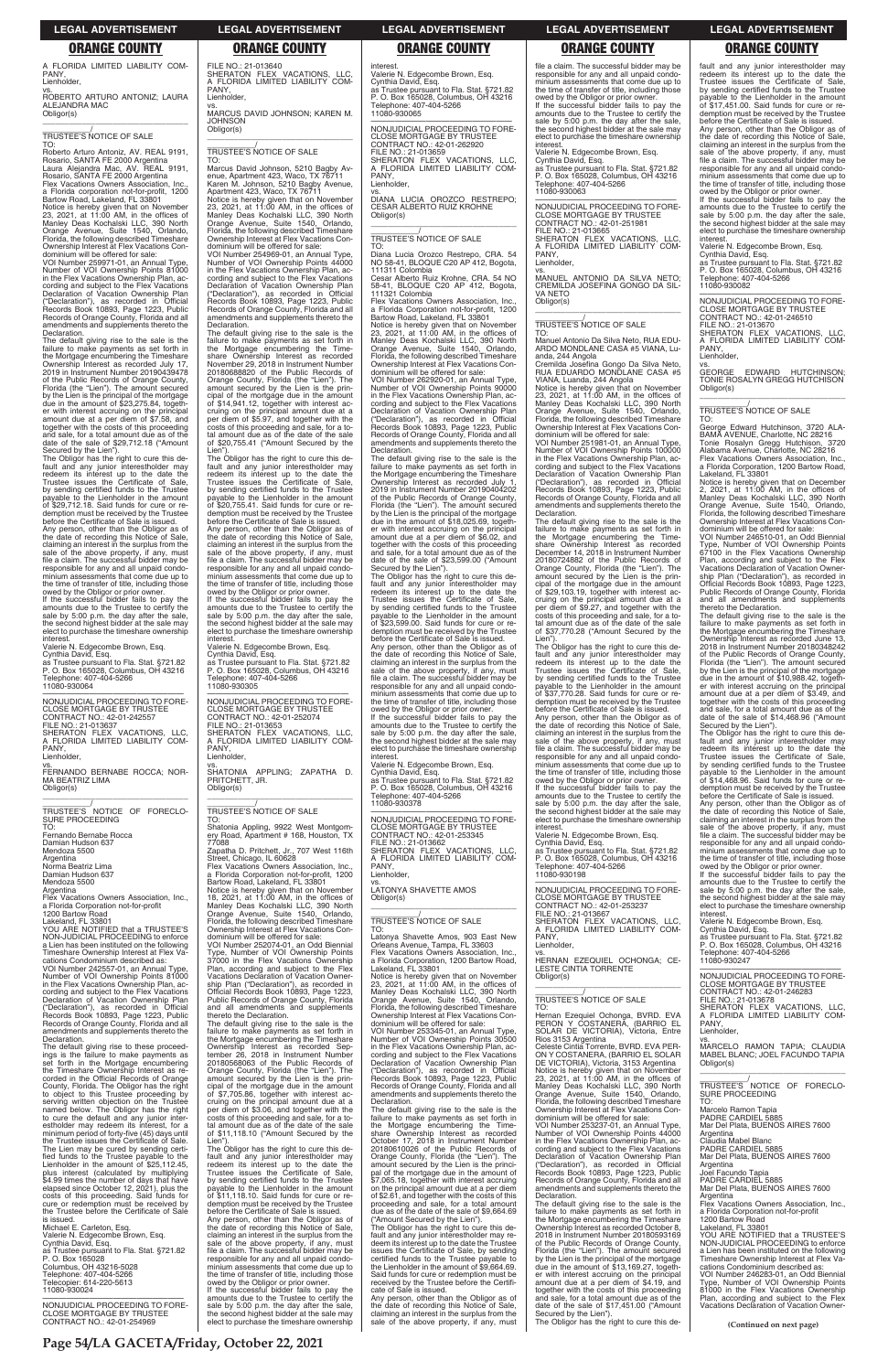ship Plan ("Declaration"), as recorded in Official Records Book 10893, Page 1223, Public Records of Orange County, Florida and all amendments and supplements thereto the Declaration.

The default giving rise to these proceed-ings is the failure to make payments as set forth in the Mortgage encumbering the Timeshare Ownership Interest as re-corded in the Official Records of Orange County, Florida. The Obligor has the right to object to this Trustee proceeding by serving written objection on the Trustee named below. The Obligor has the right to cure the default and any junior inter-estholder may redeem its interest, for a minimum period of forty-five (45) days until the Trustee issues the Certificate of Sale. The Lien may be cured by sending certified funds to the Trustee payable to the Lienholder in the amount of \$17,500.23, plus interest (calculated by multiplying \$4.20 times the number of days that have elapsed since October 12, 2021), plus the costs of this proceeding. Said funds for cure or redemption must be received by the Trustee before the Certificate of Sale

is issued. Michael E. Carleton, Esq. Valerie N. Edgecombe Brown, Esq. Cynthia David, Esq. as Trustee pursuant to Fla. Stat. §721.82 P. O. Box 165028 Columbus, OH 43216-5028 Telephone: 407-404-5266 Telecopier: 614-220-5613 11080-930019

—————————————————— NONJUDICIAL PROCEEDING TO FORE-CLOSE MORTGAGE BY TRUSTEE CONTRACT NO.: 42-01-255881 FILE NO.: 21-013686 SHERATON FLEX VACATIONS, LLC, A FLORIDA LIMITED LIABILITY COM-PANY Lienholder,

vs. ROCHELLE LORRAINE GLENN Obligor(s) \_\_\_\_\_\_\_\_\_\_\_\_\_\_\_\_\_\_\_\_\_\_\_\_\_\_\_\_\_\_\_\_\_

\_\_\_\_\_\_\_\_\_\_\_/ TRUSTEE'S NOTICE OF SALE

TO: Rochelle Lorraine Glenn, P.O. Box 1433, Stockbridge, GA 30281 Notice is hereby given that on November 23, 2021, at 11:00 AM, in the offices of Manley Deas Kochalski LLC, 390 North Orange Avenue, Suite 1540, Orlando, Florida, the following described Timeshare Ownership Interest at Flex Vacations Con-dominium will be offered for sale:

owed by the Obligor or prior owner. If the successful bidder fails to pay the amounts due to the Trustee to certify the sale by 5:00 p.m. the day after the sale, the second highest bidder at the sale may elect to purchase the timeshare ownership interest

VOI Number 255881-01, an Annual Type, Number of VOI Ownership Points 136000 in the Flex Vacations Ownership Plan, according and subject to the Flex Vacations Declaration of Vacation Ownership Plan ("Declaration"), as recorded in Official Records Book 10893, Page 1223, Public Records of Orange County, Florida and all amendments and supplements thereto the Declaration.

The default giving rise to the sale is the failure to make payments as set forth in the Mortgage encumbering the Time-<br>share Ownership Interest as recorded<br>December 21, 2018 in Instrument Number<br>20180741727 of the Public Records of<br>Orange County, Florida (the "Lien"). The<br>amount secured by the Lien is the cipal of the mortgage due in the amount<br>of \$39,916.34, together with interest ac-<br>cruing on the principal amount due at a<br>per diem of \$14.74, and together with<br>the costs of this proceeding and sale, for<br>a total amount due sale of \$51,803.43 ("Amount Secured by the Lien"). The Obligor has the right to cure this de-

fault and any junior interestholder may redeem its interest up to the date the Trustee issues the Certificate of Sale, by sending certified funds to the Trustee payable to the Lienholder in the amount of \$51,803.43. Said funds for cure or redemption must be received by the Trustee before the Certificate of Sale is issued. Any person, other than the Obligor as of

—————————————————— NONJUDICIAL PROCEEDING TO FORE-CLOSE MORTGAGE BY TRUSTEE CONTRACT NO.: 42-01-242147 FILE NO.: 21-013697 SHERATON FLEX VACATIONS, LLC, A FLORIDA LIMITED LIABILITY COM-PANY, Lienholder.

the date of recording this Notice of Sale, claiming an interest in the surplus from the sale of the above property, if any, must file a claim. The successful bidder may be responsible for any and all unpaid condo-minium assessments that come due up to the time of transfer of title, including those

Flex Vacations Owners Association, Inc. a Florida Corporation not-for-profit, 1200 Bartow Road, Lakeland, FL 33801

VOI Number 242147-01, an Annual Type, Number of VOI Ownership Points 20700 in the Flex Vacations Ownership Plan, according and subject to the Flex Vacations Declaration of Vacation Ownership Plan ("Declaration"), as recorded in Official Records Book 10893, Page 1223, Public Records of Orange County, Florida and all amendments and supplements thereto the **Declaration** 

Valerie N. Edgecombe Brown, Esq.

Cynthia David, Esq. as Trustee pursuant to Fla. Stat. §721.82 P. O. Box 165028, Columbus, OH 43216 Telephone: 407-404-5266 11080-930206

—————————————————— NONJUDICIAL PROCEEDING TO FORE-CLOSE MORTGAGE BY TRUSTEE CONTRACT NO.: 42-01-256565

The default giving rise to the sale is the failure to make payments as set forth in the Mortgage encumbering the Timeshare Ownership Interest as recorded February 6, 2019 in Instrument Number 20190075114 of the Public Records of Orange County, Florida (the "Lien"). The amount secured by the Lien is the prin-cipal of the mortgage due in the amount of \$7,961.61, together with interest ac-cruing on the principal amount due at a per diem of \$2.57, and together with the costs of this proceeding and sale, for a to-tal amount due as of the date of the sale of \$10,692.63 ("Amount Secured by the Lien")

Orange County, Florida (the "Lien"). The amount secured by the Lien is the principal of the mortgage due in the amount of \$26,835.70, together with interest accruing on the principal amount due at a per diem of \$9.34, and together with the costs of this proceeding and sale, for a total amount due as of the date of the sale of \$35,270.05 ("Amount Secured by the Lien").

The Obligor has the right to cure this default and any junior interestholder may redeem its interest up to the date the Trustee issues the Certificate of Sale, by sending certified funds to the Trustee payable to the Lienholder in the amount of \$35,270.05. Said funds for cure or redemption must be received by the Trustee before the Certificate of Sale is issued. Any person, other than the Obligor as of the date of recording this Notice of Sale, claiming an interest in the surplus from the

> —————————————————— NONJUDICIAL PROCEEDING TO FORE-CLOSE MORTGAGE BY TRUSTEE CONTRACT NO.: 42-01-251983<br>FILE NO.: 21-013720<br>SHERATON FLEX VACATIONS, LLC,<br>A FLORIDA LIMITED LIABILITY COM-A FLO<br>PANY, **Lienholder**

sale of the above property, if any, must file a claim. The successful bidder may be responsible for any and all unpaid condominium assessments that come due up to the time of transfer of title, including those owed by the Obligor or prior owner. If the successful bidder fails to pay the amounts due to the Trustee to certify the sale by 5:00 p.m. the day after the sale, the second highest bidder at the sale may elect to purchase the timeshare ownership interest.

Valerie N. Edgecombe Brown, Esq. Cynthia David, Esq. as Trustee pursuant to Fla. Stat. §721.82 P. O. Box 165028, Columbus, OH 43216 Telephone: 407-404-5266 11080-929985

> VOI Number 251983-01, an Annual Type, Number of VOI Ownership Points 51700 in the Flex Vacations Ownership Plan, according and subject to the Flex Vacations Declaration of Vacation Ownership Plan ("Declaration"), as recorded in Official Records Book 10893, Page 1223, Public Records of Orange County, Florida and all amendments and supplements thereto the **Declaration**

vs. MARLENE JOE BURKHART; CHRISTO-PHER JOSEPH BURKHART Obligor(s) \_\_\_\_\_\_\_\_\_\_\_\_\_\_\_\_\_\_\_\_\_\_\_\_\_\_\_\_\_\_\_\_\_

\_\_\_\_\_\_\_\_\_\_\_/ TRUSTEE'S NOTICE OF SALE TO:

Marlene Joe Burkhart, 2100 Andelyn Court, Lakeside, AZ 85929 Christopher Joseph Burkhart, 1027 East Monroe Street, Snowflake, AZ 85937

Notice is hereby given that on November 23, 2021, at 11:00 AM, in the offices of Manley Deas Kochalski LLC, 390 North Orange Avenue, Suite 1540, Orlando, Florida, the following described Timeshare Ownership Interest at Flex Vacations Condominium will be offered for sale:

Bruna Pereira De Castro Ramos, 830 LAWRENCE AVE WEST APT 1806, Toronto, M6A 0B6 Canada Julia Pereira De Castro Ramos, 220 Fortio, MoA 0B0 Cariada<br>Julia Pereira De Castro Ramos, 220<br>WOOLNER AVENUE APARTMENT 814,

The default giving rise to the sale is the failure to make payments as set forth in the Mortgage encumbering the Time-share Ownership Interest as recorded February 20, 2018 in Instrument Number 20180100761 of the Public Records of Orange County, Florida (the "Lien"). The amount secured by the Lien is the principal of the mortgage due in the amount of \$6,570.97, together with interest accruing on the principal amount due at a per diem of \$2.60, and together with the costs of this proceeding and sale, for a total amount due as of the date of the sale of \$9,208.21

("Amount Secured by the Lien"). The Obligor has the right to cure this default and any junior interestholder may re-deem its interest up to the date the Trustee issues the Certificate of Sale, by sending certified funds to the Trustee payable to the Lienholder in the amount of \$9,208.21. Said funds for cure or redemption must be received by the Trustee before the Certifi-

cate of Sale is issued. Any person, other than the Obligor as of the date of recording this Notice of Sale, claiming an interest in the surplus from the sale of the above property, if any, must file a claim. The successful bidder may be responsible for any and all unpaid condo-minium assessments that come due up to the time of transfer of title, including those

owed by the Obligor or prior owner. If the successful bidder fails to pay the amounts due to the Trustee to certify the sale by 5:00 p.m. the day after the sale, the second highest bidder at the sale may elect to purchase the timeshare ownership interest. Valerie N. Edgecombe Brown, Esq.

Plan, according and subject to the Flex Vacations Declaration of Vacation Owner-<br>shin Plan ("Declaration"), as recorded in ship Plan ("Declaration"), as recorded in Official Records Book 10893, Page 1223, Public Records of Orange County, Florida and all amendments and supplements thereto the Declaration.

A FLORIDA LIMITED LIABILITY COM-PANY **Lienholder** 

TO: Wedson Da Silva, RUA DOS TOROROS 2392 APT 703 COND BELAGIO, Natal, **Brazil** 

The Obligor has the right to cure this de-fault and any junior interestholder may redeem its interest up to the date the Trustee issues the Certificate of Sale, by sending certified funds to the Trustee payable to the Lienholder in the amount of \$10,692.63. Said funds for cure or re-demption must be received by the Trustee before the Certificate of Sale is issued.

Any person, other than the Obligor as of the date of recording this Notice of Sale, claiming an interest in the surplus from the<br>sale of the above property, if any, must sale of the above property, if any, must file a claim. The successful bidder may be responsible for any and all unpaid condominium assessments that come due up to the time of transfer of title, including those

owed by the Obligor or prior owner. If the successful bidder fails to pay the amounts due to the Trustee to certify the sale by 5:00 p.m. the day after the sale, the second highest bidder at the sale may elect to purchase the timeshare ownership interest.

Valerie N. Edgecombe Brown, Esq. Cynthia David, Esq.

as Trustee pursuant to Fla. Stat. §721.82 P. O. Box 165028, Columbus, OH 43216 elephone: 407-404-5266 11080-930125

vs. PEDRO MARTIN SIERRA ALVARADO; IRMA HAYDEE ZAMBRANO MAYORGA Obligor(s) \_\_\_\_\_\_\_\_\_\_\_\_\_\_\_\_\_\_\_\_\_\_\_\_\_\_\_\_\_\_\_\_\_

\_\_\_\_\_\_\_\_\_\_\_\_/<br>TRUSTEE'S NOTICE OF SALE<br>TO:

Pedro Martin Sierra Alvarado, URB MI-LAN ETAPA TURIN MZ 3 V 8, Guayaquil, Ecuador

Irma Haydee Zambrano Mayorga, URB MILAN ETAPA TURIN MZ 3 V 8, Guayaquil, Ecuador

Flex Vacations Owners Association, Inc., a Florida Corporation not-for-profit, 1200 Bartow Road, Lakeland, FL 33801

Notice is hereby given that on November 23, 2021, at 11:00 AM, in the offices of Manley Deas Kochalski LLC, 390 North Orange Avenue, Suite 1540, Orlando, Florida, the following described Timeshare Ownership Interest at Flex Vacations Condominium will be offered for sale:

| FILE NO.: 21-013691<br>SHERATON FLEX VACATIONS, LLC,<br>A FLORIDA LIMITED LIABILITY COM-<br>PANY.<br>Lienholder.<br>VS.<br>KAYON HODGE: DANNICA LYNETTE<br><b>THOMAS</b><br>Obligor(s)<br>TRUSTEE'S NOTICE OF SALE<br>TO:<br>Kayon Hodge, 2C-10 MANDAHL, St.<br>Thomas, 00802 Virgin Islands, U.S.<br>Dannica Lynette Thomas, 2C-10 MAN-<br>DAHL, St. Thomas, 00802 Virgin Islands,<br>U.S.<br>Notice is hereby given that on November<br>18, 2021, at 11:00 AM, in the offices of<br>Manley Deas Kochalski LLC, 390 North<br>Orange Avenue, Suite 1540, Orlando,<br>Florida, the following described Timeshare<br>Ownership Interest at Flex Vacations Con-<br>dominium will be offered for sale:<br>VOI Number 256565-01, an Annual Type,<br>Number of VOI Ownership Points 81000<br>in the Flex Vacations Ownership Plan, ac-<br>cording and subject to the Flex Vacations<br>Declaration of Vacation Ownership Plan<br>("Declaration"), as recorded in Official<br>Records Book 10893, Page 1223, Public<br>Records of Orange County, Florida and all<br>amendments and supplements thereto the<br>Declaration.<br>The default giving rise to the sale is the<br>failure to make payments as set forth in<br>the Mortgage encumbering the Time- | $: \alpha$ . $\alpha$ is a subsequently $\alpha$ is a set of $\alpha$<br>Cynthia David, Esq.<br>as Trustee pursuant to Fla. Stat. §721.82<br>P. O. Box 165028. Columbus. OH 43216<br>Telephone: 407-404-5266<br>11080-930083<br>NONJUDICIAL PROCEEDING TO FORE-<br><b>CLOSE MORTGAGE BY TRUSTEE</b><br>CONTRACT NO.: 42-01-257803<br>FILE NO.: 21-013699<br>SHERATON FLEX VACATIONS, LLC,<br>A FLORIDA LIMITED LIABILITY COM-<br>PANY.<br>Lienholder.<br>VS.<br>ARTURO ELIECER TOLEDO JOYA:<br>GINA PATRICIA MUNOZ GUZMAN<br>Obligor(s)<br>TRUSTEE'S NOTICE OF SALE<br>TO:<br>Arturo Eliecer Toledo Joya, CRA 42G #90-<br>96 APTO 101, Barranquilla, ATLANTICO<br>Colombia<br>Gina Patricia Munoz Guzman, CRA 42G<br>#90-96 APTO 101, Barranquilla, ATLAN-<br><b>TICO Colombia</b><br>Flex Vacations Owners Association, Inc.,<br>a Florida Corporation not-for-profit, 1200<br>Bartow Road, Lakeland, FL 33801<br>Notice is hereby given that on November<br>23, 2021, at 11:00 AM, in the offices of<br>Manley Deas Kochalski LLC, 390 North<br>Orange Avenue, Suite 1540, Orlando,<br>Florida, the following described Timeshare<br>Ownership Interest at Flex Vacations Con-<br>dominium will be offered for sale:<br>VOI Number 257803-01, an Odd Biennial | poroom, outor than the obliger as of<br>the date of recording this Notice of Sale.<br>claiming an interest in the surplus from the<br>sale of the above property, if any, must<br>file a claim. The successful bidder may be<br>responsible for any and all unpaid condo-<br>minium assessments that come due up to<br>the time of transfer of title, including those<br>owed by the Obligor or prior owner.<br>If the successful bidder fails to pay the<br>amounts due to the Trustee to certify the<br>sale by 5:00 p.m. the day after the sale,<br>the second highest bidder at the sale may<br>elect to purchase the timeshare ownership<br>interest.<br>Valerie N. Edgecombe Brown, Esg.<br>Cynthia David, Esg.<br>as Trustee pursuant to Fla. Stat. §721.82<br>P. O. Box 165028, Columbus, OH 43216<br>Telephone: 407-404-5266<br>11080-930380<br>NONJUDICIAL PROCEEDING TO FORE-<br><b>CLOSE MORTGAGE BY TRUSTEE</b><br>CONTRACT NO.: 42-01-243421<br>FILE NO.: 21-013721<br>SHERATON FLEX VACATIONS. LLC.<br>A FLORIDA LIMITED LIABILITY COM-<br>PANY.<br>Lienholder.<br>VS.<br>VANIA GOVEA PEREIRA: BRUNA<br>PEREIRA DE CASTRO RAMOS: JULIA<br>PEREIRA DE CASTRO RAMOS<br>Obligor(s)<br><b>TRUSTEE'S NOTICE OF SALE</b><br>TO:<br>Vania Govea Pereira, 830 LAWRENCE | 20180659961 of the Public Records of<br>Orange County, Florida (the "Lien"). The<br>amount secured by the Lien is the princi-<br>pal of the mortgage due in the amount of<br>\$6,445.96, together with interest accruing<br>on the principal amount due at a per diem<br>of \$2.07, and together with the costs of this<br>proceeding and sale, for a total amount<br>due as of the date of the sale of \$8,726.54<br>("Amount Secured by the Lien").<br>The Obligor has the right to cure this de-<br>fault and any junior interestholder may re-<br>deem its interest up to the date the Trustee<br>issues the Certificate of Sale, by sending<br>certified funds to the Trustee pavable to<br>the Lienholder in the amount of \$8,726.54.<br>Said funds for cure or redemption must be<br>received by the Trustee before the Certifi-<br>cate of Sale is issued.<br>Any person, other than the Obligor as of<br>the date of recording this Notice of Sale,<br>claiming an interest in the surplus from the<br>sale of the above property, if any, must<br>file a claim. The successful bidder may be<br>responsible for any and all unpaid condo-<br>minium assessments that come due up to<br>the time of transfer of title, including those<br>owed by the Obligor or prior owner.<br>If the successful bidder fails to pay the<br>amounts due to the Trustee to certify the<br>sale by 5:00 p.m. the day after the sale,<br>the second highest bidder at the sale may<br>elect to purchase the timeshare ownership<br>interest.<br>Valerie N. Edgecombe Brown, Esg.<br>Cynthia David, Esg.<br>as Trustee pursuant to Fla. Stat. §721.82<br>P. O. Box 165028. Columbus, OH 43216<br>Telephone: 407-404-5266 | and all amendments and supplements<br>thereto the Declaration.<br>The default giving rise to the sale is the<br>failure to make payments as set forth in<br>the Mortgage encumbering the Timeshare<br>Ownership Interest as recorded July 1<br>2019 in Instrument Number 20190404059<br>of the Public Records of Orange County,<br>Florida (the "Lien"). The amount secured<br>by the Lien is the principal of the mortgage<br>due in the amount of \$16,330.12, togeth-<br>er with interest accruing on the principal<br>amount due at a per diem of \$5.46, and<br>together with the costs of this proceeding<br>and sale, for a total amount due as of the<br>date of the sale of \$21,396.61 ("Amount<br>Secured by the Lien").<br>The Obligor has the right to cure this de-<br>fault and any junior interestholder may<br>redeem its interest up to the date the<br>Trustee issues the Certificate of Sale.<br>by sending certified funds to the Trustee<br>payable to the Lienholder in the amount<br>of \$21,396.61. Said funds for cure or re-<br>demption must be received by the Trustee<br>before the Certificate of Sale is issued.<br>Any person, other than the Obligor as of<br>the date of recording this Notice of Sale,<br>claiming an interest in the surplus from the<br>sale of the above property, if any, must<br>file a claim. The successful bidder may be<br>responsible for any and all unpaid condo-<br>minium assessments that come due up to<br>the time of transfer of title, including those<br>owed by the Obligor or prior owner.<br>If the successful bidder fails to pay the<br>amounts due to the Trustee to certify the<br>sale by 5:00 p.m. the day after the sale, |
|-----------------------------------------------------------------------------------------------------------------------------------------------------------------------------------------------------------------------------------------------------------------------------------------------------------------------------------------------------------------------------------------------------------------------------------------------------------------------------------------------------------------------------------------------------------------------------------------------------------------------------------------------------------------------------------------------------------------------------------------------------------------------------------------------------------------------------------------------------------------------------------------------------------------------------------------------------------------------------------------------------------------------------------------------------------------------------------------------------------------------------------------------------------------------------------------------------------------------------------------------------|-----------------------------------------------------------------------------------------------------------------------------------------------------------------------------------------------------------------------------------------------------------------------------------------------------------------------------------------------------------------------------------------------------------------------------------------------------------------------------------------------------------------------------------------------------------------------------------------------------------------------------------------------------------------------------------------------------------------------------------------------------------------------------------------------------------------------------------------------------------------------------------------------------------------------------------------------------------------------------------------------------------------------------------------------------------------------------------------------------------------------------------------------------------------------------------------------------------------------------------------------------------------|-------------------------------------------------------------------------------------------------------------------------------------------------------------------------------------------------------------------------------------------------------------------------------------------------------------------------------------------------------------------------------------------------------------------------------------------------------------------------------------------------------------------------------------------------------------------------------------------------------------------------------------------------------------------------------------------------------------------------------------------------------------------------------------------------------------------------------------------------------------------------------------------------------------------------------------------------------------------------------------------------------------------------------------------------------------------------------------------------------------------------------------------------------------------------------------------------------------------------------------------------------------------------------|------------------------------------------------------------------------------------------------------------------------------------------------------------------------------------------------------------------------------------------------------------------------------------------------------------------------------------------------------------------------------------------------------------------------------------------------------------------------------------------------------------------------------------------------------------------------------------------------------------------------------------------------------------------------------------------------------------------------------------------------------------------------------------------------------------------------------------------------------------------------------------------------------------------------------------------------------------------------------------------------------------------------------------------------------------------------------------------------------------------------------------------------------------------------------------------------------------------------------------------------------------------------------------------------------------------------------------------------------------------------------------------------------------------------------------------------------------------------------------------------------------------------------------------------------------------------------------------------------------------------------------------------------------------------------------------------------------------|-------------------------------------------------------------------------------------------------------------------------------------------------------------------------------------------------------------------------------------------------------------------------------------------------------------------------------------------------------------------------------------------------------------------------------------------------------------------------------------------------------------------------------------------------------------------------------------------------------------------------------------------------------------------------------------------------------------------------------------------------------------------------------------------------------------------------------------------------------------------------------------------------------------------------------------------------------------------------------------------------------------------------------------------------------------------------------------------------------------------------------------------------------------------------------------------------------------------------------------------------------------------------------------------------------------------------------------------------------------------------------------------------------------------------------------------------------------------------------------------------------------------------------------------------------------------------------------------------------------------------------------------------------------------------------------------------------------|
| share Ownership Interest as recorded<br>January 28, 2019 in Instrument Number<br>20190054668 of the Public Records of                                                                                                                                                                                                                                                                                                                                                                                                                                                                                                                                                                                                                                                                                                                                                                                                                                                                                                                                                                                                                                                                                                                               | Type, Number of VOI Ownership Points<br>44000 in the Flex Vacations Ownership                                                                                                                                                                                                                                                                                                                                                                                                                                                                                                                                                                                                                                                                                                                                                                                                                                                                                                                                                                                                                                                                                                                                                                                   | AVE WEST APT 1806, Toronto, Ontario<br>M6A 0B6 Canada                                                                                                                                                                                                                                                                                                                                                                                                                                                                                                                                                                                                                                                                                                                                                                                                                                                                                                                                                                                                                                                                                                                                                                                                                         | 11080-930100                                                                                                                                                                                                                                                                                                                                                                                                                                                                                                                                                                                                                                                                                                                                                                                                                                                                                                                                                                                                                                                                                                                                                                                                                                                                                                                                                                                                                                                                                                                                                                                                                                                                                                     | the second highest bidder at the sale may<br>(Continued on next page)                                                                                                                                                                                                                                                                                                                                                                                                                                                                                                                                                                                                                                                                                                                                                                                                                                                                                                                                                                                                                                                                                                                                                                                                                                                                                                                                                                                                                                                                                                                                                                                                                                       |
|                                                                                                                                                                                                                                                                                                                                                                                                                                                                                                                                                                                                                                                                                                                                                                                                                                                                                                                                                                                                                                                                                                                                                                                                                                                     |                                                                                                                                                                                                                                                                                                                                                                                                                                                                                                                                                                                                                                                                                                                                                                                                                                                                                                                                                                                                                                                                                                                                                                                                                                                                 |                                                                                                                                                                                                                                                                                                                                                                                                                                                                                                                                                                                                                                                                                                                                                                                                                                                                                                                                                                                                                                                                                                                                                                                                                                                                               |                                                                                                                                                                                                                                                                                                                                                                                                                                                                                                                                                                                                                                                                                                                                                                                                                                                                                                                                                                                                                                                                                                                                                                                                                                                                                                                                                                                                                                                                                                                                                                                                                                                                                                                  |                                                                                                                                                                                                                                                                                                                                                                                                                                                                                                                                                                                                                                                                                                                                                                                                                                                                                                                                                                                                                                                                                                                                                                                                                                                                                                                                                                                                                                                                                                                                                                                                                                                                                                             |

The default giving rise to the sale is the failure to make payments as set forth in the Mortgage encumbering the Timeshare Ownership Interest as recorded April 2, 2019 in Instrument Number 20190196325 of the Public Records of Orange County, Florida (the "Lien"). The amount secured by the Lien is the principal of the mortgage due in the amount of \$14,266.55, togeth-er with interest accruing on the principal amount due at a per diem of \$4.57, and together with the costs of this proceeding and sale, for a total amount due as of the date of the sale of \$18,559.86 ("Amount

Secured by the Lien"). The Obligor has the right to cure this de-

fault and any junior interestholder may redeem its interest up to the date the Trustee issues the Certificate of Sale, by sending certified funds to the Trustee<br>pavable to the Lienholder in the amount payable to the Lienholder in the amount of \$18,559.86. Said funds for cure or redemption must be received by the Trustee

before the Certificate of Sale is issued. Any person, other than the Obligor as of

Toronto, Canada Notice is hereby given that on November 23, 2021, at 11:00 AM, in the offices of Manley Deas Kochalski LLC, 390 North Orange Avenue, Suite 1540, Orlando, Florida, the following described Time-share Ownership Interest at Flex Vaca-tions Condominium will be offered for sale: VOI Number 243421-01, an Annual Type, Number of VOI Ownership Points 44000 and VOI Number 243421-02, an Annual Type, Number of VOI Ownership Points 37000 in the Flex Vacations Ownership Plan, according and subject to the Flex Vacations Declaration of Vacation Ownership Plan ("Declaration"), as recorded in Official Records Book 10893, Page 1223, Public Records of Orange County, Florida and all amendments and supplements thereto the Declaration.

The default giving rise to the sale is the failure to make payments as set forth in the Mortgage encumbering the Timeshare Ownership Interest as recorded March 26, 2018 in Instrument Number 20180175305 of the Public Records of Orange County, Florida (the "Lien"). The amount secured by the Lien is the principal of the mortgage due in the amount of \$22,575.63, together with interest accruing on the principal amount due at a per diem of \$7.10, and together with the costs of this proceeding and sale, for a total amount due as of the date of the sale of \$29,505.15 ("Amount Secured by the Lien").

The Obligor has the right to cure this default and any junior interestholder may redeem its interest up to the date the Trustee issues the Certificate of Sale, by sending certified funds to the Trustee payable to the Lienholder in the amount of \$29,505.15. Said funds for cure or redemption must be received by the Trustee before the Certificate of Sale is issued.

Any person, other than the Obligor as of the date of recording this Notice of Sale, claiming an interest in the surplus from the sale of the above property, if any, must file a claim. The successful bidder may be responsible for any and all unpaid condominium assessments that come due up to the time of transfer of title, including those owed by the Obligor or prior owner.

If the successful bidder fails to pay the amounts due to the Trustee to certify the sale by 5:00 p.m. the day after the sale, the second highest bidder at the sale may elect to purchase the timeshare ownership interest.

Valerie N. Edgecombe Brown, Esq. Cynthia David, Esq. as Trustee pursuant to Fla. Stat. §721.82 P. O. Box 165028, Columbus, OH 43216 Telephone: 407-404-5266 11080-930115

—————————————————— NONJUDICIAL PROCEEDING TO FORE-CLOSE MORTGAGE BY TRUSTEE CONTRACT NO.: 42-01-252398 FILE NO.: 21-013729 SHERATON FLEX VACATIONS, LLC,

A FLORIDA LIMITED LIABILITY COM-PANY Lienholder,

vs. MILTON CARVALHO DE OLIVEIRA, JR.; DENISE DE OLIVEIRA ANDRADE Obligor(s) \_\_\_\_\_\_\_\_\_\_\_\_\_\_\_\_\_\_\_\_\_\_\_\_\_\_\_\_\_\_\_\_\_

# \_\_\_\_\_\_\_\_\_\_\_/ TRUSTEE'S NOTICE OF SALE

TO: Milton Carvalho De Oliveira, Jr., RUA FLORA BULCAO L. VERTEMATE NO 70BLOCO 1 AP 81 BAIRRO FERRAZOP-OLIS, Sao Bernardo Do Campo, 09771- 280 Brazil

Denise De Oliveira Andrade, RUA FLORA BULCAO L. VERTEMATE NO 70BLOCO 1 AP 81 BAIRRO FERRAZOPOLIS, Sao Bernardo Do Campo, 09771-280 Brazil Flex Vacations Owners Association, Inc.,

a Florida Corporation not-for-profit, 1200 Bartow Road, Lakeland, FL 33801

Notice is hereby given that on November 23, 2021, at 11:00 AM, in the offices of Manley Deas Kochalski LLC, 390 North Orange Avenue, Suite 1540, Orlando, Florida, the following described Time-<br>share Ownership Interest at Flex Vaca-<br>tions Condominium will be offered for sale:<br>VOI Number 252398-01, an Annual Type,<br>Number of VOI Ownership Plains 20700<br>in the Flex Vacations Own cording and subject to the Flex Vacations<br>Declaration of Vacation Ownership Plan<br>("Declaration"), as recorded in Official<br>Records Book 10893, Page 1223, Public<br>Records of Orange County, Florida and all<br>amendments and suppl Declaration.

The default giving rise to the sale is the failure to make payments as set forth in the Mortgage encumbering the Time-share Ownership Interest as recorded November 12, 2018 in Instrument Number 20180659961 of the Public Records of

NONJUDICIAL PROCEEDING TO FORE-CLOSE MORTGAGE BY TRUSTEE CONTRACT NO.: 42-01-263033 FILE NO.: 21-013737 SHERATON FLEX VACATIONS, LLC,

vs. WEDSON DA SILVA; CLAUDEMIR ROG-ERIO FERREIRA Obligor(s) \_\_\_\_\_\_\_\_\_\_\_\_\_\_\_\_\_\_\_\_\_\_\_\_\_\_\_\_\_\_\_\_\_

\_\_\_\_\_\_\_\_\_\_\_/ TRUSTEE'S NOTICE OF SALE

Claudemir Rogerio Ferreira, RUA DOS TOROROS 2392 APT 703 COND BELA-GIO, Natal, Brazil

Notice is hereby given that on December 2, 2021, at 11:00 AM, in the offices of Manley Deas Kochalski LLC, 390 North Orange Avenue, Suite 1540, Orlando, Florida, the following described Timeshare Ownership Interest at Flex Vacations Condominium will be offered for sale:

VOI Number 263033-01, an Annual Type, Number of VOI Ownership Points 28000 in the Flex Vacations Ownership Plan, according and subject to the Flex Vacations Declaration of Vacation Ownership Plan ("Declaration"), as recorded in Official Records Book 10893, Page 1223, Public Records of Orange County, Florida and all amendments and supplements thereto the Declaration.

The default giving rise to the sale is the failure to make payments as set forth in the Mortgage encumbering the Time-share Ownership Interest as recorded September 9, 2019 in Instrument Number 20190552803 of the Public Records of Orange County, Florida (the "Lien"). The amount secured by the Lien is the principal of the mortgage due in the amount of \$9,844.06, together with interest accruing on the principal amount due at a per diem of \$3.78, and together with the costs of this proceeding and sale, for a total amount due as of the date of the sale of \$13,337.78 ("Amount Secured by the Lien"). The Obligor has the right to cure this de-

fault and any junior interestholder may redeem its interest up to the date the Trustee issues the Certificate of Sale, by sending certified funds to the Trustee payable to the Lienholder in the amount of \$13,337.78. Said funds for cure or redemption must be received by the Trustee before the Certificate of Sale is issued.

Any person, other than the Obligor as of the date of recording this Notice of Sale, claiming an interest in the surplus from the sale of the above property, if any, must file a claim. The successful bidder may be responsible for any and all unpaid condominium assessments that come due up to the time of transfer of title, including those owed by the Obligor or prior owner.

If the successful bidder fails to pay the amounts due to the Trustee to certify the sale by 5:00 p.m. the day after the sale, the second highest bidder at the sale may elect to purchase the timeshare ownership

interest. Valerie N. Edgecombe Brown, Esq. Cynthia David, Esq. as Trustee pursuant to Fla. Stat. §721.82 P. O. Box 165028, Columbus, OH 43216 Telephone: 407-404-5266 11080-930200

—————————————————— NONJUDICIAL PROCEEDING TO FORE-CLOSE MORTGAGE BY TRUSTEE CONTRACT NO.: 42-01-263057

FILE NO.: 21-013738 SHERATON FLEX VACATIONS, LLC, A FLORIDA LIMITED LIABILITY COM-PANY, Lienholder,

vs. JARELLI MARTINE HATNEY Obligor(s)

\_\_\_\_\_\_\_\_\_\_\_\_\_\_\_\_\_\_\_\_\_\_\_\_\_\_\_\_\_\_\_\_\_

\_\_\_\_\_\_\_\_\_\_\_/ TRUSTEE'S NOTICE OF SALE TO:

Jarelli Martine Hatney, 280 BRIDGE STONE LANE, Douglasville, GA 30134 Flex Vacations Owners Association, Inc. a Florida Corporation not-for-profit, 1200 Bartow Road, Lakeland, FL 33801

Notice is hereby given that on November 23, 2021, at 11:00 AM, in the offices of Manley Deas Kochalski LLC, 390 North Orange Avenue, Suite 1540, Orlando, Florida, the following described Timeshare Ownership Interest at Flex Vacations Condominium will be offered for sale:

VOI Number 263057-01, an Odd Biennial Type, Number of VOI Ownership Points 81000 in the Flex Vacations Ownership Plan, according and subject to the Flex Vacations Declaration of Vacation Ownership Plan ("Declaration"), as recorded in Official Records Book 10893, Page 1223, Public Records of Orange County, Florida and all amendments and supplements

### **LEGAL ADVERTISEMENT LEGAL ADVERTISEMENT LEGAL ADVERTISEMENT LEGAL ADVERTISEMENT LEGAL ADVERTISEMENT**

# **ORANGE COUNTY ORANGE COUNTY ORANGE COUNTY ORANGE COUNTY ORANGE COUNTY**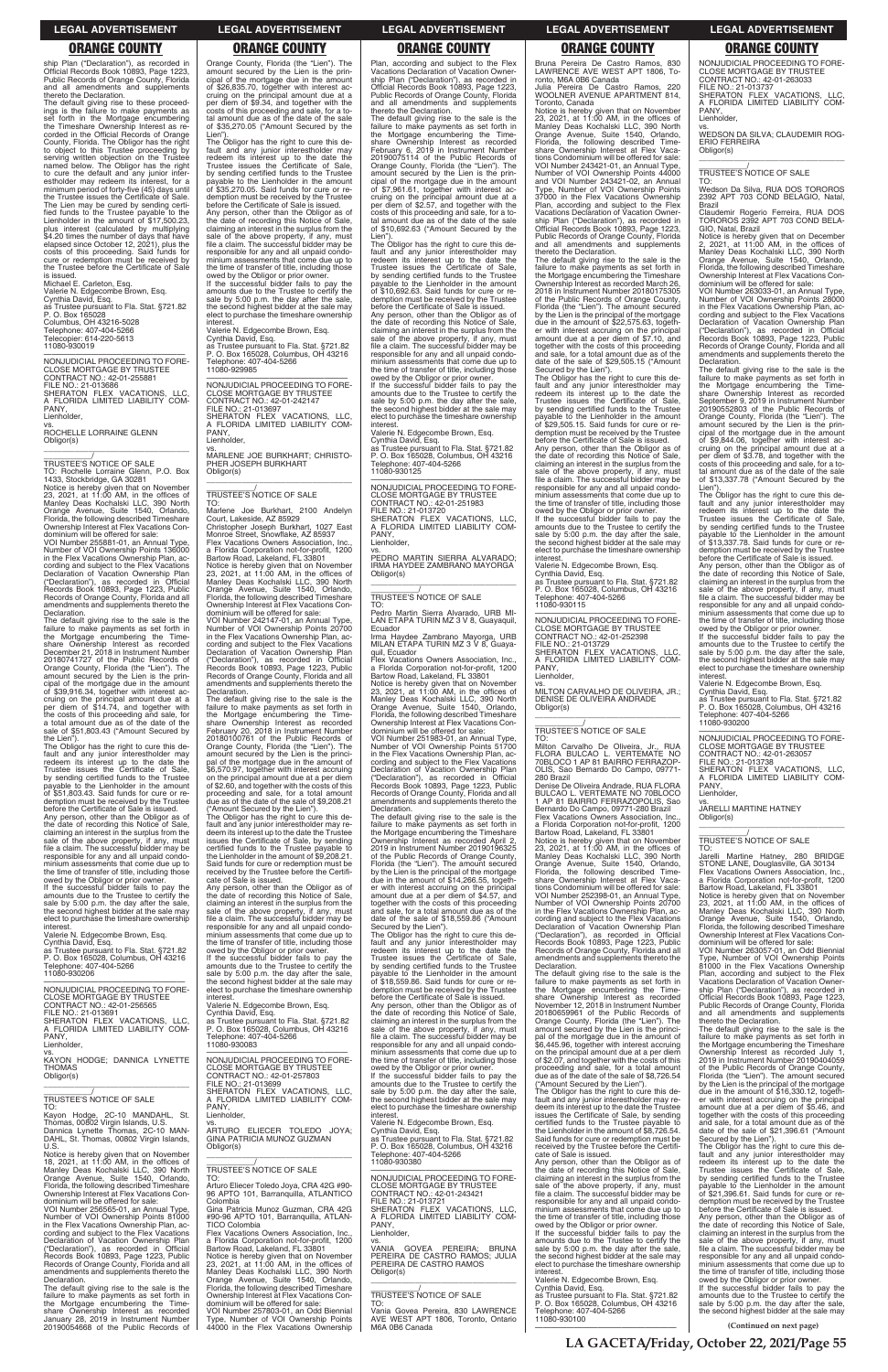**Page 56/LA GACETA/Friday, October 22, 2021**

elect to purchase the timeshare ownership

interest. Valerie N. Edgecombe Brown, Esq. Cynthia David, Esq. as Trustee pursuant to Fla. Stat. §721.82 P. O. Box 165028, Columbus, OH 43216 Telephone: 407-404-5266 11080-930240

—————————————————— NONJUDICIAL PROCEEDING TO FORE-CLOSE MORTGAGE BY TRUSTEE CONTRACT NO.: 42-01-258238 FILE NO.: 21-013742 SHERATON FLEX VACATIONS, LLC, A FLORIDA LIMITED LIABILITY COM-PANY, Lienholder,

### vs. HELIO SILVA DOS SANTOS; WALDIN-EIA MENDONCA DOS SANTOS Obligor(s)

\_\_\_\_\_\_\_\_\_\_\_\_\_\_\_\_\_\_\_\_\_\_\_\_\_\_\_\_\_\_\_\_\_

Notice is hereby given that on November<br>23, 2021, at 11:00 AM, in the offices of<br>Manley Deas Kochalski LLC, 390 North<br>Orange Avenue, Suite 1540, Orlando,<br>Florida, the following described Timeshare Ownership Interest at Flex Vacations Condominium will be offered for sale:

\_\_\_\_\_\_\_\_\_\_\_/ TRUSTEE'S NOTICE OF SALE

TO: Helio Silva Dos Santos, AV. COSME FERREIRA, 2214 BLOCO I APTO 502 - CONDOMINIO ARBORETTO, Manaus, AMAZONAS 69082-230 Brazil

Waldineia Mendonca Dos Santos, AV. COSME FERREIRA, 2214 BLOCO I APTO 502 - CONDOMINIO ARBORET-TO, Manaus, 69082 -230 Brazil

VOI Number 258238-01, an Annual Type, Number of VOI Ownership Points 20700 in the Flex Vacations Ownership Plan, according and subject to the Flex Vacations Declaration of Vacation Ownership Plan ("Declaration"), as recorded in Official Records Book 10893, Page 1223, Public Records of Orange County, Florida and all amendments and supplements thereto the Declaration.

VS.<br>JACOUELINE RODRIGUES DE ME-JACQUELINE RODRIGUES DE ME-DEIROS; EDUARDO RODRIGUES DE MEDEIROS FILHO Obligor(s)

The default giving rise to the sale is the failure to make payments as set forth in the Mortgage encumbering the Timeshare Ownership Interest as recorded Sep-tember 14, 2019 in Instrument Number 20190570865 of the Public Records of Orange County, Florida (the "Lien"). The amount secured by the Lien is the principal of the mortgage due in the amount of<br>\$6,745.82, together with interest accruing<br>on the principal amount due at a per diem<br>of \$2.20, and together with the costs of this proceeding and sale, for a total amount due as of the date of the sale of \$9,114.74 ("Amount Secured by the Lien").

The Obligor has the right to cure this de-fault and any junior interestholder may redeem its interest up to the date the Trustee issues the Certificate of Sale, by sending certified funds to the Trustee payable to the Lienholder in the amount of \$9,114.74. Said funds for cure or redemption must be received by the Trustee before the Certificate of Sale is issued.

Any person, other than the Obligor as of the date of recording this Notice of Sale, claiming an interest in the surplus from the sale of the above property, if any, must file a claim. The successful bidder may be responsible for any and all unpaid condominium assessments that come due up to the time of transfer of title, including those

 $\overline{\phantom{a}}$  ,  $\overline{\phantom{a}}$  ,  $\overline{\phantom{a}}$  ,  $\overline{\phantom{a}}$  ,  $\overline{\phantom{a}}$  ,  $\overline{\phantom{a}}$  ,  $\overline{\phantom{a}}$  ,  $\overline{\phantom{a}}$  ,  $\overline{\phantom{a}}$  ,  $\overline{\phantom{a}}$  ,  $\overline{\phantom{a}}$  ,  $\overline{\phantom{a}}$  ,  $\overline{\phantom{a}}$  ,  $\overline{\phantom{a}}$  ,  $\overline{\phantom{a}}$  ,  $\overline{\phantom{a}}$ \_\_\_\_\_\_\_\_\_\_\_/ TRUSTEE'S NOTICE OF SALE

owed by the Obligor or prior owner. If the successful bidder fails to pay the amounts due to the Trustee to certify the sale by 5:00 p.m. the day after the sale, the second highest bidder at the sale may elect to purchase the timeshare ownership interest.

TO:<br>Fabiana Barros Dos Santos, RODOVIA Fabiana Barros Dos Santos, RODOVIA RAPOSO TAVARES 7389, Sao Paulo, 05577-902 Brazil Helbert Dos Santos, RODOVIA RAPOSO TAVARES 7389, Sao Paulo, 05577-902

Valerie N. Edgecombe Brown, Esq. Cynthia David, Esq. as Trustee pursuant to Fla. Stat. §721.82 P. O. Box 165028, Columbus, OH 43216 Telephone: 407-404-5266

11080-930045 —————————————————— NONJUDICIAL PROCEEDING TO FORE-CLOSE MORTGAGE BY TRUSTEE CONTRACT NO.: 42-01-246679 FILE NO.: 21-013746 SHERATON FLEX VACATIONS, LLC, A FLORIDA LIMITED LIABILITY COM-PANY,

Flex Vacations Owners Association, Inc. a Florida Corporation not-for-profit, 1200 Bartow Road, Lakeland, FL 33801 Notice is hereby given that on December 2, 2021, at 11:00 AM, in the offices of Manley Deas Kochalski LLC, 390 North Orange Avenue, Suite 1540, Orlando, Florida, the following described Timeshare Ownership Interest at Flex Vacations Con-<br>dominium will be offered for sale: dominium will be offered for sale: VOI Number 258422-01, an Annual Type, Number of VOI Ownership Points 100000 in the Flex Vacations Ownership Plan, according and subject to the Flex Vacations Declaration of Vacation Ownership Plan<br>
"Declaration") as recorded in Official ("Declaration"), as recorded in Official Records Book 10893, Page 1223, Public Records of Orange County, Florida and all amendments and supplements thereto the

### Lienholder,

\_\_\_\_\_\_\_\_\_\_\_\_\_\_\_\_\_\_\_\_\_\_\_\_\_\_\_\_\_\_\_\_\_ \_\_\_\_\_\_\_\_\_\_\_/ TRUSTEE'S NOTICE OF FORECLO-SURE PROCEEDING TO:

Jacqueline Rodrigues De Medeiros RUA MARIO MEDEIROS 41 Parnamirim, Rio Grande Do Norte 59140800

Brazil Eduardo Rodrigues De Medeiros Filho

RUA MARIO MEDEIROS 41 Parnamirim, Rio Grande Do Norte 59140800 Brazil

YOU ARE NOTIFIED that a TRUSTEE'S NON-JUDICIAL PROCEEDING to enforce a Lien has been instituted on the following Timeshare Ownership Interest at Flex Vacations Condominium described as: VOI Number 246679-01, an Odd Biennial Type, Number of VOI Ownership Points 44000 in the Flex Vacations Ownership Plan, according and subject to the Flex Vacations Declaration of Vacation Ownership Plan ("Declaration"), as recorded in Official Records Book 10893, Page 1223, Public Records of Orange County, Florida and all amendments and supplements thereto the Declaration.

A FL Lienholder,

vs. CAMILA APARECIDA MARCHESANI BRANDAO Obligor(s)  $\overline{\phantom{a}}$  ,  $\overline{\phantom{a}}$  ,  $\overline{\phantom{a}}$  ,  $\overline{\phantom{a}}$  ,  $\overline{\phantom{a}}$  ,  $\overline{\phantom{a}}$  ,  $\overline{\phantom{a}}$  ,  $\overline{\phantom{a}}$  ,  $\overline{\phantom{a}}$  ,  $\overline{\phantom{a}}$  ,  $\overline{\phantom{a}}$  ,  $\overline{\phantom{a}}$  ,  $\overline{\phantom{a}}$  ,  $\overline{\phantom{a}}$  ,  $\overline{\phantom{a}}$  ,  $\overline{\phantom{a}}$ 

\_\_\_\_\_\_\_\_\_\_\_/<br>TRUSTEE'S NOTICE OF FORECLO-<br>SURE PROCEEDING TO:

a Florida Corporation not-for-profit 1200 Bartow Road Lakeland, FL 33801 YOU ARE NOTIFIED that a TRUSTEE'S

The default giving rise to these proceed-ings is the failure to make payments as set forth in the Mortgage encumbering the Timeshare Ownership Interest as recorded in the Official Records of Orange County, Florida. The Obligor has the right to object to this Trustee proceeding by serving written objection on the Trustee named below. The Obligor has the right to cure the default and any junior inter-estholder may redeem its interest, for a minimum period of forty-five (45) days until the Trustee issues the Certificate of Sale. The Lien may be cured by sending certified funds to the Trustee payable to the Lienholder in the amount of \$9,797.18, plus interest (calculated by multiplying \$2.36 times the number of days that have elapsed since October 17, 2021), plus the costs of this proceeding. Said funds for cure or redemption must be received by the Trustee before the Certificate of Sale is issued.

Michael E. Carleton, Esq. Valerie N. Edgecombe Brown, Esq. Cynthia David, Esq. as Trustee pursuant to Fla. Stat. §721.82 P. O. Box 165028

Columbus, OH 43216-5028 Telephone: 407-404-5266 Telecopier: 614-220-5613 11080-930362

—————————————————— NONJUDICIAL PROCEEDING TO FORE-

CLOSE MORTGAGE BY TRUSTEE CONTRACT NO.: 42-01-258422 FILE NO.: 21-013748 SHERATON FLEX VACATIONS, LLC,

A FLORIDA LIMITED LIABILITY COM-PANY,

Lienholder,

vs. FABIANA BARROS DOS SANTOS; HELBERT DOS SANTOS

Obligor(s)

Brazil

Declaration.

The default giving rise to the sale is the failure to make payments as set forth in the Mortgage encumbering the Timeshare Ownership Interest as recorded March 14, 2019 in Instrument Number 20190152804 of the Public Records of Orange County, Florida (the "Lien"). The amount secured by the Lien is the principal of the mortgage due in the amount of \$26,469.34, togeth-

> Orange, NJ 07050<br>Notice is hereby given that on November<br>23, 2021, at 11:00 AM, in the offices of<br>Manley Deas Kochalski LLC, 390 North<br>Orange Avenue, Suite 1540, Orlando,<br>Florida, the following described Timeshare Ownership Interest at Flex Vacations Con-dominium will be offered for sale: VOI Number 249862-01, an Annual Type, Number of VOI Ownership Points 44000 in the Flex Vacations Ownership Plan, ac-

er with interest accruing on the principal amount due at a per diem of \$8.60, and together with the costs of this proceeding and sale, for a total amount due as of the date of the sale of \$33,831.02 ("Amount

Secured by the Lien"). The Obligor has the right to cure this de-fault and any junior interestholder may redeem its interest up to the date the Trustee issues the Certificate of Sale,

by sending certified funds to the Trustee payable to the Lienholder in the amount of \$33,831.02. Said funds for cure or redemption must be received by the Trustee before the Certificate of Sale is issued. Any person, other than the Obligor as of the date of recording this Notice of Sale, claiming an interest in the surplus from the sale of the above property, if any, must file a claim. The successful bidder may be responsible for any and all unpaid condominium assessments that come due up to the time of transfer of title, including those owed by the Obligor or prior owner. If the successful bidder fails to pay the

sale by 5:00 p.m. the day after the sale, the second highest bidder at the sale may elect to purchase the timeshare ownership<br>interest

Flex Vacations Owners Association, Inc. a Florida Corporation not-for-profit, 1200 Bartow Road, Lakeland, FL 33801

Notice is hereby given that on November<br>23, 2021, at 11:00 AM, in the offices of<br>Manley Deas Kochalski LLC, 390 North<br>Orange Avenue, Suite 1540, Orlando,<br>Florida, the following described Timeshare Ownership Interest at Flex Vacations Condominium will be offered for sale:

Camila Aparecida Marchesani Brandao RUA JAMANARI, 125 APT 52 Sao Paulo CEP:05716- Brazil

Flex Vacations Owners Association, Inc.,

date of the sale of \$10,869.28 ("Amount<br>Secured by the Lien").<br>The Obligor has the right to cure this de-<br>fault and any junior interestholder may<br>redeem its interest up to the date the<br>Trustee issues the Certificate of Sal of \$10,869.28. Said funds for cure or redemption must be received by the Trustee before the Certificate of Sale is issued. Any person, other than the Obligor as of

NON-JUDICIAL PROCEEDING to enforce a Lien has been instituted on the following Timeshare Ownership Interest at Flex Vacations Condominium described as: VOI Number 263483-01, an Annual Type, Number of VOI Ownership Points 25800 in the Flex Vacations Ownership Plan, according and subject to the Flex Vacations Declaration of Vacation Ownership Plan ("Declaration"), as recorded in Official Records Book 10893, Page 1223, Public Records of Orange County, Florida and all amendments and supplements thereto the Declaration.

owed by the Obligor or prior owner. If the successful bidder fails to pay the amounts due to the Trustee to certify the sale by 5:00 p.m. the day after the sale, the second highest bidder at the sale may elect to purchase the timeshare ownership<br>interest

The default giving rise to these proceedings is the failure to make payments as set forth in the Mortgage encumbering the Timeshare Ownership Interest as re-corded in the Official Records of Orange County, Florida. The Obligor has the right to object to this Trustee proceeding by serving written objection on the Trustee named below. The Obligor has the right to cure the default and any junior inter-estholder may redeem its interest, for a minimum period of forty-five (45) days until the Trustee issues the Certificate of Sale. The Lien may be cured by sending certified funds to the Trustee payable to the Lienholder in the amount of \$12,812.58, plus interest (calculated by multiplying \$3.63 times the number of days that have elapsed since September 9, 2021), plus the costs of this proceeding. Said funds for cure or redemption must be received by the Trustee before the Certificate of Sale is issued. Valerie N. Edgecombe Brown, Esq. Cynthia David, Esq. Michael E. Carleton, Esq. as Trustee pursuant to Fla. Stat. §721.82 P. O. Box 165028 Columbus, OH 43216-5028 Telephone: 407-404-5266 Telecopier: 614-220-5613 11080-930232

—————————————————— NONJUDICIAL PROCEEDING TO FORE-CLOSE MORTGAGE BY TRUSTEE CONTRACT NO.: 42-01-233464 FILE NO.: 21-013752 SHERATON FLEX VACATIONS, LLC, A FLORIDA LIMITED LIABILITY COM-PANY, Lienholder,

vs. ANNMARIE HARRISON Obligor(s) \_\_\_\_\_\_\_\_\_\_\_\_\_\_\_\_\_\_\_\_\_\_\_\_\_\_\_\_\_\_\_\_\_

amounts due to the Trustee to certify the sale by 5:00 p.m. the day after the sale, the second highest bidder at the sale may elect to purchase the timeshare ownership interest. Michael E. Carleton, Esq. as Trustee pursuant to Fla. Stat. §721.82 P. O. Box 165028, Columbus, OH 43216 Telephone: 407-404-5266 11080-930184 —————————————————— NONJUDICIAL PROCEEDING TO FORE-CLOSE MORTGAGE BY TRUSTEE CONTRACT NO.: 42-01-263483 FILE NO.: 21-013750 SHERATON FLEX VACATIONS, LLC, FLORIDA LIMITED LIABILITY COM-—————————————————— NONJUDICIAL PROCEEDING TO FORE-PANY, Lienholder, Obligor(s)  $\overline{\phantom{a}}$  , and the set of the set of the set of the set of the set of the set of the set of the set of the set of the set of the set of the set of the set of the set of the set of the set of the set of the set of the s \_\_\_\_\_\_\_\_\_\_\_/ TRUSTEE'S NOTICE OF SALE TO:

\_\_\_\_\_\_\_\_\_\_\_/ TRUSTEE'S NOTICE OF SALE TO: Annmarie Harrison, 305 Linden Boulevard, Apartment E14, Brooklyn, NY 11226

> vs. MARGARET L. WILTSHIRE Obligor(s)  $\overline{\phantom{a}}$  ,  $\overline{\phantom{a}}$  ,  $\overline{\phantom{a}}$  ,  $\overline{\phantom{a}}$  ,  $\overline{\phantom{a}}$  ,  $\overline{\phantom{a}}$  ,  $\overline{\phantom{a}}$  ,  $\overline{\phantom{a}}$  ,  $\overline{\phantom{a}}$  ,  $\overline{\phantom{a}}$  ,  $\overline{\phantom{a}}$  ,  $\overline{\phantom{a}}$  ,  $\overline{\phantom{a}}$  ,  $\overline{\phantom{a}}$  ,  $\overline{\phantom{a}}$  ,  $\overline{\phantom{a}}$

Notice is hereby given that on December 2, 2021, at 11:00 AM, in the offices of Manley Deas Kochalski LLC, 390 North Orange Avenue, Suite 1540, Orlando, Florida, the following described Timeshare Ownership Interest at Flex Vacations Con-

> Notice is hereby given that on November<br>23, 2021, at 11:00 AM, in the offices of<br>Manley Deas Kochalski LLC, 390 North<br>Orange Avenue, Suite 1540, Orlando,<br>Florida, the following described Timeshare<br>Ownership Interest at Fle dominium will be offered for sale:

> VOI Number 253089-01, an Annual Type, Number of VOI Ownership Points 81000 in the Flex Vacations Ownership Plan, according and subject to the Flex Vacations Declaration of Vacation Ownership Plan ("Declaration"), as recorded in Official Records Book 10893, Page 1223, Public Records of Orange County, Florida and all amendments and supplements thereto the **Declaration**

dominium will be offered for sale: VOI Number 233464-01, an Even Biennial Type, Number of VOI Ownership Points 44000 in the Flex Vacations Ownership Plan, according and subject to the Flex Vacations Declaration of Vacation Ownership Plan ("Declaration"), as recorded in Official Records Book 10893, Page 1223, Public Records of Orange County, Florida and all amendments and supplements thereto the Declaration.

The default giving rise to the sale is the failure to make payments as set forth in the Mortgage encumbering the Timeshare Ownership Interest as recorded<br>January 16, 2018 in Instrument Number<br>20180030973 of the Public Records of<br>Orange County, Florida (the "Lien"). The<br>amount secured by the Lien is the principal of the mortgage due in the amount of \$5,665.30, together with interest accruing on the principal amount due at a per diem of \$2.11, and together with the costs of this proceeding and sale, for a total amount due as of the date of the sale of \$7,936.89 ("Amount Secured by the Lien").

> —————————————————— NONJUDICIAL PROCEEDING TO FORE-CLOSE MORTGAGE BY TRUSTEE CONTRACT NO.: 42-01-254269 FILE NO.: 21-013768 SHERATON FLEY VACATIONS, LLC

The Obligor has the right to cure this de-fault and any junior interestholder may re-deem its interest up to the date the Trustee issues the Certificate of Sale, by sending certified funds to the Trustee payable to the Lienholder in the amount of \$7,936.89. Said funds for cure or redemption must be received by the Trustee before the Certificate of Sale is issued.

> FLORIDA LIMITED LIABILITY COM-PANY Lienholder,

> vs. TONY ROBERTO PORTO; MARIA IZA-BEL VICENTE PORTO Obligor(s)  $\overline{\phantom{a}}$  ,  $\overline{\phantom{a}}$  ,  $\overline{\phantom{a}}$  ,  $\overline{\phantom{a}}$  ,  $\overline{\phantom{a}}$  ,  $\overline{\phantom{a}}$  ,  $\overline{\phantom{a}}$  ,  $\overline{\phantom{a}}$  ,  $\overline{\phantom{a}}$  ,  $\overline{\phantom{a}}$  ,  $\overline{\phantom{a}}$  ,  $\overline{\phantom{a}}$  ,  $\overline{\phantom{a}}$  ,  $\overline{\phantom{a}}$  ,  $\overline{\phantom{a}}$  ,  $\overline{\phantom{a}}$

Any person, other than the Obligor as of the date of recording this Notice of Sale, claiming an interest in the surplus from the sale of the above property, if any, must file a claim. The successful bidder may be responsible for any and all unpaid condominium assessments that come due up to the time of transfer of title, including those owed by the Obligor or prior owner. If the successful bidder fails to pay the

amounts due to the Trustee to certify the sale by 5:00 p.m. the day after the sale, the second highest bidder at the sale may elect to purchase the timeshare ownership interest.

Valerie N. Edgecombe Brown, Esq. Cynthia David, Esq. as Trustee pursuant to Fla. Stat. §721.82 P. O. Box 165028, Columbus, OH 43216 Telephone: 407-404-5266 11080-930303

CLOSE MORTGAGE BY TRUSTEE CONTRACT NO.: 42-01-249862 FILE NO.: 21-013756 SHERATON FLEX VACATIONS, LLC, A FLORIDA LIMITED LIABILITY COM-

vs. BARBARA ROMULUS; DAPHNE MOISE

Barbara Romulus, 19 North Jefferson Street, Orange, NJ 07050 Daphne Moise, 19 North Jefferson Street,

cording and subject to the Flex Vacations

Declaration of Vacation Ownership Plan ("Declaration"), as recorded in Official Records Book 10893, Page 1223, Public Records of Orange County, Florida and all amendments and supplements thereto the Declaration.

The default giving rise to the sale is the failure to make payments as set forth in the Mortgage encumbering the Timeshare Ownership Interest as recorded October 1, 2018 in Instrument Number 20180578125 of the Public Records of Orange County, Florida (the "Lien"). The amount secured by the Lien is the principal of the mortgage due in the amount of \$14,349.06, together with interest accruing on the principal amount due at a per diem of \$5.69, and together with the costs of this proceeding and sale, for a total amount due as of the date of the sale of \$19,910.11 ("Amount

Secured by the Lien"). The Obligor has the right to cure this de-fault and any junior interestholder may redeem its interest up to the date the Trustee issues the Certificate of Sale, by sending certified funds to the Trustee payable to the Lienholder in the amount of \$19,910.11. Said funds for cure or redemption must be received by the Trustee before the Certificate of Sale is issued. Any person, other than the Obligor as of the date of recording this Notice of Sale,<br>claiming an interest in the surplus from the<br>sale of the above property, if any, must<br>file a claim. The successful bidder may be responsible for any and all unpaid condominium assessments that come due up to the time of transfer of title, including those owed by the Obligor or prior owner. If the successful bidder fails to pay the

amounts due to the Trustee to certify the

interest. Valerie N. Edgecombe Brown, Esq. Cynthia David, Esq. as Trustee pursuant to Fla. Stat. §721.82 P. O. Box 165028, Columbus, OH 43216 Telephone: 407-404-5266 11080-930097

—————————————————— NONJUDICIAL PROCEEDING TO FORE-CLOSE MORTGAGE BY TRUSTEE CONTRACT NO.: 42-01-258465 FILE NO.: 21-013758 SHERATON FLEX VACATIONS, LLC, A FLORIDA LIMITED LIABILITY COM-PANY, Lienholder,

vs. ROSETTA FLEMING Obligor(s)

\_\_\_\_\_\_\_\_\_\_\_\_\_\_\_\_\_\_\_\_\_\_\_\_\_\_\_\_\_\_\_\_\_

# \_\_\_\_\_\_\_\_\_\_\_/ TRUSTEE'S NOTICE OF SALE

TO: Rosetta Fleming, FRENCHMANS BAY 14-121, Saint Thomas, 00803 Virgin Islands, U.S.

VOI Number 258465-01, an Annual Type, Number of VOI Ownership Points 20700 in the Flex Vacations Ownership Plan, according and subject to the Flex Vacations Declaration of Vacation Ownership Plan ("Declaration"), as recorded in Official Records Book 10893, Page 1223, Public Records of Orange County, Florida and all amendments and supplements thereto the Declaration.

The default giving rise to the sale is the failure to make payments as set forth in the Mortgage encumbering the Timeshare Ownership Interest as recorded March 5, 2019 in Instrument Number 20190131732 of the Public Records of Orange County, Florida (the "Lien"). The amount secured by the Lien is the principal of the mortgage due in the amount of \$7,903.31, together with interest accruing on the principal amount due at a per diem of \$3.00, and together with the costs of this proceeding and sale, for a total amount due as of the

the date of recording this Notice of Sale, claiming an interest in the surplus from the sale of the above property, if any, must file a claim. The successful bidder may be responsible for any and all unpaid condominium assessments that come due up to the time of transfer of title, including those

interest. Valerie N. Edgecombe Brown, Esq. Cynthia David, Esq. as Trustee pursuant to Fla. Stat. §721.82 P. O. Box 165028, Columbus, OH 43216 Telephone: 407-404-5266 11080-930107

—————————————————— NONJUDICIAL PROCEEDING TO FORE-CLOSE MORTGAGE BY TRUSTEE CONTRACT NO.: 42-01-253942 FILE NO.: 21-013759 SHERATON FLEX VACATIONS, LLC,

A FLORIDA LIMITED LIABILITY COM-PANY, Lienholder,

vs. RITA DEL CARMEN MARTINEZ CHAMB-LAS; MOISES ADAN REBOLLEDO MAR-TINEZ Obligor(s)

\_\_\_\_\_\_\_\_\_\_\_\_\_\_\_\_\_\_\_\_\_\_\_\_\_\_\_\_\_\_\_\_\_

\_\_\_\_\_\_\_\_\_\_\_/ TRUSTEE'S NOTICE OF SALE TO:

Rita Del Carmen Martinez Chamblas, PASAJE 3 #9525, SAN RAMON, Santiago, Chile

Moises Adan Rebolledo Martinez, PAS-AJE 3 #9525, SAN RAMON, Santiago, Chile

Notice is hereby given that on November 23, 2021, at 11:00 AM, in the offices of Manley Deas Kochalski LLC, 390 North

Orange Avenue, Suite 1540, Orlando, Florida, the following described Timeshare Ownership Interest at Flex Vacations Condominium will be offered for sale:

VOI Number 253942-01, an Annual Type, Number of VOI Ownership Points 67100 in the Flex Vacations Ownership Plan, according and subject to the Flex Vacations Declaration of Vacation Ownership Plan ("Declaration"), as recorded in Official Records Book 10893, Page 1223, Public Records of Orange County, Florida and all amendments and supplements thereto the Declaration.

The default giving rise to the sale is the failure to make payments as set forth in the Mortgage encumbering the Time-<br>share Ownership Interest as recorded share Ownership Interest November 16, 2018 in Instrument Number 20180670464 of the Public Records of Orange County, Florida (the "Lien"). The amount secured by the Lien is the principal of the mortgage due in the amount of \$18,332.41, together with interest accruing on the principal amount due at a per diem of \$5.80, and together with the costs of this proceeding and sale, for a to-tal amount due as of the date of the sale of \$23,389.60 ("Amount Secured by the Lien"). The Obligor has the right to cure this de-

fault and any junior interestholder may redeem its interest up to the date the Trustee issues the Certificate of Sale, by sending certified funds to the Trustee payable to the Lienholder in the amount of \$23,389.60. Said funds for cure or redemption must be received by the Trustee before the Certificate of Sale is issued. Any person, other than the Obligor as of

the date of recording this Notice of Sale, claiming an interest in the surplus from the sale of the above property, if any, must file a claim. The successful bidder may be responsible for any and all unpaid condominium assessments that come due up to the time of transfer of title, including those owed by the Obligor or prior owner.

If the successful bidder fails to pay the amounts due to the Trustee to certify the sale by 5:00 p.m. the day after the sale, the second highest bidder at the sale may elect to purchase the timeshare ownership

interest. Valerie N. Edgecombe Brown, Esq. Cynthia David, Esq. as Trustee pursuant to Fla. Stat. §721.82 P. O. Box 165028, Columbus, OH 43216

Telephone: 407-404-5266 11080-930253

—————————————————— NONJUDICIAL PROCEEDING TO FORE-CLOSE MORTGAGE BY TRUSTEE CONTRACT NO.: 42-01-253089 FILE NO.: 21-013764 SHERATON FLEX VACATIONS, LLC, A FLORIDA LIMITED LIABILITY COM-PANY, Lienholder,

\_\_\_\_\_\_\_\_\_\_\_/ TRUSTEE'S NOTICE OF SALE TO:

Margaret L. Wiltshire, 176 West 87th Street 2F, New York, NY 10024 Flex Vacations Owners Association, Inc.,

a Florida Corporation not-for-profit, 1200 Bartow Road, Lakeland, FL 33801

The default giving rise to the sale is the failure to make payments as set forth in the Mortgage encumbering the Timeshare Ownership Interest as recorded October 8, 2019 in Instrument Number 20180592816<br>of the Public Records of Orange County,<br>Florida (the "Lien"). The amount secured<br>by the Lien is the principal of the mortgage<br>due in the amount of \$24,490.06, togeth-<br>er with interest and sale, for a total amount due as of the date of the sale of \$32,626.12 ("Amount

Secured by the Lien"). The Obligor has the right to cure this default and any junior interestholder may redeem its interest up to the date the Trustee issues the Certificate of Sale, by sending certified funds to the Trustee payable to the Lienholder in the amount of \$32,626.12. Said funds for cure or redemption must be received by the Trustee before the Certificate of Sale is issued.

Any person, other than the Obligor as of the date of recording this Notice of Sale, claiming an interest in the surplus from the sale of the above property, if any, must file a claim. The successful bidder may be responsible for any and all unpaid condominium assessments that come due up to the time of transfer of title, including those

owed by the Obligor or prior owner. If the successful bidder fails to pay the amounts due to the Trustee to certify the sale by 5:00 p.m. the day after the sale, the second highest bidder at the sale may elect to purchase the timeshare ownership interest.

Valerie N. Edgecombe Brown, Esq.

Cynthia David, Esq. as Trustee pursuant to Fla. Stat. §721.82 P. O. Box 165028, Columbus, OH 43216 Telephone: 407-404-5266 11080-930121

\_\_\_\_\_\_\_\_\_\_\_/ TRUSTEE'S NOTICE OF SALE

TO: .<br>Tony Roberto Porto, RUA OTACILIO DA<br>IILVA COSTA 177, APTO 105, Itajar, SILVA COSTA 177, APTO 105, Itajar, SANTA CATARINA 88306845 Brazil Maria Izabel Vicente Porto, RUA OT-ACILIO DA SILVA COSTA 177, APTO 105, Itajar, 88306845 Brazil Notice is hereby given that on November 23, 2021, at 11:00 AM, in the offices of Manley Deas Kochalski LLC, 390 North Orange Avenue, Suite 1540, Orlando, Florida, the following described Timeshare Ownership Interest at Flex Vacations Condominium will be offered for sale: VOI Number 254269-01, an Annual Type, Number of VOI Ownership Points 30500 in the Flex Vacations Ownership Plan, according and subject to the Flex Vacations Declaration of Vacation Ownership Plan ("Declaration"), as recorded in Official Records Book 10893, Page 1223, Public Records of Orange County, Florida and all amendments and supplements thereto the Declaration. The default giving rise to the sale is the failure to make payments as set forth in the Mortgage encumbering the Timeshare Ownership Interest as recorded November 12, 2018 in Instrument Number 20180659986 of the Public Records of Orange County, Florida (the "Lien"). The amount secured by the Lien is the principal of the mortgage due in the amount of \$9,371.63, together with interest ac-cruing on the principal amount due at a per diem of \$2.99, and together with the costs of this proceeding and sale, for a to-tal amount due as of the date of the sale of \$12,611.84 ("Amount Secured by the Lien"). The Obligor has the right to cure this de-**(Continued on next page)**

### **LEGAL ADVERTISEMENT LEGAL ADVERTISEMENT LEGAL ADVERTISEMENT LEGAL ADVERTISEMENT LEGAL ADVERTISEMENT**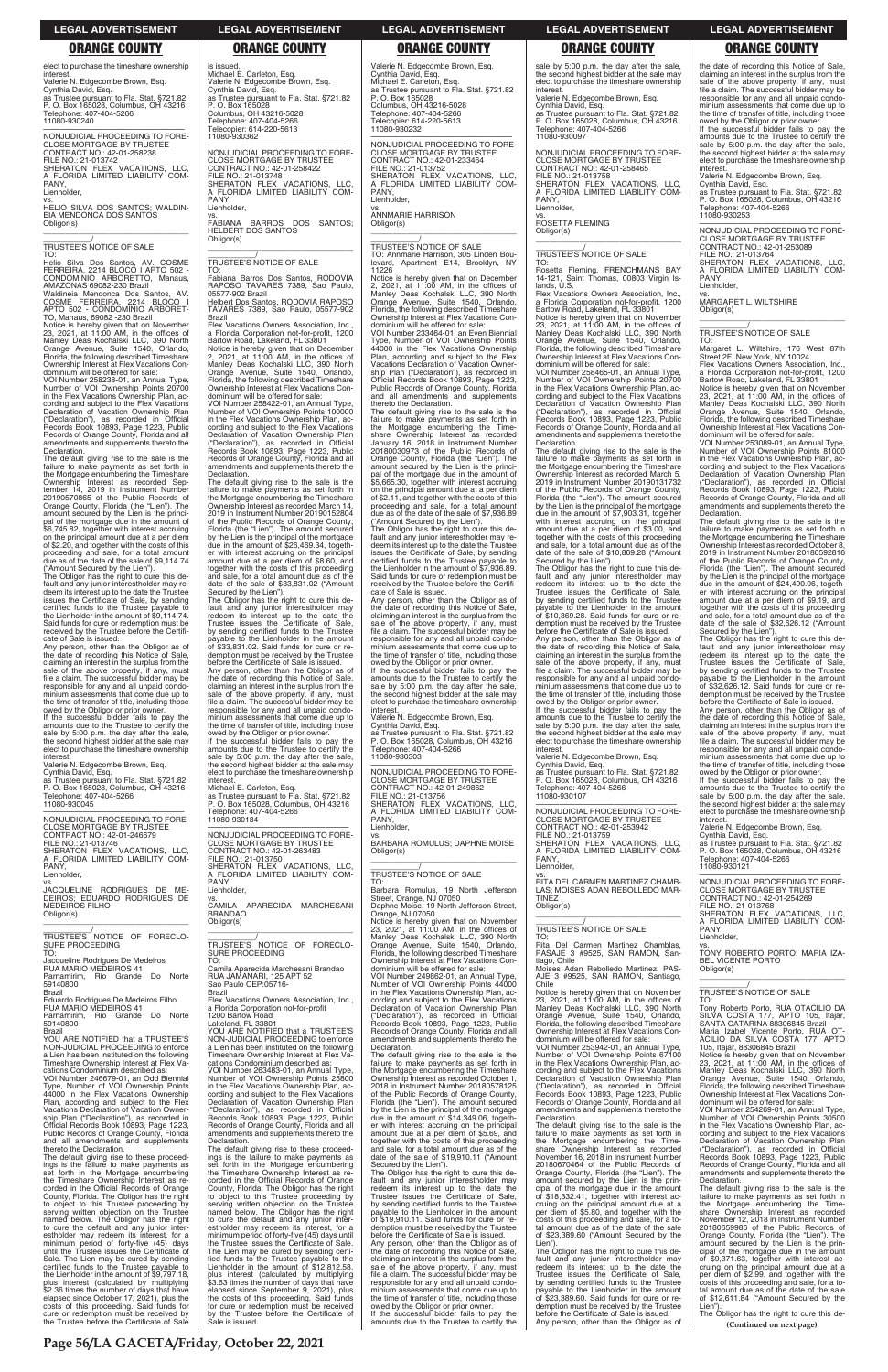fault and any junior interestholder may redeem its interest up to the date the Trustee issues the Certificate of Sale, by sending certified funds to the Trustee payable to the Lienholder in the amount of \$12,611.84. Said funds for cure or re-demption must be received by the Trustee

owed by the Obligor or prior owner. If the successful bidder fails to pay the amounts due to the Trustee to certify the sale by 5:00 p.m. the day after the sale, the second highest bidder at the sale may elect to purchase the timeshare ownership **interest** 

before the Certificate of Sale is issued. Any person, other than the Obligor as of the date of recording this Notice of Sale, claiming an interest in the surplus from the sale of the above property, if any, must file a claim. The successful bidder may be responsible for any and all unpaid condo-minium assessments that come due up to the time of transfer of title, including those

Valerie N. Edgecombe Brown, Esq.

Cynthia David, Esq. as Trustee pursuant to Fla. Stat. §721.82 P. O. Box 165028, Columbus, OH 43216 Telephone: 407-404-5266 11080-930133

—————————————————— NONJUDICIAL PROCEEDING TO FORE-CLOSE MORTGAGE BY TRUSTEE CONTRACT NO.: 42-01-227238 FILE NO.: 21-013773 SHERATON FLEX VACATIONS, LLC, A FLORIDA LIMITED LIABILITY COM-PANY, Lienholder,

vs. FERNANDO PENA ANDRADE Obligor(s)

\_\_\_\_\_\_\_\_\_\_\_/ TRUSTEE'S NOTICE OF FORECLO-SURE PROCEEDING TO: Fernando Pena Andrade AV. 6 DE DICIEMBRE N35-102 Y JULIO

 $\overline{\phantom{a}}$  , and the set of the set of the set of the set of the set of the set of the set of the set of the set of the set of the set of the set of the set of the set of the set of the set of the set of the set of the s

MORENO Quito, PICHINCHA

—————————————————— NONJUDICIAL PROCEEDING TO FORE-CLOSE MORTGAGE BY TRUSTEE CONTRACT NO.: 42-01-250758 FILE NO.: 21-013785 SHERATON FLEX VACATIONS, LLC, A FLORIDA LIMITED LIABILITY COM-PANY, Lienholder.

Ecuador YOU ARE NOTIFIED that a TRUSTEE'S NON-JUDICIAL PROCEEDING to enforce a Lien has been instituted on the following Timeshare Ownership Interest at Flex Va-cations Condominium described as:

vs. BLAKE TERENCE LONG; MELANIE SHARRON FLOYD Obligor(s)  $\overline{\phantom{a}}$  , and the set of the set of the set of the set of the set of the set of the set of the set of the set of the set of the set of the set of the set of the set of the set of the set of the set of the set of the s

VOI Number 227238-01, an Even Biennial Type, Number of VOI Ownership Points 51700 in the Flex Vacations Ownership Plan, according and subject to the Flex Vacations Declaration of Vacation Owner-ship Plan ("Declaration"), as recorded in Official Records Book 10893, Page 1223, Public Records of Orange County, Florida and all amendments and supplements thereto the Declaration.

The default giving rise to these proceed-ings is the failure to make payments as set forth in the Mortgage encumbering the Timeshare Ownership Interest as re-corded in the Official Records of Orange County, Florida. The Obligor has the right to object to this Trustee proceeding by serving written objection on the Trustee named below. The Obligor has the right to cure the default and any junior inter-estholder may redeem its interest, for a minimum period of forty-five (45) days until the Trustee issues the Certificate of Sale. The Lien may be cured by sending certified funds to the Trustee payable to the Lienholder in the amount of \$9,828.81, plus interest (calculated by multiplying \$2.29 times the number of days that have elapsed since October 14, 2021), plus the costs of this proceeding. Said funds for cure or redemption must be received by the Trustee before the Certificate of Sale is issued.

Cynthia David, Esq. Valerie N. Edgecombe Brown, Esq. Michael E. Carleton, Esq. as Trustee pursuant to Fla. Stat. §721.82 P. O. Box 165028 Columbus, OH 43216-5028

Telephone: 407-404-5266 Telecopier: 614-220-5613 11080-930276

Yael Conceicao Menezes Da Cruz, PRACA PERDIZ QUADRA 102 LOTE 03 CONDOMINIO ATLANTICO NORTE APT 203, Brasilia, 71907-000 Brazil Aureo Coutinho Da Cruz, PRACA PERDIZ QUADRA 102 LOTE 03 CONDOMINIO<br>ATLANTICO NORTE APT 203, Brasilia,<br>71907-000 Brazil

\_\_\_\_\_\_\_\_\_\_\_/ TRUSTEE'S NOTICE OF SALE

TO: Blake Terence Long, 2403 Bytham Court, Unit 203, Windsor Mill, MD 21244 Melanie Sharron Floyd, 7403 Brixworth Court, Apartment 102, Windsor Mill, MD 21244 Notice is hereby given that on December 2, 2021, at 11:00 AM, in the offices of the date of recording this Notice of Sale, claiming an interest in the surplus from the sale of the above property, if any, must file a claim. The successful bidder may be

responsible for any and all unpaid condo-minium assessments that come due up to the time of transfer of title, including those owed by the Obligor or prior owner. If the successful bidder fails to pay the amounts due to the Trustee to certify the sale by 5:00 p.m. the day after the sale, the second highest bidder at the sale may elect to purchase the timeshare ownership

interest. Valerie N. Edgecombe Brown, Esq. Cynthia David, Esq. as Trustee pursuant to Fla. Stat. §721.82 P. O. Box 165028, Columbus, OH 43216 Telephone: 407-404-5266

11080-930213

—————————————————— NONJUDICIAL PROCEEDING TO FORE-CLOSE MORTGAGE BY TRUSTEE CONTRACT NO.: 42-01-254780 FILE NO.: 21-013791

SHERATON FLEX VACATIONS, LLC, A FLORIDA LIMITED LIABILITY COM-

PANY, Lienholder,

vs. YAEL CONCEICAO MENEZES DA CRUZ; AUREO COUTINHO DA CRUZ; GABRIEL MENEZES DA CRUZ

Obligor(s)

\_\_\_\_\_\_\_\_\_\_\_\_\_\_\_\_\_\_\_\_\_\_\_\_\_\_\_\_\_\_\_\_\_ \_\_\_\_\_\_\_\_\_\_\_/ TRUSTEE'S NOTICE OF SALE

TO:

Gabriel Menezes Da Cruz, PRACA PERDIZ QUADRA 102 LOTE 03 CON-DOMINIO ATLANTICO NORTE APT 203,

Brasilia, 71907-000 Brazil

Notice is hereby given that on November 23, 2021, at 11:00 AM, in the offices of Manley Deas Kochalski LLC, 390 North Orange Avenue, Suite 1540, Orlando, Florida, the following described Timeshare

Ownership Interest at Flex Vacations Con-dominium will be offered for sale: VOI Number 254780-01, an Annual Type,

Number of VOI Ownership Points 20700 in the Flex Vacations Ownership Plan, ac-cording and subject to the Flex Vacations

Declaration of Vacation Ownership Plan ("Declaration"), as recorded in Official Records Book 10893, Page 1223, Public Records of Orange County, Florida and all amendments and supplements thereto the

Declaration.

The default giving rise to the sale is the failure to make payments as set forth in the Mortgage encumbering the Time-

share Ownership Interest as recorded November 29, 2018 in Instrument Number 20180688744 of the Public Records of Orange County, Florida (the "Lien"). The amount secured by the Lien is the principal of the mortgage due in the amount of \$6,256.56, together with interest accruing on the principal amount due at a per diem of \$1.67, and together with the costs of this

proceeding and sale, for a total amount due as of the date of the sale of \$8,303.28 ("Amount Secured by the Lien").

The Obligor has the right to cure this de-fault and any junior interestholder may re-deem its interest up to the date the Trustee

issues the Certificate of Sale, by sending certified funds to the Trustee payable to the Lienholder in the amount of \$8,303.28. Said funds for cure or redemption must be received by the Trustee before the Certifi-

If the successful bidder fails to pay the amounts due to the Trustee to certify the sale by 5:00 p.m. the day after the sale, the second highest bidder at the sale may elect to purchase the timeshare ownership **interest** 

cate of Sale is issued.

Any person, other than the Obligor as of the date of recording this Notice of Sale, claiming an interest in the surplus from the

—————————————————— NONJUDICIAL PROCEEDING TO FORE-CLOSE MORTGAGE BY TRUSTEE CONTRACT NO.: 42-01-247605 FILE NO.: 21-013852 SHERATON FLEX VACATIONS, LLC, A FLORIDA LIMITED LIABILITY COM-PANY, Lienholder.

vs. MARCOS ALEJANDRO RIVIGLIO; MARI-ANA CAROLA ACOSTA Obligor(s)  $\overline{\phantom{a}}$  , and the set of the set of the set of the set of the set of the set of the set of the set of the set of the set of the set of the set of the set of the set of the set of the set of the set of the set of the s

sale of the above property, if any, must file a claim. The successful bidder may be responsible for any and all unpaid condominium assessments that come due up to the time of transfer of title, including those owed by the Obligor or prior owner. If the successful bidder fails to pay the amounts due to the Trustee to certify the sale by 5:00 p.m. the day after the sale, the second highest bidder at the sale may elect to purchase the timeshare ownership

dominium will be offered for sale: VOI Number 247605-01, an Annual Type, Number of VOI Ownership Points 44000 in the Flex Vacations Ownership Plan, ac-cording and subject to the Flex Vacations Declaration of Vacation Ownership Plan ("Declaration"), as recorded in Official Records Book 10893, Page 1223, Public Records of Orange County, Florida and all amendments and supplements thereto the eclaration.

interest.

Telephone: 407<br>11080-930259

Valerie N. Edgecombe Brown, Esq. Cynthia David, Esq. as Trustee pursuant to Fla. Stat. §721.82 P. O. Box 165028, Columbus, OH 43216 Telephone: 407-404-5266

—————————————————— NONJUDICIAL PROCEEDING TO FORE-CLOSE MORTGAGE BY TRUSTEE CONTRACT NO.: 42-01-250954 FILE NO.: 21-013810 SHERATON FLEX VACATIONS, LLC,

If the successful bidder fails to pay the amounts due to the Trustee to certify the sale by 5:00 p.m. the day after the sale, the second highest bidder at the sale may elect to purchase the timeshare ownership **interest** 

Lienholder in the amount of \$10,662.38, plus interest (calculated by multiplying \$3.02 times the number of days that have elapsed since October 14, 2021), plus the costs of this proceeding. Said funds for cure or redemption must be received by the Trustee before the Certificate of Sale is issued.

Michael E. Carleton, Esq. Valerie N. Edgecombe Brown, Esq. Cynthia David, Esq. as Trustee pursuant to Fla. Stat. §721.82 P. O. Box 165028 Columbus, OH 43216-5028 Telephone: 407-404-5266 Telecopier: 614-220-5613 11080-930233

> vs. ROSA PATRICIA ARIAS; ABI TAMARA MARTI ARIAS Obligor(s)  $\overline{\phantom{a}}$  , and the set of the set of the set of the set of the set of the set of the set of the set of the set of the set of the set of the set of the set of the set of the set of the set of the set of the set of the s

—————————————————— NONJUDICIAL PROCEEDING TO FORE-CLOSE MORTGAGE BY TRUSTEE CONTRACT NO.: 42-01-250607 FILE NO.: 21-013812 SHERATON FLEX VACATIONS, LLC, FLORIDA LIMITED LIABILITY COM-A FLU<br>PANY, Lienholder,

> dominium will be offered for sale: VOI Number 254572-01, an Annual Type, Number of VOI Ownership Points 25800 in the Flex Vacations Ownership Plan, ac-cording and subject to the Flex Vacations Declaration of Vacation Ownership Plan ("Declaration"), as recorded in Official Records Book 10893, Page 1223, Public Records of Orange County, Florida and all amendments and supplements thereto the Declaration.

vs. JORGE ESTEBAN CALVO; NANCY NO-EMI MULTARE Obligor(s) \_\_\_\_\_\_\_\_\_\_\_\_\_\_\_\_\_\_\_\_\_\_\_\_\_\_\_\_\_\_\_\_\_

\_\_\_\_\_\_\_\_\_\_\_/ TRUSTEE'S NOTICE OF SALE

TO: Jorge Esteban Calvo, HORTIGUERA 172 9B, Buenos Aires, Buenos Aires 1406 Ar- gentina

> The default giving rise to the sale is the failure to make payments as set forth in the Mortgage encumbering the Time-share Ownership Interest as recorded November 16, 2018 in Instrument Number 20180670788 of the Public Records of Orange County, Florida (the "Lien"). The amount secured by the Lien is the prin-cipal of the mortgage due in the amount of \$7,953.03, together with interest accruing on the principal amount due at a per diem of \$2.56, and together with the costs of this proceeding and sale, for a total amount due as of the date of the sale of \$10,622.95 ("Amount Secured by the Lien")

Nancy Noemi Multare, HORTIGUERA 172 9B, Buenos Aires, Buenos Aires 1406 Argentina

Notice is hereby given that on December 2, 2021, at 11:00 AM, in the offices of Manley Deas Kochalski LLC, 390 North Orange Avenue, Suite 1540, Orlando, Florida, the following described Timeshare Ownership Interest at Flex Vacations Con-

dominium will be offered for sale: VOI Number 250607-01, an Annual Type, Number of VOI Ownership Points 30500 in the Flex Vacations Ownership Plan, ac-cording and subject to the Flex Vacations Declaration of Vacation Ownership Plan ("Declaration"), as recorded in Official Records Book 10893, Page 1223, Public Records of Orange County, Florida and all amendments and supplements thereto the Declaration. The default giving rise to the sale is the

failure to make payments as set forth in the Mortgage encumbering the Timeshare Ownership Interest as recorded August 17, 2018 in Instrument Number 20180490057 of the Public Records of Orange County, Florida (the "Lien"). The amount secured by the Lien is the principal of the mortgage due in the amount of \$8,963.33, together with interest accruing on the principal amount due at a per diem of \$2.83, and together with the costs of this proceeding and sale, for a total amount due as of the

| 21244                                        | A FLORIDA LIMITED LIABILITY COM-             | James Roscoe Smith, III, 134 JEFFER-         | A FLORIDA LIMITED LIABILITY COM-            | VS.                                         |
|----------------------------------------------|----------------------------------------------|----------------------------------------------|---------------------------------------------|---------------------------------------------|
| Notice is hereby given that on December      | PANY.                                        | SON PARKWAY, UNIT 309, Newnan, GA            | PANY.                                       | <b>RAYMOND RICHARD COTE</b>                 |
| 2, 2021, at 11:00 AM, in the offices of      | Lienholder,                                  | 30263                                        | Lienholder,                                 | Obligor(s)                                  |
| Manley Deas Kochalski LLC, 390 North         | VS.                                          | Flex Vacations Owners Association, Inc.,     | VS.                                         |                                             |
| Orange Avenue, Suite 1540, Orlando,          | ANDREA DENISE MCQUEEN                        | a Florida Corporation not-for-profit, 1200   | LATIFAH ABDULRAHMAN M. ALHU-                |                                             |
| Florida, the following described Timeshare   | Obligor(s)                                   | Bartow Road, Lakeland, FL 33801              | MAID; YOUSEF ABDULLAH A. ALTH-              | TRUSTEE'S NOTICE OF FORECLO-                |
| Ownership Interest at Flex Vacations Con-    |                                              | Notice is hereby given that on November      | <b>WAINI</b>                                | SURE PROCEEDING                             |
| dominium will be offered for sale:           |                                              | 23, 2021, at 11:00 AM, in the offices of     | Obligor(s)                                  | TO:                                         |
| VOI Number 250758-01, an Even Biennial       | TRUSTEE'S NOTICE OF FORECLO-                 | Manley Deas Kochalski LLC, 390 North         |                                             | <b>Raymond Richard Cote</b>                 |
| Type, Number of VOI Ownership Points         | <b>SURE PROCEEDING</b>                       | Orange Avenue, Suite 1540, Orlando,          |                                             | 6767 SAN CASA DRIVE                         |
| 37000 in the Flex Vacations Ownership        | TO: Andrea Denise McQueen                    | Florida, the following described Timeshare   | TRUSTEE'S NOTICE OF FORECLO-                | LOT <sub>65</sub>                           |
| Plan, according and subject to the Flex      | 35 Dry Pond Road                             | Ownership Interest at Flex Vacations Con-    | <b>SURE PROCEEDING</b>                      | Englewood, FL 34224                         |
| Vacations Declaration of Vacation Owner-     | Evergreen, AL 36401                          | dominium will be offered for sale:           | TO:                                         | Flex Vacations Owners Association, Inc.,    |
| ship Plan ("Declaration"), as recorded in    | YOU ARE NOTIFIED that a TRUSTEE'S            | VOI Number 252717-01, an Annual Type,        | Latifah Abdulrahman M. Alhumaid             | a Florida Corporation not-for-profit        |
| Official Records Book 10893, Page 1223,      | NON-JUDICIAL PROCEEDING to enforce           | Number of VOI Ownership Points 81000         | 18 JREER ST MALAZE                          | 1200 Bartow Road                            |
| Public Records of Orange County, Florida     | a Lien has been instituted on the following  | in the Flex Vacations Ownership Plan, ac-    | Riyadh S. 11417                             | Lakeland, FL 33801                          |
| and all amendments and supplements           | Timeshare Ownership Interest at Flex Va-     | cording and subject to the Flex Vacations    | Saudi Arabia                                | YOU ARE NOTIFIED that a TRUSTEE'S           |
| thereto the Declaration.                     | cations Condominium described as:            | Declaration of Vacation Ownership Plan       | Yousef Abdullah A. Althwaini                | NON-JUDICIAL PROCEEDING to enforce          |
| The default giving rise to the sale is the   | VOI Number 250954-01, an Even Biennial       | ("Declaration"), as recorded in Official     | 18 JREER ST MALAZE                          | a Lien has been instituted on the following |
| failure to make payments as set forth in     | Type, Number of VOI Ownership Points         | Records Book 10893, Page 1223, Public        | <b>Rivadh S. 11417</b>                      | Timeshare Ownership Interest at Flex Va-    |
| the Mortgage encumbering the Timeshare       | 37000 in the Flex Vacations Ownership        | Records of Orange County, Florida and all    | Saudi Arabia                                | cations Condominium described as:           |
| Ownership Interest as recorded August 17,    | Plan, according and subject to the Flex      | amendments and supplements thereto the       | YOU ARE NOTIFIED that a TRUSTEE'S           | VOI Number 258685-01, an Annual Type,       |
| 2018 in Instrument Number 20180489741        | Vacations Declaration of Vacation Owner-     | Declaration.                                 | NON-JUDICIAL PROCEEDING to enforce          | Number of VOI Ownership Points 44000        |
| of the Public Records of Orange County,      | ship Plan ("Declaration"), as recorded in    | The default giving rise to the sale is the   | a Lien has been instituted on the following | in the Flex Vacations Ownership Plan, ac-   |
| Florida (the "Lien"). The amount secured     | Official Records Book 10893, Page 1223,      | failure to make payments as set forth in     | Timeshare Ownership Interest at Flex Va-    | cording and subject to the Flex Vacations   |
| by the Lien is the principal of the mortgage | Public Records of Orange County, Florida     | the Mortgage encumbering the Timeshare       | cations Condominium described as:           | Declaration of Vacation Ownership Plan      |
| due in the amount of \$7,122.75, together    | and all amendments and supplements           | Ownership Interest as recorded October 1.    | VOI Number 248676-01, an Annual Type,       | ("Declaration"), as recorded in Official    |
| with interest accruing on the principal      | thereto the Declaration.                     | 2018 in Instrument Number 20180577805        | Number of VOI Ownership Points 20700        | Records Book 10893, Page 1223, Public       |
| amount due at a per diem of \$2.85, and      | The default giving rise to these proceed-    | of the Public Records of Orange County,      | in the Flex Vacations Ownership Plan, ac-   | Records of Orange County, Florida and all   |
| together with the costs of this proceeding   | ings is the failure to make payments as      | Florida (the "Lien"). The amount secured     | cording and subject to the Flex Vacations   | amendments and supplements thereto the      |
| and sale, for a total amount due as of the   | set forth in the Mortgage encumbering        | by the Lien is the principal of the mortgage | Declaration of Vacation Ownership Plan      | Declaration.                                |
| date of the sale of \$9,921.05 ("Amount Se-  | the Timeshare Ownership Interest as re-      | due in the amount of \$23,637.25, togeth-    | ("Declaration"), as recorded in Official    | The default giving rise to these proceed-   |
| cured by the Lien").                         | corded in the Official Records of Orange     | er with interest accruing on the principal   | Records Book 10893, Page 1223, Public       | ings is the failure to make payments as     |
| The Obligor has the right to cure this de-   | County, Florida. The Obligor has the right   | amount due at a per diem of \$7.60, and      | Records of Orange County, Florida and all   | set forth in the Mortgage encumbering       |
| fault and any junior interestholder may re-  | to object to this Trustee proceeding by      | together with the costs of this proceeding   | amendments and supplements thereto the      | the Timeshare Ownership Interest as re-     |
| deem its interest up to the date the Trustee | serving written objection on the Trustee     | and sale, for a total amount due as of the   | Declaration.                                | corded in the Official Records of Orange    |
| issues the Certificate of Sale, by sending   | named below. The Obligor has the right       | date of the sale of \$30,394.22 ("Amount     | The default giving rise to these proceed-   | County, Florida. The Obligor has the right  |
| certified funds to the Trustee payable to    | to cure the default and any junior inter-    | Secured by the Lien").                       | ings is the failure to make payments as     | to object to this Trustee proceeding by     |
| the Lienholder in the amount of \$9,921.05.  | estholder may redeem its interest, for a     | The Obligor has the right to cure this de-   | set forth in the Mortgage encumbering       | serving written objection on the Trustee    |
| Said funds for cure or redemption must be    | minimum period of forty-five (45) days until | fault and any junior interestholder may      | the Timeshare Ownership Interest as re-     | named below. The Obligor has the right      |
| received by the Trustee before the Certifi-  | the Trustee issues the Certificate of Sale.  | redeem its interest up to the date the       | corded in the Official Records of Orange    | to cure the default and any junior inter-   |
| cate of Sale is issued.                      | The Lien may be cured by sending certi-      | Trustee issues the Certificate of Sale,      | County, Florida. The Obligor has the right  |                                             |
| Any person, other than the Obligor as of     | fied funds to the Trustee payable to the     | by sending certified funds to the Trustee    | to object to this Trustee proceeding by     | (Continued on next page)                    |
|                                              |                                              |                                              |                                             |                                             |
|                                              |                                              |                                              |                                             | LA GACETA/Friday, October 22, 2021/Page 57  |
|                                              |                                              |                                              |                                             |                                             |

date of the sale of \$12,086.14 ("Amount Secured by the Lien"). The Obligor has the right to cure this default and any junior interestholder may redeem its interest up to the date the Trustee issues the Certificate of Sale, by sending certified funds to the Trustee payable to the Lienholder in the amount of \$12,086.14. Said funds for cure or redemption must be received by the Trustee before the Certificate of Sale is issued. Any person, other than the Obligor as of the date of recording this Notice of Sale, claiming an interest in the surplus from the sale of the above property, if any, must file a claim. The successful bidder may be responsible for any and all unpaid condominium assessments that come due up to the time of transfer of title, including those owed by the Obligor or prior owner. If the successful bidder fails to pay the

amounts due to the Trustee to certify the sale by 5:00 p.m. the day after the sale, the second highest bidder at the sale may elect to purchase the timeshare ownership

interest. Valerie N. Edgecombe Brown, Esq.

Cynthia David, Esq. as Trustee pursuant to Fla. Stat. §721.82 P. O. Box 165028, Columbus, OH 43216 Telephone: 407-404-5266 11080-930302

—————————————————— NONJUDICIAL PROCEEDING TO FORE-CLOSE MORTGAGE BY TRUSTEE CONTRACT NO.: 42-01-252717 FILE NO.: 21-013825 SHERATON FLEX VACATIONS, LLC, A FLORIDA LIMITED LIABILITY COM-PANY, Lienholder,

vs.

JAMES ROSCOE SMITH, III Obligor(s) \_\_\_\_\_\_\_\_\_\_\_\_\_\_\_\_\_\_\_\_\_\_\_\_\_\_\_\_\_\_\_\_\_

\_\_\_\_\_\_\_\_\_\_\_/ TRUSTEE'S NOTICE OF SALE

TO: James Roscoe Smith, III, 134 JEFFER-SON PARKWAY, UNIT 309, Newnan, GA 30263

payable to the Lienholder in the amount of \$30,394.22. Said funds for cure or re-demption must be received by the Trustee before the Certificate of Sale is issued. Any person, other than the Obligor as of the date of recording this Notice of Sale, claiming an interest in the surplus from the sale of the above property, if any, must file a claim. The successful bidder may be responsible for any and all unpaid condominium assessments that come due up to the time of transfer of title, including those owed by the Obligor or prior owner.

Valerie N. Edgecombe Brown, Esq. Cynthia David, Esq. as Trustee pursuant to Fla. Stat. §721.82 P. O. Box 165028, Columbus, OH 43216 Telephone: 407-404-5266 11080-930109

\_\_\_\_\_\_\_\_\_\_\_/ TRUSTEE'S NOTICE OF SALE

TO: Marcos Alejandro Riviglio, NEUQUEN 2040, Santafe, Santafe 3000 Argentina Mariana Carola Acosta, NEUQUEN 2040, Santafe, 3000 Argentina

Flex Vacations Owners Association, Inc., a Florida Corporation not-for-profit, 1200 Bartow Road, Lakeland, FL 33801

Notice is hereby given that on November 23, 2021, at 11:00 AM, in the offices of Manley Deas Kochalski LLC, 390 North Orange Avenue, Suite 1540, Orlando, Florida, the following described Timeshare Ownership Interest at Flex Vacations Con-

The default giving rise to the sale is the failure to make payments as set forth in the Mortgage encumbering the Time-share Ownership Interest as recorded November 16, 2018 in Instrument Number 20180671005 of the Public Records of Orange County, Florida (the "Lien"). The amount secured by the Lien is the principal of the mortgage due in the amount of \$12,770.36, together with interest accruing on the principal amount due at a per diem of \$4.08, and together with the costs of this proceeding and sale, for a total amount due as of the date of the sale of \$16,864.20 ("Amount Secured by the Lien").

The Obligor has the right to cure this de-fault and any junior interestholder may redeem its interest up to the date the Trustee issues the Certificate of Sale, by sending certified funds to the Trustee payable to the Lienholder in the amount of \$16,864.20. Said funds for cure or redemption must be received by the Trustee before the Certificate of Sale is issued.

Any person, other than the Obligor as of the date of recording this Notice of Sale, claiming an interest in the surplus from the sale of the above property, if any, must file a claim. The successful bidder may be responsible for any and all unpaid condominium assessments that come due up to the time of transfer of title, including those owed by the Obligor or prior owner.

Valerie N. Edgecombe Brown, Esq. Cynthia David, Esq. as Trustee pursuant to Fla. Stat. §721.82 P. O. Box 165028, Columbus, OH 43216 Telephone: 407-404-5266 11080-930094

—————————————————— NONJUDICIAL PROCEEDING TO FORE-CLOSE MORTGAGE BY TRUSTEE CONTRACT NO.: 42-01-248676 FILE NO.: 21-013913 SHERATON FLEX VACATIONS, LLC, A FLORIDA LIMITED LIABILITY COM-PANY, Lienholder,

serving written objection on the Trustee named below. The Obligor has the right to cure the default and any junior inter-estholder may redeem its interest, for a minimum period of forty-five (45) days until the Trustee issues the Certificate of Sale. The Lien may be cured by sending certified funds to the Trustee payable to the Lienholder in the amount of \$7,852.88, plus interest (calculated by multiplying \$1.51 times the number of days that have elapsed since October 17, 2021), plus the costs of this proceeding. Said funds for cure or redemption must be received by the Trustee before the Certificate of Sale is issued.

Cynthia David, Esq. Valerie N. Edgecombe Brown, Esq. Michael E. Carleton, Esq. as Trustee pursuant to Fla. Stat. §721.82 P. O. Box 165028 Columbus, OH 43216-5028

Telephone: 407-404-5266 Telecopier: 614-220-5613 11080-930335

—————————————————— NONJUDICIAL PROCEEDING TO FORE-CLOSE MORTGAGE BY TRUSTEE CONTRACT NO.: 42-01-254572 FILE NO.: 21-013926 SHERATON FLEX VACATIONS, LLC, A FLORIDA LIMITED LIABILITY COM-PANY,

Lienholder,

\_\_\_\_\_\_\_\_\_\_\_/ TRUSTEE'S NOTICE OF SALE

TO: Rosa Patricia Arias, PJE BALBINO ZA-PORTA 1471, Salta, 4400 Argentina Abi Tamara Marti Arias, PJE BALBINO ZAPORTA 1471, Salta, 4400 Argentina Notice is hereby given that on November 23, 2021, at 11:00 AM, in the offices of Manley Deas Kochalski LLC, 390 North Orange Avenue, Suite 1540, Orlando, Florida, the following described Timeshare Ownership Interest at Flex Vacations Con-

The Obligor has the right to cure this de-fault and any junior interestholder may redeem its interest up to the date the Trustee issues the Certificate of Sale, by sending certified funds to the Trustee payable to the Lienholder in the amount of \$10,622.95. Said funds for cure or redemption must be received by the Trustee before the Certificate of Sale is issued.

Any person, other than the Obligor as of the date of recording this Notice of Sale, claiming an interest in the surplus from the sale of the above property, if any, must file a claim. The successful bidder may be responsible for any and all unpaid condominium assessments that come due up to the time of transfer of title, including those owed by the Obligor or prior owner.

If the successful bidder fails to pay the amounts due to the Trustee to certify the sale by 5:00 p.m. the day after the sale, the second highest bidder at the sale may elect to purchase the timeshare ownership interest.

Valerie N. Edgecombe Brown, Esq. Cynthia David, Esq. as Trustee pursuant to Fla. Stat. §721.82 P. O. Box 165028, Columbus, OH 43216 Telephone: 407-404-5266 11080-930066

—————————————————— NONJUDICIAL PROCEEDING TO FORE-CLOSE MORTGAGE BY TRUSTEE

CONTRACT NO.: 42-01-258685 FILE NO.: 21-015175 SHERATON FLEX VACATIONS, LLC, A FLORIDA LIMITED LIABILITY COM-PANY,

Lienholder, vs. RAYMOND RICHARD COTE

**LEGAL ADVERTISEMENT LEGAL ADVERTISEMENT LEGAL ADVERTISEMENT LEGAL ADVERTISEMENT LEGAL ADVERTISEMENT**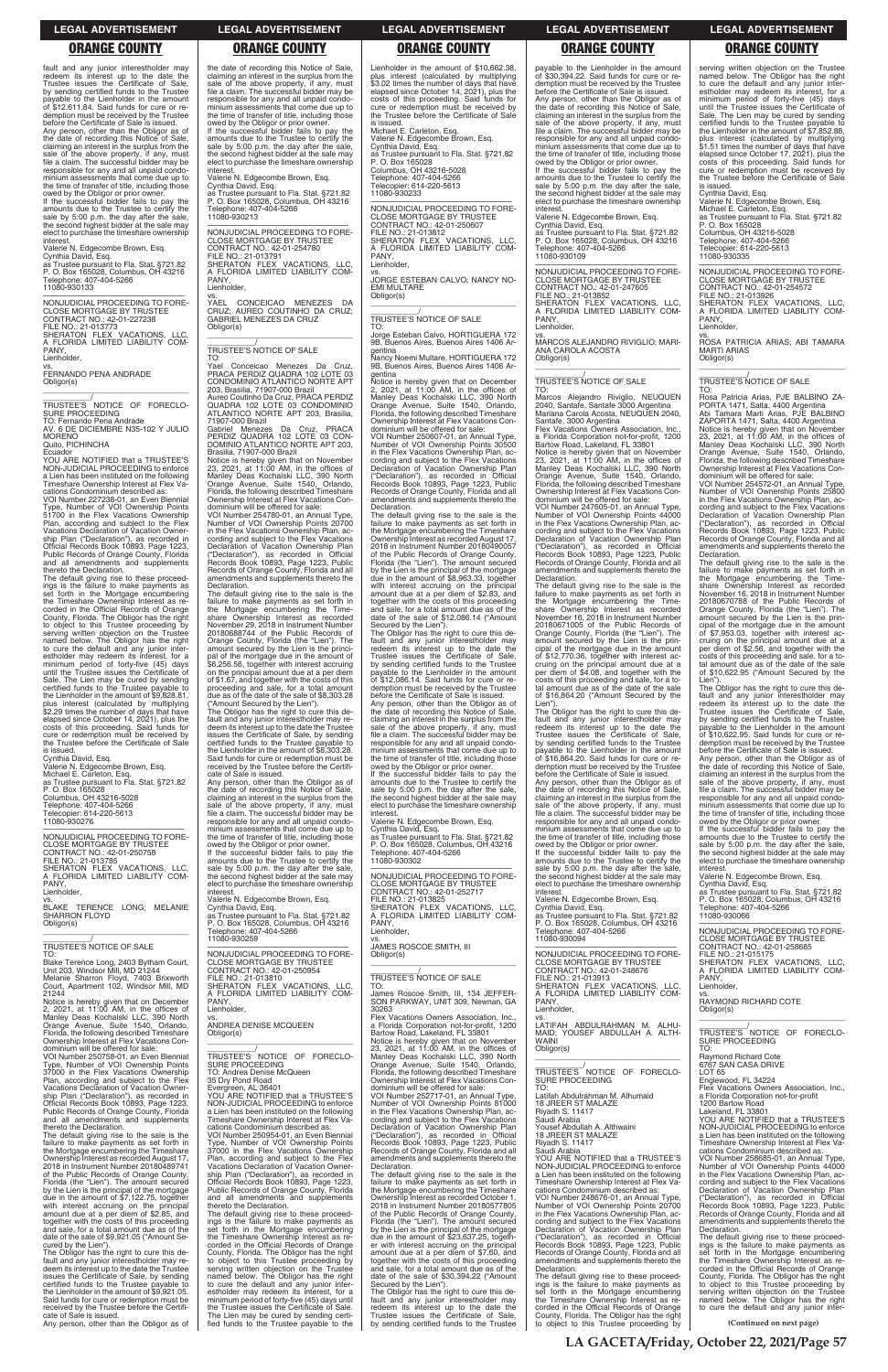**Page 58/LA GACETA/Friday, October 22, 2021**

### **LEGAL ADVERTISEMENT LEGAL ADVERTISEMENT LEGAL ADVERTISEMENT LEGAL ADVERTISEMENT LEGAL ADVERTISEMENT**

estholder may redeem its interest, for a minimum period of forty-five (45) days until the Trustee issues the Certificate of Sale. The Lien may be cured by sending certi-fied funds to the Trustee payable to the Lienholder in the amount of \$19,092.87, plus interest (calculated by multiplying \$5.32 times the number of days that have elapsed since October 14, 2021), plus the costs of this proceeding. Said funds for cure or redemption must be received by the Trustee before the Certificate of Sale

is issued. Cynthia David, Esq. Valerie N. Edgecombe Brown, Esq. Michael E. Carleton, Esq. as Trustee pursuant to Fla. Stat. §721.82 P. O. Box 165028 Columbus, OH 43216-5028 Telephone: 407-404-5266 Telecopier: 614-220-5613 11080-930275

—————————————————— NONJUDICIAL PROCEEDING TO FORE-CLOSE MORTGAGE BY TRUSTEE CONTRACT NO.: 42-01-266688 FILE NO.: 21-015256 SHERATON FLEX VACATIONS, LLC, A FLORIDA LIMITED LIABILITY COM-PANY, Lienholder, vs.

MARIA L. DIAZ MERCADO Obligor(s) \_\_\_\_\_\_\_\_\_\_\_\_\_\_\_\_\_\_\_\_\_\_\_\_\_\_\_\_\_\_\_\_\_

\_\_\_\_\_\_\_\_\_\_\_\_/<br>TRUSTEE'S NOTICE OF FORECLO-<br>SURE PROCEEDING

TO: Maria L. Diaz Mercado 12 Spruce Street Willimantic, CT 06226 YOU ARE NOTIFIED that a TRUSTEE'S NON-JUDICIAL PROCEEDING to enforce a Lien has been instituted on the following Timeshare Ownership Interest at Flex Va-

vs. NATHAN DANIEL PERRY Obligor(s)  $\overline{\phantom{a}}$  , and the set of the set of the set of the set of the set of the set of the set of the set of the set of the set of the set of the set of the set of the set of the set of the set of the set of the set of the s

TRUSTEE'S NOTICE OF FORECLO-SURE PROCEEDING TO:

cations Condominium described as: VOI Number 266688-01, an Annual Type, Number of VOI Ownership Points 81000 and VOI Number 266688-02, an Annual Type, Number of VOI Ownership Points 81000 in the Flex Vacations Ownership Plan, according and subject to the Flex Vacations Declaration of Vacation Ownership Plan ("Declaration"), as recorded in Official Records Book 10893, Page 1223, Public Records of Orange County, Florida and all amendments and supplements thereto the Declaration. The default giving rise to these proceed-

ings is the failure to make payments as set forth in the Mortgage encumbering the Timeshare Ownership Interest as recorded in the Official Records of Orange County, Florida. The Obligor has the right to object to this Trustee proceeding by serving written objection on the Trustee named below. The Obligor has the right to cure the default and any junior interestholder may redeem its interest, for a minimum period of forty-five (45) days until the Trustee issues the Certificate of Sale. The Lien may be cured by sending certi-fied funds to the Trustee payable to the Lienholder in the amount of \$57,350.53, plus interest (calculated by multiplying \$16.27 times the number of days that have elapsed since October 13, 2021), plus the costs of this proceeding. Said funds for cure or redemption must be received by the Trustee before the Certificate of Sale is issued.

**ORANGE COUNTY ORANGE COUNTY ORANGE COUNTY ORANGE COUNTY ORANGE COUNTY** NONJUDICIAL PROCEEDING TO FORE-CLOSE MORTGAGE BY TRUSTEE CONTRACT NO.: 42-01-249595 FILE NO.: 21-015268 SHERATON FLEX VACATIONS, LLC, A FLORIDA LIMITED LIABILITY COM-PANY,

Valerie N. Edgecombe Brown, Esq. Cynthia David, Esq. Michael E. Carleton, Esq. as Trustee pursuant to Fla. Stat. §721.82 P. O. Box 165028 Columbus, OH 43216-5028 Telephone: 407-404-5266 Telecopier: 614-220-5613 11080-930293

—————————————————— NONJUDICIAL PROCEEDING TO FORE-CLOSE MORTGAGE BY TRUSTEE CONTRACT NO.: 42-01-261736 FILE NO.: 21-015257 SHERATON FLEX VACATIONS, LLC,<br>A FLORIDA LIMITED LIABILITY COM-<br>PANY, Lienholder,

Nathan Daniel Perry 909 CLINTONVILLE ROAD Wallingford, CT 06492 Flex Vacations Owners Association, Inc., a Florida Corporation not-for-profit 1200 Bartow Road

Lakeland, FL 33801 YOU ARE NOTIFIED that a TRUSTEE'S NON-JUDICIAL PROCEEDING to enforce a Lien has been instituted on the following Timeshare Ownership Interest at Flex Va-

cations Condominium described as: VOI Number 261736-01, an Annual Type, Number of VOI Ownership Points 44000 in the Flex Vacations Ownership Plan, acObligor(s)  $\overline{\phantom{a}}$  , and the set of the set of the set of the set of the set of the set of the set of the set of the set of the set of the set of the set of the set of the set of the set of the set of the set of the set of the s

TRUSTEE'S<br>SURE PROCEEDING<br>TO: Rebecca Leona Harrover 300 S. WILLOW ST Providence, KY 42450 YOU ARE NOTIFIED that a TRUSTEE'S

Lienholder, vs. FAYE MARIE PORTIS Obligor(s) \_\_\_\_\_\_\_\_\_\_\_\_\_\_\_\_\_\_\_\_\_\_\_\_\_\_\_\_\_\_\_\_\_

\_\_\_\_\_\_\_\_\_\_\_/ TRUSTEE'S NOTICE OF FORECLO-SURE PROCEEDING

TO: Faye Marie Portis 7395 BELFONT COURT Ypsilanti, MI 48197 Flex Vacations Owners Association, Inc. 1200 Bartow Road

Lakeland, FL 33801 YOU ARE NOTIFIED that a TRUSTEE'S NON-JUDICIAL PROCEEDING to enforce a Lien has been instituted on the following NON-JODICIAL PROCEEDING to emotion<br>a Lien has been instituted on the following<br>Timeshare Ownership Interest at Flex Vacations Condominium described as: VOI Number 249595-01, an Annual Type, Number of VOI Ownership Points 44000

> —————————————————— NONJUDICIAL PROCEEDING TO FORE-CLOSE MORTGAGE BY TRUSTEE CONTRACT NO.: 42-01-250005 FILE NO.: 21-015290 SHERATON FLEX VACATIONS, LLC, A FLORIDA LIMITED LIABILITY COM-**PANY** Lienholder,

\_\_\_\_\_\_\_\_\_\_\_\_\_/<br>TRUSTEE'S NOTICE OF FORECLO-SURE PROCEEDING

in the Flex Vacations Ownership Plan, ac-cording and subject to the Flex Vacations Declaration of Vacation Ownership Plan ("Declaration"), as recorded in Official Records Book 10893, Page 1223, Public Records of Orange County, Florida and all amendments and supplements thereto the

Declaration. The default giving rise to these proceedings is the failure to make payments as set forth in the Mortgage encumbering the Timeshare Ownership Interest as recorded in the Official Records of Orange County, Florida. The Obligor has the right to object to this Trustee proceeding by serving written objection on the Trustee named below. The Obligor has the right to cure the default and any junior interestholder may redeem its interest, for a minimum period of forty-five (45) days until the Trustee issues the Certificate of Sale. The Lien may be cured by sending certi-fied funds to the Trustee payable to the Lienholder in the amount of \$18,280.93, plus interest (calculated by multiplying \$5.58 times the number of days that have elapsed since October 12, 2021), plus the costs of this proceeding. Said funds for cure or redemption must be received by the Trustee before the Certificate of Sale

is issued. Cynthia David, Esq. Valerie N. Edgecombe Brown, Esq. Michael E. Carleton, Esq. as Trustee pursuant to Fla. Stat. §721.82 P. O. Box 165028 Columbus, OH 43216-5028 Telephone: 407-404-5266 Telecopier: 614-220-5613 11080-929969

—————————————————— NONJUDICIAL PROCEEDING TO FORE-CLOSE MORTGAGE BY TRUSTEE CONTRACT NO.: 42-01-257629 FILE NO.: 21-015277 SHERATON FLEX VACATIONS, LLC, A FLORIDA LIMITED LIABILITY COM-PANY, Lienholder, vs. REBECCA LEONA HARROVER

NON-JUDICIAL PROCEEDING to enforce a Lien has been instituted on the following Timeshare Ownership Interest at Flex Va-

PANY, Lienholder,

\_\_\_\_\_\_\_\_\_\_\_\_\_\_\_\_\_\_\_\_\_\_\_\_\_\_\_\_\_\_\_\_\_ \_\_\_\_\_\_\_\_\_\_\_\_\_/<br>TRUSTEE'S NOTICE OF FORECLO-

cations Condominium described as: VOI Number 257629-01, an Even Biennial Type, Number of VOI Ownership Points 44000 in the Flex Vacations Ownership Plan, according and subject to the Flex Vacations Declaration of Vacation Ownership Plan ("Declaration"), as recorded in Official Records Book 10893, Page 1223, Public Records of Orange County, Florida and all amendments and supplements thereto the Declaration. The default giving rise to these proceed-

ings is the failure to make payments as set forth in the Mortgage encumbering the Timeshare Ownership Interest as recorded in the Official Records of Orange County, Florida. The Obligor has the right to object to this Trustee proceeding by serving written objection on the Trustee named below. The Obligor has the right to cure the default and any junior interestholder may redeem its interest, for a minimum period of forty-five (45) days until the Trustee issues the Certificate of Sale. The Lien may be cured by sending certi-fied funds to the Trustee payable to the Lienholder in the amount of \$11,832.94, plus interest (calculated by multiplying \$3.60 times the number of days that have

PANY Lienholder, vs.

\_\_\_\_\_\_\_\_\_\_\_\_\_\_\_\_\_\_\_\_\_\_\_\_\_\_\_\_\_\_\_\_\_ \_\_\_\_\_\_\_\_\_\_\_/<br>TRUSTEE'S NOTICE OF FORECLO-<br>SURE PROCEEDING

and VOI Number 272503-02, an Annual Type, Number of VOI Ownership Points 50000 and VOI Number 272503-03, an Annual Type, Number of VOI Ownership Points 50000 in the Flex Vacations Ownership Plan, according and subject to the Flex Vacations Declaration of Vacation Ownership Plan ("Declaration"), as recorded in Official Records Book 10893, Page 1223, Public Records of Orange County, Florida and all amendments and supple-

> $\overline{\phantom{a}}$  , and the set of the set of the set of the set of the set of the set of the set of the set of the set of the set of the set of the set of the set of the set of the set of the set of the set of the set of the s \_\_\_\_\_\_\_\_\_\_\_/ TRUSTEE'S NOTICE OF FORECLO-

cations Condominium described as: VOI Number 258688-01, an Annual Type, Number of VOI Ownership Points 44000 in the Flex Vacations Ownership Plan, ac-cording and subject to the Flex Vacations Declaration of Vacation Ownership Plan ("Declaration"), as recorded in Official Records Book 10893, Page 1223, Public Records of Orange County, Florida and all amendments and supplements thereto the claration.

ments thereto the Declaration. The default giving rise to these proceed-ings is the failure to make payments as set forth in the Mortgage encumbering the Timeshare Ownership Interest as re-corded in the Official Records of Orange County, Florida. The Obligor has the right to object to this Trustee proceeding by serving written objection on the Trustee named below. The Obligor has the right to cure the default and any junior inter-estholder may redeem its interest, for a minimum period of forty-five (45) days until the Trustee issues the Certificate of Sale. The Lien may be cured by sending certified funds to the Trustee payable to the Lienholder in the amount of \$56,120.67, plus interest (calculated by multiplying \$15.79 times the number of days that have elapsed since October 13, 2021), plus the costs of this proceeding. Said funds for cure or redemption must be received by the Trustee before the Certificate of Sale is issued.

> $\overline{\phantom{a}}$  ,  $\overline{\phantom{a}}$  ,  $\overline{\phantom{a}}$  ,  $\overline{\phantom{a}}$  ,  $\overline{\phantom{a}}$  ,  $\overline{\phantom{a}}$  ,  $\overline{\phantom{a}}$  ,  $\overline{\phantom{a}}$  ,  $\overline{\phantom{a}}$  ,  $\overline{\phantom{a}}$  ,  $\overline{\phantom{a}}$  ,  $\overline{\phantom{a}}$  ,  $\overline{\phantom{a}}$  ,  $\overline{\phantom{a}}$  ,  $\overline{\phantom{a}}$  ,  $\overline{\phantom{a}}$ \_\_\_\_\_\_\_\_\_\_\_/ TRUSTEE'S NOTICE OF FORECLO-SURE PROCEEDING TO:

Cynthia David, Esq. Valerie N. Edgecombe Brown, Esq. Michael E. Carleton, Esq. as Trustee pursuant to Fla. Stat. §721.82 P. O. Box 165028 Columbus, OH 43216-5028 Telephone: 407-404-5266 Telecopier: 614-220-5613 11080-930036

> VOI Number 266218-01, an Even Biennial Type, Number of VOI Ownership Points 51700 in the Flex Vacations Ownership Plan, according and subject to the Flex<br>Vacations Declaration of Vacation Owner-<br>ship Plan ("Declaration"), as recorded in<br>Official Records Book 10893, Page 1223,<br>Public Records of Orange County, Florida<br>and all amendments

vs. PAOLA YANETH ALFARO-MARTINEZ Obligor(s) \_\_\_\_\_\_\_\_\_\_\_\_\_\_\_\_\_\_\_\_\_\_\_\_\_\_\_\_\_\_\_\_\_

TO: Paola Yaneth Alfaro-Martinez 302 RAMBLING RIDGE COURT Pasadena, MD 21122 Flex Vacations Owners Association, Inc. 1200 Bartow Road Lakeland, FL 33801 YOU ARE NOTIFIED that a TRUSTEE'S

NON-JUDICIAL PROCEEDING to enforce Lien has been instituted on the Timeshare Ownership Interest at Flex Va-

cations Condominium described as: VOI Number 250005-01, an Annual Type, Number of VOI Ownership Points 20700 in the Flex Vacations Ownership Plan, ac-cording and subject to the Flex Vacations Declaration of Vacation Ownership Plan ("Declaration"), as recorded in Official Records Book 10893, Page 1223, Public Records of Orange County, Florida and all amendments and supplements thereto the

Declaration. The default giving rise to these proceedings is the failure to make payments as set forth in the Mortgage encumbering the Timeshare Ownership Interest as recorded in the Official Records of Orange County, Florida. The Obligor has the right to object to this Trustee proceeding by serving written objection on the Trustee named below. The Obligor has the right to cure the default and any junior interestholder may redeem its interest, for a minimum period of forty-five (45) days until the Trustee issues the Certificate of Sale. The Lien may be cured by sending certified funds to the Trustee payable to the Lienholder in the amount of \$9,473.83, plus interest (calculated by multiplying \$2.80 times the number of days that have elapsed since October 13, 2021), plus the costs of this proceeding. Said funds for cure or redemption must be received by the Trustee before the Certificate of Sale

is issued. Valerie N. Edgecombe Brown, Esq. Cynthia David, Esq. Michael E. Carleton, Esq. as Trustee pursuant to Fla. Stat. §721.82 P. O. Box 165028 Columbus, OH 43216-5028 Telephone: 407-404-5266 Telecopier: 614-220-5613

11080-930325

—————————————————— NONJUDICIAL PROCEEDING TO FORE-CLOSE MORTGAGE BY TRUSTEE CONTRACT NO.: 42-01-266542 FILE NO.: 21-015291

| VOI Number 261736-01, an Annual Type,        | plus interest (calculated by multiplying    | SHERATON FLEX VACATIONS. LLC.                | cations Condominium described as:            | named below. The Obligor has the right       |
|----------------------------------------------|---------------------------------------------|----------------------------------------------|----------------------------------------------|----------------------------------------------|
| Number of VOI Ownership Points 44000         | \$3.60 times the number of days that have   | A FLORIDA LIMITED LIABILITY COM-             | VOI Number 261860-01, an Even Biennial       | to cure the default and any junior inter-    |
| in the Flex Vacations Ownership Plan, ac-    | elapsed since October 12, 2021), plus the   | PANY.                                        | Type, Number of VOI Ownership Points         | estholder may redeem its interest, for a     |
| cording and subject to the Flex Vacations    | costs of this proceeding. Said funds for    | Lienholder.                                  | 44000 in the Flex Vacations Ownership        | minimum period of forty-five (45) days until |
| Declaration of Vacation Ownership Plan       | cure or redemption must be received by      | VS.                                          | Plan, according and subject to the Flex      | the Trustee issues the Certificate of Sale.  |
| ("Declaration"), as recorded in Official     | the Trustee before the Certificate of Sale  | <b>TELISA MEREIA CLAIBORNE</b>               | Vacations Declaration of Vacation Owner-     | The Lien may be cured by sending certi-      |
| Records Book 10893, Page 1223, Public        | is issued.                                  | Obligor(s)                                   | ship Plan ("Declaration"), as recorded in    | fied funds to the Trustee payable to the     |
| Records of Orange County, Florida and all    | Valerie N. Edgecombe Brown, Esq.            |                                              | Official Records Book 10893, Page 1223,      | Lienholder in the amount of \$11,581.17,     |
| amendments and supplements thereto the       | Cynthia David, Esq.                         |                                              | Public Records of Orange County, Florida     | plus interest (calculated by multiplying     |
| Declaration.                                 | Michael E. Carleton, Esq.                   | TRUSTEE'S NOTICE OF FORECLO-                 | and all amendments and supplements           | \$3.18 times the number of days that have    |
| The default giving rise to these proceed-    | as Trustee pursuant to Fla. Stat. §721.82   | SURE PROCEEDING                              | thereto the Declaration.                     | elapsed since October 12, 2021), plus the    |
| ings is the failure to make payments as      | P. O. Box 165028                            | TO: Telisa Mereia Claiborne                  | The default giving rise to these proceed-    | costs of this proceeding. Said funds for     |
| set forth in the Mortgage encumbering        | Columbus, OH 43216-5028                     | 1309 EAST 36TH STREET                        | ings is the failure to make payments as      | cure or redemption must be received by       |
| the Timeshare Ownership Interest as re-      | Telephone: 407-404-5266                     |                                              |                                              | the Trustee before the Certificate of Sale   |
|                                              |                                             | Baltimore, MD 21218                          | set forth in the Mortgage encumbering        |                                              |
| corded in the Official Records of Orange     | Telecopier: 614-220-5613                    | YOU ARE NOTIFIED that a TRUSTEE'S            | the Timeshare Ownership Interest as re-      | is issued.                                   |
| County, Florida. The Obligor has the right   | 11080-930007                                | NON-JUDICIAL PROCEEDING to enforce           | corded in the Official Records of Orange     | Valerie N. Edgecombe Brown, Esg.             |
| to object to this Trustee proceeding by      |                                             | a Lien has been instituted on the following  | County, Florida. The Obligor has the right   | Cynthia David, Esq.                          |
| serving written objection on the Trustee     | NONJUDICIAL PROCEEDING TO FORE-             | Timeshare Ownership Interest at Flex Va-     | to object to this Trustee proceeding by      | Michael E. Carleton, Esq.                    |
| named below. The Obligor has the right       | <b>CLOSE MORTGAGE BY TRUSTEE</b>            | cations Condominium described as:            | serving written objection on the Trustee     | as Trustee pursuant to Fla. Stat. §721.82    |
| to cure the default and any junior inter-    | CONTRACT NO.: 42-01-272503                  | VOI Number 266542-01, an Annual Type,        | named below. The Obligor has the right       | P. O. Box 165028                             |
| estholder may redeem its interest, for a     | FILE NO.: 21-015280                         | Number of VOI Ownership Points 81000         | to cure the default and any junior inter-    | Columbus, OH 43216-5028                      |
| minimum period of forty-five (45) days until | SHERATON FLEX VACATIONS. LLC.               | and VOI Number 266542-02, an Annual          | estholder may redeem its interest, for a     | Telephone: 407-404-5266                      |
| the Trustee issues the Certificate of Sale.  | A FLORIDA LIMITED LIABILITY COM-            | Type, Number of VOI Ownership Points         | minimum period of forty-five (45) days until | Telecopier: 614-220-5613                     |
| The Lien may be cured by sending certi-      | PANY.                                       | 81000 in the Flex Vacations Ownership        | the Trustee issues the Certificate of Sale.  | 11080-930009                                 |
| fied funds to the Trustee payable to the     | Lienholder.                                 | Plan, according and subject to the Flex      | The Lien may be cured by sending certi-      |                                              |
| Lienholder in the amount of \$19.459.38.     | VS.                                         | Vacations Declaration of Vacation Owner-     | fied funds to the Trustee payable to the     | NONJUDICIAL PROCEEDING TO FORE-              |
| plus interest (calculated by multiplying     | CHARLES PETER ENGLISH, JR.                  | ship Plan ("Declaration"), as recorded in    | Lienholder in the amount of \$12,285,03.     | <b>CLOSE MORTGAGE BY TRUSTEE</b>             |
| \$5.42 times the number of days that have    | Obligor(s)                                  | Official Records Book 10893, Page 1223,      | plus interest (calculated by multiplying     | CONTRACT NO.: 42-01-260700                   |
| elapsed since October 12, 2021), plus the    |                                             | Public Records of Orange County, Florida     | \$3.35 times the number of days that have    | FILE NO.: 21-015314                          |
| costs of this proceeding. Said funds for     |                                             | and all amendments and supplements           | elapsed since October 12, 2021), plus the    | SHERATON FLEX VACATIONS. LLC.                |
| cure or redemption must be received by       | TRUSTEE'S NOTICE OF FORECLO-                | thereto the Declaration.                     | costs of this proceeding. Said funds for     | A FLORIDA LIMITED LIABILITY COM-             |
| the Trustee before the Certificate of Sale   | SURE PROCEEDING                             | The default giving rise to these proceed-    | cure or redemption must be received by       | PANY.                                        |
| is issued.                                   | TO:                                         | ings is the failure to make payments as      | the Trustee before the Certificate of Sale   | Lienholder.                                  |
| Cynthia David, Esg.                          | Charles Peter English, Jr.                  | set forth in the Mortgage encumbering        | is issued.                                   | VS.                                          |
| Valerie N. Edgecombe Brown, Esq.             | 25814 Southwest 122 Court                   | the Timeshare Ownership Interest as re-      | Cynthia David, Esq.                          | <b>JAMES WRIGHT</b>                          |
| Michael E. Carleton, Esg.                    | Miami, FL 33032                             | corded in the Official Records of Orange     | Valerie N. Edgecombe Brown, Esg.             | Obligor(s)                                   |
| as Trustee pursuant to Fla. Stat. §721.82    | YOU ARE NOTIFIED that a TRUSTEE'S           | County, Florida. The Obligor has the right   | Michael E. Carleton, Esq.                    |                                              |
| P. O. Box 165028                             | NON-JUDICIAL PROCEEDING to enforce          | to object to this Trustee proceeding by      | as Trustee pursuant to Fla. Stat. §721.82    |                                              |
| Columbus, OH 43216-5028                      | a Lien has been instituted on the following | serving written objection on the Trustee     | P. O. Box 165028                             | TRUSTEE'S NOTICE OF FORECLO-                 |
| Telephone: 407-404-5266                      | Timeshare Ownership Interest at Flex Va-    | named below. The Obligor has the right       | Columbus, OH 43216-5028                      | SURE PROCEEDING                              |
| Telecopier: 614-220-5613                     | cations Condominium described as:           |                                              | Telephone: 407-404-5266                      | TO:                                          |
|                                              |                                             | to cure the default and any junior inter-    |                                              |                                              |
| 11080-930015                                 | VOI Number 272503-01, an Annual Type,       | estholder may redeem its interest, for a     | Telecopier: 614-220-5613                     | (Continued on next page)                     |
|                                              | Number of VOI Ownership Points 95700        | minimum period of forty-five (45) days until | 11080-929972                                 |                                              |

the Trustee issues the Certificate of Sale. The Lien may be cured by sending certified funds to the Trustee payable to the Lienholder in the amount of \$64,299.63, plus interest (calculated by multiplying

\$18.23 times the number of days that have elapsed since October 14, 2021), plus the costs of this proceeding. Said funds for cure or redemption must be received by the Trustee before the Certificate of Sale

is issued.

Cynthia David, Esq. Valerie N. Edgecombe Brown, Esq. Michael E. Carleton, Esq.

as Trustee pursuant to Fla. Stat. §721.82 P. O. Box 165028 Columbus, OH 43216-5028

Telephone: 407-404-5266 Telecopier: 614-220-5613 11080-930274

—————————————————— NONJUDICIAL PROCEEDING TO FORE-CLOSE MORTGAGE BY TRUSTEE

CONTRACT NO.: 42-01-264439 FILE NO.: 21-015296 SHERATON FLEX VACATIONS, LLC, A FLORIDA LIMITED LIABILITY COM-

vs. STACEY RENEE CUTLIP

Obligor(s)

SURE PROCEEDING TO: Stacey Renee Cutlip

4636 Erbacon Road Erbacon, WV 26203 Flex Vacations Owners Association, Inc.,

a Florida Corporation not-for-profit 1200 Bartow Road Lakeland, FL 33801 YOU ARE NOTIFIED that a TRUSTEE'S NON-JUDICIAL PROCEEDING to enforce a Lien has been instituted on the following Timeshare Ownership Interest at Flex Va-cations Condominium described as: VOI Number 264439-01, an Annual Type,

Number of VOI Ownership Points 81000 in the Flex Vacations Ownership Plan, ac-cording and subject to the Flex Vacations

Declaration of Vacation Ownership Plan ("Declaration"), as recorded in Official Records Book 10893, Page 1223, Public Records of Orange County, Florida and all amendments and supplements thereto the

Declaration.

The default giving rise to these proceed-ings is the failure to make payments as set forth in the Mortgage encumbering

the Timeshare Ownership Interest as re-corded in the Official Records of Orange County, Florida. The Obligor has the right

to object to this Trustee proceeding by serving written objection on the Trustee named below. The Obligor has the right

to cure the default and any junior inter-estholder may redeem its interest, for a minimum period of forty-five (45) days until

the Trustee issues the Certificate of Sale. The Lien may be cured by sending certi-fied funds to the Trustee payable to the

Lienholder in the amount of \$32,628.73, plus interest (calculated by multiplying \$8.80 times the number of days that have

elapsed since October 13, 2021), plus the costs of this proceeding. Said funds for cure or redemption must be received by the Trustee before the Certificate of Sale is issued. Valerie N. Edgecombe Brown, Esq. Cynthia David, Esq. Michael E. Carleton, Esq. as Trustee pursuant to Fla. Stat. §721.82

P. O. Box 165028 Columbus, OH 43216-5028 Telephone: 407-404-5266 Telecopier: 614-220-5613 11080-930333

—————————————————— NONJUDICIAL PROCEEDING TO FORE-CLOSE MORTGAGE BY TRUSTEE CONTRACT NO.: 42-01-261860

FILE NO.: 21-015299 SHERATON FLEX VACATIONS, LLC, A FLORIDA LIMITED LIABILITY COM-

LAKEISHA MONIQUE ROBERTS

Obligor(s)

TO:

Lakeisha Monique Roberts 2117 JOE LOUIS AVENUE

Greensboro, NC 27401 Flex Vacations Owners Association, Inc., a Florida Corporation not-for-profit 1200 Bartow Road Lakeland, FL 33801 YOU ARE NOTIFIED that a TRUSTEE'S

NON-JUDICIAL PROCEEDING to enforce a Lien has been instituted on the following Timeshare Ownership Interest at Flex Va-

—————————————————— NONJUDICIAL PROCEEDING TO FORE-CLOSE MORTGAGE BY TRUSTEE CONTRACT NO.: 42-01-258688 FILE NO.: 21-015302 SHERATON FLEX VACATIONS, LLC, A FLORIDA LIMITED LIABILITY COM-A FLC<br>PANY, Lienholder,

vs. RAYMOND RICHARD COTE Obligor(s)

SURE PROCEEDING TO: Raymond Richard Cote 6767 San Casa Drive Lot 65

Englewood, FL 34224 Flex Vacations Owners Association, Inc., a Florida Corporation not-for-profit 1200 Bartow Road Lakeland, FL 33801 YOU ARE NOTIFIED that a TRUSTEE'S

NON-JUDICIAL PROCEEDING to enforce a Lien has been instituted on the following Timeshare Ownership Interest at Flex Va-

The default giving rise to these proceedings is the failure to make payments as set forth in the Mortgage encumbering the Timeshare Ownership Interest as recorded in the Official Records of Orange County, Florida. The Obligor has the right to object to this Trustee proceeding by serving written objection on the Trustee named below. The Obligor has the right to cure the default and any junior interestholder may redeem its interest, for a minimum period of forty-five (45) days until the Trustee issues the Certificate of Sale. The Lien may be cured by sending certi-fied funds to the Trustee payable to the Lienholder in the amount of \$19,087.55, plus interest (calculated by multiplying \$5.32 times the number of days that have elapsed since October 13, 2021), plus the costs of this proceeding. Said funds for cure or redemption must be received by the Trustee before the Certificate of Sale is issued.

Valerie N. Edgecombe Brown, Esq. Cynthia David, Esq.

Michael E. Carleton, Esq. as Trustee pursuant to Fla. Stat. §721.82 P. O. Box 165028

Columbus, OH 43216-5028 Telephone: 407-404-5266 Telecopier: 614-220-5613

11080-930323

—————————————————— NONJUDICIAL PROCEEDING TO FORE-CLOSE MORTGAGE BY TRUSTEE CONTRACT NO.: 42-01-266218 FILE NO.: 21-015310 SHERATON FLEX VACATIONS, LLC, A FLORIDA LIMITED LIABILITY COM-A FLC<br>PANY, Lienholder,

vs. JEANNE LOUISE TUCKER Obligor(s)

Jeanne Louise Tucker 2115 SE HOLLAND ST Port St. Lucie, FL 34952

Flex Vacations Owners Association, Inc., a Florida corporation not-for-profit 1200 Bartow Road

Lakeland, FL 33801 YOU ARE NOTIFIED that a TRUSTEE'S NON-JUDICIAL PROCEEDING to enforce a Lien has been instituted on the following Timeshare Ownership Interest at Flex Va-cations Condominium described as:

thereto the Declaration. The default giving rise to these proceed-ings is the failure to make payments as set forth in the Mortgage encumbering the Timeshare Ownership Interest as re-corded in the Official Records of Orange County, Florida. The Obligor has the right to object to this Trustee proceeding by serving written objection on the Trustee named below. The Obligor has the right to cure the default and any junior inter-estholder may redeem its interest, for a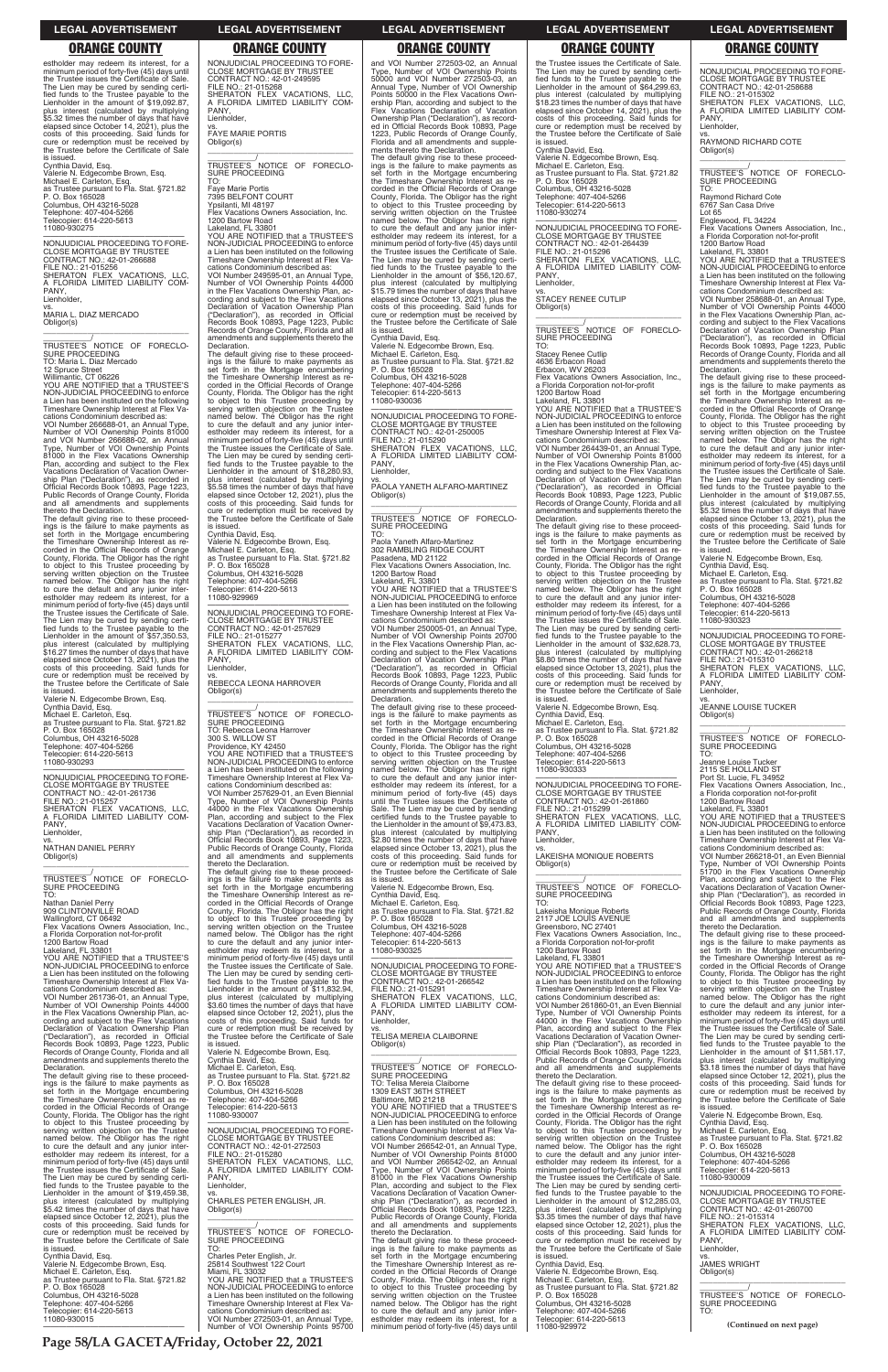**LA GACETA/Friday, October 22, 2021/Page 59**

### **LEGAL ADVERTISEMENT LEGAL ADVERTISEMENT LEGAL ADVERTISEMENT LEGAL ADVERTISEMENT LEGAL ADVERTISEMENT**

# **ORANGE COUNTY ORANGE COUNTY ORANGE COUNTY ORANGE COUNTY ORANGE COUNTY**

James Wright 832 BOBBY JONES DR Fayetteville, NC 28312 Flex Vacations Owners Association, Inc., a Florida Corporation not-for-profit

1200 Bartow Road Lakeland, FL 33801 YOU ARE NOTIFIED that a TRUSTEE'S NON-JUDICIAL PROCEEDING to enforce a Lien has been instituted on the following Timeshare Ownership Interest at Flex Va-

cations Condominium described as: VOI Number 260700-01, an Annual Type, Number of VOI Ownership Points 25800 in the Flex Vacations Ownership Plan, ac-cording and subject to the Flex Vacations Declaration of Vacation Ownership Plan ("Declaration"), as recorded in Official Records Book 10893, Page 1223, Public Records of Orange County, Florida and all amendments and supplements thereto the

Declaration. The default giving rise to these proceedings is the failure to make payments as set forth in the Mortgage encumbering the Timeshare Ownership Interest as recorded in the Official Records of Orange County, Florida. The Obligor has the right to object to this Trustee proceeding by serving written objection on the Trustee named below. The Obligor has the right to cure the default and any junior interestholder may redeem its interest, for a minimum period of forty-five (45) days until the Trustee issues the Certificate of Sale. The Lien may be cured by sending certi-fied funds to the Trustee payable to the Lienholder in the amount of \$12,656.60, plus interest (calculated by multiplying \$3.42 times the number of days that have elapsed since October 12, 2021), plus the costs of this proceeding. Said funds for cure or redemption must be received by the Trustee before the Certificate of Sale is issued.

Valerie N. Edgecombe Brown, Esq. Cynthia David, Esq. Michael E. Carleton, Esq. as Trustee pursuant to Fla. Stat. §721.82 P. O. Box 165028 Columbus, OH 43216-5028 Telephone: 407-404-5266 Telecopier: 614-220-5613 11080-930013

—————————————————— NONJUDICIAL PROCEEDING TO FORE-CLOSE MORTGAGE BY TRUSTEE CONTRACT NO.: 42-01-267115 FILE NO.: 21-015315 SHERATON FLEX VACATIONS, LLC,<br>A FLORIDA LIMITED LIABILITY COM-<br>PANY, Lienholder,

vs. MELANIE ANN WOOTEN Obligor(s)

\_\_\_\_\_\_\_\_\_\_\_/ TRUSTEE'S NOTICE OF FORECLO-SURE PROCEEDING TO: Melanie Ann Wooten 384 GOLDIE GARRETT RD

 $\overline{\phantom{a}}$  , and the set of the set of the set of the set of the set of the set of the set of the set of the set of the set of the set of the set of the set of the set of the set of the set of the set of the set of the s

Marble, NC 28905 YOU ARE NOTIFIED that a TRUSTEE'S NON-JUDICIAL PROCEEDING to enforce<br>a Lien has been instituted on the following a Lien has been instituted on the following Timeshare Ownership Interest at Flex Va-

cations Condominium described as: VOI Number 267115-01, an Annual Type, Number of VOI Ownership Points 110000 in the Flex Vacations Ownership Plan, ac-cording and subject to the Flex Vacations Declaration of Vacation Ownership Plan ("Declaration"), as recorded in Official Records Book 10893, Page 1223, Public Records of Orange County, Florida and all amendments and supplements thereto the

\_\_\_\_\_\_\_\_\_\_\_\_/<br>TRUSTEE'S NOTICE OF FORECLO-SURE PROCEEDING

Declaration. The default giving rise to these proceedings is the failure to make payments as set forth in the Mortgage encumbering the Timeshare Ownership Interest as recorded in the Official Records of Orange County, Florida. The Obligor has the right to object to this Trustee proceeding by serving written objection on the Trustee<br>named below. The Obligor has the right<br>to cure the default and any junior inter-<br>estholder may redeem its interest, for a<br>minimum period of forty-five (45) days until<br>the Trustee is The Lien may be cured by sending certi-fied funds to the Trustee payable to the Lienholder in the amount of \$44,292.36, plus interest (calculated by multiplying \$12.21 times the number of days that have elapsed since October 12, 2021), plus the costs of this proceeding. Said funds for cure or redemption must be received by the Trustee before the Certificate of Sale is issued.

Cynthia David, Esq. Valerie N. Edgecombe Brown, Esq. Michael E. Carleton, Esq. as Trustee pursuant to Fla. Stat. §721.82 P. O. Box 165028 Columbus, OH 43216-5028 Telephone: 407-404-5266 Telecopier: 614-220-5613 11080-929964

\_\_\_\_\_\_\_\_\_\_\_/<br>TRUSTEE'S NOTICE OF FORECLO-<br>SURE PROCEEDING TO: Jamie Lee Young 2360 EVERGREEN DR Edgewater, FL 32141 YOU ARE NOTIFIED that a TRUSTEE'S NON-JUDICIAL PROCEEDING to enforce \_\_\_\_\_\_\_\_\_\_\_/<br>TRUSTEE'S NOTICE OF FORECLO-<br>SURE PROCEEDING TO: Yolonda Monet Dubose 186 OVERLOOK DRIVE Pensacola, FL 32503

the Timeshare Ownership Interest as re-corded in the Official Records of Orange County, Florida. The Obligor has the right to object to this Trustee proceeding by serving written objection on the Trustee named below. The Obligor has the right to cure the default and any junior inter-estholder may redeem its interest, for a minimum period of forty-five (45) days until the Trustee issues the Certificate of Sale. The Lien may be cured by sending certified funds to the Trustee payable to the Lienholder in the amount of \$19,774.33, plus interest (calculated by multiplying \$5.51 times the number of days that have elapsed since October 14, 2021), plus the costs of this proceeding. Said funds for cure or redemption must be received by the Trustee before the Certificate of Sale is issued.

Valerie N. Edgecombe Brown, Esq. Cynthia David, Esq. Michael E. Carleton, Esq. as Trustee pursuant to Fla. Stat. §721.82 P. O. Box 165028 Columbus, OH 43216-5028 Telephone: 407-404-5266 Telecopier: 614-220-5613 11080-930331

—————————————————— NONJUDICIAL PROCEEDING TO FORE-CLOSE MORTGAGE BY TRUSTEE CONTRACT NO.: 42-01-262987 FILE NO.: 21-015323 SHERATON FLEX VACATIONS, LLC, A FLORIDA LIMITED LIABILITY COM-PANY, Lienholder,

> \_\_\_\_\_\_\_\_\_\_\_/ TRUSTEE'S NOTICE OF FORECLO-SURE PROCEEDING TO: Juana M. Salas-Fabian TO: Juana M. Salas-Fab<br>530 EAST 169 STREET

vs. PAMELA DAWN HAHN Obligor(s) \_\_\_\_\_\_\_\_\_\_\_\_\_\_\_\_\_\_\_\_\_\_\_\_\_\_\_\_\_\_\_\_\_

TO: Pamela Dawn Hahn

3089 CALLI CROSSING DR Graniteville, SC 29829 Flex Vacations Owners Association, Inc., a Florida corporation not-for-profit 1200 Bartow Road Lakeland, FL 33801

YOU ARE NOTIFIED that a TRUSTEE'S NON-JUDICIAL PROCEEDING to enforce a Lien has been instituted on the following Timeshare Ownership Interest at Flex Vacations Condominium described as: VOI Number 262987-01, an Annual Type, Number of VOI Ownership Points 67100 in the Flex Vacations Ownership Plan, ac-cording and subject to the Flex Vacations Declaration of Vacation Ownership Plan ("Declaration"), as recorded in Official Records Book 10893, Page 1223, Public Records of Orange County, Florida and all amendments and supplements thereto the Declaration.

The default giving rise to these proceed-ings is the failure to make payments as set forth in the Mortgage encumbering the Timeshare Ownership Interest as re-corded in the Official Records of Orange County, Florida. The Obligor has the right to object to this Trustee proceeding by serving written objection on the Trustee named below. The Obligor has the right to cure the default and any junior inter-estholder may redeem its interest, for a minimum period of forty-five (45) days until the Trustee issues the Certificate of Sale. The Lien may be cured by sending certi-fied funds to the Trustee payable to the Lienholder in the amount of \$25,687.98, plus interest (calculated by multiplying \$6.90 times the number of days that have elapsed since October 13, 2021), plus the costs of this proceeding. Said funds for cure or redemption must be received by the Trustee before the Certificate of Sale is issued. Valerie N. Edgecombe Brown, Esq.

Cynthia David, Esq. Michael E. Carleton, Esq. as Trustee pursuant to Fla. Stat. §721.82 P. O. Box 165028 Columbus, OH 43216-5028 Telephone: 407-404-5266 Telecopier: 614-220-5613 11080-930295

—————————————————— NONJUDICIAL PROCEEDING TO FORE-CLOSE MORTGAGE BY TRUSTEE CONTRACT NO.: 42-01-256582 FILE NO.: 21-015332 SHERATON FLEX VACATIONS, LLC, A FLORIDA LIMITED LIABILITY COM-PANY Lienholder,

vs. JAMIE LEE YOUNG Obligor(s)

\_\_\_\_\_\_\_\_\_\_\_\_\_\_\_\_\_\_\_\_\_\_\_\_\_\_\_\_\_\_\_\_\_

Columbus, OH 43216-5028 Telephone: 407-404-5266 Telecopier: 614-220-5613 11080-929963

—————————————————— NONJUDICIAL PROCEEDING TO FORE-CLOSE MORTGAGE BY TRUSTEE CONTRACT NO.: 42-01-270098 FILE NO.: 21-015333 SHERATON FLEX VACATIONS, LLC, A FLORIDA LIMITED LIABILITY COM-PANY, Lienholder,

vs. YOLONDA MONET DUBOSE Obligor(s) \_\_\_\_\_\_\_\_\_\_\_\_\_\_\_\_\_\_\_\_\_\_\_\_\_\_\_\_\_\_\_\_\_

YOU ARE NOTIFIED that a TRUSTEE'S NON-JUDICIAL PROCEEDING to enforce a Lien has been instituted on the following Timeshare Ownership Interest at Flex Va-cations Condominium described as: VOI Number 270098-01, an Annual Type, Number of VOI Ownership Points 44000 and VOI Number 270098-02, an Annual Type, Number of VOI Ownership Points 37000 and VOI Number 270098-03, an Annual Type, Number of VOI Ownership Points 67100 in the Flex Vacations Ownership Plan, according and subject to the Flex Vacations Declaration of Vacation Ownership Plan ("Declaration"), as recorded in Official Records Book 10893, Page 1223, Public Records of Orange County, Florida and all amendments and supple-

ments thereto the Declaration. The default giving rise to these proceed-ings is the failure to make payments as set forth in the Mortgage encumbering the Timeshare Ownership Interest as re-corded in the Official Records of Orange County, Florida. The Obligor has the right to object to this Trustee proceeding by serving written objection on the Trustee named below. The Obligor has the right to cure the default and any junior inter-estholder may redeem its interest, for a minimum period of forty-five (45) days until the Trustee issues the Certificate of Sale. The Lien may be cured by sending certified funds to the Trustee payable to the Lienholder in the amount of \$58,043.73, plus interest (calculated by multiplying \$16.65 times the number of days that have elapsed since October 12, 2021), plus the costs of this proceeding. Said funds for cure or redemption must be received by the Trustee before the Certificate of Sale is issued.

Valerie N. Edgecombe Brown, Esq. Cynthia David, Esq. Michael E. Carleton, Esq. as Trustee pursuant to Fla. Stat. §721.82 P. O. Box 165028 Columbus, OH 43216-5028 Telephone: 407-404-5266 Telecopier: 614-220-5613 11080-930006

—————————————————— NONJUDICIAL PROCEEDING TO FORE-CLOSE MORTGAGE BY TRUSTEE CONTRACT NO.: 42-01-269294 FILE NO.: 21-015339 SHERATON FLEX VACATIONS, LLC, A FLORIDA LIMITED LIABILITY COM-PANY, Lienholder,

vs. JUANA M. SALAS-FABIAN Obligor(s) \_\_\_\_\_\_\_\_\_\_\_\_\_\_\_\_\_\_\_\_\_\_\_\_\_\_\_\_\_\_\_\_\_

Bronx, NY 10456 YOU ARE NOTIFIED that a TRUSTEE'S NON-JUDICIAL PROCEEDING to enforce a Lien has been instituted on the following Timeshare Ownership Interest at Flex Vacations Condominium described as: VOI Number 269294-01, an Annual Type, Number of VOI Ownership Points 25800 in the Flex Vacations Ownership Plan, according and subject to the Flex Vacations Declaration of Vacation Ownership Plan ("Declaration"), as recorded in Official Records Book 10893, Page 1223, Public Records of Orange County, Florida and all amendments and supplements thereto the Declaration.

The default giving rise to these proceed-ings is the failure to make payments as set forth in the Mortgage encumbering the Timeshare Ownership Interest as re-corded in the Official Records of Orange County, Florida. The Obligor has the right to object to this Trustee proceeding by serving written objection on the Trustee named below. The Obligor has the right to cure the default and any junior inter-estholder may redeem its interest, for a minimum period of forty-five (45) days until the Trustee issues the Certificate of Sale.

|                                             | NON-JUDICIAL PROCEEDING to enforce          | the Trustee issues the Certificate of Sale. | ALAN D. VOGEL                                | Records Book 10893, Page 1223, Public        |
|---------------------------------------------|---------------------------------------------|---------------------------------------------|----------------------------------------------|----------------------------------------------|
| NONJUDICIAL PROCEEDING TO FORE-             | a Lien has been instituted on the following | The Lien may be cured by sending certi-     | Obligor(s)                                   | Records of Orange County, Florida and all    |
| <b>CLOSE MORTGAGE BY TRUSTEE</b>            | Timeshare Ownership Interest at Flex Va-    | fied funds to the Trustee payable to the    |                                              | amendments and supplements thereto the       |
| CONTRACT NO.: 42-01-262621                  | cations Condominium described as:           | Lienholder in the amount of \$13,202.07,    |                                              | Declaration.                                 |
| FILE NO.: 21-015319                         | VOI Number 256582-01, an Annual Type,       | plus interest (calculated by multiplying    | TRUSTEE'S NOTICE OF FORECLO-                 | The default giving rise to these proceed-    |
| SHERATON FLEX VACATIONS. LLC.               | Number of VOI Ownership Points 20700        | \$3.64 times the number of days that have   | <b>SURE PROCEEDING</b>                       | ings is the failure to make payments as      |
| A FLORIDA LIMITED LIABILITY COM-            | in the Flex Vacations Ownership Plan, ac-   | elapsed since October 12, 2021), plus the   | TO: Alan D. Vogel                            | set forth in the Mortgage encumbering        |
| PANY.                                       | cording and subject to the Flex Vacations   | costs of this proceeding. Said funds for    | 256 WEST MAIN ST                             | the Timeshare Ownership Interest as re-      |
| Lienholder,                                 | Declaration of Vacation Ownership Plan      | cure or redemption must be received by      | Amsterdam, NY 12010                          | corded in the Official Records of Orange     |
| VS.                                         | ("Declaration"), as recorded in Official    | the Trustee before the Certificate of Sale  | YOU ARE NOTIFIED that a TRUSTEE'S            | County, Florida. The Obligor has the right   |
| <b>CHARLES NATHAN AMES</b>                  | Records Book 10893, Page 1223, Public       | is issued.                                  | NON-JUDICIAL PROCEEDING to enforce           | to object to this Trustee proceeding by      |
| Obligor(s)                                  | Records of Orange County, Florida and all   | Cynthia David, Esq.                         | a Lien has been instituted on the following  | serving written objection on the Trustee     |
|                                             | amendments and supplements thereto the      | Valerie N. Edgecombe Brown, Esq.            | Timeshare Ownership Interest at Flex Va-     | named below. The Obligor has the right       |
|                                             | Declaration.                                | Michael E. Carleton, Esg.                   | cations Condominium described as:            | to cure the default and any junior inter-    |
| TRUSTEE'S NOTICE OF FORECLO-                | The default giving rise to these proceed-   | as Trustee pursuant to Fla. Stat. §721.82   | VOI Number 270458-01, an Odd Biennial        | estholder may redeem its interest, for a     |
| <b>SURE PROCEEDING</b>                      | ings is the failure to make payments as     | P. O. Box 165028                            |                                              |                                              |
| TO:                                         |                                             |                                             | Type, Number of VOI Ownership Points         | minimum period of forty-five (45) days until |
| <b>Charles Nathan Ames</b>                  | set forth in the Mortgage encumbering       | Columbus, OH 43216-5028                     | 51700 in the Flex Vacations Ownership        | the Trustee issues the Certificate of Sale.  |
| 5106 CORTEZ COURT                           | the Timeshare Ownership Interest as re-     | Telephone: 407-404-5266                     | Plan, according and subject to the Flex      | The Lien may be cured by sending certi-      |
|                                             | corded in the Official Records of Orange    | Telecopier: 614-220-5613                    | Vacations Declaration of Vacation Owner-     | fied funds to the Trustee payable to the     |
| Fort Worth, TX 76119                        | County, Florida. The Obligor has the right  | 11080-929968                                | ship Plan ("Declaration"), as recorded in    | Lienholder in the amount of \$29,271.36,     |
| Flex Vacations Owners Association, Inc.,    | to object to this Trustee proceeding by     |                                             | Official Records Book 10893, Page 1223,      | plus interest (calculated by multiplying     |
| a Florida corporation not-for-profit        | serving written objection on the Trustee    | NONJUDICIAL PROCEEDING TO FORE-             | Public Records of Orange County, Florida     | \$9.13 times the number of days that have    |
| 1200 Bartow Road                            | named below. The Obligor has the right      | <b>CLOSE MORTGAGE BY TRUSTEE</b>            | and all amendments and supplements           | elapsed since October 12, 2021), plus the    |
| Lakeland. FL 33801                          | to cure the default and any junior inter-   | CONTRACT NO.: 42-01-270436                  | thereto the Declaration.                     | costs of this proceeding. Said funds for     |
| YOU ARE NOTIFIED that a TRUSTEE'S           | estholder may redeem its interest, for a    | FILE NO.: 21-015344                         | The default giving rise to these proceed-    | cure or redemption must be received by       |
| NON-JUDICIAL PROCEEDING to enforce          | minimum period of forty-five (45) days      | SHERATON FLEX VACATIONS. LLC.               | ings is the failure to make payments as      | the Trustee before the Certificate of Sale   |
| a Lien has been instituted on the following | until the Trustee issues the Certificate of | A FLORIDA LIMITED LIABILITY COM-            | set forth in the Mortgage encumbering        | is issued.                                   |
| Timeshare Ownership Interest at Flex Va-    | Sale. The Lien may be cured by sending      | PANY.                                       | the Timeshare Ownership Interest as re-      | Valerie N. Edgecombe Brown, Esg.             |
| cations Condominium described as:           | certified funds to the Trustee payable to   | Lienholder,                                 | corded in the Official Records of Orange     | Cynthia David, Esg.                          |
| VOI Number 262621-01, an Annual Type,       | the Lienholder in the amount of \$9.807.97. | VS.                                         | County, Florida. The Obligor has the right   | Michael E. Carleton, Esq.                    |
| Number of VOI Ownership Points 44000        | plus interest (calculated by multiplying    | <b>LACIE ELIZABETH BENTON</b>               | to object to this Trustee proceeding by      | as Trustee pursuant to Fla. Stat. §721.82    |
| in the Flex Vacations Ownership Plan, ac-   | \$2.95 times the number of days that have   | Obligor(s)                                  | serving written objection on the Trustee     | P. O. Box 165028                             |
| cording and subject to the Flex Vacations   | elapsed since October 12, 2021), plus the   |                                             | named below. The Obligor has the right       | Columbus, OH 43216-5028                      |
| Declaration of Vacation Ownership Plan      | costs of this proceeding. Said funds for    |                                             | to cure the default and any junior inter-    | Telephone: 407-404-5266                      |
| ("Declaration"), as recorded in Official    | cure or redemption must be received by      | TRUSTEE'S NOTICE OF FORECLO-                | estholder may redeem its interest, for a     | Telecopier: 614-220-5613                     |
| Records Book 10893, Page 1223, Public       | the Trustee before the Certificate of Sale  | <b>SURE PROCEEDING</b>                      | minimum period of forty-five (45) days until | 11080-930008                                 |
| Records of Orange County, Florida and all   | is issued.                                  | TO: Lacie Elizabeth Benton                  | the Trustee issues the Certificate of Sale.  |                                              |
| amendments and supplements thereto the      | Cynthia David, Esq.                         | 205 Almeria Place                           | The Lien may be cured by sending certi-      | NONJUDICIAL PROCEEDING TO FORE-              |
| Declaration.                                | Valerie N. Edgecombe Brown, Esg.            | Winters, CA 95694                           | fied funds to the Trustee payable to the     | <b>CLOSE MORTGAGE BY TRUSTEE</b>             |
| The default giving rise to these proceed-   | Michael E. Carleton, Esq.                   | YOU ARE NOTIFIED that a TRUSTEE'S           | Lienholder in the amount of \$14,958.75,     | CONTRACT NO.: 42-01-262029                   |
| ings is the failure to make payments as     | as Trustee pursuant to Fla. Stat. §721.82   | NON-JUDICIAL PROCEEDING to enforce          | plus interest (calculated by multiplying     |                                              |
| set forth in the Mortgage encumbering       | P. O. Box 165028                            | a Lien has been instituted on the following | \$4.18 times the number of days that have    | (Continued on next page)                     |

Timeshare Ownership Interest at Flex Vacations Condominium described as: VOI Number 270436-01, an Annual Type, Number of VOI Ownership Points 88000 in the Flex Vacations Ownership Plan, according and subject to the Flex Vacations<br>Declaration of Vacation Ownership Plan<br>("Declaration"), as recorded in Official<br>Records Book 10893, Page 1223, Public<br>Records of Orange County, Florida and all<br>amendments and suppl Declaration.

The default giving rise to these proceed-ings is the failure to make payments as set forth in the Mortgage encumbering the Timeshare Ownership Interest as re-corded in the Official Records of Orange County, Florida. The Obligor has the right to object to this Trustee proceeding by serving written objection on the Trustee named below. The Obligor has the right to cure the default and any junior inter-estholder may redeem its interest, for a minimum period of forty-five (45) days until the Trustee issues the Certificate of Sale. The Lien may be cured by sending certified funds to the Trustee payable to the Lienholder in the amount of \$34,416.76, plus interest (calculated by multiplying \$9.40 times the number of days that have elapsed since October 13, 2021), plus the costs of this proceeding. Said funds for cure or redemption must be received by the Trustee before the Certificate of Sale is issued.

Valerie N. Edgecombe Brown, Esq. Cynthia David, Esq. Michael E. Carleton, Esq.

as Trustee pursuant to Fla. Stat. §721.82 P. O. Box 165028 Columbus, OH 43216-5028

Telephone: 407-404-5266 Telecopier: 614-220-5613 11080-930324

—————————————————— NONJUDICIAL PROCEEDING TO FORE-CLOSE MORTGAGE BY TRUSTEE CONTRACT NO.: 42-01-268574 FILE NO.: 21-015346 SHERATON FLEX VACATIONS, LLC, A FLORIDA LIMITED LIABILITY COM-PANY, Lienholder,

vs. LENORE KNUDSEN Obligor(s)

\_\_\_\_\_\_\_\_\_\_\_\_\_\_\_\_\_\_\_\_\_\_\_\_\_\_\_\_\_\_\_\_\_

\_\_\_\_\_\_\_\_\_\_\_/ TRUSTEE'S NOTICE OF FORECLO-SURE PROCEEDING TO: Lenore Knudsen 51 MAPLE ROAD Lake Peekskill, NY 10537 YOU ARE NOTIFIED that a TRUSTEE'S NON-JUDICIAL PROCEEDING to enforce a Lien has been instituted on the following Timeshare Ownership Interest at Flex Va-cations Condominium described as: VOI Number 268574-01, an Annual Type, Number of VOI Ownership Points 81000 in the Flex Vacations Ownership Plan, according and subject to the Flex Vacations<br>Declaration of Vacation Ownership Plan<br>("Declaration"), as recorded in Official<br>Records Book 10893, Page 1223, Public<br>Records of Orange County, Florida and all<br>amendments and suppl Declaration.

The default giving rise to these proceed-ings is the failure to make payments as set forth in the Mortgage encumbering the Timeshare Ownership Interest as re-corded in the Official Records of Orange County, Florida. The Obligor has the right to object to this Trustee proceeding by serving written objection on the Trustee named below. The Obligor has the right to cure the default and any junior inter-estholder may redeem its interest, for a minimum period of forty-five (45) days until the Trustee issues the Certificate of Sale. The Lien may be cured by sending certified funds to the Trustee payable to the Lienholder in the amount of \$33,001.01, plus interest (calculated by multiplying \$8.92 times the number of days that have elapsed since October 12, 2021), plus the costs of this proceeding. Said funds for cure or redemption must be received by the Trustee before the Certificate of Sale is issued.

Valerie N. Edgecombe Brown, Esq. Cynthia David, Esq. Michael E. Carleton, Esq. as Trustee pursuant to Fla. Stat. §721.82 P. O. Box 165028 Columbus, OH 43216-5028 Telephone: 407-404-5266 Telecopier: 614-220-5613 11080-929992

—————————————————— NONJUDICIAL PROCEEDING TO FORE-CLOSE MORTGAGE BY TRUSTEE CONTRACT NO.: 42-01-270458 FILE NO.: 21-015376 SHERATON FLEX VACATIONS, LLC, A FLORIDA LIMITED LIABILITY COM-PANY, Lienholder,

vs. ALAN D. VOGEL

elapsed since October 12, 2021), plus the costs of this proceeding. Said funds for cure or redemption must be received by the Trustee before the Certificate of Sale is issued.

Cynthia David, Esq. Valerie N. Edgecombe Brown, Esq. Michael E. Carleton, Esq. as Trustee pursuant to Fla. Stat. §721.82 P. O. Box 165028 Columbus, OH 43216-5028 Telephone: 407-404-5266 Telecopier: 614-220-5613 11080-929966

—————————————————— NONJUDICIAL PROCEEDING TO FORE-CLOSE MORTGAGE BY TRUSTEE CONTRACT NO.: 42-01-255481 FILE NO.: 21-015377 SHERATON FLEX VACATIONS, LLC, A FLORIDA LIMITED LIABILITY COM-PANY, Lienholder,

vs. SHANE A. MCCABE Obligor(s)

\_\_\_\_\_\_\_\_\_\_\_\_\_\_\_\_\_\_\_\_\_\_\_\_\_\_\_\_\_\_\_\_\_ \_\_\_\_\_\_\_\_\_\_\_/ TRUSTEE'S NOTICE OF FORECLO-SURE PROCEEDING

TO: Shane A. McCabe 1873 HIGHLAND AVE Troy, NY 12180 Flex Vacations Owners Association, Inc., a Florida Corporation not-for-profit 1200 Bartow Road Lakeland, FL 33801 YOU ARE NOTIFIED that a TRUSTEE'S NON-JUDICIAL PROCEEDING to enforce a Lien has been instituted on the following

Timeshare Ownership Interest at Flex Va-cations Condominium described as: VOI Number 255481-01, an Annual Type, Number of VOI Ownership Points 20700 in the Flex Vacations Ownership Plan, ac-cording and subject to the Flex Vacations Declaration of Vacation Ownership Plan ("Declaration"), as recorded in Official Records Book 10893, Page 1223, Public Records of Orange County, Florida and all amendments and supplements thereto the Declaration.

The default giving rise to these proceed-ings is the failure to make payments as set forth in the Mortgage encumbering the Timeshare Ownership Interest as re-corded in the Official Records of Orange County, Florida. The Obligor has the right to object to this Trustee proceeding by serving written objection on the Trustee named below. The Obligor has the right to cure the default and any junior inter-estholder may redeem its interest, for a minimum period of forty-five (45) days until the Trustee issues the Certificate of Sale. The Lien may be cured by sending certified funds to the Trustee payable to the Lienholder in the amount of \$9,804.49, plus interest (calculated by multiplying \$2.97 times the number of days that have elapsed since October 13, 2021), plus the costs of this proceeding. Said funds for cure or redemption must be received by the Trustee before the Certificate of Sale is issued. Valerie N. Edgecombe Brown, Esq.

Cynthia David, Esq. Michael E. Carleton, Esq. as Trustee pursuant to Fla. Stat. §721.82 P. O. Box 165028 Columbus, OH 43216-5028 Telephone: 407-404-5266 Telecopier: 614-220-5613 11080-930294

—————————————————— NONJUDICIAL PROCEEDING TO FORE-CLOSE MORTGAGE BY TRUSTEE CONTRACT NO.: 42-01-254019 FILE NO.: 21-015381 SHERATON FLEX VACATIONS, LLC, A FLORIDA LIMITED LIABILITY COM-PANY, Lienholder,

vs. YOLANDA L. SMITH Obligor(s)

\_\_\_\_\_\_\_\_\_\_\_\_\_\_\_\_\_\_\_\_\_\_\_\_\_\_\_\_\_\_\_\_\_ \_\_\_\_\_\_\_\_\_\_\_/<br>TRUSTEE'S NOTICE OF FORECLO-<br>SURE PROCEEDING TO:

Yolanda L. Smith 102 NORTH SEWARD STREET York, PA 17404 Flex Vacations Owners Association, Inc., a Florida Corporation not-for-profit 1200 Bartow Road Lakeland, FL 33801 YOU ARE NOTIFIED that a TRUSTEE'S NON-JUDICIAL PROCEEDING to enforce a Lien has been instituted on the following Timeshare Ownership Interest at Flex Vacations Condominium described as: VOI Number 254019-01, an Annual Type, Number of VOI Ownership Points 69000

in the Flex Vacations Ownership Plan, ac-cording and subject to the Flex Vacations Declaration of Vacation Ownership Plan ("Declaration"), as recorded in Official Records Book 10893, Page 1223, Public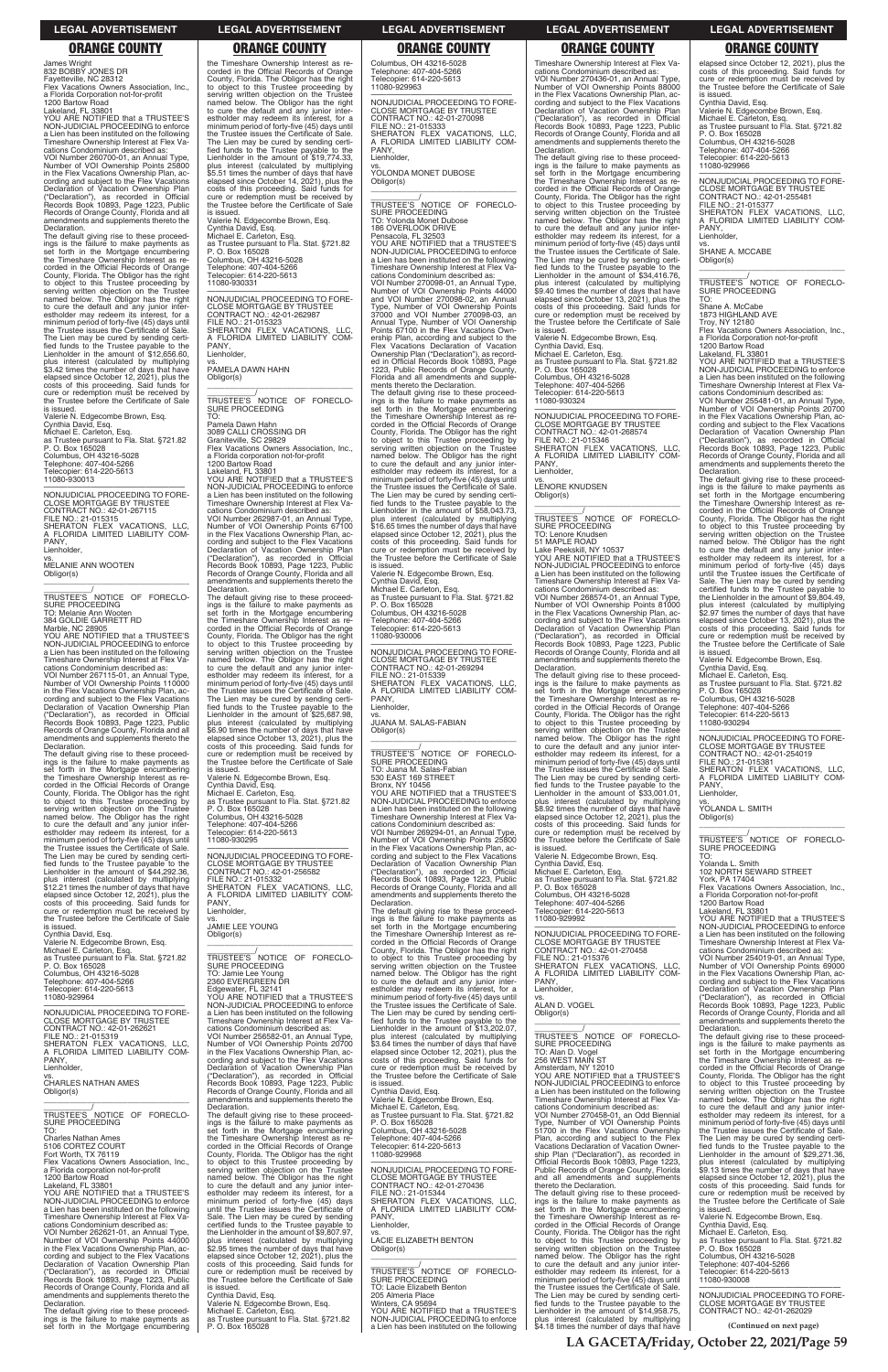**Page 60/LA GACETA/Friday, October 22, 2021**

### **LEGAL ADVERTISEMENT LEGAL ADVERTISEMENT LEGAL ADVERTISEMENT LEGAL ADVERTISEMENT LEGAL ADVERTISEMENT**

# **ORANGE COUNTY ORANGE COUNTY ORANGE COUNTY ORANGE COUNTY ORANGE COUNTY**

FILE NO.: 21-015382 SHERATON FLEX VACATIONS, LLC, A FLORIDA LIMITED LIABILITY COM-PANY, Lienholder,

vs. ZITTA M. CONNER Obligor(s) \_\_\_\_\_\_\_\_\_\_\_\_\_\_\_\_\_\_\_\_\_\_\_\_\_\_\_\_\_\_\_\_\_

\_\_\_\_\_\_\_\_\_\_\_/ TRUSTEE'S NOTICE OF FORECLO-SURE PROCEEDING TO: Zitta M. Conner 1231 Butler Street

Reading, PA 19601 YOU ARE NOTIFIED that a TRUSTEE'S NON-JUDICIAL PROCEEDING to enforce a Lien has been instituted on the following Timeshare Ownership Interest at Flex Vacations Condominium described as:

VOI Number 262029-01, an Annual Type, Number of VOI Ownership Points 110000 and VOI Number 262029-02, an Annual Type, Number of VOI Ownership Points 81000 and VOI Number 262029-03, an Annual Type, Number of VOI Ownership Points 124000 in the Flex Vacations Own-ership Plan, according and subject to the Flex Vacations Declaration of Vacation Ownership Plan ("Declaration"), as record-ed in Official Records Book 10893, Page 1223, Public Records of Orange County, Florida and all amendments and supple-ments thereto the Declaration.

\_\_\_\_\_\_\_\_\_\_\_/<br>TRUSTEE'S NOTICE OF FORECLO-<br>SURE PROCEEDING TO: David Alford Raoul Lejuez PUMPKIN ROAD #65, SOUTH REWARD St. Maarten Sint Maarten (Dutch part) Corine Adelaide Lejuez Van Putten

The default giving rise to these proceed-ings is the failure to make payments as set forth in the Mortgage encumbering the Timeshare Ownership Interest as re-corded in the Official Records of Orange County, Florida. The Obligor has the right to object to this Trustee proceeding by serving written objection on the Trustee named below. The Obligor has the right to cure the default and any junior inter-estholder may redeem its interest, for a minimum period of forty-five (45) days until the Trustee issues the Certificate of Sale. The Lien may be cured by sending certi-fied funds to the Trustee payable to the Lienholder in the amount of \$87,611.03, plus interest (calculated by multiplying \$24.88 times the number of days that have elapsed since October 12, 2021), plus the costs of this proceeding. Said funds for cure or redemption must be received by the Trustee before the Certificate of Sale

is issued. Cynthia David, Esq. Valerie N. Edgecombe Brown, Esq. Michael E. Carleton, Esq. as Trustee pursuant to Fla. Stat. §721.82 P. O. Box 165028 Columbus, OH 43216-5028 Telephone: 407-404-5266 Telecopier: 614-220-5613

### 11080-929970

—————————————————— NONJUDICIAL PROCEEDING TO FORE-CLOSE MORTGAGE BY TRUSTEE CONTRACT NO.: 01-26-054462 FILE NO.: 21-015404 VISTANA DEVELOPMENT, INC., A FLORIDA CORPORATION, Lienholder,

vs. DAVID ALFORD RAOUL LEJUEZ; CO-RINE ADELAIDE LEJUEZ VAN PUTTEN Obligor(s) \_\_\_\_\_\_\_\_\_\_\_\_\_\_\_\_\_\_\_\_\_\_\_\_\_\_\_\_\_\_\_\_\_

PUMPKIN ROAD #65, SOUTH REWARD St. Maarten Sint Maarten (Dutch part)

Vistana Cascades Condominium Associa-tion, Inc., a Florida not-for-profit corporation 1200 Bartow Road

Lakeland, FL 33801

YOU ARE NOTIFIED that a TRUSTEE'S NON-JUDICIAL PROCEEDING to enforce a Lien has been instituted on the following Timeshare Ownership Interest at Vistana Cascades Condominium described as: Unit Week 19, in Unit 2269, an Annual Unit Week and Unit Week 19, in Unit 2420, an Annual Unit Week in Vistana Cascades Condominium, pursuant to the Declaration of Condominium as recorded in Official Records Book 5312, Page 2312, Public Records of Orange County, Florida and all amendments thereof and supplements thereto ('Declaration').

The default giving rise to these proceed-ings is the failure to make payments as set forth in the Mortgage encumbering the Timeshare Ownership Interest as recorded in the Official Records of Orange County, Florida. The Obligor has the right to object to this Trustee proceeding by serving written objection on the Trustee named below. The Obligor has the right

TRUSTEE'S NOTICE OF FORECLO-<br>SURE PROCEEDING<br>TO: Noreen Nebor Iannucci 21 CECELIA DRIVE East Haven, CT 06512 Richard Benjamin Iannucci 21 CECELIA DRIVE East Haven, CT 06512 YOU ARE NOTIFIED that a TRUSTEE'S NON-JUDICIAL PROCEEDING to enforce

Joseph Lee Matthews 4310 PLYMOUTH ST Harrisburg, PA 17109 Marianne Matthews 4310 PLYMOUTH ST Harrisburg, PA 17109 YOU ARE NOTIFIED that a TRUSTEE'S NON-JUDICIAL PROCEEDING to enforce a Lien has been instituted on the following

Timeshare Ownership Interest at Flex Vacations Condominium described as: VOI Number 263759-01, an Annual Type, Number of VOI Ownership Points 81000 and VOI Number 263759-02, an Annual Type, Number of VOI Ownership Points 81000 and VOI Number 263759-03, an Annual Type, Number of VOI Ownership Points 81000 and VOI Number 263759- 04, an Annual Type, Number of VOI Own-ership Points 90000 in the Flex Vacations Ownership Plan, according and subject to the Flex Vacations Declaration of Vacation Ownership Plan ("Declaration"), as recorded in Official Records Book 10893, Page 1223, Public Records of Orange County, Florida and all amendments and supplements thereto the Declaration.

The default giving rise to these proceed-ings is the failure to make payments as set forth in the Mortgage encumbering the Timeshare Ownership Interest as re-corded in the Official Records of Orange County, Florida. The Obligor has the right to object to this Trustee proceeding by serving written objection on the Trustee named below. The Obligor has the right to cure the default and any junior inter-estholder may redeem its interest, for a minimum period of forty-five (45) days until the Trustee issues the Certificate of Sale. The Lien may be cured by sending certified funds to the Trustee payable to the<br>Lienholder in the amount of \$142,901.23, plus interest (calculated by multiplying \$41.17 times the number of days that have elapsed since October 12, 2021), plus the costs of this proceeding. Said funds for cure or redemption must be received by the Trustee before the Certificate of Sale is issued.

Valerie N. Edgecombe Brown, Esq. Cynthia David, Esq. Michael E. Carleton, Esq. as Trustee pursuant to Fla. Stat. §721.82 P. O. Box 165028 Columbus, OH 43216-5028

Telephone: 407-404-5266 Telecopier: 614-220-5613 11080-929994

—————————————————— NONJUDICIAL PROCEEDING TO FORE-CLOSE MORTGAGE BY TRUSTEE CONTRACT NO.: 42-01-269156 FILE NO.: 21-015480 SHERATON FLEX VACATIONS, LLC, A FLORIDA LIMITED LIABILITY COM-PANY, Lienholder,

vs. NOREEN NEBOR IANNUCCI; RICHARD BENJAMIN JANNUCCI Obligor(s)

\_\_\_\_\_\_\_\_\_\_\_\_\_\_\_\_\_\_\_\_\_\_\_\_\_\_\_\_\_\_\_\_\_

a Lien has been instituted on the following Timeshare Ownership Interest at Flex Vacations Condominium described as: VOI Number 269156-01, an Annual Type, Number of VOI Ownership Points 67100 in the Flex Vacations Ownership Plan, ac-cording and subject to the Flex Vacations \_\_\_\_\_\_\_\_\_\_\_/<br>TRUSTEE'S NOTICE OF FORECLO-<br>SURE PROCEEDING TO: Rebecca L. Alexander 1264 SLEEPY HOLLOW LANE P.O. BOX 643

Declaration of Vacation Ownership Plan ("Declaration"), as recorded in Official Records Book 10893, Page 1223, Public Records of Orange County, Florida and all amendments and supplements thereto the Declaration.

The default giving rise to these proceed-ings is the failure to make payments as set forth in the Mortgage encumbering the Timeshare Ownership Interest as re-corded in the Official Records of Orange County, Florida. The Obligor has the right to object to this Trustee proceeding by serving written objection on the Trustee named below. The Obligor has the right to cure the default and any junior inter-estholder may redeem its interest, for a minimum period of forty-five (45) days until<br>the Trustee issues the Certificate of Sale.<br>The Lien may be cured by sending certified funds to the Trustee payable to the<br>Lienholder in the amount of \$17,646.88,<br>plus interest elapsed since October 12, 2021), plus the costs of this proceeding. Said funds for cure or redemption must be received by the Trustee before the Certificate of Sale

is issued.

will be offered for sale:<br>An undivided 0.5314% interest in Unit<br>2D of Copper Creek Villas & Cabins at<br>Disney's Wilderness Lodge, according to<br>the Declaration of Condominium thereof as recorded as Instrument Number 20170096685, in the Public Records of Orange County, Florida, and all amend-ments thereto.

cording and subject to the Flex Vacations Declaration of Vacation Ownership Plan ("Declaration"), as recorded in Official Records Book 10893, Page 1223, Public Records of Orange County, Florida and all amendments and supplements thereto the Declaration.

FILE NO.: 21-017862 PALM FINANCIAL SERVICES, INC., A FLORIDA CORPORATION, Lienholder

The default giving rise to these proceedings is the failure to make payments as set forth in the Mortgage encumbering the Timeshare Ownership Interest as re-corded in the Official Records of Orange County, Florida. The Obligor has the right to object to this Trustee proceeding by<br>serving written objection on the Trustee<br>named below. The Obligor has the right<br>to cure the default and any junior inter-<br>estholder may redeem its interest, for a<br>minimum period of f the Trustee issues the Certificate of Sale. The Lien may be cured by sending certi-fied funds to the Trustee payable to the Lienholder in the amount of \$33,245.45, plus interest (calculated by multiplying \$9.10 times the number of days that have elapsed since October 14, 2021), plus the costs of this proceeding. Said funds for cure or redemption must be received by the Trustee before the Certificate of Sale

is issued. Cynthia David, Esq. Valerie N. Edgecombe Brown, Esq. Michael E. Carleton, Esq. as Trustee pursuant to Fla. Stat. §721.82 P. O. Box 165028 Columbus, OH 43216-5028 Telephone: 407-404-5266 Telecopier: 614-220-5613 11080-930273

—————————————————— NONJUDICIAL PROCEEDING TO FORE-CLOSE CLAIM OF LIEN BY TRUSTEE CONTRACT NO.: 14001244.000 FILE NO.: 21-017840 PALM FINANCIAL SERVICES, INC., A FLORIDA CORPORATION, Lienholder, vs. JENNIFER LEGNINI

Obligor(s) \_\_\_\_\_\_\_\_\_\_\_\_\_\_\_\_\_\_\_\_\_\_\_\_\_\_\_\_\_\_\_\_\_

\_\_\_\_\_\_\_\_\_\_\_/ TRUSTEE'S NOTICE OF FORECLO-SURE PROCEEDING TO: Jennifer Legnini 296 MAINE STREET

Brunswick, ME 04011-3314 YOU ARE NOTIFIED that a TRUSTEE'S NON-JUDICIAL PROCEEDING to enforce a Lien has been instituted on the following Timeshare Ownership Interest at Disney's Polynesian Villas & Bungalows described as: An undivided 0.2535% interest in Unit 12

> ments thereto. The default giving rise to these proceed-ings is the failure to pay condominium assessments and dues resulting in a Claim of Lien encumbering the Timeshare Ownership Interest as recorded in the Official Records of Orange County, Florida. The Obligor has the right to object to this Trustee proceeding by serving written

of the Disney's Polynesian Villas & Bunga-lows, a leasehold condominium (the "Con-dominium"), according to the Declaration of Condominium thereof as recorded in Official Records Book 10857, Page 4004, Public Records of Orange County, Florida and all amendments thereto (the 'Declara-

tion'). The default giving rise to these proceed-ings is the failure to pay condominium assessments and dues resulting in a Claim of Lien encumbering the Timeshare Ownership Interest as recorded in the Official Records of Orange County, Florida. The Obligor has the right to object to this Trustee proceeding by serving written ob-jection on the Trustee named below. The Obligor has the right to cure the default and any junior interestholder may redeem its interest, for a minimum period of fortyfive (45) days until the Trustee issues the Certificate of Sale. The Lien may be cured by sending certified funds to the Trustee payable to the Lienholder in the amount of \$1,263.55, plus interest (calculated by multiplying \$0.33 times the number of days that have elapsed since October 12, 2021), plus the costs of this proceeding. Said funds for cure or redemption must be received by the Trustee before the Certificate of Sale is issued. Cynthia David, Esq. Valerie N. Edgecombe Brown, Esq.

Michael E. Carleton, Esq. as Trustee pursuant to Fla. Stat. §721.82 P. O. Box 165028 Columbus, OH 43216-5028 Telephone: 407-404-5266 Telecopier: 614-220-5613 11080-930018

—————————————————— NONJUDICIAL PROCEEDING TO FORE-CLOSE CLAIM OF LIEN BY TRUSTEE CONTRACT NO.: 14019990.000 FILE NO.: 21-017852 PALM FINANCIAL SERVICES, INC., A FLORIDA CORPORATION, Lienholder,

vs. AMY MOTIL; MATTHEW MOTIL Obligor(s) \_\_\_\_\_\_\_\_\_\_\_\_\_\_\_\_\_\_\_\_\_\_\_\_\_\_\_\_\_\_\_\_\_

\_\_\_\_\_\_\_\_\_\_\_/<br>TRUSTEE'S NOTICE OF FORECLO-<br>SURE PROCEEDING TO: . . .<br>Amv Moti

| to cure the default and any junior inter-                         | Valerie N. Edgecombe Brown, Esg.               | 7011 CHADBOURNE DRIVE                                                                | assessments, accrued interest, plus inter-                                             | jection on the Trustee named below. The                 |
|-------------------------------------------------------------------|------------------------------------------------|--------------------------------------------------------------------------------------|----------------------------------------------------------------------------------------|---------------------------------------------------------|
| estholder may redeem its interest, for a                          | Cynthia David, Esq.                            | North Olmsted, OH 44070-5045                                                         | est accruing at a per diem rate of \$0.72                                              | Obligor has the right to cure the default               |
| minimum period of forty-five (45) days until                      | Michael E. Carleton, Esq.                      | <b>Matthew Motil</b>                                                                 | together with the costs of this proceeding                                             | and any junior interestholder may redeem                |
| the Trustee issues the Certificate of Sale.                       | as Trustee pursuant to Fla. Stat. §721.82      | 7011 CHADBOURNE DRIVE                                                                | and sale and all other amounts secured by                                              | its interest, for a minimum period of forty-            |
| The Lien may be cured by sending certi-                           | P. O. Box 165028                               | North Olmsted, OH 44070                                                              | the Claim of Lien, for a total amount due                                              | five (45) days until the Trustee issues the             |
| fied funds to the Trustee payable to the                          | Columbus, OH 43216-5028                        | YOU ARE NOTIFIED that a TRUSTEE'S                                                    | as of the date of the sale of \$2,307.57                                               | Certificate of Sale. The Lien may be cured              |
| Lienholder in the amount of \$19.332.30.                          | Telephone: 407-404-5266                        | NON-JUDICIAL PROCEEDING to enforce                                                   | ("Amount Secured by the Lien").                                                        | by sending certified funds to the Trustee               |
| plus interest (calculated by multiplying                          | Telecopier: 614-220-5613                       | a Lien has been instituted on the following                                          | The Obligor has the right to cure this de-                                             | payable to the Lienholder in the amount                 |
| \$4.37 times the number of days that have                         | 11080-930005                                   | Timeshare Ownership Interest at Disney's                                             | fault and any junior interestholder may re-                                            | of \$1,288.02, plus interest (calculated                |
| elapsed since October 17, 2021), plus the                         |                                                | Polynesian Villas & Bungalows described                                              | deem its interest up to the date the Trustee                                           | by multiplying \$0.34 times the number of               |
| costs of this proceeding. Said funds for                          | NONJUDICIAL PROCEEDING TO FORE-                | as:                                                                                  | issues the Certificate of Sale by sending                                              | days that have elapsed since October 12,                |
| cure or redemption must be received by                            | <b>CLOSE MORTGAGE BY TRUSTEE</b>               | An undivided 0.5070% interest in Unit 56                                             | certified funds to the Trustee payable to                                              | 2021), plus the costs of this proceeding.               |
| the Trustee before the Certificate of Sale                        | CONTRACT NO.: 42-01-270581                     | of the Disney's Polynesian Villas & Bunga-                                           | the Lienholder in the amount of \$2,307.57.                                            | Said funds for cure or redemption must be               |
| is issued.                                                        | FILE NO.: 21-015489                            | lows, a leasehold condominium (the "Con-                                             | Said funds for cure or redemption must be                                              | received by the Trustee before the Certifi-             |
| Michael E. Carleton, Esq.                                         | SHERATON FLEX VACATIONS. LLC.                  | dominium"), according to the Declaration                                             | received by the Trustee before the Certifi-                                            | cate of Sale is issued.                                 |
| Valerie N. Edgecombe Brown, Esq.                                  | A FLORIDA LIMITED LIABILITY COM-               | of Condominium thereof as recorded in                                                | cate of Sale is issued.                                                                | Cynthia David, Esq.                                     |
| Cynthia David, Esg.                                               | PANY.                                          | Official Records Book 10857, Page 4004,                                              | Any person, other than the Obligor as of                                               | Valerie N. Edgecombe Brown, Esg.                        |
| as Trustee pursuant to Fla. Stat. §721.82                         | Lienholder,                                    | Public Records of Orange County, Florida                                             | the date of recording this Notice of Sale,                                             | Michael E. Carleton, Esg.                               |
| P. O. Box 165028                                                  | VS.                                            | and all amendments thereto (the 'Declara-                                            | claiming an interest in the surplus from the                                           | as Trustee pursuant to Fla. Stat. §721.82               |
| Columbus, OH 43216-5028                                           | JOSEPH SALVATORE GALANTE: LY-                  | tion').                                                                              | sale of the above property, if any, must                                               | P. O. Box 165028                                        |
| Telephone: 407-404-5266                                           | <b>UDMILA GALANTE</b>                          | The default giving rise to these proceed-                                            | file a claim. The successful bidder may be                                             | Columbus, OH 43216-5028                                 |
| Telecopier: 614-220-5613                                          | Obligor(s)                                     | ings is the failure to pay condominium                                               | responsible for any and all unpaid condo-                                              | Telephone: 407-404-5266                                 |
| 11080-930363                                                      |                                                | assessments and dues resulting in a                                                  | minium assessments that come due up to                                                 | Telecopier: 614-220-5613                                |
|                                                                   |                                                | Claim of Lien encumbering the Timeshare                                              | the time of transfer of title, including those                                         | 11080-929988                                            |
| NONJUDICIAL PROCEEDING TO FORE-                                   | TRUSTEE'S NOTICE OF FORECLO-                   | Ownership Interest as recorded in the Of-                                            | owed by the Obligor or prior owner.                                                    |                                                         |
| <b>CLOSE MORTGAGE BY TRUSTEE</b>                                  | <b>SURE PROCEEDING</b>                         | ficial Records of Orange County, Florida.                                            | If the successful bidder fails to pay the                                              | NONJUDICIAL PROCEEDING TO FORE-                         |
| CONTRACT NO.: 42-01-263759                                        | TO:                                            | The Obligor has the right to object to this                                          | amounts due to the Trustee to certify the                                              | CLOSE CLAIM OF LIEN BY TRUSTEE                          |
| FILE NO.: 21-015413                                               | Joseph Salvatore Galante                       | Trustee proceeding by serving written ob-                                            | sale by 5:00 p.m. the day after the sale,                                              | CONTRACT NO.: 15008420.000                              |
| SHERATON FLEX VACATIONS. LLC.<br>A FLORIDA LIMITED LIABILITY COM- | 30 Canterbury Court<br>Staten Island, NY 10309 | jection on the Trustee named below. The<br>Obligor has the right to cure the default | the second highest bidder at the sale may<br>elect to purchase the timeshare ownership | FILE NO.: 21-017871<br>PALM FINANCIAL SERVICES, INC., A |
| PANY,                                                             | Lyudmila Galante                               | and any junior interestholder may redeem                                             | interest.                                                                              | FLORIDA CORPORATION.                                    |
| Lienholder,                                                       | <b>30 CANTERBURY COURT</b>                     | its interest, for a minimum period of forty-                                         | Valerie N. Edgecombe Brown, Esg.                                                       | Lienholder.                                             |
|                                                                   | Staten Island, NY 10309                        | five (45) days until the Trustee issues the                                          | Cynthia David, Esq.                                                                    | VS.                                                     |
| JOSEPH LEE MATTHEWS; MARIANNE                                     | YOU ARE NOTIFIED that a TRUSTEE'S              | Certificate of Sale. The Lien may be cured                                           | as Trustee pursuant to Fla. Stat. §721.82                                              | VICTOR TAMBATJONG TJONG; YULI-                          |
| <b>MATTHEWS</b>                                                   | NON-JUDICIAL PROCEEDING to enforce             | by sending certified funds to the Trustee                                            | P. O. Box 165028, Columbus, OH 43216                                                   | <b>ANA TAN</b>                                          |
| Obligor(s)                                                        | a Lien has been instituted on the following    | payable to the Lienholder in the amount                                              | Telephone: 407-404-5266                                                                | Obligor(s)                                              |
|                                                                   | Timeshare Ownership Interest at Flex Va-       | of \$1,977.22, plus interest (calculated                                             | 11080-930301                                                                           |                                                         |
|                                                                   | cations Condominium described as:              | by multiplying \$0.64 times the number of                                            |                                                                                        |                                                         |
| TRUSTEE'S NOTICE OF FORECLO-                                      | VOI Number 270581-01, an Annual Type,          | days that have elapsed since October 12,                                             | NONJUDICIAL PROCEEDING TO FORE-                                                        | TRUSTEE'S NOTICE OF FORECLO-                            |
| <b>SURE PROCEEDING</b>                                            | Number of VOI Ownership Points 81000           | 2021), plus the costs of this proceeding.                                            | CLOSE CLAIM OF LIEN BY TRUSTEE                                                         |                                                         |
| TO:                                                               | in the Flex Vacations Ownership Plan, ac-      | Said funds for cure or redemption must be                                            | CONTRACT NO.: 15000722.000                                                             | (Continued on next page)                                |

received by the Trustee before the Certificate of Sale is issued. Cynthia David, Esq. Valerie N. Edgecombe Brown, Esq. Michael E. Carleton, Esq. as Trustee pursuant to Fla. Stat. §721.82 P. O. Box 165028 Columbus, OH 43216-5028 Telephone: 407-404-5266 Telecopier: 614-220-5613 11080-930016

—————————————————— NONJUDICIAL PROCEEDING TO FORE-CLOSE CLAIM OF LIEN BY TRUSTEE CONTRACT NO.: 14020159.000 FILE NO.: 21-017853 PALM FINANCIAL SERVICES, INC., A FLORIDA CORPORATION, Lienholder,

vs. REBECCA L. ALEXANDER Obligor(s) \_\_\_\_\_\_\_\_\_\_\_\_\_\_\_\_\_\_\_\_\_\_\_\_\_\_\_\_\_\_\_\_\_

Linden, TN 37096-1401 YOU ARE NOTIFIED that a TRUSTEE'S NON-JUDICIAL PROCEEDING to enforce a Lien has been instituted on the following Timeshare Ownership Interest at Disney's Polynesian Villas & Bungalows described

as: An undivided 0.1267% interest in Unit 73 of the Disney's Polynesian Villas & Bunga-lows, a leasehold condominium (the "Condominium"), according to the Declaration of Condominium thereof as recorded in Official Records Book 10857, Page 4004, Public Records of Orange County, Florida and all amendments thereto (the 'Declara-

tion'). The default giving rise to these proceed-ings is the failure to pay condominium assessments and dues resulting in a Claim of Lien encumbering the Timeshare Ownership Interest as recorded in the Official Records of Orange County, Florida. The Obligor has the right to object to this Trustee proceeding by serving written ob-jection on the Trustee named below. The Obligor has the right to cure the default and any junior interestholder may redeem its interest, for a minimum period of forty-five (45) days until the Trustee issues the Certificate of Sale. The Lien may be cured by sending certified funds to the Trustee payable to the Lienholder in the amount of \$921.00, plus interest (calculated by multiplying \$0.18 times the number of days that have elapsed since October 14, 2021), plus the costs of this proceeding. Said funds for cure or redemption must be received by the Trustee before the Certifi-cate of Sale is issued.

Valerie N. Edgecombe Brown, Esq. Cynthia David, Esq. Michael E. Carleton, Esq.

as Trustee pursuant to Fla. Stat. §721.82 P. O. Box 165028 Columbus, OH 43216-5028 Telephone: 407-404-5266 Telecopier: 614-220-5613 11080-930330

—————————————————— NONJUDICIAL PROCEEDING TO FORE-CLOSE CLAIM OF LIEN BY TRUSTEE CONTRACT NO.: 15000620.000 FILE NO.: 21-017861 PALM FINANCIAL SERVICES, INC., A FLORIDA CORPORATION, Lienholder,

vs. ELIZABETH FRASER BIGELOW; BRYAN PATRICK BABB Obligor(s) \_\_\_\_\_\_\_\_\_\_\_\_\_\_\_\_\_\_\_\_\_\_\_\_\_\_\_\_\_\_\_\_\_

# \_\_\_\_\_\_\_\_\_\_\_/ TRUSTEE'S NOTICE OF SALE

TO: Elizabeth Fraser Bigelow, 450 COOPERS HAWK DRIVE, Asheville, NC 28803-6102 Bryan Patrick Babb, 450 COOPERS HAWK DRIVE, Asheville, NC 28803-6102 Notice is hereby given that on December 2, 2021, at 10:00 AM, in the offices of Manley Deas Kochalski LLC, 390 North Orange Avenue, Suite 1540, Orlando, Florida, the following described Timeshare Ownership Interest at Copper Creek Villas & Cabins at Disney's Wilderness Lodge

The default giving rise to the sale is the failure to pay assessments as set forth in the Claim(s) of Lien encumbering the Timeshare Ownership Interest as record-ed May 25, 2021 in Instrument Number 20210313512 of the Public Records of Orange County, Florida. The amount secured by the assessment lien is for unpaid

vs. LUZ M. SANMIGUEL; PETER L. MOLINA Obligor(s) \_\_\_\_\_\_\_\_\_\_\_\_\_\_\_\_\_\_\_\_\_\_\_\_\_\_\_\_\_\_\_\_\_

\_\_\_\_\_\_\_\_\_\_\_/ TRUSTEE'S NOTICE OF SALE

TO: Luz M. Sanmiguel, 309 W 43RD ST APT 5D, New York, NY 10036-6400 Peter L. Molina, 309 W 43RD ST APT 5D,

New York, NY 10036-6400 Notice is hereby given that on December 2, 2021, at 10:00 AM, in the offices of Manley Deas Kochalski LLC, 390 North Orange Avenue, Suite 1540, Orlando, Florida, the following described Timeshare Ownership Interest at Copper Creek Villas & Cabins at Disney's Wilderness Lodge will be offered for sale:

An undivided 1.0296% interest in Unit 1A of Copper Creek Villas & Cabins at Disney's Wilderness Lodge, according to the Declaration of Condominium there-of as recorded as Instrument Number 20170096685, in the Public Records of Orange County, Florida, and all amendments thereto.

The default giving rise to the sale is the failure to pay assessments as set forth in the Claim(s) of Lien encumbering the Timeshare Ownership Interest as record-ed May 25, 2021 in Instrument Number 20210313512 of the Public Records of Orange County, Florida. The amount se-<br>cured by the assessment lien is for unpaid<br>assessments, accrued interest, plus inter-<br>est accruing at a per diem rate of \$1.58<br>together with the costs of this proceeding<br>and sale and the Claim of Lien, for a total amount due

as of the date of the sale of \$4,277.79 ("Amount Secured by the Lien"). The Obligor has the right to cure this de-fault and any junior interestholder may re-deem its interest up to the date the Trustee issues the Certificate of Sale by sending certified funds to the Trustee payable to the Lienholder in the amount of \$4,277.79. Said funds for cure or redemption must be received by the Trustee before the Certifi-cate of Sale is issued.

Any person, other than the Obligor as of the date of recording this Notice of Sale, claiming an interest in the surplus from the sale of the above property, if any, must file a claim. The successful bidder may be responsible for any and all unpaid condominium assessments that come due up to the time of transfer of title, including those

owed by the Obligor or prior owner. If the successful bidder fails to pay the amounts due to the Trustee to certify the sale by 5:00 p.m. the day after the sale, the second highest bidder at the sale may elect to purchase the timeshare ownership interest. Valerie N. Edgecombe Brown, Esq.

Cynthia David, Esq. as Trustee pursuant to Fla. Stat. §721.82 P. O. Box 165028, Columbus, OH 43216 Telephone: 407-404-5266 11080-930211

—————————————————— NONJUDICIAL PROCEEDING TO FORE-CLOSE CLAIM OF LIEN BY TRUSTEE CONTRACT NO.: 15013471.000 FILE NO.: 21-017870 PALM FINANCIAL SERVICES, INC., A FLORIDA CORPORATION, Lienholder,

vs. TINA LADELLE MARQUETTE; RANDALL LEE MARQUETTE Obligor(s)

\_\_\_\_\_\_\_\_\_\_\_\_\_\_\_\_\_\_\_\_\_\_\_\_\_\_\_\_\_\_\_\_\_ \_\_\_\_\_\_\_\_\_\_\_/<br>TRUSTEE'S NOTICE OF FORECLO-<br>SURE PROCEEDING TO:

Tina Ladelle Marquette

623 Edgewood Dr Montgomery, TX 77356-8430 Randall Lee Marquette 623 EDGEWOOD DR

Montgomery, TX 77356-8430 YOU ARE NOTIFIED that a TRUSTEE'S NON-JUDICIAL PROCEEDING to enforce a Lien has been instituted on the following Timeshare Ownership Interest at Copper Creek Villas & Cabins at Disney's Wilder-

ness Lodge described as: An undivided 0.2059% interest in Unit 13 of Copper Creek Villas & Cabins at Disney's Wilderness Lodge, according to the Declaration of Condominium thereof as recorded as Instrument Number 20170096685, in the Public Records of Orange County, Florida, and all amend-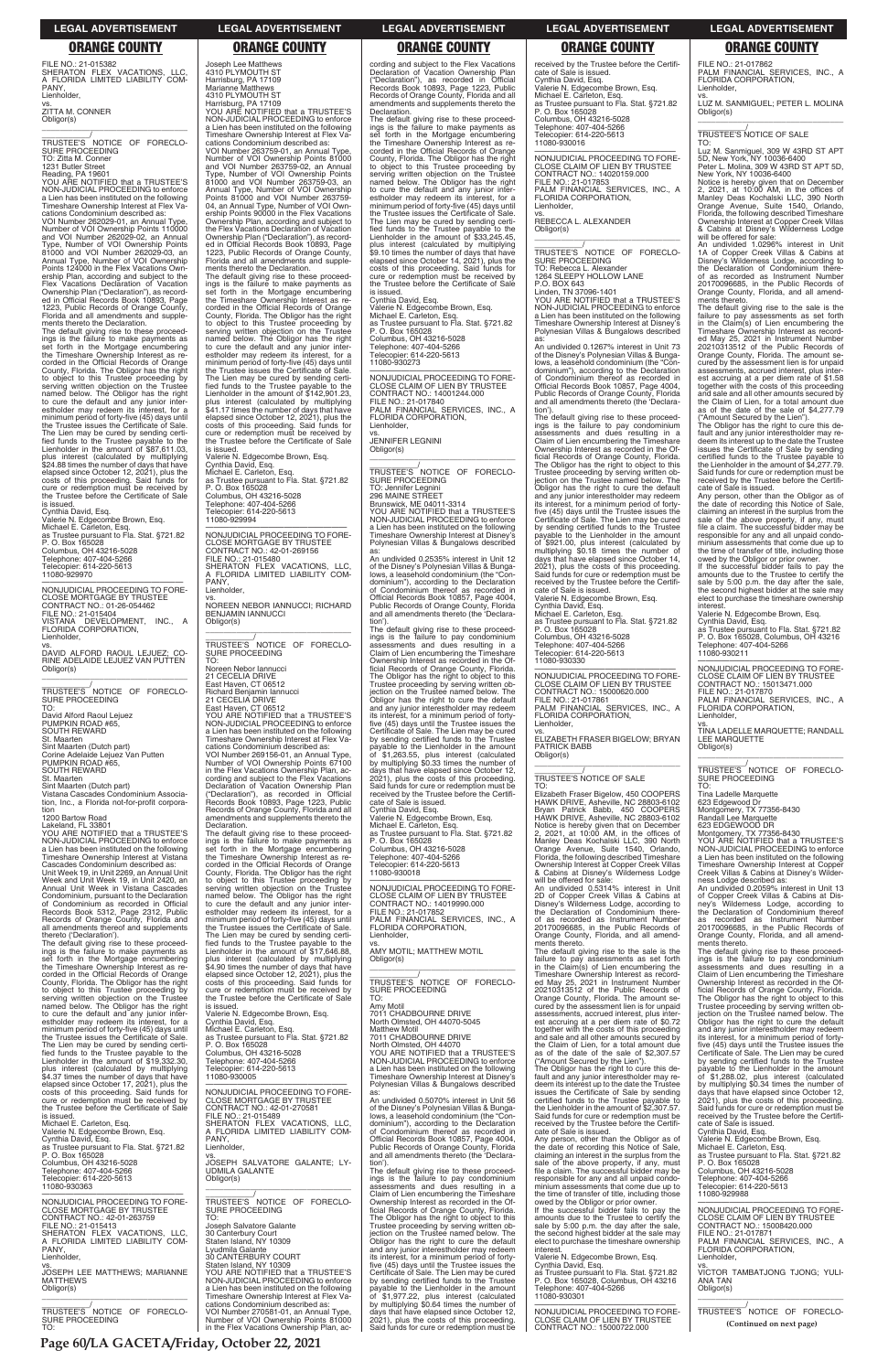**LA GACETA/Friday, October 22, 2021/Page 61**

SURE PROCEEDING TO:

Victor Tambatjong Tjong JLN SW PRANOTO 67 Jakarta, Dki Jakarta 10160 Indonesia

Yuliana Tan JLN SW PRANOTO 67 Jakarta, Dki Jakarta 10160 Indonesia

YOU ARE NOTIFIED that a TRUSTEE'S NON-JUDICIAL PROCEEDING to enforce a Lien has been instituted on the following Timeshare Ownership Interest at Coppe Creek Villas & Cabins at Disney's Wilder-

ness Lodge described as: An undivided 0.7085% interest in Unit 8B of Copper Creek Villas & Cabins at Disney's Wilderness Lodge, according to the Declaration of Condominium there-of as recorded as Instrument Number 20170096685, in the Public Records of Orange County, Florida, and all amend-ments thereto.

\_\_\_\_\_\_\_\_\_\_\_\_\_\_/<br>TRUSTEE'S NOTICE OF FORECLO-SURE PROCEEDING TO: Cesar Cuadros

Cochabamba 99999 Bolivia

The default giving rise to these proceed-ings is the failure to pay condominium assessments and dues resulting in a Claim of Lien encumbering the Timeshare Ownership Interest as recorded in the Of-ficial Records of Orange County, Florida. The Obligor has the right to object to this<br>Trustee proceeding by serving written ob-<br>jection on the Trustee named below. The<br>Obligor has the right to cure the default<br>and any junior interestholder may redeem<br>its interest, five (45) days until the Trustee issues the Certificate of Sale. The Lien may be cured by sending certified funds to the Trustee<br>payable to the Lienholder in the amount<br>of \$2,733.75, plus interest (calculated<br>by multiplying \$0.96 times the number of<br>days that have elapsed since October 14, 2021), plus the costs of this proceeding. Said funds for cure or redemption must be received by the Trustee before the Certifi-cate of Sale is issued. Valerie N. Edgecombe Brown, Esq. Cynthia David, Esq. Michael E. Carleton, Esq. as Trustee pursuant to Fla. Stat. §721.82 P. O. Box 165028

Columbus, OH 43216-5028 Telephone: 407-404-5266 Telecopier: 614-220-5613 11080-930329

—————————————————— NONJUDICIAL PROCEEDING TO FORE-CLOSE MORTGAGE BY TRUSTEE CONTRACT NO.: 2004434.001 FILE NO.: 21-017879 PALM FINANCIAL SERVICES, INC., A FLORIDA CORPORATION, Lienholder,

vs. CESAR CUADROS; SUSANA CUADROS Obligor(s) \_\_\_\_\_\_\_\_\_\_\_\_\_\_\_\_\_\_\_\_\_\_\_\_\_\_\_\_\_\_\_\_\_

URBANIZACION BOSQUE NORTE #247

Susana Cuadros URBANIZACION BOSQUE NORTE #247

Cochabamba 99999 Bolivia

ments thereto. The default giving rise to these proceed-ings is the failure to make payments as set forth in the Mortgage encumbering the Timeshare Ownership Interest as recorded in the Official Records of Orange County, Florida. The Obligor has the right to object to this Trustee proceeding by serving written objection on the Trustee named below. The Obligor has the right to cure the default and any junior inter-estholder may redeem its interest, for a minimum period of forty-five (45) days until the Trustee issues the Certificate of Sale. The Lien may be cured by sending certified funds to the Trustee payable to the Lienholder in the amount of \$6,523.89, plus interest (calculated by multiplying \$1.21 times the number of days that have elapsed since October 17, 2021), plus the costs of this proceeding. Said funds for cure or redemption must be received by the Trustee before the Certificate of Sale<br>is issued

YOU ARE NOTIFIED that a TRUSTEE'S NON-JUDICIAL PROCEEDING to enforce a Lien has been instituted on the following Timeshare Ownership Interest at Disney's Riviera Resort described as:

An undivided 0.7658% interest in Unit 2A of Disney's Riviera Resort, accord-ing to the Declaration of Condominium thereof as recorded as Instrument Number 20190114799, in the Public Records of Orange County, Florida, and all amendments thereto.

The default giving rise to these proceed-ings is the failure to make payments as set forth in the Mortgage encumbering the Timeshare Ownership Interest as re-corded in the Official Records of Orange County, Florida. The Obligor has the right<br>to object to this Trustee proceeding by<br>serving written objection on the Trustee<br>named below. The Obligor has the right<br>to cure the default and any junior inter-<br>estholder may red minimum period of forty-five (45) days until the Trustee issues the Certificate of Sale. The Lien may be cured by sending certified funds to the Trustee payable to the Lienholder in the amount of \$45,565.35, plus interest (calculated by multiplying \$10.64 times the number of days that have selapsed since Octob costs of this proceeding. Said funds for cure or redemption must be received by the Trustee before the Certificate of Sale

is issued. Cynthia David, Esq. Valerie N. Edgecombe Brown, Esq. Michael E. Carleton, Esq. as Trustee pursuant to Fla. Stat. §721.82 P. O. Box 165028

\_\_\_\_\_\_\_\_\_\_\_/<br>TRUSTEE'S NOTICE OF FORECLO-<br>SURE PROCEEDING TO: Jeffry Scott Davis, Jr. 4843 HAWKINS DRIVE Ladson, SC 29456-6742

# 20170096685, in the Public Records of Orange County, Florida, and all amend-

is issued. Cynthia David, Esq. Valerie N. Edgecombe Brown, Esq. Michael E. Carleton, Esq. as Trustee pursuant to Fla. Stat. §721.82 P. O. Box 165028 Columbus, OH 43216-5028 Telephone: 407-404-5266 Telecopier: 614-220-5613 11080-930337

—————————————————— NONJUDICIAL PROCEEDING TO FORE-CLOSE MORTGAGE BY TRUSTEE CONTRACT NO.: 9031584.000 FILE NO.: 21-017920 PALM FINANCIAL SERVICES, INC., A FLORIDA CORPORATION, Lienholder,

vs. PREEYAVATA WANAPUN; JASON K. BROWN Obligor(s)

\_\_\_\_\_\_\_\_\_\_\_\_\_\_\_\_\_\_\_\_\_\_\_\_\_\_\_\_\_\_\_\_\_ \_\_\_\_\_\_\_\_\_\_\_/<br>TRUSTEE'S NOTICE OF FORECLO-<br>SURE PROCEEDING TO:

Preeyavata Wanapun 23514 UNDERWOOD CIRCLE

ments thereto. rise to the sale

Murrieta, CA 92562-4828 Jason K. Brown 23514 UNDERWOOD CIRCLE Murrieta, CA 92562-4828 YOU ARE NOTIFIED that a TRUSTEE'S NON-JUDICIAL PROCEEDING to enforce a Lien has been instituted on the following Timeshare Ownership Interest at Disney's Animal Kingdom Villas described as: An undivided 0.3069% interest in Unit 90B of the Disney's Animal Kingdom Villas, a leasehold condominium (the "Condominium"), according to the Declaration of Con-dominium thereof as recorded in Official Records Book 9077, Page 4252, Public Records of Orange County, Florida and all amendments thereto (the 'Declaration'). The default giving rise to these proceed-ings is the failure to make payments as set forth in the Mortgage encumbering<br>the Timeshare Ownership Interest as re-<br>corded in the Official Records of Orange<br>County, Florida. The Obligor has the right<br>to object to this Trustee proceeding by serving written objection on the Trustee<br>named below. The Obligor has the right<br>to cure the default and any junior inter-<br>estholder may redeem its interest, for a<br>minimum period of forty-five (45) days<br>until the Trustee is Sale. The Lien may be cured by sending certified funds to the Trustee payable to the Lienholder in the amount of \$8,102.88, plus interest (calculated by multiplying \$2.49 times the number of days that have elapsed since October 12, 2021), plus the costs of this proceeding. Said funds for cure or redemption must be received by the Trustee before the Certificate of Sale is issued. Valerie N. Edgecombe Brown, Esq.

Cynthia David, Esq. Michael E. Carleton, Esq. as Trustee pursuant to Fla. Stat. §721.82 P. O. Box 165028 Columbus, OH 43216-5028 Telephone: 407-404-5266 Telecopier: 614-220-5613 11080-930011

—————————————————— NONJUDICIAL PROCEEDING TO FORE-CLOSE MORTGAGE BY TRUSTEE CONTRACT NO.: 14017741.000 FILE NO.: 21-017941 PALM FINANCIAL SERVICES, INC., A FLORIDA CORPORATION,

Lienholder, vs. JEFFRY SCOTT DAVIS, JR. Obligor(s)

\_\_\_\_\_\_\_\_\_\_\_\_\_\_\_\_\_\_\_\_\_\_\_\_\_\_\_\_\_\_\_\_\_

Secured by the Lien").<br>The Obligor has the right to cure this de-<br>fault and any junior interestholder may<br>redeem its interest up to the date the<br>Trustee issues the Certificate of Sale, by sending certified funds to the Trustee payable to the Lienholder in the amount of \$17,052.45. Said funds for cure or redemption must be received by the Trustee before the Certificate of Sale is issued.

—————————————————— NONJUDICIAL PROCEEDING TO FORE-CLOSE MORTGAGE BY TRUSTEE CONTRACT NO.: 15006547.003 FILE NO.: 21-018004 PALM FINANCIAL SERVICES, INC., A FLORIDA CORPORATION, **Lienholder** 

as Trustee pursuant to Fla. Stat. §721.82 P. O. Box 165028 Columbus, OH 43216-5028 Telephone: 407-404-5266

Telecopier: 614-220-5613 11080-930023 —————————————————— NONJUDICIAL PROCEEDING TO FORE-

CLOSE MORTGAGE BY TRUSTEE CONTRACT NO.: 15006547.001 **FILE NO.: 21-017955** PALM FINANCIAL SERVICES, INC., A FLORIDA CORPORATION, Lienholder,

vs. MICHAEL C. MONACO Obligor(s)

\_\_\_\_\_\_\_\_\_\_\_\_\_\_\_\_\_\_\_\_\_\_\_\_\_\_\_\_\_\_\_\_\_

# \_\_\_\_\_\_\_\_\_\_\_/ TRUSTEE'S NOTICE OF SALE

TO: Michael C. Monaco, 50 Melrose Park-way, East Patchogue, NY 11772 Notice is hereby given that on December 2, 2021, at 10:00 AM, in the offices of Manley Deas Kochalski LLC, 390 North Orange Avenue, Suite 1540, Orlando, Florida, the following described Timeshare Ownership Interest at Disney Vacation Club at Disney's BoardWalk Villas will be offered for sale: An undivided 0.2018% interest in Unit 6B

of the Disney Vacation Club at Disney's BoardWalk Villas, a leasehold condominium (the "Condominium"), according to the Declaration of Condominium thereof as recorded in Official Records Book 5101, Page 147, Public Records of Or-

> —————————————————— NONJUDICIAL PROCEEDING TO FORE-CLOSE CLAIM OF LIEN BY TRUSTEE CONTRACT NO.: 7017067.000<br>FILE NO.: 21-018058<br>PALM FINANCIAL SERVICES, INC., A<br>FLORIDA CORPORATION,

ange County, Florida and all amendments thereto (the 'Declaration'). The default giving rise to the sale is the failure to make payments as set forth in the Mortgage encumbering the Timeshare Ownership Interest as recorded January 8, 2019 in Instrument Number 20190015820 of the Public Records of Orange County, Florida (the "Lien"). The amount secured by the Lien is the principal of the mortgage due in the amount of \$7,646.73, together with interest accruing on the principal amount due at a per diem of \$2.20, and together with the costs of this proceeding and sale, for a total amount due as of the date of the sale of \$9,295.42 ("Amount Se-

> dominium thereof as recorded in Official<br>Records Book 7419, Page 4659, Public<br>Records of Orange County, Florida and all<br>amendments thereto (the 'Declaration').<br>The default giving rise to the sale is the<br>failure to pay asse Timeshare Ownership Interest as recorded May 20, 2021 in Instrument Number 20210302585 of the Public Records of Orange County, Florida. The amount se-cured by the assessment lien is for unpaid assessments, accrued interest, plus interest accruing at a per diem rate of \$5.07 together with the costs of this proceeding and sale and all other amounts secured by

cured by the Lien"). The Obligor has the right to cure this default and any junior interestholder may re-deem its interest up to the date the Trustee issues the Certificate of Sale, by sending certified funds to the Trustee payable to the Lienholder in the amount of \$9,295.42. Said funds for cure or redemption must be received by the Trustee before the Certificate of Sale is issued.

Any person, other than the Obligor as of the date of recording this Notice of Sale, claiming an interest in the surplus from the sale of the above property, if any, must file a claim. The successful bidder may be responsible for any and all unpaid condominium assessments that come due up to the time of transfer of title, including those owed by the Obligor or prior owner. If the successful bidder fails to pay the

amounts due to the Trustee to certify the sale by 5:00 p.m. the day after the sale, the second highest bidder at the sale may elect to purchase the timeshare ownership interest.

Valerie N. Edgecombe Brown, Esq. Cynthia David, Esq. as Trustee pursuant to Fla. Stat. §721.82 P. O. Box 165028, Columbus, OH 43216 Telephone: 407-404-5266 11080-930171

—————————————————— NONJUDICIAL PROCEEDING TO FORE-CLOSE MORTGAGE BY TRUSTEE CONTRACT NO.: 15000750.000 FILE NO.: 21-017957

PALM FINANCIAL SERVICES, INC., A FLORIDA CORPORATION, Lienholder,

| $\alpha$ . The contract of $\alpha$ and $\alpha$ and $\alpha$ and $\alpha$ and $\alpha$ and $\alpha$ and $\alpha$ and $\alpha$ and $\alpha$ and $\alpha$ and $\alpha$ and $\alpha$ and $\alpha$ and $\alpha$ and $\alpha$ and $\alpha$ and $\alpha$ and $\alpha$ and $\alpha$ and $\alpha$ and $\alpha$ and $\alpha$ and<br>P. O. Box 165028<br>Columbus, OH 43216-5028<br>Telephone: 407-404-5266<br>Telecopier: 614-220-5613<br>11080-930336                                                                                                                                                                                                                                                    | YOU ARE NOTIFIED that a TRUSTEE'S<br>NON-JUDICIAL PROCEEDING to enforce<br>a Lien has been instituted on the following<br>Timeshare Ownership Interest at Disney's<br>Polynesian Villas & Bungalows described<br>as:                                                                                                                                                                                                                                                                                                                                                                                                                                                                                                                                                                                                                                                                                                                                                                                                   | The delation giving not to the ball is the<br>failure to make payments as set forth in<br>the Mortgage encumbering the Timeshare<br>Ownership Interest as recorded July 27,<br>2017 in Instrument Number 20170419218<br>of the Public Records of Orange County,<br>Florida (the "Lien"). The amount secured                                                                                                                                                                                                                                                                                                                                                                                                                                                                                                                                                                                                                                                                                                                                      | to opport to this ridered prococaling by<br>serving written objection on the Trustee<br>named below. The Obligor has the right<br>to cure the default and any junior inter-<br>estholder may redeem its interest, for a<br>minimum period of forty-five (45) days until<br>the Trustee issues the Certificate of Sale.                                                                                                                                                                                                                                                                                                                        | valono IV. Lugobonnoc Diowin, Log<br>Cynthia David, Esg.<br>as Trustee pursuant to Fla. Stat. §721.82<br>P. O. Box 165028, Columbus, OH 43216<br>Telephone: 407-404-5266<br>11080-930212                                                                                                                                                                                                                                                                                                                                                                                                                                                                                                                                                                                                                                                                                                                                           |
|---------------------------------------------------------------------------------------------------------------------------------------------------------------------------------------------------------------------------------------------------------------------------------------------------------------------------------------------------------------------------------------------------------------------------------------------------------------------------------------------------------------------------------------------------------------------------------------------------------------------------------------------------------------------------------------------------|------------------------------------------------------------------------------------------------------------------------------------------------------------------------------------------------------------------------------------------------------------------------------------------------------------------------------------------------------------------------------------------------------------------------------------------------------------------------------------------------------------------------------------------------------------------------------------------------------------------------------------------------------------------------------------------------------------------------------------------------------------------------------------------------------------------------------------------------------------------------------------------------------------------------------------------------------------------------------------------------------------------------|--------------------------------------------------------------------------------------------------------------------------------------------------------------------------------------------------------------------------------------------------------------------------------------------------------------------------------------------------------------------------------------------------------------------------------------------------------------------------------------------------------------------------------------------------------------------------------------------------------------------------------------------------------------------------------------------------------------------------------------------------------------------------------------------------------------------------------------------------------------------------------------------------------------------------------------------------------------------------------------------------------------------------------------------------|-----------------------------------------------------------------------------------------------------------------------------------------------------------------------------------------------------------------------------------------------------------------------------------------------------------------------------------------------------------------------------------------------------------------------------------------------------------------------------------------------------------------------------------------------------------------------------------------------------------------------------------------------|------------------------------------------------------------------------------------------------------------------------------------------------------------------------------------------------------------------------------------------------------------------------------------------------------------------------------------------------------------------------------------------------------------------------------------------------------------------------------------------------------------------------------------------------------------------------------------------------------------------------------------------------------------------------------------------------------------------------------------------------------------------------------------------------------------------------------------------------------------------------------------------------------------------------------------|
| NONJUDICIAL PROCEEDING TO FORE-<br><b>CLOSE MORTGAGE BY TRUSTEE</b><br>CONTRACT NO.: 9003176.002<br>FILE NO.: 21-017883<br>PALM FINANCIAL SERVICES, INC., A<br>FLORIDA CORPORATION,<br>Lienholder.<br>VS.<br>MICHAEL R.S. GOODMAN: RUTH E.<br><b>GOODMAN</b><br>Obligor(s)                                                                                                                                                                                                                                                                                                                                                                                                                        | An undivided 0.1690% interest in Unit 38<br>of the Disney's Polynesian Villas & Bunga-<br>lows, a leasehold condominium (the "Con-<br>dominium"), according to the Declaration<br>of Condominium thereof as recorded in<br>Official Records Book 10857, Page 4004,<br>Public Records of Orange County, Florida<br>and all amendments thereto (the 'Declara-<br>tion').<br>The default giving rise to these proceed-<br>ings is the failure to make payments as                                                                                                                                                                                                                                                                                                                                                                                                                                                                                                                                                         | by the Lien is the principal of the mortgage<br>due in the amount of \$13,625.97, togeth-<br>er with interest accruing on the principal<br>amount due at a per diem of \$6.72, and<br>together with the costs of this proceeding<br>and sale, for a total amount due as of the<br>date of the sale of \$17,272.35 ("Amount"<br>Secured by the Lien").<br>The Obligor has the right to cure this de-<br>fault and any junior interestholder may<br>redeem its interest up to the date the                                                                                                                                                                                                                                                                                                                                                                                                                                                                                                                                                         | The Lien may be cured by sending certi-<br>fied funds to the Trustee payable to the<br>Lienholder in the amount of \$25.423.43.<br>plus interest (calculated by multiplying<br>\$7.15 times the number of days that have<br>elapsed since October 13, 2021), plus the<br>costs of this proceeding. Said funds for<br>cure or redemption must be received by<br>the Trustee before the Certificate of Sale<br>is issued.<br>Valerie N. Edgecombe Brown, Esg.                                                                                                                                                                                   | NONJUDICIAL PROCEEDING TO FORE-<br><b>CLOSE MORTGAGE BY TRUSTEE</b><br>FILE NO.: 21-018075<br>PALM FINANCIAL SERVICES. INC., A<br>FLORIDA CORPORATION,<br>Lienholder.<br>VS.<br><b>JULIANNA P. GREEN</b><br>Obligor                                                                                                                                                                                                                                                                                                                                                                                                                                                                                                                                                                                                                                                                                                                |
| TRUSTEE'S NOTICE OF FORECLO-<br><b>SURE PROCEEDING</b><br>TO:<br>Michael R.S. Goodman<br><b>16 FORSTER ST</b><br>St Catharines, ON L2N 2A2<br>Canada<br>Ruth E. Goodman<br><b>16 FORSTER ST</b><br>St Catharines, ON L2N 2A2<br>Canada<br>YOU ARE NOTIFIED that a TRUSTEE'S<br>NON-JUDICIAL PROCEEDING to enforce<br>a Lien has been instituted on the following<br>Timeshare Ownership Interest at Copper<br>Creek Villas & Cabins at Disney's Wilder-<br>ness Lodge described as:<br>An undivided 0.3573% interest in Unit<br>16B of Copper Creek Villas & Cabins at<br>Disney's Wilderness Lodge, according to<br>the Declaration of Condominium there-<br>of as recorded as Instrument Number | set forth in the Mortgage encumbering<br>the Timeshare Ownership Interest as re-<br>corded in the Official Records of Orange<br>County, Florida. The Obligor has the right<br>to object to this Trustee proceeding by<br>serving written objection on the Trustee<br>named below. The Obligor has the right<br>to cure the default and any junior inter-<br>estholder may redeem its interest, for a<br>minimum period of forty-five (45) days until<br>the Trustee issues the Certificate of Sale.<br>The Lien may be cured by sending certi-<br>fied funds to the Trustee payable to the<br>Lienholder in the amount of \$15,503.50,<br>plus interest (calculated by multiplying<br>\$6.48 times the number of days that have<br>elapsed since October 12, 2021), plus the<br>costs of this proceeding. Said funds for<br>cure or redemption must be received by<br>the Trustee before the Certificate of Sale<br>is issued.<br>Cynthia David, Esg.<br>Valerie N. Edgecombe Brown, Esg.<br>Michael E. Carleton, Esq. | Trustee issues the Certificate of Sale,<br>by sending certified funds to the Trustee<br>payable to the Lienholder in the amount<br>of \$17,272.35. Said funds for cure or re-<br>demption must be received by the Trustee<br>before the Certificate of Sale is issued.<br>Any person, other than the Obligor as of<br>the date of recording this Notice of Sale.<br>claiming an interest in the surplus from the<br>sale of the above property, if any, must<br>file a claim. The successful bidder may be<br>responsible for any and all unpaid condo-<br>minium assessments that come due up to<br>the time of transfer of title, including those<br>owed by the Obligor or prior owner.<br>If the successful bidder fails to pay the<br>amounts due to the Trustee to certify the<br>sale by 5:00 p.m. the day after the sale,<br>the second highest bidder at the sale may<br>elect to purchase the timeshare ownership<br>interest.<br>Valerie N. Edgecombe Brown, Esq.<br>Cynthia David, Esg.<br>as Trustee pursuant to Fla. Stat. §721.82 | Cynthia David, Esg.<br>Michael E. Carleton, Esq.<br>as Trustee pursuant to Fla. Stat. §721.82<br>P. O. Box 165028<br>Columbus, OH 43216-5028<br>Telephone: 407-404-5266<br>Telecopier: 614-220-5613<br>11080-930291<br>NONJUDICIAL PROCEEDING TO FORE-<br><b>CLOSE MORTGAGE BY TRUSTEE</b><br>CONTRACT NO.: 16001520.000<br>FILE NO.: 21-018014<br>PALM FINANCIAL SERVICES, INC., A<br>FLORIDA CORPORATION,<br>Lienholder.<br>VS.<br>SUZANNE HENNESSEY<br>Obligor(s)<br>TRUSTEE'S NOTICE OF FORECLO-<br>SURE PROCEEDING<br>TO: Suzanne Hennessev<br>$T \cup \bigcap \bigcap \{T, T, T\}$ is $T \cup \bigcap \bigcap \bigcap \{T, T\}$ and $T$ | TRUSTEE'S NOTICE OF SALE<br>TO: Julianna P. Green, 36 Laudaten Way,<br>Warwick, NY 10990-3835<br>Notice is hereby given that on December<br>2, 2021, at $10:00$ AM, in the offices of<br>Manley Deas Kochalski LLC, 390 North<br>Orange Avenue, Suite 1540, Orlando,<br>Florida, the following described Timeshare<br>Ownership Interest at Copper Creek Villas<br>& Cabins at Disney's Wilderness Lodge<br>will be offered for sale:<br>An undivided 0.4723% interest in Unit<br>17D of Copper Creek Villas & Cabins at<br>Disney's Wilderness Lodge, according to<br>the Declaration of Condominium there-<br>of as recorded as Instrument Number<br>20170096685, in the Public Records of<br>Orange County, Florida, and all amend-<br>ments thereto.<br>The default giving rise to the sale is the<br>failure to make payments as set forth in<br>the Mortgage encumbering the Timeshare<br>(Continued on next page)<br>$\sim$ |

vs. LLOYD MARION SMITH; MICHELLE LYN **SMITH** Obligor(s)

\_\_\_\_\_\_\_\_\_\_\_\_\_\_\_\_\_\_\_\_\_\_\_\_\_\_\_\_\_\_\_\_\_

\_\_\_\_\_\_\_\_\_\_\_/ TRUSTEE'S NOTICE OF SALE TO:

Lloyd Marion Smith, 1068 North Newton Drive, Dinuba, CA 93618 Michelle Lyn Smith, 1068 North Newton

Drive, Dinuba, CA 93618 Notice is hereby given that on December 2, 2021, at 10:00 AM, in the offices of Manley Deas Kochalski LLC, 390 North Orange Avenue, Suite 1540, Orlando, Florida, the following described Timeshare Ownership Interest at Copper Creek Villas & Cabins at Disney's Wilderness Lodge will be offered for sale:

An undivided 0.2361% interest in Unit 2D of Copper Creek Villas & Cabins at Disney's Wilderness Lodge, according to the Declaration of Condominium there-of as recorded as Instrument Number 20170096685, in the Public Records of Orange County, Florida, and all amendP. O. Box 165028, Columbus, OH 43216 Telephone: 407-404-5266 11080-930178

—————————————————— NONJUDICIAL PROCEEDING TO FORE-CLOSE MORTGAGE BY TRUSTEE CONTRACT NO.: 15007965.000 FILE NO.: 21-018001 PALM FINANCIAL SERVICES, INC., A FLORIDA CORPORATION,

Lienholder, vs. ASHLEY NICOLE PHILLIPS; BENJAMIN JOSEPH PHILLIPS

Obligor(s)

\_\_\_\_\_\_\_\_\_\_\_\_\_\_\_\_\_\_\_\_\_\_\_\_\_\_\_\_\_\_\_\_\_

\_\_\_\_\_\_\_\_\_\_\_/ TRUSTEE'S NOTICE OF SALE

TO: Ashley Nicole Phillips, 714 Southwest 4th Street, Checotah, OK 74426 Benjamin Joseph Phillips, 714 Southwest 4th Street, Checotah, OK 74426

Notice is hereby given that on December 2, 2021, at 10:00 AM, in the offices of Manley Deas Kochalski LLC, 390 North Orange Avenue, Suite 1540, Orlando, Florida, the following described Timeshare Ownership Interest at Copper Creek Villas & Cabins at Disney's Wilderness Lodge will be offered for sale:

An undivided 0.2858% interest in Unit 3A of Copper Creek Villas & Cabins at Disney's Wilderness Lodge, according to the Declaration of Condominium there-of as recorded as Instrument Number 20170096685, in the Public Records of Orange County, Florida, and all amendments thereto.

The default giving rise to the sale is the failure to make payments as set forth in the Mortgage encumbering the Timeshare Ownership Interest as recorded June 28, 2018 in Instrument Number 20180385722 of the Public Records of Orange County,<br>Florida (the "Lien"). The amount secured<br>by the Lien is the principal of the mortgage<br>due in the amount of \$14,315.42, together with interest accruing on the principal amount due at a per diem of \$4.90, and together with the costs of this proceeding and sale, for a total amount due as of the date of the sale of \$17,052.45 ("Amount

Any person, other than the Obligor as of the date of recording this Notice of Sale, claiming an interest in the surplus from the sale of the above property, if any, must file a claim. The successful bidder may be responsible for any and all unpaid condominium assessments that come due up to the time of transfer of title, including those

owed by the Obligor or prior owner. If the successful bidder fails to pay the amounts due to the Trustee to certify the sale by 5:00 p.m. the day after the sale, the second highest bidder at the sale may elect to purchase the timeshare ownership interest.

Valerie N. Edgecombe Brown, Esq. Cynthia David, Esq. as Trustee pursuant to Fla. Stat. §721.82 P. O. Box 165028, Columbus, OH 43216

Telephone: 407-404-5266 11080-930177

vs. MICHAEL C. MONACO Obligor(s)

TRUSTEE'S<br>SURE PROCEEDING<br>TO: Michael C. Monaco<br>50 MELROSE PARKWAY<br>50 MELROSE PARKWAY

\_\_\_\_\_\_\_\_\_\_\_\_\_\_\_\_\_\_\_\_\_\_\_\_\_\_\_\_\_\_\_\_\_

East Patchogue, NY 11772-6232 YOU ARE NOTIFIED that a TRUSTEE'S NON-JUDICIAL PROCEEDING to enforce a Lien has been instituted on the following Timeshare Ownership Interest at Disney's Riviera Resort described as:

An undivided 0.2845% interest in Unit 1M of Disney's Riviera Resort, according to the Declaration of Condominium thereof as recorded as Instrument Num-ber 20190114799, in the Public Records of Orange County, Florida, and all amendments thereto.

The default giving rise to these proceed-ings is the failure to make payments as set forth in the Mortgage encumbering the Timeshare Ownership Interest as re-corded in the Official Records of Orange County, Florida. The Obligor has the right to object to this Trustee proceeding by

3033 PETALUMA AVENUE

Long Beach, CA 90808-4237 YOU ARE NOTIFIED that a TRUSTEE'S NON-JUDICIAL PROCEEDING to enforce a Lien has been instituted on the following Timeshare Ownership Interest at Disney's Riviera Resort described as:

An undivided 0.1479% interest in Unit 1F of Disney's Riviera Resort, accord-ing to the Declaration of Condominium thereof as recorded as Instrument Num-ber 20190114799, in the Public Records of Orange County, Florida, and all amend-ments thereto.

The default giving rise to these proceed-ings is the failure to make payments as set forth in the Mortgage encumbering the Timeshare Ownership Interest as re-corded in the Official Records of Orange County, Florida. The Obligor has the right to object to this Trustee proceeding by serving written objection on the Trustee named below. The Obligor has the right to cure the default and any junior inter-estholder may redeem its interest, for a minimum period of forty-five (45) days until the Trustee issues the Certificate of Sale. The Lien may be cured by sending certi-fied funds to the Trustee payable to the Lienholder in the amount of \$15,654.31, plus interest (calculated by multiplying \$4.48 times the number of days that have elapsed since October 13, 2021), plus the costs of this proceeding. Said funds for cure or redemption must be received by the Trustee before the Certificate of Sale

is issued. Cynthia David, Esq. Valerie N. Edgecombe Brown, Esq. Michael E. Carleton, Esq. as Trustee pursuant to Fla. Stat. §721.82 P. O. Box 165028 Columbus, OH 43216-5028 Telephone: 407-404-5266 Telecopier: 614-220-5613 11080-930033

Lienholder, vs. BRADLEY J. STARNER; JULIE A.

STARNER Obligor(s)

\_\_\_\_\_\_\_\_\_\_\_\_\_\_\_\_\_\_\_\_\_\_\_\_\_\_\_\_\_\_\_\_\_

\_\_\_\_\_\_\_\_\_\_\_/ TRUSTEE'S NOTICE OF SALE

TO: Bradley J. Starner, 4640 ASH DRIVE, Nazareth, PA 18064 Julie A. Starner, 4640 ASH DRIVE, Naza-

reth, PA 18064-9616 Notice is hereby given that on December<br>2, 2021, at 10:00 AM, in the offices of<br>Manley Deas Kochalski LLC, 390 North<br>Orange Avenue, Suite 1540, Orlando,<br>Florida, the following described Timeshare<br>Ownership Interest at Disn Springs Resort will be offered for sale: An undivided 0.4379% interest in Unit 31B of the Disney's Saratoga Springs Resort, a leasehold condominium (the "Condomini-um"), according to the Declaration of Con-

the Claim of Lien, for a total amount due as of the date of the sale of \$19,755.12 ("Amount Secured by the Lien").

The Obligor has the right to cure this de-fault and any junior interestholder may redeem its interest up to the date the Trustee issues the Certificate of Sale by sending certified funds to the Trustee payable to the Lienholder in the amount of \$19,755.12. Said funds for cure or redemption must be received by the Trustee before the Certificate of Sale is issued.

Any person, other than the Obligor as of the date of recording this Notice of Sale, claiming an interest in the surplus from the sale of the above property, if any, must file a claim. The successful bidder may be responsible for any and all unpaid condominium assessments that come due up to the time of transfer of title, including those owed by the Obligor or prior owner.

If the successful bidder fails to pay the amounts due to the Trustee to certify the sale by 5:00 p.m. the day after the sale, the second highest bidder at the sale may elect to purchase the timeshare ownership interest.

Valerie N. Edgecombe Brown, Esq.

### **LEGAL ADVERTISEMENT LEGAL ADVERTISEMENT LEGAL ADVERTISEMENT LEGAL ADVERTISEMENT LEGAL ADVERTISEMENT**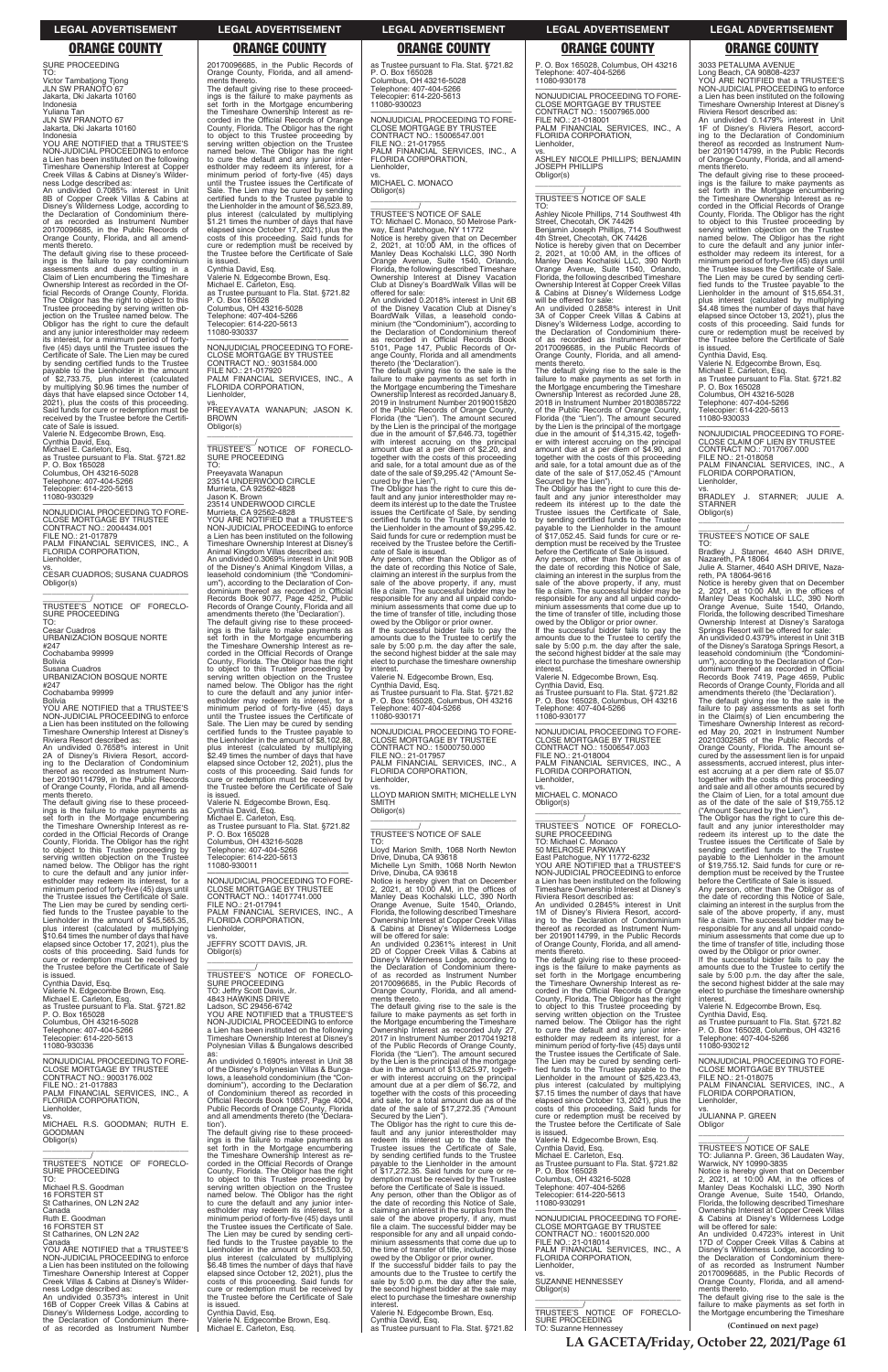**Page 62/LA GACETA/Friday, October 22, 2021**

### **LEGAL ADVERTISEMENT LEGAL ADVERTISEMENT LEGAL ADVERTISEMENT LEGAL ADVERTISEMENT LEGAL ADVERTISEMENT**

### **ORANGE COUNTY ORANGE COUNTY ORANGE COUNTY ORANGE COUNTY ORANGE COUNTY**

Ownership Interest as recorded August 9, 2019 in Instrument Number 20190495800 of the Public Records of Orange County, Florida (the "Lien"). The amount secured by the Lien is the principal of the mortgage due in the amount of \$29,006.59, together with interest accruing on the principal amount due at a per diem of \$11.92, and together with the costs of this proceeding and sale, for a total amount due as of the date of the sale of \$33,149.05 ("Amount

Secured by the Lien"). The Obligor has the right to cure this default and any junior interestholder may redeem its interest up to the date the Trustee issues the Certificate of Sale, by sending certified funds to the Trustee payable to the Lienholder in the amount  $of$   $$33,149.05$ . Said funds for cure demption must be received by the Trustee before the Certificate of Sale is issued.

\_\_\_\_\_\_\_\_\_\_\_/<br>TRUSTEE'S NOTICE OF FORECLO-<br>SURE PROCEEDING TO: Jake Edward Fitzgerald P.o. Box 144 Clear Lake, WA 98235

Any person, other than the Obligor as of the date of recording this Notice of Sale, claiming an interest in the surplus from the sale of the above property, if any, must file a claim. The successful bidder may be responsible for any and all unpaid condo-minium assessments that come due up to the time of transfer of title, including those owed by the Obligor or prior owner. If the successful bidder fails to pay the

amounts due to the Trustee to certify the sale by 5:00 p.m. the day after the sale, the second highest bidder at the sale may elect to purchase the timeshare ownership interest.

Valerie N. Edgecombe Brown, Esq. Cynthia David, Esq. as Trustee pursuant to Fla. Stat. §721.82 P. O. Box 165028, Columbus, OH 43216 Telephone: 407-404-5266 11080-930393

galows (the "Condominium"), according to<br>the Declaration of Condominium thereof<br>as recorded in Official Records Book<br>10857, Page 4004, Public Records of Or-<br>ange County, Florida and all amendments<br>thereto (the 'Declaration to object to this Trustee proceeding by serving written objection on the Trustee named below. The Obligor has the right to cure the default and any junior inter-estholder may redeem its interest, for a minimum period of forty-five (45) days until the Trustee issues the Certificate of Sale. The Lien may be cured by sending certi-fied funds to the Trustee payable to the Lienholder in the amount of \$10,853.20, plus interest (calculated by multiplying \$3.82 times the number of days that have elapsed since October 12, 2021), plus the costs of this proceeding. Said funds for cure or redemption must be received by the Trustee before the Certificate of Sale

—————————————————— NONJUDICIAL PROCEEDING TO FORE-CLOSE MORTGAGE BY TRUSTEE CONTRACT NO.: 14006418.000 FILE NO.: 21-018293 PALM FINANCIAL SERVICES, INC., A FLORIDA CORPORATION, Lienholder,

vs. JAKE EDWARD FITZGERALD Obligor(s)

\_\_\_\_\_\_\_\_\_\_\_\_\_\_\_\_\_\_\_\_\_\_\_\_\_\_\_\_\_\_\_\_\_

YOU ARE NOTIFIED that a TRUSTEE'S NON-JUDICIAL PROCEEDING to enforce a Lien has been instituted on the following Timeshare Ownership Interest at Disney's Polynesian Villas & Bungalows described as:

An undivided 0.1690% interest in Unit 28 of the Disney's Polynesian Villas & Bun-

the date of recording this Notice of Sale, claiming an interest in the surplus from the sale of the above property, if any, must file a claim. The successful bidder may be responsible for any and all unpaid condominium assessments that come due up to the time of transfer of title, including those owed by the Obligor or prior owner. If the successful bidder fails to pay the

FILE NO.: 21-019208 PALM FINANCIAL SERVICES, INC., A FLORIDA CORPORATION, Lienholder.

is issued. Cynthia David, Esq.

Valerie N. Edgecombe Brown, Esq. Michael E. Carleton, Esq. as Trustee pursuant to Fla. Stat. §721.82 P. O. Box 165028 Columbus, OH 43216-5028 Telephone: 407-404-5266 Telecopier: 614-220-5613 11080-929971

—————————————————— NONJUDICIAL PROCEEDING TO FORE-CLOSE CLAIM OF LIEN BY TRUSTEE CONTRACT NO.: 9000483.000 FILE NO.: 21-019203 PALM FINANCIAL SERVICES, INC., A FLORIDA CORPORATION, Lienholder,

vs. JANE C. DOYLE Obligor(s)

\_\_\_\_\_\_\_\_\_\_\_\_\_\_\_\_\_\_\_\_\_\_\_\_\_\_\_\_\_\_\_\_\_ \_\_\_\_\_\_\_\_\_\_\_/ TRUSTEE'S NOTICE OF SALE

The default giving rise to these proceed-<br>ings is the failure to pay condominium<br>assessments and dues resulting in a<br>Claim of Lien encumbering the Timeshare Ownership Interest as recorded in the Official Records of Orange County, Florida. The Obligor has the right to object to this Trustee proceeding by serving written ob-jection on the Trustee named below. The Obligor has the right to cure the default and any junior interestholder may redeem its interest, for a minimum period of fortyfive (45) days until the Trustee issues the Certificate of Sale. The Lien may be cured by sending certified funds to the Trustee payable to the Lienholder in the amount \$2,732.41, plus interest (calculated by multiplying \$0.94 times the number of days that have elapsed since October 12, 2021), plus the costs of this proceeding. Said funds for cure or redemption must be received by the Trustee before the Certificate of Sale is issued. Valerie N. Edgecombe Brown, Esq. Cynthia David, Esq. Michael E. Carleton, Esq. as Trustee pursuant to Fla. Stat. §721.82 P. O. Box 165028 Columbus, OH 43216-5028 Telephone: 407-404-5266 Telecopier: 614-220-5613 11080-929997

\_\_\_\_\_\_\_\_\_\_\_/<br>TRUSTEE'S NOTICE OF FORECLO-<br>SURE PROCEEDING TO:

amounts due to the Trustee to certify the sale by 5:00 p.m. the day after the sale, the second highest bidder at the sale may elect to purchase the timeshare ownership interest. Valerie N. Edgecombe Brown, Esq.

Cynthia David, Esq. as Trustee pursuant to Fla. Stat. §721.82 P. O. Box 165028, Columbus, OH 43216 Telephone: 407-404-5266 11080-930204

—————————————————— NONJUDICIAL PROCEEDING TO FORE-CLOSE CLAIM OF LIEN BY TRUSTEE CONTRACT NO.: 7018055.001

vs. JANIS BUCKNOR; PHILIP BUCKNOR

Obligor(s) \_\_\_\_\_\_\_\_\_\_\_\_\_\_\_\_\_\_\_\_\_\_\_\_\_\_\_\_\_\_\_\_\_ \_\_\_\_\_\_\_\_\_\_\_\_/<br>TRUSTEE'S NOTICE OF FORECLO-<br>SURE PROCEEDING

TO: Janis Bucknor 3770 VIRGINIA ROAD Los Angeles, CA 90016-5857 Philip Bucknor 3770 VIRGINIA ROAD Los Angeles, CA 90016-5857 YOU ARE NOTIFIED that a TRUSTEE'S NON-JUDICIAL PROCEEDING to enforce

a Lien has been instituted on the following Timeshare Ownership Interest at Disney's Saratoga Springs Resort described as: An undivided 0.6569% interest in Unit 32B of the Disney's Saratoga Springs Resort, a leasehold condominium (the "Condominium"), according to the Declaration of Con-dominium thereof as recorded in Official Records Book 7419, Page 4659, Public Records of Orange County, Florida and all amendments thereto (the 'Declaration').

> The Obligor has the right to cure this default and any junior interestholder may re-deem its interest up to the date the Trustee issues the Certificate of Sale by sending certified funds to the Trustee payable to the Lienholder in the amount of \$2,021.13. Said funds for cure or redemption must be received by the Trustee before the Certifi-cate of Sale is issued.

—————————————————— NONJUDICIAL PROCEEDING TO FORE-CLOSE CLAIM OF LIEN BY TRUSTEE CONTRACT NO.: 7018055.000 FILE NO.: 21-019210 PALM FINANCIAL SERVICES, INC., A FLORIDA CORPORATION, Lienholder,

vs. JANIS BUCKNOR; PHILIP BUCKNOR Obligor(s) \_\_\_\_\_\_\_\_\_\_\_\_\_\_\_\_\_\_\_\_\_\_\_\_\_\_\_\_\_\_\_\_\_

\_\_\_\_\_\_\_\_\_\_\_\_\_\_\_\_\_\_\_\_\_\_\_\_\_\_\_\_\_\_\_\_\_ \_\_\_\_\_\_\_\_\_\_\_/ TRUSTEE'S NOTICE OF FORECLO-SURE PROCEEDING

Janis Bucknor 3770 VIRGINIA ROAD

Los Angeles, CA 90016-5857 Philip Bucknor 3770 VIRGINIA ROAD Los Angeles, CA 90016-5857 YOU ARE NOTIFIED that a TRUSTEE'S NON-JUDICIAL PROCEEDING to enforce a Lien has been instituted on the following Timeshare Ownership Interest at Disney's Saratoga Springs Resort described as: An undivided 0.6569% interest in Unit 32B of the Disney's Saratoga Springs Resort, a leasehold condominium (the "Condominium"), according to the Declaration of Con-dominium thereof as recorded in Official Records Book 7419, Page 4659, Public Records of Orange County, Florida and all

vs. RICHARD G. JANSEN; TARA M. JAN-SEN Obligor(s)

\_\_\_\_\_\_\_\_\_\_\_\_\_\_\_\_\_\_\_\_\_\_\_\_\_\_\_\_\_\_\_\_\_ \_\_\_\_\_\_\_\_\_\_\_/<br>TRUSTEE'S NOTICE OF FORECLO-<br>SURE PROCEEDING TO:

> \_\_\_\_\_\_\_\_\_\_\_\_\_\_\_\_\_\_\_\_\_\_\_\_\_\_\_\_\_\_\_\_\_ \_\_\_\_\_\_\_\_\_\_\_/<br>TRUSTEE'S NOTICE OF FORECLO-<br>SURE PROCEEDING

Richard G. Jansen 89 CORNELL STREET New Bedford, MA 02740

Tara M. Jansen 89 CORNELL STREET New Bedford, MA 02740-1748 YOU ARE NOTIFIED that a TRUSTEE'S NON-JUDICIAL PROCEEDING to enforce a Lien has been instituted on the following Timeshare Ownership Interest at Disney's Saratoga Springs Resort described as: An undivided 0.3284% interest in Unit 19A of the Disney's Saratoga Springs Resort, a leasehold condominium (the "Condominium"), according to the Declaration of Con-dominium thereof as recorded in Official Records Book 7419, Page 4659, Public Records of Orange County, Florida and all amendments thereto (the 'Declaration'). The default giving rise to these proceed-ings is the failure to pay condominium assessments and dues resulting in a Claim of Lien encumbering the Timeshare Ownership Interest as recorded in the Official Records of Orange County, Florida. The Obligor has the right to object to this Trustee proceeding by serving written ob-jection on the Trustee named below. The Obligor has the right to cure the default and any junior interestholder may redeem its interest, for a minimum period of forty-five (45) days until the Trustee issues the Certificate of Sale. The Lien may be cured by sending certified funds to the Trustee payable to the Lienholder in the amount of \$1,533.42, plus interest (calculated by multiplying \$0.44 times the number of days that have elapsed since October 12, 2021), plus the costs of this proceeding. Said funds for cure or redemption must be received by the Trustee before the Certifi-cate of Sale is issued.

> \_\_\_\_\_\_\_\_\_\_\_\_\_\_\_\_\_\_\_\_\_\_\_\_\_\_\_\_\_\_\_\_\_ \_\_\_\_\_\_\_\_\_\_\_\_/<br>TRUSTEE'S NOTICE OF FORECLO-<br>SURE PROCEEDING

Cynthia David, Esq. Valerie N. Edgecombe Brown, Esq. Michael E. Carleton, Esq. as Trustee pursuant to Fla. Stat. §721.82 P. O. Box 165028 Columbus, OH 43216-5028 Telephone: 407-404-5266 Telecopier: 614-220-5613 11080-930029

—————————————————— NONJUDICIAL PROCEEDING TO FORE-CLOSE CLAIM OF LIEN BY TRUSTEE CONTRACT NO.: 7010712.000 FILE NO.: 21-019217 PALM FINANCIAL SERVICES, INC., A FLORIDA CORPORATION, Lienholder,

vs. KIMBERLY E. LINDEMUTH; ERIC W. LINDEMUTH Obligor(s) \_\_\_\_\_\_\_\_\_\_\_\_\_\_\_\_\_\_\_\_\_\_\_\_\_\_\_\_\_\_\_\_\_

\_\_\_\_\_\_\_\_\_\_\_/ TRUSTEE'S NOTICE OF SALE

TO: Kimberly E. Lindemuth, 51 East Center Street, Lititz, PA 17543-1930 Eric W. Lindemuth, 51 East Center Street, Lititz, PA 17543-1930

Notice is hereby given that on December 2, 2021, at 10:00 AM, in the offices of Manley Deas Kochalski LLC, 390 North Orange Avenue, Suite 1540, Orlando, Florida, the following described Timeshare Ownership Interest at Disney's Saratoga Springs Resort will be offered for sale: An undivided 0.5392% interest in Unit 20B of the Disney's Saratoga Springs Resort, a leasehold condominium (the "Condominium"), according to the Declaration of Condominium thereof as recorded in Official Records Book 7419, Page 4659, Public Records of Orange County, Florida and all amendments thereto (the 'Declaration'). The default giving rise to the sale is the failure to pay assessments as set forth in the Claim(s) of Lien encumbering the Timeshare Ownership Interest as recorded May 25, 2021 in Instrument Number 20210313604 of the Public Records of Orange County, Florida. The amount se-cured by the assessment lien is for unpaid assessments, accrued interest, plus interest accruing at a per diem rate of \$0.61 together with the costs of this proceeding and sale and all other amounts secured by the Claim of Lien, for a total amount due as of the date of the sale of \$2,021.13 ("Amount Secured by the Lien").

Any person, other than the Obligor as of the date of recording this Notice of Sale,

| TO: Jane C. Doyle, 43W925 EMPIRE             | Records of Orange County, Florida and all    | the date of recording this Notice of Sale.     | Obligor(s)                                   | Ownership Interest as recorded in the Of-    |
|----------------------------------------------|----------------------------------------------|------------------------------------------------|----------------------------------------------|----------------------------------------------|
| ROAD, Saint Charles, IL 60175-8256           | amendments thereto (the 'Declaration').      | claiming an interest in the surplus from the   |                                              | ficial Records of Orange County, Florida.    |
| Notice is hereby given that on December      | The default giving rise to these proceed-    | sale of the above property, if any, must       |                                              | The Obligor has the right to object to this  |
| 2. 2021, at 10:00 AM, in the offices of      | ings is the failure to pay condominium       | file a claim. The successful bidder may be     | TRUSTEE'S NOTICE OF FORECLO-                 | Trustee proceeding by serving written ob-    |
| Manley Deas Kochalski LLC, 390 North         | assessments and dues resulting in a          | responsible for any and all unpaid condo-      | SURE PROCEEDING                              | jection on the Trustee named below. The      |
| Orange Avenue, Suite 1540, Orlando,          | Claim of Lien encumbering the Timeshare      | minium assessments that come due up to         | TO: Cynthia Garcia-Sagaria                   | Obligor has the right to cure the default    |
| Florida, the following described Timeshare   | Ownership Interest as recorded in the Of-    | the time of transfer of title, including those | 693 LAKES RD                                 | and any junior interestholder may redeem     |
| Ownership Interest at Disney's Animal        | ficial Records of Orange County, Florida.    | owed by the Obligor or prior owner.            | Monroe, NY 10950                             | its interest, for a minimum period of forty- |
| Kingdom Villas will be offered for sale:     | The Obligor has the right to object to this  | If the successful bidder fails to pay the      | YOU ARE NOTIFIED that a TRUSTEE'S            | five (45) days until the Trustee issues the  |
| An undivided 1.2278% interest in Unit 66B    | Trustee proceeding by serving written ob-    | amounts due to the Trustee to certify the      | NON-JUDICIAL PROCEEDING to enforce           | Certificate of Sale. The Lien may be cured   |
| of the Disney's Animal Kingdom Villas, a     | jection on the Trustee named below. The      | sale by 5:00 p.m. the day after the sale,      | a Lien has been instituted on the following  | by sending certified funds to the Trustee    |
| leasehold condominium (the "Condomini-       | Obligor has the right to cure the default    | the second highest bidder at the sale may      | Timeshare Ownership Interest at Disney's     | payable to the Lienholder in the amount      |
| um"), according to the Declaration of Con-   | and any junior interestholder may redeem     | elect to purchase the timeshare ownership      | Beach Club Villas described as:              | of \$830.81, plus interest (calculated by    |
| dominium thereof as recorded in Official     | its interest, for a minimum period of forty- | interest.                                      | An undivided 0.6273% interest in Unit 48     | multiplying \$0.13 times the number of       |
| Records Book 9077, Page 4252, Public         | five (45) days until the Trustee issues the  | Valerie N. Edgecombe Brown, Esg.               | of the Disney's Beach Club Villas, a lease-  | days that have elapsed since October 17,     |
| Records of Orange County, Florida and all    | Certificate of Sale. The Lien may be cured   | Cynthia David. Esg.                            | hold condominium (the "Condominium").        | 2021), plus the costs of this proceeding.    |
| amendments thereto (the 'Declaration').      | by sending certified funds to the Trustee    | as Trustee pursuant to Fla. Stat. §721.82      | according to the Declaration of Condo-       | Said funds for cure or redemption must be    |
| The default giving rise to the sale is the   | payable to the Lienholder in the amount      | P. O. Box 165028, Columbus, OH 43216           | minium thereof as recorded in Official       | received by the Trustee before the Certifi-  |
| failure to pay assessments as set forth      | of \$2,730.86, plus interest (calculated     | Telephone: 407-404-5266                        | Records Book 6531, Page 3526, Public         | cate of Sale is issued.                      |
| in the Claim(s) of Lien encumbering the      | by multiplying \$0.94 times the number of    | 11080-930169                                   | Records of Orange County, Florida and all    | Cynthia David, Esg.                          |
| Timeshare Ownership Interest as record-      | days that have elapsed since October 12,     |                                                | amendments thereto (the 'Declaration').      | Valerie N. Edgecombe Brown, Esq.             |
| ed May 25, 2021 in Instrument Number         | 2021), plus the costs of this proceeding.    | NONJUDICIAL PROCEEDING TO FORE-                | The default giving rise to these proceed-    | Michael E. Carleton, Esq.                    |
| 20210313334 of the Public Records of         | Said funds for cure or redemption must be    | CLOSE CLAIM OF LIEN BY TRUSTEE                 | ings is the failure to pay condominium       | as Trustee pursuant to Fla. Stat. §721.82    |
| Orange County, Florida. The amount se-       | received by the Trustee before the Certifi-  | CONTRACT NO.: 9005801.000                      | assessments and dues resulting in a          | P. O. Box 165028                             |
| cured by the assessment lien is for unpaid   | cate of Sale is issued.                      | FILE NO.: 21-019266                            | Claim of Lien encumbering the Timeshare      | Columbus, OH 43216-5028                      |
| assessments, accrued interest, plus inter-   | Cynthia David, Esq.                          | PALM FINANCIAL SERVICES, INC., A               | Ownership Interest as recorded in the Of-    | Telephone: 407-404-5266                      |
| est accruing at a per diem rate of \$0.72    | Valerie N. Edgecombe Brown, Esg.             | FLORIDA CORPORATION,                           | ficial Records of Orange County, Florida.    | Telecopier: 614-220-5613                     |
| together with the costs of this proceeding   | Michael E. Carleton, Esq.                    | Lienholder,                                    | The Obligor has the right to object to this  | 11080-930342                                 |
| and sale and all other amounts secured by    | as Trustee pursuant to Fla. Stat. §721.82    | VS.                                            | Trustee proceeding by serving written ob-    |                                              |
| the Claim of Lien, for a total amount due    | P. O. Box 165028                             | ADAM E. HODGES                                 | jection on the Trustee named below. The      | NONJUDICIAL PROCEEDING TO FORE-              |
| as of the date of the sale of \$2,256.53     | Columbus, OH 43216-5028                      | Obligor(s)                                     | Obligor has the right to cure the default    | CLOSE CLAIM OF LIEN BY TRUSTEE               |
| ("Amount Secured by the Lien").              | Telephone: 407-404-5266                      |                                                | and any junior interestholder may redeem     | CONTRACT NO.: 9010860.000                    |
| The Obligor has the right to cure this de-   | Telecopier: 614-220-5613                     |                                                | its interest, for a minimum period of forty- | FILE NO.: 21-019335                          |
| fault and any junior interestholder may re-  | 11080-929990                                 | TRUSTEE'S NOTICE OF FORECLO-                   | five (45) days until the Trustee issues the  | PALM FINANCIAL SERVICES, INC., A             |
| deem its interest up to the date the Trustee |                                              | SURE PROCEEDING                                | Certificate of Sale. The Lien may be cured   | FLORIDA CORPORATION,                         |
| issues the Certificate of Sale by sending    | NONJUDICIAL PROCEEDING TO FORE-              | TO: Adam E. Hodges                             | by sending certified funds to the Trustee    | Lienholder,                                  |
| certified funds to the Trustee payable to    | CLOSE CLAIM OF LIEN BY TRUSTEE               | 13 Tallahoma Drive West                        | payable to the Lienholder in the amount      | VS.                                          |
| the Lienholder in the amount of \$2,256.53.  | CONTRACT NO.: 7012088.000                    | Laurel, MS 39440                               | of \$2,425.75, plus interest (calculated     | THOMAS J. MORRIS; KIMBERLY D.                |
| Said funds for cure or redemption must be    | FILE NO.: 21-019215                          | YOU ARE NOTIFIED that a TRUSTEE'S              | by multiplying \$0.83 times the number of    | <b>MORRIS</b>                                |
| received by the Trustee before the Certifi-  | PALM FINANCIAL SERVICES, INC., A             | NON-JUDICIAL PROCEEDING to enforce             | days that have elapsed since October 12,     | Obligor(s)                                   |
| cate of Sale is issued.                      | FLORIDA CORPORATION,                         | a Lien has been instituted on the following    | 2021), plus the costs of this proceeding.    | (Continued on next page)                     |
| Any person, other than the Obligor as of     | Lienholder.                                  |                                                |                                              |                                              |

# Timeshare Ownership Interest at Disney's Animal Kingdom Villas described as: An undivided 1.2278% interest in Unit 96C of the Disney's Animal Kingdom Villas, a leasehold condominium (the "Condominium"), according to the Declaration of Con-dominium thereof as recorded in Official Records Book 9077, Page 4252, Public Records of Orange County, Florida and all amendments thereto (the 'Declaration'). The default giving rise to these proceed-ings is the failure to pay condominium assessments and dues resulting in a Claim of Lien encumbering the Timeshare Ownership Interest as recorded in the Official Records of Orange County, Florida. The Obligor has the right to object to this Trustee proceeding by serving written ob-jection on the Trustee named below. The Obligor has the right to cure the default and any junior interestholder may redeem its interest, for a minimum period of fortyfive (45) days until the Trustee issues the Certificate of Sale. The Lien may be cured by sending certified funds to the Trustee payable to the Lienholder in the amount of \$2,156.92, plus interest (calculated by multiplying \$0.72 times the number of days that have elapsed since October 13, 2021), plus the costs of this proceeding. Said funds for cure or redemption must be received by the Trustee before the Certificate of Sale is issued. Valerie N. Edgecombe Brown, Esq. Cynthia David, Esq. Michael E. Carleton, Esq. as Trustee pursuant to Fla. Stat. §721.82 P. O. Box 165028 Columbus, OH 43216-5028 Telephone: 407-404-5266 Telecopier: 614-220-5613 11080-930289

—————————————————— NONJUDICIAL PROCEEDING TO FORE-CLOSE CLAIM OF LIEN BY TRUSTEE CONTRACT NO.: 7010712.002 FILE NO.: 21-019287 PALM FINANCIAL SERVICES, INC., A FLORIDA CORPORATION, Lienholder,

vs. KIMBERLY E. LINDEMUTH; ERIC W. LINDEMUTH Obligor(s)

TO: Kimberly E. Lindemuth 51 EAST CENTER STREET Lititz, PA 17543-1930

Eric W. Lindemuth 51 EAST CENTER STREET Lititz, PA 17543-1930 YOU ARE NOTIFIED that a TRUSTEE'S NON-JUDICIAL PROCEEDING to enforce a Lien has been instituted on the following Timeshare Ownership Interest at Disney's Saratoga Springs Resort described as: An undivided 0.1094% interest in Unit 53C of the Disney's Saratoga Springs Resort, a leasehold condominium (the "Condomini-In the Bisney's Salatoga Sphings Freson, a<br>leasehold condominium (the "Condominium"), according to the Declaration of Condominium thereof as recorded in Official Records Book 7419, Page 4659, Public Records of Orange County, Florida and all amendments thereto (the 'Declaration'). The default giving rise to these proceed-ings is the failure to pay condominium assessments and dues resulting in a Claim of Lien encumbering the Timeshare Ownership Interest as recorded in the Official Records of Orange County, Florida. The Obligor has the right to object to this Trustee proceeding by serving written ob-jection on the Trustee named below. The Obligor has the right to cure the default and any junior interestholder may redeem its interest, for a minimum period of fortyfive (45) days until the Trustee issues the Certificate of Sale. The Lien may be cured by sending certified funds to the Trustee<br>payable to the Lienholder in the amount<br>of \$998.41, plus interest (calculated by<br>multiplying \$0.21 times the number of<br>days that have elapsed since October 13, 2021), plus the costs of this proceeding. Said funds for cure or redemption must be received by the Trustee before the Certifi-cate of Sale is issued. Valerie N. Edgecombe Brown, Esq.

Cynthia David, Esq. Michael E. Carleton, Esq. as Trustee pursuant to Fla. Stat. §721.82 P. O. Box 165028 Columbus, OH 43216-5028 Telephone: 407-404-5266 Telecopier: 614-220-5613 11080-930288

—————————————————— NONJUDICIAL PROCEEDING TO FORE-CLOSE CLAIM OF LIEN BY TRUSTEE CONTRACT NO.: 6007548.000 FILE NO.: 21-019300 PALM FINANCIAL SERVICES, INC., A FLORIDA CORPORATION, Lienholder,

vs. CYNTHIA GARCIA-SAGARIA

Said funds for cure or redemption must be received by the Trustee before the Certifi-cate of Sale is issued. Cynthia David, Esq. Valerie N. Edgecombe Brown, Esq. Michael E. Carleton, Esq. as Trustee pursuant to Fla. Stat. §721.82 P. O. Box 165028 Columbus, OH 43216-5028 Telephone: 407-404-5266 Telecopier: 614-220-5613 11080-930014

—————————————————— NONJUDICIAL PROCEEDING TO FORE-CLOSE CLAIM OF LIEN BY TRUSTEE CONTRACT NO.: 7061337.000 FILE NO.: 21-019319 PALM FINANCIAL SERVICES, INC., A FLORIDA CORPORATION, Lienholder,

vs. ALDONZA RAMIREZ MAYANS Obligor(s)

TO: Aldonza Ramirez Mayans NOCHE DE PAZ 14 CASA D3 COLONIA GRANJAS NAVIDAD

CUAJIMALPA Mexico City, Distrito Federal 052190000 Mexico

YOU ARE NOTIFIED that a TRUSTEE'S NON-JUDICIAL PROCEEDING to enforce a Lien has been instituted on the following Timeshare Ownership Interest at Disney's Saratoga Springs Resort described as: An undivided 0.4379% interest in Unit 124A of the Disney's Saratoga Springs Resort, a leasehold condominium (the "Condominium"), according to the Decla-ration of Condominium thereof as record-ed in Official Records Book 7419, Page 4659, Public Records of Orange County, Florida and all amendments thereto (the 'Declaration').

The default giving rise to these proceed-ings is the failure to pay condominium assessments and dues resulting in a Claim of Lien encumbering the Timeshare Ownership Interest as recorded in the Of-ficial Records of Orange County, Florida. The Obligor has the right to object to this Trustee proceeding by serving written objection on the Trustee named below. The Obligor has the right to cure the default and any junior interestholder may redeem its interest, for a minimum period of fortyfive (45) days until the Trustee issues the Certificate of Sale. The Lien may be cured<br>by sending certified funds to the Trustee by sending certified funds to the Trustee payable to the Lienholder in the amount of \$1,966.15, plus interest (calculated by multiplying \$0.63 times the number of days that have elapsed since October 14, plus the costs of this proceeding. Said funds for cure or redemption must be received by the Trustee before the Certificate of Sale is issued. Cynthia David, Esq.

Valerie N. Edgecombe Brown, Esq.

Michael E. Carleton, Esq. as Trustee pursuant to Fla. Stat. §721.82 P. O. Box 165028 Columbus, OH 43216-5028 Telephone: 407-404-5266 Telecopier: 614-220-5613

11080-930272

—————————————————— NONJUDICIAL PROCEEDING TO FORE-CLOSE CLAIM OF LIEN BY TRUSTEE CONTRACT NO.: 9010860.001 FILE NO.: 21-019331 PALM FINANCIAL SERVICES, INC., A FLORIDA CORPORATION,

Lienholder, vs. THOMAS J. MORRIS; KIMBERLY D. **MORRIS** Obligor(s)

TO:

Thomas J. Morris 29 Lister Lane Ridgely, MD 21660

Kimberly D. Morris 23315 Cody Court Denton, MD 21629

YOU ARE NOTIFIED that a TRUSTEE'S NON-JUDICIAL PROCEEDING to enforce a Lien has been instituted on the following

Timeshare Ownership Interest at Disney's Animal Kingdom Villas described as: An undivided 0.1841% interest in Unit 105A of the Disney's Animal Kingdom Vil-las, a leasehold condominium (the "Condominium"), according to the Declaration of Condominium thereof as recorded in Official Records Book 9077, Page 4252,

Public Records of Orange County, Florida and all amendments thereto (the 'Declaration'). The default giving rise to these proceedings is the failure to pay condominium assessments and dues resulting in a Claim of Lien encumbering the Timeshare Ownership Interest as recorded in the Of-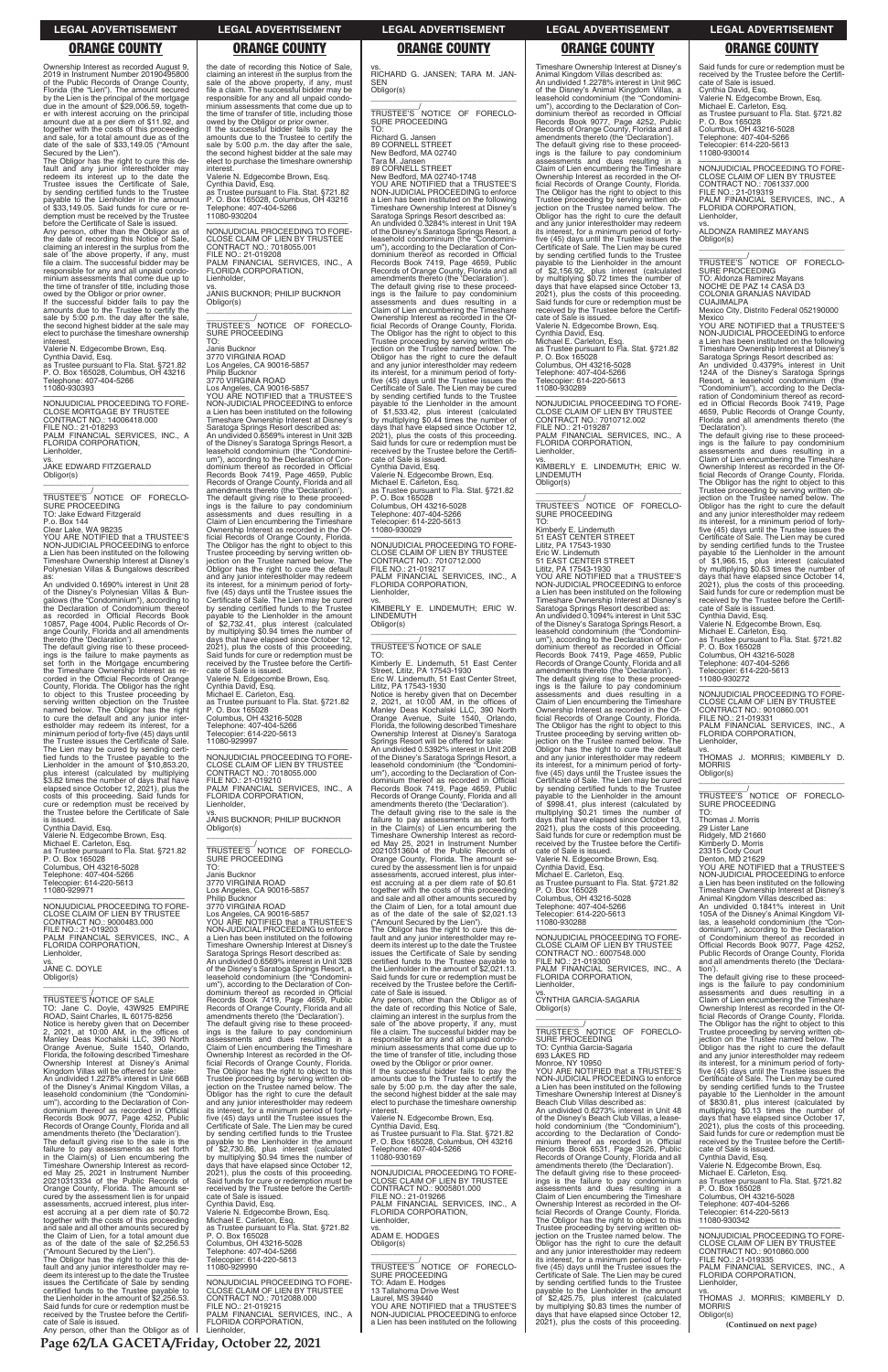**LA GACETA/Friday, October 22, 2021/Page 63**

### **LEGAL ADVERTISEMENT LEGAL ADVERTISEMENT LEGAL ADVERTISEMENT LEGAL ADVERTISEMENT LEGAL ADVERTISEMENT**

# **ORANGE COUNTY ORANGE COUNTY ORANGE COUNTY ORANGE COUNTY ORANGE COUNTY**

\_\_\_\_\_\_\_\_\_\_\_\_\_\_\_\_\_\_\_\_\_\_\_\_\_\_\_\_\_\_\_\_\_ \_\_\_\_\_\_\_\_\_\_\_/ TRUSTEE'S NOTICE OF FORECLO-SURE PROCEEDING TO:

Thomas J. Morris 29 Lister Lane Ridgely, MD 21660 Kimberly D. Morris 23315 Cody Court Denton, MD 21629 YOU ARE NOTIFIED that a TRUSTEE'S

NON-JUDICIAL PROCEEDING to enforce a Lien has been instituted on the following Timeshare Ownership Interest at Disney's

Animal Kingdom Villas described as: An undivided 1.6576% interest in Unit 105A of the Disney's Animal Kingdom Villas, a leasehold condominium (the "Con-dominium"), according to the Declaration of Condominium thereof as recorded in Official Records Book 9077, Page 4252, Public Records of Orange County, Florida and all amendments thereto (the 'Declara-

YOU ARE NOTIFIED that a TRUSTEE'S NON-JUDICIAL PROCEEDING to enforce a Lien has been instituted on the following Timeshare Ownership Interest at Villas at Disney's Wilderness Lodge described as: An undivided 0.7004% interest in Unit 17A of the Villas at Disney's Wilderness Lodge, a leasehold condominium (the "Condo-minium"), according to the Declaration of Condominium thereof as recorded in Official Records Book 6170, Page 1425, Public Records of Orange County, Florida and all amendments thereto (the 'Declara-

tion'). The default giving rise to these proceed-ings is the failure to pay condominium assessments and dues resulting in a Claim of Lien encumbering the Timeshare Ownership Interest as recorded in the Official Records of Orange County, Florida. The Obligor has the right to object to this Trustee proceeding by serving written objection on the Trustee named below. The Obligor has the right to cure the default and any junior interestholder may redeem its interest, for a minimum period of forty-five (45) days until the Trustee issues the Certificate of Sale. The Lien may be cured by sending certified funds to the Trustee payable to the Lienholder in the amount of \$1,909.90, plus interest (calculated by multiplying \$0.61 times the number of days that have elapsed since October 17, 2021), plus the costs of this proceeding. Said funds for cure or redemption must be received by the Trustee before the Certifi-cate of Sale is issued.

Cynthia David, Esq. Valerie N. Edgecombe Brown, Esq. Michael E. Carleton, Esq. as Trustee pursuant to Fla. Stat. §721.82 P. O. Box 165028 Columbus, OH 43216-5028 Telephone: 407-404-5266 Telecopier: 614-220-5613 11080-930338

—————————————————— NONJUDICIAL PROCEEDING TO FORE-CLOSE CLAIM OF LIEN BY TRUSTEE CONTRACT NO.: 4008608.003 FILE NO.: 21-019337 PALM FINANCIAL SERVICES, INC., A FLORIDA CORPORATION, Lienholder, vs.

ALEJANDRO GOITIA; ALEJANDRO GOI-TIA PARIENTE Obligor(s) \_\_\_\_\_\_\_\_\_\_\_\_\_\_\_\_\_\_\_\_\_\_\_\_\_\_\_\_\_\_\_\_\_

\_\_\_\_\_\_\_\_\_\_\_/ TRUSTEE'S NOTICE OF FORECLO-SURE PROCEEDING TO:

Alejandro Goitia

AVENIDA MARGARITAS 29 COLONIA CLUB CAMPESTRE Tuxtla Gutierrez, Chiapas 29057 Mexico Alejandro Goitia Pariente AV MARGARITAS 29

CLUB CAMPESTRE Tuxtla Gutierrez, Chiapas 29057

Mexico

tion'). The default giving rise to these proceedings is the failure to pay condominium assessments and dues resulting in a Claim of Lien encumbering the Timeshare Ownership Interest as recorded in the Of-ficial Records of Orange County, Florida. The Obligor has the right to object to this Trustee proceeding by serving written ob-jection on the Trustee named below. The Obligor has the right to cure the default and any junior interestholder may redeem its interest, for a minimum period of forty-five (45) days until the Trustee issues the Certificate of Sale. The Lien may be cured by sending certified funds to the Trustee payable to the Lienholder in the amount of \$1,109.01, plus interest (calculated by multiplying \$0.25 times the number of days that have elapsed since October 12, 2021), plus the costs of this proceeding. Said funds for cure or redemption must be received by the Trustee before the Certificate of Sale is issued.

vs. PAMELA J. MCCARL  $\overline{\phantom{a}}$  ,  $\overline{\phantom{a}}$  ,  $\overline{\phantom{a}}$  ,  $\overline{\phantom{a}}$  ,  $\overline{\phantom{a}}$  ,  $\overline{\phantom{a}}$  ,  $\overline{\phantom{a}}$  ,  $\overline{\phantom{a}}$  ,  $\overline{\phantom{a}}$  ,  $\overline{\phantom{a}}$  ,  $\overline{\phantom{a}}$  ,  $\overline{\phantom{a}}$  ,  $\overline{\phantom{a}}$  ,  $\overline{\phantom{a}}$  ,  $\overline{\phantom{a}}$  ,  $\overline{\phantom{a}}$ 

TRUSTEE'S NOTICE OF FORECLO-

of Condominium thereof as recorded in Official Records Book 9077, Page 4252, Public Records of Orange County, Florida and all amendments thereto (the 'Declara-tion'). The default giving rise to these proceed-

> vs. MELINDA A. COLEMAN; SCOTT A. COLEMAN Obligor(s)  $\overline{\phantom{a}}$  , and the set of the set of the set of the set of the set of the set of the set of the set of the set of the set of the set of the set of the set of the set of the set of the set of the set of the set of the s

\_\_\_\_\_\_\_\_\_\_\_/<br>TRUSTEE'S NOTICE OF FORECLO-<br>SURE PROCEEDING TO:

ings is the failure to pay condominium assessments and dues resulting in a Claim of Lien encumbering the Timeshare Ownership Interest as recorded in the Of-ficial Records of Orange County, Florida. The Obligor has the right to object to this Trustee proceeding by serving written ob-jection on the Trustee named below. The Obligor has the right to cure the default and any junior interestholder may redeem its interest, for a minimum period of forty-five (45) days until the Trustee issues the Certificate of Sale. The Lien may be cured by sending certified funds to the Trustee payable to the Lienholder in the amount of \$1,389.71, plus interest (calculated by multiplying \$0.37 times the number of days that have elapsed since October 13, 2021), plus the costs of this proceeding. Said funds for cure or redemption must be received by the Trustee before the Certificate of Sale is issued. Cynthia David, Esq. Valerie N. Edgecombe Brown, Esq.

Michael E. Carleton, Esq. as Trustee pursuant to Fla. Stat. §721.82 P. O. Box 165028 Columbus, OH 43216-5028 Telephone: 407-404-5266 Telecopier: 614-220-5613 11080-930032

—————————————————— NONJUDICIAL PROCEEDING TO FORE-CLOSE CLAIM OF LIEN BY TRUSTEE CONTRACT NO.: 14008694.000 FILE NO.: 21-019371 PALM FINANCIAL SERVICES, INC., A FLORIDA CORPORATION, Lienholder,

vs. IRIS BROCK Obligor(s)

\_\_\_\_\_\_\_\_\_\_\_\_\_\_\_\_\_\_\_\_\_\_\_\_\_\_\_\_\_\_\_\_\_

n undivided 0.5338% interest in Unit 10B 'Declaration').

\_\_\_\_\_\_\_\_\_\_\_/ TRUSTEE'S NOTICE OF FORECLO-SURE PROCEEDING TO: Iris Brock 4857 POND PINE WAY Greenacres, FL 33463-3504 YOU ARE NOTIFIED that a TRUSTEE'S NON-JUDICIAL PROCEEDING to enforce a Lien has been instituted on the following Timeshare Ownership Interest at Disney's Polynesian Villas & Bungalows described

as: An undivided 0.2535% interest in Unit 36 of the Disney's Polynesian Villas & Bungalows (the "Condominium"), according to the Declaration of Condominium thereof as recorded in Official Records Book 10857, Page 4004, Public Records of Or-ange County, Florida and all amendments thereto (the 'Declaration').

The default giving rise to these proceed-ings is the failure to pay condominium assessments and dues resulting in a Claim of Lien encumbering the Timeshare Ownership Interest as recorded in the Of-ficial Records of Orange County, Florida. The Obligor has the right to object to this Trustee proceeding by serving written ob-jection on the Trustee named below. The Obligor has the right to cure the default and any junior interestholder may redeem its interest, for a minimum period of fortyfive (45) days until the Trustee issues the Certificate of Sale. The Lien may be cured by sending certified funds to the Trustee payable to the Lienholder in the amount of \$1,287.39, plus interest (calculated by multiplying \$0.33 times the number of days that have elapsed since October 12, 2021), plus the costs of this proceeding. Said funds for cure or redemption must be received by the Trustee before the Certifi-cate of Sale is issued. Cynthia David, Esq.

Valerie N. Edgecombe Brown, Esq. Michael E. Carleton, Esq. as Trustee pursuant to Fla. Stat. §721.82 P. O. Box 165028 Columbus, OH 43216-5028 Telephone: 407-404-5266 Telecopier: 614-220-5613 11080-930026

—————————————————— NONJUDICIAL PROCEEDING TO FORE-CLOSE CLAIM OF LIEN BY TRUSTEE CLOSE CLAIM OF LIEN BY TRU<br>CONTRACT NO.: 14026868.000 FILE NO.: 21-019379 PALM FINANCIAL SERVICES, INC., A FLORIDA CORPORATION, Lienholder,

Obligor(s)

SURE PROCEEDING TO: Pamela J. McCarl 2901 RAINBOW BOULEVARD

BUILDING 14 Las Vegas, NV 89108-4552 YOU ARE NOTIFIED that a TRUSTEE'S

Columbus, OH 43216-5028 Telephone: 407-404-5266 Telecopier: 614-220-5613 11080-930017

—————————————————— NONJUDICIAL PROCEEDING TO FORE-CLOSE CLAIM OF LIEN BY TRUSTEE CONTRACT NO.: 14018296.000 FILE NO.: 21-019386 PALM FINANCIAL SERVICES, INC., A FLORIDA CORPORATION, Lienholder,

Melinda A. Coleman 103 TURNBERRY DRIVE Thorndale, PA 19372-1145 Scott A. Coleman 615 Downington Pike Apartment A107

West Chester, PA 19380-2229 YOU ARE NOTIFIED that a TRUSTEE'S NON-JUDICIAL PROCEEDING to enforce a Lien has been instituted on the following Timeshare Ownership Interest at Disney's Polynesian Villas & Bungalows described

as: An undivided 0.0845% interest in Unit 43 of the Disney's Polynesian Villas & Bun-galows (the "Condominium"), according to the Declaration of Condominium thereof as recorded in Official Records Book 10857, Page 4004, Public Records of Or-ange County, Florida and all amendments thereto (the 'Declaration').

> thereto (the 'Declaration').<br>The default giving rise to these proceed-<br>ings is the failure to pay condominium<br>assessments and dues resulting in a<br>Claim of Lien encumbering the Timeshare<br>Ownership Interest as recorded in th ficial Records of Orange County, Florida. The Obligor has the right to object to this Trustee proceeding by serving written objection on the Trustee named below. The Obligor has the right to cure the default and any junior interestholder may redeem its interest, for a minimum period of forty-five (45) days until the Trustee issues the Certificate of Sale. The Lien may be cured by sending certified funds to the Trustee<br>payable to the Lienholder in the amount<br>of \$1,840.67, plus interest (calculated<br>by multiplying \$0.58 times the number of<br>days that have elapsed since October 12,<br>2021), plus the co Said funds for cure or redemption must be received by the Trustee before the Certifi-cate of Sale is issued.

FILE NO.: 21-019475 PALM FINANCIAL SERVICES, INC., A FLORIDA CORPORATION, ienholder

Resort described as:<br>An undivided 0.1273% interest\_in\_Unit An undivided 0.1273% interest in Unit 50A of the Bay Lake Tower at Disney's Contemporary Resort , a leasehold con-dominium (the "Condominium"), accord-

The default giving rise to these proceed-ings is the failure to pay condominium assessments and dues resulting in a Claim of Lien encumbering the Timeshare Ownership Interest as recorded in the Of-ficial Records of Orange County, Florida. The Obligor has the right to object to this Trustee proceeding by serving written ob-jection on the Trustee named below. The Obligor has the right to cure the default and any junior interestholder may redeem its interest, for a minimum period of fortyfive (45) days until the Trustee issues the Certificate of Sale. The Lien may be cured by sending certified funds to the Trustee payable to the Lienholder in the amount of \$928.14, plus interest (calculated by multiplying \$0.18 times the number of days that have elapsed since October 17, 2021), plus the costs of this proceeding. Said funds for cure or redemption must be received by the Trustee before the Certifi-cate of Sale is issued. Valerie N. Edgecombe Brown, Esq. Cynthia David, Esq. Michael E. Carleton, Esq. as Trustee pursuant to Fla. Stat. §721.82 P. O. Box 165028 Columbus, OH 43216-5028 Telephone: 407-404-5266

Telecopier: 614-220-5613 11080-930364

| <u>tale ui pale is issueu.</u><br>Cynthia David, Esq.<br>Valerie N. Edgecombe Brown, Esg. | TOO AND INOTIFIED that a THOSTED S<br>NON-JUDICIAL PROCEEDING to enforce<br>a Lien has been instituted on the following | <b>ECUOL OFFICE FRACE HATTED DEIOW.</b> THE<br>Obligor has the right to cure the default<br>and any junior interestholder may redeem | <u>ULUJE ULAINI ULI LIEN DI THUJTEL</u><br>CONTRACT NO.: 9014025.000<br>FILE NO.: 21-019456 | Contemporary Resort, a leaseriolul com-<br>dominium (the "Condominium"), accord-<br>ing to the Declaration of Condominium |
|-------------------------------------------------------------------------------------------|-------------------------------------------------------------------------------------------------------------------------|--------------------------------------------------------------------------------------------------------------------------------------|---------------------------------------------------------------------------------------------|---------------------------------------------------------------------------------------------------------------------------|
| Michael E. Carleton, Esq.                                                                 | Timeshare Ownership Interest at Disney's                                                                                | its interest, for a minimum period of forty-                                                                                         | PALM FINANCIAL SERVICES, INC., A                                                            | thereof as recorded in Official Records                                                                                   |
| as Trustee pursuant to Fla. Stat. §721.82                                                 | Polynesian Villas & Bungalows described                                                                                 | five (45) days until the Trustee issues the                                                                                          | FLORIDA CORPORATION,                                                                        | Book 9755, Page 2293, Public Records                                                                                      |
| P. O. Box 165028                                                                          | as:                                                                                                                     | Certificate of Sale. The Lien may be cured                                                                                           | Lienholder.                                                                                 | of Orange County, Florida and all amend-                                                                                  |
| Columbus, OH 43216-5028                                                                   | An undivided 0.1267% interest in Unit 84                                                                                | by sending certified funds to the Trustee                                                                                            | VS.                                                                                         | ments thereto (the 'Declaration').                                                                                        |
| Telephone: 407-404-5266                                                                   | of Disney's Polynesian Villas & Bunga-                                                                                  | payable to the Lienholder in the amount                                                                                              | KATHI E. DEAKYNE                                                                            | The default giving rise to these proceed-                                                                                 |
| Telecopier: 614-220-5613                                                                  | lows (the "Condominium"), according to                                                                                  | of \$2,239.35, plus interest (calculated                                                                                             | Obligor(s)                                                                                  | ings is the failure to pay condominium                                                                                    |
| 11080-929987                                                                              | the Declaration of Condominium thereof                                                                                  | by multiplying \$0.76 times the number of                                                                                            |                                                                                             | assessments and dues resulting in a                                                                                       |
|                                                                                           | as recorded in Official Records Book                                                                                    | days that have elapsed since October 12,                                                                                             |                                                                                             | Claim of Lien encumbering the Timeshare                                                                                   |
| NONJUDICIAL PROCEEDING TO FORE-                                                           | 10857, Page 4004, Public Records of Or-                                                                                 | 2021), plus the costs of this proceeding.                                                                                            | TRUSTEE'S NOTICE OF FORECLO-                                                                | Ownership Interest as recorded in the Of-                                                                                 |
| CLOSE CLAIM OF LIEN BY TRUSTEE                                                            | ange County, Florida and all amendments                                                                                 | Said funds for cure or redemption must be                                                                                            | SURE PROCEEDING                                                                             | ficial Records of Orange County, Florida.                                                                                 |
| CONTRACT NO.: 9010100.000                                                                 | thereto (the 'Declaration').                                                                                            | received by the Trustee before the Certifi-                                                                                          | TO: Kathi E. Deakvne                                                                        | The Obligor has the right to object to this                                                                               |
| FILE NO.: 21-019343<br>PALM FINANCIAL SERVICES, INC., A                                   | The default giving rise to these proceed-<br>ings is the failure to pay condominium                                     | cate of Sale is issued.<br>Valerie N. Edgecombe Brown, Esq.                                                                          | 5466 STRATFORD ROAD<br>Haverhill, FL 33415-1255                                             | Trustee proceeding by serving written ob-<br>jection on the Trustee named below. The                                      |
| FLORIDA CORPORATION,                                                                      | assessments and dues resulting in a                                                                                     | Cynthia David, Esq.                                                                                                                  | YOU ARE NOTIFIED that a TRUSTEE'S                                                           | Obligor has the right to cure the default                                                                                 |
| Lienholder.                                                                               | Claim of Lien encumbering the Timeshare                                                                                 | Michael E. Carleton, Esq.                                                                                                            | NON-JUDICIAL PROCEEDING to enforce                                                          | and any junior interestholder may redeem                                                                                  |
| VS.                                                                                       | Ownership Interest as recorded in the Of-                                                                               | as Trustee pursuant to Fla. Stat. §721.82                                                                                            | a Lien has been instituted on the following                                                 | its interest, for a minimum period of forty-                                                                              |
| JAMES A. PAULICK; KRISTIN R. PAU-                                                         | ficial Records of Orange County, Florida.                                                                               | P. O. Box 165028                                                                                                                     | Timeshare Ownership Interest at Disney's                                                    | five (45) days until the Trustee issues the                                                                               |
| <b>LICK</b>                                                                               | The Obligor has the right to object to this                                                                             | Columbus, OH 43216-5028                                                                                                              | Animal Kingdom Villas described as:                                                         | Certificate of Sale. The Lien may be cured                                                                                |
| Obligor(s)                                                                                | Trustee proceeding by serving written ob-                                                                               | Telephone: 407-404-5266                                                                                                              | An undivided 1.4734% interest in Unit                                                       | by sending certified funds to the Trustee                                                                                 |
|                                                                                           | jection on the Trustee named below. The                                                                                 | Telecopier: 614-220-5613                                                                                                             | 117B of the Disney's Animal Kingdom Vil-                                                    | payable to the Lienholder in the amount                                                                                   |
|                                                                                           | Obligor has the right to cure the default                                                                               | 11080-930010                                                                                                                         | las, a leasehold condominium (the "Con-                                                     | of \$914.11, plus interest (calculated by                                                                                 |
| TRUSTEE'S NOTICE OF FORECLO-                                                              | and any junior interestholder may redeem                                                                                |                                                                                                                                      | dominium"), according to the Declaration                                                    | multiplying \$0.17 times the number of                                                                                    |
| SURE PROCEEDING                                                                           | its interest, for a minimum period of forty-                                                                            | NONJUDICIAL PROCEEDING TO FORE-                                                                                                      | of Condominium thereof as recorded in                                                       | days that have elapsed since October 12,                                                                                  |
| TO.<br>James A. Paulick                                                                   | five (45) days until the Trustee issues the                                                                             | CLOSE CLAIM OF LIEN BY TRUSTEE                                                                                                       | Official Records Book 9077, Page 4252,                                                      | 2021), plus the costs of this proceeding.                                                                                 |
| 2535 Watermill Drive                                                                      | Certificate of Sale. The Lien may be cured<br>by sending certified funds to the Trustee                                 | CONTRACT NO.: 7080038.000<br>FILE NO.: 21-019448                                                                                     | Public Records of Orange County, Florida<br>and all amendments thereto (the 'Declara-       | Said funds for cure or redemption must be<br>received by the Trustee before the Certifi-                                  |
| Orange Park, FL 32073                                                                     | pavable to the Lienholder in the amount                                                                                 | PALM FINANCIAL SERVICES, INC., A                                                                                                     | tion').                                                                                     | cate of Sale is issued.                                                                                                   |
| Kristin R. Paulick                                                                        | of \$914.04, plus interest (calculated by                                                                               | FLORIDA CORPORATION,                                                                                                                 | The default giving rise to these proceed-                                                   | Cynthia David, Esq.                                                                                                       |
| 1780 Woodland Wav                                                                         | multiplying \$0.18 times the number of                                                                                  | Lienholder,                                                                                                                          | ings is the failure to pay condominium                                                      | Valerie N. Edgecombe Brown, Esg.                                                                                          |
| Slinger, WI 53086                                                                         | days that have elapsed since October 12,                                                                                | VS.                                                                                                                                  | assessments and dues resulting in a                                                         | Michael E. Carleton, Esq.                                                                                                 |
| YOU ARE NOTIFIED that a TRUSTEE'S                                                         | 2021), plus the costs of this proceeding.                                                                               | <b>CHRISTINE PATEL: KASH PATEL</b>                                                                                                   | Claim of Lien encumbering the Timeshare                                                     | as Trustee pursuant to Fla. Stat. §721.82                                                                                 |
| NON-JUDICIAL PROCEEDING to enforce                                                        | Said funds for cure or redemption must be                                                                               | Obligor(s)                                                                                                                           | Ownership Interest as recorded in the Of-                                                   | P. O. Box 165028                                                                                                          |
| a Lien has been instituted on the following                                               | received by the Trustee before the Certifi-                                                                             |                                                                                                                                      | ficial Records of Orange County, Florida.                                                   | Columbus, OH 43216-5028                                                                                                   |
| Timeshare Ownership Interest at Disney's                                                  | cate of Sale is issued.                                                                                                 |                                                                                                                                      | The Obligor has the right to object to this                                                 | Telephone: 407-404-5266                                                                                                   |
| Animal Kingdom Villas described as:                                                       | Cynthia David, Esq.                                                                                                     | TRUSTEE'S NOTICE OF<br>FORECLO-                                                                                                      | Trustee proceeding by serving written ob-                                                   | Telecopier: 614-220-5613                                                                                                  |
| An undivided 0.2768% interest in Unit                                                     | Valerie N. Edgecombe Brown, Esg.                                                                                        | <b>SURE PROCEEDING</b>                                                                                                               | iection on the Trustee named below. The                                                     | 11080-930035                                                                                                              |
| 100E of the Disney's Animal Kingdom Vil-                                                  | Michael E. Carleton, Esg.                                                                                               | TO:                                                                                                                                  | Obligor has the right to cure the default                                                   |                                                                                                                           |
| las, a leasehold condominium (the "Con-<br>dominium"), according to the Declaration       | as Trustee pursuant to Fla. Stat. §721.82<br>P. O. Box 165028                                                           | <b>Christine Patel</b><br>570 EAST STREET                                                                                            | and any junior interestholder may redeem<br>its interest, for a minimum period of forty-    | (Continued on next page)                                                                                                  |
|                                                                                           |                                                                                                                         |                                                                                                                                      |                                                                                             |                                                                                                                           |

—————————————————— NONJUDICIAL PROCEEDING TO FORE-CLOSE CLAIM OF LIEN BY TRUSTEE CONTRACT NO.: 13012874.000 FILE NO.: 21-019416 PALM FINANCIAL SERVICES, INC., A FLORIDA CORPORATION, Lienholder,

\_\_\_\_\_\_\_\_\_\_\_/<br>TRUSTEE'S NOTICE OF FORECLO-<br>SURE PROCEEDING

VALET Obligor(s) TO:

vs. BROOKE W. VALET; FREDERICK M. \_\_\_\_\_\_\_\_\_\_\_\_\_\_\_\_\_\_\_\_\_\_\_\_\_\_\_\_\_\_\_\_\_ Brooke W. Valet 6715 RIVEREDGE DRIVE

Titusville, FL 32780-8018 Frederick M. Valet 6715 RIVEREDGE DRIVE

Titusville, FL 32780-8018 YOU ARE NOTIFIED that a TRUSTEE'S NON-JUDICIAL PROCEEDING to enforce

a Lien has been instituted on the following Timeshare Ownership Interest at Villas at Disney's Grand Floridian Resort described as:

of the Villas at Disney's Grand Floridian Resort, a leasehold condominium (the "Condominium"), according to the Decla-ration of Condominium thereof as recorded in Official Records Book 10545, Page 3964, Public Records of Orange County, Florida and all amendments thereto (the

The default giving rise to these proceed-ings is the failure to pay condominium assessments and dues resulting in a Claim of Lien encumbering the Timeshare Ownership Interest as recorded in the Official Records of Orange County, Florida. The Obligor has the right to object to this Trustee proceeding by serving written ob-

jection on the Trustee named below. The

Wrentham, MA 02093-1134 Kash Patel 8032 LANGDALE STREET New Hyde Park, NY 11040 YOU ARE NOTIFIED that a TRUSTEE'S NON-JUDICIAL PROCEEDING to enforce a Lien has been instituted on the following Timeshare Ownership Interest at Disney's Saratoga Springs Resort described as: An undivided 0.1094% interest in Unit 109A of the Disney's Saratoga Springs Resort, a leasehold condominium (the "Condominium"), according to the Decla-ration of Condominium thereof as record-ed in Official Records Book 7419, Page 4659, Public Records of Orange County, Florida and all amendments thereto (the 'Declaration'). The default giving rise to these proceed-ings is the failure to pay condominium assessments and dues resulting in a Claim of Lien encumbering the Timeshare Ownership Interest as recorded in the Of-ficial Records of Orange County, Florida.

The Obligor has the right to object to this Trustee proceeding by serving written ob-jection on the Trustee named below. The Obligor has the right to cure the default and any junior interestholder may redeem its interest, for a minimum period of fortyfive (45) days until the Trustee issues the Certificate of Sale. The Lien may be cured by sending certified funds to the Trustee payable to the Lienholder in the amount of \$949.29, plus interest (calculated by multiplying \$0.18 times the number of days that have elapsed since October 12, 2021), plus the costs of this proceeding. Said funds for cure or redemption must be received by the Trustee before the Certifi-cate of Sale is issued. Valerie N. Edgecombe Brown, Esq.

Cynthia David, Esq. Michael E. Carleton, Esq. as Trustee pursuant to Fla. Stat. §721.82

P. O. Box 165028 Columbus, OH 43216-5028 Telephone: 407-404-5266 Telecopier: 614-220-5613 11080-929998

—————————————————— NONJUDICIAL PROCEEDING TO FORE-CLOSE CLAIM OF LIEN BY TRUSTEE CONTRACT NO.: 9015321.000 FILE NO.: 21-019454 PALM FINANCIAL SERVICES, INC., A FLORIDA CORPORATION, Lienholder,

vs. GEORGE HEARD; TERESA HEARD Obligor(s)

\_\_\_\_\_\_\_\_\_\_\_\_\_\_\_\_\_\_\_\_\_\_\_\_\_\_\_\_\_\_\_\_\_ \_\_\_\_\_\_\_\_\_\_\_/ TRUSTEE'S NOTICE OF FORECLO-SURE PROCEEDING TO:

George Heard 1063 VIA CIELITO Ventura, CA 93003-1219

Teresa Heard 42638 BELLAGIO DRIVE Bermuda Dunes, CA 92203-8036

YOU ARE NOTIFIED that a TRUSTEE'S NON-JUDICIAL PROCEEDING to enforce a Lien has been instituted on the following Timeshare Ownership Interest at Disney's Animal Kingdom Villas described as: An undivided 1.5348% interest in Unit

107B of the Disney's Animal Kingdom Vil-las, a leasehold condominium (the "Con-dominium"), according to the Declaration of Condominium thereof as recorded in Official Records Book 9077, Page 4252, Public Records of Orange County, Florida and all amendments thereto (the 'Declara-

tion'). The default giving rise to these proceedings is the failure to pay condominium assessments and dues resulting in a Claim of Lien encumbering the Timeshare Ownership Interest as recorded in the Of-ficial Records of Orange County, Florida. The Obligor has the right to object to this Trustee proceeding by serving written ob-jection on the Trustee named below. The Obligor has the right to cure the default and any junior interestholder may redeem its interest, for a minimum period of forty-five (45) days until the Trustee issues the Certificate of Sale. The Lien may be cured by sending certified funds to the Trustee payable to the Lienholder in the amount of \$2,683.11, plus interest (calculated by multiplying \$0.94 times the number of days that have elapsed since October 12, 2021), plus the costs of this proceeding. Said funds for cure or redemption must be received by the Trustee before the Certificate of Sale is issued. Valerie N. Edgecombe Brown, Esq. Cynthia David, Esq. Michael E. Carleton, Esq. as Trustee pursuant to Fla. Stat. §721.82 P. O. Box 165028 Columbus, OH 43216-5028 Telephone: 407-404-5266 Telecopier: 614-220-5613

11080-929993

—————————————————— NONJUDICIAL PROCEEDING TO FORE-CLOSE CLAIM OF LIEN BY TRUSTEE

five (45) days until the Trustee issues the Certificate of Sale. The Lien may be cured by sending certified funds to the Trustee payable to the Lienholder in the amount of \$2,487.73, plus interest (calculated by multiplying \$0.86 times the number of days that have elapsed since October 12, 2021), plus the costs of this proceeding. Said funds for cure or redemption must be received by the Trustee before the Certifi-cate of Sale is issued. Valerie N. Edgecombe Brown, Esq. Cynthia David, Esq. Michael E. Carleton, Esq. as Trustee pursuant to Fla. Stat. §721.82 P. O. Box 165028 Columbus, OH 43216-5028 Telephone: 407-404-5266 Telecopier: 614-220-5613 11080-929996 —————————————————— NONJUDICIAL PROCEEDING TO FORE-CLOSE CLAIM OF LIEN BY TRUSTEE CONTRACT NO.: 4031031.000

FILE NO.: 21-019461 PALM FINANCIAL SERVICES, INC., A FLORIDA CORPORATION, Lienholder,

vs. ANTHONY J. WILDMAN; LYNNE D. WILDMAN Obligor(s)

\_\_\_\_\_\_\_\_\_\_\_\_\_\_\_\_\_\_\_\_\_\_\_\_\_\_\_\_\_\_\_\_\_ \_\_\_\_\_\_\_\_\_\_\_/<br>TRUSTEE'S NOTICE OF FORECLO-<br>SURE PROCEEDING TO:

Anthony J. Wildman 907 SUNSET RD W Brentwood, TN 37027-3526 Lynne D. Wildman 907 SUNSET RD W Brentwood, TN 37027-3526 YOU ARE NOTIFIED that a TRUSTEE'S NON-JUDICIAL PROCEEDING to enforce a Lien has been instituted on the following Timeshare Ownership Interest at Disney Vacation Club at Disney's BoardWalk Vil-

las described as: An undivided 0.4613% interest in Unit 33A of the Disney Vacation Club at Disney's BoardWalk Villas, a leasehold condo-minium (the "Condominium"), according to the Declaration of Condominium thereof as recorded in Official Records Book 5101, Page 147, Public Records of Or-ange County, Florida and all amendments

Cynthia David, Esq. Valerie N. Edgecombe Brown, Esq. Michael E. Carleton, Esq. as Trustee pursuant to Fla. Stat. §721.82 P. O. Box 165028 Columbus, OH 43216-5028

Telephone: 407-404-5266 Telecopier: 614-220-5613 11080-929965

—————————————————— NONJUDICIAL PROCEEDING TO FORE-CLOSE CLAIM OF LIEN BY TRUSTEE CONTRACT NO.: 10005075.002

vs. JEREMY B. BYRNES; LINDA K. BYRNES Obligor(s) \_\_\_\_\_\_\_\_\_\_\_\_\_\_\_\_\_\_\_\_\_\_\_\_\_\_\_\_\_\_\_\_\_

\_\_\_\_\_\_\_\_\_\_\_/<br>TRUSTEE'S NOTICE OF FORECLO-<br>SURE PROCEEDING

TO: Jeremy B. Byrnes 20 Canal Road

Dallas, GA 30132 Linda K. Byrnes 20 Canal Road

Dallas, GA 30132 YOU ARE NOTIFIED that a TRUSTEE'S NON-JUDICIAL PROCEEDING to enforce a Lien has been instituted on the following Timeshare Ownership Interest at Bay Lake Tower at Disney's Contemporary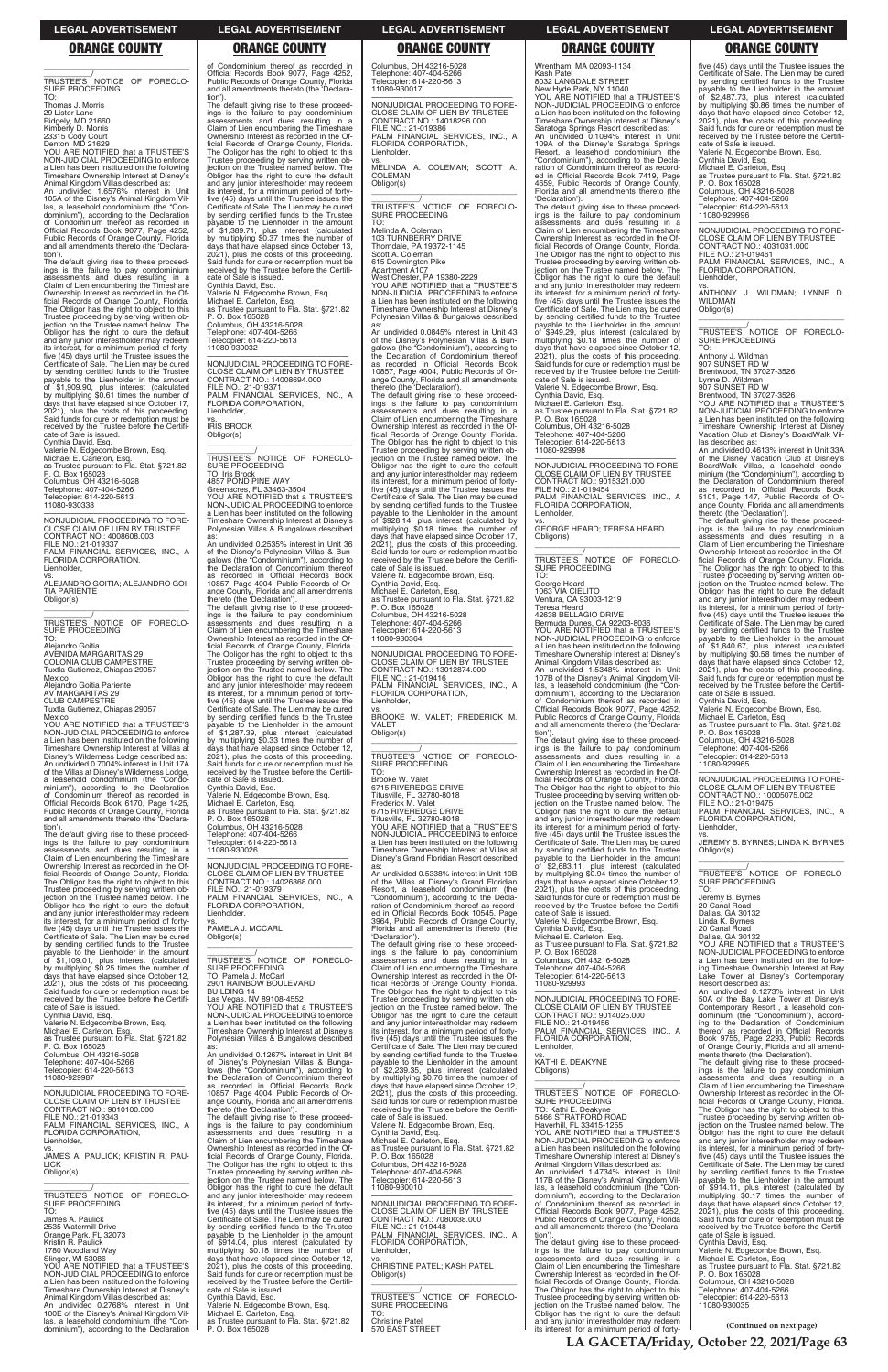**Page 64/ Section B/LA GACETA/Friday, October 22, 2021**

**(Continued on next page)** Trustee proceeding by serving written ob-jection on the Trustee named below. The Obligor has the right to cure the default and any junior interestholder may redeem its interest, for a minimum period of forty-five (45) days until the Trustee issues the Certificate of Sale. The Lien may be cured by sending certified funds to the Trustee payable to the Lienholder in the amount of \$1,966.15, plus interest (calculated by multiplying \$0.63 times the number of days that have elapsed since October 14, 2021), plus the costs of this proceeding. Said funds for cure or redemption must be received by the Trustee before the Certifi-cate of Sale is issued. Cynthia David, Esq. Valerie N. Edgecombe Brown, Esq. Michael E. Carleton, Esq. as Trustee pursuant to Fla. Stat. §721.82 P. O. Box 165028 Columbus, OH 43216-5028 Telephone: 407-404-5266 Telecopier: 614-220-5613 11080-930263 —————————————————— NONJUDICIAL PROCEEDING TO FORE-CLOSE CLAIM OF LIEN BY TRUSTEE CONTRACT NO.: 7027209.000 FILE NO.: 21-019620 PALM FINANCIAL SERVICES, INC., A FLORIDA CORPORATION, vs. RASHA AL KHALIFA \_\_\_\_\_\_\_\_\_\_\_\_\_\_\_\_\_\_\_\_\_\_\_\_\_\_\_\_\_\_\_\_\_ \_\_\_\_\_\_\_\_\_\_\_/<br>TRUSTEE'S NOTICE OF FORECLO-<br>SURE PROCEEDING

### **LEGAL ADVERTISEMENT LEGAL ADVERTISEMENT LEGAL ADVERTISEMENT LEGAL ADVERTISEMENT LEGAL ADVERTISEMENT**

### **ORANGE COUNTY ORANGE COUNTY ORANGE COUNTY ORANGE COUNTY ORANGE COUNTY**

—————————————————— NONJUDICIAL PROCEEDING TO FORE-CLOSE CLAIM OF LIEN BY TRUSTEE CONTRACT NO.: 4029484.000 FILE NO.: 21-019481 PALM FINANCIAL SERVICES, INC., A FLORIDA CORPORATION, Lienholder, vs. SANDRA CLAYTON Obligor(s)

\_\_\_\_\_\_\_\_\_\_\_\_\_\_\_\_\_\_\_\_\_\_\_\_\_\_\_\_\_\_\_\_\_ \_\_\_\_\_\_\_\_\_\_\_/ TRUSTEE'S NOTICE OF SALE TO: Sandra Clayton, 324 Gill Lane, Apart-ment 1E, Iselin, NJ 08830

Notice is hereby given that on December 2, 2021, at 10:00 AM, in the offices of Manley Deas Kochalski LLC, 390 North Orange Avenue, Suite 1540, Orlando, Florida, the following described Timeshare Ownership Interest at Disney Vacation Club at Disney's BoardWalk Villas will be offered for sale:

An undivided 0.4902% interest in Unit 53B of the Disney Vacation Club at Disney's<br>BoardWalk Villas, a leasehold condo-<br>minium (the "Condominium"), according to<br>the Declaration of Condominium thereof<br>as recorded in Official Records Book<br>5101, Page 147, Public Recor ange County, Florida and all amendments thereto (the 'Declaration').

Any person, other than the Obligor as of the date of recording this Notice of Sale, claiming an interest in the surplus from the sale of the above property, if any, must file a claim. The successful bidder may be responsible for any and all unpaid condo-minium assessments that come due up to the time of transfer of title, including those

owed by the Obligor or prior owner. If the successful bidder fails to pay the amounts due to the Trustee to certify the sale by 5:00 p.m. the day after the sale, the second highest bidder at the sale may elect to purchase the timeshare ownership **interest** 

The default giving rise to the sale is the failure to pay assessments as set forth in the Claim(s) of Lien encumbering the Timeshare Ownership Interest as record-ed December 3, 2018 in Instrument Num-ber 20180695174 of the Public Records of Orange County, Florida. The amount se-cured by the assessment lien is for unpaid assessments, accrued interest, plus interest accruing at a per diem rate of \$1.96 together with the costs of this proceeding and sale and all other amounts secured by the Claim of Lien, for a total amount due as of the date of the sale of \$6,126.46 ("Amount Secured by the Lien").

\_\_\_\_\_\_\_\_\_\_\_/<br>TRUSTEE'S NOTICE OF FORECLO-<br>SURE PROCEEDING TO:

Hong Ji 1555 KAIXUAN NORTH ROAD 43-301 Shanghai 200063 **China** 

The Obligor has the right to cure this de-fault and any junior interestholder may redeem its interest up to the date the Trustee issues the Certificate of Sale by sending certified funds to the Trustee payable to the Lienholder in the amount of \$6,126.46. Said funds for cure or redemption must be received by the Trustee before the Certificate of Sale is issued.

Records of Orange County, Florida and all<br>amendments thereto (the 'Declaration').<br>The default giving rise to these proceed-<br>ings is the failure to pay condominium<br>assessments and dues resulting in a<br>Claim of Lien encumberi Ownership Interest as recorded in the Official Records of Orange County, Florida. The Obligor has the right to object to this Trustee proceeding by serving written ob-

Valerie N. Edgecombe Brown, Esq. Cynthia David, Esq. as Trustee pursuant to Fla. Stat. §721.82 P. O. Box 165028, Columbus, OH 43216

Telephone: 407-404-5266 11080-930164

—————————————————— NONJUDICIAL PROCEEDING TO FORE-CLOSE CLAIM OF LIEN BY TRUSTEE CONTRACT NO.: 7078969.000 FILE NO.: 21-019513 PALM FINANCIAL SERVICES, INC., A FLORIDA CORPORATION, Lienholder, vs. HONG JI

Obligor(s) \_\_\_\_\_\_\_\_\_\_\_\_\_\_\_\_\_\_\_\_\_\_\_\_\_\_\_\_\_\_\_\_\_

YOU ARE NOTIFIED that a TRUSTEE'S NON-JUDICIAL PROCEEDING to enforce a Lien has been instituted on the following Timeshare Ownership Interest at Disney's Saratoga Springs Resort described as: An undivided 0.2189% interest in Unit 67A of the Disney's Saratoga Springs Resort, a leasehold condominium (the "Condominium"), according to the Declaration of Con-dominium thereof as recorded in Official Records Book 7419, Page 4659, Public

—————————————————— NONJUDICIAL PROCEEDING TO FORE-CLOSE CLAIM OF LIEN BY TRUSTEE CONTRACT NO.: 7068667.000 FILE NO.: 21-019525 PALM FINANCIAL SERVICES, INC., A

Yasunori Watanabe B-19-5 JALAN KIARA 2

Mont Kiara Aman, Kuala Lumpur 50480

Malaysia Junko Watanabe

B301 THE CREST, PHASE-V

SECTOR 54

Gurgaon, Haryana 122001

India YOU ARE NOTIFIED that a TRUSTEE'S NON-JUDICIAL PROCEEDING to enforce a Lien has been instituted on the following Timeshare Ownership Interest at Disney's Saratoga Springs Resort described as: An undivided 0.3722% interest in Unit 68A of the Disney's Saratoga Springs Resort, a leasehold condominium (the "Condominium"), according to the Declaration of Condominium thereof as recorded in Official Records Book 7419, Page 4659, Public Records of Orange County, Florida and all amendments thereto (the 'Declaration').

The default giving rise to these proceed-ings is the failure to pay condominium assessments and dues resulting in a Claim of Lien encumbering the Timeshare Ownership Interest as recorded in the Of-ficial Records of Orange County, Florida. The Obligor has the right to object to this Trustee proceeding by serving written ob-jection on the Trustee named below. The Obligor has the right to cure the default and any junior interestholder may redeem its interest, for a minimum period of fortyfive (45) days until the Trustee issues the Certificate of Sale. The Lien may be cured by sending certified funds to the Trustee payable to the Lienholder in the amount of \$1,780.36, plus interest (calculated by multiplying \$0.54 times the number of days that have elapsed since October 14, 2021), plus the costs of this proceeding. Said funds for cure or redemption must be received by the Trustee before the Certifi-

> owed by the Obligor or prior owner. If the successful bidder fails to pay the amounts due to the Trustee to certify the sale by 5:00 p.m. the day after the sale, the second highest bidder at the sale may elect to purchase the timeshare ownership<br>interest

cate of Sale is issued.

Valerie N. Edgecombe Brown, Esq. Cynthia David, Esq. Michael E. Carleton, Esq.

as Trustee pursuant to Fla. Stat. §721.82 P. O. Box 165028

—————————————————— NONJUDICIAL PROCEEDING TO FORE-CLOSE CLAIM OF LIEN BY TRUSTEE CONTRACT NO.: 5006550.000 FILE NO.: 21-019544 PALM FINANCIAL SERVICES, INC., A FLORIDA CORPORATION,

Columbus, OH 43216-5028 Telephone: 407-404-5266 Telecopier: 614-220-5613 11080-930328

FLORIDA CORPORATION,

| Claim of Lien encumbering the Timeshare<br>Ownership Interest as recorded in the Of-<br>ficial Records of Orange County, Florida.<br>The Obligor has the right to object to this<br>Trustee proceeding by serving written ob-<br>jection on the Trustee named below. The<br>Obligor has the right to cure the default<br>and any junior interestholder may redeem<br>its interest, for a minimum period of forty-<br>five (45) days until the Trustee issues the   | Cynthia David, Esq.<br>Valerie N. Edgecombe Brown, Esq.<br>Michael E. Carleton, Esg.<br>as Trustee pursuant to Fla. Stat. §721.82<br>P. O. Box 165028<br>Columbus, OH 43216-5028<br>Telephone: 407-404-5266<br>Telecopier: 614-220-5613<br>11080-930269                                                                                                                                                                                                                                              |
|--------------------------------------------------------------------------------------------------------------------------------------------------------------------------------------------------------------------------------------------------------------------------------------------------------------------------------------------------------------------------------------------------------------------------------------------------------------------|------------------------------------------------------------------------------------------------------------------------------------------------------------------------------------------------------------------------------------------------------------------------------------------------------------------------------------------------------------------------------------------------------------------------------------------------------------------------------------------------------|
| Certificate of Sale. The Lien may be cured<br>by sending certified funds to the Trustee<br>payable to the Lienholder in the amount<br>of \$1,270.26, plus interest (calculated<br>by multiplying \$0.33 times the number of<br>days that have elapsed since October 14,<br>2021), plus the costs of this proceeding.<br>Said funds for cure or redemption must be<br>received by the Trustee before the Certifi-<br>cate of Sale is issued.<br>Cynthia David, Esg. | NONJUDICIAL PROCEEDING TO FORE-<br>CLOSE CLAIM OF LIEN BY TRUSTEE<br>CONTRACT NO.: 5012860.001<br>FILE NO.: 21-019539<br>PALM FINANCIAL SERVICES, INC., A<br>FLORIDA CORPORATION,<br>Lienholder.<br>VS.<br><b>SHANTELLE S. CLARKE</b><br>Obligor(s)                                                                                                                                                                                                                                                  |
| Valerie N. Edgecombe Brown, Esq.<br>Michael E. Carleton, Esg.<br>as Trustee pursuant to Fla. Stat. §721.82<br>P. O. Box 165028<br>Columbus, OH 43216-5028<br>Telephone: 407-404-5266<br>Telecopier: 614-220-5613<br>11080-930271                                                                                                                                                                                                                                   | TRUSTEE'S NOTICE OF FORECLO-<br><b>SURE PROCEEDING</b><br>TO: Shantelle S. Clarke<br><b>GLAYDENS PINEWOOD ROAD</b><br>High Wycombe, Gb HP12 4DA<br>United Kingdom<br>YOU ARE NOTIFIED that a TRUSTEE'S                                                                                                                                                                                                                                                                                               |
| NONJUDICIAL PROCEEDING TO FORE-<br>CLOSE CLAIM OF LIEN BY TRUSTEE<br>CONTRACT NO.: 7073822.000<br>FILE NO.: 21-019516<br>PALM FINANCIAL SERVICES, INC., A<br>FLORIDA CORPORATION,<br>Lienholder,<br>VS.<br>YASUNORI WATANABE: JUNKO WATA-<br>NABE<br>Obligor(s)                                                                                                                                                                                                    | NON-JUDICIAL PROCEEDING to enforce<br>a Lien has been instituted on the following<br>Timeshare Ownership Interest at Copper<br>Creek Villas & Cabins at Disney's Wilder-<br>ness Lodge described as:<br>An undivided 0.0590% interest in Unit<br>2K of Copper Creek Villas & Cabins at<br>Disney's Wilderness Lodge, according to<br>the Declaration of Condominium there-<br>of as recorded as Instrument Number<br>20170096685, in the Public Records of<br>Orange County, Florida, and all amend- |
| TRUSTEE'S NOTICE<br>OF FORECLO-<br>SURE PROCEEDING<br>TO:                                                                                                                                                                                                                                                                                                                                                                                                          | ments thereto.<br>The default giving rise to these proceed-<br>ings is the failure to pay condominium<br>assessments and dues resulting in a<br>Claim of Lien encumbering the Timeshare                                                                                                                                                                                                                                                                                                              |

Lienholder,

vs. YOSHIKO AWANO; YUKO SHINOHARA

Obligor(s)

\_\_\_\_\_\_\_\_\_\_\_\_\_\_\_\_\_\_\_\_\_\_\_\_\_\_\_\_\_\_\_\_\_ \_\_\_\_\_\_\_\_\_\_\_/ TRUSTEE'S NOTICE OF FORECLO-

SURE PROCEEDING

TO: Yoshiko Awano

1-24-14-1303 ROKUGATSU Adachi-KU, Tokyo 1210814

Japan Yuko Shinohara 3-5-1 KAMIUMA

Japar

Setagaya-KU, Tokyo 1540011

YOU ARE NOTIFIED that a TRUSTEE'S NON-JUDICIAL PROCEEDING to enforce a Lien has been instituted on the following Timeshare Ownership Interest at Disney's Saratoga Springs Resort described as: An undivided 0.1751% interest in Unit 56A of the Disney's Saratoga Springs Resort, a leasehold condominium (the "Condomini-um"), according to the Declaration of Condominium thereof as recorded in Official Records Book 7419, Page 4659, Public Records of Orange County, Florida and all amendments thereto (the 'Declaration'). The default giving rise to these proceed-ings is the failure to pay condominium assessments and dues resulting in a

Claim of Lien encumbering the Timeshare Ownership Interest as recorded in the Of-ficial Records of Orange County, Florida.

Luis Antonio Cividanes SUIPACHA 1651 Maquinista Savio, Buenos Aires 01620 Argentina

The Obligor has the right to object to this Trustee proceeding by serving written ob-jection on the Trustee named below. The Obligor has the right to cure the default and any junior interestholder may redeem its interest, for a minimum period of fortyfive (45) days until the Trustee issues the Certificate of Sale. The Lien may be cured by sending certified funds to the Trustee payable to the Lienholder in the amount of \$1,154.01, plus interest (calculated by multiplying \$0.27 times the number of days that have elapsed since October 14, 2021), plus the costs of this proceeding. Said funds for cure or redemption must be received by the Trustee before the Certifi-

cate of Sale is issued.

Ownership Interest as recorded in the Of-ficial Records of Orange County, Florida. The Obligor has the right to object to this Trustee proceeding by serving written objection on the Trustee named below. The Obligor has the right to cure the default and any junior interestholder may redeem its interest, for a minimum period of fortyfive (45) days until the Trustee issues the Certificate of Sale. The Lien may be cured by sending certified funds to the Trustee payable to the Lienholder in the amount of \$751.27, plus interest (calculated by multiplying \$0.10 times the number of days that have elapsed since October 14, 2021), plus the costs of this proceeding. Said funds for cure or redemption must be received by the Trustee before the Certificate of Sale is issued.

Cynthia David, Esq. Valerie N. Edgecombe Brown, Esq. Michael E. Carleton, Esq. as Trustee pursuant to Fla. Stat. §721.82 P. O. Box 165028 Columbus, OH 43216-5028 Telephone: 407-404-5266 Telecopier: 614-220-5613 11080-930267

—————————————————— NONJUDICIAL PROCEEDING TO FORE-CLOSE CLAIM OF LIEN BY TRUSTEE CONTRACT NO.: 5007615.001 FILE NO.: 21-019542 PALM FINANCIAL SERVICES, INC., A FLORIDA CORPORATION, Lienholder,

vs. CHARLES R. HOLBROOK, JR.; KAREN J. HOLBROOK Obligor(s) \_\_\_\_\_\_\_\_\_\_\_\_\_\_\_\_\_\_\_\_\_\_\_\_\_\_\_\_\_\_\_\_\_

\_\_\_\_\_\_\_\_\_\_\_/ TRUSTEE'S NOTICE OF SALE

TO: Charles R. Holbrook, Jr., 11 Meade Lane,

Bridgton, ME 04009 Karen J. Holbrook, 61 NEAL LANE, Mon-mouth, ME 04259-6502

YOU ARE NOTIFIED that a TRUSTEE'S NON-JUDICIAL PROCEEDING to enforce a Lien has been instituted on the following Timeshare Ownership Interest at Disney's Saratoga Springs Resort described as: An undivided 0.4379% interest in Unit 13C of the Disney's Saratoga Springs Resort, a leasehold condominium (the "Condominium"), according to the Declaration of Con-dominium thereof as recorded in Official Records Book 7419, Page 4659, Public Records of Orange County, Florida and all amendments thereto (the 'Declaration'). The default giving rise to these proceed-<br>ings is the failure to pay condominium<br>assessments and dues resulting in a<br>Claim of Lien encumbering the Timeshare

Notice is hereby given that on November 18, 2021, at 10:00 AM, in the offices of Manley Deas Kochalski LLC, 390 North Orange Avenue, Suite 1540, Orlando, Florida, the following described Timeshare Ownership Interest at Villas at Disney's Wilderness Lodge will be offered for sale: An undivided 0.2481% interest in Unit 27A of the Villas at Disney's Wilderness Lodge, a leasehold condominium (the "Condo-minium"), according to the Declaration of Condominium thereof as recorded in Official Records Book 6170, Page 1425, Public Records of Orange County, Florida and all amendments thereto (the 'Declaration').

The default giving rise to the sale is the failure to pay assessments as set forth in the Claim(s) of Lien encumbering the Timeshare Ownership Interest as recorded May 25, 2021 in Instrument Number 20210313408 of the Public Records of Orange County, Florida. The amount secured by the assessment lien is for unpaid assessments, accrued interest, plus interest accruing at a per diem rate of \$0.38 together with the costs of this proceeding and sale and all other amounts secured by the Claim of Lien, for a total amount due as of the date of the sale of \$1,467.38 ("Amount Secured by the Lien").

The Obligor has the right to cure this default and any junior interestholder may re-deem its interest up to the date the Trustee issues the Certificate of Sale by sending certified funds to the Trustee payable to the Lienholder in the amount of \$1,467.38. Said funds for cure or redemption must be received by the Trustee before the Certifi-cate of Sale is issued.

Any person, other than the Obligor as of the date of recording this Notice of Sale, claiming an interest in the surplus from the sale of the above property, if any, must file a claim. The successful bidder may be responsible for any and all unpaid condominium assessments that come due up to the time of transfer of title, including those

interest. Valerie N. Edgecombe Brown, Esq. Cynthia David, Esq. as Trustee pursuant to Fla. Stat. §721.82 P. O. Box 165028, Columbus, OH 43216 Telephone: 407-404-5266 11080-929962

Lienholder, vs. ALDONZA GUTIERREZ; ALDONZA RAMIREZ

| Obligor(s)                                                                             |
|----------------------------------------------------------------------------------------|
| TRUSTEE'S NOTICE OF FORECLO-<br><b>SURE PROCEEDING</b><br>TO.                          |
| Aldonza Gutierrez                                                                      |
| NOCHE DE PAZ # 14 CASA D3<br>VISTA HERMOSA                                             |
| Cuajimalpa, Mexico City 05219<br>Mexico                                                |
| Aldonza Ramirez                                                                        |
| NOCHE DE PAZ # 14 CASA D3<br><b>GRANJAS NAVIDAD</b>                                    |
| <b>CUAJIMALPA</b><br>Mexico City 05219                                                 |
| Mexico                                                                                 |
| YOU ARE NOTIFIED that a TRUSTEE'S                                                      |
| NON-JUDICIAL PROCEEDING to enforce<br>a Lien has been instituted on the following      |
| Timeshare Ownership Interest at Villas at                                              |
| Disney's Wilderness Lodge described as:<br>An undivided 0.7987% interest in Unit       |
| 18B of The Villas at Disney's Wilderness                                               |
| Lodge, a leasehold condominium (the<br>"Condominium"), according to the Decla-         |
| ration of Condominium thereof as record-                                               |
| ed in Official Records Book 6170, Page                                                 |
| 1425, Public Records of Orange County,<br>Florida and all amendments thereto (the      |
| 'Declaration').                                                                        |
| The default giving rise to these proceed-<br>ings is the failure to pay condominium    |
| assessments and dues resulting in a                                                    |
| Claim of Lien encumbering the Timeshare                                                |
| Ownership Interest as recorded in the Of-<br>ficial Records of Orange County, Florida. |
| The Obligor has the right to object to this                                            |
| Trustee proceeding by serving written ob-<br>jection on the Trustee named below. The   |
| Obligor has the right to cure the default                                              |

and any junior interestholder may redeem its interest, for a minimum period of fortyfive (45) days until the Trustee issues the Certificate of Sale. The Lien may be cured by sending certified funds to the Trustee payable to the Lienholder in the amount<br>of \$2,455,17 plus in the amount of \$2,455.17, plus interest (calculated by multiplying \$0.84 times the number of days that have elapsed since October 12, 2021), plus the costs of this proceeding. Said funds for cure or redemption must be received by the Trustee before the Certificate of Sale is issued. Valerie N. Edgecombe Brown, Esq. Cynthia David, Esq. Michael E. Carleton, Esq. as Trustee pursuant to Fla. Stat. §721.82 P. O. Box 165028 Columbus, OH 43216-5028 Telephone: 407-404-5266 Telecopier: 614-220-5613 11080-930002 —————————————————— NONJUDICIAL PROCEEDING TO FORE-

CLOSE CLAIM OF LIEN BY TRUSTEE CONTRACT NO.: 5002145.000 FILE NO.: 21-019546 PALM FINANCIAL SERVICES, INC., A FLORIDA CORPORATION, Lienholder,

vs. LUIS ANTONIO CIVIDANES; MARIA CE-LIA SERRANO Obligor(s) \_\_\_\_\_\_\_\_\_\_\_\_\_\_\_\_\_\_\_\_\_\_\_\_\_\_\_\_\_\_\_\_\_

\_\_\_\_\_\_\_\_\_\_\_/ TRUSTEE'S NOTICE OF FORECLO-SURE PROCEEDING TO:

Maria Celia Serrano SUIPACHA 1651

Maquinista Savio, Buenos Aires 01620 Argentina YOU ARE NOTIFIED that a TRUSTEE'S

NON-JUDICIAL PROCEEDING to enforce a Lien has been instituted on the following Timeshare Ownership Interest at Villas at Disney's Wilderness Lodge described as: An undivided 0.5253% interest in Unit 9A of the Villas at Disney's Wilderness Lodge, a leasehold condominium (the "Condo-minium"), according to the Declaration of Condominium thereof as recorded in Official Records Book 6170, Page 1425, Public Records of Orange County, Florida and all amendments thereto (the 'Declaration').

The default giving rise to these proceed-ings is the failure to pay condominium assessments and dues resulting in a Claim of Lien encumbering the Timeshare Ownership Interest as recorded in the Official Records of Orange County, Florida. The Obligor has the right to object to this Trustee proceeding by serving written ob-jection on the Trustee named below. The Obligor has the right to cure the default and any junior interestholder may redeem its interest, for a minimum period of forty-five (45) days until the Trustee issues the Certificate of Sale. The Lien may be cured by sending certified funds to the Trustee payable to the Lienholder in the amount of \$1,807.75, plus interest (calculated by multiplying \$0.55 times the number of days that have elapsed since October 12, 2021), plus the costs of this proceeding. Said funds for cure or redemption must be received by the Trustee before the Certificate of Sale is issued. Valerie N. Edgecombe Brown, Esq.

Cynthia David, Esq.

Michael E. Carleton, Esq. as Trustee pursuant to Fla. Stat. §721.82 P. O. Box 165028 Columbus, OH 43216-5028

Telephone: 407-404-5266 Telecopier: 614-220-5613 11080-930001

—————————————————— NONJUDICIAL PROCEEDING TO FORE-CLOSE CLAIM OF LIEN BY TRUSTEE<br>CONTRACT NO.: 8001720.002<br>FILE NO.: 21-019577<br>PALM FINANCIAL SERVICES, INC., A<br>FLORIDA CORPORATION, Lienholder,

vs. STEVE M. ONORATO; CAROL J. ON-ORATO Obligor(s) \_\_\_\_\_\_\_\_\_\_\_\_\_\_\_\_\_\_\_\_\_\_\_\_\_\_\_\_\_\_\_\_\_

### \_\_\_\_\_\_\_\_\_\_\_/ TRUSTEE'S NOTICE OF SALE TO:

Steve M. Onorato, 6 CRESTA CIRCLE, APT 12, San Rasdal, CA 94903 Carol J. Onorato, 5301 WEST SPRING CREEK PARKWAY, APT 226, Plano, TX

owed by the Obligor or prior owner. If the successful bidder fails to pay the amounts due to the Trustee to certify the sale by 5:00 p.m. the day after the sale, the second highest bidder at the sale may elect to purchase the timeshare ownership interest.

Valerie N. Edgecombe Brown, Esq.

Cynthia David, Esq. as Trustee pursuant to Fla. Stat. §721.82 P. O. Box 165028, Columbus, OH 43216 Telephone: 407-404-5266 11080-930175

—————————————————— NONJUDICIAL PROCEEDING TO FORE-CLOSE CLAIM OF LIEN BY TRUSTEE CONTRACT NO.: 7008394.001 FILE NO.: 21-019596 PALM FINANCIAL SERVICES, INC., A FLORIDA CORPORATION, Lienholder,

vs. JAIME GALVAN Obligor(s)

\_\_\_\_\_\_\_\_\_\_\_\_\_\_\_\_\_\_\_\_\_\_\_\_\_\_\_\_\_\_\_\_\_

\_\_\_\_\_\_\_\_\_\_\_/ TRUSTEE'S NOTICE OF FORECLO-SURE PROCEEDING TO: Jaime Galvan CALLE 9 AVENIDA 3 SUR 202

DELICIAS Chihuahua 33000

Mexico YOU ARE NOTIFIED that a TRUSTEE'S NON-JUDICIAL PROCEEDING to enforce a Lien has been instituted on the following Timeshare Ownership Interest at Disney's Saratoga Springs Resort described as: An undivided 0.4379% interest in Unit 13A of the Disney's Saratoga Springs Resort, a leasehold condominium (the "Condominium"), according to the Declaration of Con-dominium thereof as recorded in Official Records Book 7419, Page 4659, Public Records of Orange County, Florida and all amendments thereto (the 'Declaration').

The default giving rise to these proceed-<br>ings is the failure to pay condominium<br>assessments and dues resulting in a<br>Claim of Lien encumbering the Timeshare Ownership Interest as recorded in the Official Records of Orange County, Florida. The Obligor has the right to object to this Trustee proceeding by serving written ob-jection on the Trustee named below. The Obligor has the right to cure the default and any junior interestholder may redeem its interest, for a minimum period of fortyfive (45) days until the Trustee issues the Certificate of Sale. The Lien may be cured by sending certified funds to the Trustee payable to the Lienholder in the amount of \$1,966.15, plus interest (calculated by multiplying \$0.63 times the number of days that have elapsed since October 14, 2021), plus the costs of this proceeding. Said funds for cure or redemption must be received by the Trustee before the Certificate of Sale is issued.

75024 Notice is hereby given that on December<br>2, 2021, at 10:00 AM, in the offices of<br>Manley Deas Kochalski LLC, 390 North<br>Orange Avenue, Suite 1540, Orlando,<br>Florida, the following described Timeshare Ownership Interest at Disney's Animal Kingdom Villas will be offered for sale: An undivided 0.4911% interest in Unit 37 of the Disney's Animal Kingdom Villas, a leasehold condominium (the "Condomini-um"), according to the Declaration of Condominium thereof as recorded in Official Records Book 9077, Page 4252, Public Records of Orange County, Florida and all amendments thereto (the 'Declaration'). The default giving rise to the sale is the failure to pay assessments as set forth<br>Timeshare Ownership Interest as record-<br>Ed May 25, 2021 in Instrument Number<br>ed May 25, 2021 in Instrument Number<br>20210313334 of the Public Records of Orange County, Florida. The amount se-cured by the assessment lien is for unpaid assessments, accrued interest, plus interest accruing at a per diem rate of \$0.58 together with the costs of this proceeding and sale and all other amounts secured by the Claim of Lien, for a total amount due as of the date of the sale of \$1,941.15 ("Amount Secured by the Lien"). The Obligor has the right to cure this de-fault and any junior interestholder may redeem its interest up to the date the Trustee issues the Certificate of Sale by sending certified funds to the Trustee payable to the Lienholder in the amount of \$1,941.15. Said funds for cure or redemption must be received by the Trustee before the Certifi-cate of Sale is issued. Any person, other than the Obligor as of the date of recording this Notice of Sale, claiming an interest in the surplus from the sale of the above property, if any, must file a claim. The successful bidder may be responsible for any and all unpaid condo-minium assessments that come due up to the time of transfer of title, including those Ownership Interest as recorded in the Official Records of Orange County, Florida. The Obligor has the right to object to this Lienholder, Obligor(s)

cate of Sale is issued. Valerie N. Edgecombe Brown, Esq. Cynthia David, Esq. Michael E. Carleton, Esq. as Trustee pursuant to Fla. Stat. §721.82 P. O. Box 165028 Columbus, OH 43216-5028 Telephone: 407-404-5266

Telecopier: 614-220-5613 11080-930327

—————————————————— NONJUDICIAL PROCEEDING TO FORE-CLOSE CLAIM OF LIEN BY TRUSTEE CONTRACT NO.: 7008394.000 FILE NO.: 21-019597 PALM FINANCIAL SERVICES, INC., A FLORIDA CORPORATION, Lienholder, vs. JAIME GALVAN

Obligor(s)

\_\_\_\_\_\_\_\_\_\_\_\_\_\_\_\_\_\_\_\_\_\_\_\_\_\_\_\_\_\_\_\_\_ \_\_\_\_\_\_\_\_\_\_\_/<br>TRUSTEE'S NOTICE OF FORECLO-<br>SURE PROCEEDING TO:

Jaime Galvan CALLE 9 AVENIDA 3 SUR 202 DELICIAS Chihuahua 33000

Mexico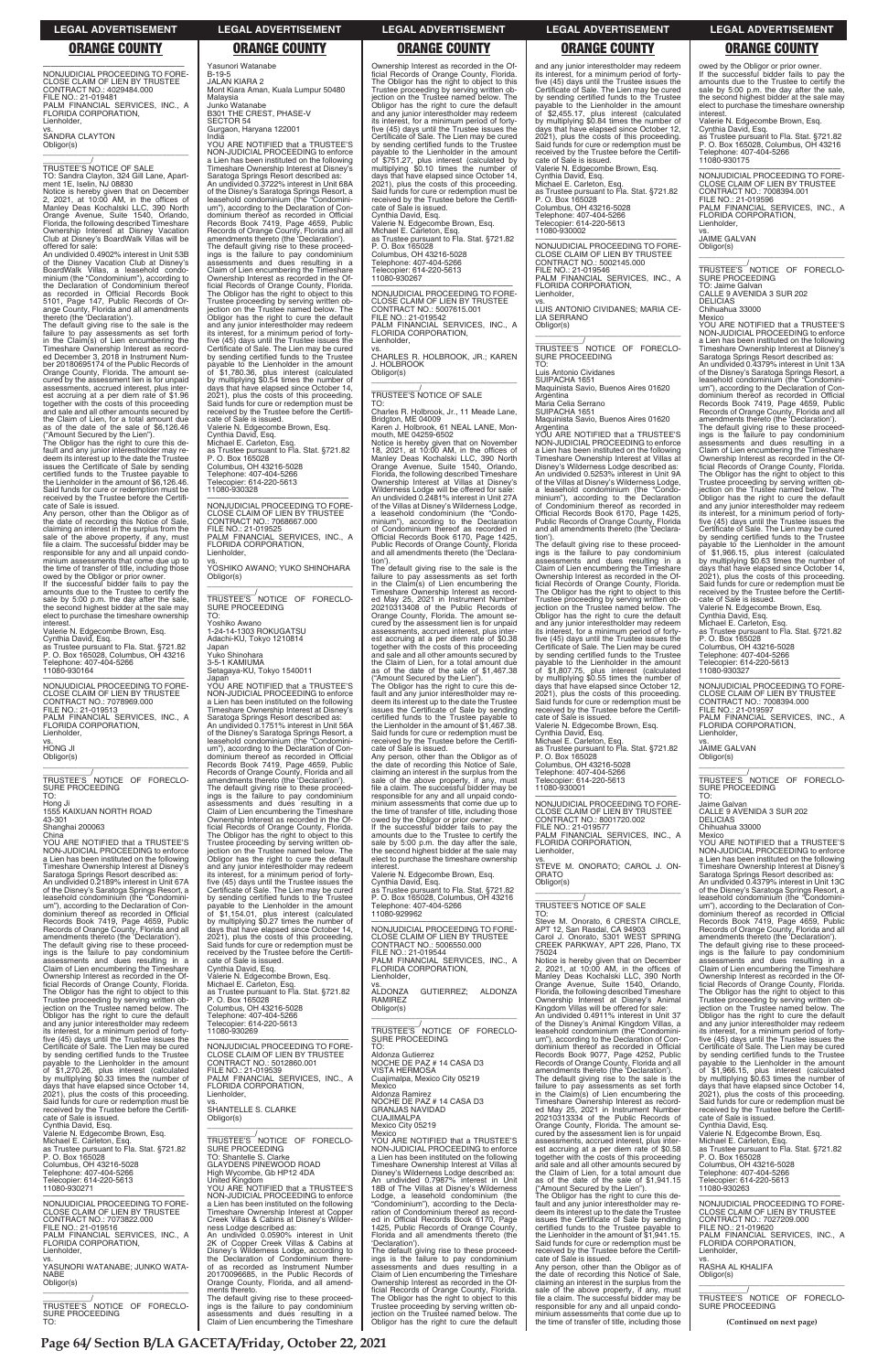**LA GACETA/Friday, October 22, 2021/Page 65**

### **LEGAL ADVERTISEMENT LEGAL ADVERTISEMENT LEGAL ADVERTISEMENT LEGAL ADVERTISEMENT LEGAL ADVERTISEMENT**

# **ORANGE COUNTY ORANGE COUNTY ORANGE COUNTY ORANGE COUNTY ORANGE COUNTY**

TO: Rasha Al Khalifa PO BOX 15434 Manama 99999 Bahrain

YOU ARE NOTIFIED that a TRUSTEE'S NON-JUDICIAL PROCEEDING to enforce a Lien has been instituted on the following Timeshare Ownership Interest at Disney's Saratoga Springs Resort described as: An undivided 0.7664% interest in Unit 21C of the Disney's Saratoga Springs Resort, a leasehold condominium (the "Condominium"), according to the Declaration of Condominium thereof as recorded in Official Records Book 7419, Page 4659, Public Records of Orange County, Florida and all amendments thereto (the 'Declaration'). The default giving rise to these proceed-ings is the failure to pay condominium assessments and dues resulting in a Claim of Lien encumbering the Timeshare Ownership Interest as recorded in the Of-ficial Records of Orange County, Florida. The Obligor has the right to object to this Trustee proceeding by serving written ob-jection on the Trustee named below. The Obligor has the right to cure the default and any junior interestholder may redeem its interest, for a minimum period of fortyfive (45) days until the Trustee issues the Certificate of Sale. The Lien may be cured by sending certified funds to the Trustee<br>payable to the Lienholder in the amount<br>of \$3,014.79, plus interest (calculated<br>by multiplying \$1.09 times the number of<br>days that have elapsed since October 17, 2021), plus the costs of this proceeding. Said funds for cure or redemption must be received by the Trustee before the Certificate of Sale is issued.

Lourdes Gil Lamadrid De Ortiz PRIV NINO DE JESUS #6 BARRIO NINO DE JESUS CP DELG Tlalpan Mexico City 14080 Mexico

Valerie N. Edgecombe Brown, Esq. Cynthia David, Esq. Michael E. Carleton, Esq. as Trustee pursuant to Fla. Stat. §721.82 P. O. Box 165028 Columbus, OH 43216-5028 Telephone: 407-404-5266 Telecopier: 614-220-5613 11080-930365

—————————————————— NONJUDICIAL PROCEEDING TO FORE-CLOSE CLAIM OF LIEN BY TRUSTEE CONTRACT NO.: 4005727.000 FILE NO.: 21-019627 PALM FINANCIAL SERVICES, INC., A FLORIDA CORPORATION, Lienholder,

vs. RICARDO ORTIZ-LIRA; LOURDES GIL LAMADRID DE ORTIZ Obligor(s)

\_\_\_\_\_\_\_\_\_\_\_\_\_\_\_\_\_\_\_\_\_\_\_\_\_\_\_\_\_\_\_\_\_ \_\_\_\_\_\_\_\_\_\_\_/<br>TRUSTEE'S NOTICE OF FORECLO-<br>SURE PROCEEDING TO:

### Ricardo Ortiz-Lira

PRIV NINO DE JESUS #6 BARRIO NINO DE JESUS CP DELG Tlalpan Mexico City 14080 Mexico

YOU ARE NOTIFIED that a TRUSTEE'S NON-JUDICIAL PROCEEDING to enforce a Lien has been instituted on the following Timeshare Ownership Interest at Disney Vacation Club at Disney's BoardWalk Villas described as:

An undivided 0.3246% interest in Unit 26A of the Disney Vacation Club at Disney's BoardWalk Villas, a leasehold condo-minium (the "Condominium"), according to the Declaration of Condominium thereof as recorded in Official Records Book 5101, Page 147, Public Records of Or-

ange County, Florida and all amendments<br>thereto (the 'Declaration').<br>The default giving rise to these proceed-<br>ings is the failure to pay condominium<br>assessments and dues resulting in a<br>Claim of Lien encumbering the Timesh Ownership Interest as recorded in the Official Records of Orange County, Florida. The Obligor has the right to object to this Trustee proceeding by serving written ob-jection on the Trustee named below. The Obligor has the right to cure the default and any junior interestholder may redeem its interest, for a minimum period of forty-five (45) days until the Trustee issues the Certificate of Sale. The Lien may be cured by sending certified funds to the Trustee payable to the Lienholder in the amount of \$1,782.65, plus interest (calculated by multiplying \$0.54 times the number of days that have elapsed since October 14, 2021), plus the costs of this proceeding. Said funds for cure or redemption must be received by the Trustee before the Certificate of Sale is issued. Cale of Gale is the Cale

The Obligor has the right to cure this default and any junior interestholder may re-deem its interest up to the date the Trustee issues the Certificate of Sale by sending certified funds to the Trustee payable to the Lienholder in the amount of \$2,127.07. Said funds for cure or redemption must be received by the Trustee before the Certifi-

Notice is hereby given that on December<br>2, 2021, at 10:00 AM, in the offices of<br>Manley Deas Kochalski LLC, 390 North<br>Orange Avenue, Suite 1540, Orlando,<br>Florida, the following described Timeshare Ownership Interest at Disney's Saratoga Springs Resort will be offered for sale: An undivided 0.4379% interest in Unit 116A of the Disney's Saratoga Springs Resort, a leasehold condominium (the "Condominium"), according to the Decla-ration of Condominium thereof as record-ed in Official Records Book 7419, Page 4659, Public Records of Orange County, Florida and all amendments thereto (the 'Declaration').

Valerie N. Edgecombe Brown, Esq. Michael E. Carleton, Esq. as Trustee pursuant to Fla. Stat. §721.82 P. O. Box 165028 Columbus, OH 43216-5028

Telephone: 407-404-5266

ed May 25, 2021 in Instrument Number 20210313604 of the Public Records of Orange County, Florida. The amount secured by the assessment lien is for unpaid assessments, accrued interest, plus interest accruing at a per diem rate of \$0.66 together with the costs of this proceeding and sale and all other amounts secured by the Claim of Lien, for a total amount due as of the date of the sale of \$2,127.07 ("Amount Secured by the Lien").

cate of Sale is issued. Any person, other than the Obligor as of the date of recording this Notice of Sale, claiming an interest in the surplus from the sale of the above property, if any, must file a claim. The successful bidder may be responsible for any and all unpaid condominium assessments that come due up to the time of transfer of title, including those

> \_\_\_\_\_\_\_\_\_\_\_/<br>TRUSTEE'S NOTICE OF FORECLO-<br>SURE PROCEEDING TO: David Leclaire 68 WILLIS DR Aurora, Ontario L4G 7L9 Canada Ingrid Leclaire 23 GLENVIEW DR Aurora, Ontario L4G2G7 Canada YOU ARE NOTIFIED that a TRUSTEE'S NON-JUDICIAL PROCEEDING to enforce a Lien has been instituted on the following Timeshare Ownership Interest at Disney's Saratoga Springs Resort described as: An undivided 0.3284% interest in Unit 107A of the Disney's Saratoga Springs Resort, a leasehold condominium (the "Condominium"), according to the Decla-ration of Condominium thereof as recorded in Official Records Book 7419, Page 4659, Public Records of Orange County, Florida and all amendments thereto (the 'Declaration'). The default giving rise to these proceed-<br>ings is the failure to pay condominium<br>assessments and dues resulting in a<br>Claim of Lien encumbering the Timeshare Ownership Interest as recorded in the Official Records of Orange County, Florida. The Obligor has the right to object to this

owed by the Obligor or prior owner. If the successful bidder fails to pay the amounts due to the Trustee to certify the sale by 5:00 p.m. the day after the sale, the second highest bidder at the sale may elect to purchase the timeshare ownership

interest. Valerie N. Edgecombe Brown, Esq. Cynthia David, Esq. as Trustee pursuant to Fla. Stat. §721.82 P. O. Box 165028, Columbus, OH 43216 Telephone: 407-404-5266 11080-930311

—————————————————— NONJUDICIAL PROCEEDING TO FORE-CLOSE CLAIM OF LIEN BY TRUSTEE CONTRACT NO.: 7054370.000 FILE NO.: 21-019680 PALM FINANCIAL SERVICES, INC., A FLORIDA CORPORATION, Lienholder,

vs. JAVIER BELTRAN; VERONICA H. BEL-TRAN Obligor(s) \_\_\_\_\_\_\_\_\_\_\_\_\_\_\_\_\_\_\_\_\_\_\_\_\_\_\_\_\_\_\_\_\_

> \_\_\_\_\_\_\_\_\_\_\_/<br>TRUSTEE'S NOTICE OF FORECLO-<br>SURE PROCEEDING TO: Jose M. Coello LAURELES 311 LOS LAURELES Tuxtla Gutierrez, Chiapas 29020 Mexico Ana L. Alonso LAURELES 311 LOS LAURELES

# \_\_\_\_\_\_\_\_\_\_\_/ TRUSTEE'S NOTICE OF SALE

TO: Javier Beltran, 2715 PHELPS AVENUE, Apartment #3, Los Angeles, CA 90032 Veronica H. Beltran, 2714 PHELPS AV-ENUE, Apartment #3, Los Angeles, CA 90032

The default giving rise to the sale is the failure to pay assessments as set forth in the Claim(s) of Lien encumbering the Timeshare Ownership Interest as recorded May 25, 2021 in Instrument Number 20210313604 of the Public Records of Orange County, Florida. The amount secured by the assessment lien is for unpaid assessments, accrued interest, plus interest accruing at a per diem rate of \$0.63 together with the costs of this proceeding and sale and all other amounts secured by the Claim of Lien, for a total amount due as of the date of the sale of \$2,134.09 ("Amount Secured by the Lien").

The Obligor has the right to cure this de-fault and any junior interestholder may redeem its interest up to the date the Trustee issues the Certificate of Sale by sending certified funds to the Trustee payable to the Lienholder in the amount of \$2,134.09. Said funds for cure or redemption must be received by the Trustee before the Certificate of Sale is issued.

Any person, other than the Obligor as of the date of recording this Notice of Sale, claiming an interest in the surplus from the sale of the above property, if any, must file a claim. The successful bidder may be responsible for any and all unpaid condominium assessments that come due up to the time of transfer of title, including those owed by the Obligor or prior owner. If the successful bidder fails to pay the

amounts due to the Trustee to certify the sale by 5:00 p.m. the day after the sale, the second highest bidder at the sale may elect to purchase the timeshare ownership interest.

Valerie N. Edgecombe Brown, Esq.

Cynthia David, Esq. as Trustee pursuant to Fla. Stat. §721.82 P. O. Box 165028, Columbus, OH 43216 Telephone: 407-404-5266

ficial Records of Orange County, Florida. The Obligor has the right to object to this Trustee proceeding by serving written ob-jection on the Trustee named below. The Obligor has the right to cure the default and any junior interestholder may redeem its interest, for a minimum period of fortyfive (45) days until the Trustee issues the Certificate of Sale. The Lien may be cured by sending certified funds to the Trustee payable to the Lienholder in the amount of \$1,618.21, plus interest (calculated by multiplying \$0.48 times the number of days that have elapsed since October 14, 2021), plus the costs of this proceeding. Said funds for cure or redemption must be received by the Trustee before the Certifi-cate of Sale is issued. Cynthia David, Esq.

Valerie N. Edgecombe Brown, Esq. Michael E. Carleton, Esq. as Trustee pursuant to Fla. Stat. §721.82 P. O. Box 165028 Columbus, OH 43216-5028 Telephone: 407-404-5266

Telecopier: 614-220-5613 11080-930258

—————————————————— NONJUDICIAL PROCEEDING TO FORE-CLOSE CLAIM OF LIEN BY TRUSTEE CONTRACT NO.: 7049702.000 FILE NO.: 21-019688 PALM FINANCIAL SERVICES, INC., A FLORIDA CORPORATION, Lienholder,

vs. DAVID LECLAIRE; INGRID LECLAIRE Obligor(s) \_\_\_\_\_\_\_\_\_\_\_\_\_\_\_\_\_\_\_\_\_\_\_\_\_\_\_\_\_\_\_\_\_

Trustee proceeding by serving written ob-jection on the Trustee named below. The Obligor has the right to cure the default and any junior interestholder may redeem its interest, for a minimum period of fortyfive (45) days until the Trustee issues the Certificate of Sale. The Lien may be cured by sending certified funds to the Trustee payable to the Lienholder in the amount of \$1,641.16, plus interest (calculated by multiplying \$0.48 times the number of days that have elapsed since October 14, 2021), plus the costs of this proceeding. Said funds for cure or redemption must be received by the Trustee before the Certificate of Sale is issued. Valerie N. Edgecombe Brown, Esq.

Cynthia David, Esq. Michael E. Carleton, Esq. as Trustee pursuant to Fla. Stat. §721.82 P. O. Box 165028 Columbus, OH 43216-5028

Telephone: 407-404-5266 Telecopier: 614-220-5613 11080-930326

—————————————————— NONJUDICIAL PROCEEDING TO FORE-CLOSE CLAIM OF LIEN BY TRUSTEE CONTRACT NO.: 7048090.001 FILE NO.: 21-019690 PALM FINANCIAL SERVICES, INC., A FLORIDA CORPORATION, Lienholder,

vs. JOSE M. COELLO; ANA L. ALONSO Obligor(s) \_\_\_\_\_\_\_\_\_\_\_\_\_\_\_\_\_\_\_\_\_\_\_\_\_\_\_\_\_\_\_\_\_

| Telecopier: 614-220-5613<br>11080-930280<br>NONJUDICIAL PROCEEDING TO FORE-<br>CLOSE CLAIM OF LIEN BY TRUSTEE<br>FILE NO.: 21-019677<br>PALM FINANCIAL SERVICES, INC., A<br>FLORIDA CORPORATION,<br>Lienholder,<br>VS.<br>JOHN F. RUSSO; KIMBERLEE C. RUS-<br>SO.<br>Obligor                                                                                                                                                                                                                                                                                                                                                                                                                                                                                                                                                                                                                                                                                                                                                             | Telephone: 407-404-5266<br>11080-930299<br>NONJUDICIAL PROCEEDING TO FORE-<br>CLOSE CLAIM OF LIEN BY TRUSTEE<br>CONTRACT NO.: 7049920.000<br>FILE NO.: 21-019687<br>PALM FINANCIAL SERVICES, INC., A<br>FLORIDA CORPORATION,<br>Lienholder,<br>VS.<br><b>LEONA RIDEL</b><br>Obligor(s)                                                                                                                                                                                                                                                                                                                                                                                                                                                                                                                                                                                                                                                                                 | Tuxtla Gutierrez, Chiapas 29020<br>Mexico<br>YOU ARE NOTIFIED that a TRUSTEE'S<br>NON-JUDICIAL PROCEEDING to enforce<br>a Lien has been instituted on the following<br>Timeshare Ownership Interest at Disney's<br>Saratoga Springs Resort described as:<br>An undivided 0.3284% interest in Unit 99A<br>of the Disney's Saratoga Springs Resort, a<br>leasehold condominium (the "Condomini-<br>um"), according to the Declaration of Con-<br>dominium thereof as recorded in Official<br>Records Book 7419, Page 4659, Public<br>Records of Orange County, Florida and all                                                                                                                                                                                                                                                                                                                                                                                                                                                                                                                                                                                                     | and any junior interestholder may redeem<br>its interest, for a minimum period of forty-<br>five (45) days until the Trustee issues the<br>Certificate of Sale. The Lien may be cured<br>by sending certified funds to the Trustee<br>payable to the Lienholder in the amount<br>of \$1,618.21, plus interest (calculated<br>by multiplying \$0.48 times the number of<br>days that have elapsed since October 14,<br>2021), plus the costs of this proceeding.<br>Said funds for cure or redemption must be<br>received by the Trustee before the Certifi-<br>cate of Sale is issued.                                                     | NONJUDICIAL PROCEEDING TO FORE-<br>CLOSE CLAIM OF LIEN BY TRUSTEE<br>CONTRACT NO.: 10010473.007<br>FILE NO.: 21-019748<br>PALM FINANCIAL SERVICES, INC., A<br>FLORIDA CORPORATION,<br>Lienholder,<br>VS.<br>KARLA SIWADY DE RECIO: FERNANDO<br><b>RECIO</b><br>Obligor(s)                                                                                                                                                                                                                                                                                                                                                                                                                                                                                                                                                                                    |
|------------------------------------------------------------------------------------------------------------------------------------------------------------------------------------------------------------------------------------------------------------------------------------------------------------------------------------------------------------------------------------------------------------------------------------------------------------------------------------------------------------------------------------------------------------------------------------------------------------------------------------------------------------------------------------------------------------------------------------------------------------------------------------------------------------------------------------------------------------------------------------------------------------------------------------------------------------------------------------------------------------------------------------------|------------------------------------------------------------------------------------------------------------------------------------------------------------------------------------------------------------------------------------------------------------------------------------------------------------------------------------------------------------------------------------------------------------------------------------------------------------------------------------------------------------------------------------------------------------------------------------------------------------------------------------------------------------------------------------------------------------------------------------------------------------------------------------------------------------------------------------------------------------------------------------------------------------------------------------------------------------------------|----------------------------------------------------------------------------------------------------------------------------------------------------------------------------------------------------------------------------------------------------------------------------------------------------------------------------------------------------------------------------------------------------------------------------------------------------------------------------------------------------------------------------------------------------------------------------------------------------------------------------------------------------------------------------------------------------------------------------------------------------------------------------------------------------------------------------------------------------------------------------------------------------------------------------------------------------------------------------------------------------------------------------------------------------------------------------------------------------------------------------------------------------------------------------------|--------------------------------------------------------------------------------------------------------------------------------------------------------------------------------------------------------------------------------------------------------------------------------------------------------------------------------------------------------------------------------------------------------------------------------------------------------------------------------------------------------------------------------------------------------------------------------------------------------------------------------------------|--------------------------------------------------------------------------------------------------------------------------------------------------------------------------------------------------------------------------------------------------------------------------------------------------------------------------------------------------------------------------------------------------------------------------------------------------------------------------------------------------------------------------------------------------------------------------------------------------------------------------------------------------------------------------------------------------------------------------------------------------------------------------------------------------------------------------------------------------------------|
| TRUSTEE'S NOTICE OF SALE<br>TO:<br>John F. Russo, 30 JACKSON AVENUE.<br>Wallingford, CT 06492-5112<br>Kimberlee C. Russo, 30 JACKSON AV-<br>ENUE, Wallingford, CT 06492-5112<br>Notice is hereby given that on December<br>2, 2021, at 10:00 AM, in the offices of<br>Manley Deas Kochalski LLC, 390 North<br>Orange Avenue, Suite 1540, Orlando,<br>Florida, the following described Timeshare<br>Ownership Interest at Disney's Saratoga<br>Springs Resort will be offered for sale:<br>An undivided 0.7077% interest in Unit<br>124B of the Disney's Saratoga Springs<br>Resort, a leasehold condominium (the<br>"Condominium"), according to the Decla-<br>ration of Condominium thereof as record-<br>ed in Official Records Book 7419, Page<br>4659, Public Records of Orange County,<br>Florida and all amendments thereto (the<br>'Declaration').<br>The default giving rise to the sale is the<br>failure to pay assessments as set forth<br>in the Claim(s) of Lien encumbering the<br>Timeshare Ownership Interest as record- | TRUSTEE'S NOTICE OF FORECLO-<br><b>SURE PROCEEDING</b><br>TO:<br>Leona Ridel<br><b>3 NORMAN CRESCENT</b><br>Milton Keynes, Middleton MK109JN<br>United Kingdom<br>YOU ARE NOTIFIED that a TRUSTEE'S<br>NON-JUDICIAL PROCEEDING to enforce<br>a Lien has been instituted on the following<br>Timeshare Ownership Interest at Disney's<br>Saratoga Springs Resort described as:<br>An undivided 0.3284% interest in Unit<br>103A of the Disney's Saratoga Springs<br>Resort, a leasehold condominium (the<br>"Condominium"), according to the Decla-<br>ration of Condominium thereof as record-<br>ed in Official Records Book 7419, Page<br>4659, Public Records of Orange County,<br>Florida and all amendments thereto (the<br>'Declaration').<br>The default giving rise to these proceed-<br>ings is the failure to pay condominium<br>assessments and dues resulting in a<br>Claim of Lien encumbering the Timeshare<br>Ownership Interest as recorded in the Of- | amendments thereto (the 'Declaration').<br>The default giving rise to these proceed-<br>ings is the failure to pay condominium<br>assessments and dues resulting in a<br>Claim of Lien encumbering the Timeshare<br>Ownership Interest as recorded in the Of-<br>ficial Records of Orange County, Florida.<br>The Obligor has the right to object to this<br>Trustee proceeding by serving written ob-<br>jection on the Trustee named below. The<br>Obligor has the right to cure the default<br>and any junior interestholder may redeem<br>its interest, for a minimum period of forty-<br>five (45) days until the Trustee issues the<br>Certificate of Sale. The Lien may be cured<br>by sending certified funds to the Trustee<br>payable to the Lienholder in the amount<br>of \$1,641.16, plus interest (calculated<br>by multiplying \$0.48 times the number of<br>days that have elapsed since October 14,<br>2021), plus the costs of this proceeding.<br>Said funds for cure or redemption must be<br>received by the Trustee before the Certifi-<br>cate of Sale is issued.<br>Valerie N. Edgecombe Brown, Esg.<br>Cynthia David, Esq.<br>Michael E. Carleton, Esq. | Valerie N. Edgecombe Brown, Esg.<br>Cynthia David, Esq.<br>Michael E. Carleton, Esq.<br>as Trustee pursuant to Fla. Stat. §721.82<br>P. O. Box 165028<br>Columbus, OH 43216-5028<br>Telephone: 407-404-5266<br>Telecopier: 614-220-5613<br>11080-930286<br>NONJUDICIAL PROCEEDING TO FORE-<br>CLOSE CLAIM OF LIEN BY TRUSTEE<br>CONTRACT NO.: 7049702.001<br>FILE NO.: 21-019705<br>PALM FINANCIAL SERVICES. INC., A<br>FLORIDA CORPORATION.<br>Lienholder.<br>VS.<br>DAVID LECLAIRE; INGRID LECLAIRE<br>Obligor(s)<br>TRUSTEE'S NOTICE OF FORECLO-<br>SURE PROCEEDING<br>TO:<br>David Leclaire<br>68 WILLIS DR<br>Aurora, Ontario L4G 7L9 | TRUSTEE'S NOTICE OF FORECLO-<br><b>SURE PROCEEDING</b><br>TO:<br>Karla Siwady De Recio<br>1209 SAN DARIO AVENUE<br><b>PMB 9261</b><br>Laredo, TX 78040<br>Fernando Recio<br>1209 SAN DARIO AVENUE<br><b>PMB 9261</b><br>Laredo, TX 78040-4505<br>YOU ARE NOTIFIED that a TRUSTEE'S<br>NON-JUDICIAL PROCEEDING to enforce<br>a Lien has been instituted on the following<br>Timeshare Ownership Interest at Villas at<br>Disney's Grand Floridian Resort described<br>as:<br>An undivided 0.1879% interest in Unit 1H<br>of the Villas at Disney's Grand Floridian<br>Resort, a leasehold condominium (the<br>"Condominium"), according to the Decla-<br>ration of Condominium thereof as record-<br>ed in Official Records Book 10545, Page<br>3964, Public Records of Orange County,<br>Florida and all amendments thereto (the<br>(Continued on next page) |

as Trustee pursuant to Fla. Stat. §721.82 P. O. Box 165028 Columbus, OH 43216-5028 Telephone: 407-404-5266 Telecopier: 614-220-5613 11080-930287

—————————————————— NONJUDICIAL PROCEEDING TO FORE-CLOSE CLAIM OF LIEN BY TRUSTEE CONTRACT NO.: 7048090.000 FILE NO.: 21-019691 PALM FINANCIAL SERVICES, INC., A FLORIDA CORPORATION, Lienholder,

vs. JOSE M. COELLO; ANA L. ALONSO Obligor(s) \_\_\_\_\_\_\_\_\_\_\_\_\_\_\_\_\_\_\_\_\_\_\_\_\_\_\_\_\_\_\_\_\_

\_\_\_\_\_\_\_\_\_\_\_/ TRUSTEE'S NOTICE OF FORECLO-SURE PROCEEDING TO:

Jose M. Coello LAURELES 311 LOS LAURELES Tuxtla Gutierrez, Chiapas 29020 Mexico Ana L. Alonso LAURELES 311

LOS LAURELES Tuxtla Gutierrez, Chiapas 29020

Mexico YOU ARE NOTIFIED that a TRUSTEE'S NON-JUDICIAL PROCEEDING to enforce a Lien has been instituted on the following Timeshare Ownership Interest at Disney's Saratoga Springs Resort described as: An undivided 0.4927% interest in Unit 102B of the Disney's Saratoga Springs Resort, a leasehold condominium (the "Condominium"), according to the Decla-ration of Condominium thereof as record-ed in Official Records Book 7419, Page 4659, Public Records of Orange County, Florida and all amendments thereto (the

'Declaration'). The default giving rise to these proceedings is the failure to pay condominium assessments and dues resulting in a Claim of Lien encumbering the Timeshare Ownership Interest as recorded in the Of-ficial Records of Orange County, Florida. The Obligor has the right to object to this Trustee proceeding by serving written ob-jection on the Trustee named below. The Obligor has the right to cure the default and any junior interestholder may redeem its interest, for a minimum period of fortyfive (45) days until the Trustee issues the Certificate of Sale. The Lien may be cured by sending certified funds to the Trustee payable to the Lienholder in the amount of \$1,641.16, plus interest (calculated by multiplying \$0.48 times the number of days that have elapsed since October 14, 2021), plus the costs of this proceeding. Said funds for cure or redemption must be received by the Trustee before the Certificate of Sale is issued. Cynthia David, Esq. Valerie N. Edgecombe Brown, Esq. Michael E. Carleton, Esq. as Trustee pursuant to Fla. Stat. §721.82 P. O. Box 165028

Columbus, OH 43216-5028 Telephone: 407-404-5266 Telecopier: 614-220-5613 11080-930252

—————————————————— NONJUDICIAL PROCEEDING TO FORE-CLOSE CLAIM OF LIEN BY TRUSTEE CONTRACT NO.: 7047858.000 FILE NO.: 21-019692 PALM FINANCIAL SERVICES, INC., A FLORIDA CORPORATION, Lienholder,

vs. JAIME O. GAETE CALDERON Obligor(s) \_\_\_\_\_\_\_\_\_\_\_\_\_\_\_\_\_\_\_\_\_\_\_\_\_\_\_\_\_\_\_\_\_

\_\_\_\_\_\_\_\_\_\_\_/ TRUSTEE'S NOTICE OF FORECLO-SURE PROCEEDING TO: Jaime O. Gaete Calderon CASILLA DE CORREO #16723 CORREO 9 PROVIDENCIA Santiago 00000 Chile

YOU ARE NOTIFIED that a TRUSTEE'S NON-JUDICIAL PROCEEDING to enforce a Lien has been instituted on the following Timeshare Ownership Interest at Disney's Saratoga Springs Resort described as: An undivided 0.3284% interest in Unit 99A An undivided U.Szot / Interest in Stilt Co.<br>of the Disney's Saratoga Springs Resort, a<br>leasehold condominium (the "Condominileasehold condominium (the "Condomini-um"), according to the Declaration of Con-dominium thereof as recorded in Official Records Book 7419, Page 4659, Public Records of Orange County, Florida and all amendments thereto (the 'Declaration'). The default giving rise to these proceed-<br>ings is the failure to pay condominium<br>assessments and dues resulting in a<br>Claim of Lien encumbering the Timeshare Ownership Interest as recorded in the Official Records of Orange County, Florida. The Obligor has the right to object to this Trustee proceeding by serving written ob-jection on the Trustee named below. The Obligor has the right to cure the default and any junior interestholder may redeem

Canada Ingrid Leclaire 23 GLENVIEW DR Aurora, Ontario L4G2G7 Canada YOU ARE NOTIFIED that a TRUSTEE'S NON-JUDICIAL PROCEEDING to enforce a Lien has been instituted on the following Timeshare Ownership Interest at Disney's Saratoga Springs Resort described as: An undivided 0.3284% interest in Unit 107A of Disney's Saratoga Springs Re-sort, a leasehold condominium (the "Con-dominium"), according to the Declaration of Condominium thereof as recorded in Official Records Book 7419, Page 4659, Public Records of Orange County, Florida and all amendments thereto (the 'Declaration'). The default giving rise to these proceedings is the failure to pay condominium assessments and dues resulting in a Claim of Lien encumbering the Timeshare Ownership Interest as recorded in the Of-ficial Records of Orange County, Florida. The Obligor has the right to object to this Trustee proceeding by serving written ob-jection on the Trustee named below. The Obligor has the right to cure the default

and any junior interestholder may redeem its interest, for a minimum period of forty-five (45) days until the Trustee issues the Certificate of Sale. The Lien may be cured by sending certified funds to the Trustee payable to the Lienholder in the amount of \$1,641.16, plus interest (calculated by multiplying \$0.48 times the number of days that have elapsed since October 14, 2021), plus the costs of this proceeding. Said funds for cure or redemption must be received by the Trustee before the Certifi-

cate of Sale is issued. Cynthia David, Esq. Valerie N. Edgecombe Brown, Esq.

Michael E. Carleton, Esq. as Trustee pursuant to Fla. Stat. §721.82 P. O. Box 165028 Columbus, OH 43216-5028 Telephone: 407-404-5266 Telecopier: 614-220-5613

11080-930248 —————————————————— NONJUDICIAL PROCEEDING TO FORE-

CLOSE CLAIM OF LIEN BY TRUSTEE CONTRACT NO.: 7062464.000 FILE NO.: 21-019737 PALM FINANCIAL SERVICES, INC., A FLORIDA CORPORATION, Lienholder,

vs. PETAR SCOTT; MICHELLE A. SCOTT Obligor(s) \_\_\_\_\_\_\_\_\_\_\_\_\_\_\_\_\_\_\_\_\_\_\_\_\_\_\_\_\_\_\_\_\_

\_\_\_\_\_\_\_\_\_\_\_/ TRUSTEE'S NOTICE OF FORECLO-SURE PROCEEDING TO:

Petar Scott 3/181 MARINE PARADE

Mount Maunganui, Bay Of Plenty 3010 New Zealand

Michelle A. Scott 19 HAWDON ST

Moruya, NSW 2537

Australia YOU ARE NOTIFIED that a TRUSTEE'S NON-JUDICIAL PROCEEDING to enforce a Lien has been instituted on the following Timeshare Ownership Interest at Disney's Saratoga Springs Resort described as:

An undivided 0.2627% interest in Unit 123B of the Disney's Saratoga Springs Resort, a leasehold condominium (the "Condominium"), according to the Decla-ration of Condominium thereof as record-ed in Official Records Book 7419, Page 4659, Public Records of Orange County, Florida and all amendments thereto (the 'Declaration').

The default giving rise to these proceed-ings is the failure to pay condominium assessments and dues resulting in a Claim of Lien encumbering the Timeshare Ownership Interest as recorded in the Of-ficial Records of Orange County, Florida. The Obligor has the right to object to this Trustee proceeding by serving written ob-jection on the Trustee named below. The Obligor has the right to cure the default and any junior interestholder may redeem its interest, for a minimum period of fortyfive (45) days until the Trustee issues the Certificate of Sale. The Lien may be cured by sending certified funds to the Trustee payable to the Lienholder in the amount of \$1,697.26, plus interest (calculated by multiplying \$0.51 times the number of days that have elapsed since October 17, 2021), plus the costs of this proceeding. Said funds for cure or redemption must be received by the Trustee before the Certifi-cate of Sale is issued. Cynthia David, Esq.

Valerie N. Edgecombe Brown, Esq. Michael E. Carleton, Esq. as Trustee pursuant to Fla. Stat. §721.82 P. O. Box 165028 Columbus, OH 43216-5028 Telephone: 407-404-5266 Telecopier: 614-220-5613 11080-930339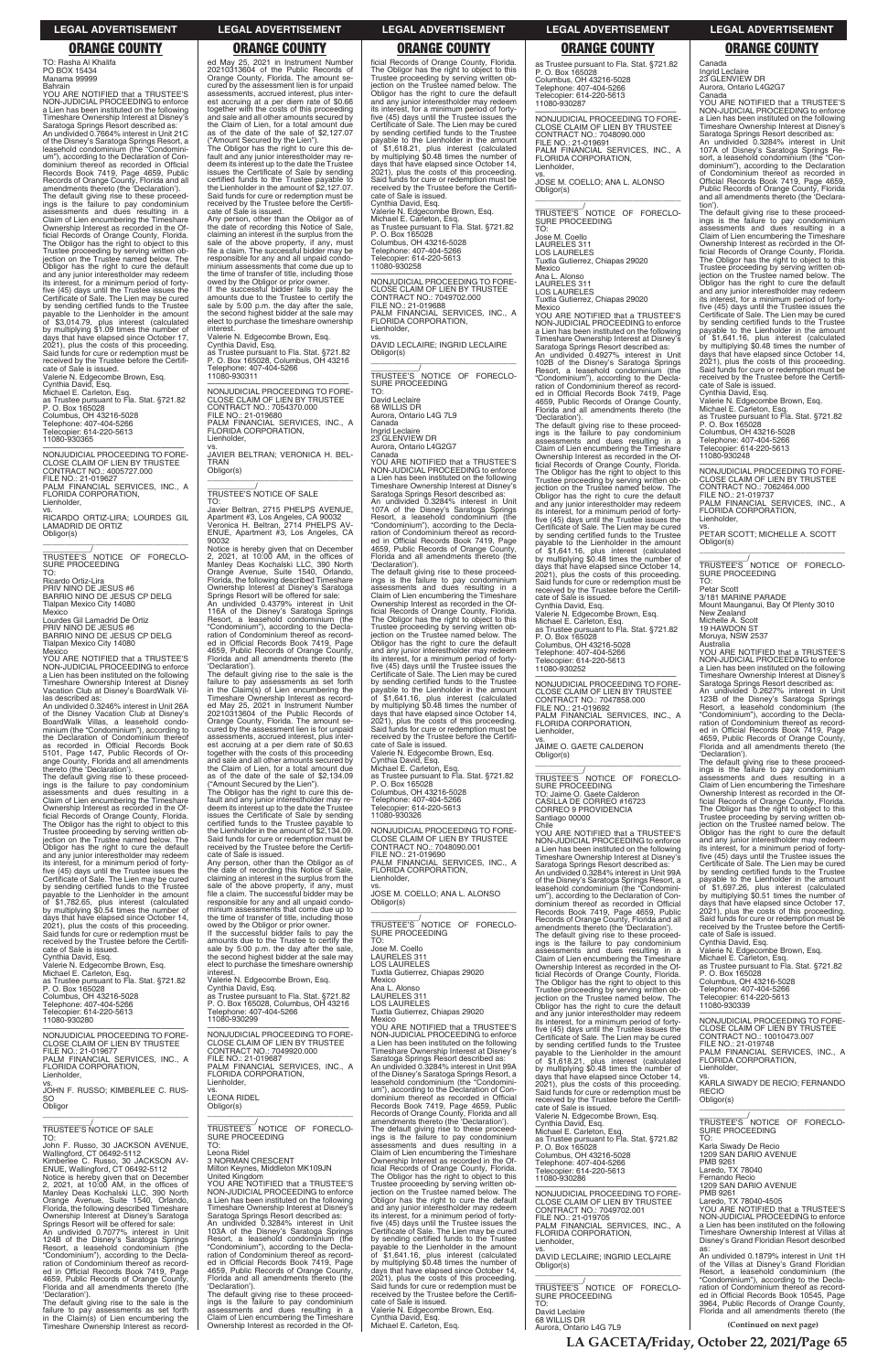'Declaration'). The default giving rise to these proceedings is the failure to pay condominium assessments and dues resulting in a Claim of Lien encumbering the Timeshare Ownership Interest as recorded in the Official Records of Orange County, Florida. The Obligor has the right to object to this Trustee proceeding by serving written ob-jection on the Trustee named below. The Obligor has the right to cure the default and any junior interestholder may redeem its interest, for a minimum period of forty-five (45) days until the Trustee issues the Certificate of Sale. The Lien may be cured by sending certified funds to the Trustee payable to the Lienholder in the amount of \$1,247.37, plus interest (calculated by multiplying \$0.32 times the number of days that have elapsed since October 12, 2021), plus the costs of this proceeding. Said funds for cure or redemption must be received by the Trustee before the Certificate of Sale is issued. Valerie N. Edgecombe Brown, Esq. Cynthia David, Esq. Michael E. Carleton, Esq. as Trustee pursuant to Fla. Stat. §721.82 P. O. Box 165028 Columbus, OH 43216-5028 Telephone: 407-404-5266 Telecopier: 614-220-5613 11080-930003

vs. PETER A. ALLUTTO; PENELOPE A. AL-LUTTO Obligor(s)  $\overline{\phantom{a}}$  , and the set of the set of the set of the set of the set of the set of the set of the set of the set of the set of the set of the set of the set of the set of the set of the set of the set of the set of the s

—————————————————— NONJUDICIAL PROCEEDING TO FORE-CLOSE CLAIM OF LIEN BY TRUSTEE CONTRACT NO.: 8545.002 FILE NO.: 21-019752 PALM FINANCIAL SERVICES, INC., A FLORIDA CORPORATION, Lienholder,

\_\_\_\_\_\_\_\_\_\_\_/ TRUSTEE'S NOTICE OF SALE TO:

Peter A. Allutto, 2031 Hixons Bluff, Greensboro, GA 30642

Penelope A. Allutto, 2031 Hixons Bluff, Greensboro, GA 30642 Notice is hereby given that on November 18, 2021, at 10:00 AM, in the offices of Manley Deas Kochalski LLC, 390 North

Orange Avenue, Suite 1540, Orlando, Florida, the following described Timeshare Ownership Interest at Disney Vacation Club at Walt Disney World Resort will be offered for sale: An undivided 0.0549% interest in Unit

52 of the Disney Vacation Club at Walt Disney World Resort, a leasehold condo-minium (the "Condominium"), according to the Declaration of Condominium thereof as recorded in Official Records Book 4361, Page 2551, Public Records of Orange County, Florida and all amendments thereto (the 'Declaration'). The default giving rise to the sale is the

failure to pay assessments as set forth in the Claim(s) of Lien encumbering the Timeshare Ownership Interest as recorded May 25, 2021 in Instrument Number 20210313529 of the Public Records of Orange County, Florida. The amount secured by the assessment lien is for unpaid assessments, accrued interest, plus inter-est accruing at a per diem rate of \$0.39 together with the costs of this proceeding and sale and all other amounts secured by the Claim of Lien, for a total amount due as of the date of the sale of \$1,440.89

("Amount Secured by the Lien"). The Obligor has the right to cure this default and any junior interestholder may re-deem its interest up to the date the Trustee issues the Certificate of Sale by sending certified funds to the Trustee payable to the Lienholder in the amount of \$1,440.89. Said funds for cure or redemption must be received by the Trustee before the Certificate of Sale is issued. Any person, other than the Obligor as of

 $\overline{\phantom{a}}$  , and the set of the set of the set of the set of the set of the set of the set of the set of the set of the set of the set of the set of the set of the set of the set of the set of the set of the set of the s TRUSTEE'S NOTICE OF FORECLO-SURE PROCEEDING TO:

the date of recording this Notice of Sale, claiming an interest in the surplus from the sale of the above property, if any, must file a claim. The successful bidder may be responsible for any and all unpaid condo-minium assessments that come due up to the time of transfer of title, including those

owed by the Obligor or prior owner. If the successful bidder fails to pay the amounts due to the Trustee to certify the sale by 5:00 p.m. the day after the sale, the second highest bidder at the sale may elect to purchase the timeshare ownership interest.

Valerie N. Edgecombe Brown, Esq.

Cynthia David, Esq. as Trustee pursuant to Fla. Stat. §721.82 P. O. Box 165028, Columbus, OH 43216 Telephone: 407-404-5266 11080-929957

—————————————————— NONJUDICIAL PROCEEDING TO FORE-CLOSE CLAIM OF LIEN BY TRUSTEE CONTRACT NO.: 17037.000 FILE NO.: 21-019757

—————————————————— NONJUDICIAL PROCEEDING TO FORE-CLOSE CLAIM OF LIEN BY TRUSTEE CONTRACT NO.: 10008095.001 FILE NO.: 21-019806 PALM FINANCIAL SERVICES, INC., A FLORIDA CORPORATION, **Lienholder** 

\_\_\_\_\_\_\_\_\_\_\_\_\_\_\_\_\_\_\_\_\_\_\_\_\_\_\_\_\_\_\_\_\_ \_\_\_\_\_\_\_\_\_\_\_/ TRUSTEE'S NOTICE OF FORECLO-SURE PROCEEDING

vs. CARLOS ALBERTO GOMEZ BOTERO; GLORIA ELENA GOMEZ JIMENEZ Obligor(s)  $\overline{\phantom{a}}$  , and the set of the set of the set of the set of the set of the set of the set of the set of the set of the set of the set of the set of the set of the set of the set of the set of the set of the set of the s

\_\_\_\_\_\_\_\_\_\_\_/ TRUSTEE'S NOTICE OF FORECLO-SURE PROCEEDING  $\overline{10}$ 

CARRERA 56B # 49A29 PISO 11 Medellin, Colombia 000000

jection on the Trustee named below. The Obligor has the right to cure the default and any junior interestholder may redeem<br>its interest for a minimum period of fortyits interest, for a minimum period of forty-five (45) days until the Trustee issues the Certificate of Sale. The Lien may be cured by sending certified funds to the Trustee payable to the Lienholder in the amount of \$2,336.99, plus interest (calculated by multiplying \$0.80 times the number of days that have elapsed since October 12, 2021), plus the costs of this proceeding. Said funds for cure or redemption must be received by the Trustee before the Certificate of Sale is issued. Cynthia David, Esq. Valerie N. Edgecombe Brown, Esq. Michael E. Carleton, Esq. as Trustee pursuant to Fla. Stat. §721.82 P. O. Box 165028 Columbus, OH 43216-5028

Telephone: 407-404-5266 Telecopier: 614-220-5613 11080-929973 —————————————————— NONJUDICIAL PROCEEDING TO FORE-CLOSE CLAIM OF LIEN BY TRUSTEE CONTRACT NO.: 10008095.000 FILE NO.: 21-019799

PALM FINANCIAL SERVICES, INC., A FLORIDA CORPORATION, Lienholder, vs. DONATO ESPOSITO; TATIANA L. ES-POSITO

Obligor(s)

vs. LUCY M. MCDONOUGH Obligor(s)  $\overline{\phantom{a}}$  , and the set of the set of the set of the set of the set of the set of the set of the set of the set of the set of the set of the set of the set of the set of the set of the set of the set of the set of the s

Donato Esposito AVENIDA REBOUCAS 815 CERQUEIRA CESAR Sao Paulo, Sp 005401100 Brazil

Tatiana L. Esposito RUA MARANHAO 1019 HIGIENOPOLIS Sao Paulo, Sp 001240001

Brazil YOU ARE NOTIFIED that a TRUSTEE'S

NON-JUDICIAL PROCEEDING to enforce a Lien has been instituted on the following Timeshare Ownership Interest at Bay Lake Tower at Disney's Contemporary Resort described as: An undivided 0.5347% interest in Unit 36A of the Bay Lake Tower at Disney's Contemporary Resort , a leasehold con-dominium (the "Condominium"), accord-ing to the Declaration of Condominium thereof as recorded in Official Records Book 9755, Page 2293, Public Records of Orange County, Florida and all amend-

ments thereto (the 'Declaration'). The default giving rise to these proceed-ings is the failure to pay condominium assessments and dues resulting in a Claim of Lien encumbering the Timeshare Ownership Interest as recorded in the Official Records of Orange County, Florida. The Obligor has the right to object to this Trustee proceeding by serving written objection on the Trustee named below. The Obligor has the right to cure the default and any junior interestholder may redeem its interest, for a minimum period of fortyfive (45) days until the Trustee issues the Certificate of Sale. The Lien may be cured by sending certified funds to the Trustee payable to the Lienholder in the amount of \$2,014.55, plus interest (calculated by multiplying \$0.64 times the number of days that have elapsed since October 14, 2021), plus the costs of this proceeding. Said funds for cure or redemption must be received by the Trustee before the Certifi-cate of Sale is issued.

Cynthia David, Esq. Valerie N. Edgecombe Brown, Esq. Michael E. Carleton, Esq. as Trustee pursuant to Fla. Stat. §721.82 P. O. Box 165028 Columbus, OH 43216-5028 Telephone: 407-404-5266

Telecopier: 614-220-5613 11080-930245

vs. DONATO ESPOSITO; TATIANA L. ES-POSITO Obligor(s)

Columbus, OH 43216-5028 Telephone: 407-404-5266 opier: 614-220-5613

TO: Donato Esposito AVENIDA REBOUCAS 815 CERQUEIRA CESAR Sao Paulo, SP 05401100 Brazil

SURE PROCEEDING TO: Claes A. T. Nilsson SKAGGEBERG 15 Sunne, Sunne 68693

Valerie N. Edgecombe Brown, Esq. Cynthia David, Esq. Michael E. Carleton, Esq. as Trustee pursuant to Fla. Stat. §721.82 P. O. Box 165028 Columbus, OH 43216-5028 Telephone: 407-404-5266 Telecopier: 614-220-5613 11080-930366

—————————————————— NONJUDICIAL PROCEEDING TO FORE-CLOSE CLAIM OF LIEN BY TRUSTEE CONTRACT NO.: 36776.001 FILE NO.: 21-019814 PALM FINANCIAL SERVICES, INC., A FLORIDA CORPORATION, Lienholder,

> Valerie N. Edgecombe Brown, Esq. Michael E. Carleton, Esq. as Trustee pursuant to Fla. Stat. §721.82 P. O. Box 165028 Columbus, OH 43216-5028 Telephone: 407-404-5266 Telephone: 407-404-5266<br>Telecopier: 614-220-5613

Carlos Alberto Gomez Botero CARRER 56B **PISO 11** Medellin, Colombia 049A29 Colombia Gloria Elena Gomez Jimenez

Colombia YOU ARE NOTIFIED that a TRUSTEE'S NON-JUDICIAL PROCEEDING to enforce a Lien has been instituted on the following Timeshare Ownership Interest at Villas at Disney's Wilderness Lodge described as: An undivided 0.2892% interest in Unit 1G of the Villas at Disney's Wilderness Lodge, a leasehold condominium (the "Condominium"), according to the Declaration of Condominium thereof as recorded in Official Records Book 6170, Page 1425, Public Records of Orange County, Florida and all amendments thereto (the 'Declaration').

The default giving rise to these proceed-ings is the failure to pay condominium assessments and dues resulting in a Claim of Lien encumbering the Timeshare Ownership Interest as recorded in the Of-ficial Records of Orange County, Florida. The Obligor has the right to object to this Trustee proceeding by serving written ob-jection on the Trustee named below. The Obligor has the right to cure the default and any junior interestholder may redeem its interest, for a minimum period of fortyfive (45) days until the Trustee issues the Certificate of Sale. The Lien may be cured by sending certified funds to the Trustee payable to the Lienholder in the amount<br>of \$1,404.72 plus interest of \$1,404.72, plus interest (calculated by multiplying \$0.38 times the number of days that have elapsed since October 12, 2021), plus the costs of this proceeding. Said funds for cure or redemption must be received by the Trustee before the Certificate of Sale is issued. Valerie N. Edgecombe Brown, Esq. Cynthia David, Esq. Michael E. Carleton, Esq. as Trustee pursuant to Fla. Stat. §721.82

P. O. Box 165028 Columbus, OH 43216-5028 Telephone: 407-404-5266 Telecopier: 614-220-5613 11080-930000

—————————————————— NONJUDICIAL PROCEEDING TO FORE-CLOSE CLAIM OF LIEN BY TRUSTEE CONTRACT NO.: 36676.003 FILE NO.: 21-019817 PALM FINANCIAL SERVICES, INC., A FLORIDA CORPORATION, Lienholder,

\_\_\_\_\_\_\_\_\_\_\_/ TRUSTEE'S NOTICE OF SALE TO: Lucy M. Mcdonough, 132 BEACH 128TH STREET, Belle Harbor, NY 11694- 1605

Notice is hereby given that on December 2, 2021, at 10:00 AM, in the offices of Manley Deas Kochalski LLC, 390 North Orange Avenue, Suite 1540, Orlando, Florida, the following described Timeshare Ownership Interest at Disney's Saratoga Springs Resort will be offered for sale: An undivided 0.2627% interest in Unit 104A of the Disney's Saratoga Springs

Resort, a leasehold condominium (the "Condominium"), according to the Declaration of Condominium thereof as recorded in Official Records Book 7419, Page 4659, Public Records of Orange County, Florida and all amendments thereto (the 'Declaration'). The default giving rise to the sale is the

failure to pay assessments as set forth in the Claim(s) of Lien encumbering the Timeshare Ownership Interest as recorded May 25, 2021 in Instrument Number 20210313604 of the Public Records of

| FLORIDA CORPORATION.<br>Lienholder.<br>VS.<br>NOMAR TAVIO. AKA NOMAR RAMON<br><b>TAVIO: SONIA TAVIO</b><br>Obligor(s)<br>TRUSTEE'S NOTICE OF FORECLO-                                                                                                                                                                                                                                                                                                                                                                                                                                                                                                                                                                                                                                                                                                                                                                                                                                                                                                                                                                                            | RUA MARANHAO 1019<br><b>HIGIENOPOLIS</b><br>Sao Paulo, SP 01240001<br>Brazil<br>YOU ARE NOTIFIED that a TRUSTEE'S<br>NON-JUDICIAL PROCEEDING to enforce<br>a Lien has been instituted on the following<br>Timeshare Ownership Interest at Disney's<br>Saratoga Springs Resort described as:                                                                                                                                                                                                                                                                                                                                                                                                                                                                                                                                                                                                                                                                                                                                                                                                                                                                                                                                                                                                                                                                                                                  | Orange County, Florida. The amount se-<br>cured by the assessment lien is for unpaid<br>assessments, accrued interest, plus inter-<br>est accruing at a per diem rate of \$0.39<br>together with the costs of this proceeding<br>and sale and all other amounts secured by<br>the Claim of Lien, for a total amount due<br>as of the date of the sale of \$1,488.37<br>("Amount Secured by the Lien").                                                                                                                                                                                                                                                                                                                                                                                                                                                                                                                                                                                                                                                                                                                                                                                                                                                                 | Cynthia David, Esq.<br>Michael E. Carleton, Esq.<br>as Trustee pursuant to Fla. Stat. §721.82<br>P. O. Box 165028<br>Columbus, OH 43216-5028<br>Telephone: 407-404-5266<br>Telecopier: 614-220-5613<br>11080-930367                                                                                                                                                                                                                                                                                                                                                                                                                                                                                                                                                                                                                                                          | FILE NO.: 21-019867<br>PALM FINANCIAL SERVICES. INC., A<br>FLORIDA CORPORATION,<br>Lienholder,<br>VS.<br>MICHAEL V. NARSKE: BETH A. NAR-<br><b>SKF</b><br>Obligor(s)                                                                                                                                                                                                                                                                                                                                                                                                                                                                                                                                                                                                                                                                                                                                                                                                                                                                                                                                                                             |
|--------------------------------------------------------------------------------------------------------------------------------------------------------------------------------------------------------------------------------------------------------------------------------------------------------------------------------------------------------------------------------------------------------------------------------------------------------------------------------------------------------------------------------------------------------------------------------------------------------------------------------------------------------------------------------------------------------------------------------------------------------------------------------------------------------------------------------------------------------------------------------------------------------------------------------------------------------------------------------------------------------------------------------------------------------------------------------------------------------------------------------------------------|--------------------------------------------------------------------------------------------------------------------------------------------------------------------------------------------------------------------------------------------------------------------------------------------------------------------------------------------------------------------------------------------------------------------------------------------------------------------------------------------------------------------------------------------------------------------------------------------------------------------------------------------------------------------------------------------------------------------------------------------------------------------------------------------------------------------------------------------------------------------------------------------------------------------------------------------------------------------------------------------------------------------------------------------------------------------------------------------------------------------------------------------------------------------------------------------------------------------------------------------------------------------------------------------------------------------------------------------------------------------------------------------------------------|------------------------------------------------------------------------------------------------------------------------------------------------------------------------------------------------------------------------------------------------------------------------------------------------------------------------------------------------------------------------------------------------------------------------------------------------------------------------------------------------------------------------------------------------------------------------------------------------------------------------------------------------------------------------------------------------------------------------------------------------------------------------------------------------------------------------------------------------------------------------------------------------------------------------------------------------------------------------------------------------------------------------------------------------------------------------------------------------------------------------------------------------------------------------------------------------------------------------------------------------------------------------|------------------------------------------------------------------------------------------------------------------------------------------------------------------------------------------------------------------------------------------------------------------------------------------------------------------------------------------------------------------------------------------------------------------------------------------------------------------------------------------------------------------------------------------------------------------------------------------------------------------------------------------------------------------------------------------------------------------------------------------------------------------------------------------------------------------------------------------------------------------------------|--------------------------------------------------------------------------------------------------------------------------------------------------------------------------------------------------------------------------------------------------------------------------------------------------------------------------------------------------------------------------------------------------------------------------------------------------------------------------------------------------------------------------------------------------------------------------------------------------------------------------------------------------------------------------------------------------------------------------------------------------------------------------------------------------------------------------------------------------------------------------------------------------------------------------------------------------------------------------------------------------------------------------------------------------------------------------------------------------------------------------------------------------|
| <b>SURE PROCEEDING</b><br>TO:<br>Nomar Tavio, AKA Nomar Ramon Tavio<br>4465 NW 93 CT.<br>Doral, FL 33178<br>Sonia Tavio<br>4370 NW 93 CT.<br>Miami, FL 33178<br>YOU ARE NOTIFIED that a TRUSTEE'S<br>NON-JUDICIAL PROCEEDING to enforce<br>a Lien has been instituted on the following<br>Timeshare Ownership Interest at Disney<br>Vacation Club at Walt Disney World Re-<br>sort described as:<br>An undivided 0.1154% interest in Unit<br>52 of the Disney Vacation Club at Walt<br>Disney World Resort, a leasehold condo-<br>minium (the "Condominium"), according to<br>the Declaration of Condominium thereof<br>as recorded in Official Records Book<br>4361, Page 2551, Public Records of Or-<br>ange County, Florida and all amendments<br>thereto (the 'Declaration').<br>The default giving rise to these proceed-<br>ings is the failure to pay condominium<br>assessments and dues resulting in a<br>Claim of Lien encumbering the Timeshare<br>Ownership Interest as recorded in the Of-<br>ficial Records of Orange County, Florida.<br>The Obligor has the right to object to this<br>Trustee proceeding by serving written ob- | An undivided 0.2189% interest in Unit 87A<br>of the Disney's Saratoga Springs Resort, a<br>leasehold condominium (the "Condomini-<br>um"), according to the Declaration of Con-<br>dominium thereof as recorded in Official<br>Records Book 7419, Page 4659, Public<br>Records of Orange County, Florida and all<br>amendments thereto (the 'Declaration').<br>The default giving rise to these proceed-<br>ings is the failure to pay condominium<br>assessments and dues resulting in a<br>Claim of Lien encumbering the Timeshare<br>Ownership Interest as recorded in the Of-<br>ficial Records of Orange County, Florida.<br>The Obligor has the right to object to this<br>Trustee proceeding by serving written ob-<br>jection on the Trustee named below. The<br>Obligor has the right to cure the default<br>and any junior interestholder may redeem<br>its interest, for a minimum period of forty-<br>five (45) days until the Trustee issues the<br>Certificate of Sale. The Lien may be cured<br>by sending certified funds to the Trustee<br>payable to the Lienholder in the amount<br>of \$1,294.20, plus interest (calculated<br>by multiplying \$0.33 times the number of<br>days that have elapsed since October 17,<br>2021), plus the costs of this proceeding.<br>Said funds for cure or redemption must be<br>received by the Trustee before the Certifi-<br>cate of Sale is issued. | The Obligor has the right to cure this de-<br>fault and any junior interestholder may re-<br>deem its interest up to the date the Trustee<br>issues the Certificate of Sale by sending<br>certified funds to the Trustee payable to<br>the Lienholder in the amount of \$1.488.37.<br>Said funds for cure or redemption must be<br>received by the Trustee before the Certifi-<br>cate of Sale is issued.<br>Any person, other than the Obligor as of<br>the date of recording this Notice of Sale.<br>claiming an interest in the surplus from the<br>sale of the above property, if any, must<br>file a claim. The successful bidder may be<br>responsible for any and all unpaid condo-<br>minium assessments that come due up to<br>the time of transfer of title, including those<br>owed by the Obligor or prior owner.<br>If the successful bidder fails to pay the<br>amounts due to the Trustee to certify the<br>sale by 5:00 p.m. the day after the sale,<br>the second highest bidder at the sale may<br>elect to purchase the timeshare ownership<br>interest.<br>Valerie N. Edgecombe Brown, Esg.<br>Cynthia David, Esq.<br>as Trustee pursuant to Fla. Stat. §721.82<br>P. O. Box 165028, Columbus, OH 43216<br>Telephone: 407-404-5266<br>11080-930254 | NONJUDICIAL PROCEEDING TO FORE-<br>CLOSE CLAIM OF LIEN BY TRUSTEE<br>CONTRACT NO.: 9019568.001<br>FILE NO.: 21-019855<br>PALM FINANCIAL SERVICES, INC., A<br>FLORIDA CORPORATION.<br>Lienholder,<br>VS.<br>RANDALL E. LARSON: SERENA S. LAR-<br>SON<br>Obligor(s)<br>TRUSTEE'S NOTICE OF FORECLO-<br><b>SURE PROCEEDING</b><br>TO:<br>Randall E. Larson<br>1008 TUSCANY PLACE<br>Winter Park, FL 32789-1018<br>Serena S. Larson<br>1008 TUSCANY PLACE<br>Winter Park, FL 32789-1018<br>YOU ARE NOTIFIED that a TRUSTEE'S<br>NON-JUDICIAL PROCEEDING to enforce<br>a Lien has been instituted on the following<br>Timeshare Ownership Interest at Disney's<br>Animal Kingdom Villas described as:<br>An undivided 1.1051% interest in Unit<br>111E of the Disney's Animal Kingdom Vil-<br>las, a leasehold condominium (the "Con-<br>dominium"), according to the Declaration | <b>TRUSTEE'S NOTICE OF SALE</b><br>TO.<br>Michael V. Narske, 414 Slingerland Drive,<br>Schaumburg, IL 60193<br>Beth A. Narske, 414 Slingerland Drive,<br>Schaumburg, IL 60193<br>Notice is hereby given that on December<br>2. 2021, at 10:00 AM, in the offices of<br>Manley Deas Kochalski LLC, 390 North<br>Orange Avenue, Suite 1540, Orlando,<br>Florida, the following described Timeshare<br>Ownership Interest at Disney Vacation<br>Club at Disney's BoardWalk Villas will be<br>offered for sale:<br>An undivided 0.6505% interest in Unit 35B<br>of the Disney Vacation Club at Disney's<br>BoardWalk Villas, a leasehold condo-<br>minium (the "Condominium"), according to<br>the Declaration of Condominium thereof<br>as recorded in Official Records Book<br>5101, Page 147, Public Records of Or-<br>ange County, Florida and all amendments<br>thereto (the 'Declaration').<br>The default giving rise to the sale is the<br>failure to pay assessments as set forth<br>in the Claim(s) of Lien encumbering the<br>Timeshare Ownership Interest as record-<br>ed May 25, 2021 in Instrument Number<br>(Continued on next page) |

NONJUDICIAL PROCEEDING TO FORE-CLOSE CLAIM OF LIEN BY TRUSTEE CONTRACT NO.: 7027209.001

FILE NO.: 21-019823

PALM FINANCIAL SERVICES, INC., A

FLORIDA CORPORATION,

vs. RASHA AL KHALIFA

Lienholder.

Obligor(s)

\_\_\_\_\_\_\_\_\_\_\_\_\_\_\_\_\_\_\_\_\_\_\_\_\_\_\_\_\_\_\_\_\_ \_\_\_\_\_\_\_\_\_\_\_/ TRUSTEE'S NOTICE OF FORECLO-SURE PROCEEDING TO: Rasha Al Khalifa

PO BOX 15434 Manama 99999 Bahrain

YOU ARE NOTIFIED that a TRUSTEE'S NON-JUDICIAL PROCEEDING to enforce a Lien has been instituted on the following Timeshare Ownership Interest at Bay Lake Tower at Disney's Contemporary

Resort described as:

An undivided 1.7823% interest in Unit 58B of the Bay Lake Tower at Disney's Contemporary Resort , a leasehold con-dominium (the "Condominium"), accord-ing to the Declaration of Condominium

thereof as recorded in Official Records Book 9755, Page 2293, Public Records of Orange County, Florida and all amend-

ments thereto (the 'Declaration'). The default giving rise to these proceed-ings is the failure to pay condominium assessments and dues resulting in a Claim of Lien encumbering the Timeshare Ownership Interest as recorded in the Official Records of Orange County, Florida. The Obligor has the right to object to this Trustee proceeding by serving written objection on the Trustee named below. The Obligor has the right to cure the default and any junior interestholder may redeem its interest, for a minimum period of fortyfive (45) days until the Trustee issues the Certificate of Sale. The Lien may be cured by sending certified funds to the Trustee

payable to the Lienholder in the amount of \$2,936.93, plus interest (calculated by multiplying \$1.05 times the number of days that have elapsed since October 14, 2021), plus the costs of this proceeding.

Said funds for cure or redemption must be received by the Trustee before the Certifi-cate of Sale is issued.

Cynthia David, Esq.

Valerie N. Edgecombe Brown, Esq. Michael E. Carleton, Esq. as Trustee pursuant to Fla. Stat. §721.82 P. O. Box 165028

11080-930243

—————————————————— NONJUDICIAL PROCEEDING TO FORE-CLOSE CLAIM OF LIEN BY TRUSTEE CONTRACT NO.: 7030164.000

FILE NO.: 21-019830 PALM FINANCIAL SERVICES, INC., A FLORIDA CORPORATION,

Lienholder,

vs. CLAES A. T. NILSSON

Obligor(s)

\_\_\_\_\_\_\_\_\_\_\_\_\_\_\_\_\_\_\_\_\_\_\_\_\_\_\_\_\_\_\_\_\_ \_\_\_\_\_\_\_\_\_\_\_/ TRUSTEE'S NOTICE OF FORECLO-

Sweden

YOU ARE NOTIFIED that a TRUSTEE'S NON-JUDICIAL PROCEEDING to enforce a Lien has been instituted on the following Timeshare Ownership Interest at Disney's Saratoga Springs Resort described as: An undivided 0.4729% interest in Unit 69A of Disney's Saratoga Springs Resort, a leasehold condominium (the "Condomini-

um"), according to the Declaration of Con-<br>dominium thereof as recorded in Official<br>Records Book 7419, Page 4659, Public<br>Records of Orange County, Florida and all<br>amendments thereo (the 'Declaration').<br>The default giving r

ings is the failure to pay condominium assessments and dues resulting in a Claim of Lien encumbering the Timeshare Ownership Interest as recorded in the Official Records of Orange County, Florida. The Obligor has the right to object to this Trustee proceeding by serving written ob-jection on the Trustee named below. The Obligor has the right to cure the default and any junior interestholder may redeem its interest, for a minimum period of forty-five (45) days until the Trustee issues the Certificate of Sale. The Lien may be cured

by sending certified funds to the Trustee payable to the Lienholder in the amount of \$2,079.84, plus interest (calculated by multiplying \$0.68 times the number of days that have elapsed since October 17, 2021), plus the costs of this proceeding. Said funds for cure or redemption must be received by the Trustee before the Certificate of Sale is issued.

of Condominium thereof as recorded in Official Records Book 9077, Page 4252, Public Records of Orange County, Florida and all amendments thereto (the 'Declaration').

The default giving rise to these proceed-ings is the failure to pay condominium assessments and dues resulting in a Claim of Lien encumbering the Timeshare Ownership Interest as recorded in the Of-ficial Records of Orange County, Florida. The Obligor has the right to object to this Trustee proceeding by serving written ob-jection on the Trustee named below. The Obligor has the right to cure the default and any junior interestholder may redeem its interest, for a minimum period of fortyfive (45) days until the Trustee issues the Certificate of Sale. The Lien may be cured by sending certified funds to the Trustee payable to the Lienholder in the amount<br>of \$2,003.47 plus interest of \$2,003.47, plus interest (calculated by multiplying \$0.65 times the number of days that have elapsed since October 13, 2021), plus the costs of this proceeding. Said funds for cure or redemption must be received by the Trustee before the Certificate of Sale is issued. Cynthia David, Esq.

11080-930034

—————————————————— NONJUDICIAL PROCEEDING TO FORE-CLOSE CLAIM OF LIEN BY TRUSTEE CONTRACT NO.: 7036470.002 FILE NO.: 21-019863 PALM FINANCIAL SERVICES, INC., A FLORIDA CORPORATION, Lienholder,

vs. VINCENT W. LIN; JOY CHANG Obligor(s)

\_\_\_\_\_\_\_\_\_\_\_/ TRUSTEE'S NOTICE OF SALE

TO: Vincent W. Lin, 53 CENTER STREET, Englewood Cliffs, NJ 07632-1518 Joy Chang, 19550 VALLCO PARKWAY, UNIT 237, Cupertino, CA 95014-7159

 $\overline{\phantom{a}}$  ,  $\overline{\phantom{a}}$  ,  $\overline{\phantom{a}}$  ,  $\overline{\phantom{a}}$  ,  $\overline{\phantom{a}}$  ,  $\overline{\phantom{a}}$  ,  $\overline{\phantom{a}}$  ,  $\overline{\phantom{a}}$  ,  $\overline{\phantom{a}}$  ,  $\overline{\phantom{a}}$  ,  $\overline{\phantom{a}}$  ,  $\overline{\phantom{a}}$  ,  $\overline{\phantom{a}}$  ,  $\overline{\phantom{a}}$  ,  $\overline{\phantom{a}}$  ,  $\overline{\phantom{a}}$ 

Notice is hereby given that on December 2, 2021, at 10:00 AM, in the offices of Manley Deas Kochalski LLC, 390 North Orange Avenue, Suite 1540, Orlando, Florida, the following described Timeshare Ownership Interest at Disney's Saratoga Springs Resort will be offered for sale:

An undivided 0.3503% interest in Unit 111B of the Disney's Saratoga Springs Resort, a leasehold condominium (the "Condominium"), according to the Decla-ration of Condominium thereof as recorded in Official Records Book 7419, Page 4659, Public Records of Orange County, Florida and all amendments thereto (the 'Declaration').

The default giving rise to the sale is the failure to pay assessments as set forth in the Claim(s) of Lien encumbering the Timeshare Ownership Interest as record-ed May 25, 2021 in Instrument Number 20210313604 of the Public Records of Orange County, Florida. The amount se-cured by the assessment lien is for unpaid assessments, accrued interest, plus interest accruing at a per diem rate of \$0.51 together with the costs of this proceeding and sale and all other amounts secured by the Claim of Lien, for a total amount due as of the date of the sale of \$1,809.50

("Amount Secured by the Lien"). The Obligor has the right to cure this de-fault and any junior interestholder may redeem its interest up to the date the Trustee issues the Certificate of Sale by sending certified funds to the Trustee payable to the Lienholder in the amount of \$1,809.50. Said funds for cure or redemption must be received by the Trustee before the Certificate of Sale is issued.

Any person, other than the Obligor as of the date of recording this Notice of Sale, claiming an interest in the surplus from the sale of the above property, if any, must file a claim. The successful bidder may be responsible for any and all unpaid condominium assessments that come due up to the time of transfer of title, including those

owed by the Obligor or prior owner. If the successful bidder fails to pay the amounts due to the Trustee to certify the sale by 5:00 p.m. the day after the sale, the second highest bidder at the sale may elect to purchase the timeshare ownership interest.

Valerie N. Edgecombe Brown, Esq. Cynthia David, Esq. as Trustee pursuant to Fla. Stat. §721.82 P. O. Box 165028, Columbus, OH 43216 Telephone: 407-404-5266 11080-930250

—————————————————— NONJUDICIAL PROCEEDING TO FORE-CLOSE CLAIM OF LIEN BY TRUSTEE

### **LEGAL ADVERTISEMENT LEGAL ADVERTISEMENT LEGAL ADVERTISEMENT LEGAL ADVERTISEMENT LEGAL ADVERTISEMENT**

## **ORANGE COUNTY ORANGE COUNTY ORANGE COUNTY ORANGE COUNTY ORANGE COUNTY**

**Page 66/LA GACETA/Friday, October 22, 2021**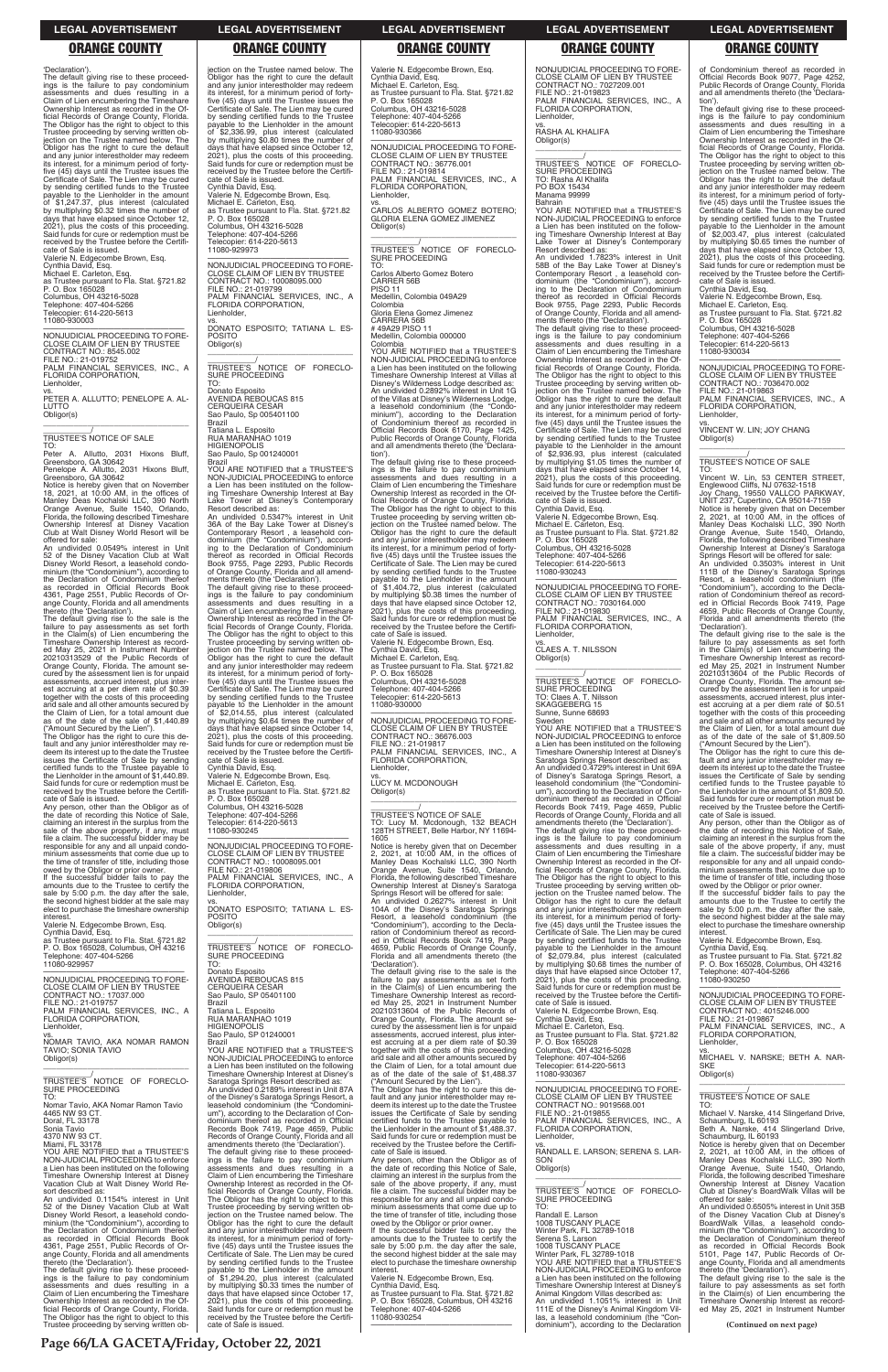20210313303 of the Public Records of Orange County, Florida. The amount se-cured by the assessment lien is for unpaid assessments, accrued interest, plus interest accruing at a per diem rate of \$0.54 together with the costs of this proceeding and sale and all other amounts secured by the Claim of Lien, for a total amount due as of the date of the sale of \$1,845.75 ("Amount Secured by the Lien"). The Obligor has the right to cure this de-

fault and any junior interestholder may re-deem its interest up to the date the Trustee issues the Certificate of Sale by sending certified funds to the Trustee payable to the Lienholder in the amount of \$1,845.75. Said funds for cure or redemption must be received by the Trustee before the Certifi-cate of Sale is issued.

Any person, other than the Obligor as of the date of recording this Notice of Sale, claiming an interest in the surplus from the sale of the above property, if any, must file a claim. The successful bidder may be responsible for any and all unpaid condominium assessments that come due up to the time of transfer of title, including those owed by the Obligor or prior owner. If the successful bidder fails to pay the

amounts due to the Trustee to certify the sale by 5:00 p.m. the day after the sale, the second highest bidder at the sale may elect to purchase the timeshare ownership interest.

Valerie N. Edgecombe Brown, Esq.

Cynthia David, Esq. as Trustee pursuant to Fla. Stat. §721.82 P. O. Box 165028, Columbus, OH 43216 Telephone: 407-404-5266 11080-930262

—————————————————— NONJUDICIAL PROCEEDING TO FORE-CLOSE CLAIM OF LIEN BY TRUSTEE CONTRACT NO.: 6008371.000

FILE NO.: 21-019876 PALM FINANCIAL SERVICES, INC., A FLORIDA CORPORATION, Lienholder,

vs. JOHN A. CELANI; DAEBRIEN R. DE SIM-ONE Obligor(s) \_\_\_\_\_\_\_\_\_\_\_\_\_\_\_\_\_\_\_\_\_\_\_\_\_\_\_\_\_\_\_\_\_

# \_\_\_\_\_\_\_\_\_\_\_/ TRUSTEE'S NOTICE OF SALE

TO: John A. Celani, 200 Cannon Street, #147, Cranston, RI 02920

Daebrien R. De Simone, 200 CANNON STREET, #147, Cranston, RI 02920-2249 Notice is hereby given that on November 18, 2021, at 10:00 AM, in the offices of Manley Deas Kochalski LLC, 390 North Orange Avenue, Suite 1540, Orlando, Florida, the following described Timeshare

Ownership Interest at Disney's Beach Club Villas will be offered for sale: An undivided 0.4398% interest in Unit 51 of the Disney's Beach Club Villas, a leasehold condominium (the "Condominium"), according to the Declaration of Condo-minium thereof as recorded in Official Records Book 6531, Page 3526, Public Records of Orange County, Florida and all amendments thereto (the 'Declaration').

The default giving rise to the sale is the failure to pay assessments as set forth in the Claim(s) of Lien encumbering the Timeshare Ownership Interest as record-ed May 25, 2021 in Instrument Number 20210313382 of the Public Records of Orange County, Florida. The amount se-cured by the assessment lien is for unpaid assessments, accrued interest, plus inter-est accruing at a per diem rate of \$0.47 together with the costs of this proceeding and sale and all other amounts secured by the Claim of Lien, for a total amount due as of the date of the sale of \$1,621.27

("Amount Secured by the Lien"). The Obligor has the right to cure this default and any junior interestholder may re-deem its interest up to the date the Trustee issues the Certificate of Sale by sending certified funds to the Trustee payable to the Lienholder in the amount of \$1,621.27. Said funds for cure or redemption must be received by the Trustee before the Certifi\_\_\_\_\_\_\_\_\_\_\_\_\_\_\_\_\_\_\_\_\_\_\_\_\_\_\_\_\_\_\_\_\_ \_\_\_\_\_\_\_\_\_\_\_\_/<br>TRUSTEE'S NOTICE OF FORECLO-<br>SURE PROCEEDING

cate of Sale is issued. Any person, other than the Obligor as of the date of recording this Notice of Sale, claiming an interest in the surplus from the sale of the above property, if any, must file a claim. The successful bidder may be responsible for any and all unpaid condominium assessments that come due up to the time of transfer of title, including those owed by the Obligor or prior owner. If the successful bidder fails to pay the

amounts due to the Trustee to certify the sale by 5:00 p.m. the day after the sale, the second highest bidder at the sale may elect to purchase the timeshare ownership interest.

Valerie N. Edgecombe Brown, Esq.

Cynthia David, Esq. as Trustee pursuant to Fla. Stat. §721.82 P. O. Box 165028, Columbus, OH 43216 Telephone: 407-404-5266 11080-929959

payable to the Lienholder in the amount<br>of \$2,021.59, plus interest (calculated<br>by multiplying \$0.65 times the number of<br>days that have elapsed since October 14,<br>2021), plus the costs of this proceeding.<br>Said funds for cur

vs. APRIL M. MASIE; MARGARET A. MASIE Obligor(s)  $\overline{\phantom{a}}$  , and the set of the set of the set of the set of the set of the set of the set of the set of the set of the set of the set of the set of the set of the set of the set of the set of the set of the set of the s

\_\_\_\_\_\_\_\_\_\_\_/<br>TRUSTEE'S NOTICE OF FORECLO-<br>SURE PROCEEDING TO:

received by the Trustee before the Certifi-

cate of Sale is issued. Cynthia David, Esq.

Valerie N. Edgecombe Brown, Esq. Michael E. Carleton, Esq. as Trustee pursuant to Fla. Stat. §721.82

P. O. Box 165028 Columbus, OH 43216-5028 Telephone: 407-404-5266 Telecopier: 614-220-5613 11080-930237

—————————————————— NONJUDICIAL PROCEEDING TO FORE-CLOSE CLAIM OF LIEN BY TRUSTEE CONTRACT NO.: 15001824.000

FILE NO.: 21-019890 PALM FINANCIAL SERVICES, INC., A FLORIDA CORPORATION,

Lienholder,

vs. SCOTT DANIEL GOODISON; JESSICA

ANNE HYDE-WHITE Obligor(s)

TO:

Scott Daniel Goodison 16 COVERT MEAD

Haywards Heath, Gb-eng RH17 6DP

United Kingdom Jessica Anne Hyde-White

16 COVERT MEAD Haywards Heath, Gb-eng RH17 6DP United Kingdom YOU ARE NOTIFIED that a TRUSTEE'S NON-JUDICIAL PROCEEDING to enforce a Lien has been instituted on the following Timeshare Ownership Interest at Copper Creek Villas & Cabins at Disney's Wilder-

ness Lodge described as:

An undivided 0.4530% interest in Unit 1E of Copper Creek Villas & Cabins at Disney's Wilderness Lodge, according to the Declaration of Condominium there-of as recorded as Instrument Number 20170096685, in the Public Records of Orange County, Florida, and all amend-

ments thereto.

Michael Lindi #2 4630 17TH AVE NW Edmonton, Alberta T6L 6H3

The default giving rise to these proceed-ings is the failure to pay condominium assessments and dues resulting in a Claim of Lien encumbering the Timeshare Ownership Interest as recorded in the Of-ficial Records of Orange County, Florida. The Obligor has the right to object to this Trustee proceeding by serving written ob-jection on the Trustee named below. The Obligor has the right to cure the default and any junior interestholder may redeem its interest, for a minimum period of fortyfive (45) days until the Trustee issues the Certificate of Sale. The Lien may be cured by sending certified funds to the Trustee payable to the Lienholder in the amount

Ownership Interest as recorded in the Of-ficial Records of Orange County, Florida. The Obligor has the right to object to this Trustee proceeding by serving written ob-jection on the Trustee named below. The Obligor has the right to cure the default and any junior interestholder may redeem its interest, for a minimum period of fortyfive (45) days until the Trustee issues the Certificate of Sale. The Lien may be cured by sending certified funds to the Trustee cate of Sale is issued. Cynthia David, Esg. Valerie N. Edgecombe Brown, Esq. Michael E. Carleton, Esq. as Trustee pursuant to Fla. Stat. §721.82 P. O. Box 165028 Columbus, OH 43216-5028 Telephone: 407-404-5266 Telecopier: 614-220-5613 11080-930236

of \$2,163.73, plus interest (calculated by multiplying \$0.71 times the number of days that have elapsed since October 14, 2021), plus the costs of this proceeding. Said funds for cure or redemption must be received by the Trustee before the Certificate of Sale is issued. Valerie N. Edgecombe Brown, Esq. Cynthia David, Esq.

Michael E. Carleton, Esq. as Trustee pursuant to Fla. Stat. §721.82 P. O. Box 165028 Columbus, OH 43216-5028 Telephone: 407-404-5266 Telecopier: 614-220-5613

11080-930285 —————————————————— NONJUDICIAL PROCEEDING TO FORE-CLOSE CLAIM OF LIEN BY TRUSTEE CONTRACT NO.: 15008843.000

FILE NO.: 21-019897 PALM FINANCIAL SERVICES, INC., A FLORIDA CORPORATION, Lienholder,

\_\_\_\_\_\_\_\_\_\_\_/<br>TRUSTEE'S NOTICE OF FORECLO-<br>SURE PROCEEDING TO:

vs. CHANVIT VITAYASAMRIT; PANYAMON KAEWPRADUB Obligor(s)

\_\_\_\_\_\_\_\_\_\_\_/<br>TRUSTEE'S NOTICE OF FORECLO-<br>SURE PROCEEDING

TO:

Chanvit Vitayasamrit 89/1 SUKHUMVIT 54, SUKHUMVIT RD

Phra Khanong, Bangkok 10260 Thailand

—————————————————— NONJUDICIAL PROCEEDING TO FORE-CLOSE CLAIM OF LIEN BY TRUSTEE CONTRACT NO.: 31661.000 FILE NO.: 21-019910 PALM FINANCIAL SERVICES, INC., A FLORIDA CORPORATION, Lienholder,

April M. Masie 2208 WANTAGH AVENUE Wantagh, NY 11793

Margaret A. Masie 2208 WANTAGH AVENUE Wantagh, NY 11793

YOU ARE NOTIFIED that a TRUSTEE'S NON-JUDICIAL PROCEEDING to enforce a Lien has been instituted on the following Timeshare Ownership Interest at Disney Vacation Club at Walt Disney World Resort described as:

> Notice is hereby given that on December<br>2, 2021, at 10:00 AM, in the offices of<br>Manley Deas Kochalski LLC, 390 North<br>Orange Avenue, Suite 1540, Orlando,<br>Florida, the following described Timeshare<br>Ownership Interest at Disn An undivided 0.1094% interest in Unit 59A of Disney's Saratoga Springs Resort, a leasehold condominium (the "Condominium"), according to the Declaration of Condominium thereof as recorded in Official Records Book 7419, Page 4659, Public Records of Orange County, Florida and all amendments thereto (the 'Declaration'). The default giving rise to the sale is the failure to pay assessments as set forth in the Claim(s) of Lien encumbering the Timeshare Ownership Interest as record-ed May 25, 2021 in Instrument Number 20210313604 of the Public Records of Orange County, Florida. The amount secured by the assessment lien is for unpaid assessments, accrued interest, plus inter-est accruing at a per diem rate of \$0.18 together with the costs of this proceeding and sale and all other amounts secured by the Claim of Lien, for a total amount due as of the date of the sale of \$978.36

An undivided 0.2740% interest in Unit 55 of the Disney Vacation Club at Walt Disney World Resort, a leasehold condominium (the "Condominium"), according to the Declaration of Condominium thereof as recorded in Official Records Book 4361, Page 2551, Public Records of Or-ange County, Florida and all amendments thereto (the 'Declaration').

The default giving rise to these proceed-ings is the failure to pay condominium assessments and dues resulting in a Claim of Lien encumbering the Timeshare Ownership Interest as recorded in the Official Records of Orange County, Florida. The Obligor has the right to object to this Trustee proceeding by serving written ob-jection on the Trustee named below. The Obligor has the right to cure the default and any junior interestholder may redeem its interest, for a minimum period of fortyfive (45) days until the Trustee issues the Certificate of Sale. The Lien may be cured by sending certified funds to the Trustee payable to the Lienholder in the amount of \$2,517.44, plus interest (calculated by multiplying \$0.87 times the number of days that have elapsed since October 12, 2021), plus the costs of this proceeding. Said funds for cure or redemption must be received by the Trustee before the Certificate of Sale is issued. Valerie N. Edgecombe Brown, Esq.

Cynthia David, Esq. Michael E. Carleton, Esq. as Trustee pursuant to Fla. Stat. §721.82 P. O. Box 165028 Columbus, OH 43216-5028 Telephone: 407-404-5266

Telecopier: 614-220-5613 11080-929995

—————————————————— NONJUDICIAL PROCEEDING TO FORE-CLOSE CLAIM OF LIEN BY TRUSTEE CONTRACT NO.: 7055164.000 FILE NO.: 21-019917 PALM FINANCIAL SERVICES, INC., A FLORIDA CORPORATION,

\_\_\_\_\_\_\_\_\_\_\_/<br>TRUSTEE'S NOTICE OF FORECLO-<br>SURE PROCEEDING

Lienholder, vs. ANGELA G. FOWLER; KEVAN D. FOWL-ER Obligor(s)

\_\_\_\_\_\_\_\_\_\_\_\_\_\_\_\_\_\_\_\_\_\_\_\_\_\_\_\_\_\_\_\_\_ TO:

Angela G. Fowler 160 GOLD OAKS DRIVE Spring Branch, TX 78070 Kevan D. Fowler 160 GOLD OAKS DR

Spring Branch, TX 78070 YOU ARE NOTIFIED that a TRUSTEE'S NON-JUDICIAL PROCEEDING to enforce a Lien has been instituted on the following Timeshare Ownership Interest at Disney's

Saratoga Springs Resort described as: An undivided 0.4927% interest in Unit 117C of the Disney's Saratoga Springs Resort, a leasehold condominium (the "Condominium"), according to the Declaration of Condominium thereof as record-ed in Official Records Book 7419, Page 4659, Public Records of Orange County, Florida and all amendments thereto (the 'Declaration').

The default giving rise to these proceed-ings is the failure to pay condominium assessments and dues resulting in a

Claim of Lien encumbering the Timeshare Ownership Interest as recorded in the Of-

|                                             | Thailand                                     | Ownership Interest as recorded in the Of-    | as Trustee pursuant to Fla. Stat. §721.82   | FLORIDA CORPORATION.                       |
|---------------------------------------------|----------------------------------------------|----------------------------------------------|---------------------------------------------|--------------------------------------------|
| NONJUDICIAL PROCEEDING TO FORE-             | Panyamon Kaewpradub                          | ficial Records of Orange County, Florida.    | P. O. Box 165028                            | Lienholder.                                |
| CLOSE CLAIM OF LIEN BY TRUSTEE              | 89/1 SUKHUMVIT 54,                           | The Obligor has the right to object to this  | Columbus, OH 43216-5028                     | VS.                                        |
| CONTRACT NO.: 15003127.000                  | SUKHUMVIT RD                                 | Trustee proceeding by serving written ob-    | Telephone: 407-404-5266                     | EDWIN P. YOUNG: LYNETTE S. YOUNG           |
| FILE NO.: 21-019889                         | Phra Khanong, Bangkok 10260                  | jection on the Trustee named below. The      | Telecopier: 614-220-5613                    | Obligor(s)                                 |
| PALM FINANCIAL SERVICES, INC., A            | Thailand                                     | Obligor has the right to cure the default    | 11080-930368                                |                                            |
| FLORIDA CORPORATION,                        | YOU ARE NOTIFIED that a TRUSTEE'S            | and any junior interestholder may redeem     |                                             |                                            |
| Lienholder,                                 | NON-JUDICIAL PROCEEDING to enforce           | its interest, for a minimum period of forty- | NONJUDICIAL PROCEEDING TO FORE-             | TRUSTEE'S NOTICE OF SALE                   |
| VS.                                         | a Lien has been instituted on the following  | five (45) days until the Trustee issues the  | CLOSE CLAIM OF LIEN BY TRUSTEE              | TO:                                        |
| AARON GADD; RACHEL LOUISE GADD              | Timeshare Ownership Interest at Copper       | Certificate of Sale. The Lien may be cured   | CONTRACT NO.: 7072095.000                   | Edwin P. Young, 8578 159TH COURT           |
| Obligor(s)                                  | Creek Villas & Cabins at Disney's Wilder-    | by sending certified funds to the Trustee    | FILE NO.: 21-019934                         | NORTH. West Palm Beach. FL 33418-          |
|                                             | ness Lodge described as:                     | payable to the Lienholder in the amount      | PALM FINANCIAL SERVICES, INC., A            | 1815                                       |
|                                             | An undivided 0.5717% interest in Unit        | of \$2,455.33, plus interest (calculated     | FLORIDA CORPORATION,                        | Lynette S. Young, 12118 INFINITY           |
| TRUSTEE'S NOTICE OF FORECLO-                | 3A of Copper Creek Villas & Cabins at        | by multiplying \$0.83 times the number of    | Lienholder.                                 | DRIVE, New Port Richey, FL 34654           |
| <b>SURE PROCEEDING</b>                      | Disney's Wilderness Lodge, according to      | days that have elapsed since October 12,     | VS.                                         | Notice is hereby given that on December    |
| TO:                                         | the Declaration of Condominium there-        | 2021), plus the costs of this proceeding.    | JEAN-MICHEL MOUNDRAS: SABINE                | 2, 2021, at 10:00 AM, in the offices of    |
| Aaron Gadd                                  | of as recorded as Instrument Number          | Said funds for cure or redemption must be    | <b>HABALI</b>                               | Manley Deas Kochalski LLC, 390 North       |
| 2 MITRE ROAD                                | 20170096685, in the Public Records of        | received by the Trustee before the Certifi-  | Obligor(s)                                  | Orange Avenue, Suite 1540, Orlando,        |
| Rochester, Gb-eng ME1 1UP                   | Orange County, Florida, and all amend-       | cate of Sale is issued.                      |                                             | Florida, the following described Timeshare |
| <b>United Kingdom</b>                       | ments thereto.                               | Cynthia David, Esq.                          |                                             | Ownership Interest at Disney's Saratoga    |
| Rachel Louise Gadd                          | The default giving rise to these proceed-    | Valerie N. Edgecombe Brown, Esg.             | TRUSTEE'S NOTICE OF FORECLO-                | Springs Resort will be offered for sale:   |
| 2 MITRE ROAD                                | ings is the failure to pay condominium       | Michael E. Carleton, Esq.                    | SURE PROCEEDING                             | An undivided 0.4927% interest in Unit 82B  |
| Rochester, Gb-eng ME1 1UP                   | assessments and dues resulting in a          | as Trustee pursuant to Fla. Stat. §721.82    | TO:                                         | of Disney's Saratoga Springs Resort, a     |
| United Kingdom                              | Claim of Lien encumbering the Timeshare      | P. O. Box 165028                             | Jean-Michel Moundras                        | leasehold condominium (the "Condomini-     |
| YOU ARE NOTIFIED that a TRUSTEE'S           | Ownership Interest as recorded in the Of-    | Columbus, OH 43216-5028                      | LOT LES CITRONNELLES                        | um"), according to the Declaration of Con- |
| NON-JUDICIAL PROCEEDING to enforce          | ficial Records of Orange County, Florida.    | Telephone: 407-404-5266                      | <b>FOND BOURLET</b>                         | dominium thereof as recorded in Official   |
| a Lien has been instituted on the following | The Obligor has the right to object to this  | Telecopier: 614-220-5613                     | Case Pilote 972220000                       | Records Book 7419, Page 4659, Public       |
| Timeshare Ownership Interest at Copper      | Trustee proceeding by serving written ob-    | 11080-929989                                 | Martinique                                  | Records of Orange County, Florida and all  |
| Creek Villas & Cabins at Disney's Wilder-   | iection on the Trustee named below. The      |                                              | Sabine Habali                               | amendments thereto (the 'Declaration').    |
| ness Lodge described as:                    | Obligor has the right to cure the default    | NONJUDICIAL PROCEEDING TO FORE-              | LOT LES CITRONNELLES                        | The default giving rise to the sale is the |
| An undivided 0.4065% interest in Unit       | and any junior interestholder may redeem     | CLOSE CLAIM OF LIEN BY TRUSTEE               | <b>FOND BOURLET</b>                         | failure to pay assessments as set forth    |
| 3B of Copper Creek Villas & Cabins at       | its interest, for a minimum period of forty- | CONTRACT NO.: 7073239.000                    | Case Pilote 972220000                       | in the Claim(s) of Lien encumbering the    |
| Disney's Wilderness Lodge, according to     | five (45) days until the Trustee issues the  | FILE NO.: 21-019931                          | Martinique                                  | Timeshare Ownership Interest as record-    |
| the Declaration of Condominium there-       | Certificate of Sale. The Lien may be cured   | PALM FINANCIAL SERVICES, INC., A             | YOU ARE NOTIFIED that a TRUSTEE'S           | ed May 25, 2021 in Instrument Number       |
| of as recorded as Instrument Number         | by sending certified funds to the Trustee    | FLORIDA CORPORATION,                         | NON-JUDICIAL PROCEEDING to enforce          | 20210313604 of the Public Records of       |
| 20170096685, in the Public Records of       | payable to the Lienholder in the amount      | Lienholder.                                  | a Lien has been instituted on the following | Orange County, Florida. The amount se-     |
| Orange County, Florida, and all amend-      | of \$2,021.59, plus interest (calculated     | VS.                                          | Timeshare Ownership Interest at Disney's    | cured by the assessment lien is for unpaid |
| ments thereto.                              | by multiplying \$0.65 times the number of    | MICHAEL LINDI; EVA A. LINDI                  | Saratoga Springs Resort described as:       | assessments, accrued interest, plus inter- |
| The default giving rise to these proceed-   | days that have elapsed since October 14,     | Obligor(s)                                   | An undivided 0.5302% interest in Unit       |                                            |
| ings is the failure to pay condominium      | 2021), plus the costs of this proceeding.    |                                              | 144A of the Disney's Saratoga Springs       |                                            |
| assessments and dues resulting in a         | Said funds for cure or redemption must be    |                                              | Resort, a leasehold condominium (the        |                                            |
| Claim of Lien encumbering the Timeshare     | received by the Trustee before the Certifi-  | TRUSTEE'S NOTICE OF FORECLO-                 | "Condominium"), according to the Decla-     | (Continued on next page)                   |
|                                             |                                              |                                              |                                             |                                            |

SURE PROCEEDING TO:

Canada Eva A. Lindi #2 4630 17TH AVE NW Edmonton, Alberta T6L 2H3

Canada YOU ARE NOTIFIED that a TRUSTEE'S NON-JUDICIAL PROCEEDING to enforce a Lien has been instituted on the following Timeshare Ownership Interest at Disney's Saratoga Springs Resort described as:<br>An undivided 0.4308% interest in Unit<br>145B of the Disney's Saratoga Springs<br>Resort, a leasehold condominium (the<br>"Condominium"), according to the Decla-<br>ration of Condominium thereof a ed in Official Records Book 7419, Page 4659, Public Records of Orange County,

Florida and all amendments thereto (the 'Declaration'). The default giving rise to these proceed-ings is the failure to pay condominium assessments and dues resulting in a Claim of Lien encumbering the Timeshare Ownership Interest as recorded in the Official Records of Orange County, Florida. The Obligor has the right to object to this Trustee proceeding by serving written ob-<br>jection on the Trustee named below. The jection on the Trustee named below. The Obligor has the right to cure the default and any junior interestholder may redeem its interest, for a minimum period of forty-five (45) days until the Trustee issues the five (45) days until the Trustee issues the Certificate of Sale. The Lien may be cured by sending certified funds to the Trustee<br>payable to the Lienholder in the amount<br>of \$1,503.23, plus interest (calculated<br>by multiplying \$0.42 times the number of<br>days that have elapsed since October 17, 2021), plus the costs of this proceeding. Said funds for cure or redemption must be received by the Trustee before the Certifi-cate of Sale is issued. Cynthia David, Esq. Valerie N. Edgecombe Brown, Esq. Michael E. Carleton, Esq.

as Trustee pursuant to Fla. Stat. §721.82 P. O. Box 165028 Columbus, OH 43216-5028 Telephone: 407-404-5266 Telecopier: 614-220-5613 11080-930345

—————————————————— NONJUDICIAL PROCEEDING TO FORE-CLOSE CLAIM OF LIEN BY TRUSTEE CONTRACT NO.: 7073198.000 FILE NO.: 21-019932 PALM FINANCIAL SERVICES, INC., A FLORIDA CORPORATION, Lienholder,

vs. RIAD SAAD; SLAVIANKA SAAD Obligor(s) \_\_\_\_\_\_\_\_\_\_\_\_\_\_\_\_\_\_\_\_\_\_\_\_\_\_\_\_\_\_\_\_\_

Riad Saad 1686 RUE DE L'EVEREST Saint Laurent, Quebec H4R 2Y8 Canada

Slavianka Saad 1686 RUE DE L'EVEREST Saint Laurent, Quebec H4R 2Y8

Canada YOU ARE NOTIFIED that a TRUSTEE'S NON-JUDICIAL PROCEEDING to enforce a Lien has been instituted on the following Timeshare Ownership Interest at Disney's Saratoga Springs Resort described as: An undivided 0.5302% interest in Unit 145B of the Disney's Saratoga Springs Resort, a leasehold condominium (the "Condominium"), according to the Decla-ration of Condominium thereof as record-ed in Official Records Book 7419, Page 4659, Public Records of Orange County, Florida and all amendments thereto (the 'Declaration').

The default giving rise to these proceed-ings is the failure to pay condominium assessments and dues resulting in a Claim of Lien encumbering the Timeshare Ownership Interest as recorded in the Of-ficial Records of Orange County, Florida. The Obligor has the right to object to this Trustee proceeding by serving written ob-jection on the Trustee named below. The Obligor has the right to cure the default and any junior interestholder may redeem its interest, for a minimum period of fortyfive (45) days until the Trustee issues the Certificate of Sale. The Lien may be cured by sending certified funds to the Trustee payable to the Lienholder in the amount of \$1,712.28, plus interest (calculated by multiplying \$0.51 times the number of days that have elapsed since October 17, 2021), plus the costs of this proceeding. Said funds for cure or redemption must be received by the Trustee before the Certificate of Sale is issued. Valerie N. Edgecombe Brown, Esq. Cynthia David, Esq.

Michael E. Carleton, Esq. as Trustee pursuant to Fla. Stat. §721.82

ration of Condominium thereof as recorded in Official Records Book 7419, Page 4659, Public Records of Orange County, Florida and all amendments thereto (the

'Declaration'). The default giving rise to these proceed-ings is the failure to pay condominium assessments and dues resulting in a Claim of Lien encumbering the Timeshare Ownership Interest as recorded in the Official Records of Orange County, Florida. The Obligor has the right to object to this Trustee proceeding by serving written ob-jection on the Trustee named below. The Obligor has the right to cure the default and any junior interestholder may redeem its interest, for a minimum period of fortyfive (45) days until the Trustee issues the Certificate of Sale. The Lien may be cured by sending certified funds to the Trustee payable to the Lienholder in the amount<br>of \$1,712.28, plus interest (calculated<br>by multiplying \$0.51 times the number of<br>days that have elapsed since October 17,<br>2021), plus the costs of this proceeding. Said funds for cure or redemption must be received by the Trustee before the Certificate of Sale is issued. Valerie N. Edgecombe Brown, Esq. Cynthia David, Esq. Michael E. Carleton, Esq. as Trustee pursuant to Fla. Stat. §721.82

P. O. Box 165028 Columbus, OH 43216-5028 Telephone: 407-404-5266 Telecopier: 614-220-5613 11080-930369

—————————————————— NONJUDICIAL PROCEEDING TO FORE-CLOSE CLAIM OF LIEN BY TRUSTEE CONTRACT NO.: 4020134.001

FILE NO.: 21-019935 PALM FINANCIAL SERVICES, INC., A FLORIDA CORPORATION, Lienholder,

vs. LAURA C. TANAKA Obligor(s)

\_\_\_\_\_\_\_\_\_\_\_/ TRUSTEE'S NOTICE OF SALE TO: Laura C. Tanaka, 20702 EL TORO ROAD, APARTMENT 249, Lake Forest, CA 92630

 $\overline{\phantom{a}}$  , and the set of the set of the set of the set of the set of the set of the set of the set of the set of the set of the set of the set of the set of the set of the set of the set of the set of the set of the s

("Amount Secured by the Lien"). The Obligor has the right to cure this default and any junior interestholder may re-<br>deem its interest up to the date the Trustee<br>issues the Certificate of Sale by sending<br>certified funds to the Trustee payable to<br>the Lienholder in the amount of \$978.36.<br>Said fun received by the Trustee before the Certificate of Sale is issued.

Any person, other than the Obligor as of the date of recording this Notice of Sale, claiming an interest in the surplus from the sale of the above property, if any, must file a claim. The successful bidder may be responsible for any and all unpaid condominium assessments that come due up to the time of transfer of title, including those

owed by the Obligor or prior owner. If the successful bidder fails to pay the amounts due to the Trustee to certify the sale by 5:00 p.m. the day after the sale, the second highest bidder at the sale may elect to purchase the timeshare ownership interest.

Valerie N. Edgecombe Brown, Esq. Cynthia David, Esq. as Trustee pursuant to Fla. Stat. §721.82 P. O. Box 165028, Columbus, OH 43216 Telephone: 407-404-5266 11080-930266

—————————————————— NONJUDICIAL PROCEEDING TO FORE-CLOSE CLAIM OF LIEN BY TRUSTEE CONTRACT NO.: 7039249.000 FILE NO.: 21-019937

PALM FINANCIAL SERVICES, INC., A FLORIDA CORPORATION,

 $\overline{\phantom{a}}$  ,  $\overline{\phantom{a}}$  ,  $\overline{\phantom{a}}$  ,  $\overline{\phantom{a}}$  ,  $\overline{\phantom{a}}$  ,  $\overline{\phantom{a}}$  ,  $\overline{\phantom{a}}$  ,  $\overline{\phantom{a}}$  ,  $\overline{\phantom{a}}$  ,  $\overline{\phantom{a}}$  ,  $\overline{\phantom{a}}$  ,  $\overline{\phantom{a}}$  ,  $\overline{\phantom{a}}$  ,  $\overline{\phantom{a}}$  ,  $\overline{\phantom{a}}$  ,  $\overline{\phantom{a}}$ 

### **LEGAL ADVERTISEMENT LEGAL ADVERTISEMENT LEGAL ADVERTISEMENT LEGAL ADVERTISEMENT LEGAL ADVERTISEMENT**

# **ORANGE COUNTY ORANGE COUNTY ORANGE COUNTY ORANGE COUNTY ORANGE COUNTY**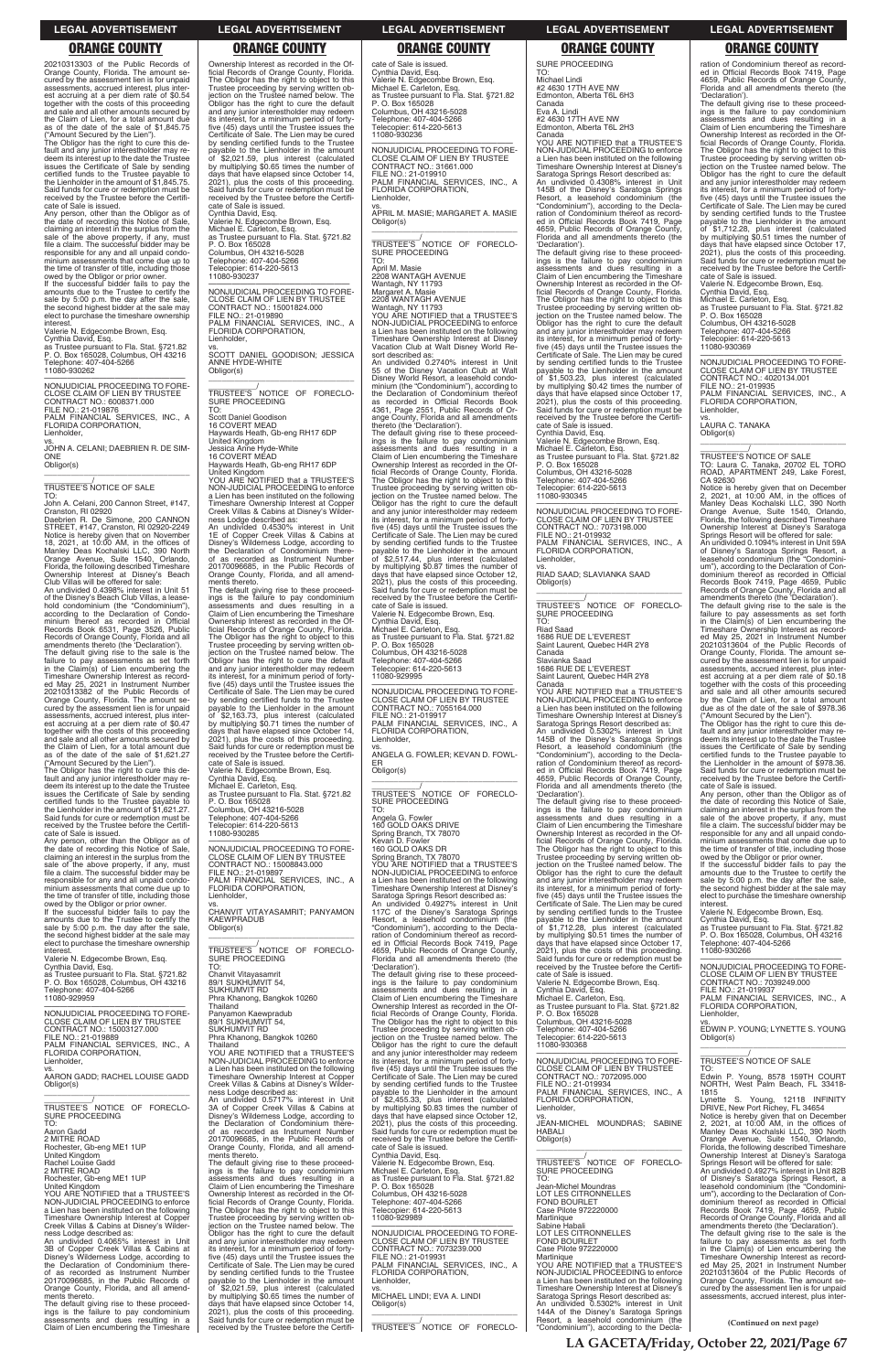est accruing at a per diem rate of \$4.16 together with the costs of this proceeding and sale and all other amounts secured by the Claim of Lien, for a total amount due as of the date of the sale of \$13,969.92 ("Amount Secured by the Lien").

The Obligor has the right to cure this de-fault and any junior interestholder may redeem its interest up to the date the Trustee issues the Certificate of Sale by sending certified funds to the Trustee payable to the Lienholder in the amount of \$13,969.92. Said funds for cure or re-demption must be received by the Trustee before the Certificate of Sale is issued. Any person, other than the Obligor as of the date of recording this Notice of Sale, claiming an interest in the surplus from the sale of the above property, if any, must file a claim. The successful bidder may be responsible for any and all unpaid condominium assessments that come due up to the time of transfer of title, including those

NONJUDICIAL PROCEEDING TO FORE-NONJUDICIAL PROCEEDING TO FORE-CLOSE CLAIM OF LIEN BY TRUSTEE CONTRACT NO.: 7048090.006 FILE NO.: 21-019941 PALM FINANCIAL SERVICES, INC., A FLORIDA CORPORATION, Lienholder,

owed by the Obligor or prior owner. If the successful bidder fails to pay the amounts due to the Trustee to certify the sale by 5:00 p.m. the day after the sale, the second highest bidder at the sale may elect to purchase the timeshare ownership interest.

Valerie N. Edgecombe Brown, Esq. Cynthia David, Esq.

as Trustee pursuant to Fla. Stat. §721.82 P. O. Box 165028, Columbus, OH 43216 Telephone: 407-404-5266 11080-930270

vs. JOSE M. COELLO; ANA L. ALONSO Obligor(s)

\_\_\_\_\_\_\_\_\_\_\_\_\_\_\_\_\_\_\_\_\_\_\_\_\_\_\_\_\_\_\_\_\_ \_\_\_\_\_\_\_\_\_\_\_/ TRUSTEE'S NOTICE OF FORECLO-SURE PROCEEDING

TO: Jose M. Coello LAURELES 311 LOS LAURELES Tuxtla Gutierrez, Chiapas 29020 Mexico Ana L. Alonso LAURELES 311 LOS LAURELES Tuxtla Gutierrez, Chiapas 29020

Mexico YOU ARE NOTIFIED that a TRUSTEE'S NON-JUDICIAL PROCEEDING to enforce a Lien has been instituted on the following Timeshare Ownership Interest at Bay Lake Tower at Disney's Contemporary Resort described as:

An undivided 0.0636% interest in Unit 47C of the Bay Lake Tower at Disney's Contemporary Resort , a leasehold condominium (the "Condominium"), according to the Declaration of Condominium thereof as recorded in Official Records Book 9755, Page 2293, Public Records of Orange County, Florida and all amend-ments thereto (the 'Declaration').

The default giving rise to these proceed-ings is the failure to pay condominium assessments and dues resulting in a Claim of Lien encumbering the Timeshare Ownership Interest as recorded in the Of-ficial Records of Orange County, Florida. The Obligor has the right to object to this Trustee proceeding by serving written ob-jection on the Trustee named below. The Obligor has the right to cure the default and any junior interestholder may redeem its interest, for a minimum period of fortyfive (45) days until the Trustee issues the Certificate of Sale. The Lien may be cured by sending certified funds to the Trustee payable to the Lienholder in the amount<br>of \$765.64. nlue interest (1) of \$765.64, plus interest (calculated by multiplying \$0.10 times the number of days that have elapsed since October 14, 2021), plus the costs of this proceeding. Said funds for cure or redemption must be received by the Trustee before the Certificate of Sale is issued. Cynthia David, Esq.

—————————————————— NONJUDICIAL PROCEEDING TO FORE-CLOSE CLAIM OF LIEN BY TRUSTEE CONTRACT NO.: 7048546.000 FILE NO.: 21-019945 PALM FINANCIAL SERVICES, INC., A FLORIDA CORPORATION, **Lienholder** 

Valerie N. Edgecombe Brown, Esq. Michael E. Carleton, Esq. as Trustee pursuant to Fla. Stat. §721.82 P. O. Box 165028 Columbus, OH 43216-5028 Telephone: 407-404-5266 Telecopier: 614-220-5613 11080-930235

—————————————————— NONJUDICIAL PROCEEDING TO FORE-CLOSE CLAIM OF LIEN BY TRUSTEE CONTRACT NO.: 7035763.002 FILE NO.: 21-019943 PALM FINANCIAL SERVICES, INC., A FLORIDA CORPORATION, Lienholder, vs. MARY C. PICKLESIMER

Obligor(s)

vs. JOSE M. COELLO; ANA L. ALONSO Obligor(s)  $\overline{\phantom{a}}$  , and the set of the set of the set of the set of the set of the set of the set of the set of the set of the set of the set of the set of the set of the set of the set of the set of the set of the set of the s

TRUSTEE'S NOTICE OF FORECLO-SURE PROCEEDING TO:

certified funds to the Trustee payable to the Lienholder in the amount of \$829.60. Said funds for cure or redemption must be received by the Trustee before the Certificate of Sale is issued.

Any person, other than the Obligor as of the date of recording this Notice of Sale, claiming an interest in the surplus from the sale of the above property, if any, must file a claim. The successful bidder may be responsible for any and all unpaid condominium assessments that come due up to the time of transfer of title, including those owed by the Obligor or prior owner. If the successful bidder fails to pay the amounts due to the Trustee to certify the sale by 5:00 p.m. the day after the sale, the second highest bidder at the sale may

elect to purchase the timeshare ownership interest Valerie N. Edgecombe Brown, Esq. Cynthia David, Esq. as Trustee pursuant to Fla. Stat. §721.82 P. O. Box 165028, Columbus, OH 43216 Telephone: 407-404-5266

11080-930265

vs. NEEL KANWAL Obligor(s) \_\_\_\_\_\_\_\_\_\_\_\_\_\_\_\_\_\_\_\_\_\_\_\_\_\_\_\_\_\_\_\_\_

\_\_\_\_\_\_\_\_\_\_\_/ TRUSTEE'S NOTICE OF FORECLO-SURE PROCEEDING TO: Neel Kanwal PO BOX 213166 Dubai, Dubai 213166 Argentina YOU ARE NOTIFIED that a TRUSTEE'S NON-JUDICIAL PROCEEDING to enforce a Lien has been instituted on the following

Timeshare Ownership Interest at Disney's Saratoga Springs Resort described as: An undivided 0.4379% interest in Unit 103B of the Disney's Saratoga Springs Resort, a leasehold condominium (the "Condominium"), according to the Declaration of Condominium thereof as record-ed in Official Records Book 7419, Page 4659, Public Records of Orange County, Florida and all amendments thereto (the 'Declaration'). The default giving rise to these proceed-ings is the failure to pay condominium assessments and dues resulting in a

Claim of Lien encumbering the Timeshare Ownership Interest as recorded in the Of-ficial Records of Orange County, Florida. The Obligor has the right to object to this Trustee proceeding by serving written ob-jection on the Trustee named below. The Obligor has the right to cure the default and any junior interestholder may redeem its interest, for a minimum period of fortyfive (45) days until the Trustee issues the Certificate of Sale. The Lien may be cured by sending certified funds to the Trustee payable to the Lienholder in the amount<br>of \$1,968.04 plus interests of \$1,968.04, plus interest (calculated by multiplying \$0.63 times the number of days that have elapsed since October 17, 2021), plus the costs of this proceeding. Said funds for cure or redemption must be received by the Trustee before the Certificate of Sale is issued.

**WEEKS** NOTICE OF ACTION AGAINST DEFEN-DANT UNKNOWN HEIRS, DEVISEES, **GRANTEES** ASSIGNEES, LIENORS, CREDITORS, TRUSTEES, OR OTHER CLAIMANTS CLAIMING BY, THROUGH, UNDER, OR AGAINST, MARK A. BAYLIS AKA MARK BAYLIS

ANTS CLAIMING BY, THROUGH,<br>UNDER, OR AGAINST, MARK A. BAYLIS AKA MARK BAYLIS AKA MARKA BAYLIS 14624 LADY VICTORIA BOULEVARD ORLANDO, FL 32826 UNITED STATES OF AMERICA

Cynthia David, Esq. Valerie N. Edgecombe Brown, Esq. Michael E. Carleton, Esq. as Trustee pursuant to Fla. Stat. §721.82 P. O. Box 165028 Columbus, OH 43216-5028 Telephone: 407-404-5266 Telecopier: 614-220-5613 11080-930361

and all parties claiming interest by,<br>through, under or against Defendant(s)<br>UNKNOWN HEIRS, DEVISEES, GRANT-<br>EES, ASSIGNEES, UENORS, CREDI-<br>TORS, TRUSTEES, OR OTHER CLAIM-<br>ANTS CLAIMING BY, THROUGH,<br>UNDER, OR AGAINST, MARK AKA MARK BAYLIS AKA MARKA BAY-LIS, and all parties having or claiming to have any right, title or interest in the property herein described; YOU ARE NOTIFIED that an action to

—————————————————— NONJUDICIAL PROCEEDING TO FORE-CLOSE CLAIM OF LIEN BY TRUSTEE CONTRACT NO.: 7048090.002 FILE NO.: 21-019946

PALM FINANCIAL SERVICES, INC., A FLORIDA CORPORATION, Lienholder,

has been filed against you; and you are<br>required to serve a copy of your written<br>defenses, if any, to it on CYNTHIA DAVID,<br>Plaintiff's attorney, P. O. Box 165028, Co-<br>lumbus, OH 43216-5028, within thirty (30) days after the first publication of this Notice and file the original with the Clerk of this Court either before service on Plaintiff's attorney or immediately thereafter; otherwise a default will be entered against you for the relief demanded in the Com-

Jose M. Coello LAURELES 311 LOS LAURELES

Tuxtla Gutierrez, Chiapas 29020 Mexico Ana L. Alonso

LAURELES 311

If you are a person with a disability who needs any accommodation in order to participate in this proceeding, you are en-titled, at no cost to you, to the provision of certain assistance. Please contact ADA Coordinator, Human Resources, Orange County Courthouse, 425 N. Orange Av-enue, Suite 510, Orlando, Florida, (407) 836-2303, at least 7 days before your scheduled court appearance, or immediately upon receiving this notification if the time before the scheduled appearance is less than 7 days; if you are hearing or voice impaired, call 711. FOR PUBLICATION -- RETURN TO COPY

LOS LAURELES Tuxtla Gutierrez, Chiapas 29020 Mexico

YOU ARE NOTIFIED that a TRUSTEE'S NON-JUDICIAL PROCEEDING to enforce a Lien has been instituted on the following

IDA Case No.: 2019-CA-000267-O Division: 36

\_\_\_\_\_\_\_\_\_\_\_\_\_\_\_\_\_\_\_\_\_\_\_\_\_\_\_\_\_\_\_ \_\_\_\_\_\_\_\_/ PUBLISH 2 CONSECUTIVE **WEEKS** 

11080-930370

vs. The Estate of Patrick David Kuhfuss, et al. Defendants.  $\overline{\phantom{a}}$  ,  $\overline{\phantom{a}}$  ,  $\overline{\phantom{a}}$  ,  $\overline{\phantom{a}}$  ,  $\overline{\phantom{a}}$  ,  $\overline{\phantom{a}}$  ,  $\overline{\phantom{a}}$  ,  $\overline{\phantom{a}}$  ,  $\overline{\phantom{a}}$  ,  $\overline{\phantom{a}}$  ,  $\overline{\phantom{a}}$  ,  $\overline{\phantom{a}}$  ,  $\overline{\phantom{a}}$  ,  $\overline{\phantom{a}}$  ,  $\overline{\phantom{a}}$  ,  $\overline{\phantom{a}}$ 

# $\frac{1}{\text{NOTICE}}$  OF SALE

—————————————————— NONJUDICIAL PROCEEDING TO FORE-CLOSE CLAIM OF LIEN BY TRUSTEE CONTRACT NO.: 6004199.000 FILE NO.: 21-022495 PALM FINANCIAL SERVICES, INC., A FLORIDA CORPORATION, Lienholder,

> Notice is hereby given that on November 16, 2021, at 11:00 AM, offer by electronic sale at www.myorangeclerk.realforeclose. com/index.cfm the following described com/index.cfm the following<br>Timeshare Ownership Interes

vs. STEVE C. PARK Obligor(s)

 $\overline{\phantom{a}}$  ,  $\overline{\phantom{a}}$  ,  $\overline{\phantom{a}}$  ,  $\overline{\phantom{a}}$  ,  $\overline{\phantom{a}}$  ,  $\overline{\phantom{a}}$  ,  $\overline{\phantom{a}}$  ,  $\overline{\phantom{a}}$  ,  $\overline{\phantom{a}}$  ,  $\overline{\phantom{a}}$  ,  $\overline{\phantom{a}}$  ,  $\overline{\phantom{a}}$  ,  $\overline{\phantom{a}}$  ,  $\overline{\phantom{a}}$  ,  $\overline{\phantom{a}}$  ,  $\overline{\phantom{a}}$ \_\_\_\_\_\_\_\_\_\_\_/ TRUSTEE'S NOTICE OF FORECLO-SURE PROCEEDING TO: Steve C. Park 13050 TRAIL HOLLOW DRIVE Houston, TX 77079-3740 YOU ARE NOTIFIED that a TRUSTEE'S NON-JUDICIAL PROCEEDING to enforce a Lien has been instituted on the following Timeshare Ownership Interest at Disney's Beach Club Villas described as: An undivided 0.4398% interest in Unit 27 of the Disney's Beach Club Villas, a leasehold condominium (the "Condominium"), according to the Declaration of Condo-minium thereof as recorded in Official Records Book 6531, Page 3526, Public Records of Orange County, Florida and all amendments thereto (the 'Declaration'). The default giving rise to these proceed-ings is the failure to pay condominium assessments and dues resulting in a Claim of Lien encumbering the Timeshare Ownership Interest as recorded in the Of-ficial Records of Orange County, Florida. The Obligor has the right to object to this Trustee proceeding by serving written ob-jection on the Trustee named below. The Obligor has the right to cure the default and any junior interestholder may redeem its interest, for a minimum period of fortyfive (45) days until the Trustee issues the Certificate of Sale. The Lien may be cured by sending certified funds to the Trustee payable to the Lienholder in the amount<br>of \$1.467.04 plus interest of \$1,467.04, plus interest (calculated by multiplying \$0.43 times the number of days that have elapsed since October 13, 2021), plus the costs of this proceeding. Said funds for cure or redemption must be received by the Trustee before the Certifi-cate of Sale is issued. Cynthia David, Esq. Valerie N. Edgecombe Brown, Esq. Michael E. Carleton, Esq. as Trustee pursuant to Fla. Stat. §721.82 P. O. Box 165028 Columbus, OH 43216-5028 Telephone: 407-404-5266 Telecopier: 614-220-5613 11080-930037 —————————————————— NONJUDICIAL PROCEEDING TO FORE-CLOSE CLAIM OF LIEN BY TRUSTEE FILE NO.: 17-009179 PALM FINANCIAL SERVICES, INC., A FLORIDA CORPORATION, Lienholder, vs. RICARDO J. ARROYO; NITZA M. SAN-TIAGO **Obligor** 

|                                              | Timeshare Ownership Interest at Disney's     | pavable to the Lienholder in the amount        | property in Orange County, Florida:          | pendens must file a claim before the clerk |
|----------------------------------------------|----------------------------------------------|------------------------------------------------|----------------------------------------------|--------------------------------------------|
|                                              | Saratoga Springs Resort described as:        | of \$23,250.75. Said funds for cure or re-     | <b>COUNT VI</b>                              | reports the surplus as unclaimed.          |
| TRUSTEE'S NOTICE OF SALE                     | An undivided 0.1094% interest in Unit 99A    | demption must be received by the Trustee       | An undivided 0.6139% interest in Unit        | The sale is being held pursuant to the     |
| TO: Mary C. Picklesimer, 3322 Water-         | of Disney's Saratoga Springs Resort, a       | before the Certificate of Sale is issued.      | 109B of the Disney's Animal Kingdom Vil-     | Final Judgment of Foreclosure, entered     |
| wood Drive, Sebring, FL 33872                | leasehold condominium (the "Condomini-       | Any person, other than the Obligor as of       | las, a leasehold condominium (the "Con-      | on October 4, 2021, in Civil Case No.      |
| Notice is hereby given that on December      | um"), according to the Declaration of Con-   | the date of recording this Notice of Sale,     | dominium"), according to the Declaration     | 2021-CA-001858-O, pending in the Circuit   |
| 2, 2021, at 10:00 AM, in the offices of      | dominium thereof as recorded in Official     | claiming an interest in the surplus from the   | of Condominium thereof as recorded in        | Court in Orange County, Florida.           |
| Manley Deas Kochalski LLC, 390 North         | Records Book 7419, Page 4659, Public         | sale of the above property, if any, must       | Official Records Book 9077, Page 4252,       | Cynthia David (Florida Bar No.: 91387)     |
| Orange Avenue, Suite 1540, Orlando,          | Records of Orange County, Florida and all    | file a claim. The successful bidder may be     | Public Records of Orange County, Florida     | Valerie N. Edgecombe Brown (Florida Bar    |
| Florida, the following described Timeshare   | amendments thereto (the 'Declaration').      | responsible for any and all unpaid condo-      | and all amendments thereto (the 'Declara-    | No.: 10193)                                |
| Ownership Interest at Bay Lake Tower at      | The default giving rise to these proceed-    | minium assessments that come due up to         | tion')                                       | Michael E. Carleton (Florida Bar No.:      |
| Disney's Contemporary Resort will be of-     | ings is the failure to pay condominium       | the time of transfer of title, including those | Contract No.: 9012322.001                    | 1007924)                                   |
| fered for sale:                              | assessments and dues resulting in a          | owed by the Obligor or prior owner.            | has been filed against you; and you are      | Shawn L.<br>Taylor (Florida Bar No.:       |
| An undivided 0.1273% interest in Unit        | Claim of Lien encumbering the Timeshare      | If the successful bidder fails to pay the      | required to serve a copy of your written     | 0103176)                                   |
| 67B of the Bay Lake Tower at Disney's        | Ownership Interest as recorded in the Of-    | amounts due to the Trustee to certify the      | defenses, if any, to it on CYNTHIA DAVID,    | Manley Deas Kochalski LLC                  |
| Contemporary Resort, a leasehold con-        | ficial Records of Orange County, Florida.    | sale by 5:00 p.m. the day after the sale,      | Plaintiff's attorney, P. O. Box 165028, Co-  | P. O. Box 165028                           |
| dominium (the "Condominium"), accord-        | The Obligor has the right to object to this  | the second highest bidder at the sale may      | lumbus, OH 43216-5028, within thirty (30)    | Columbus, OH 43216-5028                    |
| ing to the Declaration of Condominium        | Trustee proceeding by serving written ob-    | elect to purchase the timeshare ownership      | days after the first publication of this No- | Telephone: 407-404-5266                    |
| thereof as recorded in Official Records      | jection on the Trustee named below. The      | interest.                                      | tice and file the original with the Clerk of | Telecopier: 614-220-5613                   |
| Book 9755, Page 2293, Public Records         | Obligor has the right to cure the default    | Valerie N. Edgecombe Brown, Esg.               | this Court either before service on Plain-   | Primary: stateefiling@manleydeas.com       |
| of Orange County, Florida and all amend-     | and any junior interestholder may redeem     | Cynthia David, Esg.                            | tiff's attorney or immediately thereafter;   | Secondary: cdavid@manleydeas.com           |
| ments thereto (the 'Declaration').           | its interest, for a minimum period of forty- | as Trustee pursuant to Fla. Stat. §721.82      | otherwise a default will be entered against  | Attorney for Plaintiff                     |
| The default giving rise to the sale is the   | five (45) days until the Trustee issues the  | P. O. Box 165028. Columbus. OH 43216           | vou for the relief demanded in the Com-      | 11080-929558                               |
| failure to pay assessments as set forth      | Certificate of Sale. The Lien may be cured   | Telephone: 407-404-5266                        | plaint.                                      |                                            |
| in the Claim(s) of Lien encumbering the      | by sending certified funds to the Trustee    | 11080-929449                                   | WITNESS my hand and seal of this Court       | IN THE CIRCUIT COURT OF THE NINTH          |
| Timeshare Ownership Interest as record-      | payable to the Lienholder in the amount      |                                                | on the 4th day of October, 2021.             | <b>JUDICIAL CIRCUIT.</b>                   |
| ed May 25, 2021 in Instrument Number         | of \$945.77, plus interest (calculated by    | IN THE CIRCUIT COURT OF THE NINTH              | <b>TIFFANY MOORE RUSSELL</b>                 | IN AND FOR ORANGE COUNTY, FLOR-            |
| 20210313470 of the Public Records of         | multiplying \$0.18 times the number of       | <b>JUDICIAL CIRCUIT.</b>                       | CLERK OF THE CIRCUIT COURT                   | IDA                                        |
| Orange County, Florida. The amount se-       | days that have elapsed since October 17,     | IN AND FOR ORANGE COUNTY, FLOR-                | ORANGE COUNTY, FLORIDA                       | Case No.: 2021-CA-002111-O                 |
| cured by the assessment lien is for unpaid   | 2021), plus the costs of this proceeding.    | <b>IDA</b>                                     | By: Christopher Wright                       | Division: 40                               |
| assessments, accrued interest, plus inter-   | Said funds for cure or redemption must be    | Case No.: 2017-CA-006842-O                     | Deputy Clerk                                 | Judge Reginald K. Whitehead                |
| est accruing at a per diem rate of \$0.11    | received by the Trustee before the Certifi-  | Division: 37                                   | NOTICE TO PERSONS WITH DISABILI-             | Palm Financial Services, Inc., a Florida   |
| together with the costs of this proceeding   | cate of Sale is issued.                      | Judge Jeffrey L. Ashton                        | <b>TIES</b>                                  | Corporation                                |
| and sale and all other amounts secured       | Valerie N. Edgecombe Brown, Esg.             | PNC Bank, National Association                 | If you are a person with a disability who    | Plaintiff,                                 |
| by the Claim of Lien, for a total amount     | Cynthia David, Esq.                          | Plaintiff,                                     | needs any accommodation in order to          | VS.                                        |
| due as of the date of the sale of \$829.60   | Michael E. Carleton, Esq.                    | VS.                                            | participate in this proceeding, you are en-  | Amina Sadie Itani, et al.                  |
| ("Amount Secured by the Lien").              | as Trustee pursuant to Fla. Stat. §721.82    | Anne M Baylis, AKA Anne Baylis, AKA            | titled, at no cost to you, to the provision  | Defendants.                                |
| The Obligor has the right to cure this de-   | P. O. Box 165028                             | Ann M. Baylis, et al.                          | of certain assistance. Please contact ADA    |                                            |
| fault and any junior interestholder may re-  | Columbus, OH 43216-5028                      | Defendants.                                    | Coordinator, Human Resources, Orange         |                                            |
| deem its interest up to the date the Trustee | Telephone: 407-404-5266                      |                                                | County Courthouse, 425 N. Orange Av-         | (Continued on next page)                   |
| issues the Certificate of Sale by sending    | Telecopier: 614-220-5613                     | PUBLISH 2 CONSECUTIVE                          | enue, Suite 510, Orlando, Florida, (407)     |                                            |

\_\_\_\_\_\_\_\_\_\_\_/ TRUSTEE'S NOTICE OF SALE

TO:

 $\overline{\phantom{a}}$  ,  $\overline{\phantom{a}}$  ,  $\overline{\phantom{a}}$  ,  $\overline{\phantom{a}}$  ,  $\overline{\phantom{a}}$  ,  $\overline{\phantom{a}}$  ,  $\overline{\phantom{a}}$  ,  $\overline{\phantom{a}}$  ,  $\overline{\phantom{a}}$  ,  $\overline{\phantom{a}}$  ,  $\overline{\phantom{a}}$  ,  $\overline{\phantom{a}}$  ,  $\overline{\phantom{a}}$  ,  $\overline{\phantom{a}}$  ,  $\overline{\phantom{a}}$  ,  $\overline{\phantom{a}}$ 

Ricardo J. Arroyo, PO BOX 608, Dorado, Puerto Rico 00646-0608 Nitza M. Santiago, PO BOX 608, Dorado, Puerto Rico 00646-0608 Notice is hereby given that on November 18, 2021, at 10:00 AM, in the offices of Manley Deas Kochalski LLC, 390 North Orange Avenue, Suite 1540, Orlando, Florida, the following described Timeshare Ownership Interest at Disney Vacation Club at Disney's BoardWalk Villas will be offered for sale: An undivided 0.8643% interest in Unit 17B of the Disney Vacation Club at Disney's BoardWalk Villas, a leasehold condo-minium (the "Condominium"), according to the Declaration of Condominium thereof as recorded in Official Records Book 5101, Page 147, Public Records of Orange County, Florida and all amendments thereto (the 'Declaration'). The default giving rise to the sale is the

failure to pay assessments as set forth in the Claim(s) of Lien encumbering the Timeshare Ownership Interest as recorded August 15, 2016 in Instrument Number 20160421329 of the Public Records of Orange County, Florida. The amount secured by the assessment lien is for unpaid assessments, accrued interest, plus inter-est accruing at a per diem rate of \$6.97 together with the costs of this proceeding and sale and all other amounts secured by the Claim of Lien, for a total amount due as of the date of the sale of \$23,250.75

("Amount Secured by the Lien"). The Obligor has the right to cure this default and any junior interestholder may redeem its interest up to the date the Trustee issues the Certificate of Sale by sending certified funds to the Trustee

AKA MARKA BAYLIS To: UNKNOWN HEIRS, DEVISEES, GRANT-EES, ASSIGNEES, LIENORS, CREDI-TORS, TRUSTEES, OR OTHER CLAIM-

foreclose a mortgage on the following described property in Orange County, Florida: Lot 60, Sandy Creek, according to the plat

thereof, recorded in Plat Book 48, Pages 117 through 119 inclusive, of the Public Records of Orange County, Florida.

plaint. WITNESS my hand and seal of this Court on the 8th day of October, 2021. TIFFANY MOORE RUSSELL CLERK OF THE CIRCUIT COURT ORANGE COUNTY, FLORIDA By: /s/ Stan Green Deputy Clerk Civil Division 425 N. Orange Avenue Room 350 Orlando, Florida 32801 NOTICE TO PERSONS WITH DISABILI-

TIES

MANLEY DEAS KOCHALSKI LLC 11080-929842

—————————————————— IN THE CIRCUIT COURT OF THE NINTH JUDICIAL CIRCUIT, IN AND FOR ORANGE COUNTY, FLOR-

Judge Donald A. Myers Jr. Palm Financial Services, Inc. a Florida corporation Plaintiff,

vs. The Estate of Chad D. Daniel, et al. Defendants.

NOTICE OF ACTION AS TO COUNT VI AGAINST DEFENDANT KYLE DANIEL, AS HEIR AND KELSEY DANIEL, AS HEIR

To: KYLE DANIEL, AS HEIR 27427 PARAMOUNT DRIVE EAGLE RIVER, AR 99577 UNITED STATES OF AMERICA

KELSEY DANIEL, AS HEIR 1109 ELM STREET

LAGRANGE, GA 30241 UNITED STATES OF AMERICA and all parties claiming interest by, through, under or against Defendant(s) KYLE DANIEL, AS HEIR AND KELSEY DANIEL, AS HEIR, and all parties having

or claiming to have any right, title or inter-est in the property herein described; YOU ARE NOTIFIED that an action to enforce a lien on the following described

836-2303, at least 7 days before your scheduled court appearance, or immediately upon receiving this notification if the time before the scheduled appearance is less than 7 days; if you are hearing or voice impaired, call 711. FOR PUBLICATION – RETURN TO

COPY: MANLEY DEAS KOCHALSKI LLC 11080-929439

————————————————————<br>IN THE CIRCUIT COURT OF THE NINTH JUDICIAL CIRCUIT, IN AND FOR ORANGE COUNTY, FLOR-

IDA Case No.: 2021-CA-001298-O

Division: 40

Judge Reginald K. Whitehead Flex Collection, LLC, a Florida Limited Li-ability Company Plaintiff,

VOI Number: 503022-01, VOI Type: Annual, Number of VOI Ownership Points: 81000, in the Flex Collection Trust and includes an equity interest in the Trust Association, together with its appurtenances including use rights in the Trust Property and ownership in the Trust Association all according to the Flex Collection Vaca-tion Ownership Plan, and subject to the Flex Collection Declaration of Vacation Ownership Plan ("Declaration"), as re-corded in Official Records at Document No. 20170606632, Public Records of Orange County, Florida, and all amendments and supplements thereto, and subject to that certain FLEX COLLECTION TRUST AGREEMENT, as described in the Memo-randum of Trust as recorded in Official Records at Document No. 20170606633, and further subject to the Vacation Ownership Documents, as defined in the Declaration, taxes and assessments for the current and subsequent years and conditions, restric-tions, limitations, reservations, easements

and other matters of record. (Contract No.: 37-01-503022) Any person claiming an interest in the

surplus from this sale, if any, other than the property owner as of the date of the lis pendens must file a claim before the clerk reports the surplus as unclaimed.

The sale is being held pursuant to the Final Judgment of Foreclosure, entered on October 6, 2021, in Civil Case No. 2021-CA-001298-O, pending in the Circuit Court in Orange County, Florida. Valerie N. Edgecombe Brown (Florida Bar

No.: 10193) Cynthia David (Florida Bar No.: 91387) Michael E. Carleton (Florida Bar No.:

1007924) Shawn L. Taylor (Florida Bar No.:

0103176) Manley Deas Kochalski LLC P. O. Box 165028 Columbus, OH 43216-5028

Telephone: 407-404-5266 Telecopier: 614-220-5613

Primary: stateefiling@manleydeas.com

Secondary: vnbrown@manleydeas.com Attorney for Plaintiff 11080-929612

—————————————————— IN THE CIRCUIT COURT OF THE NINTH JUDICIAL CIRCUIT, IN AND FOR ORANGE COUNTY, FLOR-

IDA Case No.: 2021-CA-001858-O Division: Judge Paetra Brownlee Sheraton Flex Vacations, LLC, a Florida Limited Liability Company Plaintiff,

vs. The Estate of Dorothy Bell, et al. Defendants.

\_\_\_\_\_\_/ NOTICE OF SALE AS TO COUNT(S) I Notice is hereby given that on November 16, 2021, at 11:00 AM, offer by electronic sale at www.myorangeclerk.realforeclose. com/index.cfm the following described

 $\overline{a_1}$  ,  $\overline{a_2}$  ,  $\overline{a_3}$  ,  $\overline{a_4}$  ,  $\overline{a_5}$  ,  $\overline{a_6}$  ,  $\overline{a_7}$  ,  $\overline{a_8}$  ,  $\overline{a_9}$  ,  $\overline{a_9}$  ,  $\overline{a_9}$  ,  $\overline{a_9}$  ,  $\overline{a_9}$  ,  $\overline{a_9}$  ,  $\overline{a_9}$  ,  $\overline{a_9}$  ,  $\overline{a_9}$  ,

Timeshare Ownership Interest: VOI Number 218695-01, an Odd Biennial Type, Number of VOI Ownership Points 37000 in the Flex Vacation Ownership Plan, according and subject to the Flex Vacations Declaration of Vacation Ownership Plan ("Declaration"), as recorded in Official Records Book 10893, Page 1223, Public Records of Orange County, Florida and all amendments and supplements thereto the Declaration. (Contract No.: 42- 01-218695)

Any person claiming an interest in the surplus from this sale, if any, other than the property owner as of the date of the lis

### **LEGAL ADVERTISEMENT LEGAL ADVERTISEMENT LEGAL ADVERTISEMENT LEGAL ADVERTISEMENT LEGAL ADVERTISEMENT**

# **ORANGE COUNTY ORANGE COUNTY ORANGE COUNTY ORANGE COUNTY ORANGE COUNTY**

**Page 68/LA GACETA/Friday, October 22, 2021**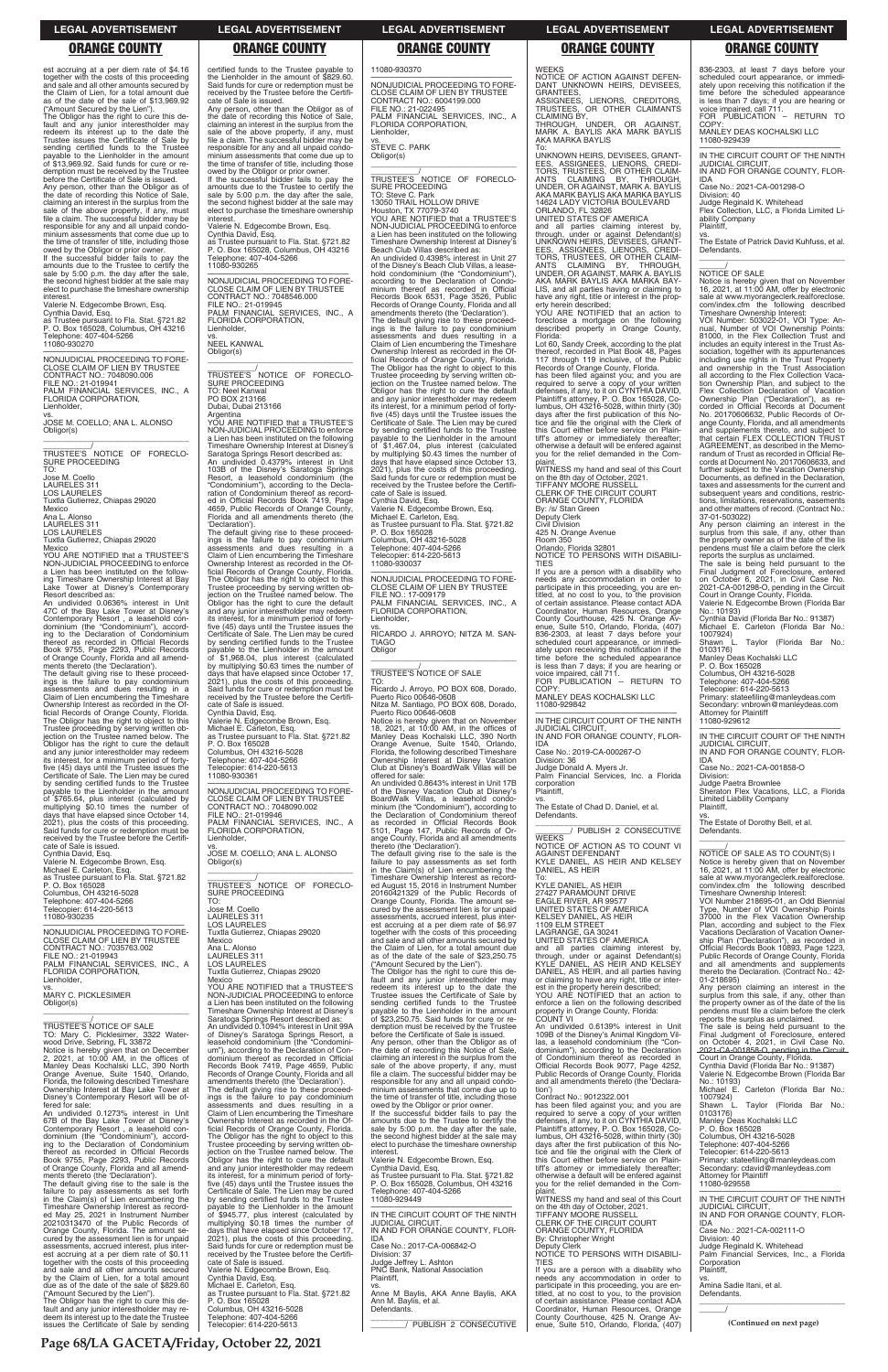|  | <b>LEGAL ADVERTISEMENT</b> |
|--|----------------------------|
|  |                            |
|  |                            |

NOTICE OF SALE AS TO COUNT(S) II Notice is hereby given that on November 16, 2021, at 11:00 AM, offer by electronic sale at www.myorangeclerk.realforeclose. com/index.cfm the following described

Timeshare Ownership Interest: An undivided 0.1539% interest in Unit 39 of the Disney Vacation Club at Walt Disney World Resort, a leasehold condo-minium (the "Condominium"), according to the Declaration of Condominium thereof

as recorded in Official Records Book 4361, Page 2551, Public Records of Or-ange County, Florida and all amendments thereto (the 'Declaration') (Contract No.: 13506.000)

Any person claiming an interest in the surplus from this sale, if any, other than the property owner as of the date of the lis pendens must file a claim before the clerk reports the surplus as unclaimed.

The sale is being held pursuant to the Final Judgment of Foreclosure, entered on October 6, 2021, in Civil Case No. 2021-CA-002111-O, pending in the Circuit

Court in Orange County, Florida. Cynthia David (Florida Bar No.: 91387) Valerie N. Edgecombe Brown (Florida Bar No.: 10193)

Michael E. Carleton (Florida Bar No.: 1007924) Shawn L. Taylor (Florida Bar No.:

0103176) Manley Deas Kochalski LLC P. O. Box 165028 Columbus, OH 43216-5028 Telephone: 407-404-5266 Telecopier: 614-220-5613

Primary: stateefiling@manleydeas.com Secondary: cdavid@manleydeas.com Attorney for Plaintiff 11080-929611

—————————————————— IN THE CIRCUIT COURT OF THE NINTH JUDICIAL CIRCUIT, IN AND FOR ORANGE COUNTY, FLOR-IDA Case No.: 2021-CA-002166-O Division: Judge Paetra Brownlee

Palm Financial Services, Inc., a Florida Corporation Plaintiff,

vs. THE ESTATE OF MARY DUDA, et al. Defendants. \_\_\_\_\_\_\_\_\_\_\_\_\_\_\_\_\_\_\_\_\_\_\_\_\_\_\_\_\_\_\_\_\_

 $\overline{\phantom{a}}$  , and the set of the set of the set of the set of the set of the set of the set of the set of the set of the set of the set of the set of the set of the set of the set of the set of the set of the set of the s  $\frac{1}{\text{NOTICE}}$  OF SALE AS TO COUNT(S) IV Notice is hereby given that on November 16, 2021, at 11:00 AM, offer by electronic sale at www.myorangeclerk.realforeclose.

\_\_\_\_\_\_/ NOTICE OF SALE AS TO COUNT(S) II Notice is hereby given that on November 16, 2021, at 11:00 AM, offer by electronic sale at www.myorangeclerk.realforeclose. com/index.cfm the following described Timeshare Ownership Interest:

An undivided 0.9823% interest in Unit 105B of the Disney's Animal Kingdom Vil-las, a leasehold condominium (the "Condominium"), according to the Declaration of Condominium thereof as recorded in Official Records Book 9077, Page 4252, Public Records of Orange County, Florida and all amendments thereto (the 'Declara-tion') (Contract No.: 9012147.000)

Any person claiming an interest in the surplus from this sale, if any, other than the property owner as of the date of the lis pendens must file a claim before the clerk reports the surplus as unclaimed.

Ana M. Mora Amezcua, et al. Defendants.  $\overline{\phantom{a}}$  , and the set of the set of the set of the set of the set of the set of the set of the set of the set of the set of the set of the set of the set of the set of the set of the set of the set of the set of the s

The sale is being held pursuant to the Final Judgment of Foreclosure, entered on October 4, 2021, in Civil Case No. 2021-CA-002166-O, pending in the Circuit Court in Orange County, Florida. Cynthia David (Florida Bar No.: 91387) Valerie N. Edgecombe Brown (Florida Bar

No.: 10193) Michael E. Carleton (Florida Bar No.: 1007924) Shawn L. Taylor (Florida Bar No.:

0103176) Manley Deas Kochalski LLC P. O. Box 165028

Columbus, OH 43216-5028 Telephone: 407-404-5266 Telecopier: 614-220-5613

Primary: stateefiling@manleydeas.com Secondary: cdavid@manleydeas.com Attorney for Plaintiff

11080-929557

—————————————————— IN THE CIRCUIT COURT OF THE NINTH JUDICIAL CIRCUIT, IN AND FOR ORANGE COUNTY, FLOR-IDA

Case No.: 2021-CA-002299-O Division: 40 Judge Reginald K. Whitehead Palm Financial Services, Inc., a Florida Corporation Plaintiff,

vs. THE ESTATE OF MARY JILL HUGAN, et al. Defendants.

IDA

Division: Judge Jeffrey L. Ashton Palm Financial Services, Inc., a Florida **Corporation** Plaintiff, vs.

> IDA<br>Case No : 2021-CA-003487-O Case No.: 2021-CA-003487-O Division: 40 Judge Reginald K. Whitehead Vistana Springs Condominium Associa-tion, Inc., a Florida Corporation

> vs. The Estate of Paul R. Whiteman, et al. Defendants.  $\overline{\phantom{a}}$  , and the set of the set of the set of the set of the set of the set of the set of the set of the set of the set of the set of the set of the set of the set of the set of the set of the set of the set of the s

# $\frac{\gamma}{\text{NOTICE}}$  OF SALE

\_\_\_\_\_\_/ NOTICE OF SALE AS TO COUNT(S) I Notice is hereby given that on November 16, 2021, at 11:00 AM, offer by electronic sale at www.myorangeclerk.realforeclose. com/index.cfm the following described

Timeshare Ownership Interest: An undivided 0.4073% interest in Unit 53A of the Bay Lake Tower at Disney's Contemporary Resort , a leasehold con-dominium (the "Condominium"), according to the Declaration of Condominium thereof as recorded in Official Records Book 9755, Page 2293, Public Records of Orange County, Florida and all amend-ments thereto (the 'Declaration') (Contract No.: 10013650.000)

Any person claiming an interest in the surplus from this sale, if any, other than the property owner as of the date of the lis pendens must file a claim before the clerk reports the surplus as unclaimed. The sale is being held pursuant to the Final Judgment of Foreclosure, entered

on October 7, 2021, in Civil Case No. 2021-CA-003021-O, pending in the Circuit Court in Orange County, Florida. Cynthia David (Florida Bar No.: 91387) Valerie N. Edgecombe Brown (Florida Bar No.: 10193) Michael E. Carleton (Florida Bar No.: 1007924) Shawn L. Taylor (Florida Bar No.: 0103176) Manley Deas Kochalski LLC P. O. Box 165028

Columbus, OH 43216-5028 Telephone: 407-404-5266 Telecopier: 614-220-5613 Primary: stateefiling@manleydeas.com Secondary: cdavid@manleydeas.com Attorney for Plaintiff 11080-929742

—————————————————— IN THE CIRCUIT COURT OF THE NINTH JUDICIAL CIRCUIT, IN AND FOR ORANGE COUNTY, FLOR-IDA

Case No.: 2021-CA-003095-O

Division: Judge Paetra Brownlee Vistana Falls Condominium Association, Inc., a Florida Corporation Plaintiff,

vs. The Estate of Robert Whitmore, et al. Defendants. \_\_\_\_\_\_\_\_\_\_\_\_\_\_\_\_\_\_\_\_\_\_\_\_\_\_\_\_\_\_\_\_\_

\_\_\_\_\_\_/ NOTICE OF SALE AS TO COUNT(S) I Notice is hereby given that on November 16, 2021, at 11:00 AM, offer by electronic sale at www.myorangeclerk.realforeclose. com/index.cfm the following described Timeshare Ownership Interest: Unit Week 09, in Unit 0248, an Annual Unit Week in Vistana Falls Condominium, pursuant to the Declaration of Condomin-ium as recorded in Official Records Book 3340, Page 2429, Public Records of Or-ange County, Florida and all amendments thereof and supplements thereto ('Declaration') (Contract No.: 01-12-905348) Any person claiming an interest in the surplus from this sale, if any, other than the property owner as of the date of the lis pendens must file a claim before the clerk reports the surplus as unclaimed.

vs. Any and All Unknown Parties who claim an interest as spouse, heirs, devisees, grantees, assignees, lienors, creditors, trustees, personal representatives, administrators or as other claimants, by, through, under or against Robert J. Sandoval, deceased, et al. Defendants.

The sale is being held pursuant to the Final Judgment of Foreclosure, entered on October 4, 2021, in Civil Case No. 2021-CA-003095-O, pending in the Circuit Court in Orange County, Florida. Cynthia David (Florida Bar No.: 91387) Valerie N. Edgecombe Brown (Florida Bar No.: 10193) Michael E. Carleton (Florida Bar No.: 1007924) Shawn L. Taylor (Florida Bar No.: 0103176) Manley Deas Kochalski LLC P. O. Box 165028 Columbus, OH 43216-5028

Telephone: 407-404-5266 Telecopier: 614-220-5613 Primary: stateefiling@manleydeas.com Secondary: cdavid@manleydeas.com Attorney for Plaintiff 11080-929574

—————————————————— IN THE CIRCUIT COURT OF THE NINTH JUDICIAL CIRCUIT, IN AND FOR ORANGE COUNTY, FLOR-IDA Case No.: 2021-CA-003263-O

Division: Judge Paetra Brownlee Vistana Falls Condominium Association,

Telecopier: 614-220-5613 Primary: stateefiling@manleydeas.com Secondary: cdavid@manleydeas.com Attorney for Plaintiff 11080-929560

—————————————————— IN THE CIRCUIT COURT OF THE NINTH JUDICIAL CIRCUIT, IN AND FOR ORANGE COUNTY, FLOR-

Plaintiff,

If you are a person with a disability who needs any accommodation in order to participate in this proceeding, you are en-titled, at no cost to you, to the provision of certain assistance. Please contact ADA Coordinator, Human Resources, Orange County Courthouse, 425 N. Orange Av-enue, Suite 510, Orlando, Florida, (407) 836-2303, at least 7 days before your scheduled court appearance, or immediately upon receiving this notification if the time before the scheduled appearance is less than 7 days; if you are hearing or voice impaired, call 711. FOR PUBLICATION – RETURN TO

Notice is hereby given that on November 16, 2021, at 11:00 AM, offer by electronic sale at www.myorangeclerk.realforeclose. com/index.cfm the following described Timeshare Ownership Interest: Unit Week 35, in Unit 0821, an Annual Unit Week in Vistana Springs Condominium, pursuant to the Declaration of Condomin-ium as recorded in Official Records Book 4052, Page 3241, Public Records of Orange County, Florida and all amendments thereof and supplements thereto ('Decla-ration') (Contract No.: 01-22-408584) Any person claiming an interest in the surplus from this sale, if any, other than the property owner as of the date of the lis pendens must file a claim before the clerk reports the surplus as unclaimed. The sale is being held pursuant to the Final Judgment of Foreclosure, entered on October 6, 2021, in Civil Case No. 2021-CA-003487-O, pending in the Circuit Court in Orange County, Florida. Michael E. Carleton (Florida Bar No.: 1007924) Valerie N. Edgecombe Brown (Florida Bar No.: 10193) Cynthia David (Florida Bar No.: 91387) L. Taylor (Florida Bar No.: Shawn L<br>0103176) Manley Deas Kochalski LLC P. O. Box 165028 Columbus, OH 43216-5028 Telephone: 407-404-5266 Telecopier: 614-220-5613 Primary: stateefiling@manleydeas.com Secondary: mec@manleydeas.com

Attorney for Plaintiff 11080-929613

—————————————————— IN THE CIRCUIT COURT OF THE NINTH JUDICIAL CIRCUIT, IN AND FOR ORANGE COUNTY, FLOR-IDA

Case No.: 2021-CA-003535-O Division: Judge Paetra Brownlee Vistana Springs Condominium Associa-tion, Inc., a Florida Corporation

Plaintiff,

vs. The Estate of Loren Donavan Hammer, et al. Defendants.

 $\overline{\phantom{a}}$  , and the set of the set of the set of the set of the set of the set of the set of the set of the set of the set of the set of the set of the set of the set of the set of the set of the set of the set of the s

\_\_\_\_\_\_/ NOTICE OF SALE AS TO COUNT(S) I Notice is hereby given that on November 16, 2021, at 11:00 AM, offer by electronic sale at www.myorangeclerk.realforeclose. com/index.cfm the following described Timeshare Ownership Interest: Unit Week 39, in Unit 0915, an Annual Unit Week in Vistana Springs Condominium, pursuant to the Declaration of Condomin-ium as recorded in Official Records Book 4052, Page 3241, Public Records of Orange County, Florida and all amendments thereof and supplements thereto ('Decla-ration') (Contract No.: 01-22-411348) Any person claiming an interest in the surplus from this sale, if any, other than the property owner as of the date of the lis pendens must file a claim before the clerk reports the surplus as unclaimed. The sale is being held pursuant to the Final Judgment of Foreclosure, entered on October 4, 2021, in Civil Case No. 2021-CA-003535-O, pending in the Circuit Court in Orange County, Florida. Cynthia David (Florida Bar No.: 91387) Valerie N. Edgecombe Brown (Florida Bar No.: 10193) Michael E. Carleton (Florida Bar No.: 1007924) Shawn L. Taylor (Florida Bar No.: 0103176) Manley Deas Kochalski LLC P. O. Box 165028 Columbus, OH 43216-5028 Telephone: 407-404-5266 Telecopier: 614-220-5613 Primary: stateefiling@manleydeas.com Secondary: cdavid@manleydeas.com Attorney for Plaintiff 11080-929569

—————————————————— IN THE CIRCUIT COURT OF THE NINTH

| sale at www.myorangeclerk.realforeclose.            | Inc., a Florida Corporation                                                  | IN THE CIRCUIT COURT OF THE NINTH                                                    | Case No.: 2021-CA-007566-O                              | of certain assistance. Please contact ADA       |
|-----------------------------------------------------|------------------------------------------------------------------------------|--------------------------------------------------------------------------------------|---------------------------------------------------------|-------------------------------------------------|
| com/index.cfm the following described               | Plaintiff.                                                                   | <b>JUDICIAL CIRCUIT.</b>                                                             | Division:                                               | Coordinator, Human Resources, Orange            |
| Timeshare Ownership Interest:                       | VS.                                                                          | IN AND FOR ORANGE COUNTY. FLOR-                                                      | Judge Paetra Brownlee                                   | County Courthouse, 425 N. Orange Av-            |
| An undivided 0.5070% interest in Unit 51            | The Estate of Connie Dennis, et al.                                          | <b>IDA</b>                                                                           | Vistana Cascades Condominium Associa-                   | enue, Suite 510, Orlando, Florida, (407)        |
| of the Disney's Polynesian Villas & Bunga-          | Defendants.                                                                  | Case No.: 2021-CA-003799-O                                                           | tion, Inc., a Florida Corporation                       | 836-2303, at least 7 days before your           |
| lows, a leasehold condominium (the "Con-            |                                                                              | Division: 40                                                                         | Plaintiff.                                              | scheduled court appearance, or immedi-          |
| dominium"), according to the Declaration            |                                                                              | Judge Reginald K. Whitehead                                                          | VS.                                                     | ately upon receiving this notification if the   |
| of Condominium thereof as recorded in               | NOTICE OF SALE AS TO COUNT(S) I                                              | Vistana Condominium Association, Inc., a                                             | Jose Luis Canelon Perez, et al.                         | time before the scheduled appearance            |
| Official Records Book 10857, Page 4004,             | Notice is hereby given that on November                                      | Florida Corporation                                                                  | Defendants.                                             | is less than 7 days; if you are hearing or      |
| Public Records of Orange County, Florida            | 16, 2021, at 11:00 AM, offer by electronic                                   | Plaintiff.                                                                           |                                                         | voice impaired, call 711.                       |
| and all amendments thereto (the 'Declara-           | sale at www.myorangeclerk.realforeclose.                                     | VS.                                                                                  | PUBLISH 2 CONSECUTIVE                                   | FOR PUBLICATION - RETURN TO                     |
| tion') (Contract No.: 14010407.000)                 | com/index.cfm the following described                                        | The Estate of Virgina Wooten, et al.                                                 | <b>WEEKS</b>                                            | COPY:                                           |
| Any person claiming an interest in the              | Timeshare Ownership Interest:                                                | Defendants.                                                                          | NOTICE OF ACTION AGAINST DEFEN-                         | MANLEY DEAS KOCHALSKI LLC                       |
| surplus from this sale, if any, other than          | Unit Week 24, in Unit 0338, an Annual                                        |                                                                                      | DANT                                                    | 11080-929709                                    |
| the property owner as of the date of the lis        | Unit Week in Vistana Falls Condominium.                                      |                                                                                      | JOSE LUIS CANELON PEREZ AND                             |                                                 |
| pendens must file a claim before the clerk          | pursuant to the Declaration of Condomin-                                     | <b>NOTICE OF SALE</b>                                                                | MATILDE L. GONZALEZ DE CANELON                          | IN THE CIRCUIT COURT OF THE NINTH               |
| reports the surplus as unclaimed.                   | jum as recorded in Official Records Book                                     | Notice is hereby given that on November                                              | To:                                                     | <b>JUDICIAL CIRCUIT.</b>                        |
| The sale is being held pursuant to the              | 3340, Page 2429, Public Records of Or-                                       | 16, 2021, at 11:00 AM, offer by electronic                                           | JOSE LUIS CANELON PEREZ                                 | IN AND FOR ORANGE COUNTY, FLOR-                 |
| Final Judgment of Foreclosure, entered              | ange County, Florida and all amendments                                      | sale at www.myorangeclerk.realforeclose.                                             | P.O. BOX 9000                                           | <b>IDA</b>                                      |
| on October 6, 2021, in Civil Case No.               | thereof and supplements thereto ('Decla-                                     | com/index.cfm the following described                                                | <b>INL/MEX</b>                                          | Case No.: 2021-CA-007796-O                      |
| 2021-CA-002299-O, pending in the Circuit            | ration') (Contract No.: 01-12-901386)                                        | Timeshare Ownership Interest:                                                        | BROWNSVILLE, TX 75820                                   | Division:                                       |
| Court in Orange County, Florida.                    | Any person claiming an interest in the                                       | Unit Week 25, in Unit 0017, an Annual                                                | UNITED STATES OF AMERICA                                | Judge Paetra Brownlee                           |
| Valerie N. Edgecombe Brown (Florida Bar             | surplus from this sale, if any, other than                                   | Unit Week in Vistana Condominium, pur-                                               | MATILDE L. GONZALEZ DE CANELON                          | Palm Financial Services, Inc., a Florida        |
| No.: 10193)                                         | the property owner as of the date of the lis                                 | suant to the Declaration of Condominium                                              | 5028 INDIGO WAY                                         | Corporation                                     |
| Cynthia David (Florida Bar No.: 91387)              | pendens must file a claim before the clerk                                   | as recorded in Official Records Book                                                 | MELBOURNE, FL 32940                                     | Plaintiff.                                      |
| Michael E. Carleton (Florida Bar No.:               | reports the surplus as unclaimed.                                            | 3167, Page 1201, Public Records of Or-                                               | UNITED STATES OF AMERICA                                | VS.                                             |
| 1007924)                                            | The sale is being held pursuant to the                                       | ange County, Florida and all amendments                                              | and all parties claiming interest by,                   | Julia A. Fournier, et al.                       |
| Taylor (Florida Bar No.:<br>Shawn L                 | Final Judgment of Foreclosure, entered                                       | thereof and supplements thereto ('Decla-                                             | through, under or against Defendant(s)                  | Defendants.                                     |
| 0103176)                                            | on October 4, 2021, in Civil Case No.                                        | ration') (Contract No.: 01-01-001048)                                                | JOSE LUIS CANELON PEREZ AND                             |                                                 |
| Manley Deas Kochalski LLC                           |                                                                              |                                                                                      | MATILDE L. GONZALEZ DE CANELON.                         | PUBLISH 2 CONSECUTIVE                           |
| P. O. Box 165028                                    | 2021-CA-003263-O, pending in the Circuit<br>Court in Orange County, Florida. | Any person claiming an interest in the<br>surplus from this sale, if any, other than | and all parties having or claiming to have              | <b>WEEKS</b>                                    |
| Columbus, OH 43216-5028                             |                                                                              |                                                                                      |                                                         | NOTICE OF ACTION AS TO COUNT                    |
|                                                     | Cynthia David (Florida Bar No.: 91387)                                       | the property owner as of the date of the lis                                         | any right, title or interest in the property            |                                                 |
| Telephone: 407-404-5266<br>Telecopier: 614-220-5613 | Valerie N. Edgecombe Brown (Florida Bar<br>No.: 10193)                       | pendens must file a claim before the clerk                                           | herein described;<br>YOU ARE NOTIFIED that an action to | I AGAINST DEFENDANT JULIA A.<br><b>FOURNIER</b> |
|                                                     |                                                                              | reports the surplus as unclaimed.                                                    |                                                         | To:                                             |
| Primary: stateefiling@manleydeas.com                | Michael E. Carleton (Florida Bar No.:                                        | The sale is being held pursuant to the                                               | enforce a lien on the following described               | <b>JULIA A. FOURNIER</b>                        |
| Secondary: vnbrown@manleydeas.com                   | 1007924)                                                                     | Final Judgment of Foreclosure, entered                                               | property in Orange County, Florida:                     | 4 BOISE ROAD                                    |
| <b>Attorney for Plaintiff</b>                       | Taylor (Florida Bar No.:<br>Shawn L.                                         | on October 6, 2021, in Civil Case No.                                                | Unit Week 50, in Unit 2249, an Even Bi-                 |                                                 |
| 11080-929814                                        | 0103176)                                                                     | 2021-CA-003799-O, pending in the Circuit                                             | ennial Unit Week in Vistana Cascades                    | CHELSEA, QC J9B1Z5                              |
|                                                     | Manley Deas Kochalski LLC                                                    | Court in Orange County, Florida.                                                     | Condominium, pursuant to the Declaration                | CANADA                                          |
| IN THE CIRCUIT COURT OF THE NINTH                   | P. O. Box 165028                                                             | Cynthia David (Florida Bar No.: 91387)                                               | of Condominium as recorded in Official                  | and all parties claiming interest by,           |
| <b>JUDICIAL CIRCUIT.</b>                            | Columbus, OH 43216-5028                                                      | Valerie N. Edgecombe Brown (Florida Bar                                              | Records Book 5312, Page 2312, Public                    |                                                 |
| IN AND FOR ORANGE COUNTY, FLOR-                     | Telephone: 407-404-5266                                                      | No.: 10193)                                                                          | Records of Orange County, Florida and                   | (Continued on next page)                        |

Case No.: 2021-CA-003021-O **ORANGE COUNTY ORANGE COUNTY ORANGE COUNTY ORANGE COUNTY ORANGE COUNTY**

Michael E. Carleton (Florida Bar No.: 1007924) L. Taylor (Florida Bar No.: 0103176) Manley Deas Kochalski LLC P. O. Box 165028 Columbus, OH 43216-5028 Telephone: 407-404-5266 Telecopier: 614-220-5613 Primary: stateefiling@manleydeas.com Secondary: cdavid@manleydeas.com Attorney for Plaintiff 11080-929614

—————————————————— IN THE CIRCUIT COURT OF THE NINTH JUDICIAL CIRCUIT, IN AND FOR ORANGE COUNTY, FLOR-IDA

Case No.: 2021-CA-006235-O Division:

Judge Paetra Brownlee Palm Financial Services, Inc., a Florida Corporation

Plaintiff,

\_\_\_\_\_\_\_\_\_\_\_\_\_\_\_\_\_\_\_\_\_\_\_\_\_\_\_\_\_\_\_ \_\_\_\_\_\_\_\_/ PUBLISH 2 CONSECUTIVE WEEKS NOTICE OF ACTION AGAINST DEFEN-DANT JANET LODUCA, AS POTENTIAL

HEIR TO ROBERT J. SANDOVAL AND REBECCA CONTR-ARAS, AS POTENTIAL HEIR TO ROB-ERT J. SANDOVAL To: JANET LODUCA, AS POTENTIAL HEIR

TO ROBERT J. SANDOVAL 419 PINENUT STREET OAKLEY, CA 94561

UNITED STATES OF AMERICA REBECCA CONTRARAS, AS POTEN-TIAL HEIR TO ROBERT J. SANDOVAL 3879 MCDOUGALD BOULEVARD STARKTON, CA 95206 UNITED STATES OF AMERICA

and all parties claiming interest by, through, under or against Defendant(s) JANET LODUCA, AS POTENTIAL HEIR TO ROBERT J. SANDOVAL AND RE-BECCA CONTRARAS, AS POTENTIAL HEIR TO ROBERT J. SANDOVAL, and all parties having or claiming to have any right, title or interest in the property herein described;

YOU ARE NOTIFIED that an action to enforce a lien on the following described property in Orange County, Florida:

An undivided 0.1423% interest in Unit 1C of the Villas at Disney's Grand Floridian Resort, a leasehold condominium (the "Condominium"), according to the Decla-ration of Condominium thereof as recorded in Official Records Book 10545, Page 3964, Public Records of Orange County, Florida and all amendments thereto (the

'Declaration') Contract No.: 4030309.001 has been filed against you; and you are required to serve a copy of your written<br>defenses, if any, to it on VALERIE N.<br>EDGECOMBE BROWN, Plaintiff's attor-<br>ney, P. O. Box 165028, Columbus, OH 43216-5028, within thirty (30) days after the first publication of this Notice and file the original with the Clerk of this Court either before service on Plaintiff's attorney or immediately thereafter; otherwise a default will be entered against you for the

relief demanded in the Complaint. WITNESS my hand and seal of this Court on the 1st day of October, 2021. TIFFANY MOORE RUSSELL CLERK OF THE CIRCUIT COURT ORANGE COUNTY, FLORIDA

By: Lisa Geib

Deputy Clerk NOTICE TO PERSONS WITH DISABILI-TIES

If you are a person with a disability who needs any accommodation in order to participate in this proceeding, you are en-titled, at no cost to you, to the provision of certain assistance. Please contact ADA Coordinator, Human Resources, Orange County Courthouse, 425 N. Orange Av-enue, Suite 510, Orlando, Florida, (407) 836-2303, at least 7 days before your scheduled court appearance, or immediately upon receiving this notification if the time before the scheduled appearance is less than 7 days; if you are hearing or voice impaired, call 711. FOR PUBLICATION – RETURN TO

COPY: MANLEY DEAS KOCHALSKI LLC 11080-929706

—————————————————— IN THE CIRCUIT COURT OF THE NINTH JUDICIAL CIRCUIT, IN AND FOR ORANGE COUNTY, FLOR-

IDA Case No.: 2021-CA-007566-O

all amendments thereof and supplements<br>thereto ('Declaration')

thereto ('Declaration') Contract No.: 224948-50EP-009053 has been filed against you; and you are required to serve a copy of your written<br>defenses, if any, to it on VALERIE N.<br>EDGECOMBE BROWN, Plaintiff's attor-<br>ney, P. O. Box 165028, Columbus, OH<br>43216-5028, within thirty (30) days after<br>the first publication of this the original with the Clerk of this Court either before service on Plaintiff's attorney or immediately thereafter; otherwise a default will be entered against you for the relief demanded in the Complaint. WITNESS my hand and seal of this Court on the 24 day of September 2021.

TIFFANY MOORE RUSSELL CLERK OF THE CIRCUIT COURT ORANGE COUNTY, FLORIDA

By: Maytee Moxley

Deputy Clerk NOTICE TO PERSONS WITH DISABILI-TIES

COPY: MANLEY DEAS KOCHALSKI LLC

11080-929711 —————————————————— IN THE CIRCUIT COURT OF THE NINTH

JUDICIAL CIRCUIT, IN AND FOR ORANGE COUNTY, FLOR-IDA

Case No.: 2021-CA-007792-O

Division: 35 Judge Kevin B. Weiss

Palm Financial Services, Inc., a Florida Corporation Plaintiff, vs. Any and All Unknown Parties who claim

an interest as spouse, heirs, devisees, grantees, assignees, lienors, creditors, trustees, personal representatives, administrators or as other claimants, by, through, under or against Glen Ernest

Southern, deceased, et al.

Defendants.

**SOUTHERN** 

**WEEKS** 

\_\_\_\_\_\_\_\_\_\_\_\_\_\_\_\_\_\_\_\_\_\_\_\_\_\_\_\_\_\_\_ \_\_\_\_\_\_\_\_/ PUBLISH 2 CONSECUTIVE

NOTICE OF ACTION AGAINST DEFEN-DANT SAMANTHA SOUTHERN, AS POTENTIAL HEIR TO GLEN ERNEST

To: SAMANTHA SOUTHERN, AS POTEN-TIAL HEIR TO GLEN ERNEST SOUTH-

ERN 80 WEST PARK DRIVE BLACKPOOL, Bpl FY3 9HU UNITED KINGDOM

and all parties claiming interest by, through, under or against Defendant(s)<br>SAMANTHA SOUTHERN, AS POTEN-<br>TIAL HEIR TO GLEN ERNEST SOUTH-ERN, and all parties having or claiming to have any right, title or interest in the prop-

erty herein described;

YOU ARE NOTIFIED that an action to enforce a lien on the following described property in Orange County, Florida: An undivided 0.2366% interest in Unit 1L of Disney's Riviera Resort, according to the Declaration of Condominium there-

of as recorded as Instrument Number 20190114799, in the Public Records of Orange County, Florida, and all amend-

has been filed against you; and you are required to serve a copy of your written<br>defenses, if any, to it on CYNTHIA DAVID,<br>Plaintiff's attorney, P. O. Box 165028, Co-<br>lumbus, OH 43216-5028, within thirty (30)

ments thereto. Contract No.: 15010573.001

days after the first publication of this Notice and file the original with the Clerk of this Court either before service on Plaintiff's attorney or immediately thereafter; otherwise a default will be entered against you for the relief demanded in the Com-

plaint.

WITNESS my hand and seal of this Court on the 24 day of September, 2021. TIFFANY MOORE RUSSELL CLERK OF THE CIRCUIT COURT ORANGE COUNTY, FLORIDA By: Maytee Moxley

NOTICE TO PERSONS WITH DISABILI-

TIES

Deputy Clerk

If you are a person with a disability who needs any accommodation in order to participate in this proceeding, you are en-titled, at no cost to you, to the provision

### **LEGAL ADVERTISEMENT LEGAL ADVERTISEMENT LEGAL ADVERTISEMENT LEGAL ADVERTISEMENT LEGAL ADVERTISEMENT**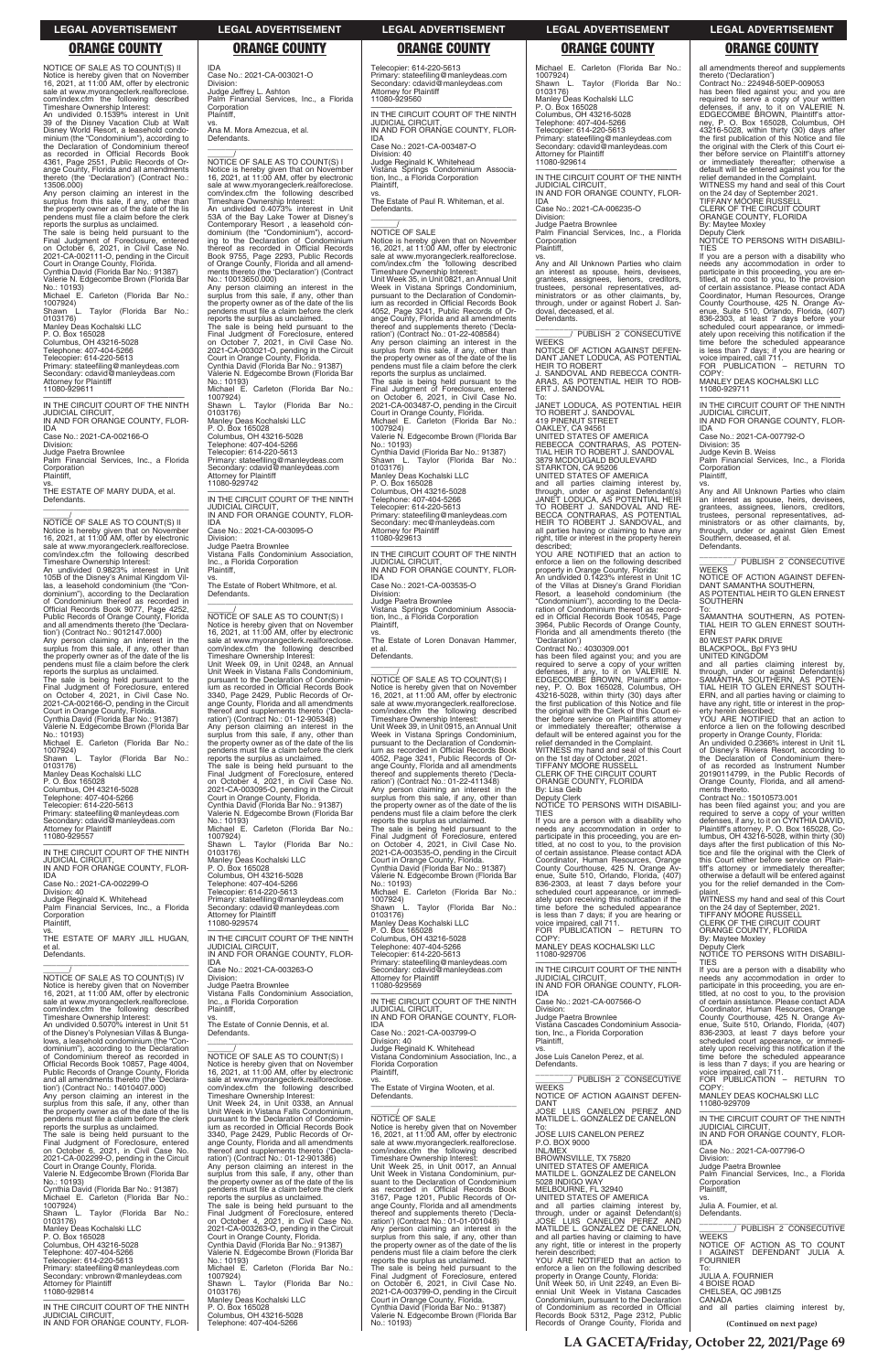through, under or against Defendant(s) JULIA A. FOURNIER, and all parties having or claiming to have any right, title or interest in the property herein described; YOU ARE NOTIFIED that an action to enforce a lien on the following described

property in Orange County, Florida: An undivided 0.8147% interest in Unit 13C of the Bay Lake Tower at Disney's Contemporary Resort , a leasehold con-dominium (the "Condominium"), according to the Declaration of Condominium thereof as recorded in Official Records Book 9755, Page 2293, Public Records of Orange County, Florida and all amend-ments thereto (the 'Declaration') Contract No.: 10000909.000

on the 4th day of October, 2021. TIFFANY MOORE RUSSELL CLERK OF THE CIRCUIT COURT ORANGE COUNTY, FLORIDA By: Christopher Wright

has been filed against you; and you are required to serve a copy of your written defenses, if any, to it on CYNTHIA DAVID, Plaintiff's attorney, P. O. Box 165028, Co-lumbus, OH 43216-5028, within thirty (30) days after the first publication of this Notice and file the original with the Clerk of this Court either before service on Plain-tiff's attorney or immediately thereafter; otherwise a default will be entered against you for the relief demanded in the plaint. WITNESS my hand and seal of this Court

\_\_\_\_\_\_\_\_\_\_\_\_\_\_\_\_\_\_\_\_\_\_\_\_\_\_\_\_\_\_\_ \_\_\_\_\_\_\_\_/ PUBLISH 2 CONSECUTIVE **WEEKS** 

Deputy Clerk NOTICE TO PERSONS WITH DISABILI-TIES

If you are a person with a disability who needs any accommodation in order to participate in this proceeding, you are entitled, at no cost to you, to the provision of certain assistance. Please contact ADA Coordinator, Human Resources, Orange County Courthouse, 425 N. Orange Avenue, Suite 510, Orlando, Florida, (407) 836-2303, at least 7 days before your scheduled court appearance, or immediately upon receiving this notification if the time before the scheduled appearance is less than 7 days; if you are hearing or voice impaired, call 711. FOR PUBLICATION – RETURN TO

COPY: MANLEY DEAS KOCHALSKI LLC 11080-929707

—————————————————— IN THE CIRCUIT COURT OF THE NINTH JUDICIAL CIRCUIT, IN AND FOR ORANGE COUNTY, FLOR-

IDA Case No.: 2021-CA-008068-O

Division:

Judge Vincent Falcone III Sheraton Flex Vacations, LLC, a Florida Limited Liability Company Plaintiff,

vs. 9237-6789 Quebec Inc. A Canada Corporation, et al. Defendants.

NOTICE OF ACTION AGAINST DEFEN-DANT 9237-6789 QUEBEC INC. A CANADA

**CORPORATION** 

To: 9237-6789 QUEBEC INC. A CANADA CORPORATION

484 RUE BROADWAY

ROSEMERE, Quebec J7A 1Z9 CANADA

and all parties claiming interest by, through, under or against Defendant(s) 9237-6789 QUEBEC INC. A CANADA CORPORATION, and all parties having or claiming to have any right, title or interest

UNITED STATES OF AMERICA JAMES MATCHETT, AS POTENTIAL TO FLORA LINTISHAS I. JOHN-

and all parties claiming interest by,<br>through, under or against Defendant(s)<br>KHAMBREL PHILANO A. FERGUSON<br>AND JAMES MATCHETT, AS POTEN-<br>TIAL HEIR TO FLORA LINTISHAS I.

in the property herein described; YOU ARE NOTIFIED that an action to enforce a lien on the following described

property in Orange County, Florida: VOI Number 241080-01, an Annual Type, Number of VOI Ownership Points 81000 and VOI Number 241080-02, an Annual Type, Number of VOI Ownership Points 81000 and VOI Number 241080-03, an Annual Type, Number of VOI Ownership Points 81000 in the Flex Vacations Ownership Plan, according and subject to the Flex Vacations Declaration of Vacation Ownership Plan ("Declaration"), as record-ed in Official Records Book 10893, Page 1223, Public Records of Orange County, Florida and all amendments and supple-ments thereto the Declaration.

Contract No.: 42-01-241080

has been filed against you; and you are required to serve a copy of your written defenses, if any, to it on MICHAEL E. CARLETON, Plaintiff's attorney, P. O. Box 165028, Columbus, OH 43216-5028, within thirty (30) days after the first publication of this Notice and file the original with the Clerk of this Court either before service on Plaintiff's attorney or immediately there-<br>after: otherwise a default will be entered after: otherwise a default will be against you for the relief demanded in the

**BUCKMASTER** Obligor

\_\_\_\_\_\_\_\_\_\_\_\_\_\_\_\_\_\_\_\_\_\_\_\_\_\_\_\_\_\_\_ \_\_\_\_\_\_\_\_/ PUBLISH 2 CONSECUTIVE

NOTICE OF ACTION AGAINST DEFEN-DANT KHAMBREL PHILANO A. FERGU-

SON

AND JAMES MATCHETT, AS POTEN-TIAL HEIR TO FLORA LINTISHAS I.

To: KHAMBREL PHILANO A. FERGUSON 4108 NORTHWEST 135TH STREET

**WEEKS** 

**JOHNSON** 

UNIT 2

OPA LOCKA, FL 33054

SON

11783 HIGH PLAINS DRIVE EAST JACKSONVILLE, FL 32218 UNITED STATES OF AMERICA

JOHNSON, and all parties having or claiming to have any right, title or interest in the property herein described; YOU ARE NOTIFIED that an action to enforce a lien on the following described property in Orange County, Florida: VOI Number 266413-01, an Annual Type, Number of VOI Ownership Points 25800 in the Flex Vacations Ownership Plan, according and subject to the Flex Vacations Declaration of Vacation Ownership Plan ("Declaration"), as recorded in Official Records Book 10893, Page 1223, Public Records of Orange County, Florida and all amendments and supplements thereto the

Declaration.

Contract No.: 42-01-266413

has been filed against you; and you are required to serve a copy of your written defenses, if any, to it on CYNTHIA DAVID, Plaintiff's attorney, P. O. Box 165028, Co-lumbus, OH 43216-5028, within thirty (30)

days after the first publication of this No-tice and file the original with the Clerk of this Court either before service on Plaintiff's attorney or immediately thereafter; otherwise a default will be entered against you for the relief demanded in the Complaint. WITNESS my hand and seal of this Court

> vs. KATHRYN E. HOWISON; DAN Y. HOWI-**SON Obligor**  $\overline{\phantom{a}}$  , and the set of the set of the set of the set of the set of the set of the set of the set of the set of the set of the set of the set of the set of the set of the set of the set of the set of the set of the s

on the 4th day of October, 2021. TIFFANY MOORE RUSSELL CLERK OF THE CIRCUIT COURT ORANGE COUNTY, FLORIDA

By: Christopher Wright Deputy Clerk

NOTICE TO PERSONS WITH DISABILI-

TIES

Complaint. WITNESS my hand and seal of this Court on the 30 day of 09, 2021. TIFFANY MOORE RUSSELL CLERK OF THE CIRCUIT COURT ORANGE COUNTY, FLORIDA By: Maria Rodriguez Castillo Deputy Clerk NOTICE TO PERSONS WITH DISABILI-TIES If you are a person with a disability who needs any accommodation in order to participate in this proceeding, you are en-titled, at no cost to you, to the provision of certain assistance. Please contact ADA Coordinator, Human Resources, Orange County Courthouse, 425 N. Orange Av-enue, Suite 510, Orlando, Florida, (407) 836-2303, at least 7 days before your scheduled court appearance, or immedi-ately upon receiving this notification if the time before the scheduled appearance is less than 7 days; if you are hearing or voice impaired, call 711. FOR PUBLICATION – RETURN TO COPY: MANLEY DEAS KOCHALSKI LLC 11080-929437 —————————————————— IN THE CIRCUIT COURT OF THE NINTH JUDICIAL CIRCUIT, IN AND FOR ORANGE COUNTY, FLOR-IDA Case No.: 2021-CA-008076-O Division: 40 Judge Reginald K. Whitehead Sheraton Flex Vacations, LLC, a Florida Limited Liability Company Plaintiff, vs. Khambrel Philano A. Ferguson, et al. Defendants. interest.

If you are a person with a disability who needs any accommodation in order to participate in this proceeding, you are en-titled, at no cost to you, to the provision of certain assistance. Please contact ADA Coordinator, Human Resources, Orange County Courthouse, 425 N. Orange Avenue, Suite 510, Orlando, Florida, (407)

COPY:

11080-929438

CLOSE MORTGAGE BY TRUSTEE

FILE NO.: 21-000490

PALM FINANCIAL SERVICES, INC., A FLORIDA CORPORATION,

Lienholder,

vs. JOSEPH E. BUCKMASTER; NANCY

\_\_\_\_\_\_\_\_\_\_\_\_\_\_\_\_\_\_\_\_\_\_\_\_\_\_\_\_\_\_\_\_\_ \_\_\_\_\_\_\_\_\_\_\_/ TRUSTEE'S NOTICE OF SALE

TO:

NONJUDICIAL PROCEEDING TO FORE-CLOSE MORTGAGE BY TRUSTEE FILE NO.: 21-006768 SHERATON FLEX VACATIONS, LLC

Joseph E. Buckmaster, 743 Baltimore Road, Valparaiso, IN 46385-8617 Nancy Buckmaster, 743 Baltimore Road,

Valparaiso, IN 46385-8617

Notice is hereby given that on November 18, 2021, at 10:00 AM, in the offices of Manley Deas Kochalski LLC, 390 North Orange Avenue, Suite 1540, Orlando, Florida, the following described Timeshare Ownership Interest at Disney's Polynesian Villas & Bungalows will be offered for sale: An undivided 0.2535% interest in Unit 64 of the Disney's Polynesian Villas & Bungalows, a leasehold condominium (the "Condominium"), according to the Declaration of Condominium thereof as recorded in Official Records Book 10857, Page 4004, Public Records of Orange County, Florida and all amendments thereto (the 'Declara-

tion').

The default giving rise to the sale is the failure to make payments as set forth in

the Mortgage encumbering the Time-share Ownership Interest as recorded February 10, 2017 in Instrument Number 20170078240 of the Public Records of Orange County, Florida (the "Lien"). The amount secured by the Lien is the principal of the mortgage due in the amount of \$13,448.04, together with interest ac-cruing on the principal amount due at a per diem of \$6.63, and together with the costs of this proceeding and sale, for a to-tal amount due as of the date of the sale of \$17,784.03 ("Amount Secured by the Lien"). The Obligor has the right to cure this default and any junior interestholder may redeem its interest up to the date the Trustee issues the Certificate of Sale, by sending certified funds to the Trustee payable to the Lienholder in the amount of \$17,784.03. Said funds for cure or redemption must be received by the Trustee before the Certificate of Sale is issued. Any person, other than the Obligor as of the date of recording this Notice of Sale, claiming an interest in the surplus from the sale of the above property, if any, must file a claim. The successful bidder may be responsible for any and all unpaid condo-minium assessments that come due up to the time of transfer of title, including those owed by the Obligor or prior owner. If the successful bidder fails to pay the amounts due to the Trustee to certify the sale by 5:00 p.m. the day after the sale, the second highest bidder at the sale may elect to purchase the timeshare ownership Valerie N. Edgecombe Brown, Esq. Cynthia David, Esq. as Trustee pursuant to Fla. Stat. §721.82 P. O. Box 165028, Columbus, OH 43216

a Florida Corporation not-for-profit, 1200<br>Bartow Road, Lakeland, FL 33801<br>Notice is hereby given that on December<br>2, 2021, at 11:00 AM, in the offices of<br>Manley Deas Kochalski LLC, 390 North<br>Orange Avenue, Suite 1540, Orl Florida, the following described Timeshare Ownership Interest at Flex Vacations Con-dominium will be offered for sale:

836-2303, at least 7 days before your scheduled court appearance, or immediately upon receiving this notification if the time before the scheduled appearance is less than 7 days; if you are hearing or voice impaired, call 711. FOR PUBLICATION – RETURN TO MANLEY DEAS KOCHALSKI LLC —————————————————— NONJUDICIAL PROCEEDING TO FOREinterest.

Telephone: 407-404-5266 11080-929516

—————————————————— NONJUDICIAL PROCEEDING TO FORE-CLOSE MORTGAGE BY TRUSTEE FILE NO.: 21-002587 PALM FINANCIAL SERVICES, INC., A FLORIDA CORPORATION, Lienholder,

vs. DEAN A. LANGELLA; CECELIA M. LAN-GELLA **Obligor** \_\_\_\_\_\_\_\_\_\_\_\_\_\_\_\_\_\_\_\_\_\_\_\_\_\_\_\_\_\_\_\_\_

\_\_\_\_\_\_\_\_\_\_\_/ TRUSTEE'S NOTICE OF SALE TO:

Dean A. Langella, 117 Monterey Drive, Brick, NJ 08723-7010 Cecelia M. Langella, 117 Monterey Drive, Brick, NJ 08723-7010

—————————————————— NONJUDICIAL PROCEEDING TO FORE-CLOSE CLAIM OF LIEN BY TRUSTEE FILE NO.: 21-007272 FLEX VACATIONS OWNERS ASSOCIA-TION, INC., A FLORIDA CORPORATION, **Lienholder** 

Notice is hereby given that on November<br>18, 2021, at 11:00 AM, in the offices of<br>Manley Deas Kochalski LLC, 390 North<br>Orange Avenue, Suite 1540, Orlando,<br>Florida, the following described Timeshare<br>Ownership Interest at Fle dominium will be offered for sale:

Notice is hereby given that on November 18, 2021, at 10:00 AM, in the offices of Manley Deas Kochalski LLC, 390 North Orange Avenue, Suite 1540, Orlando, Florida, the following described Timeshare Ownership Interest at Disney's Saratoga Springs Resort will be offered for sale: An undivided 0.4927% interest in Unit 85C of the Disney's Saratoga Springs Resort, a leasehold condominium (the "Condomini-um"), according to the Declaration of Condominium thereof as recorded in Official Records Book 7419, Page 4659, Public Records of Orange County, Florida and all amendments thereto (the 'Declaration'). The default giving rise to the sale is the failure to make payments as set forth in

the Mortgage encumbering the Timeshare Ownership Interest as recorded May 29, 2018 in Instrument Number 20180316482 of the Public Records of Orange County, Florida (the "Lien"). The amount secured by the Lien is the principal of the mortgage due in the amount of \$27,194.92, together with interest accruing on the principal amount due at a per diem of \$8.57, and together with the costs of this proceeding and sale, for a total amount due as of the date of the sale of \$32,129.75 ("Amount

> owed by the Obligor or prior owner. If the successful bidder fails to pay the amounts due to the Trustee to certify the sale by 5:00 p.m. the day after the sale, the second highest bidder at the sale may elect to purchase the timeshare ownership interes

Secured by the Lien"). The Obligor has the right to cure this de-fault and any junior interestholder may redeem its interest up to the date the Trustee issues the Certificate of Sale, by sending certified funds to the Trustee payable to the Lienholder in the amount<br>of \$32.129.75. Soid function \$32,129.75. Said funds for cure or redemption must be received by the Trustee before the Certificate of Sale is issued. Any person, other than the Obligor as of the date of recording this Notice of Sale, claiming an interest in the surplus from the sale of the above property, if any, must file a claim. The successful bidder may be responsible for any and all unpaid condominium assessments that come due up to the time of transfer of title, including those owed by the Obligor or prior owner.

If the successful bidder fails to pay the amounts due to the Trustee to certify the sale by 5:00 p.m. the day after the sale. the second highest bidder at the sale may elect to purchase the timeshare ownership

Valerie N. Edgecombe Brown, Esq. Cynthia David, Esq. as Trustee pursuant to Fla. Stat. §721.82 P. O. Box 165028, Columbus, OH 43216 Telephone: 407-404-5266 11080-929525

—————————————————— NONJUDICIAL PROCEEDING TO FORE-CLOSE CLAIM OF LIEN BY TRUSTEE FILE NO.: 21-004142 VISTANA CASCADES CONDOMINIUM ASSOCIATION, INC., A FLORIDA COR-PORATION, Lienholder,

# \_\_\_\_\_\_\_\_\_\_\_/ TRUSTEE'S NOTICE OF SALE

TO: Kathryn E. Howison, 4700 Ridgecrest Lane, Colonial Heights, VA 23834 Dan Y. Howison, 4700 Ridgecrest Lane, Colonial Heights, VA 23834

Notice is hereby given that on November 18, 2021, at 11:00 AM, in the offices of Manley Deas Kochalski LLC, 390 North Orange Avenue, Suite 1540, Orlando, Florida, the following described Timeshare Ownership Interest at Vistana Cascades Condominium will be offered for sale:

Unit Week 49, in Unit 2292, an Even Bi-ennial Unit Week in Vistana Cascades Condominium, pursuant to the Declaration of Condominium as recorded in Official Records Book 5312, Page 2312, Public Records of Orange County, Florida and all amendments thereof and supplements thereto ('Declaration').

The default giving rise to the sale is the failure to pay assessments as set forth in the Claim(s) of Lien encumbering the Timeshare Ownership Interest as recorded June 10, 2019 in Instrument Number 20190353989 of the Public Records of Orange County, Florida. The amount secured by the assessment lien is for unpaid assessments, accrued interest, plus in est accruing at a per diem rate of \$0.42 together with the costs of this proceeding and sale and all other amounts secured by the Claim of Lien, for a total amount due<br>as of the date of the sale of \$1.471.00 as of the date of the sale of \$1,471.00 ("Amount Secured by the Lien"). The Obligor has the right to cure this default and any junior interestholder may re-deem its interest up to the date the Trustee issues the Certificate of Sale by sending certified funds to the Trustee payable to the Lienholder in the amount of \$1,471.00. Said funds for cure or redemption must be received by the Trustee before the Certifi-cate of Sale is issued. Any person, other than the Obligor as of the date of recording this Notice of Sale, claiming an interest in the surplus from the sale of the above property, if any, must file a claim. The successful bidder may be responsible for any and all unpaid condominium assessments that come due up to the time of transfer of title, including those owed by the Obligor or prior owner. If the successful bidder fails to pay the amounts due to the Trustee to certify the sale by 5:00 p.m. the day after the sale, the second highest bidder at the sale may elect to purchase the timeshare ownership<br>interest. interest. Michael E. Carleton, Esq. as Trustee pursuant to Fla. Stat. §721.82 P. O. Box 165028, Columbus, OH 43216 Telephone: 407-404-5266 11080-929458 ——————————————————

A FLORIDA LIMITED LIABILITY COM-PANY, Lienholder,

vs. MAGGIE CAMELLIA PERSON **Obligor** \_\_\_\_\_\_\_\_\_\_\_\_\_\_\_\_\_\_\_\_\_\_\_\_\_\_\_\_\_\_\_\_\_

\_\_\_\_\_\_\_\_\_\_\_/ TRUSTEE'S NOTICE OF SALE

TO: Maggie Camellia Person, 415 Albemarle Avenue, Rocky Mount, NC 27801 Flex Vacations Owners Association, Inc., a Florida Corporation not-for-profit, 1200 Bartow Road, Lakeland, FL 33801 Notice is hereby given that on December 2, 2021, at 11:00 AM, in the offices of Manley Deas Kochalski LLC, 390 North Orange Avenue, Suite 1540, Orlando, Florida, the following described Timeshare Ownership Interest at Flex Vacations Con-dominium will be offered for sale:

VOI Number 218733-01, an Annual Type, Number of VOI Ownership Points 37000 and VOI Number 218733-02, an Annual Type, Number of VOI Ownership Points 37000 in the Flex Vacations Ownership Plan, according and subject to the Flex Vacations Declaration of Vacation Ownership Plan ("Declaration"), as recorded in Official Records Book 10893, Page 1223, Public Records of Orange County, Florida and all amendments and supplements thereto the Declaration.

The default giving rise to the sale is the failure to make payments as set forth in the Mortgage encumbering the Timeshare Ownership Interest as recorded August 1, 2016 in Instrument Number 20160393698 of the Public Records of Orange County, Florida (the "Lien"). The amount secured by the Lien is the principal of the mortgage due in the amount of \$17,994.61, together with interest accruing on the principal amount due at a per diem of \$5.21, and together with the costs of this proceeding and sale, for a total amount due as of the date of the sale of \$24,035.66 ("Amount Secured by the Lien").

The Obligor has the right to cure this de-fault and any junior interestholder may redeem its interest up to the date the Trustee issues the Certificate of Sale, by sending certified funds to the Trustee payable to the Lienholder in the amount of \$24,035.66. Said funds for cure or redemption must be received by the Trustee before the Certificate of Sale is issued.

Any person, other than the Obligor as of the date of recording this Notice of Sale, claiming an interest in the surplus from the sale of the above property, if any, must file a claim. The successful bidder may be responsible for any and all unpaid condominium assessments that come due up to the time of transfer of title, including those owed by the Obligor or prior owner.

If the successful bidder fails to pay the amounts due to the Trustee to certify the sale by 5:00 p.m. the day after the sale, the second highest bidder at the sale may elect to purchase the timeshare ownership interest.

Valerie N. Edgecombe Brown, Esq. Cynthia David, Esq. as Trustee pursuant to Fla. Stat. §721.82

P. O. Box 165028, Columbus, OH 43216 Telephone: 407-404-5266 11080-929755

—————————————————— NONJUDICIAL PROCEEDING TO FORE-

CLOSE MORTGAGE BY TRUSTEE FILE NO.: 21-006769 SHERATON FLEX VACATIONS, LLC, A FLORIDA LIMITED LIABILITY COM-PANY, Lienholder,

vs. PAMELA ABU-HAKIM Obligor

\_\_\_\_\_\_\_\_\_\_\_\_\_\_\_\_\_\_\_\_\_\_\_\_\_\_\_\_\_\_\_\_\_ \_\_\_\_\_\_\_\_\_\_\_/ TRUSTEE'S NOTICE OF SALE

TO: Pamela Abu-Hakim, 2601 Lawinda Road,

Baltimore, MD 21216 Flex Vacations Owners Association, Inc.,

VOI Number 219233-01, an Odd Biennial Type, Number of VOI Ownership Points 51700 in the Flex Vacations Ownership Plan, according and subject to the Flex Vacations Declaration of Vacation Owner-ship Plan ("Declaration"), as recorded in Official Records Book 10893, Page 1223, Public Records of Orange County, Florida and all amendments and supplements thereto the Declaration. The default giving rise to the sale is the failure to make payments as set forth in the Mortgage encumbering the Timeshare Ownership Interest as recorded August 8, 2016 in Instrument Number 20160408495 of the Public Records of Orange County, Florida (the "Lien"). The amount secured by the Lien is the principal of the mortgage due in the amount of \$8,722.01, together with interest accruing on the principal amount due at a per diem of \$3.12, and together with the costs of this proceeding and sale, for a total amount due as of the date of the sale of \$13,091.30 ("Amount Secured by the Lien"). The Obligor has the right to cure this de-fault and any junior interestholder may redeem its interest up to the date the Trustee issues the Certificate of Sale, by sending certified funds to the Trustee payable to the Lienholder in the amount of \$13,091.30. Said funds for cure or re-demption must be received by the Trustee before the Certificate of Sale is issued. Any person, other than the Obligor as of the date of recording this Notice of Sale, claiming an interest in the surplus from the sale of the above property, if any, must file a claim. The successful bidder may be responsible for any and all unpaid condominium assessments that come due up to the time of transfer of title, including those owed by the Obligor or prior owner. If the successful bidder fails to pay the amounts due to the Trustee to certify the sale by 5:00 p.m. the day after the sale. the second highest bidder at the sale may elect to purchase the timeshare ownership interest. Michael E. Carleton, Esq. as Trustee pursuant to Fla. Stat. §721.82

P. O. Box 165028, Columbus, OH 43216 Telephone: 407-404-5266 11080-929631

vs. JON KARLTON LOWDERMILK, AKA JON K. LOWDERMILK **Obligor** \_\_\_\_\_\_\_\_\_\_\_\_\_\_\_\_\_\_\_\_\_\_\_\_\_\_\_\_\_\_\_\_\_

\_\_\_\_\_\_\_\_\_\_\_/ TRUSTEE'S NOTICE OF SALE

TO: Jon Karlton Lowdermilk, AKA Jon K. Lowdermilk, 1507 US 70 WEST, Morganton, NC 28655

VOI Number 221810-01, an Odd Biennial Type, Number of VOI Ownership Points 95700 in the Flex Vacations Ownership Plan, according and subject to the Flex Vacations Declaration of Vacation Ownership Plan ("Declaration"), as recorded in Official Records Book 10893, Page 1223, Public Records of Orange County, Florida and all amendments and supplements

thereto the Declaration. The default giving rise to the sale is the failure to pay assessments as set forth in the Claim(s) of Lien encumbering the Timeshare Ownership Interest as record-

ed January 22, 2021 in Instrument Num-ber 20210042426 of the Public Records of Orange County, Florida. The amount secured by the assessment lien is for unpaid assessments, accrued interest, plus inter-est accruing at a per diem rate of \$0.41 together with the costs of this proceeding and sale and all other amounts secured by the Claim of Lien, for a total amount due

as of the date of the sale of \$1,564.05 ("Amount Secured by the Lien"). The Obligor has the right to cure this de-

fault and any junior interestholder may re-deem its interest up to the date the Trustee issues the Certificate of Sale by sending certified funds to the Trustee payable to the Lienholder in the amount of \$1,564.05. Said funds for cure or redemption must be received by the Trustee before the Certifi-

cate of Sale is issued. Any person, other than the Obligor as of the date of recording this Notice of Sale,<br>claiming an interest in the surplus from the<br>sale of the above property, if any, must<br>file a claim. The successful bidder may be responsible for any and all unpaid condo-minium assessments that come due up to the time of transfer of title, including those

Michael E. Carleton, Esq.

as Trustee pursuant to Fla. Stat. §721.82 P. O. Box 165028, Columbus, OH 43216 Telephone: 407-404-5266 11080-929460

—————————————————— NONJUDICIAL PROCEEDING TO FORE-CLOSE MORTGAGE BY TRUSTEE CONTRACT NO.: 42-01-200804 FILE NO.: 21-011500 SHERATON FLEX VACATIONS, LLC, A FLORIDA LIMITED LIABILITY COM-PANY,

Lienholder,

vs. TERESA WAGNER, AKA TERESA JEAN WAGNER; JOHN WAGNER, AKA JOHN STEPHEN WAGNER Obligor(s)

\_\_\_\_\_\_\_\_\_\_\_\_\_\_\_\_\_\_\_\_\_\_\_\_\_\_\_\_\_\_\_\_\_ \_\_\_\_\_\_\_\_\_\_\_/ TRUSTEE'S NOTICE OF FORECLO-SURE PROCEEDING TO:

Teresa Wagner, AKA Teresa Jean Wagner 115 South 9th Street

Miamisburg, OH 45342

John Wagner, AKA John Stephen Wagner 115 South 9th Street

Miamisburg, OH 45342 YOU ARE NOTIFIED that a TRUSTEE'S NON-JUDICIAL PROCEEDING to enforce a Lien has been instituted on the following Timeshare Ownership Interest at Flex Vacations Condominium described as:

VOI Number 200804-01, an Odd Biennial Type, Number of VOI Ownership Points 44000 in the Flex Vacations Ownership Plan, according and subject to the Flex Vacations Declaration of Vacation Ownership Plan ("Declaration"), as recorded in Official Records Book 10893, Page 1223,

Public Records of Orange County, Florida and all amendments and supplements thereto the Declaration.

The default giving rise to these proceed-ings is the failure to make payments as set forth in the Mortgage encumbering the Timeshare Ownership Interest as recorded in the Official Records of Orange County, Florida. The Obligor has the right to object to this Trustee proceeding by<br>serving written objection on the Trustee<br>named below. The Obligor has the right<br>to cure the default and any junior inter-<br>estholder may redeem its interest, for a<br>minimum period of f until the Trustee issues the Certificate of Sale. The Lien may be cured by sending certified funds to the Trustee payable to the Lienholder in the amount of \$7,194.05, plus interest (calculated by multiplying \$1.45 times the number of days that have elapsed since October 6, 2021), plus the costs of this proceeding. Said funds for cure or redemption must be received by the Trustee before the Certificate of Sale is issued. Michael E. Carleton, Esq. Valerie N. Edgecombe Brown, Esq. Cynthia David, Esq. as Trustee pursuant to Fla. Stat. §721.82 P. O. Box 165028 Columbus, OH 43216-5028 Telephone: 407-404-5266 Telecopier: 614-220-5613 11080-929601

—————————————————— NONJUDICIAL PROCEEDING TO FORE-CLOSE MORTGAGE BY TRUSTEE FILE NO.: 21-011513

### **LEGAL ADVERTISEMENT LEGAL ADVERTISEMENT LEGAL ADVERTISEMENT LEGAL ADVERTISEMENT LEGAL ADVERTISEMENT**

### **ORANGE COUNTY ORANGE COUNTY ORANGE COUNTY ORANGE COUNTY ORANGE COUNTY**

**Page 70/LA GACETA/Friday, October 22, 2021**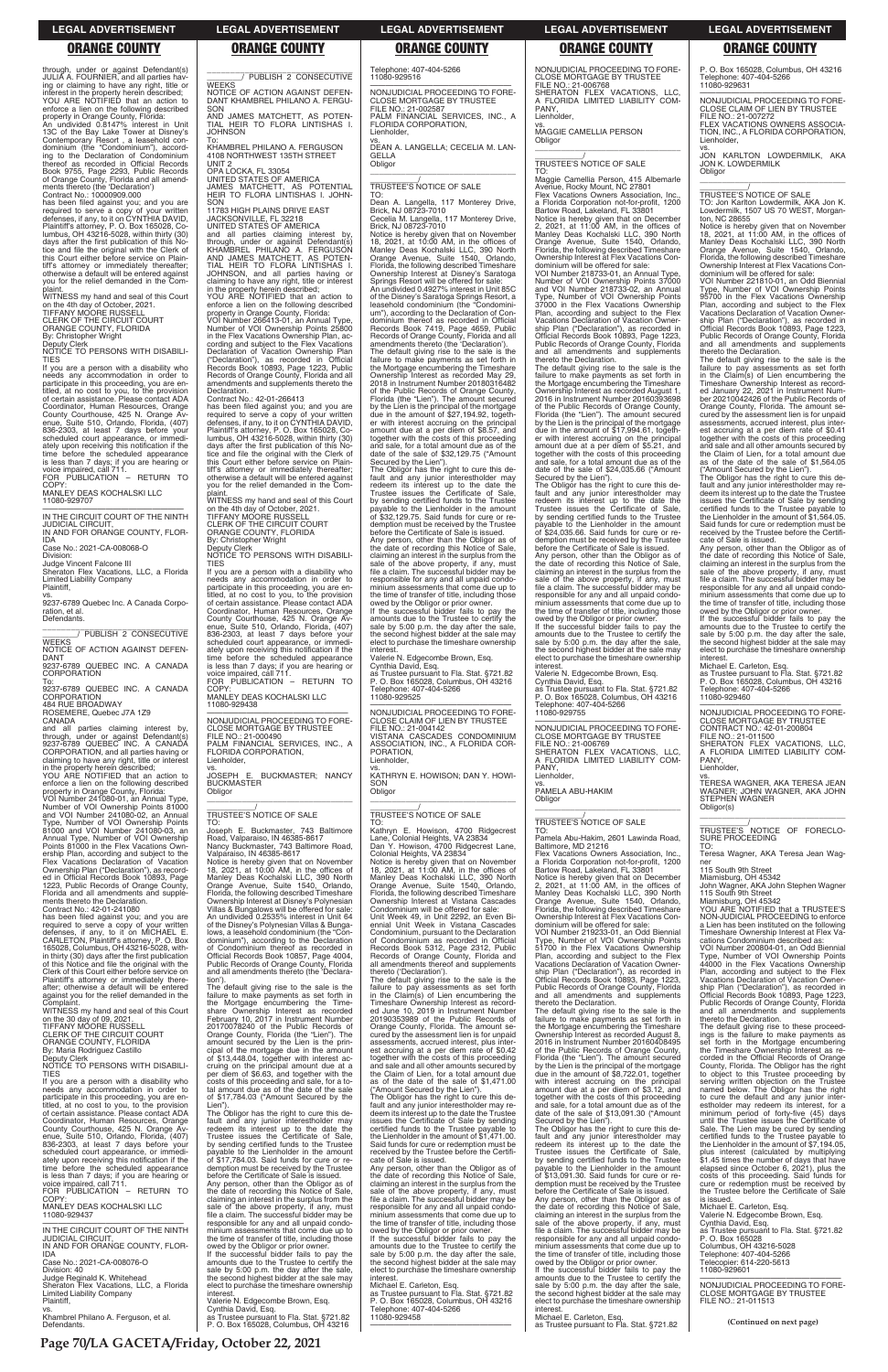SHERATON FLEX VACATIONS, LLC, A FLORIDA LIMITED LIABILITY COM-**PANY** Lienholder, vs. STEPHANIE HEUER

Obligor \_\_\_\_\_\_\_\_\_\_\_\_\_\_\_\_\_\_\_\_\_\_\_\_\_\_\_\_\_\_\_\_\_

\_\_\_\_\_\_\_\_\_\_\_\_/<br>TRUSTEE'S NOTICE OF SALE<br>TO: Stephanie Heuer, PO BOX 2199, San German, Puerto Rico 00683 Notice is hereby given that on December 2, 2021, at 11:00 AM, in the offices of Manley Deas Kochalski LLC, 390 North Orange Avenue, Suite 1540, Orlando, Florida, the following described Timeshare Ownership Interest at Flex Vacations Con-dominium will be offered for sale: VOI Number 266402-01, an Annual Type,

Number of VOI Ownership Points 44000 in the Flex Vacations Ownership Plan, according and subject to the Flex Vacations ording and subject to the Flex vacation...<br>Declaration of Vacation Ownership Plan<br>"Declaration"), as recorded in Official ("Declaration"), as recorded in Official Records Book 10893, Page 1223, Public Records of Orange County, Florida and all amendments and supplements thereto the Declaration.

Lien"). The Obligor has the right to cure this de-fault and any junior interestholder may redeem its interest up to the date the Trustee issues the Certificate of Sale, by sending certified funds to the Trustee payable to the Lienholder in the amount of \$20,328.06. Said funds for cure or redemption must be received by the Trustee before the Certificate of Sale is issued. Any person, other than the Obligor as of the date of recording this Notice of Sale,<br>claiming an interest in the surplus from the<br>sale of the above property, if any, must<br>file a claim. The successful bidder may be

responsible for any and all unpaid condo minium assessments that come due up to the time of transfer of title, including those owed by the Obligor or prior owner. If the successful bidder fails to pay the

The default giving rise to the sale is the failure to make payments as set forth in the Mortgage encumbering the Timeshare Ownership Interest as recorded Sep-tember 14, 2019 in Instrument Number 20190570697 of the Public Records of Orange County, Florida (the "Lien"). The amount secured by the Lien is the principal of the mortgage due in the amount of \$15,436.78, together with interest ac-cruing on the principal amount due at a per diem of \$5.51, and together with the costs of this proceeding and sale, for a to-tal amount due as of the date of the sale of \$20,328.06 ("Amount Secured by the

Cynthia David, Esq. as Trustee pursuant to Fla. Stat. §721.82 P. O. Box 165028, Columbus, OH 43216 Telephone: 407-404-5266 11080-929819 —————————————————— NONJUDICIAL PROCEEDING TO FORE-CLOSE MORTGAGE BY TRUSTEE CONTRACT NO.: 42-01-205304 FILE NO.: 21-011530 SHERATON FLEX VACATIONS, LLC,<br>A FLORIDA LIMITED LIABILITY COM-<br>PANY,

Lienholder,

vs. JAMIE S. ARUTE; DEANNA D. ARUTE Obligor(s)  $\overline{\phantom{a}}$  ,  $\overline{\phantom{a}}$  ,  $\overline{\phantom{a}}$  ,  $\overline{\phantom{a}}$  ,  $\overline{\phantom{a}}$  ,  $\overline{\phantom{a}}$  ,  $\overline{\phantom{a}}$  ,  $\overline{\phantom{a}}$  ,  $\overline{\phantom{a}}$  ,  $\overline{\phantom{a}}$  ,  $\overline{\phantom{a}}$  ,  $\overline{\phantom{a}}$  ,  $\overline{\phantom{a}}$  ,  $\overline{\phantom{a}}$  ,  $\overline{\phantom{a}}$  ,  $\overline{\phantom{a}}$ 

\_\_\_\_\_\_\_\_\_\_\_/<br>TRUSTEE'S NOTICE OF FORECLO-<br>SURE PROCEEDING TO:

amounts due to the Trustee to certify the sale by 5:00 p.m. the day after the sale, the second highest bidder at the sale may elect to purchase the timeshare ownership interest.

Valerie N. Edgecombe Brown, Esq.

TO: Elso Rib

Jamie S. Arute

11 Bradford Drive Cheshire, CT 06410 Deanna D. Arute

11 Bradford Drive Cheshire, CT 06410

YOU ARE NOTIFIED that a TRUSTEE'S NON-JUDICIAL PROCEEDING to enforce a Lien has been instituted on the following Timeshare Ownership Interest at Flex Vacations Condominium described as:

VOI Number 205304-01, an Odd Biennial Type, Number of VOI Ownership Points 81000 in the Flex Vacations Ownership Plan, according and subject to the Flex Vacations Declaration of Vacation Ownership Plan ("Declaration"), as recorded in Official Records Book 10893, Page 1223,

\_\_\_\_\_\_\_\_\_\_\_/<br>TRUSTEE'S NOTICE OF FORECLO-<br>SURE PROCEEDING TO:

SURE PROCEEDING

AV. INTERLAGOS 492 BLOCO 11 APTO

22

Sao Paulo 04660-000

Brazil

Maria Noeli Santana Ribeiro

AV. INTERLAGOS 492 BLOCO 11 APTO

22 Sao Paulo 04660-000

Brazil Flex Vacations Owners Association, Inc.,

a Florida Corporation not-for-profit 1200 Bartow Road Lakeland, FL 33801 YOU ARE NOTIFIED that a TRUSTEE'S NON-JUDICIAL PROCEEDING to enforce a Lien has been instituted on the following Timeshare Ownership Interest at Flex Vacations Condominium described as: VOI Number 210558-01, an Even Biennial Type, Number of VOI Ownership Points 44000 in the Flex Vacations Ownership Plan, according and subject to the Flex Vacations Declaration of Vacation Ownership Plan ("Declaration"), as recorded in Official Records Book 10893, Page 1223, Public Records of Orange County, Florida and all amendments and supplements

> amounts due to the Trustee to certify the sale by 5:00 p.m. the day after the sale, the second highest bidder at the sale may elect to purchase the timeshare ownership interes

thereto the Declaration.

—————————————————— NONJUDICIAL PROCEEDING TO FORE-CLOSE MORTGAGE BY TRUSTEE CONTRACT NO.: 42-01-217300 FILE NO.: 21-011614 SHERATON FLEX VACATIONS, LLC, A FLORIDA LIMITED LIABILITY COM-A FLU<br>PANY, Lienholder,

The default giving rise to these proceedings is the failure to make payments as set forth in the Mortgage encumbering the Timeshare Ownership Interest as re-corded in the Official Records of Orange County, Florida. The Obligor has the right to object to this Trustee proceeding by serving written objection on the Trustee named below. The Obligor has the right

to cure the default and any junior inter-estholder may redeem its interest, for a minimum period of forty-five (45) days until the Trustee issues the Certificate of

Sale. The Lien may be cured by sending certified funds to the Trustee payable to the Lienholder in the amount of \$5,830.30,

plus interest (calculated by multiplying \$0.87 times the number of days that have elapsed since October 4, 2021), plus the costs of this proceeding. Said funds for cure or redemption must be received by the Trustee before the Certificate of Sale

is issued. Cynthia David, Esq.

Valerie N. Edgecombe Brown, Esq. Michael E. Carleton, Esq. as Trustee pursuant to Fla. Stat. §721.82 P. O. Box 165028

Columbus, OH 43216-5028 Telephone: 407-404-5266 Telecopier: 614-220-5613

11080-929536

—————————————————— NONJUDICIAL PROCEEDING TO FORE-CLOSE MORTGAGE BY TRUSTEE CONTRACT NO.: 42-01-219710 FILE NO.: 21-011586

SHERATON FLEX VACATIONS, LLC, A FLORIDA LIMITED LIABILITY COM-A FLC<br>PANY, Lienholder, vs. ARACELI ALMAGUER ROCHA, AKA ARACELI A. ROCHA Obligor(s) \_\_\_\_\_\_\_\_\_\_\_\_\_\_\_\_\_\_\_\_\_\_\_\_\_\_\_\_\_\_\_\_\_

Araceli Almaguer Rocha, AKA Araceli A. Rocha 6276 Halbison Road

Brookshire, TX 77423 Flex Vacations Owners Association, Inc.,

a Florida corporation not-for-profit 1200 Bartow Road

Lakeland, FL 33801

YOU ARE NOTIFIED that a TRUSTEE'S NON-JUDICIAL PROCEEDING to enforce a Lien has been instituted on the following Timeshare Ownership Interest at Flex Vacations Condominium described as: VOI Number 219710-01, an Annual Type, Number of VOI Ownership Points 117000 in the Flex Vacations Ownership Plan, according and subject to the Flex Vacations Declaration of Vacation Ownership Plan ("Declaration"), as recorded in Official ("Declaration"), as recorded in Official<br>Records Book 10893, Page 1223, Public Records of Orange County, Florida and all amendments and supplements thereto the Declaration.

P. O. Box 165028 Columbus, OH 43216-5028 Telephone: 407-404-5266 elecopier: 614-220-5613

A FLU<br>PANY, Lienholder,

**Obligor** 

 $\overline{\phantom{a}}$  , and the set of the set of the set of the set of the set of the set of the set of the set of the set of the set of the set of the set of the set of the set of the set of the set of the set of the set of the s \_\_\_\_\_\_\_\_\_\_\_/ TRUSTEE'S NOTICE OF SALE

67100 in the Flex Vacations Ownership Plan, according and subject to the Flex Vacations Declaration of Vacation Ownership Plan ("Declaration"), as recorded in Official Records Book 10893, Page 1223, Public Records of Orange County, Florida and all amendments and supplements thereto the Declaration.

The default giving rise to the sale is the failure to make payments as set forth in the Mortgage encumbering the Timeshare Ownership Interest as recorded Sep-tember 19, 2019 in Instrument Number 20190584623 of the Public Records of Orange County, Florida (the "Lien"). The amount secured by the Lien is the principal of the mortgage due in the amount of \$13,811.00, together with interest accruing on the principal amount due at a per diem of \$4.90, and together with the costs of this proceeding and sale, for a to-tal amount due as of the date of the sale of \$18,442.57 ("Amount Secured by the

Lien"). The Obligor has the right to cure this default and any junior interestholder may redeem its interest up to the date the Trustee issues the Certificate of Sale, by sending certified funds to the Trustee payable to the Lienholder in the amount of \$18,442.57. Said funds for cure or redemption must be received by the Trustee before the Certificate of Sale is issued. Any person, other than the Obligor as of

> Kimberly Star Albrent, N168 W21700 Main Street, #330, Jackson, WI 53037 Flex Vacations Owners Association, Inc.

the date of recording this Notice of Sale, claiming an interest in the surplus from the sale of the above property, if any, must file a claim. The successful bidder may be responsible for any and all unpaid condominium assessments that come due up to the time of transfer of title, including those owed by the Obligor or prior owner. If the successful bidder fails to pay the

Valerie N. Edgecombe Brown, Esq. Cynthia David, Esq. as Trustee pursuant to Fla. Stat. §721.82 P. O. Box 165028, Columbus, OH 43216 Telephone: 407-404-5266 11080-929820

vs. SHANA P. CAVER Obligor(s)

 $\overline{\phantom{a}}$  , and the set of the set of the set of the set of the set of the set of the set of the set of the set of the set of the set of the set of the set of the set of the set of the set of the set of the set of the s

TRUSTEE'S<br>SURE PROCEEDING<br>TO: Shana P. Caver

4628 LOMA BONITA DRIVE El Paso, TX 79934 YOU ARE NOTIFIED that a TRUSTEE'S NON-JUDICIAL PROCEEDING to enforce a Lien has been instituted on the following Timeshare Ownership Interest at Flex Va-

cations Condominium described as: VOI Number 217300-01, an Annual Type, Number of VOI Ownership Points 51700 in the Flex Vacations Ownership Plan, ac-cording and subject to the Flex Vacations Declaration of Vacation Ownership Plan ("Declaration"), as recorded in Official Records Book 10893, Page 1223, Public Records of Orange County, Florida and all amendments and supplements thereto the Declaration.

set forth in the Mortgage encumbering the Timeshare Ownership Interest as re-corded in the Official Records of Orange County, Florida. The Obligor has the right to object to this Trustee proceeding by serving written objection on the Trustee named below. The Obligor has the right to cure the default and any junior inter-estholder may redeem its interest, for a minimum period of forty-five (45) days until the Trustee issues the Certificate of Sale. The Lien may be cured by sending certi-fied funds to the Trustee payable to the Lienholder in the amount of \$15,145.44, plus interest (calculated by multiplying \$3.92 times the number of days that have elapsed since October 6, 2021), plus the costs of this proceeding. Said funds for cure or redemption must be received by the Trustee before the Certificate of Sale is issued. Michael E. Carleton, Esq. Valerie N. Edgecombe Brown, Esq. Cynthia David, Esq. as Trustee pursuant to Fla. Stat. §721.82 P. O. Box 165028 Columbus, OH 43216-5028 Telephone: 407-404-5266 Telecopier: 614-220-5613 11080-929600 —————————————————— NONJUDICIAL PROCEEDING TO FORE-CLOSE MORTGAGE BY TRUSTEE CONTRACT NO.: 42-01-210558 FILE NO.: 21-011547 SHERATON FLEX VACATIONS, LLC, A FLORIDA LIMITED LIABILITY COM-PANY, Lienholder, vs. ELSO RIBEIRO; MARIA NOELI SANTA-NA RIBEIRO Obligor(s) \_\_\_\_\_\_\_\_\_\_\_\_\_\_\_\_\_\_\_\_\_\_\_\_\_\_\_\_\_\_\_\_\_ \_\_\_\_\_\_\_\_\_\_\_/ TRUSTEE'S NOTICE OF FORECLOminimum period of forty-five (45) days until the Trustee issues the Certificate of Sale. The Lien may be cured by sending certi-fied funds to the Trustee payable to the Lienholder in the amount of \$25,651.75, interest (calculated by multiplying \$6.93 times the number of days that have elapsed since October 7, 2021), plus the costs of this proceeding. Said funds for cure or redemption must be received by the Trustee before the Certificate of Sale is issued. Michael E. Carleton, Esq. Valerie N. Edgecombe Brown, Esq. Cynthia David, Esq. as Trustee pursuant to Fla. Stat. §721.82 P. O. Box 165028 Columbus, OH 43216-5028 Telephone: 407-404-5266 Telecopier: 614-220-5613 11080-929674 —————————————————— NONJUDICIAL PROCEEDING TO FORE-CLOSE MORTGAGE BY TRUSTEE FILE NO.: 21-011597 SHERATON FLEX VACATIONS, LLC, A FLORIDA LIMITED LIABILITY COM-A FLC<br>PANY. Lienholder, vs. KARLA JUDITH HUGHES Obligor \_\_\_\_\_\_\_\_\_\_\_\_\_\_\_\_\_\_\_\_\_\_\_\_\_\_\_\_\_\_\_\_\_ \_\_\_\_\_\_\_\_\_\_\_/ TRUSTEE'S NOTICE OF SALE TO: Karla Judith Hughes, 1736 Delchester Drive, Charlotte, NC 28210 Notice is hereby given that on December<br>2, 2021, at 11:00 AM, in the offices of<br>Manley Deas Kochalski LLC, 390 North<br>Orange Avenue, Suite 1540, Orlando,<br>Florida, the following described Timeshare Ownership Interest at Flex Vacations Condominium will be offered for sale: VOI Number 266562-01, an Even Biennial Type, Number of VOI Ownership Points Columbus, OH 43216-5028 Telephone: 407-404-5266 Telecopier: 614-220-5613 11080-929599 —————————————————— NONJUDICIAL PROCEEDING TO FORE-CLOSE MORTGAGE BY TRUSTEE CONTRACT NO.: 42-01-219121 FILE NO.: 21-011625 SHERATON FLEX VACATIONS, LLC, A FLORIDA LIMITED LIABILITY COM-A FLC<br>PANY. Lienholder, vs. PEGGY WALCOTT THOMPSON Obligor(s)  $\overline{\phantom{a}}$  , and the set of the set of the set of the set of the set of the set of the set of the set of the set of the set of the set of the set of the set of the set of the set of the set of the set of the set of the s \_\_\_\_\_\_\_\_\_\_\_/<br>TRUSTEE'S NOTICE OF FORECLO-<br>SURE PROCEEDING TO: Peggy Walcott Thompson 302 Paxton Circle Marietta, GA 30066 YOU ARE NOTIFIED that a TRUSTEE'S NON-JUDICIAL PROCEEDING to enforce a Lien has been instituted on the following Timeshare Ownership Interest at Flex Vacations Condominium described as: VOI Number 219121-01, an Annual Type, Number of VOI Ownership Points 70000 in the Flex Vacations Ownership Plan, ac-cording and subject to the Flex Vacations Declaration of Vacation Ownership Plan ("Declaration"), as recorded in Official Records Book 10893, Page 1223, Public Records of Orange County, Florida and all amendments and supplements thereto the Declaration. The default giving rise to these proceedings is the failure to make payments as set forth in the Mortgage encumbering the Timeshare Ownership Interest as re-corded in the Official Records of Orange County, Florida. The Obligor has the right to object to this Trustee proceeding by vs. RUBEN MENDEZ BENABE; CARMEN G. RIVERA DIAZ Obligor \_\_\_\_\_\_\_\_\_\_\_\_\_\_\_\_\_\_\_\_\_\_\_\_\_\_\_\_\_\_\_\_\_ \_\_\_\_\_\_\_\_\_\_\_/ TRUSTEE'S NOTICE OF SALE TO: Ruben Mendez Benabe, BO RINCON, CARR 171 RAMAL 709 KM 0.2, Cidra, Puerto Rico 00739 Carmen G. Rivera Diaz, BO RINCON, CARR 171 RAMAL 709 KM 0.2, Cidra, Puerto Rico 00739 Flex Vacations Owners Association, Inc., a Florida Corporation not-for-profit, 1200 Bartow Road, Lakeland, FL 33801 Notice is hereby given that on November 18, 2021, at 11:00 AM, in the offices of Manley Deas Kochalski LLC, 390 North Orange Avenue, Suite 1540, Orlando, Florida, the following described Timeshare Ownership Interest at Flex Vacations Condominium will be offered for sale: VOI Number 263546-01, an Annual Type, Number of VOI Ownership Points 81000 in the Flex Vacations Ownership Plan, ac-cording and subject to the Flex Vacations Declaration of Vacation Ownership Plan ("Declaration"), as recorded in Official Records Book 10893, Page 1223, Public Records of Orange County, Florida and all amendments and supplements thereto the Declaration. The default giving rise to the sale is the failure to make payments as set forth in the Mortgage encumbering the Timeshare Ownership Interest as recorded July 12, 2019 in Instrument Number 20190427057 of the Public Records of Orange County, Florida (the "Lien"). The amount secured by the Lien is the principal of the mortgage due in the amount of \$19,235.12, together with interest accruing on the principal amount due at a per diem of \$6.50, and together with the costs of this proceeding and sale, for a total amount due as of the —————————————————— NONJUDICIAL PROCEEDING TO FORE-CLOSE CLAIM OF LIEN BY TRUSTEE FILE NO.: 21-011664 VISTANA LAKES CONDOMINIUM AS-SOCIATION, INC., A FLORIDA CORPO-RATION, Lienholder, vs. JULIAN K. MATHEW; MABLE J. MATHEW **Obligor**  $\overline{\phantom{a}}$  ,  $\overline{\phantom{a}}$  ,  $\overline{\phantom{a}}$  ,  $\overline{\phantom{a}}$  ,  $\overline{\phantom{a}}$  ,  $\overline{\phantom{a}}$  ,  $\overline{\phantom{a}}$  ,  $\overline{\phantom{a}}$  ,  $\overline{\phantom{a}}$  ,  $\overline{\phantom{a}}$  ,  $\overline{\phantom{a}}$  ,  $\overline{\phantom{a}}$  ,  $\overline{\phantom{a}}$  ,  $\overline{\phantom{a}}$  ,  $\overline{\phantom{a}}$  ,  $\overline{\phantom{a}}$ \_\_\_\_\_\_\_\_\_\_\_/ TRUSTEE'S NOTICE OF SALE TO: Julian K. Mathew, P.O. BOX 21102, Bontleng, Botswana Mable J. Mathew, P.O. BOX 21102, Bontleng, Botswana Notice is hereby given that on December 2, 2021, at 11:00 AM, in the offices of Manley Deas Kochalski LLC, 390 North Orange Avenue, Suite 1540, Orlando, Florida, the following described Timeshare Ownership Interest at Vistana Lakes Condominium will be offered for sale: Unit Week 43, in Unit 1831, an Annual Unit Week in Vistana Lakes Condominium, pursuant to the Declaration of Con-dominium as recorded in Official Records Book 4859, Page 3789, Public Records of Orange County, Florida and all amend-ments thereof and supplements thereto ('Declaration'). The default giving rise to the sale is the failure to pay assessments as set forth in the Claim(s) of Lien encumbering the Timeshare Ownership Interest as record-ed May 22, 2020 in Instrument Number 20200293261 of the Public Records of Orange County, Florida. The amount se-cured by the assessment lien is for unpaid assessments, accrued interest, plus interest accruing at a per diem rate of \$0.92 **(Continued on next page)**

The default giving rise to these proceed-ings is the failure to make payments as set forth in the Mortgage encumbering the Timeshare Ownership Interest as recorded in the Official Records of Orange County, Florida. The Obligor has the right to object to this Trustee proceeding by serving written objection on the Trustee named below. The Obligor has the right to cure the default and any junior interestholder may redeem its interest, for a minimum period of forty-five (45) days until the Trustee issues the Certificate of Sale. The Lien may be cured by sending certi-fied funds to the Trustee payable to the Lienholder in the amount of \$15,602.26, plus interest (calculated by multiplying \$3.53 times the number of days that have elapsed since October 6, 2021), plus the

Public Records of Orange County, Florida and all amendments and supplements thereto the Declaration. The default giving rise to these proceed-ings is the failure to make payments as The default giving rise to these proceed-ings is the failure to make payments as set forth in the Mortgage encumbering the Timeshare Ownership Interest as re-corded in the Official Records of Orange County, Florida. The Obligor has the right to object to this Trustee proceeding by serving written objection on the Trustee named below. The Obligor has the right to cure the default and any junior inter-estholder may redeem its interest, for a costs of this proceeding. Said funds for cure or redemption must be received by the Trustee before the Certificate of Sale is issued. Michael E. Carleton, Esq. Valerie N. Edgecombe Brown, Esq. Cynthia David, Esq. as Trustee pursuant to Fla. Stat. §721.82 P. O. Box 165028 P. O. Box 165028, Columbus 11080-929818 —————————————————— NONJUDICIAL PROCEEDING TO FORE-CLOSE MORTGAGE BY TRUSTEE FILE NO.: 21-011643 SHERATON FLEX VACATIONS, LLC, A FLORIDA LIMITED LIABILITY COM-A FLC<br>PANY. Lienholder, elect to purchase the timeshare ownership **interest** Valerie N. Edgecombe Brown, Esq. Cynthia David, Esq. as Trustee pursuant to Fla. Stat. §721.82 P. O. Box 165028, Columbus, OH 43216 Telephone: 407-404-5266 11080-929731

serving written objection on the Trustee named below. The Obligor has the right to cure the default and any junior interestholder may redeem its interest, for a minimum period of forty-five (45) days until the Trustee issues the Certificate of Sale. The Lien may be cured by sending certified funds to the Trustee payable to the Lienholder in the amount of \$17,911.83, plus interest (calculated by multiplying plus interest (calculated by manp-ying<br>\$3.93 times the number of days that have elapsed since October 4, 2021), plus the costs of this proceeding. Said funds for cure or redemption must be received by the Trustee before the Certificate of Sale

is issued. Michael E. Carleton, Esq.

Valerie N. Edgecombe Brown, Esq. Cynthia David, Esq. as Trustee pursuant to Fla. Stat. §721.82

11080-929543

—————————————————— NONJUDICIAL PROCEEDING TO FORE-CLOSE MORTGAGE BY TRUSTEE FILE NO.: 21-011639

SHERATON FLEX VACATIONS, LLC, A FLORIDA LIMITED LIABILITY COM-

vs. LAURA GUZMAN BARRIENTOS

TO:

Laura Guzman Barrientos, 713 Southeast 60 Terrace, Oklahoma City, OK 73149 Flex Vacations Owners Association, Inc., a Florida Corporation not-for-profit, 1200 Bartow Road, Lakeland, FL 33801 Notice is hereby given that on December 2, 2021, at 11:00 AM, in the offices of Manley Deas Kochalski LLC, 390 North Orange Avenue, Suite 1540, Orlando, Florida, the following described Timeshare Ownership Interest at Flex Vacations Condominium will be offered for sale: VOI Number 263519-01, an Annual Type, Number of VOI Ownership Points 67100 in the Flex Vacations Ownership Plan, according and subject to the Flex Vacations Declaration of Vacation Ownership Plan ("Declaration"), as recorded in Official ("Declaration"), as recorded in Official<br>Records Book 10893, Page 1223, Public Records of Orange County, Florida and all amendments and supplements thereto the

Declaration.

The default giving rise to the sale is the failure to make payments as set forth in the Mortgage encumbering the Timeshare Ownership Interest as recorded July 12, 2019 in Instrument Number 20190426712 of the Public Records of Orange County, Florida (the "Lien"). The amount secured by the Lien is the principal of the mortgage due in the amount of \$22,139.30, together with interest accruing on the principal amount due at a per diem of \$7.39, and together with the costs of this proceeding and sale, for a total amount due as of the date of the sale of \$28,960.04 ("Amount Secured by the Lien"). The Obligor has the right to cure this default and any junior interestholder may redeem its interest up to the date the Trustee issues the Certificate of Sale, by sending certified funds to the Trustee payable to the Lienholder in the amount \$28,960.04. Said funds for cure or redemption must be received by the Trustee before the Certificate of Sale is issued. Any person, other than the Obligor as of the date of recording this Notice of Sale, claiming an interest in the surplus from the sale of the above property, if any, must file a claim. The successful bidder may be responsible for any and all unpaid condominium assessments that come due up to the time of transfer of title, including those owed by the Obligor or prior owner. If the successful bidder fails to pay the amounts due to the Trustee to certify the sale by 5:00 p.m. the day after the sale, the second highest bidder at the sale may elect to purchase the timeshare ownership

interest.

Valerie N. Edgecombe Brown, Esq. Cynthia David, Esq. as Trustee pursuant to Fla. Stat. §721.82

date of the sale of \$24,813.68 ("Amount

Secured by the Lien"). The Obligor has the right to cure this de-fault and any junior interestholder may redeem its interest up to the date the Trustee issues the Certificate of Sale, by sending certified funds to the Trustee payable to the Lienholder in the amount of \$24,813.68. Said funds for cure or redemption must be received by the Trustee before the Certificate of Sale is issued.

Any person, other than the Obligor as of the date of recording this Notice of Sale, claiming an interest in the surplus from the sale of the above property, if any, must file a claim. The successful bidder may be responsible for any and all unpaid condo-minium assessments that come due up to the time of transfer of title, including those owed by the Obligor or prior owner.

If the successful bidder fails to pay the amounts due to the Trustee to certify the sale by 5:00 p.m. the day after the sale. the second highest bidder at the sale may elect to purchase the timeshare ownership interest.

Valerie N. Edgecombe Brown, Esq. Cynthia David, Esq. as Trustee pursuant to Fla. Stat. §721.82

P. O. Box 165028, Columbus, OH 43216 Telephone: 407-404-5266 11080-929409

—————————————————— NONJUDICIAL PROCEEDING TO FORE-CLOSE MORTGAGE BY TRUSTEE

FILE NO.: 21-011644 SHERATON FLEX VACATIONS, LLC, A FLORIDA LIMITED LIABILITY COM-PANY Lienholder,

vs. KIMBERLY STAR ALBRENT Obligor

\_\_\_\_\_\_\_\_\_\_\_\_\_\_\_\_\_\_\_\_\_\_\_\_\_\_\_\_\_\_\_\_\_

### \_\_\_\_\_\_\_\_\_\_\_/ TRUSTEE'S NOTICE OF SALE TO:

a Florida Corporation not-for-profit, 1200 Bartow Road, Lakeland, FL 33801

Notice is hereby given that on December 2, 2021, at 11:00 AM, in the offices of Manley Deas Kochalski LLC, 390 North Orange Avenue, Suite 1540, Orlando, Florida, the following described Timeshare Ownership Interest at Flex Vacations Condominium will be offered for sale:

VOI Number 263559-01, an Even Biennial Type, Number of VOI Ownership Points 37000 in the Flex Vacations Ownership Plan, according and subject to the Flex Vacations Declaration of Vacation Ownership Plan ("Declaration"), as recorded in Official Records Book 10893, Page 1223, Public Records of Orange County, Florida and all amendments and supplements

thereto the Declaration. The default giving rise to the sale is the failure to make payments as set forth in the Mortgage encumbering the Timeshare Ownership Interest as recorded July 23, 2019 in Instrument Number 20190452440 of the Public Records of Orange County, Florida (the "Lien"). The amount secured by the Lien is the principal of the mortgage due in the amount of \$8,268.25, together with interest accruing on the principal amount due at a per diem of \$2.92, and together with the costs of this proceeding and sale, for a total amount due as of the date of the sale of \$11,356.20 ("Amount

Secured by the Lien"). The Obligor has the right to cure this default and any junior interestholder may redeem its interest up to the date the Trustee issues the Certificate of Sale, by sending certified funds to the Trustee payable to the Lienholder in the amount of \$11,356.20. Said funds for cure or redemption must be received by the Trustee

before the Certificate of Sale is issued. Any person, other than the Obligor as of the date of recording this Notice of Sale, claiming an interest in the surplus from the sale of the above property, if any, must file a claim. The successful bidder may be responsible for any and all unpaid condominium assessments that come due up to the time of transfer of title, including those

owed by the Obligor or prior owner. If the successful bidder fails to pay the amounts due to the Trustee to certify the sale by 5:00 p.m. the day after the sale, the second highest bidder at the sale may

## **LEGAL ADVERTISEMENT LEGAL ADVERTISEMENT LEGAL ADVERTISEMENT LEGAL ADVERTISEMENT LEGAL ADVERTISEMENT**

## **ORANGE COUNTY ORANGE COUNTY ORANGE COUNTY ORANGE COUNTY ORANGE COUNTY**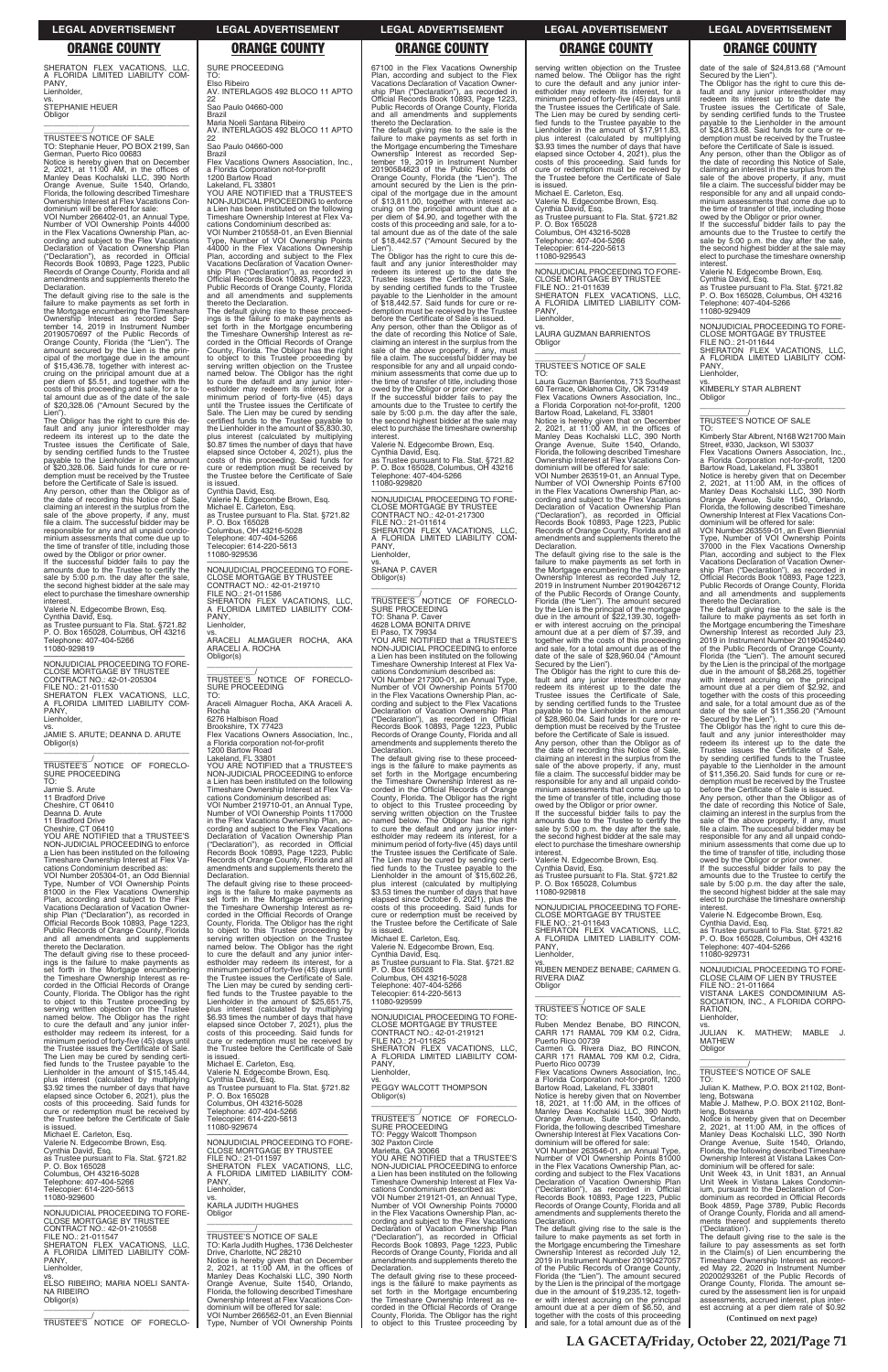together with the costs of this proceeding and sale and all other amounts secured by the Claim of Lien, for a total amount due as of the date of the sale of \$2,127.04 ("Amount Secured by the Lien").

The Obligor has the right to cure this default and any junior interestholder may re-deem its interest up to the date the Trustee issues the Certificate of Sale by sending certified funds to the Trustee payable to the Lienholder in the amount of \$2,127.04. Said funds for cure or redemption must be received by the Trustee before the Certifi-cate of Sale is issued.

If the successful bidder fails to pay the amounts due to the Trustee to certify the sale by 5:00 p.m. the day after the sale, the second highest bidder at the sale may elect to purchase the timeshare ownership **interest** 

Any person, other than the Obligor as of the date of recording this Notice of Sale, claiming an interest in the surplus from the sale of the above property, if any, must file a claim. The successful bidder may be responsible for any and all unpaid condominium assessments that come due up to the time of transfer of title, including those owed by the Obligor or prior owner.

Valerie N. Edgecombe Brown, Esq. Cynthia David, Esq. as Trustee pursuant to Fla. Stat. §721.82

P. O. Box 165028, Columbus, OH 43216 Telephone: 407-404-5266 11080-929837

—————————————————— NONJUDICIAL PROCEEDING TO FORE-CLOSE CLAIM OF LIEN BY TRUSTEE CONTRACT NO.: 1845-17A-824484 FILE NO.: 21-011666 VISTANA LAKES CONDOMINIUM AS-SOCIATION, INC., A FLORIDA CORPO-**RATION** Lienholder,

vs. JOHN CONNOR; ARECITA CONNOR Obligor(s) \_\_\_\_\_\_\_\_\_\_\_\_\_\_\_\_\_\_\_\_\_\_\_\_\_\_\_\_\_\_\_\_\_

\_\_\_\_\_\_\_\_\_\_\_/ TRUSTEE'S NOTICE OF SALE

TO: John Connor, ST. PETERS RD #8, Phil-

owed by the Obligor or prior owner. If the successful bidder fails to pay the amounts due to the Trustee to certify the sale by 5:00 p.m. the day after the sale, the second highest bidder at the sale may elect to purchase the timeshare ownership interest

ipsburg, Sint Maarten (Dutch part) Arecita Connor, ST. PETERS RD #8, Philipsburg, Sint Maarten (Dutch part) Notice is hereby given that on December 2, 2021, at 11:00 AM, in the offices of Manley Deas Kochalski LLC, 390 North Orange Avenue, Suite 1540, Orlando, Florida, the following described Timeshare Ownership Interest at Vistana Lakes Con-dominium will be offered for sale:

Unit Week 17, in Unit 1845, an Annual Unit Week in Vistana Lakes Condomin-ium, pursuant to the Declaration of Condominium as recorded in Official Records Book 4859, Page 3789, Public Records of Orange County, Florida and all amendments thereof and supplements thereto ('Declaration').

The default giving rise to the sale is the failure to pay assessments as set forth in the Claim(s) of Lien encumbering the Timeshare Ownership Interest as recorded May 22, 2020 in Instrument Number 20200293257 of the Public Records of Orange County, Florida. The amount secured by the assessment lien is for unpaid assessments, accrued interest, plus inter-est accruing at a per diem rate of \$0.92 together with the costs of this proceeding and sale and all other amounts secured by the Claim of Lien, for a total amount due as of the date of the sale of \$2,127.04

("Amount Secured by the Lien"). The Obligor has the right to cure this default and any junior interestholder may re-deem its interest up to the date the Trustee issues the Certificate of Sale by sending certified funds to the Trustee payable to the Lienholder in the amount of \$2,127.04. Said funds for cure or redemption must be received by the Trustee before the Certificate of Sale is issued. Any person, other than the Obligor as of TIEN **Obligor** 

the date of recording this Notice of Sale, claiming an interest in the surplus from the sale of the above property, if any, must file a claim. The successful bidder may be responsible for any and all unpaid condo-minium assessments that come due up to the time of transfer of title, including those

Valerie N. Edgecombe Brown, Esq.

Cynthia David, Esq. as Trustee pursuant to Fla. Stat. §721.82 P. O. Box 165028, Columbus, OH 43216 Telephone: 407-404-5266 11080-929727

—————————————————— NONJUDICIAL PROCEEDING TO FORE-CLOSE MORTGAGE BY TRUSTEE CONTRACT NO.: 42-01-225767 FILE NO.: 21-011672

—————————————————— NONJUDICIAL PROCEEDING TO FORE-CLOSE MORTGAGE BY TRUSTEE CONTRACT NO.: 42-01-225886 FILE NO.: 21-011678 SHERATON FLEX VACATIONS, LLC, A FLORIDA LIMITED LIABILITY COM-PANY **Lienholder** 

The default giving rise to these proceed-ings is the failure to make payments as set forth in the Mortgage encumbering<br>the Timeshare Ownership Interest as rethe Timeshare Ownership Interest as re-corded in the Official Records of Orange County, Florida. The Obligor has the right to object to this Trustee proceeding by serving written objection on the Trustee named below. The Obligor has the right to cure the default and any junior inter-estholder may redeem its interest, for a minimum period of forty-five (45) days until the Trustee issues the Certificate of Sale. The Lien may be cured by sending certified funds to the Trustee payable to the Lienholder in the amount of \$8,101.82, plus interest (calculated by multiplying \$1.39 times the number of days that have elapsed since October 7, 2021), plus the costs of this proceeding. Said funds for cure or redemption must be received by Trustee before the Certificate of Sale is issued.

> \_\_\_\_\_\_\_\_\_\_\_/ TRUSTEE'S NOTICE OF SALE TO: Janeth Y. Pacifico, 10 GOVERNOR F SALES ST., Davao City, Philippines Notice is hereby given that on December 2, 2021, at 11:00 AM, in the offices of Manley Deas Kochalski LLC, 390 North Orange Avenue, Suite 1540, Orlando, Florida, the following described Timeshare Ownership Interest at Vistana Cascades Condominium will be offered for sale: Unit Week 21, in Unit 2233, an Annual Unit Week in Vistana Cascades Condominium, pursuant to the Declaration of Condomin-ium as recorded in Official Records Book 5312, Page 2312, Public Records of Orange County, Florida and all amendments reof and supplements thereto ('Declaration')

Michael E. Carleton, Esq. Valerie N. Edgecombe Brown, Esq. Cynthia David, Esq. as Trustee pursuant to Fla. Stat. §721.82 P. O. Box 165028 Columbus, OH 43216-5028 Telephone: 407-404-5266

Telecopier: 614-220-5613 11080-929671

—————————————————— NONJUDICIAL PROCEEDING TO FORE-LOSE CLAIM OF LIEN BY TRUSTE FILE NO.: 21-011677 VISTANA FOUNTAINS II CONDOMIN-IUM ASSOCIATION, INC., A FLORIDA CORPORATION, Lienholder,

vs. SU-PING TIEN, AKA SUSAN SU-PING

\_\_\_\_\_\_\_\_\_\_\_\_\_\_\_\_\_\_\_\_\_\_\_\_\_\_\_\_\_\_\_\_\_ \_\_\_\_\_\_\_\_\_\_\_/ TRUSTEE'S NOTICE OF SALE

TO: Su-Ping Tien, AKA Susan Su-Ping Tien, 421 SHIN-SHENG RD, SECTION 2ND, CHUNGLI, Taoyuan, 320 Taiwan, Province of China

Notice is hereby given that on December 2, 2021, at 11:00 AM, in the offices of Manley Deas Kochalski LLC, 390 North Orange Avenue, Suite 1540, Orlando, Florida, the following described Timeshare Ownership Interest at Vistana Fountains II Condominium will be offered for sale: Unit Week 31, in Unit 1723, an Even Biennial Unit Week in Vistana Fountains II Condominium, pursuant to the Declaration of Condominium as recorded in Official Records Book 4598, Page 3299, Public

Records of Orange County, Florida and all amendments thereof and supplements thereto ('Declaration'). The default giving rise to the sale is the failure to pay assessments as set forth in the Claim(s) of Lien encumbering the Timeshare Ownership Interest as record-ed May 21, 2020 in Instrument Number 20200291191 of the Public Records of Orange County, Florida. The amount se-cured by the assessment lien is for unpaid assessments, accrued interest, plus interest accruing at a per diem rate of \$0.44 together with the costs of this proceeding and sale and all other amounts secured by the Claim of Lien, for a total amount due as of the date of the sale of \$1,305.04

the second highest bidder at the sale may elect to purchase the timeshare ownership interest

("Amount Secured by the Lien"). The Obligor has the right to cure this de-fault and any junior interestholder may redeem its interest up to the date the Trustee issues the Certificate of Sale by sending certified funds to the Trustee payable to the Lienholder in the amount of \$1,305.04. Said funds for cure or redemption must be received by the Trustee before the Certificate of Sale is issued.

AMADA IBANEZ AGUILERA, AKA AMA-DA I. DE MIERES, AKA AMADA IBANEZ Obligor  $\overline{\phantom{a}}$  , and the set of the set of the set of the set of the set of the set of the set of the set of the set of the set of the set of the set of the set of the set of the set of the set of the set of the set of the s

Any person, other than the Obligor as of the date of recording this Notice of Sale, claiming an interest in the surplus from the sale of the above property, if any, must file a claim. The successful bidder may be responsible for any and all unpaid condominium assessments that come due up to the time of transfer of title, including those

the is hereby given that on December 2, 2021, at 11:00 AM, in the offices of Manley Deas Kochalski LLC, 390 North Orange Avenue, Suite 1540, Orlando, Florida, the following described Timeshare Ownership Interest at Vistana Cascades Condominium will be offered for sale:

owed by the Obligor or prior owner. If the successful bidder fails to pay the amounts due to the Trustee to certify the sale by 5:00 p.m. the day after the sale, the second highest bidder at the sale may elect to purchase the timeshare ownership interest.

Valerie N. Edgecombe Brown, Esq. Cynthia David, Esq.

as Trustee pursuant to Fla. Stat. §721.82 P. O. Box 165028, Columbus, OH 43216 Telephone: 407-404-5266 11080-929636

plus interest (calculated by multiplying \$3.37 times the number of days that have elapsed since October 7, 2021), plus the costs of this proceeding. Said funds for cure or redemption must be received by the Trustee before the Certificate of Sale is issued.

Michael E. Carleton, Esq. Valerie N. Edgecombe Brown, Esq. Cynthia David, Esq. as Trustee pursuant to Fla. Stat. §721.82 P. O. Box 165028

Columbus, OH 43216-5028 Telephone: 407-404-5266 Telecopier: 614-220-5613 11080-929670

—————————————————— NONJUDICIAL PROCEEDING TO FORE-CLOSE CLAIM OF LIEN BY TRUSTEE FILE NO.: 21-011681 VISTANA CASCADES CONDOMINIUM ASSOCIATION, INC., A FLORIDA COR-PORATION, Lienholder,

 $\overline{\phantom{a}}$  , and the set of the set of the set of the set of the set of the set of the set of the set of the set of the set of the set of the set of the set of the set of the set of the set of the set of the set of the s

vs. JANETH Y. PACIFICO Obligor

> If the successful bidder fails to pay the amounts due to the Trustee to certify the sale by 5:00 p.m. the day after the sale, the second highest bidder at the sale may elect to purchase the timeshare ownership **interest**

The default giving rise to the sale is the failure to pay assessments as set forth in the Claim(s) of Lien encumbering the Timeshare Ownership Interest as recorded May 21, 2020 in Instrument Number 20200291952 of the Public Records of Orange County, Florida. The amount secured by the assessment lien is for unpaid assessments, accrued interest, plus interest accruing at a per diem rate of \$0.42 together with the costs of this proceeding and sale and all other amounts secured by the Claim of Lien, for a total amount due as of the date of the sale of \$1,289.52 ("Amount Secured by the Lien").

> SHERATON FLEX VACATIONS, LLC A FLORIDA LIMITED LIABILITY COM-PANY,

vs. DEWEY VERNON COX; JULIE ANN COX **Obligor**  $\overline{\phantom{a}}$  ,  $\overline{\phantom{a}}$  ,  $\overline{\phantom{a}}$  ,  $\overline{\phantom{a}}$  ,  $\overline{\phantom{a}}$  ,  $\overline{\phantom{a}}$  ,  $\overline{\phantom{a}}$  ,  $\overline{\phantom{a}}$  ,  $\overline{\phantom{a}}$  ,  $\overline{\phantom{a}}$  ,  $\overline{\phantom{a}}$  ,  $\overline{\phantom{a}}$  ,  $\overline{\phantom{a}}$  ,  $\overline{\phantom{a}}$  ,  $\overline{\phantom{a}}$  ,  $\overline{\phantom{a}}$ 

The Obligor has the right to cure this de-fault and any junior interestholder may re-deem its interest up to the date the Trustee issues the Certificate of Sale by sending certified funds to the Trustee payable to the Lienholder in the amount of \$1,289.52. Said funds for cure or redemption must be received by the Trustee before the Certifi-cate of Sale is issued.

Any person, other than the Obligor as of the date of recording this Notice of Sale, claiming an interest in the surplus from the sale of the above property, if any, must file a claim. The successful bidder may be responsible for any and all unpaid condominium assessments that come due up to the time of transfer of title, including those owed by the Obligor or prior owner.

If the successful bidder fails to pay the amounts due to the Trustee to certify the sale by 5:00 p.m. the day after the sale, the second highest bidder at the sale may elect to purchase the timeshare ownership

interest. Valerie N. Edgecombe Brown, Esq. Cynthia David, Esq. as Trustee pursuant to Fla. Stat. §721.82 P. O. Box 165028, Columbus, OH 43216 phone: 407-404-5266 11080-929754

—————————————————— NONJUDICIAL PROCEEDING TO FORE-CLOSE MORTGAGE BY TRUSTEE FILE NO.: 21-011701

SHERATON FLEX VACATIONS, LLC, A FLORIDA LIMITED LIABILITY COM-PANY, Lienholder,

vs. MICHAEL V. CHIRICHELLO Obligor \_\_\_\_\_\_\_\_\_\_\_\_\_\_\_\_\_\_\_\_\_\_\_\_\_\_\_\_\_\_\_\_\_

\_\_\_\_\_\_\_\_\_\_\_/ TRUSTEE'S NOTICE OF SALE TO: Michael V. Chirichello, 49 EAST 31ST STREET, Bayonne, NJ 07002 Notice is hereby given that on November 18, 2021, at 11:00 AM, in the offices of Manley Deas Kochalski LLC, 390 North Orange Avenue, Suite 1540, Orlando, Florida, the following described Timeshare Ownership Interest at Flex Vacations Condominium will be offered for sale: VOI Number 268318-01, an Odd Biennial

Type, Number of VOI Ownership Points 37000 in the Flex Vacations Ownership Plan, according and subject to the Flex Vacations Declaration of Vacation Owner-

| FILE NO.: 21-011672                          | Lienholder.                                                                        | Vacations Declaration of Vacation Owner-                                      | thereof and supplements thereto ('Decla-                                               | "Declaration"), as recorded in Official                                               |
|----------------------------------------------|------------------------------------------------------------------------------------|-------------------------------------------------------------------------------|----------------------------------------------------------------------------------------|---------------------------------------------------------------------------------------|
| SHERATON FLEX VACATIONS. LLC.                | VS.                                                                                | ship Plan ("Declaration"), as recorded in                                     | ration').                                                                              | Records Book 10893, Page 1223, Public                                                 |
| A FLORIDA LIMITED LIABILITY COM-             | <b>FRANCIS EDWARD DOUGAN</b>                                                       | Official Records Book 10893, Page 1223,                                       | The default giving rise to the sale is the                                             | Records of Orange County, Florida and all                                             |
| PANY.                                        | Obligor(s)                                                                         | Public Records of Orange County, Florida                                      | failure to pay assessments as set forth                                                | amendments and supplements thereto the                                                |
| Lienholder,                                  |                                                                                    | and all amendments and supplements                                            | in the Claim(s) of Lien encumbering the                                                | Declaration.                                                                          |
| VS.                                          |                                                                                    | thereto the Declaration.                                                      | Timeshare Ownership Interest as record-                                                | The default giving rise to the sale is the                                            |
| CARLOS ALBERTO BUSTAMANTE; AN-               | TRUSTEE'S NOTICE OF FORECLO-                                                       | The default giving rise to the sale is the                                    | ed May 21, 2020 in Instrument Number                                                   | failure to make payments as set forth in                                              |
| <b>GELICA CELINA MUNOZ</b>                   | <b>SURE PROCEEDING</b>                                                             | failure to make payments as set forth in                                      | 20200291953 of the Public Records of                                                   | the Mortgage encumbering the Timeshare                                                |
| Obligor(s)                                   | TO: Francis Edward Dougan                                                          | the Mortgage encumbering the Time-                                            | Orange County, Florida. The amount se-                                                 | Ownership Interest as recorded August 21,                                             |
|                                              | 1683 Walden Pond Drive                                                             | share Ownership Interest as recorded                                          | cured by the assessment lien is for unpaid                                             | 2019 in Instrument Number 20190519620                                                 |
|                                              | Fort Pierce, FL 34945                                                              | October 22, 2019 in Instrument Number                                         | assessments, accrued interest, plus inter-                                             | of the Public Records of Orange County,                                               |
| TRUSTEE'S NOTICE OF FORECLO-                 | YOU ARE NOTIFIED that a TRUSTEE'S                                                  | 20190661366 of the Public Records of                                          | est accruing at a per diem rate of \$1.14                                              | Florida (the "Lien"). The amount secured                                              |
| <b>SURE PROCEEDING</b>                       | NON-JUDICIAL PROCEEDING to enforce                                                 | Orange County, Florida (the "Lien"). The                                      | together with the costs of this proceeding                                             | by the Lien is the principal of the mortgage                                          |
| TO:                                          | a Lien has been instituted on the following                                        | amount secured by the Lien is the princi-                                     | and sale and all other amounts secured by                                              | due in the amount of \$19,221.98, togeth-                                             |
| Carlos Alberto Bustamante                    | Timeshare Ownership Interest at Flex Va-                                           | pal of the mortgage due in the amount of                                      | the Claim of Lien, for a total amount due                                              | er with interest accruing on the principal                                            |
| JOSE INGENIEROS 240                          | cations Condominium described as:                                                  | \$7,301.79, together with interest accruing                                   | as of the date of the sale of \$2,425.92                                               | amount due at a per diem of \$6.46, and                                               |
| San Carlos De Bariloche, RIO NEGRO           | VOI Number 225886-01, an Annual Type,                                              | on the principal amount due at a per diem                                     | ("Amount Secured by the Lien").                                                        | together with the costs of this proceeding                                            |
| 8400                                         | Number of VOI Ownership Points 67100                                               | of \$2.59, and together with the costs of this                                | The Obligor has the right to cure this de-                                             | and sale, for a total amount due as of the                                            |
| Argentina                                    | in the Flex Vacations Ownership Plan, ac-                                          | proceeding and sale, for a total amount                                       | fault and any junior interestholder may re-                                            | date of the sale of \$25,141.60 ("Amount                                              |
| Angelica Celina Munoz<br>JOSE INGENIEROS 240 | cording and subject to the Flex Vacations                                          | due as of the date of the sale of \$9,932.30                                  | deem its interest up to the date the Trustee                                           | Secured by the Lien").                                                                |
| San Carlos De Bariloche 8400                 | Declaration of Vacation Ownership Plan<br>("Declaration"), as recorded in Official | ("Amount Secured by the Lien").<br>The Obligor has the right to cure this de- | issues the Certificate of Sale by sending<br>certified funds to the Trustee payable to | The Obligor has the right to cure this de-<br>fault and any junior interestholder may |
| Argentina                                    | Records Book 10893, Page 1223, Public                                              | fault and any junior interestholder may re-                                   | the Lienholder in the amount of \$2,425,92.                                            | redeem its interest up to the date the                                                |
| Flex Vacations Owners Association, Inc.,     | Records of Orange County, Florida and all                                          | deem its interest up to the date the Trustee                                  | Said funds for cure or redemption must be                                              | Trustee issues the Certificate of Sale,                                               |
| a Florida Corporation not-for-profit         | amendments and supplements thereto the                                             | issues the Certificate of Sale, by sending                                    | received by the Trustee before the Certifi-                                            | by sending certified funds to the Trustee                                             |
| 1200 Bartow Road                             | Declaration.                                                                       | certified funds to the Trustee payable to                                     | cate of Sale is issued.                                                                | payable to the Lienholder in the amount                                               |
| Lakeland, FL 33801                           | The default giving rise to these proceed-                                          | the Lienholder in the amount of \$9.932.30.                                   | Any person, other than the Obligor as of                                               | of \$25,141,60. Said funds for cure or re-                                            |
| YOU ARE NOTIFIED that a TRUSTEE'S            | ings is the failure to make payments as                                            | Said funds for cure or redemption must be                                     | the date of recording this Notice of Sale,                                             | demption must be received by the Trustee                                              |
| NON-JUDICIAL PROCEEDING to enforce           | set forth in the Mortgage encumbering                                              | received by the Trustee before the Certifi-                                   | claiming an interest in the surplus from the                                           | before the Certificate of Sale is issued.                                             |
| a Lien has been instituted on the following  | the Timeshare Ownership Interest as re-                                            | cate of Sale is issued.                                                       | sale of the above property, if any, must                                               | Any person, other than the Obligor as of                                              |
| Timeshare Ownership Interest at Flex Va-     | corded in the Official Records of Orange                                           | Any person, other than the Obligor as of                                      | file a claim. The successful bidder may be                                             | the date of recording this Notice of Sale,                                            |
| cations Condominium described as:            | County, Florida. The Obligor has the right                                         | the date of recording this Notice of Sale.                                    | responsible for any and all unpaid condo-                                              | claiming an interest in the surplus from the                                          |
| VOI Number 225767-01, an Even Biennial       | to object to this Trustee proceeding by                                            | claiming an interest in the surplus from the                                  | minium assessments that come due up to                                                 | sale of the above property, if any, must                                              |
| Type, Number of VOI Ownership Points         | serving written objection on the Trustee                                           | sale of the above property, if any, must                                      | the time of transfer of title, including those                                         | file a claim. The successful bidder may be                                            |
| 51700 in the Flex Vacations Ownership        | named below. The Obligor has the right                                             | file a claim. The successful bidder may be                                    | owed by the Obligor or prior owner.                                                    | responsible for any and all unpaid condo-                                             |
| Plan, according and subject to the Flex      | to cure the default and any junior inter-                                          | responsible for any and all unpaid condo-                                     | If the successful bidder fails to pay the                                              | minium assessments that come due up to                                                |
| Vacations Declaration of Vacation Owner-     | estholder may redeem its interest, for a                                           | minium assessments that come due up to                                        | amounts due to the Trustee to certify the                                              | the time of transfer of title, including those                                        |
| ship Plan ("Declaration"), as recorded in    | minimum period of forty-five (45) days until                                       | the time of transfer of title, including those                                | sale by 5:00 p.m. the day after the sale,                                              | owed by the Obligor or prior owner.                                                   |
| Official Records Book 10893, Page 1223,      | the Trustee issues the Certificate of Sale.                                        | owed by the Obligor or prior owner.                                           | the second highest bidder at the sale may                                              | If the successful bidder fails to pay the                                             |
| Public Records of Orange County, Florida     | The Lien may be cured by sending certi-                                            | If the successful bidder fails to pay the                                     | elect to purchase the timeshare ownership                                              | amounts due to the Trustee to certify the                                             |
| and all amendments and supplements           | fied funds to the Trustee payable to the                                           | amounts due to the Trustee to certify the                                     | interest.                                                                              |                                                                                       |
| thereto the Declaration.                     | Lienholder in the amount of \$15,360.36,                                           | sale by 5:00 p.m. the day after the sale,                                     | Valerie N. Edgecombe Brown, Esq.                                                       | (Continued on next page)                                                              |
|                                              |                                                                                    |                                                                               |                                                                                        |                                                                                       |
| $\blacksquare$                               | $\sim$ $\sim$ 1<br>$\sim$ $\sim$                                                   |                                                                               |                                                                                        |                                                                                       |

Valerie N. Edgecombe Brown, Esq. Cynthia David, Esq.

as Trustee pursuant to Fla. Stat. §721.82 P. O. Box 165028, Columbus, OH 43216 Telephone: 407-404-5266 11080-929520

—————————————————— NONJUDICIAL PROCEEDING TO FORE-CLOSE CLAIM OF LIEN BY TRUSTEE FILE NO.: 21-011731 VISTANA CASCADES CONDOMINIUM ASSOCIATION, INC., A FLORIDA COR-PORATION, Lienholder,

vs.

\_\_\_\_\_\_\_\_\_\_\_/ TRUSTEE'S NOTICE OF SALE TO: Amada Ibanez Aguilera, AKA Amada I. De Mieres, AKA Amada Ibanez, SANTA ANA 1880 DEPTO C-VITACURA, Santiago, Chile

Unit Week 38, in Unit 2335, an Annual Unit Week in Vistana Cascades Condominium, pursuant to the Declaration of Condominium as recorded in Official Records Book Page 2312, Public Records of Orange County, Florida and all amendments thereof and supplements thereto ('Declaration').

The default giving rise to the sale is the failure to pay assessments as set forth in the Claim(s) of Lien encumbering the Timeshare Ownership Interest as recorded May 21, 2020 in Instrument Number 20200291953 of the Public Records of Orange County, Florida. The amount secured by the assessment lien is for unpaid assessments, accrued interest, plus interest accruing at a per diem rate of \$1.14 together with the costs of this proceeding and sale and all other amounts secured by the Claim of Lien, for a total amount due as of the date of the sale of \$2,408.39

("Amount Secured by the Lien"). The Obligor has the right to cure this default and any junior interestholder may re-deem its interest up to the date the Trustee issues the Certificate of Sale by sending certified funds to the Trustee payable to the Lienholder in the amount of \$2,408.39. Said funds for cure or redemption must be received by the Trustee before the Certifi-cate of Sale is issued. Any person, other than the Obligor as of

the date of recording this Notice of Sale, claiming an interest in the surplus from the sale of the above property, if any, must file a claim. The successful bidder may be responsible for any and all unpaid condo-minium assessments that come due up to the time of transfer of title, including those owed by the Obligor or prior owner. If the successful bidder fails to pay the

amounts due to the Trustee to certify the sale by 5:00 p.m. the day after the sale, the second highest bidder at the sale may elect to purchase the timeshare ownership interest Valerie N. Edgecombe Brown, Esq.

Cynthia David, Esq. as Trustee pursuant to Fla. Stat. §721.82 P. O. Box 165028, Columbus, OH 43216 Telephone: 407-404-5266 11080-929822

—————————————————— NONJUDICIAL PROCEEDING TO FORE-CLOSE CLAIM OF LIEN BY TRUSTEE FILE NO.: 21-011735 VISTANA CASCADES CONDOMINIUM ASSOCIATION, INC., A FLORIDA COR-PORATION, Lienholder,

vs. FERNANDO LANKENAU, AKA F. LAN-KENAU **Obligor** \_\_\_\_\_\_\_\_\_\_\_\_\_\_\_\_\_\_\_\_\_\_\_\_\_\_\_\_\_\_\_\_\_

\_\_\_\_\_\_\_\_\_\_\_/ TRUSTEE'S NOTICE OF SALE TO: Fernando Lankenau, AKA F. Lan-kenau, GRIJALVA 200 SUR, COL. DEL VALLE, Garza Garcia, 66220 Mexico Notice is hereby given that on December 2, 2021, at 11:00 AM, in the offices of Manley Deas Kochalski LLC, 390 North Orange Avenue, Suite 1540, Orlando, Florida, the following described Timeshare Ownership Interest at Vistana Cascades Condominium will be offered for sale:

Unit Week 39, in Unit 2170, an Annual Unit Week in Vistana Cascades Condominium, pursuant to the Declaration of Condominium as recorded in Official Records Book 5312, Page 2312, Public Records of Or-ange County, Florida and all amendments thereof and supplements thereto ('Decla-

Cynthia David, Esq. as Trustee pursuant to Fla. Stat. §721.82 P. O. Box 165028, Columbus, OH 43216 : 407-404-5266 11080-929830

—————————————————— NONJUDICIAL PROCEEDING TO FORE-CLOSE CLAIM OF LIEN BY TRUSTEE CONTRACT NO.: 1649-10A-720218 FILE NO.: 21-011745 VISTANA FOUNTAINS II CONDOMIN-IUM ASSOCIATION, INC., A FLORIDA **CORPORATION** Lienholder,

vs. JOSE RENATO DACACHE BALIEIRO; LILIAN NOGUEIRA BARROTE D. BALIE-IRO Obligor(s)

\_\_\_\_\_\_\_\_\_\_\_\_\_\_\_\_\_\_\_\_\_\_\_\_\_\_\_\_\_\_\_\_\_

\_\_\_\_\_\_\_\_\_\_\_/ TRUSTEE'S NOTICE OF SALE

TO: Jose Renato Dacache Balieiro, R PLINIO PINHEIRO, 160, B BOM PASTOR, Man-huacu, 36900-000 Brazil

Lilian Nogueira Barrote D. Balieiro, R PLINIO PINHEIRO, 160, B BOM PAS-TOR, Manhuacu, 36900-000 Brazil

Notice is hereby given that on December 2, 2021, at 11:00 AM, in the offices of Manley Deas Kochalski LLC, 390 North Orange Avenue, Suite 1540, Orlando, Florida, the following described Timeshare Ownership Interest at Vistana Fountains II Condominium will be offered for sale:

Unit Week 10, in Unit 1649, an Annual Unit Week in Vistana Fountains II Condominium, pursuant to the Declaration of Condominium as recorded in Official Records Book 4598, Page 3299, Public Records of Orange County, Florida and all amendments thereof and supplements thereto ('Declaration').

The default giving rise to the sale is the failure to pay assessments as set forth in the Claim(s) of Lien encumbering the Timeshare Ownership Interest as recorded June 13, 2019 in Instrument Number 20190364604 of the Public Records of Orange County, Florida. The amount secured by the assessment lien is for unpaid assessments, accrued interest, plus est accruing at a per diem rate of \$1.71 together with the costs of this proceeding and sale and all other amounts secured by the Claim of Lien, for a total amount due as of the date of the sale of \$4,200.53 ("Amount Secured by the Lien").

The Obligor has the right to cure this de-fault and any junior interestholder may re-deem its interest up to the date the Trustee issues the Certificate of Sale by sending certified funds to the Trustee payable to the Lienholder in the amount of \$4,200.53. Said funds for cure or redemption must be received by the Trustee before the Certifi-cate of Sale is issued.

Any person, other than the Obligor as of the date of recording this Notice of Sale, claiming an interest in the surplus from the sale of the above property, if any, must file a claim. The successful bidder may be responsible for any and all unpaid condominium assessments that come due up to the time of transfer of title, including those owed by the Obligor or prior owner.

Michael E. Carleton, Esq. as Trustee pursuant to Fla. Stat. §721.82 P. O. Box 165028, Columbus, OH 43216 Telephone: 407-404-5266 11080-929717

—————————————————— NONJUDICIAL PROCEEDING TO FORE-CLOSE MORTGAGE BY TRUSTEE FILE NO.: 21-011750

Lienholder,

\_\_\_\_\_\_\_\_\_\_\_/ TRUSTEE'S NOTICE OF SALE TO:

Dewey Vernon Cox, 996 Nagle Drive, Rockledge, FL 32955 Julie Ann Cox, 996 Nagle Drive, Rockledge, FL 32955

Notice is hereby given that on November 18, 2021, at 11:00 AM, in the offices of Manley Deas Kochalski LLC, 390 North Orange Avenue, Suite 1540, Orlando, Florida, the following described Timeshare Ownership Interest at Flex Vacations Condominium will be offered for sale: VOI Number 265530-01, an Annual Type, Number of VOI Ownership Points 51700 in the Flex Vacations Ownership Plan, according and subject to the Flex Vacations Declaration of Vacation Ownership Plan

### **LEGAL ADVERTISEMENT LEGAL ADVERTISEMENT LEGAL ADVERTISEMENT LEGAL ADVERTISEMENT LEGAL ADVERTISEMENT**

# **ORANGE COUNTY ORANGE COUNTY ORANGE COUNTY ORANGE COUNTY ORANGE COUNTY**

**Page 72/LA GACETA/Friday, October 22, 2021**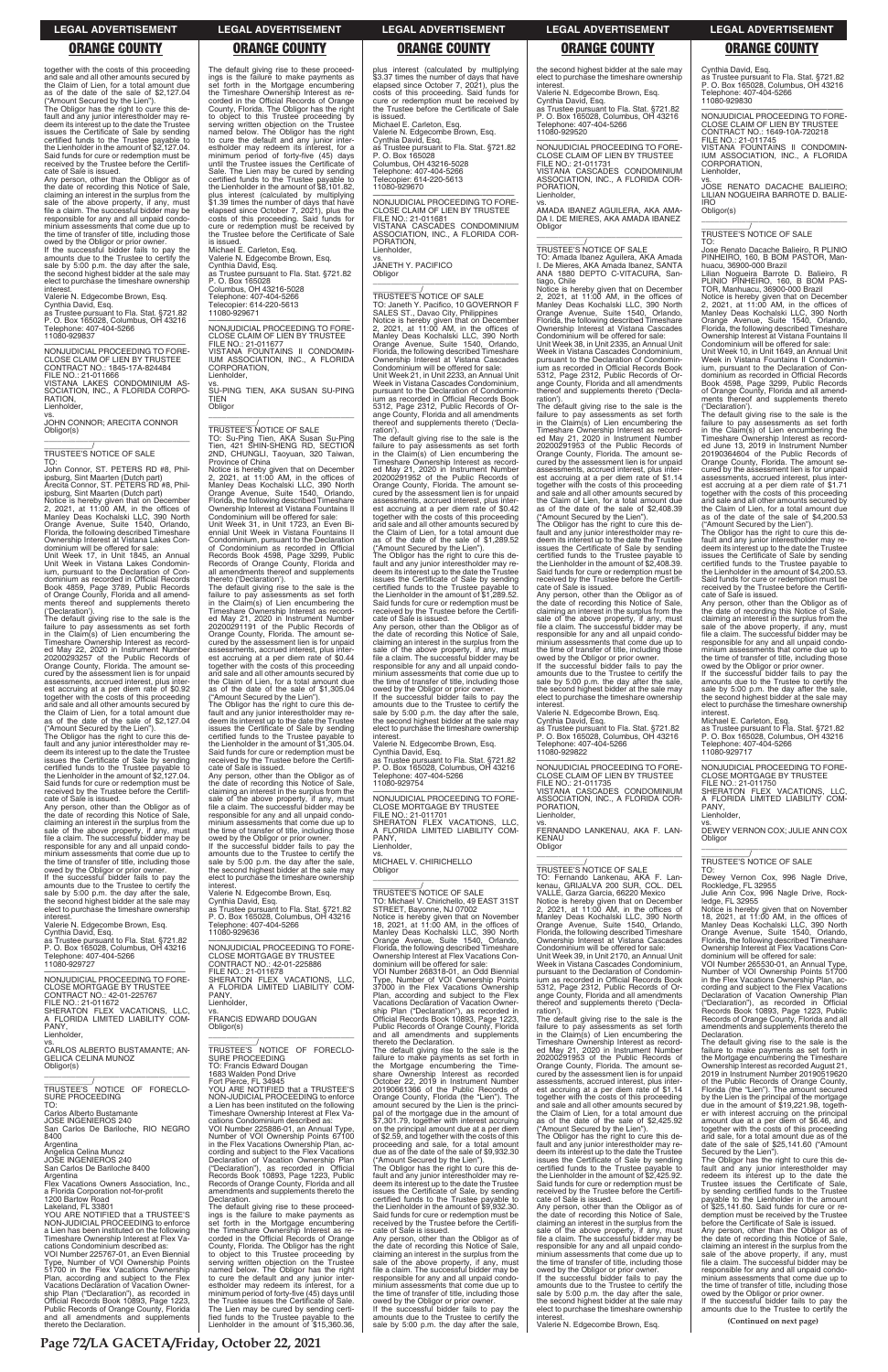sale by 5:00 p.m. the day after the sale, the second highest bidder at the sale may elect to purchase the timeshare ownership interest.

Valerie N. Edgecombe Brown, Esq. Cynthia David, Esq. as Trustee pursuant to Fla. Stat. §721.82 P. O. Box 165028, Columbus, OH 43216

TO: Jessica Lynn McElroy, 603 Caldwell<br>Street, Jacksonville, IL 62650<br>Kyle N. M.C. McElroy, 603 Caldwell<br>Street, Jacksonville, IL 62650

Telephone: 407-404-5266 11080-929403 —————————————————— NONJUDICIAL PROCEEDING TO FORE-

CLOSE MORTGAGE BY TRUSTEE FILE NO.: 21-011761 SHERATON FLEX VACATIONS, LLC, A FLORIDA LIMITED LIABILITY COM-PANY<sub></sub> Lienholder,

vs. JESSICA LYNN MCELROY; KYLE N. M.C. MCELROY **Obligor** \_\_\_\_\_\_\_\_\_\_\_\_\_\_\_\_\_\_\_\_\_\_\_\_\_\_\_\_\_\_\_\_\_

Notice is hereby given that on November<br>18, 2021, at 11:00 AM, in the offices of<br>Manley Deas Kochalski LLC, 390 North<br>Orange Avenue, Suite 1540, Orlando,<br>Florida, the following described Timeshare Ownership Interest at Flex Vacations Condominium will be offered for sale: VOI Number 265596-01, an Even Biennial

# \_\_\_\_\_\_\_\_\_\_\_/ TRUSTEE'S NOTICE OF SALE

ments thereto the Declaration. The default giving rise to the sale is the failure to make payments as set forth in the Mortgage encumbering the Time-share Ownership Interest as recorded December 17, 2019 in Instrument Number 20190786705 of the Public Records of Orange County, Florida (the "Lien"). The amount secured by the Lien is the principal of the mortgage due in the amount of \$15,451.75, together with interest accruing on the principal amount due at a per diem of \$5.51, and together with the costs of this proceeding and sale, for a total amount due as of the date of the sale of \$20,174.91 ("Amount Secured by the Lien")

Type, Number of VOI Ownership Points 37000 and VOI Number 229364-01, an Even Biennial Type, Number of Owner-ship Points 44000 in the Flex Vacations Ownership Plan, according and subject to the Flex Vacations Declaration of Vacation Ownership Plan ("Declaration"), as recorded in Official Records Book 10893, Page 1223, Public Records of Orange County, Florida and all amendments and supple-

—————————————————— NONJUDICIAL PROCEEDING TO FORE-CLOSE MORTGAGE BY TRUSTEE FILE NO.: 21-011786 SHERATON FLEX VACATIONS, LLC, A FLORIDA LIMITED LIABILITY COM-PANY, **Lienholder** 

The Obligor has the right to cure this de-fault and any junior interestholder may redeem its interest up to the date the Trustee issues the Certificate of Sale, by sending certified funds to the Trustee payable to the Lienholder in the amount of \$20,174.91. Said funds for cure or redemption must be received by the Trustee before the Certificate of Sale is issued. Any person, other than the Obligor as of the date of recording this Notice of Sale, claiming an interest in the surplus from the sale of the above property, if any, must file a claim. The successful bidder may be responsible for any and all unpaid condominium assessments that come due up to the time of transfer of title, including those owed by the Obligor or prior owner.

If the successful bidder fails to pay the amounts due to the Trustee to certify the sale by 5:00 p.m. the day after the sale, the second highest bidder at the sale may elect to purchase the timeshare ownership interest.

Valerie N. Edgecombe Brown, Esq. Cynthia David, Esq. as Trustee pursuant to Fla. Stat. §721.82 P. O. Box 165028, Columbus, OH 43216 Telephone: 407-404-5266 11080-929408

vs. STEPHEN GONZALEZ; TRACY V. CER-VANTES Obligor \_\_\_\_\_\_\_\_\_\_\_\_\_\_\_\_\_\_\_\_\_\_\_\_\_\_\_\_\_\_\_\_\_

# \_\_\_\_\_\_\_\_\_\_\_/ TRUSTEE'S NOTICE OF SALE

TO: Stephen Gonzalez, 807 Avondale, San Antonio, TX 78223 Tracy V. Cervantes, 807 Avondale, San

Antonio, TX 78223 Flex Vacations Owners Association, Inc., a Florida Corporation, 1200 Bartow Road, Lakeland, FL 33801

Notice is hereby given that on December 2, 2021, at 11:00 AM, in the offices of Manley Deas Kochalski LLC, 390 North

Orange Avenue, Suite 1540, Orlando, Florida, the following described Timeshare Ownership Interest at Flex Vacations Condominium will be offered for sale:

VOI Number 264583-01, an Annual Type, Number of VOI Ownership Points 25800 in the Flex Vacations Ownership Plan, according and subject to the Flex Vacations Declaration of Vacation Ownership Plan ("Declaration"), as recorded in Official Records Book 10893, Page 1223, Public Records of Orange County, Florida and all amendments and supplements thereto the Declaration.

The default giving rise to the sale is the failure to make payments as set forth in the Mortgage encumbering the Timeshare Ownership Interest as recorded July 30, 2019 in Instrument Number 20190469262 of the Public Records of Orange County, Florida (the "Lien"). The amount secured by the Lien is the principal of the mortgage due in the amount of \$9,931.00, together with interest accruing on the principal amount due at a per diem of \$3.52, and together with the costs of this proceeding and sale, for a total amount due as of the date of the sale of \$13,527.51 ("Amount

Secured by the Lien"). The Obligor has the right to cure this de-fault and any junior interestholder may redeem its interest up to the date the Trustee issues the Certificate of Sale, by sending certified funds to the Trustee payable to the Lienholder in the amount of \$13,527.51. Said funds for cure or re-demption must be received by the Trustee before the Certificate of Sale is issued. Any person, other than the Obligor as of the date of recording this Notice of Sale,

claiming an interest in the surplus from the sale of the above property, if any, must file a claim. The successful bidder may be responsible for any and all unpaid condo-minium assessments that come due up to the time of transfer of title, including those owed by the Obligor or prior owner. If the successful bidder fails to pay the

> vs. MARIETH A. MITCHELL; JAMES R. MITCHELL **Obligor**  $\overline{\phantom{a}}$  , and the set of the set of the set of the set of the set of the set of the set of the set of the set of the set of the set of the set of the set of the set of the set of the set of the set of the set of the s

amounts due to the Trustee to certify the sale by 5:00 p.m. the day after the sale, the second highest bidder at the sale may elect to purchase the timeshare ownership interest.

Valerie N. Edgecombe Brown, Esq. Cynthia David, Esq. as Trustee pursuant to Fla. Stat. §721.82 P. O. Box 165028, Columbus, OH 43216 Telephone: 407-404-5266 11080-929732

—————————————————— NONJUDICIAL PROCEEDING TO FORE-CLOSE MORTGAGE BY TRUSTEE CONTRACT NO.: 42-01-226733 FILE NO.: 21-011803

SHERATON FLEX VACATIONS, LLC, A FLORIDA LIMITED LIABILITY COM-PANY, Lienholder,

vs. STACY M. DUGGAN Obligor(s)

\_\_\_\_\_\_\_\_\_\_\_\_\_\_\_\_\_\_\_\_\_\_\_\_\_\_\_\_\_\_\_\_\_ \_\_\_\_\_\_\_\_\_\_\_\_\_/<br>TRUSTEE'S NOTICE OF FORECLO-SURE PROCEEDING TO:

Stacy M. Duggan 213 Reservoir Avenue Revere, MA 02151

Flex Vacations Owners Association, Inc., a Florida Corporation not-for-profit 1200 Bartow Road

Lakeland, FL 33801 YOU ARE NOTIFIED that a TRUSTEE'S NON-JUDICIAL PROCEEDING to enforce a Lien has been instituted on the following Timeshare Ownership Interest at Flex Vacations Condominium described as:

> If the successful bidder fails to pay the amounts due to the Trustee to certify the sale by 5:00 p.m. the day after the sale, the second highest bidder at the sale may elect to purchase the timeshare ownership interest

—————————————————— NONJUDICIAL PROCEEDING TO FORE-CLOSE CLAIM OF LIEN BY TRUSTEE FILE NO.: 21-011836 VISTANA LAKES CONDOMINIUM AS-SOCIATION, INC., A FLORIDA CORPO-RATION, Lienholder,

**LAZARUS** SHEEFENI UAANDJA; RAUHA NANGULA UAANDJA **Obligor** 

VOI Number 226733-01, an Even Biennial Type, Number of VOI Ownership Points 37000 in the Flex Vacations Ownership Plan, according and subject to the Flex Vacations Declaration of Vacation Ownership Plan ("Declaration"), as recorded in Official Records Book 10893, Page 1223, Public Records of Orange County, Florida and all amendments and supplements thereto the Declaration. The default giving rise to these proceed-

ings is the failure to make payments as set forth in the Mortgage encumbering the Timeshare Ownership Interest as recorded in the Official Records of Orange County, Florida. The Obligor has the right to object to this Trustee proceeding by serving written objection on the Trustee named below. The Obligor has the right to cure the default and any junior interestholder may redeem its interest, for a minimum period of forty-five (45) days until the Trustee issues the Certificate of Sale. The Lien may be cured by sending certified funds to the Trustee payable to the Lienholder in the amount of \$7,954.39, plus interest (calculated by multiplying \$2.00 times the number of days that have elapsed since October 7, 2021), plus the costs of this proceeding. Said funds for cure or redemption must be received by the Trustee before the Certificate of Sale is issued.

Michael E. Carleton, Esq. Valerie N. Edgecombe Brown, Esq. Cynthia David, Esq. as Trustee pursuant to Fla. Stat. §721.82 P. O. Box 165028 Columbus, OH 43216-5028 Telephone: 407-404-5266 Telecopier: 614-220-5613 11080-929669

—————————————————— NONJUDICIAL PROCEEDING TO FORE-CLOSE CLAIM OF LIEN BY TRUSTEE CONTRACT NO.: 1777-02E-801287 FILE NO.: 21-011828 VISTANA LAKES CONDOMINIUM AS-SOCIATION, INC., A FLORIDA CORPO-RATION, Lienholder,

NONJUDICIAL PROCEEDING TO FORE-<br>CLOSE CLAIM OF LIEN BY TRUSTEE<br>CONTRACT NO.: 1960-36AO-816475<br>FILE NO.: 21-011840<br>VISTANA LAKES CONDOMINIUM AS-<br>SOCIATION, INC., A FLORIDA CORPO-RATION, Lienholder,

vs. ALBERTO ECHAVARRIA; GRACIELA ESCOBAR Obligor(s) \_\_\_\_\_\_\_\_\_\_\_\_\_\_\_\_\_\_\_\_\_\_\_\_\_\_\_\_\_\_\_\_\_

# \_\_\_\_\_\_\_\_\_\_\_/ TRUSTEE'S NOTICE OF SALE

TO: Alberto Echavarria, Ave Argentina 576, Barrio Golf, Villa Allende, Cordoba, 5105 Argentina

Graciela Escobar, Ave Argentina 576, Barrio Golf, Villa Allende, Cordoba, 5105 Argentina

owed by the Obligor or prior owner. If the successful bidder fails to pay the amounts due to the Trustee to certify the sale by 5:00 p.m. the day after the sale, the second highest bidder at the sale may elect to purchase the timeshare ownership **interest** 

Notice is hereby given that on December 2, 2021, at 11:00 AM, in the offices of Manley Deas Kochalski LLC, 390 North Orange Avenue, Suite 1540, Orlando, Florida, the following described Timeshare Ownership Interest at Vistana Lakes Condominium will be offered for sale: Unit Week 02, in Unit 1777, an Even Biennial Unit Week in Vistana Lakes Condominium, pursuant to the Declaration of Condominium as recorded in Official Records Book 4859, Page 3789, Public Records of Orange County, Florida and all amendments thereof and supplements thereto ('Declaration'). The default giving rise to the sale is the failure to pay assessments as set forth in the Claim(s) of Lien encumbering the Timeshare Ownership Interest as recorded May 21, 2020 in Instrument Number 20200292894 of the Public Records of Orange County, Florida. The amount secured by the assessment lien is for unpaid assessments, accrued interest, plus interest accruing at a per diem rate of \$0.37 together with the costs of this proceeding and sale and all other amounts secured by the Claim of Lien, for a total amount due as of the date of the sale of \$1,093.45 ("Amount Secured by the Lien"). The Obligor has the right to cure this default and any junior interestholder may re-deem its interest up to the date the Trustee issues the Certificate of Sale by sending certified funds to the Trustee payable to the Lienholder in the amount of \$1,093.45. Said funds for cure or redemption must be received by the Trustee before the Certifi-cate of Sale is issued. Any person, other than the Obligor as of the date of recording this Notice of Sale, claiming an interest in the surplus from the sale of the above property, if any, must file a claim. The successful bidder may be responsible for any and all unpaid condominium assessments that come due up to the time of transfer of title, including those owed by the Obligor or prior owner.

The Obligor has the right to cure this default and any junior interestholder may re-deem its interest up to the date the Trustee issues the Certificate of Sale by sending certified funds to the Trustee payable to the Lienholder in the amount of \$2,027.73. Said funds for cure or redemption must be received by the Trustee before the Certifi-cate of Sale is issued.

If the successful bidder fails to pay the amounts due to the Trustee to certify the sale by 5:00 p.m. the day after the sale the second highest bidder at the sale may elect to purchase the timeshare ownership interest.

Valerie N. Edgecombe Brown, Esq. Cynthia David, Esq.

as Trustee pursuant to Fla. Stat. §721.82 P. O. Box 165028, Columbus, OH 43216 Telephone: 407-404-5266 11080-929738

> vs.<br>JOAQUIN G. RAMIREZ CORREA;<br>CLARA INES GARCIA B., AKA CLARA<br>INES GARCIA BETANCUR Obligor(s)

—————————————————— NONJUDICIAL PROCEEDING TO FORE-CLOSE CLAIM OF LIEN BY TRUSTEE FILE NO.: 21-011831 VISTANA FOUNTAINS II CONDOMIN-IUM ASSOCIATION, INC., A FLORIDA CORPORATION, Lienholder,

# \_\_\_\_\_\_\_\_\_\_\_/ TRUSTEE'S NOTICE OF SALE

TO: Marieth A. Mitchell, 1234 East 98th Street, Chicago, IL 60628 James R. Mitchell, 1234 East 98th Street, Chicago, IL 60628

Notice is hereby given that on December 2, 2021, at 11:00 AM, in the offices of Manley Deas Kochalski LLC, 390 North Orange Avenue, Suite 1540, Orlando, Florida, the following described Timeshare Ownership Interest at Vistana Fountains II Condominium will be offered for sale:

Unit Week 35, in Unit 1712, an Odd Bi-ennial Unit Week in Vistana Fountains II Condominium, pursuant to the Declaration of Condominium as recorded in Official Records Book 4598, Page 3299, Public Records of Orange County, Florida and all amendments thereof and supplements thereto ('Declaration').

The default giving rise to the sale is the failure to pay assessments as set forth in the Claim(s) of Lien encumbering the Timeshare Ownership Interest as recorded May 21, 2020 in Instrument Number 20200291191 of the Public Records of Orange County, Florida. The amount secured by the assessment lien is for unpaid assessments, accrued interest, plus interest accruing at a per diem rate of \$0.44 together with the costs of this proceeding and sale and all other amounts secured by the Claim of Lien, for a total amount due as of the date of the sale of \$1,284.92 ("Amount Secured by the Lien").

> RATION, **Lienholder**

The Obligor has the right to cure this de-fault and any junior interestholder may re-deem its interest up to the date the Trustee issues the Certificate of Sale by sending certified funds to the Trustee payable to the Lienholder in the amount of \$1,284.92. Said funds for cure or redemption must be received by the Trustee before the Certifi-cate of Sale is issued.

Any person, other than the Obligor as of the date of recording this Notice of Sale, claiming an interest in the surplus from the sale of the above property, if any, must file a claim. The successful bidder may be responsible for any and all unpaid condominium assessments that come due up to the time of transfer of title, including those owed by the Obligor or prior owner.

Valerie N. Edgecombe Brown, Esq. Cynthia David, Esq. as Trustee pursuant to Fla. Stat. §721.82 P. O. Box 165028, Columbus, OH 43216 phone: 407-404-5266 11080-929839

\_\_\_\_\_\_\_\_\_\_\_\_\_\_\_\_\_\_\_\_\_\_\_\_\_\_\_\_\_\_\_\_\_

# \_\_\_\_\_\_\_\_\_\_\_/ TRUSTEE'S NOTICE OF SALE

TO: Lazarus Sheefeni Uaandja, 1 NISSEN LASS STREET, PIONEERSPARK, Wind-

hoek, Namibia Rauha Nangula Uaandja, 1 NISSEN LASS STREET, PIONEERSPARK, Windhoek, Namibia

Notice is hereby given that on November 18, 2021, at 11:00 AM, in the offices of Manley Deas Kochalski LLC, 390 North Orange Avenue, Suite 1540, Orlando, Florida, the following described Timeshare Ownership Interest at Vistana Lakes Con-

dominium will be offered for sale: Unit Week 35, in Unit 1989, an Annual Unit Week in Vistana Lakes Condominium, pursuant to the Declaration of Condominium as recorded in Official Records Book 4859, Page 3789, Public Records of Orange County, Florida and all amend-ments thereof and supplements thereto ('Declaration').

The default giving rise to the sale is the failure to pay assessments as set forth in the Claim(s) of Lien encumbering the Timeshare Ownership Interest as record-ed May 22, 2020 in Instrument Number 20200293260 of the Public Records of Orange County, Florida. The amount se-cured by the assessment lien is for unpaid assessments, accrued interest, plus interest accruing at a per diem rate of \$0.00 together with the costs of this proceeding and sale and all other amounts secured by the Claim of Lien, for a total amount due as of the date of the sale of \$932.67 ("Amount Secured by the Lien").

The Obligor has the right to cure this de-fault and any junior interestholder may redeem its interest up to the date the Trustee deem no microscopy to the Care by sending certified funds to the Trustee payable the Lienholder in the amount of \$932.67. Said funds for cure or redemption must be received by the Trustee before the Certificate of Sale is issued.

Any person, other than the Obligor as of the date of recording this Notice of Sale, claiming an interest in the surplus from the sale of the above property, if any, must file a claim. The successful bidder may be responsible for any and all unpaid condo-minium assessments that come due up to the time of transfer of title, including those

owed by the Obligor or prior owner. If the successful bidder fails to pay the amounts due to the Trustee to certify the sale by 5:00 p.m. the day after the sale, the second highest bidder at the sale may elect to purchase the timeshare ownership interest.

Valerie N. Edgecombe Brown, Esq.

Cynthia David, Esq. as Trustee pursuant to Fla. Stat. §721.82 P. O. Box 165028, Columbus, OH 43216 Telephone: 407-404-5266 11080-929433

vs. MOISES E. ABAD Obligor(s)

\_\_\_\_\_\_\_\_\_\_\_\_\_\_\_\_\_\_\_\_\_\_\_\_\_\_\_\_\_\_\_\_\_

\_\_\_\_\_\_\_\_\_\_\_/ TRUSTEE'S NOTICE OF SALE TO: Moises E. Abad, ARENALES 2276, PRIMER PISO, Buenos Aires, 1124 Ar-

gentina Notice is hereby given that on December 2, 2021, at 11:00 AM, in the offices of Manley Deas Kochalski LLC, 390 North Orange Avenue, Suite 1540, Orlando, Florida, the following described Timeshare Ownership Interest at Vistana Lakes Con-dominium will be offered for sale:

Unit Week 36, in Unit 1960, an Annual Unit Week in Vistana Lakes Condomin-ium, pursuant to the Declaration of Condominium as recorded in Official Records Book 4859, Page 3789, Public Records of Orange County, Florida and all amendments thereof and supplements thereto ('Declaration'). The default giving rise to the sale is the

failure to pay assessments as set forth in the Claim(s) of Lien encumbering the Timeshare Ownership Interest as recorded May 22, 2020 in Instrument Number 20200293260 of the Public Records of Orange County, Florida. The amount secured by the assessment lien is for unpaid assessments, accrued interest, plus inter-est accruing at a per diem rate of \$0.40 together with the costs of this proceeding and sale and all other amounts secured by the Claim of Lien, for a total amount due as of the date of the sale of \$1,175.69

("Amount Secured by the Lien"). The Obligor has the right to cure this default and any junior interestholder may redeem its interest up to the date the Trustee issues the Certificate of Sale by sending certified funds to the Trustee payable to the Lienholder in the amount of \$1,175.69. Said funds for cure or redemption must be received by the Trustee before the Certificate of Sale is issued. Any person, other than the Obligor as of

the date of recording this Notice of Sale, claiming an interest in the surplus from the sale of the above property, if any, must file a claim. The successful bidder may be responsible for any and all unpaid condo-minium assessments that come due up to the time of transfer of title, including those

Valerie N. Edgecombe Brown, Esq.

Cynthia David, Esq. as Trustee pursuant to Fla. Stat. §721.82 P. O. Box 165028, Columbus, OH 43216

Telephone: 407-404-5266 11080-929748

—————————————————— NONJUDICIAL PROCEEDING TO FORE-CLOSE CLAIM OF LIEN BY TRUSTEE FILE NO.: 21-011845 VISTANA FOUNTAINS CONDOMINIUM

ASSOCIATION, INC., A FLORIDA COR-PORATION,

Lienholder,

vs. ADILSON DE VASCONCELLOS LEAL; CRISTINA ALVES LABRUJO **Obligor** \_\_\_\_\_\_\_\_\_\_\_\_\_\_\_\_\_\_\_\_\_\_\_\_\_\_\_\_\_\_\_\_\_

# \_\_\_\_\_\_\_\_\_\_\_/<br>TRUSTEE'S NOTICE OF SALE<br>TO:

Adilson De Vasconcellos Leal, RUA JORGE ANGEL LIVRAGA, 67, Rio De Janeiro, 22790745 Brazil Cristina Alves Labrujo, RUA JORGE ANGEL LIVRAGA, 67, Rio De Janeiro, 22790745 Brazil

Notice is hereby given that on December 2, 2021, at 11:00 AM, in the offices of Manley Deas Kochalski LLC, 390 North Orange Avenue, Suite 1540, Orlando, Florida, the following described Timeshare Ownership Interest at Vistana Fountains Condominium will be offered for sale:

Unit Week 06, in Unit 1566, an Annual Unit Week in Vistana Fountains Condominium, pursuant to the Declaration of Condominm as recorded in Official Records Book 4155, Page 0509, Public Records of Orange County, Florida and all amendments thereof and supplements thereto ('Declaration'). The default giving rise to the sale is the

failure to pay assessments as set forth in the Claim(s) of Lien encumbering the Timeshare Ownership Interest as recorded May 26, 2020 in Instrument Number 20200296073 of the Public Records of Orange County, Florida. The amount secured by the assessment lien is for unpaid assessments, accrued interest, plus interest accruing at a per diem rate of \$0.87 together with the costs of this proceeding and sale and all other amounts secured by the Claim of Lien, for a total amount due as of the date of the sale of \$2,027.73 ("Amount Secured by the Lien").

Any person, other than the Obligor as of the date of recording this Notice of Sale, claiming an interest in the surplus from the sale of the above property, if any, must file a claim. The successful bidder may be responsible for any and all unpaid condominium assessments that come due up to the time of transfer of title, including those owed by the Obligor or prior owner.

If the successful bidder fails to pay the amounts due to the Trustee to certify the sale by 5:00 p.m. the day after the sale the second highest bidder at the sale may elect to purchase the timeshare ownership interest.

Valerie N. Edgecombe Brown, Esq. Cynthia David, Esq.

as Trustee pursuant to Fla. Stat. §721.82 P. O. Box 165028, Columbus, OH 43216 Telephone: 407-404-5266 11080-929831

—————————————————— NONJUDICIAL PROCEEDING TO FORE-CLOSE CLAIM OF LIEN BY TRUSTEE CONTRACT NO.: 1920-21AO-811237 FILE NO.: 21-011848

VISTANA LAKES CONDOMINIUM AS-SOCIATION, INC., A FLORIDA CORPO-RATION,

Lienholder,

\_\_\_\_\_\_\_\_\_\_\_\_\_\_\_\_\_\_\_\_\_\_\_\_\_\_\_\_\_\_\_\_\_ \_\_\_\_\_\_\_\_\_\_\_/ TRUSTEE'S NOTICE OF SALE

TO:

Joaquin G. Ramirez Correa, CARRERA 70B # 44B-09, APTO. # 1002, ED. GIRA-

SOLES, Medellin, 04 Colombia Clara Ines Garcia B., AKA Clara Ines Gar-cia Betancur, CALLE 48C #67-33 APTO 801 EDIFIC, TORRENTA 1, Medellin,

Colombia

interest

Notice is hereby given that on December 2, 2021, at 11:00 AM, in the offices of Manley Deas Kochalski LLC, 390 North Orange Avenue, Suite 1540, Orlando, Florida, the following described Timeshare Ownership Interest at Vistana Lakes Con-dominium will be offered for sale: Unit Week 21, in Unit 1920, an Annual Unit Week in Vistana Lakes Condomin-ium, pursuant to the Declaration of Condominium as recorded in Official Records Book 4859, Page 3789, Public Records of Orange County, Florida and all amendments thereof and supplements thereto ('Declaration'). The default giving rise to the sale is the failure to pay assessments as set forth in the Claim(s) of Lien encumbering the Timeshare Ownership Interest as record-

ed May 22, 2020 in Instrument Number 20200293258 of the Public Records of Orange County, Florida. The amount secured by the assessment lien is for unpaid assessments, accrued interest, plus inter-est accruing at a per diem rate of \$0.43 together with the costs of this proceeding and sale and all other amounts secured by the Claim of Lien, for a total amount due as of the date of the sale of \$1,318.43 ("Amount Secured by the Lien"). The Obligor has the right to cure this default and any junior interestholder may re-deem its interest up to the date the Trustee issues the Certificate of Sale by sending

certified funds to the Trustee payable to the Lienholder in the amount of \$1,318.43. Said funds for cure or redemption must be received by the Trustee before the Certificate of Sale is issued. Any person, other than the Obligor as of the date of recording this Notice of Sale, claiming an interest in the surplus from the sale of the above property, if any, must file a claim. The successful bidder may be responsible for any and all unpaid condo-minium assessments that come due up to the time of transfer of title, including those owed by the Obligor or prior owner. If the successful bidder fails to pay the amounts due to the Trustee to certify the sale by 5:00 p.m. the day after the sale, the second highest bidder at the sale may elect to purchase the timeshare ownership

Valerie N. Edgecombe Brown, Esq. Cynthia David, Esq. as Trustee pursuant to Fla. Stat. §721.82 P. O. Box 165028, Columbus, OH 43216

Telephone: 407-404-5266 11080-929726

—————————————————— NONJUDICIAL PROCEEDING TO FORE-CLOSE CLAIM OF LIEN BY TRUSTEE CONTRACT NO.: 1933-48AO-814523 FILE NO.: 21-011849 VISTANA LAKES CONDOMINIUM AS-SOCIATION, INC., A FLORIDA CORPO-

vs. JORGE A. PEREZ; XIMENA S. RETAMA-

LES Obligor(s)

\_\_\_\_\_\_\_\_\_\_\_\_\_\_\_\_\_\_\_\_\_\_\_\_\_\_\_\_\_\_\_\_\_ \_\_\_\_\_\_\_\_\_\_\_/ TRUSTEE'S NOTICE OF SALE

TO:

Jorge A. Perez, CAMINO A MELIPILLA, 3812 PARCELA 85, COMUNA PADRE

HURTADO, Santiago, Chile Ximena S. Retamales, PASAJE DON MARCELINO, 634 MAIPU, Santiago, Chile<br>Notice is hereb Notice is hereby given that on December 2, 2021, at 11:00 AM, in the offices of Manley Deas Kochalski LLC, 390 North Orange Avenue, Suite 1540, Orlando, Florida, the following described Timeshare Ownership Interest at Vistana Lakes Condominium will be offered for sale: Unit Week 48, in Unit 1933, an Annual Unit Week in Vistana Lakes Condominium, pursuant to the Declaration of Con-dominium as recorded in Official Records Book 4859, Page 3789, Public Records of Orange County, Florida and all amend-ments thereof and supplements thereto ('Declaration'). The default giving rise to the sale is the failure to pay assessments as set forth in the Claim(s) of Lien encumbering the Timeshare Ownership Interest as record-ed May 22, 2020 in Instrument Number 20200293262 of the Public Records of Orange County, Florida. The amount se-cured by the assessment lien is for unpaid assessments, accrued interest, plus interest accruing at a per diem rate of \$0.43 together with the costs of this proceeding and sale and all other amounts secured by the Claim of Lien, for a total amount due as of the date of the sale of \$1,317.43 ("Amount Secured by the Lien"). The Obligor has the right to cure this de-fault and any junior interestholder may redeem its interest up to the date the Trustee issues the Certificate of Sale by sending certified funds to the Trustee payable to the Lienholder in the amount of \$1,317.43. Said funds for cure or redemption must be received by the Trustee before the Certifi-

# **LEGAL ADVERTISEMENT LEGAL ADVERTISEMENT LEGAL ADVERTISEMENT LEGAL ADVERTISEMENT LEGAL ADVERTISEMENT**

# **ORANGE COUNTY ORANGE COUNTY ORANGE COUNTY ORANGE COUNTY ORANGE COUNTY**

**LA GACETA/Friday, October 22, 2021/Page 73**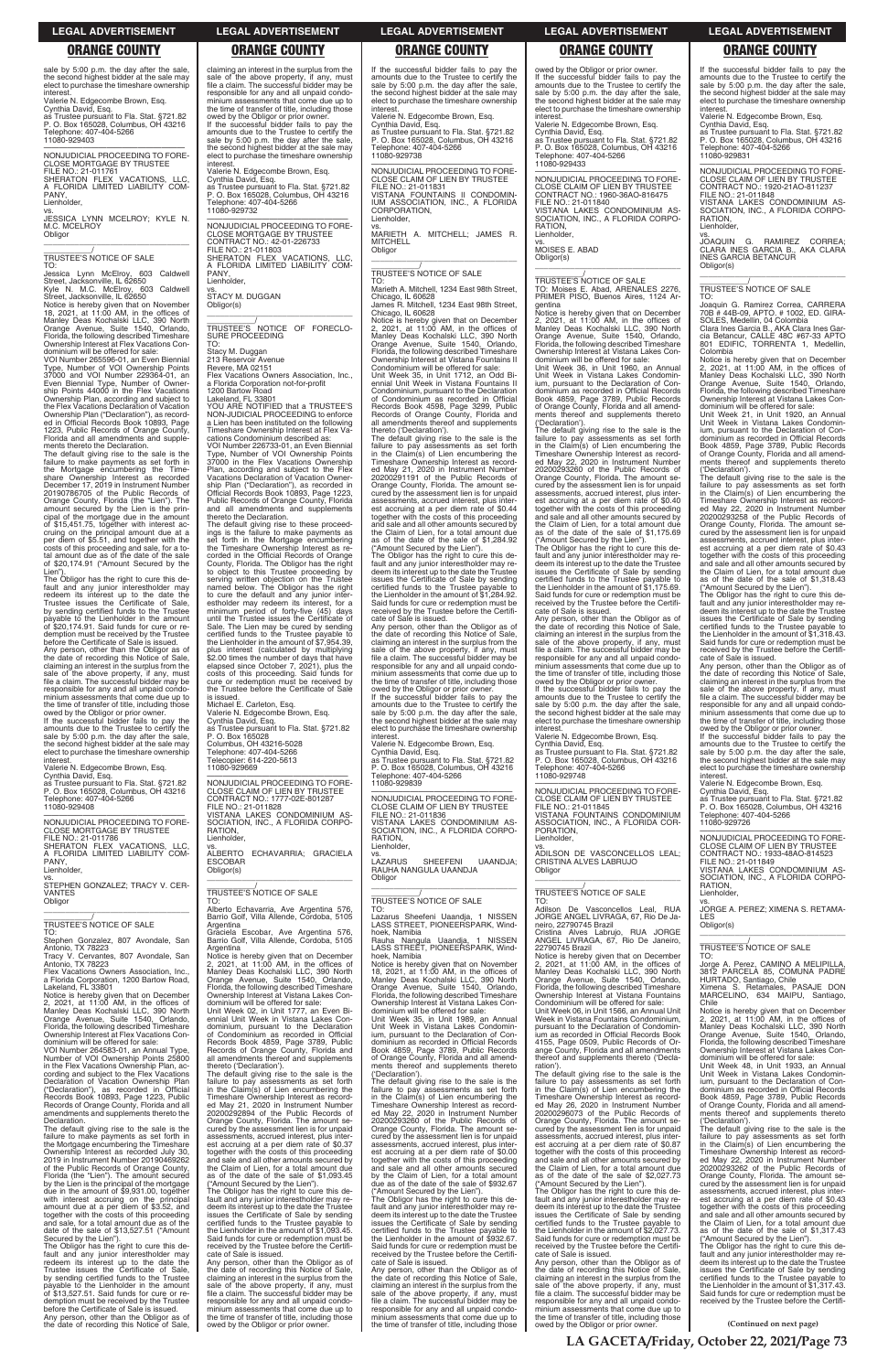cate of Sale is issued.

owed by the Obligor or prior owner. If the successful bidder fails to pay the amounts due to the Trustee to certify the sale by 5:00 p.m. the day after the sale, the second highest bidder at the sale may elect to purchase the timeshare ownership interest

Any person, other than the Obligor as of the date of recording this Notice of Sale, claiming an interest in the surplus from the sale of the above property, if any, must file a claim. The successful bidder may be responsible for any and all unpaid condo-minium assessments that come due up to the time of transfer of title, including those

Valerie N. Edgecombe Brown, Esq.

Cynthia David, Esq. as Trustee pursuant to Fla. Stat. §721.82 P. O. Box 165028, Columbus, OH 43216 Telephone: 407-404-5266 11080-929725

—————————————————— NONJUDICIAL PROCEEDING TO FORE-CLOSE CLAIM OF LIEN BY TRUSTEE CONTRACT NO.: 1370-29A-623299 FILE NO.: 21-011859 VISTANA FOUNTAINS CONDOMINIUM ASSOCIATION, INC., A FLORIDA COR-PORATION, Lienholder,

vs. KASTYTIS SILEIKA Obligor(s)

\_\_\_\_\_\_\_\_\_\_\_\_\_\_\_\_\_\_\_\_\_\_\_\_\_\_\_\_\_\_\_\_\_

\_\_\_\_\_\_\_\_\_\_\_/ TRUSTEE'S NOTICE OF SALE TO: Kastytis Sileika, 2250 ELMSIDE CRESCENT, Burlington, L7L 6Y7 Canada Notice is hereby given that on December 2, 2021, at 11:00 AM, in the offices of Manley Deas Kochalski LLC, 390 North Orange Avenue, Suite 1540, Orlando, Florida, the following described Timeshare Ownership Interest at Vistana Fountains Condominium will be offered for sale: Unit Week 29, in Unit 1370, an Annual Unit

Week in Vistana Fountains Condominium, pursuant to the Declaration of Condomin-ium as recorded in Official Records Book 4155, Page 0509, Public Records of Orange County, Florida and all amendments thereof and supplements thereto ('Declaration').

vs. VERNAL COLLIE; LINDA D. COLLIE, AKA LINDA DARNELL COLLIE Obligor  $\overline{\phantom{a}}$  , and the set of the set of the set of the set of the set of the set of the set of the set of the set of the set of the set of the set of the set of the set of the set of the set of the set of the set of the s

The default giving rise to the sale is the failure to pay assessments as set forth in the Claim(s) of Lien encumbering the Timeshare Ownership Interest as record-ed May 26, 2020 in Instrument Number 20200296073 of the Public Records of Orange County, Florida. The amount se-cured by the assessment lien is for unpaid assessments, accrued interest, plus interest accruing at a per diem rate of \$0.87 together with the costs of this proceeding and sale and all other amounts secured by the Claim of Lien, for a total amount due as of the date of the sale of \$2,003.48 ("Amount Secured by the Lien").

The Obligor has the right to cure this de-fault and any junior interestholder may redeem its interest up to the date the Trustee issues the Certificate of Sale by sending certified funds to the Trustee payable to the Lienholder in the amount of \$2,003.48. Said funds for cure or redemption must be received by the Trustee before the Certificate of Sale is issued.

sau, Bahamas<br>Notice is hereb Notice is hereby given that on November 18, 2021, at 11:00 AM, in the offices of Manley Deas Kochalski LLC, 390 North Orange Avenue, Suite 1540, Orlando, Florida, the following described Timeshare Ownership Interest at Vistana Fountains Condominium will be offered for sale: Unit Week 34, in Unit 1527, an Annual Unit Week in Vistana Fountains Condominium, pursuant to the Declaration of Condominium as recorded in Official Records Book 4155, Page 0509, Public Records of Orange County, Florida and all amendments thereof and supplements thereto ('Declaration'). The default giving rise to the sale is the failure to pay assessments as set forth in the Claim(s) of Lien encumbering the Timeshare Ownership Interest as record-ed May 26, 2020 in Instrument Number 20200296073 of the Public Records of Orange County, Florida. The amount se-cured by the assessment lien is for unpaid assessments, accrued interest, plus interest accruing at a per diem rate of \$0.87 together with the costs of this proceeding and sale and all other amounts secured by the Claim of Lien, for a total amount due as of the date of the sale of \$2,016.55 ("Amount Secured by the Lien"). The Obligor has the right to cure this de-fault and any junior interestholder may redeem its interest up to the date the Trustee issues the Certificate of Sale by sending certified funds to the Trustee payable to the Lienholder in the amount of \$2,016.55. Said funds for cure or redemption must be received by the Trustee before the Certificate of Sale is issued.

Any person, other than the Obligor as of the date of recording this Notice of Sale, claiming an interest in the surplus from the sale of the above property, if any, must file a claim. The successful bidder may be responsible for any and all unpaid condominium assessments that come due up to the time of transfer of title, including those amounts due to the Trustee to certify the sale by 5:00 p.m. the day after the sale, the second highest bidder at the sale may elect to purchase the timeshare ownership **interest** 

owed by the Obligor or prior owner. If the successful bidder fails to pay the amounts due to the Trustee to certify the sale by 5:00 p.m. the day after the sale, the second highest bidder at the sale may elect to purchase the timeshare ownership interest.

SOCIATION, INC., A FLORIDA CORPO-RATION, Lienholder, vs. MELISSA COBB-ROARK; KENNETH ROARK Obligor

Valerie N. Edgecombe Brown, Esq. Cynthia David, Esq. as Trustee pursuant to Fla. Stat. §721.82 P. O. Box 165028, Columbus, OH 43216 Telephone: 407-404-5266 11080-929633

Notice is hereby given that on November<br>18, 2021, at 11:00 AM, in the offices of<br>Manley Deas Kochalski LLC, 390 North<br>Orange Avenue, Suite 1540, Orlando,<br>Florida, the following described Timeshare Ownership Interest at Vistana Lakes Con-

—————————————————— NONJUDICIAL PROCEEDING TO FORE-CLOSE CLAIM OF LIEN BY TRUSTEE FILE NO.: 21-011866 VISTANA FOUNTAINS CONDOMINIUM ASSOCIATION, INC., A FLORIDA COR-PORATION, Lienholder,

\_\_\_\_\_\_\_\_\_\_\_/ TRUSTEE'S NOTICE OF SALE

TO: Vernal Collie, SKYLINE LAKES, P.O. BOX N745, Nassau, Bahamas Linda D. Collie, AKA Linda Darnell Collie, SKYLINE LAKES, P.O. BOX N745, Nas-

vs. RICARDO GIESECKE; CECILIA ISRAEL Obligor(s)  $\overline{\phantom{a}}$  , and the set of the set of the set of the set of the set of the set of the set of the set of the set of the set of the set of the set of the set of the set of the set of the set of the set of the set of the s

Any person, other than the Obligor as of the date of recording this Notice of Sale,

Any person, other than the Obligor as of the date of recording this Notice of Sale the date of recording this Notice of Sale, claiming an interest in the surplus from the

claiming an interest in the surplus from the sale of the above property, if any, must file a claim. The successful bidder may be responsible for any and all unpaid condo-minium assessments that come due up to the time of transfer of title, including those owed by the Obligor or prior owner. If the successful bidder fails to pay the

> **RATION Lienholder** vs. ANN C. SIMMS; GARY M. SIMMS

Obligor(s)  $\overline{\phantom{a}}$  , and the set of the set of the set of the set of the set of the set of the set of the set of the set of the set of the set of the set of the set of the set of the set of the set of the set of the set of the s

Valerie N. Edgecombe Brown, Esq. Cynthia David, Esq. as Trustee pursuant to Fla. Stat. §721.82 P. O. Box 165028, Columbus, OH 43216 Telephone: 407-404-5266

11080-929522 —————————————————— NONJUDICIAL PROCEEDING TO FORE-CLOSE CLAIM OF LIEN BY TRUSTEE FILE NO.: 21-011880

VISTANA LAKES CONDOMINIUM AS-

\_\_\_\_\_\_\_\_\_\_\_\_\_\_\_\_\_\_\_\_\_\_\_\_\_\_\_\_\_\_\_\_\_

# \_\_\_\_\_\_\_\_\_\_\_/ TRUSTEE'S NOTICE OF SALE

TO: Melissa Cobb-Roark, 2074 Silvercrest Drive, Unit E, Myrtle Beach, SC 29579 Kenneth Roark, 2074 Silvercrest Drive, Unit E, Myrtle Beach, SC 29579

dominium will be offered for sale: Unit Week 37, in Unit 1759, an Odd Biennial Unit Week in Vistana Lakes Condominium, pursuant to the Declaration of Condominium as recorded in Official Records Book 4859, Page 3789, Public Records of Orange County, Florida and all amendments thereof and supplements thereto ('Declaration').

> NON IUDICIAL PROCEEDING TO FORE-NONJUDICIAL PROCEEDING TO FORE-CLOSE CLAIM OF LIEN BY TRUSTEE FILE NO.: 21-011904 VISTANA SPA CONDOMINIUM ASSO-CIATION, INC., A FLORIDA CORPORA-TION,

> **Lienholder** vs. BORHANUDDIN OSMAN; JUWIZAH ID-

The default giving rise to the sale is the failure to pay assessments as set forth in the Claim(s) of Lien encumbering the Timeshare Ownership Interest as record-ed May 22, 2020 in Instrument Number 20200293260 of the Public Records of Orange County, Florida. The amount se-cured by the assessment lien is for unpaid assessments, accrued interest, plus interest accruing at a per diem rate of \$0.46 together with the costs of this proceeding and sale and all other amounts secured by the Claim of Lien, for a total amount due as of the date of the sale of \$1,324.72

("Amount Secured by the Lien"). The Obligor has the right to cure this de-fault and any junior interestholder may redeem its interest up to the date the Trustee issues the Certificate of Sale by sending certified funds to the Trustee payable to the Lienholder in the amount of \$1,324.72. Said funds for cure or redemption must be received by the Trustee before the Certificate of Sale is issued.

Any person, other than the Obligor as of the date of recording this Notice of Sale, claiming an interest in the surplus from the sale of the above property, if any, must file a claim. The successful bidder may be responsible for any and all unpaid condominium assessments that come due up to the time of transfer of title, including those owed by the Obligor or prior owner.

If the successful bidder fails to pay the amounts due to the Trustee to certify the sale by 5:00 p.m. the day after the sale, the second highest bidder at the sale may elect to purchase the timeshare ownership interest.

TO: Manuel Humberto Medina Vergara, PE-DRO CANISIO 1213 DPTO. 141, San-

Valerie N. Edgecombe Brown, Esq. Cynthia David, Esq.

as Trustee pursuant to Fla. Stat. §721.82 P. O. Box 165028, Columbus, OH 43216 Telephone: 407-404-5266 11080-929562

Notice is hereby given that on December 2, 2021, at 11:00 AM, in the offices of Manley Deas Kochalski LLC, 390 North Orange Avenue, Suite 1540, Orlando, Florida, the following described Timeshare Ownership Interest at Vistana Spa Condominium will be offered for sale:<br>Unit Week 14, in Unit 0694, an Annual

—————————————————— NONJUDICIAL PROCEEDING TO FORE-CLOSE CLAIM OF LIEN BY TRUSTEE CONTRACT NO.: 1842-34O-807292 FILE NO.: 21-011881 VISTANA LAKES CONDOMINIUM AS-

SOCIATION, INC., A FLORIDA CORPO-RATION, Lienholder,

\_\_\_\_\_\_\_\_\_\_\_/ TRUSTEE'S NOTICE OF SALE TO: Ricardo Giesecke, AV AREQUIPA 4279 - 103, MIRAFLORES, Lima, 15046 Peru

Cecilia Israel, ANTONIO ROCA 154, STA BEATRIZ, Lima 01, Peru Notice is hereby given that on December 2, 2021, at 11:00 AM, in the offices of

Manley Deas Kochalski LLC, 390 North Orange Avenue, Suite 1540, Orlando, Florida, the following described Timeshare Ownership Interest at Vistana Lakes Condominium will be offered for sale:

owed by the Obligor or prior owner. If the successful bidder fails to pay the amounts due to the Trustee to certify the sale by 5:00 p.m. the day after the sale, the second highest bidder at the sale may elect to purchase the timeshare ownership **interest** 

Unit Week 34, in Unit 1842, an Odd Bi-ennial Unit Week in Vistana Lakes Condominium, pursuant to the Declaration of Condominium as recorded in Official Records Book 4859, Page 3789, Public Records of Orange County, Florida and all amendments thereof and supplements thereto ('Declaration').

—————————————————— NONJUDICIAL PROCEEDING TO FORE-CLOSE CLAIM OF LIEN BY TRUSTEE FILE NO.: 21-011909 VISTANA SPA CONDOMINIUM ASSO-CIATION, INC., A FLORIDA CORPORA-**TION** 

The default giving rise to the sale is the failure to pay assessments as set forth in the Claim(s) of Lien encumbering the Timeshare Ownership Interest as recorded May 22, 2020 in Instrument Number 20200293259 of the Public Records of Orange County, Florida. The amount secured by the assessment lien is for unpaid assessments, accrued interest, plus est accruing at a per diem rate of \$0.45 together with the costs of this proceeding and sale and all other amounts secured by the Claim of Lien, for a total amount due of the date of the sale of \$1,349.73 ("Amount Secured by the Lien").

Saad B. Ghani, LOT 451 DEMAK BARU JALAN BAKO, Kuching, 93050 Malaysia Azizah M. Amin, LOT 451 DEMAK BARU JALAN BAKO, Kuching, 93050 Malaysia Notice is hereby given that on December 2, 2021, at 11:00 AM, in the offices of Manley Deas Kochalski LLC, 390 North Orange Avenue, Suite 1540, Orlando, Florida, the following described Timeshare Ownership Interest at Vistana Spa Condo-minium will be offered for sale: Unit Week 16, in Unit 0604, an Annual

The Obligor has the right to cure this default and any junior interestholder may re-deem its interest up to the date the Trustee issues the Certificate of Sale by sending certified funds to the Trustee payable to the Lienholder in the amount of \$1,349.73. Said funds for cure or redemption must be received by the Trustee before the Certifi-cate of Sale is issued.

sale of the above property, if any, must file a claim. The successful bidder may be responsible for any and all unpaid condominium assessments that come due up to the time of transfer of title, including those

owed by the Obligor or prior owner. If the successful bidder fails to pay the amounts due to the Trustee to certify the sale by 5:00 p.m. the day after the sale, the second highest bidder at the sale may elect to purchase the timeshare ownership interest.

> TO: Siobhan A. Owen, C/O SARAH WAD-DINGTON SOLICITORS, FIRST FLOOR EXTENSION, WIDBURY BARNS, WID-BURY HILL WARE, Hertfordshire, SC12

Valerie N. Edgecombe Brown, Esq. Cynthia David, Esq.

as Trustee pursuant to Fla. Stat. §721.82 P. O. Box 165028, Columbus, OH 43216 Telephone: 407-404-5266 11080-929789

—————————————————— NONJUDICIAL PROCEEDING TO FORE-CLOSE CLAIM OF LIEN BY TRUSTEE CONTRACT NO.: 1792-12O-823020 FILE NO.: 21-011895 VISTANA LAKES CONDOMINIUM AS-SOCIATION, INC., A FLORIDA CORPO-

# \_\_\_\_\_\_\_\_\_\_\_/ TRUSTEE'S NOTICE OF SALE

TO: Ann C. Simms, 55 Branthaven Drive, Stoney Creek, L8J 2M2 Canada Gary M. Simms, 2140 Turnberry Road, Unit 1, Burlington, L7M4L8 Canada Notice is hereby given that on December<br>2, 2021, at 11:00 AM, in the offices of<br>Manley Deas Kochalski LLC, 390 North<br>Orange Avenue, Suite 1540, Orlando,<br>Florida, the following described Timeshare<br>Ownership Interest at Vist dominium will be offered for sale:

Unit Week 12, in Unit 1792, an Odd Bi-ennial Unit Week in Vistana Lakes Condominium, pursuant to the Declaration of Condominium as recorded in Official Records Book 4859, Page 3789, Public Records of Orange County, Florida and all amendments thereof and supplements thereto ('Declaration').

The default giving rise to the sale is the failure to pay assessments as set forth in the Claim(s) of Lien encumbering the Timeshare Ownership Interest as recorded May 22, 2020 in Instrument Number 20200293256 of the Public Records of Orange County, Florida. The amount secured by the assessment lien is for unpaid assessments, accrued interest, plus interest accruing at a per diem rate of \$0.46 together with the costs of this proceeding and sale and all other amounts secured by the Claim of Lien, for a total amount due as of the date of the sale of \$1,363.02 ("Amount Secured by the Lien").

The Obligor has the right to cure this de-fault and any junior interestholder may re-deem its interest up to the date the Trustee issues the Certificate of Sale by sending certified funds to the Trustee payable to the Lienholder in the amount of \$1,363.02. Said funds for cure or redemption must be received by the Trustee before the Certifi-cate of Sale is issued.

Any person, other than the Obligor as of the date of recording this Notice of Sale, claiming an interest in the surplus from the sale of the above property, if any, must file a claim. The successful bidder may be responsible for any and all unpaid condominium assessments that come due up to the time of transfer of title, including those owed by the Obligor or prior owner.

If the successful bidder fails to pay the amounts due to the Trustee to certify the sale by 5:00 p.m. the day after the sale, the second highest bidder at the sale may elect to purchase the timeshare ownership interest. Valerie N. Edgecombe Brown, Esq.

Cynthia David, Esq. as Trustee pursuant to Fla. Stat. §721.82 P. O. Box 165028, Columbus, OH 43216 Telephone: 407-404-5266 11080-929723

RIS Obligor \_\_\_\_\_\_\_\_\_\_\_\_\_\_\_\_\_\_\_\_\_\_\_\_\_\_\_\_\_\_\_\_\_

# \_\_\_\_\_\_\_\_\_\_\_/ TRUSTEE'S NOTICE OF SALE

TO: Borhanuddin Osman, 62, MEDAN ATHI-NAHAPAN 2, TAMAN TUN DR. ISMAIL, Kuala Lumpur, 60000 Malaysia Juwizah Idris, 62, MEDAN ATHINAHA-PAN 2, TAMAN TUN DR. ISMAIL, Kuala Lumpur, 60000 Malaysia

Notice is hereby given that on December 2, 2021, at 11:00 AM, in the offices of Manley Deas Kochalski LLC, 390 North Orange Avenue, Suite 1540, Orlando, Florida, the following described Timeshare Ownership Interest at Vistana Spa Condominium will be offered for sale: Unit Week 06, in Unit 0470, an Annual Unit Week in Vistana Spa Condominium, pursuant to the Declaration of Condo-minium as recorded in Official Records Book 3677, Page 0335, Public Records of Orange County, Florida and all amend-ments thereof and supplements thereto ('Declaration'). The default giving rise to the sale is the failure to pay assessments as set forth in the Claim(s) of Lien encumbering the Timeshare Ownership Interest as record-ed June 2, 2020 in Instrument Number 20200307965 of the Public Records of Orange County, Florida. The amount se-cured by the assessment lien is for unpaid assessments, accrued interest, plus interest accruing at a per diem rate of \$0.81 together with the costs of this proceeding and sale and all other amounts secured by the Claim of Lien, for a total amount due as of the date of the sale of \$1,915.11 ("Amount Secured by the Lien"). The Obligor has the right to cure this de-fault and any junior interestholder may re-

deem its interest up to the date the Trustee issues the Certificate of Sale by sending certified funds to the Trustee payable to the Lienholder in the amount of \$1,915.11. Said funds for cure or redemption must be received by the Trustee before the Certificate of Sale is issued.

Any person, other than the Obligor as of the date of recording this Notice of Sale,

claiming an interest in the surplus from the sale of the above property, if any, must file a claim. The successful bidder may be responsible for any and all unpaid condo-minium assessments that come due up to the time of transfer of title, including those

owed by the Obligor or prior owner. If the successful bidder fails to pay the amounts due to the Trustee to certify the sale by 5:00 p.m. the day after the sale, the second highest bidder at the sale may elect to purchase the timeshare ownership interest.

Valerie N. Edgecombe Brown, Esq.

Cynthia David, Esq. as Trustee pursuant to Fla. Stat. §721.82 P. O. Box 165028, Columbus, OH 43216 Telephone: 407-404-5266 11080-929750

—————————————————— NONJUDICIAL PROCEEDING TO FORE-CLOSE CLAIM OF LIEN BY TRUSTEE FILE NO.: 21-011906 VISTANA SPA CONDOMINIUM ASSO-

CIATION, INC., A FLORIDA CORPORA-TION, Lienholder,

vs. MANUEL HUMBERTO MEDINA VER-GARA; MARIA LUISA GREENHILL UR-RUTIA; MARIA ELENA MEDINA GREEN-HILL

**Obligor**  $\overline{\phantom{a}}$  ,  $\overline{\phantom{a}}$  ,  $\overline{\phantom{a}}$  ,  $\overline{\phantom{a}}$  ,  $\overline{\phantom{a}}$  ,  $\overline{\phantom{a}}$  ,  $\overline{\phantom{a}}$  ,  $\overline{\phantom{a}}$  ,  $\overline{\phantom{a}}$  ,  $\overline{\phantom{a}}$  ,  $\overline{\phantom{a}}$  ,  $\overline{\phantom{a}}$  ,  $\overline{\phantom{a}}$  ,  $\overline{\phantom{a}}$  ,  $\overline{\phantom{a}}$  ,  $\overline{\phantom{a}}$ 

\_\_\_\_\_\_\_\_\_\_\_/ TRUSTEE'S NOTICE OF SALE

tiago, Chile Maria Luisa Greenhill Urrutia, PEDRO CA-NISIO 1213 DPTO. 141, Vitacura, Chile Maria Elena Medina Greenhill, PEDRO CANISSIO 1213, DEPT 141, VITACURA, Santiago, Chile

Unit Week 14, in Unit 0694, an Annual Unit Week in Vistana Spa Condominium, pursuant to the Declaration of Condo-minium as recorded in Official Records Book 3677, Page 0335, Public Records of Orange County, Florida and all amend-ments thereof and supplements thereto ('Declaration').

The default giving rise to the sale is the failure to pay assessments as set forth in the Claim(s) of Lien encumbering the Timeshare Ownership Interest as record-ed June 2, 2020 in Instrument Number 20200307965 of the Public Records of Orange County, Florida. The amount se-cured by the assessment lien is for unpaid assessments, accrued interest, plus interest accruing at a per diem rate of \$0.81 together with the costs of this proceeding and sale and all other amounts secured by the Claim of Lien, for a total amount due as of the date of the sale of \$1,940.36

("Amount Secured by the Lien"). The Obligor has the right to cure this de-fault and any junior interestholder may redeem its interest up to the date the Trustee issues the Certificate of Sale by sending certified funds to the Trustee payable to the Lienholder in the amount of \$1,940.36. Said funds for cure or redemption must be received by the Trustee before the Certificate of Sale is issued.

Any person, other than the Obligor as of the date of recording this Notice of Sale, claiming an interest in the surplus from the sale of the above property, if any, must file a claim. The successful bidder may be responsible for any and all unpaid condominium assessments that come due up to the time of transfer of title, including those

Valerie N. Edgecombe Brown, Esq. Cynthia David, Esq. as Trustee pursuant to Fla. Stat. §721.82 P. O. Box 165028, Columbus, OH 43216 Telephone: 407-404-5266 11080-929638

Lienholder, vs.

ASAAD B. GHANI; AZIZAH M. AMIN **Obligor** \_\_\_\_\_\_\_\_\_\_\_\_\_\_\_\_\_\_\_\_\_\_\_\_\_\_\_\_\_\_\_\_\_

\_\_\_\_\_\_\_\_\_\_\_/ TRUSTEE'S NOTICE OF SALE TO:

Unit Week in Vistana Spa Condominium, pursuant to the Declaration of Condominium as recorded in Official Records Book 3677, Page 0335, Public Records of Orange County, Florida and all amendments thereof and supplements thereto ('Declaration').

The default giving rise to the sale is the failure to pay assessments as set forth in the Claim(s) of Lien encumbering the Timeshare Ownership Interest as recorded June 2, 2020 in Instrument Number 20200307965 of the Public Records of Orange County, Florida. The amount secured by the assessment lien is for unpaid assessments, accrued interest, plus est accruing at a per diem rate of \$0.81 together with the costs of this proceeding and sale and all other amounts secured by the Claim of Lien, for a total amount as of the date of the sale of \$1,915.11 ("Amount Secured by the Lien"). The Obligor has the right to cure this de-

fault and any junior interestholder may redeem its interest up to the date the Trustee issues the Certificate of Sale by sending certified funds to the Trustee payable to the Lienholder in the amount of \$1,915.11. Said funds for cure or redemption must be received by the Trustee before the Certifi-cate of Sale is issued.

Any person, other than the Obligor as of the date of recording this Notice of Sale, claiming an interest in the surplus from the sale of the above property, if any, must file a claim. The successful bidder may be responsible for any and all unpaid condominium assessments that come due up to the time of transfer of title, including those owed by the Obligor or prior owner.

If the successful bidder fails to pay the amounts due to the Trustee to certify the sale by 5:00 p.m. the day after the sale, the second highest bidder at the sale may elect to purchase the timeshare ownership interest. Valerie N. Edgecombe Brown, Esq. Cynthia David, Esq. as Trustee pursuant to Fla. Stat. §721.82

P. O. Box 165028, Columbus, OH 43216 Telephone: 407-404-5266 11080-929815

—————————————————— NONJUDICIAL PROCEEDING TO FORE-CLOSE CLAIM OF LIEN BY TRUSTEE FILE NO.: 21-011910

VISTANA SPA CONDOMINIUM ASSO-CIATION, INC., A FLORIDA CORPORA-TION, Lienholder,

vs. SIOBHAN A. OWEN

Obligor

\_\_\_\_\_\_\_\_\_\_\_\_\_\_\_\_\_\_\_\_\_\_\_\_\_\_\_\_\_\_\_\_\_ \_\_\_\_\_\_\_\_\_\_\_/ TRUSTEE'S NOTICE OF SALE

7QE United Kingdom

Notice is hereby given that on December 2, 2021, at 11:00 AM, in the offices of Manley Deas Kochalski LLC, 390 North Orange Avenue, Suite 1540, Orlando, Florida, the following described Timeshare Ownership Interest at Vistana Spa Condominium will be offered for sale: Unit Week 26, in Unit 0424, an Annual Unit Week in Vistana Spa Condominium, pursuant to the Declaration of Condo-minium as recorded in Official Records Book 3677, Page 0335, Public Records of Orange County, Florida and all amend-ments thereof and supplements thereto

('Declaration').

The default giving rise to the sale is the failure to pay assessments as set forth in the Claim(s) of Lien encumbering the Timeshare Ownership Interest as record-ed June 2, 2020 in Instrument Number 20200307965 of the Public Records of Orange County, Florida. The amount se-cured by the assessment lien is for unpaid assessments, accrued interest, plus interest accruing at a per diem rate of \$0.81 together with the costs of this proceeding and sale and all other amounts secured by the Claim of Lien, for a total amount due as of the date of the sale of \$1,890.86 ("Amount Secured by the Lien"). The Obligor has the right to cure this de-fault and any junior interestholder may redeem its interest up to the date the Trustee issues the Certificate of Sale by sending certified funds to the Trustee payable to the Lienholder in the amount of \$1,890.86. Said funds for cure or redemption must be received by the Trustee before the Certifi-

cate of Sale is issued.

Any person, other than the Obligor as of the date of recording this Notice of Sale, claiming an interest in the surplus from the sale of the above property, if any, must file a claim. The successful bidder may be responsible for any and all unpaid condominium assessments that come due up to the time of transfer of title, including those owed by the Obligor or prior owner. If the successful bidder fails to pay the amounts due to the Trustee to certify the sale by 5:00 p.m. the day after the sale, the second highest bidder at the sale may elect to purchase the timeshare ownership

interest.

Valerie N. Edgecombe Brown, Esq. Cynthia David, Esq. as Trustee pursuant to Fla. Stat. §721.82 P. O. Box 165028, Columbus, OH 43216

11080-929760

—————————————————— NONJUDICIAL PROCEEDING TO FORE-CLOSE CLAIM OF LIEN BY TRUSTEE FILE NO.: 21-011911 VISTANA SPA CONDOMINIUM ASSO-CIATION, INC., A FLORIDA CORPORA-

TION, Lienholder, vs. SIOBHAN A. OWEN

Obligor

\_\_\_\_\_\_\_\_\_\_\_\_\_\_\_\_\_\_\_\_\_\_\_\_\_\_\_\_\_\_\_\_\_ \_\_\_\_\_\_\_\_\_\_\_/ TRUSTEE'S NOTICE OF SALE

TO: Siobhan A. Owen, C/O SARAH WAD-DINGTON SOLICITORS, FIRST FLOOR EXTENSION, WIDBURY BARNS, WID-

en Den Tessas, Senama<br>Iephone: 407-404-5266

BURY HILL WARE, Hertfordshire, SC12 7QE United Kingdom

Notice is hereby given that on December 2, 2021, at 11:00 AM, in the offices of Manley Deas Kochalski LLC, 390 North Orange Avenue, Suite 1540, Orlando, Florida, the following described Timeshare Ownership Interest at Vistana Spa Condo-minium will be offered for sale:

Unit Week 27, in Unit 0431, an Annual Unit Week in Vistana Spa Condominium, pursuant to the Declaration of Condominium as recorded in Official Records Book 3677, Page 0335, Public Records of Orange County, Florida and all amendments thereof and supplements thereto ('Declaration'). The default giving rise to the sale is the

failure to pay assessments as set forth in the Claim(s) of Lien encumbering the Timeshare Ownership Interest as recorded June 2, 2020 in Instrument Number 20200307965 of the Public Records of Orange County, Florida. The amount secured by the assessment lien is for unpaid assessments, accrued interest, plus inter-est accruing at a per diem rate of \$0.81 together with the costs of this proceeding and sale and all other amounts secured by the Claim of Lien, for a total amount due as of the date of the sale of \$1,890.86 ("Amount Secured by the Lien"). The Obligor has the right to cure this de-

fault and any junior interestholder may redeem its interest up to the date the Trustee issues the Certificate of Sale by sending certified funds to the Trustee payable to the Lienholder in the amount of \$1,890.86. Said funds for cure or redemption must be

### **LEGAL ADVERTISEMENT LEGAL ADVERTISEMENT LEGAL ADVERTISEMENT LEGAL ADVERTISEMENT LEGAL ADVERTISEMENT**

## **ORANGE COUNTY ORANGE COUNTY ORANGE COUNTY ORANGE COUNTY ORANGE COUNTY**

**Page 74/LA GACETA/Friday, October 22, 2021**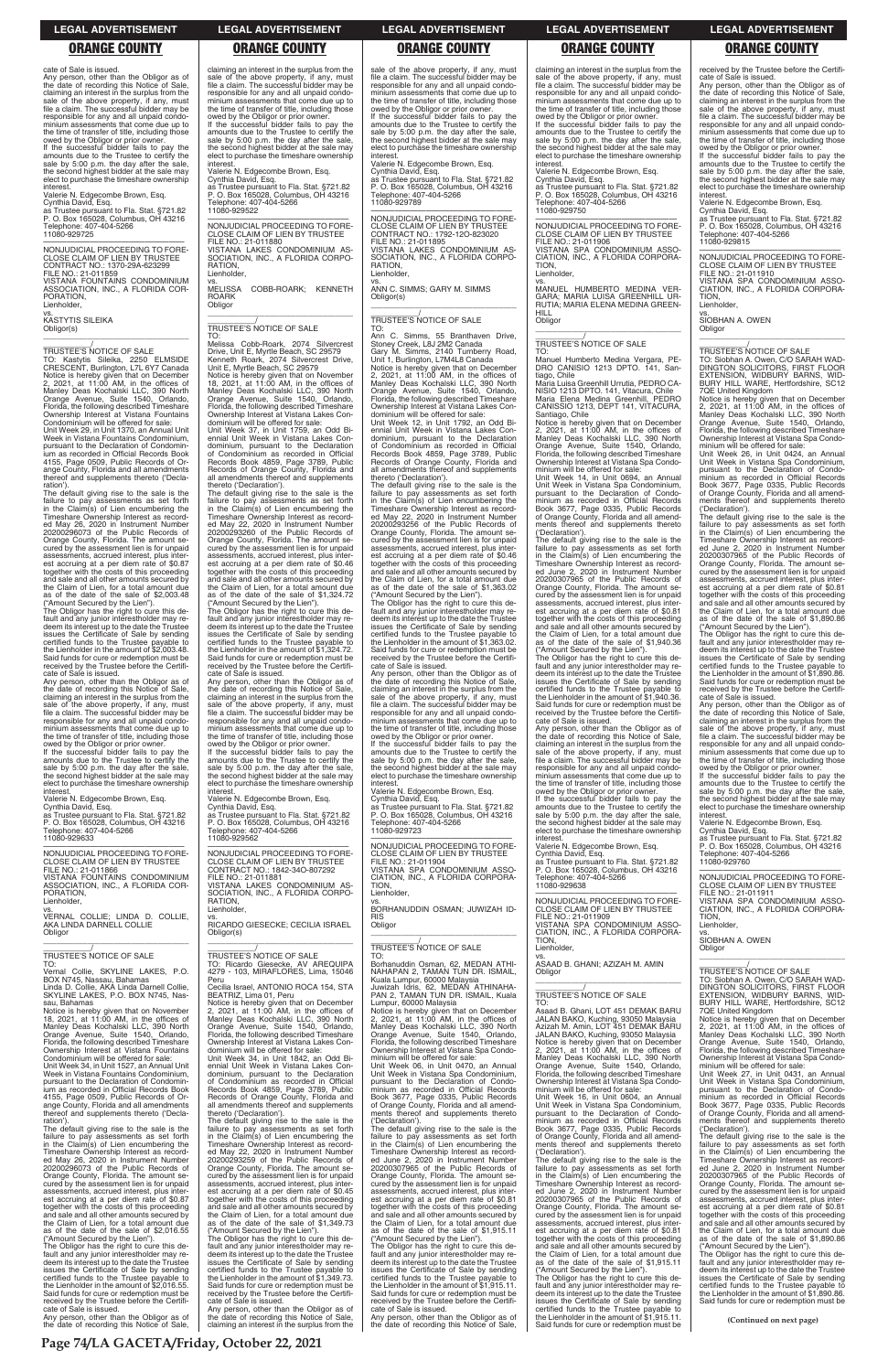received by the Trustee before the Certificate of Sale is issued.

Any person, other than the Obligor as of the date of recording this Notice of Sale, claiming an interest in the surplus from the sale of the above property, if any, must file a claim. The successful bidder may be responsible for any and all unpaid condominium assessments that come due up to the time of transfer of title, including those owed by the Obligor or prior owner.

If the successful bidder fails to pay the amounts due to the Trustee to certify the sale by 5:00 p.m. the day after the sale, the second highest bidder at the sale may elect to purchase the timeshare ownership interest.

Valerie N. Edgecombe Brown, Esq. Cynthia David, Esq. as Trustee pursuant to Fla. Stat. §721.82 P. O. Box 165028, Columbus, OH 43216 Telephone: 407-404-5266 11080-929722

—————————————————— NONJUDICIAL PROCEEDING TO FORE-CLOSE CLAIM OF LIEN BY TRUSTEE CONTRACT NO.: 1771-04A-801434 FILE NO.: 21-011935 VISTANA LAKES CONDOMINIUM AS-SOCIATION, INC., A FLORIDA CORPO-RATION,

Lienholder, vs. JUAN M. GARCIA; MARIA L. VILLAR-ROEL

 $\overline{\phantom{a}}$  , and the set of the set of the set of the set of the set of the set of the set of the set of the set of the set of the set of the set of the set of the set of the set of the set of the set of the set of the s

Obligor(s)

\_\_\_\_\_\_\_\_\_\_\_/ TRUSTEE'S NOTICE OF SALE

TO: Juan M. Garcia, Club De Campos, Los Ceibos Lote 113, 458 Y 138, City Bell,

1896 Argentina Maria L. Villarroel, 62 St. #1291 -1/2, Piso 2 Apt. "B", La Plata, Buenos Aires, 1900 Argentina

Notice is hereby given that on December 2, 2021, at 11:00 AM, in the offices of Manley Deas Kochalski LLC, 390 North Orange Avenue, Suite 1540, Orlando, Florida, the following described Timeshare Ownership Interest at Vistana Lakes Condominium will be offered for sale:

Unit Week 04, in Unit 1771, an Annual Unit Week in Vistana Lakes Condominium, pursuant to the Declaration of Condominium as recorded in Official Records Book 4859, Page 3789, Public Records of Orange County, Florida and all amendments thereof and supplements thereto ('Declaration').

—————————————————— NONJUDICIAL PROCEEDING TO FORE-CLOSE CLAIM OF LIEN BY TRUSTEE FILE NO.: 21-011938 VISTANA LAKES CONDOMINIUM AS-SOCIATION, INC., A FLORIDA CORPO-RATION, Lienholder,

vs. JUAN C. MAC DONNELL **Obligor**  $\overline{\phantom{a}}$  , and the set of the set of the set of the set of the set of the set of the set of the set of the set of the set of the set of the set of the set of the set of the set of the set of the set of the set of the s

The default giving rise to the sale is the failure to pay assessments as set forth in the Claim(s) of Lien encumbering the Timeshare Ownership Interest as recorded May 21, 2020 in Instrument Number 20200292894 of the Public Records of Orange County, Florida. The amount secured by the assessment lien is for unpaid assessments, accrued interest, plus interest accruing at a per diem rate of \$0.92 together with the costs of this proceeding and sale and all other amounts secured by the Claim of Lien, for a total amount due as of the date of the sale of \$2,108.11 ("Amount Secured by the Lien").

The Obligor has the right to cure this de-fault and any junior interestholder may redeem its interest up to the date the Trustee issues the Certificate of Sale by sending certified funds to the Trustee payable to the Lienholder in the amount of \$2,108.11. Said funds for cure or redemption must be received by the Trustee before the Certificate of Sale is issued.

Any person, other than the Obligor as of the date of recording this Notice of Sale, claiming an interest in the surplus from the sale of the above property, if any, must file a claim. The successful bidder may be responsible for any and all unpaid condominium assessments that come due up to the time of transfer of title, including those owed by the Obligor or prior owner. If the successful bidder fails to pay the

—————————————————— NONJUDICIAL PROCEEDING TO FORE-CLOSE CLAIM OF LIEN BY TRUSTEE FILE NO.: 21-011942 VISTANA LAKES CONDOMINIUM AS-SOCIATION, INC., A FLORIDA CORPO-RATION, Lienholder,

amounts due to the Trustee to certify the sale by 5:00 p.m. the day after the sale, the second highest bidder at the sale may elect to purchase the timeshare ownership interest.

Valerie N. Edgecombe Brown, Esq.

Mireya Berguecio, Cuarto Centenario 22,<br>Depto. 61, Las Condes, Santiago, Chile<br>Notice is hereby given that on November<br>18, 2021, at 11:00 AM, in the offices of<br>Manley Deas Kochalski LLC, 390 North<br>Orange Avenue, Suite 1540 Florida, the following described Timeshare Ownership Interest at Vistana Lakes Condominium will be offered for sale:

Cynthia David, Esq. as Trustee pursuant to Fla. Stat. §721.82 P. O. Box 165028, Columbus, OH 43216 Telephone: 407-404-5266 11080-929733

\_\_\_\_\_\_\_\_\_\_\_/ TRUSTEE'S NOTICE OF SALE

TO: Juan C. Mac Donnell, Juncal 1770 4to Piso, Depto B, Buenos Aires, 1062 Argentina

Notice is hereby given that on November 18, 2021, at 11:00 AM, in the offices of Manley Deas Kochalski LLC, 390 North Orange Avenue, Suite 1540, Orlando, Florida, the following described Timeshare Ownership Interest at Vistana Lakes Con-dominium will be offered for sale:

Unit Week 48, in Unit 1766, an Annual Unit Week in Vistana Lakes Condomin-ium, pursuant to the Declaration of Condominium as recorded in Official Records Book 4859, Page 3789, Public Records of Orange County, Florida and all amendments thereof and supplements thereto ('Declaration').

tado Postal 229-3019, Heredia, 229<sup>.</sup> 3019 Costa Rica

The default giving rise to the sale is the failure to pay assessments as set forth in the Claim(s) of Lien encumbering the Timeshare Ownership Interest as recorded May 22, 2020 in Instrument Number 20200293261 of the Public Records of Orange County, Florida. The amount se-cured by the assessment lien is for unpaid assessments, accrued interest, plus inter-est accruing at a per diem rate of \$0.92 together with the costs of this proceeding and sale and all other amounts secured by the Claim of Lien, for a total amount due as of the date of the sale of \$2,070.98

("Amount Secured by the Lien"). The Obligor has the right to cure this default and any junior interestholder may redeem its interest up to the date the Trustee issues the Certificate of Sale by sending certified funds to the Trustee payable to the Lienholder in the amount of \$2,070.98. Said funds for cure or redemption must be received by the Trustee before the Certifi-

### cate of Sale is issued. Any person, other than the Obligor as of the date of recording this Notice of Sale, claiming an interest in the surplus from the sale of the above property, if any, must file a claim. The successful bidder may be responsible for any and all unpaid condominium assessments that come due up to

the time of transfer of title, including those owed by the Obligor or prior owner. If the successful bidder fails to pay the amounts due to the Trustee to certify the sale by 5:00 p.m. the day after the sale, the second highest bidder at the sale may elect to purchase the timeshare ownership

interest. Valerie N. Edgecombe Brown, Esq.

Cynthia David, Esq. as Trustee pursuant to Fla. Stat. §721.82 P. O. Box 165028, Columbus, OH 43216 Telephone: 407-404-5266 11080-929443

vs. FERNANDO GARCIA; MIREYA BER-GUECIO Obligor \_\_\_\_\_\_\_\_\_\_\_\_\_\_\_\_\_\_\_\_\_\_\_\_\_\_\_\_\_\_\_\_\_

\_\_\_\_\_\_\_\_\_\_\_/ TRUSTEE'S NOTICE OF SALE TO:

Fernando Garcia, Cuarto Centena-rio 22, Depto. 61, Las Condes, Santiago, 7570013 Chile

The default giving rise to the sale is the failure to pay assessments as set forth in the Claim(s) of Lien encumbering the Timeshare Ownership Interest as record-ed May 22, 2020 in Instrument Number 20200293260 of the Public Records of Orange County, Florida. The amount secured by the assessment lien is for unpaid assessments, accrued interest, plus interest accruing at a per diem rate of \$0.46 together with the costs of this proceeding and sale and all other amounts secured by the Claim of Lien, for a total amount due as of the date of the sale of \$1,311.67 ("Amount Secured by the Lien").

Unit Week 48, in Unit 1785, an Annual Unit Week in Vistana Lakes Condominium, pursuant to the Declaration of Condominium as recorded in Official Records Book 4859, Page 3789, Public Records of Orange County, Florida and all amendments thereof and supplements thereto ('Declaration').

> vs. BETTY L. BOYCE; MARDELL A. WIL-LIAMS **Obligor**  $\overline{\phantom{a}}$  , and the set of the set of the set of the set of the set of the set of the set of the set of the set of the set of the set of the set of the set of the set of the set of the set of the set of the set of the s

The default giving rise to the sale is the failure to pay assessments as set forth in the Claim(s) of Lien encumbering the Timeshare Ownership Interest as record-ed May 22, 2020 in Instrument Number 20200293261 of the Public Records of Orange County, Florida. The amount secured by the assessment lien is for unpaid assessments, accrued interest, plus interest accruing at a per diem rate of \$0.92 together with the costs of this proceeding and sale and all other amounts secured by the Claim of Lien, for a total amount due of the date of the sale of \$2,095.23 ("Amount Secured by the Lien").

The Obligor has the right to cure this de-fault and any junior interestholder may redeem its interest up to the date the Trustee issues the Certificate of Sale by sending certified funds to the Trustee payable to the Lienholder in the amount of \$2,095.23. Said funds for cure or redemption must be received by the Trustee before the Certificate of Sale is issued.

> The Obligor has the right to cure this default and any junior interestholder may redeem its interest up to the date the Trustee issues the Certificate of Sale by sending certified funds to the Trustee payable to the Lienholder in the amount of \$1,324.72. Said funds for cure or redemption must be received by the Trustee before the Certifi-

Any person, other than the Obligor as of the date of recording this Notice of Sale, claiming an interest in the surplus from the sale of the above property, if any, must file a claim. The successful bidder may be responsible for any and all unpaid condominium assessments that come due up to the time of transfer of title, including those owed by the Obligor or prior owner.

vs. MICHAEL H. JANCZAK; CAROL A. JANCZAK Obligor(s)  $\overline{\phantom{a}}$  ,  $\overline{\phantom{a}}$  ,  $\overline{\phantom{a}}$  ,  $\overline{\phantom{a}}$  ,  $\overline{\phantom{a}}$  ,  $\overline{\phantom{a}}$  ,  $\overline{\phantom{a}}$  ,  $\overline{\phantom{a}}$  ,  $\overline{\phantom{a}}$  ,  $\overline{\phantom{a}}$  ,  $\overline{\phantom{a}}$  ,  $\overline{\phantom{a}}$  ,  $\overline{\phantom{a}}$  ,  $\overline{\phantom{a}}$  ,  $\overline{\phantom{a}}$  ,  $\overline{\phantom{a}}$ 

If the successful bidder fails to pay the amounts due to the Trustee to certify the sale by 5:00 p.m. the day after the sale, the second highest bidder at the sale may elect to purchase the timeshare ownership interest.

Valerie N. Edgecombe Brown, Esq.

Cynthia David, Esq. as Trustee pursuant to Fla. Stat. §721.82 P. O. Box 165028, Columbus, OH 43216 Telephone: 407-404-5266 11080-929455

—————————————————— NONJUDICIAL PROCEEDING TO FORE-CLOSE CLAIM OF LIEN BY TRUSTEE CONTRACT NO.: 1790-48A-802984 FILE NO.: 21-011943 VISTANA LAKES CONDOMINIUM AS-SOCIATION, INC., A FLORIDA CORPO-**RATION** Lienholder,

vs. LUIS D. ALPIZAR; MAYRA VALVERDE Obligor(s) \_\_\_\_\_\_\_\_\_\_\_\_\_\_\_\_\_\_\_\_\_\_\_\_\_\_\_\_\_\_\_\_\_

\_\_\_\_\_\_\_\_\_\_\_/ TRUSTEE'S NOTICE OF SALE TO:

Luis D. Alpizar, San Pablo de Heredia,

Mayra Valverde, Agerri Centro, Urba Tres, Macias L-61, San Jose, Costa Rica Notice is hereby given that on December 2, 2021, at 11:00 AM, in the offices of Manley Deas Kochalski LLC, 390 North Orange Avenue, Suite 1540, Orlando, Florida, the following described Timeshare Ownership Interest at Vistana Lakes Condominium will be offered for sale:

Unit Week 48, in Unit 1790, an Annual Unit Week in Vistana Lakes Condominium, pursuant to the Declaration of Condominium as recorded in Official Records Book 4859, Page 3789, Public Records of Orange County, Florida and all amendments thereof and supplements thereto ('Declaration').

The default giving rise to the sale is the failure to pay assessments as set forth in the Claim(s) of Lien encumbering the Timeshare Ownership Interest as recorded May 22, 2020 in Instrument Number 20200293261 of the Public Records of Orange County, Florida. The amount secured by the assessment lien is for unpaid assessments, accrued interest, plus interest accruing at a per diem rate of \$0.92 together with the costs of this proceeding and sale and all other amounts secured by the Claim of Lien, for a total amount due as of the date of the sale of \$2,108.11 ("Amount Secured by the Lien").

The Obligor has the right to cure this de-fault and any junior interestholder may re-deem its interest up to the date the Trustee issues the Certificate of Sale by sending certified funds to the Trustee payable to the Lienholder in the amount of \$2,108.11. Said funds for cure or redemption must be

received by the Trustee before the Certificate of Sale is issued.

Any person, other than the Obligor as of the date of recording this Notice of Sale, claiming an interest in the surplus from the sale of the above property, if any, must file a claim. The successful bidder may be responsible for any and all unpaid condominium assessments that come due up to the time of transfer of title, including those owed by the Obligor or prior owner.

> SOCIATION, INC., A FLORIDA CORPO-RATION, Lienholder,

> Obligor(s)  $\overline{\phantom{a}}$  ,  $\overline{\phantom{a}}$  ,  $\overline{\phantom{a}}$  ,  $\overline{\phantom{a}}$  ,  $\overline{\phantom{a}}$  ,  $\overline{\phantom{a}}$  ,  $\overline{\phantom{a}}$  ,  $\overline{\phantom{a}}$  ,  $\overline{\phantom{a}}$  ,  $\overline{\phantom{a}}$  ,  $\overline{\phantom{a}}$  ,  $\overline{\phantom{a}}$  ,  $\overline{\phantom{a}}$  ,  $\overline{\phantom{a}}$  ,  $\overline{\phantom{a}}$  ,  $\overline{\phantom{a}}$

If the successful bidder fails to pay the amounts due to the Trustee to certify the sale by 5:00 p.m. the day after the sale. the second highest bidder at the sale may elect to purchase the timeshare ownership interest.

Valerie N. Edgecombe Brown, Esq. Cynthia David, Esq. as Trustee pursuant to Fla. Stat. §721.82

P. O. Box 165028, Columbus, OH 43216 Telephone: 407-404-5266 11080-929810

—————————————————— NONJUDICIAL PROCEEDING TO FORE-CLOSE CLAIM OF LIEN BY TRUSTEE FILE NO.: 21-011947 VISTANA LAKES CONDOMINIUM AS-SOCIATION, INC., A FLORIDA CORPO-**RATION** Lienholder,

vs. EMMANUEL HARRIS **Obligor** \_\_\_\_\_\_\_\_\_\_\_\_\_\_\_\_\_\_\_\_\_\_\_\_\_\_\_\_\_\_\_\_\_

# \_\_\_\_\_\_\_\_\_\_\_/ TRUSTEE'S NOTICE OF SALE

TO: Emmanuel Harris, 12818 Hampton Hill Drive, Riverview, FL 33578 Notice is hereby given that on November 18, 2021, at 11:00 AM, in the offices of Manley Deas Kochalski LLC, 390 North Orange Avenue, Suite 1540, Orlando, Florida, the following described Timeshare Ownership Interest at Vistana Lakes Con-dominium will be offered for sale: Unit Week 38, in Unit 1921, an Odd Biennial Unit Week in Vistana Lakes Con-dominium, pursuant to the Declaration of Condominium as recorded in Official Records Book 4859, Page 3789, Public Records of Orange County, Florida and all amendments thereof and supplements thereto ('Declaration').

> **RATION** Lienholder,

**SAN Obligor** 

 $\overline{\phantom{a}}$  ,  $\overline{\phantom{a}}$  ,  $\overline{\phantom{a}}$  ,  $\overline{\phantom{a}}$  ,  $\overline{\phantom{a}}$  ,  $\overline{\phantom{a}}$  ,  $\overline{\phantom{a}}$  ,  $\overline{\phantom{a}}$  ,  $\overline{\phantom{a}}$  ,  $\overline{\phantom{a}}$  ,  $\overline{\phantom{a}}$  ,  $\overline{\phantom{a}}$  ,  $\overline{\phantom{a}}$  ,  $\overline{\phantom{a}}$  ,  $\overline{\phantom{a}}$  ,  $\overline{\phantom{a}}$ \_\_\_\_\_\_\_\_\_\_\_/ TRUSTEE'S NOTICE OF SALE

The Obligor has the right to cure this de-fault and any junior interestholder may redeem its interest up to the date the Trustee issues the Certificate of Sale by sending certified funds to the Trustee payable to the Lienholder in the amount of \$1,311.67. Said funds for cure or redemption must be received by the Trustee before the Certifi-

cate of Sale is issued. Any person, other than the Obligor as of the date of recording this Notice of Sale, claiming an interest in the surplus from the sale of the above property, if any, must file a claim. The successful bidder may be responsible for any and all unpaid condominium assessments that come due up to the time of transfer of title, including those

owed by the Obligor or prior owner. If the successful bidder fails to pay the amounts due to the Trustee to certify the sale by 5:00 p.m. the day after the sale, the second highest bidder at the sale may elect to purchase the timeshare ownership

interest. Valerie N. Edgecombe Brown, Esq.

Cynthia David, Esq. as Trustee pursuant to Fla. Stat. §721.82 P. O. Box 165028, Columbus, OH 43216 Telephone: 407-404-5266 11080-929564

—————————————————— NONJUDICIAL PROCEEDING TO FORE-CLOSE CLAIM OF LIEN BY TRUSTEE FILE NO.: 21-011950 VISTANA LAKES CONDOMINIUM AS-SOCIATION, INC., A FLORIDA CORPO-RATION, Lienholder,

# \_\_\_\_\_\_\_\_\_\_\_/ TRUSTEE'S NOTICE OF SALE

TO: Betty L. Boyce, 104 GAINSBOROUGH DRIVE, APARTMENT 1305, Goosecreek, SC 29445 Mardell A. Williams, 1217 B ARKANSA DRIVE, Ladson, SC 29456

Notice is hereby given that on November 18, 2021, at 11:00 AM, in the offices of Manley Deas Kochalski LLC, 390 North Orange Avenue, Suite 1540, Orlando, Florida, the following described Timeshare Ownership Interest at Vistana Lakes Con-dominium will be offered for sale: Unit Week 04, in Unit 1931, an Odd Biennial Unit Week in Vistana Lakes Con-dominium, pursuant to the Declaration of Condominium as recorded in Official Records Book 4859, Page 3789, Public Records of Orange County, Florida and all amendments thereof and supplements thereto ('Declaration'). The default giving rise to the sale is the failure to pay assessments as set forth in the Claim(s) of Lien encumbering the Timeshare Ownership Interest as record-ed May 21, 2020 in Instrument Number 20200292894 of the Public Records of Orange County, Florida. The amount secured by the assessment lien is for unpaid assessments, accrued interest, plus inter-est accruing at a per diem rate of \$0.46 together with the costs of this proceeding and sale and all other amounts secured by the Claim of Lien, for a total amount due as of the date of the sale of \$1,324.72 ("Amount Secured by the Lien").

cate of Sale is issued. Any person, other than the Obligor as of

the date of recording this Notice of Sale, claiming an interest in the surplus from the sale of the above property, if any, must file a claim. The successful bidder may be responsible for any and all unpaid condo-minium assessments that come due up to the time of transfer of title, including those owed by the Obligor or prior owner.

If the successful bidder fails to pay amounts due to the Trustee to certify the sale by 5:00 p.m. the day after the sale, the second highest bidder at the sale may elect to purchase the timeshare ownership **interest** 

Valerie N. Edgecombe Brown, Esq. Cynthia David, Esq. as Trustee pursuant to Fla. Stat. §721.82

P. O. Box 165028, Columbus, OH 43216 Telephone: 407-404-5266 11080-929451

—————————————————— NONJUDICIAL PROCEEDING TO FORE-CLOSE CLAIM OF LIEN BY TRUSTEE CONTRACT NO.: 1771-07A-800605 FILE NO.: 21-011952 VISTANA LAKES CONDOMINIUM AS-SOCIATION, INC., A FLORIDA CORPO-RATION, Lienholder,

\_\_\_\_\_\_\_\_\_\_\_/ TRUSTEE'S NOTICE OF SALE

TO: Michael H. Janczak, 2 Steuben Way, Apartment B, Ballston Lake, NY 12019 Carol A. Janczak, 25 Knob Hill Road, Albany, NY 12211

Notice is hereby given that on December 2, 2021, at 11:00 AM, in the offices of Manley Deas Kochalski LLC, 390 North Orange Avenue, Suite 1540, Orlando, Florida, the following described Timeshare Ownership Interest at Vistana Lakes Con-

dominium will be offered for sale: Unit Week 07, in Unit 1771, an Annual Unit Week in Vistana Lakes Condominium, pursuant to the Declaration of Con-dominium as recorded in Official Records Book 4859, Page 3789, Public Records of Orange County, Florida and all amendments thereof and supplements thereto ('Declaration').

The default giving rise to the sale is the failure to pay assessments as set forth in the Claim(s) of Lien encumbering the Timeshare Ownership Interest as record-ed May 22, 2020 in Instrument Number 20200293256 of the Public Records of Orange County, Florida. The amount se-cured by the assessment lien is for unpaid assessments, accrued interest, plus interest accruing at a per diem rate of \$0.92 together with the costs of this proceeding and sale and all other amounts secured by the Claim of Lien, for a total amount due as of the date of the sale of \$2,129.80

("Amount Secured by the Lien"). The Obligor has the right to cure this de-fault and any junior interestholder may redeem its interest up to the date the Trustee issues the Certificate of Sale by sending certified funds to the Trustee payable to the Lienholder in the amount of \$2,129.80. Said funds for cure or redemption must be received by the Trustee before the Certificate of Sale is issued.

Any person, other than the Obligor as of the date of recording this Notice of Sale, claiming an interest in the surplus from the sale of the above property, if any, must file a claim. The successful bidder may be responsible for any and all unpaid condo-minium assessments that come due up to the time of transfer of title, including those

owed by the Obligor or prior owner. If the successful bidder fails to pay the amounts due to the Trustee to certify the sale by 5:00 p.m. the day after the sale. the second highest bidder at the sale may elect to purchase the timeshare ownership interest.

Valerie N. Edgecombe Brown, Esq. Cynthia David, Esq. as Trustee pursuant to Fla. Stat. §721.82

P. O. Box 165028, Columbus, OH 43216 Telephone: 407-404-5266 11080-929823

—————————————————— NONJUDICIAL PROCEEDING TO FORE-CLOSE CLAIM OF LIEN BY TRUSTEE FILE NO.: 21-011958 VISTANA LAKES CONDOMINIUM AS-SOCIATION, INC., A FLORIDA CORPO-**RATION** Lienholder,

vs. TALAL M. BAKHSH, M.D., AKA BAKHSH MD; ELISABETH BAKHSH **Obligor** \_\_\_\_\_\_\_\_\_\_\_\_\_\_\_\_\_\_\_\_\_\_\_\_\_\_\_\_\_\_\_\_\_

# \_\_\_\_\_\_\_\_\_\_\_/ TRUSTEE'S NOTICE OF SALE

TO: Talal M. Bakhsh, M.D., AKA Bakhsh MD, King Abdulaziz, University Hospital, P.O. Box 80215, Jeddah 21589, Saudi Arabia Elisabeth Bakhsh versity Hospital, P.O. Box 80215, Jeddah 21589, Saudi Arabia

Notice is hereby given that on November 18, 2021, at 11:00 AM, in the offices of Manley Deas Kochalski LLC, 390 North Orange Avenue, Suite 1540, Orlando, Florida, the following described Timeshare Ownership Interest at Vistana Lakes Con-dominium will be offered for sale:

Unit Week 14, in Unit 1783, an Annual Unit Week in Vistana Lakes Condomin-ium, pursuant to the Declaration of Condominium as recorded in Official Records Book 4859, Page 3789, Public Records of Orange County, Florida and all amendments thereof and supplements thereto

('Declaration'). The default giving rise to the sale is the failure to pay assessments as set forth in the Claim(s) of Lien encumbering the Timeshare Ownership Interest as record-ed May 22, 2020 in Instrument Number 20200293256 of the Public Records of Orange County, Florida. The amount se-cured by the assessment lien is for unpaid assessments, accrued interest, plus inter-est accruing at a per diem rate of \$0.92 together with the costs of this proceeding and sale and all other amounts secured by the Claim of Lien, for a total amount due as of the date of the sale of \$2,115.16

("Amount Secured by the Lien"). The Obligor has the right to cure this default and any junior interestholder may redeem its interest up to the date the Trustee issues the Certificate of Sale by sending certified funds to the Trustee payable to the Lienholder in the amount of \$2,115.16. Said funds for cure or redemption must be received by the Trustee before the Certificate of Sale is issued.

Any person, other than the Obligor as of the date of recording this Notice of Sale, claiming an interest in the surplus from the sale of the above property, if any, must file a claim. The successful bidder may be responsible for any and all unpaid condominium assessments that come due up to the time of transfer of title, including those owed by the Obligor or prior owner.

If the successful bidder fails to pay the amounts due to the Trustee to certify the sale by 5:00 p.m. the day after the sale, the second highest bidder at the sale may elect to purchase the timeshare ownership interest.

Valerie N. Edgecombe Brown, Esq. Cynthia David, Esq. as Trustee pursuant to Fla. Stat. §721.82 P. O. Box 165028, Columbus, OH 43216 Telephone: 407-404-5266 11080-929565

—————————————————— NONJUDICIAL PROCEEDING TO FORE-CLOSE CLAIM OF LIEN BY TRUSTEE

CONTRACT NO.: 1904-04O-809598 FILE NO.: 21-011962 VISTANA LAKES CONDOMINIUM AS-

vs. RAY COPELAND; CHARLOTTE COPE-LAND

\_\_\_\_\_\_\_\_\_\_\_/ TRUSTEE'S NOTICE OF SALE

TO:

Ray Copeland, 14211 White Bluff Heights, Fort Smith, AR 72916 Charlotte Copeland, 14211 White Bluff Heights, Fort Smith, AR 72916

Notice is hereby given that on December 2, 2021, at 11:00 AM, in the offices of Manley Deas Kochalski LLC, 390 North Orange Avenue, Suite 1540, Orlando, Florida, the following described Timeshare Ownership Interest at Vistana Lakes Condominium will be offered for sale: Unit Week 04, in Unit 1904, an Odd Biennial Unit Week in Vistana Lakes Condominium, pursuant to the Declaration of Condominium as recorded in Official Records Book 4859, Page 3789, Public Records of Orange County, Florida and all amendments thereof and supplements

thereto ('Declaration').

The default giving rise to the sale is the failure to pay assessments as set forth in the Claim(s) of Lien encumbering the Timeshare Ownership Interest as record-ed May 21, 2020 in Instrument Number 20200292894 of the Public Records of Orange County, Florida. The amount se-cured by the assessment lien is for unpaid assessments, accrued interest, plus interest accruing at a per diem rate of \$0.46 together with the costs of this proceeding and sale and all other amounts secured by the Claim of Lien, for a total amount due as of the date of the sale of \$1,331.16 ("Amount Secured by the Lien"). The Obligor has the right to cure this default and any junior interestholder may redeem its interest up to the date the Trustee issues the Certificate of Sale by sending certified funds to the Trustee payable to the Lienholder in the amount of \$1,331.16. Said funds for cure or redemption must be received by the Trustee before the Certifi-

cate of Sale is issued.

Any person, other than the Obligor as of the date of recording this Notice of Sale, claiming an interest in the surplus from the sale of the above property, if any, must file a claim. The successful bidder may be responsible for any and all unpaid condominium assessments that come due up to the time of transfer of title, including those owed by the Obligor or prior owner. If the successful bidder fails to pay the amounts due to the Trustee to certify the sale by 5:00 p.m. the day after the sale. the second highest bidder at the sale may elect to purchase the timeshare ownership

interest.

Valerie N. Edgecombe Brown, Esq. Cynthia David, Esq. as Trustee pursuant to Fla. Stat. §721.82

P. O. Box 165028, Columbus, OH 43216 Telephone: 407-404-5266 11080-929813

—————————————————— NONJUDICIAL PROCEEDING TO FORE-CLOSE CLAIM OF LIEN BY TRUSTEE

FILE NO.: 21-011963 VISTANA LAKES CONDOMINIUM AS-SOCIATION, INC., A FLORIDA CORPO-

vs. RAMANI KRISHNAN; KRISHNAVENI K S KANESAN, AKA KRISHNAVENI KANE-

TO: Ramani Krishnan, 18, SECTION 7/2, JA-LAN BUKIT, MENTERI SELATAN, Petal-ing Jaya, 46050 Malaysia Krishnaveni K S Kanesan, AKA Krishnaveni Kanesan, 18, SECTION 7/2, JA-LAN BUKIT, MENTERI SELATAN, Petaling Jaya, 46050 Malaysia Notice is hereby given that on December 2, 2021, at 11:00 AM, in the offices of Manley Deas Kochalski LLC, 390 North Orange Avenue, Suite 1540, Orlando, Florida, the following described Timeshare Ownership Interest at Vistana Lakes Condominium will be offered for sale: Unit Week 49, in Unit 1987, an Odd Biennial Unit Week in Vistana Lakes Condominium, pursuant to the Declaration of Condominium as recorded in Official Records Book 4859, Page 3789, Public Records of Orange County, Florida and all amendments thereof and supplements thereto ('Declaration'). The default giving rise to the sale is the

failure to pay assessments as set forth in the Claim(s) of Lien encumbering the Timeshare Ownership Interest as record-ed May 22, 2020 in Instrument Number 20200293262 of the Public Records of Orange County, Florida. The amount se-cured by the assessment lien is for unpaid assessments, accrued interest, plus interest accruing at a per diem rate of \$0.46 together with the costs of this proceeding and sale and all other amounts secured by the Claim of Lien, for a total amount due as of the date of the sale of \$1,354.56 ("Amount Secured by the Lien").

### **LEGAL ADVERTISEMENT LEGAL ADVERTISEMENT LEGAL ADVERTISEMENT LEGAL ADVERTISEMENT LEGAL ADVERTISEMENT**

### **ORANGE COUNTY ORANGE COUNTY ORANGE COUNTY ORANGE COUNTY ORANGE COUNTY**

**LA GACETA/Friday, October 22, 2021/Page 75**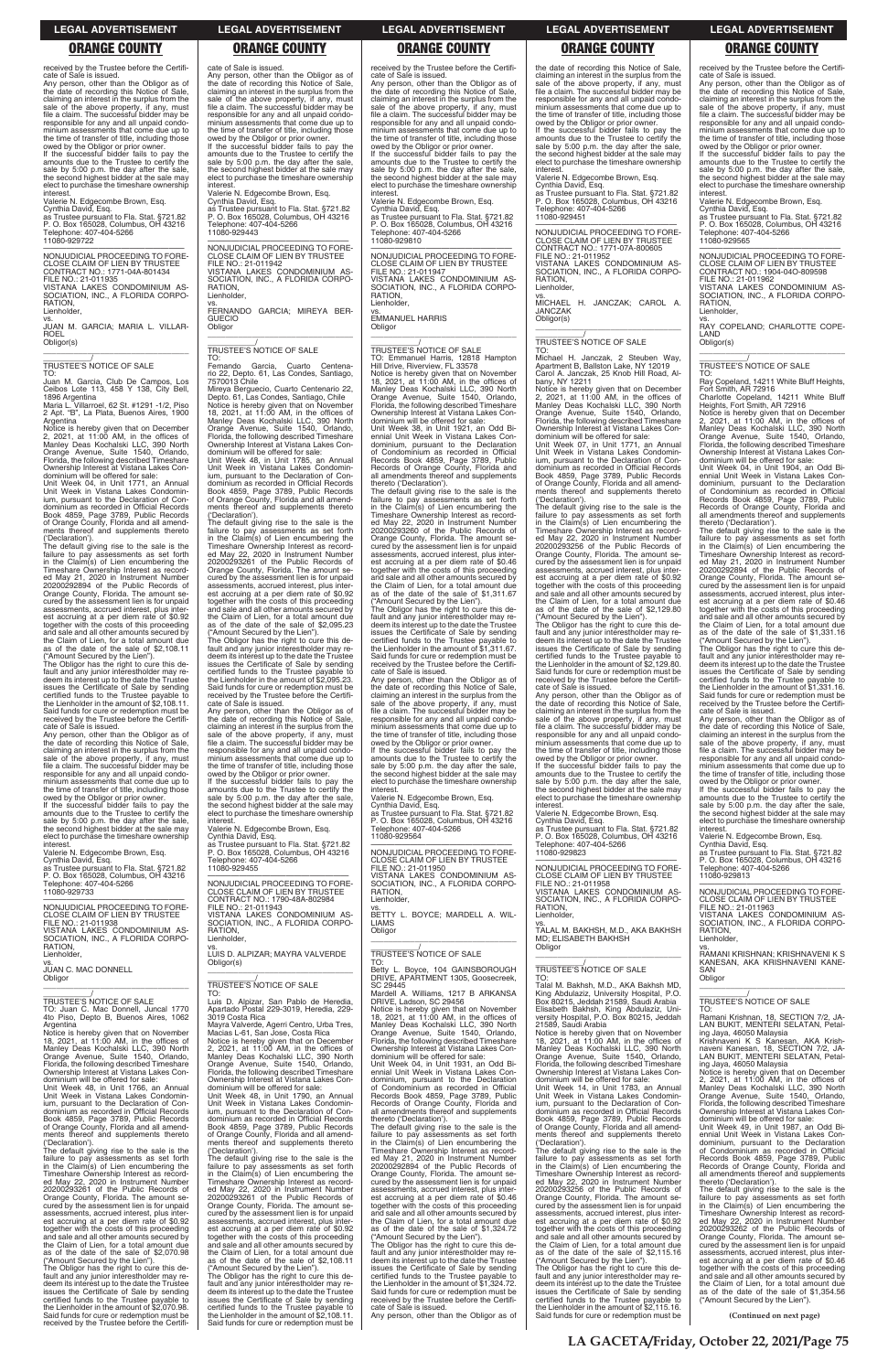The Obligor has the right to cure this de-fault and any junior interestholder may redeem its interest up to the date the Trustee issues the Certificate of Sale by sending certified funds to the Trustee payable the Lienholder in the amount of \$1,354.56. Said funds for cure or redemption must be received by the Trustee before the Certificate of Sale is issued.

If the successful bidder fails to pay the amounts due to the Trustee to certify the sale by 5:00 p.m. the day after the sale, the second highest bidder at the sale may elect to purchase the timeshare ownership **interest** 

Any person, other than the Obligor as of the date of recording this Notice of Sale, claiming an interest in the surplus from the sale of the above property, if any, must file a claim. The successful bidder may be responsible for any and all unpaid condominium assessments that come due up to the time of transfer of title, including those owed by the Obligor or prior owner.

Valerie N. Edgecombe Brown, Esq. Cynthia David, Esq. as Trustee pursuant to Fla. Stat. §721.82 P. O. Box 165028, Columbus, OH 43216 Telephone: 407-404-5266 11080-929829

—————————————————— NONJUDICIAL PROCEEDING TO FORE-CLOSE CLAIM OF LIEN BY TRUSTEE FILE NO.: 21-011965 VISTANA SPA CONDOMINIUM ASSO-CIATION, INC., A FLORIDA CORPORA-**TION** Lienholder,

vs.

PAMELA HELENE RABAIN Obligor \_\_\_\_\_\_\_\_\_\_\_\_\_\_\_\_\_\_\_\_\_\_\_\_\_\_\_\_\_\_\_\_\_

\_\_\_\_\_\_\_\_\_\_\_/ TRUSTEE'S NOTICE OF SALE TO: Pamela Helene Rabain, 17 FROG LANE, Devonshire, DV02 Bermuda

The Obligor has the right to cure this default and any junior interestholder may re-deem its interest up to the date the Trustee issues the Certificate of Sale by sending certified funds to the Trustee payable to the Lienholder in the amount of \$1,890.86. Said funds for cure or redemption must be received by the Trustee before the Certifi-

Notice is hereby given that on December 2, 2021, at 11:00 AM, in the offices of Manley Deas Kochalski LLC, 390 North Orange Avenue, Suite 1540, Orlando, Florida, the following described Timeshare Ownership Interest at Vistana Spa Condo-minium will be offered for sale:

amounts due to the Trustee to certify the sale by 5:00 p.m. the day after the sale, the second highest bidder at the sale may elect to purchase the timeshare ownership interest

Unit Week 47, in Unit 0675, an Annual Unit Week in Vistana Spa Condominium, pursuant to the Declaration of Condominium as recorded in Official Records Book 3677, Page 0335, Public Records of Orange County, Florida and all amendments thereof and supplements thereto

('Declaration'). The default giving rise to the sale is the failure to pay assessments as set forth in the Claim(s) of Lien encumbering the Timeshare Ownership Interest as recorded June 2, 2020 in Instrument Number 20200307965 of the Public Records of Orange County, Florida. The amount secured by the assessment lien is for unpaid assessments, accrued interest, plus inter-est accruing at a per diem rate of \$0.81 together with the costs of this proceeding and sale and all other amounts secured by the Claim of Lien, for a total amount due as of the date of the sale of \$1,890.86 ("Amount Secured by the Lien").

owed by the Obligor or prior owner. If the successful bidder fails to pay the amounts due to the Trustee to certify the sale by 5:00 p.m. the day after the sale, the second highest bidder at the sale may elect to purchase the timeshare ownership **interest** 

cate of Sale is issued. Any person, other than the Obligor as of the date of recording this Notice of Sale, claiming an interest in the surplus from the sale of the above property, if any, must file a claim. The successful bidder may be responsible for any and all unpaid condo-minium assessments that come due up to the time of transfer of title, including those owed by the Obligor or prior owner. If the successful bidder fails to pay the

Valerie N. Edgecombe Brown, Esq.

Cynthia David, Esq. as Trustee pursuant to Fla. Stat. §721.82 P. O. Box 165028, Columbus, OH 43216 Telephone: 407-404-5266 11080-929744

—————————————————— NONJUDICIAL PROCEEDING TO FORE-CLOSE CLAIM OF LIEN BY TRUSTEE FILE NO.: 21-011971 VISTANA SPA CONDOMINIUM ASSO-CIATION, INC., A FLORIDA CORPORA-TION, Lienholder,

vs. ASHOK KADAMBI; VYJAYANTHI KAD-AMBI Obligor \_\_\_\_\_\_\_\_\_\_\_\_\_\_\_\_\_\_\_\_\_\_\_\_\_\_\_\_\_\_\_\_\_

\_\_\_\_\_\_\_\_\_\_\_/

### the Lienholder in the amount of \$1,905.29. Said funds for cure or redemption must be received by the Trustee before the Certifi-

cate of Sale is issued. Any person, other than the Obligor as of the date of recording this Notice of Sale, claiming an interest in the surplus from the sale of the above property, if any, must file a claim. The successful bidder may be responsible for any and all unpaid condo-minium assessments that come due up to the time of transfer of title, including those

> vs. JORGE A. PICHARA; MARISOL PALMA **Obligor**  $\overline{\phantom{a}}$  , and the set of the set of the set of the set of the set of the set of the set of the set of the set of the set of the set of the set of the set of the set of the set of the set of the set of the set of the s

Valerie N. Edgecombe Brown, Esq.

Cynthia David, Esq. as Trustee pursuant to Fla. Stat. §721.82 P. O. Box 165028, Columbus, OH 43216 Telephone: 407-404-5266 11080-929825

—————————————————— NONJUDICIAL PROCEEDING TO FORE-CLOSE CLAIM OF LIEN BY TRUSTEE FILE NO.: 21-011972 VISTANA LAKES CONDOMINIUM AS-SOCIATION, INC., A FLORIDA CORPO-RATION, Lienholder,

vs. LAWRENCE E. SALUTRIC; MARJORIE A. SALUTRIC **Obligor** \_\_\_\_\_\_\_\_\_\_\_\_\_\_\_\_\_\_\_\_\_\_\_\_\_\_\_\_\_\_\_\_\_

# \_\_\_\_\_\_\_\_\_\_\_/ TRUSTEE'S NOTICE OF SALE

TO: Lawrence E. Salutric, 156 BAYBERRY DRIVE, Limerick, PA 19468 Marjorie A. Salutric, 156 BAYBERRY DRIVE, Limerick, PA 19468

Notice is hereby given that on November 18, 2021, at 11:00 AM, in the offices of Manley Deas Kochalski LLC, 390 North Orange Avenue, Suite 1540, Orlando, Florida, the following described Timeshare Ownership Interest at Vistana Lakes Condominium will be offered for sale:

> owed by the Obligor or prior owner. If the successful bidder fails to pay the amounts due to the Trustee to certify the sale by 5:00 p.m. the day after the sale, the second highest bidder at the sale may elect to purchase the timeshare ownership **interest**

Unit Week 27, in Unit 1957, an Odd Biennial Unit Week in Vistana Lakes Condominium, pursuant to the Declaration of Condominium as recorded in Official Records Book 4859, Page 3789, Public Records of Orange County, Florida and all amendments thereof and supplements thereto ('Declaration').

> vs. ASHOK KADAMBI; VYJAYANTHI KAD-AMBI **Obligor**

 $\overline{\phantom{a}}$  , and the set of the set of the set of the set of the set of the set of the set of the set of the set of the set of the set of the set of the set of the set of the set of the set of the set of the set of the s \_\_\_\_\_\_\_\_\_\_\_/ TRUSTEE'S NOTICE OF SALE

The default giving rise to the sale is the failure to pay assessments as set forth in the Claim(s) of Lien encumbering the Timeshare Ownership Interest as record-ed May 22, 2020 in Instrument Number 20200293258 of the Public Records of Orange County, Florida. The amount se-cured by the assessment lien is for unpaid assessments, accrued interest, plus interest accruing at a per diem rate of \$0.46 together with the costs of this proceeding and sale and all other amounts secured by the Claim of Lien, for a total amount due as of the date of the sale of \$1,334.18

("Amount Secured by the Lien"). The Obligor has the right to cure this de-fault and any junior interestholder may redeem its interest up to the date the Trustee issues the Certificate of Sale by sending certified funds to the Trustee payable to the Lienholder in the amount of \$1,334.18. Said funds for cure or redemption must be received by the Trustee before the Certificate of Sale is issued.

claiming an interest in the surplus from the sale of the above property, if any, must file a claim. The successful bidder may be responsible for any and all unpaid condominium assessments that come due up to the time of transfer of title, including those owed by the Obligor or prior owner

Any person, other than the Obligor as of the date of recording this Notice of Sale, claiming an interest in the surplus from the sale of the above property, if any, must file a claim. The successful bidder may be responsible for any and all unpaid condominium assessments that come due up to the time of transfer of title, including those owed by the Obligor or prior owner.

If the successful bidder fails to pay the amounts due to the Trustee to certify the sale by 5:00 p.m. the day after the sale, the second highest bidder at the sale may elect to purchase the timeshare ownership interest.

Valerie N. Edgecombe Brown, Esq. Cynthia David, Esq.

as Trustee pursuant to Fla. Stat. §721.82 P. O. Box 165028, Columbus, OH 43216 Telephone: 407-404-5266 11080-929427

—————————————————— NONJUDICIAL PROCEEDING TO FORE-CLOSE CLAIM OF LIEN BY TRUSTEE CONTRACT NO.: 1991-01E-823830 FILE NO.: 21-011973 VISTANA LAKES CONDOMINIUM AS-SOCIATION, INC., A FLORIDA CORPO-RATION, Lienholder,

vs. CAMERON MCNEIL, AKA C. MCNEIL; CAROLE MCNEIL Obligor(s) \_\_\_\_\_\_\_\_\_\_\_\_\_\_\_\_\_\_\_\_\_\_\_\_\_\_\_\_\_\_\_\_\_

\_\_\_\_\_\_\_\_\_\_\_/

The Obligor has the right to cure this default and any junior interestholder may re-deem its interest up to the date the Trustee issues the Certificate of Sale by sending certified funds to the Trustee payable to the Lienholder in the amount of \$2,128.04. Said funds for cure or redemption must be received by the Trustee before the Certifi-cate of Sale is issued.

If the successful bidder fails to pay the amounts due to the Trustee to certify the sale by 5:00 p.m. the day after the sale, the second highest bidder at the sale may elect to purchase the timeshare ownership nterest

certified funds to the Trustee payable to the Lienholder in the amount of \$1,354.55. Said funds for cure or redemption must be received by the Trustee before the Certifi-cate of Sale is issued.

Any person, other than the Obligor as of the date of recording this Notice of Sale, claiming an interest in the surplus from the sale of the above property, if any, must file a claim. The successful bidder may be responsible for any and all unpaid condominium assessments that come due up to the time of transfer of title, including those owed by the Obligor or prior owner. If the successful bidder fails to pay the amounts due to the Trustee to certify the sale by 5:00 p.m. the day after the sale,

> VISTANA LAKES CONDOMINIUM AS-SOCIATION, INC., A FLORIDA CORPO- RATION, **Lienholder**

the second highest bidder at the sale may elect to purchase the timeshare ownership interest. Valerie N. Edgecombe Brown, Esq.

Cynthia David, Esq. as Trustee pursuant to Fla. Stat. §721.82 P. O. Box 165028, Columbus 11080-929838

—————————————————— NONJUDICIAL PROCEEDING TO FORE-CLOSE CLAIM OF LIEN BY TRUSTEE FILE NO.: 21-011974 VISTANA LAKES CONDOMINIUM AS-SOCIATION, INC., A FLORIDA CORPO-RATION, Lienholder,

\_\_\_\_\_\_\_\_\_\_\_/ TRUSTEE'S NOTICE OF SALE

TO: Jorge A. Pichara, BUENOS AIRES 361, COMUNA DE RECOLETA, Santiago, Chile

Marisol Palma, BUENOS AIRES 361, CO-MUNA DE RECOLETA, Santiago, Chile Notice is hereby given that on November 18, 2021, at 11:00 AM, in the offices of Manley Deas Kochalski LLC, 390 North Orange Avenue, Suite 1540, Orlando, Florida, the following described Timeshare Ownership Interest at Vistana Lakes Condominium will be offered for sale:

Unit Week 03, in Unit 1948, an Even Biennial Unit Week in Vistana Lakes Condominium, pursuant to the Declaration of Condominium as recorded in Official Records Book 4859, Page 3789, Public Records of Orange County, Florida and all amendments thereof and supplements thereto ('Declaration').

The default giving rise to the sale is the failure to pay assessments as set forth in the Claim(s) of Lien encumbering the Timeshare Ownership Interest as record-ed May 21, 2020 in Instrument Number 20200292894 of the Public Records of Orange County, Florida. The amount se-cured by the assessment lien is for unpaid assessments, accrued interest, plus interest accruing at a per diem rate of \$0.46 together with the costs of this proceeding and sale and all other amounts secured by the Claim of Lien, for a total amount due as of the date of the sale of \$1,347.11

("Amount Secured by the Lien"). The Obligor has the right to cure this de-fault and any junior interestholder may redeem its interest up to the date the Trustee issues the Certificate of Sale by sending certified funds to the Trustee payable to the Lienholder in the amount of \$1,347.11. Said funds for cure or redemption must be received by the Trustee before the Certificate of Sale is issued.

Any person, other than the Obligor as of the date of recording this Notice of Sale, claiming an interest in the surplus from the sale of the above property, if any, must file a claim. The successful bidder may be responsible for any and all unpaid condominium assessments that come due up to the time of transfer of title, including those

Valerie N. Edgecombe Brown, Esq. Cynthia David, Esq.

as Trustee pursuant to Fla. Stat. §721.82 P. O. Box 165028, Columbus, OH 43216 Telephone: 407-404-5266 11080-929415

—————————————————— NONJUDICIAL PROCEEDING TO FORE-CLOSE CLAIM OF LIEN BY TRUSTEE FILE NO.: 21-011975 VISTANA SPA CONDOMINIUM ASSO-CIATION, INC., A FLORIDA CORPORA-**TION** Lienholder,

| Unit Week 51. in Unit 0665, an Annual<br>Unit Week in Vistana Spa Condominium,<br>pursuant to the Declaration of Condo-<br>minium as recorded in Official Records<br>Book 3677, Page 0335, Public Records<br>of Orange County, Florida and all amend-<br>ments thereof and supplements thereto<br>('Declaration').<br>The default giving rise to the sale is the<br>failure to pay assessments as set forth<br>in the Claim(s) of Lien encumbering the<br>Timeshare Ownership Interest as record-<br>ed June 2, 2020 in Instrument Number<br>20200307965 of the Public Records of<br>Orange County, Florida. The amount se-<br>cured by the assessment lien is for unpaid<br>assessments, accrued interest, plus inter-<br>est accruing at a per diem rate of \$0.81<br>together with the costs of this proceeding<br>and sale and all other amounts secured by<br>the Claim of Lien, for a total amount due<br>as of the date of the sale of \$1,905.29<br>("Amount Secured by the Lien").<br>The Obligor has the right to cure this de-<br>fault and any junior interestholder may re-<br>deem its interest up to the date the Trustee<br>issues the Certificate of Sale by sending<br>certified funds to the Trustee payable to<br>Page 76/LA GACETA/Friday, October 22, 2021 | Ownership Interest at Vistana Lakes Con-<br>dominium will be offered for sale:<br>Unit Week 01, in Unit 1991, an Even Bi-<br>ennial Unit Week in Vistana Lakes Con-<br>dominium, pursuant to the Declaration<br>of Condominium as recorded in Official<br>Records Book 4859, Page 3789, Public<br>Records of Orange County, Florida and<br>all amendments thereof and supplements<br>thereto ('Declaration').<br>The default giving rise to the sale is the<br>failure to pay assessments as set forth<br>in the Claim(s) of Lien encumbering the<br>Timeshare Ownership Interest as record-<br>ed May 21, 2020 in Instrument Number<br>20200292894 of the Public Records of<br>Orange County, Florida. The amount se-<br>cured by the assessment lien is for unpaid<br>assessments, accrued interest, plus inter-<br>est accruing at a per diem rate of \$0.46<br>together with the costs of this proceeding<br>and sale and all other amounts secured by<br>the Claim of Lien, for a total amount due<br>as of the date of the sale of \$1,354.55<br>("Amount Secured by the Lien").<br>The Obligor has the right to cure this de-<br>fault and any junior interestholder may re-<br>deem its interest up to the date the Trustee<br>issues the Certificate of Sale by sending | Unit Week in Vistana Spa Condominium,<br>pursuant to the Declaration of Condo-<br>minium as recorded in Official Records<br>Book 3677, Page 0335, Public Records<br>of Orange County, Florida and all amend-<br>ments thereof and supplements thereto<br>('Declaration').<br>The default giving rise to the sale is the<br>failure to pay assessments as set forth<br>in the Claim(s) of Lien encumbering the<br>Timeshare Ownership Interest as record-<br>ed June 2, 2020 in Instrument Number<br>20200307965 of the Public Records of<br>Orange County, Florida. The amount se-<br>cured by the assessment lien is for unpaid<br>assessments, accrued interest, plus inter-<br>est accruing at a per diem rate of \$0.81<br>together with the costs of this proceeding<br>and sale and all other amounts secured by<br>the Claim of Lien, for a total amount due<br>as of the date of the sale of \$1,905.29<br>("Amount Secured by the Lien").<br>The Obligor has the right to cure this de-<br>fault and any junior interestholder may re-<br>deem its interest up to the date the Trustee<br>issues the Certificate of Sale by sending<br>certified funds to the Trustee payable to<br>the Lienholder in the amount of \$1,905.29. | Manley Deas Kochalski LLC, 390 North<br>Orange Avenue, Suite 1540, Orlando,<br>Florida, the following described Timeshare<br>Ownership Interest at Vistana Lakes Con-<br>dominium will be offered for sale:<br>Unit Week 10. in Unit 1967, an Annual<br>Unit Week in Vistana Lakes Condomin-<br>ium, pursuant to the Declaration of Con-<br>dominium as recorded in Official Records<br>Book 4859, Page 3789, Public Records<br>of Orange County, Florida and all amend-<br>ments thereof and supplements thereto<br>('Declaration').<br>The default giving rise to the sale is the<br>failure to pay assessments as set forth<br>in the Claim(s) of Lien encumbering the<br>Timeshare Ownership Interest as record-<br>ed May 22, 2020 in Instrument Number<br>20200293256 of the Public Records of<br>Orange County, Florida. The amount se-<br>cured by the assessment lien is for unpaid<br>assessments, accrued interest, plus inter-<br>est accruing at a per diem rate of \$0.92<br>together with the costs of this proceeding<br>and sale and all other amounts secured by<br>the Claim of Lien, for a total amount due<br>as of the date of the sale of \$2,128.04<br>("Amount Secured by the Lien"). | Notice is hereby given that on December<br>2, 2021, at $11:00$ AM, in the offices of<br>Manley Deas Kochalski LLC, 390 North<br>Orange Avenue, Suite 1540, Orlando,<br>Florida, the following described Timeshare<br>Ownership Interest at Vistana Lakes Con-<br>dominium will be offered for sale:<br>Unit Week 41, in Unit 1995, an Annual<br>Unit Week in Vistana Lakes Condomin-<br>ium, pursuant to the Declaration of Con-<br>dominium as recorded in Official Records<br>Book 4859, Page 3789, Public Records<br>of Orange County, Florida and all amend-<br>ments thereof and supplements thereto<br>('Declaration').<br>The default giving rise to the sale is the<br>failure to pay assessments as set forth<br>in the Claim(s) of Lien encumbering the<br>Timeshare Ownership Interest as record-<br>ed May 22, 2020 in Instrument Number<br>20200293260 of the Public Records of<br>Orange County, Florida. The amount se-<br>cured by the assessment lien is for unpaid<br>assessments, accrued interest, plus inter-<br>est accruing at a per diem rate of \$0.92<br>together with the costs of this proceeding<br>(Continued on next page) |
|----------------------------------------------------------------------------------------------------------------------------------------------------------------------------------------------------------------------------------------------------------------------------------------------------------------------------------------------------------------------------------------------------------------------------------------------------------------------------------------------------------------------------------------------------------------------------------------------------------------------------------------------------------------------------------------------------------------------------------------------------------------------------------------------------------------------------------------------------------------------------------------------------------------------------------------------------------------------------------------------------------------------------------------------------------------------------------------------------------------------------------------------------------------------------------------------------------------------------------------------------------------------------------|----------------------------------------------------------------------------------------------------------------------------------------------------------------------------------------------------------------------------------------------------------------------------------------------------------------------------------------------------------------------------------------------------------------------------------------------------------------------------------------------------------------------------------------------------------------------------------------------------------------------------------------------------------------------------------------------------------------------------------------------------------------------------------------------------------------------------------------------------------------------------------------------------------------------------------------------------------------------------------------------------------------------------------------------------------------------------------------------------------------------------------------------------------------------------------------------------------------------------------------------------------------------------------|------------------------------------------------------------------------------------------------------------------------------------------------------------------------------------------------------------------------------------------------------------------------------------------------------------------------------------------------------------------------------------------------------------------------------------------------------------------------------------------------------------------------------------------------------------------------------------------------------------------------------------------------------------------------------------------------------------------------------------------------------------------------------------------------------------------------------------------------------------------------------------------------------------------------------------------------------------------------------------------------------------------------------------------------------------------------------------------------------------------------------------------------------------------------------------------------------------------------------------------|----------------------------------------------------------------------------------------------------------------------------------------------------------------------------------------------------------------------------------------------------------------------------------------------------------------------------------------------------------------------------------------------------------------------------------------------------------------------------------------------------------------------------------------------------------------------------------------------------------------------------------------------------------------------------------------------------------------------------------------------------------------------------------------------------------------------------------------------------------------------------------------------------------------------------------------------------------------------------------------------------------------------------------------------------------------------------------------------------------------------------------------------------------------------------------------------------------------|-----------------------------------------------------------------------------------------------------------------------------------------------------------------------------------------------------------------------------------------------------------------------------------------------------------------------------------------------------------------------------------------------------------------------------------------------------------------------------------------------------------------------------------------------------------------------------------------------------------------------------------------------------------------------------------------------------------------------------------------------------------------------------------------------------------------------------------------------------------------------------------------------------------------------------------------------------------------------------------------------------------------------------------------------------------------------------------------------------------------------------------------------------------|
| Fort Wayne, IN 46814<br>Vyjayanthi Kadambi, 11033 Shiregreen<br>Lane, Fort Wayne, IN 46814<br>Notice is hereby given that on December<br>2, 2021, at 11:00 AM, in the offices of<br>Manley Deas Kochalski LLC, 390 North<br>Orange Avenue, Suite 1540, Orlando,<br>Florida, the following described Timeshare<br>Ownership Interest at Vistana Spa Condo-<br>minium will be offered for sale:                                                                                                                                                                                                                                                                                                                                                                                                                                                                                                                                                                                                                                                                                                                                                                                                                                                                                    | ERBANK CLOSE, Nantwich, CW5-5YF<br><b>United Kingdom</b><br>Carole McNeil. 7 RIVERBANK CLOSE.<br>Nantwich, CW5 5YF United Kingdom<br>Notice is hereby given that on December<br>2, 2021, at $11:00$ AM, in the offices of<br>Manley Deas Kochalski LLC, 390 North<br>Orange Avenue. Suite 1540. Orlando.<br>Florida, the following described Timeshare                                                                                                                                                                                                                                                                                                                                                                                                                                                                                                                                                                                                                                                                                                                                                                                                                                                                                                                           | Vyjavanthi Kadambi, 11033 Shiregreen<br>Lane, Fort Wayne, IN 46814<br>Notice is hereby given that on December<br>2, 2021, at 11:00 AM, in the offices of<br>Manley Deas Kochalski LLC, 390 North<br>Orange Avenue, Suite 1540, Orlando,<br>Florida, the following described Timeshare<br>Ownership Interest at Vistana Spa Condo-<br>minium will be offered for sale:<br>Unit Week 52, in Unit 0662, an Annual                                                                                                                                                                                                                                                                                                                                                                                                                                                                                                                                                                                                                                                                                                                                                                                                                           | TRUSTEE'S NOTICE OF SALE<br>TO:<br>Marcelo M. Castillo, Urbanizacion San<br>Isidro, Manzana #2, Villa B, Guayaquil,<br>3373 Ecuador<br>Sandra S. Jaramillo, AKA Sandra S. De<br>Castillo, Urbanizacion San Isidro, Man-<br>zana #2, Villa B, Guayaquil, 3373 Ecuador<br>Notice is hereby given that on December<br>2, 2021, at 11:00 AM, in the offices of                                                                                                                                                                                                                                                                                                                                                                                                                                                                                                                                                                                                                                                                                                                                                                                                                                                     | <b>IELS</b><br>Obligor(s)<br>TRUSTEE'S NOTICE OF SALE<br>TO:<br>Kenneth C. Daniels, PO BOX 341, Devon-<br>shire, DVBX Bermuda<br>Louise V. Daniels, PO BOX 341, Devon-<br>shire, FLO2 Bermuda                                                                                                                                                                                                                                                                                                                                                                                                                                                                                                                                                                                                                                                                                                                                                                                                                                                                                                                                                             |
| TRUSTEE'S NOTICE OF SALE<br>TO:<br>Ashok Kadambi, 11033 Shiregreen Lane,                                                                                                                                                                                                                                                                                                                                                                                                                                                                                                                                                                                                                                                                                                                                                                                                                                                                                                                                                                                                                                                                                                                                                                                                         | TRUSTEE'S NOTICE OF SALE<br>TO:<br>Cameron McNeil, AKA C. McNeil, 7 RIV-                                                                                                                                                                                                                                                                                                                                                                                                                                                                                                                                                                                                                                                                                                                                                                                                                                                                                                                                                                                                                                                                                                                                                                                                         | TO.<br>Ashok Kadambi, 11033 Shiregreen Lane,<br>Fort Wayne, IN 46814                                                                                                                                                                                                                                                                                                                                                                                                                                                                                                                                                                                                                                                                                                                                                                                                                                                                                                                                                                                                                                                                                                                                                                     | Obligor(s)                                                                                                                                                                                                                                                                                                                                                                                                                                                                                                                                                                                                                                                                                                                                                                                                                                                                                                                                                                                                                                                                                                                                                                                                     | Lienholder.<br>KENNETH C. DANIELS; LOUISE V. DAN-                                                                                                                                                                                                                                                                                                                                                                                                                                                                                                                                                                                                                                                                                                                                                                                                                                                                                                                                                                                                                                                                                                         |

cate of Sale is issued.

Said funds for cure or redemption must be received by the Trustee before the Certifi-Any person, other than the Obligor as of the date of recording this Notice of Sale,

If the successful bidder fails to pay the amounts due to the Trustee to certify the sale by 5:00 p.m. the day after the sale, the second highest bidder at the sale may elect to purchase the timeshare ownership interest.

Valerie N. Edgecombe Brown, Esq. Cynthia David, Esq.

as Trustee pursuant to Fla. Stat. §721.82 P. O. Box 165028, Columbus, OH 43216 Telephone: 407-404-5266 11080-929824

—————————————————— NONJUDICIAL PROCEEDING TO FORE-CLOSE CLAIM OF LIEN BY TRUSTEE CONTRACT NO.: 1783-15A-801466 FILE NO.: 21-011980 VISTANA LAKES CONDOMINIUM AS-SOCIATION, INC., A FLORIDA CORPO-

RATION, Lienholder,

vs. TALAL M. BAKHSH, M.D., AKA BAKHSH MD; ELISABETH BAKHSH Obligor(s) \_\_\_\_\_\_\_\_\_\_\_\_\_\_\_\_\_\_\_\_\_\_\_\_\_\_\_\_\_\_\_\_\_

\_\_\_\_\_\_\_\_\_\_\_/ TRUSTEE'S NOTICE OF SALE

TO: Talal M. Bakhsh, M.D., AKA Bakhsh MD, King Abdulaziz, University Hospital, P.O. Box 80215, Jeddah 21589, Saudi Arabia Elisabeth Bakhsh, King Abdulaziz, Uni-versity Hospital, P.O. Box 80215, Jeddah 21589, Saudi Arabia

Notice is hereby given that on December 2, 2021, at 11:00 AM, in the offices of Manley Deas Kochalski LLC, 390 North Orange Avenue, Suite 1540, Orlando, Florida, the following described Timeshare Ownership Interest at Vistana Lakes Condominium will be offered for sale:

Unit Week 15, in Unit 1783, an Annual Unit Week in Vistana Lakes Condominium, pursuant to the Declaration of Condominium as recorded in Official Records Book 4859, Page 3789, Public Records of Orange County, Florida and all amend-ments thereof and supplements thereto ('Declaration').

The default giving rise to the sale is the failure to pay assessments as set forth in the Claim(s) of Lien encumbering the Timeshare Ownership Interest as recorded May 22, 2020 in Instrument Number 20200293257 of the Public Records of Orange County, Florida. The amount secured by the assessment lien is for unpaid assessments, accrued interest, plus interest accruing at a per diem rate of \$0.92 together with the costs of this proceeding and sale and all other amounts secured by the Claim of Lien, for a total amount due as of the date of the sale of \$2,128.04 ("Amount Secured by the Lien").

Any person, other than the Obligor as of the date of recording this Notice of Sale, claiming an interest in the surplus from the sale of the above property, if any, must file a claim. The successful bidder may be responsible for any and all unpaid condominium assessments that come due up to the time of transfer of title, including those owed by the Obligor or prior owner.

Valerie N. Edgecombe Brown, Esq. Cynthia David, Esq. as Trustee pursuant to Fla. Stat. §721.82

P. O. Box 165028, Columbus, OH 43216 Telephone: 407-404-5266 11080-929835

—————————————————— NONJUDICIAL PROCEEDING TO FORE-CLOSE CLAIM OF LIEN BY TRUSTEE CONTRACT NO.: 1967-10A-815210 FILE NO.: 21-011984

VISTANA LAKES CONDOMINIUM AS-SOCIATION, INC., A FLORIDA CORPO-**RATION** Lienholder,

vs.

MARCELO M. CASTILLO; SANDRA S. JARAMILLO, AKA SANDRA S. DE CAS-TILLO

The Obligor has the right to cure this de-fault and any junior interestholder may redeem its interest up to the date the Trustee issues the Certificate of Sale by sending certified funds to the Trustee payable the Lienholder in the amount of \$2,128.04. Said funds for cure or redemption must be received by the Trustee before the Certificate of Sale is issued.

Any person, other than the Obligor as of the date of recording this Notice of Sale, claiming an interest in the surplus from the<br>sale of the above property, if any, must sale of the above property, if any, must file a claim. The successful bidder may be responsible for any and all unpaid condominium assessments that come due up to the time of transfer of title, including those

owed by the Obligor or prior owner. If the successful bidder fails to pay the amounts due to the Trustee to certify the sale by 5:00 p.m. the day after the sale, the second highest bidder at the sale may elect to purchase the timeshare ownership interest.

Valerie N. Edgecombe Brown, Esq. Cynthia David, Esq. as Trustee pursuant to Fla. Stat. §721.82 P. O. Box 165028, Columbus, OH 43216 en Den Tessas, Senaring<br>Iephone: 407-404-5266 11080-929729

—————————————————— NONJUDICIAL PROCEEDING TO FORE-CLOSE CLAIM OF LIEN BY TRUSTEE CONTRACT NO.: 1788-15A-801239 FILE NO.: 21-011987

vs. ALEJANDRO R. UBILLA; MARTA M. DROPPELMANN, AKA DROPPELMANN Obligor(s) \_\_\_\_\_\_\_\_\_\_\_\_\_\_\_\_\_\_\_\_\_\_\_\_\_\_\_\_\_\_\_\_\_

# \_\_\_\_\_\_\_\_\_\_\_/ TRUSTEE'S NOTICE OF SALE

TO: Alejandro R. Ubilla, Zenteno 1530, Centro Medico Clinica Alemana, Osorno, Chile Marta M. Droppelmann, AKA Droppelmann, Charcra Los Castanos, Ruta 215

Casilla 404, Osorno, Chile Notice is hereby given that on December 2, 2021, at 11:00 AM, in the offices of Manley Deas Kochalski LLC, 390 North Orange Avenue, Suite 1540, Orlando, Florida, the following described Timeshare Ownership Interest at Vistana Lakes Con-dominium will be offered for sale:

Unit Week 15, in Unit 1788, an Annual Unit Week in Vistana Lakes Condomin-ium, pursuant to the Declaration of Condominium as recorded in Official Records Book 4859, Page 3789, Public Records of Orange County, Florida and all amendments thereof and supplements thereto

('Declaration'). The default giving rise to the sale is the failure to pay assessments as set forth in the Claim(s) of Lien encumbering the Timeshare Ownership Interest as recorded May 22, 2020 in Instrument Number 20200293257 of the Public Records of Orange County, Florida. The amount secured by the assessment lien is for unpaid assessments, accrued interest, plus inter-est accruing at a per diem rate of \$0.92 together with the costs of this proceeding and sale and all other amounts secured by the Claim of Lien, for a total amount due

as of the date of the sale of \$2,128.04 ("Amount Secured by the Lien"). The Obligor has the right to cure this default and any junior interestholder may redeem its interest up to the date the Trustee issues the Certificate of Sale by sending certified funds to the Trustee payable to the Lienholder in the amount of \$2,128.04. Said funds for cure or redemption must be received by the Trustee before the Certifi-cate of Sale is issued. Any person, other than the Obligor as of

the date of recording this Notice of Sale, claiming an interest in the surplus from the sale of the above property, if any, must file a claim. The successful bidder may be responsible for any and all unpaid condo-minium assessments that come due up to the time of transfer of title, including those owed by the Obligor or prior owner. If the successful bidder fails to pay the amounts due to the Trustee to certify the sale by 5:00 p.m. the day after the sale, the second highest bidder at the sale may elect to purchase the timeshare ownership

Valerie N. Edgecombe Brown, Esq. Cynthia David, Esq. as Trustee pursuant to Fla. Stat. §721.82 P. O. Box 165028, Columbus, OH 43216

Telephone: 407-404-5266 11080-929634

—————————————————— NONJUDICIAL PROCEEDING TO FORE-CLOSE CLAIM OF LIEN BY TRUSTEE CONTRACT NO.: 1995-41A-821197

FILE NO.: 21-011997

interes

VISTANA LAKES CONDOMINIUM AS-SOCIATION, INC., A FLORIDA CORPO-

RATION,

### **LEGAL ADVERTISEMENT LEGAL ADVERTISEMENT LEGAL ADVERTISEMENT LEGAL ADVERTISEMENT LEGAL ADVERTISEMENT**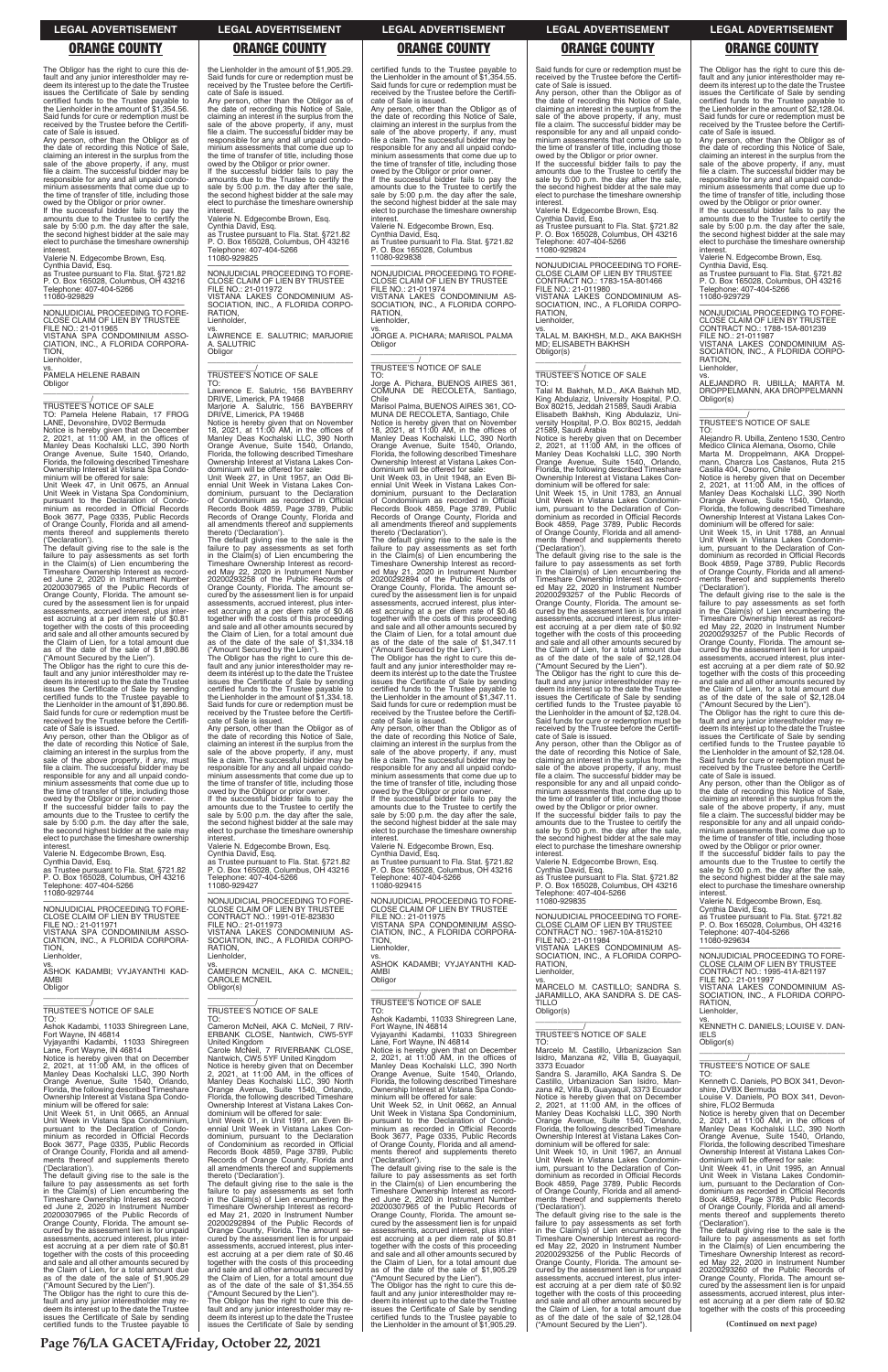and sale and all other amounts secured by the Claim of Lien, for a total amount due as of the date of the sale of \$2,125.94 ("Amount Secured by the Lien").

The Obligor has the right to cure this default and any junior interestholder may re-deem its interest up to the date the Trustee issues the Certificate of Sale by sending certified funds to the Trustee payable to the Lienholder in the amount of \$2,125.94. Said funds for cure or redemption must be received by the Trustee before the Certifi-

cate of Sale is issued. Any person, other than the Obligor as of the date of recording this Notice of Sale, claiming an interest in the surplus from the sale of the above property, if any, must file a claim. The successful bidder may be responsible for any and all unpaid condominium assessments that come due up to the time of transfer of title, including those

owed by the Obligor or prior owner. If the successful bidder fails to pay the amounts due to the Trustee to certify the sale by 5:00 p.m. the day after the sale, the second highest bidder at the sale may elect to purchase the timeshare ownership interest.

Valerie N. Edgecombe Brown, Esq.

Cynthia David, Esq. as Trustee pursuant to Fla. Stat. §721.82 P. O. Box 165028, Columbus, OH 43216 Telephone: 407-404-5266 11080-929741

—————————————————— NONJUDICIAL PROCEEDING TO FORE-CLOSE CLAIM OF LIEN BY TRUSTEE FILE NO.: 21-012010 VISTANA LAKES CONDOMINIUM AS-SOCIATION, INC., A FLORIDA CORPO-RATION, Lienholder,

vs. TALAL M. BAKHSH, M.D., AKA BAKHSH MD; ELISABETH BAKHSH **Obligor** \_\_\_\_\_\_\_\_\_\_\_\_\_\_\_\_\_\_\_\_\_\_\_\_\_\_\_\_\_\_\_\_\_

# \_\_\_\_\_\_\_\_\_\_\_/ TRUSTEE'S NOTICE OF SALE

TO: Talal M. Bakhsh, M.D., AKA Bakhsh MD, King Abdulaziz, University Hospital, PO Box 80215, Jeddah 21589, Saudi Arabia Elisabeth Bakhsh, King Abdulaziz, University Hospital, PO Box 80215, Jeddah 21589, Saudi Arabia

Notice is hereby given that on November 18, 2021, at 11:00 AM, in the offices of Manley Deas Kochalski LLC, 390 North Orange Avenue, Suite 1540, Orlando, Florida, the following described Timeshare Ownership Interest at Vistana Lakes Condominium will be offered for sale:

Unit Week 16, in Unit 1783, an Annual Unit Week in Vistana Lakes Condominium, pursuant to the Declaration of Condominium as recorded in Official Records Book 4859, Page 3789, Public Records of Orange County, Florida and all amend-ments thereof and supplements thereto ('Declaration').

The default giving rise to the sale is the failure to pay assessments as set forth in the Claim(s) of Lien encumbering the Timeshare Ownership Interest as recorded May 22, 2020 in Instrument Number 20200293257 of the Public Records of Orange County, Florida. The amount se-cured by the assessment lien is for unpaid assessments, accrued interest, plus interest accruing at a per diem rate of \$0.92 together with the costs of this proceeding and sale and all other amounts secured by the Claim of Lien, for a total amount due as of the date of the sale of \$2,115.16 ("Amount Secured by the Lien").

The Obligor has the right to cure this de-fault and any junior interestholder may redeem its interest up to the date the Trustee issues the Certificate of Sale by sending certified funds to the Trustee payable to the Lienholder in the amount of \$2,115.16. Said funds for cure or redemption must be received by the Trustee before the Certificate of Sale is issued.

Any person, other than the Obligor as of<br>the date of recording this Notice of Sale date of recording this Notice of Sale claiming an interest in the surplus from the sale of the above property, if any, must file a claim. The successful bidder may be responsible for any and all unpaid condominium assessments that come due up to the time of transfer of title, including those

\_\_\_\_\_\_\_\_\_\_\_/<br>TRUSTEE'S NOTICE OF SALE<br>TO: Johnnie Saunders, PO Box 82391, Bakersfield, CA 93380-2391

owed by the Obligor or prior owner. If the successful bidder fails to pay the amounts due to the Trustee to certify the sale by 5:00 p.m. the day after the sale, the second highest bidder at the sale may elect to purchase the timeshare ownership interest.

Valerie N. Edgecombe Brown, Esq. Cynthia David, Esq. as Trustee pursuant to Fla. Stat. §721.82 P. O. Box 165028, Columbus, OH 43216 Telephone: 407-404-5266 11080-929566

—————————————————— NONJUDICIAL PROCEEDING TO FORE-CLOSE MORTGAGE BY TRUSTEE CONTRACT NO.: 42-01-262449

of the Public Records of Orange County, Florida (the "Lien"). The amount secured by the Lien is the principal of the mortgage due in the amount of \$106,813.56, together with interest accruing on the principal amount due at a per diem of \$37.98, and together with the costs of this proceeding and sale, for a total amount due as of the date of the sale of \$136,161.63 ("Amount Secured by the Lien").

The Obligor has the right to cure this default and any junior interestholder may redeem its interest up to the date the Trustee issues the Certificate of Sale by sending certified funds to the Trustee payable to the Lienholder in the amount of \$2,127.04. Said funds for cure or redemption must be received by the Trustee before the Certifi-cate of Sale is issued.

The Obligor has the right to cure this default and any junior interestholder may redeem its interest up to the date the Trustee issues the Certificate of Sale, by sending certified funds to the Trustee payable to the Lienholder in the amount of \$136,161.63. Said funds for cure or redemption must be received by the Trustee before the Certificate of Sale is issued.

Any person, other than the Obligor as of the date of recording this Notice of Sale, claiming an interest in the surplus from the sale of the above property, if any, must file a claim. The successful bidder may be responsible for any and all unpaid condominium assessments that come due up to the time of transfer of title, including those

owed by the Obligor or prior owner. If the successful bidder fails to pay the amounts due to the Trustee to certify the sale by 5:00 p.m. the day after the sale, the second highest bidder at the sale may elect to purchase the timeshare ownership interest.

Michael E. Carleton, Esq. as Trustee pursuant to Fla. Stat. §721.82 P. O. Box 165028, Columbus, OH 43216 Telephone: 407-404-5266 11080-929570

—————————————————— NONJUDICIAL PROCEEDING TO FORE-CLOSE CLAIM OF LIEN BY TRUSTEE FILE NO.: 21-012015 VISTANA LAKES CONDOMINIUM AS-SOCIATION, INC., A FLORIDA CORPO-**RATION** Lienholder,

> The Obligor has the right to cure this de fault and any junior interestholder may re-deem its interest up to the date the Trustee issues the Certificate of Sale by sending certified funds to the Trustee payable to the Lienholder in the amount of \$1,278.29. Said funds for cure or redemption must be received by the Trustee before the Certificate of Sale is issued.

vs. JOHNNIE SAUNDERS Obligor

\_\_\_\_\_\_\_\_\_\_\_\_\_\_\_\_\_\_\_\_\_\_\_\_\_\_\_\_\_\_\_\_\_

Notice is hereby given that on November 18, 2021, at 11:00 AM, in the offices of Manley Deas Kochalski LLC, 390 North Orange Avenue, Suite 1540, Orlando, Florida, the following described Timeshare Ownership Interest at Vistana Lakes Condominium will be offered for sale: Unit Week 24, in Unit 1781, an Annual

Unit Week in Vistana Lakes Condomin-ium, pursuant to the Declaration of Condominium as recorded in Official Records Book 4859, Page 3789, Public Records of Orange County, Florida and all amendments thereof and supplements thereto ('Declaration').

The default giving rise to the sale is the failure to pay assessments as set forth in the Claim(s) of Lien encumbering the Timeshare Ownership Interest as recorded May 22, 2020 in Instrument Number 20200293258 of the Public Records of Orange County, Florida. The amount secured by the assessment lien is for unpaid assessments, accrued interest, plus interest accruing at a per diem rate of \$0.92 together with the costs of this proceeding and sale and all other amounts secured by the Claim of Lien, for a total amount due as of the date of the sale of \$2,085.00 ("Amount Secured by the Lien").

The Obligor has the right to cure this default and any junior interestholder may re-deem its interest up to the date the Trustee issues the Certificate of Sale by sending certified funds to the Trustee payable to the Lienholder in the amount of \$2,085.00. Said funds for cure or redemption must be received by the Trustee before the Certifi-cate of Sale is issued.

—————————————————— NONJUDICIAL PROCEEDING TO FORE-CLOSE CLAIM OF LIEN BY TRUSTEE CONTRACT NO.: 217374-34AP-050480 FILE NO.: 21-012051 VISTANA CASCADES CONDOMINIUM ASSOCIATION, INC., A FLORIDA COR-PORATION, Lienholder,

Any person, other than the Obligor as of the date of recording this Notice of Sale, claiming an interest in the surplus from the sale of the above property, if any, must file a claim. The successful bidder may be responsible for any and all unpaid condominium assessments that come due up to the time of transfer of title, including those owed by the Obligor or prior owner. If the successful bidder fails to pay the

amounts due to the Trustee to certify the sale by 5:00 p.m. the day after the sale, the second highest bidder at the sale may elect to purchase the timeshare ownership interest.

Valerie N. Edgecombe Brown, Esq.

Cynthia David, Esq. as Trustee pursuant to Fla. Stat. §721.82 P. O. Box 165028, Columbus, OH 43216 Telephone: 407-404-5266 11080-929429

—————————————————— NONJUDICIAL PROCEEDING TO FORE-CLOSE CLAIM OF LIEN BY TRUSTEE CONTRACT NO.: 1980-24A-820462 FILE NO.: 21-012016 VISTANA LAKES CONDOMINIUM AS-

The Obligor has the right to cure this default and any junior interestholder may re-deem its interest up to the date the Trustee issues the Certificate of Sale by sending certified funds to the Trustee payable to the Lienholder in the amount of \$5,097.43. Said funds for cure or redemption must be received by the Trustee before the Certifi-cate of Sale is issued.

owed by the Obligor or prior owner. If the successful bidder fails to pay the amounts due to the Trustee to certify the sale by 5:00 p.m. the day after the sale, the second highest bidder at the sale may elect to purchase the timeshare ownership<br>interest

the Claim of Lien, for a total amount due as of the date of the sale of \$2,127.04 ("Amount Secured by the Lien"). The Obligor has the right to cure this default and any junior interestholder may redeem its interest up to the date the Trustee

and sale and all other amounts secured by the Claim of Lien, for a total amount due as of the date of the sale of \$2,127.04 ("Amount Secured by the Lien").

> RATION, **Lienholder**

vs. ANN C. SIMMS; GARY M. SIMMS **Obligor** 

Any person, other than the Obligor as of the date of recording this Notice of Sale, claiming an interest in the surplus from the<br>sale of the above property, if any, must<br>file a claim. The successful bidder may be responsible for any and all unpaid condominium assessments that come due up to the time of transfer of title, including those owed by the Obligor or prior owner. If the successful bidder fails to pay the

> Notice is hereby given that on November<br>18, 2021, at 11:00 AM, in the offices of<br>Manley Deas Kochalski LLC, 390 North<br>Orange Avenue, Suite 1540, Orlando,<br>Florida, the following described Timeshare Ownership Interest at Vistana Lakes Condominium will be offered for sale:

amounts due to the Trustee to certify the sale by 5:00 p.m. the day after the sale, the second highest bidder at the sale may elect to purchase the timeshare ownership interest.

Valerie N. Edgecombe Brown, Esq.

Cynthia David, Esq. as Trustee pursuant to Fla. Stat. §721.82 P. O. Box 165028, Columbus, OH 43216 Telephone: 407-404-5266 11080-929753

—————————————————— NONJUDICIAL PROCEEDING TO FORE-CLOSE CLAIM OF LIEN BY TRUSTEE FILE NO.: 21-012040 VISTANA FOUNTAINS II CONDOMIN-

IUM ASSOCIATION, INC., A FLORIDA CORPORATION, Lienholder,

vs. ALEXANDER A. GONZALES, AKA ALEX-ANDER GONZALES **Obligor** \_\_\_\_\_\_\_\_\_\_\_\_\_\_\_\_\_\_\_\_\_\_\_\_\_\_\_\_\_\_\_\_\_

\_\_\_\_\_\_\_\_\_\_\_/ TRUSTEE'S NOTICE OF SALE

Any person, other than the Obligor as of the date of recording this Notice of Sale, claiming an interest in the surplus from the sale of the above property, if any, must file a claim. The successful bidder may be responsible for any and all unpaid condominium assessments that come due up to the time of transfer of title, including those owed by the Obligor or prior owner. If the successful bidder fails to pay the amounts due to the Trustee to certify the sale by 5:00 p.m. the day after the sale, the second highest bidder at the sale may elect to purchase the timeshare ownership

TO: Alexander A. Gonzales, AKA Alexan-der Gonzales, 7 Abilene Drive, Trabuco Canyon, CA 92679

Notice is hereby given that on November 18, 2021, at 11:00 AM, in the offices of Manley Deas Kochalski LLC, 390 North Orange Avenue, Suite 1540, Orlando, Florida, the following described Timeshare Ownership Interest at Vistana Fountains II

Condominium will be offered for sale: Unit Week 03, in Unit 1679, an Odd Biennial Unit Week in Vistana Fountains II Condominium, pursuant to the Declaration of Condominium as recorded in Official Records Book 4598, Page 3299, Public Records of Orange County, Florida and all amendments thereof and supplements thereto ('Declaration').

The default giving rise to the sale is the failure to pay assessments as set forth in the Claim(s) of Lien encumbering the Timeshare Ownership Interest as recorded May 21, 2020 in Instrument Number 20200291182 of the Public Records of Orange County, Florida. The amount secured by the assessment lien is for unpaid assessments, accrued interest, plus interest accruing at a per diem rate of \$0.44 together with the costs of this proceeding and sale and all other amounts secured by the Claim of Lien, for a total amount due as of the date of the sale of \$1,278.29 ("Amount Secured by the Lien").

Any person, other than the Obligor as of the date of recording this Notice of Sale, claiming an interest in the surplus from the sale of the above property, if any, must file a claim. The successful bidder may be responsible for any and all unpaid condo-minium assessments that come due up to the time of transfer of title, including those owed by the Obligor or prior owner. If the successful bidder fails to pay the

amounts due to the Trustee to certify the sale by 5:00 p.m. the day after the sale, the second highest bidder at the sale may elect to purchase the timeshare ownership interest.

Valerie N. Edgecombe Brown, Esq.

Cynthia David, Esq. as Trustee pursuant to Fla. Stat. §721.82 P. O. Box 165028, Columbus, OH 43216 Telephone: 407-404-5266 11080-929568

—————————————————— NONJUDICIAL PROCEEDING TO FORE-CLOSE CLAIM OF LIEN BY TRUSTEE FILE NO.: 21-012047 VISTANA LAKES CONDOMINIUM AS-SOCIATION, INC., A FLORIDA CORPO-RATION,

**Lienholder** 

| FILE NO.: 21-012012<br>SHERATON FLEX VACATIONS. LLC.<br>A FLORIDA LIMITED LIABILITY COM-<br>PANY.<br>Lienholder,<br>VS.<br><b>VALERIE A. RUSS</b><br>Obligor(s)<br>TRUSTEE'S NOTICE OF SALE<br>TO:<br>Valerie A. Russ, C/O DSK LAW, P.O. BOX<br>87, Orlando, FL 32801<br>Flex Vacations Owners Association. Inc<br>a Florida Corporation not-for-profit, 1200<br>Bartow Road, Lakeland, FL 33801<br>Notice is hereby given that on December<br>2. 2021. at 11:00 AM, in the offices of<br>Manley Deas Kochalski LLC, 390 North<br>Orange Avenue, Suite 1540, Orlando,<br>Florida, the following described Timeshare<br>Ownership Interest at Flex Vacations Con-<br>dominium will be offered for sale:<br>VOI Number 262449-01, an Annual Type.<br>Number of VOI Ownership Points 179000<br>and VOI Number 262449-02, an Annual<br>Type, Number of VOI Ownership Points<br>180000 in the Flex Vacations Ownership<br>Plan, according and subject to the Flex<br>Vacations Declaration of Vacation Owner-<br>ship Plan ("Declaration"), as recorded in<br>Official Records Book 10893, Page 1223,<br>Public Records of Orange County, Florida<br>and all amendments and supplements<br>thereto the Declaration.<br>The default giving rise to the sale is the<br>failure to make payments as set forth in | VISTANA LAKES CONDOMINIUM AS-<br>SOCIATION, INC., A FLORIDA CORPO-<br>RATION.<br>Lienholder.<br>VS.<br>ANN C. SIMMS; GARY M. SIMMS<br>Obligor(s)<br>TRUSTEE'S NOTICE OF SALE<br>TO:<br>Ann C. Simms, 55 Branthaven Drive,<br>Stoney Creek, L8J 2M2 Canada<br>Gary M. Simms, 2140 Turnberry Road,<br>Unit 1, Burlington, L7M4L8 Canada<br>Notice is hereby given that on December<br>2, 2021, at $11:00$ AM, in the offices of<br>Manley Deas Kochalski LLC, 390 North<br>Orange Avenue, Suite 1540, Orlando,<br>Florida, the following described Timeshare<br>Ownership Interest at Vistana Lakes Con-<br>dominium will be offered for sale:<br>Unit Week 24, in Unit 1980, an Annual<br>Unit Week in Vistana Lakes Condomin-<br>ium, pursuant to the Declaration of Con-<br>dominium as recorded in Official Records<br>Book 4859, Page 3789, Public Records<br>of Orange County, Florida and all amend-<br>ments thereof and supplements thereto<br>('Declaration').<br>The default giving rise to the sale is the<br>failure to pay assessments as set forth<br>in the Claim(s) of Lien encumbering the<br>Timeshare Ownership Interest as record-<br>ed May 22, 2020 in Instrument Number<br>20200293258 of the Public Records of<br>Orange County, Florida. The amount se-<br>cured by the assessment lien is for unpaid | VS.<br>ALI YAHYA MOHARRAK; RAOUDHA<br><b>BOUSSELMI MOHARRAK</b><br>Obligor<br>TRUSTEE'S NOTICE OF SALE<br>TO:<br>Ali Yahya Moharrak, 4126 Alkayal Street,<br>Unit 1, Jeddah, 23434-8270 Saudi Arabia<br>Raoudha Bousselmi Moharrak. PO Box<br>118163, Jeddah, 21465 Saudi Arabia<br>Notice is hereby given that on November<br>18, 2021, at $11:00$ AM in the offices of<br>Manley Deas Kochalski LLC, 390 North<br>Orange Avenue, Suite 1540, Orlando,<br>Florida, the following described Timeshare<br>Ownership Interest at Vistana Lakes Con-<br>dominium will be offered for sale:<br>Unit Week 28, in Unit 1789, an Annual<br>Unit Week in Vistana Lakes Condomin-<br>ium, pursuant to the Declaration of Con-<br>dominium as recorded in Official Records<br>Book 4859, Page 3789, Public Records<br>of Orange County, Florida and all amend-<br>ments thereof and supplements thereto<br>('Declaration').<br>The default giving rise to the sale is the<br>failure to pay assessments as set forth<br>in the Claim(s) of Lien encumbering the<br>Timeshare Ownership Interest as record-<br>ed May 22, 2020 in Instrument Number<br>20200293258 of the Public Records of<br>Orange County, Florida. The amount se-<br>cured by the assessment lien is for unpaid<br>assessments, accrued interest, plus inter-<br>est accruing at a per diem rate of \$0.92<br>together with the costs of this proceeding | SOCIATION, INC., A FLORIDA CORPO-<br>RATION.<br>Lienholder.<br>VS.<br>ALI<br>YAHYA MOHARRAK: RAOUDHA<br><b>BOUSSELMI MOHARRAK</b><br>Obligor(s)<br>TRUSTEE'S NOTICE OF SALE<br>TO:<br>Ali Yahya Moharrak, 4126 Alkayal Street,<br>Unit 1. Jeddah. 23434-8270 Saudi Arabia<br>Raoudha Bousselmi Moharrak. PO Box<br>118163. Jeddah. 21465 Saudi Arabia<br>Notice is hereby given that on December<br>2, 2021, at $11:00$ AM, in the offices of<br>Manley Deas Kochalski LLC, 390 North<br>Orange Avenue, Suite 1540, Orlando,<br>Florida, the following described Timeshare<br>Ownership Interest at Vistana Lakes Con-<br>dominium will be offered for sale:<br>Unit Week 29, in Unit 1789, an Annual<br>Unit Week in Vistana Lakes Condomin-<br>ium, pursuant to the Declaration of Con-<br>dominium as recorded in Official Records<br>Book 4859, Page 3789, Public Records<br>of Orange County, Florida and all amend-<br>ments thereof and supplements thereto<br>('Declaration').<br>The default giving rise to the sale is the<br>failure to pay assessments as set forth<br>in the Claim(s) of Lien encumbering the<br>Timeshare Ownership Interest as record-<br>ed May 22, 2020 in Instrument Number<br>20200293259 of the Public Records of<br>Orange County, Florida. The amount se-<br>cured by the assessment lien is for unpaid | Lienholder,<br>VS.<br>KEVIN R. O'DONNELL, AKA K. R.<br>O'DONNELL; ANGELA O'DONNELL<br>Obligor<br><b>TRUSTEE'S NOTICE OF SALE</b><br>TO:<br>Kevin R. O'Donnell, AKA K. R. O'Donnell,<br>5624 ROCKFIELD LOOP. Valrico. FL<br>33594<br>Angela O'Donnell, 2447 57 STREET,<br>Sarasota, FL 34243<br>Notice is hereby given that on November<br>18, 2021, at $11:00$ AM, in the offices of<br>Manley Deas Kochalski LLC, 390 North<br>Orange Avenue, Suite 1540, Orlando,<br>Florida, the following described Timeshare<br>Ownership Interest at Vistana Fountains II<br>Condominium will be offered for sale:<br>Unit Week 37, in Unit 1463, an Odd Bi-<br>ennial Unit Week in Vistana Fountains II<br>Condominium, pursuant to the Declaration<br>of Condominium as recorded in Official<br>Records Book 4598, Page 3299, Public<br>Records of Orange County, Florida and<br>all amendments thereof and supplements<br>thereto ('Declaration').<br>The default giving rise to the sale is the<br>failure to pay assessments as set forth<br>in the Claim(s) of Lien encumbering the<br>Timeshare Ownership Interest as record-<br>ed May 21, 2020 in Instrument Number<br>20200291191 of the Public Records of<br>Orange County, Florida. The amount se-<br>cured by the assessment lien is for unpaid<br>assessments, accrued interest, plus inter- |
|----------------------------------------------------------------------------------------------------------------------------------------------------------------------------------------------------------------------------------------------------------------------------------------------------------------------------------------------------------------------------------------------------------------------------------------------------------------------------------------------------------------------------------------------------------------------------------------------------------------------------------------------------------------------------------------------------------------------------------------------------------------------------------------------------------------------------------------------------------------------------------------------------------------------------------------------------------------------------------------------------------------------------------------------------------------------------------------------------------------------------------------------------------------------------------------------------------------------------------------------------------------------------------------------------------|-------------------------------------------------------------------------------------------------------------------------------------------------------------------------------------------------------------------------------------------------------------------------------------------------------------------------------------------------------------------------------------------------------------------------------------------------------------------------------------------------------------------------------------------------------------------------------------------------------------------------------------------------------------------------------------------------------------------------------------------------------------------------------------------------------------------------------------------------------------------------------------------------------------------------------------------------------------------------------------------------------------------------------------------------------------------------------------------------------------------------------------------------------------------------------------------------------------------------------------------------------------------------------------------------------------------------------|-------------------------------------------------------------------------------------------------------------------------------------------------------------------------------------------------------------------------------------------------------------------------------------------------------------------------------------------------------------------------------------------------------------------------------------------------------------------------------------------------------------------------------------------------------------------------------------------------------------------------------------------------------------------------------------------------------------------------------------------------------------------------------------------------------------------------------------------------------------------------------------------------------------------------------------------------------------------------------------------------------------------------------------------------------------------------------------------------------------------------------------------------------------------------------------------------------------------------------------------------------------------------------------------------------------------------------------------------------------------------------------------------------------------|-----------------------------------------------------------------------------------------------------------------------------------------------------------------------------------------------------------------------------------------------------------------------------------------------------------------------------------------------------------------------------------------------------------------------------------------------------------------------------------------------------------------------------------------------------------------------------------------------------------------------------------------------------------------------------------------------------------------------------------------------------------------------------------------------------------------------------------------------------------------------------------------------------------------------------------------------------------------------------------------------------------------------------------------------------------------------------------------------------------------------------------------------------------------------------------------------------------------------------------------------------------------------------------------------------------------------------------------------|--------------------------------------------------------------------------------------------------------------------------------------------------------------------------------------------------------------------------------------------------------------------------------------------------------------------------------------------------------------------------------------------------------------------------------------------------------------------------------------------------------------------------------------------------------------------------------------------------------------------------------------------------------------------------------------------------------------------------------------------------------------------------------------------------------------------------------------------------------------------------------------------------------------------------------------------------------------------------------------------------------------------------------------------------------------------------------------------------------------------------------------------------------------------------------------------------------------------------------------------------------------------------------------------------------------------------------------------------|
| the Mortgage encumbering the Timeshare<br>Ownership Interest as recorded June 18.<br>2019 in Instrument Number 20190374094                                                                                                                                                                                                                                                                                                                                                                                                                                                                                                                                                                                                                                                                                                                                                                                                                                                                                                                                                                                                                                                                                                                                                                               | assessments, accrued interest, plus inter-<br>est accruing at a per diem rate of \$0.92<br>together with the costs of this proceeding                                                                                                                                                                                                                                                                                                                                                                                                                                                                                                                                                                                                                                                                                                                                                                                                                                                                                                                                                                                                                                                                                                                                                                                         | and sale and all other amounts secured by<br>the Claim of Lien, for a total amount due<br>as of the date of the sale of \$2,114.16                                                                                                                                                                                                                                                                                                                                                                                                                                                                                                                                                                                                                                                                                                                                                                                                                                                                                                                                                                                                                                                                                                                                                                                                                                                                                | assessments, accrued interest, plus inter-<br>est accruing at a per diem rate of \$0.92<br>together with the costs of this proceeding                                                                                                                                                                                                                                                                                                                                                                                                                                                                                                                                                                                                                                                                                                                                                                                                                                                                                                                                                                                                                                                                                                                                                                                                         | est accruing at a per diem rate of \$0.44<br>(Continued on next page)                                                                                                                                                                                                                                                                                                                                                                                                                                                                                                                                                                                                                                                                                                                                                                                                                                                                                                                                                                                                                                                                                                                                                                                                                                                                            |
|                                                                                                                                                                                                                                                                                                                                                                                                                                                                                                                                                                                                                                                                                                                                                                                                                                                                                                                                                                                                                                                                                                                                                                                                                                                                                                          |                                                                                                                                                                                                                                                                                                                                                                                                                                                                                                                                                                                                                                                                                                                                                                                                                                                                                                                                                                                                                                                                                                                                                                                                                                                                                                                               |                                                                                                                                                                                                                                                                                                                                                                                                                                                                                                                                                                                                                                                                                                                                                                                                                                                                                                                                                                                                                                                                                                                                                                                                                                                                                                                                                                                                                   | . <del>.</del> . <del>. .</del>                                                                                                                                                                                                                                                                                                                                                                                                                                                                                                                                                                                                                                                                                                                                                                                                                                                                                                                                                                                                                                                                                                                                                                                                                                                                                                               |                                                                                                                                                                                                                                                                                                                                                                                                                                                                                                                                                                                                                                                                                                                                                                                                                                                                                                                                                                                                                                                                                                                                                                                                                                                                                                                                                  |

("Amount Secured by the Lien").

The Obligor has the right to cure this default and any junior interestholder may re-deem its interest up to the date the Trustee issues the Certificate of Sale by sending certified funds to the Trustee payable to the Lienholder in the amount of \$2,114.16. Said funds for cure or redemption must be received by the Trustee before the Certifi-cate of Sale is issued.

Any person, other than the Obligor as of the date of recording this Notice of Sale, claiming an interest in the surplus from the sale of the above property, if any, must file a claim. The successful bidder may be responsible for any and all unpaid condominium assessments that come due up to the time of transfer of title, including those

owed by the Obligor or prior owner. If the successful bidder fails to pay the amounts due to the Trustee to certify the sale by 5:00 p.m. the day after the sale, the second highest bidder at the sale may elect to purchase the timeshare ownership interest.

Valerie N. Edgecombe Brown, Esq.

Cynthia David, Esq. as Trustee pursuant to Fla. Stat. §721.82 P. O. Box 165028, Columbus, OH 43216 Telephone: 407-404-5266 11080-929567

vs. JOAKIM DAVID F. A. FERNANDEZ; IRENE NATIVIDADE FERNANDEZ Obligor(s)

\_\_\_\_\_\_\_\_\_\_\_\_\_\_\_\_\_\_\_\_\_\_\_\_\_\_\_\_\_\_\_\_\_

### \_\_\_\_\_\_\_\_\_\_\_/ TRUSTEE'S NOTICE OF SALE TO:

Joakim David F. A. Fernandez, 6 Shrewsbury Ave., Kenton, Waverley House, Hold-enhurst Road, Middlesex, ha39hg United Kingdom

Irene Natividade Fernandez, 6 SHREWS-BURY AVE., KENTON, Middlesex Har-row, HA39NG United Kingdom

Notice is hereby given that on December 2, 2021, at 11:00 AM, in the offices of Manley Deas Kochalski LLC, 390 North Orange Avenue, Suite 1540, Orlando, Florida, the following described Timeshare Ownership Interest at Vistana Cascades Condominium will be offered for sale:

Unit Week 34, in Unit 2173, an Annual Unit Week in Vistana Cascades Condominium, pursuant to the Declaration of Condominium as recorded in Official Records Book 5312, Page 2312, Public Records of Orange County, Florida and all amendments thereof and supplements thereto ('Declaration').

The default giving rise to the sale is the failure to pay assessments as set forth in the Claim(s) of Lien encumbering the Timeshare Ownership Interest as recorded June 13, 2019 in Instrument Number 20190362102 of the Public Records of Orange County, Florida. The amount secured by the assessment lien is for unpaid assessments, accrued interest, plus interest accruing at a per diem rate of \$2.20 together with the costs of this proceeding and sale and all other amounts secured by the Claim of Lien, for a total amount due as of the date of the sale of \$5,097.43 ("Amount Secured by the Lien").

Any person, other than the Obligor as of the date of recording this Notice of Sale, claiming an interest in the surplus from the sale of the above property, if any, must file a claim. The successful bidder may be responsible for any and all unpaid condominium assessments that come due up to the time of transfer of title, including those

interest. Michael E. Carleton, Esq. as Trustee pursuant to Fla. Stat. §721.82 P. O. Box 165028, Columbus, OH 43216 Telephone: 407-404-5266 11080-929719

—————————————————— NONJUDICIAL PROCEEDING TO FORE-CLOSE CLAIM OF LIEN BY TRUSTEE CONTRACT NO.: 1789-29A-801684

and sale and all other amounts secured by

issues the Certificate of Sale by sending certified funds to the Trustee payable to the Lienholder in the amount of \$2,127.04. Said funds for cure or redemption must be received by the Trustee before the Certificate of Sale is issued.

Any person, other than the Obligor as of the date of recording this Notice of Sale, claiming an interest in the surplus from the sale of the above property, if any, must file a claim. The successful bidder may be responsible for any and all unpaid condominium assessments that come due up to the time of transfer of title, including those

owed by the Obligor or prior owner. If the successful bidder fails to pay the amounts due to the Trustee to certify the sale by 5:00 p.m. the day after the sale, the second highest bidder at the sale may elect to purchase the timeshare ownership interest.

Valerie N. Edgecombe Brown, Esq.

Cynthia David, Esq. as Trustee pursuant to Fla. Stat. §721.82 P. O. Box 165028, Columbus, OH 43216 Telephone: 407-404-5266 11080-929840

—————————————————— NONJUDICIAL PROCEEDING TO FORE-CLOSE CLAIM OF LIEN BY TRUSTEE FILE NO.: 21-012054 VISTANA LAKES CONDOMINIUM AS-SOCIATION, INC., A FLORIDA CORPO-

FILE NO.: 21-012052 VISTANA LAKES CONDOMINIUM AS-SOCIATION, INC., A FLORIDA CORPO-VISTANA FOUNTAINS II CONDOMIN-IUM ASSOCIATION, INC., A FLORIDA CORPORATION,

\_\_\_\_\_\_\_\_\_\_\_\_\_\_\_\_\_\_\_\_\_\_\_\_\_\_\_\_\_\_\_\_\_

\_\_\_\_\_\_\_\_\_\_\_/ TRUSTEE'S NOTICE OF SALE

TO: Ann C. Simms, 55 Branthaven Drive, Stoney Creek, L8J 2M2 Canada Gary M. Simms, 2140 Turnberry Road, Unit 1, Burlington, L7M4L8 Canada

Unit Week 29, in Unit 1790, an Annual Unit Week in Vistana Lakes Condominium, pursuant to the Declaration of Condominium as recorded in Official Records Book 4859, Page 3789, Public Records of Orange County, Florida and all amendments thereof and supplements thereto

('Declaration').

The default giving rise to the sale is the failure to pay assessments as set forth in the Claim(s) of Lien encumbering the Timeshare Ownership Interest as record-ed May 22, 2020 in Instrument Number 20200293259 of the Public Records of Orange County, Florida. The amount se-cured by the assessment lien is for unpaid assessments, accrued interest, plus interest accruing at a per diem rate of \$0.92 together with the costs of this proceeding and sale and all other amounts secured by the Claim of Lien, for a total amount due as of the date of the sale of \$2,114.16 ("Amount Secured by the Lien").

The Obligor has the right to cure this de-fault and any junior interestholder may re-deem its interest up to the date the Trustee

issues the Certificate of Sale by sending certified funds to the Trustee payable to the Lienholder in the amount of \$2,114.16. Said funds for cure or redemption must be received by the Trustee before the Certifi-

cate of Sale is issued.

interest.

Valerie N. Edgecombe Brown, Esq. Cynthia David, Esq. as Trustee pursuant to Fla. Stat. §721.82 P. O. Box 165028, Columbus, OH 43216

Telephone: 407-404-5266

11080-929571

—————————————————— NONJUDICIAL PROCEEDING TO FORE-CLOSE CLAIM OF LIEN BY TRUSTEE

FILE NO.: 21-012056

## **LEGAL ADVERTISEMENT LEGAL ADVERTISEMENT LEGAL ADVERTISEMENT LEGAL ADVERTISEMENT LEGAL ADVERTISEMENT**

## **ORANGE COUNTY ORANGE COUNTY ORANGE COUNTY ORANGE COUNTY ORANGE COUNTY**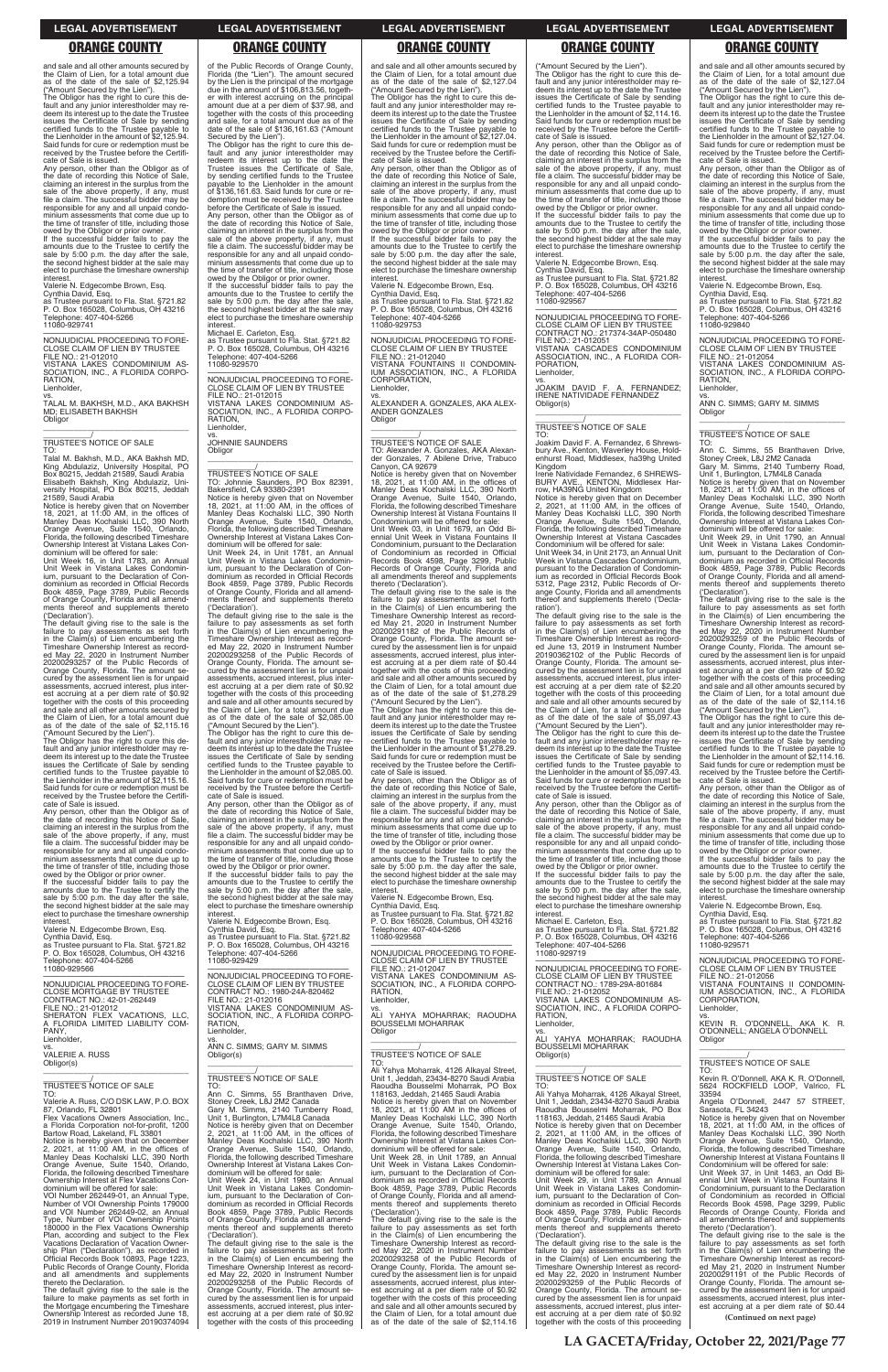together with the costs of this proceeding and sale and all other amounts secured by the Claim of Lien, for a total amount due as of the date of the sale of \$1,304.92

("Amount Secured by the Lien"). The Obligor has the right to cure this default and any junior interestholder may redeem its interest up to the date the Trustee issues the Certificate of Sale by sending certified funds to the Trustee payable to the Lienholder in the amount of \$1,304.92. Said funds for cure or redemption must be received by the Trustee before the Certificate of Sale is issued.

Any person, other than the Obligor as of the date of recording this Notice of Sale, claiming an interest in the surplus from the sale of the above property, if any, must file a claim. The successful bidder may be responsible for any and all unpaid condo-minium assessments that come due up to the time of transfer of title, including those owed by the Obligor or prior owner.

If the successful bidder fails to pay the amounts due to the Trustee to certify the sale by 5:00 p.m. the day after the sale, the second highest bidder at the sale may elect to purchase the timeshare ownership interest.

Valerie N. Edgecombe Brown, Esq. Cynthia David, Esq. as Trustee pursuant to Fla. Stat. §721.82

P. O. Box 165028, Columbus, OH 43216 Telephone: 407-404-5266 11080-929411

—————————————————— NONJUDICIAL PROCEEDING TO FORE-CLOSE CLAIM OF LIEN BY TRUSTEE CONTRACT NO.: 1789-31A-801685 FILE NO.: 21-012062 VISTANA LAKES CONDOMINIUM AS-SOCIATION, INC., A FLORIDA CORPO-RATION, Lienholder,

vs. ALI YAHYA MOHARRAK; RAOUDHA BOUSSELMI MOHARRAK Obligor(s) \_\_\_\_\_\_\_\_\_\_\_\_\_\_\_\_\_\_\_\_\_\_\_\_\_\_\_\_\_\_\_\_\_

\_\_\_\_\_\_\_\_\_\_\_/ TRUSTEE'S NOTICE OF SALE

The Obligor has the right to cure this default and any junior interestholder may redeem its interest up to the date the Trustee issues the Certificate of Sale by sending certified funds to the Trustee payable to the Lienholder in the amount of \$2,127.04. Said funds for cure or redemption must be received by the Trustee before the Certificate of Sale is issued.

TO: Ali Yahya Moharrak, 4126 Alkayal Street, Unit 1, Jeddah, 23434-8270 Saudi Arabia Raoudha Bousselmi Moharrak, PO Box 118163, Jeddah, 21465 Saudi Arabia Notice is hereby given that on December 2, 2021, at 11:00 AM, in the offices of Manley Deas Kochalski LLC, 390 North Orange Avenue, Suite 1540, Orlando, Florida, the following described Timeshare Ownership Interest at Vistana Lakes Con-

dominium will be offered for sale: Unit Week 31, in Unit 1789, an Annual Unit Week in Vistana Lakes Condominium, pursuant to the Declaration of Con-dominium as recorded in Official Records Book 4859, Page 3789, Public Records of Orange County, Florida and all amendments thereof and supplements thereto ('Declaration').

The default giving rise to the sale is the failure to pay assessments as set forth in the Claim(s) of Lien encumbering the Timeshare Ownership Interest as record-ed May 22, 2020 in Instrument Number 20200293259 of the Public Records of Orange County, Florida. The amount se-cured by the assessment lien is for unpaid assessments, accrued interest, plus interest accruing at a per diem rate of \$0.92 together with the costs of this proceeding and sale and all other amounts secured by the Claim of Lien, for a total amount due as of the date of the sale of \$2,127.04 ("Amount Secured by the Lien").

owed by the Obligor or prior owner. If the successful bidder fails to pay the amounts due to the Trustee to certify the sale by 5:00 p.m. the day after the sale, the second highest bidder at the sale may elect to purchase the timeshare ownership **interest** 

Any person, other than the Obligor as of the date of recording this Notice of Sale, claiming an interest in the surplus from the sale of the above property, if any, must file a claim. The successful bidder may be responsible for any and all unpaid condo-minium assessments that come due up to the time of transfer of title, including those

**Lienholder** vs. JOSE F. CASTILLO Obligor(s)

owed by the Obligor or prior owner. If the successful bidder fails to pay the amounts due to the Trustee to certify the sale by 5:00 p.m. the day after the sale, the second highest bidder at the sale may elect to purchase the timeshare ownership interest.

Valerie N. Edgecombe Brown, Esq. Cynthia David, Esq. as Trustee pursuant to Fla. Stat. §721.82

P. O. Box 165028, Columbus, OH 43216 Telephone: 407-404-5266 11080-929841

—————————————————— NONJUDICIAL PROCEEDING TO FORE-CLOSE CLAIM OF LIEN BY TRUSTEE FILE NO.: 21-012068

### the Claim of Lien, for a total amount due as of the date of the sale of \$2,096.20 ("Amount Secured by the Lien").

The Obligor has the right to cure this default and any junior interestholder may re-deem its interest up to the date the Trustee issues the Certificate of Sale by sending certified funds to the Trustee payable to the Lienholder in the amount of \$2,096.20. Said funds for cure or redemption must be received by the Trustee before the Certificate of Sale is issued. Any person, other than the Obligor as of

> —————————————————— NONJUDICIAL PROCEEDING TO FORE-CLOSE CLAIM OF LIEN BY TRUSTEE CONTRACT NO.: 1867-49A-809097 FILE NO.: 21-012097 VISTANA LAKES CONDOMINIUM AS-SOCIATION, INC., A FLORIDA CORPO-RATION, **Lienholder**

the date of recording this Notice of Sale, claiming an interest in the surplus from the sale of the above property, if any, must file a claim. The successful bidder may be responsible for any and all unpaid condominium assessments that come due up to the time of transfer of title, including those

Valerie N. Edgecombe Brown, Esq. Cynthia David, Esq. as Trustee pursuant to Fla. Stat. §721.82 P. O. Box 165028, Columbus, OH 43216 Telephone: 407-404-5266 11080-929399

—————————————————— NONJUDICIAL PROCEEDING TO FORE-CLOSE CLAIM OF LIEN BY TRUSTEE CONTRACT NO.: 1853-21A-809583 FILE NO.: 21-012073 VISTANA LAKES CONDOMINIUM AS-SOCIATION, INC., A FLORIDA CORPO-RATION,

\_\_\_\_\_\_\_\_\_\_\_\_\_\_\_\_\_\_\_\_\_\_\_\_\_\_\_\_\_\_\_\_\_

\_\_\_\_\_\_\_\_\_\_\_/ TRUSTEE'S NOTICE OF SALE TO: Jose F. Castillo, 31 CALLE 1-59 Z 12 EL CARMEN, Guatemala,Guatemala Notice is hereby given that on Decem-ber 2, 2021, at 11:00AM in the offices of Manley Deas Kochalski LLC, 390 North Orange Avenue, Suite 1540, Orlando, Florida, the following described Timeshare Ownership Interest at Vistana Lakes Condominium will be offered for sale: Unit Week 21, in Unit 1853, an Annual Unit Week in Vistana Lakes Condominium, pursuant to the Declaration of Con-dominium as recorded in Official Records Book 4859, Page 3789, Public Records of Orange County, Florida and all amendments thereof and supplements thereto ('Declaration'). The default giving rise to the sale is the failure to pay assessments as set forth

> —————————————————— NONJUDICIAL PROCEEDING TO FORE-CLOSE CLAIM OF LIEN BY TRUSTEE CONTRACT NO.: 1868-07A-812281<br>FILE NO.: 21-012098<br>VISTANA LAKES CONDOMINIUM AS-<br>SOCIATION, INC., A FLORIDA CORPO-<br>RATION,

in the Claim(s) of Lien encumbering the Timeshare Ownership Interest as record-ed May 22, 2020 in Instrument Number 20200293258 of the Public Records of Orange County, Florida. The amount se-cured by the assessment lien is for unpaid assessments, accrued interest, plus interest accruing at a per diem rate of \$0.92 together with the costs of this proceeding and sale and all other amounts secured by the Claim of Lien, for a total amount due as of the date of the sale of \$2,083.86 the Claim of Lien, for a total amount due as of the date of the sale of \$2,127.04 Amount Secured by the Lien").

("Amount Secured by the Lien"). The Obligor has the right to cure this de-fault and any junior interestholder may redeem its interest up to the date the Trustee issues the Certificate of Sale by sending certified funds to the Trustee payable to the Lienholder in the amount of \$2,083.86. Said funds for cure or redemption must be received by the Trustee before the Certificate of Sale is issued.

The Obligor has the right to cure this default and any junior interestholder may redeem its interest up to the date the Trustee issues the Certificate of Sale by sending certified funds to the Trustee payable to the Lienholder in the amount of \$2,127.04. Said funds for cure or redemption must be received by the Trustee before the Certificate of Sale is issued. Any person, other than the Obligor as of

Any person, other than the Obligor as of the date of recording this Notice of Sale, claiming an interest in the surplus from the sale of the above property, if any, must file a claim. The successful bidder may be responsible for any and all unpaid condominium assessments that come due up to the time of transfer of title, including those owed by the Obligor or prior owner.

If the successful bidder fails to pay the amounts due to the Trustee to certify the sale by 5:00 p.m. the day after the sale, the second highest bidder at the sale may elect to purchase the timeshare ownership interest.

Valerie N. Edgecombe Brown, Esq. Cynthia David, Esq. as Trustee pursuant to Fla. Stat. §721.82 P. O. Box 165028, Columbus, OH 43216 Telephone: 407-404-5266 11080-929730

—————————————————— NONJUDICIAL PROCEEDING TO FORE-CLOSE CLAIM OF LIEN BY TRUSTEE CONTRACT NO.: 1878-38A-807141 FILE NO.: 21-012092 VISTANA LAKES CONDOMINIUM AS-SOCIATION, INC., A FLORIDA CORPO-RATION, Lienholder,

as of the date of the sale of \$2,108.11 ("Amount Secured by the Lien"). The Obligor has the right to cure this de-fault and any junior interestholder may redeem its interest up to the date the Trustee issues the Certificate of Sale by sending certified funds to the Trustee payable to the Lienholder in the amount of \$2,108.11. Said funds for cure or redemption must be received by the Trustee before the Certifi-cate of Sale is issued.

> Any person, other than the Obligor as of the date of recording this Notice of Sale, claiming an interest in the surplus from the sale of the above property, if any, must file a claim. The successful bidder may be responsible for any and all unpaid condominium assessments that come due up to the time of transfer of title, including those owed by the Obligor or prior owner. If the successful bidder fails to pay the amounts due to the Trustee to certify the sale by 5:00 p.m. the day after the sale, the second highest bidder at the sale may elect to purchase the timeshare ownership

Any person, other than the Obligor as of the date of recording this Notice of Sale, claiming an interest in the surplus from the sale of the above property, if any, must file a claim. The successful bidder may be responsible for any and all unpaid condo-minium assessments that come due up to the time of transfer of title, including those owed by the Obligor or prior owner.

> \_\_\_\_\_\_\_\_\_\_\_\_\_\_\_\_\_\_\_\_\_\_\_\_\_\_\_\_\_\_\_\_\_ TRUSTEE'S NOTICE OF SALE

TRUSTEE'S NOTICE OF SALE<br>TO: Jaime Tapia, CALLE LA RETANAS<br>#8621, La Paz, Bolivia<br>Notice is hereby given that on November<br>18, 2021, at 11:00 AM, in the offices of<br>Manley Deas Kochalski LLC, 390 North<br>Orange Avenue, Suite 1

If the successful bidder fails to pay the amounts due to the Trustee to certify the sale by 5:00 p.m. the day after the sale, the second highest bidder at the sale may elect to purchase the timeshare ownership interest.

Valerie N. Edgecombe Brown, Esq. Cynthia David, Esq. as Trustee pursuant to Fla. Stat. §721.82

P. O. Box 165028, Columbus, OH 43216 Telephone: 407-404-5266 11080-929811

vs. JORGE A. PACHECO; GLORIANA DE PACHECO Obligor(s) \_\_\_\_\_\_\_\_\_\_\_\_\_\_\_\_\_\_\_\_\_\_\_\_\_\_\_\_\_\_\_\_\_

# \_\_\_\_\_\_\_\_\_\_\_/ TRUSTEE'S NOTICE OF SALE

TO: Jorge A. Pacheco, PO BOX 943-1000, San Jose, 1000 Costa Rica Gloriana De Pacheco, PO BOX 943-1000, San Jose, 1000 Costa Rica

Notice is hereby given that on December 2, 2021, at 11:00 AM, in the offices of Manley Deas Kochalski LLC, 390 North Orange Avenue, Suite 1540, Orlando, Florida, the following described Timeshare Ownership Interest at Vistana Lakes Con-

> The default giving rise to the sale is the failure to pay assessments as set forth in the Claim(s) of Lien encumbering the Timeshare Ownership Interest as recorded May 22, 2020 in Instrument Number 20200293256 of the Public Records of Orange County, Florida. The amount secured by the assessment lien is for unpaid assessments, accrued interest, plus interest accruing at a per diem rate of \$0.92 together with the costs of this proceeding and sale and all other amounts secured by the Claim of Lien, for a total amount due as of the date of the sale of \$2,089.91 ("Amount Secured by the Lien"). The Obligor has the right to cure this de-fault and any junior interestholder may redeem its interest up to the date the Trustee issues the Certificate of Sale by sending certified funds to the Trustee payable to the Lienholder in the amount of \$2,089.91. Said funds for cure or redemption must be received by the Trustee before the Certifi-cate of Sale is issued. Any person, other than the Obligor as of the date of recording this Notice of Sale, claiming an interest in the surplus from the sale of the above property, if any, must file a claim. The successful bidder may be responsible for any and all unpaid condominium assessments that come due up to the time of transfer of title, including those owed by the Obligor or prior owner. If the successful bidder fails to pay the amounts due to the Trustee to certify the sale by 5:00 p.m. the day after the sale, the second highest bidder at the sale may elect to purchase the timeshare ownership

dominium will be offered for sale: Unit Week 49, in Unit 1867, an Annual Unit Week in Vistana Lakes Condominium, pursuant to the Declaration of Condominium as recorded in Official Records Book 4859, Page 3789, Public Records of Orange County, Florida and all amend-ments thereof and supplements thereto ('Declaration').

The default giving rise to the sale is the failure to pay assessments as set forth in the Claim(s) of Lien encumbering the Timeshare Ownership Interest as record-ed May 22, 2020 in Instrument Number 20200293262 of the Public Records of Orange County, Florida. The amount se-cured by the assessment lien is for unpaid assessments, accrued interest, plus interest accruing at a per diem rate of \$0.92 together with the costs of this proceeding and sale and all other amounts secured by the Claim of Lien, for a total amount due as of the date of the sale of \$2,108.11

("Amount Secured by the Lien"). The Obligor has the right to cure this de-fault and any junior interestholder may redeem its interest up to the date the Trustee issues the Certificate of Sale by sending certified funds to the Trustee payable to the Lienholder in the amount of \$2,108.11. Said funds for cure or redemption must be received by the Trustee before the Certificate of Sale is issued.

Any person, other than the Obligor as of the date of recording this Notice of Sale, claiming an interest in the surplus from the sale of the above property, if any, must file a claim. The successful bidder may be responsible for any and all unpaid condominium assessments that come due up to the time of transfer of title, including those owed by the Obligor or prior owner. If the successful bidder fails to pay the

amounts due to the Trustee to certify the sale by 5:00 p.m. the day after the sale, the second highest bidder at the sale may elect to purchase the timeshare ownership interest.

Valerie N. Edgecombe Brown, Esq. Cynthia David, Esq. as Trustee pursuant to Fla. Stat. §721.82 P. O. Box 165028, Columbus, OH 43216 Telephone: 407-404-5266 11080-929724

| FILE NO.: 21-012068<br>VISTANA LAKES CONDOMINIUM AS-<br>SOCIATION, INC., A FLORIDA CORPO-<br>RATION.<br>Lienholder.<br>VS.<br><b>ANDRES CARRION</b><br>Obligor<br>TRUSTEE'S NOTICE OF SALE<br>TO: Andres Carrion. KM 2 Y Medio Via<br>Samborondon. Edif Samborondon Busi-<br>ness Center, Torre B Grande Oficina 304,<br>Samborondor, Ecuador<br>Notice is hereby given that on November<br>18, 2021, at 11:00 AM, in the offices of<br>Manley Deas Kochalski LLC, 390 North<br>Orange Avenue, Suite 1540, Orlando,<br>Florida, the following described Timeshare<br>Ownership Interest at Vistana Lakes Con-<br>dominium will be offered for sale:<br>Unit Week 33. in Unit 1966, an Annual<br>Unit Week in Vistana Lakes Condomin-<br>ium, pursuant to the Declaration of Con-<br>dominium as recorded in Official Records<br>Book 4859, Page 3789, Public Records<br>of Orange County, Florida and all amend-<br>ments thereof and supplements thereto<br>('Declaration').<br>The default giving rise to the sale is the<br>failure to pay assessments as set forth<br>in the Claim(s) of Lien encumbering the<br>Timeshare Ownership Interest as record-<br>ed May 22, 2020 in Instrument Number<br>20200293259 of the Public Records of<br>Orange County, Florida. The amount se-<br>cured by the assessment lien is for unpaid<br>assessments, accrued interest, plus inter-<br>est accruing at a per diem rate of \$0.92<br>together with the costs of this proceeding<br>and sale and all other amounts secured by | vs.<br>JULIO BARAHONA; MARGARITA DE<br><b>BARAHONA</b><br>Obligor(s)<br>TRUSTEE'S NOTICE OF SALE<br>TO:<br>Julio Barahona, URB CONCEPCION<br>CUMBAYA LOTE F, FRENTE AL COLE-<br>GIO ALEMAN, Quito, Ecuador<br>Margarita De Barahona, URB CONCEP-<br>CION CUMBAYA LOTE E, FRENTE AL<br>COLEGIO ALEMAN, Quito, Ecuador<br>Notice is hereby given that on December<br>2. 2021. at 11:00 AM, in the offices of<br>Manley Deas Kochalski LLC, 390 North<br>Orange Avenue, Suite 1540, Orlando,<br>Florida, the following described Timeshare<br>Ownership Interest at Vistana Lakes Con-<br>dominium will be offered for sale:<br>Unit Week 38, in Unit 1878, an Annual<br>Unit Week in Vistana Lakes Condomin-<br>ium, pursuant to the Declaration of Con-<br>dominium as recorded in Official Records<br>Book 4859, Page 3789, Public Records<br>of Orange County, Florida and all amend-<br>ments thereof and supplements thereto<br>('Declaration').<br>The default giving rise to the sale is the<br>failure to pay assessments as set forth<br>in the Claim(s) of Lien encumbering the<br>Timeshare Ownership Interest as record-<br>ed May 22, 2020 in Instrument Number<br>20200293260 of the Public Records of<br>Orange County, Florida. The amount se-<br>cured by the assessment lien is for unpaid<br>assessments, accrued interest, plus inter-<br>est accruing at a per diem rate of \$0.92<br>together with the costs of this proceeding<br>and sale and all other amounts secured by<br>the Claim of Lien, for a total amount due | SOCIATION, INC., A FLORIDA CORPO-<br>RATION.<br>Lienholder.<br>VS.<br>WHITFIELD R. HUTCHESON: BERNA-<br><b>DETTE HUTCHESON</b><br>Obligor(s)<br>TRUSTEE'S NOTICE OF SALE<br>TO:<br>Whitfield R. Hutcheson, PO BOX N8654,<br>Nassau, Bahamas<br>Bernadette Hutcheson, PO BOX N8654,<br>Nassau, Bahamas<br>Notice is hereby given that on December<br>2, 2021, at 11:00 AM, in the offices of<br>Manley Deas Kochalski LLC, 390 North<br>Orange Avenue, Suite 1540, Orlando,<br>Florida, the following described Timeshare<br>Ownership Interest at Vistana Lakes Con-<br>dominium will be offered for sale:<br>Unit Week 07, in Unit 1868, an Annual<br>Unit Week in Vistana Lakes Condomin-<br>ium, pursuant to the Declaration of Con-<br>dominium as recorded in Official Records<br>Book 4859, Page 3789, Public Records<br>of Orange County, Florida and all amend-<br>ments thereof and supplements thereto<br>('Declaration').<br>The default giving rise to the sale is the<br>failure to pay assessments as set forth<br>in the Claim(s) of Lien encumbering the<br>Timeshare Ownership Interest as record-<br>ed May 22, 2020 in Instrument Number<br>20200293256 of the Public Records of<br>Orange County, Florida. The amount se-<br>cured by the assessment lien is for unpaid<br>assessments, accrued interest, plus inter-<br>est accruing at a per diem rate of \$0.92<br>together with the costs of this proceeding<br>and sale and all other amounts secured by | 11080-929759<br>NONJUDICIAL PROCEEDING TO FORE-<br>CLOSE CLAIM OF LIEN BY TRUSTEE<br>FILE NO.: 21-012104<br>VISTANA LAKES CONDOMINIUM AS-<br>SOCIATION, INC., A FLORIDA CORPO-<br>RATION.<br>Lienholder,<br>VS.<br>J.E. LOUIS THIFAULT; SUZANNE HAR-<br><b>RIS THIFAULT</b><br>Obligor<br>TRUSTEE'S NOTICE OF SALE<br>TO:<br>J.E. Louis Thifault, 4576 MARTIN ROAD,<br>Lincoln, LOR 1V1 Canada<br>Suzanne Harris Thifault, 74 CABRIOLET<br>CRESCENT, Ancaster, L9K 1K6 Canada<br>Notice is hereby given that on November<br>18. 2021. at $11:00$ AM. in the offices of<br>Manley Deas Kochalski LLC, 390 North<br>Orange Avenue, Suite 1540, Orlando,<br>Florida, the following described Timeshare<br>Ownership Interest at Vistana Lakes Con-<br>dominium will be offered for sale:<br>Unit Week 10, in Unit 1837, an Annual<br>Unit Week in Vistana Lakes Condomin-<br>ium, pursuant to the Declaration of Con-<br>dominium as recorded in Official Records<br>Book 4859, Page 3789, Public Records<br>of Orange County, Florida and all amend-<br>ments thereof and supplements thereto<br>('Declaration').<br>The default giving rise to the sale is the<br>failure to pay assessments as set forth<br>in the Claim(s) of Lien encumbering the<br>Timeshare Ownership Interest as record-<br>ed May 22, 2020 in Instrument Number<br>20200293256 of the Public Records of | VISTANA LAKES CONDOMINIUM AS-<br>SOCIATION, INC., A FLORIDA CORPO-<br>RATION.<br>Lienholder,<br><b>VICTOR TOLSTIKOW</b><br>Obligor<br>TRUSTEE'S NOTICE OF SALE<br>TO: Victor Tolstikow, RUA LUIS DE<br>FRANCA JUNIOR 305, SAO PAULO, Sao<br>Paulo, 04648070 Brazil<br>Notice is hereby given that on November<br>18, 2021, at $11:00$ AM, in the offices of<br>Manley Deas Kochalski LLC, 390 North<br>Orange Avenue, Suite 1540, Orlando,<br>Florida, the following described Timeshare<br>Ownership Interest at Vistana Lakes Con-<br>dominium will be offered for sale:<br>Unit Week 14, in Unit 1878, an Annual<br>Unit Week in Vistana Lakes Condomin-<br>ium, pursuant to the Declaration of Con-<br>dominium as recorded in Official Records<br>Book 4859, Page 3789, Public Records<br>of Orange County, Florida and all amend-<br>ments thereof and supplements thereto<br>('Declaration').<br>The default giving rise to the sale is the<br>failure to pay assessments as set forth<br>in the Claim(s) of Lien encumbering the<br>Timeshare Ownership Interest as record-<br>ed May 22, 2020 in Instrument Number<br>20200293256 of the Public Records of<br>Orange County, Florida. The amount se-<br>cured by the assessment lien is for unpaid<br>assessments, accrued interest, plus inter-<br>est accruing at a per diem rate of \$0.92<br>together with the costs of this proceeding<br>(Continued on next page) |
|----------------------------------------------------------------------------------------------------------------------------------------------------------------------------------------------------------------------------------------------------------------------------------------------------------------------------------------------------------------------------------------------------------------------------------------------------------------------------------------------------------------------------------------------------------------------------------------------------------------------------------------------------------------------------------------------------------------------------------------------------------------------------------------------------------------------------------------------------------------------------------------------------------------------------------------------------------------------------------------------------------------------------------------------------------------------------------------------------------------------------------------------------------------------------------------------------------------------------------------------------------------------------------------------------------------------------------------------------------------------------------------------------------------------------------------------------------------------------------------------------------------------------|-----------------------------------------------------------------------------------------------------------------------------------------------------------------------------------------------------------------------------------------------------------------------------------------------------------------------------------------------------------------------------------------------------------------------------------------------------------------------------------------------------------------------------------------------------------------------------------------------------------------------------------------------------------------------------------------------------------------------------------------------------------------------------------------------------------------------------------------------------------------------------------------------------------------------------------------------------------------------------------------------------------------------------------------------------------------------------------------------------------------------------------------------------------------------------------------------------------------------------------------------------------------------------------------------------------------------------------------------------------------------------------------------------------------------------------------------------------------------------------------------------------------------------------------------|-----------------------------------------------------------------------------------------------------------------------------------------------------------------------------------------------------------------------------------------------------------------------------------------------------------------------------------------------------------------------------------------------------------------------------------------------------------------------------------------------------------------------------------------------------------------------------------------------------------------------------------------------------------------------------------------------------------------------------------------------------------------------------------------------------------------------------------------------------------------------------------------------------------------------------------------------------------------------------------------------------------------------------------------------------------------------------------------------------------------------------------------------------------------------------------------------------------------------------------------------------------------------------------------------------------------------------------------------------------------------------------------------------------------------------------------------------------------------------------|--------------------------------------------------------------------------------------------------------------------------------------------------------------------------------------------------------------------------------------------------------------------------------------------------------------------------------------------------------------------------------------------------------------------------------------------------------------------------------------------------------------------------------------------------------------------------------------------------------------------------------------------------------------------------------------------------------------------------------------------------------------------------------------------------------------------------------------------------------------------------------------------------------------------------------------------------------------------------------------------------------------------------------------------------------------------------------------------------------------------------------------------------------------------------------------------------------------------------------------------------------------------------------------------------------------------------------------------------------------------------------|----------------------------------------------------------------------------------------------------------------------------------------------------------------------------------------------------------------------------------------------------------------------------------------------------------------------------------------------------------------------------------------------------------------------------------------------------------------------------------------------------------------------------------------------------------------------------------------------------------------------------------------------------------------------------------------------------------------------------------------------------------------------------------------------------------------------------------------------------------------------------------------------------------------------------------------------------------------------------------------------------------------------------------------------------------------------------------------------------------------------------------------------------------------------------------------------------------------------------------------------------------------------------------------------------------------------------------------------------------------------------------------------------------------------------------|
| Page 78/LA GACETA/Friday, October 22, 2021                                                                                                                                                                                                                                                                                                                                                                                                                                                                                                                                                                                                                                                                                                                                                                                                                                                                                                                                                                                                                                                                                                                                                                                                                                                                                                                                                                                                                                                                                 |                                                                                                                                                                                                                                                                                                                                                                                                                                                                                                                                                                                                                                                                                                                                                                                                                                                                                                                                                                                                                                                                                                                                                                                                                                                                                                                                                                                                                                                                                                                                               |                                                                                                                                                                                                                                                                                                                                                                                                                                                                                                                                                                                                                                                                                                                                                                                                                                                                                                                                                                                                                                                                                                                                                                                                                                                                                                                                                                                                                                                                                   |                                                                                                                                                                                                                                                                                                                                                                                                                                                                                                                                                                                                                                                                                                                                                                                                                                                                                                                                                                                                                                                                                                                                                                                                                                                                                                                                                                                |                                                                                                                                                                                                                                                                                                                                                                                                                                                                                                                                                                                                                                                                                                                                                                                                                                                                                                                                                                                                                                                                                                                                                                                                                                                                                                                                                                                                                                  |

the date of recording this Notice of Sale, claiming an interest in the surplus from the sale of the above property, if any, must file a claim. The successful bidder may be responsible for any and all unpaid condominium assessments that come due up to the time of transfer of title, including those

owed by the Obligor or prior owner. If the successful bidder fails to pay the amounts due to the Trustee to certify the sale by 5:00 p.m. the day after the sale, the second highest bidder at the sale may elect to purchase the timeshare ownership

interest. Valerie N. Edgecombe Brown, Esq. Cynthia David, Esq. as Trustee pursuant to Fla. Stat. §721.82 P. O. Box 165028, Columbus, OH 43216 Telephone: 407-404-5266 11080-929821

—————————————————— NONJUDICIAL PROCEEDING TO FORE-CLOSE CLAIM OF LIEN BY TRUSTEE CONTRACT NO.: 1860-09A-810712 FILE NO.: 21-012100 VISTANA LAKES CONDOMINIUM AS-SOCIATION, INC., A FLORIDA CORPO-RATION,

**Lienholder** 

vs. NORMA ANGELICA OSORNO-CATANO; RODRIGO ZAVALA OSORNO; XIMENA ZAVALA OSORNO Obligor(s)

\_\_\_\_\_\_\_\_\_\_\_\_\_\_\_\_\_\_\_\_\_\_\_\_\_\_\_\_\_\_\_\_\_

# \_\_\_\_\_\_\_\_\_\_\_/ TRUSTEE'S NOTICE OF SALE

TO: Norma Angelica Osorno-Catano, LEO-NA VICARIO 705, CASA 7, Metepec, 52140Mexico

Rodrigo Zavala Osorno, PASEO SAN ISIDRO #300, CASA 23, CONDOMINIO LOMAS SAN ISIDRO, Metepec, 52140 Mexico

Ximena Zavala Osorno, Pedro Ascencio

#147, Casa 35, Metepec, Mexico Notice is hereby given that on December 2, 2021, at 11:00 AM, in the offices of Manley Deas Kochalski LLC, 390 North Orange Avenue, Suite 1540, Orlando, Florida, the following described Timeshare Ownership Interest at Vistana Lakes Con-dominium will be offered for sale:

Unit Week 09, in Unit 1860, an Annual Unit Week in Vistana Lakes Condomin-ium, pursuant to the Declaration of Condominium as recorded in Official Records Book 4859, Page 3789, Public Records of Orange County, Florida and all amendments thereof and supplements thereto

('Declaration'). The default giving rise to the sale is the failure to pay assessments as set forth in the Claim(s) of Lien encumbering the Timeshare Ownership Interest as record-ed May 22, 2020 in Instrument Number 20200293256 of the Public Records of Orange County, Florida. The amount se-cured by the assessment lien is for unpaid assessments, accrued interest, plus inter-est accruing at a per diem rate of \$0.92 together with the costs of this proceeding and sale and all other amounts secured by the Claim of Lien, for a total amount due as of the date of the sale of \$2,152.29

("Amount Secured by the Lien"). The Obligor has the right to cure this default and any junior interestholder may re-deem its interest up to the date the Trustee issues the Certificate of Sale by sending certified funds to the Trustee payable to the Lienholder in the amount of \$2,152.29. Said funds for cure or redemption must be received by the Trustee before the Certificate of Sale is issued.

Any person, other than the Obligor as of the date of recording this Notice of Sale, claiming an interest in the surplus from the sale of the above property, if any, must file a claim. The successful bidder may be responsible for any and all unpaid condominium assessments that come due up to the time of transfer of title, including those

owed by the Obligor or prior owner. If the successful bidder fails to pay the amounts due to the Trustee to certify the sale by 5:00 p.m. the day after the sale, the second highest bidder at the sale may elect to purchase the timeshare ownership interest.

Valerie N. Edgecombe Brown, Esq.

Cynthia David, Esq. as Trustee pursuant to Fla. Stat. §721.82 P. O. Box 165028, Columbus, OH 43216 Telephone: 407-404-5266 11080-929759

Orange County, Florida. The amount secured by the assessment lien is for unpaid assessments, accrued interest, plus interest accruing at a per diem rate of \$0.92 together with the costs of this proceeding and sale and all other amounts secured by the Claim of Lien, for a total amount due as of the date of the sale of \$2,114.16

("Amount Secured by the Lien"). The Obligor has the right to cure this default and any junior interestholder may redeem its interest up to the date the Trustee issues the Certificate of Sale by sending certified funds to the Trustee payable to the Lienholder in the amount of \$2,114.16. Said funds for cure or redemption must be received by the Trustee before the Certifi-

cate of Sale is issued.

interest.

Valerie N. Edgecombe Brown, Esq.

Cynthia David, Esq.

as Trustee pursuant to Fla. Stat. §721.82 P. O. Box 165028, Columbus, OH 43216 Telephone: 407-404-5266

11080-929573

—————————————————— NONJUDICIAL PROCEEDING TO FORE-CLOSE CLAIM OF LIEN BY TRUSTEE FILE NO.: 21-012107 VISTANA LAKES CONDOMINIUM AS-SOCIATION, INC., A FLORIDA CORPO-

RATION, **Lienholder** vs. JAIME TAPIA Obligor

Florida, the following described Timeshare Ownership Interest at Vistana Lakes Condominium will be offered for sale: Unit Week 14, in Unit 1801, an Annual Unit Week in Vistana Lakes Condominium, pursuant to the Declaration of Condominium as recorded in Official Records Book 4859, Page 3789, Public Records of Orange County, Florida and all amendments thereof and supplements thereto

('Declaration').

interest.

Valerie N. Edgecombe Brown, Esq.

# Cynthia David, Esq. as Trustee pursuant to Fla. Stat. §721.82 P. O. Box 165028, Columbus, OH 43216 Telephone: 407-404-5266 11080-929431

—————————————————— NONJUDICIAL PROCEEDING TO FORE-CLOSE CLAIM OF LIEN BY TRUSTEE FILE NO.: 21-012108

VISTANA LAKES CONDOMINIUM AS-

# **LEGAL ADVERTISEMENT LEGAL ADVERTISEMENT LEGAL ADVERTISEMENT LEGAL ADVERTISEMENT LEGAL ADVERTISEMENT**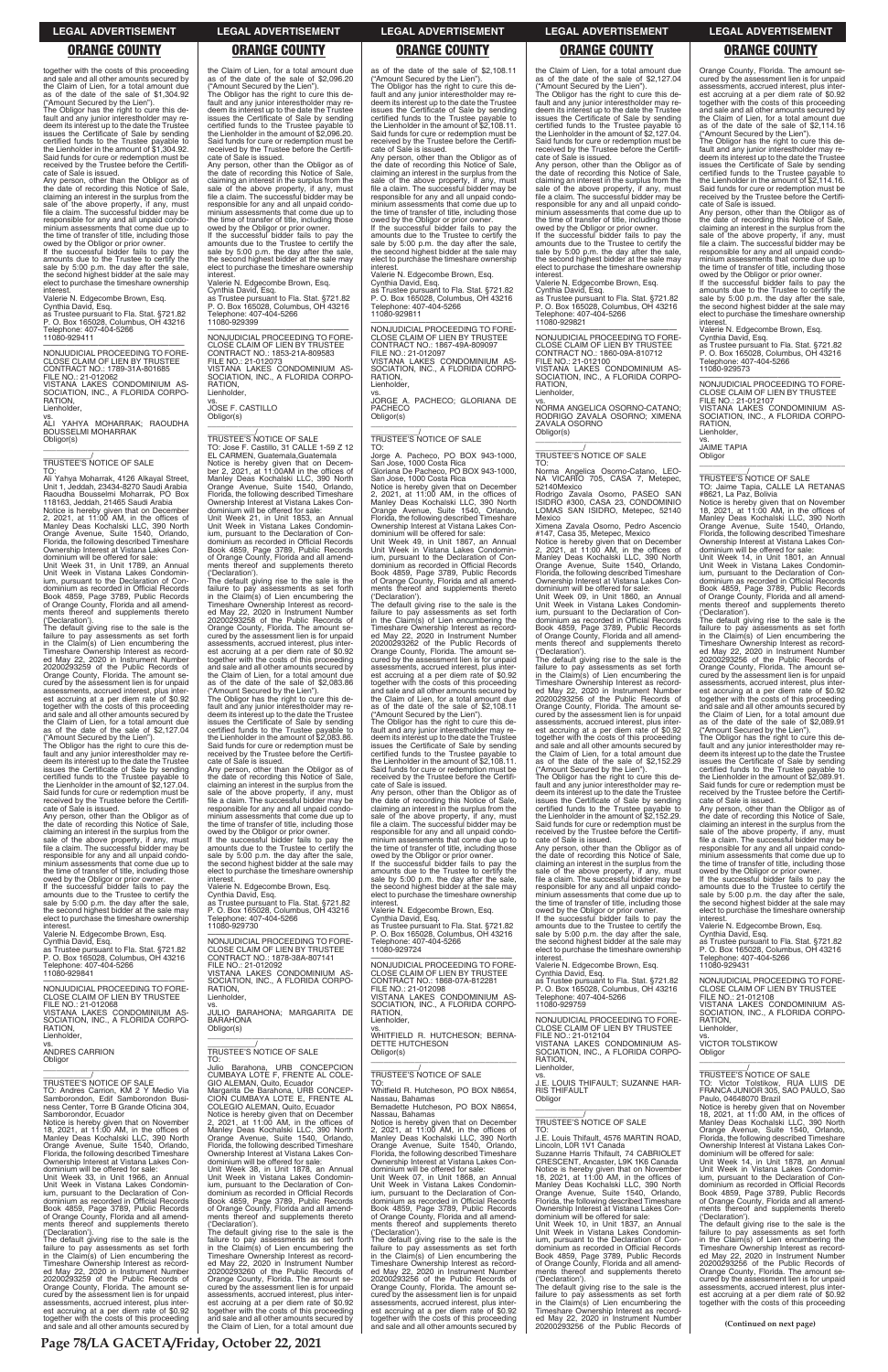and sale and all other amounts secured by the Claim of Lien, for a total amount due as of the date of the sale of \$2,089.91

("Amount Secured by the Lien"). The Obligor has the right to cure this default and any junior interestholder may re-deem its interest up to the date the Trustee issues the Certificate of Sale by sending certified funds to the Trustee payable to the Lienholder in the amount of \$2,089.91. Said funds for cure or redemption must be received by the Trustee before the Certifi-

cate of Sale is issued. Any person, other than the Obligor as of the date of recording this Notice of Sale,<br>claiming an interest in the surplus from the<br>sale of the above property, if any, must<br>file a claim. The successful bidder may be responsible for any and all unpaid condo-minium assessments that come due up to the time of transfer of title, including those

Notice is hereby given that on November 18, 2021, at 11:00 AM, in the offices of Manley Deas Kochalski LLC, 390 North Orange Avenue, Suite 1540, Orlando, Florida, the following described Timeshare Ownership Interest at Vistana Lakes Con-dominium will be offered for sale:

owed by the Obligor or prior owner. If the successful bidder fails to pay the amounts due to the Trustee to certify the sale by 5:00 p.m. the day after the sale, the second highest bidder at the sale may elect to purchase the timeshare ownership interest.

Valerie N. Edgecombe Brown, Esq.

Cynthia David, Esq. as Trustee pursuant to Fla. Stat. §721.82 P. O. Box 165028, Columbus, OH 43216 Telephone: 407-404-5266 11080-929432

—————————————————— NONJUDICIAL PROCEEDING TO FORE-CLOSE CLAIM OF LIEN BY TRUSTEE FILE NO.: 21-012144 VISTANA LAKES CONDOMINIUM AS-SOCIATION, INC., A FLORIDA CORPO-RATION, Lienholder,

vs. TERENCE CRAWLEY Obligor \_\_\_\_\_\_\_\_\_\_\_\_\_\_\_\_\_\_\_\_\_\_\_\_\_\_\_\_\_\_\_\_\_

# \_\_\_\_\_\_\_\_\_\_\_/ TRUSTEE'S NOTICE OF SALE

TO: Terence Crawley, c/o Fullbrook As-sociates, Stirling Business Centre, 5 Wellgreen PI, Stirling, FK8 2DZ United Kingdom

the date of recording this Notice of Sale,<br>claiming an interest in the surplus from the<br>sale of the above property, if any, must<br>file a claim. The successful bidder may be responsible for any and all unpaid condo-minium assessments that come due up to the time of transfer of title, including those

Unit Week 39, in Unit 1783, an Annual Unit Week in Vistana Lakes Condomin-ium, pursuant to the Declaration of Condominium as recorded in Official Records Book 4859, Page 3789, Public Records of Orange County, Florida and all amendments thereof and supplements thereto ('Declaration'). The default giving rise to the sale is the

failure to pay assessments as set forth in the Claim(s) of Lien encumbering the Timeshare Ownership Interest as recorded May 22, 2020 in Instrument Number 20200293260 of the Public Records of Orange County, Florida. The amount secured by the assessment lien is for unpaid assessments, accrued interest, plus inter-est accruing at a per diem rate of \$0.92 together with the costs of this proceeding and sale and all other amounts secured by the Claim of Lien, for a total amount due as of the date of the sale of \$2,089.91

("Amount Secured by the Lien"). The Obligor has the right to cure this default and any junior interestholder may re-deem its interest up to the date the Trustee issues the Certificate of Sale by sending certified funds to the Trustee payable to the Lienholder in the amount of \$2,089.91. Said funds for cure or redemption must be received by the Trustee before the Certifi-cate of Sale is issued. Any person, other than the Obligor as of

owed by the Obligor or prior owner. If the successful bidder fails to pay the amounts due to the Trustee to certify the sale by 5:00 p.m. the day after the sale, the second highest bidder at the sale may elect to purchase the timeshare ownership interest.

## Valerie N. Edgecombe Brown, Esq.

Cynthia David, Esq. as Trustee pursuant to Fla. Stat. §721.82 P. O. Box 165028, Columbus, OH 43216 Telephone: 407-404-5266 11080-929563

—————————————————— NONJUDICIAL PROCEEDING TO FORE-CLOSE CLAIM OF LIEN BY TRUSTEE FILE NO.: 21-012166 VISTANA FOUNTAINS II CONDOMIN-IUM ASSOCIATION, INC., A FLORIDA CORPORATION, Lienholder,

amounts due to the Trustee to certify the sale by 5:00 p.m. the day after the sale, the second highest bidder at the sale may elect to purchase the timeshare ownership interest

as of the date of the sale of \$2,043.55 ("Amount Secured by the Lien"). The Obligor has the right to cure this de-

the Claim of Lien, for a total amount due as of the date of the sale of \$1,314.31

("Amount Secured by the Lien"). The Obligor has the right to cure this de-fault and any junior interestholder may redeem its interest up to the date the Trustee issues the Certificate of Sale by sending certified funds to the Trustee payable to the Lienholder in the amount of \$1,314.31. Said funds for cure or redemption must be received by the Trustee before the Certificate of Sale is issued.

Any person, other than the Obligor as of the date of recording this Notice of Sale, claiming an interest in the surplus from the sale of the above property, if any, must file a claim. The successful bidder may be responsible for any and all unpaid condominium assessments that come due up to the time of transfer of title, including those

owed by the Obligor or prior owner. If the successful bidder fails to pay the amounts due to the Trustee to certify the sale by 5:00 p.m. the day after the sale, the second highest bidder at the sale may elect to purchase the timeshare ownership interest.

Valerie N. Edgecombe Brown, Esq. Cynthia David, Esq. as Trustee pursuant to Fla. Stat. §721.82 P. O. Box 165028, Columbus, OH 43216 Telephone: 407-404-5266 11080-929421

—————————————————— NONJUDICIAL PROCEEDING TO FORE-CLOSE CLAIM OF LIEN BY TRUSTEE FILE NO.: 21-012203 VISTANA FOUNTAINS II CONDOMIN-IUM ASSOCIATION, INC., A FLORIDA CORPORATION, Lienholder,

vs. SANDRA K. HAVERSTOCK Obligor

\_\_\_\_\_\_\_\_\_\_\_\_\_\_\_\_\_\_\_\_\_\_\_\_\_\_\_\_\_\_\_\_\_ \_\_\_\_\_\_\_\_\_\_\_/ TRUSTEE'S NOTICE OF SALE

> owed by the Obligor or prior owner. If the successful bidder fails to pay the amounts due to the Trustee to certify the sale by 5:00 p.m. the day after the sale, the second highest bidder at the sale may elect to purchase the timeshare ownership interest

TO: Sandra K. Haverstock, 121 WREN CIRCLE, Macon, GA 31220 Notice is hereby given that on November 11, 2021, at 11:00 AM, in the offices of Manley Deas Kochalski LLC, 390 North Orange Avenue, Suite 1540, Orlando, Florida, the following described Timeshare Ownership Interest at Vistana Fountains II Condominium will be offered for sale: Unit Week 39, in Unit 1621, an Odd Bi-ennial Unit Week in Vistana Fountains II Condominium, pursuant to the Declaration of Condominium as recorded in Official Records Book 4598, Page 3299, Public Records of Orange County, Florida and all amendments thereof and supplements thereto ('Declaration'). The default giving rise to the sale is the

failure to pay assessments as set forth in the Claim(s) of Lien encumbering the Timeshare Ownership Interest as recorded May 21, 2020 in Instrument Number 20200291191 of the Public Records of Orange County, Florida. The amount secured by the assessment lien is for unpaid assessments, accrued interest, plus inter-est accruing at a per diem rate of \$0.44 together with the costs of this proceeding and sale and all other amounts secured by the Claim of Lien, for a total amount due as of the date of the sale of \$1,471.59

("Amount Secured by the Lien"). The Obligor has the right to cure this default and any junior interestholder may redeem its interest up to the date the Trustee issues the Certificate of Sale by sending certified funds to the Trustee payable to the Lienholder in the amount of \$1,471.59. Said funds for cure or redemption must be received by the Trustee before the Certificate of Sale is issued.

If the successful bidder fails to pay the amounts due to the Trustee to certify the sale by 5:00 p.m. the day after the sale, the second highest bidder at the sale may elect to purchase the timeshare ownership interes

Any person, other than the Obligor as of the date of recording this Notice of Sale, claiming an interest in the surplus from the sale of the above property, if any, must file a claim. The successful bidder may be responsible for any and all unpaid condo-minium assessments that come due up to the time of transfer of title, including those owed by the Obligor or prior owner. If the successful bidder fails to pay the

TO: Ramon M. Gonzalez, 6 HIGHPOINT ROAD, Holmdel, NJ 07733<br>Michelle C. Gonzalez, 6 **6 HIGHPOINT** ROAD, Holmdel, NJ 07733

Valerie N. Edgecombe Brown, Esq.

Cynthia David, Esq. as Trustee pursuant to Fla. Stat. §721.82 P. O. Box 165028, Columbus, OH 43216 Telephone: 407-404-5266 11080-929456

—————————————————— NONJUDICIAL PROCEEDING TO FORE-CLOSE CLAIM OF LIEN BY TRUSTEE FILE NO.: 21-012213 VISTANA CASCADES CONDOMINIUM ASSOCIATION, INC., A FLORIDA COR-PORATION, Lienholder,

vs. GLORIA J. SANGALANG, AKA GLORIA JOSEFINA SANGALANG; VIRGILIO SANGALANG; ERLINDA B. HOPPE

fault and any junior interestholder may re-deem its interest up to the date the Trustee issues the Certificate of Sale by sending certified funds to the Trustee payable to the Lienholder in the amount of \$2,043.55. Said funds for cure or redemption must be received by the Trustee before the Certifi-cate of Sale is issued.

> owed by the Obligor or prior owner. If the successful bidder fails to pay the amounts due to the Trustee to certify the sale by 5:00 p.m. the day after the sale, the second highest bidder at the sale may elect to purchase the timeshare ownership interes

Any person, other than the Obligor as of the date of recording this Notice of Sale, claiming an interest in the surplus from the sale of the above property, if any, must file a claim. The successful bidder may be responsible for any and all unpaid condominium assessments that come due up to the time of transfer of title, including those owed by the Obligor or prior owner.

> \_\_\_\_\_\_\_\_\_\_\_/ TRUSTEE'S NOTICE OF SALE STEE STIOTICE OF SALE<br>Megan Ludi, 25 BAKERSKLOOF<br>ID, JONKERSKLOOGTE, Cape

ROAD, JONKERSKLOOGTE, Cape<br>Town, 7130 South Africa<br>Notice is hereby given that on December<br>2, 2021, at 11:00 AM, in the offices of<br>Manley Deas Kochalski LLC, 390 North<br>Orange Avenue, Suite 1540, Orlando, Florida, the following described Timeshare Ownership Interest at Vistana Lakes Con-dominium will be offered for sale:

If the successful bidder fails to pay the amounts due to the Trustee to certify the sale by 5:00 p.m. the day after the sale, the second highest bidder at the sale may elect to purchase the timeshare ownership

interest. Valerie N. Edgecombe Brown, Esq. Cynthia David, Esq. as Trustee pursuant to Fla. Stat. §721.82 P. O. Box 165028, Columbus, OH 43216 Telephone: 407-404-5266 11080-929428

—————————————————— NONJUDICIAL PROCEEDING TO FORE-CLOSE CLAIM OF LIEN BY TRUSTEE FILE NO.: 21-012217 VISTANA CASCADES CONDOMINIUM ASSOCIATION, INC., A FLORIDA COR-

PORATION, Lienholder,

vs. NORMA OROZCO DE CASTRO; JORGE CASTRO LOYOLA Obligor \_\_\_\_\_\_\_\_\_\_\_\_\_\_\_\_\_\_\_\_\_\_\_\_\_\_\_\_\_\_\_\_\_

> received by the Trustee before the Certifi-cate of Sale is issued. Any person, other than the Obligor as of the date of recording this Notice of Sale,<br>claiming an interest in the surplus from the<br>sale of the above property, if any, must<br>file a claim. The successful bidder may be

# \_\_\_\_\_\_\_\_\_\_\_/ TRUSTEE'S NOTICE OF SALE

TO: Norma Orozco De Castro, MIMOSAS 86 CASA 3, COLONIA EL CONTADERO, Ciudad De Mexico, 05500 Mexico Jorge Castro Loyola, BOSQUES DE HE-LECHOS #49, COLONIA BOSQUES DE LAS LOMAS, Ciudad De Mexico, 11700

Mexico Notice is hereby given that on December 2, 2021, at 11:00 AM, in the offices of Manley Deas Kochalski LLC, 390 North Orange Avenue, Suite 1540, Orlando, Florida, the following described Timeshare Ownership Interest at Vistana Cascades Condominium will be offered for sale:

Unit Week 52, in Unit 2662, an Annual Unit Week in Vistana Cascades Condominium, pursuant to the Declaration of Condominium as recorded in Official Records Book 5312, Page 2312, Public Records of Or-ange County, Florida and all amendments thereof and supplements thereto ('Declaration').

The default giving rise to the sale is the failure to pay assessments as set forth in the Claim(s) of Lien encumbering the Timeshare Ownership Interest as recorded May 21, 2020 in Instrument Number 20200291483 of the Public Records of Orange County, Florida. The amount secured by the assessment lien is for unpaid assessments, accrued interest, plus inter-est accruing at a per diem rate of \$0.88 together with the costs of this proceeding and sale and all other amounts secured by the Claim of Lien, for a total amount due as of the date of the sale of \$2,040.82

("Amount Secured by the Lien"). The Obligor has the right to cure this default and any junior interestholder may re-deem its interest up to the date the Trustee issues the Certificate of Sale by sending certified funds to the Trustee payable to the Lienholder in the amount of \$2,040.82. Said funds for cure or redemption must be received by the Trustee before the Certificate of Sale is issued. Any person, other than the Obligor as of

the date of recording this Notice of Sale, claiming an interest in the surplus from the sale of the above property, if any, must file a claim. The successful bidder may be responsible for any and all unpaid condo-minium assessments that come due up to the time of transfer of title, including those

Valerie N. Edgecombe Brown, Esq.

Cynthia David, Esq. as Trustee pursuant to Fla. Stat. §721.82 P. O. Box 165028, Columbus, OH 43216 Telephone: 407-404-5266 11080-929812

—————————————————— NONJUDICIAL PROCEEDING TO FORE-CLOSE CLAIM OF LIEN BY TRUSTEE CONTRACT NO.: 1804-06A-803173 FILE NO.: 21-012222

| HENRY M. N. ROBERTSON; DONNA<br>HINZE ROBERTSON, AKA DONNA H.<br><b>ROBERTSON</b><br>Obligor                                                                                                   | SANGALANG; ERLINDA B. HOPPE<br>Obligor<br>TRUSTEE'S NOTICE OF SALE<br>TO:                                                                                                                                                                          | VISTANA LAKES CONDOMINIUM AS-<br>SOCIATION, INC., A FLORIDA CORPO-<br>RATION.<br>Lienholder,<br>VS.<br>EDUARDO PEYON: DIANA DE ELIAS.                             | NONJUDICIAL PROCEEDING TO FORE-<br>CLOSE CLAIM OF LIEN BY TRUSTEE<br>FILE NO.: 21-012228<br>VISTANA LAKES CONDOMINIUM AS-<br>SOCIATION, INC., A FLORIDA CORPO-<br>RATION.                             | FRANCISCO J. CASTILLO, AKA JAVIER<br>CASTILLO GIL; CLAUDIA V. CHAPA<br>Obligor                                                                                                                                                              |
|------------------------------------------------------------------------------------------------------------------------------------------------------------------------------------------------|----------------------------------------------------------------------------------------------------------------------------------------------------------------------------------------------------------------------------------------------------|-------------------------------------------------------------------------------------------------------------------------------------------------------------------|-------------------------------------------------------------------------------------------------------------------------------------------------------------------------------------------------------|---------------------------------------------------------------------------------------------------------------------------------------------------------------------------------------------------------------------------------------------|
| <b>TRUSTEE'S NOTICE OF SALE</b><br>TO:<br>Henry M. N. Robertson, 19 Fairview Av-<br>enue, Front Royal, VA 22630<br>Donna Hinze Robertson, AKA Donna H.<br>Robertson, 19 Fairview Avenue, Front | Gloria J. Sangalang, AKA Gloria Josefina<br>Sangalang, 929 WINWICK ROAD, Hali-<br>fax. B3H 4L5 Canada<br>Virgilio Sangalang, 929 WINWICK ROAD,<br>Halifax. B3H 4L5 Canada<br>Erlinda B. Hoppe, 24 FERNS COURT, Lu-<br>therville Timonium, MD 21093 | AKA D. DE ELIAS<br>Obligor(s)<br><b>TRUSTEE'S NOTICE OF SALE</b><br>TO:<br>Eduardo Peyon, AVENIDA DEL LIB-                                                        | Lienholder.<br>VS.<br>FERNANDO TAGLE-CANELO<br>Obligor<br>TRUSTEE'S NOTICE OF SALE                                                                                                                    | TRUSTEE'S NOTICE OF SALE<br>T∩∙<br>Francisco J. Castillo, AKA Javier Castillo<br>Gil, Ave San Bernabe 370 Casa 2, San<br>Jeronimo Lidice, San Jeronimo Lidice,<br>Ciudad De Mexico, 10200 Mexico<br>Claudia V. Chapa, Duxx Graduate School, |
| Royal, VA 22630                                                                                                                                                                                | Notice is hereby given that on November                                                                                                                                                                                                            | ERTADOR GENERAL, SAN MARTIN,                                                                                                                                      | TO: Fernando Tagle-Canelo, MARIN 335,                                                                                                                                                                 | Calzada Del Valle 106OTE, Garza Garcia,                                                                                                                                                                                                     |
| Notice is hereby given that on November                                                                                                                                                        | 18, 2021, at 11:00 AM, in the offices of                                                                                                                                                                                                           | 6810 PISO 18, Buenos Aires, 1429 Ar-                                                                                                                              | DEPTO. 720, Santiago, Chile                                                                                                                                                                           | 66220 Mexico                                                                                                                                                                                                                                |
| 18. 2021. at 11:00 AM, in the offices of                                                                                                                                                       | Manley Deas Kochalski LLC, 390 North                                                                                                                                                                                                               | gentina                                                                                                                                                           | Notice is hereby given that on November                                                                                                                                                               | Notice is hereby given that on November                                                                                                                                                                                                     |
| Manley Deas Kochalski LLC, 390 North                                                                                                                                                           | Orange Avenue, Suite 1540, Orlando,                                                                                                                                                                                                                | Diana De Elias, AKA D. De Elias, PA-                                                                                                                              | 18, 2021, at 11:00 AM, in the offices of                                                                                                                                                              | 18, 2021, at $11:00$ AM, in the offices of                                                                                                                                                                                                  |
| Orange Avenue, Suite 1540, Orlando,                                                                                                                                                            | Florida, the following described Timeshare                                                                                                                                                                                                         | RANA 608 OCTAVO DIESIOCHO PISO,                                                                                                                                   | Manley Deas Kochalski LLC, 390 North                                                                                                                                                                  | Manley Deas Kochalski LLC, 390 North                                                                                                                                                                                                        |
| Florida, the following described Timeshare                                                                                                                                                     | Ownership Interest at Vistana Cascades                                                                                                                                                                                                             | Buenos Aires, 1017 Argentina                                                                                                                                      | Orange Avenue, Suite 1540, Orlando,                                                                                                                                                                   | Orange Avenue, Suite 1540, Orlando,                                                                                                                                                                                                         |
| Ownership Interest at Vistana Fountains II                                                                                                                                                     | Condominium will be offered for sale:                                                                                                                                                                                                              | Notice is hereby given that on December                                                                                                                           | Florida, the following described Timeshare                                                                                                                                                            | Florida, the following described Timeshare                                                                                                                                                                                                  |
| Condominium will be offered for sale:                                                                                                                                                          | Unit Week 52. in Unit 2460, an Annual Unit                                                                                                                                                                                                         | 2. 2021, at 11:00 AM, in the offices of                                                                                                                           | Ownership Interest at Vistana Lakes Con-                                                                                                                                                              | Ownership Interest at Vistana Cascades                                                                                                                                                                                                      |
| Unit Week 14, in Unit 1620, an Even Bi-                                                                                                                                                        | Week in Vistana Cascades Condominium.                                                                                                                                                                                                              | Manley Deas Kochalski LLC, 390 North                                                                                                                              | dominium will be offered for sale:                                                                                                                                                                    | Condominium will be offered for sale:                                                                                                                                                                                                       |
| ennial Unit Week in Vistana Fountains II                                                                                                                                                       | pursuant to the Declaration of Condomin-                                                                                                                                                                                                           | Orange Avenue, Suite 1540, Orlando,                                                                                                                               | Unit Week 27, in Unit 1916, an Annual                                                                                                                                                                 | Unit Week 47, in Unit 2225, an Annual Unit                                                                                                                                                                                                  |
| Condominium, pursuant to the Declaration                                                                                                                                                       | jum as recorded in Official Records Book                                                                                                                                                                                                           | Florida, the following described Timeshare                                                                                                                        | Unit Week in Vistana Lakes Condomin-                                                                                                                                                                  | Week in Vistana Cascades Condominium.                                                                                                                                                                                                       |
| of Condominium as recorded in Official                                                                                                                                                         | 5312, Page 2312, Public Records of Or-                                                                                                                                                                                                             | Ownership Interest at Vistana Lakes Con-                                                                                                                          | ium, pursuant to the Declaration of Con-                                                                                                                                                              | pursuant to the Declaration of Condomin-                                                                                                                                                                                                    |
| Records Book 4598, Page 3299, Public                                                                                                                                                           | ange County, Florida and all amendments                                                                                                                                                                                                            | dominium will be offered for sale:                                                                                                                                | dominium as recorded in Official Records                                                                                                                                                              | ium as recorded in Official Records Book                                                                                                                                                                                                    |
| Records of Orange County, Florida and                                                                                                                                                          | thereof and supplements thereto ('Decla-                                                                                                                                                                                                           | Unit Week 06, in Unit 1804, an Annual                                                                                                                             | Book 4859, Page 3789, Public Records                                                                                                                                                                  | 5312, Page 2312, Public Records of Or-                                                                                                                                                                                                      |
| all amendments thereof and supplements                                                                                                                                                         | ration').                                                                                                                                                                                                                                          | Unit Week in Vistana Lakes Condomin-                                                                                                                              | of Orange County, Florida and all amend-                                                                                                                                                              | ange County, Florida and all amendments                                                                                                                                                                                                     |
| thereto ('Declaration').                                                                                                                                                                       | The default giving rise to the sale is the                                                                                                                                                                                                         | ium, pursuant to the Declaration of Con-                                                                                                                          | ments thereof and supplements thereto                                                                                                                                                                 | thereof and supplements thereto ('Decla-                                                                                                                                                                                                    |
| The default giving rise to the sale is the                                                                                                                                                     | failure to pay assessments as set forth                                                                                                                                                                                                            | dominium as recorded in Official Records                                                                                                                          | ('Declaration').                                                                                                                                                                                      | ration').                                                                                                                                                                                                                                   |
| failure to pay assessments as set forth                                                                                                                                                        | in the Claim(s) of Lien encumbering the                                                                                                                                                                                                            | Book 4859, Page 3789, Public Records                                                                                                                              | The default giving rise to the sale is the                                                                                                                                                            | The default giving rise to the sale is the                                                                                                                                                                                                  |
| in the Claim(s) of Lien encumbering the                                                                                                                                                        | Timeshare Ownership Interest as record-                                                                                                                                                                                                            | of Orange County, Florida and all amend-                                                                                                                          | failure to pay assessments as set forth                                                                                                                                                               | failure to pay assessments as set forth                                                                                                                                                                                                     |
| Timeshare Ownership Interest as record-                                                                                                                                                        | ed May 21, 2020 in Instrument Number                                                                                                                                                                                                               | ments thereof and supplements thereto                                                                                                                             | in the Claim(s) of Lien encumbering the                                                                                                                                                               | in the Claim(s) of Lien encumbering the                                                                                                                                                                                                     |
| ed May 21, 2020 in Instrument Number                                                                                                                                                           | 20200291483 of the Public Records of                                                                                                                                                                                                               | ('Declaration').                                                                                                                                                  | Timeshare Ownership Interest as record-                                                                                                                                                               | Timeshare Ownership Interest as record-                                                                                                                                                                                                     |
| 20200291182 of the Public Records of                                                                                                                                                           | Orange County, Florida. The amount se-                                                                                                                                                                                                             | The default giving rise to the sale is the                                                                                                                        | ed May 22, 2020 in Instrument Number                                                                                                                                                                  | ed May 21, 2020 in Instrument Number                                                                                                                                                                                                        |
| Orange County, Florida. The amount se-                                                                                                                                                         | cured by the assessment lien is for unpaid                                                                                                                                                                                                         | failure to pay assessments as set forth                                                                                                                           | 20200293258 of the Public Records of                                                                                                                                                                  | 20200291981 of the Public Records of                                                                                                                                                                                                        |
| cured by the assessment lien is for unpaid                                                                                                                                                     | assessments, accrued interest, plus inter-                                                                                                                                                                                                         | in the Claim(s) of Lien encumbering the                                                                                                                           | Orange County, Florida. The amount se-                                                                                                                                                                | Orange County, Florida. The amount se-                                                                                                                                                                                                      |
| assessments, accrued interest, plus inter-<br>est accruing at a per diem rate of \$0.44<br>together with the costs of this proceeding<br>and sale and all other amounts secured by             | est accruing at a per diem rate of \$0.88<br>together with the costs of this proceeding<br>and sale and all other amounts secured by<br>the Claim of Lien, for a total amount due                                                                  | Timeshare Ownership Interest as record-<br>ed May 21, 2020 in Instrument Number<br>20200292894 of the Public Records of<br>Orange County, Florida. The amount se- | cured by the assessment lien is for unpaid<br>assessments, accrued interest, plus inter-<br>est accruing at a per diem rate of \$1.09<br>together with the costs of this proceeding<br>. <del>.</del> | cured by the assessment lien is for unpaid<br>assessments, accrued interest, plus inter-<br>(Continued on next page)                                                                                                                        |

cured by the assessment lien is for unpaid assessments, accrued interest, plus interest accruing at a per diem rate of \$0.91 together with the costs of this proceeding and sale and all other amounts secured by the Claim of Lien, for a total amount due as of the date of the sale of \$2,101.69 ("Amount Secured by the Lien").

The Obligor has the right to cure this de-fault and any junior interestholder may re-deem its interest up to the date the Trustee issues the Certificate of Sale by sending certified funds to the Trustee payable to the Lienholder in the amount of \$2,101.69. Said funds for cure or redemption must be received by the Trustee before the Certificate of Sale is issued.

Any person, other than the Obligor as of the date of recording this Notice of Sale, claiming an interest in the surplus from the sale of the above property, if any, must file a claim. The successful bidder may be responsible for any and all unpaid condominium assessments that come due up to the time of transfer of title, including those owed by the Obligor or prior owner.

Valerie N. Edgecombe Brown, Esq. Cynthia David, Esq. as Trustee pursuant to Fla. Stat. §721.82 P. O. Box 165028, Columbus, OH 43216 elephone: 407-404-5266 11080-929756

—————————————————— NONJUDICIAL PROCEEDING TO FORE-CLOSE CLAIM OF LIEN BY TRUSTEE CONTRACT NO.: 194344-26AP-811903 FILE NO.: 21-012223 VISTANA LAKES CONDOMINIUM AS-SOCIATION, INC., A FLORIDA CORPO-**RATION** Lienholder,

vs. RAMON M. GONZALEZ; MICHELLE C. GONZALEZ Obligor(s) \_\_\_\_\_\_\_\_\_\_\_\_\_\_\_\_\_\_\_\_\_\_\_\_\_\_\_\_\_\_\_\_\_

# \_\_\_\_\_\_\_\_\_\_\_/ TRUSTEE'S NOTICE OF SALE

Notice is hereby given that on December 2, 2021, at 11:00 AM, in the offices of Manley Deas Kochalski LLC, 390 North Orange Avenue, Suite 1540, Orlando, Florida, the following described Timeshare Ownership Interest at Vistana Lakes Condominium will be offered for sale:

Unit Week 26, in Unit 1943, an Annual Unit Week in Vistana Lakes Condominium, pursuant to the Declaration of Condominium as recorded in Official Records Book 4859, Page 3789, Public Records of Orange County, Florida and all amend-ments thereof and supplements thereto ('Declaration').

The default giving rise to the sale is the failure to pay assessments as set forth in the Claim(s) of Lien encumbering the Timeshare Ownership Interest as recorded May 22, 2020 in Instrument Number 20200293258 of the Public Records of Orange County, Florida. The amount secured by the assessment lien is for unpaid assessments, accrued interest, plus interest accruing at a per diem rate of \$1.09 together with the costs of this proceeding and sale and all other amounts secured by the Claim of Lien, for a total amount due as of the date of the sale of \$2,395.00 ("Amount Secured by the Lien").

The Obligor has the right to cure this de-fault and any junior interestholder may re-deem its interest up to the date the Trustee issues the Certificate of Sale by sending certified funds to the Trustee payable to the Lienholder in the amount of \$2,395.00. Said funds for cure or redemption must be received by the Trustee before the Certifi-cate of Sale is issued.

Any person, other than the Obligor as of the date of recording this Notice of Sale, claiming an interest in the surplus from the sale of the above property, if any, must file a claim. The successful bidder may be responsible for any and all unpaid condominium assessments that come due up to the time of transfer of title, including those owed by the Obligor or prior owner.

If the successful bidder fails to pay the amounts due to the Trustee to certify the sale by 5:00 p.m. the day after the sale, the second highest bidder at the sale may elect to purchase the timeshare ownership interest.

Valerie N. Edgecombe Brown, Esq. Cynthia David, Esq. as Trustee pursuant to Fla. Stat. §721.82 P. O. Box 165028, Columbus, OH 43216 Telephone: 407-404-5266 11080-929816

and sale and all other amounts secured by the Claim of Lien, for a total amount due as of the date of the sale of \$2,377.89

("Amount Secured by the Lien"). The Obligor has the right to cure this default and any junior interestholder may redeem its interest up to the date the Trustee issues the Certificate of Sale by sending certified funds to the Trustee payable to the Lienholder in the amount of \$2,377.89. Said funds for cure or redemption must be received by the Trustee before the Certifi-

cate of Sale is issued. Any person, other than the Obligor as of the date of recording this Notice of Sale,<br>claiming an interest in the surplus from the<br>sale of the above property, if any, must<br>file a claim. The successful bidder may be responsible for any and all unpaid condo-minium assessments that come due up to the time of transfer of title, including those

Valerie N. Edgecombe Brown, Esq.

Cynthia David, Esq. as Trustee pursuant to Fla. Stat. §721.82 P. O. Box 165028, Columbus, OH 43216 Telephone: 407-404-5266 11080-929572

—————————————————— NONJUDICIAL PROCEEDING TO FORE-CLOSE CLAIM OF LIEN BY TRUSTEE CONTRACT NO.: 194645-31AP-814333 FILE NO.: 21-012233 VISTANA LAKES CONDOMINIUM AS-SOCIATION, INC., A FLORIDA CORPO-RATION,

Lienholder

—————————————————— PORATION, Lienholder,

vs. MEGAN LUDI Obligor(s)

\_\_\_\_\_\_\_\_\_\_\_\_\_\_\_\_\_\_\_\_\_\_\_\_\_\_\_\_\_\_\_\_\_

Unit Week 31, in Unit 1946, an Annual Unit Week in Vistana Lakes Condomin-ium, pursuant to the Declaration of Condominium as recorded in Official Records Book 4859, Page 3789, Public Records of Orange County, Florida and all amendments thereof and supplements thereto

('Declaration'). The default giving rise to the sale is the failure to pay assessments as set forth in the Claim(s) of Lien encumbering the Timeshare Ownership Interest as recorded May 22, 2020 in Instrument Number 20200293259 of the Public Records of Orange County, Florida. The amount secured by the assessment lien is for unpaid assessments, accrued interest, plus inter-est accruing at a per diem rate of \$1.09 together with the costs of this proceeding and sale and all other amounts secured by the Claim of Lien, for a total amount due as of the date of the sale of \$2,393.15

("Amount Secured by the Lien"). The Obligor has the right to cure this default and any junior interestholder may redeem its interest up to the date the Trustee issues the Certificate of Sale by sending certified funds to the Trustee payable to the Lienholder in the amount of \$2,393.15. Said funds for cure or redemption must be

responsible for any and all unpaid condo-minium assessments that come due up to the time of transfer of title, including those owed by the Obligor or prior owner. If the successful bidder fails to pay the amounts due to the Trustee to certify the sale by 5:00 p.m. the day after the sale, the second highest bidder at the sale may elect to purchase the timeshare ownership

Valerie N. Edgecombe Brown, Esq. Cynthia David, Esq. as Trustee pursuant to Fla. Stat. §721.82 P. O. Box 165028, Columbus, OH 43216

Telephone: 407-404-5266 11080-929834

interes

—————————————————— NONJUDICIAL PROCEEDING TO FORE-CLOSE CLAIM OF LIEN BY TRUSTEE FILE NO.: 21-012234 VISTANA CASCADES CONDOMINIUM ASSOCIATION, INC., A FLORIDA COR-

### **LEGAL ADVERTISEMENT LEGAL ADVERTISEMENT LEGAL ADVERTISEMENT LEGAL ADVERTISEMENT LEGAL ADVERTISEMENT**

### **ORANGE COUNTY ORANGE COUNTY ORANGE COUNTY ORANGE COUNTY ORANGE COUNTY**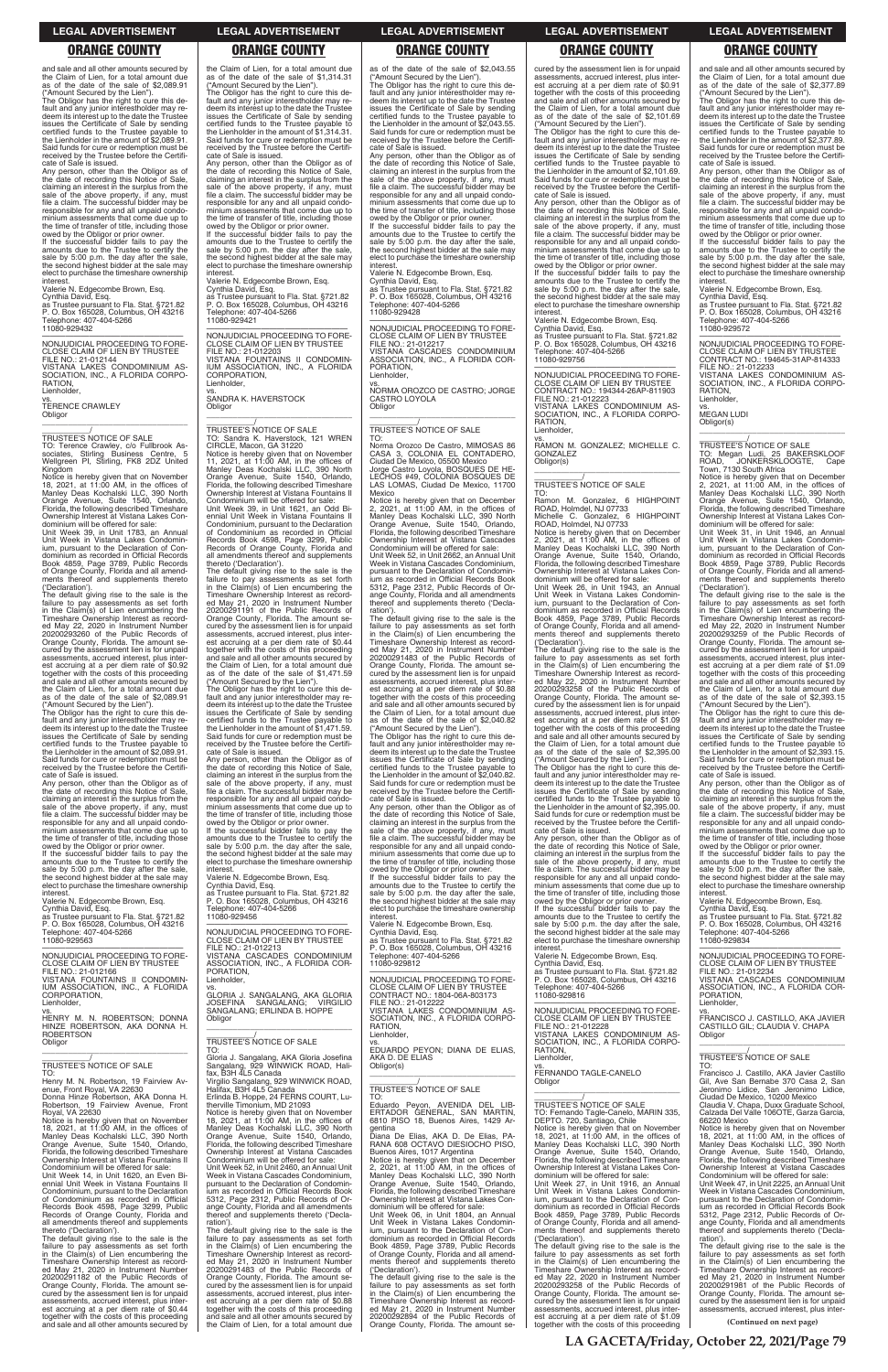est accruing at a per diem rate of \$0.88 together with the costs of this proceeding and sale and all other amounts secured by the Claim of Lien, for a total amount due as of the date of the sale of \$2,029.50 ("Amount Secured by the Lien").

The Obligor has the right to cure this de-fault and any junior interestholder may redeem its interest up to the date the Trustee issues the Certificate of Sale by sending certified funds to the Trustee payable to the Lienholder in the amount of \$2,029.50. Said funds for cure or redemption must be received by the Trustee before the Certificate of Sale is issued.

Any person, other than the Obligor as of the date of recording this Notice of Sale, claiming an interest in the surplus from the sale of the above property, if any, must file a claim. The successful bidder may be responsible for any and all unpaid condominium assessments that come due up to the time of transfer of title, including those

Obligor(s)  $\overline{\phantom{a}}$  , and the set of the set of the set of the set of the set of the set of the set of the set of the set of the set of the set of the set of the set of the set of the set of the set of the set of the set of the s

\_\_\_\_\_\_\_\_\_\_\_/ TRUSTEE'S NOTICE OF SALE TO: Megan Ludi, 25 BAKERSKLOOF ROAD, JONKERSKLOOGTE, Cape TO. Megari Ludi, 25<br>ROAD, JONKERSKLO<br>Town, 7130 South Africa

owed by the Obligor or prior owner. If the successful bidder fails to pay the amounts due to the Trustee to certify the sale by 5:00 p.m. the day after the sale, the second highest bidder at the sale may elect to purchase the timeshare ownership interest.

Valerie N. Edgecombe Brown, Esq. Cynthia David, Esq.

as Trustee pursuant to Fla. Stat. §721.82 P. O. Box 165028, Columbus, OH 43216 Telephone: 407-404-5266 11080-929442

—————————————————— NONJUDICIAL PROCEEDING TO FORE-CLOSE CLAIM OF LIEN BY TRUSTEE CONTRACT NO.: 194645-32AP-814332 FILE NO.: 21-012235

VISTANA LAKES CONDOMINIUM AS-SOCIATION, INC., A FLORIDA CORPO-RATION,

**Lienholder** 

vs. MEGAN LUDI

Notice is hereby given that on December 2, 2021, at 11:00 AM, in the offices of Manley Deas Kochalski LLC, 390 North Orange Avenue, Suite 1540, Orlando, Florida, the following described Timeshare Ownership Interest at Vistana Lakes Con-

dominium will be offered for sale: Unit Week 32, in Unit 1946, an Annual Unit Week in Vistana Lakes Condominium, pursuant to the Declaration of Con-dominium as recorded in Official Records Book 4859, Page 3789, Public Records of Orange County, Florida and all amend-ments thereof and supplements thereto ('Declaration').

The default giving rise to the sale is the failure to pay assessments as set forth in the Claim(s) of Lien encumbering the Timeshare Ownership Interest as record-ed May 22, 2020 in Instrument Number 20200293259 of the Public Records of Orange County, Florida. The amount se-cured by the assessment lien is for unpaid assessments, accrued interest, plus interest accruing at a per diem rate of \$1.09 together with the costs of this proceeding and sale and all other amounts secured by the Claim of Lien, for a total amount due as of the date of the sale of \$2,393.15

("Amount Secured by the Lien"). The Obligor has the right to cure this de-fault and any junior interestholder may redeem its interest up to the date the Trustee issues the Certificate of Sale by sending certified funds to the Trustee payable to the Lienholder in the amount of \$2,393.15. Said funds for cure or redemption must be received by the Trustee before the Certificate of Sale is issued.

Any person, other than the Obligor as of the date of recording this Notice of Sale, claiming an interest in the surplus from the sale of the above property, if any, must file a claim. The successful bidder may be responsible for any and all unpaid condominium assessments that come due up to the time of transfer of title, including those

vs. JUAN DIAZ **Obligor** 

owed by the Obligor or prior owner. If the successful bidder fails to pay the amounts due to the Trustee to certify the sale by 5:00 p.m. the day after the sale, the second highest bidder at the sale may elect to purchase the timeshare ownership interest.

Valerie N. Edgecombe Brown, Esq. Cynthia David, Esq.

as Trustee pursuant to Fla. Stat. §721.82 P. O. Box 165028, Columbus, OH 43216 Telephone: 407-404-5266

11080-929788

—————————————————— NONJUDICIAL PROCEEDING TO FORE-CLOSE CLAIM OF LIEN BY TRUSTEE FILE NO.: 21-012303 VISTANA CASCADES CONDOMINIUM

amounts due to the Trustee to certify the sale by 5:00 p.m. the day after the sale, the second highest bidder at the sale may elect to purchase the timeshare ownership **interest** 

vs. MARGIE NUNEZ **Obligor** 

# the Claim of Lien, for a total amount due as of the date of the sale of \$1,313.77

("Amount Secured by the Lien"). The Obligor has the right to cure this de-fault and any junior interestholder may redeem its interest up to the date the Trustee issues the Certificate of Sale by sending certified funds to the Trustee payable to the Lienholder in the amount of \$1,313.77. Said funds for cure or redemption must be received by the Trustee before the Certifi-

> amounts due to the Trustee to certify the sale by 5:00 p.m. the day after the sale, the second highest bidder at the sale may elect to purchase the timeshare ownership interest

vs. HUGO F. CHAVEZ Obligor

cate of Sale is issued. Any person, other than the Obligor as of the date of recording this Notice of Sale, claiming an interest in the surplus from the sale of the above property, if any, must file a claim. The successful bidder may be responsible for any and all unpaid condominium assessments that come due up to the time of transfer of title, including those owed by the Obligor or prior owner.

If the successful bidder fails to pay the amounts due to the Trustee to certify the sale by 5:00 p.m. the day after the sale the second highest bidder at the sale may elect to purchase the timeshare ownership interest.

Valerie N. Edgecombe Brown, Esq. Cynthia David, Esq.

as Trustee pursuant to Fla. Stat. §721.82 P. O. Box 165028, Columbus, OH 43216 Telephone: 407-404-5266 11080-929779

> The default giving rise to the sale is the failure to pay assessments as set forth in the Claim(s) of Lien encumbering the Timeshare Ownership Interest as record-ed May 22, 2020 in Instrument Number 20200293261 of the Public Records of Orange County, Florida. The amount se-cured by the assessment lien is for unpaid assessments, accrued interest, plus interest accruing at a per diem rate of \$0.92 together with the costs of this proceeding and sale and all other amounts secured by the Claim of Lien, for a total amount due as of the date of the sale of \$2,089.91

—————————————————— NONJUDICIAL PROCEEDING TO FORE-CLOSE CLAIM OF LIEN BY TRUSTEE FILE NO.: 21-012313 VISTANA CASCADES CONDOMINIUM ASSOCIATION, INC., A FLORIDA COR-PORATION, Lienholder,

\_\_\_\_\_\_\_\_\_\_\_\_\_\_\_\_\_\_\_\_\_\_\_\_\_\_\_\_\_\_\_\_\_ \_\_\_\_\_\_\_\_\_\_\_/ TRUSTEE'S NOTICE OF SALE TO: Juan Diaz, 34 MERRIMACK STREET, Methuen, MA 01844-7716

> —————————————————— NONJUDICIAL PROCEEDING TO FORE-CLOSE CLAIM OF LIEN BY TRUSTEE CONTRACT NO.: 1841-39A-810234 FILE NO.: 21-012338 VISTANA LAKES CONDOMINIUM AS-SOCIATION, INC., A FLORIDA CORPO-RATION, **Lienholder**

Notice is hereby given that on November 18, 2021, at 11:00 AM, in the offices of Manley Deas Kochalski LLC, 390 North Orange Avenue, Suite 1540, Orlando, Florida, the following described Timeshare Ownership Interest at Vistana Cascades Condominium will be offered for sale: Unit Week 19, in Unit 2557, an Annual Unit Week in Vistana Cascades Condominium, pursuant to the Declaration of Condominium as recorded in Official Records Book 5312, Page 2312, Public Records of Or-ange County, Florida and all amendments thereof and supplements thereto ('Declaration').

The default giving rise to the sale is the failure to pay assessments as set forth in the Claim(s) of Lien encumbering the Timeshare Ownership Interest as recorded May 21, 2020 in Instrument Number 20200291959 of the Public Records of Orange County, Florida. The amount secured by the assessment lien is for unpaid assessments, accrued interest, plus inter-est accruing at a per diem rate of \$0.42 together with the costs of this proceeding and sale and all other amounts secured by the Claim of Lien, for a total amount due as of the date of the sale of \$1,266.15 ("Amount Secured by the Lien"). The Obligor has the right to cure this de-

the date of recording this Notice of Sale, claiming an interest in the surplus from the sale of the above property, if any, must file a claim. The successful bidder may be responsible for any and all unpaid condominium assessments that come due up to the time of transfer of title, including those and three or transfer or thee, mendanger<br>owed by the Obligor or prior owner

fault and any junior interestholder may redeem its interest up to the date the Trustee issues the Certificate of Sale by sending certified funds to the Trustee payable to the Lienholder in the amount of \$1,266.15. Said funds for cure or redemption must be received by the Trustee before the Certifi-

FILE NO.: 21-012344 VISTANA LAKES CONDOMINIUM AS-SOCIATION, INC., A FLORIDA CORPO-RATION, **Lienholder** 

cate of Sale is issued. Any person, other than the Obligor as of the date of recording this Notice of Sale,<br>claiming an interest in the surplus from the<br>sale of the above property, if any, must<br>file a claim. The successful bidder may be responsible for any and all unpaid condo-minium assessments that come due up to the time of transfer of title, including those owed by the Obligor or prior owner. If the successful bidder fails to pay the

Valerie N. Edgecombe Brown, Esq.

Cynthia David, Esq. as Trustee pursuant to Fla. Stat. §721.82 P. O. Box 165028, Columbus, OH 43216 Telephone: 407-404-5266 11080-929561

—————————————————— NONJUDICIAL PROCEEDING TO FORE-CLOSE CLAIM OF LIEN BY TRUSTEE FILE NO.: 21-012325 VISTANA CASCADES CONDOMINIUM ASSOCIATION, INC., A FLORIDA COR-PORATION, Lienholder,

The Obligor has the right to cure this default and any junior interestholder may re-deem its interest up to the date the Trustee issues the Certificate of Sale by sending certified funds to the Trustee payable to the Lienholder in the amount of \$2,127.04. Said funds for cure or redemption must be received by the Trustee before the Certifi-cate of Sale is issued.

Julio Roberto Bonifasi Bianchi, 18 AVE<br>5-14 ZONA 16, LA MONTANA, Guate-16, LA MONTANA, Guatemala, 01016 Guatemala

certified funds to the Trustee payable to the Lienholder in the amount of \$2,010.54. Said funds for cure or redemption must be received by the Trustee before the Certifi-cate of Sale is issued.

> If the successful bidder fails to pay the amounts due to the Trustee to certify the sale by 5:00 p.m. the day after the sale, the second highest bidder at the sale may elect to purchase the timeshare ownership nterest

Any person, other than the Obligor as of the date of recording this Notice of Sale, claiming an interest in the surplus from the sale of the above property, if any, must file a claim. The successful bidder may be responsible for any and all unpaid condominium assessments that come due up to the time of transfer of title, including those owed by the Obligor or prior owner. If the successful bidder fails to pay the

> TO:<br>Isabel Isabel Cristina Alvares, AVENIDA PARKINSON, 35 APTO 503, Barueri, 06465136 Brazil

Valerie N. Edgecombe Brown, Esq. Cynthia David, Esq. as Trustee pursuant to Fla. Stat. §721.82

P. O. Box 165028, Columbus, OH 43216 Telephone: 407-404-5266 11080-929410

NON ILIDICIAL PROCEEDING TO FORE-NONJUDICIAL PROCEEDING TO FORE-CLOSE CLAIM OF LIEN BY TRUSTEE FILE NO.: 21-012336 VISTANA LAKES CONDOMINIUM AS-SOCIATION, INC., A FLORIDA CORPO-RATION, Lienholder,

\_\_\_\_\_\_\_\_\_\_\_\_\_\_\_\_\_\_\_\_\_\_\_\_\_\_\_\_\_\_\_\_\_

\_\_\_\_\_\_\_\_\_\_\_/ TRUSTEE'S NOTICE OF SALE TO: Hugo F. Chavez, 5 AVENIDA 7-00 ZONA 1, Huehuetenango, Guatemala Notice is hereby given that on November 18, 2021, at 11:00 AM, in the offices of Manley Deas Kochalski LLC, 390 North Orange Avenue, Suite 1540, Orlando, Florida, the following described Timeshare Ownership Interest at Vistana Lakes Con-

dominium will be offered for sale: Unit Week 42, in Unit 1876, an Annual Unit Week in Vistana Lakes Condominium, pursuant to the Declaration of Con-dominium as recorded in Official Records Book 4859, Page 3789, Public Records of Orange County, Florida and all amend-ments thereof and supplements thereto ('Declaration').

> **RATION** Lienholder,

("Amount Secured by the Lien"). The Obligor has the right to cure this de-fault and any junior interestholder may redeem its interest up to the date the Trustee issues the Certificate of Sale by sending certified funds to the Trustee payable the Lienholder in the amount of \$2,089.91. Said funds for cure or redemption must be received by the Trustee before the Certificate of Sale is issued.

Any person, other than the Obligor as of the date of recording this Notice of Sale, claiming an interest in the surplus from the sale of the above property, if any, must file a claim. The successful bidder may be responsible for any and all unpaid condominium assessments that come due up to the time of transfer of title, including those

owed by the Obligor or prior owner. If the successful bidder fails to pay the amounts due to the Trustee to certify the sale by 5:00 p.m. the day after the sale the second highest bidder at the sale may elect to purchase the timeshare ownership interest.

Valerie N. Edgecombe Brown, Esq. Cynthia David, Esq. as Trustee pursuant to Fla. Stat. §721.82 P. O. Box 165028, Columbus, OH 43216 elephone: 407-404-5266 11080-929400

vs. TERENCE CRAWLEY Obligor(s)

\_\_\_\_\_\_\_\_\_\_\_\_\_\_\_\_\_\_\_\_\_\_\_\_\_\_\_\_\_\_\_\_\_ \_\_\_\_\_\_\_\_\_\_\_/ TRUSTEE'S NOTICE OF SALE

TO: Terence Crawley, C/O Fullbrook Associates, Stirling Business Centre, 5 Wellgreen PI, Stirling, FK8 2DZ United Kingdom

| VISTANA CASCADES CONDOMINIUM                                                                                                                                                                                                                                                                                                       | <b>MARGIE NUNEZ</b>                          | Associates, Stirling Business Centre, 5      | 5-14 ZONA 16. LA MONTANA, Guate-             |                                              |  |
|------------------------------------------------------------------------------------------------------------------------------------------------------------------------------------------------------------------------------------------------------------------------------------------------------------------------------------|----------------------------------------------|----------------------------------------------|----------------------------------------------|----------------------------------------------|--|
| ASSOCIATION. INC., A FLORIDA COR-                                                                                                                                                                                                                                                                                                  | Obligor                                      | Wellgreen PI, Stirling, FK8 2DZ United       | mala, 01016 Guatemala                        | TRUSTEE'S NOTICE OF SALE                     |  |
| PORATION.                                                                                                                                                                                                                                                                                                                          |                                              | Kingdom                                      | Fabiola E. De Bonifasi, 15 AVENIDA 4-50      | TO: Alicia A. Diaz-Rojas, AV. PEDRO DE       |  |
| Lienholder,                                                                                                                                                                                                                                                                                                                        |                                              | Notice is hereby given that on December      | ZONA 15, VISTA HERMOSA 3, COND.              | VALDIVIA 1965, DEPTO. 21, PROVIDEN-          |  |
| VS.                                                                                                                                                                                                                                                                                                                                | <b>TRUSTEE'S NOTICE OF SALE</b>              | 2, 2021, at $11:00$ AM, in the offices of    | LA JOYA, CASA #8 01015, Guatemala,           | CIA, Santiago, Chile                         |  |
| STEPHEN R. COWINS; NICOLA M. CO-                                                                                                                                                                                                                                                                                                   | TO: Margie Nunez, Calle Francisco Del        | Manley Deas Kochalski LLC, 390 North         | Guatemala                                    | Notice is hereby given that on December      |  |
| <b>WINS</b>                                                                                                                                                                                                                                                                                                                        | Rosario Sanchez Torre Trinidad Apt. A5       | Orange Avenue, Suite 1540, Orlando,          | Notice is hereby given that on November      | 2, 2021, at 11:00 AM, in the offices of      |  |
| Obligor                                                                                                                                                                                                                                                                                                                            | Sector La Tri, Itaria, Santiago, 51000 Do-   | Florida, the following described Timeshare   | 18, 2021, at $11:00$ AM, in the offices of   | Manley Deas Kochalski LLC, 390 North         |  |
|                                                                                                                                                                                                                                                                                                                                    | minican Republic                             | Ownership Interest at Vistana Lakes Con-     | Manley Deas Kochalski LLC, 390 North         | Orange Avenue, Suite 1540, Orlando,          |  |
|                                                                                                                                                                                                                                                                                                                                    | Notice is hereby given that on November      | dominium will be offered for sale:           | Orange Avenue, Suite 1540, Orlando,          | Florida, the following described Timeshare   |  |
| TRUSTEE'S NOTICE OF SALE                                                                                                                                                                                                                                                                                                           | 18, 2021, at $11:00$ AM, in the offices of   | Unit Week 39, in Unit 1841, an Annual        | Florida, the following described Timeshare   | Ownership Interest at Vistana Lakes Con-     |  |
| TO:                                                                                                                                                                                                                                                                                                                                |                                              | Unit Week in Vistana Lakes Condomin-         |                                              | dominium will be offered for sale:           |  |
|                                                                                                                                                                                                                                                                                                                                    | Manley Deas Kochalski LLC, 390 North         |                                              | Ownership Interest at Vistana Lakes Con-     |                                              |  |
| Stephen R. Cowins, 7 BROWNING WAY,                                                                                                                                                                                                                                                                                                 | Orange Avenue, Suite 1540, Orlando,          | ium, pursuant to the Declaration of Con-     | dominium will be offered for sale:           | Unit Week 14, in Unit 1884, an Annual        |  |
| Heston, TW59BG United Kingdom                                                                                                                                                                                                                                                                                                      | Florida, the following described Timeshare   | dominium as recorded in Official Records     | Unit Week 05, in Unit 1857, an Annual        | Unit Week in Vistana Lakes Condomin-         |  |
| Nicola M. Cowins, 7 BROWNING WAY.                                                                                                                                                                                                                                                                                                  | Ownership Interest at Vistana Cascades       | Book 4859, Page 3789, Public Records         | Unit Week in Vistana Lakes Condomin-         | ium, pursuant to the Declaration of Con-     |  |
| Heston, TW59BG United Kingdom                                                                                                                                                                                                                                                                                                      | Condominium will be offered for sale:        | of Orange County, Florida and all amend-     | ium, pursuant to the Declaration of Con-     | dominium as recorded in Official Records     |  |
| Notice is hereby given that on December                                                                                                                                                                                                                                                                                            | Unit Week 47, in Unit 2754, an Annual Unit   | ments thereof and supplements thereto        | dominium as recorded in Official Records     | Book 4859, Page 3789, Public Records         |  |
| 2, 2021, at 11:00 AM, in the offices of                                                                                                                                                                                                                                                                                            | Week in Vistana Cascades Condominium,        | ('Declaration').                             | Book 4859, Page 3789, Public Records         | of Orange County, Florida and all amend-     |  |
| Manley Deas Kochalski LLC, 390 North                                                                                                                                                                                                                                                                                               | pursuant to the Declaration of Condomin-     | The default giving rise to the sale is the   | of Orange County, Florida and all amend-     | ments thereof and supplements thereto        |  |
| Orange Avenue, Suite 1540, Orlando,                                                                                                                                                                                                                                                                                                | ium as recorded in Official Records Book     | failure to pay assessments as set forth      | ments thereof and supplements thereto        | ('Declaration').                             |  |
| Florida, the following described Timeshare                                                                                                                                                                                                                                                                                         | 5312, Page 2312, Public Records of Or-       | in the Claim(s) of Lien encumbering the      | ('Declaration').                             | The default giving rise to the sale is the   |  |
| Ownership Interest at Vistana Cascades                                                                                                                                                                                                                                                                                             | ange County, Florida and all amendments      | Timeshare Ownership Interest as record-      | The default giving rise to the sale is the   | failure to pay assessments as set forth      |  |
| Condominium will be offered for sale:                                                                                                                                                                                                                                                                                              | thereof and supplements thereto ('Decla-     | ed May 22, 2020 in Instrument Number         | failure to pay assessments as set forth      | in the Claim(s) of Lien encumbering the      |  |
| Unit Week 18, in Unit 2325, an Annual Unit                                                                                                                                                                                                                                                                                         | ration').                                    | 20200293260 of the Public Records of         | in the Claim(s) of Lien encumbering the      | Timeshare Ownership Interest as record-      |  |
| Week in Vistana Cascades Condominium.                                                                                                                                                                                                                                                                                              | The default giving rise to the sale is the   | Orange County, Florida. The amount se-       | Timeshare Ownership Interest as record-      | ed May 22, 2020 in Instrument Number         |  |
| pursuant to the Declaration of Condomin-                                                                                                                                                                                                                                                                                           | failure to pay assessments as set forth      | cured by the assessment lien is for unpaid   | ed May 21, 2020 in Instrument Number         | 20200293256 of the Public Records of         |  |
| jum as recorded in Official Records Book                                                                                                                                                                                                                                                                                           | in the Claim(s) of Lien encumbering the      | assessments, accrued interest, plus inter-   | 20200292894 of the Public Records of         | Orange County, Florida. The amount se-       |  |
| 5312, Page 2312, Public Records of Or-                                                                                                                                                                                                                                                                                             | Timeshare Ownership Interest as record-      | est accruing at a per diem rate of \$0.92    | Orange County, Florida. The amount se-       | cured by the assessment lien is for unpaid   |  |
| ange County, Florida and all amendments                                                                                                                                                                                                                                                                                            | ed May 21, 2020 in Instrument Number         | together with the costs of this proceeding   | cured by the assessment lien is for unpaid   | assessments, accrued interest, plus inter-   |  |
| thereof and supplements thereto ('Decla-                                                                                                                                                                                                                                                                                           | 20200291981 of the Public Records of         | and sale and all other amounts secured by    | assessments, accrued interest, plus inter-   | est accruing at a per diem rate of \$0.92    |  |
| ration').                                                                                                                                                                                                                                                                                                                          | Orange County, Florida. The amount se-       | the Claim of Lien, for a total amount due    | est accruing at a per diem rate of \$0.92    | together with the costs of this proceeding   |  |
| The default giving rise to the sale is the                                                                                                                                                                                                                                                                                         | cured by the assessment lien is for unpaid   | as of the date of the sale of \$2,102.79     | together with the costs of this proceeding   | and sale and all other amounts secured by    |  |
| failure to pay assessments as set forth                                                                                                                                                                                                                                                                                            | assessments, accrued interest, plus inter-   | ("Amount Secured by the Lien").              | and sale and all other amounts secured by    | the Claim of Lien, for a total amount due    |  |
| in the Claim(s) of Lien encumbering the                                                                                                                                                                                                                                                                                            | est accruing at a per diem rate of \$0.88    | The Obligor has the right to cure this de-   | the Claim of Lien, for a total amount due    | as of the date of the sale of \$2,102.79     |  |
| Timeshare Ownership Interest as record-                                                                                                                                                                                                                                                                                            | together with the costs of this proceeding   | fault and any junior interestholder may re-  | as of the date of the sale of \$2,095.23     | ("Amount Secured by the Lien").              |  |
| ed May 21, 2020 in Instrument Number                                                                                                                                                                                                                                                                                               | and sale and all other amounts secured by    | deem its interest up to the date the Trustee | ("Amount Secured by the Lien").              | The Obligor has the right to cure this de-   |  |
| 20200291959 of the Public Records of                                                                                                                                                                                                                                                                                               | the Claim of Lien, for a total amount due    | issues the Certificate of Sale by sending    | The Obligor has the right to cure this de-   | fault and any junior interestholder may re-  |  |
| Orange County, Florida. The amount se-                                                                                                                                                                                                                                                                                             | as of the date of the sale of \$2,010.54     | certified funds to the Trustee payable to    | fault and any junior interestholder may re-  | deem its interest up to the date the Trustee |  |
| cured by the assessment lien is for unpaid                                                                                                                                                                                                                                                                                         | ("Amount Secured by the Lien").              | the Lienholder in the amount of \$2,102.79.  | deem its interest up to the date the Trustee | issues the Certificate of Sale by sending    |  |
| assessments, accrued interest, plus inter-                                                                                                                                                                                                                                                                                         | The Obligor has the right to cure this de-   | Said funds for cure or redemption must be    | issues the Certificate of Sale by sending    | certified funds to the Trustee payable to    |  |
| est accruing at a per diem rate of \$0.42                                                                                                                                                                                                                                                                                          | fault and any junior interestholder may re-  | received by the Trustee before the Certifi-  | certified funds to the Trustee payable to    | the Lienholder in the amount of \$2,102.79.  |  |
| together with the costs of this proceeding                                                                                                                                                                                                                                                                                         | deem its interest up to the date the Trustee | cate of Sale is issued.                      | the Lienholder in the amount of \$2,095.23.  |                                              |  |
| and sale and all other amounts secured by                                                                                                                                                                                                                                                                                          | issues the Certificate of Sale by sending    | Any person, other than the Obligor as of     | Said funds for cure or redemption must be    | (Continued on next page)                     |  |
|                                                                                                                                                                                                                                                                                                                                    |                                              |                                              |                                              |                                              |  |
| $\mathbf{D}_{\text{max}}$ 00 $\mathbf{L}$ A $\mathbf{C}$ A $\mathbf{C}$ $\mathbf{F}$ $\mathbf{L}$ $\mathbf{A}$ $\mathbf{L}$ $\mathbf{L}$ $\mathbf{L}$ $\mathbf{L}$ $\mathbf{L}$ $\mathbf{L}$ $\mathbf{L}$ $\mathbf{L}$ $\mathbf{L}$ $\mathbf{L}$ $\mathbf{L}$ $\mathbf{L}$ $\mathbf{L}$ $\mathbf{L}$ $\mathbf{L}$ $\mathbf{L}$ $\$ |                                              |                                              |                                              |                                              |  |

If the successful bidder fails to pay the amounts due to the Trustee to certify the sale by 5:00 p.m. the day after the sale, the second highest bidder at the sale may elect to purchase the timeshare ownership

interest. Valerie N. Edgecombe Brown, Esq. Cynthia David, Esq. as Trustee pursuant to Fla. Stat. §721.82 P. O. Box 165028, Columbus, OH 43216 Telephone: 407-404-5266 11080-929780

—————————————————— NONJUDICIAL PROCEEDING TO FORE-CLOSE CLAIM OF LIEN BY TRUSTEE

vs. SERGIO G. BARNABO; CELIA F. GON-ZALEZ **Obligor** \_\_\_\_\_\_\_\_\_\_\_\_\_\_\_\_\_\_\_\_\_\_\_\_\_\_\_\_\_\_\_\_\_

# \_\_\_\_\_\_\_\_\_\_\_/ TRUSTEE'S NOTICE OF SALE

TO: Sergio G. Barnabo, INFANTEA MER-CEDES DE SAN MARTIN, #54, Mendoza, 50501 Argentina Celia F. Gonzalez, INFANTO DE SAN,

MARTIN #54, Mendoza, Argentina Notice is hereby given that on December 2, 2021, at 11:00 AM, in the offices of Manley Deas Kochalski LLC, 390 North Orange Avenue, Suite 1540, Orlando,

Florida, the following described Timeshare Ownership Interest at Vistana Lakes Condominium will be offered for sale:

Unit Week 33, in Unit 1833, an Annual Unit Week in Vistana Lakes Condominium, pursuant to the Declaration of Condominium as recorded in Official Records Book 4859, Page 3789, Public Records of Orange County, Florida and all amend-ments thereof and supplements thereto ('Declaration').

The default giving rise to the sale is the failure to pay assessments as set forth in the Claim(s) of Lien encumbering the Timeshare Ownership Interest as recorded May 22, 2020 in Instrument Number 20200293259 of the Public Records of Orange County, Florida. The amount se-cured by the assessment lien is for unpaid assessments, accrued interest, plus interest accruing at a per diem rate of \$0.92 together with the costs of this proceeding and sale and all other amounts secured by the Claim of Lien, for a total amount due as of the date of the sale of \$2,127.04 ("Amount Secured by the Lien").

Any person, other than the Obligor as of the date of recording this Notice of Sale, claiming an interest in the surplus from the sale of the above property, if any, must file a claim. The successful bidder may be responsible for any and all unpaid condominium assessments that come due up to the time of transfer of title, including those owed by the Obligor or prior owner.

If the successful bidder fails to pay the amounts due to the Trustee to certify the sale by 5:00 p.m. the day after the sale, the second highest bidder at the sale may elect to purchase the timeshare ownership interest.

Valerie N. Edgecombe Brown, Esq. Cynthia David, Esq. as Trustee pursuant to Fla. Stat. §721.82

P. O. Box 165028, Columbus, OH 43216 Telephone: 407-404-5266 11080-929716

—————————————————— NONJUDICIAL PROCEEDING TO FORE-CLOSE CLAIM OF LIEN BY TRUSTEE FILE NO.: 21-012345 VISTANA LAKES CONDOMINIUM AS-SOCIATION, INC., A FLORIDA CORPO-RATION, Lienholder,

vs. JULIO ROBERTO BONIFASI BIANCHI; FABIOLA E. DE BONIFASI Obligor \_\_\_\_\_\_\_\_\_\_\_\_\_\_\_\_\_\_\_\_\_\_\_\_\_\_\_\_\_\_\_\_\_

### \_\_\_\_\_\_\_\_\_\_\_/ TRUSTEE'S NOTICE OF SALE TO:

received by the Trustee before the Certifi-cate of Sale is issued. Any person, other than the Obligor as of the date of recording this Notice of Sale, claiming an interest in the surplus from the sale of the above property, if any, must file a claim. The successful bidder may be responsible for any and all unpaid condominium assessments that come due up to the time of transfer of title, including those owed by the Obligor or prior owner.

Valerie N. Edgecombe Brown, Esq. Cynthia David, Esq. as Trustee pursuant to Fla. Stat. §721.82 P. O. Box 165028, Columbus, OH 43216 Telephone: 407-404-5266 11080-929450

—————————————————— NONJUDICIAL PROCEEDING TO FORE-CLOSE CLAIM OF LIEN BY TRUSTEE FILE NO.: 21-012352

VISTANA LAKES CONDOMINIUM AS-SOCIATION, INC., A FLORIDA CORPO-RATION, Lienholder,

vs. ISABEL CRISTINA ALVARES; MAURO LUIS ALMEIDA DOS ANJOS Obligor \_\_\_\_\_\_\_\_\_\_\_\_\_\_\_\_\_\_\_\_\_\_\_\_\_\_\_\_\_\_\_\_\_

# \_\_\_\_\_\_\_\_\_\_\_/ TRUSTEE'S NOTICE OF SALE

Mauro Luis Almeida Dos Anjos, ALAM-EDA DOS PAVOES, 19-SETOR 2, Aracoiaba Da Serra, 18190-000 Brazil Notice is hereby given that on December 2, 2021, at 11:00 AM, in the offices of Manley Deas Kochalski LLC, 390 North

Orange Avenue, Suite 1540, Orlando, Florida, the following described Timeshare Ownership Interest at Vistana Lakes Condominium will be offered for sale: Unit Week 25, in Unit 1856, an Annual Unit Week in Vistana Lakes Condominium, pursuant to the Declaration of Con-dominium as recorded in Official Records Book 4859, Page 3789, Public Records of Orange County, Florida and all amend-ments thereof and supplements thereto

('Declaration').

The default giving rise to the sale is the failure to pay assessments as set forth in the Claim(s) of Lien encumbering the Timeshare Ownership Interest as record-ed May 22, 2020 in Instrument Number 20200293258 of the Public Records of Orange County, Florida. The amount se-cured by the assessment lien is for unpaid assessments, accrued interest, plus interest accruing at a per diem rate of \$0.92 together with the costs of this proceeding and sale and all other amounts secured by the Claim of Lien, for a total amount due as of the date of the sale of \$2,127.04 ("Amount Secured by the Lien"). The Obligor has the right to cure this de-fault and any junior interestholder may redeem its interest up to the date the Trustee issues the Certificate of Sale by sending certified funds to the Trustee payable to the Lienholder in the amount of \$2,127.04. Said funds for cure or redemption must be received by the Trustee before the Certifi-

cate of Sale is issued.

Any person, other than the Obligor as of the date of recording this Notice of Sale, claiming an interest in the surplus from the<br>sale of the above property, if any, must sale of the above property, if any, must file a claim. The successful bidder may be responsible for any and all unpaid condominium assessments that come due up to the time of transfer of title, including those owed by the Obligor or prior owner. If the successful bidder fails to pay the amounts due to the Trustee to certify the sale by 5:00 p.m. the day after the sale, the second highest bidder at the sale may elect to purchase the timeshare ownership

interest.

Valerie N. Edgecombe Brown, Esq. Cynthia David, Esq. as Trustee pursuant to Fla. Stat. §721.82 P. O. Box 165028, Columbus, OH 43216 Telephone: 407-404-5266

11080-929781

—————————————————— NONJUDICIAL PROCEEDING TO FORE-CLOSE CLAIM OF LIEN BY TRUSTEE CONTRACT NO.: 1884-14A-819855 FILE NO.: 21-012353 VISTANA LAKES CONDOMINIUM AS-SOCIATION, INC., A FLORIDA CORPO-

 $\overline{\phantom{a}}$  ,  $\overline{\phantom{a}}$  ,  $\overline{\phantom{a}}$  ,  $\overline{\phantom{a}}$  ,  $\overline{\phantom{a}}$  ,  $\overline{\phantom{a}}$  ,  $\overline{\phantom{a}}$  ,  $\overline{\phantom{a}}$  ,  $\overline{\phantom{a}}$  ,  $\overline{\phantom{a}}$  ,  $\overline{\phantom{a}}$  ,  $\overline{\phantom{a}}$  ,  $\overline{\phantom{a}}$  ,  $\overline{\phantom{a}}$  ,  $\overline{\phantom{a}}$  ,  $\overline{\phantom{a}}$ 

vs. ALICIA A. DIAZ-ROJAS

Obligor(s)

### **LEGAL ADVERTISEMENT LEGAL ADVERTISEMENT LEGAL ADVERTISEMENT LEGAL ADVERTISEMENT LEGAL ADVERTISEMENT**

## **ORANGE COUNTY ORANGE COUNTY ORANGE COUNTY ORANGE COUNTY ORANGE COUNTY**

**Page 80/LA GACETA/Friday, October 22, 2021**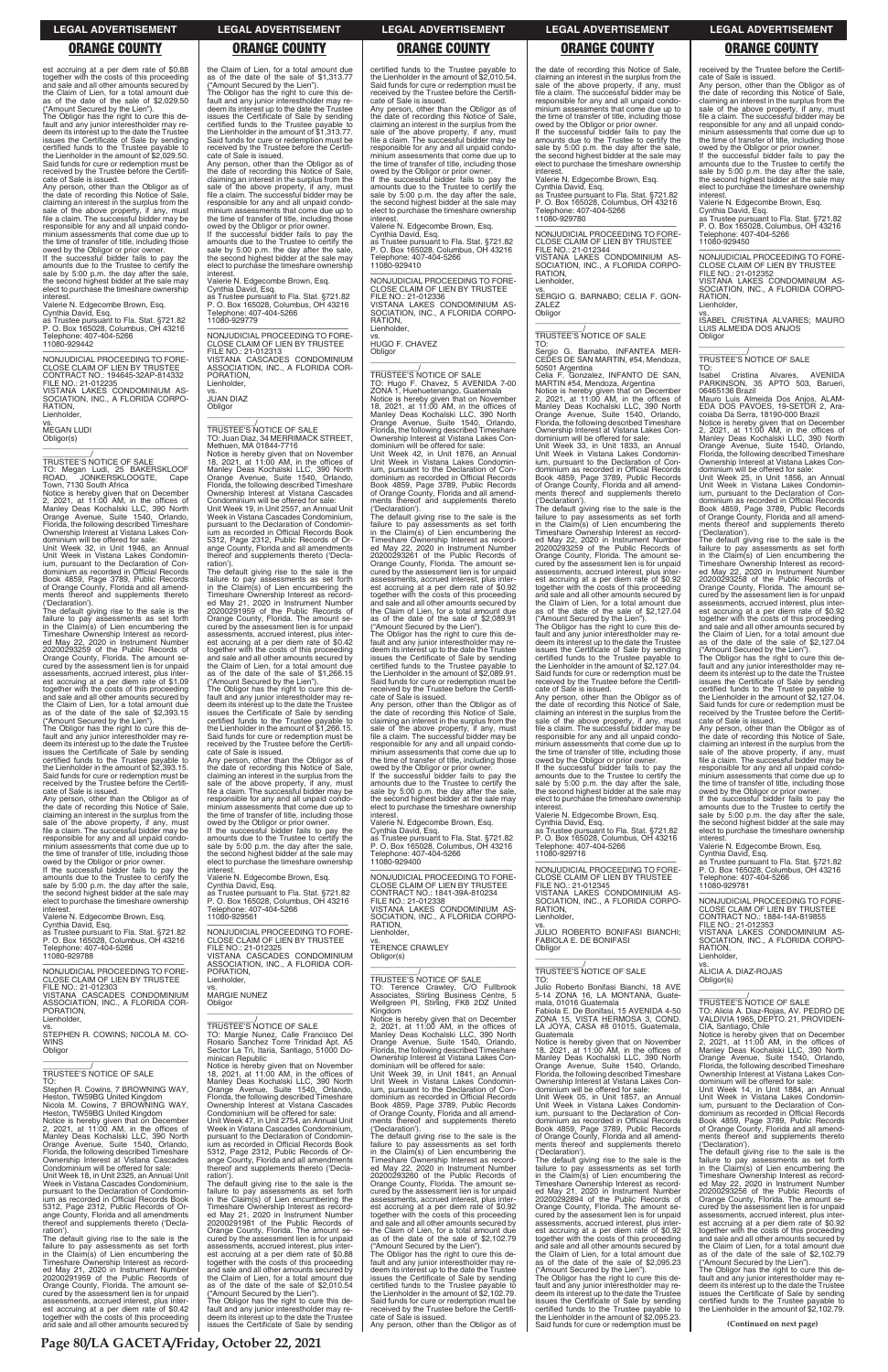Said funds for cure or redemption must be received by the Trustee before the Certificate of Sale is issued.

Any person, other than the Obligor as of the date of recording this Notice of Sale, claiming an interest in the surplus from the sale of the above property, if any, must file a claim. The successful bidder may be responsible for any and all unpaid condominium assessments that come due up to the time of transfer of title, including those

**RATION** Lienholder,

owed by the Obligor or prior owner. If the successful bidder fails to pay the amounts due to the Trustee to certify the sale by 5:00 p.m. the day after the sale, the second highest bidder at the sale may elect to purchase the timeshare ownership interest.

Valerie N. Edgecombe Brown, Esq.

Cynthia David, Esq. as Trustee pursuant to Fla. Stat. §721.82 P. O. Box 165028, Columbus, OH 43216 Telephone: 407-404-5266 11080-929739

—————————————————— NONJUDICIAL PROCEEDING TO FORE-CLOSE CLAIM OF LIEN BY TRUSTEE CONTRACT NO.: 1911-51AO-817254 FILE NO.: 21-012357 VISTANA LAKES CONDOMINIUM AS-SOCIATION, INC., A FLORIDA CORPO-

vs.

JORGE FARACO; MIRTA DO JUSTO CARDOZO Obligor(s) \_\_\_\_\_\_\_\_\_\_\_\_\_\_\_\_\_\_\_\_\_\_\_\_\_\_\_\_\_\_\_\_\_

\_\_\_\_\_\_\_\_\_\_\_/ TRUSTEE'S NOTICE OF SALE

TO: Jorge Faraco, CALLE HABANA 4399, Capital Federal 1419, Argentina Mirta Do Justo Cardozo, CALLE HABANA 4399, Capital Federal 1419, Argentina Notice is hereby given that on Decem-ber 2, 2021,at 11:00 AM, in the offices of Manley Deas Kochalski LLC, 390 North Orange Avenue, Suite 1540, Orlando, Florida, the following described Timeshare Ownership Interest at Vistana Lakes Con-

dominium will be offered for sale: Unit Week 51, in Unit 1911, an Annual Unit Week in Vistana Lakes Condominium, pursuant to the Declaration of Condominium as recorded in Official Records Book 4859, Page 3789, Public Records of Orange County, Florida and all amendments thereof and supplements thereto ('Declaration').

The default giving rise to the sale is the failure to pay assessments as set forth in the Claim(s) of Lien encumbering the Timeshare Ownership Interest as recorded May 22, 2020 in Instrument Number 20200293262 of the Public Records of Orange County, Florida. The amount se-cured by the assessment lien is for unpaid assessments, accrued interest, plus interest accruing at a per diem rate of \$0.43 together with the costs of this proceeding and sale and all other amounts secured by the Claim of Lien, for a total amount due

as of the date of the sale of \$1,327.07 ("Amount Secured by the Lien"). The Obligor has the right to cure this de-fault and any junior interestholder may redeem its interest up to the date the Trustee issues the Certificate of Sale by sending certified funds to the Trustee payable to the Lienholder in the amount of \$1,327.07. Said funds for cure or redemption must be received by the Trustee before the Certificate of Sale is issued.

Any person, other than the Obligor as of the date of recording this Notice of Sale, claiming an interest in the surplus from the sale of the above property, if any, must file a claim. The successful bidder may be responsible for any and all unpaid condominium assessments that come due up to the time of transfer of title, including those owed by the Obligor or prior owner. If the successful bidder fails to pay the RATION, Lienholder

**Obligor** 

amounts due to the Trustee to certify the sale by 5:00 p.m. the day after the sale, the second highest bidder at the sale may elect to purchase the timeshare ownership interest.

Valerie N. Edgecombe Brown, Esq.

Cynthia David, Esq. as Trustee pursuant to Fla. Stat. §721.82 P. O. Box 165028, Columbus, OH 43216 Telephone: 407-404-5266 11080-929782

—————————————————— NONJUDICIAL PROCEEDING TO FORE-CLOSE CLAIM OF LIEN BY TRUSTEE CONTRACT NO.: 1902-39AO-813632 FILE NO.: 21-012361 VISTANA LAKES CONDOMINIUM AS-SOCIATION, INC., A FLORIDA CORPO-**RATION** Lienholder,

vs. ZOILA R. FREIRE; MICHELLE FREIRE Obligor(s) \_\_\_\_\_\_\_\_\_\_\_\_\_\_\_\_\_\_\_\_\_\_\_\_\_\_\_\_\_\_\_\_\_

\_\_\_\_\_\_\_\_\_\_\_/ TRUSTEE'S NOTICE OF SALE

The Obligor has the right to cure this default and any junior interestholder may redeem its interest up to the date the Trustee issues the Certificate of Sale by sending certified funds to the Trustee payable to the Lienholder in the amount of \$2,070.98. Said funds for cure or redemption must be received by the Trustee before the Certificate of Sale is issued. Any person, other than the Obligor as of the date of recording this Notice of Sale, claiming an interest in the surplus from the

Said funds for cure or redemption must be received by the Trustee before the Certifi-

cate of Sale is issued.

Any person, other than the Obligor as of the date of recording this Notice of Sale, claiming an interest in the surplus from the sale of the above property, if any, must file a claim. The successful bidder may be responsible for any and all unpaid condominium assessments that come due up to the time of transfer of title, including those owed by the Obligor or prior owner. If the successful bidder fails to pay the amounts due to the Trustee to certify the sale by 5:00 p.m. the day after the sale, the second highest bidder at the sale may elect to purchase the timeshare ownership

interest.

Valerie N. Edgecombe Brown, Esq. Cynthia David, Esq. as Trustee pursuant to Fla. Stat. §721.82 P. O. Box 165028, Columbus, OH 43216

Telephone: 407-404-5266 11080-929736

—————————————————— NONJUDICIAL PROCEEDING TO FORE-CLOSE CLAIM OF LIEN BY TRUSTEE

FILE NO.: 21-012363

VISTANA LAKES CONDOMINIUM AS-SOCIATION, INC., A FLORIDA CORPO-

vs. FRANCISCO CHAJON

\_\_\_\_\_\_\_\_\_\_\_\_\_\_\_\_\_\_\_\_\_\_\_\_\_\_\_\_\_\_\_\_\_

mala

The Obligor has the right to cure this default and any junior interestholder may redeem its interest up to the date the Trustee issues the Certificate of Sale by sending certified funds to the Trustee payable to the Lienholder in the amount of \$2,037.45. Said funds for cure or redemption must be received by the Trustee before the Certifi-

Notice is hereby given that on November 18, 2021, at 11:00 AM, in the offices of Manley Deas Kochalski LLC, 390 North Orange Avenue, Suite 1540, Orlando, Florida, the following described Timeshare Ownership Interest at Vistana Lakes Con-

dominium will be offered for sale: Unit Week 20, in Unit 1824, an Annual Unit Week in Vistana Lakes Condominium, pursuant to the Declaration of Con-dominium as recorded in Official Records Book 4859, Page 3789, Public Records of Orange County, Florida and all amend-ments thereof and supplements thereto ('Declaration').

> vs. ERNESTO ALLARIA LEDESMA; JUANA R. O. DE ALLARIA **Obligor**

The default giving rise to the sale is the failure to pay assessments as set forth in the Claim(s) of Lien encumbering the Timeshare Ownership Interest as record-ed May 22, 2020 in Instrument Number 20200293257 of the Public Records of Orange County, Florida. The amount se-cured by the assessment lien is for unpaid assessments, accrued interest, plus interest accruing at a per diem rate of \$0.92 together with the costs of this proceeding and sale and all other amounts secured by the Claim of Lien, for a total amount due as of the date of the sale of \$2,070.98 ("Amount Secured by the Lien").

sale of the above property, if any, must file a claim. The successful bidder may be responsible for any and all unpaid condo-

interest.

11080-929559

FILE NO.: 21-012366 VISTANA LAKES CONDOMINIUM AS-SOCIATION, INC., A FLORIDA CORPO-RATION, Lienholder, vs.

MYRON E. WOOLRIDGE, AKA M.<br>WOOLRIDGE; RITA I. WOOLRIDGE,<br>AKA-R.WOOLRIDGE **Obligor** 

\_\_\_\_\_\_\_\_\_\_\_\_\_\_\_\_\_\_\_\_\_\_\_\_\_\_\_\_\_\_\_\_\_ \_\_\_\_\_\_\_\_\_\_\_/ TRUSTEE'S NOTICE OF SALE

\_\_\_\_\_\_\_\_\_\_\_/ TRUSTEE'S NOTICE OF SALE TO: Francisco Chajon, AVENIDA REFOR-MA 8-60 ZONA 9, EDIFICIO GALERIAS REFORMA, OFICINA 607 INTERIOR 6 NIVEL, Guatemala City, 01009 Guate-TO:

TO:

the Lienholder in the amount of \$2,116.16. Said funds for cure or redemption must be received by the Trustee before the Certificate of Sale is issued.

Any person, other than the Obligor as of the date of recording this Notice of Sale, claiming an interest in the surplus from the sale of the above property, if any, must file a claim. The successful bidder may be responsible for any and all unpaid condo-minium assessments that come due up to the time of transfer of title, including those owed by the Obligor or prior owner.

minium assessments that come due up to the time of transfer of title, including those owed by the Obligor or prior owner. If the successful bidder fails to pay the amounts due to the Trustee to certify the sale by 5:00 p.m. the day after the sale, the second highest bidder at the sale may elect to purchase the timeshare ownership Valerie N. Edgecombe Brown, Esq. Cynthia David, Esq. as Trustee pursuant to Fla. Stat. §721.82 P. O. Box 165028, Columbus, OH 43216 Telephone: 407-404-5266 interest. 11080-929720

If the successful bidder fails to pay the amounts due to the Trustee to certify the sale by 5:00 p.m. the day after the sale, the second highest bidder at the sale may elect to purchase the timeshare ownership interest.

Valerie N. Edgecombe Brown, Esq. Cynthia David, Esq. as Trustee pursuant to Fla. Stat. §721.82 P. O. Box 165028, Columbus, OH 43216 Telephone: 407-404-5266 11080-929435

—————————————————— NONJUDICIAL PROCEEDING TO FORE-CLOSE CLAIM OF LIEN BY TRUSTEE Lienholder,

—————————————————— NONJUDICIAL PROCEEDING TO FORE-CLOSE CLAIM OF LIEN BY TRUSTEE FILE NO.: 21-012378 VISTANA FOUNTAINS II CONDOMIN-IUM ASSOCIATION, INC., A FLORIDA CORPORATION, Lienholder,

vs. JORGE O. RAMOS; NORA A. BUSTOS Obligor \_\_\_\_\_\_\_\_\_\_\_\_\_\_\_\_\_\_\_\_\_\_\_\_\_\_\_\_\_\_\_\_\_

\_\_\_\_\_\_\_\_\_\_\_/ TRUSTEE'S NOTICE OF SALE

Jorge O. Ramos, JOSE DEMARIA 4450 P6, Buenos Aires, 1425 Argentina Nora A. Bustos, DEMARIA 4450, 6to. PISO, Buenos Aires 1425, Argentina Notice is hereby given that on December 2, 2021, at 11:00 AM, in the offices of Manley Deas Kochalski LLC, 390 North Orange Avenue, Suite 1540, Orlando, Florida, the following described Timeshare Ownership Interest at Vistana Fountains II Condominium will be offered for sale: Unit Week 48, in Unit 1617, an Annual Unit Week in Vistana Fountains II Condomin-ium, pursuant to the Declaration of Condominium as recorded in Official Records Book 4598, Page 3299, Public Records of Orange County, Florida and all amendments thereof and supplements thereto ('Declaration'). The default giving rise to the sale is the

failure to pay assessments as set forth in the Claim(s) of Lien encumbering the Timeshare Ownership Interest as record-ed May 21, 2020 in Instrument Number 20200291261 of the Public Records of Orange County, Florida. The amount se-cured by the assessment lien is for unpaid assessments, accrued interest, plus inter-est accruing at a per diem rate of \$0.87 together with the costs of this proceeding and sale and all other amounts secured by the Claim of Lien, for a total amount due as of the date of the sale of \$2,037.45 ("Amount Secured by the Lien").

cate of Sale is issued. Any person, other than the Obligor as of the date of recording this Notice of Sale, claiming an interest in the surplus from the sale of the above property, if any, must file a claim. The successful bidder may be responsible for any and all unpaid condominium assessments that come due up to the time of transfer of title, including those

owed by the Obligor or prior owner. If the successful bidder fails to pay the amounts due to the Trustee to certify the sale by 5:00 p.m. the day after the sale, the second highest bidder at the sale may elect to purchase the timeshare ownership

Valerie N. Edgecombe Brown, Esq. Cynthia David, Esq. as Trustee pursuant to Fla. Stat. §721.82 P. O. Box 165028, Columbus, OH 43216 Telephone: 407-404-5266

—————————————————— NONJUDICIAL PROCEEDING TO FORE-CLOSE CLAIM OF LIEN BY TRUSTEE FILE NO.: 21-012387 VISTANA FOUNTAINS II CONDOMIN-IUM ASSOCIATION, INC., A FLORIDA CORPORATION,

\_\_\_\_\_\_\_\_\_\_\_\_\_\_\_\_\_\_\_\_\_\_\_\_\_\_\_\_\_\_\_\_\_

\_\_\_\_\_\_\_\_\_\_\_/ TRUSTEE'S NOTICE OF SALE TO:

| TO:                                                                                         | Myron E. Woolridge, AKA M. Woolridge,                                                 | Ernesto Allaria Ledesma, 25 DE MAYO                                                         | Obligor                                                                                | TRUSTEE'S NOTICE OF SALE                                                               |  |
|---------------------------------------------------------------------------------------------|---------------------------------------------------------------------------------------|---------------------------------------------------------------------------------------------|----------------------------------------------------------------------------------------|----------------------------------------------------------------------------------------|--|
| Zoila R. Freire. PELICANO ESTE 104 Y L.                                                     | #44 MY LORDS BAY ROAD, Hamilton                                                       | 359 PISO 12, Buenos Aires, 1002 Argen-                                                      |                                                                                        | TO.                                                                                    |  |
| PLAZA D, Guayaquil, Ecuador                                                                 | Parish, CR02 Bermuda                                                                  | tina                                                                                        |                                                                                        | Julian Rodriguez, Pasaje Verde 555, Co-                                                |  |
| Michelle Freire, PELICANO ESTE 104 Y                                                        | Rita I. Woolridge, AKA R. Woolridge, #44                                              | Juana R. O. De Allaria, 25 DE MAYO 359                                                      | TRUSTEE'S NOTICE OF SALE                                                               | Ionia Escalon, San Salvador, El Salvador                                               |  |
| L. PLAZA D, Guayaquil, Ecuador                                                              | MY LORDS BAY ROAD, Hamilton Parish,                                                   | PISO 12, Buenos Aires, 1002 Argentina                                                       | TO: Maddalena Fratangelo Di Petrucci.                                                  | Adela I. De Rodriguez, Pasaje Verde 555,                                               |  |
| Notice is hereby given that on December                                                     | CR02 Bermuda                                                                          | Notice is hereby given that on December                                                     | AKA M. F. Petrucci, Av Winston Churchill                                               | Colonia Escalon, San Salvador, El Salva-                                               |  |
| 2, 2021, at 11:00 AM, in the offices of                                                     | Notice is hereby given that on November                                               | 2, 2021, at $11:00$ AM, in the offices of                                                   | #1, El Tigre, El Tigre, 6050 Venezuela                                                 | dor                                                                                    |  |
| Manley Deas Kochalski LLC, 390 North                                                        | 18, 2021, at $11:00$ AM, in the offices of                                            | Manley Deas Kochalski LLC, 390 North                                                        | Notice is hereby given that on November                                                | Notice is hereby given that on December                                                |  |
| Orange Avenue, Suite 1540, Orlando,                                                         | Manley Deas Kochalski LLC, 390 North                                                  | Orange Avenue, Suite 1540, Orlando,                                                         | 18, 2021, at 11:00 AM, in the offices of                                               | 2, 2021, at 11:00 AM, in the offices of                                                |  |
| Florida, the following described Timeshare                                                  | Orange Avenue, Suite 1540, Orlando,                                                   | Florida, the following described Timeshare                                                  | Manley Deas Kochalski LLC, 390 North                                                   | Manley Deas Kochalski LLC, 390 North                                                   |  |
| Ownership Interest at Vistana Lakes Con-                                                    | Florida, the following described Timeshare                                            | Ownership Interest at Vistana Fountains II                                                  | Orange Avenue, Suite 1540, Orlando,                                                    | Orange Avenue, Suite 1540, Orlando,                                                    |  |
| dominium will be offered for sale:                                                          | Ownership Interest at Vistana Lakes Con-                                              | Condominium will be offered for sale:                                                       | Florida, the following described Timeshare                                             | Florida, the following described Timeshare                                             |  |
| Unit Week 39. in Unit 1902. an Annual                                                       | dominium will be offered for sale:                                                    | Unit Week 30. in Unit 1467, an Annual Unit                                                  | Ownership Interest at Vistana Cascades                                                 | Ownership Interest at Vistana Cascades                                                 |  |
| Week in Vistana Lakes Condominium,                                                          | Unit Week 16, in Unit 1858, an Annual                                                 | Week in Vistana Fountains II Condomin-                                                      | Condominium will be offered for sale:                                                  | Condominium will be offered for sale:                                                  |  |
| pursuant to the Declaration of Condo-                                                       | Unit Week in Vistana Lakes Condomin-                                                  | ium, pursuant to the Declaration of Con-                                                    | Unit Week 51, in Unit 2567, an Annual Unit                                             | Unit Week 07, in Unit 2561, an Annual Unit                                             |  |
| minium as recorded in Official Records                                                      | jum, pursuant to the Declaration of Con-                                              | dominium as recorded in Official Records                                                    | Week in Vistana Cascades Condominium.                                                  | Week in Vistana Cascades Condominium.                                                  |  |
| Book 4859, Page 3789, Public Records                                                        | dominium as recorded in Official Records                                              | Book 4598, Page 3299, Public Records                                                        | pursuant to the Declaration of Condomin-                                               | pursuant to the Declaration of Condomin-                                               |  |
| of Orange County, Florida and all amend-                                                    | Book 4859, Page 3789, Public Records                                                  | of Orange County, Florida and all amend-                                                    | jum as recorded in Official Records Book                                               | jum as recorded in Official Records Book                                               |  |
| ments thereof and supplements thereto                                                       | of Orange County, Florida and all amend-                                              | ments thereof and supplements thereto                                                       | 5312, Page 2312, Public Records of Or-                                                 | 5312, Page 2312, Public Records of Or-                                                 |  |
| ('Declaration').                                                                            | ments thereof and supplements thereto                                                 | ('Declaration').                                                                            | ange County, Florida and all amendments                                                | ange County, Florida and all amendments                                                |  |
| The default giving rise to the sale is the                                                  | ('Declaration').                                                                      | The default giving rise to the sale is the                                                  | thereof and supplements thereto ('Decla-                                               | thereof and supplements thereto ('Decla-                                               |  |
| failure to pay assessments as set forth                                                     | The default giving rise to the sale is the                                            | failure to pay assessments as set forth                                                     | ration').                                                                              | ration').                                                                              |  |
| in the Claim(s) of Lien encumbering the                                                     | failure to pay assessments as set forth                                               | in the Claim(s) of Lien encumbering the                                                     | The default giving rise to the sale is the                                             | The default giving rise to the sale is the                                             |  |
| Timeshare Ownership Interest as record-                                                     | in the Claim(s) of Lien encumbering the                                               | Timeshare Ownership Interest as record-                                                     | failure to pay assessments as set forth                                                | failure to pay assessments as set forth                                                |  |
| ed May 22, 2020 in Instrument Number                                                        | Timeshare Ownership Interest as record-                                               | ed May 21, 2020 in Instrument Number                                                        | in the Claim(s) of Lien encumbering the                                                | in the Claim(s) of Lien encumbering the                                                |  |
| 20200293260 of the Public Records of                                                        | ed May 22, 2020 in Instrument Number                                                  | 20200291191 of the Public Records of                                                        | Timeshare Ownership Interest as record-                                                | Timeshare Ownership Interest as record-                                                |  |
| Orange County, Florida. The amount se-                                                      | 20200293257 of the Public Records of                                                  | Orange County, Florida. The amount se-                                                      | ed May 21, 2020 in Instrument Number                                                   | ed May 21, 2020 in Instrument Number                                                   |  |
| cured by the assessment lien is for unpaid                                                  | Orange County, Florida. The amount se-                                                | cured by the assessment lien is for unpaid                                                  | 20200291483 of the Public Records of                                                   | 20200291388 of the Public Records of                                                   |  |
| assessments, accrued interest, plus inter-                                                  | cured by the assessment lien is for unpaid                                            | assessments, accrued interest, plus inter-                                                  | Orange County, Florida. The amount se-                                                 | Orange County, Florida. The amount se-                                                 |  |
| est accruing at a per diem rate of \$0.43                                                   | assessments, accrued interest, plus inter-                                            | est accruing at a per diem rate of \$0.87                                                   | cured by the assessment lien is for unpaid                                             | cured by the assessment lien is for unpaid                                             |  |
| together with the costs of this proceeding                                                  | est accruing at a per diem rate of \$0.92                                             | together with the costs of this proceeding                                                  | assessments, accrued interest, plus inter-                                             | assessments, accrued interest, plus inter-                                             |  |
| and sale and all other amounts secured by                                                   | together with the costs of this proceeding                                            | and sale and all other amounts secured by                                                   | est accruing at a per diem rate of \$0.88                                              | est accruing at a per diem rate of \$0.42                                              |  |
| the Claim of Lien, for a total amount due                                                   | and sale and all other amounts secured by                                             | the Claim of Lien, for a total amount due                                                   | together with the costs of this proceeding                                             | together with the costs of this proceeding                                             |  |
| as of the date of the sale of \$1,327.07                                                    | the Claim of Lien, for a total amount due<br>as of the date of the sale of \$2,116.16 | as of the date of the sale of \$2,056.22                                                    | and sale and all other amounts secured by<br>the Claim of Lien, for a total amount due | and sale and all other amounts secured by<br>the Claim of Lien, for a total amount due |  |
| ("Amount Secured by the Lien").<br>The Obligor has the right to cure this de-               | ("Amount Secured by the Lien").                                                       | ("Amount Secured by the Lien").<br>The Obligor has the right to cure this de-               | as of the date of the sale of \$2,004.25                                               | as of the date of the sale of \$1,341.62                                               |  |
|                                                                                             | The Obligor has the right to cure this de-                                            |                                                                                             | ("Amount Secured by the Lien").                                                        | ("Amount Secured by the Lien").                                                        |  |
| fault and any junior interestholder may re-<br>deem its interest up to the date the Trustee | fault and any junior interestholder may re-                                           | fault and any junior interestholder may re-<br>deem its interest up to the date the Trustee | The Obligor has the right to cure this de-                                             | The Obligor has the right to cure this de-                                             |  |
| issues the Certificate of Sale by sending                                                   | deem its interest up to the date the Trustee                                          | issues the Certificate of Sale by sending                                                   | fault and any junior interestholder may re-                                            |                                                                                        |  |
| certified funds to the Trustee payable to                                                   | issues the Certificate of Sale by sending                                             | certified funds to the Trustee payable to                                                   | deem its interest up to the date the Trustee                                           |                                                                                        |  |
| the Lienholder in the amount of \$1,327.07.                                                 | certified funds to the Trustee payable to                                             | the Lienholder in the amount of \$2,056.22.                                                 | issues the Certificate of Sale by sending                                              | (Continued on next page)                                                               |  |
|                                                                                             |                                                                                       |                                                                                             |                                                                                        |                                                                                        |  |
|                                                                                             |                                                                                       |                                                                                             |                                                                                        |                                                                                        |  |
|                                                                                             | LA GACETA/Friday, October 22, 2021/Page 81                                            |                                                                                             |                                                                                        |                                                                                        |  |

Said funds for cure or redemption must be received by the Trustee before the Certifi-cate of Sale is issued.

Any person, other than the Obligor as of the date of recording this Notice of Sale, claiming an interest in the surplus from the sale of the above property, if any, must file a claim. The successful bidder may be responsible for any and all unpaid condominium assessments that come due up to the time of transfer of title, including those owed by the Obligor or prior owner. If the successful bidder fails to pay the

amounts due to the Trustee to certify the sale by 5:00 p.m. the day after the sale, the second highest bidder at the sale may elect to purchase the timeshare ownership **interest** Valerie N. Edgecombe Brown, Esq.

Cynthia David, Esq. as Trustee pursuant to Fla. Stat. §721.82 P. O. Box 165028, Columbus, OH 43216 Telephone: 407-404-5266 11080-929832

—————————————————— NONJUDICIAL PROCEEDING TO FORE-CLOSE CLAIM OF LIEN BY TRUSTEE FILE NO.: 21-012465

VISTANA CASCADES CONDOMINIUM ASSOCIATION, INC., A FLORIDA COR-PORATION, Lienholder, vs. CARLOS E. CABEZAS; VIVIANA G.

ZEVALLOS, AKA VIVIANA Z. DE CABE-ZAS **Obligor** \_\_\_\_\_\_\_\_\_\_\_\_\_\_\_\_\_\_\_\_\_\_\_\_\_\_\_\_\_\_\_\_\_

\_\_\_\_\_\_\_\_\_\_\_/ TRUSTEE'S NOTICE OF SALE

TO: Carlos E. Cabezas, CALLE SAN JOSE E15-85, Y LOS GUAYACANES, EDI-FICIO VENOSTE DEPT 1A, Quito, 000 Ecuador

Viviana G. Zevallos, AKA Viviana Z. De Cabezas, CALLE SAN JOSE E15-85, Y LOS GUAYACAMAS, EDIFICIO VE-NOSTE DEP 1A, Quito, Ecuador

Notice is hereby given that on November 18, 2021, at 11:00 AM, in the offices of Manley Deas Kochalski LLC, 390 North Orange Avenue, Suite 1540, Orlando, Florida, the following described Timeshare Ownership Interest at Vistana Cascades

Condominium will be offered for sale: Unit Week 45, in Unit 2317, an Annual Unit Week in Vistana Cascades Condominium, pursuant to the Declaration of Condomin-ium as recorded in Official Records Book 5312, Page 2312, Public Records of Orange County, Florida and all amendments thereof and supplements thereto ('Declaration').

The default giving rise to the sale is the failure to pay assessments as set forth in the Claim(s) of Lien encumbering the Timeshare Ownership Interest as record-ed May 21, 2020 in Instrument Number 20200292012 of the Public Records of Orange County, Florida. The amount se-cured by the assessment lien is for unpaid assessments, accrued interest, plus interest accruing at a per diem rate of \$0.88 together with the costs of this proceeding and sale and all other amounts secured by the Claim of Lien, for a total amount due as of the date of the sale of \$2,029.50

("Amount Secured by the Lien"). The Obligor has the right to cure this default and any junior interestholder may redeem its interest up to the date the Trustee issues the Certificate of Sale by sending certified funds to the Trustee payable to the Lienholder in the amount of \$2,029.50. Said funds for cure or redemption must be received by the Trustee before the Certifi-cate of Sale is issued.

Any person, other than the Obligor as of the date of recording this Notice of Sale, claiming an interest in the surplus from the sale of the above property, if any, must file a claim. The successful bidder may be responsible for any and all unpaid condominium assessments that come due up to the time of transfer of title, including those owed by the Obligor or prior owner.

If the successful bidder fails to pay the amounts due to the Trustee to certify the sale by 5:00 p.m. the day after the sale, the second highest bidder at the sale may elect to purchase the timeshare ownership interest.

Valerie N. Edgecombe Brown, Esq. Cynthia David, Esq. as Trustee pursuant to Fla. Stat. §721.82 P. O. Box 165028, Columbus, OH 43216 Telephone: 407-404-5266 11080-929518

—————————————————— NONJUDICIAL PROCEEDING TO FORE-CLOSE CLAIM OF LIEN BY TRUSTEE FILE NO.: 21-012468 VISTANA CASCADES CONDOMINIUM ASSOCIATION, INC., A FLORIDA COR-PORATION, Lienholder,

vs.

MADDALENA FRATANGELO DI PE-TRUCCI, AKA M. F. PETRUCCI Obligor

certified funds to the Trustee payable to the Lienholder in the amount of \$2,004.25. Said funds for cure or redemption must be received by the Trustee before the Certificate of Sale is issued.

Any person, other than the Obligor as of the date of recording this Notice of Sale, claiming an interest in the surplus from the sale of the above property, if any, must file a claim. The successful bidder may be responsible for any and all unpaid condominium assessments that come due up to the time of transfer of title, including those

owed by the Obligor or prior owner. If the successful bidder fails to pay the amounts due to the Trustee to certify the sale by 5:00 p.m. the day after the sale, the second highest bidder at the sale may elect to purchase the timeshare ownership interest.

Valerie N. Edgecombe Brown, Esq.

Cynthia David, Esq. as Trustee pursuant to Fla. Stat. §721.82 P. O. Box 165028, Columbus, OH 43216 Telephone: 407-404-5266 11080-929413

—————————————————— NONJUDICIAL PROCEEDING TO FORE-CLOSE CLAIM OF LIEN BY TRUSTEE FILE NO.: 21-012471 VISTANA CASCADES CONDOMINIUM

ASSOCIATION, INC., A FLORIDA COR-PORATION, Lienholder,

vs. JESUS A. AGUILAR; SONIA J. ARRUE-BARRENA Obligor \_\_\_\_\_\_\_\_\_\_\_\_\_\_\_\_\_\_\_\_\_\_\_\_\_\_\_\_\_\_\_\_\_

# \_\_\_\_\_\_\_\_\_\_\_/ TRUSTEE'S NOTICE OF SALE

TO: Jesus A. Aguilar, Calle Centeno Con Rivas, Tucupido Guarico, 2030 Venezuela Sonia J. Arruebarrena, Calle Centeno Con Rivas, Tucupido Guarico, 2030 Venezuela Notice is hereby given that on December 2, 2021, at 11:00 AM, in the offices of Manley Deas Kochalski LLC, 390 North Orange Avenue, Suite 1540, Orlando, Florida, the following described Timeshare Ownership Interest at Vistana Cascades

Condominium will be offered for sale: Unit Week 52, in Unit 2221, an Annual Unit Week in Vistana Cascades Condominium, pursuant to the Declaration of Condomin-ium as recorded in Official Records Book 5312, Page 2312, Public Records of Orange County, Florida and all amendments thereof and supplements thereto ('Declaration').

The default giving rise to the sale is the failure to pay assessments as set forth<br>Timeshare Ownership Interest as record-<br>Ed May 21, 2020 in Instrument Number<br>20200291483 of the Public Records of Orange County, Florida. The amount se-cured by the assessment lien is for unpaid assessments, accrued interest, plus interest accruing at a per diem rate of \$0.88 together with the costs of this proceeding and sale and all other amounts secured by the Claim of Lien, for a total amount due as of the date of the sale of \$2,040.82 ("Amount Secured by the Lien").

The Obligor has the right to cure this de-fault and any junior interestholder may redeem its interest up to the date the Trustee issues the Certificate of Sale by sending certified funds to the Trustee payable to the Lienholder in the amount of \$2,040.82. Said funds for cure or redemption must be received by the Trustee before the Certifi-cate of Sale is issued.

Any person, other than the Obligor as of the date of recording this Notice of Sale, claiming an interest in the surplus from the sale of the above property, if any, must file a claim. The successful bidder may be responsible for any and all unpaid condo-minium assessments that come due up to the time of transfer of title, including those

owed by the Obligor or prior owner. If the successful bidder fails to pay the amounts due to the Trustee to certify the sale by 5:00 p.m. the day after the sale, the second highest bidder at the sale may elect to purchase the timeshare ownership interest.

Valerie N. Edgecombe Brown, Esq. Cynthia David, Esq. as Trustee pursuant to Fla. Stat. §721.82 P. O. Box 165028, Columbus, OH 43216 Telephone: 407-404-5266 11080-929714

—————————————————— NONJUDICIAL PROCEEDING TO FORE-CLOSE CLAIM OF LIEN BY TRUSTEE FILE NO.: 21-012483 VISTANA CASCADES CONDOMINIUM ASSOCIATION, INC., A FLORIDA COR-PORATION, Lienholder,

vs. JULIAN RODRIGUEZ; ADELA I. DE RO-DRIGUEZ Obligor

\_\_\_\_\_\_\_\_\_\_\_\_\_\_\_\_\_\_\_\_\_\_\_\_\_\_\_\_\_\_\_\_\_

 $\overline{\phantom{a}}$ 

**LEGAL ADVERTISEMENT LEGAL ADVERTISEMENT LEGAL ADVERTISEMENT LEGAL ADVERTISEMENT LEGAL ADVERTISEMENT**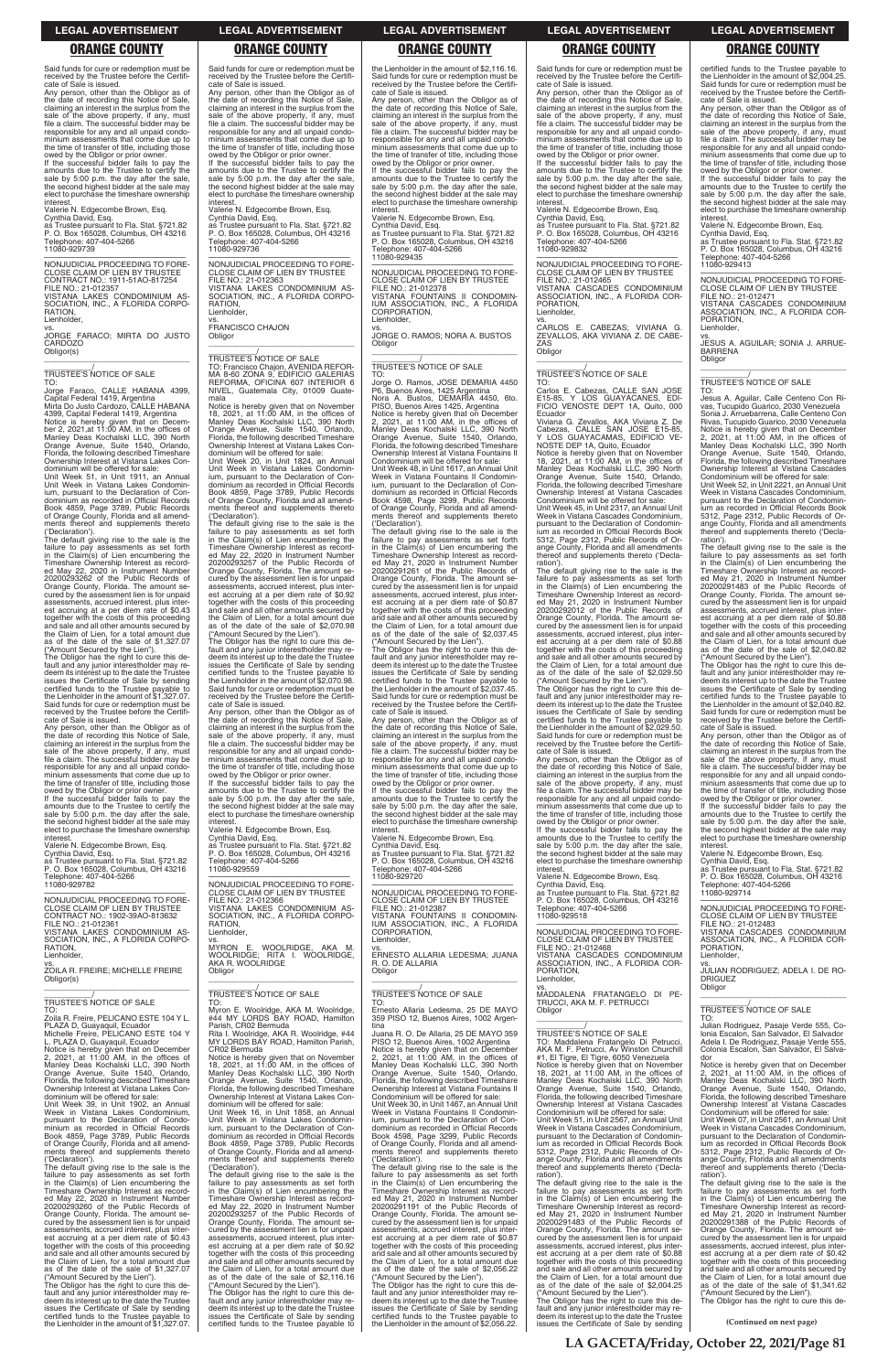### **LEGAL ADVERTISEMENT LEGAL ADVERTISEMENT LEGAL ADVERTISEMENT LEGAL ADVERTISEMENT LEGAL ADVERTISEMENT**

# **ORANGE COUNTY ORANGE COUNTY ORANGE COUNTY ORANGE COUNTY ORANGE COUNTY**

fault and any junior interestholder may redeem its interest up to the date the Trustee issues the Certificate of Sale by sending certified funds to the Trustee payable to the Lienholder in the amount of \$1,341.62. Said funds for cure or redemption must be received by the Trustee before the Certifi-cate of Sale is issued.

Any person, other than the Obligor as of the date of recording this Notice of Sale, claiming an interest in the surplus from the sale of the above property, if any, must file a claim. The successful bidder may be responsible for any and all unpaid condominium assessments that come due up to the time of transfer of title, including those owed by the Obligor or prior owner.

\_\_\_\_\_\_\_\_\_\_\_/ TRUSTEE'S NOTICE OF SALE TO: Ola Kerttu, BOFINKGRAND 20, Lu-

If the successful bidder fails to pay the amounts due to the Trustee to certify the sale by 5:00 p.m. the day after the sale, the second highest bidder at the sale may elect to purchase the timeshare ownership interest. Valerie N. Edgecombe Brown, Esq.

Cynthia David, Esq. as Trustee pursuant to Fla. Stat. §721.82 P. O. Box 165028, Columbus, OH 43216 Telephone: 407-404-5266 11080-929758

—————————————————— NONJUDICIAL PROCEEDING TO FORE-CLOSE CLAIM OF LIEN BY CONTRACT NO.: 0313-12A-911534 FILE NO.: 21-012497 VISTANA FALLS CONDOMINIUM ASSO-CIATION, INC., A FLORIDA CORPORA-**TION** Lienholder,

vs. OLA KERTTU

Obligor(s) \_\_\_\_\_\_\_\_\_\_\_\_\_\_\_\_\_\_\_\_\_\_\_\_\_\_\_\_\_\_\_\_\_

owed by the Obligor or prior owner. If the successful bidder fails to pay the amounts due to the Trustee to certify the sale by 5:00 p.m. the day after the sale, the second highest bidder at the sale may elect to purchase the timeshare ownership interest

lea, 97454 Sweden Notice is hereby given that on December 2, 2021, at 11:00 AM, in the offices of Manley Deas Kochalski LLC, 390 North Orange Avenue, Suite 1540, Orlando, Florida, the following described Timeshare Ownership Interest at Vistana Falls Con-dominium will be offered for sale:

Unit Week 12, in Unit 0313, an Annual Unit Week in Vistana Falls Condominium, pursuant to the Declaration of Condominium as recorded in Official Records Book 3340, Page 2429, Public Records of Or-ange County, Florida and all amendments thereof and supplements thereto ('Declaration').

vs. MARIA LAURA BAIRES; ADALBERTO BAIRES, AKA A. BAIRES; ALICIA DE BAIRES, AKA A. DE BAIRES **Obligor** 

The default giving rise to the sale is the failure to pay assessments as set forth in the Claim(s) of Lien encumbering the Timeshare Ownership Interest as recorded May 20, 2020 in Instrument Number 20200288971 of the Public Records of Orange County, Florida. The amount secured by the assessment lien is for unpaid assessments, accrued interest, plus inter-est accruing at a per diem rate of \$0.90 together with the costs of this proceeding and sale and all other amounts secured by the Claim of Lien, for a total amount due as of the date of the sale of \$2,007.31

("Amount Secured by the Lien"). The Obligor has the right to cure this default and any junior interestholder may redeem its interest up to the date the Trustee issues the Certificate of Sale by sending certified funds to the Trustee payable to the Lienholder in the amount of \$2,007.31. Said funds for cure or redemption must be received by the Trustee before the Certifi-

cate of Sale is issued. Any person, other than the Obligor as of the date of recording this Notice of Sale, claiming an interest in the surplus from the sale of the above property, if any, must file a claim. The successful bidder may be responsible for any and all unpaid condo-minium assessments that come due up to the time of transfer of title, including those

Valerie N. Edgecombe Brown, Esq.

Cynthia David, Esq. as Trustee pursuant to Fla. Stat. §721.82 P. O. Box 165028, Columbus, OH 43216 Telephone: 407-404-5266 11080-929828

—————————————————— NONJUDICIAL PROCEEDING TO FORE-CLOSE CLAIM OF LIEN BY TRUSTEE FILE NO.: 21-012503 VISTANA FOUNTAINS II CONDOMIN-IUM ASSOCIATION, INC., A FLORIDA CORPORATION,

Lienholder,

\_\_\_\_\_\_\_\_\_\_\_\_\_\_\_\_\_\_\_\_\_\_\_\_\_\_\_\_\_\_\_\_\_

as of the date of the sale of \$2,083.47 ("Amount Secured by the Lien"). The Obligor has the right to cure this default and any junior interestholder may re-deem its interest up to the date the Trustee issues the Certificate of Sale by sending certified funds to the Trustee payable to the Lienholder in the amount of \$2,083.47. Said funds for cure or redemption must be received by the Trustee before the Certifi-cate of Sale is issued. Any person, other than the Obligor as of<br>the date of recording this Notice of Sale the date of recording this Notice of Sale, claiming an interest in the surplus from the sale of the above property, if any, must file a claim. The successful bidder may be responsible for any and all unpaid condominium assessments that come due up to the time of transfer of title, including those owed by the Obligor or prior owner. If the successful bidder fails to pay the amounts due to the Trustee to certify the sale by 5:00 p.m. the day after the sale, the second highest bidder at the sale may elect to purchase the timeshare ownership interest. Valerie N. Edgecombe Brown, Esq. Cynthia David, Esq. as Trustee pursuant to Fla. Stat. §721.82 P. O. Box 165028, Columbus, OH 43216

Telephone: 407-404-5266 11080-929783

—————————————————— NONJUDICIAL PROCEEDING TO FORE-CLOSE CLAIM OF LIEN BY TRUSTEE FILE NO.: 21-012511 VISTANA LAKES CONDOMINIUM AS-SOCIATION, INC., A FLORIDA CORPOvs. GARRY J. SPELLMAN; ANTOINETTE M.

> The default giving rise to the sale is the failure to pay assessments as set forth in the Claim(s) of Lien encumbering the Timeshare Ownership Interest as recorded May 21, 2020 in Instrument Number 20200291341 of the Public Records of Orange County, Florida. The amount secured by the assessment lien is for unpaid assessments, accrued interest, plus interest accruing at a per diem rate of \$0.44 together with the costs of this proceeding and sale and all other amounts secured by the Claim of Lien, for a total amount due as of the date of the sale of \$1,295.71 ("Amount Secured by the Lien").

RATION, Lienholder,

SPELLMAN Obligor \_\_\_\_\_\_\_\_\_\_\_\_\_\_\_\_\_\_\_\_\_\_\_\_\_\_\_\_\_\_\_\_\_

\_\_\_\_\_\_\_\_\_\_\_/ TRUSTEE'S NOTICE OF SALE TO:

LOWI CH;<br>(PF42676) WHITEHALL,<br>SW1A2AH United Kingdom

Garry J. Spellman, 32 BEDFONT ROAD, LOWER FELTHAM, Middlesex, TW13

4LT United Kingdom<br>Antoinette M. Spellman, FOREIGN AND<br>COMMONWEALTH OFFICE, (KUALA<br>LUMPUR) KING CHARLES STREET,<br>(PF42676) WHITEHALL, London,

If the successful bidder fails to pay the amounts due to the Trustee to certify the sale by 5:00 p.m. the day after the sale, the second highest bidder at the sale may elect to purchase the timeshare ownership interest

Notice is hereby given that on November 18, 2021, at 11:00 AM, in the offices of Manley Deas Kochalski LLC, 390 North Orange Avenue, Suite 1540, Orlando, Florida, the following described Timeshare Ownership Interest at Vistana Lakes Condominium will be offered for sale: Unit Week 42, in Unit 1992, an Annual Unit Week in Vistana Lakes Condominium, pursuant to the Declaration of Condominium as recorded in Official Records Book 4859, Page 3789, Public Records of Orange County, Florida and all amendments thereof and supplements thereto

('Declaration').

**interest** 

The default giving rise to the sale is the failure to pay assessments as set forth in the Claim(s) of Lien encumbering the Timeshare Ownership Interest as recorded May 22, 2020 in Instrument Number 20200293261 of the Public Records of Orange County, Florida. The amount secured by the assessment lien is for unpaid assessments, accrued interest, plus interest accruing at a per diem rate of \$0.92 together with the costs of this proceeding and sale and all other amounts secured by

owed by the Obligor or prior owner. If the successful bidder fails to pay the amounts due to the Trustee to certify the sale by 5:00 p.m. the day after the sale, the second highest bidder at the sale may elect to purchase the timeshare ownership **interest** 

the Claim of Lien, for a total amount due as of the date of the sale of \$2,114.16 ("Amount Secured by the Lien"). The Obligor has the right to cure this default and any junior interestholder may re-deem its interest up to the date the Trustee issues the Certificate of Sale by sending certified funds to the Trustee payable to the Lienholder in the amount of \$2,114.16. Said funds for cure or redemption must be received by the Trustee before the Certifi-cate of Sale is issued. Any person, other than the Obligor as of the date of recording this Notice of Sale, claiming an interest in the surplus from the sale of the above property, if any, must file a claim. The successful bidder may be responsible for any and all unpaid condominium assessments that come due up to the time of transfer of title, including those owed by the Obligor or prior owner. If the successful bidder fails to pay the amounts due to the Trustee to certify the sale by 5:00 p.m. the day after the sale, the second highest bidder at the sale may elect to purchase the timeshare ownership

Valerie N. Edgecombe Brown, Esq. Cynthia David, Esq. as Trustee pursuant to Fla. Stat. §721.82 P. O. Box 165028, Columbus, OH 43216

Telephone: 407-404-5266 11080-929527

—————————————————— NONJUDICIAL PROCEEDING TO FORE-CLOSE CLAIM OF LIEN BY TRUSTEE

FILE NO.: 21-012512

The Obligor has the right to cure this default and any junior interestholder may re-deem its interest up to the date the Trustee issues the Certificate of Sale by sending certified funds to the Trustee payable to the Lienholder in the amount of \$1,278.82. Said funds for cure or redemption must be received by the Trustee before the Certifi-cate of Sale is issued.

est accruing at a per diem rate of \$0.92 together with the costs of this proceeding and sale and all other amounts secured by the Claim of Lien, for a total amount due as of the date of the sale of \$2,128.04

("Amount Secured by the Lien"). The Obligor has the right to cure this de-fault and any junior interestholder may redeem its interest up to the date the Trustee issues the Certificate of Sale by sending certified funds to the Trustee payable to the Lienholder in the amount of \$2,128.04. Said funds for cure or redemption must be received by the Trustee before the Certifi-

cate of Sale is issued. Any person, other than the Obligor as of the date of recording this Notice of Sale, claiming an interest in the surplus from the sale of the above property, if any, must file a claim. The successful bidder may be responsible for any and all unpaid condominium assessments that come due up to the time of transfer of title, including those owed by the Obligor or prior owner. If the successful bidder fails to pay the

amounts due to the Trustee to certify the sale by 5:00 p.m. the day after the sale the second highest bidder at the sale may elect to purchase the timeshare ownership interest.

Valerie N. Edgecombe Brown, Esq. Cynthia David, Esq.

as Trustee pursuant to Fla. Stat. §721.82 P. O. Box 165028, Columbus, OH 43216 Telephone: 407-404-5266 11080-929784

—————————————————— NONJUDICIAL PROCEEDING TO FORE-CLOSE CLAIM OF LIEN BY TRUSTEE FILE NO.: 21-012531 VISTANA CASCADES CONDOMINIUM ASSOCIATION, INC., A FLORIDA COR-PORATION, Lienholder,

vs. EDWIN C. DE LEON Obligor

\_\_\_\_\_\_\_\_\_\_\_\_\_\_\_\_\_\_\_\_\_\_\_\_\_\_\_\_\_\_\_\_\_

\_\_\_\_\_\_\_\_\_\_\_/ TRUSTEE'S NOTICE OF SALE TO: Edwin C. De Leon, 35 AVE 8-50, ZONA 7, TIKAL 2, Guatemala 10007, Guatemala

> owed by the Obligor or prior owner. If the successful bidder fails to pay the amounts due to the Trustee to certify the sale by 5:00 p.m. the day after the sale, the second highest bidder at the sale may elect to purchase the timeshare ownership interest

Notice is hereby given that on December 2, 2021, at 11:00 AM, in the offices of Manley Deas Kochalski LLC, 390 North Orange Avenue, Suite 1540, Orlando, Florida, the following described Timeshare Ownership Interest at Vistana Cascades Condominium will be offered for sale:

Unit Week 25, in Unit 2511, an Odd Bi-ennial Unit Week in Vistana Cascades Condominium, pursuant to the Declaration of Condominium as recorded in Official Records Book 5312, Page 2312, Public Records of Orange County, Florida and all amendments thereof and supplements thereto ('Declaration').

The Obligor has the right to cure this de-fault and any junior interestholder may re-deem its interest up to the date the Trustee issues the Certificate of Sale by sending certified funds to the Trustee payable to the Lienholder in the amount of \$1,295.71. Said funds for cure or redemption must be received by the Trustee before the Certifi-cate of Sale is issued.

Any person, other than the Obligor as of the date of recording this Notice of Sale, claiming an interest in the surplus from the sale of the above property, if any, must file a claim. The successful bidder may be responsible for any and all unpaid condominium assessments that come due up to the time of transfer of title, including those owed by the Obligor or prior owner.

Valerie N. Edgecombe Brown, Esq. Cynthia David, Esq. as Trustee pursuant to Fla. Stat. §721.82 P. O. Box 165028, Columbus, OH 43216 phone: 407-404-5266 11080-929785

—————————————————— NONJUDICIAL PROCEEDING TO FORE-CLOSE CLAIM OF LIEN BY TRUSTEE FILE NO.: 21-012533 VISTANA CASCADES CONDOMINIUM ASSOCIATION, INC., A FLORIDA COR-

PORATION,

|                                            | VISTANA LAKES CONDOMINIUM AS-              | Lienholder,                                | KNIGHT: KATHLEEN D. FLAHERTY.              | Lienholder,                                |
|--------------------------------------------|--------------------------------------------|--------------------------------------------|--------------------------------------------|--------------------------------------------|
| TRUSTEE'S NOTICE OF SALE                   | SOCIATION, INC., A FLORIDA CORPO-          | VS.                                        | AKA K D FLAHERTY                           |                                            |
| TO:                                        | RATION.                                    | JUAN J. ESNAOLA, AKA J. J. ESNAOLA         | Obligor                                    | EDMOND J. KELLY: MILDRED ORTIZ             |
| Maria Laura Baires, AVE LOS BAMBUES,       | Lienholder,                                | Obligor                                    |                                            | KELLY, FKA MILDRED ORTIZ                   |
| NUMERO 021. SAN ANTONIO ABAS.              | VS.                                        |                                            |                                            | Obligor(s)                                 |
| San Salvador, El Salvador                  | OCTAVIO E. GUERRERO: MIRELLA               |                                            | TRUSTEE'S NOTICE OF SALE                   |                                            |
| Adalberto Baires, AKA A. Baires, AVE       | BINIMELLI, AKA MIREYA BINIMELLI            | <b>TRUSTEE'S NOTICE OF SALE</b>            | TO:                                        |                                            |
| LOS BAMBUES, NUMERO 021, SAN AN-           | Obligor                                    | TO: Juan J. Esnaola, AKA J. J. Esnaola,    | Victor E. Knight, AKA Victor Knight, 3826  | TRUSTEE'S NOTICE OF SALE                   |
| TONIO ABAS, San Salvador, El Salvador      |                                            | CALLE MITRE 1640 OESTE, San Juan,          | ADDINGTON STREET, Montreal, H4A-           | TO:                                        |
| Alicia De Baires, AKA A. De Baires, AVE    |                                            | 5400 Argentina                             | 3G7 Canada                                 | Edmond J. Kelly, 11606 Water Poppy Ter-    |
| LOS BAMBUES. NUMERO 021, SAN AN-           | TRUSTEE'S NOTICE OF SALE                   | Notice is hereby given that on December    | Kathleen D. Flaherty, AKA K D Flaherty,    | race, Lakewood Ranch, FL 34202             |
| TONIO ABAS, San Salvador, El Salvador      | TO:                                        | 2, 2021, at $11:00$ AM, in the offices of  | 3826 ADDINGTON STREET. Montreal.           | Mildred Ortiz Kelly, FKA Mildred Ortiz,    |
|                                            | Octavio E. Guerrero. LONDRES #98.          | Manley Deas Kochalski LLC, 390 North       | H4A-3G7 Canada                             | 11606 Water Poppy Terrace, Lakewood        |
| Notice is hereby given that on December    |                                            |                                            |                                            |                                            |
| 2. 2021. at $11:00$ AM. in the offices of  | Santiago Centro, 8330133 Chile             | Orange Avenue, Suite 1540, Orlando,        | Notice is hereby given that on November    | Ranch, FL 34202                            |
| Manley Deas Kochalski LLC, 390 North       | Mirella Binimelli, AKA Mireya Binimelli,   | Florida, the following described Timeshare | 18, 2021, at $11:00$ AM, in the offices of | Notice is hereby given that on December    |
| Orange Avenue, Suite 1540, Orlando,        | ROMAN DIAZ #2081, NUNOA, Santiago,         | Ownership Interest at Vistana Cascades     | Manley Deas Kochalski LLC, 390 North       | 2. 2021. at 11:00 AM, in the offices of    |
| Florida, the following described Timeshare | Chile                                      | Condominium will be offered for sale:      | Orange Avenue, Suite 1540, Orlando,        | Manley Deas Kochalski LLC, 390 North       |
| Ownership Interest at Vistana Fountains II | Notice is hereby given that on December    | Unit Week 27, in Unit 2506, an Odd Bi-     | Florida, the following described Timeshare | Orange Avenue, Suite 1540, Orlando,        |
| Condominium will be offered for sale:      | 2, 2021, at 11:00 AM, in the offices of    | ennial Unit Week in Vistana Cascades       | Ownership Interest at Vistana Cascades     | Florida, the following described Timeshare |
| Unit Week 41, in Unit 1482, an Annual Unit | Manley Deas Kochalski LLC, 390 North       | Condominium, pursuant to the Declaration   | Condominium will be offered for sale:      | Ownership Interest at Vistana Lakes Con-   |
| Week in Vistana Fountains II Condomin-     | Orange Avenue, Suite 1540, Orlando,        | of Condominium as recorded in Official     | Unit Week 33, in Unit 2419, an Even Bi-    | dominium will be offered for sale:         |
| ium, pursuant to the Declaration of Con-   | Florida, the following described Timeshare | Records Book 5312, Page 2312, Public       | ennial Unit Week in Vistana Cascades       | Unit Week 19, in Unit 1827, an Odd Bi-     |
| dominium as recorded in Official Records   | Ownership Interest at Vistana Lakes Con-   | Records of Orange County, Florida and      | Condominium, pursuant to the Declaration   | ennial Unit Week in Vistana Lakes Con-     |
| Book 4598, Page 3299, Public Records       | dominium will be offered for sale:         | all amendments thereof and supplements     | of Condominium as recorded in Official     | dominium, pursuant to the Declaration      |
| of Orange County, Florida and all amend-   | Unit Week 46, in Unit 1922, an Annual      | thereto ('Declaration').                   | Records Book 5312, Page 2312, Public       | of Condominium as recorded in Official     |
| ments thereof and supplements thereto      | Unit Week in Vistana Lakes Condomin-       | The default giving rise to the sale is the | Records of Orange County, Florida and      | Records Book 4859, Page 3789, Public       |
| ('Declaration').                           | ium, pursuant to the Declaration of Con-   | failure to pay assessments as set forth    | all amendments thereof and supplements     | Records of Orange County, Florida and      |
| The default giving rise to the sale is the | dominium as recorded in Official Records   | in the Claim(s) of Lien encumbering the    | thereto ('Declaration').                   | all amendments thereof and supplements     |
| failure to pay assessments as set forth    | Book 4859, Page 3789, Public Records       | Timeshare Ownership Interest as record-    | The default giving rise to the sale is the | thereto ('Declaration').                   |
| in the Claim(s) of Lien encumbering the    | of Orange County, Florida and all amend-   | ed May 21, 2020 in Instrument Number       | failure to pay assessments as set forth    | The default giving rise to the sale is the |
| Timeshare Ownership Interest as record-    | ments thereof and supplements thereto      | 20200291300 of the Public Records of       | in the Claim(s) of Lien encumbering the    | failure to pay assessments as set forth    |
| ed May 21, 2020 in Instrument Number       | ('Declaration').                           | Orange County, Florida. The amount se-     | Timeshare Ownership Interest as record-    | in the Claim(s) of Lien encumbering the    |
| 20200291261 of the Public Records of       | The default giving rise to the sale is the | cured by the assessment lien is for unpaid | ed May 21, 2020 in Instrument Number       | Timeshare Ownership Interest as record-    |
| Orange County, Florida. The amount se-     | failure to pay assessments as set forth    | assessments, accrued interest, plus inter- | 20200291965 of the Public Records of       | ed May 22, 2020 in Instrument Number       |
| cured by the assessment lien is for unpaid | in the Claim(s) of Lien encumbering the    | est accruing at a per diem rate of \$0.44  | Orange County, Florida. The amount se-     | 20200293257 of the Public Records of       |
| assessments, accrued interest, plus inter- | Timeshare Ownership Interest as record-    | together with the costs of this proceeding | cured by the assessment lien is for unpaid | Orange County, Florida. The amount se-     |
| est accruing at a per diem rate of \$0.87  | ed May 22, 2020 in Instrument Number       | and sale and all other amounts secured by  | assessments, accrued interest, plus inter- | cured by the assessment lien is for unpaid |
| together with the costs of this proceeding | 20200293261 of the Public Records of       | the Claim of Lien, for a total amount due  | est accruing at a per diem rate of \$0.44  | assessments, accrued interest, plus inter- |
| and sale and all other amounts secured by  | Orange County, Florida. The amount se-     | as of the date of the sale of \$1,295.71   | together with the costs of this proceeding |                                            |
| the Claim of Lien, for a total amount due  | cured by the assessment lien is for unpaid | ("Amount Secured by the Lien").            | and sale and all other amounts secured by  |                                            |
|                                            | assessments, accrued interest, plus inter- |                                            | the Claim of Lien, for a total amount due  | (Continued on next page)                   |
|                                            |                                            |                                            |                                            |                                            |
|                                            |                                            |                                            |                                            |                                            |

The Obligor has the right to cure this de-fault and any junior interestholder may redeem its interest up to the date the Trustee issues the Certificate of Sale by sending certified funds to the Trustee payable to the Lienholder in the amount of \$1,295.71. Said funds for cure or redemption must be received by the Trustee before the Certificate of Sale is issued.

Any person, other than the Obligor as of the date of recording this Notice of Sale, claiming an interest in the surplus from the sale of the above property, if any, must file a claim. The successful bidder may be responsible for any and all unpaid condominium assessments that come due up to the time of transfer of title, including those

Valerie N. Edgecombe Brown, Esq. Cynthia David, Esq.

as Trustee pursuant to Fla. Stat. §721.82 P. O. Box 165028, Columbus, OH 43216 Telephone: 407-404-5266 11080-929786

—————————————————— NONJUDICIAL PROCEEDING TO FORE-CLOSE CLAIM OF LIEN BY TRUSTEE FILE NO.: 21-012550 VISTANA CASCADES CONDOMINIUM ASSOCIATION, INC., A FLORIDA COR-PORATION, Lienholder,

vs. ROBERT G. SIMMONS; STEPHEN J. RENN **Obligor** \_\_\_\_\_\_\_\_\_\_\_\_\_\_\_\_\_\_\_\_\_\_\_\_\_\_\_\_\_\_\_\_\_

# \_\_\_\_\_\_\_\_\_\_\_/ TRUSTEE'S NOTICE OF SALE

TO: Robert G. Simmons, 1204 Cypress Drive, Wilmington, NC 28401 Stephen J. Renn, 1204 Cypress Drive,

Wilmington, NC 28401 Notice is hereby given that on November 18, 2021, at 11:00 AM, in the offices of Manley Deas Kochalski LLC, 390 North Orange Avenue, Suite 1540, Orlando, Florida, the following described Timeshare Ownership Interest at Vistana Cascades Condominium will be offered for sale:

Unit Week 32, in Unit 2404, an Even Bi-ennial Unit Week in Vistana Cascades Condominium, pursuant to the Declaration of Condominium as recorded in Official Records Book 5312, Page 2312, Public Records of Orange County, Florida and all amendments thereof and supplements thereto ('Declaration').

The default giving rise to the sale is the failure to pay assessments as set forth in the Claim(s) of Lien encumbering the Timeshare Ownership Interest as record-ed May 21, 2020 in Instrument Number 20200291296 of the Public Records of Orange County, Florida. The amount secured by the assessment lien is for unpaid assessments, accrued interest, plus interest accruing at a per diem rate of \$0.44 together with the costs of this proceeding and sale and all other amounts secured by the Claim of Lien, for a total amount due as of the date of the sale of \$1,278.82 ("Amount Secured by the Lien").

Any person, other than the Obligor as of the date of recording this Notice of Sale, claiming an interest in the surplus from the sale of the above property, if any, must file a claim. The successful bidder may be responsible for any and all unpaid condominium assessments that come due up to the time of transfer of title, including those owed by the Obligor or prior owner.

If the successful bidder fails to pay the amounts due to the Trustee to certify the sale by 5:00 p.m. the day after the sale, the second highest bidder at the sale may elect to purchase the timeshare ownership interest.

Valerie N. Edgecombe Brown, Esq.

Cynthia David, Esq. as Trustee pursuant to Fla. Stat. §721.82 P. O. Box 165028, Columbus, OH 43216 : 407-404-5266 11080-929430

—————————————————— NONJUDICIAL PROCEEDING TO FORE-CLOSE CLAIM OF LIEN BY TRUSTEE FILE NO.: 21-012552

VISTANA CASCADES CONDOMINIUM ASSOCIATION, INC., A FLORIDA COR-PORATION, Lienholder,

vs. VICTOR E. KNIGHT, AKA VICTOR KNIGHT; KATHLEEN D. FLAHERTY,

as of the date of the sale of \$1,315.80 ("Amount Secured by the Lien"). The Obligor has the right to cure this default and any junior interestholder may re-deem its interest up to the date the Trustee issues the Certificate of Sale by sending certified funds to the Trustee payable to the Lienholder in the amount of \$1,315.80. Said funds for cure or redemption must be

received by the Trustee before the Certifi-cate of Sale is issued. Any person, other than the Obligor as of the date of recording this Notice of Sale, claiming an interest in the surplus from the sale of the above property, if any, must file a claim. The successful bidder may be responsible for any and all unpaid condominium assessments that come due up to the time of transfer of title, including those owed by the Obligor or prior owner.

If the successful bidder fails to pay the amounts due to the Trustee to certify the sale by 5:00 p.m. the day after the sale, the second highest bidder at the sale may elect to purchase the timeshare ownership

interest. Valerie N. Edgecombe Brown, Esq. Cynthia David, Esq. as Trustee pursuant to Fla. Stat. §721.82 P. O. Box 165028, Columbus, OH 43216 Telephone: 407-404-5266 11080-929406

—————————————————— NONJUDICIAL PROCEEDING TO FORE-CLOSE CLAIM OF LIEN BY TRUSTEE FILE NO.: 21-012837

VISTANA CASCADES CONDOMINIUM ASSOCIATION, INC., A FLORIDA COR-PORATION, Lienholder,

vs. HUMBERTO L. RUIZ; MADELINE MA-TOS **Obligor** \_\_\_\_\_\_\_\_\_\_\_\_\_\_\_\_\_\_\_\_\_\_\_\_\_\_\_\_\_\_\_\_\_

\_\_\_\_\_\_\_\_\_\_\_/ TRUSTEE'S NOTICE OF SALE

TO: Humberto L. Ruiz, P.O. Box 1001, Anasco, Puerto Rico 00610 Madeline Matos, P.O. Box 1001, Anasco,

Puerto Rico 00610 Notice is hereby given that on December 2, 2021, at 11:00 AM, in the offices of Manley Deas Kochalski LLC, 390 North Orange Avenue, Suite 1540, Orlando, Florida, the following described Timeshare Ownership Interest at Vistana Cascades Condominium will be offered for sale:

Unit Week 38, in Unit 2611, an Even Biennial Unit Week in Vistana Cascades Condominium, pursuant to the Declaration of Condominium as recorded in Official Records Book 5312, Page 2312, Public Records of Orange County, Florida and all amendments thereof and supplements thereto ('Declaration').

The default giving rise to the sale is the failure to pay assessments as set forth in the Claim(s) of Lien encumbering the Timeshare Ownership Interest as recorded May 21, 2020 in Instrument Number 20200291953 of the Public Records of Orange County, Florida. The amount secured by the assessment lien is for unpaid assessments, accrued interest, plus inter-est accruing at a per diem rate of \$0.44 together with the costs of this proceeding and sale and all other amounts secured by the Claim of Lien, for a total amount due as of the date of the sale of \$1,289.56

("Amount Secured by the Lien"). The Obligor has the right to cure this default and any junior interestholder may redeem its interest up to the date the Trustee issues the Certificate of Sale by sending certified funds to the Trustee payable to the Lienholder in the amount of \$1,289.56. Said funds for cure or redemption must be received by the Trustee before the Certifi-

cate of Sale is issued. Any person, other than the Obligor as of the date of recording this Notice of Sale, claiming an interest in the surplus from the sale of the above property, if any, must file a claim. The successful bidder may be responsible for any and all unpaid condo-minium assessments that come due up to the time of transfer of title, including those

Valerie N. Edgecombe Brown, Esq.

Cynthia David, Esq. as Trustee pursuant to Fla. Stat. §721.82 P. O. Box 165028, Columbus, OH 43216 Telephone: 407-404-5266 11080-929715

—————————————————— NONJUDICIAL PROCEEDING TO FORE-CLOSE CLAIM OF LIEN BY TRUSTEE CONTRACT NO.: 1827-19O-804896

FILE NO.: 21-012842 VISTANA LAKES CONDOMINIUM AS-SOCIATION, INC., A FLORIDA CORPO-RATION,

**Page 82/LA GACETA/Friday, October 22, 2021**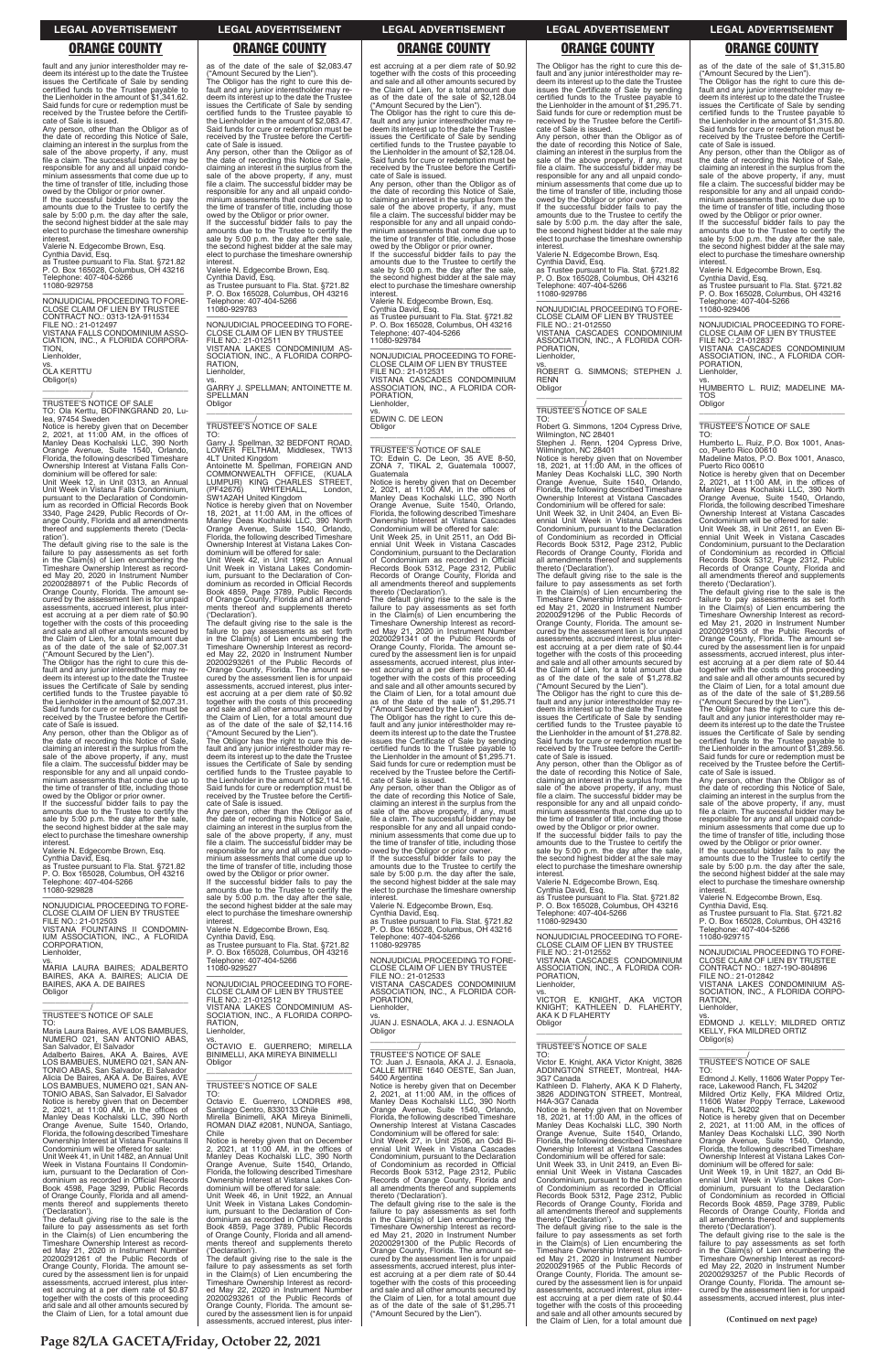### **LEGAL ADVERTISEMENT LEGAL ADVERTISEMENT LEGAL ADVERTISEMENT LEGAL ADVERTISEMENT LEGAL ADVERTISEMENT**

### **ORANGE COUNTY ORANGE COUNTY ORANGE COUNTY ORANGE COUNTY ORANGE COUNTY**

est accruing at a per diem rate of \$0.46 together with the costs of this proceeding and sale and all other amounts secured by the Claim of Lien, for a total amount due as of the date of the sale of \$1,319.58 ("Amount Secured by the Lien").

The Obligor has the right to cure this de-fault and any junior interestholder may redeem its interest up to the date the Trustee issues the Certificate of Sale by sending certified funds to the Trustee payable to the Lienholder in the amount of \$1,319.58. Said funds for cure or redemption must be received by the Trustee before the Certificate of Sale is issued.

Any person, other than the Obligor as of the date of recording this Notice of Sale, claiming an interest in the surplus from the sale of the above property, if any, must file a claim. The successful bidder may be responsible for any and all unpaid condo-minium assessments that come due up to the time of transfer of title, including those

owed by the Obligor or prior owner. If the successful bidder fails to pay the amounts due to the Trustee to certify the sale by 5:00 p.m. the day after the sale, the second highest bidder at the sale may elect to purchase the timeshare ownership interest.

Valerie N. Edgecombe Brown, Esq. Cynthia David, Esq. as Trustee pursuant to Fla. Stat. §721.82 P. O. Box 165028, Columbus, OH 43216 Telephone: 407-404-5266

# 11080-929771

—————————————————— NONJUDICIAL PROCEEDING TO FORE-CLOSE CLAIM OF LIEN BY TRUSTEE FILE NO.: 21-012849 VISTANA LAKES CONDOMINIUM AS-SOCIATION, INC., A FLORIDA CORPO-**RATION** Lienholder,

vs. LUIS ALBERTO VIDAL VASQUEZ **Obligor** \_\_\_\_\_\_\_\_\_\_\_\_\_\_\_\_\_\_\_\_\_\_\_\_\_\_\_\_\_\_\_\_\_

# \_\_\_\_\_\_\_\_\_\_\_/ TRUSTEE'S NOTICE OF SALE

TO: Luis Alberto Vidal Vasquez, FER-NANDO RIOJA 103 B, CASA B. COMU-NA DE LA, CISTERNA, Santiago, Chile Notice is hereby given that on November 18, 2021, at 11:00 AM, in the offices of Manley Deas Kochalski LLC, 390 North Orange Avenue, Suite 1540, Orlando, Florida, the following described Timeshare Ownership Interest at Vistana Lakes Condominium will be offered for sale:

Unit Week 20, in Unit 1842, an Odd Bi-ennial Unit Week in Vistana Lakes Condominium, pursuant to the Declaration of Condominium as recorded in Official Records Book 4859, Page 3789, Public Records of Orange County, Florida and all amendments thereof and supplements thereto ('Declaration').

The default giving rise to the sale is the failure to pay assessments as set forth in the Claim(s) of Lien encumbering the Timeshare Ownership Interest as recorded May 22, 2020 in Instrument Number 20200293257 of the Public Records of Orange County, Florida. The amount se-cured by the assessment lien is for unpaid assessments, accrued interest, plus interest accruing at a per diem rate of \$0.46 together with the costs of this proceeding and sale and all other amounts secured by the Claim of Lien, for a total amount due as of the date of the sale of \$1,322.87 ("Amount Secured by the Lien").

The Obligor has the right to cure this de-fault and any junior interestholder may re-deem its interest up to the date the Trustee issues the Certificate of Sale by sending certified funds to the Trustee payable to the Lienholder in the amount of \$1,322.87. Said funds for cure or redemption must be received by the Trustee before the Certifi-cate of Sale is issued.

MEAKER **Obligor** 

Any person, other than the Obligor as of the date of recording this Notice of Sale, claiming an interest in the surplus from the sale of the above property, if any, must file a claim. The successful bidder may be responsible for any and all unpaid condominium assessments that come due up to the time of transfer of title, including those owed by the Obligor or prior owner.

If the successful bidder fails to pay the amounts due to the Trustee to certify the sale by 5:00 p.m. the day after the sale, the second highest bidder at the sale may elect to purchase the timeshare ownership

interest. Valerie N. Edgecombe Brown, Esq. Cynthia David, Esq. as Trustee pursuant to Fla. Stat. §721.82

P. O. Box 165028, Columbus, OH 43216 Telephone: 407-404-5266 11080-929434

—————————————————— NONJUDICIAL PROCEEDING TO FORE-CLOSE CLAIM OF LIEN BY CONTRACT NO.: 1880-37E-807544 FILE NO.: 21-012854 VISTANA LAKES CONDOMINIUM AS-SOCIATION, INC., A FLORIDA CORPO-RATION,

("Amount Secured by the Lien"). The Obligor has the right to cure this default and any junior interestholder may redeem its interest up to the date the Trustee issues the Certificate of Sale by sending certified funds to the Trustee payable to the Lienholder in the amount of \$1,329.30. Said funds for cure or redemption must be received by the Trustee before the Certificate of Sale is issued. Any person, other than the Obligor as of

the date of recording this Notice of Sale,<br>claiming an interest in the surplus from the<br>sale of the above property, if any, must<br>file a claim. The successful bidder may be

Hector Tres Soto Bianchi, AKA Hector Soto Bianchi, Av. Presidente Riesco 2984 Depto 72, Las Condes, Santiago, Santiago, 7550598 Chile

Rosario Cuevas Jimenez, Las Acacias 16 Cond Los Llanos V1 Region, Machali, A, Co

responsible for any and all unpaid condo-minium assessments that come due up to the time of transfer of title, including those owed by the Obligor or prior owner. If the successful bidder fails to pay the amounts due to the Trustee to certify the sale by 5:00 p.m. the day after the sale, the second highest bidder at the sale may elect to purchase the timeshare ownership

Valerie N. Edgecombe Brown, Esq. Cynthia David, Esq. as Trustee pursuant to Fla. Stat. §721.82 P. O. Box 165028, Columbus, OH 43216

Telephone: 407-404-5266

11080-929772

—————————————————— NONJUDICIAL PROCEEDING TO FORE-CLOSE CLAIM OF LIEN BY TRUSTEE

FILE NO.: 21-012866

interest

VISTANA LAKES CONDOMINIUM AS-SOCIATION, INC., A FLORIDA CORPO-

RATION, Lienholder,

vs. EDWARD A. MEAKER, AKA E. A. MEAK-ER; JUDITH A. MEAKER, AKA J. A.

\_\_\_\_\_\_\_\_\_\_\_\_\_\_\_\_\_\_\_\_\_\_\_\_\_\_\_\_\_\_\_\_\_ \_\_\_\_\_\_\_\_\_\_\_/ TRUSTEE'S NOTICE OF SALE

TO:

Edward A. Meaker, AKA E. A. Meaker, 13 DRYDEN ST., RAUNDS, Wellingborough, NN9 6EL United Kingdom Judith A. Meaker, AKA J. A. Meaker, 13 DRYDEN STREET, RAUNDS, Welling-

borough, NN96EL United Kingdom<br>Notice is hereby given that on November<br>18, 2021, at 11:00 AM, in the offices of<br>Manley Deas Kochalski LLC, 390 North<br>Orange Avenue, Suite 1540, Orlando,<br>Florida, the following described Time

Ownership Interest at Vistana Lakes Condominium will be offered for sale: Unit Week 30, in Unit 1805, an Even Biennial Unit Week in Vistana Lakes Condominium, pursuant to the Declaration of Condominium as recorded in Official Records Book 4859, Page 3789, Public Records of Orange County, Florida and all amendments thereof and supplements

thereto ('Declaration').

The default giving rise to the sale is the failure to pay assessments as set forth in the Claim(s) of Lien encumbering the Timeshare Ownership Interest as record-ed May 22, 2020 in Instrument Number 20200293259 of the Public Records of Orange County, Florida. The amount se-cured by the assessment lien is for unpaid assessments, accrued interest, plus interest accruing at a per diem rate of \$0.46 together with the costs of this proceeding and sale and all other amounts secured by the Claim of Lien, for a total amount due as of the date of the sale of \$1,358.58 ("Amount Secured by the Lien"). The Obligor has the right to cure this de-fault and any junior interestholder may redeem its interest up to the date the Trustee issues the Certificate of Sale by sending certified funds to the Trustee payable to the Lienholder in the amount of \$1,358.58. Said funds for cure or redemption must be received by the Trustee before the Certifi-

cate of Sale is issued.

NON IUDICIAL PROCEEDING TO FORE-NONJUDICIAL PROCEEDING TO FORE-CLOSE CLAIM OF LIEN BY TRUSTEE FILE NO.: 21-012913 VISTANA CASCADES CONDOMINIUM ASSOCIATION, INC., A FLORIDA COR-

vs.<br>JOSE A. LAZALA; JOYSE A. LAZALA;<br>JOISA LAZALA; ELSI DE LAZALA, AKA<br>E. DE LAZALA

Any person, other than the Obligor as of the date of recording this Notice of Sale, claiming an interest in the surplus from the sale of the above property, if any, must file a claim. The successful bidder may be responsible for any and all unpaid condo-minium assessments that come due up to the time of transfer of title, including those

owed by the Obligor or prior owner. If the successful bidder fails to pay the amounts due to the Trustee to certify the sale by 5:00 p.m. the day after the sale, the second highest bidder at the sale may elect to purchase the timeshare ownership

interest.

Valerie N. Edgecombe Brown, Esq. Cynthia David, Esq. as Trustee pursuant to Fla. Stat. §721.82 P. O. Box 165028, Columbus, OH 43216 Telephone: 407-404-5266

11080-929461

—————————————————— NONJUDICIAL PROCEEDING TO FORE-CLOSE CLAIM OF LIEN BY TRUSTEE

FILE NO.: 21-012874

VISTANA CASCADES CONDOMINIUM ASSOCIATION, INC., A FLORIDA COR-

5312, Page 2312, Public Records of Or-ange County, Florida and all amendments thereof and supplements thereto ('Declaration'<sub>)</sub>

together with the costs of this proceeding and sale and all other amounts secured by the Claim of Lien, for a total amount due as of the date of the sale of \$1,305.80 ("Amount Secured by the Lien"). The Obligor has the right to cure this de-

fault and any junior interestholder may re-deem its interest up to the date the Trustee issues the Certificate of Sale by sending certified funds to the Trustee payable to the Lienholder in the amount of \$1,305.80. Said funds for cure or redemption must be received by the Trustee before the Certifi-cate of Sale is issued.

> the date of recording this Notice of Sale,<br>claiming an interest in the surplus from the<br>sale of the above property, if any, must<br>file a claim. The successful bidder may be responsible for any and all unpaid condo-minium assessments that come due up to the time of transfer of title, including those

Any person, other than the Obligor as of the date of recording this Notice of Sale, claiming an interest in the surplus from the sale of the above property, if any, must file a claim. The successful bidder may be responsible for any and all unpaid condominium assessments that come due up to the time of transfer of title, including those owed by the Obligor or prior owner. If the successful bidder fails to pay the

> TO: Donna Drayton, 10 HAMILTON HOLDER, ST, WOODBROOK, Port-of-spain, Trini-

amounts due to the Trustee to certify the sale by 5:00 p.m. the day after the sale, the second highest bidder at the sale may elect to purchase the timeshare ownership interest. Valerie N. Edgecombe Brown, Esq.

Cynthia David, Esq. as Trustee pursuant to Fla. Stat. §721.82 P. O. Box 165028, Columbus, OH 43216 Telephone: 407-404-5266 11080-929441

—————————————————— NONJUDICIAL PROCEEDING TO FORE-CLOSE CLAIM OF LIEN BY TRUSTEE FILE NO.: 21-012886 VISTANA CASCADES CONDOMINIUM ASSOCIATION, INC., A FLORIDA COR-PORATION, Lienholder,

vs. HECTOR TRES SOTO BIANCHI, AKA HECTOR SOTO BIANCHI; ROSARIO CUEVAS JIMENEZ Obligor \_\_\_\_\_\_\_\_\_\_\_\_\_\_\_\_\_\_\_\_\_\_\_\_\_\_\_\_\_\_\_\_\_

\_\_\_\_\_\_\_\_\_\_\_/ TRUSTEE'S NOTICE OF SALE TO:

Notice is hereby given that on December 2, 2021, at 11:00 AM, in the offices of Manley Deas Kochalski LLC, 390 North Orange Avenue, Suite 1540, Orlando, Florida, the following described Timeshare Ownership Interest at Vistana Cascades Condominium will be offered for sale:

Unit Week 08, in Unit 2122, an Even Bi-ennial Unit Week in Vistana Cascades of Condominium as recorded in Official Records Book 5312, Page 2312, Public Records of Orange County, Florida and all amendments thereof and supplements

Condominium, pursuant to the Declaration thereto ('Declaration').

The default giving rise to the sale is the failure to pay assessments as set forth in the Claim(s) of Lien encumbering the Timeshare Ownership Interest as recorded May 21, 2020 in Instrument Number 20200291388 of the Public Records of Orange County, Florida. The amount secured by the assessment lien is for unpaid assessments, accrued interest, plus interest accruing at a per diem rate of \$0.44 together with the costs of this proceeding and sale and all other amounts secured by

the Claim of Lien, for a total amount due as of the date of the sale of \$1,320.96 ("Amount Secured by the Lien").

fault and any junior interestholder may re-deem its interest up to the date the Trustee certified funds to the Trustee payable to the Lienholder in the amount of \$1,320.96.

The Obligor has the right to cure this deissues the Certificate of Sale by sending Said funds for cure or redemption must be received by the Trustee before the Certifi-cate of Sale is issued.

Any person, other than the Obligor as of the date of recording this Notice of Sale, claiming an interest in the surplus from the sale of the above property, if any, must file a claim. The successful bidder may be responsible for any and all unpaid condominium assessments that come due up to

the time of transfer of title, including those

owed by the Obligor or prior owner.

If the successful bidder fails to pay the amounts due to the Trustee to certify the sale by 5:00 p.m. the day after the sale, the second highest bidder at the sale may elect to purchase the timeshare ownership

interest. Valerie N. Edgecombe Brown, Esq.

Cynthia David, Esq. as Trustee pursuant to Fla. Stat. §721.82 11080-929773

P. O. Box 165028, Columbus, OH 43216 Telephone: 407-404-5266

—————————————————— NONJUDICIAL PROCEEDING TO FORE-

| RATION,<br>Lienholder,<br>VS.<br><b>JOSE GONZALEZ</b><br>Obligor(s)                                                                                                                                                                                                                                                                                                                                                                                                                                                                                                                                                                                                                                      | PORATION,<br>Lienholder,<br>VS.<br>WILLIAM P. BEATTIE: JESSIE E. BEAT-<br><b>TIE</b><br>Obligor                                                                                                                                                                                                                                                                                                                                                                                                                                                                                                                                                                                                                                     | NONJUDICIAL PROCEEDING TO FORE-<br>CLOSE CLAIM OF LIEN BY TRUSTEE<br>FILE NO.: 21-012894<br>VISTANA CASCADES CONDOMINIUM<br>ASSOCIATION, INC., A FLORIDA COR-<br>PORATION.<br>Lienholder.                                                                                                                                                                                                                                                                                                                                                                                                                                                                                            | interest.<br>Valerie N. Edgecombe Brown, Esg.<br>Cynthia David, Esq.<br>as Trustee pursuant to Fla. Stat. §721.82<br>P. O. Box 165028, Columbus, OH 43216<br>Telephone: 407-404-5266<br>11080-929459                                                                                                                                                                                                                                                                                                                                                                                                                                                     | sale by 5:00 p.m. the day after the sale,<br>the second highest bidder at the sale may<br>elect to purchase the timeshare ownership<br>interest.<br>Valerie N. Edgecombe Brown, Esq.<br>Cynthia David, Esg.<br>as Trustee pursuant to Fla. Stat. §721.82                                                                                                                                                                                                                                                                                                |
|----------------------------------------------------------------------------------------------------------------------------------------------------------------------------------------------------------------------------------------------------------------------------------------------------------------------------------------------------------------------------------------------------------------------------------------------------------------------------------------------------------------------------------------------------------------------------------------------------------------------------------------------------------------------------------------------------------|-------------------------------------------------------------------------------------------------------------------------------------------------------------------------------------------------------------------------------------------------------------------------------------------------------------------------------------------------------------------------------------------------------------------------------------------------------------------------------------------------------------------------------------------------------------------------------------------------------------------------------------------------------------------------------------------------------------------------------------|--------------------------------------------------------------------------------------------------------------------------------------------------------------------------------------------------------------------------------------------------------------------------------------------------------------------------------------------------------------------------------------------------------------------------------------------------------------------------------------------------------------------------------------------------------------------------------------------------------------------------------------------------------------------------------------|----------------------------------------------------------------------------------------------------------------------------------------------------------------------------------------------------------------------------------------------------------------------------------------------------------------------------------------------------------------------------------------------------------------------------------------------------------------------------------------------------------------------------------------------------------------------------------------------------------------------------------------------------------|---------------------------------------------------------------------------------------------------------------------------------------------------------------------------------------------------------------------------------------------------------------------------------------------------------------------------------------------------------------------------------------------------------------------------------------------------------------------------------------------------------------------------------------------------------|
| TRUSTEE'S NOTICE OF SALE<br>TO: Jose Gonzalez, DOMINGO BONDI,<br>930 DEPTO 134, LAS CONDES, San-<br>tiago, 755000 Chile                                                                                                                                                                                                                                                                                                                                                                                                                                                                                                                                                                                  | <b>TRUSTEE'S NOTICE OF SALE</b><br>TO:<br>William P. Beattie, C/O T.F.Reid & Don-                                                                                                                                                                                                                                                                                                                                                                                                                                                                                                                                                                                                                                                   | RAMONA C. DICHIARA<br>Obligor                                                                                                                                                                                                                                                                                                                                                                                                                                                                                                                                                                                                                                                        | NONJUDICIAL PROCEEDING TO FORE-<br>CLOSE CLAIM OF LIEN BY TRUSTEE<br>FILE NO.: 21-012914                                                                                                                                                                                                                                                                                                                                                                                                                                                                                                                                                                 | P. O. Box 165028, Columbus, OH 43216<br>Telephone: 407-404-5266<br>11080-929454                                                                                                                                                                                                                                                                                                                                                                                                                                                                         |
| Notice is hereby given that on December<br>2. 2021. at 11:00 AM. in the offices of<br>Manley Deas Kochalski LLC, 390 North<br>Orange Avenue, Suite 1540, Orlando,<br>Florida, the following described Timeshare<br>Ownership Interest at Vistana Lakes Con-<br>dominium will be offered for sale:<br>Unit Week 37, in Unit 1880, an Even Bi-<br>ennial Unit Week in Vistana Lakes Con-<br>dominium, pursuant to the Declaration<br>of Condominium as recorded in Official<br>Records Book 4859, Page 3789, Public<br>Records of Orange County, Florida and                                                                                                                                               | aldson Solicitors, 48 Causeyside Street,<br>Paisley, PA1 1YH United Kingdom<br>Jessie E. Beattie. C/O T.F. Reid & Don-<br>aldson Solicitors, 48 Causeyside Street,<br>Paisley, PA1 1YH United Kingdom<br>Notice is hereby given that on November<br>18, 2021, at $11:00$ AM, in the offices of<br>Manley Deas Kochalski LLC, 390 North<br>Orange Avenue, Suite 1540, Orlando,<br>Florida, the following described Timeshare<br>Ownership Interest at Vistana Cascades<br>Condominium will be offered for sale:<br>Unit Week 48, in Unit 2210, an Odd Bi-                                                                                                                                                                            | TRUSTEE'S NOTICE OF SALE<br>TO: Ramona C. Dichiara, 4801 Feldspar<br>Lane, Placerville, CA 95667<br>Notice is hereby given that on November<br>18. 2021. at 11:00 AM, in the offices of<br>Manley Deas Kochalski LLC, 390 North<br>Orange Avenue, Suite 1540, Orlando,<br>Florida, the following described Timeshare<br>Ownership Interest at Vistana Cascades<br>Condominium will be offered for sale:<br>Unit Week 25, in Unit 2705, an Annual Unit<br>Week in Vistana Cascades Condominium,                                                                                                                                                                                       | VISTANA CASCADES CONDOMINIUM<br>ASSOCIATION. INC., A FLORIDA COR-<br>PORATION.<br>Lienholder,<br>VS.<br>RUDI ENGELKE: LIEZEL BUHR ENGEL-<br>KE, AKA LIEZEL B. ENGELKE<br>Obligor<br>TRUSTEE'S NOTICE OF SALE<br>TO:<br>Rudi Engelke, EDWERN-HEIM FARM,                                                                                                                                                                                                                                                                                                                                                                                                   | NONJUDICIAL PROCEEDING TO FORE-<br>CLOSE CLAIM OF LIEN BY TRUSTEE<br>FILE NO.: 21-012934<br>VISTANA CASCADES CONDOMINIUM<br>ASSOCIATION, INC., A FLORIDA COR-<br>PORATION.<br>Lienholder,<br>VS.<br>JOSE ROJAS: MARIA DE ROJAS, AKA<br>MARIA G. VON ECKSTEIN DE ROJAS<br>Obligor<br>TRUSTEE'S NOTICE OF SALE                                                                                                                                                                                                                                            |
| all amendments thereof and supplements<br>thereto ('Declaration').<br>The default giving rise to the sale is the<br>failure to pay assessments as set forth<br>in the Claim(s) of Lien encumbering the<br>Timeshare Ownership Interest as record-<br>ed May 22, 2020 in Instrument Number<br>20200293260 of the Public Records of<br>Orange County, Florida. The amount se-<br>cured by the assessment lien is for unpaid<br>assessments, accrued interest, plus inter-<br>est accruing at a per diem rate of \$0.46<br>together with the costs of this proceeding<br>and sale and all other amounts secured by<br>the Claim of Lien, for a total amount due<br>as of the date of the sale of \$1.329.30 | ennial Unit Week in Vistana Cascades<br>Condominium, pursuant to the Declaration<br>of Condominium as recorded in Official<br>Records Book 5312, Page 2312, Public<br>Records of Orange County, Florida and<br>all amendments thereof and supplements<br>thereto ('Declaration').<br>The default giving rise to the sale is the<br>failure to pay assessments as set forth<br>in the Claim(s) of Lien encumbering the<br>Timeshare Ownership Interest as record-<br>ed May 21, 2020 in Instrument Number<br>20200291981 of the Public Records of<br>Orange County, Florida. The amount se-<br>cured by the assessment lien is for unpaid<br>assessments, accrued interest, plus inter-<br>est accruing at a per diem rate of \$0.44 | pursuant to the Declaration of Condomin-<br>ium as recorded in Official Records Book<br>5312, Page 2312, Public Records of Or-<br>ange County, Florida and all amendments<br>thereof and supplements thereto ('Decla-<br>ration').<br>The default giving rise to the sale is the<br>failure to pay assessments as set forth<br>in the Claim(s) of Lien encumbering the<br>Timeshare Ownership Interest as record-<br>ed May 21, 2020 in Instrument Number<br>20200291341 of the Public Records of<br>Orange County, Florida. The amount se-<br>cured by the assessment lien is for unpaid<br>assessments, accrued interest, plus inter-<br>est accruing at a per diem rate of \$0.81 | PO BOX 236. Kraaifontein, 7569 South<br>Africa<br>Liezel Buhr Engelke, AKA Liezel B. Engel-<br>ke. EDWERN-HEIM FARM. PO BOX 236.<br>Kraaifontein, 7569 South Africa<br>Notice is hereby given that on December<br>2, 2021, at 11:00 AM, in the offices of<br>Manley Deas Kochalski LLC, 390 North<br>Orange Avenue, Suite 1540, Orlando,<br>Florida, the following described Timeshare<br>Ownership Interest at Vistana Cascades<br>Condominium will be offered for sale:<br>Unit Week 39, in Unit 2623, an Annual Unit<br>Week in Vistana Cascades Condominium,<br>pursuant to the Declaration of Condomin-<br>jum as recorded in Official Records Book | TO:<br>Jose Rojas, CORONEL MORENO #1134,<br>Asuncion, Paraguay<br>Maria De Rojas, AKA Maria G. Von Eck-<br>stein de Rojas, CORONEL MORENO<br>#1134, Asuncion, Paraguay<br>Notice is hereby given that on November<br>18, 2021, at 11:00 AM, in the offices of<br>Manley Deas Kochalski LLC, 390 North<br>Orange Avenue, Suite 1540, Orlando,<br>Florida, the following described Timeshare<br>Ownership Interest at Vistana Cascades<br>Condominium will be offered for sale:<br>Unit Week 42, in Unit 2466, an Annual Unit<br>(Continued on next page) |

together with the costs of this proceeding and sale and all other amounts secured by the Claim of Lien, for a total amount due as of the date of the sale of \$2,005.67 ("Amount Secured by the Lien"). The Obligor has the right to cure this default and any junior interestholder may re-deem its interest up to the date the Trustee issues the Certificate of Sale by sending certified funds to the Trustee payable to the Lienholder in the amount of \$2,005.67. Said funds for cure or redemption must be received by the Trustee before the Certifi-

cate of Sale is issued.

Any person, other than the Obligor as of the date of recording this Notice of Sale, claiming an interest in the surplus from the sale of the above property, if any, must file a claim. The successful bidder may be responsible for any and all unpaid condominium assessments that come due up to the time of transfer of title, including those owed by the Obligor or prior owner. If the successful bidder fails to pay the amounts due to the Trustee to certify the sale by 5:00 p.m. the day after the sale, the second highest bidder at the sale may elect to purchase the timeshare ownership interest. Valerie N. Edgecombe Brown, Esq. Cynthia David, Esq. as Trustee pursuant to Fla. Stat. §721.82 P. O. Box 165028, Columbus, OH 43216

Telephone: 407-404-5266 11080-929404

PORATION, Lienholder,

**Obligor** 

\_\_\_\_\_\_\_\_\_\_\_\_\_\_\_\_\_\_\_\_\_\_\_\_\_\_\_\_\_\_\_\_\_ \_\_\_\_\_\_\_\_\_\_\_/ TRUSTEE'S NOTICE OF SALE

TO:

Jose A. Lazala, 900 Saint Charles Place,

Apartment 521, Pembroke Pines, FL 33026 Jose A. Lazala, 16383 Southwest 47th Court, Miramar, FL 33027 Joyse A. Lazala, 16737 Northwest 20th Street, Penbroke Pine, FL 33028 Joyse A. Lazala, 16290 Southwest 47th Manor, Miramar, FL 33027 Joisa Lazala, 900 Saint Charles Place, Aparton, marchinent 10<br>
Joisa Lazala, 900 Saint Charles Place,<br>
Apartment 521, Pembroke Pines, FL 33026 Elsi De Lazala, AKA E. De Lazala, 16737 Northwest 20th Street, Pembroke Pines,

FL 33028 Notice is hereby given that on November 18, 2021, at 11:00 AM, in the offices of Manley Deas Kochalski LLC, 390 North Orange Avenue, Suite 1540, Orlando,

Florida, the following described Timeshare Ownership Interest at Vistana Cascades Condominium will be offered for sale: Unit Week 26, in Unit 2742, an Annual Unit Week in Vistana Cascades Condominium, pursuant to the Declaration of Condominium as recorded in Official Records Book 5312, Page 2312, Public Records of Orange County, Florida and all amendments thereof and supplements thereto ('Declaration'). The default giving rise to the sale is the

failure to pay assessments as set forth<br>in the Claim(s) of Lien encumbering the<br>Timeshare Ownership Interest as record-<br>ed May 21, 2020 in Instrument Number<br>20200291300 of the Public Records of<br>Orange County, Florida. The

cured by the assessment lien is for unpaid assessments, accrued interest, plus interest accruing at a per diem rate of \$0.88 together with the costs of this proceeding and sale and all other amounts secured by the Claim of Lien, for a total amount due as of the date of the sale of \$2,048.72 ("Amount Secured by the Lien"). The Obligor has the right to cure this default and any junior interestholder may re-deem its interest up to the date the Trustee issues the Certificate of Sale by sending

certified funds to the Trustee payable to the Lienholder in the amount of \$2,048.72. Said funds for cure or redemption must be

received by the Trustee before the Certifi-cate of Sale is issued. Any person, other than the Obligor as of

the date of recording this Notice of Sale, claiming an interest in the surplus from the sale of the above property, if any, must file a claim. The successful bidder may be responsible for any and all unpaid condo-minium assessments that come due up to the time of transfer of title, including those owed by the Obligor or prior owner. If the successful bidder fails to pay the amounts due to the Trustee to certify the sale by 5:00 p.m. the day after the sale, the second highest bidder at the sale may elect to purchase the timeshare ownership

The default giving rise to the sale is the failure to pay assessments as set forth in the Claim(s) of Lien encumbering the Timeshare Ownership Interest as recorded May 21, 2020 in Instrument Number 20200291953 of the Public Records of Orange County, Florida. The amount secured by the assessment lien is for unpaid assessments, accrued interest, plus inter-est accruing at a per diem rate of \$0.88 together with the costs of this proceeding and sale and all other amounts secured by the Claim of Lien, for a total amount due as of the date of the sale of \$2,041.82

("Amount Secured by the Lien"). The Obligor has the right to cure this default and any junior interestholder may redeem its interest up to the date the Trustee issues the Certificate of Sale by sending certified funds to the Trustee payable to the Lienholder in the amount of \$2,041.82. Said funds for cure or redemption must be received by the Trustee before the Certifi-cate of Sale is issued. Any person, other than the Obligor as of

owed by the Obligor or prior owner. If the successful bidder fails to pay the amounts due to the Trustee to certify the sale by 5:00 p.m. the day after the sale, the second highest bidder at the sale may elect to purchase the timeshare ownership interest.

Valerie N. Edgecombe Brown, Esq.

Cynthia David, Esq. as Trustee pursuant to Fla. Stat. §721.82 P. O. Box 165028, Columbus, OH 43216 Telephone: 407-404-5266 11080-929774

—————————————————— NONJUDICIAL PROCEEDING TO FORE-CLOSE CLAIM OF LIEN BY TRUSTEE FILE NO.: 21-012931

VISTANA CASCADES CONDOMINIUM ASSOCIATION, INC., A FLORIDA COR-PORATION, Lienholder,

vs. DONNA DRAYTON; CARL DRAYTON Obligor \_\_\_\_\_\_\_\_\_\_\_\_\_\_\_\_\_\_\_\_\_\_\_\_\_\_\_\_\_\_\_\_\_

# \_\_\_\_\_\_\_\_\_\_\_/ TRUSTEE'S NOTICE OF SALE

dad and Tobago Carl Drayton, 10 HAMILTON HOLDER, ST, WOODBROOK, Port-of-spain, Trinidad and Tobago Notice is hereby given that on November

18, 2021, at 11:00 AM, in the offices of Manley Deas Kochalski LLC, 390 North Orange Avenue, Suite 1540, Orlando, Florida, the following described Timeshare Ownership Interest at Vistana Cascades Condominium will be offered for sale:

Unit Week 41, in Unit 2741, an Annual Unit Week in Vistana Cascades Condominium, pursuant to the Declaration of Condominium as recorded in Official Records Book 5312, Page 2312, Public Records of Or-ange County, Florida and all amendments thereof and supplements thereto ('Declaration').

The default giving rise to the sale is the failure to pay assessments as set forth in the Claim(s) of Lien encumbering the Timeshare Ownership Interest as recorded May 21, 2020 in Instrument Number 20200291970 of the Public Records of Orange County, Florida. The amount secured by the assessment lien is for unpaid assessments, accrued interest, plus inter-est accruing at a per diem rate of \$0.88 together with the costs of this proceeding and sale and all other amounts secured by the Claim of Lien, for a total amount due as of the date of the sale of \$2,028.50

("Amount Secured by the Lien"). The Obligor has the right to cure this default and any junior interestholder may redeem its interest up to the date the Trustee issues the Certificate of Sale by sending certified funds to the Trustee payable to the Lienholder in the amount of \$2,028.50. Said funds for cure or redemption must be received by the Trustee before the Certifi-

cate of Sale is issued. Any person, other than the Obligor as of the date of recording this Notice of Sale, claiming an interest in the surplus from the sale of the above property, if any, must file a claim. The successful bidder may be responsible for any and all unpaid condo-minium assessments that come due up to the time of transfer of title, including those

owed by the Obligor or prior owner. If the successful bidder fails to pay the amounts due to the Trustee to certify the sale by  $5.00 \text{ nm}$  the day after the sale sale by 5:00 p.m. the day after the sale,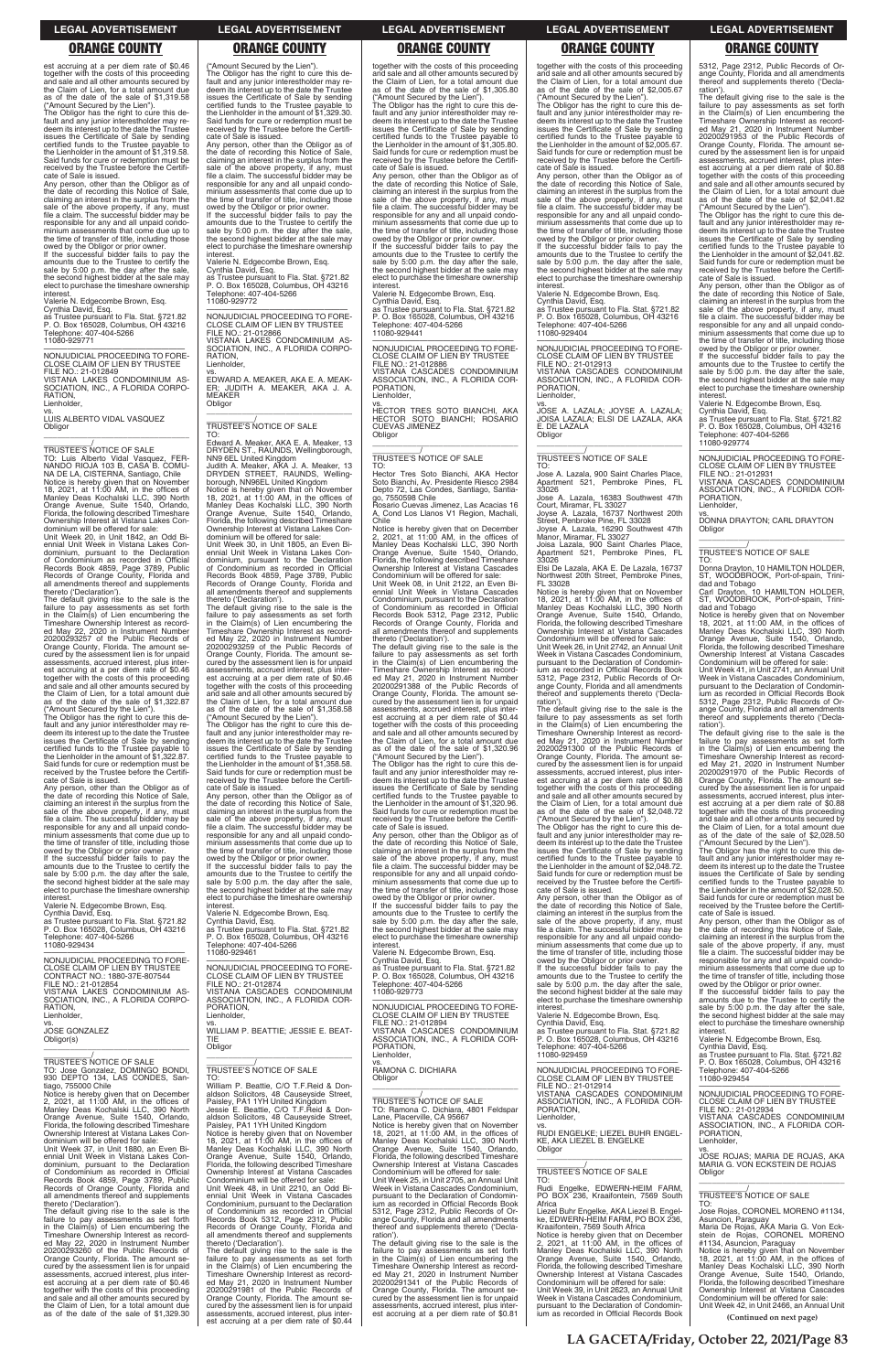Week in Vistana Cascades Condominium, pursuant to the Declaration of Condomin-ium as recorded in Official Records Book 5312, Page 2312, Public Records of Or-ange County, Florida and all amendments thereof and supplements thereto ('Declaration')

the default giving rise to the sale is the failure to pay assessments as set forth in the Claim(s) of Lien encumbering the Timeshare Ownership Interest as record-ed May 21, 2020 in Instrument Number 20200291970 of the Public Records of Orange County, Florida. The amount se-cured by the assessment lien is for unpaid assessments, accrued interest, plus inter-est accruing at a per diem rate of \$0.88 together with the costs of this proceeding and sale and all other amounts secured by the Claim of Lien, for a total amount due as of the date of the sale of \$2,029.50

("Amount Secured by the Lien"). The Obligor has the right to cure this de-fault and any junior interestholder may redeem its interest up to the date the Trustee issues the Certificate of Sale by sending certified funds to the Trustee payable to the Lienholder in the amount of \$2,029.50. Said funds for cure or redemption must be received by the Trustee before the Certifi-

**Obligor** \_\_\_\_\_\_\_\_\_\_\_\_\_\_\_\_\_\_\_\_\_\_\_\_\_\_\_\_\_\_\_\_\_

cate of Sale is issued. Any person, other than the Obligor as of the date of recording this Notice of Sale, claiming an interest in the surplus from the sale of the above property, if any, must file a claim. The successful bidder may be responsible for any and all unpaid condo-minium assessments that come due up to the time of transfer of title, including those

owed by the Obligor or prior owner. If the successful bidder fails to pay the amounts due to the Trustee to certify the sale by 5:00 p.m. the day after the sale, the second highest bidder at the sale may elect to purchase the timeshare ownership interest.

Valerie N. Edgecombe Brown, Esq. Cynthia David, Esq.

as Trustee pursuant to Fla. Stat. §721.82 P. O. Box 165028, Columbus, OH 43216 Telephone: 407-404-5266 11080-929423

The Obligor has the right to cure this default and any junior interestholder may re-deem its interest up to the date the Trustee issues the Certificate of Sale by sending certified funds to the Trustee payable to the Lienholder in the amount of \$1,314.84. Said funds for cure or redemption must be received by the Trustee before the Certifi-cate of Sale is issued. Any person, other than the Obligor as of

—————————————————— NONJUDICIAL PROCEEDING TO FORE-CLOSE CLAIM OF LIEN BY TRUSTEE FILE NO.: 21-012939 VISTANA LAKES CONDOMINIUM AS-SOCIATION, INC., A FLORIDA CORPO-RATION, Lienholder,

vs. DARREN M. RILEY

\_\_\_\_\_\_\_\_\_\_\_/ TRUSTEE'S NOTICE OF SALE TO: Darren M. Riley, 385 North C Street, Hamilton, OH 45013

Notice is hereby given that on November 18, 2021, at 11:00 AM, in the offices of Manley Deas Kochalski LLC, 390 North Orange Avenue, Suite 1540, Orlando, Florida, the following described Timeshare Ownership Interest at Vistana Lakes Con-dominium will be offered for sale:

Unit Week 40, in Unit 1818, an Odd Bi-ennial Unit Week in Vistana Lakes Con-dominium, pursuant to the Declaration of Condominium as recorded in Official Records Book 4859, Page 3789, Public Records of Orange County, Florida and all amendments thereof and supplements thereto ('Declaration').

The default giving rise to the sale is the failure to pay assessments as set forth in the Claim(s) of Lien encumbering the Timeshare Ownership Interest as recorded May 22, 2020 in Instrument Number 20200293260 of the Public Records of Orange County, Florida. The amount secured by the assessment lien is for unpaid assessments, accrued interest, plus interest accruing at a per diem rate of \$0.46 together with the costs of this proceeding and sale and all other amounts secured by the Claim of Lien, for a total amount due as of the date of the sale of \$1,314.84 ("Amount Secured by the Lien").

the date of recording this Notice of Sale, claiming an interest in the surplus from the sale of the above property, if any, must file a claim. The successful bidder may be responsible for any and all unpaid condominium assessments that come due up to the time of transfer of title, including those owed by the Obligor or prior owner. If the successful bidder fails to pay the

amounts due to the Trustee to certify the sale by 5:00 p.m. the day after the sale, the second highest bidder at the sale may elect to purchase the timeshare ownership

The Obligor has the right to cure this default and any junior interestholder may re-deem its interest up to the date the Trustee issues the Certificate of Sale by sending certified funds to the Trustee payable to the Lienholder in the amount of \$2,041.82. Said funds for cure or redemption must be received by the Trustee before the Certifi-cate of Sale is issued.

Any person, other than the Obligor as of the date of recording this Notice of Sale, claiming an interest in the surplus from the sale of the above property, if any, must file a claim. The successful bidder may be responsible for any and all unpaid condo-minium assessments that come due up to the time of transfer of title, including those

The default giving rise to the sale is the failure to pay assessments as set forth in the Claim(s) of Lien encumbering the Timeshare Ownership Interest as recorded May 21, 2020 in Instrument Number 20200291962 of the Public Records of Orange County, Florida. The amount secured by the assessment lien is for unpaid assessments, accrued interest, plus inter-est accruing at a per diem rate of \$0.88 together with the costs of this proceeding and sale and all other amounts secured by the Claim of Lien, for a total amount due as of the date of the sale of \$2,028.50 ("Amount Secured by the Lien").

> If the successful bidder fails to pay the amounts due to the Trustee to certify the sale by 5:00 p.m. the day after the sale, the second highest bidder at the sale may elect to purchase the timeshare ownership **interest**

The Obligor has the right to cure this default and any junior interestholder may re-deem its interest up to the date the Trustee issues the Certificate of Sale by sending certified funds to the Trustee payable to the Lienholder in the amount of \$2,028.50. Said funds for cure or redemption must be received by the Trustee before the Certifi-cate of Sale is issued.

> —————————————————— NONJUDICIAL PROCEEDING TO FORE-CLOSE CLAIM OF LIEN BY TRUSTEE FILE NO.: 21-013262 VISTANA CASCADES CONDOMINIUM ASSOCIATION, INC., A FLORIDA COR-PORATION, ienholder,

Any person, other than the Obligor as of the date of recording this Notice of Sale, claiming an interest in the surplus from the sale of the above property, if any, must file a claim. The successful bidder may be responsible for any and all unpaid condominium assessments that come due up to the time of transfer of title, including those owed by the Obligor or prior owner. If the successful bidder fails to pay the

amounts due to the Trustee to certify the sale by 5:00 p.m. the day after the sale, the second highest bidder at the sale may elect to purchase the timeshare ownership

> the default giving rise to the sale is the failure to pay assessments as set forth in the Claim(s) of Lien encumbering the Timeshare Ownership Interest as record-ed May 21, 2020 in Instrument Number 20200291300 of the Public Records of Orange County, Florida. The amount se-cured by the assessment lien is for unpaid assessments, accrued interest, plus inter-est accruing at a per diem rate of \$0.88 together with the costs of this proceeding and sale and all other amounts secured by the Claim of Lien, for a total amount due as of the date of the sale of \$2,004.25

interest. Valerie N. Edgecombe Brown, Esq.

Cynthia David, Esq. as Trustee pursuant to Fla. Stat. §721.82 P. O. Box 165028, Columbus, OH 43216 Telephone: 407-404-5266 11080-929524

—————————————————— NONJUDICIAL PROCEEDING TO FORE-CLOSE CLAIM OF LIEN BY TRUSTEE FILE NO.: 21-012958 VISTANA CASCADES CONDOMINIUM CIATION, INC., A FLORIDA COR-PORATION, Lienholder,

> owed by the Obligor or prior owner. If the successful bidder fails to pay the amounts due to the Trustee to certify the sale by 5:00 p.m. the day after the sale, the second highest bidder at the sale may elect to purchase the timeshare ownership **interest**

vs. MARIO J. SACCO; MARIA E. SACCO, AKA MARIA E. DE SACCO **Obligor** \_\_\_\_\_\_\_\_\_\_\_\_\_\_\_\_\_\_\_\_\_\_\_\_\_\_\_\_\_\_\_\_\_

# \_\_\_\_\_\_\_\_\_\_\_/ TRUSTEE'S NOTICE OF SALE

TO: Mario J. Sacco, 5TA AVE 659, ZONA 14 Guatemala City, 33102-5339 Guatemala Maria E. Sacco, AKA Maria E. De Sacco, 5TA AVE 659, ZONA 14, Guatemala City, 33102-5339 Guatemala

Notice is hereby given that on December 2, 2021, at 11:00 AM in the offices of Manley Deas Kochalski LLC, 390 North Orange Avenue, Suite 1540, Orlando, Florida, the following described Timeshare Ownership Interest at Vistana Cascades Condominium will be offered for sale:

Unit Week 06, in Unit 2312, an Annual Unit Week in Vistana Cascades Condominium, pursuant to the Declaration of Condominium as recorded in Official Records Book ,5312, Page 2312, Public Records of Orange County, Florida and all amendments thereof and supplements thereto

('Declaration'). The default giving rise to the sale is the failure to pay assessments as set forth in the Claim(s) of Lien encumbering the Timeshare Ownership Interest as recorded May 21, 2020 in Instrument Number 20200291955 of the Public Records of Orange County, Florida. The amount secured by the assessment lien is for unpaid assessments, accrued interest, plus interest accruing at a per diem rate of \$0.88 together with the costs of this proceeding and sale and all other amounts secured by the Claim of Lien, for a total amount due as of the date of the sale of \$2,041.82 ("Amount Secured by the Lien").

Obligor has the right to cure this default and any junior interestholder may redeem its interest up to the date the Trustee issues the Certificate of Sale by sending certified funds to the Trustee payable to the Lienholder in the amount of \$2,028.50. Said funds for cure or redemption must be received by the Trustee before the Certifi-

owed by the Obligor or prior owner. If the successful bidder fails to pay the amounts due to the Trustee to certify the sale by 5:00 p.m. the day after the sale, the second highest bidder at the sale may elect to purchase the timeshare ownership **interest** 

TO: Alex Sartini, CCS 14311, P. O Box 025323, Miami, FL 33102-5323 Dalila Da Silva, Calle 4 Res Piedemonte, Urb Terrazas El Avila, Caracas,

owed by the Obligor or prior owner. If the successful bidder fails to pay the amounts due to the Trustee to certify the sale by 5:00 p.m. the day after the sale, the second highest bidder at the sale may elect to purchase the timeshare ownership interest. Valerie N. Edgecombe Brown, Esq.

Valerie N. Edgecombe Brown, Esq. Cynthia David, Esq. as Trustee pursuant to Fla. Stat. §721.82 P. O. Box 165028, Columbus, OH 43216 Telephone: 407-404-5266 1 elephone: 40.

cured by the assessment lien is for unpaid assessments, accrued interest, plus inter-est accruing at a per diem rate of \$1.11 together with the costs of this proceeding and sale and all other amounts secured by the Claim of Lien, for a total amount due as of the date of the sale of \$2,418.67 Amount Secured by the Lien").

Timeshare Ownership Interest as record-ed May 21, 2020 in Instrument Number 20200291300 of the Public Records of Orange County, Florida. The amount se-cured by the assessment lien is for unpaid assessments, accrued interest, plus interest accruing at a per diem rate of \$0.88 together with the costs of this proceeding and sale and all other amounts secured by the Claim of Lien, for a total amount due as of the date of the sale of \$2,016.57 ("Amount Secured by the Lien").

The Obligor has the right to cure this de-fault and any junior interestholder may re-deem its interest up to the date the Trustee issues the Certificate of Sale by sending certified funds to the Trustee payable to the Lienholder in the amount of \$2,016.57. Said funds for cure or redemption must be received by the Trustee before the Certifi-cate of Sale is issued.

Any person, other than the Obligor as of the date of recording this Notice of Sale, claiming an interest in the surplus from the sale of the above property, if any, must file a claim. The successful bidder may be file a claim. The successful bidder may be<br>responsible for any and all unpaid condominium assessments that come due up to the time of transfer of title, including those owed by the Obligor or prior owner.

Valerie N. Edgecombe Brown, Esq. Cynthia David, Esq. as Trustee pursuant to Fla. Stat. §721.82 P. O. Box 165028, Columbus, OH 43216 Telephone: 407-404-5266 11080-929635

vs. ALFONSO GONZALEZ-RUEDA Obligor \_\_\_\_\_\_\_\_\_\_\_\_\_\_\_\_\_\_\_\_\_\_\_\_\_\_\_\_\_\_\_\_\_

\_\_\_\_\_\_\_\_\_\_\_/ TRUSTEE'S NOTICE OF SALE TO: Alfonso Gonzalez-Rueda, Carrera 12 #7935, Apt #201, Bogota, Colombia Notice is hereby given that on November 18, 2021, at 11:00 AM, in the offices of Manley Deas Kochalski LLC, 390 North Orange Avenue, Suite 1540, Orlando, Florida, the following described Timeshare Ownership Interest at Vistana Cascades Condominium will be offered for sale: Unit Week 27, in Unit 2723, an Annual Unit

Week in Vistana Cascades Condominium, pursuant to the Declaration of Condomin-ium as recorded in Official Records Book 5312, Page 2312, Public Records of Or-ange County, Florida and all amendments thereof and supplements thereto ('Declaration').

("Amount Secured by the Lien"). The Obligor has the right to cure this de-fault and any junior interestholder may redeem its interest up to the date the Trustee issues the Certificate of Sale by sending certified funds to the Trustee payable to the Lienholder in the amount of \$2,004.25. Said funds for cure or redemption must be received by the Trustee before the Certifi-

cate of Sale is issued. Any person, other than the Obligor as of the date of recording this Notice of Sale, claiming an interest in the surplus from the sale of the above property, if any, must file a claim. The successful bidder may be responsible for any and all unpaid condo-minium assessments that come due up to the time of transfer of title, including those

Valerie N. Edgecombe Brown, Esq. Cynthia David, Esq.

as Trustee pursuant to Fla. Stat. §721.82 P. O. Box 165028, Columbus, OH 43216 Telephone: 407-404-5266

11080-929523

| amounts due to the Trustee to certify the                                              | the second highest bidder at the sale may                                            | 11080-929523                                                                           |                                                                                  | P. O. Box 165028, Columbus, OH 43216                                                |
|----------------------------------------------------------------------------------------|--------------------------------------------------------------------------------------|----------------------------------------------------------------------------------------|----------------------------------------------------------------------------------|-------------------------------------------------------------------------------------|
| sale by 5:00 p.m. the day after the sale,<br>the second highest bidder at the sale may | elect to purchase the timeshare ownership<br>interest.                               | NONJUDICIAL PROCEEDING TO FORE-                                                        | NONJUDICIAL PROCEEDING TO FORE-<br>CLOSE CLAIM OF LIEN BY TRUSTEE                | Telephone: 407-404-5266<br>11080-929412                                             |
| elect to purchase the timeshare ownership                                              | Valerie N. Edgecombe Brown, Esg.                                                     | CLOSE CLAIM OF LIEN BY TRUSTEE                                                         | FILE NO.: 21-013275                                                              |                                                                                     |
| interest.                                                                              | Cynthia David, Esg.                                                                  | FILE NO.: 21-013264                                                                    | VISTANA LAKES CONDOMINIUM AS-                                                    | NONJUDICIAL PROCEEDING TO FORE-                                                     |
| Valerie N. Edgecombe Brown, Esg.                                                       | as Trustee pursuant to Fla. Stat. §721.82                                            | VISTANA CASCADES CONDOMINIUM                                                           | SOCIATION, INC., A FLORIDA CORPO-                                                | CLOSE CLAIM OF LIEN BY TRUSTEE                                                      |
| Cynthia David, Esq.                                                                    | P. O. Box 165028, Columbus, OH 43216                                                 | ASSOCIATION, INC., A FLORIDA COR-                                                      | RATION.                                                                          | FILE NO.: 21-013287                                                                 |
| as Trustee pursuant to Fla. Stat. §721.82                                              | Telephone: 407-404-5266                                                              | PORATION.                                                                              | Lienholder.                                                                      | VISTANA CASCADES CONDOMINIUM                                                        |
| P. O. Box 165028, Columbus, OH 43216                                                   | 11080-929721                                                                         | Lienholder,                                                                            | VS.                                                                              | ASSOCIATION, INC., A FLORIDA COR-                                                   |
| Telephone: 407-404-5266                                                                | NONJUDICIAL PROCEEDING TO FORE-                                                      | VS.                                                                                    | FERNANDO J. LENERO: SILVIA CHO-                                                  | PORATION.                                                                           |
| 11080-929420                                                                           | CLOSE CLAIM OF LIEN BY TRUSTEE                                                       | CARLOS R. CANETE; CECILIA LOPEZ<br>Obligor                                             | CANO GALLEGOS, AKA SILVIA CHO-<br>CANO G.                                        | Lienholder.<br>VS.                                                                  |
| NONJUDICIAL PROCEEDING TO FORE-                                                        | FILE NO.: 21-013261                                                                  |                                                                                        | Obligor                                                                          | RAYMOND SCOTT FUNK. AKA RAY-                                                        |
| CLOSE CLAIM OF LIEN BY TRUSTEE                                                         | VISTANA CASCADES CONDOMINIUM                                                         |                                                                                        |                                                                                  | MOND S. FUNK                                                                        |
| FILE NO.: 21-012943                                                                    | ASSOCIATION, INC., A FLORIDA COR-                                                    | <b>TRUSTEE'S NOTICE OF SALE</b>                                                        |                                                                                  | Obligor                                                                             |
| VISTANA CASCADES CONDOMINIUM                                                           | PORATION.                                                                            | TO:                                                                                    | TRUSTEE'S NOTICE OF SALE                                                         |                                                                                     |
| ASSOCIATION, INC., A FLORIDA COR-                                                      | Lienholder.                                                                          | Carlos R. Canete, Av. Yacht 999-Edific. Ex-                                            | TO:                                                                              |                                                                                     |
| PORATION.                                                                              | VS.                                                                                  | cellence 4-B, Yacht Y Golf Club, Lambare,                                              | Fernando J. Lenero, P.O. Box 387-2150.                                           | <b>TRUSTEE'S NOTICE OF SALE</b>                                                     |
| Lienholder,                                                                            | MERCEDES G. VAZQUEZ, AKA M. G.<br>VAZQUEZ DE CRUZ                                    | 11 Paraguay                                                                            | San Jose 1000, 387-2150 Costa Rica                                               | TO: Raymond Scott Funk, AKA Raymond                                                 |
| VS.<br><b>BRADLEY KURTZ; LISA KURTZ</b>                                                | Obligor                                                                              | Cecilia Lopez. Av. Yacht 999-Edific. Excel-<br>lence 4-B, Yacht Y Golf Club, Asuncion, | Silvia Chocano Gallegos, AKA Silvia Cho-<br>cano G., P.O. Box 387-2150, San Jose | S. Funk, PO BOX 501, Alpharetta, GA<br>30009                                        |
| Obligor                                                                                |                                                                                      | Paraguay                                                                               | 1000. Costa Rica                                                                 | Notice is hereby given that on December                                             |
|                                                                                        |                                                                                      | Notice is hereby given that on November                                                | Notice is hereby given that on December                                          | 2, 2021, at $11:00$ AM, in the offices of                                           |
|                                                                                        | TRUSTEE'S NOTICE OF SALE                                                             | 18, 2021, at $11:00$ AM, in the offices of                                             | 2, 2021, at $11:00$ AM, in the offices of                                        | Manley Deas Kochalski LLC, 390 North                                                |
| TRUSTEE'S NOTICE OF SALE                                                               | TO: Mercedes G. Vazquez, AKA M. G.                                                   | Manley Deas Kochalski LLC, 390 North                                                   | Manley Deas Kochalski LLC, 390 North                                             | Orange Avenue, Suite 1540, Orlando,                                                 |
| TO:                                                                                    | Vazquez De Cruz, Aztlan 392 Col Cd Del                                               | Orange Avenue, Suite 1540, Orlando,                                                    | Orange Avenue, Suite 1540, Orlando,                                              | Florida, the following described Timeshare                                          |
| Bradley Kurtz, 19 PRINCETON PLACE,                                                     | Sol, Zapopan, 45050 Mexico                                                           | Florida, the following described Timeshare                                             | Florida, the following described Timeshare                                       | Ownership Interest at Vistana Cascades                                              |
| Guelph, N1G 3S4 Canada                                                                 | Notice is hereby given that on December<br>2, 2021, at $11:00$ AM, in the offices of | Ownership Interest at Vistana Cascades                                                 | Ownership Interest at Vistana Lakes Con-                                         | Condominium will be offered for sale:                                               |
| Lisa Kurtz, 27 BEAVER STREET SOUTH,                                                    | Manley Deas Kochalski LLC, 390 North                                                 | Condominium will be offered for sale:<br>Unit Week 28, in Unit 2155, an Annual Unit    | dominium will be offered for sale:<br>Unit Week 03. in Unit 1755, an Annual Unit | Unit Week 29, in Unit 2722, an Annual Unit<br>Week in Vistana Cascades Condominium. |
| UNIT 207, Thornbury, N0H 2P0Canada<br>Notice is hereby given that on November          | Orange Avenue, Suite 1540, Orlando,                                                  | Week in Vistana Cascades Condominium.                                                  | Week, and Unit Week 03, in Unit 1756, an                                         | pursuant to the Declaration of Condomin-                                            |
| 18, 2021, at 11:00 AM, in the offices of                                               | Florida, the following described Timeshare                                           | pursuant to the Declaration of Condomin-                                               | Annual Unit Week in Vistana Lakes Con-                                           | jum as recorded in Official Records Book                                            |
| Manley Deas Kochalski LLC, 390 North                                                   | Ownership Interest at Vistana Cascades                                               | ium as recorded in Official Records Book                                               | dominium, pursuant to the Declaration                                            | 5312, Page 2312, Public Records of Or-                                              |
| Orange Avenue, Suite 1540, Orlando,                                                    | Condominium will be offered for sale:                                                | 5312, Page 2312, Public Records of Or-                                                 | of Condominium as recorded in Official                                           | ange County, Florida and all amendments                                             |
| Florida, the following described Timeshare                                             | Unit Week 27, in Unit 2694, an Annual Unit                                           | ange County, Florida and all amendments                                                | Records Book 4859, Page 3789, Public                                             | thereof and supplements thereto ('Decla-                                            |
| Ownership Interest at Vistana Cascades                                                 | Week in Vistana Cascades Condominium.                                                | thereof and supplements thereto ('Decla-                                               | Records of Orange County, Florida and                                            | ration').                                                                           |
| Condominium will be offered for sale:                                                  | pursuant to the Declaration of Condomin-<br>ium as recorded in Official Records Book | ration').                                                                              | all amendments thereof and supplements                                           | The default giving rise to the sale is the                                          |
| Unit Week 14, in Unit 2739, an Annual Unit<br>Week in Vistana Cascades Condominium,    | 5312. Page 2312. Public Records of Or-                                               | The default giving rise to the sale is the<br>failure to pay assessments as set forth  | thereto ('Declaration').<br>The default giving rise to the sale is the           | failure to pay assessments as set forth<br>in the Claim(s) of Lien encumbering the  |
| pursuant to the Declaration of Condomin-                                               | ange County, Florida and all amendments                                              | in the Claim(s) of Lien encumbering the                                                | failure to pay assessments as set forth                                          | Timeshare Ownership Interest as record-                                             |
| jum as recorded in Official Records Book                                               | thereof and supplements thereto ('Decla-                                             | Timeshare Ownership Interest as record-                                                | in the Claim(s) of Lien encumbering the                                          | ed May 21, 2020 in Instrument Number                                                |
| 5312, Page 2312, Public Records of Or-                                                 | ration').                                                                            | ed May 21, 2020 in Instrument Number                                                   | Timeshare Ownership Interest as record-                                          | 20200291296 of the Public Records of                                                |
| ange County, Florida and all amendments                                                | The default giving rise to the sale is the                                           | 20200291300 of the Public Records of                                                   | ed May 21, 2020 in Instrument Number                                             | Orange County, Florida. The amount se-                                              |
| thereof and supplements thereto ('Decla-                                               | failure to pay assessments as set forth                                              | Orange County, Florida. The amount se-                                                 | 20200292894 of the Public Records of                                             |                                                                                     |
| ration').                                                                              | in the Claim(s) of Lien encumbering the                                              | cured by the assessment lien is for unpaid                                             | Orange County, Florida. The amount se-                                           | (Continued on next page)                                                            |
|                                                                                        |                                                                                      |                                                                                        |                                                                                  |                                                                                     |

assessments, accrued interest, plus interest accruing at a per diem rate of \$0.88 together with the costs of this proceeding and sale and all other amounts secured by the Claim of Lien, for a total amount due as of the date of the sale of \$2,028.50 ("Amount Secured by the Lien").

cate of Sale is issued. Any person, other than the Obligor as of the date of recording this Notice of Sale, claiming an interest in the surplus from the sale of the above property, if any, must file a claim. The successful bidder may be responsible for any and all unpaid condo-minium assessments that come due up to the time of transfer of title, including those

Valerie N. Edgecombe Brown, Esq. Cynthia David, Esq.

as Trustee pursuant to Fla. Stat. §721.82 P. O. Box 165028, Columbus, OH 43216 Telephone: 407-404-5266 11080-929398

—————————————————— NONJUDICIAL PROCEEDING TO FORE-CLOSE CLAIM OF LIEN BY TRUSTEE FILE NO.: 21-013270 VISTANA CASCADES CONDOMINIUM ASSOCIATION, INC., A FLORIDA COR-PORATION, Lienholder,

vs. ALEX SARTINI; DALILA DA SILVA Obligor \_\_\_\_\_\_\_\_\_\_\_\_\_\_\_\_\_\_\_\_\_\_\_\_\_\_\_\_\_\_\_\_\_

# \_\_\_\_\_\_\_\_\_\_\_/ TRUSTEE'S NOTICE OF SALE

Venezuela

Notice is hereby given that on December 2, 2021, at 11:00 AM, in the offices of Manley Deas Kochalski LLC, 390 North Orange Avenue, Suite 1540, Orlando, Florida, the following described Timeshare Ownership Interest at Vistana Cascades

Condominium will be offered for sale: Unit Week 28, in Unit 2722, an Annual Unit Week in Vistana Cascades Condominium, pursuant to the Declaration of Condomin-ium as recorded in Official Records Book 5312, Page 2312, Public Records of Orange County, Florida and all amendments thereof and supplements thereto ('Declaration').

The default giving rise to the sale is the failure to pay assessments as set forth in the Claim(s) of Lien encumbering the Timeshare Ownership Interest as record-ed May 21, 2020 in Instrument Number 20200291300 of the Public Records of Orange County, Florida. The amount se-cured by the assessment lien is for unpaid assessments, accrued interest, plus interest accruing at a per diem rate of \$0.88 together with the costs of this proceeding and sale and all other amounts secured by the Claim of Lien, for a total amount due as of the date of the sale of \$2,029.62 ("Amount Secured by the Lien").

The Obligor has the right to cure this de-fault and any junior interestholder may re-deem its interest up to the date the Trustee issues the Certificate of Sale by sending certified funds to the Trustee payable to the Lienholder in the amount of \$2,029.62. Said funds for cure or redemption must be received by the Trustee before the Certificate of Sale is issued.

Any person, other than the Obligor as of the date of recording this Notice of Sale, claiming an interest in the surplus from the sale of the above property, if any, must file a claim. The successful bidder may be responsible for any and all unpaid condominium assessments that come due up to the time of transfer of title, including those owed by the Obligor or prior owner.

If the successful bidder fails to pay the amounts due to the Trustee to certify the sale by 5:00 p.m. the day after the sale, the second highest bidder at the sale may elect to purchase the timeshare ownership interest.

The Obligor has the right to cure this default and any junior interestholder may re-deem its interest up to the date the Trustee issues the Certificate of Sale by sending certified funds to the Trustee payable to the Lienholder in the amount of \$2,418.67. Said funds for cure or redemption must be received by the Trustee before the Certifi-cate of Sale is issued.

Any person, other than the Obligor as of the date of recording this Notice of Sale, claiming an interest in the surplus from the sale of the above property, if any, must file a claim. The successful bidder may be responsible for any and all unpaid condominium assessments that come due up to the time of transfer of title, including those owed by the Obligor or prior owner. If the successful bidder fails to pay the

amounts due to the Trustee to certify the sale by 5:00 p.m. the day after the sale, the second highest bidder at the sale may elect to purchase the timeshare ownership

interest. Valerie N. Edgecombe Brown, Esq.

Cynthia David, Esq. as Trustee pursuant to Fla. Stat. §721.82 P. O. Box 165028, Columbus, OH 43216 Telephone: 407-404-5266 11080-929775

—————————————————— NONJUDICIAL PROCEEDING TO FORE-CLOSE CLAIM OF LIEN BY TRUSTEE FILE NO.: 21-013286 VISTANA CASCADES CONDOMINIUM **SOCIATION, INC., A FLORIDA COF** PORATION,

Lienholder,

vs. RAFAEL PARRAGA; EMMA QUINTERO Obligor \_\_\_\_\_\_\_\_\_\_\_\_\_\_\_\_\_\_\_\_\_\_\_\_\_\_\_\_\_\_\_\_\_

# \_\_\_\_\_\_\_\_\_\_\_/ TRUSTEE'S NOTICE OF SALE

TO: Rafael Parraga, AVENIDA CARLOS CARDENA, URBANIZACIO, MANONGO RESIDENCIA ICABARU APARTA, MEN-TO H4, Valencia, Venezuela

Emma Quintero, AVENIDA CARLOS CARDENA. URB. MANONG, RES. ICABARU APT # H4, Valencia, Venezuela Notice is hereby given that on November 18, 2021, at 11:00 AM, in the offices of Manley Deas Kochalski LLC, 390 North Orange Avenue, Suite 1540, Orlando, Florida, the following described Timeshare Ownership Interest at Vistana Cascades Condominium will be offered for sale:

Unit Week 49, in Unit 2434, an Annual Unit Week in Vistana Cascades Condominium, pursuant to the Declaration of Condomin-ium as recorded in Official Records Book 5312, Page 2312, Public Records of Orange County, Florida and all amendments reof and supplements thereto ('Declaration').

The default giving rise to the sale is the failure to pay assessments as set forth in the Claim(s) of Lien encumbering the Timeshare Ownership Interest as record-ed May 21, 2020 in Instrument Number 20200291985 of the Public Records of Orange County, Florida. The amount se-cured by the assessment lien is for unpaid assessments, accrued interest, plus interest accruing at a per diem rate of \$0.88 together with the costs of this proceeding and sale and all other amounts secured by the Claim of Lien, for a total amount due as of the date of the sale of \$2,012.50 ("Amount Secured by the Lien").

The Obligor has the right to cure this de-fault and any junior interestholder may re-deem its interest up to the date the Trustee issues the Certificate of Sale by sending certified funds to the Trustee payable to the Lienholder in the amount of \$2,012.50. Said funds for cure or redemption must be received by the Trustee before the Certifi-cate of Sale is issued.

Any person, other than the Obligor as of the date of recording this Notice of Sale, claiming an interest in the surplus from the sale of the above property, if any, must file a claim. The successful bidder may be responsible for any and all unpaid condominium assessments that come due up to the time of transfer of title, including those owed by the Obligor or prior owner.

If the successful bidder fails to pay the amounts due to the Trustee to certify the sale by 5:00 p.m. the day after the sale, the second highest bidder at the sale may elect to purchase the timeshare ownership interest.

Valerie N. Edgecombe Brown, Esq. Cynthia David, Esq. as Trustee pursuant to Fla. Stat. §721.82

### **LEGAL ADVERTISEMENT LEGAL ADVERTISEMENT LEGAL ADVERTISEMENT LEGAL ADVERTISEMENT LEGAL ADVERTISEMENT**

# **ORANGE COUNTY ORANGE COUNTY ORANGE COUNTY ORANGE COUNTY ORANGE COUNTY**

**Page 84/LA GACETA/Friday, October 22, 2021**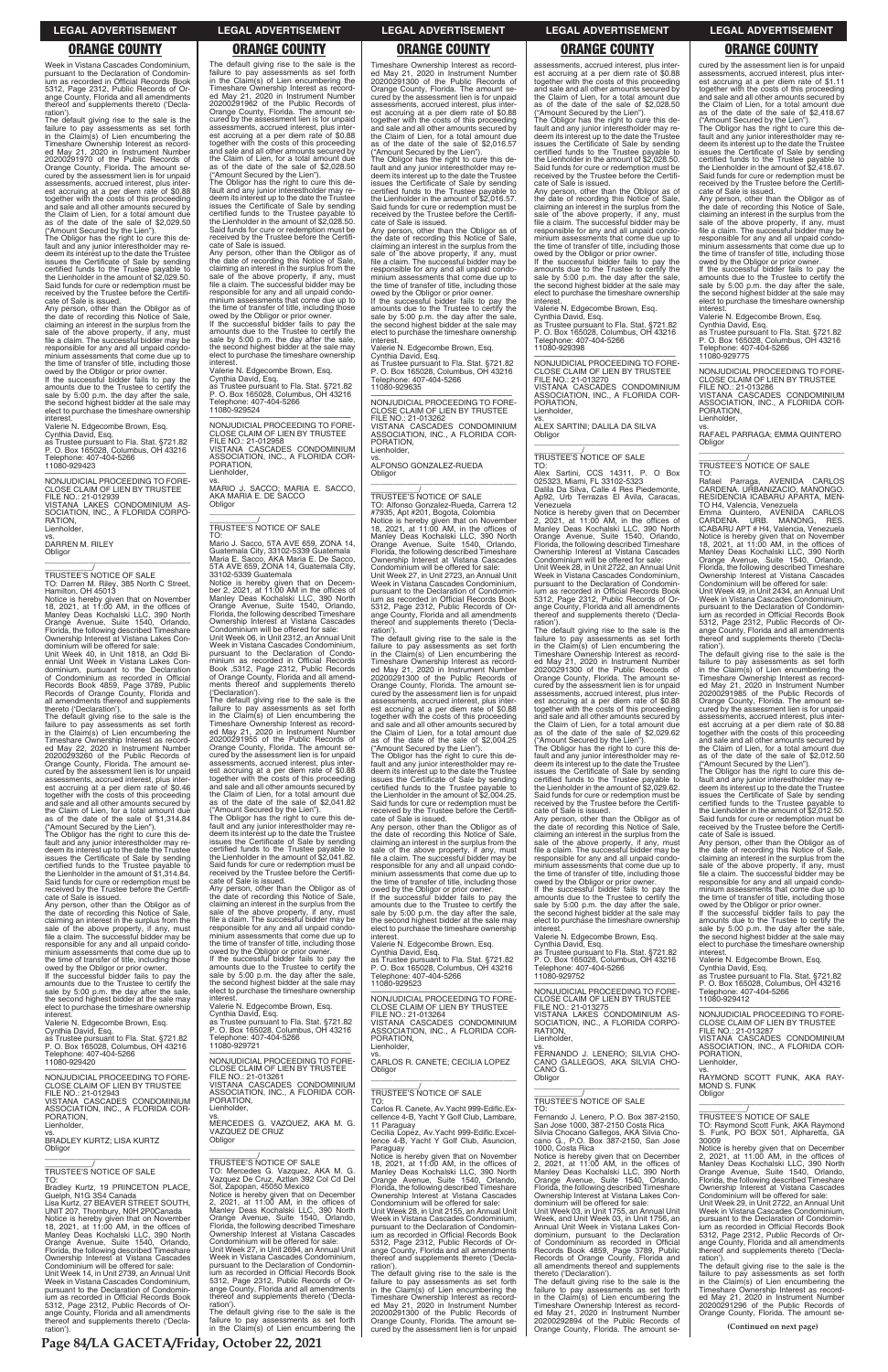cured by the assessment lien is for unpaid assessments, accrued interest, plus interest accruing at a per diem rate of \$0.88 together with the costs of this proceeding and sale and all other amounts secured by the Claim of Lien, for a total amount due as of the date of the sale of \$2,005.37

("Amount Secured by the Lien"). The Obligor has the right to cure this de-fault and any junior interestholder may redeem its interest up to the date the Trustee issues the Certificate of Sale by sending certified funds to the Trustee payable to the Lienholder in the amount of \$2,005.37. Said funds for cure or redemption must be received by the Trustee before the Certificate of Sale is issued.

Any person, other than the Obligor as of the date of recording this Notice of Sale, claiming an interest in the surplus from the sale of the above property, if any, must file a claim. The successful bidder may be responsible for any and all unpaid condo-minium assessments that come due up to the time of transfer of title, including those

TO: Steven James Rutherford, 19 HEATHER-STONE AVE DIBDEN PURLIEU, HYTNE, Southampton, S045 4LT United Kingdom Vanessa Trina McLuckie, 19 HEATHER-STONE AVE DIBDEN PURLIEU, HYTNE, Southampton, S045 4LT United Kingdom Notice is hereby given that on November<br>18, 2021, at 11:00 AM, in the offices of<br>Manley Deas Kochalski LLC, 390 North<br>Orange Avenue, Suite 1540, Orlando,<br>Florida, the following described Timeshare<br>Ownership Interest at Vis

owed by the Obligor or prior owner. If the successful bidder fails to pay the amounts due to the Trustee to certify the sale by 5:00 p.m. the day after the sale, the second highest bidder at the sale may elect to purchase the timeshare ownership

interest. Valerie N. Edgecombe Brown, Esq. Cynthia David, Esq. as Trustee pursuant to Fla. Stat. §721.82 P. O. Box 165028, Columbus, OH 43216 Telephone: 407-404-5266

11080-929735

—————————————————— NONJUDICIAL PROCEEDING TO FORE-CLOSE CLAIM OF LIEN BY TRUSTEE FILE NO.: 21-013289 VISTANA CASCADES CONDOMINIUM ASSOCIATION, INC., A FLORIDA COR-

The default giving rise to the sale is the failure to pay assessments as set forth in the Claim(s) of Lien encumbering the Timeshare Ownership Interest as recorded May 21, 2020 in Instrument Number 20200291296 of the Public Records of Orange County, Florida. The amount secured by the assessment lien is for unpaid assessments, accrued interest, plus interest accruing at a per diem rate of \$0.88 together with the costs of this proceeding and sale and all other amounts secured by the Claim of Lien, for a total amount due as of the date of the sale of \$2,028.50 ("Amount Secured by the Lien").

PORATION, Lienholder,

vs. STEVEN JAMES RUTHERFORD; VAN-ESSA TRINA MCLUCKIE **Obligor** \_\_\_\_\_\_\_\_\_\_\_\_\_\_\_\_\_\_\_\_\_\_\_\_\_\_\_\_\_\_\_\_\_

# \_\_\_\_\_\_\_\_\_\_\_/ TRUSTEE'S NOTICE OF SALE

Unit Week 29, in Unit 2739, an Annual Unit Week in Vistana Cascades Condominium, pursuant to the Declaration of Condominium as recorded in Official Records Book 5312, Page 2312, Public Records of Orange County, Florida and all amendments thereof and supplements thereto ('Declaration').

The Obligor has the right to cure this default and any junior interestholder may re-deem its interest up to the date the Trustee issues the Certificate of Sale by sending certified funds to the Trustee payable to the Lienholder in the amount of \$2,028.50. Said funds for cure or redemption must be received by the Trustee before the Certificate of Sale is issued.

amounts due to the Trustee to certify the sale by 5:00 p.m. the day after the sale the second highest bidder at the sale may elect to purchase the timeshare ownership<br>interest

Any person, other than the Obligor as of the date of recording this Notice of Sale, claiming an interest in the surplus from the sale of the above property, if any, must file a claim. The successful bidder may be responsible for any and all unpaid condominium assessments that come due up to the time of transfer of title, including those

owed by the Obligor or prior owner. If the successful bidder fails to pay the amounts due to the Trustee to certify the sale by 5:00 p.m. the day after the sale, the second highest bidder at the sale may elect to purchase the timeshare ownership interest.

Valerie N. Edgecombe Brown, Esq.

Cynthia David, Esq. as Trustee pursuant to Fla. Stat. §721.82 P. O. Box 165028, Columbus, OH 43216 Telephone: 407-404-5266 11080-929426

Orange County, Florida. The amount secured by the assessment lien is for unpaid assessments, accrued interest, plus interest accruing at a per diem rate of \$0.88 together with the costs of this proceeding and sale and all other amounts secured by the Claim of Lien, for a total amount due as of the date of the sale of \$2,012.50 ("Amount Secured by the Lien").

The Obligor has the right to cure this default and any junior interestholder may re-deem its interest up to the date the Trustee issues the Certificate of Sale by sending certified funds to the Trustee payable to the Lienholder in the amount of \$2,012.50. Said funds for cure or redemption must be received by the Trustee before the Certifi-cate of Sale is issued.

Any person, other than the Obligor as of the date of recording this Notice of Sale, claiming an interest in the surplus from the sale of the above property, if any, must file a claim. The successful bidder may be responsible for any and all unpaid condominium assessments that come due up to the time of transfer of title, including those owed by the Obligor or prior owner. If the successful bidder fails to pay the

interest. Valerie N. Edgecombe Brown, Esq. Cynthia David, Esq. as Trustee pursuant to Fla. Stat. §721.82 P. O. Box 165028, Columbus, OH 43216 Telephone: 407-404-5266 11080-929465

—————————————————— NONJUDICIAL PROCEEDING TO FORE-CLOSE CLAIM OF LIEN BY TRUSTEE FILE NO.: 21-013296 VISTANA LAKES CONDOMINIUM AS-SOCIATION, INC., A FLORIDA CORPO-RATION, Lienholder,

vs. EDWARD A. MEAKER, AKA E. A. MEAK-ER; JUDITH A. MEAKER, AKA J. A. MFAKER Obligor

\_\_\_\_\_\_\_\_\_\_\_\_\_\_\_\_\_\_\_\_\_\_\_\_\_\_\_\_\_\_\_\_\_

# \_\_\_\_\_\_\_\_\_\_\_/ TRUSTEE'S NOTICE OF SALE

TO: Edward A. Meaker, AKA E. A. Meaker, 13 Dryden St., Raunds, Wellingborough, NN9 6EL United Kingdom Judith A. Meaker, AKA J. A. Meaker, 13

Dryden St., Raunds, Wellingborough,<br>NN96EL United Kingdom<br>Notice is hereby given that on November<br>18, 2021, at 11:00 AM, in the offices of<br>Manley Deas Kochalski LLC, 390 North<br>Orange Avenue, Suite 1540, Orlando,<br>Florida, t

amounts due to the Trustee to certify the sale by 5:00 p.m. the day after the sale, the second highest bidder at the sale may elect to purchase the timeshare ownership interest

Ownership Interest at Vistana Lakes Condominium will be offered for sale: Unit Week 21, in Unit 1755, an Annual Unit Week, and in Unit Week 21, in Unit 1756, an Annual Unit Week in Vistana Lakes

Condominium, pursuant to the Declaration of Condominium as recorded in Official Records Book 4859, Page 3789, Public Records of Orange County, Florida and all amendments thereof and supplements thereto ('Declaration').

The default giving rise to the sale is the failure to pay assessments as set forth in the Claim(s) of Lien encumbering the Timeshare Ownership Interest as recorded May 22, 2020 in Instrument Number 20200293257 of the Public Records of Orange County, Florida. The amount secured by the assessment lien is for unpaid assessments, accrued interest, plus interest accruing at a per diem rate of \$1.11 together with the costs of this proceeding and sale and all other amounts secured by the Claim of Lien, for a total amount due as of the date of the sale of \$2,404.13 ("Amount Secured by the Lien").

The Obligor has the right to cure this default and any junior interestholder may re-deem its interest up to the date the Trustee issues the Certificate of Sale by sending certified funds to the Trustee payable to the Lienholder in the amount of \$2,404.13. Said funds for cure or redemption must be received by the Trustee before the Certifi-cate of Sale is issued.

Any person, other than the Obligor as of the date of recording this Notice of Sale, claiming an interest in the surplus from the sale of the above property, if any, must file a claim. The successful bidder may be responsible for any and all unpaid condominium assessments that come due up to the time of transfer of title, including those owed by the Obligor or prior owner. If the successful bidder fails to pay the

amounts due to the Trustee to certify the sale by 5:00 p.m. the day after the sale, the second highest bidder at the sale may elect to purchase the timeshare ownership

interest. Valerie N. Edgecombe Brown, Esq.

Cynthia David, Esq. as Trustee pursuant to Fla. Stat. §721.82 P. O. Box 165028, Columbus, OH 43216 Telephone: 407-404-5266

ed May 21, 2020 in Instrument Number 20200291296 of the Public Records of Orange County, Florida. The amount se-cured by the assessment lien is for unpaid assessments, accrued interest, plus interest accruing at a per diem rate of \$0.88 together with the costs of this proceeding and sale and all other amounts secured by the Claim of Lien, for a total amount due as of the date of the sale of \$2,023.33

("Amount Secured by the Lien"). The Obligor has the right to cure this default and any junior interestholder may redeem its interest up to the date the Trustee issues the Certificate of Sale by sending certified funds to the Trustee payable to the Lienholder in the amount of \$2,023.33. Said funds for cure or redemption must be received by the Trustee before the Certificate of Sale is issued.

Any person, other than the Obligor as of the date of recording this Notice of Sale, claiming an interest in the surplus from the sale of the above property, if any, must file a claim. The successful bidder may be responsible for any and all unpaid condo-minium assessments that come due up to the time of transfer of title, including those owed by the Obligor or prior owner. If the successful bidder fails to pay the

> vs.<br>WHITNEY RUSSELL, AKA WHITNEY<br>ASHA RUSSELL; TIERON RUSSELL,<br>AKATIERON.LAMAR.RUSSELL Obligor \_\_\_\_\_\_\_\_\_\_\_\_\_\_\_\_\_\_\_\_\_\_\_\_\_\_\_\_\_\_\_\_\_

> TO:<br>Whitney Russell, AKA Whitney Asha Rus-Whitney Russell, AKA Whitney Asha Rus-sell, 130 Raintree Road, Danville, VA 24540

amounts due to the Trustee to certify the sale by 5:00 p.m. the day after the sale, the second highest bidder at the sale may elect to purchase the timeshare ownership

interest. Valerie N. Edgecombe Brown, Esq. Cynthia David, Esq. as Trustee pursuant to Fla. Stat. §721.82 P. O. Box 165028, Columbus, OH 43216 Telephone: 407-404-5266 11080-929757

—————————————————— NONJUDICIAL PROCEEDING TO FORE-CLOSE CLAIM OF LIEN BY TRUSTEE FILE NO.: 21-013309 VISTANA CASCADES CONDOMINIUM ASSOCIATION, INC., A FLORIDA COR-**PORATION** Lienholder,

> The default giving rise to the sale is the<br>failure to make payments as set forth in<br>the Mortgage encumbering the Time-<br>share Ownership Interest as recorded<br>September 6, 2019 in Instrument Number 20190552519 of the Public Records of Orange County, Florida (the "Lien"). The amount secured by the Lien is the principal of the mortgage due in the amount of \$25,550.49, together with interest ac-cruing on the principal amount due at a per diem of \$8.64, and together with the costs of this proceeding and sale, for a to-tal amount due as of the date of the sale of \$33,032.61 ("Amount Secured by the Lien"). The Obligor has the right to cure this de-

vs. PEDRO A. QUINTERNO; MARIANA CAT-TONI DE QUINTERNO **Obligor** \_\_\_\_\_\_\_\_\_\_\_\_\_\_\_\_\_\_\_\_\_\_\_\_\_\_\_\_\_\_\_\_\_

# \_\_\_\_\_\_\_\_\_\_\_/ TRUSTEE'S NOTICE OF SALE

Any person, other than the Obligor as of the date of recording this Notice of Sale, claiming an interest in the surplus from the sale of the above property, if any, must file a claim. The successful bidder may be responsible for any and all unpaid condominium assessments that come due up to the time of transfer of title, including those

TO: Pedro A. Quinterno, LOS PATOS 2525, BECCAR, Buenos Aires, Argentina Mariana Cattoni De Quinterno, LOS PA-TOS 2525, BECCAR, Buenos Aires, Ar-

> owed by the Obligor or prior owner. If the successful bidder fails to pay the amounts due to the Trustee to cer

gentina Notice is hereby given that on November 18, 2021, at 11:00 AM, in the offices of Manley Deas Kochalski LLC, 390 North Orange Avenue, Suite 1540, Orlando, Florida, the following described Timeshare Ownership Interest at Vistana Cascades Condominium will be offered for sale:

Unit Week 34, in Unit 2731, an Annual Unit Week in Vistana Cascades Condominium, pursuant to the Declaration of Condominium as recorded in Official Records Book 5312, Page 2312, Public Records of Orange County, Florida and all amendments thereof and supplements thereto ('Declaration').

The default giving rise to the sale is the failure to pay assessments as set forth in the Claim(s) of Lien encumbering the Timeshare Ownership Interest as record-ed May 21, 2020 in Instrument Number 20200291965 of the Public Records of Orange County, Florida. The amount secured by the assessment lien is for unpaid assessments, accrued interest, plus interest accruing at a per diem rate of \$0.88 together with the costs of this proceeding and sale and all other amounts secured by the Claim of Lien, for a total amount due as of the date of the sale of \$2,028.50

("Amount Secured by the Lien"). The Obligor has the right to cure this de-fault and any junior interestholder may redeem its interest up to the date the Trustee issues the Certificate of Sale by sending certified funds to the Trustee payable to the Lienholder in the amount of \$2,028.50. Said funds for cure or redemption must be received by the Trustee before the Certificate of Sale is issued.

Any person, other than the Obligor as of the date of recording this Notice of Sale, claiming an interest in the surplus from the sale of the above property, if any, must file a claim. The successful bidder may be responsible for any and all unpaid condo-minium assessments that come due up to the time of transfer of title, including those owed by the Obligor or prior owner. If the successful bidder fails to pay the

Valerie N. Edgecombe Brown, Esq.

Cynthia David, Esq. as Trustee pursuant to Fla. Stat. §721.82 P. O. Box 165028, Columbus, OH 43216 Telephone: 407-404-5266

| NONJUDICIAL PROCEEDING TO FORE-<br>CLOSE CLAIM OF LIEN BY TRUSTEE                                                                                                                                                                                                                                                                                   | P. O. Box 165028, Columbus, OH 43216<br>Telephone: 407-404-5266<br>11080-929444                                                                                                                                                                                                                                                                  | Telephone: 407-404-5266<br>11080-929462                                                                                                                                                                                                                                                                                      | P. O. Box 165028, Columbus, OH 43216<br>Telephone: 407-404-5266<br>11080-929419                                                                                                                                                                                                                                                                      | amounts due to the Trustee to certify the<br>sale by 5:00 p.m. the day after the sale,<br>the second highest bidder at the sale may                                                                                                                                                                                                              |
|-----------------------------------------------------------------------------------------------------------------------------------------------------------------------------------------------------------------------------------------------------------------------------------------------------------------------------------------------------|--------------------------------------------------------------------------------------------------------------------------------------------------------------------------------------------------------------------------------------------------------------------------------------------------------------------------------------------------|------------------------------------------------------------------------------------------------------------------------------------------------------------------------------------------------------------------------------------------------------------------------------------------------------------------------------|------------------------------------------------------------------------------------------------------------------------------------------------------------------------------------------------------------------------------------------------------------------------------------------------------------------------------------------------------|--------------------------------------------------------------------------------------------------------------------------------------------------------------------------------------------------------------------------------------------------------------------------------------------------------------------------------------------------|
| FILE NO.: 21-013290<br>VISTANA CASCADES CONDOMINIUM<br>ASSOCIATION, INC., A FLORIDA COR-<br>PORATION.<br>Lienholder,<br>VS.<br>HUGO C. SALAMANCA: LINDA C. AGU-<br><b>ILERA</b><br>Obligor                                                                                                                                                          | NONJUDICIAL PROCEEDING TO FORE-<br>CLOSE CLAIM OF LIEN BY TRUSTEE<br>FILE NO.: 21-013303<br>VISTANA CASCADES CONDOMINIUM<br>ASSOCIATION, INC., A FLORIDA COR-<br>PORATION.<br>Lienholder.<br>VS.                                                                                                                                                 | NONJUDICIAL PROCEEDING TO FORE-<br>CLOSE CLAIM OF LIEN BY TRUSTEE<br>FILE NO.: 21-013316<br>VISTANA CASCADES CONDOMINIUM<br>ASSOCIATION, INC., A FLORIDA COR-<br>PORATION.<br>Lienholder.<br>VS.<br>MANUEL ESPARIS: MARIA ELENA RO-                                                                                          | NONJUDICIAL PROCEEDING TO FORE-<br><b>CLOSE MORTGAGE BY TRUSTEE</b><br>FILE NO.: 21-013328<br>SHERATON FLEX VACATIONS, LLC,<br>A FLORIDA LIMITED LIABILITY COM-<br>PANY.<br>Lienholder.<br>VS.                                                                                                                                                       | elect to purchase the timeshare ownership<br>interest.<br>Valerie N. Edgecombe Brown, Esg.<br>Cynthia David, Esq.<br>as Trustee pursuant to Fla. Stat. §721.82<br>P. O. Box 165028, Columbus, OH 43216<br>Telephone: 407-404-5266<br>11080-929424                                                                                                |
| TRUSTEE'S NOTICE OF SALE<br>TO:<br>Hugo C. Salamanca, RIO GUADIANA<br>8322, LAS CONDES, Santiago, 7570365                                                                                                                                                                                                                                           | CARLTON A. ROBINSON; JENNIFER-<br>LEE A. ROBINSON<br>Obligor<br>TRUSTEE'S NOTICE OF SALE                                                                                                                                                                                                                                                         | DRIGUEZ, AKA MARIA ELENAAR<br>Obligor<br>TRUSTEE'S NOTICE OF SALE<br>TO:                                                                                                                                                                                                                                                     | MARIACRISTINA LOGARTA RODRI-<br>GUEZ; ELFISA REESE, AKA ELFISA VE-<br>LIGANIO REESE<br>Obligor                                                                                                                                                                                                                                                       | NONJUDICIAL PROCEEDING TO FORE-<br>CLOSE CLAIM OF LIEN BY TRUSTEE<br>FILE NO.: 21-013388<br>VISTANA CASCADES CONDOMINIUM<br>ASSOCIATION, INC., A FLORIDA COR-<br>PORATION.                                                                                                                                                                       |
| Chile<br>Linda C. Aquilera, RIO GUADIANA #8322.<br>LAS CONDES, Santiago, 7570365 Chile<br>Notice is hereby given that on November<br>18, 2021, at 11:00 AM, in the offices of<br>Manley Deas Kochalski LLC, 390 North                                                                                                                               | TO:<br>Carlton A. Robinson, P.O. BOX 541,<br>Flatts, FL02 Bermuda<br>Jennifer-lee A. Robinson, 5455 ZELZAH<br>AVENUE, # 220, Encino, CA 91316<br>Notice is hereby given that on December                                                                                                                                                         | Manuel Esparis, CALLE CABURE URB.<br>SANTA TERESA III. #3 PUERTA MARA-<br>VEN, Punto Fijo, 4103 Venezuela<br>Maria Elena Rodriguez, AKA Maria Ele-<br>naar, CALLE CABURE URB, SANTA TE-<br>RESA III. #3 PUERTA MARAVEN. Punto                                                                                                | <b>TRUSTEE'S NOTICE OF SALE</b><br>TO:<br>Mariacristina Logarta Rodriguez, 3400<br>Richmond Parkway, Richmond, CA 94806<br>Elfisa Reese, AKA Elfisa Veliganio Reese,<br>3356 Horizon Drive, Richmond, CA 94806                                                                                                                                       | Lienholder,<br>VS.<br>ANDREW J. FRANKLIN: JOSEPHINE<br><b>FRANKLIN</b><br>Obligor                                                                                                                                                                                                                                                                |
| Orange Avenue, Suite 1540, Orlando,<br>Florida, the following described Timeshare<br>Ownership Interest at Vistana Cascades<br>Condominium will be offered for sale:<br>Unit Week 49, in Unit 2753, an Annual Unit<br>Week in Vistana Cascades Condominium.<br>pursuant to the Declaration of Condomin-<br>jum as recorded in Official Records Book | 2, 2021, at $11:00$ AM, in the offices of<br>Manley Deas Kochalski LLC, 390 North<br>Orange Avenue, Suite 1540, Orlando,<br>Florida, the following described Timeshare<br>Ownership Interest at Vistana Cascades<br>Condominium will be offered for sale:<br>Unit Week 32, in Unit 2201, an Annual Unit<br>Week in Vistana Cascades Condominium, | Fijo, 4105 Venezuela<br>Notice is hereby given that on December<br>2, 2021, at $11:00$ AM, in the offices of<br>Manley Deas Kochalski LLC, 390 North<br>Orange Avenue, Suite 1540, Orlando,<br>Florida, the following described Timeshare<br>Ownership Interest at Vistana Cascades<br>Condominium will be offered for sale: | Notice is hereby given that on November<br>18, 2021, at 11:00 AM, in the offices of<br>Manley Deas Kochalski LLC, 390 North<br>Orange Avenue, Suite 1540, Orlando,<br>Florida, the following described Timeshare<br>Ownership Interest at Flex Vacations Con-<br>dominium will be offered for sale:<br>VOI Number 266075-01, an Annual Type,         | <b>TRUSTEE'S NOTICE OF SALE</b><br>TO:<br>Andrew J. Franklin, 42 Surrey Lane, Val-<br>lev Stream, NY 11580<br>Josephine Franklin, 42 Surrey Lane, Val-<br>lev Stream, NY 11580<br>Notice is hereby given that on December                                                                                                                        |
| 5312, Page 2312, Public Records of Or-<br>ange County, Florida and all amendments<br>thereof and supplements thereto ('Decla-<br>ration').<br>The default giving rise to the sale is the<br>failure to pay assessments as set forth<br>in the Claim(s) of Lien encumbering the<br>Timeshare Ownership Interest as record-                           | pursuant to the Declaration of Condomin-<br>ium as recorded in Official Records Book<br>5312, Page 2312, Public Records of Or-<br>ange County, Florida and all amendments<br>thereof and supplements thereto ('Decla-<br>ration').<br>The default giving rise to the sale is the<br>failure to pay assessments as set forth                      | Unit Week 39. in Unit 2284, an Annual Unit<br>Week in Vistana Cascades Condominium,<br>pursuant to the Declaration of Condomin-<br>ium as recorded in Official Records Book<br>5312, Page 2312, Public Records of Or-<br>ange County, Florida and all amendments<br>thereof and supplements thereto ('Decla-<br>ration').    | Number of VOI Ownership Points 44000<br>in the Flex Vacations Ownership Plan, ac-<br>cording and subject to the Flex Vacations<br>Declaration of Vacation Ownership Plan<br>("Declaration"), as recorded in Official<br>Records Book 10893, Page 1223, Public<br>Records of Orange County, Florida and all<br>amendments and supplements thereto the | 2, 2021, at $11:00$ AM, in the offices of<br>Manley Deas Kochalski LLC, 390 North<br>Orange Avenue, Suite 1540, Orlando,<br>Florida, the following described Timeshare<br>Ownership Interest at Vistana Cascades<br>Condominium will be offered for sale:<br>Unit Week 19. in Unit 2175, an Annual Unit<br>Week in Vistana Cascades Condominium. |
| ed May 21, 2020 in Instrument Number<br>20200291985 of the Public Records of                                                                                                                                                                                                                                                                        | in the Claim(s) of Lien encumbering the<br>Timeshare Ownership Interest as record-                                                                                                                                                                                                                                                               | The default giving rise to the sale is the<br>failure to pay assessments as set forth                                                                                                                                                                                                                                        | Declaration.<br>The default giving rise to the sale is the                                                                                                                                                                                                                                                                                           | (Continued on next page)                                                                                                                                                                                                                                                                                                                         |

in the Claim(s) of Lien encumbering the Timeshare Ownership Interest as record-ed May 21, 2020 in Instrument Number 20200291953 of the Public Records of Orange County, Florida. The amount se-cured by the assessment lien is for unpaid assessments, accrued interest, plus interest accruing at a per diem rate of \$0.88 together with the costs of this proceeding and sale and all other amounts secured by the Claim of Lien, for a total amount due as of the date of the sale of \$2,041.82 ("Amount Secured by the Lien").

The Obligor has the right to cure this de-fault and any junior interestholder may redeem its interest up to the date the Trustee issues the Certificate of Sale by sending certified funds to the Trustee payable to the Lienholder in the amount of \$2,041.82. Said funds for cure or redemption must be received by the Trustee before the Certifi-

cate of Sale is issued. Any person, other than the Obligor as of the date of recording this Notice of Sale, claiming an interest in the surplus from the sale of the above property, if any, must file a claim. The successful bidder may be responsible for any and all unpaid condominium assessments that come due up to the time of transfer of title, including those owed by the Obligor or prior owner. If the successful bidder fails to pay the

amounts due to the Trustee to certify the sale by 5:00 p.m. the day after the sale, the second highest bidder at the sale may elect to purchase the timeshare ownership interest.

Valerie N. Edgecombe Brown, Esq. Cynthia David, Esq. as Trustee pursuant to Fla. Stat. §721.82 P. O. Box 165028, Columbus, OH 43216 Telephone: 407-404-5266 11080-929776

—————————————————— NONJUDICIAL PROCEEDING TO FORE-CLOSE CLAIM OF LIEN BY TRUSTEE FILE NO.: 21-013318 VISTANA CASCADES CONDOMINIUM ASSOCIATION, INC., A FLORIDA COR-PORATION, Lienholder,

vs. PEDRO A. QUINTERNO; MARIANA C. QUINTERNO Obligor \_\_\_\_\_\_\_\_\_\_\_\_\_\_\_\_\_\_\_\_\_\_\_\_\_\_\_\_\_\_\_\_\_

# \_\_\_\_\_\_\_\_\_\_\_/ TRUSTEE'S NOTICE OF SALE

TO: Pedro A. Quinterno, LOS PATOS 2525, BECCAR, Buenos Aires, Argentina Mariana C. Quinterno, LOS PATOS 2.525, BECCAR, Buenos Aires 1643, Argentina Notice is hereby given that on November 18, 2021, at 11:00 AM, in the offices of Manley Deas Kochalski LLC, 390 North Orange Avenue, Suite 1540, Orlando, Florida, the following described Timeshare Ownership Interest at Vistana Cascades Condominium will be offered for sale:

Unit Week 39, in Unit 2302, an Annual Unit Week in Vistana Cascades Condominium, pursuant to the Declaration of Condominium as recorded in Official Records Book 5312, Page 2312, Public Records of Orange County, Florida and all amendments thereof and supplements thereto ('Declaration').

The default giving rise to the sale is the failure to pay assessments as set forth in the Claim(s) of Lien encumbering the Timeshare Ownership Interest as recorded May 21, 2020 in Instrument Number 20200291953 of the Public Records of Orange County, Florida. The amount secured by the assessment lien is for unpaid assessments, accrued interest, plus interest accruing at a per diem rate of \$0.88 together with the costs of this proceeding and sale and all other amounts secured by the Claim of Lien, for a total amount due as of the date of the sale of \$2,028.50 ("Amount Secured by the Lien").

The Obligor has the right to cure this default and any junior interestholder may re-deem its interest up to the date the Trustee issues the Certificate of Sale by sending certified funds to the Trustee payable to the Lienholder in the amount of \$2,028.50. Said funds for cure or redemption must be received by the Trustee before the Certificate of Sale is issued.

Any person, other than the Obligor as of the date of recording this Notice of Sale, claiming an interest in the surplus from the sale of the above property, if any, must file a claim. The successful bidder may be responsible for any and all unpaid condominium assessments that come due up to the time of transfer of title, including those owed by the Obligor or prior owner. If the successful bidder fails to pay the

amounts due to the Trustee to certify the sale by 5:00 p.m. the day after the sale, the second highest bidder at the sale may elect to purchase the timeshare ownership interest.

Valerie N. Edgecombe Brown, Esq.

Cynthia David, Esq. as Trustee pursuant to Fla. Stat. §721.82 P. O. Box 165028, Columbus, OH 43216

failure to make payments as set forth in the Mortgage encumbering the Time-share Ownership Interest as recorded September 6, 2019 in Instrument Number 20190552471 of the Public Records of Orange County, Florida (the "Lien"). The amount secured by the Lien is the principal of the mortgage due in the amount of \$15,620.40, together with interest accruing on the principal amount due at a per diem of \$5.54, and together with the costs of this proceeding and sale, for a total amount due as of the date of the sale of \$20,727.91 ("Amount Secured by the

Lien"). The Obligor has the right to cure this default and any junior interestholder may redeem its interest up to the date the Trustee issues the Certificate of Sale, by sending certified funds to the Trustee payable to the Lienholder in the amount of \$20,727.91. Said funds for cure or redemption must be received by the Trustee before the Certificate of Sale is issued.

Any person, other than the Obligor as of the date of recording this Notice of Sale, claiming an interest in the surplus from the sale of the above property, if any, must file a claim. The successful bidder may be responsible for any and all unpaid condominium assessments that come due up to the time of transfer of title, including those

owed by the Obligor or prior owner. If the successful bidder fails to pay the amounts due to the Trustee to certify the sale by 5:00 p.m. the day after the sale, the second highest bidder at the sale may elect to purchase the timeshare ownership interest.

Valerie N. Edgecombe Brown, Esq.

Cynthia David, Esq. as Trustee pursuant to Fla. Stat. §721.82 P. O. Box 165028, Columbus, OH 43216 Telephone: 407-404-5266 11080-929446

—————————————————— NONJUDICIAL PROCEEDING TO FORE-CLOSE MORTGAGE BY TRUSTEE

FILE NO.: 21-013334 SHERATON FLEX VACATIONS, LLC, A FLORIDA LIMITED LIABILITY COM-PANY, Lienholder,

\_\_\_\_\_\_\_\_\_\_\_/ TRUSTEE'S NOTICE OF SALE

Tieron Russell, AKA Tieron Lamar Russell, 130 Raintree Road, Danville, VA 24540

Notice is hereby given that on November 18, 2021, at 11:00 AM, in the offices of Manley Deas Kochalski LLC, 390 North Orange Avenue, Suite 1540, Orlando, Florida, the following described Timeshare Ownership Interest at Flex Vacations Condominium will be offered for sale:

VOI Number 266088-01, an Annual Type, Number of VOI Ownership Points 76000 in the Flex Vacations Ownership Plan, ac-cording and subject to the Flex Vacations Cording and Subject to the Team<br>Declaration of Vacation Ownership Plan ("Declaration"), as recorded in Official Records Book 10893, Page 1223, Public Records of Orange County, Florida and all amendments and supplements thereto the Declaration.

fault and any junior interestholder may redeem its interest up to the date the Trustee issues the Certificate of Sale, by sending certified funds to the Trustee payable to the Lienholder in the amount of \$33,032.61. Said funds for cure or redemption must be received by the Trustee before the Certificate of Sale is issued.

### **LEGAL ADVERTISEMENT LEGAL ADVERTISEMENT LEGAL ADVERTISEMENT LEGAL ADVERTISEMENT LEGAL ADVERTISEMENT**

# **ORANGE COUNTY ORANGE COUNTY ORANGE COUNTY ORANGE COUNTY ORANGE COUNTY**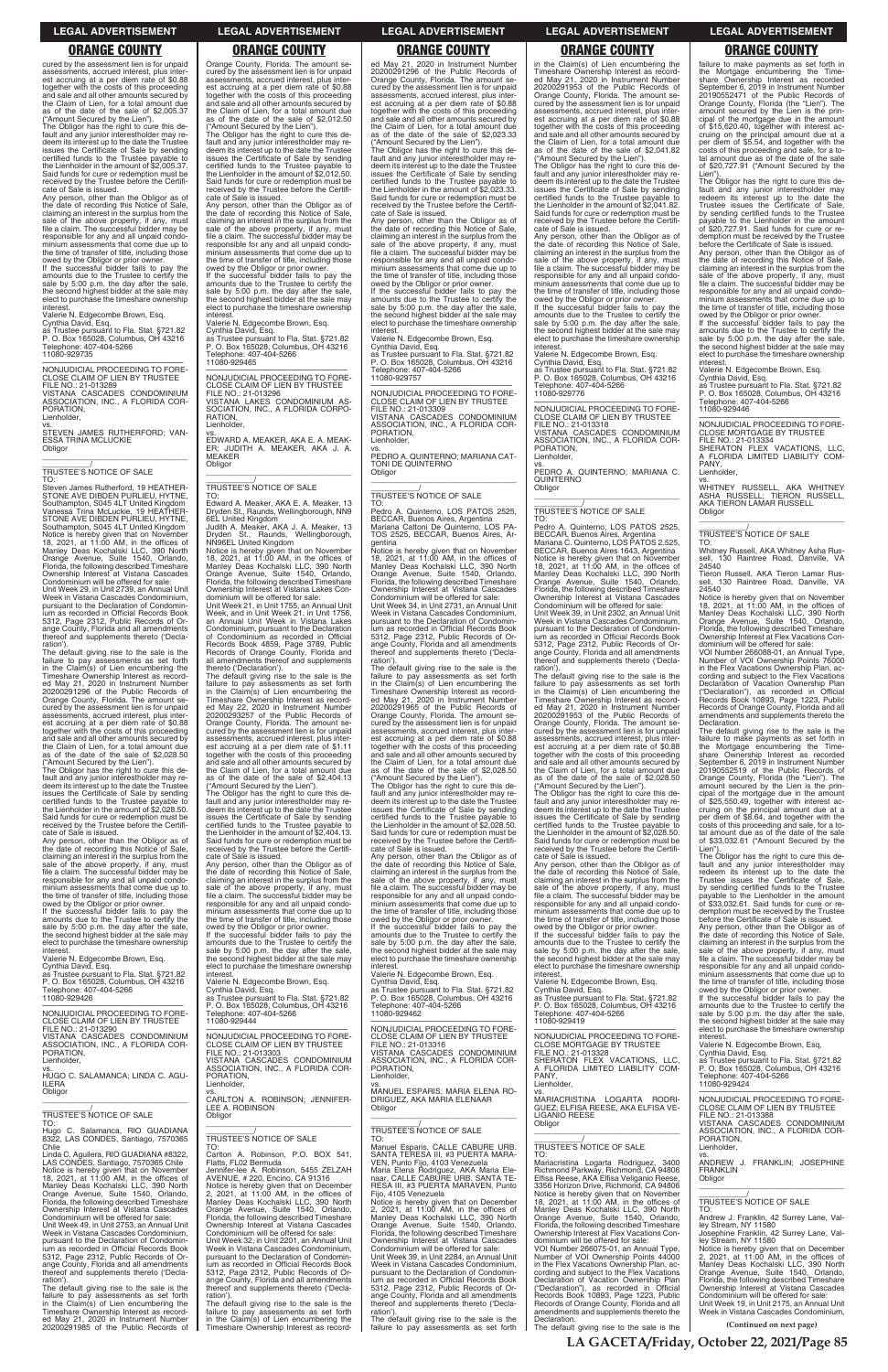pursuant to the Declaration of Condomin-ium as recorded in Official Records Book 5312, Page 2312, Public Records of Orange County, Florida and all amendments thereof and supplements thereto ('Declaration').

The default giving rise to the sale is the failure to pay assessments as set forth in the Claim(s) of Lien encumbering the Timeshare Ownership Interest as record-ed May 21, 2020 in Instrument Number 20200291959 of the Public Records of Orange County, Florida. The amount se-cured by the assessment lien is for unpaid assessments, accrued interest, plus interest accruing at a per diem rate of \$0.88 together with the costs of this proceeding and sale and all other amounts secured by the Claim of Lien, for a total amount due as of the date of the sale of \$2,002.42

owed by the Obligor or prior owner. If the successful bidder fails to pay the amounts due to the Trustee to certify the sale by 5:00 p.m. the day after the sale. the second highest bidder at the sale may elect to purchase the timeshare ownership interest

("Amount Secured by the Lien"). The Obligor has the right to cure this de-fault and any junior interestholder may redeem its interest up to the date the Trustee issues the Certificate of Sale by sending certified funds to the Trustee payable to the Lienholder in the amount of \$2,002.42. Said funds for cure or redemption must be received by the Trustee before the Certificate of Sale is issued.

vs. KENNETH E. HOHLER; DAWN M. BRAN-NAN **Obligor**  $\overline{\phantom{a}}$  , and the set of the set of the set of the set of the set of the set of the set of the set of the set of the set of the set of the set of the set of the set of the set of the set of the set of the set of the s

Any person, other than the Obligor as of the date of recording this Notice of Sale, claiming an interest in the surplus from the sale of the above property, if any, must file a claim. The successful bidder may be responsible for any and all unpaid condo-minium assessments that come due up to the time of transfer of title, including those

Valerie N. Edgecombe Brown, Esq. Cynthia David, Esq.

as Trustee pursuant to Fla. Stat. §721.82 P. O. Box 165028, Columbus, OH 43216 Telephone: 407-404-5266 11080-929737

—————————————————— NONJUDICIAL PROCEEDING TO FORE-CLOSE CLAIM OF LIEN BY TRUSTEE FILE NO.: 21-013424 VISTANA CASCADES CONDOMINIUM ASSOCIATION, INC., A FLORIDA COR-

PORATION,

Lienholder,

# \_\_\_\_\_\_\_\_\_\_\_/ TRUSTEE'S NOTICE OF SALE

TO: Kenneth E. Hohler, 1602 OAK CHASE, Auburn, IN 46706 Kenneth E. Hohler, 7182 West Adams-

gate Place, Apartment 8105, Tucson, AZ 85757

Dawn M. Brannan, C/O MITCHELL REED SUSSMAN & ASSOC., 1053 South Palm Canyon Drive, Palm Spring, CA 92264 Notice is hereby given that on November 18, 2021, at 11:00 AM, in the offices of Manley Deas Kochalski LLC, 390 North Orange Avenue, Suite 1540, Orlando, Florida, the following described Timeshare Ownership Interest at Vistana Cascades

Condominium will be offered for sale: Unit Week 47, in Unit 2520, an Odd Biennial Unit Week in Vistana Cascades Condominium, pursuant to the Declaration of Condominium as recorded in Official Records Book 5312, Page 2312, Public Records of Orange County, Florida and all amendments thereof and supplements thereto ('Declaration').

The default giving rise to the sale is the failure to pay assessments as set forth in the Claim(s) of Lien encumbering the Timeshare Ownership Interest as record-ed May 21, 2020 in Instrument Number 20200291981 of the Public Records of Orange County, Florida. The amount se-cured by the assessment lien is for unpaid assessments, accrued interest, plus interest accruing at a per diem rate of \$0.44 together with the costs of this proceeding and sale and all other amounts secured by the Claim of Lien, for a total amount due as of the date of the sale of \$1,298.16 If the successful bidder fails to pay the amounts due to the Trustee to certify the sale by 5:00 p.m. the day after the sale, the second highest bidder at the sale may elect to purchase the timeshare ownership nterest

("Amount Secured by the Lien"). The Obligor has the right to cure this de-fault and any junior interestholder may redeem its interest up to the date the Trustee issues the Certificate of Sale by sending certified funds to the Trustee payable to the Lienholder in the amount of \$1,298.16. Said funds for cure or redemption must be received by the Trustee before the Certificate of Sale is issued.

VOI Number 231913-01, an Annual Type, Number of VOI Ownership Points 69800 in the Flex Vacations Ownership Plan, according and subject to the Flex Vacations Declaration of Vacation Ownership Plan ("Declaration"), as recorded in Official Records Book 10893, Page 1223, Public Records of Orange County, Florida and all amendments and supplements thereto the **Declaration** 

Any person, other than the Obligor as of the date of recording this Notice of Sale, claiming an interest in the surplus from the sale of the above property, if any, must file a claim. The successful bidder may be responsible for any and all unpaid condo-minium assessments that come due up to the time of transfer of title, including those

Michael E. Carleton, Esg. Valerie N. Edgecombe Brown, Esq.

Unit Week 18, in Unit 2310, an Annual Unit Week in Vistana Cascades Condominium, pursuant to the Declaration of Condominium as recorded in Official Records Book 5312, Page 2312, Public Records of Orange County, Florida and all amendments thereof and supplements thereto ('Decla-

ration'). The default giving rise to the sale is the failure to pay assessments as set forth in the Claim(s) of Lien encumbering the Timeshare Ownership Interest as record-ed May 21, 2020 in Instrument Number 20200291959 of the Public Records of Orange County, Florida. The amount secured by the assessment lien is for unpaid assessments, accrued interest, plus interest accruing at a per diem rate of \$0.88 together with the costs of this proceeding and sale and all other amounts secured by the Claim of Lien, for a total amount due as of the date of the sale of \$1,990.10 ("Amount Secured by the Lien").

> If the successful bidder fails to pay the amounts due to the Trustee to certify the sale by 5:00 p.m. the day after the sale, the second highest bidder at the sale may elect to purchase the timeshare ownership

vs. WILLIAM ROBERT FRANK; KIMBERLY DAWN FRANK Obligor(s)  $\overline{\phantom{a}}$  , and the set of the set of the set of the set of the set of the set of the set of the set of the set of the set of the set of the set of the set of the set of the set of the set of the set of the set of the s

TRUSTEE'S NOTICE OF FORECLO-SURE PROCEEDING TO:

The Obligor has the right to cure this de-fault and any junior interestholder may re-deem its interest up to the date the Trustee issues the Certificate of Sale by sending certified funds to the Trustee payable to the Lienholder in the amount of \$1,990.10. Said funds for cure or redemption must be received by the Trustee before the Certifi-cate of Sale is issued.

Any person, other than the Obligor as of the date of recording this Notice of Sale, claiming an interest in the surplus from the sale of the above property, if any, must file a claim. The successful bidder may be responsible for any and all unpaid condominium assessments that come due up to the time of transfer of title, including those owed by the Obligor or prior owner.

Valerie N. Edgecombe Brown, Esq. Cynthia David, Esq. as Trustee pursuant to Fla. Stat. §721.82 P. O. Box 165028, Columbus, OH 43216 elephone: 407-404-5266 11080-929526

—————————————————— NONJUDICIAL PROCEEDING TO FORE-CLOSE MORTGAGE BY TRUSTEE CONTRACT NO.: 42-01-231913 FILE NO.: 21-013475 SHERATON FLEX VACATIONS, LLC, A FLORIDA LIMITED LIABILITY COM-PANY, Lienholder, vs.

WESLEY CHRISOSTOM ST. MARTHE, AKA WESLEY C. ST. MARTHE Obligor(s) \_\_\_\_\_\_\_\_\_\_\_\_\_\_\_\_\_\_\_\_\_\_\_\_\_\_\_\_\_\_\_\_\_

\_\_\_\_\_\_\_\_\_\_\_/ TRUSTEE'S NOTICE OF FORECLO-SURE PROCEEDING

TO: Wesley Chrisostom St. Marthe, AKA Wes-

ley C. St. Marthe 6716 Pattonsburg Drive

Charlotte, NC 28213

Flex Vacations Owners Association, Inc., a Florida Corporation not-for-profit 1200 Bartow Road

Lakeland, FL 33801 YOU ARE NOTIFIED that a TRUSTEE'S NON-JUDICIAL PROCEEDING to enforce a Lien has been instituted on the following Timeshare Ownership Interest at Flex Vacations Condominium described as:

vs. JOSE LUIS CHIRIVI-MAHECHA; FLOR NANCY SALOMON DE CHIRIVI Obligor  $\overline{\phantom{a}}$  ,  $\overline{\phantom{a}}$  ,  $\overline{\phantom{a}}$  ,  $\overline{\phantom{a}}$  ,  $\overline{\phantom{a}}$  ,  $\overline{\phantom{a}}$  ,  $\overline{\phantom{a}}$  ,  $\overline{\phantom{a}}$  ,  $\overline{\phantom{a}}$  ,  $\overline{\phantom{a}}$  ,  $\overline{\phantom{a}}$  ,  $\overline{\phantom{a}}$  ,  $\overline{\phantom{a}}$  ,  $\overline{\phantom{a}}$  ,  $\overline{\phantom{a}}$  ,  $\overline{\phantom{a}}$ 

The default giving rise to these proceedings is the failure to make payments as set forth in the Mortgage encumbering the Timeshare Ownership Interest as recorded in the Official Records of Orange County, Florida. The Obligor has the right to object to this Trustee proceeding by serving written objection on the Trustee named below. The Obligor has the right to cure the default and any junior interestholder may redeem its interest, for a minimum period of forty-five (45) days until the Trustee issues the Certificate of Sale. The Lien may be cured by sending certi-fied funds to the Trustee payable to the Lienholder in the amount of \$21,750.10, plus interest (calculated by multiplying \$5.28 times the number of days that have elapsed since October 7, 2021), plus the costs of this proceeding. Said funds for cure or redemption must be received by the Trustee before the Certificate of Sale is issued.

Cynthia David, Esq. as Trustee pursuant to Fla. Stat. §721.82 P. O. Box 165028

If the successful bidder fails to pay the amounts due to the Trustee to certify the sale by 5:00 p.m. the day after the sale, the second highest bidder at the sale may elect to purchase the timeshare ownership<br>interest.

the Mortgage encumbering the Time-share Ownership Interest as recorded December 21, 2018 in Instrument Number 20180741596 of the Public Records of Orange County, Florida (the "Lien"). The amount secured by the Lien is the principal of the mortgage due in the amount of \$8,636.36, together with interest accruing on the principal amount due at a per diem of \$3.46, and together with the costs of this proceeding and sale, for a total amount due as of the date of the sale of \$12,174.94 ("Amount Secured by the

Lien"). The Obligor has the right to cure this de-fault and any junior interestholder may redeem its interest up to the date the Trustee issues the Certificate of Sale, by sending certified funds to the Trustee payable to the Lienholder in the amount of \$12,174.94. Said funds for cure or redemption must be received by the Trustee before the Certificate of Sale is issued.

Any person, other than the Obligor as of the date of recording this Notice of Sale, claiming an interest in the surplus from the sale of the above property, if any, must file a claim. The successful bidder may be responsible for any and all unpaid condominium assessments that come due up to the time of transfer of title, including those owed by the Obligor or prior owner.

interest. Valerie N. Edgecombe Brown, Esq. Cynthia David, Esq. as Trustee pursuant to Fla. Stat. §721.82 P. O. Box 165028, Columbus, OH 43216 Telephone: 407-404-5266 11080-929777

—————————————————— NONJUDICIAL PROCEEDING TO FORE-CLOSE MORTGAGE BY TRUSTEE CONTRACT NO.: 42-01-233741 FILE NO.: 21-013479 SHERATON FLEX VACATIONS, LLC, A FLORIDA LIMITED LIABILITY COM-PANY Lienholder,

William Robert Frank

- 4902 Hillview Drive Louisville, KY 40258 Kimberly Dawn Frank
- 4902 Hillview Drive Louisville, KY 40258

Flex Vacations Owners Association, Inc.,

a Florida Corporation not-for-profit 1200 Bartow Road

Lakeland, FL 33801 YOU ARE NOTIFIED that a TRUSTEE'S NON-JUDICIAL PROCEEDING to enforce a Lien has been instituted on the following Timeshare Ownership Interest at Flex Va-cations Condominium described as:

VOI Number 233741-01, an Annual Type, Number of VOI Ownership Points 95700 in the Flex Vacations Ownership Plan, according and subject to the Flex Vacations Declaration of Vacation Ownership Plan ("Declaration"), as recorded in Official Records Book 10893, Page 1223, Public Records of Orange County, Florida and all amendments and supplements thereto the Declaration.

The default giving rise to these proceed-ings is the failure to make payments as set forth in the Mortgage encumbering the Timeshare Ownership Interest as re-corded in the Official Records of Orange County, Florida. The Obligor has the right to object to this Trustee proceeding by serving written objection on the Trustee named below. The Obligor has the right to cure the default and any junior inter-estholder may redeem its interest, for a minimum period of forty-five (45) days until the Trustee issues the Certificate of Sale. The Lien may be cured by sending certified funds to the Trustee payable to the Lienholder in the amount of \$30,980.02, plus interest (calculated by multiplying \$7.41 times the number of days that have elapsed since October 7, 2021), plus the costs of this proceeding. Said funds for cure or redemption must be received by the Trustee before the Certificate of Sale is issued.

Michael E. Carleton, Esq. Valerie N. Edgecombe Brown, Esq. Cynthia David, Esq.

as Trustee pursuant to Fla. Stat. §721.82 P. O. Box 165028 Columbus, OH 43216-5028

Telephone: 407-404-5266 opier: 614-220-5613 11080-929666

—————————————————— NONJUDICIAL PROCEEDING TO FORE-CLOSE MORTGAGE BY TRUSTEE

| minium assessments that come due up to<br>the time of transfer of title, including those<br>owed by the Obligor or prior owner.<br>If the successful bidder fails to pay the<br>amounts due to the Trustee to certify the              | as Trustee pursuant to Fla. Stat. §721.82<br>P. O. Box 165028<br>Columbus, OH 43216-5028<br>Telephone: 407-404-5266<br>Telecopier: 614-220-5613                                                                                                                                           | NONJUDICIAL PROCEEDING TO FORE-<br><b>CLOSE MORTGAGE BY TRUSTEE</b><br>FILE NO.: 21-013485<br>SHERATON FLEX VACATIONS, LLC,<br>A FLORIDA LIMITED LIABILITY COM-                                                                                                                             | NONJUDICIAL PROCEEDING TO FORE-<br><b>CLOSE MORTGAGE BY TRUSTEE</b><br>CONTRACT NO.: 42-01-239061<br>FILE NO.: 21-013529<br>SHERATON FLEX VACATIONS. LLC.                                                                                                                                     | Columbus, OH 43216-5028<br>Telephone: 407-404-5266<br>Telecopier: 614-220-5613<br>11080-929664                                                                                                                                                                   |
|----------------------------------------------------------------------------------------------------------------------------------------------------------------------------------------------------------------------------------------|-------------------------------------------------------------------------------------------------------------------------------------------------------------------------------------------------------------------------------------------------------------------------------------------|---------------------------------------------------------------------------------------------------------------------------------------------------------------------------------------------------------------------------------------------------------------------------------------------|-----------------------------------------------------------------------------------------------------------------------------------------------------------------------------------------------------------------------------------------------------------------------------------------------|------------------------------------------------------------------------------------------------------------------------------------------------------------------------------------------------------------------------------------------------------------------|
| sale by 5:00 p.m. the day after the sale,<br>the second highest bidder at the sale may<br>elect to purchase the timeshare ownership<br>interest.<br>Valerie N. Edgecombe Brown, Esq.<br>Cynthia David, Esq.                            | 11080-929668<br>NONJUDICIAL PROCEEDING TO FORE-<br><b>CLOSE MORTGAGE BY TRUSTEE</b><br>FILE NO.: 21-013476<br>SHERATON FLEX VACATIONS. LLC.<br>A FLORIDA LIMITED LIABILITY COM-                                                                                                           | PANY.<br>Lienholder,<br>VS.<br>MOSES TERENCE MARTIN; ASHLEY<br><b>AMELIA MARTIN</b><br>Obligor                                                                                                                                                                                              | A FLORIDA LIMITED LIABILITY COM-<br>PANY.<br>Lienholder.<br>VS.<br>KAREN BARNES, AKA KAREN EARLE<br>BARNES; RICHARD BARNES, AKA<br>RICHARD LOUIS BARNES                                                                                                                                       | NONJUDICIAL PROCEEDING TO FORE-<br>CLOSE CLAIM OF LIEN BY TRUSTEE<br>FILE NO.: 21-013538<br>VISTANA CASCADES CONDOMINIUM<br>ASSOCIATION, INC., A FLORIDA COR-<br>PORATION.                                                                                       |
| as Trustee pursuant to Fla. Stat. §721.82<br>P. O. Box 165028. Columbus, OH 43216<br>Telephone: 407-404-5266<br>11080-929457                                                                                                           | PANY.<br>Lienholder,<br>VS.<br><b>JACQUELINE M. BOURE</b>                                                                                                                                                                                                                                 | TRUSTEE'S NOTICE OF SALE<br>TO:<br>Moses Terence Martin, 334 Bowhunter                                                                                                                                                                                                                      | Obligor(s)<br>TRUSTEE'S NOTICE OF FORECLO-                                                                                                                                                                                                                                                    | Lienholder.<br>VS.<br>LILIANA MARTINEZ O.; CILIA CAICEDO<br>Obligor                                                                                                                                                                                              |
| NONJUDICIAL PROCEEDING TO FORE-<br>CLOSE CLAIM OF LIEN BY TRUSTEE<br>FILE NO.: 21-013449<br>VISTANA CASCADES CONDOMINIUM<br>ASSOCIATION, INC., A FLORIDA COR-<br>PORATION,                                                             | Obligor<br>TRUSTEE'S NOTICE OF SALE<br>TO: Jacqueline M. Boure, 3703 CLAY-<br>POND ROAD, UNIT H, Myrtle Beach, SC                                                                                                                                                                         | Drive, Blythewood, SC 29016<br>Ashley Amelia Martin, 334 Bowhunter<br>Drive, Blythewood, SC 29016<br>Notice is hereby given that on November<br>18, 2021, at $11:00$ AM, in the offices of<br>Manley Deas Kochalski LLC, 390 North                                                          | SURE PROCEEDING<br>TO:<br>Karen Barnes, AKA Karen Earle Barnes<br>2421 Margarita Drive<br>Apartment 212<br>Myrtle Beach, SC 29577                                                                                                                                                             | TRUSTEE'S NOTICE OF SALE<br>TO.<br>Liliana Martinez O., BARRIO CALIFOR-<br>NIA CALE SANTA LUCAS, # 2, Santa                                                                                                                                                      |
| Lienholder,<br>VS.<br>JOSE S.<br>RAMIREZ; MARITZA H.<br><b>RAMIREZ</b><br>Obligor                                                                                                                                                      | 29579<br>Notice is hereby given that on December<br>2, 2021, at 11:00 AM, in the offices of<br>Manley Deas Kochalski LLC, 390 North<br>Orange Avenue, Suite 1540, Orlando,<br>Florida, the following described Timeshare                                                                  | Orange Avenue, Suite 1540, Orlando,<br>Florida, the following described Timeshare<br>Ownership Interest at Flex Vacations Con-<br>dominium will be offered for sale:<br>VOI Number 252801-01, an Even Biennial<br>Type, Number of VOI Ownership Points                                      | Richard Barnes, AKA Richard Louis<br><b>Barnes</b><br>2421 Margarita Drive<br>Apartment 212<br>Myrtle Beach, SC 29577<br>Flex Vacations Owners Association, Inc.,                                                                                                                             | Cruz De La Sierra, Bolivia<br>Cilia Caicedo R., BARRIO LAS CARMEL-<br>ITAS, CONDOMINIO SHALOM CALLE<br>ANDALUZ, ESQUINA PATUJU, Santa<br>Cruz, Bolivia<br>Notice is hereby given that on December                                                                |
| <b>TRUSTEE'S NOTICE OF SALE</b><br>TO:<br>Jose S. Ramirez, 193 BROADWAY, Beth-<br>page, NY 11714<br>Maritza H. Ramirez, 193 BROADWAY,                                                                                                  | Ownership Interest at Flex Vacations Con-<br>dominium will be offered for sale:<br>VOI Number 255996-01, an Even Biennial<br>Type, Number of VOI Ownership Points<br>44000 in the Flex Vacations Ownership                                                                                | 37000 in the Flex Vacations Ownership<br>Plan, according and subject to the Flex<br>Vacations Declaration of Vacation Owner-<br>ship Plan ("Declaration"), as recorded in<br>Official Records Book 10893, Page 1223,                                                                        | a Florida Corporation<br>1200 Bartow Road<br>Lakeland. FL 33801<br>YOU ARE NOTIFIED that a TRUSTEE'S<br>NON-JUDICIAL PROCEEDING to enforce                                                                                                                                                    | 2, 2021, at 11:00 AM, in the offices of<br>Manley Deas Kochalski LLC, 390 North<br>Orange Avenue, Suite 1540, Orlando,<br>Florida, the following described Timeshare<br>Ownership Interest at Vistana Cascades<br>Condominium will be offered for sale:          |
| Bethpage, NY 11714<br>Notice is hereby given that on November<br>18, 2021, at 11:00 AM, in the offices of<br>Manley Deas Kochalski LLC, 390 North<br>Orange Avenue, Suite 1540, Orlando,<br>Florida, the following described Timeshare | Plan, according and subject to the Flex<br>Vacations Declaration of Vacation Owner-<br>ship Plan ("Declaration"), as recorded in<br>Official Records Book 10893, Page 1223,<br>Public Records of Orange County, Florida<br>and all amendments and supplements<br>thereto the Declaration. | Public Records of Orange County, Florida<br>and all amendments and supplements<br>thereto the Declaration.<br>The default giving rise to the sale is the<br>failure to make payments as set forth in<br>the Mortgage encumbering the Timeshare<br>Ownership Interest as recorded October 1. | a Lien has been instituted on the following<br>Timeshare Ownership Interest at Flex Va-<br>cations Condominium described as:<br>VOI Number 239061-01, an Annual Type,<br>Number of VOI Ownership Points 100000<br>and VOI Number 239061-02, an Annual<br>Type, Number of VOI Ownership Points | Unit Week 19, in Unit 2623, an Annual Unit<br>Week in Vistana Cascades Condominium,<br>pursuant to the Declaration of Condomin-<br>jum as recorded in Official Records Book<br>5312, Page 2312, Public Records of Or-<br>ange County, Florida and all amendments |
| Ownership Interest at Vistana Cascades<br>Condominium will be offered for sale:                                                                                                                                                        | The default giving rise to the sale is the<br>failure to make payments as set forth in                                                                                                                                                                                                    | 2018 in Instrument Number 20180577996<br>of the Public Records of Orange County,                                                                                                                                                                                                            | 100000 in the Flex Vacations Ownership<br>Plan, according and subject to the Flex                                                                                                                                                                                                             | (Continued on next page)                                                                                                                                                                                                                                         |

Florida (the "Lien"). The amount secured by the Lien is the principal of the mortgage due in the amount of \$7,535.80, together with interest accruing on the principal amount due at a per diem of \$3.04, and together with the costs of this proceeding and sale, for a total amount due as of the date of the sale of \$10,517.78 ("Amount

Secured by the Lien"). The Obligor has the right to cure this de-fault and any junior interestholder may redeem its interest up to the date the Trustee issues the Certificate of Sale, by sending certified funds to the Trustee payable to the Lienholder in the amount of \$10,517.78. Said funds for cure or re-demption must be received by the Trustee before the Certificate of Sale is issued.

Any person, other than the Obligor as of the date of recording this Notice of Sale, claiming an interest in the surplus from the sale of the above property, if any, must file a claim. The successful bidder may be responsible for any and all unpaid condominium assessments that come due up to the time of transfer of title, including those

owed by the Obligor or prior owner. If the successful bidder fails to pay the amounts due to the Trustee to certify the sale by 5:00 p.m. the day after the sale the second highest bidder at the sale may elect to purchase the timeshare ownership interest.

Valerie N. Edgecombe Brown, Esq. Cynthia David, Esq.

as Trustee pursuant to Fla. Stat. §721.82 P. O. Box 165028, Columbus, OH 43216 Telephone: 407-404-5266 11080-929407

—————————————————— NONJUDICIAL PROCEEDING TO FORE-CLOSE CLAIM OF LIEN BY TRUSTEE FILE NO.: 21-013504 VISTANA CASCADES CONDOMINIUM ASSOCIATION, INC., A FLORIDA COR-PORATION, Lienholder,

### \_\_\_\_\_\_\_\_\_\_\_/ TRUSTEE'S NOTICE OF SALE TO:

Jose Luis Chirivi-Mahecha, CARRERA 47 NO 118-71 CASA, Bogota, Colombia Flor Nancy Salomon De Chirivi, CAR-RERA 47, NO. 118-71, Bogota, Colombia Notice is hereby given that on December 2, 2021, at 11:00 AM, in the offices of Manley Deas Kochalski LLC, 390 North Orange Avenue, Suite 1540, Orlando, Florida, the following described Timeshare Ownership Interest at Vistana Cascades Condominium will be offered for sale:

Unit Week 01, in Unit 2319, an Annual Unit Week in Vistana Cascades Condominium, pursuant to the Declaration of Condominium as recorded in Official Records Book 5312, Page 2312, Public Records of Orange County, Florida and all amendments thereof and supplements thereto ('Decla-

ration'). The default giving rise to the sale is the failure to pay assessments as set forth in the Claim(s) of Lien encumbering the Timeshare Ownership Interest as recorded May 21, 2020 in Instrument Number 20200291402 of the Public Records of Orange County, Florida. The amount se-cured by the assessment lien is for unpaid assessments, accrued interest, plus interest accruing at a per diem rate of \$0.88 together with the costs of this proceeding and sale and all other amounts secured by the Claim of Lien, for a total amount due as of the date of the sale of \$2,024.82 ("Amount Secured by the Lien").

The Obligor has the right to cure this de-fault and any junior interestholder may re-deem its interest up to the date the Trustee issues the Certificate of Sale by sending

certified funds to the Trustee payable to the Lienholder in the amount of \$2,024.82. Said funds for cure or redemption must be received by the Trustee before the Certifi-cate of Sale is issued.

Any person, other than the Obligor as of the date of recording this Notice of Sale, claiming an interest in the surplus from the sale of the above property, if any, must file a claim. The successful bidder may be responsible for any and all unpaid condominium assessments that come due up to the time of transfer of title, including those owed by the Obligor or prior owner.

interest. Valerie N. Edgecombe Brown, Esq. Cynthia David, Esq. as Trustee pursuant to Fla. Stat. §721.82 P. O. Box 165028, Columbus, OH 43216 elephone: 407-404-5266 11080-929728

—————————————————— NONJUDICIAL PROCEEDING TO FORE-CLOSE MORTGAGE BY TRUSTEE

Vacations Declaration of Vacation Owner-ship Plan ("Declaration"), as recorded in Official Records Book 10893, Page 1223, Public Records of Orange County, Florida and all amendments and supplements thereto the Declaration.

The default giving rise to these proceed-ings is the failure to make payments as set forth in the Mortgage encumbering the Timeshare Ownership Interest as re-corded in the Official Records of Orange County, Florida. The Obligor has the right to object to this Trustee proceeding by serving written objection on the Trustee named below. The Obligor has the right to cure the default and any junior inter-estholder may redeem its interest, for a minimum period of forty-five (45) days until the Trustee issues the Certificate of Sale. The Lien may be cured by sending certified funds to the Trustee payable to the<br>Lienholder in the amount of \$34,966.20, plus in the ameant of  $\sqrt{9}$ ,  $\sqrt{9}$ \$9.82 times the number of days that have elapsed since October 7, 2021), plus the costs of this proceeding. Said funds for cure or redemption must be received by the Trustee before the Certificate of Sale

is issued. Michael E. Carleton, Esq. Valerie N. Edgecombe Brown, Esq. Cynthia David, Esq. as Trustee pursuant to Fla. Stat. §721.82 P. O. Box 165028 Columbus, OH 43216-5028 Telephone: 407-404-5266 Telecopier: 614-220-5613 11080-929665

—————————————————— NONJUDICIAL PROCEEDING TO FORE-CLOSE MORTGAGE BY TRUSTEE CONTRACT NO.: 42-01-234574

FILE NO.: 21-013533 SHERATON FLEX VACATIONS, LLC, A FLORIDA LIMITED LIABILITY COM-PANY, Lienholder,

vs. CARLOS ALEJANDRO VIJUESCA; AN-DREA KARINA BOSSIO; BAUTISTA VI-JUESCA; DELFINA VIJUESCA Obligor(s)

\_\_\_\_\_\_\_\_\_\_\_\_\_\_\_\_\_\_\_\_\_\_\_\_\_\_\_\_\_\_\_\_\_ \_\_\_\_\_\_\_\_\_\_\_/ TRUSTEE'S NOTICE OF FORECLO-SURE PROCEEDING TO:

Carlos Alejandro Vijuesca GRAL BELGRANO 1342 Lujan, BUENOS AIRES 6700

Argentina Andrea Karina Bossio

GRAL BELGRANO 1342

Lujan, BUENOS AIRES 6700 Argentina Bautista Vijuesca

GRAL BELGRANO 1342

Lujan 6700 Argentina Delfina Vijuesca GRAL BELGRANO 1342

Lujan 6700

Argentina Flex Vacations Owners Association, Inc., a Florida Corporation not-for-profit

1200 Bartow Road Lakeland, FL 33801

YOU ARE NOTIFIED that a TRUSTEE'S NON-JUDICIAL PROCEEDING to enforce a Lien has been instituted on the following Timeshare Ownership Interest at Flex Vacations Condominium described as: VOI Number 234574-01, an Annual Type, Number of VOI Ownership Points 30500 in the Flex Vacations Ownership Plan, ac-cording and subject to the Flex Vacations Declaration of Vacation Ownership Plan<br>("Declaration") as recorded in Official ("Declaration"), as recorded in Official Records Book 10893, Page 1223, Public Records of Orange County, Florida and all amendments and supplements thereto the

Declaration.

The default giving rise to these proceed-ings is the failure to make payments as set forth in the Mortgage encumbering

the Timeshare Ownership Interest as re-corded in the Official Records of Orange County, Florida. The Obligor has the right

to object to this Trustee proceeding by serving written objection on the Trustee named below. The Obligor has the right

to cure the default and any junior inter-estholder may redeem its interest, for a minimum period of forty-five (45) days until the Trustee issues the Certificate of Sale. The Lien may be cured by sending certi-fied funds to the Trustee payable to the Lienholder in the amount of \$11,032.90. plus interest (calculated by multiplying \$2.61 times the number of days that have elapsed since October 7, 2021), plus the costs of this proceeding. Said funds for cure or redemption must be received by the Trustee before the Certificate of Sale

is issued.

Michael E. Carleton, Esq.

Valerie N. Edgecombe Brown, Esq. Cynthia David, Esq. as Trustee pursuant to Fla. Stat. §721.82

P. O. Box 165028

### **LEGAL ADVERTISEMENT LEGAL ADVERTISEMENT LEGAL ADVERTISEMENT LEGAL ADVERTISEMENT LEGAL ADVERTISEMENT**

# **ORANGE COUNTY ORANGE COUNTY ORANGE COUNTY ORANGE COUNTY ORANGE COUNTY**

**Page 86/LA GACETA/Friday, October 22, 2021**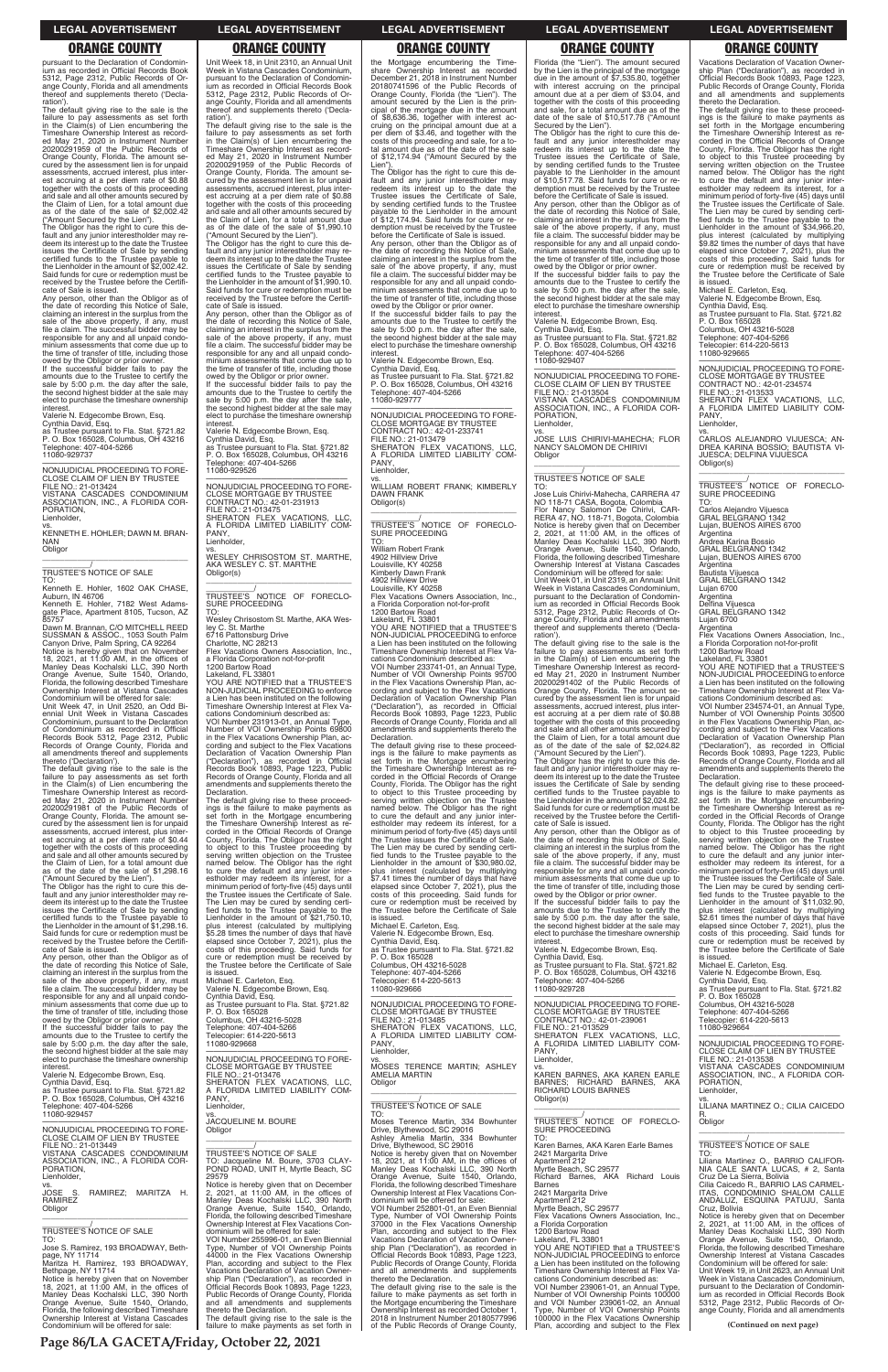thereof and supplements thereto ('Declaration')

The default giving rise to the sale is the failure to pay assessments as set forth in the Claim(s) of Lien encumbering the Timeshare Ownership Interest as recorded May 21, 2020 in Instrument Number 20200291959 of the Public Records of Orange County, Florida. The amount se-cured by the assessment lien is for unpaid assessments, accrued interest, plus interest accruing at a per diem rate of \$0.88 together with the costs of this proceeding and sale and all other amounts secured by the Claim of Lien, for a total amount due as of the date of the sale of \$2,024.82 ("Amount Secured by the Lien").

The Obligor has the right to cure this de-fault and any junior interestholder may re-deem its interest up to the date the Trustee issues the Certificate of Sale by sending certified funds to the Trustee payable to the Lienholder in the amount of \$2,024.82. Said funds for cure or redemption must be received by the Trustee before the Certifi-cate of Sale is issued.

—————————————————— NONJUDICIAL PROCEEDING TO FORE-CLOSE MORTGAGE BY TRUSTEE CONTRACT NO.: 42-01-245289 FILE NO.: 21-013565 SHERATON FLEX VACATIONS, LLC, A FLORIDA LIMITED LIABILITY COM-PANY Lienholder

JOSE LUIS PAZ DE OLIVEIRA; SANTIA-GO GASTON SARRIA Obligor(s)  $\overline{\phantom{a}}$  ,  $\overline{\phantom{a}}$  ,  $\overline{\phantom{a}}$  ,  $\overline{\phantom{a}}$  ,  $\overline{\phantom{a}}$  ,  $\overline{\phantom{a}}$  ,  $\overline{\phantom{a}}$  ,  $\overline{\phantom{a}}$  ,  $\overline{\phantom{a}}$  ,  $\overline{\phantom{a}}$  ,  $\overline{\phantom{a}}$  ,  $\overline{\phantom{a}}$  ,  $\overline{\phantom{a}}$  ,  $\overline{\phantom{a}}$  ,  $\overline{\phantom{a}}$  ,  $\overline{\phantom{a}}$ 

TRUSTEE'S NOTICE OF FORECLO-SURE PROCEEDING TO:

Any person, other than the Obligor as of the date of recording this Notice of Sale, claiming an interest in the surplus from the sale of the above property, if any, must file a claim. The successful bidder may be responsible for any and all unpaid condominium assessments that come due up to the time of transfer of title, including those owed by the Obligor or prior owner.

If the successful bidder fails to pay the amounts due to the Trustee to certify the sale by 5:00 p.m. the day after the sale, the second highest bidder at the sale may elect to purchase the timeshare ownership interest.

Valerie N. Edgecombe Brown, Esq. Cynthia David, Esq. as Trustee pursuant to Fla. Stat. §721.82 P. O. Box 165028, Columbus, OH 43216 Telephone: 407-404-5266 11080-929718

vs.

Jose Luis Paz De Oliveira

Mariano Castex 3489 Of B06 Buenos Aires, Monte Grande 1842

Argentina

Santiago Gaston Sarria Mariano Castex 3489 OF B06 Buenos Aires, Monte Grande 1842

Australia

Flex Vacations Owners Association, Inc., a Florida Corporation not-for-profit

1200 Bartow Road Lakeland, FL 33801 YOU ARE NOTIFIED that a TRUSTEE'S NON-JUDICIAL PROCEEDING to enforce a Lien has been instituted on the following Timeshare Ownership Interest at Flex Va-

cations Condominium described as: VOI Number 245289-01, an Annual Type, Number of VOI Ownership Points 81000 in the Flex Vacations Ownership Plan, ac-cording and subject to the Flex Vacations Declaration of Vacation Ownership Plan ("Declaration"), as recorded in Official Records Book 10893, Page 1223, Public Records of Orange County, Florida and all amendments and supplements thereto the

Declaration. The default giving rise to these proceed-<br>ings is the failure to make payments as<br>set forth in the Mortgage encumbering<br>the Timeshare Ownership Interest as re-<br>corded in the Official Records of Orange<br>County, Florida. The to object to this Trustee proceeding by serving written objection on the Trustee named below. The Obligor has the right to cure the default and any junior inter-estholder may redeem its interest, for a minimum period of forty-five (45) days until the Trustee issues the Certificate of Sale. The Lien may be cured by sending certi-fied funds to the Trustee payable to the Lienholder in the amount of \$24,267.79, plus interest (calculated by multiplying \$5.05 times the number of days that have elapsed since October 4, 2021), plus the costs of this proceeding. Said funds for cure or redemption must be received by the Trustee before the Certificate of Sale is issued.

vs. JENNIFER LARK HUTZLER Obligor(s)

Valerie N. Edgecombe Brown, Esq. Cynthia David, Esq. Michael E. Carleton, Esq. as Trustee pursuant to Fla. Stat. §721.82 P. O. Box 165028

failure to pay assessments as set forth in the Claim(s) of Lien encumbering the Timeshare Ownership Interest as recorded May 22, 2020 in Instrument Number 20200293262 of the Public Records of Orange County, Florida. The amount secured by the assessment lien is for unpaid assessments, accrued interest, plus interest accruing at a per diem rate of \$1.09 together with the costs of this proceeding and sale and all other amounts secured by the Claim of Lien, for a total amount due as of the date of the sale of \$2,393.95 ("Amount Secured by the Lien").

The Obligor has the right to cure this de-fault and any junior interestholder may re-deem its interest up to the date the Trustee issues the Certificate of Sale by sending certified funds to the Trustee payable to the Lienholder in the amount of \$2,393.95. Said funds for cure or redemption must be received by the Trustee before the Certificate of Sale is issued.

Any person, other than the Obligor as of the date of recording this Notice of Sale, claiming an interest in the surplus from the sale of the above property, if any, must file a claim. The successful bidder may be responsible for any and all unpaid condominium assessments that come due up to the time of transfer of title, including those owed by the Obligor or prior owner.

> \_\_\_\_\_\_\_\_\_\_\_/<br>TRUSTEE'S NOTICE OF FORECLO-<br>SURE PROCEEDING TO: Kara Lorraine Fields 6433 Holyoke Drive Annandale, VA 22003 Thomas H. Fields, Jr. 6433 Holyoke Drive Annandale, VA 22003 Flex Vacations Owners Association, Inc., a Florida Corporation 1200 Bartow Road Lakeland, FL 33801 YOU ARE NOTIFIED that a TRUSTEE'S NON-JUDICIAL PROCEEDING to enforce a Lien has been instituted on the following Timeshare Ownership Interest at Flex Vacations Condominium described as: VOI Number 235280-01, an Annual Type, Number of VOI Ownership Points 124000 and VOI Number 235280-02, an Annual Type, Number of VOI Ownership Points 124000 and VOI Number 235280-03, an Annual Type, Number of VOI Ownership Points 124000 in the Flex Vacations Ownership Plan, according and subject to the Flex Vacations Declaration of Vacation Ownership Plan ("Declaration"), as recorded in Official Records Book 10893, Page 1223, Public Records of Orange County, Florida and all amendments and supplements thereto the Declaration. The default giving rise to these proceed-ings is the failure to make payments as

If the successful bidder fails to pay the amounts due to the Trustee to certify the sale by 5:00 p.m. the day after the sale, the second highest bidder at the sale may elect to purchase the timeshare ownership

interest. Valerie N. Edgecombe Brown, Esq. Cynthia David, Esq. as Trustee pursuant to Fla. Stat. §721.82 P. O. Box 165028, Columbus, OH 43216 Telephone: 407-404-5266 11080-929770

—————————————————— NONJUDICIAL PROCEEDING TO FORE-CLOSE MORTGAGE BY TRUSTEE CONTRACT NO.: 42-01-228369 FILE NO.: 21-013578 SHERATON FLEX VACATIONS, LLC, A FLORIDA LIMITED LIABILITY COM-PANY,

> PANY Lienholder, vs. SILVANA PEREIRA GOMES DA SILVA; ALESSANDRA GOMES DA SILVA

\_\_\_\_\_\_\_\_\_\_\_\_\_\_\_\_\_\_\_\_\_\_\_\_\_\_\_\_\_\_\_\_\_ TRUSTEE'S <sup>/</sup>NOTICE OF FORECLO-<br>SURE PROCEEDING<br>TO:

Lienholder,

\_\_\_\_\_\_\_\_\_\_\_\_\_\_\_\_\_\_\_\_\_\_\_\_\_\_\_\_\_\_\_\_\_

\_\_\_\_\_\_\_\_\_\_\_/ TRUSTEE'S NOTICE OF FORECLO-SURE PROCEEDING TO: Jennifer Lark Hutzler 3415 Maggie Road Melissa, TX 75454 YOU ARE NOTIFIED that a TRUSTEE'S NON-JUDICIAL PROCEEDING to enforce

a Lien has been instituted on the following Timeshare Ownership Interest at Flex Va-cations Condominium described as: VOI Number 228369-01, an Even Biennial Type, Number of VOI Ownership Points 44000 in the Flex Vacations Ownership Plan, according and subject to the Flex Vacations Declaration of Vacation Owner-ship Plan ("Declaration"), as recorded in Official Records Book 10893, Page 1223, Public Records of Orange County, Florida and all amendments and supplements thereto the Declaration.

as Trustee pursuant to Fla. Stat. §721.82<br>P. O. Box 165028 P. O. Box 165028 Columbus, OH 43216-5028 Telephone: 407-404-5266

The default giving rise to these proceed-ings is the failure to make payments as set forth in the Mortgage encumbering the Timeshare Ownership Interest as re-corded in the Official Records of Orange County, Florida. The Obligor has the right to object to this Trustee proceeding by serving written objection on the Trustee named below. The Obligor has the right to cure the default and any junior inter-estholder may redeem its interest, for a minimum period of forty-five (45) days until the Trustee issues the Certificate of Sale. The Lien may be cured by sending certified funds to the Trustee payable to the Lienholder in the amount of \$8,631.18, plus interest (calculated by multiplying \$2.01 times the number of days that have elapsed since October 7, 2021), plus the costs of this proceeding. Said funds for cure or redemption must be received by the Trustee before the Certificate of Sale

a Florida Corporation not-for-profit, 1200<br>Bartow Road, Lakeland, FL 33801<br>Notice is hereby given that on December<br>2, 2021, at 11:00 AM, in the offices of<br>Manley Deas Kochalski LLC, 390 North<br>Orange Avenue, Suite 1540, Orl Florida, the following described Timeshare Ownership Interest at Flex Vacations Con-dominium will be offered for sale: VOI Number 259978-01, an Even Biennial

is issued. Michael E. Carleton, Esq. Valerie N. Edgecombe Brown, Esq. Cynthia David, Esq. as Trustee pursuant to Fla. Stat. §721.82 P. O. Box 165028 Columbus, OH 43216-5028 Telephone: 407-404-5266 Telecopier: 614-220-5613 11080-929663

—————————————————— NONJUDICIAL PROCEEDING TO FORE-CLOSE MORTGAGE BY TRUSTEE CONTRACT NO.: 42-01-233958 FILE NO.: 21-013616 SHERATON FLEX VACATIONS, LLC, A FLORIDA LIMITED LIABILITY COM-PANY, Lienholder,

PANY, **Lienholder** 

serving written objection on the Trustee named below. The Obligor has the right to cure the default and any junior inter-estholder may redeem its interest, for a minimum period of forty-five (45) days until the Trustee issues the Certificate of Sale. The Lien may be cured by sending certi-fied funds to the Trustee payable to the Lienholder in the amount of \$10,969.64, plus interest (calculated by multiplying \$2.13 times the number of days that have elapsed since October 4, 2021), plus the costs of this proceeding. Said funds for cure or redemption must be received by the Trustee before the Certificate of Sale is issued.

> Fallon Treneisia Carter, 1565 Northeast 154th Terrace, North Miami Beach, FL 33162 Flex Vacations Owners Association, Inc.

> Notice is hereby given that on December<br>2, 2021, at 11:00 AM, in the offices of<br>Manley Deas Kochalski LLC, 390 North<br>Orange Avenue, Suite 1540, Orlando,<br>Florida, the following described Timeshare<br>Ownership Interest at Flex dominium will be offered for sale:

Valerie N. Edgecombe Brown, Esq. Cynthia David, Esq. Michael E. Carleton, Esq. as Trustee pursuant to Fla. Stat. §721.82 P. O. Box 165028 Columbus, OH 43216-5028 Telephone: 407-404-5266

Telecopier: 614-220-5613 11080-929545

—————————————————— NONJUDICIAL PROCEEDING TO FORE-CLOSE MORTGAGE BY TRUSTEE CONTRACT NO.: 42-01-235280 FILE NO.: 21-013619 SHERATON FLEX VACATIONS, LLC, A FLORIDA LIMITED LIABILITY COM-PANY, Lienholder,

vs. KARA LORRAINE FIELDS; THOMAS H. FIELDS, JR. Obligor(s) \_\_\_\_\_\_\_\_\_\_\_\_\_\_\_\_\_\_\_\_\_\_\_\_\_\_\_\_\_\_\_\_\_

> owed by the Obligor or prior owner. If the successful bidder fails to pay the amounts due to the Trustee to certify the sale by 5:00 p.m. the day after the sale, the second highest bidder at the sale may elect to purchase the timeshare ownership interes

set forth in the Mortgage encumbering the Timeshare Ownership Interest as re-corded in the Official Records of Orange County, Florida. The Obligor has the right to object to this Trustee proceeding by serving written objection on the Trustee named below. The Obligor has the right to cure the default and any junior inter-estholder may redeem its interest, for a minimum period of forty-five (45) days until the Trustee issues the Certificate of Sale. The Lien may be cured by sending certified funds to the Trustee payable to the Lienholder in the amount of \$109,692.22, plus interest (calculated by multiplying \$29.23 times the number of days that have elapsed since October 7, 2021), plus the costs of this proceeding. Said funds for cure or redemption must be received by the Trustee before the Certificate of Sale

| P. O. Box 165028<br>Columbus, OH 43216-5028<br>Telephone: 407-404-5266<br>Telecopier: 614-220-5613<br>11080-929546<br>NONJUDICIAL PROCEEDING TO FORE-<br>CLOSE CLAIM OF LIEN BY TRUSTEE<br>FILE NO.: 21-013576<br>VISTANA LAKES CONDOMINIUM AS-<br>SOCIATION, INC., A FLORIDA CORPO-<br>RATION,<br>Lienholder,<br>VS.<br>CARLOS A. PAEZ FALCON; PATRICIA<br>BLIZZARD DE PAEZ<br>Obligor<br>TRUSTEE'S NOTICE OF SALE<br>TO:<br>Carlos A. Paez Falcon, AVENIDA VENU-<br>CIANO CARRANZA, 700 ORIENTE, Mon-<br>clova, 25700 Mexico<br>Patricia Blizzard De Paez, AVE, V. CAR-<br>RANZA 700 ORIENTE, Monclova, 25700<br>Mexico<br>Notice is hereby given that on December<br>2, 2021, at 11:00 AM, in the offices of<br>Manley Deas Kochalski LLC, 390 North<br>Orange Avenue, Suite 1540, Orlando,<br>Florida, the following described Timeshare<br>Ownership Interest at Vistana Lakes Con-<br>dominium will be offered for sale:<br>Unit Week 50, in Unit 1946, an Annual<br>Unit Week in Vistana Lakes Condomin-<br>ium, pursuant to the Declaration of Con-<br>dominium as recorded in Official Records<br>Book 4859, Page 3789, Public Records<br>of Orange County, Florida and all amend-<br>ments thereof and supplements thereto<br>('Declaration'). | VS.<br>NIRVINDER SINGH HARE: SUKHBANT<br><b>KAUR HARE</b><br>Obligor(s)<br>TRUSTEE'S NOTICE OF FORECLO-<br><b>SURE PROCEEDING</b><br>TO:<br>Nirvinder Singh Hare<br>Holmehurst Clife Drive Rawdon<br>Leeds LS19 6LW<br><b>United Kingdom</b><br>Sukhbant Kaur Hare<br>Holmehurst Clife Drive Rawdon<br>Leeds LS19 6LW<br><b>United Kingdom</b><br>Flex Vacations Owners Association, Inc.,<br>a Florida Corporation not-for-profit<br>1200 Bartow Road<br>Lakeland. FL 33801<br>YOU ARE NOTIFIED that a TRUSTEE'S<br>NON-JUDICIAL PROCEEDING to enforce<br>a Lien has been instituted on the following<br>Timeshare Ownership Interest at Flex Va-<br>cations Condominium described as:<br>VOI Number 233958-01, an Even Biennial<br>Type, Number of VOI Ownership Points<br>67100 in the Flex Vacations Ownership<br>Plan, according and subject to the Flex<br>Vacations Declaration of Vacation Owner-<br>ship Plan ("Declaration"), as recorded in<br>Official Records Book 10893, Page 1223,<br>Public Records of Orange County, Florida<br>and all amendments and supplements<br>thereto the Declaration.<br>The default giving rise to these proceed-<br>ings is the failure to make payments as<br>set forth in the Mortgage encumbering<br>the Timeshare Ownership Interest as re-<br>corded in the Official Records of Orange<br>County, Florida. The Obligor has the right | TRUSTEE'S NOTICE OF FORECLO-<br>SURE PROCEEDING<br>TO:<br>Silvana Pereira Gomes Da Silva<br>Sia Trecho 17 Rua 15 Lote 60<br><b>Brasilia 71200243</b><br>Brazil<br>Alessandra Gomes Da Silva<br>Av Araucarias, Lote 4155 Bloco A<br>Apto 1807, Agua Village<br>Brasilia 71936-250<br><b>Brazil</b><br>Flex Vacations Owners Association, Inc.,<br>a Florida Corporation not-for-profit<br>1200 Bartow Road<br>Lakeland, FL 33801<br>YOU ARE NOTIFIED that a TRUSTEE'S<br>NON-JUDICIAL PROCEEDING to enforce<br>a Lien has been instituted on the following<br>Timeshare Ownership Interest at Flex Va-<br>cations Condominium described as:<br>VOI Number 240790-01, an Even Biennial<br>Type, Number of VOI Ownership Points<br>81000 in the Flex Vacations Ownership<br>Plan, according and subject to the Flex<br>Vacations Declaration of Vacation Owner-<br>ship Plan ("Declaration"), as recorded in<br>Official Records Book 10893, Page 1223,<br>Public Records of Orange County, Florida<br>and all amendments and supplements<br>thereto the Declaration.<br>The default giving rise to these proceed-<br>ings is the failure to make payments as<br>set forth in the Mortgage encumbering<br>the Timeshare Ownership Interest as re-<br>corded in the Official Records of Orange<br>County, Florida. The Obligor has the right<br>to object to this Trustee proceeding by<br>serving written objection on the Trustee<br>named below. The Obligor has the right<br>to cure the default and any junior inter-<br>estholder may redeem its interest, for a | TRUSTEE'S NOTICE OF FORECLO-<br>SURE PROCEEDING<br>TO:<br>Sanford Alexander Clark<br>133 Ridgehill Drive<br>Lexington, SC 29073<br>Audrey R. Clark<br>133 Ridgehill Drive<br>Lexington, SC 29073<br>YOU ARE NOTIFIED that a TRUSTEE'S<br>NON-JUDICIAL PROCEEDING to enforce<br>a Lien has been instituted on the following<br>Timeshare Ownership Interest at Flex Va-<br>cations Condominium described as:<br>VOI Number 246398-01, an Even Biennial<br>Type, Number of VOI Ownership Points<br>67100 in the Flex Vacations Ownership<br>Plan, according and subject to the Flex<br>Vacations Declaration of Vacation Owner-<br>ship Plan ("Declaration"), as recorded in<br>Official Records Book 10893, Page 1223,<br>Public Records of Orange County, Florida<br>and all amendments and supplements<br>thereto the Declaration.<br>The default giving rise to these proceed-<br>ings is the failure to make payments as<br>set forth in the Mortgage encumbering<br>the Timeshare Ownership Interest as re-<br>corded in the Official Records of Orange<br>County, Florida. The Obligor has the right<br>to object to this Trustee proceeding by<br>serving written objection on the Trustee<br>named below. The Obligor has the right<br>to cure the default and any junior inter-<br>estholder may redeem its interest, for a<br>minimum period of forty-five (45) days until<br>the Trustee issues the Certificate of Sale.<br>The Lien may be cured by sending certi-<br>fied funds to the Trustee payable to the<br>Lienholder in the amount of \$14,578.63,<br>plus interest (calculated by multiplying | a Florida Corporation not-for-profit, 1200<br>Bartow Road, Lakeland, FL 33801<br>Notice is hereby given that on December<br>2, 2021, at $11:00$ AM, in the offices of<br>Manley Deas Kochalski LLC, 390 North<br>Orange Avenue, Suite 1540, Orlando,<br>Florida, the following described Timeshare<br>Ownership Interest at Flex Vacations Con-<br>dominium will be offered for sale:<br>VOI Number 255788-01, an Annual Type,<br>Number of VOI Ownership Points 81000<br>in the Flex Vacations Ownership Plan, ac-<br>cording and subject to the Flex Vacations<br>Declaration of Vacation Ownership Plan<br>("Declaration"), as recorded in Official<br>Records Book 10893, Page 1223, Public<br>Records of Orange County, Florida and all<br>amendments and supplements thereto the<br>Declaration.<br>The default giving rise to the sale is the<br>failure to make payments as set forth in<br>the Mortgage encumbering the Time-<br>share Ownership Interest as recorded<br>December 14, 2018 in Instrument Number<br>20180724767 of the Public Records of<br>Orange County, Florida (the "Lien"). The<br>amount secured by the Lien is the prin-<br>cipal of the mortgage due in the amount<br>of \$22,532.05, together with interest ac-<br>cruing on the principal amount due at a<br>per diem of \$7.22, and together with the<br>costs of this proceeding and sale, for a to-<br>tal amount due as of the date of the sale<br>of \$29,171.31 ("Amount Secured by the<br>Lien").<br>The Obligor has the right to cure this de-<br>fault and any junior interestholder may<br>redeem its interest up to the date the<br>Trustee issues the Certificate of Sale,<br>by sending certified funds to the Trustee<br>payable to the Lienholder in the amount |
|----------------------------------------------------------------------------------------------------------------------------------------------------------------------------------------------------------------------------------------------------------------------------------------------------------------------------------------------------------------------------------------------------------------------------------------------------------------------------------------------------------------------------------------------------------------------------------------------------------------------------------------------------------------------------------------------------------------------------------------------------------------------------------------------------------------------------------------------------------------------------------------------------------------------------------------------------------------------------------------------------------------------------------------------------------------------------------------------------------------------------------------------------------------------------------------------------------------------------------------------------------|---------------------------------------------------------------------------------------------------------------------------------------------------------------------------------------------------------------------------------------------------------------------------------------------------------------------------------------------------------------------------------------------------------------------------------------------------------------------------------------------------------------------------------------------------------------------------------------------------------------------------------------------------------------------------------------------------------------------------------------------------------------------------------------------------------------------------------------------------------------------------------------------------------------------------------------------------------------------------------------------------------------------------------------------------------------------------------------------------------------------------------------------------------------------------------------------------------------------------------------------------------------------------------------------------------------------------------------------------------------------------------------|--------------------------------------------------------------------------------------------------------------------------------------------------------------------------------------------------------------------------------------------------------------------------------------------------------------------------------------------------------------------------------------------------------------------------------------------------------------------------------------------------------------------------------------------------------------------------------------------------------------------------------------------------------------------------------------------------------------------------------------------------------------------------------------------------------------------------------------------------------------------------------------------------------------------------------------------------------------------------------------------------------------------------------------------------------------------------------------------------------------------------------------------------------------------------------------------------------------------------------------------------------------------------------------------------------------------------------------------------------------------------------------------------------------------------------------------------------------------------------------------------------------------------------------------------------------------|-------------------------------------------------------------------------------------------------------------------------------------------------------------------------------------------------------------------------------------------------------------------------------------------------------------------------------------------------------------------------------------------------------------------------------------------------------------------------------------------------------------------------------------------------------------------------------------------------------------------------------------------------------------------------------------------------------------------------------------------------------------------------------------------------------------------------------------------------------------------------------------------------------------------------------------------------------------------------------------------------------------------------------------------------------------------------------------------------------------------------------------------------------------------------------------------------------------------------------------------------------------------------------------------------------------------------------------------------------------------------------------------------------------------------------------------------------------------------------------------------------------------------------------------------------------------------------------------------------------------|------------------------------------------------------------------------------------------------------------------------------------------------------------------------------------------------------------------------------------------------------------------------------------------------------------------------------------------------------------------------------------------------------------------------------------------------------------------------------------------------------------------------------------------------------------------------------------------------------------------------------------------------------------------------------------------------------------------------------------------------------------------------------------------------------------------------------------------------------------------------------------------------------------------------------------------------------------------------------------------------------------------------------------------------------------------------------------------------------------------------------------------------------------------------------------------------------------------------------------------------------------------------------------------------------------------------------------------------------------------------------------------------------------------------------------------------------------------------------------------------------------------------------------------------------------------------------------------------------------------------------------------------------------------------------------------------------------------------------------------------------------------|
| The default giving rise to the sale is the                                                                                                                                                                                                                                                                                                                                                                                                                                                                                                                                                                                                                                                                                                                                                                                                                                                                                                                                                                                                                                                                                                                                                                                                               | to object to this Trustee proceeding by                                                                                                                                                                                                                                                                                                                                                                                                                                                                                                                                                                                                                                                                                                                                                                                                                                                                                                                                                                                                                                                                                                                                                                                                                                                                                                                                               | minimum period of forty-five (45) days until                                                                                                                                                                                                                                                                                                                                                                                                                                                                                                                                                                                                                                                                                                                                                                                                                                                                                                                                                                                                                                                                                                                                                                                                                                                                                                                                                                                                                                                                                                                       | \$3.49 times the number of days that have                                                                                                                                                                                                                                                                                                                                                                                                                                                                                                                                                                                                                                                                                                                                                                                                                                                                                                                                                                                                                                                                                                                                                                                                                                                                                                                                                                                                                                                                                                                                                                         | (Continued on next page)<br>LA GACETA/Friday, October 22, 2021/Page 87                                                                                                                                                                                                                                                                                                                                                                                                                                                                                                                                                                                                                                                                                                                                                                                                                                                                                                                                                                                                                                                                                                                                                                                                                                                                                                                                                                                                                                                                                                                                                                                                                                                                                           |
|                                                                                                                                                                                                                                                                                                                                                                                                                                                                                                                                                                                                                                                                                                                                                                                                                                                                                                                                                                                                                                                                                                                                                                                                                                                          |                                                                                                                                                                                                                                                                                                                                                                                                                                                                                                                                                                                                                                                                                                                                                                                                                                                                                                                                                                                                                                                                                                                                                                                                                                                                                                                                                                                       |                                                                                                                                                                                                                                                                                                                                                                                                                                                                                                                                                                                                                                                                                                                                                                                                                                                                                                                                                                                                                                                                                                                                                                                                                                                                                                                                                                                                                                                                                                                                                                    |                                                                                                                                                                                                                                                                                                                                                                                                                                                                                                                                                                                                                                                                                                                                                                                                                                                                                                                                                                                                                                                                                                                                                                                                                                                                                                                                                                                                                                                                                                                                                                                                                   |                                                                                                                                                                                                                                                                                                                                                                                                                                                                                                                                                                                                                                                                                                                                                                                                                                                                                                                                                                                                                                                                                                                                                                                                                                                                                                                                                                                                                                                                                                                                                                                                                                                                                                                                                                  |

is issued. Michael E. Carleton, Esq. Valerie N. Edgecombe Brown, Esq. Cynthia David, Esq. as Trustee pursuant to Fla. Stat. §721.82 P. O. Box 165028 Columbus, OH 43216-5028 Telephone: 407-404-5266

Telecopier: 614-220-5613 11080-929662 —————————————————— NONJUDICIAL PROCEEDING TO FORE-CLOSE MORTGAGE BY TRUSTEE CONTRACT NO.: 42-01-240790 FILE NO.: 21-013626 SHERATON FLEX VACATIONS, LLC, A FLORIDA LIMITED LIABILITY COM-

Obligor(s)

the Trustee issues the Certificate of Sale. The Lien may be cured by sending certified funds to the Trustee payable to the Lienholder in the amount of \$14,180.40, plus interest (calculated by multiplying \$2.85 times the number of days that have elapsed since October 4, 2021), plus the costs of this proceeding. Said funds for cure or redemption must be received by the Trustee before the Certificate of Sale is issued. Valerie N. Edgecombe Brown, Esq. Cynthia David, Esq. Michael E. Carleton, Esq.

Telecopier: 614-220-5613 11080-929544 NON IUDICIAL PROCEEDING TO FORE NONJUDICIAL PROCEEDING TO FORE-CLOSE MORTGAGE BY TRUSTEE FILE NO.: 21-013643 SHERATON FLEX VACATIONS, LLC, A FLORIDA LIMITED LIABILITY COM-

PANY, Lienholder, vs. DARLA RENEE GUERRERO; ESTELA

GUERRERO **Obligor** \_\_\_\_\_\_\_\_\_\_\_\_\_\_\_\_\_\_\_\_\_\_\_\_\_\_\_\_\_\_\_\_\_

# \_\_\_\_\_\_\_\_\_\_\_/ TRUSTEE'S NOTICE OF SALE

TO: Darla Renee Guerrero, 700 West Avenue #9, George West, TX 78022 Estela Guerrero, 705 Lopez Street, George West, TX 78022 Flex Vacations Owners Association, Inc.,

Type, Number of VOI Ownership Points 44000 in the Flex Vacations Ownership Plan, according and subject to the Flex Vacations Declaration of Vacation Owner-ship Plan ("Declaration"), as recorded in Official Records Book 10893, Page 1223, Public Records of Orange County, Florida and all amendments and supplements thereto the Declaration.

The default giving rise to the sale is the failure to make payments as set forth in the Mortgage encumbering the Timeshare Ownership Interest as recorded April 19, 2019 in Instrument Number 20190241105 of the Public Records of Orange County, Florida (the "Lien"). The amount secured by the Lien is the principal of the mortgage due in the amount of \$9,558.31, together with interest accruing on the principal amount due at a per diem of \$3.85, and together with the costs of this proceeding and sale, for a total amount due as of the date of the sale of \$13,420.03 ("Amount

Secured by the Lien"). The Obligor has the right to cure this de-fault and any junior interestholder may redeem its interest up to the date the Trustee issues the Certificate of Sale, by sending certified funds to the Trustee payable to the Lienholder in the amount of \$13,420.03. Said funds for cure or re-demption must be received by the Trustee before the Certificate of Sale is issued.

Any person, other than the Obligor as of the date of recording this Notice of Sale, claiming an interest in the surplus from the sale of the above property, if any, must file a claim. The successful bidder may be responsible for any and all unpaid condo-minium assessments that come due up to the time of transfer of title, including those

owed by the Obligor or prior owner. If the successful bidder fails to pay the amounts due to the Trustee to certify the sale by 5:00 p.m. the day after the sale, the second highest bidder at the sale may elect to purchase the timeshare ownership interest.

Valerie N. Edgecombe Brown, Esq. Cynthia David, Esq. as Trustee pursuant to Fla. Stat. §721.82 P. O. Box 165028, Columbus, OH 43216 Telephone: 407-404-5266 11080-929817

—————————————————— NONJUDICIAL PROCEEDING TO FORE-CLOSE MORTGAGE BY TRUSTEE

CONTRACT NO.: 42-01-246398 FILE NO.: 21-013646 SHERATON FLEX VACATIONS, LLC, A FLORIDA LIMITED LIABILITY COM-PANY Lienholder,

vs. SANFORD ALEXANDER CLARK; AU-DREY R. CLARK Obligor(s)

\_\_\_\_\_\_\_\_\_\_\_\_\_\_\_\_\_\_\_\_\_\_\_\_\_\_\_\_\_\_\_\_\_

elapsed since October 7, 2021), plus the costs of this proceeding. Said funds for cure or redemption must be received by the Trustee before the Certificate of Sale

is issued. Michael E. Carleton, Esq. Valerie N. Edgecombe Brown, Esq. Cynthia David, Esq.

as Trustee pursuant to Fla. Stat. §721.82<br>P. O. Box 165029

P. O. Box 165028 Columbus, OH 43216-5028 Telephone: 407-404-5266 Telecopier: 614-220-5613 11080-929661

—————————————————— NONJUDICIAL PROCEEDING TO FORE-CLOSE MORTGAGE BY TRUSTEE FILE NO.: 21-013656 SHERATON FLEX VACATIONS, LLC, A FLORIDA LIMITED LIABILITY COM-

vs. LORINZO LOVELY, III; FALLON TRENEI-SIA CARTER Obligor \_\_\_\_\_\_\_\_\_\_\_\_\_\_\_\_\_\_\_\_\_\_\_\_\_\_\_\_\_\_\_\_\_

\_\_\_\_\_\_\_\_\_\_\_/ TRUSTEE'S NOTICE OF SALE

TO: Lorinzo Lovely, III, 5941 Garfield Street, Hollywood, FL 33021

a Florida Corporation not-for-profit, 1200 Bartow Road, Lakeland, FL 33801

VOI Number 262721-01, an Even Biennial Type, Number of VOI Ownership Points 44000 in the Flex Vacations Ownership Plan, according and subject to the Flex Vacations Declaration of Vacation Ownership Plan ("Declaration"), as recorded in Official Records Book 10893, Page 1223, Public Records of Orange County, Florida and all amendments and supplements

thereto the Declaration. The default giving rise to the sale is the failure to make payments as set forth in the Mortgage encumbering the Timeshare Ownership Interest as recorded June 18, 2019 in Instrument Number 20190374315 of the Public Records of Orange County, Florida (the "Lien"). The amount secured by the Lien is the principal of the mortgage due in the amount of \$9,692.98, together with interest accruing on the principal amount due at a per diem of \$3.44, and together with the costs of this proceeding and sale, for a total amount due as of the date of the sale of \$13,064.09 ("Amount

Secured by the Lien"). The Obligor has the right to cure this default and any junior interestholder may redeem its interest up to the date the Trustee issues the Certificate of Sale, by sending certified funds to the Trustee payable to the Lienholder in the amount of \$13,064.09. Said funds for cure or redemption must be received by the Trustee

before the Certificate of Sale is issued. Any person, other than the Obligor as of the date of recording this Notice of Sale,<br>claiming an interest in the surplus from the<br>sale of the above property, if any, must<br>file a claim. The successful bidder may be responsible for any and all unpaid condo-minium assessments that come due up to the time of transfer of title, including those

Valerie N. Edgecombe Brown, Esq.

Cynthia David, Esq. as Trustee pursuant to Fla. Stat. §721.82 P. O. Box 165028, Columbus, OH 43216 Telephone: 407-404-5266 11080-929833 —————————————————— NONJUDICIAL PROCEEDING TO FORE-

CLOSE MORTGAGE BY TRUSTEE CONTRACT NO.: 42-01-255788

SHERATON FLEX VACATIONS, LLC FLORIDA LIMITED LIABILITY COM-

FILE NO.: 21-013677

PANY, Lienholder,

vs. GABRIEL GERALD TORRES ACEVEDO

Obligor(s)

\_\_\_\_\_\_\_\_\_\_\_\_\_\_\_\_\_\_\_\_\_\_\_\_\_\_\_\_\_\_\_\_\_ \_\_\_\_\_\_\_\_\_\_\_/ TRUSTEE'S NOTICE OF SALE

TO: Gabriel Gerald Torres Acevedo, P.O. BOX 141657, Arecibo, Puerto Rico 00614 Flex Vacations Owners Association, Inc., a Florida Corporation not-for-profit, 1200

### **LEGAL ADVERTISEMENT LEGAL ADVERTISEMENT LEGAL ADVERTISEMENT LEGAL ADVERTISEMENT LEGAL ADVERTISEMENT**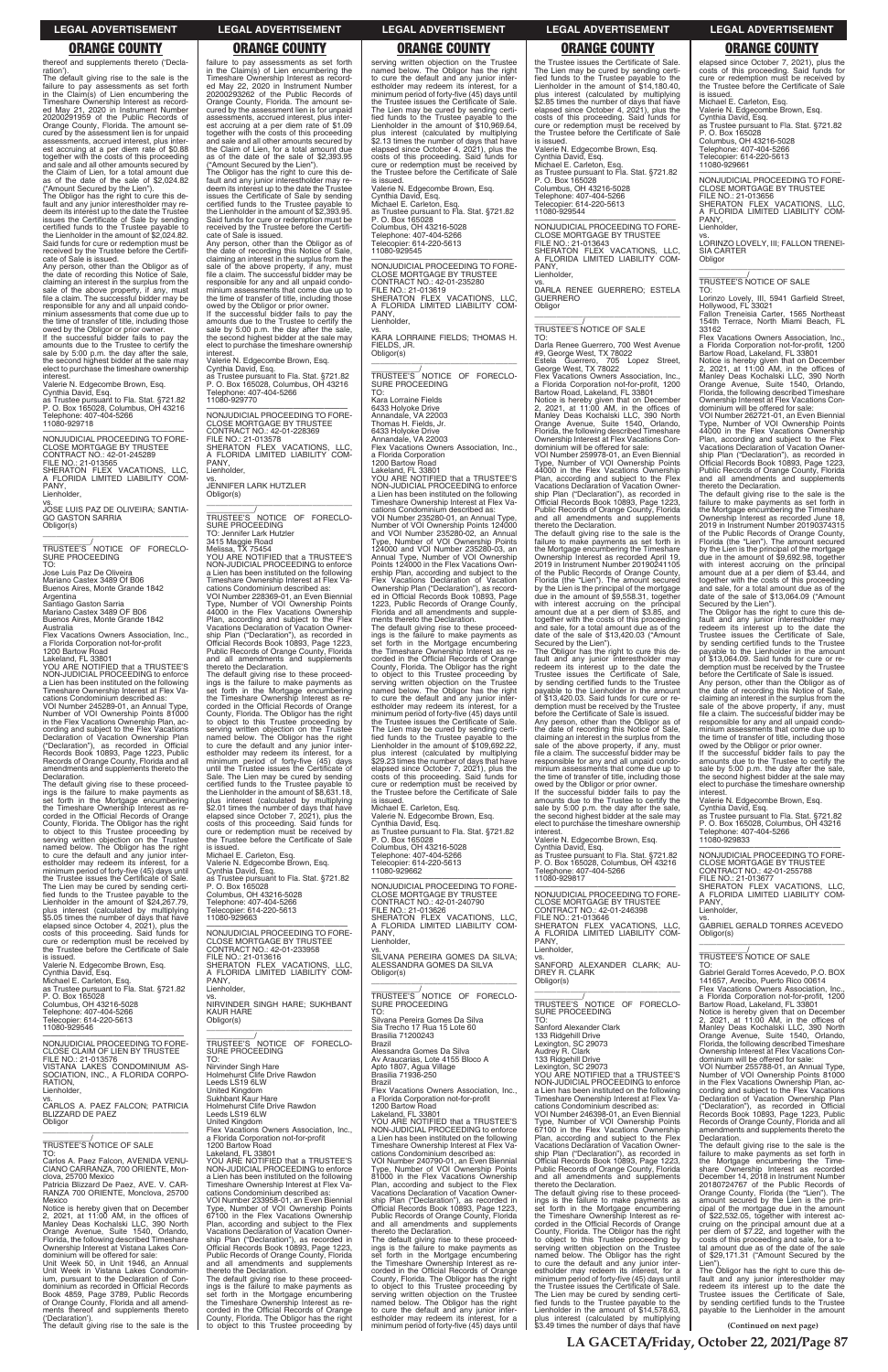owed by the Obligor or prior owner. If the successful bidder fails to pay the amounts due to the Trustee to certify the sale by 5:00 p.m. the day after the sale, the second highest bidder at the sale may elect to purchase the timeshare ownership interest

of \$29,171.31. Said funds for cure or redemption must be received by the Trustee before the Certificate of Sale is issued. Any person, other than the Obligor as of the date of recording this Notice of Sale, claiming an interest in the surplus from the sale of the above property, if any, must file a claim. The successful bidder may be responsible for any and all unpaid condo-minium assessments that come due up to the time of transfer of title, including those

vs. MARIO MARRERO **Obligor** 

Valerie N. Edgecombe Brown, Esq.

VOI Number 241160-01, an Annual Type, Number of VOI Ownership Points 81000 in the Flex Vacations Ownership Plan, according and subject to the Flex Vacations Declaration of Vacation Ownership Plan ("Declaration"), as recorded in Official Records Book 10893, Page 1223, Public Records of Orange County, Florida and all amendments and supplements thereto the **Declaration** 

Cynthia David, Esq. as Trustee pursuant to Fla. Stat. §721.82 P. O. Box 165028, Columbus, OH 43216 Telephone: 407-404-5266 11080-929749

The default giving rise to the sale is the failure to make payments as set forth in the Mortgage encumbering the Time-share Ownership Interest as recorded January 22, 2018 in Instrument Number 20180042743 of the Public Records of Orange County, Florida (the "Lien"). The amount secured by the Lien is the principal of the mortgage due in the amount of \$21,134.51, together with interest accruing on the principal amount due at a per diem of \$6.59, and together with the costs of this proceeding and sale, for a total amount due as of the date of the sale of \$27,487.87 ("Amount Secured by the Lien")

—————————————————— NONJUDICIAL PROCEEDING TO FORE-CLOSE MORTGAGE BY TRUSTEE FILE NO.: 21-013724 SHERATON FLEX VACATIONS, LLC, A FLORIDA LIMITED LIABILITY COM-PANY Lienholder,

 $\overline{\phantom{a}}$  ,  $\overline{\phantom{a}}$  ,  $\overline{\phantom{a}}$  ,  $\overline{\phantom{a}}$  ,  $\overline{\phantom{a}}$  ,  $\overline{\phantom{a}}$  ,  $\overline{\phantom{a}}$  ,  $\overline{\phantom{a}}$  ,  $\overline{\phantom{a}}$  ,  $\overline{\phantom{a}}$  ,  $\overline{\phantom{a}}$  ,  $\overline{\phantom{a}}$  ,  $\overline{\phantom{a}}$  ,  $\overline{\phantom{a}}$  ,  $\overline{\phantom{a}}$  ,  $\overline{\phantom{a}}$ 

\_\_\_\_\_\_\_\_\_\_\_/ TRUSTEE'S NOTICE OF SALE TO: Mario Marrero, 7306 NORTHWEST 58TH COURT, Tamarac, FL 33321 Notice is hereby given that on December 2, 2021, at 11:00 AM, in the offices of Manley Deas Kochalski LLC, 390 North Orange Avenue, Suite 1540, Orlando, Florida, the following described Timeshare Ownership Interest at Flex Vacations Condominium will be offered for sale:

If the successful bidder fails to pay the amounts due to the Trustee to certify the sale by 5:00 p.m. the day after the sale, the second highest bidder at the sale may elect to purchase the timeshare ownership interest

The Obligor has the right to cure this de-fault and any junior interestholder may redeem its interest up to the date the Trustee issues the Certificate of Sale, by sending certified funds to the Trustee payable to the Lienholder in the amount of \$27,487.87. Said funds for cure or redemption must be received by the Trustee before the Certificate of Sale is issued.

Any person, other than the Obligor as of the date of recording this Notice of Sale, claiming an interest in the surplus from the sale of the above property, if any, must file a claim. The successful bidder may be responsible for any and all unpaid condominium assessments that come due up to the time of transfer of title, including those owed by the Obligor or prior owner. NONJUDICIAL PROCEEDING TO FORE-NONJUDICIAL PROCEEDING TO FORE-CLOSE MORTGAGE BY TRUSTEE FILE NO.: 21-013728 SHERATON FLEX VACATIONS, LLC, A FLORIDA LIMITED LIABILITY COM-PANY, Lienholder,

vs. ZENINA RICE **Obligor** 

Valerie N. Edgecombe Brown, Esq. Cynthia David, Esq. as Trustee pursuant to Fla. Stat. §721.82 P. O. Box 165028, Columbus, OH 43216 Telephone: 407-404-5266 11080-929836

—————————————————— NONJUDICIAL PROCEEDING TO FORE-CLOSE MORTGAGE BY TRUSTEE FILE NO.: 21-013727 SHERATON FLEX VACATIONS, LLC, A FLORIDA LIMITED LIABILITY COM-PANY, Lienholder,

vs. LARAE PITTS, AKA LARAE MONROE PITTS **Obligor** \_\_\_\_\_\_\_\_\_\_\_\_\_\_\_\_\_\_\_\_\_\_\_\_\_\_\_\_\_\_\_\_\_

\_\_\_\_\_\_\_\_\_\_\_/ TRUSTEE'S NOTICE OF SALE

TO: Larae Pitts, AKA Larae Monroe Pitts, 2714 RAMBLING WAY, Lithonia, GA 30058-

vs. ANGEL LUIS GARCIA, II **Obligor** 

payable to the Lienholder in the amount of \$11,971.99. Said funds for cure or redemption must be received by the Trustee before the Certificate of Sale is issued. Any person, other than the Obligor as of the date of recording this Notice of Sale, claiming an interest in the surplus from the sale of the above property, if any, must file a claim. The successful bidder may be responsible for any and all unpaid condominium assessments that come due up to the time of transfer of title, including those owed by the Obligor or prior owner. If the successful bidder fails to pay the

amounts due to the Trustee to certify the sale by 5:00 p.m. the day after the sale, the second highest bidder at the sale may elect to purchase the timeshare ownership interest. Valerie N. Edgecombe Brown, Esq.

Cynthia David, Esq. as Trustee pursuant to Fla. Stat. §721.82

P. O. Box 165028, Columbus, OH 43216 Telephone: 407-404-5266 11080-929417

\_\_\_\_\_\_\_\_\_\_\_\_\_\_\_\_\_\_\_\_\_\_\_\_\_\_\_\_\_\_\_\_\_

### \_\_\_\_\_\_\_\_\_\_\_/ TRUSTEE'S NOTICE OF SALE TO:

Zenina Rice, 220-07 104 AVENUE, Queens Village, NY 11429 Flex Vacations Owners Association, Inc.,

a Florida Corporation not-for-profit, 1200 Bartow Road, Lakeland, FL 33801 Notice is hereby given that on November 18, 2021, at 11:00 AM, in the offices of Manley Deas Kochalski LLC, 390 North Orange Avenue, Suite 1540, Orlando, Florida, the following described Timeshare Ownership Interest at Flex Vacations Con-dominium will be offered for sale:

VOI Number 236500-01, an Annual Type, Number of VOI Ownership Points 81000 in the Flex Vacations Ownership Plan, according and subject to the Flex Vacations Declaration of Vacation Ownership Plan ("Declaration"), as recorded in Official Records Book 10893, Page 1223, Public Records of Orange County, Florida and all amendments and supplements thereto the Declaration.

The default giving rise to the sale is the failure to make payments as set forth in the Mortgage encumbering the Timeshare Ownership Interest as recorded October 3, 2017 in Instrument Number 20170538325 of the Public Records of Orange County, Florida (the "Lien"). The amount secured by the Lien is the principal of the mortgage due in the amount of \$23,860.83, together with interest accruing on the principal amount due at a per diem of \$9.24, and together with the costs of this proceeding and sale, for a total amount due as of the date of the sale of \$32,585.55 ("Amount

Secured by the Lien"). The Obligor has the right to cure this de-fault and any junior interestholder may redeem its interest up to the date the Trustee issues the Certificate of Sale, by sending certified funds to the Trustee payable to the Lienholder in the amount of \$32,585.55. Said funds for cure or re-demption must be received by the Trustee

before the Certificate of Sale is issued. Any person, other than the Obligor as of the date of recording this Notice of Sale, claiming an interest in the surplus from the sale of the above property, if any, must file a claim. The successful bidder may be responsible for any and all unpaid condominium assessments that come due up to the time of transfer of title, including those TO: Cynthia Ann Lammers, 503 Edgar Street, Shenandoah, IA 51601 Jan Patrick Lammers, 503 Edgar Street,

owed by the Obligor or prior owner. If the successful bidder fails to pay the amounts due to the Trustee to certify the sale by 5:00 p.m. the day after the sale, the second highest bidder at the sale may elect to purchase the timeshare ownership interest.

Valerie N. Edgecombe Brown, Esq. Cynthia David, Esq.

as Trustee pursuant to Fla. Stat. §721.82 P. O. Box 165028, Columbus, OH 43216 Telephone: 407-404-5266 11080-929464

—————————————————— NONJUDICIAL PROCEEDING TO FORE-CLOSE MORTGAGE BY TRUSTEE FILE NO.: 21-013739 SHERATON FLEX VACATIONS, LLC, A FLORIDA LIMITED LIABILITY COM-PANY, Lienholder,

\_\_\_\_\_\_\_\_\_\_\_\_\_\_\_\_\_\_\_\_\_\_\_\_\_\_\_\_\_\_\_\_\_ \_\_\_\_\_\_\_\_\_\_\_/ TRUSTEE'S NOTICE OF SALE

vs. LARK E. KEMPER **Obligor** 

Trustee issues the Certificate of Sale, by sending certified funds to the Trustee payable to the Lienholder in the amount of \$11,162.31. Said funds for cure or redemption must be received by the Trustee before the Certificate of Sale is issued. Any person, other than the Obligor as of the date of recording this Notice of Sale,<br>claiming an interest in the surplus from the<br>sale of the above property, if any, must<br>file a claim. The successful bidder may be responsible for any and all unpaid condo-minium assessments that come due up to the time of transfer of title, including those owed by the Obligor or prior owner. If the successful bidder fails to pay the amounts due to the Trustee to certify the sale by 5:00 p.m. the day after the sale, the second highest bidder at the sale may elect to purchase the timeshare ownership interest. Valerie N. Edgecombe Brown, Esq.

vs.<br>CHERYL GORDON, AKA CHERYL LEE<br>GORDON; THOMAS GORDON, AKA<br>THOMAS C. GORDON Obligor(s)

Cynthia David, Esq. as Trustee pursuant to Fla. Stat. §721.82 P. O. Box 165028, Columbus, OH 43216 Telephone: 407-404-5266 11080-929769

—————————————————— NONJUDICIAL PROCEEDING TO FORE-CLOSE MORTGAGE BY TRUSTEE FILE NO.: 21-013743 SHERATON FLEX VACATIONS, LLC, A FLORIDA LIMITED LIABILITY COM-PANY, Lienholder,

vs. KANDICE ELIZABETH COLLINS; JER-EMIAH AUGUSTUS COLLINS Obligor \_\_\_\_\_\_\_\_\_\_\_\_\_\_\_\_\_\_\_\_\_\_\_\_\_\_\_\_\_\_\_\_\_

\_\_\_\_\_\_\_\_\_\_\_/ TRUSTEE'S NOTICE OF SALE

TO: Kandice Elizabeth Collins, PO BOX 152, Krum, TX 76249 Jeremiah Augustus Collins, 1622 KAWATI

WAY, Krum, TX 76249 Notice is hereby given that on December 2, 2021, at 11:00 AM, in the offices of Manley Deas Kochalski LLC, 390 North Orange Avenue, Suite 1540, Orlando, Florida, the following described Timeshare Ownership Interest at Flex Vacations Con-

dominium will be offered for sale: VOI Number 248313-01, an Even Biennial Type, Number of VOI Ownership Points 37000 in the Flex Vacations Ownership Plan, according and subject to the Flex Vacations Declaration of Vacation Ownership Plan ("Declaration"), as recorded in Official Records Book 10893, Page 1223, Public Records of Orange County, Florida and all amendments and supplements thereto the Declaration.

The default giving rise to the sale is the failure to make payments as set forth in the Mortgage encumbering the Timeshare Ownership Interest as recorded July 17, 2018 in Instrument Number 20180419643 of the Public Records of Orange County, Florida (the "Lien"). The amount secured by the Lien is the principal of the mortgage due in the amount of \$7,423.06, together with interest accruing on the principal amount due at a per diem of \$2.94, and together with the costs of this proceeding and sale, for a total amount due as of the date of the sale of \$10,639.11 ("Amount Secured by the Lien").

| Larae Pitts, AKA Larae Monroe Pitts, 2714                            |                                                                                        | MAUD ELIZABETH WILSON:<br>MI-                                                          | TRUSTEE'S NOTICE OF SALE                                            | Southeast, Puyallup, WA 98374                                        |  |
|----------------------------------------------------------------------|----------------------------------------------------------------------------------------|----------------------------------------------------------------------------------------|---------------------------------------------------------------------|----------------------------------------------------------------------|--|
| RAMBLING WAY, Lithonia, GA 30058-                                    | TRUSTEE'S NOTICE OF SALE                                                               | <b>CHELINE JEANINE WILSON</b>                                                          | TO:                                                                 | Gerardo Padilla, 11301 152nd Street                                  |  |
| 5700                                                                 | TO:                                                                                    | Obligor(s)                                                                             | Lark E. Kemper, 1613 HORSESHOE                                      | Southeast, Puyallup, WA 98374                                        |  |
| Flex Vacations Owners Association, Inc.,                             | Angel Luis Garcia, II, 670 BROWN BEAR                                                  |                                                                                        | TRAIL, Coastesville, PA 19320                                       | Flex Vacations Owners Association, Inc.,                             |  |
| a Florida Corporation, 1200 Bartow Road,                             | COURT, Saint Cloud, FL 34772                                                           |                                                                                        | Flex Vacations Owners Association, Inc.,                            | a Florida Corporation not-for-profit, 1200                           |  |
| Lakeland, FL 33801                                                   | Flex Vacations Owners Association, Inc.,                                               | TRUSTEE'S NOTICE OF FORECLO-                                                           | 1200 Bartow Road, Lakeland, FL 33801                                | Bartow Road, Lakeland, FL 33801                                      |  |
| Notice is hereby given that on November                              | a Florida Corporation not-for-profit, 1200                                             | SURE PROCEEDING                                                                        | Notice is hereby given that on November                             | Notice is hereby given that on November                              |  |
| 18, 2021, at 11:00 AM, in the offices of                             | Bartow Road, Lakeland, FL 33801                                                        | TO:                                                                                    | 18. 2021, at 11:00 AM, in the offices of                            | 18, 2021, at 11:00 AM, in the offices of                             |  |
| Manley Deas Kochalski LLC, 390 North                                 | Notice is hereby given that on December                                                | Maud Elizabeth Wilson                                                                  | Manley Deas Kochalski LLC, 390 North                                | Manley Deas Kochalski LLC, 390 North                                 |  |
| Orange Avenue, Suite 1540, Orlando,                                  | 2, 2021, at $11:00$ AM, in the offices of                                              | <b>BLANQUILLA WEG 38</b>                                                               | Orange Avenue, Suite 1540, Orlando,                                 | Orange Avenue, Suite 1540, Orlando,                                  |  |
| Florida, the following described Timeshare                           | Manley Deas Kochalski LLC, 390 North                                                   | Buena Vista 11111                                                                      | Florida, the following described Timeshare                          | Florida, the following described Timeshare                           |  |
| Ownership Interest at Flex Vacations Con-                            | Orange Avenue, Suite 1540, Orlando,                                                    | Curacao                                                                                | Ownership Interest at Flex Vacations Con-                           | Ownership Interest at Flex Vacations Con-                            |  |
| dominium will be offered for sale:                                   | Florida, the following described Timeshare                                             | Micheline Jeanine Wilson                                                               | dominium will be offered for sale:                                  | dominium will be offered for sale:                                   |  |
| VOI Number 229520-01, an Even Biennial                               | Ownership Interest at Flex Vacations Con-                                              | <b>BLANQUILLA WEG 38</b>                                                               | VOI Number 258469-01, an Even Biennial                              | VOI Number 251432-01, an Annual Type                                 |  |
| Type, Number of VOI Ownership Points                                 | dominium will be offered for sale:                                                     | Buena Vista 11111                                                                      | Type, Number of VOI Ownership Points                                | Number of VOI Ownership Points 20700                                 |  |
| 51700 in the Flex Vacations Ownership                                | VOI Number 263093-01, an Even Biennial                                                 | Curacao                                                                                | 37000 in the Flex Vacations Ownership                               | in the Flex Vacations Ownership Plan, ac-                            |  |
| Plan, according and subject to the Flex                              | Type, Number of VOI Ownership Points                                                   | YOU ARE NOTIFIED that a TRUSTEE'S                                                      | Plan, according and subject to the Flex                             | cording and subject to the Flex Vacations                            |  |
| Vacations Declaration of Vacation Owner-                             | 37000 in the Flex Vacations Ownership                                                  | NON-JUDICIAL PROCEEDING to enforce                                                     | Vacations Declaration of Vacation Owner-                            | Declaration of Vacation Ownership Plan                               |  |
| ship Plan ("Declaration"), as recorded in                            | Plan, according and subject to the Flex                                                | a Lien has been instituted on the following                                            | ship Plan ("Declaration"), as recorded in                           | ("Declaration"), as recorded in Official                             |  |
| Official Records Book 10893, Page 1223,                              | Vacations Declaration of Vacation Owner-                                               | Timeshare Ownership Interest at Flex Va-                                               | Official Records Book 10893, Page 1223,                             | Records Book 10893, Page 1223, Public                                |  |
| Public Records of Orange County, Florida                             | ship Plan ("Declaration"), as recorded in                                              | cations Condominium described as:                                                      | Public Records of Orange County, Florida                            | Records of Orange County, Florida and all                            |  |
| and all amendments and supplements                                   | Official Records Book 10893, Page 1223,                                                | VOI Number 234286-01, an Annual Type,                                                  | and all amendments and supplements                                  | amendments and supplements thereto the                               |  |
| thereto the Declaration.                                             | Public Records of Orange County, Florida                                               | Number of VOI Ownership Points 51700                                                   | thereto the Declaration.                                            | Declaration.                                                         |  |
| The default giving rise to the sale is the                           | and all amendments and supplements                                                     | and VOI Number 234286-02, an Annual                                                    | The default giving rise to the sale is the                          | The default giving rise to the sale is the                           |  |
| failure to make payments as set forth in                             | thereto the Declaration.                                                               | Type, Number of VOI Ownership Points                                                   | failure to make payments as set forth in                            | failure to make payments as set forth in                             |  |
| the Mortgage encumbering the Timeshare                               | The default giving rise to the sale is the                                             | 51700 in the Flex Vacations Ownership                                                  | the Mortgage encumbering the Timeshare                              | the Mortgage encumbering the Timeshare                               |  |
| Ownership Interest as recorded May 1,                                | failure to make payments as set forth in                                               | Plan, according and subject to the Flex                                                | Ownership Interest as recorded June 18,                             | Ownership Interest as recorded March 14,                             |  |
| 2017 in Instrument Number 20170240411                                | the Mortgage encumbering the Timeshare                                                 | Vacations Declaration of Vacation Owner-                                               | 2019 in Instrument Number 20190373774                               | 2019 in Instrument Number 20190152727                                |  |
| of the Public Records of Orange County,                              | Ownership Interest as recorded August 21,                                              | ship Plan ("Declaration"), as recorded in                                              | of the Public Records of Orange County,                             | of the Public Records of Orange County,                              |  |
| Florida (the "Lien"). The amount secured                             | 2019 in Instrument Number 20190519297                                                  | Official Records Book 10893, Page 1223,                                                | Florida (the "Lien"). The amount secured                            | Florida (the "Lien"). The amount secured                             |  |
| by the Lien is the principal of the mortgage                         | of the Public Records of Orange County,                                                | Public Records of Orange County, Florida                                               | by the Lien is the principal of the mortgage                        | by the Lien is the principal of the mortgage                         |  |
| due in the amount of \$8,722.01, together                            | Florida (the "Lien"). The amount secured                                               | and all amendments and supplements                                                     | due in the amount of \$6,114.43, together                           | due in the amount of \$7,401.29, together                            |  |
| with interest accruing on the principal                              | by the Lien is the principal of the mortgage                                           | thereto the Declaration.                                                               | with interest accruing on the principal                             | with interest accruing on the principal                              |  |
| amount due at a per diem of \$3.39, and                              | due in the amount of \$8,238.48, together                                              | The default giving rise to these proceed-                                              | amount due at a per diem of \$2.49, and                             | amount due at a per diem of \$3.00, and                              |  |
| together with the costs of this proceeding                           | with interest accruing on the principal                                                | ings is the failure to make payments as                                                | together with the costs of this proceeding                          | together with the costs of this proceeding                           |  |
| and sale, for a total amount due as of the                           | amount due at a per diem of \$2.92, and                                                | set forth in the Mortgage encumbering                                                  | and sale, for a total amount due as of the                          | and sale, for a total amount due as of the                           |  |
| date of the sale of \$11,971.99 ("Amount                             | together with the costs of this proceeding                                             | the Timeshare Ownership Interest as re-                                                | date of the sale of \$8,777.81 ("Amount Se-<br>cured by the Lien"). | date of the sale of \$10,359.33 ("Amount                             |  |
| Secured by the Lien").<br>The Obligor has the right to cure this de- | and sale, for a total amount due as of the<br>date of the sale of \$11,162.31 ("Amount | corded in the Official Records of Orange<br>County, Florida. The Obligor has the right | The Obligor has the right to cure this de-                          | Secured by the Lien").<br>The Obligor has the right to cure this de- |  |
| fault and any junior interestholder may                              | Secured by the Lien").                                                                 | to object to this Trustee proceeding by                                                | fault and any junior interestholder may re-                         | fault and any junior interestholder may                              |  |
| redeem its interest up to the date the                               | The Obligor has the right to cure this de-                                             | serving written objection on the Trustee                                               | deem its interest up to the date the Trustee                        |                                                                      |  |
| Trustee issues the Certificate of Sale,                              | fault and any junior interestholder may                                                | named below. The Obligor has the right                                                 | issues the Certificate of Sale, by sending                          |                                                                      |  |
| by sending certified funds to the Trustee                            | redeem its interest up to the date the                                                 | to cure the default and any junior inter-                                              | certified funds to the Trustee payable to                           | (Continued on next page)                                             |  |
|                                                                      |                                                                                        |                                                                                        |                                                                     |                                                                      |  |
| Page 88/LA GACETA/Friday, October 22, 2021                           |                                                                                        |                                                                                        |                                                                     |                                                                      |  |

The Obligor has the right to cure this de-fault and any junior interestholder may redeem its interest up to the date the Trustee issues the Certificate of Sale, by sending certified funds to the Trustee payable to the Lienholder in the amount of \$10,639.11. Said funds for cure or redemption must be received by the Trustee before the Certificate of Sale is issued.

Any person, other than the Obligor as of the date of recording this Notice of Sale, claiming an interest in the surplus from the sale of the above property, if any, must file a claim. The successful bidder may be responsible for any and all unpaid condominium assessments that come due up to the time of transfer of title, including those owed by the Obligor or prior owner.

If the successful bidder fails to pay the amounts due to the Trustee to certify the sale by 5:00 p.m. the day after the sale, the second highest bidder at the sale may elect to purchase the timeshare ownership

interest. Valerie N. Edgecombe Brown, Esq. Cynthia David, Esq. as Trustee pursuant to Fla. Stat. §721.82 P. O. Box 165028, Columbus, OH 43216 elephone: 407-404-5266 11080-929768

—————————————————— NONJUDICIAL PROCEEDING TO FORE-CLOSE MORTGAGE BY TRUSTEE CONTRACT NO.: 42-01-234286 FILE NO.: 21-013744 SHERATON FLEX VACATIONS, LLC, A FLORIDA LIMITED LIABILITY COM-PANY, Lienholder,

vs. MAUD ELIZABETH WILSON; MI-CHELINE JEANINE WILSON

estholder may redeem its interest, for a minimum period of forty-five (45) days until the Trustee issues the Certificate of Sale. The Lien may be cured by sending certified funds to the Trustee payable to the Lienholder in the amount of \$21,722.41, plus interest (calculated by multiplying \$5.33 times the number of days that have elapsed since October 7, 2021), plus the costs of this proceeding. Said funds for cure or redemption must be received by the Trustee before the Certificate of Sale is issued.

Valerie N. Edgecombe Brown, Esq. Cynthia David, Esq. Michael E. Carleton, Esq.

as Trustee pursuant to Fla. Stat. §721.82 P. O. Box 165028 Columbus, OH 43216-5028 Telephone: 407-404-5266 Telecopier: 614-220-5613

11080-929643

—————————————————— NONJUDICIAL PROCEEDING TO FORE-CLOSE MORTGAGE BY TRUSTEE FILE NO.: 21-013765 SHERATON FLEX VACATIONS, LLC, A FLORIDA LIMITED LIABILITY COM-PANY,

Lienholder,

vs. CYNTHIA ANN LAMMERS; JAN PAT-RICK LAMMERS **Obligor** \_\_\_\_\_\_\_\_\_\_\_\_\_\_\_\_\_\_\_\_\_\_\_\_\_\_\_\_\_\_\_\_\_

\_\_\_\_\_\_\_\_\_\_\_/ TRUSTEE'S NOTICE OF SALE

Shenandoah, IA 51601 Flex Vacations Owners Association, Inc., a Florida Corporation not-for-profit, 1200

Bartow Road, Lakeland, FL 33801 Notice is hereby given that on December 2, 2021, at 11:00 AM, in the offices of Manley Deas Kochalski LLC, 390 North Orange Avenue, Suite 1540, Orlando, Florida, the following described Timeshare Ownership Interest at Flex Vacations Con-dominium will be offered for sale:

VOI Number 227572-01, an Annual Type, Number of VOI Ownership Points 67100 in the Flex Vacations Ownership Plan, according and subject to the Flex Vacations Declaration of Vacation Ownership Plan ("Declaration"), as recorded in Official Records Book 10893, Page 1223, Public Records of Orange County, Florida and all amendments and supplements thereto the Declaration.

The default giving rise to the sale is the failure to make payments as set forth in the Mortgage encumbering the Timeshare Ownership Interest as recorded April 11, 2017 in Instrument Number 20170196350 of the Public Records of Orange County, Florida (the "Lien"). The amount secured by the Lien is the principal of the mortgage due in the amount of \$16,228.62, together with interest accruing on the principal amount due at a per diem of \$4.59, and together with the costs of this proceeding and sale, for a total amount due as of the date of the sale of \$20,397.68 ("Amount Secured by the Lien").

The Obligor has the right to cure this de-fault and any junior interestholder may redeem its interest up to the date the Trustee issues the Certificate of Sale, by sending certified funds to the Trustee payable to the Lienholder in the amount of \$20,397.68. Said funds for cure or re-demption must be received by the Trustee before the Certificate of Sale is issued.

Any person, other than the Obligor as of the date of recording this Notice of Sale, claiming an interest in the surplus from the sale of the above property, if any, must file a claim. The successful bidder may be responsible for any and all unpaid condo-minium assessments that come due up to the time of transfer of title, including those

owed by the Obligor or prior owner. If the successful bidder fails to pay the amounts due to the Trustee to certify the sale by 5:00 p.m. the day after the sale. the second highest bidder at the sale may elect to purchase the timeshare ownership interest.

Michael E. Carleton, Esq. as Trustee pursuant to Fla. Stat. §721.82 P. O. Box 165028, Columbus, OH 43216 Telephone: 407-404-5266 11080-929632

—————————————————— NONJUDICIAL PROCEEDING TO FORE-CLOSE MORTGAGE BY TRUSTEE FILE NO.: 21-013766

SHERATON FLEX VACATIONS, LLC, A FLORIDA LIMITED LIABILITY COM-PANY, Lienholder,

\_\_\_\_\_\_\_\_\_\_\_\_\_\_\_\_\_\_\_\_\_\_\_\_\_\_\_\_\_\_\_\_\_ \_\_\_\_\_\_\_\_\_\_\_/ TRUSTEE'S NOTICE OF SALE

the Lienholder in the amount of \$8,777.81. Said funds for cure or redemption must be received by the Trustee before the Certifi-cate of Sale is issued.

Any person, other than the Obligor as of the date of recording this Notice of Sale, claiming an interest in the surplus from the sale of the above property, if any, must file a claim. The successful bidder may be responsible for any and all unpaid condominium assessments that come due up to the time of transfer of title, including those owed by the Obligor or prior owner.

If the successful bidder fails to pay the amounts due to the Trustee to certify the sale by 5:00 p.m. the day after the sale, the second highest bidder at the sale may elect to purchase the timeshare ownership interest. Valerie N. Edgecombe Brown, Esq.

Cynthia David, Esq. as Trustee pursuant to Fla. Stat. §721.82 P. O. Box 165028, Columbus, OH 43216 Telephone: 407-404-5266 11080-929405

—————————————————— NONJUDICIAL PROCEEDING TO FORE-CLOSE MORTGAGE BY TRUSTEE CONTRACT NO.: 42-01-238682

FILE NO.: 21-013780 SHERATON FLEX VACATIONS, LLC, A FLORIDA LIMITED LIABILITY COM-PANY, Lienholder,

\_\_\_\_\_\_\_\_\_\_\_\_\_\_\_\_\_\_\_\_\_\_\_\_\_\_\_\_\_\_\_\_\_ \_\_\_\_\_\_\_\_\_\_\_/ TRUSTEE'S NOTICE OF FORECLO-SURE PROCEEDING TO:

Cheryl Gordon, AKA Cheryl Lee Gordon C/O KELAHER, CONNELL & CONNOR, P.C.

1500 U.S. HIGHWAY 17N

SUITE 209 Surfside Beach, SC 29587 Thomas Gordon, AKA Thomas C. Gordon C/O KELAHER, CONNELL & CONNOR,

P.C. 1500 U.S. HIGHWAY 17N

SUITE 209

Surfside Beach, SC 29587 YOU ARE NOTIFIED that a TRUSTEE'S NON-JUDICIAL PROCEEDING to enforce a Lien has been instituted on the following Timeshare Ownership Interest at Flex Va-cations Condominium described as:

VOI Number 238682-01, an Annual Type, Number of VOI Ownership Points 125000 in the Flex Vacations Ownership Plan, according and subject to the Flex Vacations Declaration of Vacation Ownership Plan ("Declaration"), as recorded in Official Records Book 10893, Page 1223, Public Records of Orange County, Florida and all amendments and supplements thereto the

Declaration.

The default giving rise to these proceed-ings is the failure to make payments as set forth in the Mortgage encumbering the Timeshare Ownership Interest as re-corded in the Official Records of Orange County, Florida. The Obligor has the right to object to this Trustee proceeding by serving written objection on the Trustee named below. The Obligor has the right to cure the default and any junior inter-estholder may redeem its interest, for a minimum period of forty-five (45) days until the Trustee issues the Certificate of Sale. The Lien may be cured by sending certified funds to the Trustee payable to the Lienholder in the amount of \$30,253.76, plus interest (calculated by multiplying \$7.29 times the number of days that have elapsed since October 5, 2021), plus the costs of this proceeding. Said funds for cure or redemption must be received by the Trustee before the Certificate of Sale

is issued. Michael E. Carleton, Esq.

Valerie N. Edgecombe Brown, Esq. Cynthia David, Esq. as Trustee pursuant to Fla. Stat. §721.82 P. O. Box 165028

Columbus, OH 43216-5028 Telephone: 407-404-5266 Telecopier: 614-220-5613 11080-929550

—————————————————— NONJUDICIAL PROCEEDING TO FORE-CLOSE MORTGAGE BY TRUSTEE

FILE NO.: 21-013788

SHERATON FLEX VACATIONS, LLC, A FLORIDA LIMITED LIABILITY COM-

PANY, Lienholder,

**Obligor** 

vs. PERLA ANDRADE; GERARDO PADILLA

\_\_\_\_\_\_\_\_\_\_\_\_\_\_\_\_\_\_\_\_\_\_\_\_\_\_\_\_\_\_\_\_\_ \_\_\_\_\_\_\_\_\_\_\_/ TRUSTEE'S NOTICE OF SALE

TO: Perla Andrade, 11301 152nd Street

### **LEGAL ADVERTISEMENT LEGAL ADVERTISEMENT LEGAL ADVERTISEMENT LEGAL ADVERTISEMENT LEGAL ADVERTISEMENT**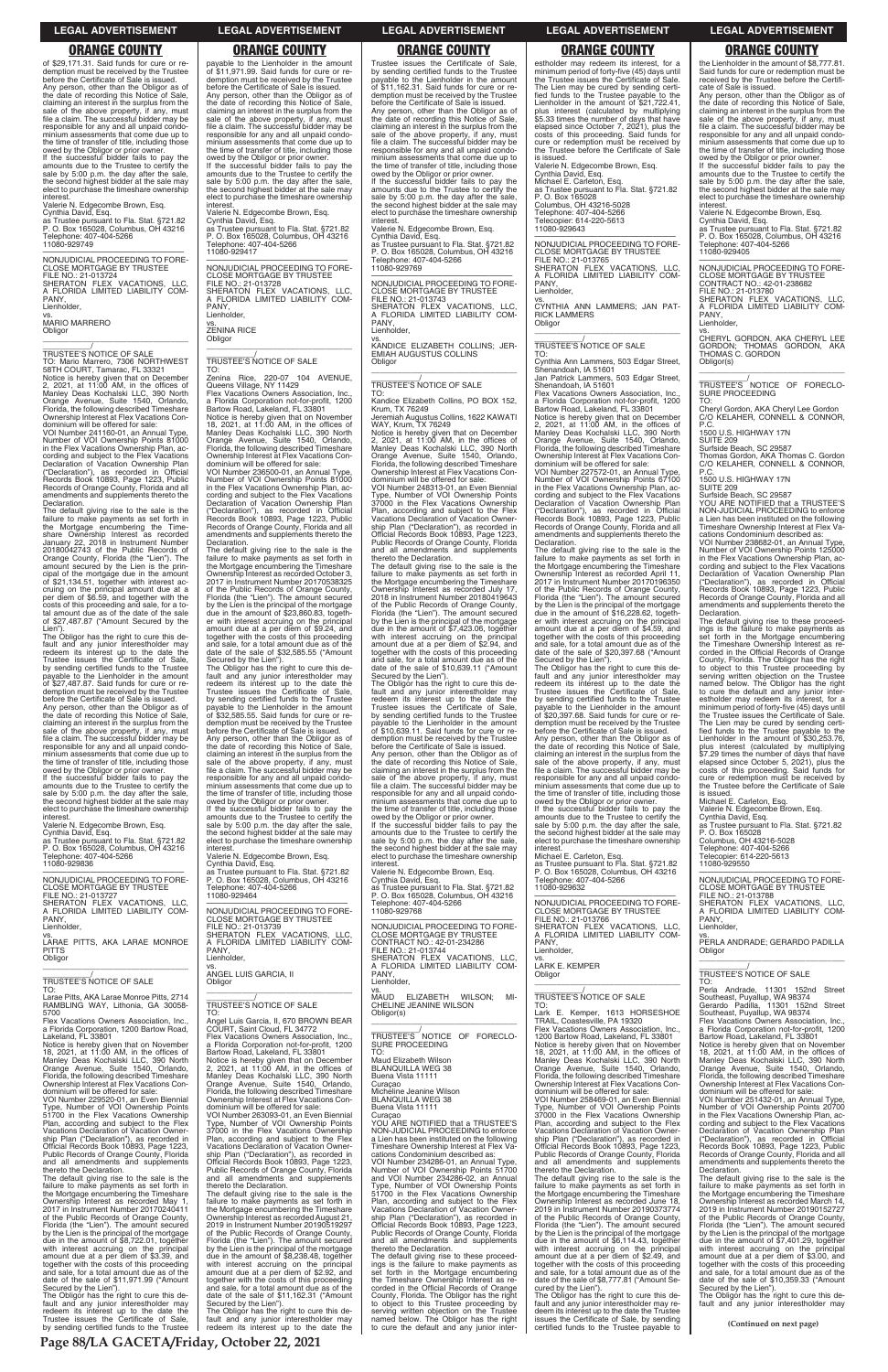redeem its interest up to the date the Trustee issues the Certificate of Sale, by sending certified funds to the Trustee payable to the Lienholder in the amount of \$10,359.33. Said funds for cure or re-demption must be received by the Trustee before the Certificate of Sale is issued. Any person, other than the Obligor as of the date of recording this Notice of Sale, claiming an interest in the surplus from the sale of the above property, if any, must file a claim. The successful bidder may be responsible for any and all unpaid condominium assessments that come due up to the time of transfer of title, including those owed by the Obligor or prior owner.

If the successful bidder fails to pay the amounts due to the Trustee to certify the sale by 5:00 p.m. the day after the sale, the second highest bidder at the sale may elect to purchase the timeshare ownership interest.

Valerie N. Edgecombe Brown, Esq. Cynthia David, Esq. as Trustee pursuant to Fla. Stat. §721.82 P. O. Box 165028, Columbus, OH 43216 Telephone: 407-404-5266 11080-929448

## —————————————————— NONJUDICIAL PROCEEDING TO FORE-CLOSE MORTGAGE BY TRUSTEE

FILE NO.: 21-013797 SHERATON FLEX VACATIONS, LLC, A FLORIDA LIMITED LIABILITY COM-PANY, Lienholder,

vs.

APRIL RANDOLPH; MORGAN EDWARD RANDOLPH Obligor \_\_\_\_\_\_\_\_\_\_\_\_\_\_\_\_\_\_\_\_\_\_\_\_\_\_\_\_\_\_\_\_\_

\_\_\_\_\_\_\_\_\_\_\_/ TRUSTEE'S NOTICE OF SALE TO:

April Randolph, 51 MORNINGSTAR DRIVE, Rochester, NY 14606 Morgan Edward Randolph, 51 MORNING-STAR DRIVE, Rochester, NY 14606 Flex Vacations Owners Association, Inc.,

a Florida Corporation not-for-profit, 1200<br>Bartow Road, Lakeland, FL 33801<br>Notice is hereby given that on November<br>18, 2021, at 11:00 AM, in the offices of<br>Manley Deas Kochalski LLC, 390 North<br>Orange Avenue, Suite 1540, Or

Florida, the following described Timeshare Ownership Interest at Flex Vacations Con-dominium will be offered for sale:

VOI Number 233791-01, an Annual Type, Number of VOI Ownership Points 51700 in the Flex Vacations Ownership Plan, according and subject to the Flex Vacations<br>Declaration of Vacation Ownership Plan<br>("Declaration"), as recorded in Official<br>Records Book 10893, Page 1223, Public<br>Records of Orange County, Florida and all<br>amendments and suppl Declaration.

The default giving rise to the sale is the failure to make payments as set forth in the Mortgage encumbering the Timeshare Ownership Interest as recorded August 11, 2017 in Instrument Number 20170446346 of the Public Records of Orange County, Florida (the "Lien"). The amount secured by the Lien is the principal of the mortgage due in the amount of \$14,928.32, togeth-er with interest accruing on the principal amount due at a per diem of \$5.92, and together with the costs of this proceeding and sale, for a total amount due as of the date of the sale of \$19,651.26 ("Amount

Secured by the Lien"). The Obligor has the right to cure this de-fault and any junior interestholder may redeem its interest up to the date the Trustee issues the Certificate of Sale, by sending certified funds to the Trustee payable to the Lienholder in the amount of \$19,651.26. Said funds for cure or redemption must be received by the Trustee

before the Certificate of Sale is issued. Any person, other than the Obligor as of the date of recording this Notice of Sale, claiming an interest in the surplus from the sale of the above property, if any, must file a claim. The successful bidder may be responsible for any and all unpaid condo-minium assessments that come due up to the time of transfer of title, including those

owed by the Obligor or prior owner. If the successful bidder fails to pay the amounts due to the Trustee to certify the sale by 5:00 p.m. the day after the sale, the second highest bidder at the sale may elect to purchase the timeshare ownership interest.

Valerie N. Edgecombe Brown, Esq. Cynthia David, Esq.

as Trustee pursuant to Fla. Stat. §721.82 P. O. Box 165028, Columbus, OH 43216 Telephone: 407-404-5266 11080-929463

—————————————————— NONJUDICIAL PROCEEDING TO FORE-CLOSE MORTGAGE BY TRUSTEE CONTRACT NO.: 42-01-234751 FILE NO.: 21-013804 SHERATON FLEX VACATIONS, LLC, A FLORIDA LIMITED LIABILITY COM-PANY,

named below. The Obligor has the right to cure the default and any junior inter-estholder may redeem its interest, for a minimum period of forty-five (45) days until the Trustee issues the Certificate of Sale. The Lien may be cured by sending certi-fied funds to the Trustee payable to the Lienholder in the amount of \$12,176.10, plus interest (calculated by multiplying \$2.37 times the number of days that have elapsed since October 4, 2021), plus the costs of this proceeding. Said funds for cure or redemption must be received by the Trustee before the Certificate of Sale is issued. Cynthia David, Esq.

Valerie N. Edgecombe Brown, Esq. Michael E. Carleton, Esq. as Trustee pursuant to Fla. Stat. §721.82

P. O. Box 165028 Columbus, OH 43216-5028 Telephone: 407-404-5266 Telecopier: 614-220-5613 11080-929534

—————————————————— NONJUDICIAL PROCEEDING TO FORE-CLOSE MORTGAGE BY TRUSTEE CONTRACT NO.: 42-01-235361 FILE NO.: 21-013805 SHERATON FLEX VACATIONS, LLC, A FLORIDA LIMITED LIABILITY COM-PANY Lienholder, vs.

ETHEL ELOISE REID Obligor(s)

\_\_\_\_\_\_\_\_\_\_\_\_\_\_\_\_\_\_\_\_\_\_\_\_\_\_\_\_\_\_\_\_\_ \_\_\_\_\_\_\_\_\_\_\_/<br>TRUSTEE'S NOTICE OF FORECLO-<br>SURE PROCEEDING TO:

Ethel Eloise Reid PO BOX 184 STAKE BAY

Cayman Brac KY2 2101 Cayman Islands Flex Vacations Owners Association, Inc., a Florida Corporation not-for-profit 1200 Bartow Road Lakeland, FL 33801

YOU ARE NOTIFIED that a TRUSTEE'S NON-JUDICIAL PROCEEDING to enforce a Lien has been instituted on the following

Timeshare Ownership Interest at Flex Va-cations Condominium described as: VOI Number 235361-01, an Annual Type, Number of VOI Ownership Points 219000 in the Flex Vacations Ownership Plan, ac-cording and subject to the Flex Vacations Declaration of Vacation Ownership Plan ("Declaration"), as recorded in Official Records Book 10893, Page 1223, Public Records of Orange County, Florida and all amendments and supplements thereto the Declaration.

The default giving rise to these proceed-ings is the failure to make payments as set forth in the Mortgage encumbering the Timeshare Ownership Interest as re-corded in the Official Records of Orange County, Florida. The Obligor has the right to object to this Trustee proceeding by serving written objection on the Trustee named below. The Obligor has the right to cure the default and any junior inter-estholder may redeem its interest, for a minimum period of forty-five (45) days until the Trustee issues the Certificate of Sale. The Lien may be cured by sending certi-fied funds to the Trustee payable to the Lienholder in the amount of \$64,339.22, plus interest (calculated by multiplying \$15.86 times the number of days that have elapsed since October 7, 2021), plus the costs of this proceeding. Said funds for cure or redemption must be received by the Trustee before the Certificate of Sale

is issued. Michael E. Carleton, Esq.

Valerie N. Edgecombe Brown, Esq. Cynthia David, Esq. as Trustee pursuant to Fla. Stat. §721.82

P. O. Box 165028 Columbus, OH 43216-5028 Telephone: 407-404-5266

Telecopier: 614-220-5613 11080-929660

—————————————————— NONJUDICIAL PROCEEDING TO FORE-CLOSE MORTGAGE BY TRUSTEE FILE NO.: 21-013811 SHERATON FLEX VACATIONS, LLC,<br>A FLORIDA LIMITED LIABILITY COM-<br>PANY, Lienholder,

vs. TODD S. CIEPLINSKI

Obligor \_\_\_\_\_\_\_\_\_\_\_\_\_\_\_\_\_\_\_\_\_\_\_\_\_\_\_\_\_\_\_\_\_

\_\_\_\_\_\_\_\_\_\_\_/ TRUSTEE'S NOTICE OF SALE

TO: Todd S. Cieplinski, 90 BIG WOOD DRIVE,

Westfield, MA 01085 Flex Vacations Owners Association, Inc., a Florida Corporation not-for-profit, 1200 Bartow Road, Lakeland, FL 33801 Notice is hereby given that on November 18, 2021, at 11:00 AM, in the offices of Manley Deas Kochalski LLC, 390 North Orange Avenue, Suite 1540, Orlando, Florida, the following described Timeshare

the date of recording this Notice of Sale, claiming an interest in the surplus from the sale of the above property, if any, must file a claim. The successful bidder may be responsible for any and all unpaid condo-minium assessments that come due up to the time of transfer of title, including those

owed by the Obligor or prior owner. If the successful bidder fails to pay the amounts due to the Trustee to certify the sale by 5:00 p.m. the day after the sale, the second highest bidder at the sale may elect to purchase the timeshare ownership interest.

Valerie N. Edgecombe Brown, Esq. Cynthia David, Esq.

as Trustee pursuant to Fla. Stat. §721.82 P. O. Box 165028, Columbus, OH 43216 Telephone: 407-404-5266 11080-929401

—————————————————— NONJUDICIAL PROCEEDING TO FORE-CLOSE MORTGAGE BY TRUSTEE FILE NO.: 21-013816 SHERATON FLEX VACATIONS, LLC, A FLORIDA LIMITED LIABILITY COM-PANY, Lienholder,

vs. ALEXIS MARIE GARCIA **Obligor** \_\_\_\_\_\_\_\_\_\_\_\_\_\_\_\_\_\_\_\_\_\_\_\_\_\_\_\_\_\_\_\_\_

\_\_\_\_\_\_\_\_\_\_\_/ TRUSTEE'S NOTICE OF SALE TO: Alexis Marie Garcia, 443 MELROSE LANE, Sebastian, FL 32958 Notice is hereby given that on December 2, 2021, at 11:00 AM, in the offices of Manley Deas Kochalski LLC, 390 North Orange Avenue, Suite 1540, Orlando, Florida, the following described Timeshare Ownership Interest at Flex Vacations Con-dominium will be offered for sale:

> —————————————————— NONJUDICIAL PROCEEDING TO FORE-CLOSE MORTGAGE BY TRUSTEE CONTRACT NO.: 42-01-271090 FILE NO.: 21-015165 SHERATON FLEX VACATIONS, LLC, A FLORIDA LIMITED LIABILITY COM-A FLU<br>PANY,

\_\_\_\_\_\_\_\_\_\_\_/<br>TRUSTEE'S NOTICE OF FORECLO-<br>SURE PROCEEDING TO:

VOI Number 249762-01, an Odd Biennial Type, Number of VOI Ownership Points 37000 in the Flex Vacations Ownership Plan, according and subject to the Flex Vacations Declaration of Vacation Owner-ship Plan ("Declaration"), as recorded in Official Records Book 10893, Page 1223, Public Records of Orange County, Florida and all amendments and supplements

thereto the Declaration. The default giving rise to the sale is the failure to make payments as set forth in the Mortgage encumbering the Timeshare Ownership Interest as recorded August 8, 2018 in Instrument Number 20180464347 of the Public Records of Orange County, Florida (the "Lien"). The amount secured by the Lien is the principal of the mortgage due in the amount of \$7,329.47, together with interest accruing on the principal amount due at a per diem of \$2.90, and together with the costs of this proceeding and sale, for a total amount due as of the date of the sale of \$10,493.20 ("Amount Secured by the Lien"). The Obligor has the right to cure this de-

fault and any junior interestholder may redeem its interest up to the date the Trustee issues the Certificate of Sale, by sending certified funds to the Trustee payable to the Lienholder in the amount of \$10,493.20. Said funds for cure or re-demption must be received by the Trustee

before the Certificate of Sale is issued. Any person, other than the Obligor as of the date of recording this Notice of Sale, claiming an interest in the surplus from the sale of the above property, if any, must file a claim. The successful bidder may be responsible for any and all unpaid condo-minium assessments that come due up to the time of transfer of title, including those

owed by the Obligor or prior owner. If the successful bidder fails to pay the amounts due to the Trustee to certify the sale by 5:00 p.m. the day after the sale, the second highest bidder at the sale may elect to purchase the timeshare ownership

interest. Valerie N. Edgecombe Brown, Esq. Cynthia David, Esq.

as Trustee pursuant to Fla. Stat. §721.82 P. O. Box 165028, Columbus, OH 43216 Telephone: 407-404-5266

—————————————————— NONJUDICIAL PROCEEDING TO FORE-CLOSE MORTGAGE BY TRUSTEE CONTRACT NO.: 42-01-252573 FILE NO.: 21-013924 SHERATON FLEX VACATIONS, LLC, A FLORIDA LIMITED LIABILITY COM-

11080-929734 A FLC<br>PANY, Lienholder, vs. OCTAVIA BROWN

Obligor(s)

\_\_\_\_\_\_\_\_\_\_\_\_\_\_\_\_\_\_\_\_\_\_\_\_\_\_\_\_\_\_\_\_\_ \_\_\_\_\_\_\_\_\_\_\_/ TRUSTEE'S NOTICE OF FORECLO-SURE PROCEEDING TO: Octavia Brown

10713 MOUNTAIN VIEW AVENUE Loma Linda, CA 92354 YOU ARE NOTIFIED that a TRUSTEE'S NON-JUDICIAL PROCEEDING to enforce a Lien has been instituted on the following Timeshare Ownership Interest at Flex Va-

| Lienholder,                                                                        | Ownership Interest at Flex Vacations Con-                                                | cations Condominium described as:                                                      | share Ownership Interest as recorded                                                | serving written objection on the Trustee                                              |
|------------------------------------------------------------------------------------|------------------------------------------------------------------------------------------|----------------------------------------------------------------------------------------|-------------------------------------------------------------------------------------|---------------------------------------------------------------------------------------|
|                                                                                    | dominium will be offered for sale:                                                       | VOI Number 252573-01, an Annual Type,                                                  | October 25, 2016 in Instrument Number                                               | named below. The Obligor has the right                                                |
| DIEGO ENRIQUE VALDIVIEZO; MARIA<br>CECILIA ZAFFARANO                               | VOI Number 245716-01, an Annual Type,<br>Number of VOI Ownership Points 81000            | Number of VOI Ownership Points 81000<br>in the Flex Vacations Ownership Plan, ac-      | 20160557299 of the Public Records of<br>Orange County, Florida (the "Lien"). The    | to cure the default and any junior inter-<br>estholder may redeem its interest, for a |
| Obligor(s)                                                                         | and VOI Number 245716-02. an Annual                                                      | cording and subject to the Flex Vacations                                              | amount secured by the Lien is the prin-                                             | minimum period of forty-five (45) days until                                          |
|                                                                                    | Type, Number of VOI Ownership Points                                                     | Declaration of Vacation Ownership Plan                                                 | cipal of the mortgage due in the amount                                             | the Trustee issues the Certificate of Sale.                                           |
|                                                                                    | 81000 and VOI Number 245716-03, an                                                       | ("Declaration"), as recorded in Official                                               | of \$21,187.75, together with interest ac-                                          | The Lien may be cured by sending certi-                                               |
| TRUSTEE'S NOTICE OF FORECLO-                                                       | Annual Type, Number of VOI Ownership                                                     | Records Book 10893, Page 1223, Public                                                  | cruing on the principal amount due at a                                             | fied funds to the Trustee payable to the                                              |
| SURE PROCEEDING                                                                    | Points 81000 in the Flex Vacations Own-                                                  | Records of Orange County, Florida and all                                              | per diem of \$7.55, and together with the                                           | Lienholder in the amount of \$78,872.87,                                              |
| TO:                                                                                | ership Plan, according and subject to the                                                | amendments and supplements thereto the                                                 | costs of this proceeding and sale, for a to-                                        | plus interest (calculated by multiplying                                              |
| Diego Enrique Valdiviezo                                                           | Flex Vacations Declaration of Vacation                                                   | Declaration.                                                                           | tal amount due as of the date of the sale                                           | \$22.89 times the number of days that have                                            |
| LAMADRID 330 1 D                                                                   | Ownership Plan ("Declaration"), as record-                                               | The default giving rise to these proceed-                                              | of \$27,555.26 ("Amount Secured by the                                              | elapsed since October 7, 2021), plus the                                              |
| Ramos Mejia 1704                                                                   | ed in Official Records Book 10893, Page                                                  | ings is the failure to make payments as                                                | Lien").                                                                             | costs of this proceeding. Said funds for                                              |
| Argentina                                                                          | 1223, Public Records of Orange County,                                                   | set forth in the Mortgage encumbering                                                  | The Obligor has the right to cure this de-                                          | cure or redemption must be received by                                                |
| Maria Cecilia Zaffarano                                                            | Florida and all amendments and supple-                                                   | the Timeshare Ownership Interest as re-                                                | fault and any junior interestholder may                                             | the Trustee before the Certificate of Sale                                            |
| LAMADRID 330 1 D                                                                   | ments thereto the Declaration.                                                           | corded in the Official Records of Orange                                               | redeem its interest up to the date the                                              | is issued.                                                                            |
| Ramos Mejia 1704                                                                   | The default giving rise to the sale is the                                               | County, Florida. The Obligor has the right                                             | Trustee issues the Certificate of Sale.                                             | Cynthia David, Esg.                                                                   |
| Argentina                                                                          | failure to make payments as set forth in                                                 | to object to this Trustee proceeding by                                                | by sending certified funds to the Trustee                                           | Valerie N. Edgecombe Brown, Esq.                                                      |
| YOU ARE NOTIFIED that a TRUSTEE'S                                                  | the Mortgage encumbering the Timeshare                                                   | serving written objection on the Trustee                                               | payable to the Lienholder in the amount                                             | Michael E. Carleton, Esg.                                                             |
| NON-JUDICIAL PROCEEDING to enforce                                                 | Ownership Interest as recorded May 21                                                    | named below. The Obligor has the right                                                 | of \$27,555.26. Said funds for cure or re-                                          | as Trustee pursuant to Fla. Stat. §721.82                                             |
| a Lien has been instituted on the following                                        | 2018 in Instrument Number 20180301734                                                    | to cure the default and any junior inter-                                              | demption must be received by the Trustee                                            | P. O. Box 165028                                                                      |
| Timeshare Ownership Interest at Flex Va-                                           | of the Public Records of Orange County,                                                  | estholder may redeem its interest, for a                                               | before the Certificate of Sale is issued.                                           | Columbus, OH 43216-5028                                                               |
| cations Condominium described as:                                                  | Florida (the "Lien"). The amount secured                                                 | minimum period of forty-five (45) days until                                           | Any person, other than the Obligor as of                                            | Telephone: 407-404-5266                                                               |
| VOI Number 234751-01, an Annual Type,                                              | by the Lien is the principal of the mortgage                                             | the Trustee issues the Certificate of Sale.                                            | the date of recording this Notice of Sale,                                          | Telecopier: 614-220-5613                                                              |
| Number of VOI Ownership Points 44000                                               | due in the amount of \$34,732.93, togeth-                                                | The Lien may be cured by sending certi-                                                | claiming an interest in the surplus from the                                        | 11080-929682                                                                          |
| in the Flex Vacations Ownership Plan, ac-                                          | er with interest accruing on the principal                                               | fied funds to the Trustee payable to the                                               | sale of the above property, if any, must                                            | NONJUDICIAL PROCEEDING TO FORE-                                                       |
| cording and subject to the Flex Vacations                                          | amount due at a per diem of \$12.95, and                                                 | Lienholder in the amount of \$33,722.55,                                               | file a claim. The successful bidder may be                                          | <b>CLOSE MORTGAGE BY TRUSTEE</b>                                                      |
| Declaration of Vacation Ownership Plan<br>("Declaration"), as recorded in Official | together with the costs of this proceeding<br>and sale, for a total amount due as of the | plus interest (calculated by multiplying<br>\$10.35 times the number of days that have | responsible for any and all unpaid condo-<br>minium assessments that come due up to | CONTRACT NO.: 42-01-272125                                                            |
| Records Book 10893, Page 1223, Public                                              | date of the sale of \$45,096.05 ("Amount                                                 | elapsed since October 10, 2021), plus the                                              | the time of transfer of title, including those                                      | FILE NO.: 21-015262                                                                   |
| Records of Orange County, Florida and all                                          | Secured by the Lien").                                                                   | costs of this proceeding. Said funds for                                               | owed by the Obligor or prior owner.                                                 | SHERATON FLEX VACATIONS. LLC.                                                         |
| amendments and supplements thereto the                                             | The Obligor has the right to cure this de-                                               | cure or redemption must be received by                                                 | If the successful bidder fails to pay the                                           | A FLORIDA LIMITED LIABILITY COM-                                                      |
| Declaration.                                                                       | fault and any junior interestholder may                                                  | the Trustee before the Certificate of Sale                                             | amounts due to the Trustee to certify the                                           | PANY.                                                                                 |
| The default giving rise to these proceed-                                          | redeem its interest up to the date the                                                   | is issued.                                                                             | sale by 5:00 p.m. the day after the sale,                                           | Lienholder.                                                                           |
| ings is the failure to make payments as                                            | Trustee issues the Certificate of Sale,                                                  | Michael E. Carleton, Esg.                                                              | the second highest bidder at the sale may                                           | VS.                                                                                   |
| set forth in the Mortgage encumbering                                              | by sending certified funds to the Trustee                                                | Valerie N. Edgecombe Brown, Esq.                                                       | elect to purchase the timeshare ownership                                           | <b>JOSUE DAVID ORTIZ RAMOS</b>                                                        |
| the Timeshare Ownership Interest as re-                                            | payable to the Lienholder in the amount                                                  | Cynthia David, Esg.                                                                    | interest.                                                                           | Obligor(s)                                                                            |
| corded in the Official Records of Orange                                           | of \$45,096.05. Said funds for cure or re-                                               | as Trustee pursuant to Fla. Stat. §721.82                                              | Valerie N. Edgecombe Brown, Esg.                                                    |                                                                                       |
| County, Florida. The Obligor has the right                                         | demption must be received by the Trustee                                                 | P. O. Box 165028                                                                       | Cynthia David, Esg.                                                                 |                                                                                       |
| to object to this Trustee proceeding by                                            | before the Certificate of Sale is issued.                                                | Columbus, OH 43216-5028                                                                | as Trustee pursuant to Fla. Stat. §721.82                                           |                                                                                       |
| serving written objection on the Trustee                                           | Any person, other than the Obligor as of                                                 | Telephone: 407-404-5266                                                                | P. O. Box 165028, Columbus, OH 43216                                                | (Continued on next page)                                                              |
|                                                                                    |                                                                                          |                                                                                        |                                                                                     |                                                                                       |

Telecopier: 614-220-5613 11080-929795

—————————————————— NONJUDICIAL PROCEEDING TO FORE-CLOSE MORTGAGE BY TRUSTEE FILE NO.: 21-013931 SHERATON FLEX VACATIONS, LLC, A FLORIDA LIMITED LIABILITY COM-

PANY, Lienholder,

vs. ROMONA ATLISHA KEA

Obligor

\_\_\_\_\_\_\_\_\_\_\_\_\_\_\_\_\_\_\_\_\_\_\_\_\_\_\_\_\_\_\_\_\_ \_\_\_\_\_\_\_\_\_\_\_/ TRUSTEE'S NOTICE OF SALE

TO: Romona Atlisha Kea, C/O Timeshare Termination Team, 8300 East Maplewood Avenue, Suite 300, Greenwood Village,

CO 80111

Notice is hereby given that on December 2, 2021, at 11:00 AM, in the offices of Manley Deas Kochalski LLC, 390 North Orange Avenue, Suite 1540, Orlando, Florida, the following described Timeshare

Ownership Interest at Flex Vacations Con-dominium will be offered for sale: VOI Number 260711-01, an Annual Type,

Number of VOI Ownership Points 67100 in the Flex Vacations Ownership Plan, ac-cording and subject to the Flex Vacations

Declaration of Vacation Ownership Plan ("Declaration"), as recorded in Official Records Book 10893, Page 1223, Public

Records of Orange County, Florida and all amendments and supplements thereto the Declaration.

The default giving rise to the sale is the failure to make payments as set forth in the Mortgage encumbering the Timeshare

Ownership Interest as recorded April 29, 2019 in Instrument Number 20190261930 of the Public Records of Orange County,

Florida (the "Lien"). The amount secured by the Lien is the principal of the mortgage due in the amount of \$24,193.73, togeth-

er with interest accruing on the principal amount due at a per diem of \$8.03, and together with the costs of this proceeding

and sale, for a total amount due as of the date of the sale of \$31,435.28 ("Amount Secured by the Lien").

The Obligor has the right to cure this de-<br>fault and any junior interestholder may<br>redeem its interest up to the date the<br>Trustee issues the Certificate of Sale,<br>by sending certified funds to the Trustee<br>payable to the Lie

of \$31,435.28. Said funds for cure or re-demption must be received by the Trustee before the Certificate of Sale is issued.

Any person, other than the Obligor as of the date of recording this Notice of Sale, claiming an interest in the surplus from the sale of the above property, if any, must file a claim. The successful bidder may be responsible for any and all unpaid condominium assessments that come due up to the time of transfer of title, including those owed by the Obligor or prior owner.

If the successful bidder fails to pay the amounts due to the Trustee to certify the sale by 5:00 p.m. the day after the sale, the second highest bidder at the sale may elect to purchase the timeshare ownership

interest.

Valerie N. Edgecombe Brown, Esq. Cynthia David, Esq. as Trustee pursuant to Fla. Stat. §721.82

P. O. Box 165028, Columbus, OH 43216 Telephone: 407-404-5266 11080-929827

—————————————————— NONJUDICIAL PROCEEDING TO FORE-CLOSE MORTGAGE BY TRUSTEE FILE NO.: 21-014691 PALM FINANCIAL SERVICES, INC., A

Lienholder,

vs. RINAY ANN BROYLES; JASON BRO-

YLES Obligor

\_\_\_\_\_\_\_\_\_\_\_\_\_\_\_\_\_\_\_\_\_\_\_\_\_\_\_\_\_\_\_\_\_ \_\_\_\_\_\_\_\_\_\_\_/ TRUSTEE'S NOTICE OF SALE

TO: Rinay Ann Broyles, 2400 West Quincy Street, Broken Arrow, OK 74012-6217 Jason Broyles, 2400 West Quincy Street,

Broken Arrow, OK 74012-6217 Notice is hereby given that on November 18, 2021, at 10:00 AM, in the offices of

Manley Deas Kochalski LLC, 390 North Orange Avenue, Suite 1540, Orlando, Florida, the following described Timeshare Ownership Interest at Disney Vacation Club at Walt Disney World Resort will be

offered for sale:

An undivided 0.1099% interest in Unit 41 of the Disney Vacation Club at Walt Disney World Resort, a leasehold condo-

minium (the "Condominium"), according to the Declaration of Condominium thereof as recorded in Official Records Book

FILE NO.: 21-01-031<br>PALM FINANCIAL SERVICE

4361, Page 2551, Public Records of Orange County, Florida and all amendments thereto (the 'Declaration').

The default giving rise to the sale is the failure to make payments as set forth in the Mortgage encumbering the Time-

Telephone: 407-404-5266 11080-929452

—————————————————— NONJUDICIAL PROCEEDING TO FORE-CLOSE MORTGAGE BY TRUSTEE CONTRACT NO.: 5002049.004 FILE NO.: 21-014695 PALM FINANCIAL SERVICES, INC., A FLORIDA CORPORATION, Lienholder,

vs. FRANK H. BRYSON; HEATHER L. BRYSON Obligor(s)

\_\_\_\_\_\_\_\_\_\_\_\_\_\_\_\_\_\_\_\_\_\_\_\_\_\_\_\_\_\_\_\_\_ \_\_\_\_\_\_\_\_\_\_\_/ TRUSTEE'S NOTICE OF FORECLO-SURE PROCEEDING TO:

Frank H. Bryson

1528 Patricia Street Williamstown, NJ 08094-0000

Heather L. Bryson 1528 Patricia Court Williamstown, NJ 08094

YOU ARE NOTIFIED that a TRUSTEE'S NON-JUDICIAL PROCEEDING to enforce a Lien has been instituted on the following Timeshare Ownership Interest at Villas at Disney's Wilderness Lodge described as: An undivided 0.1736% interest in Unit 10B of the Villas at Disney's Wilderness Lodge, a leasehold condominium (the "Condo-minium"), according to the Declaration of Condominium thereof as recorded in Official Records Book 6170, Page 1425, Public Records of Orange County, Florida and all amendments thereto (the 'Declara-

tion'). The default giving rise to these proceedings is the failure to make payments as set forth in the Mortgage encumbering the Timeshare Ownership Interest as recorded in the Official Records of Orange County, Florida. The Obligor has the right to object to this Trustee proceeding by serving written objection on the Trustee named below. The Obligor has the right to cure the default and any junior interestholder may redeem its interest, for a minimum period of forty-five (45) days until the Trustee issues the Certificate of Sale. The Lien may be cured by sending certified funds to the Trustee payable to the Lienholder in the amount of \$5,632.00, plus interest (calculated by multiplying \$0.94 times the number of days that have elapsed since October 10, 2021), plus the costs of this proceeding. Said funds for cure or redemption must be received by the Trustee before the Certificate of Sale is issued.

Cynthia David, Esq. Valerie N. Edgecombe Brown, Esq.

Michael E. Carleton, Esq. as Trustee pursuant to Fla. Stat. §721.82 P. O. Box 165028

Columbus, OH 43216-5028 Telephone: 407-404-5266 Telecopier: 614-220-5613 11080-929796

Lienholder,

vs. PAMELA J. REDA; JOHN CHRISTIAN CORBETT Obligor(s) \_\_\_\_\_\_\_\_\_\_\_\_\_\_\_\_\_\_\_\_\_\_\_\_\_\_\_\_\_\_\_\_\_

Pamela J. Reda 110 SALT CEDAR LANE

Chapel Hill, NC 27516 John Christian Corbett 110 SALT CEDAR LANE

Chapel Hill, NC 27516 YOU ARE NOTIFIED that a TRUSTEE'S NON-JUDICIAL PROCEEDING to enforce a Lien has been instituted on the following Timeshare Ownership Interest at Flex Va-cations Condominium described as:

VOI Number 271090-01, an Annual Type, Number of VOI Ownership Points 81000 and VOI Number 271090-02, an Annual Type, Number of VOI Ownership Points 81000 and VOI Number 271090-03, an Annual Type, Number of VOI Ownership Points 81000 in the Flex Vacations Own-ership Plan, according and subject to the Flex Vacations Declaration of Vacation Ownership Plan ("Declaration"), as record-ed in Official Records Book 10893, Page 1223, Public Records of Orange County, Florida and all amendments and supple-ments thereto the Declaration.

The default giving rise to these proceedings is the failure to make payments as set forth in the Mortgage encumbering the Timeshare Ownership Interest as recorded in the Official Records of Orange County, Florida. The Obligor has the right to object to this Trustee proceeding by

### **LEGAL ADVERTISEMENT LEGAL ADVERTISEMENT LEGAL ADVERTISEMENT LEGAL ADVERTISEMENT LEGAL ADVERTISEMENT**

# **ORANGE COUNTY ORANGE COUNTY ORANGE COUNTY ORANGE COUNTY ORANGE COUNTY**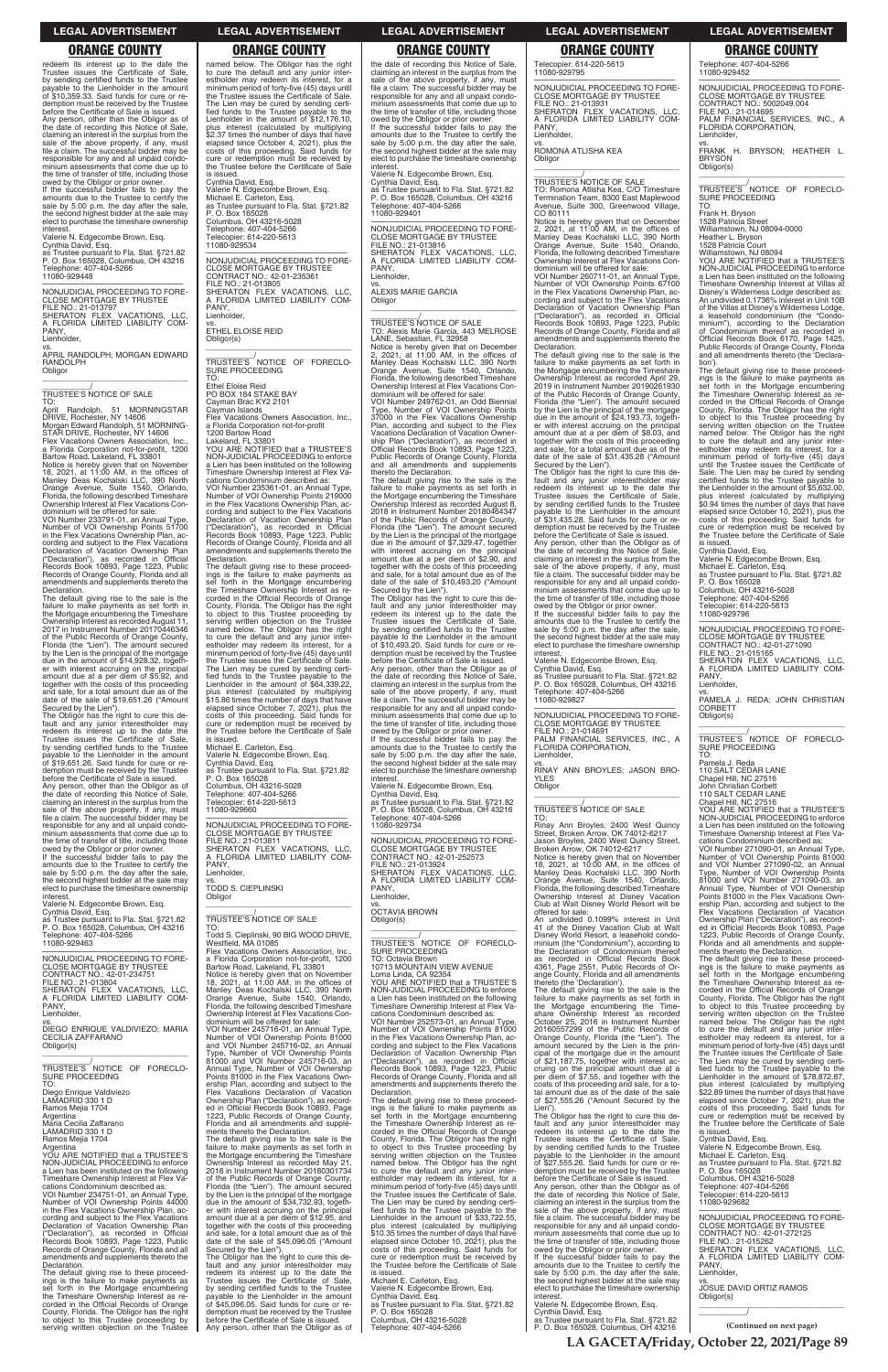TRUSTEE'S NOTICE OF FORECLO-SURE PROCEEDING

TO: Josue David Ortiz Ramos 3550 NORTH LAKE SHORE DRIVE Chicago, IL 60657 YOU ARE NOTIFIED that a TRUSTEE'S

NON-JUDICIAL PROCEEDING to enforce a Lien has been instituted on the following Timeshare Ownership Interest at Flex Va-

cations Condominium described as: VOI Number 272125-01, an Annual Type, Number of VOI Ownership Points 51700 in the Flex Vacations Ownership Plan, ac-cording and subject to the Flex Vacations Declaration of Vacation Ownership Plan<br>("Declaration"), as recorded in Official ("Declaration"), as recorded in Official Records Book 10893, Page 1223, Public Records of Orange County, Florida and all amendments and supplements thereto the Declaration.

 $\overline{\phantom{a}}$  , and the set of the set of the set of the set of the set of the set of the set of the set of the set of the set of the set of the set of the set of the set of the set of the set of the set of the set of the s TRUSTEE'S NOTICE OF FORECLO-SURE PROCEEDING

The default giving rise to these proceed-ings is the failure to make payments as set forth in the Mortgage encumbering the Timeshare Ownership Interest as recorded in the Official Records of Orange County, Florida. The Obligor has the right to object to this Trustee proceeding by serving written objection on the Trustee named below. The Obligor has the right to cure the default and any junior inter-estholder may redeem its interest, for a minimum period of forty-five (45) days until the Trustee issues the Certificate of Sale. The Lien may be cured by sending certi-fied funds to the Trustee payable to the Lienholder in the amount of \$24,460.59, plus interest (calculated by multiplying \$6.79 times the number of days that have elapsed since October 7, 2021), plus the costs of this proceeding. Said funds for cure or redemption must be received by the Trustee before the Certificate of Sale

is issued. Cynthia David, Esq. Valerie N. Edgecombe Brown, Esq. Michael E. Carleton, Esq. as Trustee pursuant to Fla. Stat. §721.82 P. O. Box 165028 Columbus, OH 43216-5028 Telephone: 407-404-5266 Telecopier: 614-220-5613 11080-929692

—————————————————— NONJUDICIAL PROCEEDING TO FORE-CLOSE CLAIM OF LIEN BY TRUSTEE CONTRACT NO.: 7040165.000 FILE NO.: 21-017823 PALM FINANCIAL SERVICES, INC., A FLORIDA CORPORATION, Lienholder,

vs. WEAVRE COOPER Obligor(s)

TO: Weavre Cooper 417 HEATHER HIGHLANDS

Pittston, PA 18640-3152

YOU ARE NOTIFIED that a TRUSTEE'S NON-JUDICIAL PROCEEDING to enforce a Lien has been instituted on the following Timeshare Ownership Interest at Disney's Saratoga Springs Resort described as: An undivided 0.3503% interest in Unit 85A of the Disney's Saratoga Springs Resort, a leasehold condominium (the "Condominium"), according to the Declaration of Con-dominium thereof as recorded in Official Records Book 7419, Page 4659, Public Records of Orange County, Florida and all amendments thereto (the 'Declaration'). The default giving rise to these proceed-ings is the failure to pay condominium assessments and dues resulting in a Claim of Lien encumbering the Timeshare Ownership Interest as recorded in the Of-ficial Records of Orange County, Florida. The Obligor has the right to object to this Trustee proceeding by serving written ob-jection on the Trustee named below. The Obligor has the right to cure the default and any junior interestholder may redeem its interest, for a minimum period of fortyfive (45) days until the Trustee issues the Certificate of Sale. The Lien may be cured by sending certified funds to the Trustee payable to the Lienholder in the amount<br>of \$1.725.51 plue interest of \$1,725.51, plus interest (calculated by multiplying \$0.51 times the number of days that have elapsed since October 10, 2021), plus the costs of this proceeding. Said funds for cure or redemption must be received by the Trustee before the Certifi-cate of Sale is issued. Valerie N. Edgecombe Brown, Esq.

Cynthia David, Esq. Michael E. Carleton, Esq. as Trustee pursuant to Fla. Stat. §721.82 P. O. Box 165028 Columbus, OH 43216-5028 Telephone: 407-404-5266 Telecopier: 614-220-5613

11080-929802

—————————————————— NONJUDICIAL PROCEEDING TO FORE-CLOSE CLAIM OF LIEN BY TRUSTEE CONTRACT NO.: 10005811.011 FILE NO.: 21-017827

CLOSE CLAIM OF LIEN BY TRUSTEE CONTRACT NO.: 10005811.005 FILE NO.: 21-017832 PALM FINANCIAL SERVICES, INC., A FLORIDA CORPORATION, **Lienholder** 

payable to the Lienholder in the amount of \$1,314.30, plus interest (calculated by multiplying \$0.33 times the number of days that have elapsed since October 7, 2021), plus the costs of this proceeding. Said funds for cure or redemption must be received by the Trustee before the Certifi-cate of Sale is issued. Valerie N. Edgecombe Brown, Esq. Cynthia David, Esq. Michael E. Carleton, Esq. as Trustee pursuant to Fla. Stat. §721.82 P. O. Box 165028 Columbus, OH 43216-5028 Telephone: 407-404-5266 Telecopier: 614-220-5613 11080-929646

—————————————————— NONJUDICIAL PROCEEDING TO FORE-CLOSE CLAIM OF LIEN BY TRUSTEE CONTRACT NO.: 10005811.009 FILE NO.: 21-017829 PALM FINANCIAL SERVICES, INC., A FLORIDA CORPORATION, Lienholder,

> —————————————————— NONJUDICIAL PROCEEDING TO FORE-CLOSE CLAIM OF LIEN BY TRUSTEE CONTRACT NO.: 14012982.000 FILE NO.: 21-017846 PALM FINANCIAL SERVICES, INC., A FLORIDA CORPORATION, ienholder.

vs. HUNTER E. AXELROD Obligor(s)

> An undivided 0.0845% interest in Unit 45 of the Disney's Polynesian Villas & Bungalows, a leasehold condominium (the "Condominium"), according to the Declaration of Condominium thereof as recorded in Official Records Book 10857, Page 4004, Public Records of Orange County, Florida and all amendments thereto (the 'Declaration')

\_\_\_\_\_\_\_\_\_\_\_\_\_\_\_\_\_\_\_\_\_\_\_\_\_\_\_\_\_\_\_\_\_ \_\_\_\_\_\_\_\_\_\_\_/<br>TRUSTEE'S NOTICE OF FORECLO-<br>SURE PROCEEDING TO: Hunter E. Axelrod 5011 LAKE MIST DRIVE Mableton, GA 30126-5982 YOU ARE NOTIFIED that a TRUSTEE'S NON-JUDICIAL PROCEEDING to enforce a Lien has been instituted on the following Timeshare Ownership Interest at Disney's Saratoga Springs Resort described as: An undivided 0.2189% interest in Unit 12A of the Disney's Saratoga Springs Resort, a leasehold condominium (the "Condomini-um"), according to the Declaration of Condominium thereof as recorded in Official Records Book 7419, Page 4659, Public Records of Orange County, Florida and all amendments thereto (the 'Declaration'). The default giving rise to these proceed-ings is the failure to pay condominium assessments and dues resulting in a Claim of Lien encumbering the Timeshare Ownership Interest as recorded in the Official Records of Orange County, Florida. The Obligor has the right to object to this Trustee proceeding by serving written objection on the Trustee named below. The Obligor has the right to cure the default and any junior interestholder may redeem its interest, for a minimum period of fortyfive (45) days until the Trustee issues the Certificate of Sale. The Lien may be cured by sending certified funds to the Trustee payable to the Lienholder in the amount of \$1,320.90, plus interest (calculated by multiplying \$0.33 times the number of days that have elapsed since October 7, 2021), plus the costs of this proceeding. Said funds for cure or redemption must be received by the Trustee before the Certifi-cate of Sale is issued. Valerie N. Edgecombe Brown, Esq. Cynthia David, Esq. Michael E. Carleton, Esq. as Trustee pursuant to Fla. Stat. §721.82 P. O. Box 165028 Columbus, OH 43216-5028 Telephone: 407-404-5266 Telecopier: 614-220-5613 11080-929645 —————————————————— NONJUDICIAL PROCEEDING TO FORE-

vs. HUNTER E. AXELROD Obligor(s) \_\_\_\_\_\_\_\_\_\_\_\_\_\_\_\_\_\_\_\_\_\_\_\_\_\_\_\_\_\_\_\_\_

\_\_\_\_\_\_\_\_\_\_\_/ TRUSTEE'S NOTICE OF FORECLO-SURE PROCEEDING TO: Hunter E. Axelrod 5011 LAKE MIST DRRIVE Mableton, GA 30126-5982 YOU ARE NOTIFIED that a TRUSTEE'S NON-JUDICIAL PROCEEDING to enforce a Lien has been instituted on the following Timeshare Ownership Interest at Disney's Animal Kingdom Villas described as: An undivided 0.6139% interest in Unit 114E of the Disney's Animal Kingdom Villas, a leasehold condominium (the "Condominium"), according to the Declaration of Condominium thereof as recorded in Official Records Book 9077, Page 4252, Public Records of Orange County, Florida and all amendments thereto (the 'Declara-

tion'). The default giving rise to these proceedings is the failure to pay condominium assessments and dues resulting in a Claim of Lien encumbering the Timeshare Ownership Interest as recorded in the Official Records of Orange County, Florida. The Obligor has the right to object to this Trustee proceeding by serving written ob-jection on the Trustee named below. The Obligor has the right to cure the default

\_\_\_\_\_\_\_\_\_\_\_\_/<br>TRUSTEE'S NOTICE OF FORECLO-<br>SURE PROCEEDING TO: Brenda Haskin 270 SMITH VALLEY ROAD Los Gatos, CA 95033-9743 YOU ARE NOTIFIED that a TRUSTEE'S NON-JUDICIAL PROCEEDING to enforce a Lien has been instituted on the following

Springboro, OH 45066 Kevin M. Pittl 1010 Waterwood Way

Springboro, OH 45066 YOU ARE NOTIFIED that a TRUSTEE'S NON-JUDICIAL PROCEEDING to enforce

a Lien has been instituted on the following Timeshare Ownership Interest at Disney's Polynesian Villas & Bungalows described as: An undivided 0.1267% interest in Unit 31

of the Disney's Polynesian Villas & Bunga-lows, a leasehold condominium (the "Con-dominium"), according to the Declaration of Condominium thereof as recorded in Official Records Book 10857, Page 4004, Public Records of Orange County, Florida and all amendments thereto (the 'Declara-

tion'). The default giving rise to these proceedings is the failure to pay condominium assessments and dues resulting in a Claim of Lien encumbering the Timeshare Ownership Interest as recorded in the Official Records of Orange County, Florida. The Obligor has the right to object to this Trustee proceeding by serving written ob-jection on the Trustee named below. The Obligor has the right to cure the default and any junior interestholder may redeem its interest, for a minimum period of forty-five (45) days until the Trustee issues the Certificate of Sale. The Lien may be cured by sending certified funds to the Trustee payable to the Lienholder in the amount of \$939.54, plus interest (calculated by multiplying \$0.18 times the number of days that have elapsed since October 7, 2021), plus the costs of this proceeding. Said funds for cure or redemption must be received by the Trustee before the Certificate of Sale is issued.

Valerie N. Edgecombe Brown, Esq. Cynthia David, Esq. Michael E. Carleton, Esq. as Trustee pursuant to Fla. Stat. §721.82 P. O. Box 165028 Columbus, OH 43216-5028 Telephone: 407-404-5266 Telecopier: 614-220-5613 11080-929680

vs. SHANNA MICHELLE ENGELHART Obligor(s) \_\_\_\_\_\_\_\_\_\_\_\_\_\_\_\_\_\_\_\_\_\_\_\_\_\_\_\_\_\_\_\_\_

\_\_\_\_\_\_\_\_\_\_\_/ TRUSTEE'S NOTICE OF FORECLO-SURE PROCEEDING TO: Shanna Michelle Engelhart 10405 HOLLYHOCK COURT Highlands Ranch, CO 80129-6310 YOU ARE NOTIFIED that a TRUSTEE'S NON-JUDICIAL PROCEEDING to enforce a Lien has been instituted on the following Timeshare Ownership Interest at Disney's Polynesian Villas & Bungalows described as:

The default giving rise to these proceed-ings is the failure to pay condominium assessments and dues resulting in a Claim of Lien encumbering the Timeshare Ownership Interest as recorded in the Official Records of Orange County, Florida. The Obligor has the right to object to this Trustee proceeding by serving written objection on the Trustee named below. The Obligor has the right to cure the default and any junior interestholder may redeem its interest, for a minimum period of forty-five (45) days until the Trustee issues the Certificate of Sale. The Lien may be cured by sending certified funds to the Trustee payable to the Lienholder in the amount of \$906.18, plus interest (calculated by multiplying \$0.18 times the number of days that have elapsed since October 5, 2021), plus the costs of this proceeding. Said funds for cure or redemption must be received by the Trustee before the Certificate of Sale

is issued. Cynthia David, Esq. Valerie N. Edgecombe Brown, Esq. Michael E. Carleton, Esq. as Trustee pursuant to Fla. Stat. §721.82 P. O. Box 165028 Columbus, OH 43216-5028 Telephone: 407-404-5266

Telecopier: 614-220-5613 11080-929555

—————————————————— NONJUDICIAL PROCEEDING TO FORE-CLOSE MORTGAGE BY TRUSTEE CONTRACT NO.: 9020697.000 FILE NO.: 21-017906

| PALM FINANCIAL SERVICES, INC., A                                                   | jection on the Trustee named below. The                                               | FILE NO.: 21-017906                                                                    | serving written objection on the Trustee                                            | FILE NO.: 21-017936                                                               |
|------------------------------------------------------------------------------------|---------------------------------------------------------------------------------------|----------------------------------------------------------------------------------------|-------------------------------------------------------------------------------------|-----------------------------------------------------------------------------------|
| <b>FLORIDA CORPORATION.</b><br>Lienholder.                                         | Obligor has the right to cure the default<br>and any junior interestholder may redeem | PALM FINANCIAL SERVICES. INC., A<br>FLORIDA CORPORATION.                               | named below. The Obligor has the right<br>to cure the default and any junior inter- | PALM FINANCIAL SERVICES, INC., A<br>FLORIDA CORPORATION.                          |
| VS.                                                                                | its interest, for a minimum period of forty-                                          | Lienholder.                                                                            | estholder may redeem its interest, for a                                            | Lienholder.                                                                       |
| HUNTER E. AXELROD                                                                  | five (45) days until the Trustee issues the                                           | VS.                                                                                    | minimum period of forty-five (45) days until                                        | VS.                                                                               |
| Obligor(s)                                                                         | Certificate of Sale. The Lien may be cured                                            | ADRIAN W. ZARR                                                                         | the Trustee issues the Certificate of Sale.                                         | JENNIFER C. BURNS                                                                 |
|                                                                                    | by sending certified funds to the Trustee                                             | Obligor(s)                                                                             | The Lien may be cured by sending certi-                                             | Obligor(s)                                                                        |
|                                                                                    | payable to the Lienholder in the amount                                               |                                                                                        | fied funds to the Trustee payable to the                                            |                                                                                   |
| TRUSTEE'S NOTICE OF FORECLO-                                                       | of \$1,403.99, plus interest (calculated                                              |                                                                                        | Lienholder in the amount of \$11,058.95.                                            |                                                                                   |
| <b>SURE PROCEEDING</b>                                                             | by multiplying \$0.37 times the number of                                             | TRUSTEE'S NOTICE OF FORECLO-                                                           | plus interest (calculated by multiplying                                            | TRUSTEE'S NOTICE OF FORECLO-                                                      |
| TO: Hunter E. Axelrod                                                              | days that have elapsed since October 7.                                               | SURE PROCEEDING                                                                        | \$2.49 times the number of days that have                                           | SURE PROCEEDING                                                                   |
| 5011 LAKE MIST DRIVE                                                               | 2021), plus the costs of this proceeding.                                             | TO: Adrian W. Zarr                                                                     | elapsed since October 7, 2021), plus the                                            | TO: Jennifer C. Burns                                                             |
| Mableton, GA 30126-5982                                                            | Said funds for cure or redemption must be                                             | 1083 Tower Hill Lane                                                                   | costs of this proceeding. Said funds for                                            | <b>11 HERNING AVENUE</b>                                                          |
| YOU ARE NOTIFIED that a TRUSTEE'S                                                  | received by the Trustee before the Certifi-                                           | Hendersonville, TN 37075                                                               | cure or redemption must be received by                                              | Cranford, NJ 07016-1945                                                           |
| NON-JUDICIAL PROCEEDING to enforce                                                 | cate of Sale is issued.                                                               | YOU ARE NOTIFIED that a TRUSTEE'S                                                      | the Trustee before the Certificate of Sale                                          | YOU ARE NOTIFIED that a TRUSTEE'S                                                 |
| a Lien has been instituted on the following                                        | Cynthia David, Esg.                                                                   | NON-JUDICIAL PROCEEDING to enforce                                                     | is issued.                                                                          | NON-JUDICIAL PROCEEDING to enforce                                                |
| Timeshare Ownership Interest at Disney's                                           | Valerie N. Edgecombe Brown, Esq.                                                      | a Lien has been instituted on the following                                            | Valerie N. Edgecombe Brown, Esq.                                                    | a Lien has been instituted on the following                                       |
| Saratoga Springs Resort described as:                                              | Michael E. Carleton, Esg.                                                             | Timeshare Ownership Interest at Disney's                                               | Cynthia David, Esq.                                                                 | Timeshare Ownership Interest at Disney's                                          |
| An undivided 0.3314% interest in Unit                                              | as Trustee pursuant to Fla. Stat. §721.82                                             | Animal Kingdom Villas described as:                                                    | Michael E. Carleton, Esq.                                                           | Polynesian Villas & Bungalows described                                           |
| 143B of the Disney's Saratoga Springs                                              | P. O. Box 165028                                                                      | An undivided 1.1051% interest in Unit 61D                                              | as Trustee pursuant to Fla. Stat. §721.82                                           | as:                                                                               |
| Resort, a leasehold condominium (the                                               | Columbus, OH 43216-5028                                                               | of the Disney's Animal Kingdom Villas, a                                               | P. O. Box 165028                                                                    | An undivided 0.2535% interest in Unit 75                                          |
| "Condominium"), according to the Decla-                                            | Telephone: 407-404-5266                                                               | leasehold condominium (the "Condomini-                                                 | Columbus, OH 43216-5028                                                             | of the Disney's Polynesian Villas & Bunga-                                        |
| ration of Condominium thereof as record-<br>ed in Official Records Book 7419. Page | Telecopier: 614-220-5613<br>11080-929685                                              | um"), according to the Declaration of Con-<br>dominium thereof as recorded in Official | Telephone: 407-404-5266<br>Telecopier: 614-220-5613                                 | lows, a leasehold condominium (the "Con-                                          |
| 4659, Public Records of Orange County,                                             |                                                                                       | Records Book 9077, Page 4252, Public                                                   | 11080-929672                                                                        | dominium"), according to the Declaration<br>of Condominium thereof as recorded in |
| Florida and all amendments thereto (the                                            | NONJUDICIAL PROCEEDING TO FORE-                                                       | Records of Orange County, Florida and all                                              |                                                                                     | Official Records Book 10857, Page 4004,                                           |
| 'Declaration').                                                                    | CLOSE CLAIM OF LIEN BY TRUSTEE                                                        | amendments thereto (the 'Declaration').                                                | NONJUDICIAL PROCEEDING TO FORE-                                                     | Public Records of Orange County, Florida                                          |
| The default giving rise to these proceed-                                          | CONTRACT NO.: 14005141.000                                                            | The default giving rise to these proceed-                                              | <b>CLOSE MORTGAGE BY TRUSTEE</b>                                                    | and all amendments thereto (the 'Declara-                                         |
| ings is the failure to pay condominium                                             | FILE NO.: 21-017843                                                                   | ings is the failure to make payments as                                                | CONTRACT NO.: 9030806.000                                                           | tion').                                                                           |
| assessments and dues resulting in a                                                | PALM FINANCIAL SERVICES. INC., A                                                      | set forth in the Mortgage encumbering                                                  | FILE NO.: 21-017921                                                                 | The default giving rise to these proceed-                                         |
| Claim of Lien encumbering the Timeshare                                            | FLORIDA CORPORATION,                                                                  | the Timeshare Ownership Interest as re-                                                | PALM FINANCIAL SERVICES, INC., A                                                    | ings is the failure to make payments as                                           |
| Ownership Interest as recorded in the Of-                                          | Lienholder,                                                                           | corded in the Official Records of Orange                                               | FLORIDA CORPORATION,                                                                | set forth in the Mortgage encumbering                                             |
| ficial Records of Orange County, Florida.                                          | VS.                                                                                   | County, Florida. The Obligor has the right                                             | Lienholder,                                                                         | the Timeshare Ownership Interest as re-                                           |
| The Obligor has the right to object to this                                        | KIMBERLY L. PITTL; KEVIN M. PITTL                                                     | to object to this Trustee proceeding by                                                | VS.                                                                                 | corded in the Official Records of Orange                                          |
| Trustee proceeding by serving written ob-                                          | Obligor(s)                                                                            | serving written objection on the Trustee                                               | SCOTT TURGEON; MICHELE TUR-                                                         | County, Florida. The Obligor has the right                                        |
| jection on the Trustee named below. The                                            |                                                                                       | named below. The Obligor has the right                                                 | GEON                                                                                | to object to this Trustee proceeding by                                           |
| Obligor has the right to cure the default                                          |                                                                                       | to cure the default and any junior inter-                                              | Obligor(s)                                                                          | serving written objection on the Trustee                                          |
| and any junior interestholder may redeem                                           | TRUSTEE'S NOTICE OF FORECLO-                                                          | estholder may redeem its interest, for a                                               |                                                                                     | named below. The Obligor has the right                                            |
| its interest, for a minimum period of forty-                                       | SURE PROCEEDING                                                                       | minimum period of forty-five (45) days                                                 |                                                                                     | to cure the default and any junior inter-                                         |
| five (45) days until the Trustee issues the                                        | TO:                                                                                   | until the Trustee issues the Certificate of                                            | TRUSTEE'S NOTICE OF FORECLO-                                                        | estholder may redeem its interest, for a                                          |
| Certificate of Sale. The Lien may be cured                                         | Kimberly L. Pittl                                                                     | Sale. The Lien may be cured by sending                                                 | <b>SURE PROCEEDING</b>                                                              | (Continued on next page)                                                          |
| by sending certified funds to the Trustee                                          | 1010 Waterwood Way                                                                    | certified funds to the Trustee payable to                                              | TO:                                                                                 |                                                                                   |

the Lienholder in the amount of \$5,305.26, plus interest (calculated by multiplying \$1.01 times the number of days that have elapsed since October 5, 2021), plus the costs of this proceeding. Said funds for cure or redemption must be received by the Trustee before the Certificate of Sale is issued.

Valerie N. Edgecombe Brown, Esq. Cynthia David, Esq. Michael E. Carleton, Esq. as Trustee pursuant to Fla. Stat. §721.82 P. O. Box 165028 Columbus, OH 43216-5028 Telephone: 407-404-5266 Telecopier: 614-220-5613 11080-929659

—————————————————— NONJUDICIAL PROCEEDING TO FORE-CLOSE MORTGAGE BY TRUSTEE CONTRACT NO.: 9016700.000 FILE NO.: 21-017909 PALM FINANCIAL SERVICES, INC., A FILL NO.: 21-017505<br>PALM FINANCIAL SERVIC<br>FLORIDA CORPORATION, Lienholder,

vs. LARRY GREEN, JR. Obligor(s)

\_\_\_\_\_\_\_\_\_\_\_\_\_\_\_\_\_\_\_\_\_\_\_\_\_\_\_\_\_\_\_\_\_

\_\_\_\_\_\_\_\_\_\_\_/ TRUSTEE'S NOTICE OF FORECLO-SURE PROCEEDING TO: Larry Green, Jr. 937 PLEASANT STREET Brockton, MA 02301-3054 YOU ARE NOTIFIED that a TRUSTEE'S NON-JUDICIAL PROCEEDING to enforce a Lien has been instituted on the following Timeshare Ownership Interest at Disney's Animal Kingdom Villas described as: An undivided 1.3506% interest in Unit 109E of the Disney's Animal Kingdom Villas, a leasehold condominium (the "Con-dominium"), according to the Declaration of Condominium thereof as recorded in Official Records Book 9077, Page 4252, Public Records of Orange County, Florida and all amendments thereto (the 'Declaration'). The default giving rise to these proceedings is the failure to make payments as set forth in the Mortgage encumbering the Timeshare Ownership Interest as re-corded in the Official Records of Orange County, Florida. The Obligor has the right to object to this Trustee proceeding by serving written objection on the Trustee named below. The Obligor has the right to cure the default and any junior interestholder may redeem its interest, for a minimum period of forty-five (45) days until the Trustee issues the Certificate of Sale. The Lien may be cured by sending certified funds to the Trustee payable to the Lienholder in the amount of \$4,778.87, plus interest (calculated by multiplying \$0.97 times the number of days that have elapsed since October 7, 2021), plus the costs of this proceeding. Said funds for cure or redemption must be received by the Trustee before the Certificate of Sale is issued. Cynthia David, Esq. Valerie N. Edgecombe Brown, Esq.

Michael E. Carleton, Esq. as Trustee pursuant to Fla. Stat. §721.82 P. O. Box 165028 Columbus, OH 43216-5028 Telephone: 407-404-5266 Telecopier: 614-220-5613 11080-929683

—————————————————— NONJUDICIAL PROCEEDING TO FORE-CLOSE MORTGAGE BY TRUSTEE CONTRACT NO.: 9032996.000 FILE NO.: 21-017918 PALM FINANCIAL SERVICES, INC., A FLORIDA CORPORATION, Lienholder,

vs. BRENDA HASKIN Obligor(s)

\_\_\_\_\_\_\_\_\_\_\_\_\_\_\_\_\_\_\_\_\_\_\_\_\_\_\_\_\_\_\_\_\_

Timeshare Ownership Interest at Disney's Animal Kingdom Villas described as: An undivided 0.7367% interest in Unit

110C of the Disney's Animal Kingdom Vil-las, a leasehold condominium (the "Condominium"), according to the Declaration of Condominium thereof as recorded in Official Records Book 9077, Page 4252, Public Records of Orange County, Florida and all amendments thereto (the 'Declaration').

The default giving rise to these proceed-ings is the failure to make payments as set forth in the Mortgage encumbering the Timeshare Ownership Interest as recorded in the Official Records of Orange County, Florida. The Obligor has the right to object to this Trustee proceeding by serving written objection on the Trustee named below. The Obligor has the right

Scott Turgeon 72720 MCFADDEN ROAD Armada, MI 48005-3437 Michele Turgeon<br>72720 MCFADDEN ROAD<br>Armada, MI 48005-3437<br>YOU ARE NOTIFIED that a TRUSTEE'S NON-JUDICIAL PROCEEDING to enforce a Lien has been instituted on the following Timeshare Ownership Interest at Disney's Animal Kingdom Villas described as: An undivided 0.6139% interest in Unit 78A of the Disney's Animal Kingdom Villas, a leasehold condominium (the "Condominium"), according to the Declaration of Con-<br>dominium thereof as recorded in Official<br>Records Book 9077, Page 4252, Public<br>Records of Orange County, Florida and all<br>amendments thereo (the 'Declaration').<br>The default giving r ings is the failure to make payments as set forth in the Mortgage encumbering set forth in the Mortgage encumbering the Timeshare Ownership Interest as re-corded in the Official Records of Orange County, Florida. The Obligor has the right to object to this Trustee proceeding by serving written objection on the Trustee named below. The Obligor has the right to cure the default and any junior interestholder may redeem its interest, for a minimum period of forty-five (45) days until the Trustee issues the Certificate of Sale. The Lien may be cured by sending certified funds to the Trustee payable to the Lienholder in the amount of \$15,391.89, plus interest (calculated by multiplying \$5.07 times the number of days that have elapsed since October 4, 2021), plus the costs of this proceeding. Said funds for cure or redemption must be received by the Trustee before the Certificate of Sale is issued.

Cynthia David, Esq. Valerie N. Edgecombe Brown, Esq. Michael E. Carleton, Esq. as Trustee pursuant to Fla. Stat. §721.82 P. O. Box 165028 Columbus, OH 43216-5028 Telephone: 407-404-5266 Telecopier: 614-220-5613 11080-929542

—————————————————— NONJUDICIAL PROCEEDING TO FORE-CLOSE MORTGAGE BY TRUSTEE CONTRACT NO.: 14002141.000 FILE NO.: 21-017928 PALM FINANCIAL SERVICES, INC., A

FLORIDA CORPORATION, Lienholder, vs. CHRISTOPHER LEE HART

Obligor(s) \_\_\_\_\_\_\_\_\_\_\_\_\_\_\_\_\_\_\_\_\_\_\_\_\_\_\_\_\_\_\_\_\_

\_\_\_\_\_\_\_\_\_\_\_/ TRUSTEE'S NOTICE OF FORECLO-SURE PROCEEDING

TO: Christopher Lee Hart 10608 MARION MARTIN RD

Marysville, IN 47141 YOU ARE NOTIFIED that a TRUSTEE'S NON-JUDICIAL PROCEEDING to enforce a Lien has been instituted on the following Timeshare Ownership Interest at Disney's Polynesian Villas & Bungalows described as:

An undivided 0.1690% interest in Unit 20 of the Disney's Polynesian Villas & Bungalows, a leasehold condominium (the "Condominium"), according to the Declaration of Condominium thereof as recorded in Official Records Book 10857, Page 4004, Public Records of Orange County, Florida and all amendments thereto (the 'Declaration').

The default giving rise to these proceed-ings is the failure to make payments as set forth in the Mortgage encumbering the Timeshare Ownership Interest as re-corded in the Official Records of Orange County, Florida. The Obligor has the right to object to this Trustee proceeding by serving written objection on the Trustee named below. The Obligor has the right to cure the default and any junior inter-estholder may redeem its interest, for a minimum period of forty-five (45) days until the Trustee issues the Certificate of Sale. The Lien may be cured by sending certified funds to the Trustee payable to the Lienholder in the amount of \$11,987.76, plus interest (calculated by multiplying \$4.76 times the number of days that have elapsed since October 5, 2021), plus the costs of this proceeding. Said funds for cure or redemption must be received by the Trustee before the Certificate of Sale is issued.

Valerie N. Edgecombe Brown, Esq. Cynthia David, Esq. Michael E. Carleton, Esq.

as Trustee pursuant to Fla. Stat. §721.82 P. O. Box 165028 Columbus, OH 43216-5028 Telephone: 407-404-5266

Telecopier: 614-220-5613. 11080-929678

—————————————————— NONJUDICIAL PROCEEDING TO FORE-CLOSE MORTGAGE BY TRUSTEE CONTRACT NO.: 14020725.000 FILE NO.: 21-017936

### **LEGAL ADVERTISEMENT LEGAL ADVERTISEMENT LEGAL ADVERTISEMENT LEGAL ADVERTISEMENT LEGAL ADVERTISEMENT**

### **ORANGE COUNTY ORANGE COUNTY ORANGE COUNTY ORANGE COUNTY ORANGE COUNTY**

**Page 90/LA GACETA/Friday, October 22, 2021**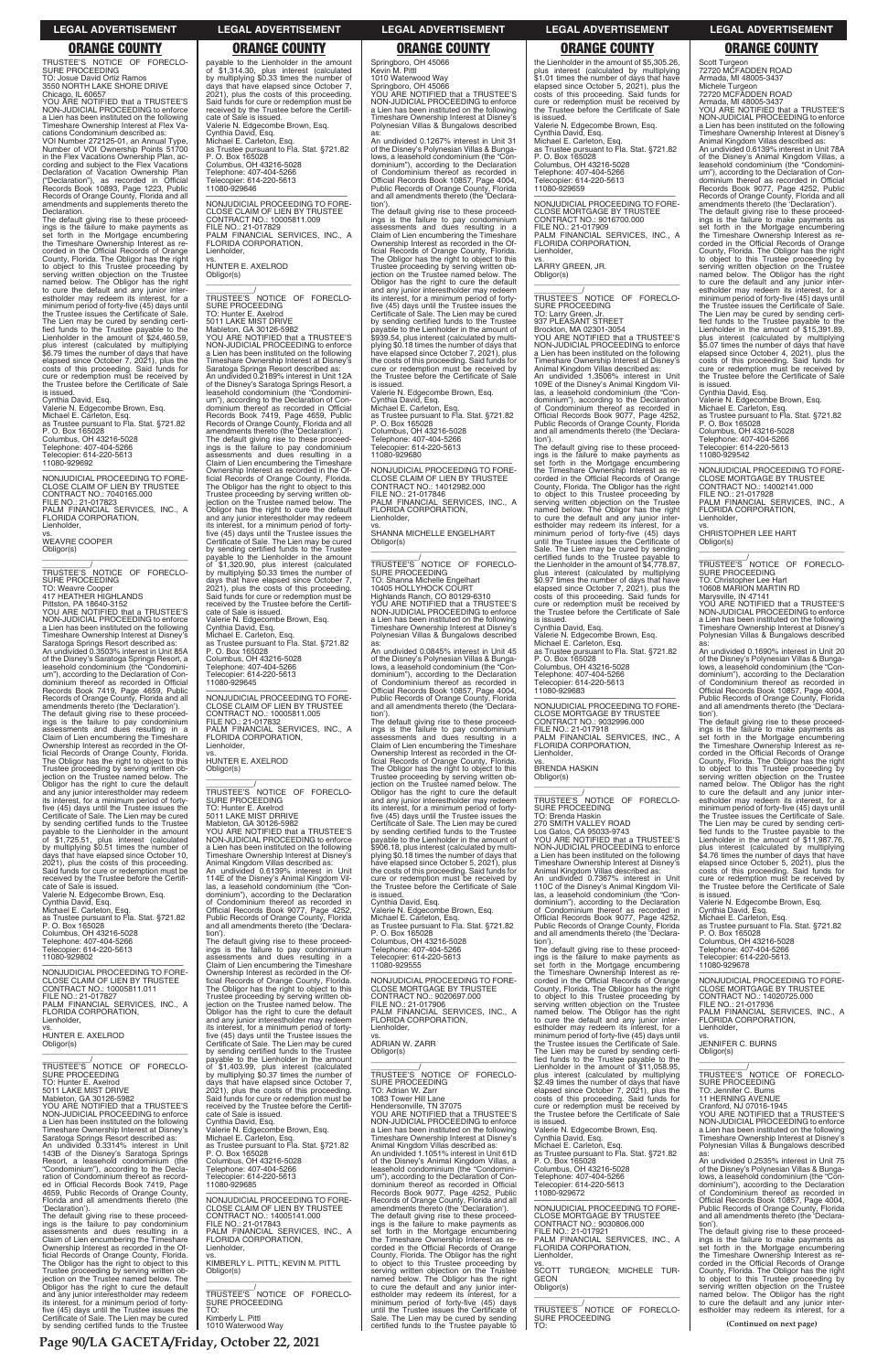minimum period of forty-five (45) days until the Trustee issues the Certificate of Sale. The Lien may be cured by sending certified funds to the Trustee payable to the fied funds to the Trustee payable to the Lienholder in the amount of \$21,068.27, plus interest (calculated by multiplying \$7.17 times the number of days that have elapsed since October 7, 2021), plus the costs of this proceeding. Said funds for cure or redemption must be received by the Trustee before the Certificate of Sale is issued.

 $\overline{\phantom{a}}$  , and the set of the set of the set of the set of the set of the set of the set of the set of the set of the set of the set of the set of the set of the set of the set of the set of the set of the set of the s TRUSTEE'S NOTICE OF FORECLO-SURE PROCEEDING TO:

Valerie N. Edgecombe Brown, Esq. Cynthia David, Esq. Michael E. Carleton, Esq. as Trustee pursuant to Fla. Stat. §721.82 P. O. Box 165028 Columbus, OH 43216-5028 Telephone: 407-404-5266 Telecopier: 614-220-5613 11080-929676

—————————————————— NONJUDICIAL PROCEEDING TO FORE-CLOSE MORTGAGE BY TRUSTEE CONTRACT NO.: 14017186.000 FILE NO.: 21-017942 PALM FINANCIAL SERVICES, INC., A

FLORIDA CORPORATION, Lienholder,

vs. MANDEEP S. CHEEMA; IVELISSE RO-MAN CHEEMA Obligor(s)

Mandeep S. Cheema 8111 MOSS STONE DRIVE Sugar Land, TX 77479-7014 Ivelisse Roman Cheema 8111 MOSS STONE DRIVE Sugar Land, TX 77479-7014

YOU ARE NOTIFIED that a TRUSTEE'S NON-JUDICIAL PROCEEDING to enforce a Lien has been instituted on the following Timeshare Ownership Interest at Disney's Polynesian Villas & Bungalows described

as: An undivided 0.1690% interest in Unit 65 of the Disney's Polynesian Villas & Bunga-lows, a leasehold condominium (the "Condominium"), according to the Declaration of Condominium thereof as recorded in Official Records Book 10857, Page 4004, Public Records of Orange County, Florida and all amendments thereto (the 'Declara-

tion'). The default giving rise to these proceed-ings is the failure to make payments as set forth in the Mortgage encumbering the Timeshare Ownership Interest as recorded in the Official Records of Orange County, Florida. The Obligor has the right to object to this Trustee proceeding by serving written objection on the Trustee named below. The Obligor has the right to cure the default and any junior inter-estholder may redeem its interest, for a minimum period of forty-five (45) days until the Trustee issues the Certificate of Sale. The Lien may be cured by sending certi-fied funds to the Trustee payable to the Lienholder in the amount of \$13,289,35. plus interest (calculated by multiplying \$3.74 times the number of days that have elapsed since October 5, 2021), plus the costs of this proceeding. Said funds for cure or redemption must be received by the Trustee before the Certificate of Sale is issued.

Valerie N. Edgecombe Brown, Esq. Cynthia David, Esq. Michael E. Carleton, Esq. as Trustee pursuant to Fla. Stat. §721.82 P. O. Box 165028 Columbus, OH 43216-5028 Telephone: 407-404-5266 Telecopier: 614-220-5613 11080-929679

—————————————————— NONJUDICIAL PROCEEDING TO FORE-CLOSE MORTGAGE BY TRUSTEE<br>CONTRACT NO.: 14017016.000<br>FILE NO.: 21-017944<br>PALM FINANCIAL SERVICES, INC., A<br>FLORIDA CORPORATION, Lienholder,

vs. ANTHONY D. VALENZUELA; STEPHA-NIE ANN VALENZUELA Obligor(s) \_\_\_\_\_\_\_\_\_\_\_\_\_\_\_\_\_\_\_\_\_\_\_\_\_\_\_\_\_\_\_\_\_

\_\_\_\_\_\_\_\_\_\_\_/ TRUSTEE'S NOTICE OF FORECLO-SURE PROCEEDING TO:

Anthony D. Valenzuela 5801 HUFFINE RIDGE DR Gibsonville, NC 27249-9807 Stephanie Ann Valenzuela 5801 HUFFINE RIDGE DR Gibsonville, NC 27249-9807

YOU ARE NOTIFIED that a TRUSTEE'S NON-JUDICIAL PROCEEDING to enforce a Lien has been instituted on the following Timeshare Ownership Interest at Disney Polynesian Villas & Bungalows described

Obligor(s) \_\_\_\_\_\_\_\_\_\_\_\_\_\_\_\_\_\_\_\_\_\_\_\_\_\_\_\_\_\_\_\_\_ \_\_\_\_\_\_\_\_\_\_\_/<br>TRUSTEE'S NOTICE OF FORECLO-<br>SURE PROCEEDING

NONJUDICIAL PROCEEDING TO FORE-CLOSE MORTGAGE BY TRUSTEE CONTRACT NO.: 14014772.000 FILE NO.: 21-017964 PALM FINANCIAL SERVICES, INC., A FLORIDA CORPORATION, Lienholder,

vs. JORGE DANIEL FUENTES Obligor(s)

\_\_\_\_\_\_\_\_\_\_\_\_\_\_\_\_\_\_\_\_\_\_\_\_\_\_\_\_\_\_\_\_\_ \_\_\_\_\_\_\_\_\_\_\_/ TRUSTEE'S NOTICE OF FORECLO-SURE PROCEEDING TO: Jorge Daniel Fuentes<br>7701 SW 129TH AVENUE<br>Kendall, FL 33183-4240<br>YOU ARE NOTIFIED that a TRUSTEE'S NON-JUDICIAL PROCEEDING to enforce a Lien has been instituted on the following Timeshare Ownership Interest at Disney's Polynesian Villas & Bungalows described

as: An undivided 0.1267% interest in Unit 41 of the Disney's Polynesian Villas & Bun-galows (the "Condominium"), according to the Declaration of Condominium thereof as recorded in Official Records Book 10857, Page 4004, Public Records of Or-

> of the Villas at Disney's Grand Floridian<br>Resort a leasehold condominium (the Resort, a leasehold condominium (the "Condominium"), according to the Declaration of Condominium thereof as recorded in Official Records Book 10545, Page 3964, Public Records of Orange County, Florida and all amendments thereto (the 'Declaration'). The default giving rise to these proceed-

ange County, Florida and all amendments thereto (the 'Declaration'). The default giving rise to these proceedings is the failure to make payments as set forth in the Mortgage encumbering the Timeshare Ownership Interest as recorded in the Official Records of Orange County, Florida. The Obligor has the right to object to this Trustee proceeding by serving written objection on the Trustee named below. The Obligor has the right to cure the default and any junior interestholder may redeem its interest, for a minimum period of forty-five (45) days until the Trustee issues the Certificate of Sale. The Lien may be cured by sending certified funds to the Trustee payable to the Lienholder in the amount of \$7,568.48, plus interest (calculated by multiplying \$3.01 times the number of days that have elapsed since October 7, 2021), plus the costs of this proceeding. Said funds for cure or redemption must be received by the Trustee before the Certificate of Sale is issued.

> vs. EDWARD L. MCCOURT, III; NICHOLE F. MCCOURT Obligor(s)  $\overline{\phantom{a}}$  , and the set of the set of the set of the set of the set of the set of the set of the set of the set of the set of the set of the set of the set of the set of the set of the set of the set of the set of the s

TRUSTEE'S NOTICE OF FORECLO-SURE PROCEEDING TO: Edward L. McCourt, III

Valerie N. Edgecombe Brown, Esq. Cynthia David, Esq. Michael E. Carleton, Esq. as Trustee pursuant to Fla. Stat. §721.82 P. O. Box 165028 Columbus, OH 43216-5028

Telephone: 407-404-5266 Telecopier: 614-220-5613 11080-929647

—————————————————— NONJUDICIAL PROCEEDING TO FORE-CLOSE MORTGAGE BY TRUSTEE CONTRACT NO.: 14015565.000 FILE NO.: 21-017966 PALM FINANCIAL SERVICES, INC., A

FLORIDA CORPORATION, Lienholder, vs. SAMANTHA GAIL GUNTHER; SEAN EV-ERETT THOMAS

TO:

Samantha Gail Gunther 408 LAKE SHORE DR Pasadena, MD 21122-5135 Sean Everett Thomas 408 LAKE SHORE DR Pasadena, MD 21122-5135 YOU ARE NOTIFIED that a TRUSTEE'S NON-JUDICIAL PROCEEDING to enforce a Lien has been instituted on the following Timeshare Ownership Interest at Disney's Polynesian Villas & Bungalows described

as: An undivided 0.1690% interest in Unit 43 of the Disney's Polynesian Villas & Bunga-lows, a leasehold condominium (the "Condominium"), according to the Declaration of Condominium thereof as recorded in Official Records Book 10857, Page 4004, Public Records of Orange County, Florida and all amendments thereto (the 'Declaration').

\_\_\_\_\_\_\_\_\_\_\_/<br>TRUSTEE'S NOTICE OF FORECLO-<br>SURE PROCEEDING TO:

The default giving rise to these proceed-ings is the failure to make payments as set forth in the Mortgage encumbering the Timeshare Ownership Interest as re-corded in the Official Records of Orange County, Florida. The Obligor has the right to object to this Trustee proceeding by serving written objection on the Trustee named below. The Obligor has the right to cure the default and any junior inter-estholder may redeem its interest, for a minimum period of forty-five (45) days until the Trustee issues the Certificate of Sale. The Lien may be cured by sending certi-fied funds to the Trustee payable to the Lienholder in the amount of \$14,449.87, plus interest (calculated by multiplying \$5.89 times the number of days that have elapsed since October 6, 2021), plus the costs of this proceeding. Said funds for cure or redemption must be received by

ed in Official Records Book 10545, Page 3964, Public Records of Orange County, Florida and all amendments thereto (the 'Declaration'). The default giving rise to these proceed-

ings is the failure to make payments as set forth in the Mortgage encumbering the Timeshare Ownership Interest as recorded in the Official Records of Orange County, Florida. The Obligor has the right to object to this Trustee proceeding by serving written objection on the Trustee named below. The Obligor has the right to cure the default and any junior interestholder may redeem its interest, for a minimum period of forty-five (45) days until the Trustee issues the Certificate of Sale. The Lien may be cured by sending certi-fied funds to the Trustee payable to the Lienholder in the amount of \$40,413.90, plus interest (calculated by multiplying \$13.78 times the number of days that have elapsed since October 7, 2021), plus the costs of this proceeding. Said funds for cure or redemption must be received by the Trustee before the Certificate of Sale is issued.

ments thereto.<br>The default giving rise to these proceed-<br>ings is the failure to make payments as<br>set forth in the Mortgage encumbering<br>the Timeshare Ownership Interest as re-<br>corded in the Official Records of Orange County, Florida. The Obligor has the right to object to this Trustee proceeding by serving written objection on the Trustee named below. The Obligor has the right to cure the default and any junior inter-estholder may redeem its interest, for a minimum period of forty-five (45) days until the Trustee issues the Certificate of Sale. The Lien may be cured by sending certified funds to the Trustee payable to the Lienholder in the amount of \$14,540.34, plus interest (calculated by multiplying \$5.89 times the number of days that have elapsed since October 5, 2021), plus the costs of this proceeding. Said funds for cure or redemption must be received by the Trustee before the Certificate of Sale is issued.

 $FII$   $FNIO.21-017995$ PALM FINANCIAL SERVICES, INC., A FLORIDA CORPORATION,

Valerie N. Edgecombe Brown, Esq. Cynthia David, Esq. Michael E. Carleton, Esq. as Trustee pursuant to Fla. Stat. §721.82 P. O. Box 165028 Columbus, OH 43216-5028

Telephone: 407-404-5266 Telecopier: 614-220-5613 11080-929677

—————————————————— NONJUDICIAL PROCEEDING TO FORE-CLOSE MORTGAGE BY TRUSTEE CONTRACT NO.: 13008350.000 FILE NO.: 21-017971 PALM FINANCIAL SERVICES, INC., A FLORIDA CORPORATION, Lienholder,

vs. BROOKELYN NEWSOME Obligor(s)

\_\_\_\_\_\_\_\_\_\_\_\_\_\_\_\_\_\_\_\_\_\_\_\_\_\_\_\_\_\_\_\_\_ \_\_\_\_\_\_\_\_\_\_\_/<br>TRUSTEE'S NOTICE OF FORECLO-<br>SURE PROCEEDING TO: Brookelyn Newsome 653 East 14th Street Apartment 1C New York, NY 10009-3108 YOU ARE NOTIFIED that a TRUSTEE'S NON-JUDICIAL PROCEEDING to enforce a Lien has been instituted on the following Timeshare Ownership Interest at Villas at Disney's Grand Floridian Resort described as: An undivided 0.2669% interest in Unit 7A

> ments thereto.<br>The default giving rise to these proceed-<br>ings is the failure to make payments as<br>set forth in the Mortgage encumbering<br>the Timeshare Ownership Interest as re-<br>corded in the Official Records of Orange County, Florida. The Obligor has the right to object to this Trustee proceeding by serving written objection on the Trustee named below. The Obligor has the right to cure the default and any junior inter-estholder may redeem its interest, for a minimum period of forty-five (45) days until the Trustee issues the Certificate of Sale. The Lien may be cured by sending certified funds to the Trustee payable to the Lienholder in the amount of \$15,756.90, plus interest (calculated by multiplying \$5.54 times the number of days that have elapsed since October 5, 2021), plus the costs of this proceeding. Said funds for cure or redemption must be received by the Trustee before the Certificate of Sale

ings is the failure to make payments as set forth in the Mortgage encumbering the Timeshare Ownership Interest as recorded in the Official Records of Orange County, Florida. The Obligor has the right to object to this Trustee proceeding by serving written objection on the Trustee named below. The Obligor has the right to cure the default and any junior interestholder may redeem its interest, for a minimum period of forty-five (45) days until the Trustee issues the Certificate of Sale. The Lien may be cured by sending certified funds to the Trustee payable to the Lienholder in the amount of \$7,872.71, plus interest (calculated by multiplying \$2.41 times the number of days that have elapsed since October 7, 2021), plus the costs of this proceeding. Said funds for cure or redemption must be received by the Trustee before the Certificate of Sale

is issued. Cynthia David, Esq. Valerie N. Edgecombe Brown, Esq. Michael E. Carleton, Esq. as Trustee pursuant to Fla. Stat. §721.82 P. O. Box 165028 Columbus, OH 43216-5028 Telephone: 407-404-5266 Telecopier: 614-220-5613 11080-929691

—————————————————— NONJUDICIAL PROCEEDING TO FORE-CLOSE MORTGAGE BY TRUSTEE CONTRACT NO.: 13008917.000 FILE NO.: 21-017972 PALM FINANCIAL SERVICES, INC., A FLORIDA CORPORATION, Lienholder,

|                                              | elapsed since October 6, 2021), plus the    | Edward L. McCourt. III                      | serving written objection on the Trustee     | Telephone: 407-404-5266                     |
|----------------------------------------------|---------------------------------------------|---------------------------------------------|----------------------------------------------|---------------------------------------------|
| An undivided 0.5577% interest in Unit 64     | costs of this proceeding. Said funds for    | 7 BRYAN CIRCLE                              | named below. The Obligor has the right       | Telecopier: 614-220-5613                    |
| of the Disney's Polynesian Villas & Bunga-   | cure or redemption must be received by      | Seymour, CT 06483-3676                      | to cure the default and any junior inter-    | 11080-929553                                |
| lows, a leasehold condominium (the "Con-     | the Trustee before the Certificate of Sale  | Nichole F. McCourt                          | estholder may redeem its interest, for a     |                                             |
| dominium"), according to the Declaration     | is issued.                                  | 7 BRYAN CIRCLE                              | minimum period of forty-five (45) days until | NONJUDICIAL PROCEEDING TO FORE-             |
| of Condominium thereof as recorded in        | Valerie N. Edgecombe Brown, Esg.            | Seymour, CT 06483-3676                      | the Trustee issues the Certificate of Sale.  | <b>CLOSE MORTGAGE BY TRUSTEE</b>            |
| Official Records Book 10857, Page 4004,      | Cynthia David, Esg.                         | YOU ARE NOTIFIED that a TRUSTEE'S           | The Lien may be cured by sending certi-      | CONTRACT NO.: 15009433.000                  |
| Public Records of Orange County, Florida     | Michael E. Carleton, Esg.                   | NON-JUDICIAL PROCEEDING to enforce          | fied funds to the Trustee payable to the     | FILE NO.: 21-017996                         |
| and all amendments thereto (the 'Declara-    | as Trustee pursuant to Fla. Stat. §721.82   | a Lien has been instituted on the following | Lienholder in the amount of \$39,469.65,     | PALM FINANCIAL SERVICES, INC., A            |
| tion').                                      | P. O. Box 165028                            | Timeshare Ownership Interest at Villas at   | plus interest (calculated by multiplying     | FLORIDA CORPORATION,                        |
| The default giving rise to these proceed-    | Columbus, OH 43216-5028                     | Disney's Grand Floridian Resort described   | \$12.06 times the number of days that have   | Lienholder.                                 |
| ings is the failure to make payments as      | Telephone: 407-404-5266                     | as:                                         | elapsed since October 5, 2021), plus the     | VS.                                         |
| set forth in the Mortgage encumbering        | Telecopier: 614-220-5613                    | An undivided 0.1067% interest in Unit 3E    | costs of this proceeding. Said funds for     | MARVIN WAYNE DISMUKES, JR.                  |
| the Timeshare Ownership Interest as re-      | 11080-929654                                | of the Villas at Disney's Grand Floridian   | cure or redemption must be received by       | Obligor(s)                                  |
| corded in the Official Records of Orange     |                                             | Resort, a leasehold condominium (the        | the Trustee before the Certificate of Sale   |                                             |
| County, Florida. The Obligor has the right   | NONJUDICIAL PROCEEDING TO FORE-             | "Condominium"), according to the Decla-     | is issued.                                   |                                             |
| to object to this Trustee proceeding by      | <b>CLOSE MORTGAGE BY TRUSTEE</b>            | ration of Condominium thereof as record-    | Valerie N. Edgecombe Brown, Esg.             | TRUSTEE'S NOTICE OF FORECLO-                |
| serving written objection on the Trustee     | CONTRACT NO.: 13008243.000                  | ed in Official Records Book 10545, Page     | Cynthia David, Esq.                          | <b>SURE PROCEEDING</b>                      |
| named below. The Obligor has the right       | FILE NO.: 21-017970                         | 3964, Public Records of Orange County,      | Michael E. Carleton, Esq.                    | TO: Marvin Wayne Dismukes, Jr.              |
| to cure the default and any junior inter-    | PALM FINANCIAL SERVICES, INC., A            | Florida and all amendments thereto (the     | as Trustee pursuant to Fla. Stat. §721.82    | 10760 Hunters Circle West                   |
| estholder may redeem its interest, for a     | FLORIDA CORPORATION,                        | 'Declaration').                             | P. O. Box 165028                             | Mobile, AL 36695                            |
| minimum period of forty-five (45) days until | Lienholder,                                 | The default giving rise to these proceed-   | Columbus, OH 43216-5028                      | YOU ARE NOTIFIED that a TRUSTEE'S           |
| the Trustee issues the Certificate of Sale.  | VS.                                         | ings is the failure to make payments as     | Telephone: 407-404-5266                      | NON-JUDICIAL PROCEEDING to enforce          |
| The Lien may be cured by sending certi-      | <b>JENNIFER PINA</b>                        | set forth in the Mortgage encumbering       | Telecopier: 614-220-5613                     | a Lien has been instituted on the following |
| fied funds to the Trustee payable to the     | Obligor(s)                                  | the Timeshare Ownership Interest as re-     | 11080-929693                                 | Timeshare Ownership Interest at Copper      |
| Lienholder in the amount of \$28.015.64.     |                                             | corded in the Official Records of Orange    |                                              | Creek Villas & Cabins at Disney's Wilder-   |
| plus interest (calculated by multiplying     |                                             | County, Florida. The Obligor has the right  | NONJUDICIAL PROCEEDING TO FORE-              | ness Lodge described as:                    |
| \$7.48 times the number of days that have    | TRUSTEE'S NOTICE OF FORECLO-                | to object to this Trustee proceeding by     | <b>CLOSE MORTGAGE BY TRUSTEE</b>             | An undivided 0.4118% interest in Unit 9 of  |
| elapsed since October 6, 2021), plus the     | SURE PROCEEDING                             | serving written objection on the Trustee    | CONTRACT NO.: 15010604.000                   | Copper Creek Villas & Cabins at Disney's    |
| costs of this proceeding. Said funds for     | TO: Jennifer Pina                           | named below. The Obligor has the right      | FILE NO.: 21-017993                          | Wilderness Lodge, according to the Decla-   |
| cure or redemption must be received by       | <b>101 JASMINE COURT</b>                    | to cure the default and any junior inter-   | PALM FINANCIAL SERVICES, INC., A             | ration of Condominium thereof as record-    |
| the Trustee before the Certificate of Sale   | Franklin Lakes, NJ 07417                    | estholder may redeem its interest, for a    | FLORIDA CORPORATION,                         | ed as Instrument Number 20170096685,        |
| is issued.                                   | YOU ARE NOTIFIED that a TRUSTEE'S           | minimum period of forty-five (45) days      | Lienholder.                                  | in the Public Records of Orange County,     |
| Valerie N. Edgecombe Brown, Esq.             | NON-JUDICIAL PROCEEDING to enforce          | until the Trustee issues the Certificate of | VS.                                          | Florida, and all amendments thereto.        |
| Cynthia David, Esg.                          | a Lien has been instituted on the following | Sale. The Lien may be cured by sending      | ALVARO GONZALES, JR.; PAULINA SA-            | The default giving rise to these proceed-   |
| Michael E. Carleton, Esq.                    | Timeshare Ownership Interest at Villas at   | certified funds to the Trustee payable to   | <b>MANIEGO DELLOVO</b>                       | ings is the failure to make payments as     |
| as Trustee pursuant to Fla. Stat. §721.82    | Disney's Grand Floridian Resort described   | the Lienholder in the amount of \$9.038.25. | Obligor(s)                                   | set forth in the Mortgage encumbering       |
| P. O. Box 165028                             |                                             | plus interest (calculated by multiplying    |                                              | the Timeshare Ownership Interest as re-     |
| Columbus, OH 43216-5028                      | An undivided 0.8541% interest in Unit 8A    | \$2.50 times the number of days that have   |                                              | corded in the Official Records of Orange    |
| Telephone: 407-404-5266                      | of the Villas at Disney's Grand Floridian   | elapsed since October 7, 2021), plus the    | TRUSTEE'S NOTICE OF FORECLO-                 | County, Florida. The Obligor has the right  |
| Telecopier: 614-220-5613                     | Resort, a leasehold condominium (the        | costs of this proceeding. Said funds for    | <b>SURE PROCEEDING</b>                       | to object to this Trustee proceeding by     |
| 11080-929653                                 | "Condominium"), according to the Decla-     | cure or redemption must be received by      | TO:                                          |                                             |
|                                              | ration of Condominium thereof as record-    | the Trustee before the Certificate of Sale  | Alvaro Gonzales, Jr.                         | (Continued on next page)                    |

is issued. Valerie N. Edgecombe Brown, Esq. Cynthia David, Esq. Michael E. Carleton, Esq. as Trustee pursuant to Fla. Stat. §721.82 P. O. Box 165028 Columbus, OH 43216-5028 Telephone: 407-404-5266 Telecopier: 614-220-5613 11080-929642

—————————————————— NONJUDICIAL PROCEEDING TO FORE-CLOSE MORTGAGE BY TRUSTEE CONTRACT NO.: 14011541.000 FILE NO.: 21-017986 PALM FINANCIAL SERVICES, INC., A FLORIDA CORPORATION, Lienholder,

vs. ROBERT LAM; INEZ CARDOZA GOR-DON Obligor(s) \_\_\_\_\_\_\_\_\_\_\_\_\_\_\_\_\_\_\_\_\_\_\_\_\_\_\_\_\_\_\_\_\_

Robert Lam 406 GOETTINGEN ST

San Francisco, CA 94134-1720 Inez Cardoza Gordon 406 GOETTINGEN ST San Francisco, CA 94134-1720 YOU ARE NOTIFIED that a TRUSTEE'S NON-JUDICIAL PROCEEDING to enforce a Lien has been instituted on the following Timeshare Ownership Interest at Disney's Polynesian Villas & Bungalows described as:

An undivided 0.4436% interest in Unit 52 of the Disney's Polynesian Villas & Bungalows, a leasehold condominium (the "Condominium"), according to the Declaration of Condominium thereof as recorded in Official Records Book 10857, Page 4004, Public Records of Orange County, Florida and all amendments thereto (the 'Declaration').

The default giving rise to these proceed-ings is the failure to make payments as set forth in the Mortgage encumbering the Timeshare Ownership Interest as re-corded in the Official Records of Orange County, Florida. The Obligor has the right to object to this Trustee proceeding by serving written objection on the Trustee named below. The Obligor has the right to cure the default and any junior inter-estholder may redeem its interest, for a minimum period of forty-five (45) days until the Trustee issues the Certificate of Sale. The Lien may be cured by sending certified funds to the Trustee payable to the Lienholder in the amount of \$16,771.48, plus interest (calculated by multiplying \$3.91 times the number of days that have elapsed since October 4, 2021), plus the costs of this proceeding. Said funds for cure or redemption must be received by Trustee before the Certificate of Sale is issued.

Valerie N. Edgecombe Brown, Esq. Cynthia David, Esq. Michael E. Carleton, Esq. as Trustee pursuant to Fla. Stat. §721.82 P. O. Box 165028 Columbus, OH 43216-5028 Telephone: 407-404-5266 Telecopier: 614-220-5613 11080-929549

—————————————————— NONJUDICIAL PROCEEDING TO FORE-CLOSE MORTGAGE BY TRUSTEE CONTRACT NO.: 15014800.000 FILE NO.: 21-017990 PALM FINANCIAL SERVICES, INC., A FLORIDA CORPORATION, Lienholder,

vs. CHUN JIANG Obligor(s)

\_\_\_\_\_\_\_\_\_\_\_\_\_\_\_\_\_\_\_\_\_\_\_\_\_\_\_\_\_\_\_\_\_ \_\_\_\_\_\_\_\_\_\_\_/ TRUSTEE'S NOTICE OF FORECLO-SURE PROCEEDING TO: Chun Jiang 7721 7th Street Oakdale, MN 55128 YOU ARE NOTIFIED that a TRUSTEE'S NON-JUDICIAL PROCEEDING to enforce a Lien has been instituted on the following

Timeshare Ownership Interest at Copper Creek Villas & Cabins at Disney's Wilder-ness Lodge described as: An undivided 0.5148% interest in Unit 14

of Copper Creek Villas & Cabins at Dis-ney's Wilderness Lodge, according to the Declaration of Condominium thereof as recorded as Instrument Number 20170096685, in the Public Records of Orange County, Florida, and all amend-

ments thereto. The default giving rise to these proceedings is the failure to make payments as set forth in the Mortgage encumbering the Timeshare Ownership Interest as recorded in the Official Records of Orange County, Florida. The Obligor has the right to object to this Trustee proceeding by serving written objection on the Trustee named below. The Obligor has the right to cure the default and any junior inter-

130 Town Center Boulevard Apartment 4-103 Clermont, FL 34714 Paulina Samaniego Dellovo 130 Town Center Boulevard

Apartment 4-103 Clermont, FL 34714 YOU ARE NOTIFIED that a TRUSTEE'S NON-JUDICIAL PROCEEDING to enforce a Lien has been instituted on the following Timeshare Ownership Interest at Copper Creek Villas & Cabins at Disney's Wilder-

ness Lodge described as: An undivided 0.1771% interest in Unit 16E of Copper Creek Villas & Cabins at Disney's Wilderness Lodge, according to the Declaration of Condominium thereof as recorded as Instrument Number 20170096685, in the Public Records of Orange County, Florida, and all amend-

Cynthia David, Esq. Valerie N. Edgecombe Brown, Esq. Michael E. Carleton, Esq. as Trustee pursuant to Fla. Stat. §721.82 P. O. Box 165028 Columbus, OH 43216-5028 Telephone: 407-404-5266 Telecopier: 614-220-5613 11080-929554

—————————————————— NONJUDICIAL PROCEEDING TO FORE-CLOSE MORTGAGE BY TRUSTEE CONTRACT NO.: 15009645.000

Lienholder,

vs. JOSHUA M. VICKNAIR; ALANNA M. **VICKNAIR** Obligor(s)

\_\_\_\_\_\_\_\_\_\_\_\_\_\_\_\_\_\_\_\_\_\_\_\_\_\_\_\_\_\_\_\_\_ \_\_\_\_\_\_\_\_\_\_\_/ TRUSTEE'S NOTICE OF FORECLO-SURE PROCEEDING TO:

Joshua M. Vicknair

152 Cottage Way Thibodaux, LA 70301 Alanna M. Vicknair

152 Cottage Way Thibodaux, LA 70301 YOU ARE NOTIFIED that a TRUSTEE'S NON-JUDICIAL PROCEEDING to enforce a Lien has been instituted on the following Timeshare Ownership Interest at Copper Creek Villas & Cabins at Disney's Wilder-

ness Lodge described as: An undivided 0.2233% interest in Unit 7F of Copper Creek Villas & Cabins at Disney's Wilderness Lodge, according to the Declaration of Condominium thereof as recorded as Instrument Number 20170096685, in the Public Records of Orange County, Florida, and all amend-

is issued. Cynthia David, Esq. Valerie N. Edgecombe Brown, Esq. Michael E. Carleton, Esq. as Trustee pursuant to Fla. Stat. §721.82 P. O. Box 165028 Columbus, OH 43216-5028 Telephone: 407-404-5266

### **LEGAL ADVERTISEMENT LEGAL ADVERTISEMENT LEGAL ADVERTISEMENT LEGAL ADVERTISEMENT LEGAL ADVERTISEMENT**

# **ORANGE COUNTY ORANGE COUNTY ORANGE COUNTY ORANGE COUNTY ORANGE COUNTY**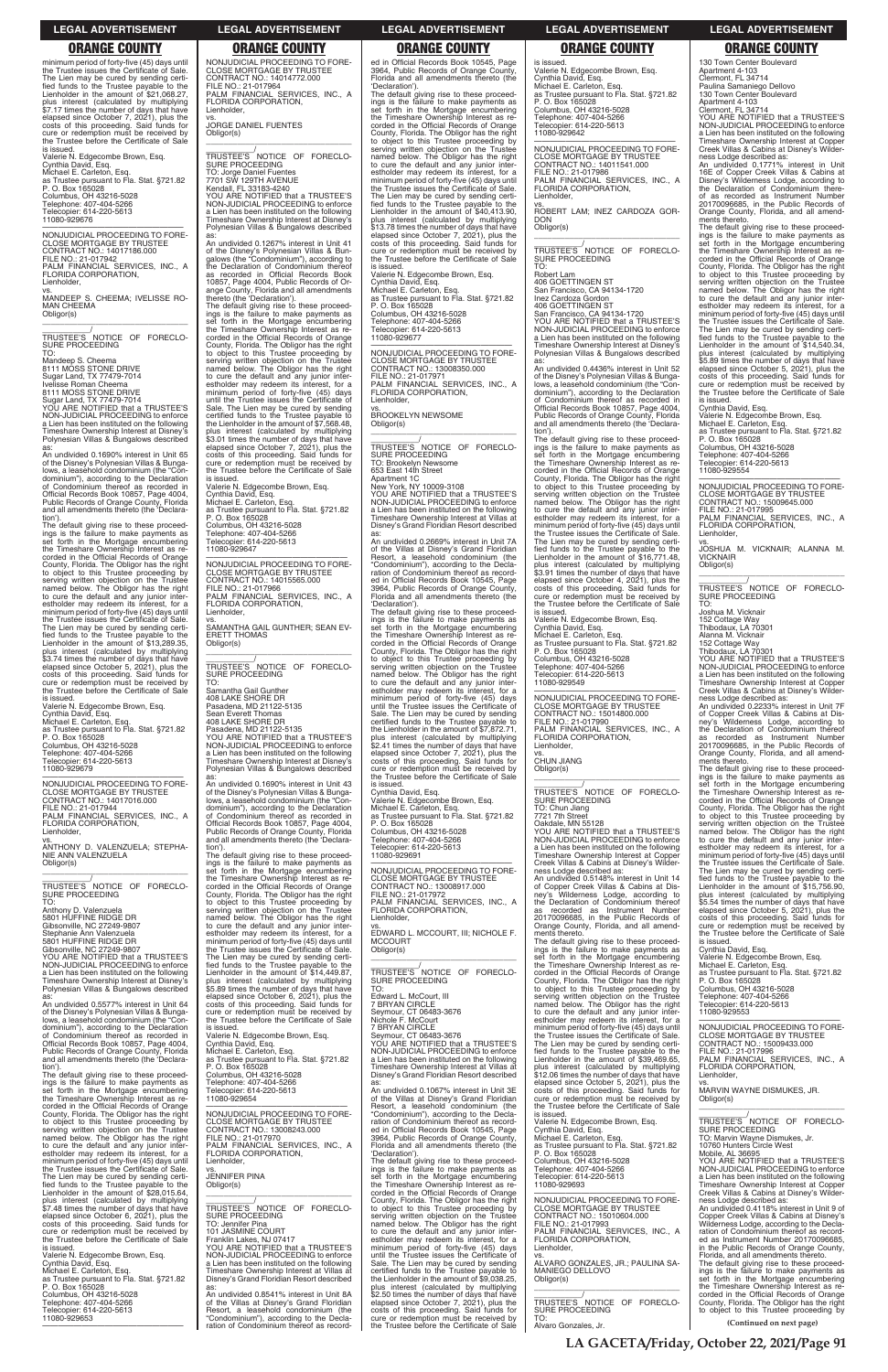serving written objection on the Trustee named below. The Obligor has the right to cure the default and any junior interestholder may redeem its interest, for a minimum period of forty-five (45) days until the Trustee issues the Certificate of Sale. The Lien may be cured by sending certi-fied funds to the Trustee payable to the Lienholder in the amount of \$30,867.42, plus interest (calculated by multiplying \$12.95 times the number of days that have elapsed since October 5, 2021), plus the costs of this proceeding. Said funds for cure or redemption must be received by the Trustee before the Certificate of Sale is issued.

Valerie N. Edgecombe Brown, Esq. Cynthia David, Esq. Michael E. Carleton, Esq. as Trustee pursuant to Fla. Stat. §721.82 P. O. Box 165028 Columbus, OH 43216-5028 Telephone: 407-404-5266 Telecopier: 614-220-5613 11080-929694

—————————————————— NONJUDICIAL PROCEEDING TO FORE-CLOSE MORTGAGE BY TRUSTEE CONTRACT NO.: 15006547.004 FILE NO.: 21-018003 PALM FINANCIAL SERVICES, INC., A FLORIDA CORPORATION, Lienholder,

vs. MICHAEL C. MONACO Obligor(s)

\_\_\_\_\_\_\_\_\_\_\_\_\_\_\_\_\_\_\_\_\_\_\_\_\_\_\_\_\_\_\_\_\_ \_\_\_\_\_\_\_\_\_\_\_/ TRUSTEE'S NOTICE OF FORECLO-

SURE PROCEEDING TO: Michael C. Monaco 50 MELROSE PARKWAY

East Patchogue, NY 11772-6232 YOU ARE NOTIFIED that a TRUSTEE'S NON-JUDICIAL PROCEEDING to enforce a Lien has been instituted on the following Timeshare Ownership Interest at Disney's Riviera Resort described as:

CONTRACT NO.: 16006273.000 FILE NO.: 21-018048 PALM FINANCIAL SERVICES, INC., A FLORIDA CORPORATION, **Lienholder** 

An undivided 0.2225% interest in Unit 4D of Disney's Riviera Resort, accord-ing to the Declaration of Condominium thereof as recorded as Instrument Num-ber 20190114799, in the Public Records of Orange County, Florida, and all amend-

ments thereto. The default giving rise to these proceed-ings is the failure to make payments as set forth in the Mortgage encumbering the Timeshare Ownership Interest as re-corded in the Official Records of Orange County, Florida. The Obligor has the right to object to this Trustee proceeding by serving written objection on the Trustee named below. The Obligor has the right to cure the default and any junior inter-estholder may redeem its interest, for a minimum period of forty-five (45) days until the Trustee issues the Certificate of Sale. The Lien may be cured by sending certified funds to the Trustee payable to the Lienholder in the amount of \$25,875.49, plus interest (calculated by multiplying \$7.25 times the number of days that have elapsed since October 5, 2021), plus the costs of this proceeding. Said funds for cure or redemption must be received by the Trustee before the Certificate of Sale

is issued. Cynthia David, Esq. Valerie N. Edgecombe Brown, Esq. Michael E. Carleton, Esq. as Trustee pursuant to Fla. Stat. §721.82 P. O. Box 165028 Columbus, OH 43216-5028

Telephone: 407-404-5266 Telecopier: 614-220-5613 11080-929552

—————————————————— NONJUDICIAL PROCEEDING TO FORE-CLOSE MORTGAGE BY TRUSTEE

vs. NINA C. VUONG; DAVID B. VUONG

\_\_\_\_\_\_\_\_\_\_\_\_/<br>TRUSTEE'S NOTICE OF FORECLO-<br>SURE PROCEEDING

Obligor(s)

\_\_\_\_\_\_\_\_\_\_\_\_\_\_\_\_\_\_\_\_\_\_\_\_\_\_\_\_\_\_\_\_\_

TO: Nina C. Vuong 114 CABERNET DRIVE

Union, OH 45322-3463 David B. Vuong 114 CABERNET DRIVE

Union, OH 45322-3463 YOU ARE NOTIFIED that a TRUSTEE'S NON-JUDICIAL PROCEEDING to enforce

a Lien has been instituted on the following Timeshare Ownership Interest at Disney's Riviera Resort described as:

An undivided 0.3327% interest in Unit 4E of Disney's Riviera Resort, accord-ing to the Declaration of Condominium thereof as recorded as Instrument Num-ber 20190114799, in the Public Records of Orange County, Florida, and all amend-

ments thereto.

# \_\_\_\_\_\_\_\_\_\_\_/<br>TRUSTEE'S NOTICE OF FORECLO-<br>SURE PROCEEDING TO: Stephen M. Eckert 26977 North Monroe Drive Southfield, MI 48034-5687 YOU ARE NOTIFIED that a TRUSTEE'S NON-JUDICIAL PROCEEDING to enforce a Lien has been instituted on the following

# KIRK E. COLLINS; HEATHER C. LANG-

LEY Obligor(s)

\_\_\_\_\_\_\_\_\_\_\_\_\_\_\_\_\_\_\_\_\_\_\_\_\_\_\_\_\_\_\_\_\_ \_\_\_\_\_\_\_\_\_\_\_/ TRUSTEE'S NOTICE OF FORECLO-

SURE PROCEEDING TO: Kirk E. Collins 173 Lemon Street Clyde, OH 43410 Heather C. Langley

173 Lemon Street Clyde, OH 43410 YOU ARE NOTIFIED that a TRUSTEE'S

NON-JUDICIAL PROCEEDING to enforce a Lien has been instituted on the following Timeshare Ownership Interest at Copper

Creek Villas & Cabins at Disney's Wilder-ness Lodge described as: An undivided 0.2150% interest in Unit

5C of Copper Creek Villas & Cabins at Disney's Wilderness Lodge, according to the Declaration of Condominium there-

of as recorded as Instrument Number 20170096685, in the Public Records of Orange County, Florida, and all amend-

ments thereto. The default giving rise to these proceed-ings is the failure to make payments as

set forth in the Mortgage encumbering the Timeshare Ownership Interest as re-corded in the Official Records of Orange

County, Florida. The Obligor has the right to object to this Trustee proceeding by serving written objection on the Trustee

named below. The Obligor has the right to cure the default and any junior inter-estholder may redeem its interest, for a

minimum period of forty-five (45) days until the Trustee issues the Certificate of Sale. The Lien may be cured by sending certi-

fied funds to the Trustee payable to the Lienholder in the amount of \$13,320.54, plus interest (calculated by multiplying \$5.58 times the number of days that have elapsed since October 7, 2021), plus the costs of this proceeding. Said funds for cure or redemption must be received by the Trustee before the Certificate of Sale

is issued.

Valerie N. Edgecombe Brown, Esq. Cynthia David, Esq. Michael E. Carleton, Esq.

as Trustee pursuant to Fla. Stat. §721.82 P. O. Box 165028 Columbus, OH 43216-5028

Telephone: 407-404-5266 Telecopier: 614-220-5613 11080-929650

—————————————————— NONJUDICIAL PROCEEDING TO FORE-CLOSE MORTGAGE BY TRUSTEE CONTRACT NO.: 16007433.000 FILE NO.: 21-018081 PALM FINANCIAL SERVICES, INC., A FLORIDA CORPORATION, Lienholder,

vs. STEPHEN M. ECKERT Obligor(s)

\_\_\_\_\_\_\_\_\_\_\_\_\_\_\_\_\_\_\_\_\_\_\_\_\_\_\_\_\_\_\_\_\_

# Timeshare Ownership Interest at Disney's Riviera Resort described as: An undivided 0.8535% interest in Unit 5C of Disney's Riviera Resort, accord-ing to the Declaration of Condominium thereof as recorded as Instrument Number 20190114799, in the Public Records of Orange County, Florida, and all amend-The default giving rise to these proceed-ings is the failure to make payments as set forth in the Mortgage encumbering the Timeshare Ownership Interest as re-corded in the Official Records of Orange County, Florida. The Obligor has the right

ments thereto.

to object to this Trustee proceeding by serving written objection on the Trustee named below. The Obligor has the right to cure the default and any junior inter-estholder may redeem its interest, for a minimum period of forty-five (45) days until the Trustee issues the Certificate of Sale. The Lien may be cured by sending certi-fied funds to the Trustee payable to the Lienholder in the amount of \$66,517.95, plus interest (calculated by multiplying \$24.41 times the number of days that have elapsed since October 5, 2021), plus the costs of this proceeding. Said funds for cure or redemption must be received by the Trustee before the Certificate of Sale

is issued. Valerie N. Edgecombe Brown, Esq. Cynthia David, Esq. Michael E. Carleton, Esq. as Trustee pursuant to Fla. Stat. §721.82 P. O. Box 165028 Columbus, OH 43216-5028 Telephone: 407-404-5266 Telecopier: 614-220-5613 11080-929695

'Declaration').<br>The default giving rise to these proceed-<br>ings is the failure to pay condominium<br>assessments and dues resulting in a<br>Claim of Lien encumbering the Timeshare<br>Ownership Interest as recorded in the Official Records of Orange County, Florida. The Obligor has the right to object to this Trustee proceeding by serving written objection on the Trustee named below. The Obligor has the right to cure the default and any junior interestholder may redeem its interest, for a minimum period of forty-five (45) days until the Trustee issues the Certificate of Sale. The Lien may be cured by sending certified funds to the Trustee payable to the Lienholder in the amount of \$997.15, plus interest (calculated by multiplying \$0.21 times the number of days that have elapsed since October 7, 2021), plus the costs of this proceeding. Said funds for cure or redemption must be received by the Trustee before the Certificate of Sale

Ownership Interest as recorded in the Official Records of Orange County, Florida. The Obligor has the right to object to this Trustee proceeding by serving written ob-jection on the Trustee named below. The Obligor has the right to cure the default and any junior interestholder may redeem its interest, for a minimum period of forty-five (45) days until the Trustee issues the Certificate of Sale. The Lien may be cured by sending certified funds to the Trustee payable to the Lienholder in the amount of \$1,811.53, plus interest (calculated by multiplying \$0.57 times the number of days that have elapsed since October 4, 2021), plus the costs of this proceeding. Said funds for cure or redemption must be received by the Trustee before the Certificate of Sale is issued. Valerie N. Edgecombe Brown, Esq. Cynthia David, Esq. Michael E. Carleton, Esq. as Trustee pursuant to Fla. Stat. §721.82 P. O. Box 165028 Columbus, OH 43216-5028 Telephone: 407-404-5266 Telecopier: 614-220-5613 11080-929548 —————————————————— NONJUDICIAL PROCEEDING TO FORE-CLOSE CLAIM OF LIEN BY TRUSTEE CONTRACT NO.: 6007548.001 FILE NO.: 21-019228 PALM FINANCIAL SERVICES, INC., A FLORIDA CORPORATION, Lienholder, vs. CYNTHIA SAGARIA Obligor(s) \_\_\_\_\_\_\_\_\_\_\_\_\_\_\_\_\_\_\_\_\_\_\_\_\_\_\_\_\_\_\_\_\_ \_\_\_\_\_\_\_\_\_\_\_/ TRUSTEE'S NOTICE OF FORECLO-SURE PROCEEDING TO: Cynthia Sagaria 693 LAKES ROAD Monroe, NY 10950 YOU ARE NOTIFIED that a TRUSTEE'S NON-JUDICIAL PROCEEDING to enforce a Lien has been instituted on the following Timeshare Ownership Interest at Disney's Saratoga Springs Resort described as: An undivided 0.2627% interest in Unit 45C of the Disney's Saratoga Springs Resort, a leasehold condominium (the "Condominium"), according to the Declaration of Con-dominium thereof as recorded in Official Records Book 7419, Page 4659, Public Records of Orange County, Florida and all amendments thereto (the 'Declaration'). The default giving rise to these proceedings is the failure to pay condominium assessments and dues resulting in a Claim of Lien encumbering the Timeshare Ownership Interest as recorded in the Of-ficial Records of Orange County, Florida. The Obligor has the right to object to this Trustee proceeding by serving written ob-jection on the Trustee named below. The Obligor has the right to cure the default and any junior interestholder may redeem its interest, for a minimum period of forty-five (45) days until the Trustee issues the Certificate of Sale. The Lien may be cured by sending certified funds to the Trustee payable to the Lienholder in the amount of \$1,403.54, plus interest (calculated by multiplying \$0.39 times the number of days that have elapsed since October 7, 2021), plus the costs of this proceeding. Said funds for cure or redemption must be received by the Trustee before the Certificate of Sale is issued. Valerie N. Edgecombe Brown, Esq. Cynthia David, Esq. Michael E. Carleton, Esq. as Trustee pursuant to Fla. Stat. §721.82 P. O. Box 165028 Columbus, OH 43216-5028 Telephone: 407-404-5266 Telecopier: 614-220-5613 11080-929648 —————————————————— NONJUDICIAL PROCEEDING TO FORE-CLOSE CLAIM OF LIEN BY TRUSTEE CONTRACT NO.: 882.001 FILE NO.: 21-019250 PALM FINANCIAL SERVICES, INC., A FLORIDA CORPORATION, Lienholder, vs. JEFF BURNS, JR. Obligor(s) \_\_\_\_\_\_\_\_\_\_\_\_\_\_\_\_\_\_\_\_\_\_\_\_\_\_\_\_\_\_\_\_\_ \_\_\_\_\_\_\_\_\_\_\_/ TRUSTEE'S NOTICE OF FORECLO-SURE PROCEEDING

FILE NO.: 21-019313 PALM FINANCIAL SERVICES, INC., A FLORIDA CORPORATION, **Lienholder** 

| ments thereto.                               | Telecopier: 614-220-5613                    | as recorded in Official Records Book          | Columbus, OH 43216-5028                     | Troutman, NC 28166                           |
|----------------------------------------------|---------------------------------------------|-----------------------------------------------|---------------------------------------------|----------------------------------------------|
| The default giving rise to these proceed-    | 11080-929695                                | 4361, Page 2551, Public Records of Or-        | Telephone: 407-404-5266                     | YOU ARE NOTIFIED that a TRUSTEE'S            |
| ings is the failure to make payments as      |                                             | ange County, Florida and all amendments       | Telecopier: 614-220-5613                    | NON-JUDICIAL PROCEEDING to enforce           |
| set forth in the Mortgage encumbering        | NONJUDICIAL PROCEEDING TO FORE-             | thereto (the 'Declaration').                  | 11080-929593                                | a Lien has been instituted on the following  |
| the Timeshare Ownership Interest as re-      | CLOSE CLAIM OF LIEN BY TRUSTEE              | The default giving rise to these proceed-     |                                             | Timeshare Ownership Interest at Disney's     |
| corded in the Official Records of Orange     | CONTRACT NO.: 7007661.000                   | ings is the failure to pay condominium        | NONJUDICIAL PROCEEDING TO FORE-             | Saratoga Springs Resort described as:        |
| County, Florida. The Obligor has the right   | FILE NO.: 21-019218                         | assessments and dues resulting in a           | CLOSE CLAIM OF LIEN BY TRUSTEE              | An undivided 0.3284% interest in Unit 60C    |
| to object to this Trustee proceeding by      | PALM FINANCIAL SERVICES, INC., A            | Claim of Lien encumbering the Timeshare       | CONTRACT NO.: 7010712.001                   | of the Disney's Saratoga Springs Resort, a   |
| serving written objection on the Trustee     | FLORIDA CORPORATION.                        | Ownership Interest as recorded in the Of-     | FILE NO.: 21-019286                         | leasehold condominium (the "Condomini-       |
| named below. The Obligor has the right       | Lienholder,                                 | ficial Records of Orange County, Florida.     | PALM FINANCIAL SERVICES, INC., A            | um"), according to the Declaration of Con-   |
| to cure the default and any junior inter-    | VS.                                         | The Obligor has the right to object to this   | FLORIDA CORPORATION,                        | dominium thereof as recorded in Official     |
| estholder may redeem its interest, for a     | BECKY L. TROPECK: WAYNE D. TRO-             | Trustee proceeding by serving written ob-     | Lienholder.                                 | Records Book 7419, Page 4659, Public         |
| minimum period of forty-five (45) days until | <b>PECK</b>                                 | jection on the Trustee named below. The       | VS.                                         | Records of Orange County, Florida and all    |
| the Trustee issues the Certificate of Sale.  | Obligor(s)                                  | Obligor has the right to cure the default     | KIMBERLY E. LINDEMUTH; ERIC W.              | amendments thereto (the 'Declaration').      |
| The Lien may be cured by sending certi-      |                                             | and any junior interestholder may redeem      | <b>LINDEMUTH</b>                            | The default giving rise to these proceed-    |
| fied funds to the Trustee payable to the     |                                             | its interest, for a minimum period of forty-  |                                             |                                              |
|                                              | TRUSTEE'S NOTICE OF FORECLO-                |                                               | Obligor(s)                                  | ings is the failure to pay condominium       |
| Lienholder in the amount of \$29.796.47.     |                                             | five (45) days until the Trustee issues the   |                                             | assessments and dues resulting in a          |
| plus interest (calculated by multiplying     | SURE PROCEEDING<br>TO:                      | Certificate of Sale. The Lien may be cured    | TRUSTEE'S NOTICE<br>OF FORECLO-             | Claim of Lien encumbering the Timeshare      |
| \$12.29 times the number of days that have   |                                             | by sending certified funds to the Trustee     | SURE PROCEEDING                             | Ownership Interest as recorded in the Of-    |
| elapsed since October 4, 2021), plus the     | Becky L. Tropeck                            | payable to the Lienholder in the amount of    |                                             | ficial Records of Orange County, Florida.    |
| costs of this proceeding. Said funds for     | 19407 LISADELL DRIVE                        | \$767.62, plus interest (calculated by multi- | TO:                                         | The Obligor has the right to object to this  |
| cure or redemption must be received by       | Tinley Park, IL 60487                       | plying \$0.12 times the number of days that   | Kimberly E. Lindemuth                       | Trustee proceeding by serving written ob-    |
| the Trustee before the Certificate of Sale   | Wayne D. Tropeck                            | have elapsed since October 4, 2021), plus     | 51 EAST CENTER STREET                       | jection on the Trustee named below. The      |
| is issued.                                   | 19407 LISADELL DRIVE                        | the costs of this proceeding. Said funds for  | Lititz. PA 17543-1930                       | Obligor has the right to cure the default    |
| Cynthia David, Esg.                          | Tinley Park, IL 60477-4482                  | cure or redemption must be received by        | Eric W. Lindemuth                           | and any junior interestholder may redeem     |
| Valerie N. Edgecombe Brown, Esq.             | YOU ARE NOTIFIED that a TRUSTEE'S           | the Trustee before the Certificate of Sale    | 51 EAST CENTER STREET                       | its interest, for a minimum period of forty- |
| Michael E. Carleton, Esg.                    | NON-JUDICIAL PROCEEDING to enforce          | is issued.                                    | Lititz. PA 17543-1930                       | five (45) days until the Trustee issues the  |
| as Trustee pursuant to Fla. Stat. §721.82    | a Lien has been instituted on the following | Valerie N. Edgecombe Brown, Esg.              | YOU ARE NOTIFIED that a TRUSTEE'S           | Certificate of Sale. The Lien may be cured   |
| P. O. Box 165028                             | Timeshare Ownership Interest at Disney's    | Cynthia David, Esq.                           | NON-JUDICIAL PROCEEDING to enforce          | by sending certified funds to the Trustee    |
| Columbus, OH 43216-5028                      | Saratoga Springs Resort described as:       | Michael E. Carleton, Esq.                     | a Lien has been instituted on the following | payable to the Lienholder in the amount      |
| Telephone: 407-404-5266                      | An undivided 0.2956% interest in Unit 11B   | as Trustee pursuant to Fla. Stat. §721.82     | Timeshare Ownership Interest at Disney's    | of \$1,271.40, plus interest (calculated     |
| Telecopier: 614-220-5613                     | of the Disney's Saratoga Springs Resort, a  | P. O. Box 165028                              | Saratoga Springs Resort described as:       | by multiplying \$0.33 times the number of    |
| 11080-929541                                 | leasehold condominium (the "Condomini-      | Columbus, OH 43216-5028                       | An undivided 0.1094% interest in Unit 41A   | days that have elapsed since October 7,      |
|                                              | um"), according to the Declaration of Con-  | Telephone: 407-404-5266                       | of the Disney's Saratoga Springs Resort, a  | 2021), plus the costs of this proceeding.    |
| NONJUDICIAL PROCEEDING TO FORE-              | dominium thereof as recorded in Official    | Telecopier: 614-220-5613                      | leasehold condominium (the "Condomini-      | Said funds for cure or redemption must be    |
| <b>CLOSE MORTGAGE BY TRUSTEE</b>             | Records Book 7419, Page 4659, Public        | 11080-929547                                  | um"), according to the Declaration of Con-  | received by the Trustee before the Certifi-  |
| CONTRACT NO.: 15004747.000                   | Records of Orange County, Florida and all   |                                               | dominium thereof as recorded in Official    | cate of Sale is issued.                      |
| FILE NO.: 21-018077                          | amendments thereto (the 'Declaration').     | NONJUDICIAL PROCEEDING TO FORE-               | Records Book 7419, Page 4659, Public        | Cynthia David, Esq.                          |
| PALM FINANCIAL SERVICES, INC., A             | The default giving rise to these proceed-   | CLOSE CLAIM OF LIEN BY TRUSTEE                | Records of Orange County, Florida and all   | Valerie N. Edgecombe Brown, Esg.             |
| FLORIDA CORPORATION,                         | ings is the failure to pay condominium      | CONTRACT NO.: 882.000                         | amendments thereto (the 'Declaration').     | Michael E. Carleton, Esq.                    |
| Lienholder,                                  | assessments and dues resulting in a         | FILE NO.: 21-019251                           | The default giving rise to these proceed-   |                                              |
| VS.                                          | Claim of Lien encumbering the Timeshare     | PALM FINANCIAL SERVICES, INC., A              | ings is the failure to pay condominium      | (Continued on next page)                     |
|                                              |                                             |                                               |                                             |                                              |

TO: Jeff Burns, Jr. 91 Bayview Avenue Inwood, NY 11096 YOU ARE NOTIFIED that a TRUSTEE'S NON-JUDICIAL PROCEEDING to enforce a Lien has been instituted on the following Timeshare Ownership Interest at Disney Vacation Club at Walt Disney World Resort described as: An undivided 0.0191% interest in Unit 15 of the Disney Vacation Club at Walt

Disney World Resort, a leasehold condo-minium (the "Condominium"), according to the Declaration of Condominium thereof

FLORIDA CORPORATION, Lienholder, vs. JEFF BURNS, JR.

Obligor(s) \_\_\_\_\_\_\_\_\_\_\_\_\_\_\_\_\_\_\_\_\_\_\_\_\_\_\_\_\_\_\_\_\_ \_\_\_\_\_\_\_\_\_\_\_/<br>TRUSTEE'S NOTICE OF FORECLO-<br>SURE PROCEEDING TO: Jeff Burns, Jr. 91 Bayview Avenue Inwood, NY 11096 YOU ARE NOTIFIED that a TRUSTEE'S NON-JUDICIAL PROCEEDING to enforce a Lien has been instituted on the following Timeshare Ownership Interest at Disney Vacation Club at Walt Disney World Re-sort described as: An undivided 0.2303% interest in Unit 15 of the Disney Vacation Club at Walt Disney World Resort, a leasehold condominium (the "Condominium"), according to the Declaration of Condominium thereof as recorded in Official Records Book 4361, Page 2551, Public Records of Or-ange County, Florida and all amendments thereto (the 'Declaration'). The default giving rise to these proceed-ings is the failure to pay condominium assessments and dues resulting in a Claim of Lien encumbering the Timeshare Ownership Interest as recorded in the Of-ficial Records of Orange County, Florida. The Obligor has the right to object to this Trustee proceeding by serving written ob-jection on the Trustee named below. The Obligor has the right to cure the default and any junior interestholder may redeem its interest, for a minimum period of fortyfive (45) days until the Trustee issues the Certificate of Sale. The Lien may be cured by sending certified funds to the Trustee payable to the Lienholder in the amount of \$3,079.58, plus interest (calculated by multiplying \$1.13 times the number of days that have elapsed since October 4, 2021), plus the costs of this proceeding. Said funds for cure or redemption must be received by the Trustee before the Certifi-cate of Sale is issued. Cynthia David, Esq. Valerie N. Edgecombe Brown, Esq. Michael E. Carleton, Esq. as Trustee pursuant to Fla. Stat. §721.82 P. O. Box 165028 Columbus, OH 43216-5028 Telephone: 407-404-5266 Telecopier: 614-220-5613 11080-929540 —————————————————— NONJUDICIAL PROCEEDING TO FORE-CLOSE CLAIM OF LIEN BY TRUSTEE CONTRACT NO.: 5380.000 FILE NO.: 21-019263 PALM FINANCIAL SERVICES, INC., A FLORIDA CORPORATION, Lienholder,

vs. BRENDA S. MC QUEEN Obligor(s) \_\_\_\_\_\_\_\_\_\_\_\_\_\_\_\_\_\_\_\_\_\_\_\_\_\_\_\_\_\_\_\_\_

\_\_\_\_\_\_\_\_\_\_\_/ TRUSTEE'S NOTICE OF FORECLO-SURE PROCEEDING TO: Brenda S. Mc Queen 1141 Normandy Boulevard Holiday, FL 34691 YOU ARE NOTIFIED that a TRUSTEE'S NON-JUDICIAL PROCEEDING to enforce a Lien has been instituted on the following Timeshare Ownership Interest at Disney Vacation Club at Walt Disney World Resort described as: An undivided 0.1319% interest in Unit 21 of the Disney Vacation Club at Walt Disney World Resort, a leasehold condo-minium (the "Condominium"), according to the Declaration of Condominium thereof as recorded in Official Records Book 4361, Page 2551, Public Records of Orange County, Florida and all amendments thereto (the 'Declaration'). The default giving rise to these proceedings is the failure to pay condominium assessments and dues resulting in a Claim of Lien encumbering the Timeshare Ownership Interest as recorded in the Of-ficial Records of Orange County, Florida. The Obligor has the right to object to this Trustee proceeding by serving written ob-jection on the Trustee named below. The Obligor has the right to cure the default and any junior interestholder may redeem its interest, for a minimum period of forty-five (45) days until the Trustee issues the Certificate of Sale. The Lien may be cured by sending certified funds to the Trustee payable to the Lienholder in the amount of \$2,585.03, plus interest (calculated by multiplying \$0.91 times the number of days that have elapsed since October 6, 2021), plus the costs of this proceeding. Said funds for cure or redemption must be received by the Trustee before the Certificate of Sale is issued. Cynthia David, Esq. Valerie N. Edgecombe Brown, Esq. Michael E. Carleton, Esq. as Trustee pursuant to Fla. Stat. §721.82 P. O. Box 165028

assessments and dues resulting in a Claim of Lien encumbering the Timeshare Ownership Interest as recorded in the Official Records of Orange County, Florida. The Obligor has the right to object to this Trustee proceeding by serving written objection on the Trustee named below. The Obligor has the right to cure the default and any junior interestholder may redeem its interest, for a minimum period of forty-five (45) days until the Trustee issues the Certificate of Sale. The Lien may be cured by sending certified funds to the Trustee payable to the Lienholder in the amount of \$997.15, plus interest (calculated by multiplying \$0.21 times the number of days that have elapsed since October 7, 2021), plus the costs of this proceeding. Said funds for cure or redemption must be received by the Trustee before the Certificate of Sale is issued.

Cynthia David, Esq. Valerie N. Edgecombe Brown, Esq. Michael E. Carleton, Esq. as Trustee pursuant to Fla. Stat. §721.82 P. O. Box 165028 Columbus, OH 43216-5028

Telephone: 407-404-5266 Telecopier: 614-220-5613 11080-929704

—————————————————— NONJUDICIAL PROCEEDING TO FORE-CLOSE CLAIM OF LIEN BY TRUSTEE

CONTRACT NO.: 7010712.005 FILE NO.: 21-019288 PALM FINANCIAL SERVICES, INC., A FLORIDA CORPORATION, Lienholder,

vs. KIMBERLY E. LINDEMUTH; ERIC W. LINDEMUTH Obligor(s)

\_\_\_\_\_\_\_\_\_\_\_\_\_\_\_\_\_\_\_\_\_\_\_\_\_\_\_\_\_\_\_\_\_ \_\_\_\_\_\_\_\_\_\_\_/ TRUSTEE'S NOTICE OF FORECLO-SURE PROCEEDING

TO: Kimberly E. Lindemuth 51 EAST CENTER STREET Lititz, PA 17543-1930 Eric W. Lindemuth

51 EAST CENTER STREET Lititz, PA 17543-1930 YOU ARE NOTIFIED that a TRUSTEE'S NON-JUDICIAL PROCEEDING to enforce a Lien has been instituted on the following Timeshare Ownership Interest at Disney's

Saratoga Springs Resort described as: An undivided 0.1094% interest in Unit 104A of the Disney's Saratoga Springs Resort, a leasehold condominium (the "Condominium"), according to the Decla-ration of Condominium thereof as recorded in Official Records Book 7419, Page 4659, Public Records of Orange County, Florida and all amendments thereto (the

is issued.

Cynthia David, Esq. Valerie N. Edgecombe Brown, Esq. Michael E. Carleton, Esq. as Trustee pursuant to Fla. Stat. §721.82 P. O. Box 165028 Columbus, OH 43216-5028

Telephone: 407-404-5266 Telecopier: 614-220-5613 11080-929687

—————————————————— NONJUDICIAL PROCEEDING TO FORE-CLOSE CLAIM OF LIEN BY TRUSTEE CONTRACT NO.: 7067586.001

vs. WILLIAM GUZIK; ELYSE S. TRAUGOT Obligor(s) \_\_\_\_\_\_\_\_\_\_\_\_\_\_\_\_\_\_\_\_\_\_\_\_\_\_\_\_\_\_\_\_\_

\_\_\_\_\_\_\_\_\_\_\_/<br>TRUSTEE'S NOTICE OF FORECLO-<br>SURE PROCEEDING

TO: William Guzik 369 HOOVER ROAD Troutman, NC 28166 Elyse S. Traugot 369 HOOVER ROAD Troutman, NC 28166

### **LEGAL ADVERTISEMENT LEGAL ADVERTISEMENT LEGAL ADVERTISEMENT LEGAL ADVERTISEMENT LEGAL ADVERTISEMENT**

### **ORANGE COUNTY ORANGE COUNTY ORANGE COUNTY ORANGE COUNTY ORANGE COUNTY**

**Page 92/LA GACETA/Friday, October 22, 2021**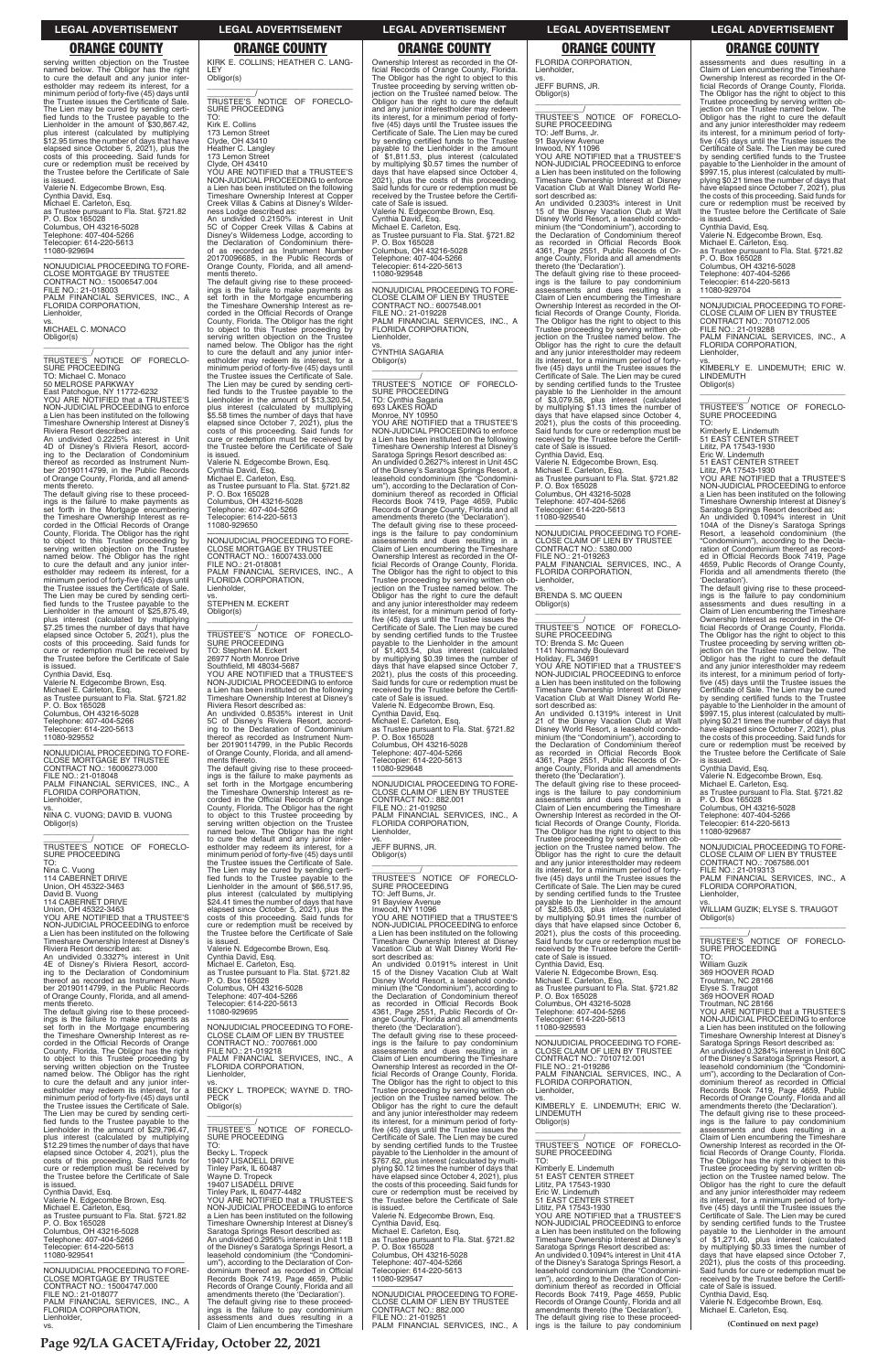as Trustee pursuant to Fla. Stat. §721.82 P. O. Box 165028 Columbus, OH 43216-5028 Telephone: 407-404-5266 Telecopier: 614-220-5613 11080-929686

—————————————————— NONJUDICIAL PROCEEDING TO FORE-CLOSE CLAIM OF LIEN BY TRUSTEE CONTRACT NO.: 37225.003 FILE NO.: 21-019361 PALM FINANCIAL SERVICES, INC., A FLORIDA CORPORATION, Lienholder,

vs. MICHELE CUSH, AKA MICHELE RENDE; DIANE RENDE Obligor(s)

\_\_\_\_\_\_\_\_\_\_\_\_\_\_\_\_\_\_\_\_\_\_\_\_\_\_\_\_\_\_\_\_\_ \_\_\_\_\_\_\_\_\_\_\_/ TRUSTEE'S NOTICE OF FORECLO-SURE PROCEEDING

TO: Michele Cush, AKA Michele Rende 49 CHESS LOOP Staten Island, NY 10306-6182 Diane Rende

1333 SHORE PARKWAY Brooklyn, NY 11214-6007 YOU ARE NOTIFIED that a TRUSTEE'S NON-JUDICIAL PROCEEDING to enforce a Lien has been instituted on the following Timeshare Ownership Interest at Villas at Disney's Wilderness Lodge described as: An undivided 0.1446% interest in Unit 21A of the Villas at Disney's Wilderness Lodge, a leasehold condominium (the "Condo-minium"), according to the Declaration of Condominium thereof as recorded in Official Records Book 6170, Page 1425, Public Records of Orange County, Florida and all amendments thereto (the 'Declara-

tion'). The default giving rise to these proceed-ings is the failure to pay condominium assessments and dues resulting in a Claim of Lien encumbering the Timeshare Ownership Interest as recorded in the Official Records of Orange County, Florida. The Obligor has the right to object to this Trustee proceeding by serving written objection on the Trustee named below. The Obligor has the right to cure the default and any junior interestholder may redeem its interest, for a minimum period of forty-five (45) days until the Trustee issues the Certificate of Sale. The Lien may be cured by sending certified funds to the Trustee payable to the Lienholder in the amount of \$979.51, plus interest (calculated by multiplying \$0.20 times the number of days that have elapsed since October 7, 2021), plus the costs of this proceeding. Said funds for cure or redemption must be received by the Trustee before the Certificate of Sale is issued.

Cynthia David, Esq. Valerie N. Edgecombe Brown, Esq. Michael E. Carleton, Esq.

as Trustee pursuant to Fla. Stat. §721.82 P. O. Box 165028 Columbus, OH 43216-5028 Telephone: 407-404-5266 Telecopier: 614-220-5613 11080-929684

—————————————————— NONJUDICIAL PROCEEDING TO FORE-CLOSE CLAIM OF LIEN BY TRUSTEE CONTRACT NO.: 37225.002 FILE NO.: 21-019362 PALM FINANCIAL SERVICES, INC., A FLORIDA CORPORATION, Lienholder, vs.

MICHELE CUSH, AKA MICHELE RENDE; DIANE RENDE Obligor(s) \_\_\_\_\_\_\_\_\_\_\_\_\_\_\_\_\_\_\_\_\_\_\_\_\_\_\_\_\_\_\_\_\_

\_\_\_\_\_\_\_\_\_\_\_/ TRUSTEE'S NOTICE OF FORECLO-SURE PROCEEDING

TO: Michele Cush, AKA Michele Rende 49 CHESS LOOP

Staten Island, NY 10306-6182 Diane Rende

1333 SHORE PARKWAY

Brooklyn, NY 11214-6007 YOU ARE NOTIFIED that a TRUSTEE'S

NON-JUDICIAL PROCEEDING to enforce a Lien has been instituted on the following Timeshare Ownership Interest at Villas at Disney's Wilderness Lodge described as: An undivided 0.2892% interest in Unit 21A of the Villas at Disney's Wilderness Lodge, a leasehold condominium (the "Condo-minium"), according to the Declaration of Condominium thereof as recorded in

Official Records Book 6170, Page 1425, Public Records of Orange County, Florida and all amendments thereto (the 'Declara-

tion'). The default giving rise to these proceed-ings is the failure to pay condominium assessments and dues resulting in a Claim of Lien encumbering the Timeshare Claim of Lien encumbering the Timeshare<br>Ownership Interest as recorded in the Official Records of Orange County, Florida. The Obligor has the right to object to this Trustee proceeding by serving written objection on the Trustee named below. The

as: An undivided 0.1267% interest in Unit 84 of the Disney's Polynesian Villas & Bun-galows (the "Condominium"), according to the Declaration of Condominium thereof as recorded in Official Records Book 10857, Page 4004, Public Records of Or-10857, Page 4004, Public Records of Orange County, Florida and all amendments

\_\_\_\_\_\_\_\_\_\_\_\_\_\_\_\_\_\_\_\_\_\_\_\_\_\_\_\_\_\_\_\_\_ \_\_\_\_\_\_\_\_\_\_\_/<br>TRUSTEE'S NOTICE OF FORECLO-<br>SURE PROCEEDING

ings is the failure to pay condominium assessments and dues resulting in a Claim of Lien encumbering the Timeshare Ownership Interest as recorded in the Of-ficial Records of Orange County, Florida. The Obligor has the right to object to this Trustee proceeding by serving written ob-jection on the Trustee named below. The Obligor has the right to cure the default and any junior interestholder may redeem its interest, for a minimum period of forty-five (45) days until the Trustee issues the Certificate of Sale. The Lien may be cured by sending certified funds to the Trustee payable to the Lienholder in the amount of \$2,979.15, plus interest (calculated by multiplying \$1.06 times the number of days that have elapsed since October 5, 2021), plus the costs of this proceeding. Said funds for cure or redemption must be received by the Trustee before the Certificate of Sale is issued. Valerie N. Edgecombe Brown, Esq. Cynthia David, Esq. Michael E. Carleton, Esq. as Trustee pursuant to Fla. Stat. §721.82 P. O. Box 165028

Columbus, OH 43216-5028 Telephone: 407-404-5266 Telecopier: 614-220-5613 11080-929696

—————————————————— NONJUDICIAL PROCEEDING TO FORE-CLOSE CLAIM OF LIEN BY TRUSTEE CONTRACT NO.: 14026838.000 FILE NO.: 21-019380 PALM FINANCIAL SERVICES, INC., A FLORIDA CORPORATION, Lienholder,

vs. MARIO JENO F. SINGSON, III Obligor(s)

\_\_\_\_\_\_\_\_\_\_\_\_\_\_\_\_\_\_\_\_\_\_\_\_\_\_\_\_\_\_\_\_\_

\_\_\_\_\_\_\_\_\_\_\_/ TRUSTEE'S NOTICE OF FORECLO-SURE PROCEEDING TO: Mario Jeno F. Singson, III 1425 BARTOW DRIVE APARTMENT 303 Celebration, FL 34747 YOU ARE NOTIFIED that a TRUSTEE'S

NON-JUDICIAL PROCEEDING to enforce a Lien has been instituted on the following Timeshare Ownership Interest at Disney's Polynesian Villas & Bungalows described

6090 WILDWOOD WAY Monticello, MN 55362 Nancy Ann Hudson 7405 LONG LAKE ROAD Willmar, MN 56201-9225 YOU ARE NOTIFIED that a TRUSTEE'S NON-JUDICIAL PROCEEDING to enforce a Lien has been instituted on the following Timeshare Ownership Interest at Disney Vacation Club at Walt Disney World Repayable to the Lienholder in the amount of \$6,321.99, plus interest (calculated by multiplying \$2.24 times the number of days that have elapsed since October 7, 2021), plus the costs of this proceeding. Said funds for cure or redemption must be

**Obligor** \_\_\_\_\_\_\_\_\_\_\_\_\_\_\_\_\_\_\_\_\_\_\_\_\_\_\_\_\_\_\_\_\_

sort described as: An undivided 0.1319% interest in Unit 47 of the Disney Vacation Club at Walt Disney World Resort, a leasehold condo-minium (the "Condominium"), according to the Declaration of Condominium thereof as recorded in Official Records Book 4361, Page 2551, Public Records of Orange County, Florida and all amendments thereto (the 'Declaration'). The default giving rise to these proceedreceived by the Trustee before the Certifi-cate of Sale is issued. Valerie N. Edgecombe Brown, Esq. Cynthia David, Esq. Michael E. Carleton, Esq. as Trustee pursuant to Fla. Stat. §721.82 P. O. Box 165028 Columbus, OH 43216-5028 Telephone: 407-404-5266 Telecopier: 614-220-5613

thereto (the 'Declaration'). The default giving rise to these proceed-ings is the failure to pay condominium assessments and dues resulting in a Claim of Lien encumbering the Timeshare Ownership Interest as recorded in the Official Records of Orange County, Florida. The Obligor has the right to object to this Trustee proceeding by serving written objection on the Trustee named below. The Obligor has the right to cure the default and any junior interestholder may redeem its interest, for a minimum period of forty-five (45) days until the Trustee issues the Certificate of Sale. The Lien may be cured by sending certified funds to the Trustee payable to the Lienholder in the amount of \$912.96, plus interest (calculated by multiplying \$0.18 times the number of days that have elapsed since October 6, 2021), plus the costs of this proceeding. Said funds for cure or redemption must be received by the Trustee before the Certificate of Sale

is issued. Valerie N. Edgecombe Brown, Esq. Cynthia David, Esq. Michael E. Carleton, Esq. as Trustee pursuant to Fla. Stat. §721.82 P. O. Box 165028 Columbus, OH 43216-5028 Telephone: 407-404-5266 Telecopier: 614-220-5613 11080-929655

—————————————————— NONJUDICIAL PROCEEDING TO FORE-CLOSE CLAIM OF LIEN BY TRUSTEE CONTRACT NO.: 8006917.000 FILE NO.: 21-019426

Valerie N. Edgecombe Brown, Esq. Cynthia David, Esq. as Trustee pursuant to Fla. Stat. §721.82 P. O. Box 165028, Columbus, OH 43216 Telephone: 407-404-5266 Telephone: 407<br>11080-929453

\_\_\_\_\_\_\_\_\_\_\_/<br>TRUSTEE'S NOTICE OF FORECLO-<br>SURE PROCEEDING TO: Mariaalice S. Cortez 6133 SEMAPHORE RIDGE Rex, GA 30273-1583 YOU ARE NOTIFIED that a TRUSTEE'S NON-JUDICIAL PROCEEDING to enforce a Lien has been instituted on the following Timeshare Ownership Interest at Disney's Animal Kingdom Villas described as: An undivided 0.9823% interest in Unit 119B of the Disney's Animal Kingdom Vil-las, a leasehold condominium (the "Con-dominium"), according to the Declaration

20 Canal Road Dallas, GA 30132 YOU ARE NOTIFIED that a TRUSTEE'S NON-JUDICIAL PROCEEDING to enforce a Lien has been instituted on the follow-ing Timeshare Ownership Interest at Bay Lake Tower at Disney's Contemporary

11080-929651

—————————————————— NONJUDICIAL PROCEEDING TO FORE-CLOSE CLAIM OF LIEN BY TRUSTEE CONTRACT NO.: 8001720.001 FILE NO.: 21-019427 PALM FINANCIAL SERVICES, INC., A FLORIDA CORPORATION,

Lienholder,

vs. STEVE M. ONORATO; CAROL J. ON-

ORATO Obligor(s)

TO

Steve M. Onorato 6 CRESTA CIRCLE APARTMENT 12 San Rasdal, CA 94903 Carol J. Onorato

5301 WEST SPRING CREEK PARKWAY

APARTMENT 226 Plano, TX 75024

YOU ARE NOTIFIED that a TRUSTEE'S NON-JUDICIAL PROCEEDING to enforce a Lien has been instituted on the following

Timeshare Ownership Interest at Disney's Animal Kingdom Villas described as: An undivided 0.4911% interest in Unit 37

of the Disney's Animal Kingdom Villas, a leasehold condominium (the "Condomini-um"), according to the Declaration of Con-

dominium thereof as recorded in Official Records Book 9077, Page 4252, Public Records of Orange County, Florida and all

amendments thereto (the 'Declaration'). The default giving rise to these proceed-ings is the failure to pay condominium

by sending certified funds to the Trustee<br>payable to the Lienholder in the amount<br>of \$1,796.29, plus interest (calculated<br>by multiplying \$0.55 times the number of<br>days that have elapsed since October 6,<br>2021), plus the cos Said funds for cure or redemption must be received by the Trustee before the Certifi-cate of Sale is issued.

assessments and dues resulting in a Claim of Lien encumbering the Timeshare Ownership Interest as recorded in the Of-

ficial Records of Orange County, Florida. The Obligor has the right to object to this Trustee proceeding by serving written ob-

jection on the Trustee named below. The Obligor has the right to cure the default and any junior interestholder may redeem

its interest, for a minimum period of forty-five (45) days until the Trustee issues the Certificate of Sale. The Lien may be cured

by sending certified funds to the Trustee<br>payable to the Lienholder in the amount<br>of \$1,878.97, plus interest (calculated<br>by multiplying \$0.58 times the number of<br>days that have elapsed since October 6,<br>2021), plus the cos

Obligor has the right to cure the default and any junior interestholder may redeem its interest, for a minimum period of fortyfive (45) days until the Trustee issues the Certificate of Sale. The Lien may be cured by sending certified funds to the Trustee Telephone: 407-404-5266 Telecopier: 614-220-5613 11080-929688 —————————————————— NONJUDICIAL PROCEEDING TO FORE-CLOSE CLAIM OF LIEN BY TRUSTEE

Said funds for cure or redemption must be received by the Trustee before the Certifi-cate of Sale is issued.

Cynthia David, Esq. Valerie N. Edgecombe Brown, Esq. Michael E. Carleton, Esq. as Trustee pursuant to Fla. Stat. §721.82 P. O. Box 165028 Columbus, OH 43216-5028

Telephone: 407-404-5266 Telecopier: 614-220-5613 11080-929594

—————————————————— NONJUDICIAL PROCEEDING TO FORE-CLOSE CLAIM OF LIEN BY TRUSTEE

CONTRACT NO.: 13003036.000 FILE NO.: 21-019447 PALM FINANCIAL SERVICES, INC., A

FLORIDA CORPORATION,

AMAGADA Obligor(s)

\_\_\_\_\_\_\_\_\_\_\_\_\_\_\_\_\_\_\_\_\_\_\_\_\_\_\_\_\_\_\_\_\_ \_\_\_\_\_\_\_\_\_\_\_/ TRUSTEE'S NOTICE OF FORECLO-

SURE PROCEEDING

TO:

Emmanuel Esievo 9407 PLANETREE CIRCLE APARTMENT 408 Owings Mills, MD 21117-7554 Enakeno Amagada 825 SOUTH HILL STREET APARTMENT 4105

enholder, EMMANUEL

Los Angeles, CA 90014 YOU ARE NOTIFIED that a TRUSTEE'S NON-JUDICIAL PROCEEDING to enforce

ESIEVO; ENAKENO

| jection on the Trustee named below. The      | CONTRACT NO.: 8006917.000                   | a Lien has been instituted on the following             | and any junior interestholder may redeem     | CONTRACT NO.: 6000313.000                                                     |
|----------------------------------------------|---------------------------------------------|---------------------------------------------------------|----------------------------------------------|-------------------------------------------------------------------------------|
| Obligor has the right to cure the default    | FILE NO.: 21-019426                         | Timeshare Ownership Interest at Villas at               | its interest, for a minimum period of forty- | FILE NO.: 21-019537                                                           |
| and any junior interestholder may redeem     | PALM FINANCIAL SERVICES. INC., A            | Disney's Grand Floridian Resort described               | five (45) days until the Trustee issues the  | PALM FINANCIAL SERVICES, INC., A                                              |
| its interest, for a minimum period of forty- | FLORIDA CORPORATION,                        | as:                                                     | Certificate of Sale. The Lien may be cured   | FLORIDA CORPORATION,                                                          |
| five (45) days until the Trustee issues the  | Lienholder,                                 | An undivided 0.1814% interest in Unit 3B                | by sending certified funds to the Trustee    | Lienholder.                                                                   |
| Certificate of Sale. The Lien may be cured   | VS.                                         | of the Villas at Disney's Grand Floridian               | payable to the Lienholder in the amount      | VS.                                                                           |
| by sending certified funds to the Trustee    | GARY J. STEIN; MONIQUE ZIMMER-              | Resort, a leasehold condominium (the                    | of \$1,834.78, plus interest (calculated     | DONNA C. BOORTZ: NEAL A. BOORTZ                                               |
| payable to the Lienholder in the amount      | MAN                                         | "Condominium"), according to the Decla-                 | by multiplying \$0.58 times the number of    | Obligor(s)                                                                    |
| of \$1,384.22, plus interest (calculated     | Obligor(s)                                  | ration of Condominium thereof as record-                | days that have elapsed since October 10,     |                                                                               |
| by multiplying \$0.38 times the number of    |                                             | ed in Official Records Book 10545, Page                 | 2021), plus the costs of this proceeding.    |                                                                               |
| days that have elapsed since October 10,     |                                             | 3964, Public Records of Orange County,                  | Said funds for cure or redemption must be    | TRUSTEE'S NOTICE OF<br>FORECLO-                                               |
| 2021), plus the costs of this proceeding.    | TRUSTEE'S NOTICE OF FORECLO-                | Florida and all amendments thereto (the                 | received by the Trustee before the Certifi-  | <b>SURE PROCEEDING</b>                                                        |
| Said funds for cure or redemption must be    | SURE PROCEEDING                             | 'Declaration').                                         | cate of Sale is issued.                      | TO:                                                                           |
| received by the Trustee before the Certifi-  | TO:                                         | The default giving rise to these proceed-               | Cynthia David, Esq.                          | Donna C. Boortz                                                               |
| cate of Sale is issued.                      | Gary J. Stein                               | ings is the failure to pay condominium                  | Valerie N. Edgecombe Brown, Esg.             | 8805 TAMIAMI TRAIL                                                            |
| Valerie N. Edgecombe Brown, Esq.             | 7035 BELT LINK LOOP                         | assessments and dues resulting in a                     | Michael E. Carleton, Esq.                    | SUITE 102                                                                     |
| Cynthia David, Esg.                          | Wesley Chapel, FL 33545                     | Claim of Lien encumbering the Timeshare                 | as Trustee pursuant to Fla. Stat. §721.82    | Naples, FL 34108                                                              |
| Michael E. Carleton, Esq.                    | Monique Zimmerman                           | Ownership Interest as recorded in the Of-               | P. O. Box 165028                             | Neal A. Boortz                                                                |
| as Trustee pursuant to Fla. Stat. §721.82    | 7035 BELT LINK LOOP                         | ficial Records of Orange County, Florida.               | Columbus, OH 43216-5028                      | 2870 PEACHTREE ROAD NORTHWEST                                                 |
| P. O. Box 165028                             | Wesley Chapel, FL 33545-8208                | The Obligor has the right to object to this             | Telephone: 407-404-5266                      | SUITE 403                                                                     |
| Columbus, OH 43216-5028                      | YOU ARE NOTIFIED that a TRUSTEE'S           | Trustee proceeding by serving written ob-               | Telecopier: 614-220-5613                     | Atlanta, GA 30305-2918                                                        |
| Telephone: 407-404-5266                      | NON-JUDICIAL PROCEEDING to enforce          | jection on the Trustee named below. The                 | 11080-929797                                 | YOU ARE NOTIFIED that a TRUSTEE'S                                             |
| Telecopier: 614-220-5613                     | a Lien has been instituted on the following | Obligor has the right to cure the default               |                                              | NON-JUDICIAL PROCEEDING to enforce                                            |
| 11080-929801                                 | Timeshare Ownership Interest at Disney's    | and any junior interestholder may redeem                | NONJUDICIAL PROCEEDING TO FORE-              | a Lien has been instituted on the following                                   |
|                                              | Animal Kingdom Villas described as:         | its interest, for a minimum period of forty-            | CLOSE CLAIM OF LIEN BY TRUSTEE               | Timeshare Ownership Interest at Disney's                                      |
| NONJUDICIAL PROCEEDING TO FORE-              | An undivided 0.6446% interest in Unit 21    | five (45) days until the Trustee issues the             | CONTRACT NO.: 10005075.001                   | Beach Club Villas described as:                                               |
| CLOSE CLAIM OF LIEN BY TRUSTEE               | of the Disney's Animal Kingdom Villas, a    | Certificate of Sale. The Lien may be cured              | FILE NO.: 21-019476                          | An undivided 0.7331% interest in Unit 2 of                                    |
| CONTRACT NO.: 30089.000                      | leasehold condominium (the "Condomini-      | by sending certified funds to the Trustee               | PALM FINANCIAL SERVICES, INC., A             | the Disney's Beach Club Villas, a lease-                                      |
| FILE NO.: 21-019374                          | um"), according to the Declaration of Con-  | payable to the Lienholder in the amount                 | FLORIDA CORPORATION,                         | hold condominium (the "Condominium"),                                         |
| PALM FINANCIAL SERVICES, INC., A             | dominium thereof as recorded in Official    | of \$1,819.68, plus interest (calculated                | Lienholder.                                  | according to the Declaration of Condo-                                        |
| FLORIDA CORPORATION,                         | Records Book 9077, Page 4252, Public        | by multiplying \$0.52 times the number of               | VS.                                          | minium thereof as recorded in Official                                        |
| Lienholder,                                  | Records of Orange County, Florida and all   | days that have elapsed since October 7.                 | JEREMY B. BYRNES; LINDA K. BYRNES            | Records Book 6531, Page 3526, Public                                          |
|                                              | amendments thereto (the 'Declaration').     | 2021), plus the costs of this proceeding.               |                                              | Records of Orange County, Florida and all                                     |
| BOBBY ANDREW HUDSON, JR.: NAN-               | The default giving rise to these proceed-   | Said funds for cure or redemption must be               | Obligor(s)                                   | amendments thereto (the 'Declaration').                                       |
| CY ANN HUDSON                                | ings is the failure to pay condominium      | received by the Trustee before the Certifi-             |                                              | The default giving rise to these proceed-                                     |
| Obligor(s)                                   | assessments and dues resulting in a         | cate of Sale is issued.                                 | TRUSTEE'S NOTICE OF FORECLO-                 |                                                                               |
|                                              | Claim of Lien encumbering the Timeshare     |                                                         | SURE PROCEEDING                              | ings is the failure to pay condominium<br>assessments and dues resulting in a |
|                                              | Ownership Interest as recorded in the Of-   | Cynthia David, Esq.<br>Valerie N. Edgecombe Brown, Esg. | TO:                                          | Claim of Lien encumbering the Timeshare                                       |
| TRUSTEE'S NOTICE OF FORECLO-                 |                                             |                                                         |                                              |                                                                               |
|                                              | ficial Records of Orange County, Florida.   | Michael E. Carleton, Esq.                               | Jeremy B. Byrnes<br>20 Canal Road            | Ownership Interest as recorded in the Of-                                     |
| SURE PROCEEDING<br>TO:                       | The Obligor has the right to object to this | as Trustee pursuant to Fla. Stat. §721.82               |                                              | ficial Records of Orange County, Florida.                                     |
|                                              | Trustee proceeding by serving written ob-   | P. O. Box 165028                                        | Dallas, GA 30132                             | (Continued on next page)                                                      |
| Bobby Andrew Hudson, Jr.                     | iection on the Trustee named below. The     | Columbus, OH 43216-5028                                 | Linda K. Byrnes                              |                                                                               |

FILE NO.: 21-019450 PALM FINANCIAL SERVICES, INC., A FLORIDA CORPORATION, Lienholder, vs. JOE DIAZ

\_\_\_\_\_\_\_\_\_\_\_/ TRUSTEE'S NOTICE OF SALE TO: Joe Diaz, 7753 3RD PLACE, Lehigh Acres, FL 33936-9300 Notice is hereby given that on November 18, 2021, at 10:00 AM, in the offices of Manley Deas Kochalski LLC, 390 North Orange Avenue, Suite 1540, Orlando, Florida, the following described Timeshare Ownership Interest at Disney's Saratoga Springs Resort will be offered for sale: An undivided 0.2189% interest in Unit 60A of the Disney's Saratoga Springs Resort, a leasehold condominium (the "Condomini-um"), according to the Declaration of Con-dominium thereof as recorded in Official Records Book 7419, Page 4659, Public Records of Orange County, Florida and all amendments thereto (the 'Declaration').

The default giving rise to the sale is the failure to pay assessments as set forth in the Claim(s) of Lien encumbering the Timeshare Ownership Interest as record-ed May 25, 2021 in Instrument Number 20210313604 of the Public Records of Orange County, Florida. The amount se-cured by the assessment lien is for unpaid assessments, accrued interest, plus interest accruing at a per diem rate of \$0.33 together with the costs of this proceeding and sale and all other amounts secured by the Claim of Lien, for a total amount due as of the date of the sale of \$1,279.07 ("Amount Secured by the Lien").

The Obligor has the right to cure this de-fault and any junior interestholder may re-deem its interest up to the date the Trustee issues the Certificate of Sale by sending certified funds to the Trustee payable to the Lienholder in the amount of \$1,279.07. Said funds for cure or redemption must be received by the Trustee before the Certificate of Sale is issued.

Any person, other than the Obligor as of the date of recording this Notice of Sale, claiming an interest in the surplus from the sale of the above property, if any, must file a claim. The successful bidder may be responsible for any and all unpaid condominium assessments that come due up to the time of transfer of title, including those owed by the Obligor or prior owner.

If the successful bidder fails to pay the amounts due to the Trustee to certify the sale by 5:00 p.m. the day after the sale, the second highest bidder at the sale may elect to purchase the timeshare ownership interest.

—————————————————— NONJUDICIAL PROCEEDING TO FORE-CLOSE CLAIM OF LIEN BY TRUSTEE CONTRACT NO.: 9014934.000 FILE NO.: 21-019455 PALM FINANCIAL SERVICES, INC., A FLORIDA CORPORATION, Lienholder,

vs. MARIAALICE S. CORTEZ Obligor(s) \_\_\_\_\_\_\_\_\_\_\_\_\_\_\_\_\_\_\_\_\_\_\_\_\_\_\_\_\_\_\_\_\_

of Condominium thereof as recorded in Official Records Book 9077, Page 4252, Public Records of Orange County, Florida and all amendments thereto (the 'Declaration'). The default giving rise to these proceed-

ings is the failure to pay condominium assessments and dues resulting in a Claim of Lien encumbering the Timeshare Ownership Interest as recorded in the Of-ficial Records of Orange County, Florida. The Obligor has the right to object to this Trustee proceeding by serving written ob-jection on the Trustee named below. The Obligor has the right to cure the default Resort described as: An undivided 0.2546% interest in Unit 49B of the Bay Lake Tower at Disney's Contemporary Resort , a leasehold con-dominium (the "Condominium"), according to the Declaration of Condominium thereof as recorded in Official Records Book 9755, Page 2293, Public Records of Orange County, Florida and all amend-ments thereto (the 'Declaration'). The default giving rise to these proceed-

ings is the failure to pay condominium assessments and dues resulting in a Claim of Lien encumbering the Timeshare Ownership Interest as recorded in the Of-ficial Records of Orange County, Florida. The Obligor has the right to object to this Trustee proceeding by serving written ob-jection on the Trustee named below. The Obligor has the right to cure the default and any junior interestholder may redeem its interest, for a minimum period of forty-five (45) days until the Trustee issues the Certificate of Sale. The Lien may be cured by sending certified funds to the Trustee payable to the Lienholder in the amount of \$913.26, plus interest (calculated by multi-plying \$0.17 times the number of days that have elapsed since October 7, 2021), plus the costs of this proceeding. Said funds for cure or redemption must be received by the Trustee before the Certificate of Sale is issued.

Valerie N. Edgecombe Brown, Esq. Cynthia David, Esq.

Michael E. Carleton, Esq. as Trustee pursuant to Fla. Stat. §721.82 P. O. Box 165028

Columbus, OH 43216-5028 Telephone: 407-404-5266 Telecopier: 614-220-5613

11080-929649

—————————————————— NONJUDICIAL PROCEEDING TO FORE-CLOSE CLAIM OF LIEN BY TRUSTEE CONTRACT NO.: 5001377.000 FILE NO.: 21-019503 PALM FINANCIAL SERVICES, INC., A FLORIDA CORPORATION,

Lienholder,

vs. JAMES P. KENNEDY; AMY E. BUNNELL Obligor(s) \_\_\_\_\_\_\_\_\_\_\_\_\_\_\_\_\_\_\_\_\_\_\_\_\_\_\_\_\_\_\_\_\_

\_\_\_\_\_\_\_\_\_\_\_/ TRUSTEE'S NOTICE OF FORECLO-

SURE PROCEEDING TO: James P. Kennedy

1620 DRUM STREET

Winter Park, FL 32789 Amy E. Bunnell

1620 DRUM STREET

Winter Park, FL 32789 YOU ARE NOTIFIED that a TRUSTEE'S

NON-JUDICIAL PROCEEDING to enforce a Lien has been instituted on the following Timeshare Ownership Interest at Villas at Disney's Wilderness Lodge described as: An undivided 0.4338% interest in Unit 1B of the Villas at Disney's Wilderness Lodge, a leasehold condominium (the "Condo-minium"), according to the Declaration of Condominium thereof as recorded in Official Records Book 6170, Page 1425, Public Records of Orange County, Florida and all amendments thereto (the 'Declara-

tion'). The default giving rise to these proceed-ings is the failure to pay condominium assessments and dues resulting in a Claim of Lien encumbering the Timeshare **Ownership Interest as recorded in the Of-**<br>ficial Records of Orcanic C ficial Records of Orange County, Florida. The Obligor has the right to object to this Trustee proceeding by serving written objection on the Trustee named below. The Obligor has the right to cure the default and any junior interestholder may redeem its interest, for a minimum period of forty-five (45) days until the Trustee issues the Certificate of Sale. The Lien may be cured

Cynthia David, Esq. Valerie N. Edgecombe Brown, Esq. Michael E. Carleton, Esq. as Trustee pursuant to Fla. Stat. §721.82 P. O. Box 165028 Columbus, OH 43216-5028

Telephone: 407-404-5266 Telecopier: 614-220-5613 11080-929595

—————————————————— NONJUDICIAL PROCEEDING TO FORE-CLOSE CLAIM OF LIEN BY TRUSTEE

### **LEGAL ADVERTISEMENT LEGAL ADVERTISEMENT LEGAL ADVERTISEMENT LEGAL ADVERTISEMENT LEGAL ADVERTISEMENT**

# **ORANGE COUNTY ORANGE COUNTY ORANGE COUNTY ORANGE COUNTY ORANGE COUNTY**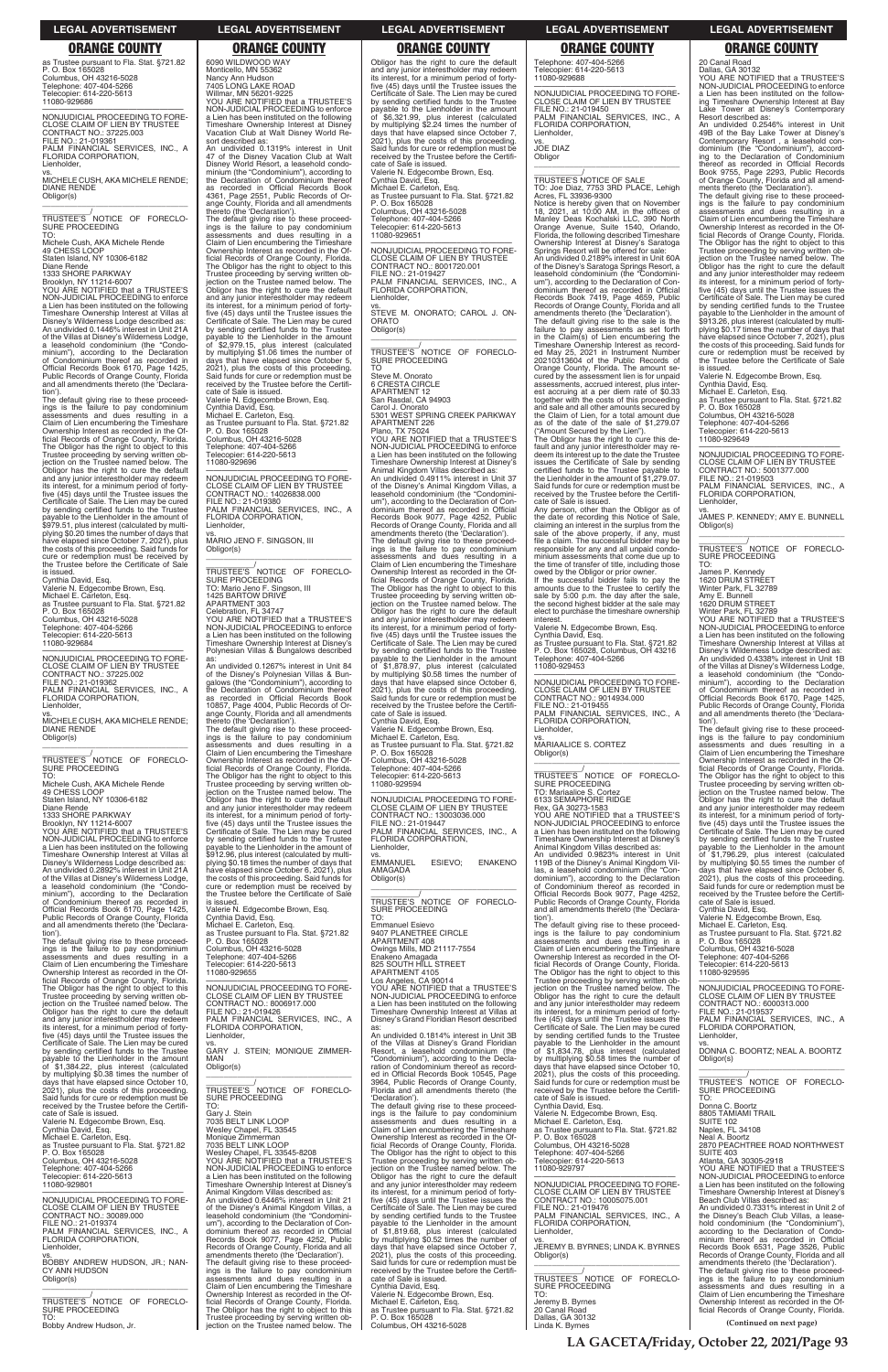The Obligor has the right to object to this Trustee proceeding by serving written ob-jection on the Trustee named below. The Obligor has the right to cure the default and any junior interestholder may redeem its interest, for a minimum period of forty-five (45) days until the Trustee issues the Certificate of Sale. The Lien may be cured by sending certified funds to the Trustee payable to the Lienholder in the amount of \$2,438.91, plus interest (calculated by multiplying \$0.83 times the number of days that have elapsed since October 4, 2021), plus the costs of this proceeding. Said funds for cure or redemption must be received by the Trustee before the Certificate of Sale is issued. Cynthia David, Esq. Valerie N. Edgecombe Brown, Esq. Michael E. Carleton, Esq. as Trustee pursuant to Fla. Stat. §721.82 P. O. Box 165028 Columbus, OH 43216-5028 Telephone: 407-404-5266 Telecopier: 614-220-5613 11080-929539

—————————————————— NONJUDICIAL PROCEEDING TO FORE-CLOSE CLAIM OF LIEN BY TRUSTEE CONTRACT NO.: 7021052.000 FILE NO.: 21-019584 PALM FINANCIAL SERVICES, INC., A FLORIDA CORPORATION, Lienholder,

vs. JOHN E. CLEGG, JR. Obligor(s)

\_\_\_\_\_\_\_\_\_\_\_\_\_\_\_\_\_\_\_\_\_\_\_\_\_\_\_\_\_\_\_\_\_

\_\_\_\_\_\_\_\_\_\_\_/ TRUSTEE'S NOTICE OF FORECLO-SURE PROCEEDING TO: John E. Clegg, Jr. PO BOX 830

\_\_\_\_\_\_\_\_\_\_\_\_/<br>TRUSTEE'S NOTICE OF FORECLO-<br>SURE PROCEEDING TO: Janine Monetti 1517 CAYPLAZA

Belmar, NJ 07719 YOU ARE NOTIFIED that a TRUSTEE'S NON-JUDICIAL PROCEEDING to enforce a Lien has been instituted on the following Timeshare Ownership Interest at Disney's Saratoga Springs Resort described as: An undivided 0.2846% interest in Unit 18B of the Disney's Saratoga Springs Resort, a leasehold condominium (the "Condominium"), according to the Declaration of Condominium thereof as recorded in Official<br>Records Book 7419, Page 4659, Public<br>Records of Orange County, Florida and all<br>amendments thereto (the 'Declaration').<br>The default giving ri

Morrisville, VT 05661 YOU ARE NOTIFIED that a TRUSTEE'S NON-JUDICIAL PROCEEDING to enforce a Lien has been instituted on the following Timeshare Ownership Interest at Disney's Saratoga Springs Resort described as: An undivided 0.2627% interest in Unit 59B of the Disney's Saratoga Springs Resort, a<br>leasehold condominium (the "Condominium"), according to the Declaration of Condominium thereof as recorded in Official<br>Records Book 7419, Page 4659, Public<br>Records of Orange Count ings is the failure to pay condominium assessments and dues resulting in a Claim of Lien encumbering the Timeshare Ownership Interest as recorded in the Official Records of Orange County, Florida. The Obligor has the right to object to this Trustee proceeding by serving written ob-jection on the Trustee named below. The Obligor has the right to cure the default and any junior interestholder may redeem its interest, for a minimum period of forty-five (45) days until the Trustee issues the Certificate of Sale. The Lien may be cured by sending certified funds to the Trustee payable to the Lienholder in the amount of \$1,673.35, plus interest (calculated by multiplying \$0.51 times the number of days that have elapsed since October 6, 2021), plus the costs of this proceeding. Said funds for cure or redemption must be received by the Trustee before the Certificate of Sale is issued.

Valerie N. Edgecombe Brown, Esq. Cynthia David, Esq. Michael E. Carleton, Esq. as Trustee pursuant to Fla. Stat. §721.82 P. O. Box 165028 Columbus, OH 43216-5028 Telephone: 407-404-5266 Telecopier: 614-220-5613 11080-929657

—————————————————— NONJUDICIAL PROCEEDING TO FORE-CLOSE CLAIM OF LIEN BY TRUSTEE CONTRACT NO.: 7020637.000 FILE NO.: 21-019586 PALM FINANCIAL SERVICES, INC., A FLORIDA CORPORATION, Lienholder,

vs. JANINE MONETTI Obligor(s) \_\_\_\_\_\_\_\_\_\_\_\_\_\_\_\_\_\_\_\_\_\_\_\_\_\_\_\_\_\_\_\_\_

vs. HUNTER E. AXELROD Obligor(s)  $\overline{\phantom{a}}$  , and the set of the set of the set of the set of the set of the set of the set of the set of the set of the set of the set of the set of the set of the set of the set of the set of the set of the set of the s

TRUSTEE'S<br>SURE PROCEEDING<br>TO: Hunter E. Axelrod<br>5011 LAKE MIST DRIVE Mableton, GA 30126-5982 YOU ARE NOTIFIED that a TRUSTEE'S NON-JUDICIAL PROCEEDING to enforce a Lien has been instituted on the following Timeshare Ownership Interest at Disney's Polynesian Villas & Bungalows described

—————————————————— NONJUDICIAL PROCEEDING TO FORE-CLOSE CLAIM OF LIEN BY TRUSTEE CONTRACT NO.: 10005811.012 FILE NO.: 21-019735 PALM FINANCIAL SERVICES, INC., A FLORIDA CORPORATION, Lienholder

Obligor(s) \_\_\_\_\_\_\_\_\_\_\_\_\_\_\_\_\_\_\_\_\_\_\_\_\_\_\_\_\_\_\_\_\_ \_\_\_\_\_\_\_\_\_\_\_/ TRUSTEE'S NOTICE OF FORECLO-SURE PROCEEDING TO: Kathleen Becker<br>9 ALLENBY DRIVE<br>Fort Salonga, NY 11768-1422<br>YOU ARE NOTIFIED that a TRUSTEE'S<br>NON-JUDICIAL PROCEEDING to enforce a Lien has been instituted on the following Timeshare Ownership Interest at Disney's Saratoga Springs Resort described as: An undivided 0.3284% interest in Unit 18B of the Disney's Saratoga Springs Resort, a leasehold condominium (the "Condominium"), according to the Declaration of Condominium thereof as recorded in Official Records Book 7419, Page 4659, Public Records of Orange County, Florida and all amendments thereto (the 'Declaration'). The default giving rise to these proceedings is the failure to pay condominium assessments and dues resulting in a Claim of Lien encumbering the Timeshare Ownership Interest as recorded in the Official Records of Orange County, Florida. The Obligor has the right to object to this Trustee proceeding by serving written ob-jection on the Trustee named below. The Obligor has the right to cure the default and any junior interestholder may redeem its interest, for a minimum period of forty-five (45) days until the Trustee issues the Certificate of Sale. The Lien may be cured by sending certified funds to the Trustee payable to the Lienholder in the amount of \$1,648.66, plus interest (calculated by multiplying \$0.48 times the number of days that have elapsed since October 4, 2021), plus the costs of this proceeding. Said funds for cure or redemption must be received by the Trustee before the Certificate of Sale is issued. Cynthia David, Esq. Valerie N. Edgecombe Brown, Esq. Michael E. Carleton, Esq. as Trustee pursuant to Fla. Stat. §721.82 P. O. Box 165028 Columbus, OH 43216-5028 Telephone: 407-404-5266 Telecopier: 614-220-5613 11080-929538 —————————————————— NONJUDICIAL PROCEEDING TO FORE-CLOSE CLAIM OF LIEN BY TRUSTEE CONTRACT NO.: 13005152.000 FILE NO.: 21-019660 PALM FINANCIAL SERVICES, INC., A FLORIDA CORPORATION, Lienholder, vs. DEANNA WALKER Obligor(s) \_\_\_\_\_\_\_\_\_\_\_\_\_\_\_\_\_\_\_\_\_\_\_\_\_\_\_\_\_\_\_\_\_ \_\_\_\_\_\_\_\_\_\_\_\_/<br>TRUSTEE'S NOTICE OF FORECLO-<br>SURE PROCEEDING TO: Deanna Walker 1430 BONHAM PARKWAY Lantana, TX 76226-6436 YOU ARE NOTIFIED that a TRUSTEE'S NON-JUDICIAL PROCEEDING to enforce a Lien has been instituted on the following Timeshare Ownership Interest at Villas at Disney's Grand Floridian Resort described as: An undivided 0.1423% interest in Unit 2D of the Villas at Disney's Grand Floridian Resort, a leasehold condominium (the "Condominium"), according to the Decla-ration of Condominium thereof as recorded in Official Records Book 10545, Page 3964, Public Records of Orange County, Florida and all amendments thereto (the 'Declaration'). The default giving rise to these proceed-ings is the failure to pay condominium assessments and dues resulting in a Claim of Lien encumbering the Timeshare Ownership Interest as recorded in the Official Records of Orange County, Florida. The Obligor has the right to object to this Trustee proceeding by serving written objection on the Trustee named below. The Obligor has the right to cure the default and any junior interestholder may redeem its interest, for a minimum period of fortyfive (45) days until the Trustee issues the Certificate of Sale. The Lien may be cured by sending certified funds to the Trustee<br>payable to the Lienholder in the amount<br>of \$1,231.93, plus interest (calculated<br>by multiplying \$0.32 times the number of<br>days that have elapsed since October 5,<br>2021), plus the cos Said funds for cure or redemption must be received by the Trustee before the Certifi-cate of Sale is issued. Valerie N. Edgecombe Brown, Esq. Cynthia David, Esq. Michael E. Carleton, Esq. as Trustee pursuant to Fla. Stat. §721.82 P. O. Box 165028 Columbus, OH 43216-5028 Telephone: 407-404-5266 Telecopier: 614-220-5613

\_\_\_\_\_\_\_\_\_\_\_/<br>TRUSTEE'S NOTICE OF FORECLO-<br>SURE PROCEEDING TO: Hunter E. Axelrod 5011 LAKE MIST DRIVE Mableton, GA 30126-5982 YOU ARE NOTIFIED that a TRUSTEE'S NON-JUDICIAL PROCEEDING to enforce a Lien has been instituted on the following Timeshare Ownership Interest at Disney's Saratoga Springs Resort described as: An undivided 0.2189% interest in Unit 10B of the Disney's Saratoga Springs Resort, a leasehold condominium (the "Condomini-um"), according to the Declaration of Condominium thereof as recorded in Official Records Book 7419, Page 4659, Public Records of Orange County, Florida and all amendments thereto (the 'Declaration'). The default giving rise to these proceedings is the failure to pay condominium assessments and dues resulting in a Claim of Lien encumbering the Timeshare Ownership Interest as recorded in the Of-

Grover Beach, CA 93433 YOU ARE NOTIFIED that a TRUSTEE'S NON-JUDICIAL PROCEEDING to enforce a Lien has been instituted on the following Timeshare Ownership Interest at Disney's Animal Kingdom Villas described as: An undivided 0.9823% interest in Unit 96B of the Disney's Animal Kingdom Villas, a leasehold condominium (the "Condominium"), according to the Declaration of Con-<br>dominium thereof as recorded in Official<br>Records Book 9077, Page 4252, Public<br>Records of Orange County, Florida and all<br>amendments thereo (the 'Declaration').<br>The default giving r

—————————————————— NONJUDICIAL PROCEEDING TO FORE-CLOSE CLAIM OF LIEN BY TRUSTEE CONTRACT NO.: 30915.001 FILE NO.: 21-019750 PALM FINANCIAL SERVICES, INC., A FLORIDA CORPORATION, **Lienholder** 

11080-929698

—————————————————— NONJUDICIAL PROCEEDING TO FORE-CLOSE CLAIM OF LIEN BY TRUSTEE

—————————————————— NONJUDICIAL PROCEEDING TO FORE-CLOSE CLAIM OF LIEN BY TRUSTEE<br>CONTRACT NO.: 29095.001<br>FILE NO.: 21-019788<br>PALM FINANCIAL SERVICES, INC., A<br>FLORIDA CORPORATION,

**Lienholder** 

its interest, for a minimum period of fortyfive (45) days until the Trustee issues the Certificate of Sale. The Lien may be cured by sending certified funds to the Trustee payable to the Lienholder in the amount of \$1,902.74, plus interest (calculated by multiplying \$0.61 times the number of days that have elapsed since October 6, 2021), plus the costs of this proceeding. Said funds for cure or redemption must be received by the Trustee before the Certifi-cate of Sale is issued. Cynthia David, Esq. Valerie N. Edgecombe Brown, Esq. Michael E. Carleton, Esq. as Trustee pursuant to Fla. Stat. §721.82 P. O. Box 165028 Columbus, OH 43216-5028 Telephone: 407-404-5266 Telecopier: 614-220-5613 11080-929596 —————————————————— NONJUDICIAL PROCEEDING TO FORE-

> \_\_\_\_\_\_\_\_\_\_\_\_\_\_/<br>TRUSTEE'S NOTICE OF FORECLO-SURE PROCEEDING

An undivided 0.0893% interest in Unit 63B of the Disney Vacation Club at Walt Disney World Resort, a leasehold condominium (the "Condominium"), according to<br>the Declaration of Condominium thereof<br>as recorded in Official Records Book<br>4361, Page 2551, Public Records of Or-<br>ange County, Florida and all amendments

CLOSE CLAIM OF LIEN BY TRUSTEE CONTRACT NO.: 10005811.014 FILE NO.: 21-019733 PALM FINANCIAL SERVICES, INC., A FALM TINANCIAL SLAVIS Lienholder,

> —————————————————— NONJUDICIAL PROCEEDING TO FORE-CLOSE CLAIM OF LIEN BY TRUSTEE CONTRACT NO.: 36676.000 FILE NO.: 21-019819 PALM FINANCIAL SERVICES, INC., A FLORIDA CORPORATION, **Lienholder**

as: An undivided 0.2281% interest in Unit 45 of the Disney's Polynesian Villas & Bunga-lows, a leasehold condominium (the "Con-dominium"), according to the Declaration of Condominium thereof as recorded in Official Records Book 10857, Page 4004, Public Records of Orange County, Florida and all amendments thereto (the 'Declara-

tion'). The default giving rise to these proceedings is the failure to pay condominium assessments and dues resulting in a Claim of Lien encumbering the Timeshare Ownership Interest as recorded in the Official Records of Orange County, Florida. The Obligor has the right to object to this Trustee proceeding by serving written ob-jection on the Trustee named below. The Obligor has the right to cure the default and any junior interestholder may redeem its interest, for a minimum period of forty-five (45) days until the Trustee issues the Certificate of Sale. The Lien may be cured by sending certified funds to the Trustee payable to the Lienholder in the amount of \$1,549.22, plus interest (calculated by multiplying \$0.44 times the number of days that have elapsed since October 6, 2021), plus the costs of this proceeding. Said funds for cure or redemption must be received by the Trustee before the Certificate of Sale is issued. Cynthia David, Esq. Valerie N. Edgecombe Brown, Esq.

Michael E. Carleton, Esq. as Trustee pursuant to Fla. Stat. §721.82 P. O. Box 165028 Columbus, OH 43216-5028 Telephone: 407-404-5266 Telecopier: 614-220-5613 11080-929597

vs. HUNTER E. AXELROD Obligor(s)

\_\_\_\_\_\_\_\_\_\_\_\_\_\_\_\_\_\_\_\_\_\_\_\_\_\_\_\_\_\_\_\_\_

| The default giving rise to these proceed-                                | CLOSE CLAIM OF LIEN BY TRUSTEE              | Claim of Lien encumbering the Timeshare                 |                                             | thereto (the 'Declaration').                        |
|--------------------------------------------------------------------------|---------------------------------------------|---------------------------------------------------------|---------------------------------------------|-----------------------------------------------------|
| ings is the failure to pay condominium                                   | CONTRACT NO.: 10028064.000                  | Ownership Interest as recorded in the Of-               | NONJUDICIAL PROCEEDING TO FORE-             | The default giving rise to these proceed-           |
| assessments and dues resulting in a                                      | FILE NO.: 21-019663                         | ficial Records of Orange County, Florida.               | CLOSE CLAIM OF LIEN BY TRUSTEE              | ings is the failure to pay condominium              |
| Claim of Lien encumbering the Timeshare                                  | PALM FINANCIAL SERVICES, INC., A            | The Obligor has the right to object to this             | CONTRACT NO.: 29095.000                     | assessments and dues resulting in a                 |
| Ownership Interest as recorded in the Of-                                | FLORIDA CORPORATION,                        | Trustee proceeding by serving written ob-               | FILE NO.: 21-019787                         | Claim of Lien encumbering the Timeshare             |
| ficial Records of Orange County, Florida.                                | Lienholder,                                 | jection on the Trustee named below. The                 | PALM FINANCIAL SERVICES, INC., A            | Ownership Interest as recorded in the Of-           |
| The Obligor has the right to object to this                              | VS.                                         | Obligor has the right to cure the default               | FLORIDA CORPORATION.                        | ficial Records of Orange County, Florida.           |
| Trustee proceeding by serving written ob-                                | DANIEL M. DUNLAP                            | and any junior interestholder may redeem                | Lienholder,                                 | The Obligor has the right to object to this         |
| jection on the Trustee named below. The                                  | Obligor(s)                                  | its interest, for a minimum period of forty-            | VS.                                         | Trustee proceeding by serving written ob-           |
| Obligor has the right to cure the default                                |                                             | five (45) days until the Trustee issues the             | <b>TERESITA FERRER ESTOYE</b>               | jection on the Trustee named below. The             |
| and any junior interestholder may redeem                                 |                                             | Certificate of Sale. The Lien may be cured              | Obligor(s)                                  | Obligor has the right to cure the default           |
| its interest, for a minimum period of forty-                             | TRUSTEE'S NOTICE OF FORECLO-                | by sending certified funds to the Trustee               |                                             | and any junior interestholder may redeem            |
| five (45) days until the Trustee issues the                              | SURE PROCEEDING                             | payable to the Lienholder in the amount                 |                                             | its interest, for a minimum period of forty-        |
| Certificate of Sale. The Lien may be cured                               | TO: Daniel M. Dunlap                        | of \$1,313.04, plus interest (calculated                | TRUSTEE'S NOTICE OF FORECLO-                | five (45) days until the Trustee issues the         |
| by sending certified funds to the Trustee                                | 79 Albion Street                            | by multiplying \$0.33 times the number of               | SURE PROCEEDING                             | Certificate of Sale. The Lien may be cured          |
| payable to the Lienholder in the amount                                  | Denver, CO 80246                            | days that have elapsed since October 6,                 | <b>TO: Teresita Ferrer Estove</b>           | by sending certified funds to the Trustee           |
| of \$1,478.69, plus interest (calculated                                 | YOU ARE NOTIFIED that a TRUSTEE'S           | 2021), plus the costs of this proceeding.               | 9406 COPERNICUS DRIVE                       | payable to the Lienholder in the amount             |
| by multiplying \$0.42 times the number of                                | NON-JUDICIAL PROCEEDING to enforce          | Said funds for cure or redemption must be               | Lanham, MD 20706-3370                       | of \$1,820.36, plus interest (calculated            |
| days that have elapsed since October 5,                                  | a Lien has been instituted on the follow-   | received by the Trustee before the Certifi-             | YOU ARE NOTIFIED that a TRUSTEE'S           | by multiplying \$0.58 times the number of           |
| 2021), plus the costs of this proceeding.                                | ing Timeshare Ownership Interest at Bay     | cate of Sale is issued.                                 | NON-JUDICIAL PROCEEDING to enforce          | days that have elapsed since October 7,             |
| Said funds for cure or redemption must be                                | Lake Tower at Disney's Contemporary         | Cynthia David, Esq.                                     | a Lien has been instituted on the following | 2021), plus the costs of this proceeding.           |
| received by the Trustee before the Certifi-                              | Resort described as:                        | Valerie N. Edgecombe Brown, Esg.                        | Timeshare Ownership Interest at Disney      | Said funds for cure or redemption must be           |
| cate of Sale is issued.                                                  | An undivided 0.5092% interest in Unit       | Michael E. Carleton, Esq.                               | Vacation Club at Walt Disney World Re-      | received by the Trustee before the Certifi-         |
| Valerie N. Edgecombe Brown, Esg.                                         | 37A of the Bay Lake Tower at Disney's       | as Trustee pursuant to Fla. Stat. §721.82               | sort described as:                          | cate of Sale is issued.                             |
| Cynthia David, Esg.                                                      | Contemporary Resort, a leasehold con-       | P. O. Box 165028                                        | An undivided 0.0824% interest in Unit       | Cynthia David, Esq.                                 |
| Michael E. Carleton, Esq.                                                | dominium (the "Condominium"), accord-       | Columbus, OH 43216-5028                                 | 47 of the Disney Vacation Club at Walt      | Valerie N. Edgecombe Brown, Esq.                    |
| as Trustee pursuant to Fla. Stat. §721.82                                | ing to the Declaration of Condominium       | Telephone: 407-404-5266                                 | Disney World Resort, a leasehold condo-     | Michael E. Carleton, Esg.                           |
| P. O. Box 165028                                                         | thereof as recorded in Official Records     | Telecopier: 614-220-5613                                | minium (the "Condominium"), according to    | as Trustee pursuant to Fla. Stat. §721.82           |
| Columbus, OH 43216-5028                                                  | Book 9755, Page 2293, Public Records        | 11080-929602                                            | the Declaration of Condominium thereof      | P. O. Box 165028                                    |
| Telephone: 407-404-5266                                                  | of Orange County, Florida and all amend-    |                                                         | as recorded in Official Records Book        | Columbus, OH 43216-5028                             |
|                                                                          |                                             | NONJUDICIAL PROCEEDING TO FORE-                         | 4361, Page 2551, Public Records of Or-      |                                                     |
| Telecopier: 614-220-5613<br>11080-929598                                 | ments thereto (the 'Declaration').          | CLOSE CLAIM OF LIEN BY TRUSTEE                          | ange County, Florida and all amendments     | Telephone: 407-404-5266<br>Telecopier: 614-220-5613 |
|                                                                          | The default giving rise to these proceed-   | CONTRACT NO.: 7062283.002                               | thereto (the 'Declaration').                | 11080-929689                                        |
|                                                                          | ings is the failure to pay condominium      |                                                         |                                             |                                                     |
| NONJUDICIAL PROCEEDING TO FORE-<br><b>CLOSE CLAIM OF LIEN BY TRUSTEE</b> | assessments and dues resulting in a         | FILE NO.: 21-019738<br>PALM FINANCIAL SERVICES. INC., A | The default giving rise to these proceed-   | NONJUDICIAL PROCEEDING TO FORE-                     |
| CONTRACT NO.: 7020590.000                                                | Claim of Lien encumbering the Timeshare     | FLORIDA CORPORATION,                                    | ings is the failure to pay condominium      | CLOSE CLAIM OF LIEN BY TRUSTEE                      |
|                                                                          | Ownership Interest as recorded in the Of-   |                                                         | assessments and dues resulting in a         |                                                     |
| FILE NO.: 21-019587                                                      | ficial Records of Orange County, Florida.   | Lienholder.                                             | Claim of Lien encumbering the Timeshare     | CONTRACT NO.: 7023063.000                           |
| PALM FINANCIAL SERVICES, INC., A                                         | The Obligor has the right to object to this | VS.                                                     | Ownership Interest as recorded in the Of-   | FILE NO.: 21-019838                                 |
| FLORIDA CORPORATION,                                                     | Trustee proceeding by serving written ob-   | MICHELLE F. MANDULAY                                    | ficial Records of Orange County, Florida.   | PALM FINANCIAL SERVICES. INC., A                    |
| Lienholder,                                                              | jection on the Trustee named below. The     | Obligor(s)                                              | The Obligor has the right to object to this | FLORIDA CORPORATION.                                |
| VS.                                                                      | Obligor has the right to cure the default   |                                                         | Trustee proceeding by serving written ob-   | (Continued on next page)                            |
| KATHLEEN BECKER                                                          | and any junior interestholder may redeem    |                                                         | jection on the Trustee named below. The     |                                                     |

TRUSTEE'S NOTICE OF FORECLO-SURE PROCEEDING TO: Michelle F. Mandulay

1181 South 4th Street

ings is the failure to pay condominium assessments and dues resulting in a Claim of Lien encumbering the Timeshare Ownership Interest as recorded in the Official Records of Orange County, Florida. The Obligor has the right to object to this Trustee proceeding by serving written ob-jection on the Trustee named below. The Obligor has the right to cure the default and any junior interestholder may redeem its interest, for a minimum period of forty-five (45) days until the Trustee issues the Certificate of Sale. The Lien may be cured by sending certified funds to the Trustee payable to the Lienholder in the amount of \$1,832.19, plus interest (calculated by multiplying \$0.58 times the number of days that have elapsed since October 5, 2021), plus the costs of this proceeding. Said funds for cure or redemption must be received by the Trustee before the Certifi-

cate of Sale is issued. Valerie N. Edgecombe Brown, Esq. Cynthia David, Esq.

Michael E. Carleton, Esq. as Trustee pursuant to Fla. Stat. §721.82 P. O. Box 165028 Columbus, OH 43216-5028 Telephone: 407-404-5266 Telecopier: 614-220-5613 11080-929701

vs. .<br>JIMMY ACCARDI; PAMELA K. AC-CARDI Obligor(s)

 $\overline{\phantom{a}}$  ,  $\overline{\phantom{a}}$  ,  $\overline{\phantom{a}}$  ,  $\overline{\phantom{a}}$  ,  $\overline{\phantom{a}}$  ,  $\overline{\phantom{a}}$  ,  $\overline{\phantom{a}}$  ,  $\overline{\phantom{a}}$  ,  $\overline{\phantom{a}}$  ,  $\overline{\phantom{a}}$  ,  $\overline{\phantom{a}}$  ,  $\overline{\phantom{a}}$  ,  $\overline{\phantom{a}}$  ,  $\overline{\phantom{a}}$  ,  $\overline{\phantom{a}}$  ,  $\overline{\phantom{a}}$ TRUSTEE'S<br>SURE PROCEEDING<br>TO:<br>V. Jimmy Accardi

611 Kingsley Drive Ventnor City, NJ 08406 Pamela K. Accardi

6605 Monmouth Avenue Ventnor, NJ 08406

YOU ARE NOTIFIED that a TRUSTEE'S

NON-JUDICIAL PROCEEDING to enforce a Lien has been instituted on the following Timeshare Ownership Interest at Disney Vacation Club at Disney's BoardWalk Vil-las described as: An undivided 0.0962% interest in Unit 28B

of the Disney Vacation Club at Disney's<br>BoardWalk Villas, a leasehold condo-<br>minium (the "Condominium"), according to<br>the Declaration of Condominium thereof<br>as recorded in Official Records Book<br>5101, Page 147, Public Recor

The default giving rise to these proceed-ings is the failure to pay condominium assessments and dues resulting in a Claim of Lien encumbering the Timeshare Ownership Interest as recorded in the Of-ficial Records of Orange County, Florida. The Obligor has the right to object to this Trustee proceeding by serving written ob-jection on the Trustee named below. The Obligor has the right to cure the default and any junior interestholder may redeem its interest, for a minimum period of fortyfive (45) days until the Trustee issues the Certificate of Sale. The Lien may be cured by sending certified funds to the Trustee payable to the Lienholder in the amount of \$782.99, plus interest (calculated by multiplying \$0.12 times the number of days that have elapsed since October 10, 2021), plus the costs of this proceeding. Said funds for cure or redemption must be received by the Trustee before the Certifi-cate of Sale is issued. Valerie N. Edgecombe Brown, Esq. Cynthia David, Esq. Michael E. Carleton, Esq. as Trustee pursuant to Fla. Stat. §721.82 P. O. Box 165028 Columbus, OH 43216-5028 Telephone: 407-404-5266

Telecopier: 614-220-5613 11080-929800

Obligor has the right to cure the default and any junior interestholder may redeem its interest, for a minimum period of forty-five (45) days until the Trustee issues the Certificate of Sale. The Lien may be cured by sending certified funds to the Trustee payable to the Lienholder in the amount of \$1,826.96, plus interest (calculated by multiplying \$0.58 times the number of days that have elapsed since October 7, 2021), plus the costs of this proceeding. Said funds for cure or redemption must be received by the Trustee before the Certificate of Sale is issued. Cynthia David, Esq. Valerie N. Edgecombe Brown, Esq. Michael E. Carleton, Esq. as Trustee pursuant to Fla. Stat. §721.82 P. O. Box 165028

Columbus, OH 43216-5028

Telephone: 407-404-5266 Telecopier: 614-220-5613 11080-929690

vs. TERESITA FERRER ESTOYE Obligor(s) \_\_\_\_\_\_\_\_\_\_\_\_\_\_\_\_\_\_\_\_\_\_\_\_\_\_\_\_\_\_\_\_\_

TO: Teresita Ferrer Estoye 9406 COPERNICUS DRIVE Lanham, MD 20706-3370 YOU ARE NOTIFIED that a TRUSTEE'S NON-JUDICIAL PROCEEDING to enforce a Lien has been instituted on the following Timeshare Ownership Interest at Disney Vacation Club at Walt Disney World Resort described as:

thereto (the 'Declaration'). The default giving rise to these proceed-ings is the failure to pay condominium assessments and dues resulting in a Claim of Lien encumbering the Timeshare Ownership Interest as recorded in the Official Records of Orange County, Florida. The Obligor has the right to object to this Trustee proceeding by serving written objection on the Trustee named below. The Obligor has the right to cure the default and any junior interestholder may redeem its interest, for a minimum period of fortyfive (45) days until the Trustee issues the Certificate of Sale. The Lien may be cured by sending certified funds to the Trustee<br>payable to the Lienholder in the amount<br>of \$774.94, plus interest (calculated by<br>multiplying \$0.12 times the number of<br>days that have elapsed since October 10,<br>2021), plus the cost Said funds for cure or redemption must be received by the Trustee before the Certifi-cate of Sale is issued.

Valerie N. Edgecombe Brown, Esq. Cynthia David, Esq. Michael E. Carleton, Esq. as Trustee pursuant to Fla. Stat. §721.82

P. O. Box 165028 Columbus, OH 43216-5028 Telephone: 407-404-5266 Telecopier: 614-220-5613 11080-929799

vs. LUCY M. MCDONOUGH Obligor(s)

\_\_\_\_\_\_\_\_\_\_\_\_\_\_\_\_\_\_\_\_\_\_\_\_\_\_\_\_\_\_\_\_\_ \_\_\_\_\_\_\_\_\_\_\_/<br>TRUSTEE'S NOTICE OF FORECLO-<br>SURE PROCEEDING TO: Lucy M. Mcdonough

132 Beach 128th Street Belle Harbor, NY 11694 YOU ARE NOTIFIED that a TRUSTEE'S NON-JUDICIAL PROCEEDING to enforce a Lien has been instituted on the following Timeshare Ownership Interest at Disney Vacation Club at Walt Disney World Re-sort described as: An undivided 0.4037% interest in Unit

63C of the Disney Vacation Club at Walt Disney World Resort, a leasehold condominium (the "Condominium"), according to the Declaration of Condominium thereof as recorded in Official Records Book 4361, Page 2551, Public Records of Orange County, Florida and all amendments thereto (the 'Declaration').

### **LEGAL ADVERTISEMENT LEGAL ADVERTISEMENT LEGAL ADVERTISEMENT LEGAL ADVERTISEMENT LEGAL ADVERTISEMENT**

# **ORANGE COUNTY ORANGE COUNTY ORANGE COUNTY ORANGE COUNTY ORANGE COUNTY**

**Page 94/LA GACETA/Friday, October 22, 2021**